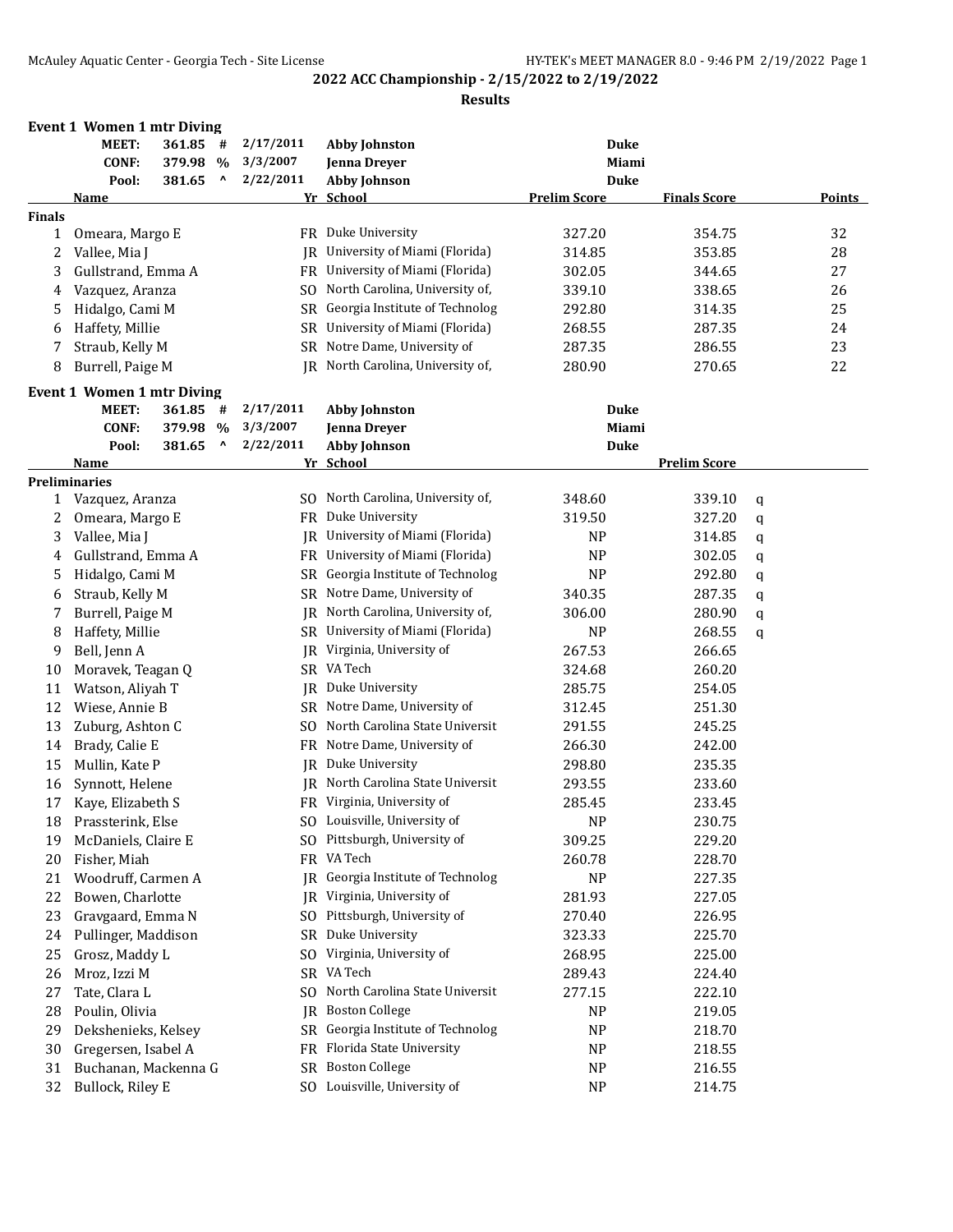#### **Results**

# **Preliminaries ... (Event 1 Women 1 mtr Diving)**

|               | <b>Name</b>                      |        |                                   |                                  | Yr School                         |                     | <b>Prelim Score</b> |    |        |  |  |
|---------------|----------------------------------|--------|-----------------------------------|----------------------------------|-----------------------------------|---------------------|---------------------|----|--------|--|--|
| 33            | Read, Amy                        |        |                                   |                                  | SR Pittsburgh, University of      | 325.60              | 212.40              |    |        |  |  |
| 34            | Buchwald, Serena                 |        |                                   |                                  | SR Pittsburgh, University of      | 278.90              | 204.30              |    |        |  |  |
| 35            | Davis, Lauren                    |        |                                   |                                  | SO Georgia Institute of Technolog | <b>NP</b>           | 204.00              |    |        |  |  |
| 36            | Johnson, Vivian M                |        |                                   | SO.                              | Florida State University          | N <sub>P</sub>      | 203.50              |    |        |  |  |
| 37            | King, Anna Mae<br>S <sub>O</sub> |        | <b>Boston College</b>             | <b>NP</b>                        | 202.35                            |                     |                     |    |        |  |  |
| 38            | Paul, Jess J<br>FR               |        | North Carolina, University of,    | 248.18                           | 198.20                            |                     |                     |    |        |  |  |
| 39            | Bradescu, Anna                   |        |                                   | SO.                              | Georgia Institute of Technolog    | NP                  | 191.85              |    |        |  |  |
| 40            | Gould, Meredith P                |        |                                   | IR                               | Pittsburgh, University of         | 265.58              | 182.70              |    |        |  |  |
| 41            | Cervantes Milan, Victoria        |        |                                   |                                  | FR Florida State University       | N <sub>P</sub>      | 182.30              |    |        |  |  |
| $---$         | Leonard, Grace                   |        |                                   |                                  | FR Louisville, University of      | <b>NP</b>           | <b>SCR</b>          |    |        |  |  |
| ---           | Pfaff, Madeline                  |        |                                   |                                  | SR Duke University                | 278.70              | <b>SCR</b>          |    |        |  |  |
| ---           | Cook, Katelyn S                  |        |                                   | SO.                              | North Carolina State Universit    | 225.98              | <b>SCR</b>          |    |        |  |  |
| ---           | Clark, Kayleigh M                |        |                                   | SO.                              | Florida State University          | N <sub>P</sub>      | <b>SCR</b>          |    |        |  |  |
| ---           | Brown-Swint, Amari               |        |                                   | FR.                              | North Carolina State Universit    | 225.40              | <b>SCR</b>          |    |        |  |  |
| $---$         | Rakestraw, Emily M               |        |                                   | SO.                              | Duke University                   | 249.95              | <b>SCR</b>          |    |        |  |  |
|               | Event 2 Men 3 mtr Diving         |        |                                   |                                  |                                   |                     |                     |    |        |  |  |
|               | MEET:                            | 531.00 | #                                 | 2/28/2014                        | <b>Nick McCrory</b>               | <b>Duke</b>         |                     |    |        |  |  |
|               | <b>CONF:</b>                     | 531.00 | $\%$                              | 2/28/2014                        | <b>Nick McCrory</b>               | <b>Duke</b>         |                     |    |        |  |  |
|               | Pool:                            | 517.65 | ۸                                 | 2/26/2017                        | <b>David Dinsmore</b>             | MIA-FG              |                     |    |        |  |  |
|               | <b>Name</b>                      |        |                                   |                                  | Yr School                         | <b>Prelim Score</b> | <b>Finals Score</b> |    | Points |  |  |
| <b>Finals</b> |                                  |        |                                   |                                  |                                   |                     |                     |    |        |  |  |
| 1             | Flory, Max L                     |        |                                   | JR University of Miami (Florida) | 429.80                            | 448.50              |                     | 32 |        |  |  |
| 2             | Down-Jenkins, Anton<br>IR        |        | North Carolina, University of,    | 418.95                           | 445.10                            |                     | 28                  |    |        |  |  |
| 3             | Hart, Alexander M                |        | SO North Carolina, University of, | 384.25                           | 406.40                            |                     | 27                  |    |        |  |  |
| 4             | Lechuga, Ruben                   |        | JR Georgia Institute of Technolog | 356.45                           | 383.85                            |                     | 26                  |    |        |  |  |
| 5             | Vargas Garcia, David             |        |                                   |                                  | Florida State University          | 329.70              | 373.00              |    | 25     |  |  |
| 6             | Helling, Jesco                   |        |                                   |                                  | SO Florida State University       | 336.95              | 362.80              |    | 24     |  |  |
| 7             | Zawadzki, Noah M                 |        |                                   |                                  | SR VA Tech                        | 345.60              | 318.90              |    | 23     |  |  |
| 8             | Harding, Seamus S                |        |                                   |                                  | SO Duke University                | 320.40              | 305.45              |    | 22     |  |  |
|               | Event 2 Men 3 mtr Diving         |        |                                   |                                  |                                   |                     |                     |    |        |  |  |
|               | MEET:                            | 531.00 | #                                 | 2/28/2014                        | <b>Nick McCrory</b>               | <b>Duke</b>         |                     |    |        |  |  |
|               | <b>CONF:</b>                     | 531.00 | $\%$                              | 2/28/2014                        | <b>Nick McCrory</b>               | <b>Duke</b>         |                     |    |        |  |  |
|               | Pool:                            | 517.65 | Λ                                 | 2/26/2017                        | <b>David Dinsmore</b>             | MIA-FG              |                     |    |        |  |  |
|               | Name                             |        |                                   |                                  | Yr School                         |                     | <b>Prelim Score</b> |    |        |  |  |
|               | <b>Preliminaries</b>             |        |                                   |                                  |                                   |                     |                     |    |        |  |  |
| 1             | Flory, Max L                     |        |                                   |                                  | JR University of Miami (Florida)  | <b>NP</b>           | 429.80              | q  |        |  |  |
| 2             | Down-Jenkins, Anton              |        |                                   | IR                               | North Carolina, University of,    | 431.05              | 418.95              | q  |        |  |  |
| 3             | Hart, Alexander M                |        |                                   | SO.                              | North Carolina, University of,    | 390.75              | 384.25              | q  |        |  |  |
| 4             | Lechuga, Ruben                   |        |                                   | <b>IR</b>                        | Georgia Institute of Technolog    | <b>NP</b>           | 356.45              | q  |        |  |  |
| 5             | Zawadzki, Noah M                 |        |                                   | SR                               | VA Tech                           | 404.55              | 345.60              | q  |        |  |  |
| 6             | Helling, Jesco                   |        |                                   |                                  | SO Florida State University       | NP                  | 336.95              | q  |        |  |  |
| 7             | Vargas Garcia, David             |        |                                   |                                  | Florida State University          | <b>NP</b>           | 329.70              | q  |        |  |  |
| 8             | Harding, Seamus S                |        |                                   |                                  | SO Duke University                | 313.50              | 320.40              | q  |        |  |  |
| 9             | Stephens, Che                    |        |                                   | FR                               | Louisville, University of         | N <sub>P</sub>      | 314.25              |    |        |  |  |
| 10            | Gur, Kivanc                      |        |                                   | SR                               | Louisville, University of         | NP                  | 313.25              |    |        |  |  |
| 11            | Reed, Dylan D                    |        |                                   | IR                               | Pittsburgh, University of         | 374.18              | 309.25              |    |        |  |  |
| 12            | Sodokoff, Justin S               |        |                                   |                                  | Duke University                   | NP                  | 302.45              |    |        |  |  |
| 13            | Bennett, Bayne                   |        |                                   |                                  | JR North Carolina State Universit | 362.03              | 300.90              |    |        |  |  |
| 14            | Cash, Cameron M                  |        |                                   |                                  | FR Pittsburgh, University of      | 381.90              | 297.25              |    |        |  |  |
| 15            | Mann, Allen                      |        |                                   |                                  | FR Georgia Institute of Technolog | NP                  | 295.95              |    |        |  |  |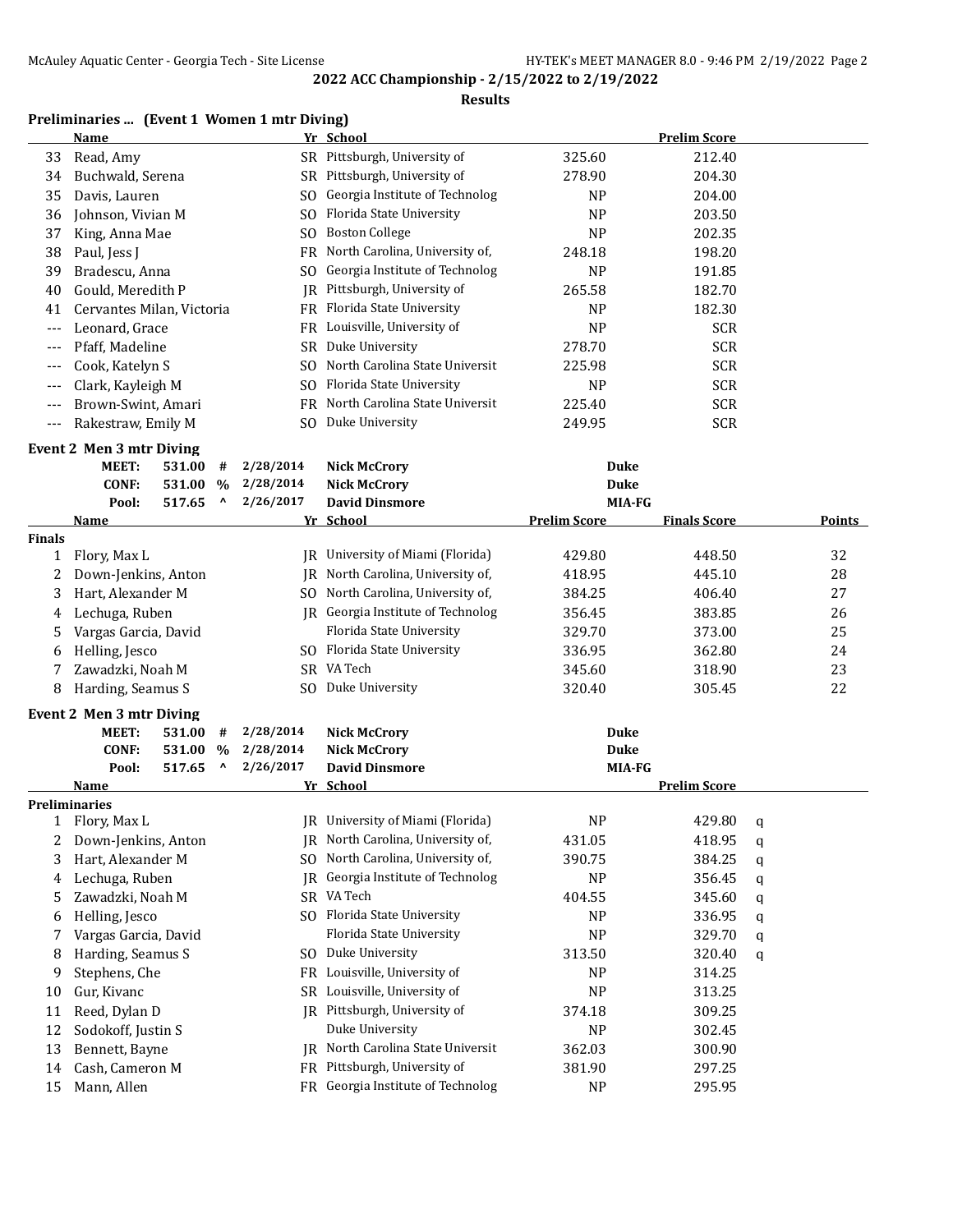#### **Results**

# **Preliminaries ... (Event 2 Men 3 mtr Diving)**

| <b>Name</b>  |                                |                                                                                                                                                                                                                                                                                                                                                                                                                                                                                                                                                   |                                                                                                  |                                                                                            |                                                                                                                                                                                                                                                                                                                                                                                                                                                                                                                                                                                                                                                                                                                                                                                                                                        | <b>Prelim Score</b>                                                                                                                                                                                                                                            |                                                         |
|--------------|--------------------------------|---------------------------------------------------------------------------------------------------------------------------------------------------------------------------------------------------------------------------------------------------------------------------------------------------------------------------------------------------------------------------------------------------------------------------------------------------------------------------------------------------------------------------------------------------|--------------------------------------------------------------------------------------------------|--------------------------------------------------------------------------------------------|----------------------------------------------------------------------------------------------------------------------------------------------------------------------------------------------------------------------------------------------------------------------------------------------------------------------------------------------------------------------------------------------------------------------------------------------------------------------------------------------------------------------------------------------------------------------------------------------------------------------------------------------------------------------------------------------------------------------------------------------------------------------------------------------------------------------------------------|----------------------------------------------------------------------------------------------------------------------------------------------------------------------------------------------------------------------------------------------------------------|---------------------------------------------------------|
| Cole, Taj N  |                                |                                                                                                                                                                                                                                                                                                                                                                                                                                                                                                                                                   |                                                                                                  |                                                                                            | 369.90                                                                                                                                                                                                                                                                                                                                                                                                                                                                                                                                                                                                                                                                                                                                                                                                                                 | 295.45                                                                                                                                                                                                                                                         |                                                         |
|              |                                |                                                                                                                                                                                                                                                                                                                                                                                                                                                                                                                                                   |                                                                                                  | Louisville, University of                                                                  | NP                                                                                                                                                                                                                                                                                                                                                                                                                                                                                                                                                                                                                                                                                                                                                                                                                                     | 292.65                                                                                                                                                                                                                                                         |                                                         |
|              |                                |                                                                                                                                                                                                                                                                                                                                                                                                                                                                                                                                                   |                                                                                                  |                                                                                            | 330.08                                                                                                                                                                                                                                                                                                                                                                                                                                                                                                                                                                                                                                                                                                                                                                                                                                 | 290.25                                                                                                                                                                                                                                                         |                                                         |
|              |                                |                                                                                                                                                                                                                                                                                                                                                                                                                                                                                                                                                   |                                                                                                  |                                                                                            | 322.50                                                                                                                                                                                                                                                                                                                                                                                                                                                                                                                                                                                                                                                                                                                                                                                                                                 | 286.35                                                                                                                                                                                                                                                         |                                                         |
|              |                                |                                                                                                                                                                                                                                                                                                                                                                                                                                                                                                                                                   |                                                                                                  |                                                                                            | 350.63                                                                                                                                                                                                                                                                                                                                                                                                                                                                                                                                                                                                                                                                                                                                                                                                                                 | 285.85                                                                                                                                                                                                                                                         |                                                         |
|              |                                |                                                                                                                                                                                                                                                                                                                                                                                                                                                                                                                                                   |                                                                                                  |                                                                                            | 320.33                                                                                                                                                                                                                                                                                                                                                                                                                                                                                                                                                                                                                                                                                                                                                                                                                                 | 283.20                                                                                                                                                                                                                                                         |                                                         |
|              |                                |                                                                                                                                                                                                                                                                                                                                                                                                                                                                                                                                                   |                                                                                                  |                                                                                            | NP                                                                                                                                                                                                                                                                                                                                                                                                                                                                                                                                                                                                                                                                                                                                                                                                                                     | 278.70                                                                                                                                                                                                                                                         |                                                         |
|              |                                |                                                                                                                                                                                                                                                                                                                                                                                                                                                                                                                                                   |                                                                                                  |                                                                                            | 367.65                                                                                                                                                                                                                                                                                                                                                                                                                                                                                                                                                                                                                                                                                                                                                                                                                                 | 275.70                                                                                                                                                                                                                                                         |                                                         |
|              |                                |                                                                                                                                                                                                                                                                                                                                                                                                                                                                                                                                                   |                                                                                                  |                                                                                            | 329.63                                                                                                                                                                                                                                                                                                                                                                                                                                                                                                                                                                                                                                                                                                                                                                                                                                 | 272.40                                                                                                                                                                                                                                                         |                                                         |
|              |                                |                                                                                                                                                                                                                                                                                                                                                                                                                                                                                                                                                   |                                                                                                  |                                                                                            | <b>NP</b>                                                                                                                                                                                                                                                                                                                                                                                                                                                                                                                                                                                                                                                                                                                                                                                                                              | 272.20                                                                                                                                                                                                                                                         |                                                         |
|              |                                |                                                                                                                                                                                                                                                                                                                                                                                                                                                                                                                                                   |                                                                                                  |                                                                                            | 315.24                                                                                                                                                                                                                                                                                                                                                                                                                                                                                                                                                                                                                                                                                                                                                                                                                                 | 269.00                                                                                                                                                                                                                                                         |                                                         |
|              |                                |                                                                                                                                                                                                                                                                                                                                                                                                                                                                                                                                                   |                                                                                                  |                                                                                            | NP                                                                                                                                                                                                                                                                                                                                                                                                                                                                                                                                                                                                                                                                                                                                                                                                                                     | 268.80                                                                                                                                                                                                                                                         |                                                         |
|              |                                |                                                                                                                                                                                                                                                                                                                                                                                                                                                                                                                                                   |                                                                                                  |                                                                                            | 342.83                                                                                                                                                                                                                                                                                                                                                                                                                                                                                                                                                                                                                                                                                                                                                                                                                                 | 268.00                                                                                                                                                                                                                                                         |                                                         |
|              |                                |                                                                                                                                                                                                                                                                                                                                                                                                                                                                                                                                                   |                                                                                                  |                                                                                            | 345.90                                                                                                                                                                                                                                                                                                                                                                                                                                                                                                                                                                                                                                                                                                                                                                                                                                 | 259.40                                                                                                                                                                                                                                                         |                                                         |
|              |                                |                                                                                                                                                                                                                                                                                                                                                                                                                                                                                                                                                   |                                                                                                  |                                                                                            | 357.23                                                                                                                                                                                                                                                                                                                                                                                                                                                                                                                                                                                                                                                                                                                                                                                                                                 | 259.30                                                                                                                                                                                                                                                         |                                                         |
|              |                                |                                                                                                                                                                                                                                                                                                                                                                                                                                                                                                                                                   |                                                                                                  |                                                                                            | 291.30                                                                                                                                                                                                                                                                                                                                                                                                                                                                                                                                                                                                                                                                                                                                                                                                                                 | 254.45                                                                                                                                                                                                                                                         |                                                         |
|              |                                |                                                                                                                                                                                                                                                                                                                                                                                                                                                                                                                                                   |                                                                                                  |                                                                                            | <b>NP</b>                                                                                                                                                                                                                                                                                                                                                                                                                                                                                                                                                                                                                                                                                                                                                                                                                              | 254.40                                                                                                                                                                                                                                                         |                                                         |
|              |                                |                                                                                                                                                                                                                                                                                                                                                                                                                                                                                                                                                   |                                                                                                  |                                                                                            | 353.03                                                                                                                                                                                                                                                                                                                                                                                                                                                                                                                                                                                                                                                                                                                                                                                                                                 | 252.70                                                                                                                                                                                                                                                         |                                                         |
|              |                                |                                                                                                                                                                                                                                                                                                                                                                                                                                                                                                                                                   |                                                                                                  |                                                                                            | 333.40                                                                                                                                                                                                                                                                                                                                                                                                                                                                                                                                                                                                                                                                                                                                                                                                                                 | 251.35                                                                                                                                                                                                                                                         |                                                         |
|              |                                |                                                                                                                                                                                                                                                                                                                                                                                                                                                                                                                                                   |                                                                                                  |                                                                                            | 333.45                                                                                                                                                                                                                                                                                                                                                                                                                                                                                                                                                                                                                                                                                                                                                                                                                                 | 243.90                                                                                                                                                                                                                                                         |                                                         |
|              |                                |                                                                                                                                                                                                                                                                                                                                                                                                                                                                                                                                                   |                                                                                                  |                                                                                            | <b>NP</b>                                                                                                                                                                                                                                                                                                                                                                                                                                                                                                                                                                                                                                                                                                                                                                                                                              | 228.30                                                                                                                                                                                                                                                         |                                                         |
|              |                                |                                                                                                                                                                                                                                                                                                                                                                                                                                                                                                                                                   |                                                                                                  |                                                                                            | <b>NP</b>                                                                                                                                                                                                                                                                                                                                                                                                                                                                                                                                                                                                                                                                                                                                                                                                                              | 206.35                                                                                                                                                                                                                                                         |                                                         |
|              |                                |                                                                                                                                                                                                                                                                                                                                                                                                                                                                                                                                                   |                                                                                                  |                                                                                            | <b>NP</b>                                                                                                                                                                                                                                                                                                                                                                                                                                                                                                                                                                                                                                                                                                                                                                                                                              | <b>SCR</b>                                                                                                                                                                                                                                                     |                                                         |
|              |                                |                                                                                                                                                                                                                                                                                                                                                                                                                                                                                                                                                   |                                                                                                  |                                                                                            | <b>NP</b>                                                                                                                                                                                                                                                                                                                                                                                                                                                                                                                                                                                                                                                                                                                                                                                                                              | <b>SCR</b>                                                                                                                                                                                                                                                     |                                                         |
|              |                                |                                                                                                                                                                                                                                                                                                                                                                                                                                                                                                                                                   |                                                                                                  |                                                                                            | 315.00                                                                                                                                                                                                                                                                                                                                                                                                                                                                                                                                                                                                                                                                                                                                                                                                                                 | <b>SCR</b>                                                                                                                                                                                                                                                     |                                                         |
|              |                                |                                                                                                                                                                                                                                                                                                                                                                                                                                                                                                                                                   |                                                                                                  |                                                                                            | 314.05                                                                                                                                                                                                                                                                                                                                                                                                                                                                                                                                                                                                                                                                                                                                                                                                                                 | <b>SCR</b>                                                                                                                                                                                                                                                     |                                                         |
|              |                                |                                                                                                                                                                                                                                                                                                                                                                                                                                                                                                                                                   |                                                                                                  |                                                                                            | NP                                                                                                                                                                                                                                                                                                                                                                                                                                                                                                                                                                                                                                                                                                                                                                                                                                     | <b>SCR</b>                                                                                                                                                                                                                                                     |                                                         |
|              |                                |                                                                                                                                                                                                                                                                                                                                                                                                                                                                                                                                                   |                                                                                                  |                                                                                            |                                                                                                                                                                                                                                                                                                                                                                                                                                                                                                                                                                                                                                                                                                                                                                                                                                        |                                                                                                                                                                                                                                                                |                                                         |
| <b>MEET:</b> |                                |                                                                                                                                                                                                                                                                                                                                                                                                                                                                                                                                                   |                                                                                                  | Virginia, University of                                                                    |                                                                                                                                                                                                                                                                                                                                                                                                                                                                                                                                                                                                                                                                                                                                                                                                                                        |                                                                                                                                                                                                                                                                |                                                         |
|              |                                |                                                                                                                                                                                                                                                                                                                                                                                                                                                                                                                                                   |                                                                                                  |                                                                                            |                                                                                                                                                                                                                                                                                                                                                                                                                                                                                                                                                                                                                                                                                                                                                                                                                                        |                                                                                                                                                                                                                                                                |                                                         |
| <b>CONF:</b> |                                |                                                                                                                                                                                                                                                                                                                                                                                                                                                                                                                                                   | 3/17/2021                                                                                        | <b>University of Virginia</b>                                                              |                                                                                                                                                                                                                                                                                                                                                                                                                                                                                                                                                                                                                                                                                                                                                                                                                                        |                                                                                                                                                                                                                                                                |                                                         |
|              |                                |                                                                                                                                                                                                                                                                                                                                                                                                                                                                                                                                                   |                                                                                                  |                                                                                            |                                                                                                                                                                                                                                                                                                                                                                                                                                                                                                                                                                                                                                                                                                                                                                                                                                        |                                                                                                                                                                                                                                                                |                                                         |
| <b>AMER:</b> |                                | \$                                                                                                                                                                                                                                                                                                                                                                                                                                                                                                                                                | 3/15/2017                                                                                        | <b>Stanford</b>                                                                            |                                                                                                                                                                                                                                                                                                                                                                                                                                                                                                                                                                                                                                                                                                                                                                                                                                        |                                                                                                                                                                                                                                                                |                                                         |
|              |                                |                                                                                                                                                                                                                                                                                                                                                                                                                                                                                                                                                   |                                                                                                  |                                                                                            |                                                                                                                                                                                                                                                                                                                                                                                                                                                                                                                                                                                                                                                                                                                                                                                                                                        |                                                                                                                                                                                                                                                                |                                                         |
|              |                                |                                                                                                                                                                                                                                                                                                                                                                                                                                                                                                                                                   |                                                                                                  |                                                                                            |                                                                                                                                                                                                                                                                                                                                                                                                                                                                                                                                                                                                                                                                                                                                                                                                                                        |                                                                                                                                                                                                                                                                |                                                         |
|              |                                |                                                                                                                                                                                                                                                                                                                                                                                                                                                                                                                                                   |                                                                                                  |                                                                                            |                                                                                                                                                                                                                                                                                                                                                                                                                                                                                                                                                                                                                                                                                                                                                                                                                                        |                                                                                                                                                                                                                                                                |                                                         |
|              |                                |                                                                                                                                                                                                                                                                                                                                                                                                                                                                                                                                                   |                                                                                                  |                                                                                            |                                                                                                                                                                                                                                                                                                                                                                                                                                                                                                                                                                                                                                                                                                                                                                                                                                        |                                                                                                                                                                                                                                                                |                                                         |
|              |                                |                                                                                                                                                                                                                                                                                                                                                                                                                                                                                                                                                   |                                                                                                  |                                                                                            |                                                                                                                                                                                                                                                                                                                                                                                                                                                                                                                                                                                                                                                                                                                                                                                                                                        |                                                                                                                                                                                                                                                                |                                                         |
|              |                                |                                                                                                                                                                                                                                                                                                                                                                                                                                                                                                                                                   |                                                                                                  |                                                                                            |                                                                                                                                                                                                                                                                                                                                                                                                                                                                                                                                                                                                                                                                                                                                                                                                                                        |                                                                                                                                                                                                                                                                |                                                         |
|              |                                |                                                                                                                                                                                                                                                                                                                                                                                                                                                                                                                                                   |                                                                                                  |                                                                                            |                                                                                                                                                                                                                                                                                                                                                                                                                                                                                                                                                                                                                                                                                                                                                                                                                                        |                                                                                                                                                                                                                                                                |                                                         |
|              | USOP:<br><b>NCAA:</b><br>Pool: | Pinto, Daniel<br>Perreault, Joseph<br>O'Brien, Patrick P<br>Anolick, Harel B<br>McCollum, Will C<br>Nickerson, Dale L<br>Parquet, Josh<br>Sanders, Nicholas M<br>Nolasco, Darwin S<br>Valmassei, Daniel C<br>Sneden, Adam C<br>Worsley, Campbell C<br>Creedon, Walker H<br>Cagley, Jonah M<br>Salisbury, Jackson M<br>Dotson, Luke<br>Petrison, David C<br>Sexton, Matt R<br>Rains, William H<br>Klock, Josiah B<br>Williams, Angus K<br>Davidson, Joshua T<br>Smith, Logan D<br>Edin, Peter A<br>Mills, Oliver H<br>Popper, Alekzandr<br>6:51.80 | $6:53.37$ #<br>6:52.56 %<br>6:45.91<br>6:45.91<br>&<br>6:45.91<br>Ţ<br>$\mathbf{v}$<br>7:00.86 A | Event 3 Women 800 Yard Freestyle Relay<br>2/15/2022<br>3/15/2017<br>3/15/2017<br>3/16/2016 | Yr School<br>IR VA Tech<br>JR Virginia, University of<br>IR North Carolina State Universit<br>SR Duke University<br>FR Duke University<br>JR Boston College<br>SR Pittsburgh, University of<br>FR Virginia, University of<br>SO Florida State University<br>SR VA Tech<br>IR Louisville, University of<br>FR North Carolina, University of,<br>SR Virginia, University of<br>JR Duke University<br>SO Pittsburgh, University of<br>FR Georgia Institute of Technolog<br>SR Notre Dame, University of<br>SO North Carolina State Universit<br>JR Notre Dame, University of<br>SO Boston College<br>FR Boston College<br>SR Florida State University<br>IR Louisville, University of<br>FR North Carolina State Universit<br>SO Virginia, University of<br>FR Louisville, University of<br><b>Stanford</b><br><b>Stanford</b><br>Georgia | R Tiltmann, M Nelson, E Bathurst, A Walsh<br>K. Valls, P. Madden, E. Nelson, A. Walsh<br>S Manuel, L Neal, E Eastin, K Ledecky<br>S Manuel, L Neal, E Eastin, K Ledecky<br>S Manuel, L Neal, E Eastin, K Ledecky<br>H Flickinger, K Stewart, M Raab, B MacLean | <b>UVA-VA</b><br><b>UVA</b><br><b>Stanford</b><br>Georg |

| 7:05.88 B                |                 |                           |                             |                               |        |
|--------------------------|-----------------|---------------------------|-----------------------------|-------------------------------|--------|
| Team                     |                 | Relav                     | <b>Seed Time</b>            | <b>Finals Time</b>            | Points |
| Virginia, University of  |                 | A                         | 7:03.95                     | 6:53.37# A                    | 64     |
| 1) Tiltmann, Reilly A FR |                 | 2) r:0.23 Nelson, Ella JR | 3) r:0.41 Bathurst, Ella FR | 4) r:0.38 Walsh, Alexandra SO |        |
| $r: +0.75$ 24.42         | 50.91 (50.91)   | 1:16.91(1:16.91)          | 1:43.53(1:43.53)            |                               |        |
| 2:07.15(23.62)           | 2:32.93 (49.40) | 2:59.59(1:16.06)          | 3:27.02 (1:43.49)           |                               |        |
| 3:50.89(23.87)           | 4:17.46 (50.44) | 4:44.43(1:17.41)          | 5:11.74 (1:44.72)           |                               |        |
| 5:34.77 (23.03)          | 6:00.46(48.72)  | 6:26.85(1:15.11)          | 6:53.37(1:41.63)            |                               |        |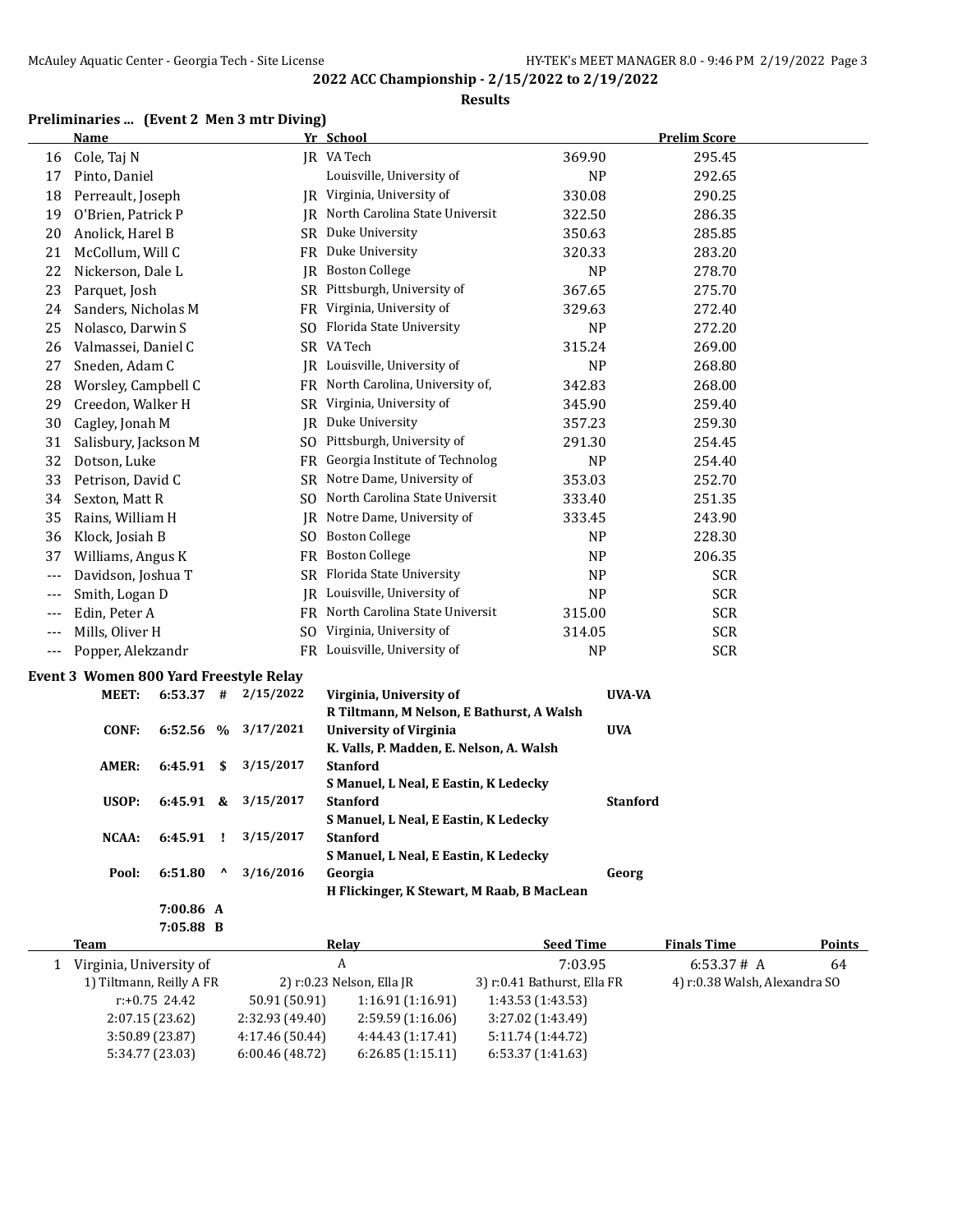# **(Event 3 Women 800 Yard Freestyle Relay)**

|    | <b>Team</b>                        |                                    | Relay                                              | <b>Seed Time</b>                                              | <b>Finals Time</b>            | Points |
|----|------------------------------------|------------------------------------|----------------------------------------------------|---------------------------------------------------------------|-------------------------------|--------|
|    | 2 North Carolina State Universit   |                                    | A                                                  | 7:03.72                                                       | 6:59.04<br>$\boldsymbol{A}$   | 56     |
|    | 1) Webb, Abbey C SO                |                                    | 2) r:0.32 Crush, Annabel FR                        | 3) r:0.18 Moore, Kathleen 5Y                                  | 4) r:0.15 Poole, Julia 5Y     |        |
|    | $r: +0.75$ 24.33                   | 51.15 (51.15)                      | 1:17.87 (1:17.87)                                  | 1:44.83 (1:44.83)                                             |                               |        |
|    | 2:08.20 (23.37)                    | 2:34.46 (49.63)                    | 3:01.48 (1:16.65)                                  | 3:29.25 (1:44.42)                                             |                               |        |
|    | 3:53.16 (23.91)                    | 4:19.49 (50.24)                    | 4:46.36 (1:17.11)                                  | 5:13.45 (1:44.20)                                             |                               |        |
|    | 5:37.25 (23.80)                    | 6:03.78 (50.33)                    | 6:31.02 (1:17.57)                                  | 6:59.04 (1:45.59)                                             |                               |        |
| 3  | Louisville, University of          |                                    | A                                                  | 7:05.36                                                       | 7:00.62<br>A                  | 54     |
|    | 1) Openysheva, Arina SR            |                                    | 2) r:0.20 Hetrick, Paige SO                        | 3) r:0.34 Nevmovenko, Polina FR 4) r:0.23 Kraus, Alena SR     |                               |        |
|    | $r: +0.64$ 24.17                   | 50.65 (50.65)                      | 1:17.82 (1:17.82)                                  | 1:45.49 (1:45.49)                                             |                               |        |
|    | 2:08.72 (23.23)                    | 2:34.81 (49.32)                    | 3:01.44 (1:15.95)                                  | 3:28.93 (1:43.44)                                             |                               |        |
|    | 3:53.47 (24.54)                    | 4:19.88 (50.95)                    | 4:46.74 (1:17.81)                                  | 5:13.87 (1:44.94)                                             |                               |        |
|    | 5:37.74 (23.87)                    | 6:04.38 (50.51)                    | 6:32.23 (1:18.36)                                  | 7:00.62 (1:46.75)                                             |                               |        |
|    | 4 VA Tech                          |                                    | A                                                  | 7:07.40                                                       | 7:01.32<br>B                  | 52     |
|    | 1) Atkinson, Emma R SO             |                                    | 2) r:0.28 Shackelford, Sarah JR                    | 3) r:0.28 Pouch, Rose JR                                      | 4) r:0.26 Gyorgy, Reka 5Y     |        |
|    | r:+0.75 24.74                      | 51.13 (51.13)                      | 1:17.72 (1:17.72)                                  | 1:44.25 (1:44.25)                                             |                               |        |
|    | 2:08.10 (23.85)                    | 2:34.39 (50.14)                    | 3:01.84 (1:17.59)                                  | 3:29.85 (1:45.60)                                             |                               |        |
|    | 3:54.34 (24.49)                    | 4:20.72 (50.87)                    | 4:48.01 (1:18.16)                                  | 5:16.11 (1:46.26)                                             |                               |        |
|    | 5:40.37 (24.26)                    | 6:06.84(50.73)                     | 6:33.92 (1:17.81)                                  | 7:01.32 (1:45.21)                                             |                               |        |
| 5. | Duke University                    |                                    | A                                                  | 7:13.75                                                       | 7:05.32<br>B                  | 50     |
|    | 1) Foley, Sarah E SO               |                                    | 2) r:0.13 Chang, Yi Xuan FR                        | 3) r:0.09 Purnell, Catherine SO                               | 4) r:0.08 Smith, Mckenna FR   |        |
|    | $r: +0.64$ 24.12                   | 50.55 (50.55)                      | 1:17.34 (1:17.34)                                  | 1:43.85 (1:43.85)                                             |                               |        |
|    | 2:07.88 (24.03)                    | 2:35.19 (51.34)                    | 3:02.78 (1:18.93)                                  | 3:30.51 (1:46.66)                                             |                               |        |
|    | 3:54.20 (23.69)                    | 4:20.76 (50.25)                    | 4:48.57 (1:18.06)                                  | 5:16.96 (1:46.45)                                             |                               |        |
|    | 5:40.49 (23.53)                    | 6:07.53 (50.57)                    | 6:35.82 (1:18.86)                                  | 7:05.32 (1:48.36)                                             |                               |        |
| 6  | North Carolina, University of,     |                                    | A                                                  | 7:11.65                                                       | 7:05.35<br>B                  | 48     |
|    | 1) Lindner, Sophie M SR            |                                    | 2) r:0.33 Dragelin, Amy JR                         | 3) r:0.24 Vannote, Elizabeth JR                               | 4) r:0.42 Smith, Addison JR   |        |
|    | r:+0.70 24.49                      | 50.79 (50.79)                      | 1:17.87 (1:17.87)                                  | 1:45.79 (1:45.79)                                             |                               |        |
|    | 2:10.01 (24.22)                    | 2:36.46 (50.67)                    | 3:03.89 (1:18.10)                                  | 3:32.35 (1:46.56)                                             |                               |        |
|    | 3:56.84 (24.49)                    | 4:23.20 (50.85)                    | 4:50.02 (1:17.67)                                  | 5:17.55 (1:45.20)                                             |                               |        |
|    | 5:41.89 (24.34)                    | 6:08.84 (51.29)                    | 6:36.59 (1:19.04)                                  | 7:05.35 (1:47.80)                                             |                               |        |
|    | Florida State University           |                                    | A                                                  | 7:14.35                                                       | 7:10.13                       | 46     |
| 7  | 1) Griffiths, Phoebe L SO          |                                    | 2) r:0.14 Trieschmann, Emily FR                    | 3) r:0.12 Boals, Sydney FR                                    | 4) r:0.22 Jernstedt, Edith FR |        |
|    | $r: +0.77$ 25.02                   | 52.11 (52.11)                      | 1:19.95 (1:19.95)                                  | 1:47.42 (1:47.42)                                             |                               |        |
|    | 2:11.76 (24.34)                    | 2:38.75 (51.33)                    | 3:07.17 (1:19.75)                                  | 3:36.11 (1:48.69)                                             |                               |        |
|    | 4:00.42 (24.31)                    | 4:27.29 (51.18)                    | 4:54.47 (1:18.36)                                  | 5:22.08 (1:45.97)                                             |                               |        |
|    | 5:46.18 (24.10)                    | 6:13.32 (51.24)                    | 6:41.36 (1:19.28)                                  | 7:10.13 (1:48.05)                                             |                               |        |
|    | Notre Dame, University of          |                                    | A                                                  |                                                               |                               |        |
| 8  |                                    |                                    |                                                    | 7:14.16                                                       | 7:10.81                       | 44     |
|    | 1) Herceg, Ana FR                  | 52.40 (52.40)                      | 2) r:0.11 Chelsvig, Kallie SO<br>1:20.57 (1:20.57) | 3) r:0.22 Behm, Ann FR<br>1:48.31 (1:48.31)                   | 4) r:0.14 Whiting, Sydney SO  |        |
|    | r:+0.70 24.95<br>2:12.60 (24.29)   | 2:39.65 (51.34)                    | 3:07.24 (1:18.93)                                  | 3:35.21 (1:46.90)                                             |                               |        |
|    |                                    |                                    | 4:56.29 (1:21.08)                                  | 5:24.74 (1:49.53)                                             |                               |        |
|    | 4:00.00 (24.79)<br>5:48.59 (23.85) | 4:27.94 (52.73)<br>6:15.58 (50.84) | 6:43.07 (1:18.33)                                  | 7:10.81 (1:46.07)                                             |                               |        |
|    |                                    |                                    |                                                    |                                                               |                               |        |
| 9  | University of Miami (Florida)      |                                    | A                                                  | 7:19.21                                                       | 7:12.22                       | 40     |
|    | 1) Otava, Aino E JR                |                                    |                                                    | 2) r:0.14 San Nicolas Martinez, Car3) r:0.30 Knapp, Sydney 5Y | 4) r:0.16 Cera, Adrianna SO   |        |
|    | r:+0.62 25.68                      | 52.86 (52.86)                      | 1:20.53 (1:20.53)                                  | 1:48.56 (1:48.56)                                             |                               |        |
|    | 2:13.25 (24.69)                    | 2:40.48 (51.92)                    | 3:08.40 (1:19.84)                                  | 3:35.96 (1:47.40)                                             |                               |        |
|    | 4:00.25 (24.29)                    | 4:27.75 (51.79)                    | 4:55.66 (1:19.70)                                  | 5:23.98 (1:48.02)                                             |                               |        |
|    | 5:48.04 (24.06)                    | 6:14.91 (50.93)                    | 6:43.22 (1:19.24)                                  | 7:12.22 (1:48.24)                                             |                               |        |
| 10 | Georgia Institute of Technolog     |                                    | A                                                  | 7:14.24                                                       | 7:14.12                       | 34     |
|    | 1) Switzer, Brooke R JR            |                                    | 2) r:0.52 Ripkova, Zora FR                         | 3) r:0.44 Kuramoto, Rei SO                                    | 4) r:0.20 Murphy, Sophie FR   |        |
|    | r:+0.76 24.75                      | 51.85 (51.85)                      | 1:19.94 (1:19.94)                                  | 1:48.20 (1:48.20)                                             |                               |        |
|    | 2:12.82 (24.62)                    | 2:39.81 (51.61)                    | 3:07.42 (1:19.22)                                  | 3:35.50 (1:47.30)                                             |                               |        |
|    | 4:00.68 (25.18)                    | 4:28.52 (53.02)                    | 4:56.71 (1:21.21)                                  | 5:25.53 (1:50.03)                                             |                               |        |
|    | 5:50.10 (24.57)                    | 6:17.25 (51.72)                    | 6:45.26 (1:19.73)                                  | 7:14.12 (1:48.59)                                             |                               |        |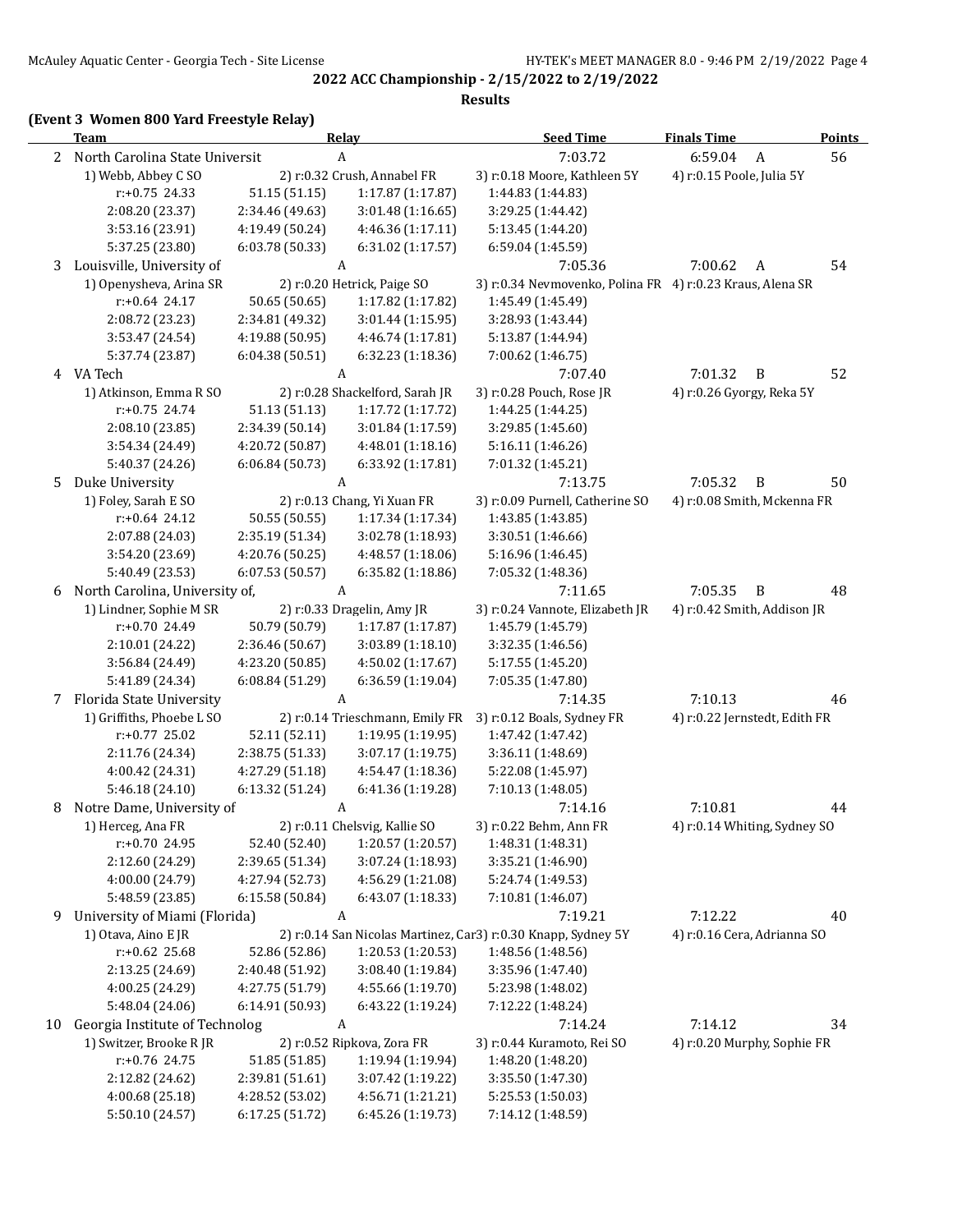**Results**

|  |  |  |  | (Event 3 Women 800 Yard Freestyle Relay) |  |
|--|--|--|--|------------------------------------------|--|
|--|--|--|--|------------------------------------------|--|

| A<br>11 Pittsburgh, University of<br>7:19.79<br>7:15.06<br>32<br>1) Nalls, Madison P SR<br>2) r:0.30 Shepherd, Sarah 5Y<br>4) r:0.48 Berger, Jillian FR<br>3) r:0.19 Elliott, Dakota SR<br>r:+0.70 24.83<br>51.95 (51.95)<br>1:19.41 (1:19.41)<br>1:47.36 (1:47.36)<br>3:07.93 (1:20.57)<br>2:12.51 (25.15)<br>2:39.97 (52.61)<br>3:36.53 (1:49.17)<br>4:57.28 (1:20.75)<br>4:01.17 (24.64)<br>4:28.96 (52.43)<br>5:25.26 (1:48.73)<br>5:50.48 (25.22)<br>6:18.26 (53.00)<br>6:46.69 (1:21.43)<br>7:15.06 (1:49.80)<br><b>Boston College</b><br>7:26.63<br>A<br>7:24.32<br>30<br>12<br>1) Kramer, Megan M FR<br>2) r:0.33 Scott, Ashleigh SR<br>3) r:0.16 Howard, Olivia FR<br>4) r:0.18 Ryalls, Lindsey JR<br>r:+0.73 25.26<br>52.88 (52.88)<br>1:21.03 (1:21.03)<br>1:49.24 (1:49.24)<br>2:14.29 (25.05)<br>2:41.85 (52.61)<br>3:11.11 (1:21.87)<br>3:41.20 (1:51.96)<br>4:06.31 (25.11)<br>4:34.22 (53.02)<br>5:03.38 (1:22.18)<br>5:32.61 (1:51.41)<br>5:58.61 (26.00)<br>6:27.21 (54.60)<br>6:56.82 (1:24.21)<br>7:26.63 (1:54.02)<br>Event 4 Men 800 Yard Freestyle Relay<br>2/15/2022<br><b>MEET:</b><br>$6:08.35$ #<br>North Carolina State Universit<br><b>NC State-NC</b><br>S Hoover, L Miller, E Knowles, H Tapp<br>3/23/2018<br>6:05.31 %<br><b>CONF:</b><br>North Carolina State Universit<br><b>NC St</b><br>Vazaios. Held, Molacek, C. Stewart<br>6:05.08<br>3/27/2019<br>AMER:<br>\$<br><b>Texas</b><br>D Kibler, A Katz, J Newkirk, F Haas<br>3/27/2019<br>USOP:<br>6:05.08<br>&<br><b>Texas</b><br><b>Texas</b><br>D Kibler, A Katz, J Newkirk, F Haas<br>3/27/2019<br>NCAA:<br>6:05.08<br><b>Texas</b><br>Ι.<br>D Kibler, A Katz, J Newkirk, F Haas<br>Pool:<br>6:08.03<br>3/23/2016<br><b>Texas</b><br>Λ<br><b>Texas</b><br>J Conger, F Haas, C Smith, J Schooling<br>6:16.80 A<br>6:21.32 B<br>Relay<br><b>Seed Time</b><br><b>Finals Time</b><br><b>Team</b><br>1 North Carolina State Universit<br>A<br>6:13.95<br>6:08.35# A<br>64<br>1) Hoover, Samuel E FR<br>2) r:0.14 Miller, Lukas SO<br>3) r:0.05 Knowles, Eric 5Y<br>4) r:0.18 Tapp, Hunter JR<br>$r: +0.60$ 21.32<br>44.89 (44.89)<br>1:08.96 (1:08.96)<br>1:32.62 (1:32.62)<br>1:53.52 (20.90)<br>2:16.65 (44.03)<br>2:39.93 (1:07.31)<br>3:03.65 (1:31.03)<br>3:24.33 (20.68)<br>3:47.76 (44.11)<br>4:11.75 (1:08.10)<br>4:36.38 (1:32.73)<br>4:57.19 (20.81)<br>5:20.41 (44.03)<br>5:43.94 (1:07.56)<br>6:08.35 (1:31.97)<br>2 Louisville, University of<br>A<br>6:19.97<br>6:09.85<br>A<br>56<br>1) Sartori, Murilo S FR<br>3) r:0.24 Loktev, Denis FR<br>4) r:0.20 Paulson, Colton SR<br>2) r:0.35 Albiero, Nicolas 5Y<br>r:+0.67 21.34<br>1:32.38 (1:32.38)<br>44.89 (44.89)<br>1:08.64(1:08.64)<br>1:52.92 (20.54)<br>2:16.07 (43.69)<br>2:39.67 (1:07.29)<br>3:04.20 (1:31.82)<br>3:25.35 (21.15)<br>3:48.92 (44.72)<br>4:13.07 (1:08.87)<br>4:37.48 (1:33.28)<br>4:57.96 (20.48)<br>5:21.31 (43.83)<br>5:45.43 (1:07.95)<br>6:09.85 (1:32.37)<br>Virginia, University of<br>$\boldsymbol{A}$<br>6:22.71<br>6:13.71<br>54<br>$\boldsymbol{A}$<br>3<br>1) Brownstead, Matthew K SO<br>2) r:0.26 Aikins, Jack FR<br>3) r:0.04 Grender, Justin SR<br>4) r:0.25 Wright, Jack JR<br>$r: +0.63$ 21.04<br>44.76 (44.76)<br>1:08.90 (1:08.90)<br>1:33.48 (1:33.48)<br>1:54.23(20.75)<br>2:17.64(44.16)<br>2:42.08 (1:08.60)<br>3:06.98 (1:33.50)<br>3:27.98 (21.00)<br>4:16.43 (1:09.45)<br>4:41.05 (1:34.07)<br>3:52.21 (45.23)<br>5:01.78 (20.73)<br>5:49.32 (1:08.27)<br>6:13.71 (1:32.66)<br>5:25.14 (44.09)<br>4 VA Tech<br>6:14.19<br>52<br>A<br>6:21.97<br>A<br>1) Manoff, Philip B SR<br>2) r:0.13 Coll Marti, Carles SO<br>3) r:0.36 Dominguez Calonge, Luis 4) r:0.21 Ivanov, Antani SR<br>r:+0.65 21.24<br>44.87 (44.87)<br>1:09.33 (1:09.33)<br>1:35.02 (1:35.02)<br>1:55.92 (20.90)<br>2:43.66 (1:08.64)<br>3:07.78 (1:32.76)<br>2:19.47 (44.45)<br>3:28.99 (21.21)<br>3:52.73 (44.95)<br>4:17.36 (1:09.58)<br>4:42.05 (1:34.27)<br>5:02.92 (20.87)<br>5:25.92 (43.87)<br>5:49.88 (1:07.83)<br>6:14.19 (1:32.14) | Team | <b>Relay</b> | <b>Seed Time</b> | <b>Finals Time</b> | Points        |
|----------------------------------------------------------------------------------------------------------------------------------------------------------------------------------------------------------------------------------------------------------------------------------------------------------------------------------------------------------------------------------------------------------------------------------------------------------------------------------------------------------------------------------------------------------------------------------------------------------------------------------------------------------------------------------------------------------------------------------------------------------------------------------------------------------------------------------------------------------------------------------------------------------------------------------------------------------------------------------------------------------------------------------------------------------------------------------------------------------------------------------------------------------------------------------------------------------------------------------------------------------------------------------------------------------------------------------------------------------------------------------------------------------------------------------------------------------------------------------------------------------------------------------------------------------------------------------------------------------------------------------------------------------------------------------------------------------------------------------------------------------------------------------------------------------------------------------------------------------------------------------------------------------------------------------------------------------------------------------------------------------------------------------------------------------------------------------------------------------------------------------------------------------------------------------------------------------------------------------------------------------------------------------------------------------------------------------------------------------------------------------------------------------------------------------------------------------------------------------------------------------------------------------------------------------------------------------------------------------------------------------------------------------------------------------------------------------------------------------------------------------------------------------------------------------------------------------------------------------------------------------------------------------------------------------------------------------------------------------------------------------------------------------------------------------------------------------------------------------------------------------------------------------------------------------------------------------------------------------------------------------------------------------------------------------------------------------------------------------------------------------------------------------------------------------------------------------------------------------------------------------------------------------------------------------------------------------------------------------------------------------------------------------------------------------------------------------------------------------------------------------------------------------------------------------------------------------------------------------------------------------------------------------------------------------------------------------------------------------------------------------------|------|--------------|------------------|--------------------|---------------|
|                                                                                                                                                                                                                                                                                                                                                                                                                                                                                                                                                                                                                                                                                                                                                                                                                                                                                                                                                                                                                                                                                                                                                                                                                                                                                                                                                                                                                                                                                                                                                                                                                                                                                                                                                                                                                                                                                                                                                                                                                                                                                                                                                                                                                                                                                                                                                                                                                                                                                                                                                                                                                                                                                                                                                                                                                                                                                                                                                                                                                                                                                                                                                                                                                                                                                                                                                                                                                                                                                                                                                                                                                                                                                                                                                                                                                                                                                                                                                                                                                |      |              |                  |                    |               |
|                                                                                                                                                                                                                                                                                                                                                                                                                                                                                                                                                                                                                                                                                                                                                                                                                                                                                                                                                                                                                                                                                                                                                                                                                                                                                                                                                                                                                                                                                                                                                                                                                                                                                                                                                                                                                                                                                                                                                                                                                                                                                                                                                                                                                                                                                                                                                                                                                                                                                                                                                                                                                                                                                                                                                                                                                                                                                                                                                                                                                                                                                                                                                                                                                                                                                                                                                                                                                                                                                                                                                                                                                                                                                                                                                                                                                                                                                                                                                                                                                |      |              |                  |                    |               |
|                                                                                                                                                                                                                                                                                                                                                                                                                                                                                                                                                                                                                                                                                                                                                                                                                                                                                                                                                                                                                                                                                                                                                                                                                                                                                                                                                                                                                                                                                                                                                                                                                                                                                                                                                                                                                                                                                                                                                                                                                                                                                                                                                                                                                                                                                                                                                                                                                                                                                                                                                                                                                                                                                                                                                                                                                                                                                                                                                                                                                                                                                                                                                                                                                                                                                                                                                                                                                                                                                                                                                                                                                                                                                                                                                                                                                                                                                                                                                                                                                |      |              |                  |                    |               |
|                                                                                                                                                                                                                                                                                                                                                                                                                                                                                                                                                                                                                                                                                                                                                                                                                                                                                                                                                                                                                                                                                                                                                                                                                                                                                                                                                                                                                                                                                                                                                                                                                                                                                                                                                                                                                                                                                                                                                                                                                                                                                                                                                                                                                                                                                                                                                                                                                                                                                                                                                                                                                                                                                                                                                                                                                                                                                                                                                                                                                                                                                                                                                                                                                                                                                                                                                                                                                                                                                                                                                                                                                                                                                                                                                                                                                                                                                                                                                                                                                |      |              |                  |                    |               |
|                                                                                                                                                                                                                                                                                                                                                                                                                                                                                                                                                                                                                                                                                                                                                                                                                                                                                                                                                                                                                                                                                                                                                                                                                                                                                                                                                                                                                                                                                                                                                                                                                                                                                                                                                                                                                                                                                                                                                                                                                                                                                                                                                                                                                                                                                                                                                                                                                                                                                                                                                                                                                                                                                                                                                                                                                                                                                                                                                                                                                                                                                                                                                                                                                                                                                                                                                                                                                                                                                                                                                                                                                                                                                                                                                                                                                                                                                                                                                                                                                |      |              |                  |                    |               |
|                                                                                                                                                                                                                                                                                                                                                                                                                                                                                                                                                                                                                                                                                                                                                                                                                                                                                                                                                                                                                                                                                                                                                                                                                                                                                                                                                                                                                                                                                                                                                                                                                                                                                                                                                                                                                                                                                                                                                                                                                                                                                                                                                                                                                                                                                                                                                                                                                                                                                                                                                                                                                                                                                                                                                                                                                                                                                                                                                                                                                                                                                                                                                                                                                                                                                                                                                                                                                                                                                                                                                                                                                                                                                                                                                                                                                                                                                                                                                                                                                |      |              |                  |                    |               |
|                                                                                                                                                                                                                                                                                                                                                                                                                                                                                                                                                                                                                                                                                                                                                                                                                                                                                                                                                                                                                                                                                                                                                                                                                                                                                                                                                                                                                                                                                                                                                                                                                                                                                                                                                                                                                                                                                                                                                                                                                                                                                                                                                                                                                                                                                                                                                                                                                                                                                                                                                                                                                                                                                                                                                                                                                                                                                                                                                                                                                                                                                                                                                                                                                                                                                                                                                                                                                                                                                                                                                                                                                                                                                                                                                                                                                                                                                                                                                                                                                |      |              |                  |                    |               |
|                                                                                                                                                                                                                                                                                                                                                                                                                                                                                                                                                                                                                                                                                                                                                                                                                                                                                                                                                                                                                                                                                                                                                                                                                                                                                                                                                                                                                                                                                                                                                                                                                                                                                                                                                                                                                                                                                                                                                                                                                                                                                                                                                                                                                                                                                                                                                                                                                                                                                                                                                                                                                                                                                                                                                                                                                                                                                                                                                                                                                                                                                                                                                                                                                                                                                                                                                                                                                                                                                                                                                                                                                                                                                                                                                                                                                                                                                                                                                                                                                |      |              |                  |                    |               |
|                                                                                                                                                                                                                                                                                                                                                                                                                                                                                                                                                                                                                                                                                                                                                                                                                                                                                                                                                                                                                                                                                                                                                                                                                                                                                                                                                                                                                                                                                                                                                                                                                                                                                                                                                                                                                                                                                                                                                                                                                                                                                                                                                                                                                                                                                                                                                                                                                                                                                                                                                                                                                                                                                                                                                                                                                                                                                                                                                                                                                                                                                                                                                                                                                                                                                                                                                                                                                                                                                                                                                                                                                                                                                                                                                                                                                                                                                                                                                                                                                |      |              |                  |                    |               |
|                                                                                                                                                                                                                                                                                                                                                                                                                                                                                                                                                                                                                                                                                                                                                                                                                                                                                                                                                                                                                                                                                                                                                                                                                                                                                                                                                                                                                                                                                                                                                                                                                                                                                                                                                                                                                                                                                                                                                                                                                                                                                                                                                                                                                                                                                                                                                                                                                                                                                                                                                                                                                                                                                                                                                                                                                                                                                                                                                                                                                                                                                                                                                                                                                                                                                                                                                                                                                                                                                                                                                                                                                                                                                                                                                                                                                                                                                                                                                                                                                |      |              |                  |                    |               |
|                                                                                                                                                                                                                                                                                                                                                                                                                                                                                                                                                                                                                                                                                                                                                                                                                                                                                                                                                                                                                                                                                                                                                                                                                                                                                                                                                                                                                                                                                                                                                                                                                                                                                                                                                                                                                                                                                                                                                                                                                                                                                                                                                                                                                                                                                                                                                                                                                                                                                                                                                                                                                                                                                                                                                                                                                                                                                                                                                                                                                                                                                                                                                                                                                                                                                                                                                                                                                                                                                                                                                                                                                                                                                                                                                                                                                                                                                                                                                                                                                |      |              |                  |                    |               |
|                                                                                                                                                                                                                                                                                                                                                                                                                                                                                                                                                                                                                                                                                                                                                                                                                                                                                                                                                                                                                                                                                                                                                                                                                                                                                                                                                                                                                                                                                                                                                                                                                                                                                                                                                                                                                                                                                                                                                                                                                                                                                                                                                                                                                                                                                                                                                                                                                                                                                                                                                                                                                                                                                                                                                                                                                                                                                                                                                                                                                                                                                                                                                                                                                                                                                                                                                                                                                                                                                                                                                                                                                                                                                                                                                                                                                                                                                                                                                                                                                |      |              |                  |                    |               |
|                                                                                                                                                                                                                                                                                                                                                                                                                                                                                                                                                                                                                                                                                                                                                                                                                                                                                                                                                                                                                                                                                                                                                                                                                                                                                                                                                                                                                                                                                                                                                                                                                                                                                                                                                                                                                                                                                                                                                                                                                                                                                                                                                                                                                                                                                                                                                                                                                                                                                                                                                                                                                                                                                                                                                                                                                                                                                                                                                                                                                                                                                                                                                                                                                                                                                                                                                                                                                                                                                                                                                                                                                                                                                                                                                                                                                                                                                                                                                                                                                |      |              |                  |                    |               |
|                                                                                                                                                                                                                                                                                                                                                                                                                                                                                                                                                                                                                                                                                                                                                                                                                                                                                                                                                                                                                                                                                                                                                                                                                                                                                                                                                                                                                                                                                                                                                                                                                                                                                                                                                                                                                                                                                                                                                                                                                                                                                                                                                                                                                                                                                                                                                                                                                                                                                                                                                                                                                                                                                                                                                                                                                                                                                                                                                                                                                                                                                                                                                                                                                                                                                                                                                                                                                                                                                                                                                                                                                                                                                                                                                                                                                                                                                                                                                                                                                |      |              |                  |                    |               |
|                                                                                                                                                                                                                                                                                                                                                                                                                                                                                                                                                                                                                                                                                                                                                                                                                                                                                                                                                                                                                                                                                                                                                                                                                                                                                                                                                                                                                                                                                                                                                                                                                                                                                                                                                                                                                                                                                                                                                                                                                                                                                                                                                                                                                                                                                                                                                                                                                                                                                                                                                                                                                                                                                                                                                                                                                                                                                                                                                                                                                                                                                                                                                                                                                                                                                                                                                                                                                                                                                                                                                                                                                                                                                                                                                                                                                                                                                                                                                                                                                |      |              |                  |                    |               |
|                                                                                                                                                                                                                                                                                                                                                                                                                                                                                                                                                                                                                                                                                                                                                                                                                                                                                                                                                                                                                                                                                                                                                                                                                                                                                                                                                                                                                                                                                                                                                                                                                                                                                                                                                                                                                                                                                                                                                                                                                                                                                                                                                                                                                                                                                                                                                                                                                                                                                                                                                                                                                                                                                                                                                                                                                                                                                                                                                                                                                                                                                                                                                                                                                                                                                                                                                                                                                                                                                                                                                                                                                                                                                                                                                                                                                                                                                                                                                                                                                |      |              |                  |                    |               |
|                                                                                                                                                                                                                                                                                                                                                                                                                                                                                                                                                                                                                                                                                                                                                                                                                                                                                                                                                                                                                                                                                                                                                                                                                                                                                                                                                                                                                                                                                                                                                                                                                                                                                                                                                                                                                                                                                                                                                                                                                                                                                                                                                                                                                                                                                                                                                                                                                                                                                                                                                                                                                                                                                                                                                                                                                                                                                                                                                                                                                                                                                                                                                                                                                                                                                                                                                                                                                                                                                                                                                                                                                                                                                                                                                                                                                                                                                                                                                                                                                |      |              |                  |                    |               |
|                                                                                                                                                                                                                                                                                                                                                                                                                                                                                                                                                                                                                                                                                                                                                                                                                                                                                                                                                                                                                                                                                                                                                                                                                                                                                                                                                                                                                                                                                                                                                                                                                                                                                                                                                                                                                                                                                                                                                                                                                                                                                                                                                                                                                                                                                                                                                                                                                                                                                                                                                                                                                                                                                                                                                                                                                                                                                                                                                                                                                                                                                                                                                                                                                                                                                                                                                                                                                                                                                                                                                                                                                                                                                                                                                                                                                                                                                                                                                                                                                |      |              |                  |                    |               |
|                                                                                                                                                                                                                                                                                                                                                                                                                                                                                                                                                                                                                                                                                                                                                                                                                                                                                                                                                                                                                                                                                                                                                                                                                                                                                                                                                                                                                                                                                                                                                                                                                                                                                                                                                                                                                                                                                                                                                                                                                                                                                                                                                                                                                                                                                                                                                                                                                                                                                                                                                                                                                                                                                                                                                                                                                                                                                                                                                                                                                                                                                                                                                                                                                                                                                                                                                                                                                                                                                                                                                                                                                                                                                                                                                                                                                                                                                                                                                                                                                |      |              |                  |                    |               |
|                                                                                                                                                                                                                                                                                                                                                                                                                                                                                                                                                                                                                                                                                                                                                                                                                                                                                                                                                                                                                                                                                                                                                                                                                                                                                                                                                                                                                                                                                                                                                                                                                                                                                                                                                                                                                                                                                                                                                                                                                                                                                                                                                                                                                                                                                                                                                                                                                                                                                                                                                                                                                                                                                                                                                                                                                                                                                                                                                                                                                                                                                                                                                                                                                                                                                                                                                                                                                                                                                                                                                                                                                                                                                                                                                                                                                                                                                                                                                                                                                |      |              |                  |                    |               |
|                                                                                                                                                                                                                                                                                                                                                                                                                                                                                                                                                                                                                                                                                                                                                                                                                                                                                                                                                                                                                                                                                                                                                                                                                                                                                                                                                                                                                                                                                                                                                                                                                                                                                                                                                                                                                                                                                                                                                                                                                                                                                                                                                                                                                                                                                                                                                                                                                                                                                                                                                                                                                                                                                                                                                                                                                                                                                                                                                                                                                                                                                                                                                                                                                                                                                                                                                                                                                                                                                                                                                                                                                                                                                                                                                                                                                                                                                                                                                                                                                |      |              |                  |                    |               |
|                                                                                                                                                                                                                                                                                                                                                                                                                                                                                                                                                                                                                                                                                                                                                                                                                                                                                                                                                                                                                                                                                                                                                                                                                                                                                                                                                                                                                                                                                                                                                                                                                                                                                                                                                                                                                                                                                                                                                                                                                                                                                                                                                                                                                                                                                                                                                                                                                                                                                                                                                                                                                                                                                                                                                                                                                                                                                                                                                                                                                                                                                                                                                                                                                                                                                                                                                                                                                                                                                                                                                                                                                                                                                                                                                                                                                                                                                                                                                                                                                |      |              |                  |                    |               |
|                                                                                                                                                                                                                                                                                                                                                                                                                                                                                                                                                                                                                                                                                                                                                                                                                                                                                                                                                                                                                                                                                                                                                                                                                                                                                                                                                                                                                                                                                                                                                                                                                                                                                                                                                                                                                                                                                                                                                                                                                                                                                                                                                                                                                                                                                                                                                                                                                                                                                                                                                                                                                                                                                                                                                                                                                                                                                                                                                                                                                                                                                                                                                                                                                                                                                                                                                                                                                                                                                                                                                                                                                                                                                                                                                                                                                                                                                                                                                                                                                |      |              |                  |                    |               |
|                                                                                                                                                                                                                                                                                                                                                                                                                                                                                                                                                                                                                                                                                                                                                                                                                                                                                                                                                                                                                                                                                                                                                                                                                                                                                                                                                                                                                                                                                                                                                                                                                                                                                                                                                                                                                                                                                                                                                                                                                                                                                                                                                                                                                                                                                                                                                                                                                                                                                                                                                                                                                                                                                                                                                                                                                                                                                                                                                                                                                                                                                                                                                                                                                                                                                                                                                                                                                                                                                                                                                                                                                                                                                                                                                                                                                                                                                                                                                                                                                |      |              |                  |                    |               |
|                                                                                                                                                                                                                                                                                                                                                                                                                                                                                                                                                                                                                                                                                                                                                                                                                                                                                                                                                                                                                                                                                                                                                                                                                                                                                                                                                                                                                                                                                                                                                                                                                                                                                                                                                                                                                                                                                                                                                                                                                                                                                                                                                                                                                                                                                                                                                                                                                                                                                                                                                                                                                                                                                                                                                                                                                                                                                                                                                                                                                                                                                                                                                                                                                                                                                                                                                                                                                                                                                                                                                                                                                                                                                                                                                                                                                                                                                                                                                                                                                |      |              |                  |                    |               |
|                                                                                                                                                                                                                                                                                                                                                                                                                                                                                                                                                                                                                                                                                                                                                                                                                                                                                                                                                                                                                                                                                                                                                                                                                                                                                                                                                                                                                                                                                                                                                                                                                                                                                                                                                                                                                                                                                                                                                                                                                                                                                                                                                                                                                                                                                                                                                                                                                                                                                                                                                                                                                                                                                                                                                                                                                                                                                                                                                                                                                                                                                                                                                                                                                                                                                                                                                                                                                                                                                                                                                                                                                                                                                                                                                                                                                                                                                                                                                                                                                |      |              |                  |                    |               |
|                                                                                                                                                                                                                                                                                                                                                                                                                                                                                                                                                                                                                                                                                                                                                                                                                                                                                                                                                                                                                                                                                                                                                                                                                                                                                                                                                                                                                                                                                                                                                                                                                                                                                                                                                                                                                                                                                                                                                                                                                                                                                                                                                                                                                                                                                                                                                                                                                                                                                                                                                                                                                                                                                                                                                                                                                                                                                                                                                                                                                                                                                                                                                                                                                                                                                                                                                                                                                                                                                                                                                                                                                                                                                                                                                                                                                                                                                                                                                                                                                |      |              |                  |                    |               |
|                                                                                                                                                                                                                                                                                                                                                                                                                                                                                                                                                                                                                                                                                                                                                                                                                                                                                                                                                                                                                                                                                                                                                                                                                                                                                                                                                                                                                                                                                                                                                                                                                                                                                                                                                                                                                                                                                                                                                                                                                                                                                                                                                                                                                                                                                                                                                                                                                                                                                                                                                                                                                                                                                                                                                                                                                                                                                                                                                                                                                                                                                                                                                                                                                                                                                                                                                                                                                                                                                                                                                                                                                                                                                                                                                                                                                                                                                                                                                                                                                |      |              |                  |                    | <b>Points</b> |
|                                                                                                                                                                                                                                                                                                                                                                                                                                                                                                                                                                                                                                                                                                                                                                                                                                                                                                                                                                                                                                                                                                                                                                                                                                                                                                                                                                                                                                                                                                                                                                                                                                                                                                                                                                                                                                                                                                                                                                                                                                                                                                                                                                                                                                                                                                                                                                                                                                                                                                                                                                                                                                                                                                                                                                                                                                                                                                                                                                                                                                                                                                                                                                                                                                                                                                                                                                                                                                                                                                                                                                                                                                                                                                                                                                                                                                                                                                                                                                                                                |      |              |                  |                    |               |
|                                                                                                                                                                                                                                                                                                                                                                                                                                                                                                                                                                                                                                                                                                                                                                                                                                                                                                                                                                                                                                                                                                                                                                                                                                                                                                                                                                                                                                                                                                                                                                                                                                                                                                                                                                                                                                                                                                                                                                                                                                                                                                                                                                                                                                                                                                                                                                                                                                                                                                                                                                                                                                                                                                                                                                                                                                                                                                                                                                                                                                                                                                                                                                                                                                                                                                                                                                                                                                                                                                                                                                                                                                                                                                                                                                                                                                                                                                                                                                                                                |      |              |                  |                    |               |
|                                                                                                                                                                                                                                                                                                                                                                                                                                                                                                                                                                                                                                                                                                                                                                                                                                                                                                                                                                                                                                                                                                                                                                                                                                                                                                                                                                                                                                                                                                                                                                                                                                                                                                                                                                                                                                                                                                                                                                                                                                                                                                                                                                                                                                                                                                                                                                                                                                                                                                                                                                                                                                                                                                                                                                                                                                                                                                                                                                                                                                                                                                                                                                                                                                                                                                                                                                                                                                                                                                                                                                                                                                                                                                                                                                                                                                                                                                                                                                                                                |      |              |                  |                    |               |
|                                                                                                                                                                                                                                                                                                                                                                                                                                                                                                                                                                                                                                                                                                                                                                                                                                                                                                                                                                                                                                                                                                                                                                                                                                                                                                                                                                                                                                                                                                                                                                                                                                                                                                                                                                                                                                                                                                                                                                                                                                                                                                                                                                                                                                                                                                                                                                                                                                                                                                                                                                                                                                                                                                                                                                                                                                                                                                                                                                                                                                                                                                                                                                                                                                                                                                                                                                                                                                                                                                                                                                                                                                                                                                                                                                                                                                                                                                                                                                                                                |      |              |                  |                    |               |
|                                                                                                                                                                                                                                                                                                                                                                                                                                                                                                                                                                                                                                                                                                                                                                                                                                                                                                                                                                                                                                                                                                                                                                                                                                                                                                                                                                                                                                                                                                                                                                                                                                                                                                                                                                                                                                                                                                                                                                                                                                                                                                                                                                                                                                                                                                                                                                                                                                                                                                                                                                                                                                                                                                                                                                                                                                                                                                                                                                                                                                                                                                                                                                                                                                                                                                                                                                                                                                                                                                                                                                                                                                                                                                                                                                                                                                                                                                                                                                                                                |      |              |                  |                    |               |
|                                                                                                                                                                                                                                                                                                                                                                                                                                                                                                                                                                                                                                                                                                                                                                                                                                                                                                                                                                                                                                                                                                                                                                                                                                                                                                                                                                                                                                                                                                                                                                                                                                                                                                                                                                                                                                                                                                                                                                                                                                                                                                                                                                                                                                                                                                                                                                                                                                                                                                                                                                                                                                                                                                                                                                                                                                                                                                                                                                                                                                                                                                                                                                                                                                                                                                                                                                                                                                                                                                                                                                                                                                                                                                                                                                                                                                                                                                                                                                                                                |      |              |                  |                    |               |
|                                                                                                                                                                                                                                                                                                                                                                                                                                                                                                                                                                                                                                                                                                                                                                                                                                                                                                                                                                                                                                                                                                                                                                                                                                                                                                                                                                                                                                                                                                                                                                                                                                                                                                                                                                                                                                                                                                                                                                                                                                                                                                                                                                                                                                                                                                                                                                                                                                                                                                                                                                                                                                                                                                                                                                                                                                                                                                                                                                                                                                                                                                                                                                                                                                                                                                                                                                                                                                                                                                                                                                                                                                                                                                                                                                                                                                                                                                                                                                                                                |      |              |                  |                    |               |
|                                                                                                                                                                                                                                                                                                                                                                                                                                                                                                                                                                                                                                                                                                                                                                                                                                                                                                                                                                                                                                                                                                                                                                                                                                                                                                                                                                                                                                                                                                                                                                                                                                                                                                                                                                                                                                                                                                                                                                                                                                                                                                                                                                                                                                                                                                                                                                                                                                                                                                                                                                                                                                                                                                                                                                                                                                                                                                                                                                                                                                                                                                                                                                                                                                                                                                                                                                                                                                                                                                                                                                                                                                                                                                                                                                                                                                                                                                                                                                                                                |      |              |                  |                    |               |
|                                                                                                                                                                                                                                                                                                                                                                                                                                                                                                                                                                                                                                                                                                                                                                                                                                                                                                                                                                                                                                                                                                                                                                                                                                                                                                                                                                                                                                                                                                                                                                                                                                                                                                                                                                                                                                                                                                                                                                                                                                                                                                                                                                                                                                                                                                                                                                                                                                                                                                                                                                                                                                                                                                                                                                                                                                                                                                                                                                                                                                                                                                                                                                                                                                                                                                                                                                                                                                                                                                                                                                                                                                                                                                                                                                                                                                                                                                                                                                                                                |      |              |                  |                    |               |
|                                                                                                                                                                                                                                                                                                                                                                                                                                                                                                                                                                                                                                                                                                                                                                                                                                                                                                                                                                                                                                                                                                                                                                                                                                                                                                                                                                                                                                                                                                                                                                                                                                                                                                                                                                                                                                                                                                                                                                                                                                                                                                                                                                                                                                                                                                                                                                                                                                                                                                                                                                                                                                                                                                                                                                                                                                                                                                                                                                                                                                                                                                                                                                                                                                                                                                                                                                                                                                                                                                                                                                                                                                                                                                                                                                                                                                                                                                                                                                                                                |      |              |                  |                    |               |
|                                                                                                                                                                                                                                                                                                                                                                                                                                                                                                                                                                                                                                                                                                                                                                                                                                                                                                                                                                                                                                                                                                                                                                                                                                                                                                                                                                                                                                                                                                                                                                                                                                                                                                                                                                                                                                                                                                                                                                                                                                                                                                                                                                                                                                                                                                                                                                                                                                                                                                                                                                                                                                                                                                                                                                                                                                                                                                                                                                                                                                                                                                                                                                                                                                                                                                                                                                                                                                                                                                                                                                                                                                                                                                                                                                                                                                                                                                                                                                                                                |      |              |                  |                    |               |
|                                                                                                                                                                                                                                                                                                                                                                                                                                                                                                                                                                                                                                                                                                                                                                                                                                                                                                                                                                                                                                                                                                                                                                                                                                                                                                                                                                                                                                                                                                                                                                                                                                                                                                                                                                                                                                                                                                                                                                                                                                                                                                                                                                                                                                                                                                                                                                                                                                                                                                                                                                                                                                                                                                                                                                                                                                                                                                                                                                                                                                                                                                                                                                                                                                                                                                                                                                                                                                                                                                                                                                                                                                                                                                                                                                                                                                                                                                                                                                                                                |      |              |                  |                    |               |
|                                                                                                                                                                                                                                                                                                                                                                                                                                                                                                                                                                                                                                                                                                                                                                                                                                                                                                                                                                                                                                                                                                                                                                                                                                                                                                                                                                                                                                                                                                                                                                                                                                                                                                                                                                                                                                                                                                                                                                                                                                                                                                                                                                                                                                                                                                                                                                                                                                                                                                                                                                                                                                                                                                                                                                                                                                                                                                                                                                                                                                                                                                                                                                                                                                                                                                                                                                                                                                                                                                                                                                                                                                                                                                                                                                                                                                                                                                                                                                                                                |      |              |                  |                    |               |
|                                                                                                                                                                                                                                                                                                                                                                                                                                                                                                                                                                                                                                                                                                                                                                                                                                                                                                                                                                                                                                                                                                                                                                                                                                                                                                                                                                                                                                                                                                                                                                                                                                                                                                                                                                                                                                                                                                                                                                                                                                                                                                                                                                                                                                                                                                                                                                                                                                                                                                                                                                                                                                                                                                                                                                                                                                                                                                                                                                                                                                                                                                                                                                                                                                                                                                                                                                                                                                                                                                                                                                                                                                                                                                                                                                                                                                                                                                                                                                                                                |      |              |                  |                    |               |
|                                                                                                                                                                                                                                                                                                                                                                                                                                                                                                                                                                                                                                                                                                                                                                                                                                                                                                                                                                                                                                                                                                                                                                                                                                                                                                                                                                                                                                                                                                                                                                                                                                                                                                                                                                                                                                                                                                                                                                                                                                                                                                                                                                                                                                                                                                                                                                                                                                                                                                                                                                                                                                                                                                                                                                                                                                                                                                                                                                                                                                                                                                                                                                                                                                                                                                                                                                                                                                                                                                                                                                                                                                                                                                                                                                                                                                                                                                                                                                                                                |      |              |                  |                    |               |
|                                                                                                                                                                                                                                                                                                                                                                                                                                                                                                                                                                                                                                                                                                                                                                                                                                                                                                                                                                                                                                                                                                                                                                                                                                                                                                                                                                                                                                                                                                                                                                                                                                                                                                                                                                                                                                                                                                                                                                                                                                                                                                                                                                                                                                                                                                                                                                                                                                                                                                                                                                                                                                                                                                                                                                                                                                                                                                                                                                                                                                                                                                                                                                                                                                                                                                                                                                                                                                                                                                                                                                                                                                                                                                                                                                                                                                                                                                                                                                                                                |      |              |                  |                    |               |
|                                                                                                                                                                                                                                                                                                                                                                                                                                                                                                                                                                                                                                                                                                                                                                                                                                                                                                                                                                                                                                                                                                                                                                                                                                                                                                                                                                                                                                                                                                                                                                                                                                                                                                                                                                                                                                                                                                                                                                                                                                                                                                                                                                                                                                                                                                                                                                                                                                                                                                                                                                                                                                                                                                                                                                                                                                                                                                                                                                                                                                                                                                                                                                                                                                                                                                                                                                                                                                                                                                                                                                                                                                                                                                                                                                                                                                                                                                                                                                                                                |      |              |                  |                    |               |
|                                                                                                                                                                                                                                                                                                                                                                                                                                                                                                                                                                                                                                                                                                                                                                                                                                                                                                                                                                                                                                                                                                                                                                                                                                                                                                                                                                                                                                                                                                                                                                                                                                                                                                                                                                                                                                                                                                                                                                                                                                                                                                                                                                                                                                                                                                                                                                                                                                                                                                                                                                                                                                                                                                                                                                                                                                                                                                                                                                                                                                                                                                                                                                                                                                                                                                                                                                                                                                                                                                                                                                                                                                                                                                                                                                                                                                                                                                                                                                                                                |      |              |                  |                    |               |
|                                                                                                                                                                                                                                                                                                                                                                                                                                                                                                                                                                                                                                                                                                                                                                                                                                                                                                                                                                                                                                                                                                                                                                                                                                                                                                                                                                                                                                                                                                                                                                                                                                                                                                                                                                                                                                                                                                                                                                                                                                                                                                                                                                                                                                                                                                                                                                                                                                                                                                                                                                                                                                                                                                                                                                                                                                                                                                                                                                                                                                                                                                                                                                                                                                                                                                                                                                                                                                                                                                                                                                                                                                                                                                                                                                                                                                                                                                                                                                                                                |      |              |                  |                    |               |
|                                                                                                                                                                                                                                                                                                                                                                                                                                                                                                                                                                                                                                                                                                                                                                                                                                                                                                                                                                                                                                                                                                                                                                                                                                                                                                                                                                                                                                                                                                                                                                                                                                                                                                                                                                                                                                                                                                                                                                                                                                                                                                                                                                                                                                                                                                                                                                                                                                                                                                                                                                                                                                                                                                                                                                                                                                                                                                                                                                                                                                                                                                                                                                                                                                                                                                                                                                                                                                                                                                                                                                                                                                                                                                                                                                                                                                                                                                                                                                                                                |      |              |                  |                    |               |
|                                                                                                                                                                                                                                                                                                                                                                                                                                                                                                                                                                                                                                                                                                                                                                                                                                                                                                                                                                                                                                                                                                                                                                                                                                                                                                                                                                                                                                                                                                                                                                                                                                                                                                                                                                                                                                                                                                                                                                                                                                                                                                                                                                                                                                                                                                                                                                                                                                                                                                                                                                                                                                                                                                                                                                                                                                                                                                                                                                                                                                                                                                                                                                                                                                                                                                                                                                                                                                                                                                                                                                                                                                                                                                                                                                                                                                                                                                                                                                                                                |      |              |                  |                    |               |
|                                                                                                                                                                                                                                                                                                                                                                                                                                                                                                                                                                                                                                                                                                                                                                                                                                                                                                                                                                                                                                                                                                                                                                                                                                                                                                                                                                                                                                                                                                                                                                                                                                                                                                                                                                                                                                                                                                                                                                                                                                                                                                                                                                                                                                                                                                                                                                                                                                                                                                                                                                                                                                                                                                                                                                                                                                                                                                                                                                                                                                                                                                                                                                                                                                                                                                                                                                                                                                                                                                                                                                                                                                                                                                                                                                                                                                                                                                                                                                                                                |      |              |                  |                    |               |
|                                                                                                                                                                                                                                                                                                                                                                                                                                                                                                                                                                                                                                                                                                                                                                                                                                                                                                                                                                                                                                                                                                                                                                                                                                                                                                                                                                                                                                                                                                                                                                                                                                                                                                                                                                                                                                                                                                                                                                                                                                                                                                                                                                                                                                                                                                                                                                                                                                                                                                                                                                                                                                                                                                                                                                                                                                                                                                                                                                                                                                                                                                                                                                                                                                                                                                                                                                                                                                                                                                                                                                                                                                                                                                                                                                                                                                                                                                                                                                                                                |      |              |                  |                    |               |
|                                                                                                                                                                                                                                                                                                                                                                                                                                                                                                                                                                                                                                                                                                                                                                                                                                                                                                                                                                                                                                                                                                                                                                                                                                                                                                                                                                                                                                                                                                                                                                                                                                                                                                                                                                                                                                                                                                                                                                                                                                                                                                                                                                                                                                                                                                                                                                                                                                                                                                                                                                                                                                                                                                                                                                                                                                                                                                                                                                                                                                                                                                                                                                                                                                                                                                                                                                                                                                                                                                                                                                                                                                                                                                                                                                                                                                                                                                                                                                                                                |      |              |                  |                    |               |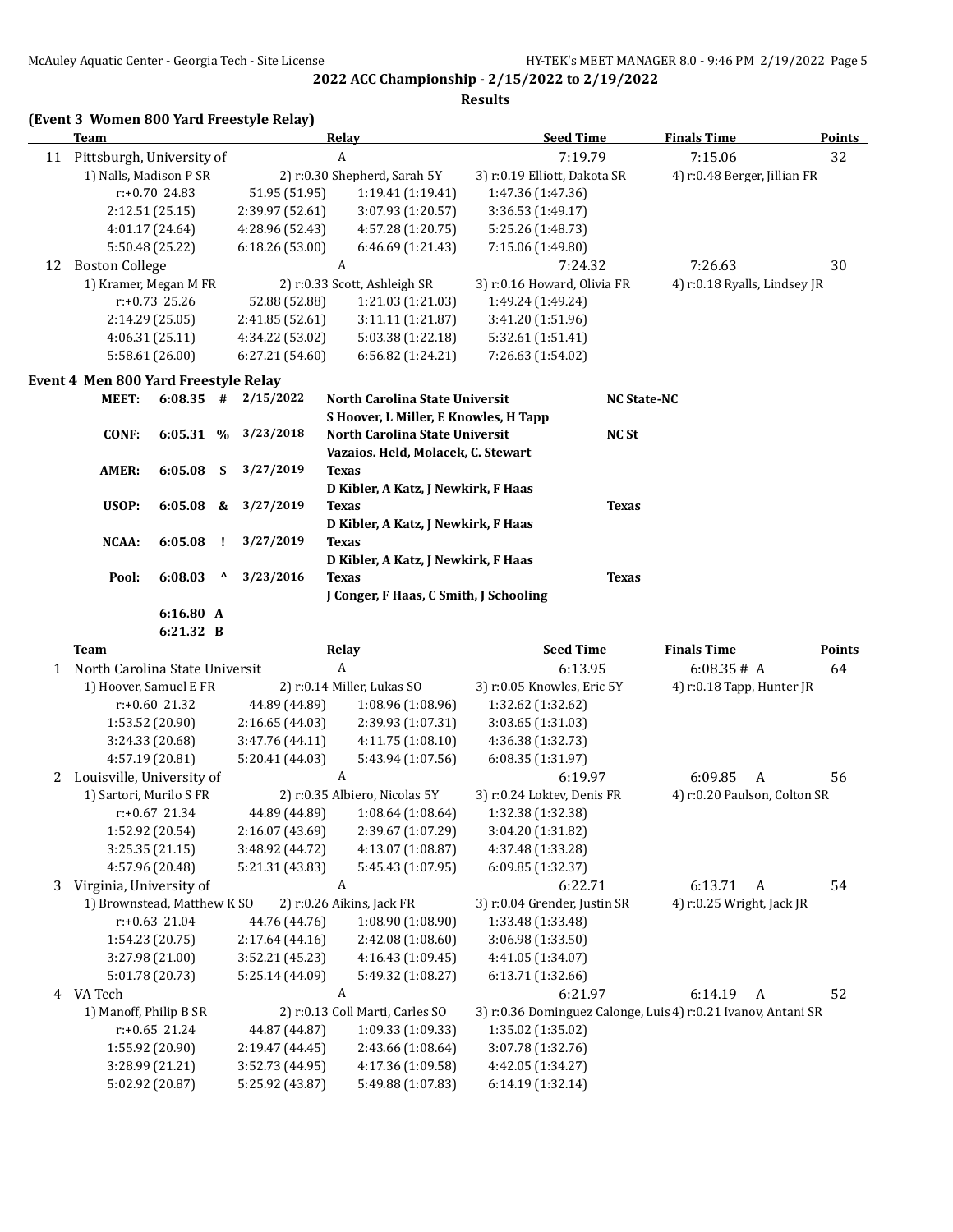# **(Event 4 Men 800 Yard Freestyle Relay)**

 $\overline{\phantom{a}}$ 

|   | <b>Team</b>                      |                 | <b>Relay</b>                 | <b>Seed Time</b>                                          | <b>Finals Time</b>                | <b>Points</b> |
|---|----------------------------------|-----------------|------------------------------|-----------------------------------------------------------|-----------------------------------|---------------|
|   | 5 North Carolina, University of, |                 | $\boldsymbol{A}$             | 6:30.61                                                   | 6:16.96<br>B                      | 50            |
|   | 1) Sungalia, Tomas SR            |                 | 2) r:0.22 Radkov, Nick FR    | 3) r:0.46 Hussey, Patrick SO                              | 4) r:0.31 Rutberg, Noah SO        |               |
|   | r:+0.67 21.82                    | 45.46 (45.46)   | 1:09.51 (1:09.51)            | 1:33.73 (1:33.73)                                         |                                   |               |
|   | 1:55.15 (21.42)                  | 2:19.19 (45.46) | 2:43.63 (1:09.90)            | 3:08.26 (1:34.53)                                         |                                   |               |
|   | 3:29.71 (21.45)                  | 3:53.15 (44.89) | 4:17.38 (1:09.12)            | 4:42.32 (1:34.06)                                         |                                   |               |
|   | 5:03.44 (21.12)                  | 5:27.42 (45.10) | 5:52.08 (1:09.76)            | 6:16.96 (1:34.64)                                         |                                   |               |
|   | 6 Florida State University       |                 | $\boldsymbol{A}$             | 6:23.06                                                   | 6:18.95<br>B                      | 48            |
|   | 1) Ghaffari, Mohamed JR          |                 | 2) r:0.25 Quirie, David SO   | 3) r:0.30 Budd, Samuel SR                                 | 4) r:0.04 Yanchev, Yordan SO      |               |
|   | $r: +0.66$ 21.87                 | 45.85 (45.85)   | 1:10.16 (1:10.16)            | 1:34.52 (1:34.52)                                         |                                   |               |
|   | 1:56.10 (21.58)                  | 2:20.08 (45.56) | 2:44.82 (1:10.30)            | 3:08.78 (1:34.26)                                         |                                   |               |
|   | 3:30.53 (21.75)                  | 3:55.22 (46.44) | 4:19.88 (1:11.10)            | 4:44.85 (1:36.07)                                         |                                   |               |
|   | 5:06.33 (21.48)                  | 5:30.28 (45.43) | 5:54.52 (1:09.67)            | 6:18.95 (1:34.10)                                         |                                   |               |
|   | 7 Georgia Institute of Technolog |                 | A                            | 6:27.68                                                   | 6:19.94<br>B                      | 46            |
|   | 1) Unlu, Baturalp SO             |                 | 2) r:0.14 Wakeland, Clark SR | 3) r:0.19 Kertesz, Daniel JR                              | 4) r:0.31 Saka, Berke FR          |               |
|   | $r: +0.62$ 21.95                 | 45.74 (45.74)   | 1:09.72 (1:09.72)            | 1:33.68 (1:33.68)                                         |                                   |               |
|   | 1:55.09 (21.41)                  | 2:19.13 (45.45) | 2:44.08 (1:10.40)            | 3:08.86 (1:35.18)                                         |                                   |               |
|   | 3:30.41 (21.55)                  | 3:54.49 (45.63) | 4:19.24 (1:10.38)            | 4:44.49 (1:35.63)                                         |                                   |               |
|   | 5:06.32 (21.83)                  | 5:30.53 (46.04) | 5:55.19 (1:10.70)            | 6:19.94 (1:35.45)                                         |                                   |               |
| 8 | Pittsburgh, University of        |                 | A                            | 6:34.08                                                   | 6:25.76                           | 44            |
|   | 1) Goraj, Marcin A SO            |                 |                              | 2) r:0.25 Dutkowiak, Wojciech JR 3) r:0.26 Frimis, Guy FR | 4) r:0.32 Toledo Sanchez, Dominic |               |
|   | r:+0.66 21.91                    | 46.02 (46.02)   | 1:10.87 (1:10.87)            | 1:36.55 (1:36.55)                                         |                                   |               |
|   | 1:58.50 (21.95)                  | 2:22.61 (46.06) | 2:47.27 (1:10.72)            | 3:12.21 (1:35.66)                                         |                                   |               |
|   | 3:34.28 (22.07)                  | 3:58.79 (46.58) | 4:24.17 (1:11.96)            | 4:49.87 (1:37.66)                                         |                                   |               |
|   | 5:11.15 (21.28)                  | 5:34.85 (44.98) | 5:59.93 (1:10.06)            | 6:25.76 (1:35.89)                                         |                                   |               |
|   | 9 Boston College                 |                 | A                            | 6:36.35                                                   | 6:33.47                           | 40            |
|   | 1) Szekely, Matthew A JR         |                 | 2) r:0.16 Henkel, Bryce FR   | 3) r:0.05 Wong, Andres SO                                 | 4) r:0.30 Santana, Alexander 5Y   |               |
|   | $r: +0.62$ 21.75                 | 45.95 (45.95)   | 1:10.96 (1:10.96)            | 1:37.10 (1:37.10)                                         |                                   |               |
|   | 1:58.45(21.35)                   | 2:23.15 (46.05) | 2:48.67 (1:11.57)            | 3:15.41 (1:38.31)                                         |                                   |               |
|   | 3:37.20 (21.79)                  | 4:01.87 (46.46) | 4:27.89 (1:12.48)            | 4:54.59 (1:39.18)                                         |                                   |               |
|   | 5:16.02 (21.43)                  | 5:40.62 (46.03) | 6:06.86(1:12.27)             | 6:33.47 (1:38.88)                                         |                                   |               |
|   | Notre Dame, University of        |                 | A                            | 6:27.11                                                   | DQ 6:20.90                        |               |
|   | False start                      |                 |                              |                                                           |                                   |               |
|   | 1) Guiliano, Christopher R FR    |                 | 2) r:0.07 Wilburn, Cason JR  | 3) r:0.15 Delong, Alec JR                                 | 4) r:0.06 Hutchinson, Liam JR     |               |
|   | r:+0.59 22.05                    | 46.76 (46.76)   | 1:10.69(1:10.69)             | 1:34.44 (1:34.44)                                         |                                   |               |
|   | 1:55.35 (20.91)                  | 2:19.55 (45.11) | 2:44.34 (1:09.90)            | 3:09.62 (1:35.18)                                         |                                   |               |
|   | 3:30.84 (21.22)                  | 3:54.98 (45.36) | 4:20.04 (1:10.42)            | 4:45.29 (1:35.67)                                         |                                   |               |
|   | 5:06.78 (21.49)                  | 5:31.07 (45.78) |                              | 5:56.01 (1:10.72) DQ 6:20.90 (1:35.61)                    |                                   |               |
|   | Duke University                  |                 | A                            | 6:31.84                                                   | DQ 6:25.11                        |               |
|   | Changed order of swimmers        |                 |                              |                                                           |                                   |               |
|   | 1) Hallaron, David S SR          |                 | 2) r:-0.13 Reznick, Cole SR  | 3) r:0.10 Knox, Matthew JR                                | 4) r:0.22 Kredich, Coleman JR     |               |
|   | $r: +0.60$ 21.89                 | 45.73 (45.73)   | 1:10.25(1:10.25)             | 1:35.61 (1:35.61)                                         |                                   |               |
|   | 1:57.93 (22.32)                  | 2:22.03 (46.42) | 2:46.72 (1:11.11)            | 3:11.67 (1:36.06)                                         |                                   |               |
|   | 3:34.00 (22.33)                  | 3:58.58 (46.91) | 4:23.33 (1:11.66)            | 4:48.39 (1:36.72)                                         |                                   |               |
|   | 5:10.20 (21.81)                  | 5:34.46 (46.07) | 5:59.46 (1:11.07)            | DQ 6:25.11 (1:36.72)                                      |                                   |               |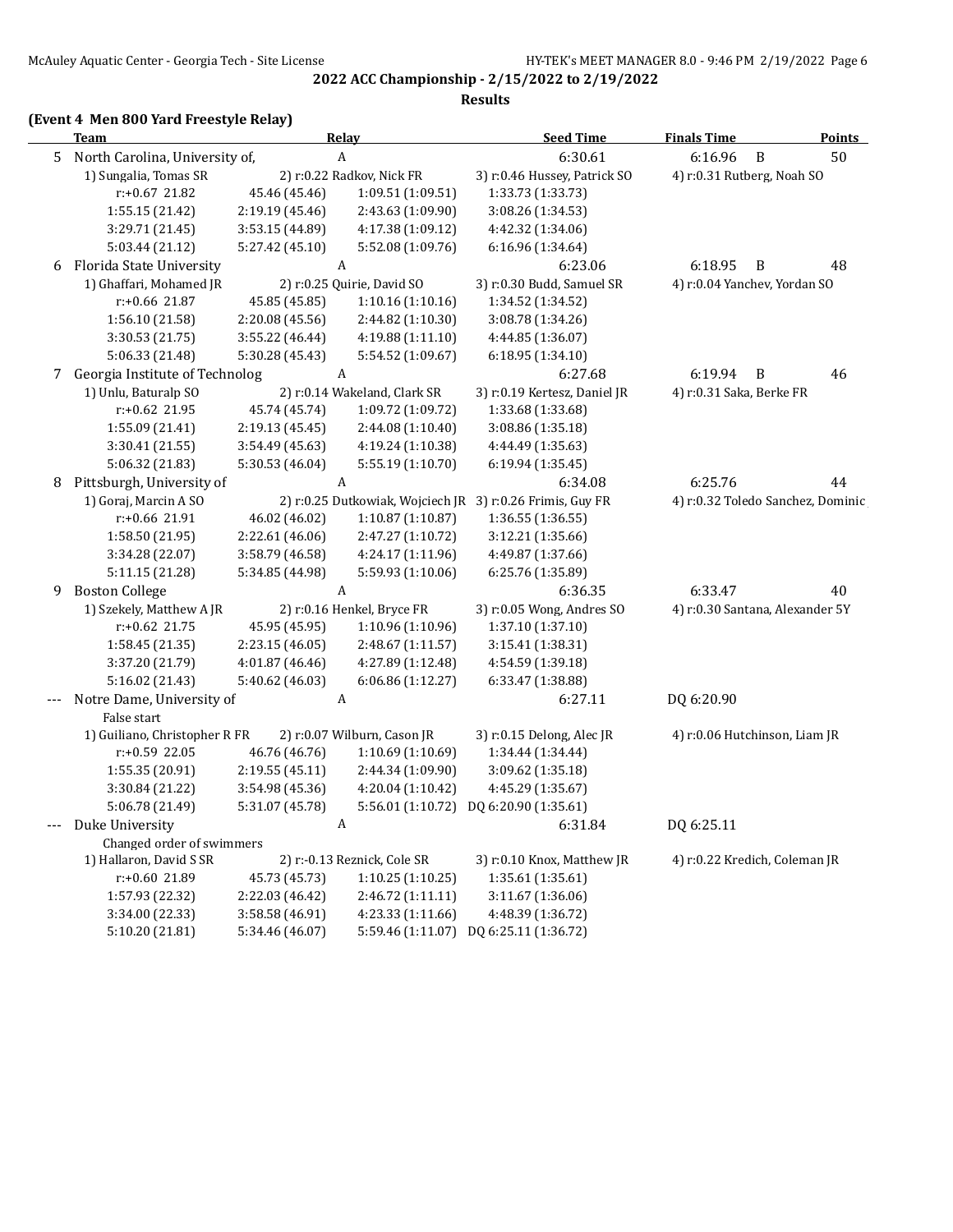#### **Results**

| Event 5 Women 200 Yard Freestyle Relay |           |                    |           |                                       |                |
|----------------------------------------|-----------|--------------------|-----------|---------------------------------------|----------------|
| <b>MEET:</b>                           | 1:24.47   | #                  | 2/16/2022 | Virginia, University of               | UVA-VA         |
|                                        |           |                    |           | K Douglass, A Walsh, A Cuomo, G Walsh |                |
| CONF:                                  | 1:24.47   | $\frac{9}{6}$      | 2/16/2022 | Virginia, University of               | UVA-VA         |
|                                        |           |                    |           | K Douglass, A Walsh, A Cuomo, G Walsh |                |
| AMER:                                  | 1:24.47   | \$.                | 2/16/2022 | Virginia, University of               | UVA-VA         |
|                                        |           |                    |           | K Douglass, A Walsh, A Cuomo, G Walsh |                |
| USOP:                                  | 1:24.47   | &                  | 2/16/2022 | Virginia, University of               | UVA-VA         |
|                                        |           |                    |           | K Douglass, A Walsh, A Cuomo, G Walsh |                |
| NCAA:                                  | 1:24.47   | Ţ.                 | 2/16/2022 | Virginia, University of               | UVA-VA         |
|                                        |           |                    |           | K Douglass, A Walsh, A Cuomo, G Walsh |                |
| Pool:                                  | 1:24.47   | $\mathbf{\Lambda}$ | 2/16/2022 | Virginia, University of               | <b>IJVA-VA</b> |
|                                        |           |                    |           | K Douglass, A Walsh, A Cuomo, G Walsh |                |
|                                        | 1:28.43 A |                    |           |                                       |                |

**1:29.21 B**

|    | <b>Team</b>                    | Relay                            | <b>Seed Time</b>                                                 | <b>Finals Time</b>                | <b>Points</b> |
|----|--------------------------------|----------------------------------|------------------------------------------------------------------|-----------------------------------|---------------|
|    | 1 Virginia, University of      | A                                | 1:26.61                                                          | 1:24.47# A                        | 64            |
|    | 1) Douglass, Katherine C JR    | 2) r:0.39 Walsh, Alexandra SO    | 3) r:0.19 Cuomo, Alexa JR                                        | 4) r:0.12 Walsh, Gretchen FR      |               |
|    | $r: +0.66$ 21.10               | 42.48 (21.38)<br>1:03.89(21.41)  | 1:24.47 (20.58)                                                  |                                   |               |
| 2  | North Carolina State Universit | A                                | 1:27.61                                                          | 1:26.51<br>A                      | 56            |
|    | 1) Berkoff, Katharine F JR     | 2) r:0.17 Alons, Kylee SR        | 3) r:0.29 Hansson, Sophie SR                                     | 4) r:0.07 Maccausland, Heather JR |               |
|    | $r: +0.69$ 21.63               | 42.74 (21.11)<br>1:04.55 (21.81) | 1:26.51 (21.96)                                                  |                                   |               |
| 3  | Louisville, University of      | A                                | 1:27.83                                                          | 1:27.08<br>A                      | 54            |
|    | 1) Albiero, Gabriela M SO      |                                  | 2) r:0.06 Regenauer, Christiana JR 3) r:0.28 Ulett, Tristen SO   | 4) r:0.16 Openysheva, Arina SR    |               |
|    | $r: +0.61$ 21.92               | 1:05.33 (21.82)<br>43.51 (21.59) | 1:27.08 (21.75)                                                  |                                   |               |
| 4  | North Carolina, University of, | A                                | 1:29.30                                                          | 1:27.13<br>A                      | 52            |
|    | 1) Countie, Grace K SR         | 2) r:0.08 Nel, Olivia FR         | 3) r:0.12 Pattison, Greer FR                                     | 4) r:0.07 Lowe, Heidi SR          |               |
|    | $r: +0.70$ 21.63               | 43.35 (21.72)<br>1:05.30 (21.95) | 1:27.13 (21.83)                                                  |                                   |               |
| 5  | VA Tech                        | A                                | 1:29.60                                                          | 1:27.96<br>A                      | 50            |
|    | 1) Landon, Anna G SR           | 2) r:0.19 Shackelford, Sarah JR  | 3) r:0.04 Bentz, Caroline SO                                     | 4) r:0.15 Atkinson, Emma SO       |               |
|    | r:+0.67 21.96                  | 43.58 (21.62)<br>1:05.77 (22.19) | 1:27.96 (22.19)                                                  |                                   |               |
| 6  | Florida State University       | $\mathbf{A}$                     | 1:29.57                                                          | 1:29.39                           | 48            |
|    | 1) Moynihan, Rebecca E SR      | 2) r:0.32 Halden, Jenny SO       | 3) r:-0.02 Quaglieri, Tania JR                                   | 4) r:0.17 McDonald, Madeleine SR  |               |
|    | $r: +0.70$ 22.64               | 44.86 (22.22)<br>1:07.14 (22.28) | 1:29.39 (22.25)                                                  |                                   |               |
| 7  | Duke University                | A                                | 1:31.68                                                          | 1:29.65                           | 46            |
|    | 1) Smith, Mckenna A FR         | 2) r:0.23 Snyder, Sarah JR       | 3) r:0.14 Truong, Kyanh FR                                       | 4) r:0.23 Hollander, Shayna SR    |               |
|    | $r: +0.69$ 22.65               | 1:07.48 (22.58)<br>44.90 (22.25) | 1:29.65 (22.17)                                                  |                                   |               |
| 8  | Notre Dame, University of      | $\boldsymbol{A}$                 | 1:30.31                                                          | 1:30.07                           | 44            |
|    | 1) Christman, Madelyn T FR     | 2) r:0.05 Gillilan, Coleen JR    | 3) r:0.01 Potter, Madison JR                                     | 4) r:0.08 Scannell, Quinn 5Y      |               |
|    | $r: +0.64$ 23.10               | 45.23 (22.13)<br>1:07.78 (22.55) | 1:30.07 (22.29)                                                  |                                   |               |
| 9  | Pittsburgh, University of      | $\boldsymbol{A}$                 | 1:31.68                                                          | 1:30.42                           | 40            |
|    | 1) Yendell, Sophie S SO        | 2) r:0.21 Nalls, Madison SR      | 3) r:0.23 Fuhrmann, Kate JR                                      | 4) r:0.17 Schulz, Janelle FR      |               |
|    | $r: +0.64$ 22.52               | 45.30 (22.78)<br>1:07.64 (22.34) | 1:30.42 (22.78)                                                  |                                   |               |
| 10 | Georgia Institute of Technolog | $\boldsymbol{A}$                 | 1:31.12                                                          | 1:31.21                           | 34            |
|    | 1) Fulton, Rachel K FR         | 2) r:0.32 Ripkova, Zora FR       | 3) r:-0.01 Graham, Emily SR                                      | 4) r:0.13 Murphy, Sophie FR       |               |
|    | $r: +0.63$ 23.06               | 45.81 (22.75)<br>1:08.42 (22.61) | 1:31.21 (22.79)                                                  |                                   |               |
| 11 | University of Miami (Florida)  | A                                | 1:32.50                                                          | 1:31.28                           | 32            |
|    | 1) Hinton, Jacey L FR          |                                  | 2) r:0.11 San Nicolas Martinez, Car3) r:0.00 Sundstrand, Emma SO | 4) r:0.17 Knapp, Sydney 5Y        |               |
|    | $r: +0.64$ 22.95               | 45.87 (22.92)<br>1:08.85 (22.98) | 1:31.28 (22.43)                                                  |                                   |               |
| 12 | <b>Boston College</b>          | $\boldsymbol{A}$                 | 1:31.83                                                          | 1:31.48                           | 30            |
|    | 1) Drumm, Katie J SO           | 2) r:0.23 Dolan, Haley SR        | 3) r:0.30 Baldacci, Giovanna SO                                  | 4) r:0.33 Zinis, Sofia JR         |               |
|    | $r: +0.61$ 23.29               | 45.57 (22.28)<br>1:08.71 (23.14) | 1:31.48 (22.77)                                                  |                                   |               |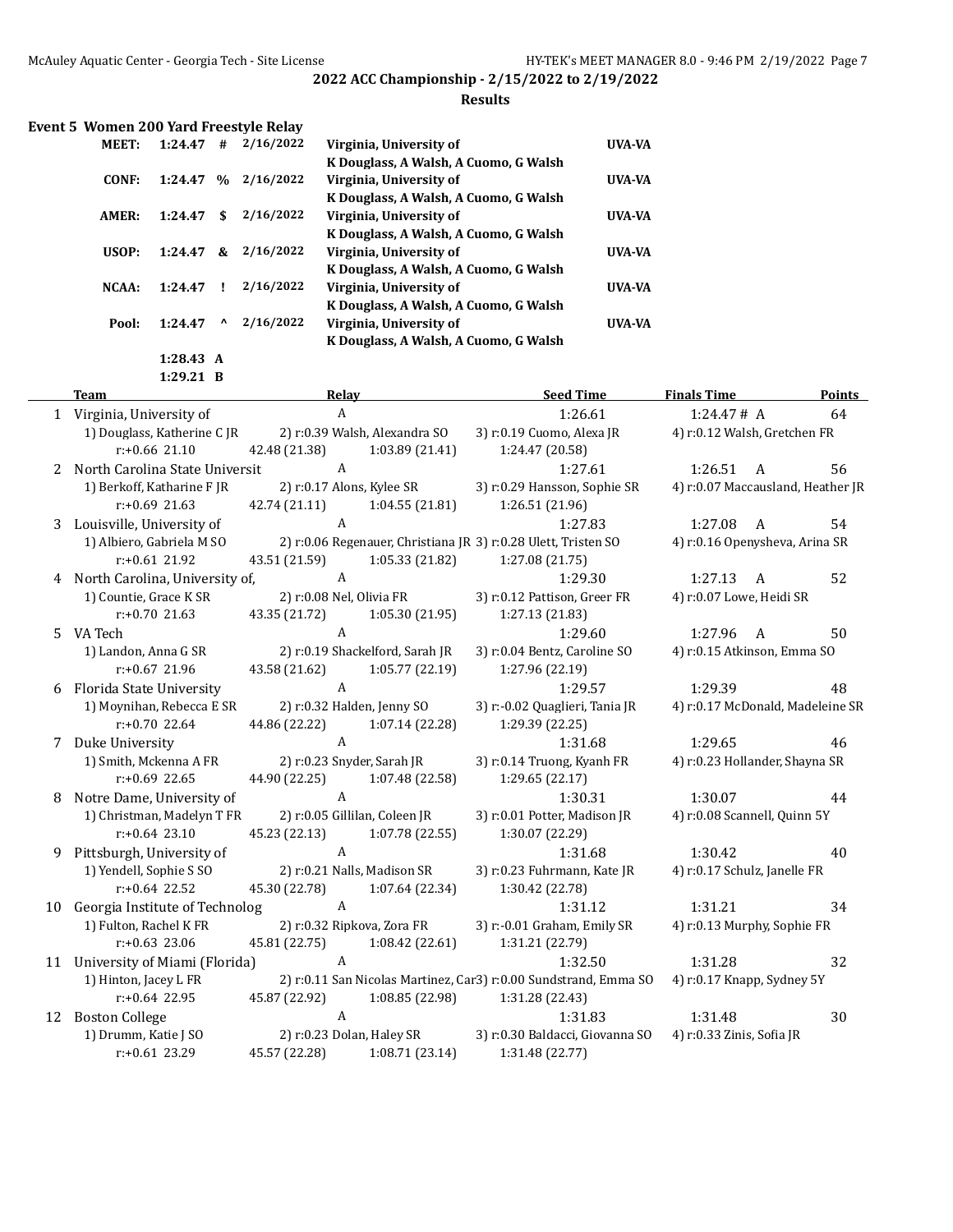#### **Results**

|  |  |  | Event 6 Men 200 Yard Freestyle Relay |
|--|--|--|--------------------------------------|
|--|--|--|--------------------------------------|

| MEET: | 1:14.47   | #    | 2/16/2022 | Virginia, University of                | <b>UVA-VA</b> |
|-------|-----------|------|-----------|----------------------------------------|---------------|
|       |           |      |           | M Brownstead, M King, C Boyle, A Lamb  |               |
| CONF: | 1:14.47   | $\%$ | 2/16/2022 | Virginia, University of                | UVA-VA        |
|       |           |      |           | M Brownstead, M King, C Boyle, A Lamb  |               |
| AMER: | 1:14.47   | \$   | 2/16/2022 | Virginia, University of                | UVA-VA        |
|       |           |      |           | M Brownstead, M King, C Boyle, A Lamb  |               |
| USOP: | 1:14.08   | &    | 3/28/2009 | Auburn                                 | Auburn        |
|       |           |      |           | J Andkjaer, G Louw, K Norys, M Targett |               |
| NCAA: | 1:14.08   |      | 3/28/2009 | Auburn                                 |               |
|       |           |      |           | J Andkjaer, G Louw, K Norys, M Targett |               |
| Pool: | 1:14.47   | ^    | 2/16/2022 | Virginia, University of                | UVA-VA        |
|       |           |      |           | M Brownstead, M King, C Boyle, A Lamb  |               |
|       | 1:17.07 A |      |           |                                        |               |

**1:17.80 B**

|                | <b>Team</b>                      | Relay                       |                                 | <b>Seed Time</b>                                                                                | <b>Finals Time</b>                | Points |
|----------------|----------------------------------|-----------------------------|---------------------------------|-------------------------------------------------------------------------------------------------|-----------------------------------|--------|
|                | 1 Virginia, University of        | A                           |                                 | 1:16.71                                                                                         | 1:14.47#A                         | 64     |
|                | 1) Brownstead, Matthew K SO      |                             | 2) r:0.17 King, Matthew SO      | 3) r:0.17 Boyle, Connor FR                                                                      | 4) r:0.19 Lamb, Augustus JR       |        |
|                | $r: +0.61$ 18.87                 | 37.36 (18.49)               | 55.99 (18.63)                   | 1:14.47 (18.48)                                                                                 |                                   |        |
|                | 2 North Carolina State Universit | A                           |                                 | 1:16.76                                                                                         | 1:14.59<br>A                      | 56     |
|                | 1) Curtiss, David A FR           |                             | 2) r:0.18 Henderson, Noah JR    | 3) r:0.14 Korstanje, Nyls JR                                                                    | 4) r:0.02 Stokowski, Kacper JR    |        |
|                | $r: +0.61$ 18.79                 | 37.25 (18.46)               | 55.79 (18.54)                   | 1:14.59 (18.80)                                                                                 |                                   |        |
| 3 <sup>1</sup> | Louisville, University of        | A                           |                                 | 1:17.68                                                                                         | 1:15.98<br>A                      | 54     |
|                | 1) Elaraby, Abdelrahman SJR      | 2) r:0.06 Lowe, Dalton SO   |                                 | 3) r:0.27 Albiero, Nicolas 5Y                                                                   | 4) r:0.23 Eastman, Michael SR     |        |
|                | $r: +0.64$ 18.96                 | 37.75 (18.79)               | 57.05 (19.30)                   | 1:15.98 (18.93)                                                                                 |                                   |        |
|                | 4 VA Tech                        | A                           |                                 | 1:17.43                                                                                         | 1:16.29<br>A                      | 52     |
|                | 1) Ramadan, Youssef T SO         |                             | 2) r:0.12 Coll Marti, Carles SO | 3) r:0.23 Hallock, Thomas 5Y                                                                    | 4) r:0.20 Dominguez Calonge, Luis |        |
|                | r:+0.59 18.80                    | 37.62 (18.82)               | 56.93 (19.31)                   | 1:16.29 (19.36)                                                                                 |                                   |        |
| 5              | Florida State University         | $\mathbf{A}$                |                                 | 1:16.96                                                                                         | 1:16.40<br>A                      | 50     |
|                | 1) Varjasi, Peter JR             |                             | 2) r:-0.03 Herbet, Mason SO     | 3) r:0.07 Ksiazek, Jakub SR                                                                     | 4) r:0.11 McCusker, Max SR        |        |
|                | $r: +0.66$ 19.39                 | 38.41 (19.02)               | 57.66 (19.25)                   | 1:16.40 (18.74)                                                                                 |                                   |        |
| 6              | Notre Dame, University of        | A                           |                                 | 1:18.75                                                                                         | 1:16.98<br>A                      | 48     |
|                | 1) Guiliano, Christopher R FR    |                             | 2) r:0.23 Wilburn, Cason JR     | 3) r:0.08 Lukashev, Stephan SO                                                                  | 4) r:0.20 Bottelberghe, Joshua SR |        |
|                | $r: +0.62$ 19.17                 | 38.22 (19.05)               | 57.41 (19.19)                   | 1:16.98 (19.57)                                                                                 |                                   |        |
|                | 7 Georgia Institute of Technolog | $\mathbf{A}$                |                                 | 1:18.65                                                                                         | 1:17.59<br>$\overline{B}$         | 46     |
|                | 1) Ferraro, Christian 5Y         | 2) r:0.18 Daniel, Austin 5Y |                                 | 3) r:0.08 Alderson, Justin SO                                                                   | 4) r:0.18 Pumputis, Caio 5Y       |        |
|                | $r: +0.60$ 19.56                 | 38.85 (19.29)               | 58.21 (19.36)                   | 1:17.59 (19.38)                                                                                 |                                   |        |
| 8              | Duke University                  | $\mathsf{A}$                |                                 | 1:19.58                                                                                         | 1:17.86                           | 44     |
|                | 1) Kredich, Coleman A JR         |                             | 2) r:0.10 Gingrich, Charlie JR  | 3) r:0.05 Sanford, Bradley JR                                                                   | 4) r:0.04 McIntyre, Zachary SO    |        |
|                | $r: +0.59$ 19.97                 | 39.10 (19.13)               | 58.42 (19.32)                   | 1:17.86 (19.44)                                                                                 |                                   |        |
| 9              | North Carolina, University of,   | A                           |                                 | 1:18.67                                                                                         | 1:18.61                           | 40     |
|                | 1) Sungalia, Tomas SR            |                             | 2) r:0.09 Burhans, Tucker SR    | 3) r:0.33 Davis, Walker FR                                                                      | 4) r:0.18 Lahmann, Donovan JR     |        |
|                | $r: +0.67$ 19.47                 | 38.59 (19.12)               | 58.78 (20.19)                   | 1:18.61 (19.83)                                                                                 |                                   |        |
| 10             | Pittsburgh, University of        | A                           |                                 | 1:19.74                                                                                         | 1:19.63                           | 34     |
|                | 1) Crisci, Flynn J JR            |                             |                                 | 2) r:0.13 Toledo Sanchez, Dominic 3) r:0.25 Radziszewski, Krzysztof F4) r:0.22 Goraj, Marcin SO |                                   |        |
|                | $r: +0.66$ 20.01                 | 39.72 (19.71)               | 59.50 (19.78)                   | 1:19.63 (20.13)                                                                                 |                                   |        |
| 11             | <b>Boston College</b>            | A                           |                                 | 1:21.11                                                                                         | 1:20.28                           | 32     |
|                | 1) Floyd, Kyle P SO              |                             | 2) r:0.05 Roche, Samuel SR      | 3) r:0.09 Santana, Alexander 5Y                                                                 | 4) r:0.21 Szekely, Matthew JR     |        |
|                | $r: +0.64$ 20.61                 | 40.06 (19.45)               | 1:00.22(20.16)                  | 1:20.28 (20.06)                                                                                 |                                   |        |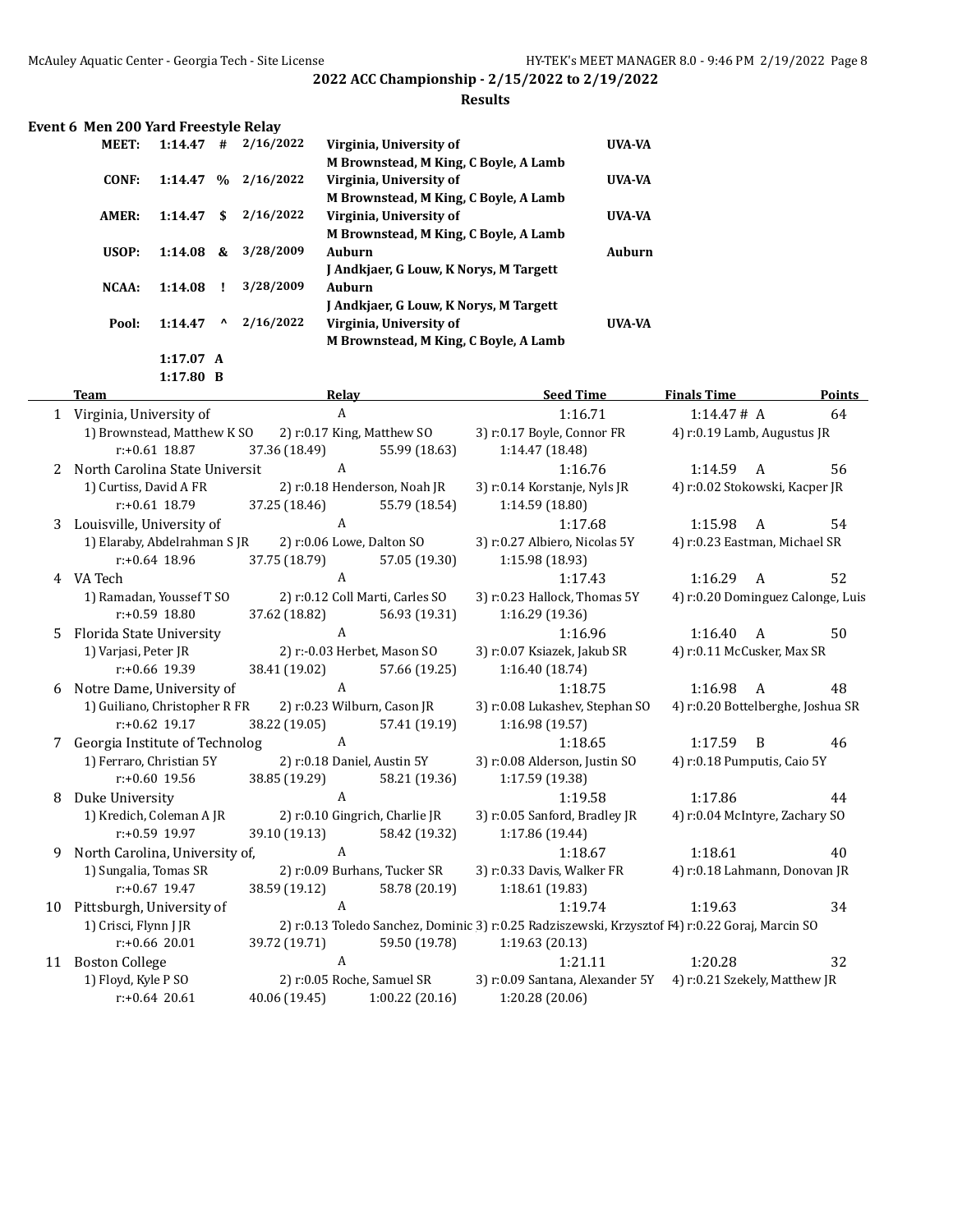|                  | <b>Event 7 Women 500 Yard Freestyle</b> |             |                    |                                    |                                   |                    |                    |         |      |        |
|------------------|-----------------------------------------|-------------|--------------------|------------------------------------|-----------------------------------|--------------------|--------------------|---------|------|--------|
|                  | <b>MEET:</b>                            | $4:30.74$ # |                    | 2/18/2016                          | <b>Leah Smith</b>                 |                    | Virginia           |         |      |        |
|                  | <b>CONF:</b>                            | 4:28.90 %   |                    | 3/16/2017                          | <b>Leah Smith</b>                 |                    | Virginia           |         |      |        |
|                  | <b>AMER:</b>                            | 4:24.06     | \$                 | 3/16/2017                          | <b>Katie Ledecky</b>              |                    | <b>Stanford</b>    |         |      |        |
|                  | USOP:                                   | 4:24.06 &   |                    | 3/16/2017                          | <b>Katie Ledecky</b>              |                    | <b>Stanford</b>    |         |      |        |
|                  | NCAA:                                   | 4:24.06     | Ч.                 | 3/16/2017                          | <b>Katie Ledecky</b>              |                    | <b>Stanford</b>    |         |      |        |
|                  | Pool:                                   | 4:30.81     | $\pmb{\mathsf{v}}$ | 3/17/2016                          | <b>Leah Smith</b>                 |                    | Virginia-VA        |         |      |        |
|                  |                                         | 4:35.76 A   |                    |                                    |                                   |                    |                    |         |      |        |
|                  |                                         |             |                    | 4:44.47 IV21 Invited NCAA 2021     |                                   |                    |                    |         |      |        |
|                  |                                         | 4:47.20 B   |                    |                                    |                                   |                    |                    |         |      |        |
|                  | Name                                    |             |                    |                                    | Yr School                         | <b>Prelim Time</b> | <b>Finals Time</b> |         |      | Points |
| A - Final        |                                         |             |                    |                                    |                                   |                    |                    |         |      |        |
|                  | 1 Weyant, Emma J                        |             |                    |                                    | FR Virginia, University of        | 4:41.39            |                    | 4:37.23 | IV21 | 32     |
|                  | $r: +0.72$ 25.85                        |             |                    | 53.37 (27.52)                      | 1:21.03 (27.66)                   | 1:48.67 (27.64)    |                    |         |      |        |
|                  | 2:16.32 (27.65)                         |             |                    | 2:44.18 (27.86)                    | 3:12.32 (28.14)                   | 3:40.78 (28.46)    |                    |         |      |        |
|                  | 4:09.65 (28.87)                         |             |                    | 4:37.23 (27.58)                    |                                   |                    |                    |         |      |        |
| 2                | Williams, Liberty R                     |             |                    |                                    | SO Louisville, University of      | 4:40.53            |                    | 4:38.82 | IV21 | 28     |
|                  | $r: +0.56$ 25.73                        |             |                    | 53.35 (27.62)                      | 1:21.29 (27.94)                   | 1:49.50 (28.21)    |                    |         |      |        |
|                  | 2:17.82 (28.32)                         |             |                    | 2:46.39 (28.57)                    | 3:15.03(28.64)                    | 3:43.40 (28.37)    |                    |         |      |        |
|                  | 4:11.73 (28.33)                         |             |                    | 4:38.82 (27.09)                    |                                   |                    |                    |         |      |        |
| 3                | Donohoe, Madelyn E                      |             |                    |                                    | JR Virginia, University of        | 4:42.50            |                    | 4:41.61 | IV21 | 27     |
|                  | $r: +0.69$ 26.21                        |             |                    | 54.44 (28.23)                      | 1:23.03 (28.59)                   | 1:51.81 (28.78)    |                    |         |      |        |
|                  | 2:20.61 (28.80)                         |             |                    | 2:48.94 (28.33)                    | 3:17.57 (28.63)                   | 3:45.96 (28.39)    |                    |         |      |        |
|                  | 4:14.16 (28.20)                         |             |                    | 4:41.61 (27.45)                    |                                   |                    |                    |         |      |        |
|                  | 4 Gyorgy, Reka                          |             |                    |                                    | 5Y VA Tech                        | 4:43.93            |                    | 4:42.70 | IV21 | 26     |
|                  | $r: +0.73$ 26.11                        |             |                    | 54.10 (27.99)                      | 1:22.36 (28.26)                   | 1:50.81 (28.45)    |                    |         |      |        |
|                  | 2:19.24 (28.43)                         |             |                    | 2:47.81 (28.57)                    | 3:16.47 (28.66)                   | 3:45.18 (28.71)    |                    |         |      |        |
|                  | 4:14.06 (28.88)                         |             |                    | 4:42.70 (28.64)                    |                                   |                    |                    |         |      |        |
| 5.               | Travis, Chase C                         |             |                    |                                    | SO VA Tech                        | 4:42.73            |                    | 4:43.12 | IV21 | 25     |
|                  | r:+0.76 26.65                           |             |                    | 54.77 (28.12)                      | 1:23.32 (28.55)                   | 1:51.92 (28.60)    |                    |         |      |        |
|                  | 2:20.67 (28.75)                         |             |                    | 2:49.37 (28.70)                    | 3:17.86 (28.49)                   | 3:46.52 (28.66)    |                    |         |      |        |
|                  | 4:15.05 (28.53)                         |             |                    | 4:43.12 (28.07)                    |                                   |                    |                    |         |      |        |
|                  | 6 Hierath, Yara S                       |             |                    |                                    | SO North Carolina State Universit | 4:44.22            |                    | 4:44.61 | - B  | 24     |
|                  | $r: +0.73$ 26.33                        |             |                    | 54.60 (28.27)                      | 1:23.14 (28.54)                   | 1:52.00 (28.86)    |                    |         |      |        |
|                  | 2:20.95 (28.95)                         |             |                    | 2:49.94 (28.99)                    | 3:18.88 (28.94)                   | 3:47.85 (28.97)    |                    |         |      |        |
|                  | 4:16.66 (28.81)                         |             |                    | 4:44.61 (27.95)                    |                                   |                    |                    |         |      |        |
| 7                | Foley, Katharine M                      |             |                    |                                    | JR North Carolina State Universit | 4:44.72            |                    | 4:44.84 | B    | 23     |
|                  | $r: +0.79$ 26.12                        |             |                    | 54.26 (28.14)                      | 1:22.78 (28.52)                   | 1:51.43(28.65)     |                    |         |      |        |
|                  |                                         |             |                    |                                    |                                   |                    |                    |         |      |        |
|                  | 2:20.47 (29.04)<br>4:16.48 (29.18)      |             |                    | 2:49.50 (29.03)<br>4:44.84 (28.36) | 3:18.30 (28.80)                   | 3:47.30 (29.00)    |                    |         |      |        |
| 8                | Travis, Brooke S                        |             |                    |                                    | JR North Carolina State Universit | 4:45.06            |                    |         |      |        |
|                  | $r: +0.59$ 26.47                        |             |                    | 54.86 (28.39)                      | 1:23.60 (28.74)                   |                    |                    | 4:45.29 | B    | 22     |
|                  |                                         |             |                    |                                    | 3:19.62 (29.02)                   | 1:52.46 (28.86)    |                    |         |      |        |
|                  | 2:21.46 (29.00)                         |             |                    | 2:50.60 (29.14)                    |                                   | 3:48.43 (28.81)    |                    |         |      |        |
| <b>B</b> - Final | 4:17.37 (28.94)                         |             |                    | 4:45.29 (27.92)                    |                                   |                    |                    |         |      |        |
| 9                | Thomas, Luciana M                       |             |                    |                                    | SR Notre Dame, University of      | 4:45.17            |                    | 4:44.96 | - B  | 20     |
|                  | r:+0.74 26.39                           |             |                    | 54.92 (28.53)                      | 1:23.90 (28.98)                   | 1:52.75 (28.85)    |                    |         |      |        |
|                  | 2:21.78 (29.03)                         |             |                    | 2:50.67 (28.89)                    | 3:19.43 (28.76)                   | 3:48.55 (29.12)    |                    |         |      |        |
|                  | 4:17.16 (28.61)                         |             |                    | 4:44.96 (27.80)                    |                                   |                    |                    |         |      |        |
| 10               | Chang, Yi Xuan                          |             |                    |                                    | FR Duke University                | 4:47.88            |                    | 4:45.05 | B    | 17     |
|                  | r:+0.68 25.84                           |             |                    | 54.35 (28.51)                      | 1:22.88 (28.53)                   | 1:51.75 (28.87)    |                    |         |      |        |
|                  | 2:20.58 (28.83)                         |             |                    |                                    | 3:19.07 (29.40)                   | 3:48.60 (29.53)    |                    |         |      |        |
|                  |                                         |             |                    | 2:49.67 (29.09)                    |                                   |                    |                    |         |      |        |
|                  | 4:17.62 (29.02)                         |             |                    | 4:45.05 (27.43)                    |                                   |                    |                    |         |      |        |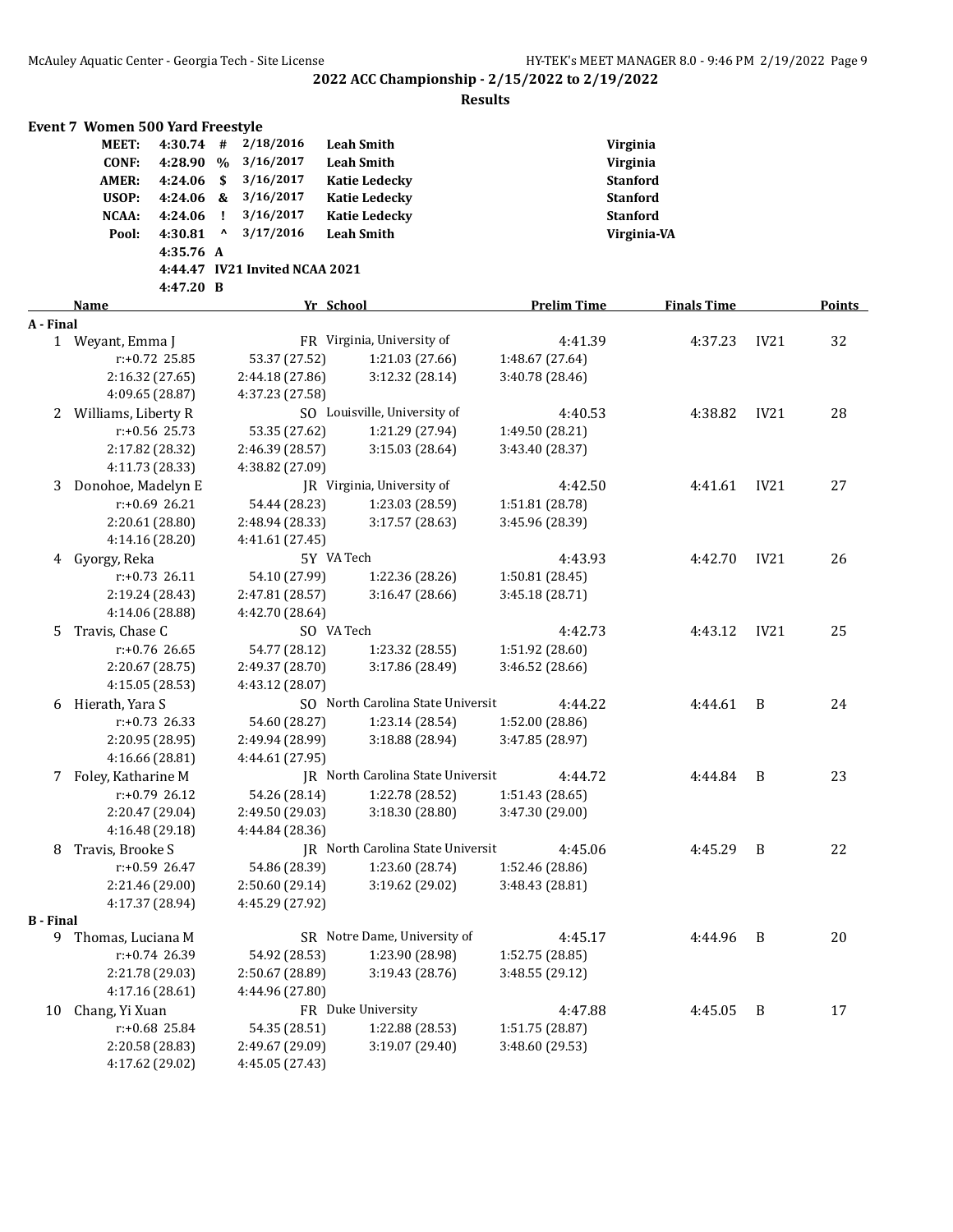**2022 ACC Championship - 2/15/2022 to 2/19/2022 Results**

# **B - Final ... (Event 7 Women 500 Yard Freestyle)**

|           | <b>Name</b>             | Yr School          |                                   | <b>Prelim Time</b> | <b>Finals Time</b> | <b>Points</b> |
|-----------|-------------------------|--------------------|-----------------------------------|--------------------|--------------------|---------------|
|           | 11 Purnell, Catherine N |                    | SO Duke University                | 4:49.29            | 4:47.62            | 16            |
|           | r:+0.68 25.94           | 54.39 (28.45)      | 1:23.58 (29.19)                   | 1:52.71 (29.13)    |                    |               |
|           | 2:21.78 (29.07)         | 2:50.96 (29.18)    | 3:20.27 (29.31)                   | 3:49.66 (29.39)    |                    |               |
|           | 4:19.01 (29.35)         | 4:47.62 (28.61)    |                                   |                    |                    |               |
|           | 12 Kramer, Megan M      |                    | FR Boston College                 | 4:48.31            | 4:48.57            | 15            |
|           | $r: +0.71$ 26.45        | 54.94 (28.49)      | 1:23.97 (29.03)                   | 1:53.18 (29.21)    |                    |               |
|           | 2:22.40 (29.22)         | 2:51.45 (29.05)    | 3:21.05 (29.60)                   | 3:50.66 (29.61)    |                    |               |
|           | 4:20.36 (29.70)         | 4:48.57 (28.21)    |                                   |                    |                    |               |
| 13        | McCormick, Paige N      |                    | SO Louisville, University of      | 4:48.59            | 4:49.27            | 14            |
|           | r:+0.70 26.52           | 55.31 (28.79)      | 1:24.42 (29.11)                   | 1:53.73 (29.31)    |                    |               |
|           | 2:23.05 (29.32)         | 2:52.52 (29.47)    | 3:22.15 (29.63)                   | 3:51.77 (29.62)    |                    |               |
|           | 4:21.18 (29.41)         | 4:49.27 (28.09)    |                                   |                    |                    |               |
|           | 14 Menkhaus, Julia E    |                    | SR Virginia, University of        | 4:50.02            | 4:50.01            | 13            |
|           | r:+0.59 26.41           | 54.72 (28.31)      | 1:23.84 (29.12)                   | 1:53.28 (29.44)    |                    |               |
|           | 2:22.70 (29.42)         | 2:51.95 (29.25)    | 3:21.31 (29.36)                   | 3:50.81 (29.50)    |                    |               |
|           | 4:20.80 (29.99)         | 4:50.01 (29.21)    |                                   |                    |                    |               |
| 15        | Campbell, Mckenzie N    |                    | JR Georgia Institute of Technolog | 4:48.78            | 4:50.40            | 12            |
|           | $r: +0.65$ 27.07        | 56.00 (28.93)      | 1:25.45 (29.45)                   | 1:54.96 (29.51)    |                    |               |
|           | 2:24.08 (29.12)         | 2:53.46 (29.38)    | 3:23.02 (29.56)                   | 3:52.81 (29.79)    |                    |               |
|           | 4:22.17 (29.36)         | 4:50.40 (28.23)    |                                   |                    |                    |               |
| 16        | Nalls, Madison P        |                    | SR Pittsburgh, University of      | 4:47.68            | 4:52.99            | 11            |
|           | $r: +0.75$ 26.07        | 54.72 (28.65)      | 1:23.79 (29.07)                   | 1:53.18 (29.39)    |                    |               |
|           | 2:22.70 (29.52)         | 2:52.56 (29.86)    | 3:22.71 (30.15)                   | 3:53.04 (30.33)    |                    |               |
|           | 4:23.31 (30.27)         | 4:52.99 (29.68)    |                                   |                    |                    |               |
| C - Final |                         |                    |                                   |                    |                    |               |
|           | 17 Cera, Adrianna E     |                    | SO University of Miami (Florida)  | 4:51.16            | 4:47.36            | 9             |
|           | $r: +0.73$ 26.88        | 55.78 (28.90)      | 1:24.94 (29.16)                   | 1:54.36 (29.42)    |                    |               |
|           | 2:23.85 (29.49)         | 2:53.54 (29.69)    | 3:23.06 (29.52)                   | 3:51.58(28.52)     |                    |               |
|           | 4:19.78 (28.20)         | 4:47.36 (27.58)    |                                   |                    |                    |               |
|           | 18 Otava, Aino E        |                    | JR University of Miami (Florida)  | 4:50.32            | 4:48.28            | 7             |
|           | $r: +0.63$ 26.73        | 56.15 (29.42)      | 1:25.48 (29.33)                   | 1:54.98 (29.50)    |                    |               |
|           | 2:24.48 (29.50)         | 2:53.72 (29.24)    | 3:22.85 (29.13)                   | 3:51.85 (29.00)    |                    |               |
|           | 4:20.48 (28.63)         | 4:48.28 (27.80)    |                                   |                    |                    |               |
|           | 19 Luther, Madison R    |                    | JR Louisville, University of      | 4:50.05            | 4:48.49            | 6             |
|           | r:+0.74 26.81           | 55.70 (28.89)      | 1:24.85 (29.15)                   | 1:54.15 (29.30)    |                    |               |
|           | 2:23.65 (29.50)         | 2:53.05 (29.40)    | 3:22.42 (29.37)                   | 3:51.92 (29.50)    |                    |               |
|           | 4:21.09 (29.17)         | 4:48.49 (27.40)    |                                   |                    |                    |               |
|           | 20 Callard, Lucy H      | SR Duke University |                                   | 4:50.82            | 4:49.51            | 5             |
|           | r:+0.72 26.89           | 56.32 (29.43)      | 1:25.78 (29.46)                   | 1:55.07 (29.29)    |                    |               |
|           | 2:24.44 (29.37)         | 2:53.78 (29.34)    | 3:23.16 (29.38)                   | 3:52.35 (29.19)    |                    |               |
|           | 4:21.36 (29.01)         | 4:49.51 (28.15)    |                                   |                    |                    |               |
|           | 21 Eyolfson, Samantha I |                    | SR Notre Dame, University of      | 4:51.29            | 4:49.57            | 4             |
|           | r:+0.81 26.95           | 55.92 (28.97)      | 1:25.13 (29.21)                   | 1:54.55 (29.42)    |                    |               |
|           | 2:24.09 (29.54)         | 2:53.58 (29.49)    | 3:23.11 (29.53)                   | 3:52.34 (29.23)    |                    |               |
|           | 4:21.48 (29.14)         | 4:49.57 (28.09)    |                                   |                    |                    |               |
| 22        | Miller, Morgan A        | JR VA Tech         |                                   | 4:50.94            | 4:49.62            | 3             |
|           | $r: +0.63$ 26.75        | 55.39 (28.64)      | 1:24.23 (28.84)                   | 1:53.07 (28.84)    |                    |               |
|           | 2:22.34 (29.27)         | 2:51.90 (29.56)    | 3:21.59 (29.69)                   | 3:51.27 (29.68)    |                    |               |
|           | 4:20.86 (29.59)         | 4:49.62 (28.76)    |                                   |                    |                    |               |
| 23        | Boals, Sydney E         |                    | FR Florida State University       | 4:51.51            | 4:51.13            | 2             |
|           | $r: +0.51$ 26.70        | 55.56 (28.86)      | 1:24.70 (29.14)                   | 1:54.35 (29.65)    |                    |               |
|           | 2:23.88 (29.53)         | 2:53.48 (29.60)    | 3:23.25 (29.77)                   | 3:52.94 (29.69)    |                    |               |
|           | 4:22.32 (29.38)         | 4:51.13 (28.81)    |                                   |                    |                    |               |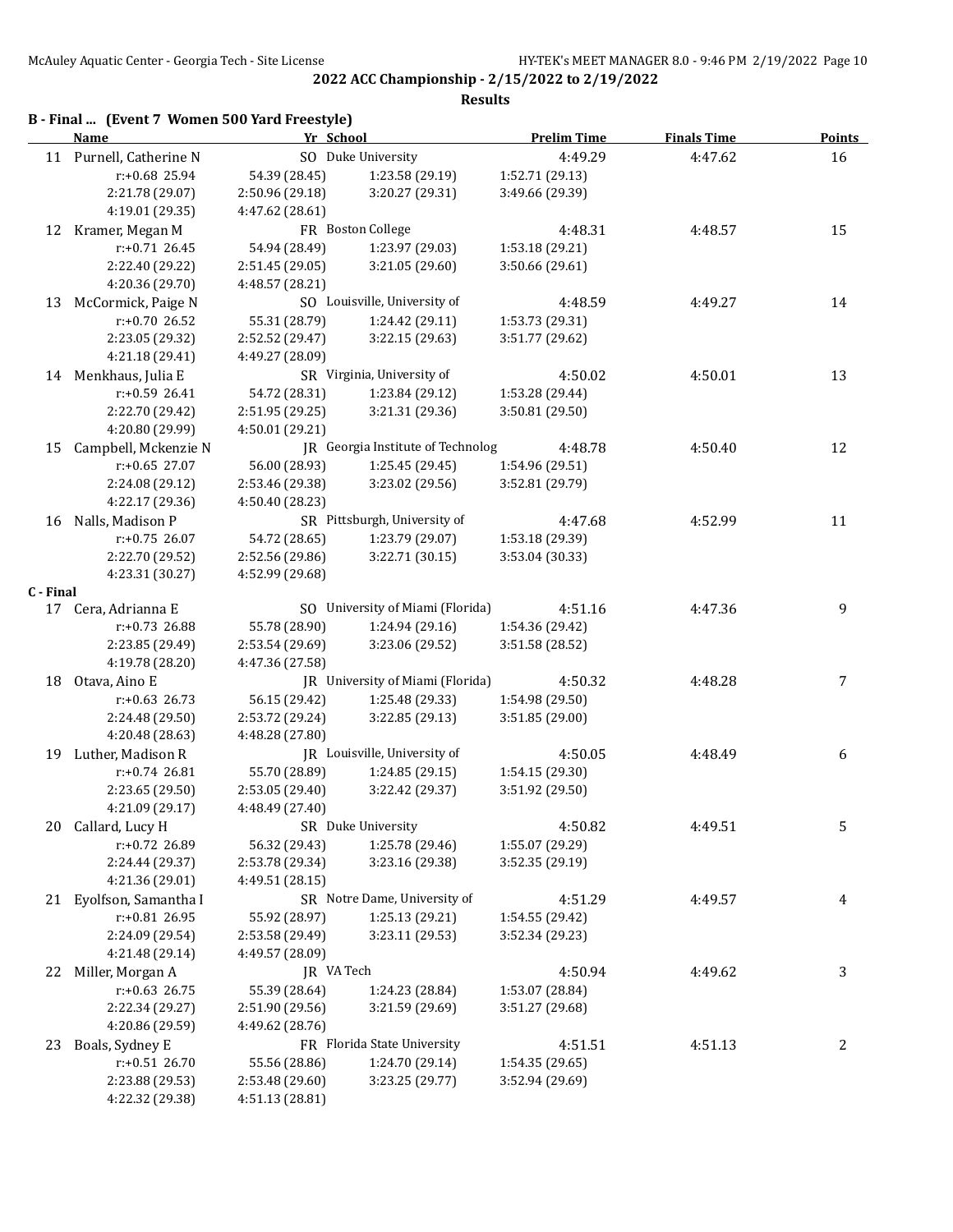**2022 ACC Championship - 2/15/2022 to 2/19/2022 Results**

|    | Name                                    |                                  |    |                                    | Yr School                          | <b>Prelim Time</b>                 | <b>Finals Time</b> |       | <b>Points</b> |
|----|-----------------------------------------|----------------------------------|----|------------------------------------|------------------------------------|------------------------------------|--------------------|-------|---------------|
| 24 | Rauch, Katie I                          |                                  |    |                                    | FR North Carolina, University of,  | 4:50.48                            | 4:52.86            |       | 1             |
|    |                                         | r:+0.72 26.39                    |    | 55.33 (28.94)                      | 1:24.74 (29.41)                    | 1:54.45 (29.71)                    |                    |       |               |
|    |                                         | 2:24.04 (29.59)                  |    | 2:53.64 (29.60)                    | 3:23.42 (29.78)                    | 3:53.16 (29.74)                    |                    |       |               |
|    |                                         | 4:23.35 (30.19)                  |    | 4:52.86 (29.51)                    |                                    |                                    |                    |       |               |
|    | <b>Event 7 Women 500 Yard Freestyle</b> |                                  |    |                                    |                                    |                                    |                    |       |               |
|    | <b>MEET:</b>                            | $4:30.74$ #                      |    | 2/18/2016                          | <b>Leah Smith</b>                  | Virginia                           |                    |       |               |
|    | <b>CONF:</b>                            | 4:28.90 %                        |    | 3/16/2017                          | <b>Leah Smith</b>                  | Virginia                           |                    |       |               |
|    | <b>AMER:</b>                            | 4:24.06                          | \$ | 3/16/2017                          | <b>Katie Ledecky</b>               |                                    | <b>Stanford</b>    |       |               |
|    | USOP:                                   | 4:24.06 &                        |    | 3/16/2017                          | <b>Katie Ledecky</b>               |                                    | <b>Stanford</b>    |       |               |
|    | NCAA:                                   | 4:24.06                          | Ч. | 3/16/2017                          | <b>Katie Ledecky</b>               |                                    | <b>Stanford</b>    |       |               |
|    | Pool:                                   | 4:30.81                          | Λ  | 3/17/2016                          | <b>Leah Smith</b>                  |                                    | Virginia-VA        |       |               |
|    |                                         | 4:35.76 A                        |    |                                    |                                    |                                    |                    |       |               |
|    |                                         |                                  |    | 4:44.47 IV21 Invited NCAA 2021     |                                    |                                    |                    |       |               |
|    |                                         | 4:47.20 B                        |    |                                    |                                    |                                    |                    |       |               |
|    | Name                                    |                                  |    |                                    | Yr School                          | <b>Seed Time</b>                   | <b>Prelim Time</b> |       |               |
|    | <b>Preliminaries</b>                    |                                  |    |                                    |                                    |                                    |                    |       |               |
|    | 1 Williams, Liberty R                   |                                  |    |                                    | SO Louisville, University of       | 4:38.79                            | 4:40.53            | qIV21 |               |
|    |                                         | r:+0.69 25.76                    |    | 53.53 (27.77)                      | 1:21.77 (28.24)                    | 1:50.23 (28.46)                    |                    |       |               |
|    |                                         | 2:18.78 (28.55)                  |    | 2:47.26 (28.48)                    | 3:15.62 (28.36)                    | 3:44.06 (28.44)                    |                    |       |               |
|    |                                         | 4:12.63 (28.57)                  |    | 4:40.53 (27.90)                    |                                    |                                    |                    |       |               |
| 2  | Weyant, Emma J                          |                                  |    |                                    | FR Virginia, University of         | 4:38.90                            | 4:41.39            | qIV21 |               |
|    |                                         | $r: +0.75$ 26.38                 |    | 54.68 (28.30)                      | 1:23.09 (28.41)<br>3:16.45 (28.21) | 1:51.58 (28.49)                    |                    |       |               |
|    |                                         | 2:19.88 (28.30)                  |    | 2:48.24 (28.36)<br>4:41.39 (27.68) |                                    | 3:44.99 (28.54)                    |                    |       |               |
| 3  | Donohoe, Madelyn E                      | 4:13.71 (28.72)                  |    |                                    | JR Virginia, University of         | 4:41.54                            | 4:42.50            | qIV21 |               |
|    |                                         | $r: +0.68$ 25.85                 |    | 54.11 (28.26)                      | 1:22.95 (28.84)                    | 1:51.77 (28.82)                    |                    |       |               |
|    |                                         | 2:21.04 (29.27)                  |    | 2:49.53 (28.49)                    | 3:18.04(28.51)                     | 3:46.72 (28.68)                    |                    |       |               |
|    |                                         | 4:14.96 (28.24)                  |    | 4:42.50 (27.54)                    |                                    |                                    |                    |       |               |
| 4  | Travis, Chase C                         |                                  |    |                                    | SO VA Tech                         | 4:43.71                            | 4:42.73            | qIV21 |               |
|    |                                         | $r: +0.75$ 26.47                 |    | 54.64 (28.17)                      | 1:22.99 (28.35)                    | 1:51.61 (28.62)                    |                    |       |               |
|    |                                         | 2:20.33 (28.72)                  |    | 2:48.97 (28.64)                    | 3:17.54(28.57)                     | 3:46.13 (28.59)                    |                    |       |               |
|    |                                         | 4:14.77 (28.64)                  |    | 4:42.73 (27.96)                    |                                    |                                    |                    |       |               |
| 5  | Gyorgy, Reka                            |                                  |    |                                    | 5Y VA Tech                         | 4:45.43                            | 4:43.93            | qIV21 |               |
|    |                                         | $r: +0.70$ 26.04                 |    | 54.24 (28.20)                      | 1:22.56 (28.32)                    | 1:51.33 (28.77)                    |                    |       |               |
|    |                                         | 2:20.19 (28.86)                  |    | 2:49.08 (28.89)                    | 3:17.90 (28.82)                    | 3:46.73 (28.83)                    |                    |       |               |
|    |                                         | 4:15.59 (28.86)                  |    | 4:43.93 (28.34)                    |                                    |                                    |                    |       |               |
| 6  | Hierath, Yara S                         |                                  |    |                                    | SO North Carolina State Universit  | 4:43.69                            | 4:44.22            | qIV21 |               |
|    |                                         | r:+0.70 26.09                    |    | 53.95 (27.86)                      | 1:22.34 (28.39)                    | 1:50.99 (28.65)                    |                    |       |               |
|    |                                         | 2:19.70 (28.71)                  |    | 2:48.52 (28.82)                    | 3:17.57 (29.05)                    | 3:46.75 (29.18)                    |                    |       |               |
|    |                                         | 4:15.94 (29.19)                  |    | 4:44.22 (28.28)                    |                                    |                                    |                    |       |               |
|    | 7 Foley, Katharine M                    |                                  |    |                                    | JR North Carolina State Universit  | 4:50.26                            | 4:44.72            | qB    |               |
|    |                                         | r:+0.80 26.27                    |    | 54.24 (27.97)                      | 1:22.82 (28.58)                    | 1:51.09 (28.27)                    |                    |       |               |
|    |                                         | 2:19.68 (28.59)                  |    | 2:48.30 (28.62)                    | 3:17.46 (29.16)                    | 3:46.62(29.16)                     |                    |       |               |
|    |                                         | 4:16.17 (29.55)                  |    | 4:44.72 (28.55)                    |                                    |                                    |                    |       |               |
| 8  | Travis, Brooke S                        |                                  |    |                                    | JR North Carolina State Universit  | 4:50.55                            | 4:45.06            | qB    |               |
|    |                                         | r:+0.72 26.33                    |    | 54.69 (28.36)                      | 1:23.22 (28.53)                    | 1:52.05 (28.83)                    |                    |       |               |
|    |                                         | 2:20.89 (28.84)                  |    | 2:49.94 (29.05)                    | 3:18.56 (28.62)                    | 3:47.46 (28.90)                    |                    |       |               |
|    |                                         | 4:16.45 (28.99)                  |    | 4:45.06 (28.61)                    |                                    |                                    |                    |       |               |
| 9  | Thomas, Luciana M                       |                                  |    |                                    | SR Notre Dame, University of       | 4:45.60                            | 4:45.17            | qB    |               |
|    |                                         | r:+0.76 26.72<br>2:20.96 (28.56) |    | 55.20 (28.48)<br>2:49.86 (28.90)   | 1:23.75 (28.55)<br>3:18.87 (29.01) | 1:52.40 (28.65)<br>3:47.89 (29.02) |                    |       |               |
|    |                                         | 4:16.75 (28.86)                  |    | 4:45.17 (28.42)                    |                                    |                                    |                    |       |               |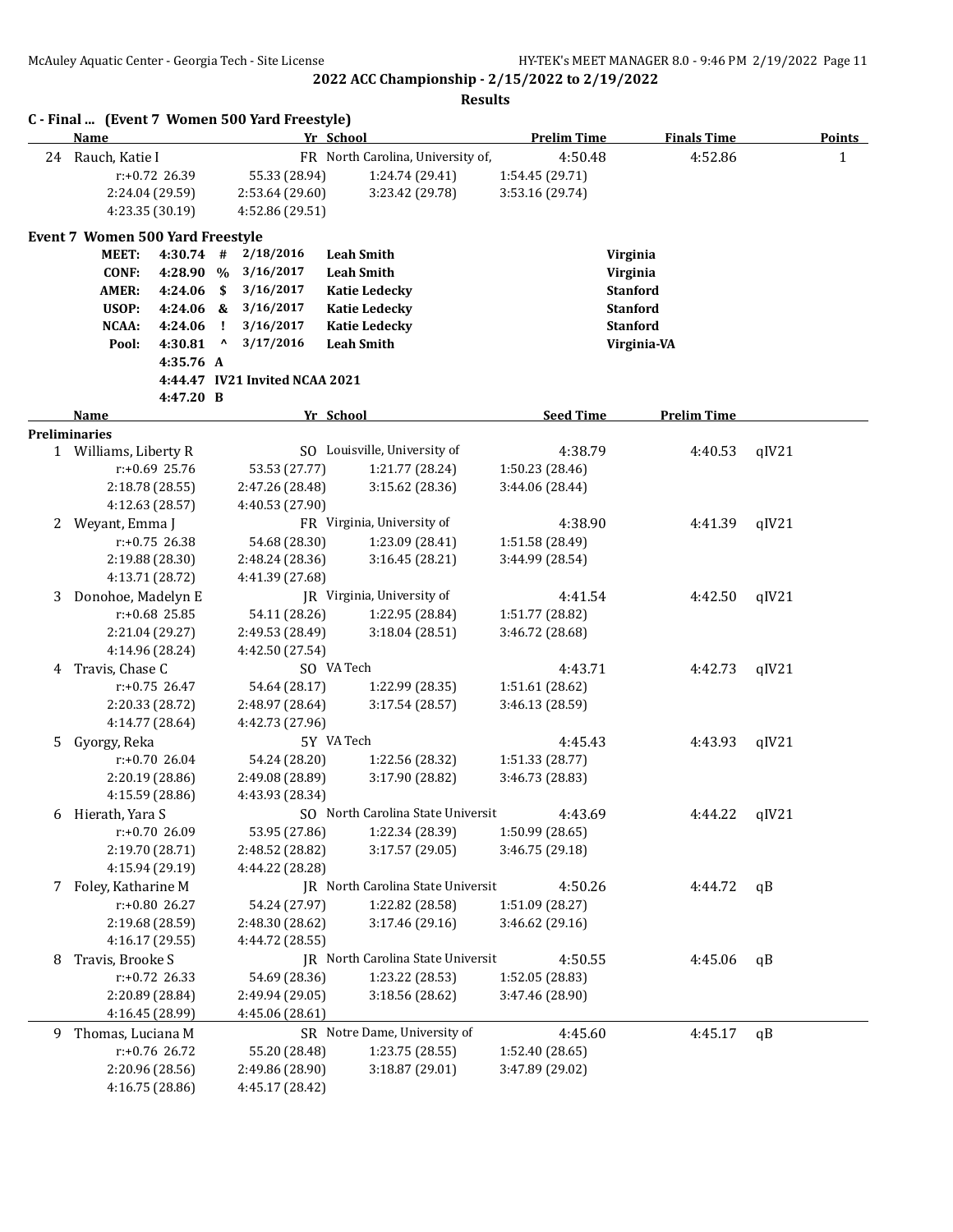|    | Preliminaries  (Event 7 Women 500 Yard Freestyle)<br><b>Name</b> | Yr School       |                                   | <b>Seed Time</b> | <b>Prelim Time</b> |              |
|----|------------------------------------------------------------------|-----------------|-----------------------------------|------------------|--------------------|--------------|
| 10 | Nalls, Madison P                                                 |                 | SR Pittsburgh, University of      | 4:53.47          | 4:47.68            | $\mathbf q$  |
|    | $r: +0.74$ 26.17                                                 | 54.51 (28.34)   | 1:23.20 (28.69)                   | 1:52.28 (29.08)  |                    |              |
|    | 2:21.54 (29.26)                                                  | 2:50.89 (29.35) | 3:20.40 (29.51)                   | 3:50.09 (29.69)  |                    |              |
|    | 4:19.32 (29.23)                                                  | 4:47.68 (28.36) |                                   |                  |                    |              |
| 11 | Chang, Yi Xuan                                                   |                 | FR Duke University                | 4:43.79          | 4:47.88            | q            |
|    | $r: +0.67$ 26.16                                                 | 54.28 (28.12)   | 1:22.95 (28.67)                   | 1:51.87 (28.92)  |                    |              |
|    | 2:21.15 (29.28)                                                  | 2:50.45 (29.30) | 3:19.75 (29.30)                   | 3:49.48 (29.73)  |                    |              |
|    | 4:19.09 (29.61)                                                  | 4:47.88 (28.79) |                                   |                  |                    |              |
|    | 12 Kramer, Megan M                                               |                 | FR Boston College                 | 4:49.88          | 4:48.31            | $\mathsf{q}$ |
|    | r:+0.58 26.50                                                    | 54.86 (28.36)   | 1:23.52 (28.66)                   | 1:52.48 (28.96)  |                    |              |
|    | 2:21.70 (29.22)                                                  | 2:51.32 (29.62) | 3:21.06 (29.74)                   | 3:50.76 (29.70)  |                    |              |
|    | 4:20.28 (29.52)                                                  | 4:48.31 (28.03) |                                   |                  |                    |              |
| 13 | McCormick, Paige N                                               |                 | SO Louisville, University of      | 4:53.73          | 4:48.59            | $\mathsf{q}$ |
|    | r:+0.70 26.81                                                    | 55.59 (28.78)   | 1:24.57 (28.98)                   | 1:53.65 (29.08)  |                    |              |
|    | 2:22.84 (29.19)                                                  | 2:52.10 (29.26) | 3:21.46 (29.36)                   | 3:50.75 (29.29)  |                    |              |
|    | 4:19.99 (29.24)                                                  | 4:48.59 (28.60) |                                   |                  |                    |              |
|    | 14 Campbell, Mckenzie N                                          |                 | JR Georgia Institute of Technolog | 4:58.70          | 4:48.78            | q            |
|    | $r: +0.66$ 26.88                                                 | 56.12 (29.24)   | 1:25.50 (29.38)                   | 1:54.67 (29.17)  |                    |              |
|    | 2:23.63 (28.96)                                                  | 2:52.78 (29.15) | 3:22.16 (29.38)                   | 3:51.58 (29.42)  |                    |              |
|    | 4:20.70 (29.12)                                                  | 4:48.78 (28.08) |                                   |                  |                    |              |
|    | 15 Purnell, Catherine N                                          |                 | SO Duke University                | 4:46.55          | 4:49.29            | q            |
|    | $r: +0.69$ 26.18                                                 | 54.60 (28.42)   | 1:23.33 (28.73)                   | 1:52.45 (29.12)  |                    |              |
|    | 2:21.55 (29.10)                                                  | 2:51.04 (29.49) | 3:20.48 (29.44)                   | 3:50.02 (29.54)  |                    |              |
|    | 4:20.12 (30.10)                                                  | 4:49.29 (29.17) |                                   |                  |                    |              |
|    | 16 Menkhaus, Julia E                                             |                 | SR Virginia, University of        | 4:50.33          | 4:50.02            | q            |
|    | r:+0.70 26.46                                                    | 54.90 (28.44)   | 1:23.97 (29.07)                   | 1:53.23 (29.26)  |                    |              |
|    | 2:22.37 (29.14)                                                  | 2:51.45 (29.08) | 3:20.75 (29.30)                   | 3:50.43 (29.68)  |                    |              |
|    | 4:20.24 (29.81)                                                  | 4:50.02 (29.78) |                                   |                  |                    |              |
|    | 17 Luther, Madison R                                             |                 | JR Louisville, University of      | 4:50.47          | 4:50.05            | $\mathbf{q}$ |
|    | $r: +0.73$ 26.48                                                 | 55.16 (28.68)   | 1:24.47 (29.31)                   | 1:53.97 (29.50)  |                    |              |
|    | 2:23.35 (29.38)                                                  | 2:52.85 (29.50) | 3:22.32 (29.47)                   | 3:51.93 (29.61)  |                    |              |
|    | 4:21.55 (29.62)                                                  | 4:50.05 (28.50) |                                   |                  |                    |              |
| 18 | Otava, Aino E                                                    |                 | JR University of Miami (Florida)  | 4:51.17          | 4:50.32            | q            |
|    | $r: +0.65$ 26.62                                                 | 55.65 (29.03)   | 1:24.92 (29.27)                   | 1:54.56 (29.64)  |                    |              |
|    | 2:23.75 (29.19)                                                  | 2:53.14 (29.39) | 3:22.70 (29.56)                   | 3:52.03 (29.33)  |                    |              |
|    | 4:21.32 (29.29)                                                  | 4:50.32 (29.00) |                                   |                  |                    |              |
| 19 | Rauch, Katie I                                                   |                 | FR North Carolina, University of, | 4:56.35          | 4:50.48            | $\mathbf{q}$ |
|    | $r: +0.70$ 26.30                                                 | 54.50 (28.20)   | 1:23.50 (29.00)                   | 1:52.81 (29.31)  |                    |              |
|    | 2:22.02 (29.21)                                                  | 2:51.51 (29.49) | 3:21.27 (29.76)                   | 3:51.13 (29.86)  |                    |              |
|    | 4:21.13 (30.00)                                                  | 4:50.48 (29.35) |                                   |                  |                    |              |
| 20 | Callard, Lucy H                                                  |                 | SR Duke University                | 4:50.80          | 4:50.82            | q            |
|    | $r: +0.71$ 26.60                                                 | 55.74 (29.14)   | 1:25.37 (29.63)                   | 1:54.98 (29.61)  |                    |              |
|    | 2:24.43 (29.45)                                                  | 2:53.63 (29.20) | 3:23.14 (29.51)                   | 3:52.56 (29.42)  |                    |              |
|    | 4:22.15 (29.59)                                                  | 4:50.82 (28.67) |                                   |                  |                    |              |
|    | 21 Miller, Morgan A                                              | JR VA Tech      |                                   | 4:49.62          | 4:50.94            | q            |
|    | r:+0.65 27.00                                                    | 55.62 (28.62)   | 1:24.44 (28.82)                   | 1:53.48 (29.04)  |                    |              |
|    | 2:22.65 (29.17)                                                  | 2:51.98 (29.33) | 3:21.70 (29.72)                   | 3:51.69 (29.99)  |                    |              |
|    | 4:21.78 (30.09)                                                  | 4:50.94 (29.16) |                                   |                  |                    |              |
| 22 | Cera, Adrianna E                                                 |                 | SO University of Miami (Florida)  | 4:48.12          | 4:51.16            | q            |
|    | r:+0.73 26.39                                                    | 54.97 (28.58)   | 1:24.36 (29.39)                   | 1:53.51 (29.15)  |                    |              |
|    | 2:23.19 (29.68)                                                  | 2:52.41 (29.22) | 3:22.08 (29.67)                   | 3:52.27 (30.19)  |                    |              |
|    | 4:22.37 (30.10)                                                  | 4:51.16 (28.79) |                                   |                  |                    |              |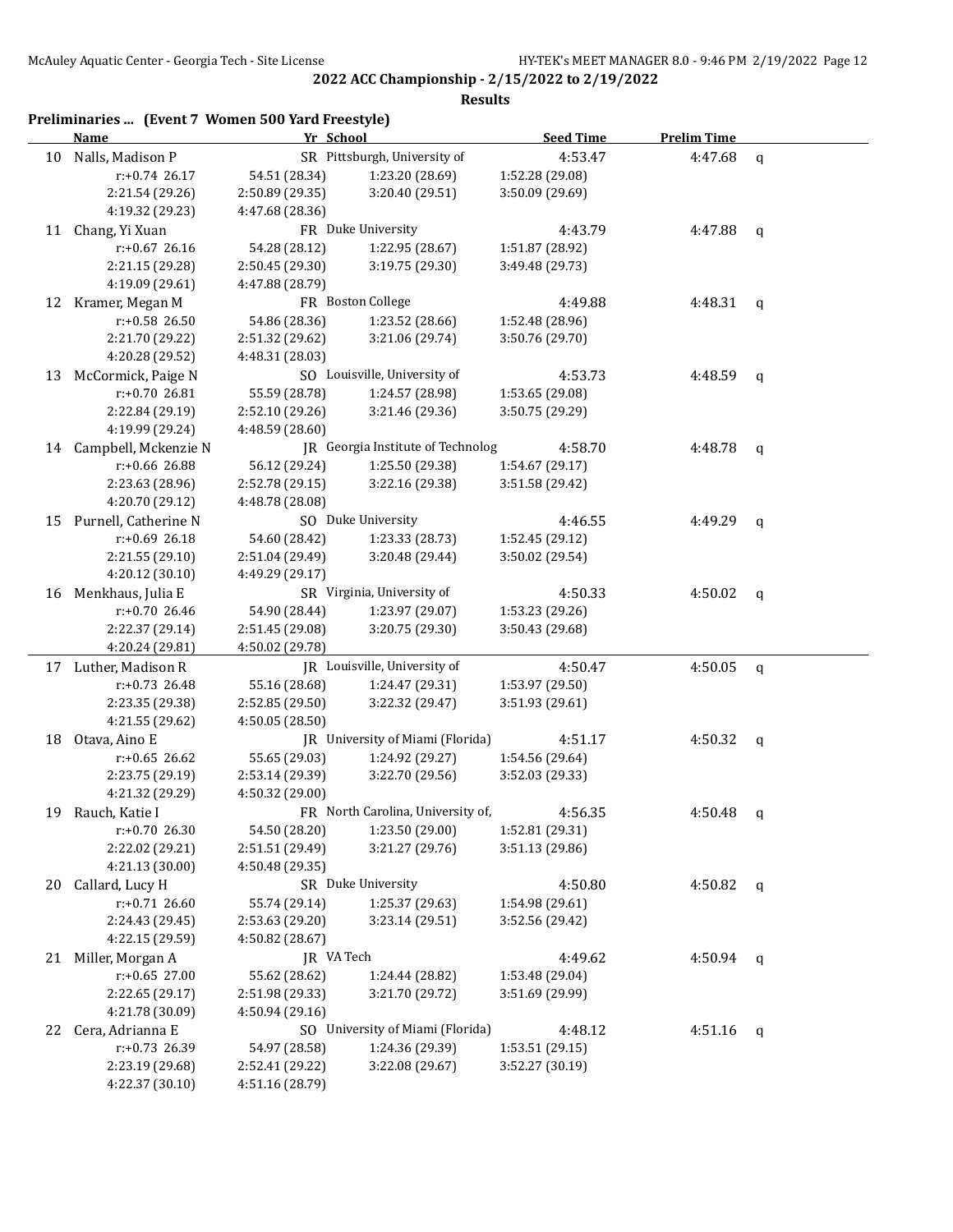|    | Preliminaries  (Event 7 Women 500 Yard Freestyle)<br>Name | Yr School       |                                   | <b>Seed Time</b> | <b>Prelim Time</b> |             |
|----|-----------------------------------------------------------|-----------------|-----------------------------------|------------------|--------------------|-------------|
| 23 | Eyolfson, Samantha I                                      |                 | SR Notre Dame, University of      | 4:52.01          | 4:51.29            | $\mathbf q$ |
|    | r:+0.81 27.05                                             | 56.20 (29.15)   | 1:25.63 (29.43)                   | 1:55.02 (29.39)  |                    |             |
|    | 2:24.45 (29.43)                                           | 2:53.92 (29.47) | 3:23.51 (29.59)                   | 3:53.28 (29.77)  |                    |             |
|    | 4:22.84 (29.56)                                           | 4:51.29 (28.45) |                                   |                  |                    |             |
|    | 24 Boals, Sydney E                                        |                 | FR Florida State University       | 4:55.91          | 4:51.51            | $\mathbf q$ |
|    | $r: +0.69$ 27.00                                          | 55.74 (28.74)   | 1:25.17 (29.43)                   | 1:54.82 (29.65)  |                    |             |
|    | 2:24.37 (29.55)                                           | 2:53.66 (29.29) | 3:23.33 (29.67)                   | 3:53.13 (29.80)  |                    |             |
|    | 4:22.75 (29.62)                                           | 4:51.51 (28.76) |                                   |                  |                    |             |
|    | 25 Tinneny, Jacqueline M                                  |                 | SR Pittsburgh, University of      | 4:51.32          | 4:51.99            |             |
|    | $r: +0.75$ 26.58                                          | 55.16 (28.58)   | 1:24.40 (29.24)                   | 1:54.01 (29.61)  |                    |             |
|    | 2:23.63 (29.62)                                           | 2:53.36 (29.73) | 3:23.06 (29.70)                   | 3:52.92 (29.86)  |                    |             |
|    | 4:22.78 (29.86)                                           | 4:51.99 (29.21) |                                   |                  |                    |             |
|    | 26 Graves, Maggie J                                       |                 | FR Notre Dame, University of      | 4:49.43          | 4:52.23            |             |
|    | r:+0.80 26.81                                             | 55.54 (28.73)   | 1:24.65 (29.11)                   | 1:54.06 (29.41)  |                    |             |
|    | 2:23.44 (29.38)                                           | 2:53.13 (29.69) | 3:22.95 (29.82)                   | 3:52.79 (29.84)  |                    |             |
|    | 4:22.78 (29.99)                                           | 4:52.23 (29.45) |                                   |                  |                    |             |
|    | 27 Schramm Seifer, Maria E                                |                 | JR Georgia Institute of Technolog | 5:00.63          | 4:52.25            |             |
|    | $r: +0.75$ 27.17                                          | 56.08 (28.91)   | 1:25.37 (29.29)                   | 1:54.97 (29.60)  |                    |             |
|    | 2:24.62 (29.65)                                           | 2:54.52 (29.90) | 3:24.23 (29.71)                   | 3:53.84 (29.61)  |                    |             |
|    | 4:23.25 (29.41)                                           | 4:52.25 (29.00) |                                   |                  |                    |             |
| 28 | Griffiths, Phoebe L                                       |                 | SO Florida State University       | 4:51.02          | 4:52.45            |             |
|    | r:+0.77 26.34                                             | 54.96 (28.62)   | 1:24.20 (29.24)                   | 1:53.71 (29.51)  |                    |             |
|    | 2:23.56 (29.85)                                           | 2:53.61 (30.05) | 3:23.87 (30.26)                   | 3:53.95 (30.08)  |                    |             |
|    | 4:23.74 (29.79)                                           | 4:52.45 (28.71) |                                   |                  |                    |             |
|    | 29 Vos, Loulou                                            | SR VA Tech      |                                   | 4:50.41          | 4:52.97            |             |
|    | $r: +0.77$ 26.93                                          | 55.42 (28.49)   | 1:24.38 (28.96)                   | 1:53.51 (29.13)  |                    |             |
|    | 2:23.01 (29.50)                                           | 2:52.79 (29.78) | 3:22.56 (29.77)                   | 3:52.89 (30.33)  |                    |             |
|    | 4:23.41 (30.52)                                           | 4:52.97 (29.56) |                                   |                  |                    |             |
| 30 | Nevmovenko, Polina                                        |                 | FR Louisville, University of      | 4:47.71          | 4:53.00            |             |
|    | $r: +0.73$ 26.14                                          | 54.37 (28.23)   | 1:23.10 (28.73)                   | 1:52.65 (29.55)  |                    |             |
|    | 2:22.35 (29.70)                                           | 2:52.64 (30.29) | 3:22.69 (30.05)                   | 3:53.04 (30.35)  |                    |             |
|    | 4:23.40 (30.36)                                           | 4:53.00 (29.60) |                                   |                  |                    |             |
|    | 31 Switzer, Brooke R                                      |                 | JR Georgia Institute of Technolog | 4:49.47          | 4:53.05            |             |
|    | $r: +0.79$ 26.03                                          | 54.36 (28.33)   | 1:23.22 (28.86)                   | 1:52.60 (29.38)  |                    |             |
|    | 2:21.92 (29.32)                                           | 2:52.01 (30.09) | 3:22.36 (30.35)                   | 3:53.12 (30.76)  |                    |             |
|    | 4:23.79 (30.67)                                           | 4:53.05 (29.26) |                                   |                  |                    |             |
| 32 | Trieschmann, Emily A                                      |                 | FR Florida State University       | 4:50.91          | 4:53.06            |             |
|    | $r: +0.63$ 26.42                                          | 55.08 (28.66)   | 1:24.30 (29.22)                   | 1:53.56 (29.26)  |                    |             |
|    | 2:23.16 (29.60)                                           | 2:52.63 (29.47) | 3:22.60 (29.97)                   | 3:52.84 (30.24)  |                    |             |
|    | 4:23.23 (30.39)                                           | 4:53.06 (29.83) |                                   |                  |                    |             |
| 33 | Johnson, Morgan M                                         |                 | SR Georgia Institute of Technolog | 4:51.53          | 4:54.10            |             |
|    | $r: +0.77$ 26.10                                          | 54.47 (28.37)   | 1:23.59 (29.12)                   | 1:53.23 (29.64)  |                    |             |
|    | 2:23.02 (29.79)                                           | 2:53.04 (30.02) | 3:23.30 (30.26)                   | 3:53.77 (30.47)  |                    |             |
|    | 4:24.23 (30.46)                                           | 4:54.10 (29.87) |                                   |                  |                    |             |
|    | 34 Ryan, Sophia A                                         | JR VA Tech      |                                   | 4:59.31          | 4:54.15            |             |
|    | r:+0.74 27.16                                             | 56.31 (29.15)   | 1:25.60 (29.29)                   | 1:55.28 (29.68)  |                    |             |
|    | 2:24.99 (29.71)                                           | 2:54.86 (29.87) | 3:24.81 (29.95)                   | 3:54.95 (30.14)  |                    |             |
|    | 4:24.95 (30.00)                                           | 4:54.15 (29.20) |                                   |                  |                    |             |
| 35 | Chelsvig, Kallie J                                        |                 | SO Notre Dame, University of      | 4:55.05          | 4:54.82            |             |
|    | $r: +0.67$ 26.28                                          | 54.91 (28.63)   | 1:23.84 (28.93)                   | 1:53.53 (29.69)  |                    |             |
|    | 2:23.35 (29.82)                                           | 2:53.72 (30.37) | 3:24.04 (30.32)                   | 3:54.74 (30.70)  |                    |             |
|    | 4:25.46 (30.72)                                           | 4:54.82 (29.36) |                                   |                  |                    |             |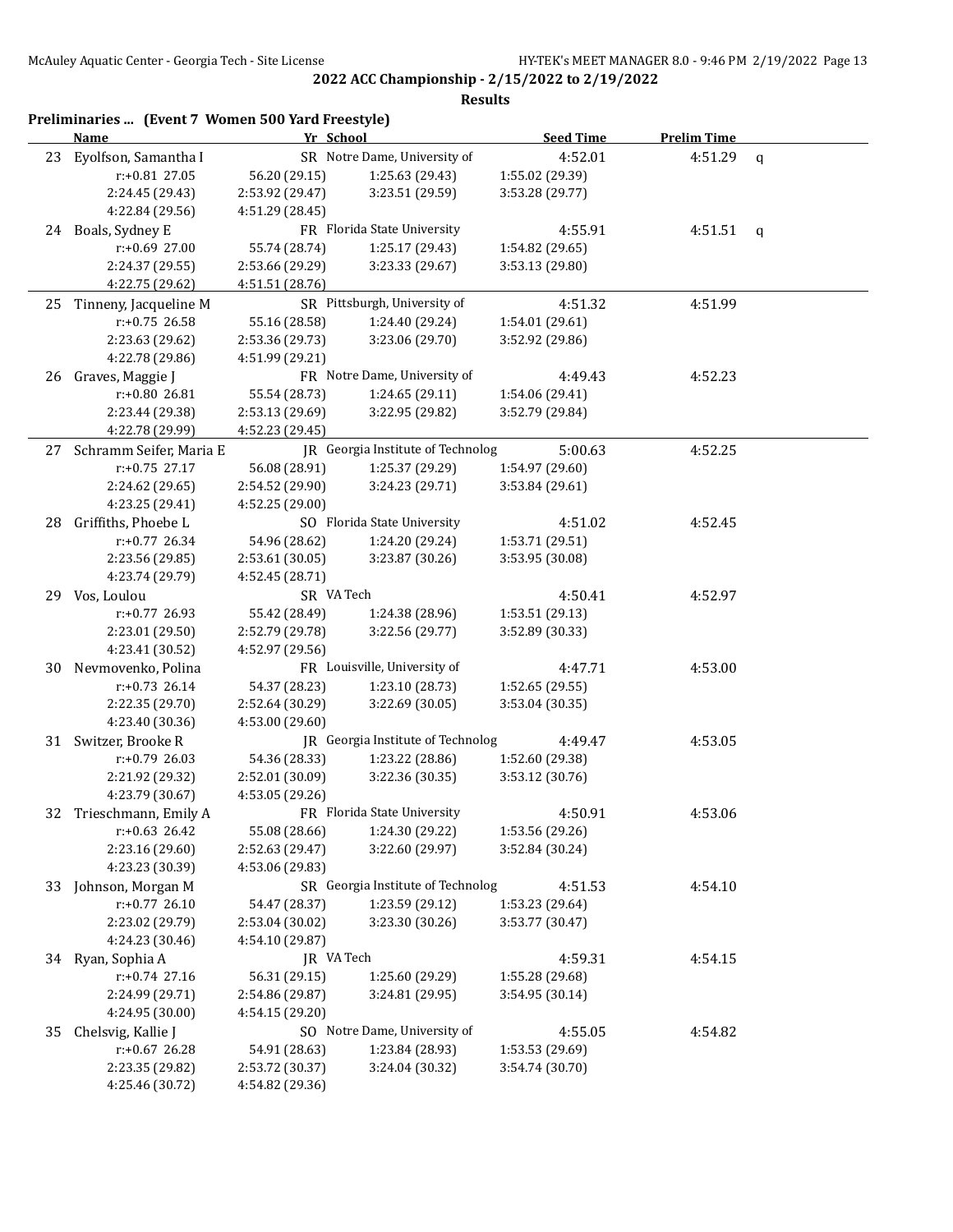|    | Preliminaries  (Event 7 Women 500 Yard Freestyle)<br><b>Name</b> | Yr School       |                                   | <b>Seed Time</b> | <b>Prelim Time</b> |  |
|----|------------------------------------------------------------------|-----------------|-----------------------------------|------------------|--------------------|--|
| 36 | Sheble, Caroline S                                               |                 | FR North Carolina State Universit | 4:54.53          | 4:55.18            |  |
|    | r:+0.71 26.41                                                    | 55.16 (28.75)   | 1:24.23 (29.07)                   | 1:53.59 (29.36)  |                    |  |
|    | 2:23.40 (29.81)                                                  | 2:53.13 (29.73) | 3:23.27 (30.14)                   | 3:54.04 (30.77)  |                    |  |
|    | 4:24.98 (30.94)                                                  | 4:55.18 (30.20) |                                   |                  |                    |  |
| 37 | Mock, Tessa J                                                    |                 | FR Pittsburgh, University of      | 4:52.63          | 4:55.31            |  |
|    | $r: +0.75$ 26.67                                                 | 55.60 (28.93)   | 1:25.19 (29.59)                   | 1:55.06 (29.87)  |                    |  |
|    | 2:25.07 (30.01)                                                  | 2:55.35 (30.28) | 3:25.61 (30.26)                   | 3:55.96 (30.35)  |                    |  |
|    | 4:26.05 (30.09)                                                  | 4:55.31 (29.26) |                                   |                  |                    |  |
| 38 | Collins, Ella F                                                  |                 | JR Virginia, University of        | 4:52.29          | 4:55.86            |  |
|    | r:+0.68 26.63                                                    | 55.24 (28.61)   | 1:24.40 (29.16)                   | 1:53.81 (29.41)  |                    |  |
|    | 2:23.75 (29.94)                                                  | 2:53.64 (29.89) | 3:23.78 (30.14)                   | 3:54.19 (30.41)  |                    |  |
|    | 4:25.47 (31.28)                                                  | 4:55.86 (30.39) |                                   |                  |                    |  |
| 39 | Cohen, Abigail E                                                 |                 | JR Georgia Institute of Technolog | 5:07.85          | 4:57.99            |  |
|    | r:+0.76 27.26                                                    | 56.52 (29.26)   | 1:26.54 (30.02)                   | 1:56.62 (30.08)  |                    |  |
|    | 2:26.62 (30.00)                                                  | 2:56.43 (29.81) | 3:26.46 (30.03)                   | 3:56.87 (30.41)  |                    |  |
|    | 4:27.68 (30.81)                                                  | 2:26.62()       | 2:41.45 (14.83)                   | 2:56.43 (14.98)  |                    |  |
|    | 3:11.36 (14.93)                                                  | 3:26.49 (15.13) | 3:41.58 (15.09)                   | 3:56.87 (15.29)  |                    |  |
|    | 4:12.30 (15.43)                                                  | 4:27.68 (15.38) | 4:42.98 (15.30)                   | 4:57.99 (15.01)  |                    |  |
| 40 | Smith, Addison E                                                 |                 | JR North Carolina, University of, | 4:51.54          | 4:58.52            |  |
|    | $r: +0.69$ 26.36                                                 | 55.14 (28.78)   | 1:24.43 (29.29)                   | 1:54.49 (30.06)  |                    |  |
|    | 2:25.48 (30.99)                                                  | 2:55.98 (30.50) | 3:26.70 (30.72)                   | 3:57.64 (30.94)  |                    |  |
|    | 4:28.54 (30.90)                                                  | 4:58.52 (29.98) |                                   |                  |                    |  |
|    | 41 Berger, Jillian R                                             |                 | FR Pittsburgh, University of      | 4:54.16          | 4:58.60            |  |
|    | $r: +0.73$ 26.15                                                 | 54.87 (28.72)   | 1:24.36 (29.49)                   | 1:54.30 (29.94)  |                    |  |
|    | 2:24.41 (30.11)                                                  | 2:55.08 (30.67) | 3:25.91 (30.83)                   | 3:56.92 (31.01)  |                    |  |
|    | 4:28.13 (31.21)                                                  | 4:58.60 (30.47) |                                   |                  |                    |  |
| 42 | Licht, Abby R                                                    |                 | SO Pittsburgh, University of      | 4:53.60          | 4:58.72            |  |
|    | r:+0.74 27.39                                                    | 56.44 (29.05)   | 1:26.48 (30.04)                   | 1:56.53 (30.05)  |                    |  |
|    | 2:26.48 (29.95)                                                  | 2:56.71 (30.23) | 3:27.20 (30.49)                   | 3:57.81 (30.61)  |                    |  |
|    | 4:28.61 (30.80)                                                  | 4:58.72 (30.11) |                                   |                  |                    |  |
| 43 | Howard, Olivia R                                                 |                 | FR Boston College                 | 4:54.33          | 4:58.85            |  |
|    | $r: +0.81$ 26.40                                                 | 55.11 (28.71)   | 1:24.87 (29.76)                   | 1:55.31 (30.44)  |                    |  |
|    | 2:25.87 (30.56)                                                  | 2:56.60 (30.73) | 3:27.58 (30.98)                   | 3:58.48 (30.90)  |                    |  |
|    | 4:29.43 (30.95)                                                  | 4:58.85 (29.42) |                                   |                  |                    |  |
|    | 44 Herceg, Ana                                                   |                 | FR Notre Dame, University of      | 4:50.45          | 4:59.23            |  |
|    | $r: +0.71$ 26.32                                                 | 55.08 (28.76)   | 1:24.84 (29.76)                   | 1:54.79 (29.95)  |                    |  |
|    | 2:25.44 (30.65)                                                  | 2:56.06 (30.62) | 3:27.18 (31.12)                   | 3:58.10 (30.92)  |                    |  |
|    | 4:29.08 (30.98)                                                  | 4:59.23 (30.15) |                                   |                  |                    |  |
| 45 | Duus, Mia S                                                      |                 | FR North Carolina, University of, | 4:55.93          | 4:59.70            |  |
|    | $r: +0.71$ 26.81                                                 | 56.03 (29.22)   | 1:26.32 (30.29)                   | 1:57.03 (30.71)  |                    |  |
|    | 2:27.53 (30.50)                                                  | 2:58.06 (30.53) | 3:28.73 (30.67)                   | 3:59.51 (30.78)  |                    |  |
|    | 4:30.44 (30.93)                                                  | 4:59.70 (29.26) |                                   |                  |                    |  |
| 46 | Emary, Magdalena E                                               |                 | SR Florida State University       | 4:57.59          | 5:00.42            |  |
|    | $r: +0.68$ 27.10                                                 | 56.53 (29.43)   | 1:26.39 (29.86)                   | 1:56.55(30.16)   |                    |  |
|    | 2:26.63 (30.08)                                                  | 2:57.00 (30.37) | 3:27.85 (30.85)                   | 3:58.74 (30.89)  |                    |  |
|    | 4:29.94 (31.20)                                                  | 5:00.42 (30.48) |                                   |                  |                    |  |
| 47 | McGinnis, Grace E                                                |                 | SR University of Miami (Florida)  | 5:03.72          | 5:02.33            |  |
|    | r:+0.68 27.50                                                    | 57.25 (29.75)   | 1:27.56 (30.31)                   | 1:58.02 (30.46)  |                    |  |
|    | 2:28.42 (30.40)                                                  | 2:59.08 (30.66) | 3:29.57 (30.49)                   | 4:00.42 (30.85)  |                    |  |
|    | 4:31.65 (31.23)                                                  | 2:28.42()       | 2:43.79 (15.37)                   | 2:59.08 (15.29)  |                    |  |
|    | 3:14.30 (15.22)                                                  | 3:29.57 (15.27) | 3:44.89 (15.32)                   | 4:00.42 (15.53)  |                    |  |
|    | 4:15.89 (15.47)                                                  | 4:31.65 (15.76) | 4:47.25 (15.60)                   | 5:02.33 (15.08)  |                    |  |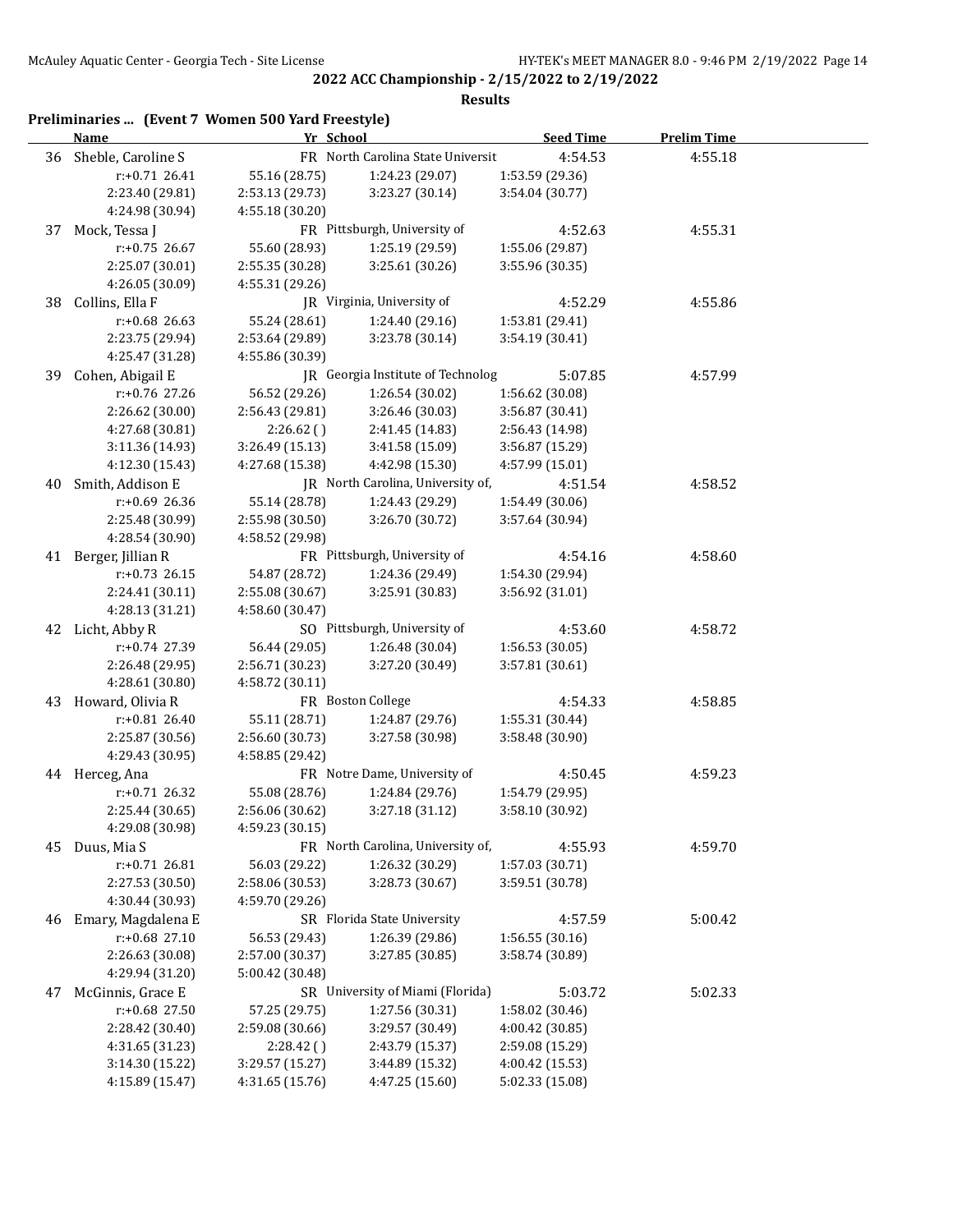|                          |                        | Preliminaries  (Event 7 Women 500 Yard Freestyle) |                  |                    |  |
|--------------------------|------------------------|---------------------------------------------------|------------------|--------------------|--|
|                          | <b>Name</b>            | Yr School                                         | <b>Seed Time</b> | <b>Prelim Time</b> |  |
| 48                       | Ryalls, Lindsey J      | JR Boston College                                 | 4:59.01          | 5:04.22            |  |
|                          | r:+0.68 27.39          | 56.87 (29.48)<br>1:26.74 (29.87)                  | 1:56.86 (30.12)  |                    |  |
|                          | 2:27.43 (30.57)        | 2:58.30 (30.87)<br>3:29.34 (31.04)                | 4:00.98 (31.64)  |                    |  |
|                          | 4:32.92 (31.94)        | 5:04.22 (31.30)                                   |                  |                    |  |
| 49                       | Tighe, Olivia L        | JR Duke University                                | 4:56.38          | 5:04.96            |  |
|                          | r:+0.69 27.26          | 57.10 (29.84)<br>1:27.57 (30.47)                  | 1:58.54 (30.97)  |                    |  |
|                          | 2:29.67 (31.13)        | 3:00.99 (31.32)<br>3:32.26 (31.27)                | 4:03.45 (31.19)  |                    |  |
|                          | 4:34.68 (31.23)        | 5:04.96 (30.28)                                   |                  |                    |  |
| 50                       | Sowell, Nicole E       | JR University of Miami (Florida)                  | 5:05.51          | 5:05.36            |  |
|                          | r:+0.64 27.98          | 57.98 (30.00)<br>1:28.40 (30.42)                  | 1:59.09 (30.69)  |                    |  |
|                          | 2:29.83 (30.74)        | 3:00.45 (30.62)<br>3:31.58 (31.13)                | 4:03.03 (31.45)  |                    |  |
|                          | 4:34.59 (31.56)        | 2:29.83()<br>2:45.07 (15.24)                      | 3:00.45(15.38)   |                    |  |
|                          | 3:15.99 (15.54)        | 3:31.58 (15.59)<br>3:47.31 (15.73)                | 4:03.03 (15.72)  |                    |  |
|                          | 4:18.76 (15.73)        | 4:50.36 (15.77)<br>4:34.59 (15.83)                | 5:05.36 (15.00)  |                    |  |
|                          | 51 Leonard, Mary Kate  | FR Boston College                                 | 5:00.87          | 5:08.75            |  |
|                          | $r: +0.69$ 27.05       | 57.05 (30.00)<br>1:27.89 (30.84)                  | 1:59.03 (31.14)  |                    |  |
|                          | 2:30.27 (31.24)        | 3:01.33 (31.06)<br>3:32.88 (31.55)                | 4:04.63 (31.75)  |                    |  |
|                          | 4:36.75 (32.12)        | 5:08.75 (32.00)                                   |                  |                    |  |
|                          | 52 Schone, Isabel A    | SO Boston College                                 | 5:02.68          | 5:09.27            |  |
|                          | r:+0.72 28.01          | 57.89 (29.88)<br>1:28.13 (30.24)                  | 1:58.77 (30.64)  |                    |  |
|                          | 2:29.81 (31.04)        | 3:00.91 (31.10)<br>3:32.24 (31.33)                | 4:04.21 (31.97)  |                    |  |
|                          | 4:36.64 (32.43)        | 5:09.27 (32.63)                                   |                  |                    |  |
| $---$                    | Atkinson, Emma R       | SO VA Tech                                        | 4:51.71          | <b>SCR</b>         |  |
| $---$                    | Gleason, Emma K        | SO Notre Dame, University of                      | 4:56.10          | <b>SCR</b>         |  |
| $---$                    | Summers, Anna L        | FR VA Tech                                        | 4:55.03          | <b>SCR</b>         |  |
| $\overline{\phantom{a}}$ | Karras, Sophia O       | FR Notre Dame, University of                      | 4:51.56          | <b>SCR</b>         |  |
| $---$                    | Gjertsen, Emily A      | SO Duke University                                | 4:59.69          | <b>SCR</b>         |  |
| $---$                    | Ulett, Ryenne D        | FR Louisville, University of                      | 4:51.06          | <b>SCR</b>         |  |
| $---$                    | Singletary, Madeline W | FR North Carolina, University of,                 | 5:04.57          | <b>SCR</b>         |  |
| $---$                    | Sumida, Maria E        | SR Louisville, University of                      | 4:52.35          | <b>SCR</b>         |  |
| $---$                    | Molino, Ginevra        | SO Florida State University                       | 5:03.00          | <b>SCR</b>         |  |
| $---$                    | Davis, Kyrsten E       | JR Georgia Institute of Technolog                 | 5:25.48          | <b>SCR</b>         |  |
| ---                      | Kulp, Caroline G       | JR Virginia, University of                        | 4:51.86          | <b>SCR</b>         |  |
| $---$                    | Openysheva, Arina      | SR Louisville, University of                      | 4:44.55          | <b>SCR</b>         |  |
| ---                      | Schaedler, Quinn K     | SO Virginia, University of                        | 5:09.64          | <b>SCR</b>         |  |
| ---                      | Nelson, Ella E         | JR Virginia, University of                        | 4:39.03          | <b>SCR</b>         |  |
| ---                      | Tacyildiz, Defne       | FR Georgia Institute of Technolog                 | 4:52.27          | <b>SCR</b>         |  |
| ---                      | Sakellaris, Arianna    | Georgia Institute of Technolog<br>SO.             | 4:59.25          | <b>SCR</b>         |  |
|                          | Sheble, Grace E        | North Carolina State Universit<br>FR              | 4:57.47          | <b>SCR</b>         |  |
| $---$                    |                        |                                                   |                  |                    |  |
| ---                      | Ripkova, Zora          | Georgia Institute of Technolog<br>FR              | NT               | <b>SCR</b>         |  |
| ---                      | Kuramoto, Rei          | Georgia Institute of Technolog<br>SO.             | 4:57.69          | <b>SCR</b>         |  |
| ---                      | Hefner, Faith E        | North Carolina State Universit<br>IR              | 4:51.43          | <b>SCR</b>         |  |
| ---                      | Giesler, Elle R        | North Carolina State Universit<br>IR              | 4:55.85          | <b>SCR</b>         |  |
| ---                      | Pulley, Megan D        | North Carolina State Universit<br>SO.             | 4:50.16          | <b>SCR</b>         |  |
| $--$                     | Moore, Kathleen R      | 5Y North Carolina State Universit                 | NT               | <b>SCR</b>         |  |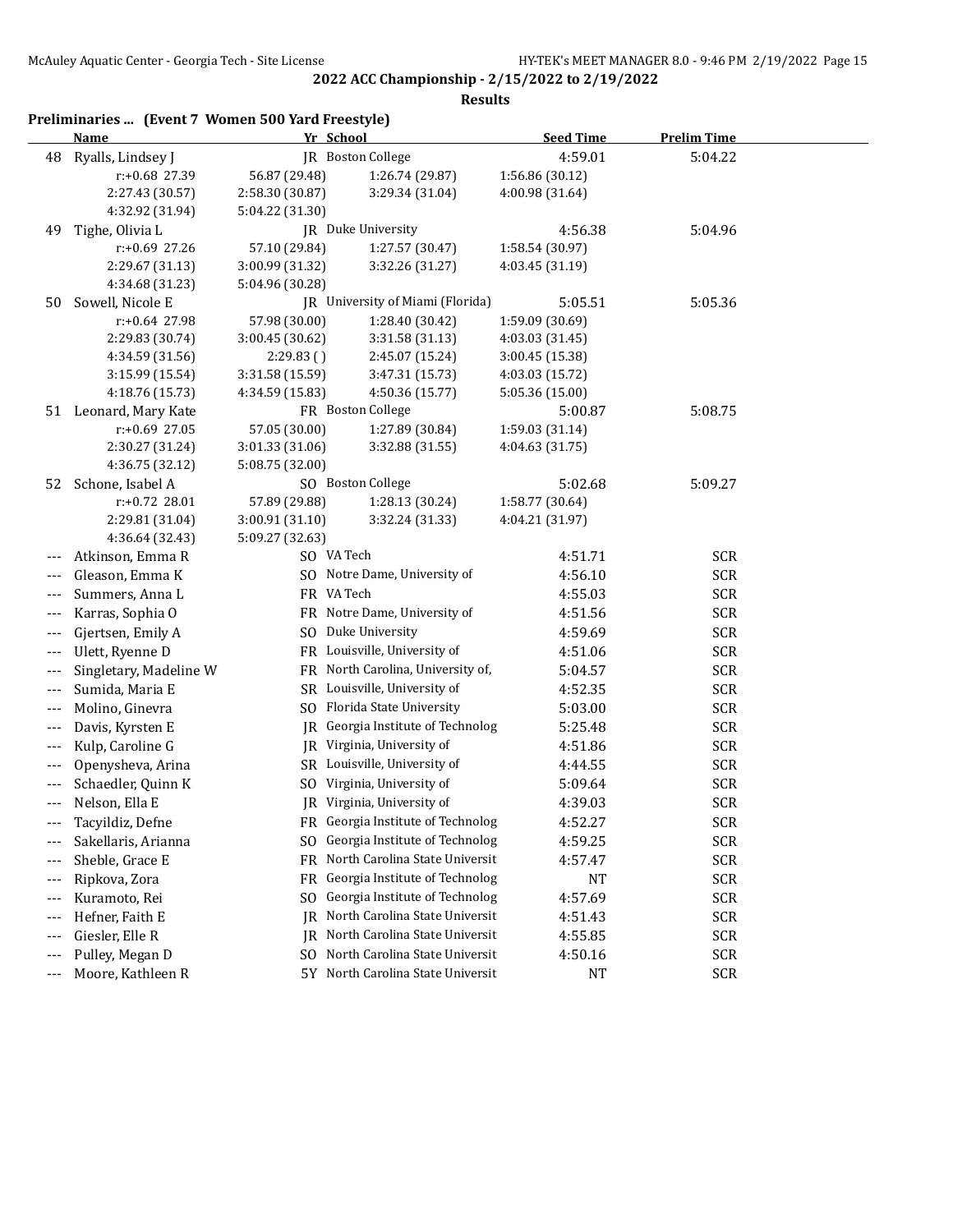|                  | <b>Event 8 Men 500 Yard Freestyle</b> |             |                                              |                                   |                    |                       |      |        |
|------------------|---------------------------------------|-------------|----------------------------------------------|-----------------------------------|--------------------|-----------------------|------|--------|
|                  | <b>MEET:</b>                          | $4:10.00$ # | 2/26/2009                                    | <b>Matt McLean</b>                |                    | Virginia              |      |        |
|                  | <b>CONF:</b>                          | 4:09.13 %   | 1/26/2018                                    | <b>Anton Ipsen</b>                |                    | <b>NCSU-NC</b>        |      |        |
|                  | <b>AMER:</b><br>4:06.32               |             | 2/19/2020<br>\$                              | <b>Kieran Smith</b>               |                    | Florida               |      |        |
|                  | USOP:<br>4:06.32                      |             | $\frac{2}{19/2020}$                          | <b>Kieran Smith</b>               |                    | Florida               |      |        |
|                  | <b>NCAA:</b><br>4:06.32               |             | 2/19/2020<br>÷                               | <b>Kieran Smith</b>               |                    | Florida               |      |        |
|                  | 4:08.60<br>Pool:                      |             | $\boldsymbol{\mathsf{\Lambda}}$<br>12/5/2008 | <b>Peter Vanderkaay</b>           |                    | <b>Club Wolverine</b> |      |        |
|                  |                                       | 4:11.62 A   |                                              |                                   |                    |                       |      |        |
|                  |                                       |             | 4:16.75 IV21 Invited NCAA 2021               |                                   |                    |                       |      |        |
|                  |                                       | 4:23.34 B   |                                              |                                   |                    |                       |      |        |
|                  | Name                                  |             |                                              | Yr School                         | <b>Prelim Time</b> | <b>Finals Time</b>    |      | Points |
| A - Final        |                                       |             |                                              |                                   |                    |                       |      |        |
|                  | 1 Dant, Ross M                        |             |                                              | IR North Carolina State Universit | 4:12.03            | 4:10.35               | A    | 32     |
|                  | r:+0.58 22.90                         |             | 47.94 (25.04)                                | 1:13.32 (25.38)                   | 1:38.74 (25.42)    |                       |      |        |
|                  | 2:04.35 (25.61)                       |             | 2:29.87 (25.52)                              | 2:55.09 (25.22)                   | 3:20.29 (25.20)    |                       |      |        |
|                  | 3:45.47 (25.18)                       |             | 4:10.35 (24.88)                              |                                   |                    |                       |      |        |
| 2                | Plage, James L                        |             |                                              | SO North Carolina State Universit | 4:14.32            | 4:12.57               | IV21 | 28     |
|                  | $r: +0.69$ 23.61                      |             | 48.87 (25.26)                                | 1:14.45(25.58)                    | 1:40.02 (25.57)    |                       |      |        |
|                  | 2:05.71 (25.69)                       |             | 2:31.35 (25.64)                              | 2:56.95 (25.60)                   | 3:22.32 (25.37)    |                       |      |        |
|                  | 3:47.72 (25.40)                       |             | 4:12.57 (24.85)                              |                                   |                    |                       |      |        |
| 3                | Gallant, John W                       |             |                                              | SO North Carolina State Universit | 4:13.15            | 4:12.99               | IV21 | 27     |
|                  | r:+0.66 23.24                         |             | 48.34 (25.10)                                | 1:13.78 (25.44)                   | 1:39.32 (25.54)    |                       |      |        |
|                  | 2:04.94 (25.62)                       |             | 2:30.73 (25.79)                              | 2:56.64 (25.91)                   | 3:22.22 (25.58)    |                       |      |        |
|                  | 3:47.95 (25.73)                       |             | 4:12.99 (25.04)                              |                                   |                    |                       |      |        |
|                  | 4 Knowles, Eric W                     |             |                                              | 5Y North Carolina State Universit | 4:15.48            | 4:13.60               | IV21 | 26     |
|                  | r:+0.68 23.17                         |             | 48.10 (24.93)                                | 1:13.33 (25.23)                   | 1:38.66 (25.33)    |                       |      |        |
|                  | 2:04.06 (25.40)                       |             | 2:29.74 (25.68)                              | 2:55.61 (25.87)                   | 3:21.81 (26.20)    |                       |      |        |
|                  | 3:48.33 (26.52)                       |             | 4:13.60 (25.27)                              |                                   |                    |                       |      |        |
| 5.               | Ivanov, Antani A                      |             |                                              | SR VA Tech                        | 4:15.02            | 4:14.08               | IV21 | 25     |
|                  | $r: +0.67$ 22.63                      |             | 47.93 (25.30)                                | 1:13.77 (25.84)                   | 1:39.55 (25.78)    |                       |      |        |
|                  | 2:05.21 (25.66)                       |             | 2:30.92 (25.71)                              | 2:56.71 (25.79)                   | 3:22.75 (26.04)    |                       |      |        |
|                  | 3:48.74 (25.99)                       |             | 4:14.08 (25.34)                              |                                   |                    |                       |      |        |
| 6                | Kilavuz, Mert                         |             |                                              | FR Georgia Institute of Technolog | 4:16.14            | 4:15.44               | IV21 | 24     |
|                  | $r: +0.61$ 23.26                      |             | 48.40 (25.14)                                | 1:14.01(25.61)                    | 1:39.81 (25.80)    |                       |      |        |
|                  | 2:05.86 (26.05)                       |             | 2:31.88 (26.02)                              | 2:58.02 (26.14)                   | 3:24.27 (26.25)    |                       |      |        |
|                  | 3:50.34 (26.07)                       |             | 4:15.44 (25.10)                              |                                   |                    |                       |      |        |
|                  | 7 Wright, Jack C                      |             |                                              | JR Virginia, University of        | 4:15.65            | 4:15.58               | IV21 | 23     |
|                  | r:+0.67 22.71                         |             | 48.06 (25.35)                                | 1:13.92 (25.86)                   | 1:39.84 (25.92)    |                       |      |        |
|                  | 2:05.68 (25.84)                       |             | 2:31.83 (26.15)                              | 2:58.03 (26.20)                   | 3:24.57 (26.54)    |                       |      |        |
|                  | 3:50.76 (26.19)                       |             | 4:15.58 (24.82)                              |                                   |                    |                       |      |        |
| 8                | Unlu, Baturalp                        |             |                                              | SO Georgia Institute of Technolog | 4:15.66            | 4:19.43               | B    | 22     |
|                  | r:+0.63 23.38                         |             | 48.78 (25.40)                                | 1:14.56 (25.78)                   | 1:40.44 (25.88)    |                       |      |        |
|                  | 2:06.44 (26.00)                       |             | 2:32.65 (26.21)                              | 2:59.24 (26.59)                   | 3:26.17 (26.93)    |                       |      |        |
|                  | 3:53.02 (26.85)                       |             | 4:19.43 (26.41)                              |                                   |                    |                       |      |        |
| <b>B</b> - Final |                                       |             |                                              |                                   |                    |                       |      |        |
|                  | 9 Yanchev, Yordan M                   |             |                                              | SO Florida State University       | 4:20.55            | 4:14.16               | IV21 | 20     |
|                  | r:+0.69 23.02                         |             | 48.17 (25.15)                                | 1:13.53 (25.36)                   | 1:39.04 (25.51)    |                       |      |        |
|                  | 2:04.41 (25.37)                       |             | 2:30.22 (25.81)                              | 2:55.99 (25.77)                   | 3:22.14 (26.15)    |                       |      |        |
|                  | 3:48.40 (26.26)                       |             | 4:14.16 (25.76)                              |                                   |                    |                       |      |        |
| 10               | Loktev, Denis                         |             |                                              | FR Louisville, University of      | 4:19.79            | 4:17.46               | B    | 17     |
|                  | $r: +0.60$ 23.65                      |             | 49.20 (25.55)                                | 1:15.02 (25.82)                   | 1:41.01 (25.99)    |                       |      |        |
|                  | 2:07.15 (26.14)                       |             | 2:33.37 (26.22)                              | 2:59.60 (26.23)                   | 3:25.90 (26.30)    |                       |      |        |
|                  | 3:52.32 (26.42)                       |             | 4:17.46 (25.14)                              |                                   |                    |                       |      |        |
|                  |                                       |             |                                              |                                   |                    |                       |      |        |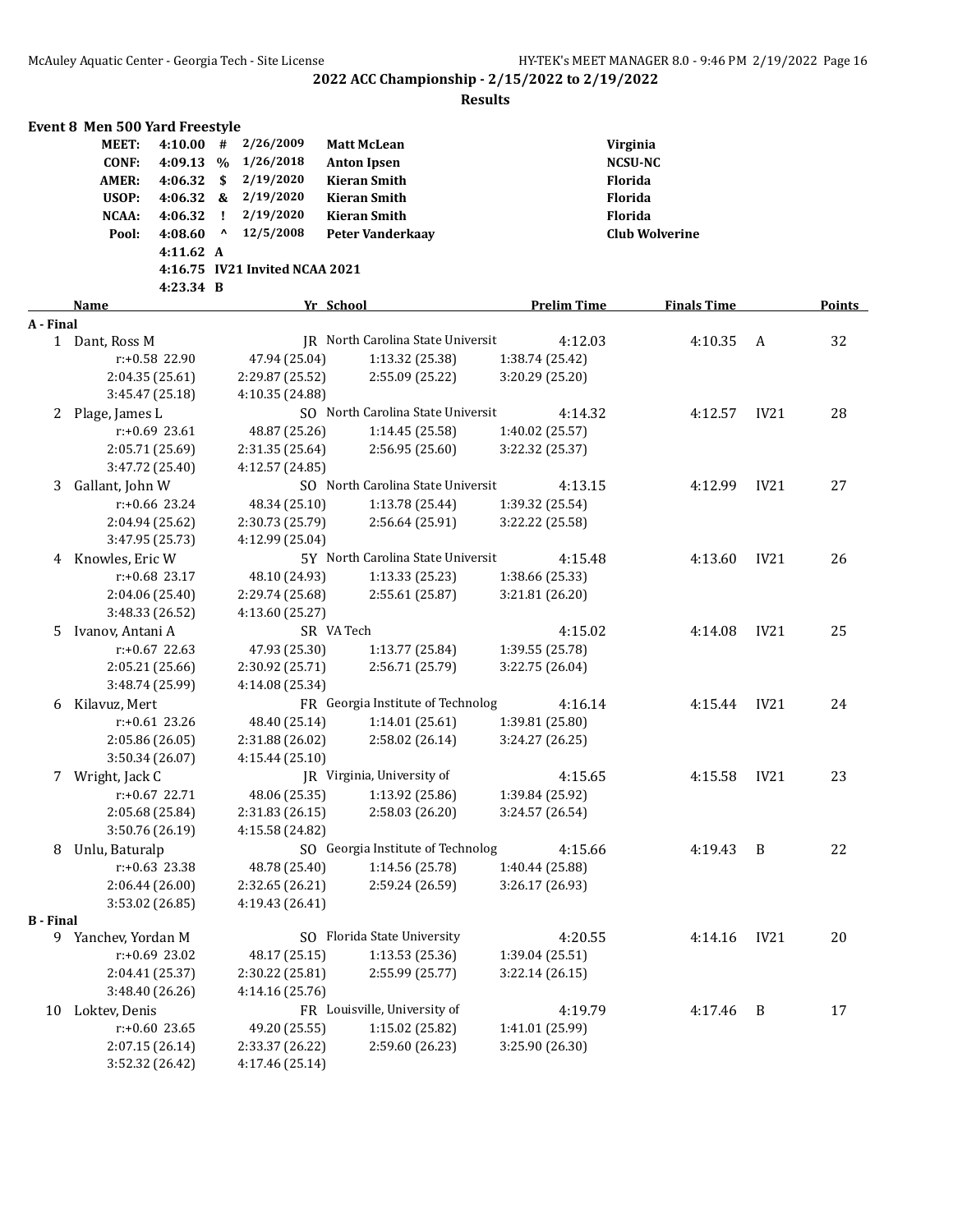**2022 ACC Championship - 2/15/2022 to 2/19/2022 Results**

# **B - Final ... (Event 8 Men 500 Yard Freestyle)**

|           | <b>Name</b>                |                 | Yr School                         | <b>Prelim Time</b> | <b>Finals Time</b> |                | <b>Points</b> |
|-----------|----------------------------|-----------------|-----------------------------------|--------------------|--------------------|----------------|---------------|
|           | 11 Dominguez Calonge, Luis |                 | FR VA Tech                        | 4:19.04            | 4:17.61            | B              | 16            |
|           | r:+0.70 22.92              | 48.66 (25.74)   | 1:14.89 (26.23)                   | 1:40.97 (26.08)    |                    |                |               |
|           | 2:07.41 (26.44)            | 2:33.85 (26.44) | 3:00.31 (26.46)                   | 3:26.88 (26.57)    |                    |                |               |
|           | 3:53.47 (26.59)            | 4:17.61 (24.14) |                                   |                    |                    |                |               |
| 12        | Dal Maso, Filippo          |                 | SR VA Tech                        | 4:18.14            | 4:17.96            | B              | 15            |
|           | r:+0.66 23.47              | 49.65 (26.18)   | 1:16.12 (26.47)                   | 1:42.53 (26.41)    |                    |                |               |
|           | 2:09.01 (26.48)            | 2:35.35 (26.34) | 3:01.41 (26.06)                   | 3:27.60 (26.19)    |                    |                |               |
|           | 3:53.40 (25.80)            | 4:17.96 (24.56) |                                   |                    |                    |                |               |
| 13        | Hussey, Patrick            |                 | SO North Carolina, University of, | 4:19.76            | 4:18.18            | $\overline{B}$ | 14            |
|           | r:+0.69 23.22              | 48.88 (25.66)   | 1:14.89 (26.01)                   | 1:41.28 (26.39)    |                    |                |               |
|           | 2:07.82 (26.54)            | 2:34.55 (26.73) | 3:01.16 (26.61)                   | 3:27.55 (26.39)    |                    |                |               |
|           | 3:53.85 (26.30)            | 4:18.18 (24.33) |                                   |                    |                    |                |               |
| 14        | Wakeland, Clark D          |                 | SR Georgia Institute of Technolog | 4:17.85            | 4:18.46            | B              | 13            |
|           | r:+0.69 23.51              | 49.37 (25.86)   | 1:15.57 (26.20)                   | 1:41.71 (26.14)    |                    |                |               |
|           | 2:07.89 (26.18)            | 2:34.20 (26.31) | 3:00.51 (26.31)                   | 3:26.98 (26.47)    |                    |                |               |
|           | 3:53.11 (26.13)            | 4:18.46 (25.35) |                                   |                    |                    |                |               |
| 15        | Hutchinson, Liam S         |                 | JR Notre Dame, University of      | 4:20.52            | 4:20.47            | B              | 12            |
|           | $r: +0.69$ 23.72           | 49.56 (25.84)   | 1:15.75(26.19)                    | 1:42.31 (26.56)    |                    |                |               |
|           | 2:08.81 (26.50)            | 2:35.47 (26.66) | 3:02.28 (26.81)                   | 3:29.04 (26.76)    |                    |                |               |
|           | 3:55.26 (26.22)            | 4:20.47 (25.21) |                                   |                    |                    |                |               |
| 16        | Curley, Hayden M           |                 | SR Louisville, University of      | 4:17.68            | 4:22.06            | B              | 11            |
|           | $r: +0.67$ 23.75           | 49.53 (25.78)   | 1:15.59 (26.06)                   | 1:41.99 (26.40)    |                    |                |               |
|           | 2:08.35 (26.36)            | 2:35.17 (26.82) | 3:02.00 (26.83)                   | 3:28.97 (26.97)    |                    |                |               |
|           | 3:55.84 (26.87)            | 4:22.06 (26.22) |                                   |                    |                    |                |               |
| C - Final |                            |                 |                                   |                    |                    |                |               |
|           | 17 Sartori, Murilo S       |                 | FR Louisville, University of      | 4:21.18            | 4:18.64            | - B            | 9             |
|           | $r: +0.68$ 23.52           | 49.67 (26.15)   | 1:15.82 (26.15)                   | 1:41.92 (26.10)    |                    |                |               |
|           | 2:08.07 (26.15)            | 2:34.48 (26.41) | 3:00.86 (26.38)                   | 3:27.09 (26.23)    |                    |                |               |
|           | 3:53.06 (25.97)            | 4:18.64 (25.58) |                                   |                    |                    |                |               |
| 18        | Shoyat, Elijah C           |                 | FR Louisville, University of      | 4:22.45            | 4:20.05            | B              | 7             |
|           | $r: +0.67$ 24.12           | 50.11 (25.99)   | 1:16.53 (26.42)                   | 1:42.88 (26.35)    |                    |                |               |
|           | 2:09.16 (26.28)            | 2:35.46 (26.30) | 3:01.79 (26.33)                   | 3:28.13 (26.34)    |                    |                |               |
|           | 3:54.33 (26.20)            | 4:20.05 (25.72) |                                   |                    |                    |                |               |
| 19        | Quirie, David              |                 | SO Florida State University       | 4:21.51            | 4:20.19            | B              | 6             |
|           | $r: +0.60$ 23.09           | 48.41 (25.32)   | 1:14.03 (25.62)                   | 1:40.04 (26.01)    |                    |                |               |
|           | 2:06.40 (26.36)            | 2:32.67 (26.27) | 2:59.17 (26.50)                   | 3:26.08 (26.91)    |                    |                |               |
|           | 3:53.56 (27.48)            | 4:20.19 (26.63) |                                   |                    |                    |                |               |
| 20        | Thompson, Peter A          |                 | FR Virginia, University of        | 4:22.48            | 4:21.45            | $\mathbf{B}$   | 5             |
|           | $r: +0.63$ 23.78           | 49.92 (26.14)   | 1:16.20 (26.28)                   | 1:42.77 (26.57)    |                    |                |               |
|           | 2:09.38 (26.61)            | 2:36.00 (26.62) | 3:02.60 (26.60)                   | 3:29.46 (26.86)    |                    |                |               |
|           | 3:55.92 (26.46)            | 4:21.45 (25.53) |                                   |                    |                    |                |               |
| 21        | Miranda, Maxwell J         |                 | SR Notre Dame, University of      | 4:22.15            | 4:21.84            | $\overline{B}$ | 4             |
|           | r:+0.71 24.06              | 49.83 (25.77)   | 1:15.66 (25.83)                   | 1:42.12 (26.46)    |                    |                |               |
|           | 2:08.92 (26.80)            | 2:35.53 (26.61) | 3:02.23 (26.70)                   | 3:29.09 (26.86)    |                    |                |               |
|           | 3:56.31 (27.22)            | 4:21.84 (25.53) |                                   |                    |                    |                |               |
|           | 22 Hering, Tanner A        |                 | SO Virginia, University of        | 4:22.69            | 4:23.26            | $\overline{B}$ | 3             |
|           | r:+0.69 24.03              | 50.05 (26.02)   | 1:16.68 (26.63)                   | 1:43.44 (26.76)    |                    |                |               |
|           | 2:10.30 (26.86)            | 2:37.13 (26.83) | 3:04.02 (26.89)                   | 3:30.78 (26.76)    |                    |                |               |
|           | 3:57.42 (26.64)            | 4:23.26 (25.84) |                                   |                    |                    |                |               |
| 23        | Smith, Zachary C           |                 | SO Florida State University       | 4:21.92            | 4:24.30            |                | 2             |
|           | r:+0.67 23.66              | 49.78 (26.12)   | 1:16.54 (26.76)                   | 1:43.18 (26.64)    |                    |                |               |
|           | 2:09.98 (26.80)            | 2:36.69 (26.71) | 3:03.65 (26.96)                   | 3:30.79 (27.14)    |                    |                |               |
|           | 3:57.98 (27.19)            | 4:24.30 (26.32) |                                   |                    |                    |                |               |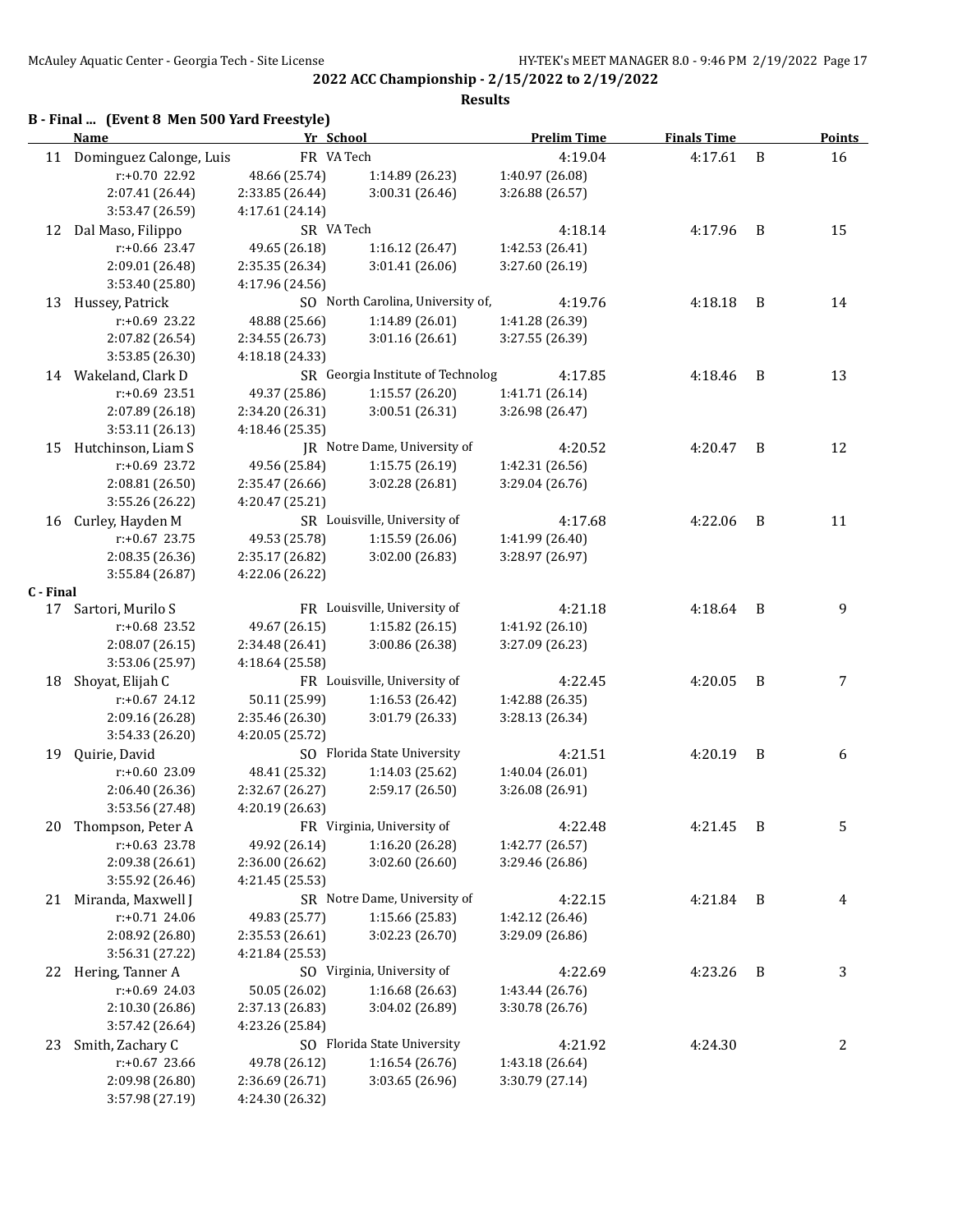|    | C - Final  (Event 8 Men 500 Yard Freestyle) |           |                                    | Yr School                          |                                    |                       |               |
|----|---------------------------------------------|-----------|------------------------------------|------------------------------------|------------------------------------|-----------------------|---------------|
|    | Name                                        |           |                                    |                                    | <b>Prelim Time</b>                 | <b>Finals Time</b>    | <b>Points</b> |
|    | 24 Brown, Joshua D                          |           |                                    | FR Notre Dame, University of       | 4:23.67                            | 4:25.41               | $\mathbf{1}$  |
|    | $r: +0.59$ 24.37<br>2:10.80 (26.64)         |           | 50.78 (26.41)<br>2:37.64 (26.84)   | 1:17.48 (26.70)<br>3:04.55 (26.91) | 1:44.16 (26.68)<br>3:31.82 (27.27) |                       |               |
|    | 3:58.96 (27.14)                             |           | 4:25.41 (26.45)                    |                                    |                                    |                       |               |
|    |                                             |           |                                    |                                    |                                    |                       |               |
|    | <b>Event 8 Men 500 Yard Freestyle</b>       |           |                                    |                                    |                                    |                       |               |
|    | <b>MEET:</b><br>4:10.00                     |           | 2/26/2009<br>#                     | <b>Matt McLean</b>                 |                                    | Virginia              |               |
|    | <b>CONF:</b><br>4:09.13                     |           | 1/26/2018<br>$\%$                  | <b>Anton Ipsen</b>                 |                                    | <b>NCSU-NC</b>        |               |
|    | AMER:<br>4:06.32                            |           | 2/19/2020<br>\$                    | <b>Kieran Smith</b>                |                                    | <b>Florida</b>        |               |
|    | USOP:<br>4:06.32                            |           | 2/19/2020<br>&                     | <b>Kieran Smith</b>                |                                    | <b>Florida</b>        |               |
|    | NCAA:<br>4:06.32                            |           | Ι.<br>2/19/2020<br>۸               | <b>Kieran Smith</b>                |                                    | Florida               |               |
|    | 4:08.60<br>Pool:                            |           | 12/5/2008                          | <b>Peter Vanderkaay</b>            |                                    | <b>Club Wolverine</b> |               |
|    |                                             | 4:11.62 A | 4:16.75 IV21 Invited NCAA 2021     |                                    |                                    |                       |               |
|    |                                             | 4:23.34 B |                                    |                                    |                                    |                       |               |
|    | <b>Name</b>                                 |           |                                    | Yr School                          | <b>Seed Time</b>                   | <b>Prelim Time</b>    |               |
|    | <b>Preliminaries</b>                        |           |                                    |                                    |                                    |                       |               |
|    | 1 Dant, Ross M                              |           |                                    | IR North Carolina State Universit  | 4:16.28                            | 4:12.03               | qIV21         |
|    | r:+0.58 22.74                               |           | 47.60 (24.86)                      | 1:12.76(25.16)                     | 1:37.97 (25.21)                    |                       |               |
|    | 2:03.40 (25.43)                             |           | 2:28.96 (25.56)                    | 2:54.63 (25.67)                    | 3:20.55 (25.92)                    |                       |               |
|    | 3:46.62 (26.07)                             |           | 4:12.03(25.41)                     |                                    |                                    |                       |               |
| 2  | Gallant, John W                             |           |                                    | SO North Carolina State Universit  | 4:18.85                            | 4:13.15               | qIV21         |
|    | $r: +0.67$ 23.75                            |           | 48.99 (25.24)                      | 1:14.57 (25.58)                    | 1:40.28 (25.71)                    |                       |               |
|    | 2:06.08 (25.80)                             |           | 2:31.80 (25.72)                    | 2:57.41 (25.61)                    | 3:22.88 (25.47)                    |                       |               |
|    | 3:48.36 (25.48)                             |           | 4:13.15 (24.79)                    |                                    |                                    |                       |               |
| 3  | Plage, James L                              |           |                                    | SO North Carolina State Universit  | 4:17.31                            | 4:14.32               | qIV21         |
|    | $r: +0.70$ 23.87                            |           | 49.15 (25.28)                      | 1:14.79 (25.64)                    | 1:40.54 (25.75)                    |                       |               |
|    | 2:06.41 (25.87)                             |           | 2:32.11 (25.70)                    | 2:57.92 (25.81)                    | 3:23.72 (25.80)                    |                       |               |
|    | 3:49.32 (25.60)                             |           | 4:14.32 (25.00)                    |                                    |                                    |                       |               |
| 4  | Ivanov, Antani A                            |           |                                    | SR VA Tech                         | 4:17.25                            | 4:15.02               | qIV21         |
|    | $r: +0.69$ 22.90                            |           | 48.14 (25.24)                      | 1:13.75(25.61)                     | 1:39.64 (25.89)                    |                       |               |
|    | 2:05.65 (26.01)                             |           | 2:31.58 (25.93)                    | 2:57.59 (26.01)                    | 3:23.74(26.15)                     |                       |               |
|    | 3:49.61 (25.87)                             |           | 4:15.02 (25.41)                    |                                    |                                    |                       |               |
| 5. | Knowles, Eric W                             |           |                                    | 5Y North Carolina State Universit  | 4:18.93                            | 4:15.48               | qIV21         |
|    | $r: +0.68$ 23.16                            |           | 48.22 (25.06)                      | 1:13.70 (25.48)                    | 1:39.44 (25.74)                    |                       |               |
|    | 2:05.38 (25.94)                             |           | 2:31.50 (26.12)<br>4:15.48 (25.47) | 2:57.54 (26.04)                    | 3:23.63 (26.09)                    |                       |               |
|    | 3:50.01 (26.38)                             |           |                                    | JR Virginia, University of         | 4:20.51                            |                       | qIV21         |
| 6  | Wright, Jack C<br>r:+0.67 22.86             |           | 48.18 (25.32)                      | 1:13.87 (25.69)                    | 1:39.96 (26.09)                    | 4:15.65               |               |
|    | 2:06.11 (26.15)                             |           | 2:32.38 (26.27)                    | 2:58.84 (26.46)                    | 3:25.38 (26.54)                    |                       |               |
|    | 3:51.11 (25.73)                             |           | 4:15.65 (24.54)                    |                                    |                                    |                       |               |
| 7  | Unlu, Baturalp                              |           |                                    | SO Georgia Institute of Technolog  | 4:17.38                            | 4:15.66               | qIV21         |
|    | $r: +0.64$ 23.12                            |           | 48.25 (25.13)                      | 1:13.82 (25.57)                    | 1:39.36 (25.54)                    |                       |               |
|    | 2:05.38 (26.02)                             |           | 2:31.56 (26.18)                    | 2:58.16 (26.60)                    | 3:24.55 (26.39)                    |                       |               |
|    | 3:50.48 (25.93)                             |           | 4:15.66 (25.18)                    |                                    |                                    |                       |               |
| 8  | Kilavuz, Mert                               |           |                                    | FR Georgia Institute of Technolog  | 4:17.59                            | 4:16.14               | qIV21         |
|    | $r: +0.75$ 23.36                            |           | 48.47 (25.11)                      | 1:14.09 (25.62)                    | 1:39.98 (25.89)                    |                       |               |
|    | 2:05.98 (26.00)                             |           | 2:31.97 (25.99)                    | 2:58.07(26.10)                     | 3:24.40 (26.33)                    |                       |               |
|    | 3:50.55(26.15)                              |           | 4:16.14 (25.59)                    |                                    |                                    |                       |               |
| 9  | Curley, Hayden M                            |           |                                    | SR Louisville, University of       | 4:22.69                            | 4:17.68               | qB            |
|    | $r: +0.66$ 23.67                            |           | 49.12 (25.45)                      | 1:15.00 (25.88)                    | 1:40.98 (25.98)                    |                       |               |
|    | 2:07.37 (26.39)                             |           | 2:33.60 (26.23)                    | 2:59.70 (26.10)                    | 3:25.90 (26.20)                    |                       |               |
|    | 3:51.86 (25.96)                             |           | 4:17.68 (25.82)                    |                                    |                                    |                       |               |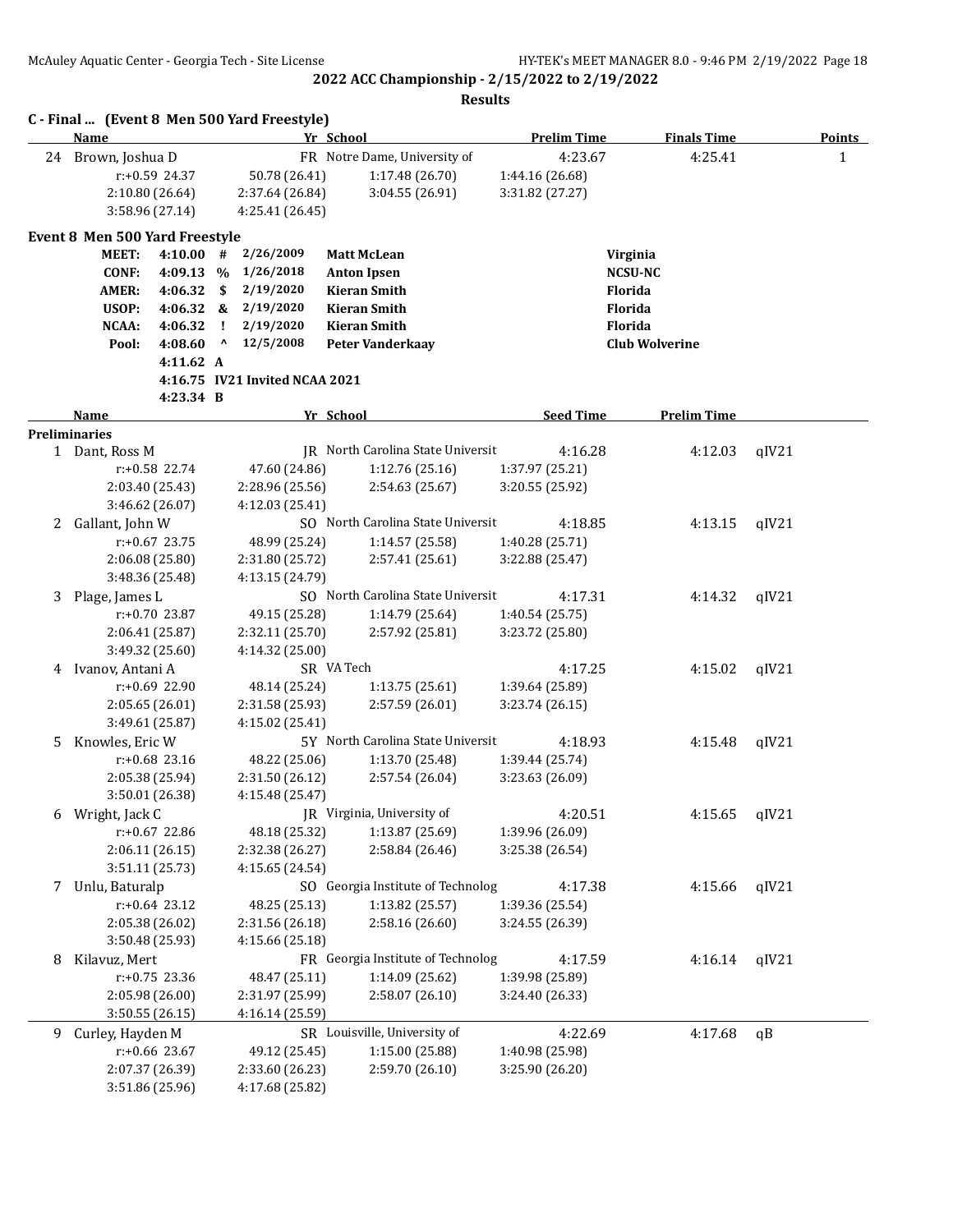|    | Preliminaries  (Event 8 Men 500 Yard Freestyle)<br>Name | Yr School       |                                   | <b>Seed Time</b> | <b>Prelim Time</b> |              |
|----|---------------------------------------------------------|-----------------|-----------------------------------|------------------|--------------------|--------------|
| 10 | Wakeland, Clark D                                       |                 | SR Georgia Institute of Technolog | 4:19.17          | 4:17.85            | qB           |
|    | r:+0.67 23.67                                           | 48.90 (25.23)   | 1:14.90 (26.00)                   | 1:41.09 (26.19)  |                    |              |
|    | 2:07.28 (26.19)                                         | 2:33.54 (26.26) | 2:59.82 (26.28)                   | 3:26.36 (26.54)  |                    |              |
|    | 3:52.26 (25.90)                                         | 4:17.85 (25.59) |                                   |                  |                    |              |
|    | 11 Dal Maso, Filippo                                    | SR VA Tech      |                                   | 4:21.99          | 4:18.14            | qB           |
|    | $r: +0.65$ 23.30                                        | 49.06 (25.76)   | 1:15.16 (26.10)                   | 1:41.41 (26.25)  |                    |              |
|    | 2:07.69 (26.28)                                         | 2:33.83 (26.14) | 3:00.08(26.25)                    | 3:26.60 (26.52)  |                    |              |
|    | 3:52.91 (26.31)                                         | 4:18.14 (25.23) |                                   |                  |                    |              |
| 12 | Dominguez Calonge, Luis                                 | FR VA Tech      |                                   | 4:21.11          | 4:19.04            | $\mathsf{q}$ |
|    | r:+0.70 22.80                                           | 48.33 (25.53)   | 1:14.28 (25.95)                   | 1:40.38 (26.10)  |                    |              |
|    | 2:06.71 (26.33)                                         | 2:33.02 (26.31) | 2:59.25 (26.23)                   | 3:26.30 (27.05)  |                    |              |
|    | 3:53.04 (26.74)                                         | 4:19.04 (26.00) |                                   |                  |                    |              |
| 13 | Hussey, Patrick                                         |                 | SO North Carolina, University of, | 4:25.40          | 4:19.76            | qB           |
|    | r:+0.70 23.41                                           | 48.31 (24.90)   | 1:14.09 (25.78)                   | 1:40.28 (26.19)  |                    |              |
|    | 2:07.11 (26.83)                                         | 2:33.75 (26.64) | 3:00.63 (26.88)                   | 3:27.67 (27.04)  |                    |              |
|    | 3:54.14 (26.47)                                         | 4:19.76 (25.62) |                                   |                  |                    |              |
|    | 14 Loktev, Denis                                        |                 | FR Louisville, University of      | 4:23.59          | 4:19.79            | $\mathsf{q}$ |
|    | $r: +0.61$ 22.94                                        | 48.15 (25.21)   | 1:14.05 (25.90)                   | 1:40.40 (26.35)  |                    |              |
|    | 2:06.93 (26.53)                                         | 2:33.61 (26.68) | 3:00.50 (26.89)                   | 3:27.70 (27.20)  |                    |              |
|    | 3:54.53 (26.83)                                         | 4:19.79 (25.26) |                                   |                  |                    |              |
| 15 | Hutchinson, Liam S                                      |                 | JR Notre Dame, University of      | 4:22.26          | 4:20.52            | qB           |
|    | $r: +0.67$ 23.54                                        | 49.12 (25.58)   | 1:15.11 (25.99)                   | 1:41.50 (26.39)  |                    |              |
|    | 2:08.03 (26.53)                                         | 2:34.82 (26.79) | 3:01.78 (26.96)                   | 3:28.67 (26.89)  |                    |              |
|    | 3:55.09 (26.42)                                         | 4:20.52 (25.43) |                                   |                  |                    |              |
| 16 | Yanchev, Yordan M                                       |                 | SO Florida State University       | 4:18.87          | 4:20.55            | qB           |
|    | r:+0.68 23.09                                           | 48.24 (25.15)   | 1:13.62 (25.38)                   | 1:39.37 (25.75)  |                    |              |
|    | 2:05.24 (25.87)                                         | 2:31.71 (26.47) | 2:58.38 (26.67)                   | 3:25.91 (27.53)  |                    |              |
|    | 3:54.04 (28.13)                                         | 4:20.55 (26.51) |                                   |                  |                    |              |
| 17 | Sartori, Murilo S                                       |                 | FR Louisville, University of      | 4:21.13          | 4:21.18            | qB           |
|    | r:+0.67 22.95                                           | 48.78 (25.83)   | 1:14.79 (26.01)                   | 1:40.91 (26.12)  |                    |              |
|    | 2:07.31 (26.40)                                         | 2:33.87 (26.56) | 3:00.46 (26.59)                   | 3:27.59 (27.13)  |                    |              |
|    | 3:55.02 (27.43)                                         | 4:21.18 (26.16) |                                   |                  |                    |              |
| 18 | Quirie, David                                           |                 | SO Florida State University       | 4:21.15          | 4:21.51            | qB           |
|    | r:+0.61 22.93                                           | 48.44 (25.51)   | 1:14.81 (26.37)                   | 1:40.90 (26.09)  |                    |              |
|    | 2:07.04 (26.14)                                         | 2:33.60 (26.56) | 3:00.38 (26.78)                   | 3:27.65 (27.27)  |                    |              |
|    | 3:55.12 (27.47)                                         | 4:21.51 (26.39) |                                   |                  |                    |              |
| 19 | Smith, Zachary C                                        |                 | SO Florida State University       | 4:23.64          | 4:21.92            | qB           |
|    | $r: +0.65$ 23.55                                        | 49.45 (25.90)   | 1:15.72 (26.27)                   | 1:42.10 (26.38)  |                    |              |
|    | 2:08.72 (26.62)                                         | 2:35.30 (26.58) | 3:02.10 (26.80)                   | 3:29.05 (26.95)  |                    |              |
|    | 3:55.91 (26.86)                                         | 4:21.92 (26.01) |                                   |                  |                    |              |
| 20 | Miranda, Maxwell J                                      |                 | SR Notre Dame, University of      | 4:22.38          | 4:22.15            | qB           |
|    | $r: +0.75$ 24.12                                        | 49.56 (25.44)   | 1:15.43 (25.87)                   | 1:41.86 (26.43)  |                    |              |
|    | 2:08.56 (26.70)                                         | 2:35.16 (26.60) | 3:01.99 (26.83)                   | 3:28.97 (26.98)  |                    |              |
|    | 3:55.79 (26.82)                                         | 4:22.15 (26.36) |                                   |                  |                    |              |
| 21 | Shoyat, Elijah C                                        |                 | FR Louisville, University of      | 4:22.57          | 4:22.45            | qB           |
|    | r:+0.66 23.66                                           | 49.46 (25.80)   | 1:15.63(26.17)                    | 1:42.02 (26.39)  |                    |              |
|    | 2:08.31 (26.29)                                         | 2:34.67 (26.36) | 3:01.39 (26.72)                   | 3:28.43 (27.04)  |                    |              |
|    | 3:55.77 (27.34)                                         | 4:22.45 (26.68) |                                   |                  |                    |              |
| 22 | Thompson, Peter A                                       |                 | FR Virginia, University of        | 4:26.84          | 4:22.48            | qB           |
|    | r:+0.67 23.61                                           | 50.00 (26.39)   | 1:16.39 (26.39)                   | 1:43.15 (26.76)  |                    |              |
|    | 2:09.79 (26.64)                                         | 2:36.71 (26.92) | 3:03.59 (26.88)                   | 3:30.49 (26.90)  |                    |              |
|    | 3:56.79 (26.30)                                         | 4:22.48 (25.69) |                                   |                  |                    |              |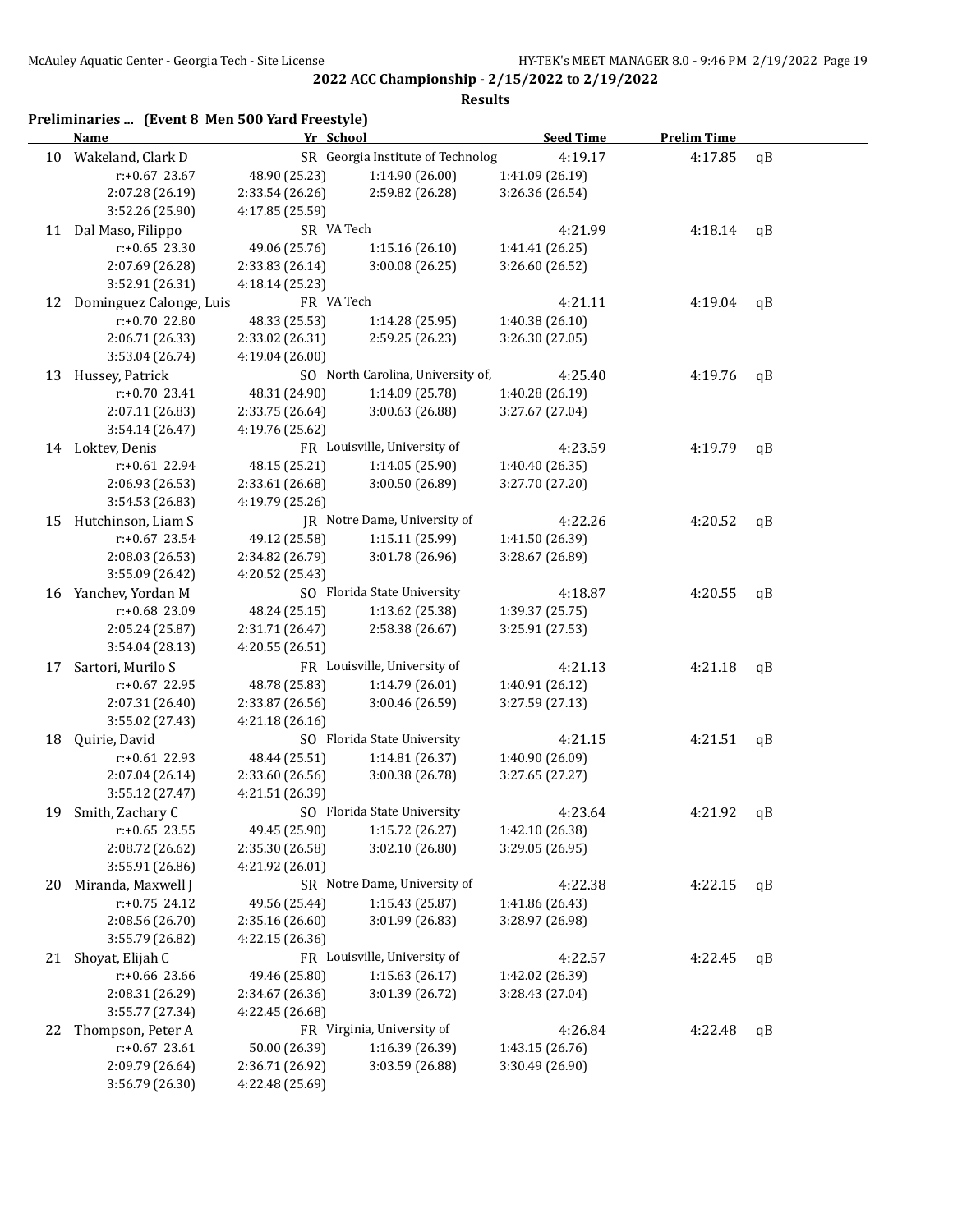|    | Name                  | Yr School       |                                   | <b>Seed Time</b> | <b>Prelim Time</b> |    |
|----|-----------------------|-----------------|-----------------------------------|------------------|--------------------|----|
|    | 23 Hering, Tanner A   |                 | SO Virginia, University of        | 4:25.00          | 4:22.69            | qB |
|    | $r: +0.67$ 24.05      | 50.00 (25.95)   | 1:16.24 (26.24)                   | 1:42.91 (26.67)  |                    |    |
|    | 2:09.74 (26.83)       | 2:36.53 (26.79) | 3:03.54 (27.01)                   | 3:30.18 (26.64)  |                    |    |
|    | 3:56.87 (26.69)       | 4:22.69 (25.82) |                                   |                  |                    |    |
|    | 24 Brown, Joshua D    |                 | FR Notre Dame, University of      | 4:27.06          | 4:23.67            | q  |
|    | r:+0.74 24.27         | 50.44 (26.17)   | 1:17.06 (26.62)                   | 1:43.73 (26.67)  |                    |    |
|    | 2:10.67 (26.94)       | 2:37.58 (26.91) | 3:04.36 (26.78)                   | 3:31.08 (26.72)  |                    |    |
|    | 3:57.90 (26.82)       | 4:23.67 (25.77) |                                   |                  |                    |    |
| 25 | Dutkowiak, Wojciech   |                 | JR Pittsburgh, University of      | 4:24.67          | 4:24.27            |    |
|    | $r: +0.76$ 23.60      | 49.25 (25.65)   | 1:15.62 (26.37)                   | 1:42.20 (26.58)  |                    |    |
|    | 2:09.12 (26.92)       | 2:36.13 (27.01) | 3:03.11 (26.98)                   | 3:30.00 (26.89)  |                    |    |
|    | 3:57.00 (27.00)       | 4:24.27 (27.27) |                                   |                  |                    |    |
|    | 26 Hallaron, David S  |                 | SR Duke University                | 4:25.48          | 4:24.90            |    |
|    | $r: +0.63$ 23.77      | 49.77 (26.00)   | 1:16.17(26.40)                    | 1:42.60 (26.43)  |                    |    |
|    | 2:09.49 (26.89)       | 2:36.25 (26.76) | 3:03.28 (27.03)                   | 3:30.41 (27.13)  |                    |    |
|    | 3:57.91 (27.50)       | 4:24.90 (26.99) |                                   |                  |                    |    |
|    | 27 Frimis, Guy        |                 | FR Pittsburgh, University of      | 4:29.53          | 4:25.96            |    |
|    | r:+0.70 23.98         | 50.09 (26.11)   | 1:16.58 (26.49)                   | 1:43.42 (26.84)  |                    |    |
|    | 2:09.99 (26.57)       | 2:36.71 (26.72) | 3:03.96 (27.25)                   | 3:31.32 (27.36)  |                    |    |
|    | 3:58.77 (27.45)       | 4:25.96 (27.19) |                                   |                  |                    |    |
| 28 | Saldo, Gustavo        |                 | FR Louisville, University of      | 4:19.30          | 4:26.04            |    |
|    | r:+0.71 22.85         | 48.30 (25.45)   | 1:14.36 (26.06)                   | 1:40.85 (26.49)  |                    |    |
|    | 2:07.35 (26.50)       | 2:34.52 (27.17) | 3:01.73 (27.21)                   | 3:30.08 (28.35)  |                    |    |
|    | 3:58.65 (28.57)       | 4:26.04 (27.39) |                                   |                  |                    |    |
| 29 | Driscoll, Brendan R   |                 | JR Duke University                | 4:26.62          | 4:26.34            |    |
|    | r:+0.69 24.43         | 50.59 (26.16)   | 1:17.05 (26.46)                   | 1:43.69 (26.64)  |                    |    |
|    | 2:10.66 (26.97)       | 2:37.78 (27.12) | 3:05.11 (27.33)                   | 3:32.55 (27.44)  |                    |    |
|    | 3:59.51 (26.96)       | 4:26.34 (26.83) |                                   |                  |                    |    |
| 30 | Jacobs, Daniel A      |                 | SR Georgia Institute of Technolog | 4:25.57          | 4:26.52            |    |
|    | r:+0.68 23.88         | 49.78 (25.90)   | 1:16.13(26.35)                    | 1:42.71 (26.58)  |                    |    |
|    | 2:09.70 (26.99)       | 2:36.93 (27.23) | 3:04.40 (27.47)                   | 3:31.92 (27.52)  |                    |    |
|    | 3:59.55 (27.63)       | 4:26.52 (26.97) |                                   |                  |                    |    |
|    | 31 Johnson, Blake C   |                 | FR Duke University                | 4:32.62          | 4:26.55            |    |
|    | r:+0.73 24.29         | 50.36 (26.07)   | 1:17.03 (26.67)                   | 1:44.32 (27.29)  |                    |    |
|    | 2:11.48 (27.16)       | 2:38.65 (27.17) | 3:05.68 (27.03)                   | 3:32.91 (27.23)  |                    |    |
|    | 3:59.95 (27.04)       | 4:26.55 (26.60) |                                   |                  |                    |    |
|    | 32 Crisci, Aidan R    |                 | FR North Carolina, University of, | 4:28.49          | 4:27.36            |    |
|    | $r: +0.67$ 23.48      | 49.40 (25.92)   | 1:15.84 (26.44)                   | 1:42.50 (26.66)  |                    |    |
|    | 2:09.49 (26.99)       | 2:36.48 (26.99) | 3:04.04 (27.56)                   | 3:31.41 (27.37)  |                    |    |
|    | 3:59.58 (28.17)       | 4:27.36 (27.78) |                                   |                  |                    |    |
|    | 33 Szmania, Zachary E |                 | JR Boston College                 | 4:26.64          | 4:27.44            |    |
|    | r:+0.74 24.21         | 50.49 (26.28)   | 1:16.99 (26.50)                   | 1:43.70 (26.71)  |                    |    |
|    | 2:10.72 (27.02)       | 2:37.80 (27.08) | 3:05.18 (27.38)                   | 3:32.66 (27.48)  |                    |    |
|    | 4:00.32 (27.66)       | 4:27.44 (27.12) |                                   |                  |                    |    |
|    | 34 Knox, Matthew J    |                 | JR Duke University                | 4:26.92          | 4:27.67            |    |
|    | r:+0.72 23.95         | 50.21 (26.26)   | 1:16.44 (26.23)                   | 1:43.13 (26.69)  |                    |    |
|    | 2:09.84 (26.71)       | 2:37.11 (27.27) | 3:04.82 (27.71)                   | 3:32.76 (27.94)  |                    |    |
|    | 4:00.63 (27.87)       | 4:27.67 (27.04) |                                   |                  |                    |    |
| 35 | Scannell, Thacher H   |                 | JR Notre Dame, University of      | 4:28.67          | 4:27.91            |    |
|    | r:+0.66 23.68         | 49.50 (25.82)   | 1:15.73 (26.23)                   | 1:42.32 (26.59)  |                    |    |
|    | 2:09.38 (27.06)       | 2:36.91 (27.53) | 3:04.55 (27.64)                   | 3:32.23 (27.68)  |                    |    |
|    | 4:00.19 (27.96)       | 4:27.91 (27.72) |                                   |                  |                    |    |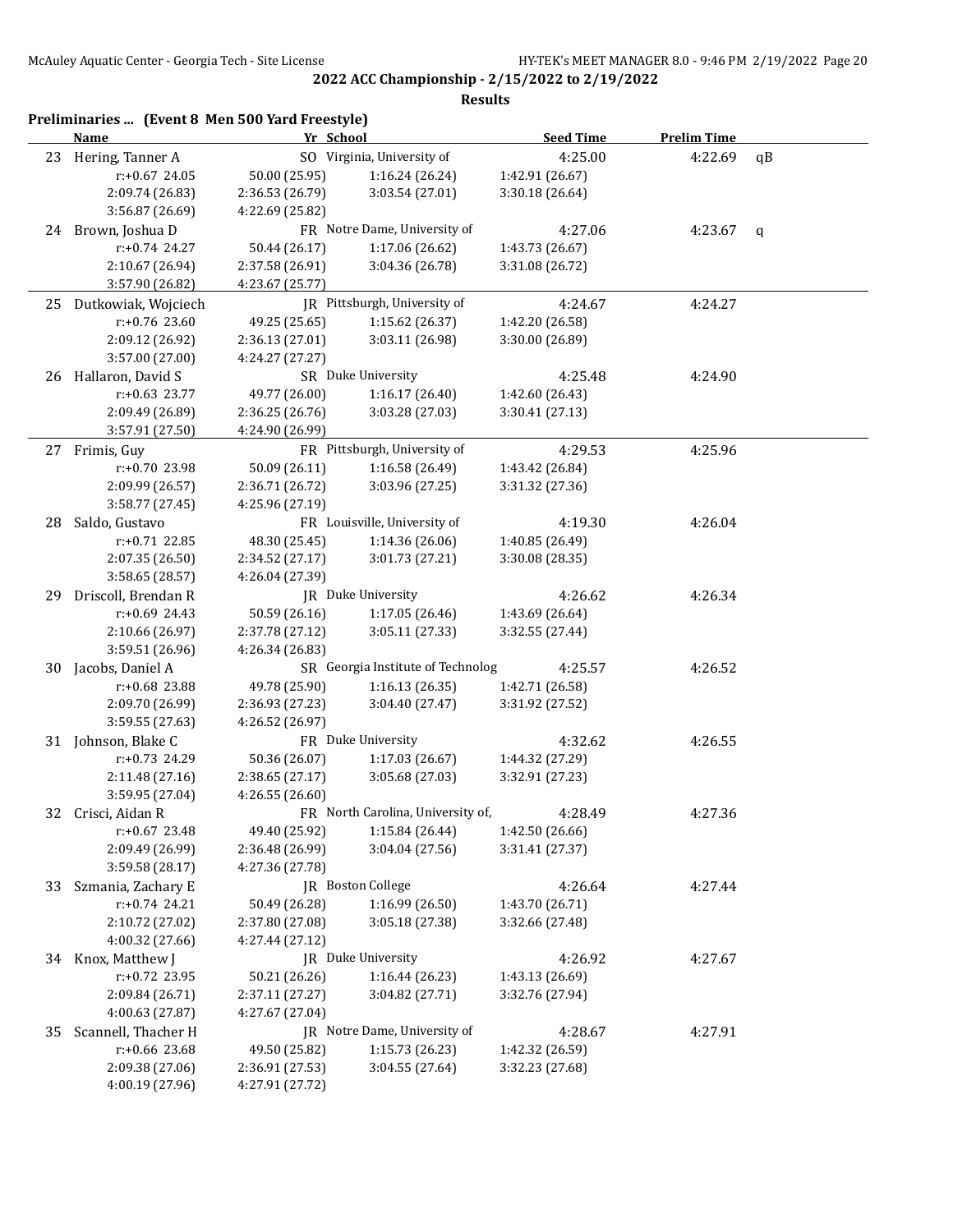**2022 ACC Championship - 2/15/2022 to 2/19/2022 Results**

|       | Preliminaries  (Event 8 Men 500 Yard Freestyle)<br><b>Name</b> | Yr School       |                                   | <b>Seed Time</b> | <b>Prelim Time</b> |  |
|-------|----------------------------------------------------------------|-----------------|-----------------------------------|------------------|--------------------|--|
|       | 36 Budd, Samuel                                                |                 | SR Florida State University       | 4:24.17          | 4:28.29            |  |
|       | r:+0.62 22.78                                                  | 48.07 (25.29)   | 1:14.10 (26.03)                   | 1:41.10 (27.00)  |                    |  |
|       | 2:08.53 (27.43)                                                | 2:36.23 (27.70) | 3:03.76 (27.53)                   | 3:32.08 (28.32)  |                    |  |
|       | 4:00.71 (28.63)                                                | 4:28.29 (27.58) |                                   |                  |                    |  |
| 37    | Dalla Valle, Christopher N                                     |                 | JR Duke University                | 4:27.99          | 4:30.45            |  |
|       | $r: +0.65$ 24.23                                               | 50.53 (26.30)   | 1:17.11 (26.58)                   | 1:43.84 (26.73)  |                    |  |
|       | 2:10.48 (26.64)                                                | 2:37.73 (27.25) | 3:05.13 (27.40)                   | 3:33.15 (28.02)  |                    |  |
|       | 4:01.99 (28.84)                                                | 4:30.45 (28.46) |                                   |                  |                    |  |
| 38    | Ghaffari, Mohamed                                              |                 | JR Florida State University       | 4:20.95          | 4:30.80            |  |
|       | r:+0.66 23.21                                                  | 48.65 (25.44)   | 1:14.87 (26.22)                   | 1:42.02 (27.15)  |                    |  |
|       | 2:09.93 (27.91)                                                | 2:37.96 (28.03) | 3:06.21 (28.25)                   | 3:34.87 (28.66)  |                    |  |
|       | 4:03.34 (28.47)                                                | 4:30.80 (27.46) |                                   |                  |                    |  |
| 39    | Lenahan, Ryan M                                                |                 | SO Boston College                 | 4:30.80          | 4:30.93            |  |
|       | r:+0.68 23.96                                                  | 50.46 (26.50)   | 1:17.24 (26.78)                   | 1:44.27 (27.03)  |                    |  |
|       | 2:11.56 (27.29)                                                | 2:39.11 (27.55) | 3:06.66 (27.55)                   | 3:34.67 (28.01)  |                    |  |
|       | 4:02.66 (27.99)                                                | 4:30.93 (28.27) |                                   |                  |                    |  |
| 40    | Milovanovic, Mateja                                            |                 | SO North Carolina, University of, | 4:47.17          | 4:31.39            |  |
|       | $r: +0.74$ 24.28                                               | 51.02 (26.74)   | 1:18.29 (27.27)                   | 1:46.03 (27.74)  |                    |  |
|       | 2:13.51 (27.48)                                                | 2:41.09 (27.58) | 3:08.58 (27.49)                   | 3:36.30 (27.72)  |                    |  |
|       | 4:04.41 (28.11)                                                | 4:31.39 (26.98) |                                   |                  |                    |  |
|       | 41 Fitzpatrick, John T                                         |                 | JR Notre Dame, University of      | 4:25.21          | 4:33.11            |  |
|       | $r: +0.77$ 24.21                                               | 50.31 (26.10)   | 1:16.70 (26.39)                   | 1:43.80 (27.10)  |                    |  |
|       | 2:11.28 (27.48)                                                | 2:39.55 (28.27) | 3:08.15(28.60)                    | 3:36.73 (28.58)  |                    |  |
|       | 4:05.12 (28.39)                                                | 4:33.11 (27.99) |                                   |                  |                    |  |
|       | 42 Russell, Cale A                                             |                 | SR Georgia Institute of Technolog | 4:32.14          | 4:33.49            |  |
|       | $r: +0.71$ 24.63                                               | 51.00 (26.37)   | 1:18.15(27.15)                    | 1:45.63 (27.48)  |                    |  |
|       | 2:13.40 (27.77)                                                | 2:41.33 (27.93) | 3:09.53 (28.20)                   | 3:37.50 (27.97)  |                    |  |
|       | 4:05.79 (28.29)                                                | 4:33.49 (27.70) |                                   |                  |                    |  |
|       | 43 Yu-Kisselbach, Lucius                                       |                 | FR Boston College                 | 4:33.48          | 4:35.25            |  |
|       | r:+0.69 24.09                                                  | 50.84 (26.75)   | 1:17.78 (26.94)                   | 1:45.53 (27.75)  |                    |  |
|       | 2:13.34 (27.81)                                                | 2:41.53 (28.19) | 3:09.94 (28.41)                   | 3:38.47 (28.53)  |                    |  |
|       | 4:07.29 (28.82)                                                | 4:35.25 (27.96) |                                   |                  |                    |  |
|       | Mahler, Adam P                                                 |                 | JR Pittsburgh, University of      | 4:38.46          | <b>SCR</b>         |  |
|       |                                                                |                 | FR Virginia, University of        |                  |                    |  |
| ---   | Bitz, Colin A                                                  |                 |                                   | NT               | <b>SCR</b>         |  |
| $---$ | Kephart, Wesley L                                              |                 | SO Pittsburgh, University of      | 4:31.53          | <b>SCR</b>         |  |
| ---   | Brown, Zachary H                                               |                 | SR North Carolina State Universit | 4:27.41          | <b>SCR</b>         |  |
| ---   | Werner, Everett M                                              | SR              | Duke University                   | 4:32.83          | <b>SCR</b>         |  |
| ---   | Hopta, Stephen R                                               | SR              | Pittsburgh, University of         | 4:34.25          | <b>SCR</b>         |  |
| ---   | Aguilar, Adrian                                                | IR              | Florida State University          | 4:28.33          | <b>SCR</b>         |  |
| ---   | Smith, Liam M                                                  | SO.             | Notre Dame, University of         | 4:26.36          | <b>SCR</b>         |  |
| $---$ | Cohen, Atticus                                                 | IR              | Georgia Institute of Technolog    | 4:33.22          | <b>SCR</b>         |  |
| ---   | Chance, Daniel B                                               | SO.             | North Carolina, University of,    | 4:36.12          | <b>SCR</b>         |  |
| ---   | Wiltsey, Curtis S                                              | SR              | North Carolina State Universit    | 4:23.50          | <b>SCR</b>         |  |
| ---   | Smolsky, Jordan A                                              | FR              | Pittsburgh, University of         | 4:32.14          | <b>SCR</b>         |  |
| ---   | Simms, Sean A                                                  | FR              | Georgia Institute of Technolog    | 4:35.67          | <b>SCR</b>         |  |
| ---   | Frohde, Wiggo P                                                | S <sub>O</sub>  | Georgia Institute of Technolog    | 4:39.24          | <b>SCR</b>         |  |
| ---   | Jiang, Michael N                                               | FR              | Duke University                   | 4:34.80          | <b>SCR</b>         |  |
| ---   | Sibirtsev, Ilia                                                | IR              | Louisville, University of         | 4:25.20          | <b>SCR</b>         |  |
|       | Lloyd, Kenneth O                                               | SO.             | North Carolina State Universit    | 4:25.87          | <b>SCR</b>         |  |
| ---   |                                                                |                 |                                   |                  |                    |  |
| $---$ | Paulson, Colton A                                              |                 | SR Louisville, University of      | 4:28.19          | <b>SCR</b>         |  |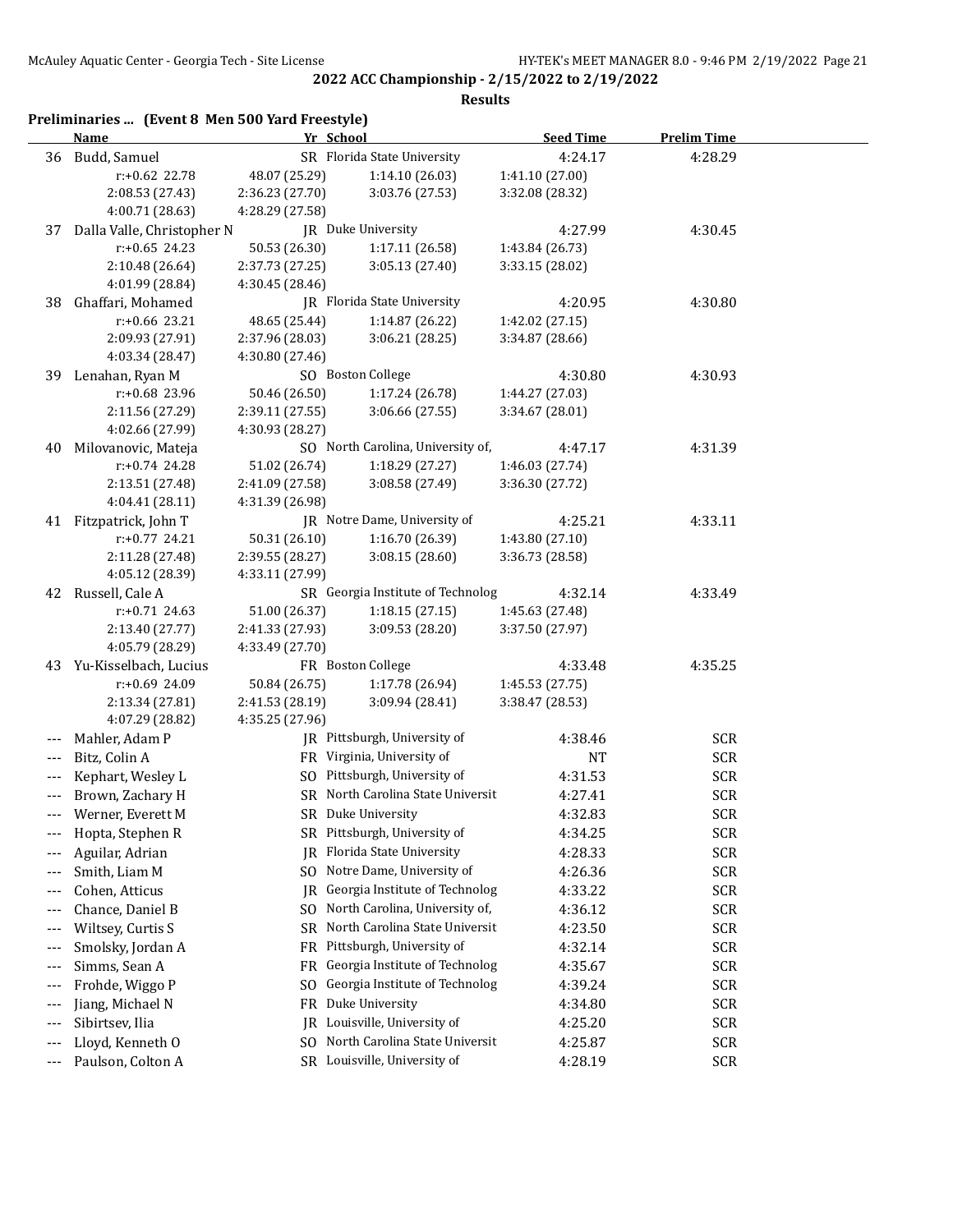|                  | Event 9 Women 200 Yard IM |                  |     |                                |                                   |                    |                    |                  |        |
|------------------|---------------------------|------------------|-----|--------------------------------|-----------------------------------|--------------------|--------------------|------------------|--------|
|                  | MEET:                     | $1:51.36$ #      |     | 2/20/2020                      | <b>Katherine Douglass</b>         |                    | <b>UVA-VA</b>      |                  |        |
|                  | <b>CONF:</b>              | 1:50.92 %        |     | 11/17/2020                     | <b>Katherine Douglass</b>         |                    | <b>UVA-VA</b>      |                  |        |
|                  | <b>AMER:</b>              | 1:50.67          | \$  | 3/15/2018                      | <b>Ella Eastin</b>                |                    | <b>Stanford</b>    |                  |        |
|                  | USOP:                     | $1:50.67$ &      |     | 3/15/2018                      | <b>Ella Eastin</b>                |                    | <b>Stanford</b>    |                  |        |
|                  | <b>NCAA:</b>              | 1:50.67          | - ! | 3/15/2018                      | <b>Ella Eastin</b>                |                    | <b>Stanford</b>    |                  |        |
|                  | Pool:                     | 1:51.65          | Λ   | 3/17/2016                      | <b>Ella Eastin</b>                |                    | Stanford-PC        |                  |        |
|                  |                           | 1:53.66 A        |     |                                |                                   |                    |                    |                  |        |
|                  |                           |                  |     | 1:57.62 IV21 Invited NCAA 2021 |                                   |                    |                    |                  |        |
|                  |                           | 1:59.94 B        |     |                                |                                   |                    |                    |                  |        |
|                  | Name                      |                  |     |                                | Yr School                         | <b>Prelim Time</b> | <b>Finals Time</b> |                  | Points |
| A - Final        |                           |                  |     |                                |                                   |                    |                    |                  |        |
|                  | 1 Walsh, Alexandra J      |                  |     |                                | SO Virginia, University of        | 1:54.31            | 1:52.38            | A                | 32     |
|                  |                           | $r: +0.74$ 24.43 |     | 52.58 (28.15)                  | 1:25.15 (32.57)                   | 1:52.38 (27.23)    |                    |                  |        |
| $\mathbf{Z}$     | Foley, Sarah E            |                  |     |                                | SO Duke University                | 1:55.41            | 1:54.47            | IV <sub>21</sub> | 28     |
|                  |                           | $r: +0.67$ 25.06 |     | 54.63 (29.57)                  | 1:27.11 (32.48)                   | 1:54.47 (27.36)    |                    |                  |        |
| 3                | Arens, Abigail L          |                  |     |                                | SO North Carolina State Universit | 1:55.76            | 1:55.16            | IV21             | 27     |
|                  |                           | $r: +0.66$ 24.83 |     | 54.48 (29.65)                  | 1:27.88 (33.40)                   | 1:55.16 (27.28)    |                    |                  |        |
| 4                | Hay, Abigail E            |                  |     |                                | JR Louisville, University of      | 1:55.19            | 1:55.25            | IV21             | 26     |
|                  |                           | $r: +0.77$ 24.98 |     | 54.26 (29.28)                  | 1:26.95 (32.69)                   | 1:55.25 (28.30)    |                    |                  |        |
| 5.               | Nelson, Ella E            |                  |     |                                | JR Virginia, University of        | 1:55.18            | 1:55.93            | IV21             | 25     |
|                  |                           | $r: +0.66$ 25.80 |     | 55.73 (29.93)                  | 1:28.29 (32.56)                   | 1:55.93 (27.64)    |                    |                  |        |
| 6                | Moore, Kathleen R         |                  |     |                                | 5Y North Carolina State Universit | 1:56.07            | 1:56.01            | IV21             | 24     |
|                  |                           | $r: +0.69$ 25.20 |     | 54.10 (28.90)                  | 1:29.11 (35.01)                   | 1:56.01 (26.90)    |                    |                  |        |
| 7.               | Sheble, Grace E           |                  |     |                                | FR North Carolina State Universit | 1:56.55            | 1:56.08            | IV21             | 23     |
|                  |                           | $r: +0.56$ 25.21 |     | 55.02 (29.81)                  | 1:28.56 (33.54)                   | 1:56.08 (27.52)    |                    |                  |        |
|                  | 8 Poole, Julia T          |                  |     |                                | 5Y North Carolina State Universit | 1:56.51            | 1:56.27            | IV21             | 22     |
|                  |                           | $r: +0.73$ 25.33 |     | 54.68 (29.35)                  | 1:28.31 (33.63)                   | 1:56.27 (27.96)    |                    |                  |        |
| <b>B</b> - Final |                           |                  |     |                                |                                   |                    |                    |                  |        |
|                  | 9 Harter, Abigail E       |                  |     |                                | SO Virginia, University of        | 1:57.97            | 1:55.90            | IV21             | 20     |
|                  |                           | r:+0.73 24.80    |     | 54.74 (29.94)                  | 1:28.47 (33.73)                   | 1:55.90 (27.43)    |                    |                  |        |
|                  | 10 Ulett, Tristen D       |                  |     |                                | SO Louisville, University of      | 1:57.24            | 1:56.36            | IV21             | 17     |
|                  |                           | $r: +0.73$ 24.97 |     | 53.69 (28.72)                  | 1:28.49 (34.80)                   | 1:56.36 (27.87)    |                    |                  |        |
|                  | 11 Kucheran, Nina         |                  |     |                                | SR Florida State University       | 1:56.68            | 1:56.78            | IV21             | 16     |
|                  |                           | r:+0.62 25.29    |     |                                |                                   |                    |                    |                  |        |
|                  |                           |                  |     | 55.15 (29.86)                  | 1:28.52 (33.37)                   | 1:56.78 (28.26)    |                    |                  |        |
| 12               | Crush, Annabel R          |                  |     |                                | FR North Carolina State Universit | 1:58.28            | 1:56.85            | IV21             | 15     |
|                  |                           | r:+0.78 25.47    |     | 53.89 (28.42)                  | 1:29.11 (35.22)                   | 1:56.85 (27.74)    |                    |                  |        |
|                  | 13 Muzzy, Emma E          |                  |     |                                | SR North Carolina State Universit | 1:57.77            | 1:57.00            | IV21             | 14     |
|                  | r:+0.81 25.68             |                  |     |                                | 55.44 (29.76) 1:30.04 (34.60)     | 1:57.00 (26.96)    |                    |                  |        |
|                  | 14 Gillilan, Coleen S     |                  |     |                                | JR Notre Dame, University of      | 1:56.90            | 1:57.24            | IV21             | 13     |
|                  |                           | r:+0.59 25.24    |     | 55.16 (29.92)                  | 1:28.92 (33.76)                   | 1:57.24 (28.32)    |                    |                  |        |
| 15               | Bathurst, Ella A          |                  |     |                                | FR Virginia, University of        | 1:57.09            | 1:57.79            | B                | 12     |
|                  |                           | $r: +0.69$ 25.87 |     | 54.61 (28.74)                  | 1:29.68 (35.07)                   | 1:57.79 (28.11)    |                    |                  |        |
|                  | 16 Womer, Hannah C        |                  |     |                                | SR Florida State University       | 1:58.77            | 2:01.88            |                  | 11     |
|                  |                           | $r: +0.63$ 25.67 |     | 56.17 (30.50)                  | 1:31.29 (35.12)                   | 2:01.88 (30.59)    |                    |                  |        |
| C - Final        |                           |                  |     |                                |                                   |                    |                    |                  |        |
|                  | 17 Vannote, Elizabeth A   |                  |     |                                | IR North Carolina, University of, | 1:59.22            | 1:58.45            | B                | 9      |
|                  |                           | $r: +0.69$ 25.27 |     | 54.10 (28.83)                  | 1:29.79 (35.69)                   | 1:58.45 (28.66)    |                    |                  |        |
| 18               | Dunn, Diana G             |                  |     |                                | SR Louisville, University of      | 1:59.64            | 1:58.90            | B                | 7      |
|                  |                           | $r: +0.67$ 26.05 |     | 56.52 (30.47)                  | 1:30.39 (33.87)                   | 1:58.90 (28.51)    |                    |                  |        |
| 19               | Astashkina, Mariia        |                  |     |                                | SR Louisville, University of      | 1:59.39            | 1:59.08            | B                | 6      |
|                  |                           | r:+0.71 25.98    |     | 56.45 (30.47)                  | 1:29.89 (33.44)                   | 1:59.08 (29.19)    |                    |                  |        |
| 20               | Bentz, Caroline G         |                  |     |                                | SO VA Tech                        | 2:00.45            | 1:59.74            | B                | 5      |
|                  |                           | r:+0.52 25.08    |     | 54.49 (29.41)                  | 1:30.62 (36.13)                   | 1:59.74 (29.12)    |                    |                  |        |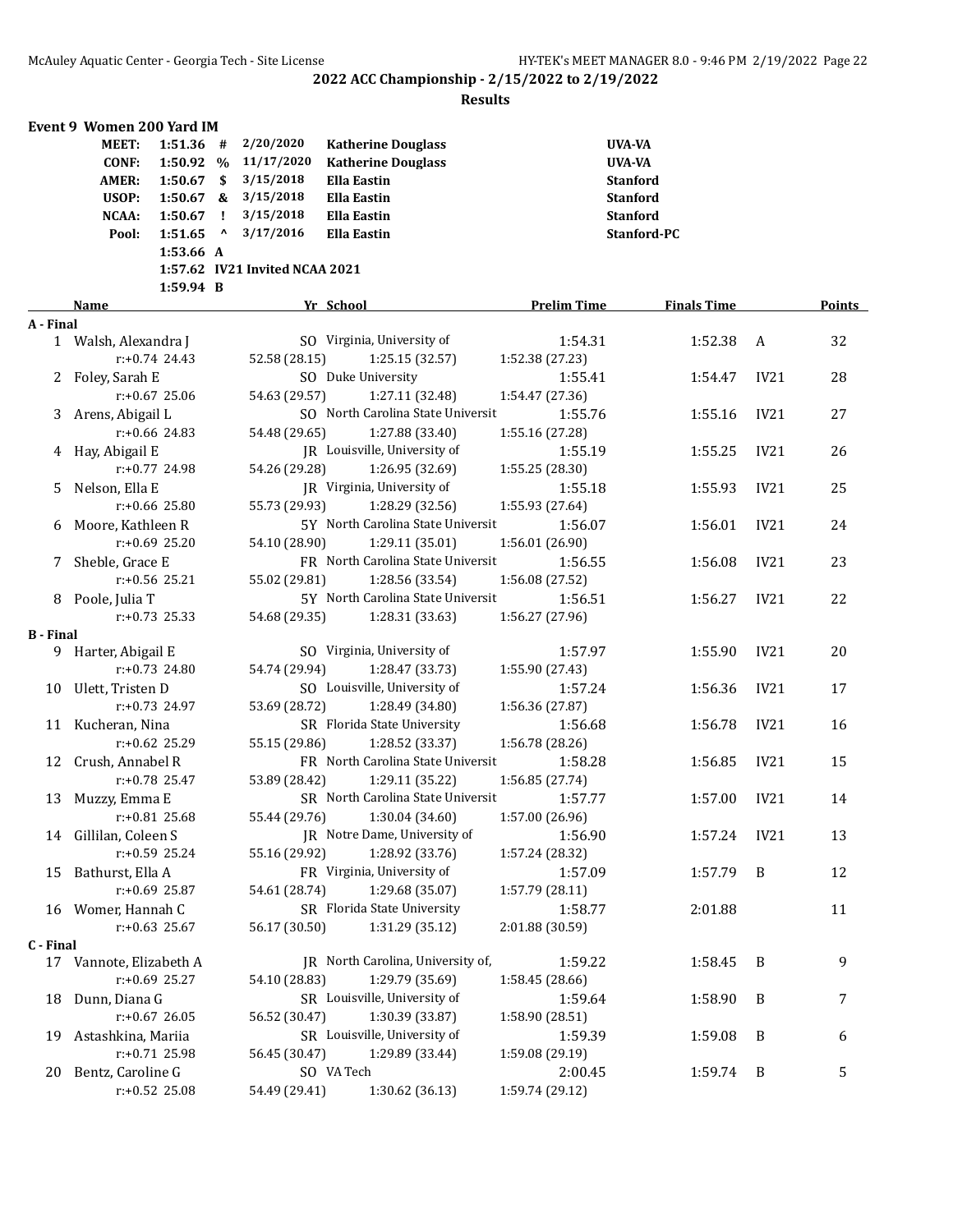|    | C - Final  (Event 9 Women 200 Yard IM)       |                  |              |                                |                                                      |                            |                    |       |               |
|----|----------------------------------------------|------------------|--------------|--------------------------------|------------------------------------------------------|----------------------------|--------------------|-------|---------------|
|    | Name                                         |                  |              |                                | Yr School                                            | <b>Prelim Time</b>         | <b>Finals Time</b> |       | <b>Points</b> |
|    | 21 Jernstedt, Edith M                        |                  |              |                                | FR Florida State University                          | 2:00.15                    | 1:59.83            | B     | 4             |
|    |                                              | $r: +0.77$ 25.05 |              | 55.11 (30.06)                  | 1:30.98 (35.87)                                      | 1:59.83 (28.85)            |                    |       |               |
| 22 | Belyakov, Catherine I                        | $r: +0.73$ 26.02 |              |                                | SO Duke University                                   | 1:59.65                    | 1:59.94            | B     | 3             |
|    |                                              |                  |              | 57.82 (31.80)                  | 1:31.45 (33.63)<br>SO Virginia, University of        | 1:59.94 (28.49)            |                    |       |               |
| 23 | Wilson, Sophia E                             | $r: +0.67$ 26.32 |              |                                |                                                      | 2:00.36                    | 2:00.27            |       | 2             |
|    | 24 Rudolph, Alexandra M                      |                  |              | 55.56 (29.24)                  | 1:31.32 (35.76)<br>SO North Carolina, University of, | 2:00.27 (28.95)<br>1:59.69 | 2:00.82            |       |               |
|    |                                              | $r: +0.64$ 25.99 |              | 56.28 (30.29)                  | 1:30.85 (34.57)                                      | 2:00.82 (29.97)            |                    |       | $\mathbf{1}$  |
|    |                                              |                  |              |                                |                                                      |                            |                    |       |               |
|    | Event 9 Women 200 Yard IM                    |                  |              |                                |                                                      |                            |                    |       |               |
|    | <b>MEET:</b>                                 | $1:51.36$ #      |              | 2/20/2020                      | <b>Katherine Douglass</b>                            |                            | UVA-VA             |       |               |
|    | <b>CONF:</b>                                 | 1:50.92 %        |              | 11/17/2020                     | <b>Katherine Douglass</b>                            |                            | UVA-VA             |       |               |
|    | <b>AMER:</b>                                 | $1:50.67$ \$     |              | 3/15/2018                      | <b>Ella Eastin</b>                                   |                            | <b>Stanford</b>    |       |               |
|    | USOP:                                        | $1:50.67$ &      |              | 3/15/2018                      | <b>Ella Eastin</b>                                   |                            | <b>Stanford</b>    |       |               |
|    | NCAA:                                        | 1:50.67          | - 1          | 3/15/2018                      | <b>Ella Eastin</b>                                   |                            | <b>Stanford</b>    |       |               |
|    | Pool:                                        | 1:51.65          | $\mathbf{v}$ | 3/17/2016                      | <b>Ella Eastin</b>                                   |                            | Stanford-PC        |       |               |
|    |                                              | 1:53.66 A        |              |                                |                                                      |                            |                    |       |               |
|    |                                              |                  |              | 1:57.62 IV21 Invited NCAA 2021 |                                                      |                            |                    |       |               |
|    |                                              | 1:59.94 B        |              |                                |                                                      |                            |                    |       |               |
|    | Name                                         |                  |              |                                | Yr School                                            | <b>Seed Time</b>           | <b>Prelim Time</b> |       |               |
|    | <b>Preliminaries</b><br>1 Walsh, Alexandra J |                  |              |                                | SO Virginia, University of                           | 1:56.35                    | 1:54.31            | qIV21 |               |
|    |                                              | r:+0.76 24.39    |              | 52.87 (28.48)                  | 1:26.02 (33.15)                                      | 1:54.31 (28.29)            |                    |       |               |
|    | 2 Nelson, Ella E                             |                  |              |                                | JR Virginia, University of                           | 1:55.51                    |                    |       |               |
|    |                                              | r:+0.65 25.36    |              | 55.13 (29.77)                  |                                                      |                            | 1:55.18            | qIV21 |               |
|    |                                              |                  |              |                                | 1:27.62 (32.49)<br>JR Louisville, University of      | 1:55.18 (27.56)            |                    |       |               |
| 3  | Hay, Abigail E                               |                  |              |                                |                                                      | 1:57.00                    | 1:55.19            | qIV21 |               |
|    |                                              | r:+0.75 24.91    |              | 53.73 (28.82)                  | 1:27.29 (33.56)<br>SO Duke University                | 1:55.19 (27.90)            |                    |       |               |
| 4  | Foley, Sarah E                               |                  |              |                                |                                                      | 1:56.40                    | 1:55.41            | qIV21 |               |
|    |                                              | r:+0.67 25.49    |              | 55.81 (30.32)                  | 1:27.63 (31.82)                                      | 1:55.41 (27.78)            |                    |       |               |
| 5. | Arens, Abigail L                             |                  |              |                                | SO North Carolina State Universit                    | 1:57.70                    | 1:55.76            | qIV21 |               |
|    |                                              | $r: +0.65$ 24.77 |              | 54.10 (29.33)                  | 1:27.85 (33.75)                                      | 1:55.76 (27.91)            |                    |       |               |
| 6  | Moore, Kathleen R                            |                  |              |                                | 5Y North Carolina State Universit                    | 1:55.56                    | 1:56.07            | qIV21 |               |
|    |                                              | $r: +0.72$ 25.46 |              | 54.07 (28.61)                  | 1:28.97 (34.90)                                      | 1:56.07 (27.10)            |                    |       |               |
| 7  | Poole, Julia T                               |                  |              |                                | 5Y North Carolina State Universit                    | 1:55.58                    | 1:56.51            | qIV21 |               |
|    |                                              | $r: +0.70$ 25.41 |              | 54.03 (28.62)                  | 1:27.83 (33.80)                                      | 1:56.51 (28.68)            |                    |       |               |
| 8  | Sheble, Grace E                              |                  |              |                                | FR North Carolina State Universit                    | 1:58.94                    | 1:56.55            | qIV21 |               |
|    |                                              | $r: +0.68$ 25.05 |              |                                | 54.72 (29.67) 1:28.73 (34.01)                        | 1:56.55 (27.82)            |                    |       |               |
| 9  | Kucheran, Nina                               |                  |              |                                | SR Florida State University                          | 1:57.56                    | 1:56.68            | qIV21 |               |
|    |                                              | $r: +0.67$ 25.60 |              | 55.54 (29.94)                  | 1:28.50 (32.96)                                      | 1:56.68 (28.18)            |                    |       |               |
| 10 | Gillilan, Coleen S                           |                  |              |                                | JR Notre Dame, University of                         | 1:57.67                    | 1:56.90            | qIV21 |               |
|    |                                              | $r: +0.62$ 25.40 |              | 54.94 (29.54)                  | 1:28.59 (33.65)                                      | 1:56.90 (28.31)            |                    |       |               |
| 11 | Bathurst, Ella A                             |                  |              |                                | FR Virginia, University of                           | 1:57.12                    | 1:57.09            | qIV21 |               |
|    |                                              | $r: +0.7026.00$  |              | 54.29 (28.29)                  | 1:29.02 (34.73)                                      | 1:57.09 (28.07)            |                    |       |               |
| 12 | Ulett, Tristen D                             |                  |              |                                | SO Louisville, University of                         | 1:58.02                    | 1:57.24            | qIV21 |               |
|    |                                              | r:+0.79 25.14    |              | 54.14 (29.00)                  | 1:29.25 (35.11)                                      | 1:57.24 (27.99)            |                    |       |               |
| 13 | Muzzy, Emma E                                |                  |              |                                | SR North Carolina State Universit                    | 1:58.42                    | 1:57.77            | qB    |               |
|    |                                              | $r: +0.84$ 25.83 |              | 54.72 (28.89)                  | 1:30.47 (35.75)                                      | 1:57.77 (27.30)            |                    |       |               |
| 14 | Harter, Abigail E                            |                  |              |                                | SO Virginia, University of                           | 1:58.33                    | 1:57.97            | qB    |               |
|    |                                              | $r: +0.74$ 25.18 |              | 55.13 (29.95)                  | 1:29.35 (34.22)                                      | 1:57.97 (28.62)            |                    |       |               |
| 15 | Crush, Annabel R                             |                  |              |                                | FR North Carolina State Universit                    | 1:57.85                    | 1:58.28            | qB    |               |
|    |                                              | $r: +0.75$ 25.84 |              | 54.84 (29.00)                  | 1:30.64 (35.80)                                      | 1:58.28 (27.64)            |                    |       |               |
|    | 16 Womer, Hannah C                           |                  |              |                                | SR Florida State University                          | 1:59.77                    | 1:58.77            | qB    |               |
|    |                                              | $r+0.69$ 25.81   |              | 55.66 (29.85)                  | 1:30.01 (34.35)                                      | 1:58.77 (28.76)            |                    |       |               |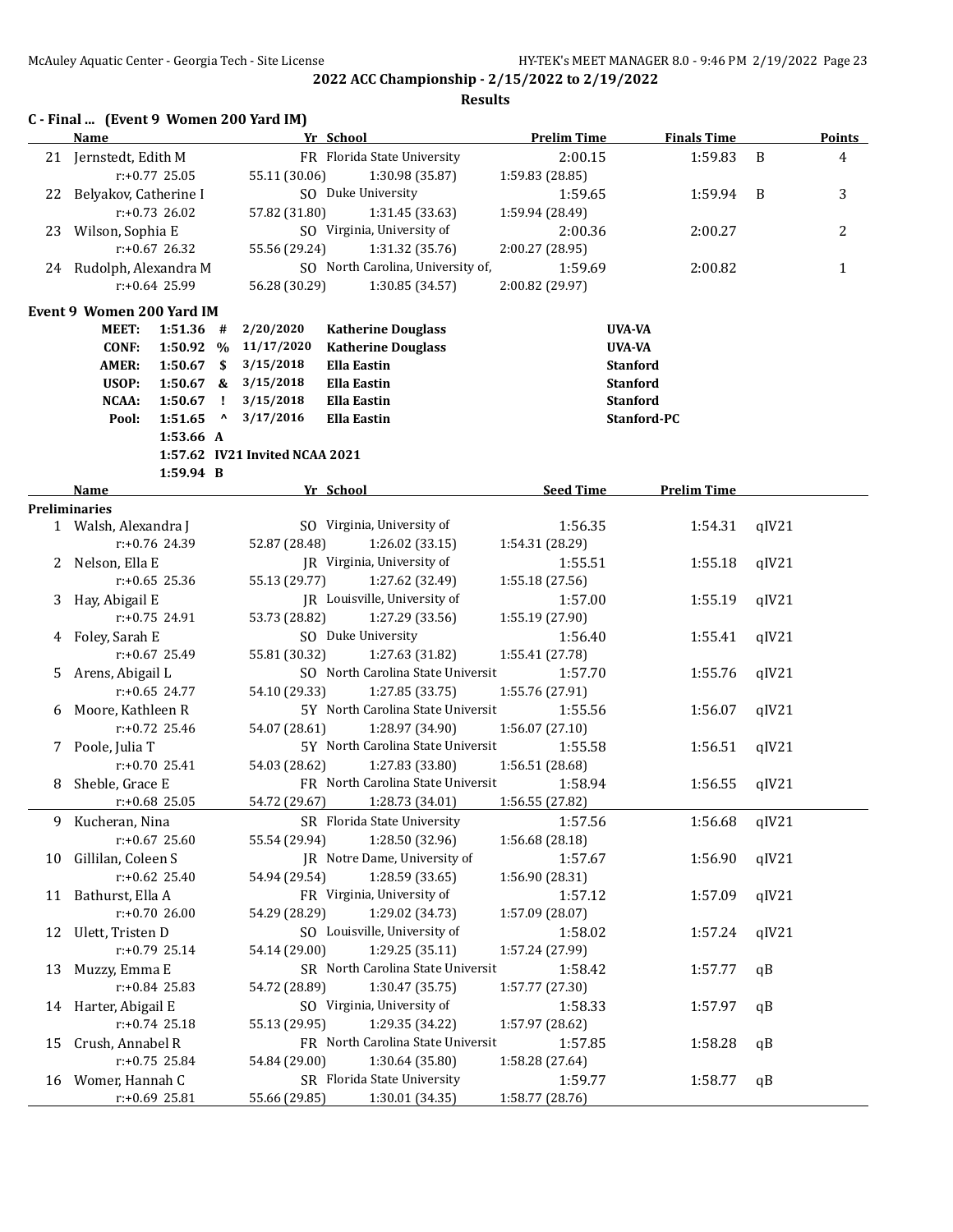#### **Results**

# **Preliminaries ... (Event 9 Women 200 Yard IM)**

|       | Name                     | Yr School                         | <b>Seed Time</b> | <b>Prelim Time</b> |    |
|-------|--------------------------|-----------------------------------|------------------|--------------------|----|
|       | 17 Vannote, Elizabeth A  | JR North Carolina, University of, | 2:00.40          | 1:59.22            | qB |
|       | $r+0.68$ 25.32           | 54.56 (29.24)<br>1:30.44 (35.88)  | 1:59.22 (28.78)  |                    |    |
|       | 18 Astashkina, Mariia    | SR Louisville, University of      | 1:59.16          | 1:59.39            | qB |
|       | r:+0.74 25.81            | 56.51 (30.70)<br>1:29.72 (33.21)  | 1:59.39 (29.67)  |                    |    |
|       | 19 Dunn, Diana G         | SR Louisville, University of      | 2:01.71          | 1:59.64            | qB |
|       | r:+0.67 25.92            | 55.76 (29.84)<br>1:30.51 (34.75)  | 1:59.64 (29.13)  |                    |    |
|       | 20 Belyakov, Catherine I | SO Duke University                | 1:58.76          | 1:59.65            | qB |
|       | $r: +0.72$ 26.11         | 57.03 (30.92)<br>1:31.15 (34.12)  | 1:59.65 (28.50)  |                    |    |
|       | 21 Rudolph, Alexandra M  | SO North Carolina, University of, | 1:59.68          | 1:59.69            | qB |
|       | r:+0.66 26.00            | 56.31 (30.31)<br>1:30.35 (34.04)  | 1:59.69 (29.34)  |                    |    |
|       | 22 Jernstedt, Edith M    | FR Florida State University       | 2:00.00          | 2:00.15            | q  |
|       | $r: +0.82$ 24.84         | 55.32 (30.48)<br>1:30.95 (35.63)  | 2:00.15 (29.20)  |                    |    |
|       | 23 Wilson, Sophia E      | SO Virginia, University of        | 2:03.07          | 2:00.36            | q  |
|       | $r: +0.70$ 26.46         | 55.39 (28.93)<br>1:31.30 (35.91)  | 2:00.36 (29.06)  |                    |    |
|       | 24 Bentz, Caroline G     | SO VA Tech                        | 1:59.60          | 2:00.45            | q  |
|       | $r+0.68$ 25.51           | 54.66 (29.15)<br>1:31.14 (36.48)  | 2:00.45 (29.31)  |                    |    |
|       | 25 Dragelin, Amy G       | JR North Carolina, University of, | 2:01.15          | 2:00.57            |    |
|       | r:+0.76 25.76            | 55.09 (29.33)<br>1:31.30 (36.21)  | 2:00.57 (29.27)  |                    |    |
|       | 26 Whitlow, Cabell A     | SR Duke University                | 2:01.17          | 2:00.74            |    |
|       | $r: +0.70$ 25.71         | 55.38 (29.67)<br>1:31.70 (36.32)  | 2:00.74 (29.04)  |                    |    |
|       | *27 Fernandes, Aryanna I | SR Florida State University       | 2:01.51          | 2:00.81            |    |
|       | $r: +0.67$ 25.70         | 56.07 (30.37)<br>1:31.18(35.11)   | 2:00.81 (29.63)  |                    |    |
| $*27$ | Shepherd, Sarah H        | 5Y Pittsburgh, University of      | 2:00.56          | 2:00.81            |    |
|       | $r: +0.66$ 26.64         | 56.04 (29.40)<br>1:31.36 (35.32)  | 2:00.81 (29.45)  |                    |    |
|       | 29 Kuramoto, Rei         | SO Georgia Institute of Technolog | 2:06.14          | 2:00.87            |    |
|       | $r: +0.73$ 25.71         | 56.23 (30.52)<br>1:32.15 (35.92)  | 2:00.87 (28.72)  |                    |    |
|       | 30 Pouch, Rose E         | JR VA Tech                        | 2:00.05          | 2:00.94            |    |
|       | $r: +0.65$ 26.28         | 55.84 (29.56)<br>1:31.92 (36.08)  | 2:00.94 (29.02)  |                    |    |
|       | 31 Mason, Zorryonna L    | JR University of Miami (Florida)  | 2:03.77          | 2:01.00            |    |
|       | $r: +0.67$ 25.46         | 56.63 (31.17)<br>1:31.39 (34.76)  | 2:01.00 (29.61)  |                    |    |
|       | 32 Keating, Anna E       | SO Virginia, University of        | 2:04.06          | 2:01.33            |    |
|       | $r.+0.73$ 26.44          | 58.11 (31.67)<br>1:31.89 (33.78)  | 2:01.33 (29.44)  |                    |    |
|       | 33 Higgs, Lillian L      | SR North Carolina, University of, | 2:01.11          | 2:01.43            |    |
|       | r:+0.69 26.29            | 57.16 (30.87)<br>1:31.10 (33.94)  | 2:01.43 (30.33)  |                    |    |
|       | 34 Sowards, Elizabeth J  | FR North Carolina, University of, | 2:02.38          | 2:01.71            |    |
|       | $r: +0.60$ 25.36         | 55.24 (29.88)<br>1:32.14 (36.90)  | 2:01.71 (29.57)  |                    |    |
|       | 35 Sundstrand, Emma      | SO University of Miami (Florida)  | 2:01.51          | 2:01.72            |    |
|       | r:+0.75 26.46            | 1:32.57 (34.67)<br>57.90 (31.44)  | 2:01.72 (29.15)  |                    |    |
|       | 36 Nel, Georgia          | FR North Carolina, University of, | 2:01.53          | 2:02.16            |    |
|       | r:+0.72 26.74            | 55.96 (29.22)<br>1:33.37 (37.41)  | 2:02.16 (28.79)  |                    |    |
| 37    | Elliott, Dakota L        | SR Pittsburgh, University of      | 2:01.72          | 2:02.17            |    |
|       | r:+0.68 26.67            | 58.67 (32.00)<br>1:33.33 (34.66)  | 2:02.17 (28.84)  |                    |    |
| 38    | Sabin, Clarissa D        | FR Georgia Institute of Technolog | 2:01.83          | 2:02.30            |    |
|       | $r: +0.65$ 26.18         | 57.04 (30.86)<br>1:32.34 (35.30)  | 2:02.30 (29.96)  |                    |    |
| 39    | Bender, Sarah N          | SO Notre Dame, University of      | 2:02.45          | 2:02.47            |    |
|       | r:+0.71 26.72            | 56.39 (29.67)<br>1:32.14 (35.75)  | 2:02.47 (30.33)  |                    |    |
| 40    | Jew, Eleanor S           | JR Notre Dame, University of      | 2:02.09          | 2:02.63            |    |
|       | r:+0.68 26.51            | 58.69 (32.18)<br>1:32.92 (34.23)  | 2:02.63 (29.71)  |                    |    |
| 41    | Ward, Katharine          | SO North Carolina, University of, | 2:01.96          | 2:02.65            |    |
|       | $r: +0.64$ 27.00         | 58.18 (31.18)<br>1:32.78 (34.60)  | 2:02.65 (29.87)  |                    |    |
| 42    | Sunseri, Mia G           | FR Pittsburgh, University of      | 2:02.48          | 2:02.97            |    |
|       | r:+0.70 26.44            | 57.27 (30.83)<br>1:33.50 (36.23)  | 2:02.97 (29.47)  |                    |    |
|       |                          |                                   |                  |                    |    |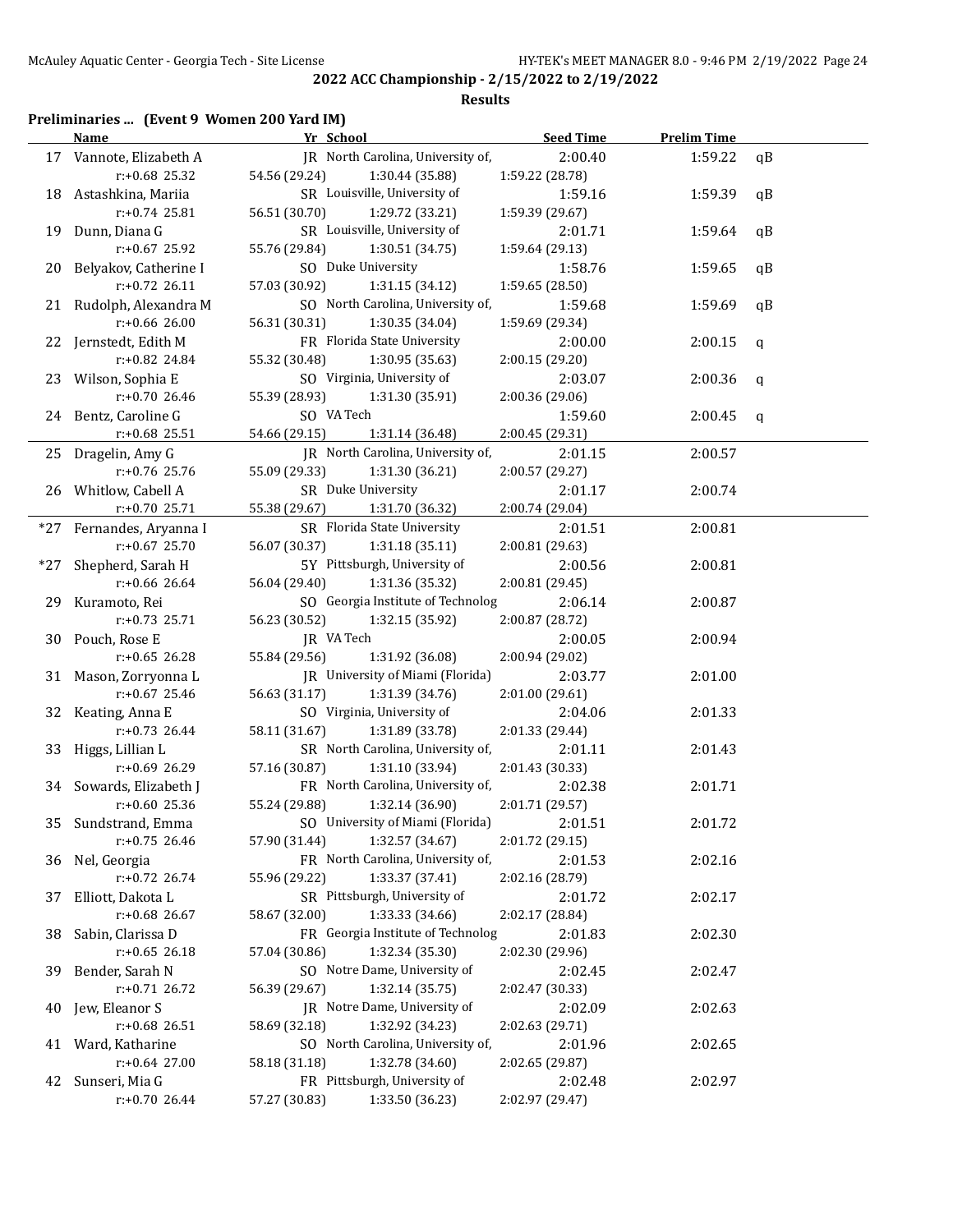#### **Results**

# **Preliminaries ... (Event 9 Women 200 Yard IM)**

|                          | <b>Name</b>                 | Yr School                                   | <b>Seed Time</b> | <b>Prelim Time</b> |  |
|--------------------------|-----------------------------|---------------------------------------------|------------------|--------------------|--|
|                          | 43 Fry, Elizabeth G         | IR Notre Dame, University of                | 2:02.00          | 2:03.03            |  |
|                          | $r: +0.73$ 26.18            | 56.67 (30.49)<br>1:32.36 (35.69)            | 2:03.03 (30.67)  |                    |  |
|                          | 44 VanOvermeiren, Sydney E  | JR Florida State University                 | 2:04.57          | 2:03.30            |  |
|                          | $r: +0.73$ 26.31            | 57.49 (31.18)<br>1:33.33 (35.84)            | 2:03.30 (29.97)  |                    |  |
|                          | 45 Lusk, Zoe M              | SR Duke University                          | 2:00.85          | 2:03.37            |  |
|                          | r:+0.76 26.85               | 57.97 (31.12)<br>1:33.03 (35.06)            | 2:03.37 (30.34)  |                    |  |
|                          | 46 Friesen, Morgan C        | 5Y Louisville, University of                | 2:06.42          | 2:03.88            |  |
|                          | $r: +0.72$ 27.04            | 1:00.11(33.07)<br>1:33.34 (33.23)           | 2:03.88 (30.54)  |                    |  |
|                          | 47 Huggins, Madeline E      | FR Florida State University                 | 2:04.25          | 2:04.38            |  |
|                          | $r: +0.71$ 26.51            | 59.05 (32.54)<br>1:33.43 (34.38)            | 2:04.38 (30.95)  |                    |  |
|                          | 48 Deuel, Megan G           | SO Notre Dame, University of                | 2:00.93          | 2:04.50            |  |
|                          | r:+0.77 25.72               | 55.85 (30.13)<br>1:34.06 (38.21)            | 2:04.50 (30.44)  |                    |  |
|                          | 49 Farrington, Adeline G    | SO Louisville, University of                | 2:07.32          | 2:04.90            |  |
|                          | r:+0.73 26.91               | 59.30 (32.39)<br>1:34.16 (34.86)            | 2:04.90 (30.74)  |                    |  |
|                          | 50 Detwiler, Tatum E        | JR Pittsburgh, University of                | 2:03.91          | 2:05.13            |  |
|                          | $r: +0.67$ 27.12            | 59.51 (32.39)<br>1:34.92 (35.41)            | 2:05.13 (30.21)  |                    |  |
|                          | 51 Traba, Isabel F          | JR University of Miami (Florida)            | 2:04.47          | 2:05.16            |  |
|                          | $r$ :+0.66 26.41            | 58.01 (31.60)<br>1:35.72 (37.71)            | 2:05.16 (29.44)  |                    |  |
|                          | 52 Perezous, Janika S       | FR VA Tech                                  | 2:07.31          | 2:05.66            |  |
|                          | $r: +0.77$ 26.43            | 56.37 (29.94)<br>1:35.38 (39.01)            | 2:05.66 (30.28)  |                    |  |
|                          | 53 Brattoli, Ariana V       | FR University of Miami (Florida)            | 2:08.18          | 2:05.79            |  |
|                          | r:+0.72 27.27               | 59.74 (32.47)<br>1:35.82 (36.08)            | 2:05.79 (29.97)  |                    |  |
|                          | 54 Dirkzwager, Astrid M     | SO Georgia Institute of Technolog           | 2:04.76          | 2:05.87            |  |
|                          | r:+0.66 26.37               | 56.46 (30.09)<br>1:35.48 (39.02)            | 2:05.87 (30.39)  |                    |  |
|                          | 55 Williams, Nicole M       | SR Georgia Institute of Technolog           | 2:05.24          | 2:05.89            |  |
|                          | $r: +0.70$ 26.51            | 57.84 (31.33)<br>1:34.28 (36.44)            | 2:05.89 (31.61)  |                    |  |
|                          | 56 Eastmond, Alexandra R    | FR VA Tech                                  | 2:02.79          | 2:06.13            |  |
|                          | $r: +0.69$ 27.42            | 59.08 (31.66)<br>1:35.75 (36.67)            | 2:06.13 (30.38)  |                    |  |
|                          | 57 Murtagh, Liza M          | FR Boston College                           | 2:04.50          | 2:06.18            |  |
|                          | $r: +0.67$ 27.07            | 59.10 (32.03)<br>1:36.09 (36.99)            | 2:06.18 (30.09)  |                    |  |
|                          | 58 Lantin, Alexa T          | SR Boston College                           | 2:07.27          | 2:07.55            |  |
|                          | r:+0.72 27.49               | 1:00.22 (32.73)<br>1:36.74 (36.52)          | 2:07.55 (30.81)  |                    |  |
|                          | 59 Bitting, Kaitlyn B       | FR University of Miami (Florida)            | 2:06.66          | 2:08.16            |  |
|                          | $r: +0.65$ 26.63            | 1:00.44 (33.81)<br>1:37.31 (36.87)          | 2:08.16 (30.85)  |                    |  |
|                          | 60 Forsythe, Una L          | JR University of Miami (Florida)            | 2:09.16          | 2:10.88            |  |
|                          | $r: +0.64$ 26.70            | 59.53 (32.83)<br>1:38.94 (39.41)            | 2:10.88 (31.94)  |                    |  |
|                          | --- Herkle, Kim Emely       | FR Louisville, University of                | 2:00.53          | <b>DFS</b>         |  |
|                          | Declared false start - Misc |                                             |                  |                    |  |
| $---$                    | Sheble, Caroline S          | FR North Carolina State Universit           | 2:03.55          | <b>SCR</b>         |  |
|                          | Chompre, Ashley N           | Duke University<br>SO.                      | 2:00.83          | <b>SCR</b>         |  |
|                          | Rigg, Charlotte E           | FR VA Tech                                  | 2:03.98          | <b>SCR</b>         |  |
|                          | Ryalls, Lindsey J           | <b>Boston College</b><br>IR                 | 2:08.19          | <b>SCR</b>         |  |
|                          | Tacyildiz, Defne            | Georgia Institute of Technolog<br>FR        | 2:11.16          | <b>SCR</b>         |  |
|                          |                             | VA Tech                                     |                  |                    |  |
|                          | Henry, Allison R            | FR<br>Pittsburgh, University of             | 2:06.08          | <b>SCR</b>         |  |
|                          | Rodriguez, Sydney M         | FR                                          | 2:05.82          | <b>SCR</b>         |  |
|                          | Salcutan, Tatiana           | Louisville, University of<br>S <sub>0</sub> | 2:04.17          | <b>SCR</b>         |  |
|                          | Cooper, Caroline M          | North Carolina, University of,<br>JR        | 2:03.19          | <b>SCR</b>         |  |
|                          | Duus, Mia S                 | North Carolina, University of,<br>FR        | 2:03.01          | <b>SCR</b>         |  |
|                          | Ulett, Ryenne D             | Louisville, University of<br>FR             | 2:00.54          | <b>SCR</b>         |  |
|                          | Yoder, Kylie C              | North Carolina, University of,<br>FR        | 2:05.72          | <b>SCR</b>         |  |
|                          | Sumida, Maria E             | Louisville, University of<br>SR             | 1:58.73          | SCR                |  |
|                          | Atkins, Sydney N            | Pittsburgh, University of<br>FR             | 2:06.90          | <b>SCR</b>         |  |
| $\scriptstyle{\cdots}$ . | Gomes Celidonio, Fernanda   | FR Louisville, University of                | 2:02.41          | <b>SCR</b>         |  |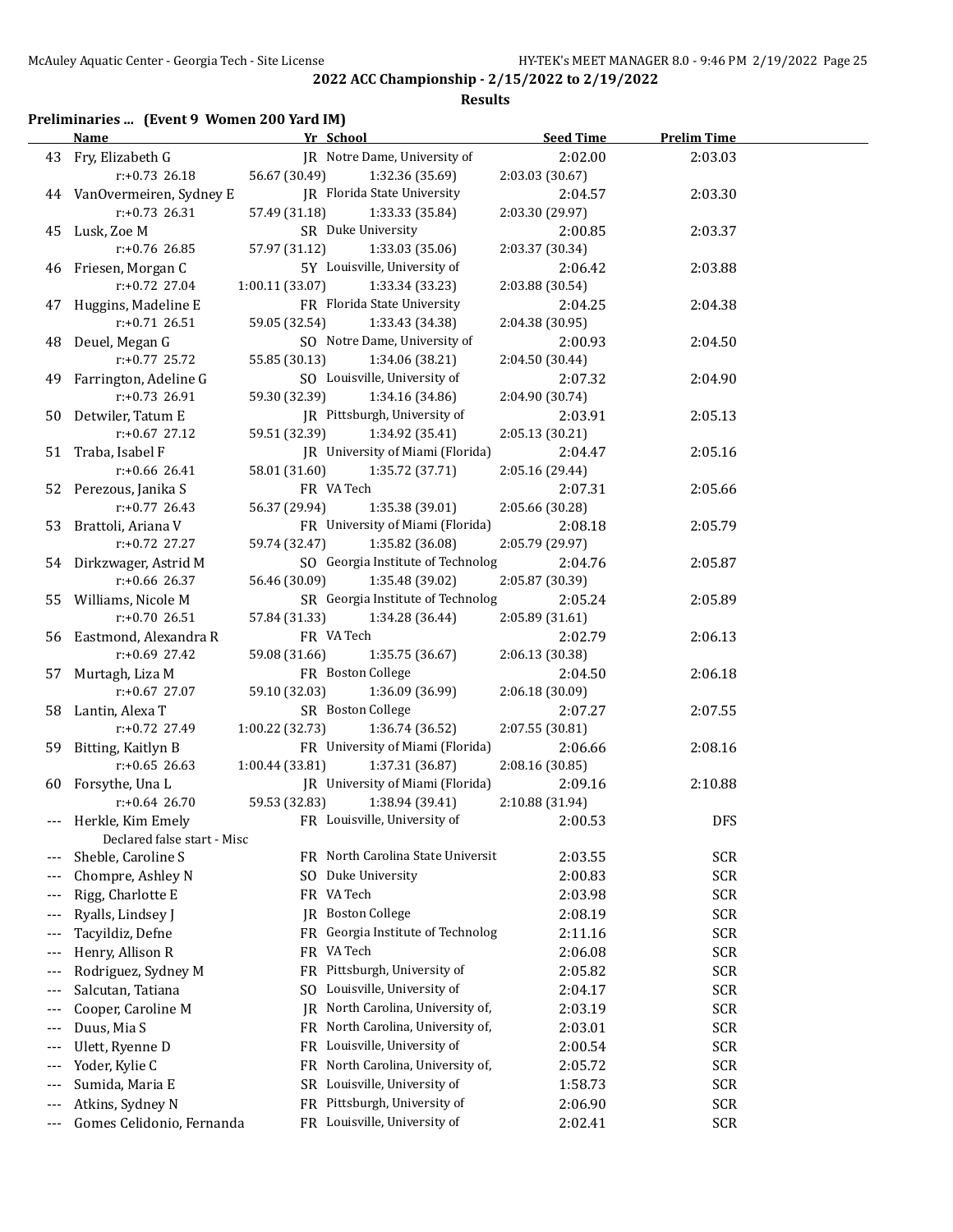#### **Results**

# **Preliminaries ... (Event 9 Women 200 Yard IM)**

|                  | <u>Name</u>                                         |                                | Yr School                                          | <b>Seed Time</b>                 | <b>Prelim Time</b> |                  |               |
|------------------|-----------------------------------------------------|--------------------------------|----------------------------------------------------|----------------------------------|--------------------|------------------|---------------|
| $---$            | Anderson, Daisy                                     |                                | IR Pittsburgh, University of                       | 2:00.05                          | <b>SCR</b>         |                  |               |
| ---              | Douglass, Katherine C                               |                                | JR Virginia, University of                         | 1:52.21                          | <b>SCR</b>         |                  |               |
|                  | Vanyo, Athena A                                     |                                | FR Virginia, University of                         | 2:04.65                          | <b>SCR</b>         |                  |               |
|                  | Hall, Madison A                                     |                                | FR Louisville, University of                       | 2:01.98                          | <b>SCR</b>         |                  |               |
|                  | Berkoff, Katharine F                                | JR                             | North Carolina State Universit                     | 1:58.38                          | <b>SCR</b>         |                  |               |
| $---$            | Hamblin, Kaylee J                                   |                                | FR North Carolina State Universit                  | 2:08.63                          | <b>SCR</b>         |                  |               |
| $---$            | Cohen, Abigail E                                    | IR                             | Georgia Institute of Technolog                     | 2:07.70                          | <b>SCR</b>         |                  |               |
| $---$            | Molino, Ginevra                                     |                                | SO Florida State University                        | 2:04.65                          | <b>SCR</b>         |                  |               |
| $---$            | Maccausland, Heather C                              | JR.                            | North Carolina State Universit                     | 1:58.95                          | <b>SCR</b>         |                  |               |
| $---$            | Podmanikova, Andrea                                 |                                | SR North Carolina State Universit                  | 1:58.81                          | <b>SCR</b>         |                  |               |
| ---              | Lewicki, Katey A                                    |                                | SO North Carolina State Universit                  | 2:04.71                          | <b>SCR</b>         |                  |               |
| ---              | Huizinga, Danika                                    |                                | 5Y University of Miami (Florida)                   | 2:04.61                          | <b>SCR</b>         |                  |               |
| ---              | Otava, Aino E                                       | IR                             | University of Miami (Florida)                      | 2:05.26                          | <b>SCR</b>         |                  |               |
| ---              | Carvalho, Giulia O                                  |                                | FR University of Miami (Florida)                   | 2:04.91                          | <b>SCR</b>         |                  |               |
| $---$            | Butterfield, Claudia G                              | S <sub>0</sub>                 | Georgia Institute of Technolog                     | 2:08.70                          | <b>SCR</b>         |                  |               |
| ---              | Campbell, Mckenzie N                                | IR                             | Georgia Institute of Technolog                     | 1:59.79                          | <b>SCR</b>         |                  |               |
| $---$            | Burke, Lily J                                       |                                | FR Georgia Institute of Technolog                  | 2:04.98                          | <b>SCR</b>         |                  |               |
|                  |                                                     |                                |                                                    |                                  |                    |                  |               |
|                  | Event 10 Men 200 Yard IM                            |                                |                                                    |                                  |                    |                  |               |
|                  | MEET:<br>1:40.67<br>#                               | 2/16/2022                      | <b>Carles Coll Marti</b><br><b>Andreas Vazaios</b> |                                  | Virginia Tech-VA   |                  |               |
|                  | <b>CONF:</b><br>1:39.35<br>$\%$<br>AMER:<br>1:38.13 | 3/24/2019<br>2/15/2018         | <b>Caeleb Dressel</b>                              | <b>NCSU-NC</b><br><b>Florida</b> |                    |                  |               |
|                  | \$<br>USOP:<br>1:38.13<br>&                         | 2/15/2018                      | <b>Caeleb Dressel</b>                              | Florida                          |                    |                  |               |
|                  | NCAA:<br>1:38.13<br>Ţ                               | 2/15/2018                      | <b>Caeleb Dressel</b>                              | Florida                          |                    |                  |               |
|                  | Pool:<br>1:40.04<br>$\boldsymbol{\mathsf{\lambda}}$ | 3/24/2016                      | <b>Will Licon</b>                                  | <b>Texas-ST</b>                  |                    |                  |               |
|                  | 1:41.34 A                                           |                                |                                                    |                                  |                    |                  |               |
|                  |                                                     |                                |                                                    |                                  |                    |                  |               |
|                  |                                                     |                                |                                                    |                                  |                    |                  |               |
|                  | 1:46.77 B                                           | 1:44.15 IV21 Invited NCAA 2021 |                                                    |                                  |                    |                  |               |
|                  | Name                                                |                                | Yr School                                          | <b>Prelim Time</b>               | <b>Finals Time</b> |                  | <b>Points</b> |
| A - Final        |                                                     |                                |                                                    |                                  |                    |                  |               |
| $\mathbf{1}$     | Coll Marti, Carles                                  |                                | SO VA Tech                                         | 1:42.14                          | 1:40.67# A         |                  | 32            |
|                  | $r: +0.61$ 22.21                                    | 47.49 (25.28)                  | 1:16.20 (28.71)                                    | 1:40.67 (24.47)                  |                    |                  |               |
| 2                | Sos, Daniel                                         |                                | SR Louisville, University of                       | 1:43.45                          | 1:42.74            | IV <sub>21</sub> | 28            |
|                  | $r: +0.65$ 22.88                                    | 48.23 (25.35)                  | 1:17.79 (29.56)                                    | 1:42.74 (24.95)                  |                    |                  |               |
| 3                | Izzo, Giovanni                                      |                                | SR North Carolina State Universit                  | 1:43.83                          | 1:42.97            | IV <sub>21</sub> | 27            |
|                  | $r: +0.61$ 21.41                                    | 46.76 (25.35)                  | 1:17.21 (30.45)                                    | 1:42.97 (25.76)                  |                    |                  |               |
|                  | 4 Pumputis, Caio R                                  |                                | 5Y Georgia Institute of Technolog                  | 1:44.49                          | 1:43.89            | IV <sub>21</sub> | 26            |
|                  | r:+0.64 22.05                                       | 48.08 (26.03)                  | 1:17.77 (29.69)                                    | 1:43.89 (26.12)                  |                    |                  |               |
|                  | 5 Hoover, Samuel E                                  |                                | FR North Carolina State Universit                  | 1:43.37                          | 1:44.13            | IV21             | 25            |
|                  | r:+0.70 22.22                                       | 49.17 (26.95)                  | 1:19.62 (30.45)                                    | 1:44.13 (24.51)                  |                    |                  |               |
|                  | 6 Bustos, Arsenio                                   |                                | FR North Carolina State Universit                  | 1:43.41                          | 1:44.14            | IV21             | 24            |
|                  | $r: +0.68$ 22.47                                    | 48.89 (26.42)                  | 1:19.10 (30.21)                                    | 1:44.14 (25.04)                  |                    |                  |               |
|                  | 7 Moore, Michael R                                  |                                | SO North Carolina State Universit                  | 1:43.45                          | 1:44.44            | B                | 23            |
|                  | r:+0.58 22.86                                       | 48.59 (25.73)                  | 1:19.86 (31.27)                                    | 1:44.44 (24.58)                  |                    |                  |               |
|                  | 8 Bowers, Noah L                                    |                                | JR North Carolina State Universit                  | 1:44.07                          | 1:44.55            | B                | 22            |
|                  | $r: +0.67$ 22.04                                    | 48.74 (26.70)                  | 1:19.64 (30.90)                                    | 1:44.55 (24.91)                  |                    |                  |               |
| <b>B</b> - Final |                                                     |                                |                                                    |                                  |                    |                  |               |
|                  | 9 Tornqvist, Samuel                                 |                                | 5Y VA Tech                                         | 1:44.66                          | 1:43.22            | IV21             | 20            |
|                  | r:+0.66 22.84                                       | 48.35 (25.51)                  | 1:18.29 (29.94)                                    | 1:43.22 (24.93)                  |                    |                  |               |
| 10               | Saka, Berke                                         |                                | FR Georgia Institute of Technolog                  | 1:45.09                          | 1:43.27            | IV21             | 17            |
|                  | r:+0.66 22.92                                       | 48.72 (25.80)                  | 1:18.30 (29.58)                                    | 1:43.27 (24.97)                  |                    |                  |               |
|                  | 11 Paulson, Colton A<br>$r: +0.65$ 22.80            | 49.75 (26.95)                  | SR Louisville, University of<br>1:19.43 (29.68)    | 1:44.78<br>1:43.72 (24.29)       | 1:43.72            | IV21             | 16            |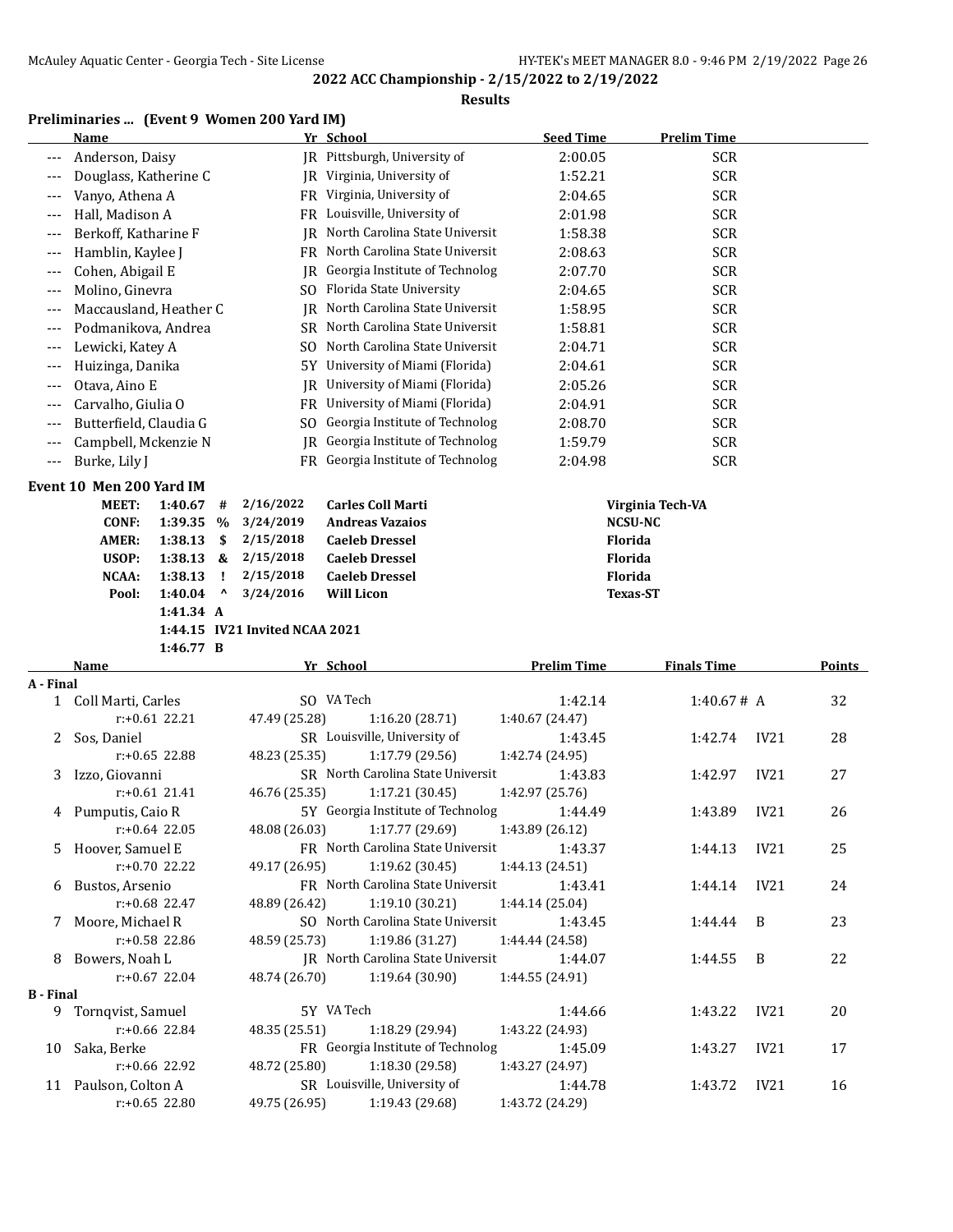**2022 ACC Championship - 2/15/2022 to 2/19/2022 Results**

# **B - Final ... (Event 10 Men 200 Yard IM)**

|           | <b>Name</b>                  |                      |              |                                | Yr School                         | <b>Prelim Time</b> | <b>Finals Time</b>        |       | <b>Points</b> |
|-----------|------------------------------|----------------------|--------------|--------------------------------|-----------------------------------|--------------------|---------------------------|-------|---------------|
|           | *12 Conway, Sean Y           |                      |              |                                | JR Virginia, University of        | 1:45.27            | 1:45.15                   | B     | 14.50         |
|           |                              | r:+0.69 22.77        |              | 48.35 (25.58)                  | 1:19.67 (31.32)                   | 1:45.15 (25.48)    |                           |       |               |
|           | *12 Somov, Evgenii I         |                      |              |                                | 5Y Louisville, University of      | 1:44.51            | 1:45.15                   | B     | 14.50         |
|           |                              | $r: +0.71$ 22.47     |              | 49.48 (27.01)                  | 1:18.58 (29.10)                   | 1:45.15(26.57)     |                           |       |               |
|           | 14 Reznick, Cole T           |                      |              |                                | SR Duke University                | 1:44.82            | 1:45.19                   | B     | 13            |
|           |                              | r:+0.66 23.05        |              | 48.70 (25.65)                  | 1:18.69 (29.99)                   | 1:45.19 (26.50)    |                           |       |               |
|           | 15 Herbet, Mason J           |                      |              |                                | SO Florida State University       | 1:44.95            | 1:46.53                   | B     | 12            |
|           |                              | $r: +0.65$ 22.46     |              | 47.72 (25.26)                  | 1:19.12 (31.40)                   | 1:46.53 (27.41)    |                           |       |               |
|           | 16 Rutberg, Noah J           |                      |              |                                | SO North Carolina, University of, | 1:45.64            | 1:47.82                   |       | 11            |
|           |                              | $r: +0.66$ 22.35     |              | 48.72 (26.37)                  | 1:21.11 (32.39)                   | 1:47.82 (26.71)    |                           |       |               |
| C - Final |                              |                      |              |                                |                                   |                    |                           |       |               |
|           | 17 Iida, Max S               |                      |              |                                | FR Virginia, University of        | 1:45.88            | 1:44.89                   | B     | 9             |
|           |                              | $r: +0.63$ 22.86     |              | 50.08 (27.22)                  | 1:19.36 (29.28)                   | 1:44.89 (25.53)    |                           |       |               |
|           | 18 Nichols, Noah P           |                      |              |                                | SO Virginia, University of        | 1:45.87            | 1:45.66                   | B     | 7             |
|           |                              | r:+0.69 22.87        |              | 49.98 (27.11)                  | 1:19.47 (29.49)                   | 1:45.66 (26.19)    |                           |       |               |
|           | 19 Fong, Joshua L            |                      |              |                                | JR Virginia, University of        | 1:45.98            | 1:46.05                   | B     | 6             |
|           |                              | $r: +0.65$ 22.55     |              | 49.66 (27.11)                  | 1:21.08 (31.42)                   | 1:46.05 (24.97)    |                           |       |               |
|           | 20 Storch, Casey J           |                      |              |                                | SR Virginia, University of        | 1:45.66            | 1:46.31                   | B     | 5             |
|           |                              | $r: +0.65$ 22.78     |              | 49.09 (26.31)                  | 1:19.54 (30.45)                   | 1:46.31 (26.77)    |                           |       |               |
|           | 21 Doyle, Jack               |                      |              |                                | FR Boston College                 | 1:46.23            | 1:46.33                   | B     | 4             |
|           |                              | r:+0.61 22.88        |              | 49.22 (26.34)                  | 1:20.08 (30.86)                   | 1:46.33 (26.25)    |                           |       |               |
|           | 22 Faikish, Sean A           |                      |              |                                | SO Notre Dame, University of      | 1:46.65            | 1:46.42                   | B     | 3             |
|           |                              | r:+0.56 22.97        |              | 50.01 (27.04)                  | 1:20.29 (30.28)                   | 1:46.42 (26.13)    |                           |       |               |
|           | 23 Pouch, Ananias J          |                      |              |                                | JR VA Tech                        | 1:46.55            | 1:46.46                   | B     | 2             |
|           |                              | $r: +0.65$ 23.26     |              | 49.94 (26.68)                  | 1:19.92 (29.98)                   | 1:46.46 (26.54)    |                           |       |               |
|           | 24 Myburgh, Keith M          |                      |              |                                | SR VA Tech                        | 1:46.59            | 1:46.70                   | B     | 1             |
|           |                              | r:+0.56 23.41        |              | 50.34 (26.93)                  | 1:20.84 (30.50)                   | 1:46.70 (25.86)    |                           |       |               |
|           |                              |                      |              |                                |                                   |                    |                           |       |               |
|           | Event 10 Men 200 Yard IM     |                      |              |                                | <b>Carles Coll Marti</b>          |                    |                           |       |               |
|           | MEET:                        | 1:40.67              | #            | 2/16/2022                      | <b>Andreas Vazaios</b>            |                    | Virginia Tech-VA          |       |               |
|           | <b>CONF:</b><br><b>AMER:</b> | 1:39.35 %            |              | 3/24/2019<br>2/15/2018         | <b>Caeleb Dressel</b>             |                    | <b>NCSU-NC</b><br>Florida |       |               |
|           | USOP:                        | 1:38.13<br>1:38.13 & | -\$          | 2/15/2018                      | <b>Caeleb Dressel</b>             |                    | Florida                   |       |               |
|           | NCAA:                        | 1:38.13              | - 1          | 2/15/2018                      | <b>Caeleb Dressel</b>             |                    | Florida                   |       |               |
|           | Pool:                        | 1:40.04              | $\mathbf{v}$ | 3/24/2016                      | <b>Will Licon</b>                 |                    | <b>Texas-ST</b>           |       |               |
|           |                              | 1:41.34 A            |              |                                |                                   |                    |                           |       |               |
|           |                              |                      |              | 1:44.15 IV21 Invited NCAA 2021 |                                   |                    |                           |       |               |
|           |                              | 1:46.77 B            |              |                                |                                   |                    |                           |       |               |
|           | <b>Name</b>                  |                      |              |                                | Yr School                         | <b>Seed Time</b>   | <b>Prelim Time</b>        |       |               |
|           | Preliminaries                |                      |              |                                |                                   |                    |                           |       |               |
|           | 1 Coll Marti, Carles         |                      |              |                                | SO VA Tech                        | 1:43.44            | 1:42.14                   | qIV21 |               |
|           |                              | $r: +0.63$ 22.46     |              | 48.40 (25.94)                  | 1:17.57 (29.17)                   | 1:42.14 (24.57)    |                           |       |               |
| 2         | Hoover, Samuel E             |                      |              |                                | FR North Carolina State Universit | 1:45.38            | 1:43.37                   | qIV21 |               |
|           |                              | $r: +0.65$ 22.64     |              | 49.36 (26.72)                  | 1:19.13 (29.77)                   | 1:43.37 (24.24)    |                           |       |               |
| 3         | Bustos, Arsenio              |                      |              |                                | FR North Carolina State Universit | 1:46.31            | 1:43.41                   | qIV21 |               |
|           |                              | r:+0.66 21.87        |              | 48.34 (26.47)                  | 1:18.73 (30.39)                   | 1:43.41 (24.68)    |                           |       |               |
| $^*4$     | Sos, Daniel                  |                      |              |                                | SR Louisville, University of      | 1:44.28            | 1:43.45                   | qIV21 |               |
|           |                              | r:+0.66 22.87        |              | 48.52 (25.65)                  | 1:18.71 (30.19)                   | 1:43.45 (24.74)    |                           |       |               |
| $^*4$     | Moore, Michael R             |                      |              |                                | SO North Carolina State Universit | 1:44.37            | 1:43.45                   | qIV21 |               |
|           |                              | $r: +0.61$ 22.35     |              | 48.25 (25.90)                  | 1:18.87 (30.62)                   | 1:43.45 (24.58)    |                           |       |               |
| 6         | Izzo, Giovanni               |                      |              |                                | SR North Carolina State Universit | 1:45.81            | 1:43.83                   | qIV21 |               |
|           |                              | r:+0.62 21.43        |              | 47.14 (25.71)                  | 1:17.47 (30.33)                   | 1:43.83 (26.36)    |                           |       |               |
|           |                              |                      |              |                                |                                   |                    |                           |       |               |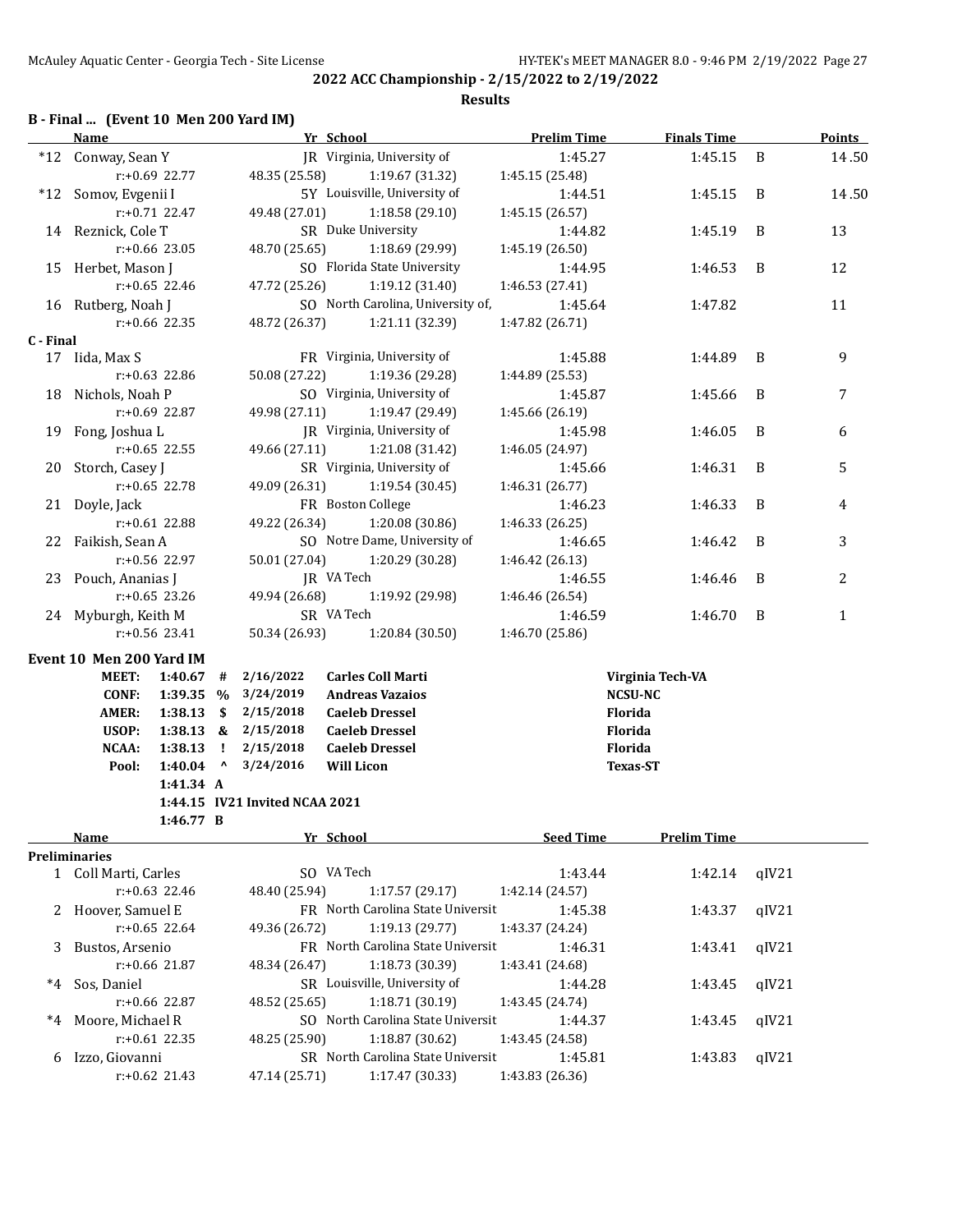**2022 ACC Championship - 2/15/2022 to 2/19/2022 Results**

# **Preliminaries ... (Event 10 Men 200 Yard IM)**

|    | <b>Name</b>              | Yr School                         | <b>Seed Time</b> | <b>Prelim Time</b> |              |
|----|--------------------------|-----------------------------------|------------------|--------------------|--------------|
|    | 7 Bowers, Noah L         | IR North Carolina State Universit | 1:46.40          | 1:44.07            | qIV21        |
|    | $r: +0.65$ 22.12         | 47.98 (25.86)<br>1:18.91 (30.93)  | 1:44.07 (25.16)  |                    |              |
|    | 8 Pumputis, Caio R       | 5Y Georgia Institute of Technolog | 1:43.80          | 1:44.49            | $\mathsf{q}$ |
|    | $r: +0.69$ 22.85         | 48.92 (26.07) 1:18.36 (29.44)     | 1:44.49 (26.13)  |                    |              |
|    | 9 Somov, Evgenii I       | 5Y Louisville, University of      | 1:45.33          | 1:44.51            | qB           |
|    | $r: +0.71$ 22.57         | 49.66 (27.09) 1:18.83 (29.17)     | 1:44.51 (25.68)  |                    |              |
|    | 10 Tornqvist, Samuel     | 5Y VA Tech                        | 1:45.31          | 1:44.66            | qB           |
|    | r:+0.67 22.92            | 48.91 (25.99)<br>1:19.56(30.65)   | 1:44.66 (25.10)  |                    |              |
|    | 11 Paulson, Colton A     | SR Louisville, University of      | 1:46.30          | 1:44.78            | qB           |
|    | r:+0.80 23.04            | 50.26 (27.22) 1:20.39 (30.13)     | 1:44.78 (24.39)  |                    |              |
|    | 12 Reznick, Cole T       | SR Duke University                | 1:45.29          | 1:44.82            | qB           |
|    | $r: +0.68$ 23.51         | 49.88 (26.37)<br>1:19.08 (29.20)  | 1:44.82 (25.74)  |                    |              |
|    | 13 Herbet, Mason J       | SO Florida State University       | 1:44.87          | 1:44.95            | qB           |
|    | $r: +0.70$ 22.24         | 48.15 (25.91) 1:19.22 (31.07)     | 1:44.95 (25.73)  |                    |              |
|    | 14 Saka, Berke           | FR Georgia Institute of Technolog | 1:44.97          | 1:45.09            | qB           |
|    | $r: +0.67$ 22.68         | 48.62 (25.94) 1:19.20 (30.58)     | 1:45.09 (25.89)  |                    |              |
|    | 15 Conway, Sean Y        | JR Virginia, University of        | 1:45.39          | 1:45.27            | qB           |
|    | $r: +0.66$ 23.21         | 49.20 (25.99) 1:19.63 (30.43)     | 1:45.27 (25.64)  |                    |              |
|    | 16 Rutberg, Noah J       | SO North Carolina, University of, | 1:48.13          | 1:45.64            | qB           |
|    | $r$ :+0.66 22.32         | 48.25 (25.93) 1:20.28 (32.03)     | 1:45.64 (25.36)  |                    |              |
|    | 17 Storch, Casey J       | SR Virginia, University of        | 1:46.46          | 1:45.66            | qB           |
|    | $r: +0.63$ 23.01         | 49.41 (26.40) 1:19.44 (30.03)     | 1:45.66 (26.22)  |                    |              |
|    | 18 Nichols, Noah P       | SO Virginia, University of        | 1:47.51          | 1:45.87            | qB           |
|    | $r: +0.68$ 22.83         | 49.63 (26.80) 1:19.49 (29.86)     | 1:45.87 (26.38)  |                    |              |
|    | 19 Iida, Max S           | FR Virginia, University of        | 1:47.41          | 1:45.88            | qB           |
|    | $r: +0.63$ 22.71         | 49.44 (26.73) 1:19.40 (29.96)     | 1:45.88 (26.48)  |                    |              |
|    | 20 Fong, Joshua L        | JR Virginia, University of        | 1:48.79          | 1:45.98            | qB           |
|    | $r: +0.65$ 22.91         | 49.86 (26.95)<br>1:21.01 (31.15)  | 1:45.98 (24.97)  |                    |              |
|    | 21 Doyle, Jack           | FR Boston College                 | 1:49.59          | 1:46.23            | qB           |
|    | $r: +0.61$ 23.29         | 49.27 (25.98) 1:19.75 (30.48)     | 1:46.23 (26.48)  |                    |              |
|    | 22 Pouch, Ananias J      | JR VA Tech                        | 1:49.13          | 1:46.55            | qB           |
|    | $r: +0.66$ 23.15         | 50.04 (26.89)<br>1:19.98 (29.94)  | 1:46.55 (26.57)  |                    |              |
|    | 23 Myburgh, Keith M      | SR VA Tech                        | 1:46.83          | 1:46.59            | qB           |
|    | $r: +0.57$ 23.32         | 50.76 (27.44) 1:20.72 (29.96)     | 1:46.59 (25.87)  |                    |              |
|    | 24 Faikish, Sean A       | SO Notre Dame, University of      | 1:46.96          | 1:46.65            | $\mathsf{q}$ |
|    | $r: +0.66$ 23.22         | 49.45 (26.23) 1:20.28 (30.83)     | 1:46.65 (26.37)  |                    |              |
|    | 25 Crisci, Flynn J       | JR Pittsburgh, University of      | 1:50.63          | 1:46.71            | B            |
|    | $r: +0.60$ 22.14         | 1:20.08 (30.71)<br>49.37 (27.23)  | 1:46.71 (26.63)  |                    |              |
| 26 | Christianson, Bernhard T | SO Notre Dame, University of      | 1:46.09          | 1:46.97            |              |
|    | $r+0.64$ 23.24           | 49.65 (26.41)<br>1:20.44 (30.79)  | 1:46.97 (26.53)  |                    |              |
| 27 | Romero, Antonio          | FR Georgia Institute of Technolog | 1:46.52          | 1:47.13            |              |
|    | $r: +0.65$ 22.17         | 1:20.83 (31.90)<br>48.93 (26.76)  | 1:47.13 (26.30)  |                    |              |
| 28 | Winton, Andrew M         | SR Notre Dame, University of      | 1:47.85          | 1:47.60            |              |
|    | r:+0.69 22.68            | 49.65 (26.97)<br>1:20.42 (30.77)  | 1:47.60 (27.18)  |                    |              |
| 29 | Steele, Matthew P        | FR Georgia Institute of Technolog | 1:49.91          | 1:47.89            |              |
|    | r:+0.70 23.44            | 51.25 (27.81)<br>1:21.81 (30.56)  | 1:47.89 (26.08)  |                    |              |
| 30 | Zorzano Jover, Javier    | SO Pittsburgh, University of      | 1:48.76          | 1:48.25            |              |
|    | $r: +0.66$ 23.10         | 50.27 (27.17)<br>1:21.00 (30.73)  | 1:48.25 (27.25)  |                    |              |
| 31 | Rauch, Jacob G           | SR North Carolina, University of, | 1:49.24          | 1:48.30            |              |
|    | r:+0.68 23.63            | 50.66 (27.03)<br>1:21.32 (30.66)  | 1:48.30 (26.98)  |                    |              |
| 32 | Viers, Nicholas T        | JR Duke University                | 1:49.03          | 1:48.44            |              |
|    | r:+0.68 23.19            | 50.64 (27.45)<br>1:21.26 (30.62)  | 1:48.44 (27.18)  |                    |              |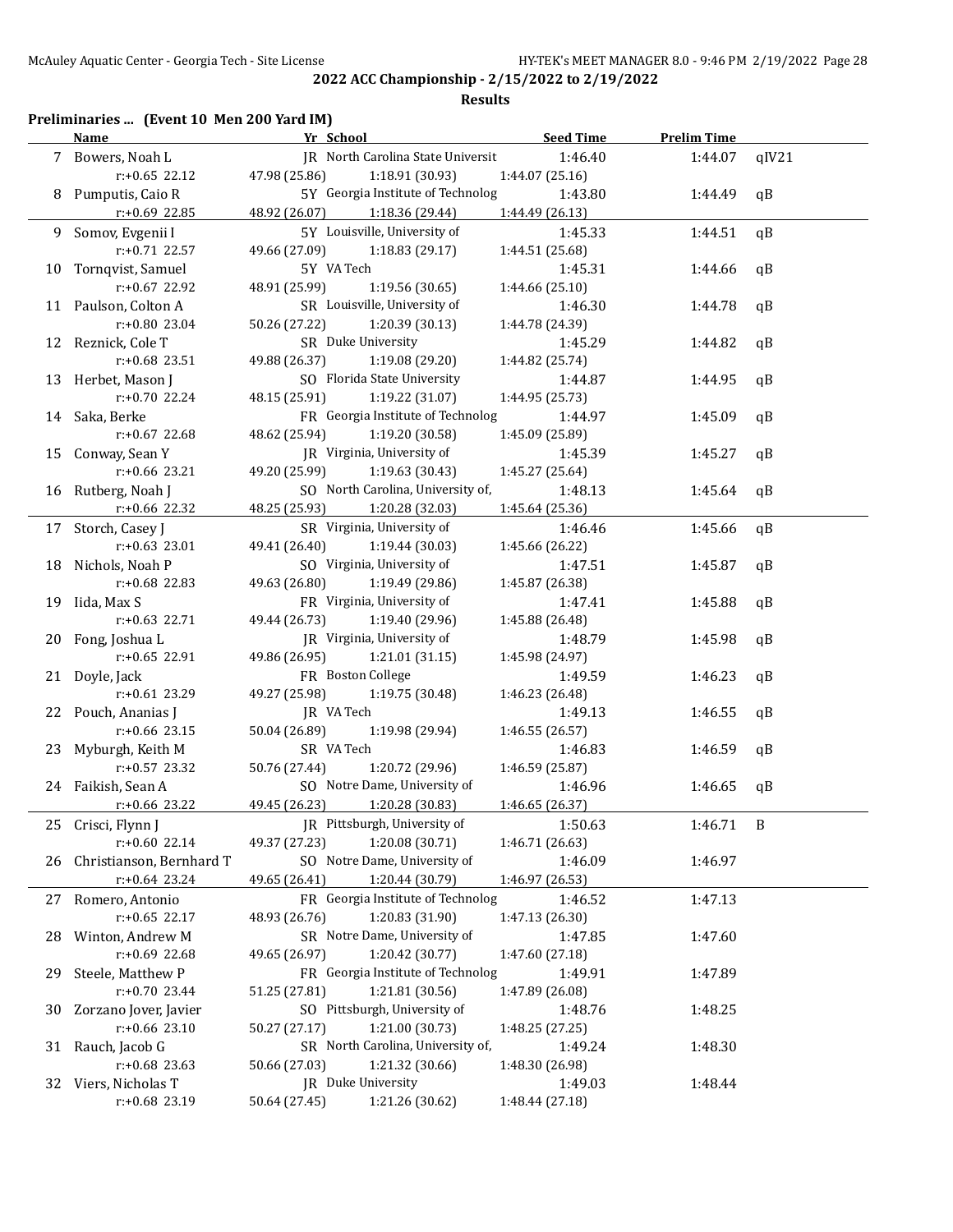#### **Results**

# **Preliminaries ... (Event 10 Men 200 Yard IM)**

|                          | <b>Name</b>             | Yr School                             | <b>Seed Time</b>   | <b>Prelim Time</b> |  |
|--------------------------|-------------------------|---------------------------------------|--------------------|--------------------|--|
|                          | 33 Grobbelaar, Luan E   | FR VA Tech                            | 1:48.59            | 1:48.95            |  |
|                          | $r: +0.67$ 23.66        | 50.76 (27.10)<br>1:22.08 (31.32)      | 1:48.95 (26.87)    |                    |  |
|                          | 34 Mahler, Adam P       | JR Pittsburgh, University of          | 1:53.20            | 1:49.56            |  |
|                          | $r: +0.67$ 22.67        | 50.40 (27.73)<br>1:23.04 (32.64)      | 1:49.56 (26.52)    |                    |  |
| 35                       | Barnett, Wesley A       | SO North Carolina, University of,     | 1:50.95            | 1:50.06            |  |
|                          | $r.+0.67$ 23.46         | 50.93 (27.47)<br>1:23.09 (32.16)      | 1:50.06 (26.97)    |                    |  |
|                          | 36 Wood, Nevada P       | JR Florida State University           | 1:51.64            | 1:50.22            |  |
|                          | $r: +0.68$ 24.30        | 52.90 (28.60)<br>1:23.07 (30.17)      | 1:50.22 (27.15)    |                    |  |
| 37                       | Jiang, Michael N        | FR Duke University                    | 1:49.79            | 1:50.36            |  |
|                          | $r: +0.66$ 23.33        | 49.48 (26.15)<br>1:22.67 (33.19)      | 1:50.36 (27.69)    |                    |  |
|                          | 38 Tenpas, William E    | JR Duke University                    | 1:52.32            | 1:50.62            |  |
|                          | $r: +0.66$ 24.40        | 52.88 (28.48)<br>1:23.59 (30.71)      | 1:50.62 (27.03)    |                    |  |
|                          | 39 Floyd, Kyle P        | SO Boston College                     | 1:48.79            | 1:51.23            |  |
|                          | $r: +0.64$ 23.35        | 51.29 (27.94)<br>1:24.02 (32.73)      | 1:51.23 (27.21)    |                    |  |
|                          | 40 Wong, Andres         | SO Boston College                     | 1:50.92            | 1:51.38            |  |
|                          | $r: +0.64$ 23.52        | 1:24.33 (32.99)<br>51.34 (27.82)      | 1:51.38 (27.05)    |                    |  |
|                          | 41 Chen, Jerry Z        | JR Pittsburgh, University of          | 1:50.50            | 1:52.08            |  |
|                          | $r: +0.66$ 23.86        | 53.17 (29.31)<br>1:23.84 (30.67)      | 1:52.08 (28.24)    |                    |  |
| 42                       | Thien, Kenneth V        | FR Boston College                     | 1:52.72            | 1:52.16            |  |
|                          | $r: +0.62$ 24.21        | 1:24.88 (31.93)<br>52.95 (28.74)      | 1:52.16 (27.28)    |                    |  |
|                          | 43 McKinney, William H  | FR Boston College                     | 1:55.91            | 1:52.72            |  |
|                          | r:+0.70 23.71           | 51.29 (27.58)<br>1:24.30 (33.01)      | 1:52.72 (28.42)    |                    |  |
|                          | 44 Clark, Rush M        | SO Florida State University           | 1:48.22            | 1:53.79            |  |
|                          | $r: +0.65$ 22.63        | 50.78 (28.15)<br>1:25.03 (34.25)      | 1:53.79 (28.76)    |                    |  |
|                          | Wever, Jack T           | SR Louisville, University of          | 1:49.85            | DQ 1:47.50         |  |
|                          | One hand touch - breast |                                       |                    |                    |  |
|                          | $r: +0.64$ 23.51        | 1:21.27 (31.79)<br>49.48 (25.97)      | DQ 1:47.50 (26.23) |                    |  |
|                          | Moore, John P           | SO Virginia, University of            | 1:47.64            | SCR                |  |
|                          | Lane, Austin C          | FR Pittsburgh, University of          | 1:51.51            | <b>SCR</b>         |  |
|                          | Garcia, Nicolas         | FR VA Tech                            | 1:48.89            | <b>SCR</b>         |  |
|                          | Nugent, Auben F         | FR Florida State University           | 1:48.28            | <b>SCR</b>         |  |
|                          | Worth, Daniel F         | FR Virginia, University of            | 1:50.63            | <b>SCR</b>         |  |
|                          | Styczen, Matthew M      | FR Virginia, University of            | 1:46.26            | <b>SCR</b>         |  |
|                          | Kruse, Wilder R         | FR Louisville, University of          | 1:48.45            | <b>SCR</b>         |  |
| ---                      | Hong, Joseph S          | FR VA Tech                            | 1:50.36            | <b>SCR</b>         |  |
|                          | Yuk, Shing Chi          | FR VA Tech                            | 1:51.17            | <b>SCR</b>         |  |
|                          | Kreiley, Aidan C        | SO Louisville, University of          | 1:55.99            | <b>SCR</b>         |  |
|                          | Boone, Garrett O        | FR North Carolina State Universit     | 1:46.55            | <b>SCR</b>         |  |
|                          | Shourds, Luke B         | Louisville, University of<br>FR       | 1:48.23            | <b>SCR</b>         |  |
|                          | Davies, Simon J         | Georgia Institute of Technolog<br>SO. | 1:53.46            | <b>SCR</b>         |  |
| $\overline{\phantom{a}}$ | Petrashov, Denis        | Louisville, University of<br>JR       | NT                 | <b>SCR</b>         |  |
| $- -$                    | Miller, Lukas D         | North Carolina State Universit<br>SO  | 1:45.13            | <b>SCR</b>         |  |
| $---$                    | Ferraro, Christian      | Georgia Institute of Technolog<br>5Υ  | NT                 | <b>SCR</b>         |  |
| $--$                     | Monahan, Conall T       | North Carolina State Universit<br>SO. | 1:47.92            | <b>SCR</b>         |  |
|                          | Blusiewicz, Andrew M    | <b>Boston College</b><br>FR           | 1:53.97            | <b>SCR</b>         |  |
|                          | Batson, Henry D         | Duke University<br>FR                 | 1:51.42            | <b>SCR</b>         |  |
|                          | Repice, Kevin J         | Duke University<br>JR                 | 1:55.07            | <b>SCR</b>         |  |
|                          | Mays, Alexander N       | North Carolina, University of,<br>IR  | 1:49.08            | <b>SCR</b>         |  |
| $---$                    | Silver, Ryan J          | North Carolina, University of,<br>FR  | 1:52.39            | <b>SCR</b>         |  |
| ---                      | Shaheen, Jonathan M     | SO Georgia Institute of Technolog     | 1:52.10            | <b>SCR</b>         |  |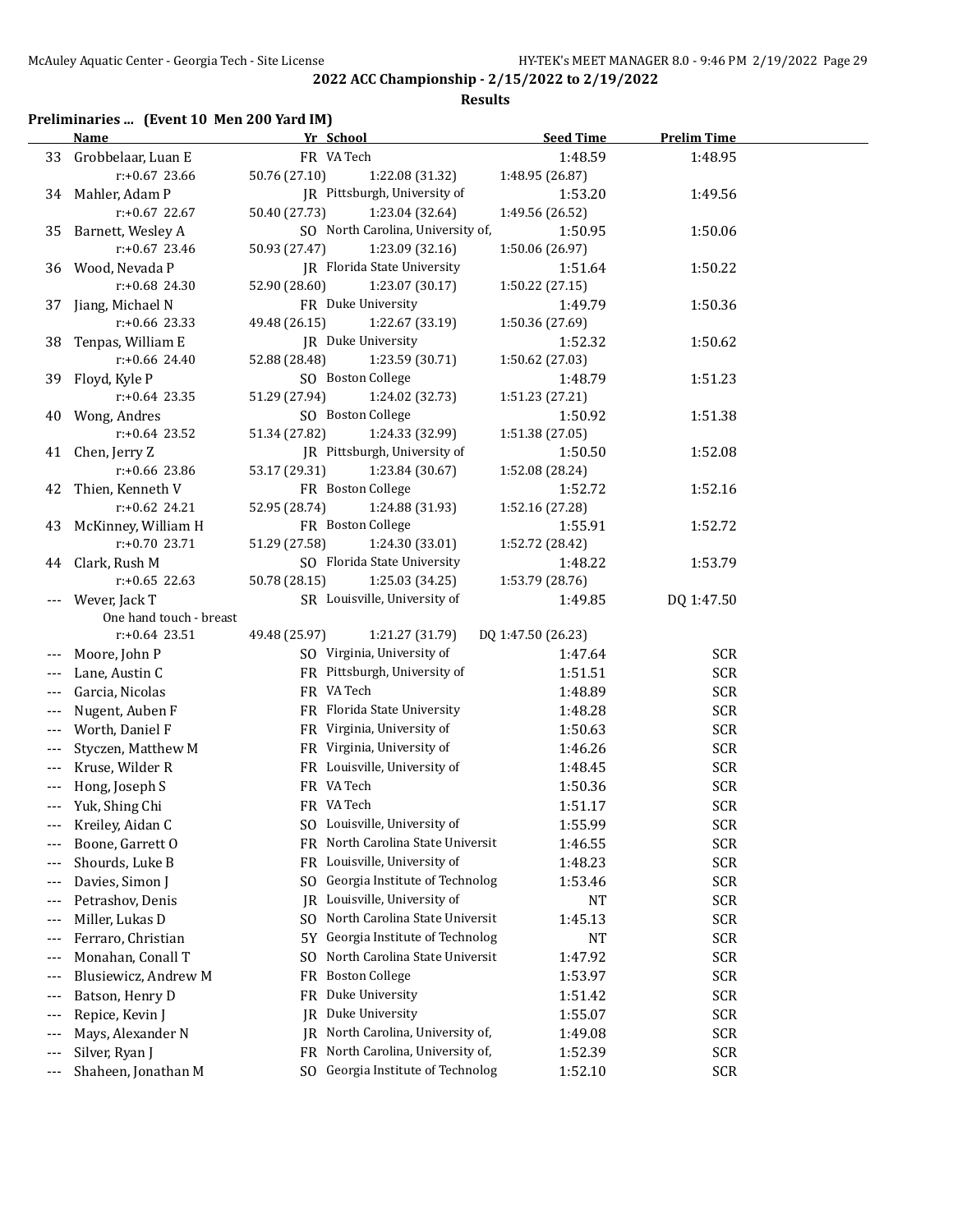|                  | <b>Event 11 Women 50 Yard Freestyle</b> |                 |           |                              |                                   |                    |                    |      |        |
|------------------|-----------------------------------------|-----------------|-----------|------------------------------|-----------------------------------|--------------------|--------------------|------|--------|
|                  | <b>MEET:</b>                            | 21.00#          |           | 2/16/2022                    | <b>Katherine C Douglass</b>       | <b>UVA-VA</b>      |                    |      |        |
|                  | <b>CONF:</b>                            |                 |           | 21.00 % 2/16/2022            | <b>Katherine C Douglass</b>       | <b>UVA-VA</b>      |                    |      |        |
|                  | <b>AMER:</b>                            | $20.90\quad$ \$ |           | 12/5/2019                    | <b>Abbey Weitzeil</b>             |                    | California         |      |        |
|                  | USOP:                                   |                 |           | 20.90 & 12/5/2019            | <b>Abbey Weitzeil</b>             |                    | California         |      |        |
|                  | NCAA:                                   | 20.90           | - 1       | 12/5/2019                    | <b>Abbey Weitzeil</b>             |                    | California         |      |        |
|                  | Pool:                                   | 21.00           | $\lambda$ | 2/16/2022                    | <b>Katherine C Douglass</b>       | <b>UVA-VA</b>      |                    |      |        |
|                  |                                         | 21.66 A         |           |                              |                                   |                    |                    |      |        |
|                  |                                         |                 |           | 22.32 IV21 Invited NCAA 2021 |                                   |                    |                    |      |        |
|                  |                                         | 22.76 B         |           |                              |                                   |                    |                    |      |        |
|                  | Name                                    |                 |           |                              | Yr School                         | <b>Prelim Time</b> | <b>Finals Time</b> |      | Points |
| A - Final        |                                         |                 |           |                              |                                   |                    |                    |      |        |
|                  | 1 Douglass, Katherine C                 |                 |           |                              | JR Virginia, University of        | 21.25              | 21.00# A           |      | 32     |
|                  | $r: +0.65$ 10.15                        |                 |           | 21.00 (10.85)                |                                   |                    |                    |      |        |
| $\mathbf{Z}$     | Walsh, Gretchen C                       |                 |           |                              | FR Virginia, University of        | 21.25              | 21.04              | A    | 28     |
|                  | $r: +0.74$ 10.28                        |                 |           | 21.04 (10.76)                |                                   |                    |                    |      |        |
| 3                | Countie, Grace K                        |                 |           |                              | SR North Carolina, University of, | 21.69              | 21.45              | A    | 27     |
|                  | $r: +0.72$ 10.35                        |                 |           | 21.45 (11.10)                |                                   |                    |                    |      |        |
| 4                | Berkoff, Katharine F                    |                 |           |                              | JR North Carolina State Universit | 21.69              | 21.66              | A    | 26     |
|                  | $r: +0.68$ 10.55                        |                 |           | 21.66 (11.11)                |                                   |                    |                    |      |        |
| 5.               | Alons, Kylee J                          |                 |           |                              | SR North Carolina State Universit | 21.78              | 21.71              | IV21 | 25     |
|                  | $r: +0.64$ 10.52                        |                 |           | 21.71 (11.19)                |                                   |                    |                    |      |        |
|                  | Albiero, Gabriela M                     |                 |           |                              | SO Louisville, University of      | 21.78              | 21.77              | IV21 | 24     |
|                  | $r: +0.62$ 10.46                        |                 |           | 21.77 (11.31)                |                                   |                    |                    |      |        |
| 7.               | Cuomo, Alexa M                          |                 |           |                              | JR Virginia, University of        | 21.86              | 21.93              | IV21 | 23     |
|                  | $r: +0.71$ 10.54                        |                 |           | 21.93 (11.39)                |                                   |                    |                    |      |        |
| 8                | Landon, Anna G                          |                 |           |                              | SR VA Tech                        | 22.21              | 22.22              | IV21 | 22     |
|                  | $r: +0.52$ 10.64                        |                 |           | 22.22 (11.58)                |                                   |                    |                    |      |        |
| <b>B</b> - Final |                                         |                 |           |                              |                                   |                    |                    |      |        |
|                  | 9 Hansson, Sophie E                     |                 |           |                              | SR North Carolina State Universit | 22.51              | 22.15              | IV21 | 20     |
|                  | $r: +0.72$ 10.86                        |                 |           | 22.15 (11.29)                |                                   |                    |                    |      |        |
| 10               | Regenauer, Christiana M                 |                 |           |                              | JR Louisville, University of      | 22.28              | 22.24              | IV21 | 17     |
|                  | $r: +0.70$ 10.82                        |                 |           | 22.24 (11.42)                |                                   |                    |                    |      |        |
|                  | 11 Shackelford, Sarah L                 |                 |           |                              | JR VA Tech                        | 22.50              | 22.31              | IV21 | 16     |
|                  | r:+0.68 10.82                           |                 |           | 22.31 (11.49)                |                                   |                    |                    |      |        |
|                  | 12 Moynihan, Rebecca E                  |                 |           |                              | SR Florida State University       | 22.50              | 22.44              | B    | 15     |
|                  | $r: +0.71$ 10.85                        |                 |           | 22.44 (11.59)                |                                   |                    |                    |      |        |
| 13               | Openysheva, Arina                       |                 |           |                              | SR Louisville, University of      | 22.37              | 22.47              | B    | 14     |
|                  | r:+0.62 10.77                           |                 |           | 22.47 (11.70)                |                                   |                    |                    |      |        |
|                  | 14 Maccausland, Heather C               |                 |           |                              | JR North Carolina State Universit | 22.56              | 22.55              | B    | 13     |
|                  | $r: +0.62$ 10.73                        |                 |           | 22.55 (11.82)                |                                   |                    |                    |      |        |
| 15               | Nel, Olivia                             |                 |           |                              | FR North Carolina, University of, | 22.52              | 22.56              | B    | 12     |
|                  | r:+0.70 10.93                           |                 |           | 22.56 (11.63)                |                                   |                    |                    |      |        |
|                  | 16 Pattison, Greer A                    |                 |           |                              | FR North Carolina, University of, | 22.52              | 22.65              | B    | 11     |
|                  | $r: +0.71$ 10.97                        |                 |           | 22.65 (11.68)                |                                   |                    |                    |      |        |
| C - Final        |                                         |                 |           |                              |                                   |                    |                    |      |        |
|                  | 17 Nava, Jessica L                      |                 |           |                              | SR Virginia, University of        | 22.68              | 22.53              | B    | 9      |
|                  | $r: +0.66$ 11.00                        |                 |           | 22.53 (11.53)                |                                   |                    |                    |      |        |
| 18               | Lowe, Heidi D                           |                 |           |                              | SR North Carolina, University of, | 22.75              | 22.54              | B    | 7      |
|                  | r:+0.67 10.91                           |                 |           | 22.54 (11.63)                |                                   |                    |                    |      |        |
| 19               | Wenger, Alexis K                        |                 |           |                              | SR Virginia, University of        | 22.61              | 22.56              | B    | 6      |
|                  | r:+0.59 10.85                           |                 |           | 22.56 (11.71)                |                                   |                    |                    |      |        |
| 20               | Halden, Jenny                           |                 |           |                              | SO Florida State University       | 22.68              | 22.62              | B    | 5      |
|                  | $r: +0.68$ 10.81                        |                 |           | 22.62 (11.81)                |                                   |                    |                    |      |        |
|                  |                                         |                 |           |                              |                                   |                    |                    |      |        |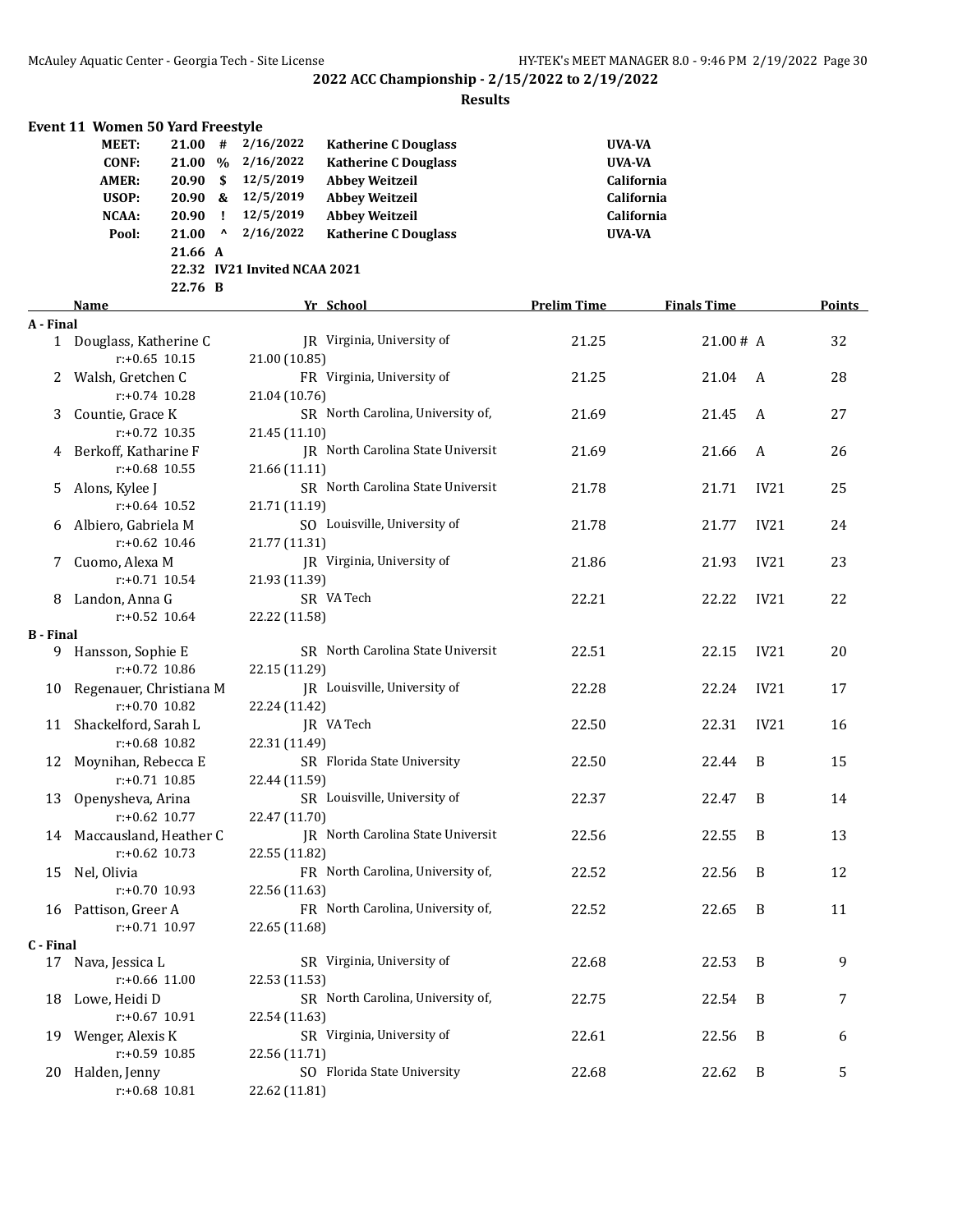|       | C - Final  (Event 11 Women 50 Yard Freestyle)<br>Name |               |              |                              | Yr School                         | <b>Prelim Time</b> | <b>Finals Time</b> |       | <b>Points</b>  |
|-------|-------------------------------------------------------|---------------|--------------|------------------------------|-----------------------------------|--------------------|--------------------|-------|----------------|
|       | 21 Snyder, Sarah J                                    |               |              |                              | JR Duke University                | 22.70              | 22.65              | B     | 4              |
|       | $r: +0.62$ 10.91                                      |               |              | 22.65 (11.74)                |                                   |                    |                    |       |                |
| 22    | Yendell, Sophie S                                     |               |              |                              | SO Pittsburgh, University of      | 22.81              | 22.71              | B     | 3              |
|       | $r: +0.68$ 10.88                                      |               |              | 22.71 (11.83)                |                                   |                    |                    |       |                |
| 23    | Hollander, Shayna D                                   |               |              |                              | SR Duke University                | 22.92              | 22.82              |       | $\overline{2}$ |
|       | $r: +0.61$ 10.94                                      |               |              | 22.82 (11.88)                |                                   |                    |                    |       |                |
|       | 24 Kurdi, Zsofia                                      |               |              |                              | SO Florida State University       | 22.72              | 22.99              |       | $\mathbf{1}$   |
|       | $r: +0.71$ 11.16                                      |               |              | 22.99 (11.83)                |                                   |                    |                    |       |                |
|       | Event 11 Women 50 Yard Freestyle                      |               |              |                              |                                   |                    |                    |       |                |
|       | <b>MEET:</b>                                          | $21.00$ #     |              | 2/16/2022                    | <b>Katherine C Douglass</b>       | UVA-VA             |                    |       |                |
|       | <b>CONF:</b>                                          |               |              | 21.00 % 2/16/2022            | <b>Katherine C Douglass</b>       | <b>UVA-VA</b>      |                    |       |                |
|       | <b>AMER:</b>                                          | 20.90         |              | \$12/5/2019                  | <b>Abbey Weitzeil</b>             |                    | California         |       |                |
|       | USOP:                                                 |               |              | 20.90 & 12/5/2019            | <b>Abbey Weitzeil</b>             |                    | California         |       |                |
|       | NCAA:                                                 | 20.90         | - 1          | 12/5/2019                    | <b>Abbey Weitzeil</b>             |                    | California         |       |                |
|       | Pool:                                                 | 21.00         | $\mathbf{v}$ | 2/16/2022                    | <b>Katherine C Douglass</b>       | <b>UVA-VA</b>      |                    |       |                |
|       |                                                       | 21.66 A       |              |                              |                                   |                    |                    |       |                |
|       |                                                       |               |              | 22.32 IV21 Invited NCAA 2021 |                                   |                    |                    |       |                |
|       |                                                       | 22.76 B       |              |                              |                                   |                    |                    |       |                |
|       | Name<br><b>Preliminaries</b>                          |               |              |                              | Yr School                         | <b>Seed Time</b>   | <b>Prelim Time</b> |       |                |
|       | *1 Douglass, Katherine C                              |               |              |                              | JR Virginia, University of        | 21.27              | 21.25              | qA    |                |
|       | r:+0.66 10.36                                         |               |              | 21.25 (10.89)                |                                   |                    |                    |       |                |
|       | *1 Walsh, Gretchen C                                  |               |              |                              | FR Virginia, University of        | 21.88              | 21.25              | qA    |                |
|       | $r: +0.74$ 10.28                                      |               |              | 21.25 (10.97)                |                                   |                    |                    |       |                |
| *3    | Berkoff, Katharine F                                  |               |              |                              | JR North Carolina State Universit | 22.11              | 21.69              | qIV21 |                |
|       | $r: +0.68$ 10.60                                      |               |              | 21.69 (11.09)                |                                   |                    |                    |       |                |
| *3    | Countie, Grace K                                      |               |              |                              | SR North Carolina, University of, | 22.10              | 21.69              | qIV21 |                |
|       | $r: +0.72$ 10.45                                      |               |              | 21.69 (11.24)                |                                   |                    |                    |       |                |
| *5    | Alons, Kylee J                                        |               |              |                              | SR North Carolina State Universit | 21.72              | 21.78              | qIV21 |                |
|       | $r: +0.64$ 10.55                                      |               |              | 21.78 (11.23)                |                                   |                    |                    |       |                |
| *5    | Albiero, Gabriela M                                   |               |              |                              | SO Louisville, University of      | 22.09              | 21.78              | qIV21 |                |
|       | $r: +0.61$ 10.52                                      |               |              | 21.78 (11.26)                |                                   |                    |                    |       |                |
| 7.    | Cuomo, Alexa M                                        |               |              |                              | JR Virginia, University of        | 22.41              | 21.86              | qIV21 |                |
|       | $r: +0.73$ 10.52                                      |               |              | 21.86 (11.34)                |                                   |                    |                    |       |                |
| 8     | Landon, Anna G                                        |               |              |                              | SR VA Tech                        | 22.21              | 22.21              | qIV21 |                |
|       | $r: +0.69$ 10.62                                      |               |              | 22.21 (11.59)                |                                   |                    |                    |       |                |
| 9.    | Regenauer, Christiana M                               |               |              |                              | JR Louisville, University of      | 22.39              | 22.28              | qIV21 |                |
|       | r:+0.70 10.92                                         |               |              | 22.28 (11.36)                |                                   |                    |                    |       |                |
| 10    | Openysheva, Arina                                     |               |              |                              | SR Louisville, University of      | 22.44              | 22.37              | qB    |                |
|       | $r: +0.63$ 10.75                                      |               |              | 22.37 (11.62)                |                                   |                    |                    |       |                |
| *11   | Moynihan, Rebecca E                                   |               |              |                              | SR Florida State University       | 22.43              | 22.50              | qB    |                |
|       | r:+0.70 10.91                                         |               |              | 22.50 (11.59)                |                                   |                    |                    |       |                |
| $*11$ | Shackelford, Sarah L                                  |               |              |                              | JR VA Tech                        | 22.50              | 22.50              | qB    |                |
|       | r:+0.68 10.92                                         |               |              | 22.50 (11.58)                |                                   |                    |                    |       |                |
| 13    | Hansson, Sophie E                                     |               |              |                              | SR North Carolina State Universit | 22.62              | 22.51              | qB    |                |
|       | $r: +0.73$ 11.00                                      |               |              | 22.51 (11.51)                |                                   |                    |                    |       |                |
| *14   | Nel, Olivia                                           |               |              |                              | FR North Carolina, University of, | 22.73              | 22.52              | qB    |                |
|       | r:+0.68 10.86                                         |               |              | 22.52 (11.66)                |                                   |                    |                    |       |                |
| $*14$ | Pattison, Greer A                                     |               |              |                              | FR North Carolina, University of, | 22.82              | 22.52              | qB    |                |
|       | $r: +0.71$ 10.95                                      |               |              | 22.52 (11.57)                | JR North Carolina State Universit | 22.37              |                    |       |                |
| 16    | Maccausland, Heather C                                | r:+0.66 10.87 |              | 22.56 (11.69)                |                                   |                    | 22.56              | qB    |                |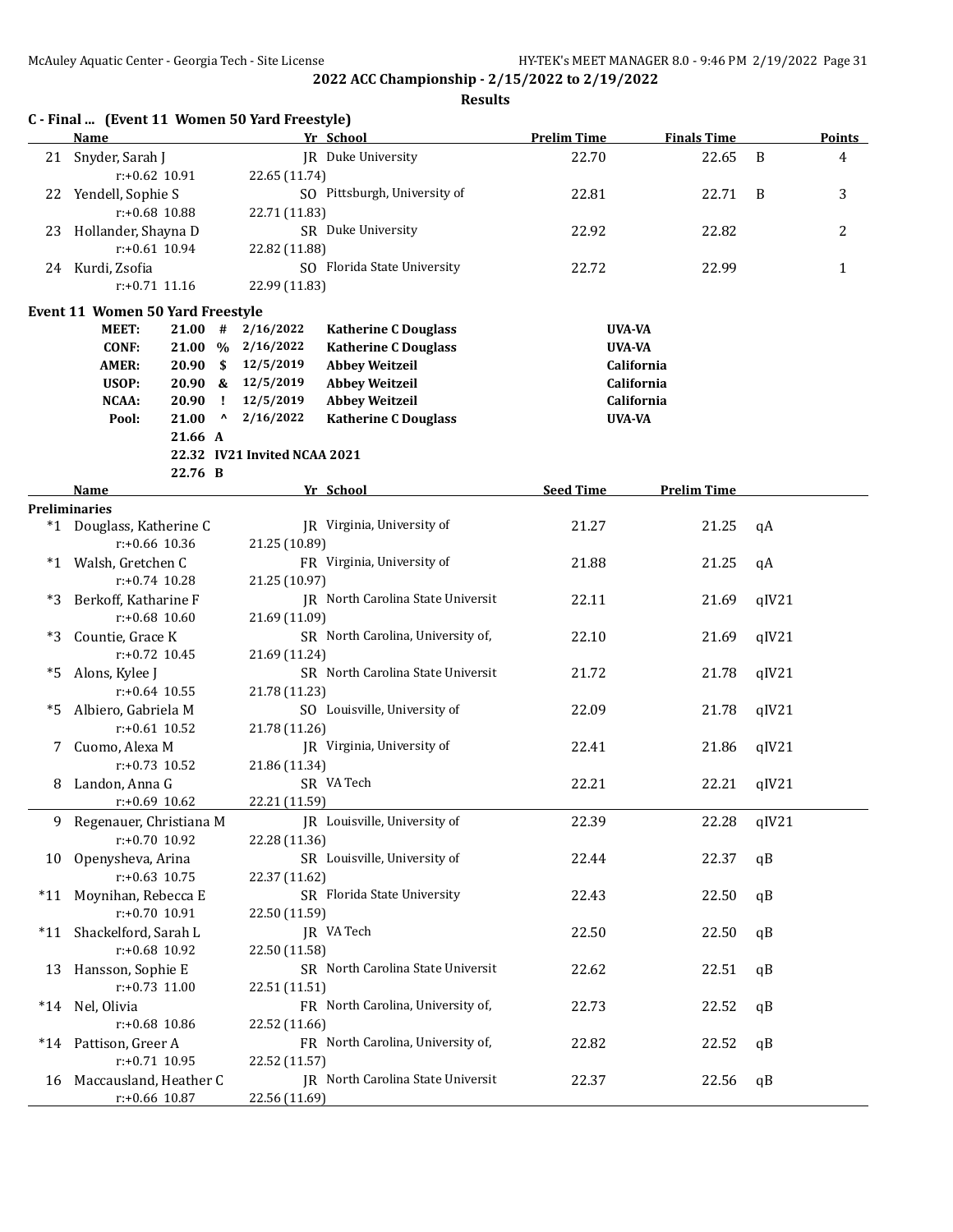#### **Results**

# **Preliminaries ... (Event 11 Women 50 Yard Freestyle)**

|        | <b>Name</b>                              | Yr School                                          | <b>Seed Time</b> | <b>Prelim Time</b> |    |
|--------|------------------------------------------|----------------------------------------------------|------------------|--------------------|----|
|        | 17 Wenger, Alexis K                      | SR Virginia, University of                         | 22.70            | 22.61              | qB |
|        | $r: +0.57$ 10.90                         | 22.61 (11.71)                                      |                  |                    |    |
|        | *18 Halden, Jenny                        | SO Florida State University                        | 23.15            | 22.68              | qB |
|        | r:+0.68 10.91                            | 22.68 (11.77)                                      |                  |                    |    |
| $^*18$ | Nava, Jessica L                          | SR Virginia, University of                         | 22.58            | 22.68              | qB |
|        | r:+0.66 11.04                            | 22.68 (11.64)                                      |                  |                    |    |
| 20     | Snyder, Sarah J                          | JR Duke University                                 | 23.00            | 22.70              | qB |
|        | r:+0.62 11.02                            | 22.70 (11.68)                                      |                  |                    |    |
|        | 21 Kurdi, Zsofia                         | SO Florida State University                        | 22.90            | 22.72              | qB |
|        | r:+0.69 11.08                            | 22.72 (11.64)                                      |                  |                    |    |
|        | 22 Lowe, Heidi D                         | SR North Carolina, University of,                  | 22.87            | 22.75              | qB |
|        | $r: +0.70$ 11.05                         | 22.75 (11.70)                                      |                  |                    |    |
|        | 23 Yendell, Sophie S                     | SO Pittsburgh, University of                       | 22.94            | 22.81              | q  |
|        | r:+0.66 10.92                            | 22.81 (11.89)                                      |                  |                    |    |
|        | 24 Hollander, Shayna D                   | SR Duke University                                 | 23.63            | 22.92              | q  |
|        | r:+0.68 10.97                            | 22.92 (11.95)                                      |                  |                    |    |
|        | 25 Webb, Abbey C                         | SO North Carolina State Universit                  | 22.76            | 22.93              |    |
|        | $r: +0.74$ 11.14                         | 22.93 (11.79)                                      |                  |                    |    |
| 26     | Quaglieri, Tania                         | JR Florida State University                        | 23.47            | J22.93             |    |
|        | $r$ :+0.63 11.14                         | 22.93 (11.79)                                      |                  |                    |    |
| 27     | Morris, Katherine L                      | FR Virginia, University of                         | 22.89            | 22.96              |    |
|        | $r: +0.64$ 11.06                         | 22.96 (11.90)                                      |                  |                    |    |
| 28     | Smith, Mckenna A                         | FR Duke University                                 | 22.95            | 22.98              |    |
|        | r:+0.72 11.08                            | 22.98 (11.90)                                      |                  |                    |    |
| 29     | Christman, Madelyn T                     | FR Notre Dame, University of                       | 22.78            | 22.99              |    |
|        | r:+0.66 11.21                            | 22.99 (11.78)                                      |                  |                    |    |
|        | 30 Dolan, Haley C                        | SR Boston College                                  | 23.05            | 23.01              |    |
|        | r:+0.68 11.14                            | 23.01 (11.87)                                      |                  |                    |    |
|        | 31 Zinis, Sofia E                        | JR Boston College                                  | 23.34            | 23.03              |    |
|        | $r: +0.67$ 11.05                         | 23.03 (11.98)                                      |                  |                    |    |
|        | 32 Scannell, Quinn R                     | 5Y Notre Dame, University of                       | 23.09            | 23.05              |    |
|        | r:+0.68 11.12                            | 23.05 (11.93)                                      |                  |                    |    |
| 33     | McDonald, Madeleine C                    | SR Florida State University                        | 23.10            | 23.06              |    |
|        | r:+0.72 11.18                            | 23.06 (11.88)                                      |                  |                    |    |
|        | 34 Muzito, Gloria A                      | FR Florida State University                        | 22.99            | 23.08              |    |
|        | r:+0.69 11.13                            | 23.08 (11.95)                                      |                  |                    |    |
|        | 35 Potter, Madison T                     | JR Notre Dame, University of                       | 23.18            | 23.09              |    |
|        | r:+0.61 11.09                            | 23.09 (12.00)                                      |                  |                    |    |
| 36     | Knapp, Sydney E                          | 5Y University of Miami (Florida)                   | 23.33            | 23.15              |    |
|        | $r: +0.62$ 11.21                         | 23.15 (11.94)                                      |                  |                    |    |
| 37     | Smith, Skyler A                          | FR North Carolina, University of,                  | 24.31            | 23.22              |    |
|        | r:+0.71 11.30                            | 23.22 (11.92)                                      |                  |                    |    |
|        | *38 Larson, Abigail R                    | SR VA Tech                                         | 23.24            | 23.24              |    |
|        | r:+0.68 11.25                            | 23.24 (11.99)<br>FR Georgia Institute of Technolog |                  |                    |    |
|        | *38 Fulton, Rachel K<br>$r: +0.68$ 11.25 |                                                    | 22.66            | 23.24              |    |
|        |                                          | 23.24 (11.99)<br>SR Louisville, University of      | 23.18            | 23.26              |    |
|        | 40 Wheeler, Kaylee N<br>$r: +0.65$ 11.22 | 23.26 (12.04)                                      |                  |                    |    |
|        | *41 Hinton, Jacey L                      | FR University of Miami (Florida)                   | 23.18            | 23.28              |    |
|        | r:+0.73 11.19                            | 23.28 (12.09)                                      |                  |                    |    |
|        | *41 Drumm, Katie J                       | SO Boston College                                  | 23.38            | 23.28              |    |
|        | r:+0.62 11.20                            | 23.28 (12.08)                                      |                  |                    |    |
|        |                                          |                                                    |                  |                    |    |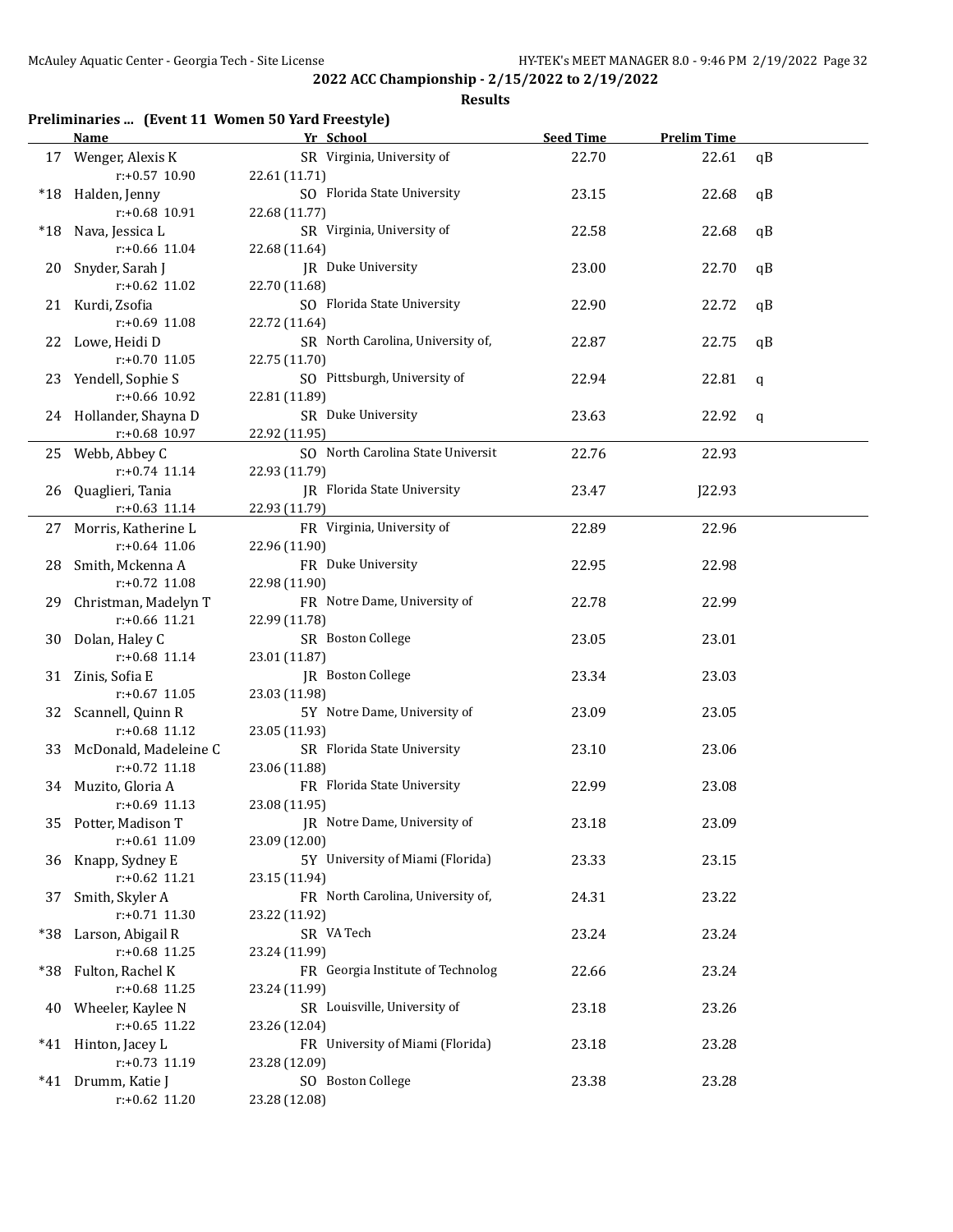**Results**

# **Preliminaries ... (Event 11 Women 50 Yard Freestyle)**

|     | <b>Name</b>                     | Yr School                         | <b>Seed Time</b> | <b>Prelim Time</b> |  |
|-----|---------------------------------|-----------------------------------|------------------|--------------------|--|
|     | 43 Truong, Kyanh                | FR Duke University                | 23.00            | 23.29              |  |
|     | $r: +0.66$ 11.09                | 23.29 (12.20)                     |                  |                    |  |
|     | 44 Geriane, Jessica J           | FR Notre Dame, University of      | 23.22            | 23.31              |  |
|     | r:+0.67 11.29                   | 23.31 (12.02)                     |                  |                    |  |
|     | 45 Fuhrmann, Kate J             | JR Pittsburgh, University of      | 23.13            | 23.33              |  |
|     | r:+0.69 11.30                   | 23.33 (12.03)                     |                  |                    |  |
|     |                                 |                                   |                  |                    |  |
|     | *46 Isley, Courtney A           | SO North Carolina, University of, | 23.30            | 23.35              |  |
|     | r:+0.70 11.35                   | 23.35 (12.00)                     |                  |                    |  |
|     | *46 Alonso, Luana               | FR VA Tech                        | 23.59            | 23.35              |  |
|     | $r: +0.63$ 11.26                | 23.35 (12.09)                     |                  |                    |  |
|     | 48 Peroni, Rachel J             | SR Duke University                | 23.55            | 23.36              |  |
|     | $r: +0.64$ 11.33                | 23.36 (12.03)                     |                  |                    |  |
| 49  | Judge, Megan E                  | JR VA Tech                        | 23.26            | 23.38              |  |
|     | $r: +0.69$ 11.25                | 23.38 (12.13)                     |                  |                    |  |
| 50  | Schulz, Janelle L               | FR Pittsburgh, University of      | 23.56            | 23.39              |  |
|     | r:+0.66 11.38                   | 23.39 (12.01)                     |                  |                    |  |
|     | 51 Whiting, Sydney C            | SO Notre Dame, University of      | 23.25            | 23.43              |  |
|     | $r: +0.73$ 11.49                | 23.43 (11.94)                     |                  |                    |  |
| 52  | Slayton, Alexandra A            | SR VA Tech                        | 23.33            | 23.47              |  |
|     | $r: +0.71$ 11.28                | 23.47 (12.19)                     |                  |                    |  |
| 53  | Baldacci, Giovanna L            | SO Boston College                 | 23.41            | 23.49              |  |
|     | r:+0.66 11.38                   | 23.49 (12.11)                     |                  |                    |  |
|     |                                 |                                   |                  |                    |  |
|     | 54 Murphy, Sophie P             | FR Georgia Institute of Technolog | 23.66            | 23.52              |  |
|     | $r: +0.67$ 11.46                | 23.52 (12.06)                     |                  |                    |  |
|     | 55 Scott, Ashleigh T            | SR Boston College                 | 23.66            | 23.55              |  |
|     | $r: +0.69$ 11.42                | 23.55 (12.13)                     |                  |                    |  |
|     | 56 San Nicolas Martinez, Carmen | 5Y University of Miami (Florida)  | 23.30            | 23.59              |  |
|     | $r: +0.60$ 11.57                | 23.59 (12.02)                     |                  |                    |  |
| 57  | Gschwind, Olivia C              | FR North Carolina, University of, | 23.32            | 23.60              |  |
|     | r:+0.69 11.31                   | 23.60 (12.29)                     |                  |                    |  |
|     | *58 Graham, Emily M             | SR Georgia Institute of Technolog | 23.35            | 23.67              |  |
|     | $r: +0.70$ 11.38                | 23.67 (12.29)                     |                  |                    |  |
| *58 | Lewicki, Katey A                | SO North Carolina State Universit | 24.50            | 23.67              |  |
|     | $r: +0.73$ 11.50                | 23.67 (12.17)                     |                  |                    |  |
| 60  | Smith, Madelaine O              | SR North Carolina State Universit | 23.68            | 23.68              |  |
|     | $r: +0.69$ 11.54                | 23.68 (12.14)                     |                  |                    |  |
|     | 61 Miller, Lucia C              | FR University of Miami (Florida)  | 24.06            | 23.97              |  |
|     | $r: +0.70$ 11.60                | 23.97 (12.37)                     |                  |                    |  |
| 62  | Merk, Lindsey M                 | SO Georgia Institute of Technolog | 24.08            | 24.00              |  |
|     | $r: +0.74$ 11.65                | 24.00 (12.35)                     |                  |                    |  |
| 63  | Ozkan, Aleyna                   | SO Duke University                | 24.37            | 24.05              |  |
|     | r:+0.69 11.22                   | 24.05 (12.83)                     |                  |                    |  |
|     |                                 |                                   |                  |                    |  |
|     | 64 Ho, Lucy Y                   | SO University of Miami (Florida)  | 24.71            | 24.13              |  |
|     | $r: +0.62$ 11.68                | 24.13 (12.45)                     |                  |                    |  |
| 65  | Russell, Claire M               | SO Boston College                 | 24.57            | 24.43              |  |
|     | $r: +0.67$ 11.77                | 24.43 (12.66)                     |                  |                    |  |
| 66  | Lauther, Madeline P             | SR University of Miami (Florida)  | 24.68            | 24.64              |  |
|     | $r: +0.74$ 11.86                | 24.64 (12.78)                     |                  |                    |  |
|     | Shuppert, Emma K                | JR Duke University                | 23.78            | <b>DFS</b>         |  |
|     | Declared false start            |                                   |                  |                    |  |
|     | Pape, Caroline C                | FR Georgia Institute of Technolog | 23.77            | SCR                |  |
|     | Tighe, Olivia L                 | JR Duke University                | 23.75            | <b>SCR</b>         |  |
|     | Ong, Natasha M                  | JR Duke University                | 23.63            | <b>SCR</b>         |  |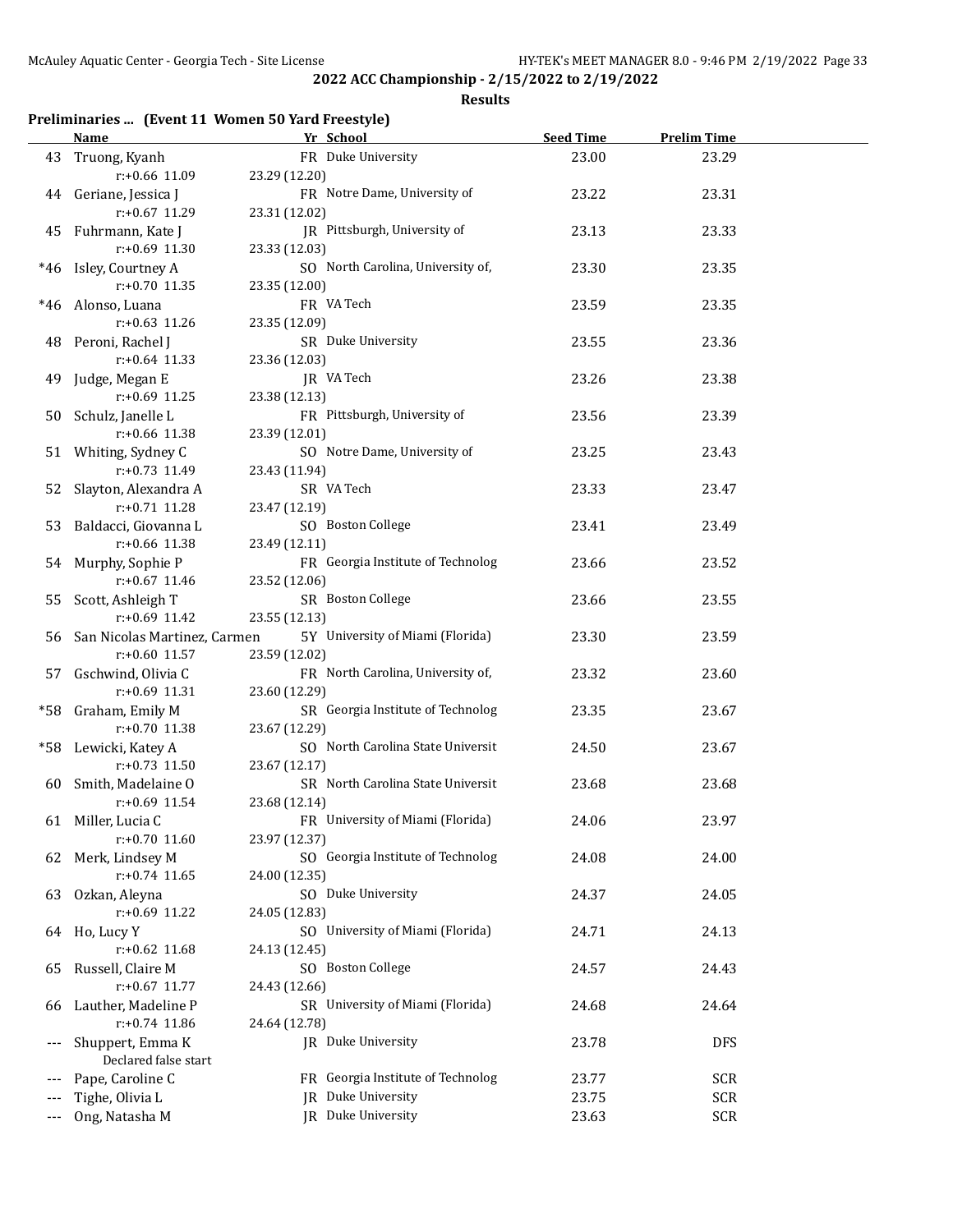**Results**

# **Preliminaries ... (Event 11 Women 50 Yard Freestyle)**

|           | <b>Name</b>                             |              |                        | Yr School                                      | <b>Seed Time</b>          | <b>Prelim Time</b> |        |
|-----------|-----------------------------------------|--------------|------------------------|------------------------------------------------|---------------------------|--------------------|--------|
| ---       | Harrison, Alicia N                      |              |                        | 5Y Duke University                             | 23.62                     | <b>SCR</b>         |        |
| ---       | Bumpas, Alexandra L                     |              | IR                     | Duke University                                | 23.64                     | <b>SCR</b>         |        |
| $---$     | Franz, Karisa B                         |              | IR                     | VA Tech                                        | 23.40                     | <b>SCR</b>         |        |
| $---$     | Thompson, Jenna R                       |              |                        | JR VA Tech                                     | 24.49                     | <b>SCR</b>         |        |
| ---       | Bentz, Caroline G                       |              | SO.                    | VA Tech                                        | 23.07                     | <b>SCR</b>         |        |
| ---       | Sielicki, Lauren J                      |              | SO                     | <b>Boston College</b>                          | 24.49                     | <b>SCR</b>         |        |
| ---       | Kraus, Alena I                          |              | SR                     | Louisville, University of                      | 22.94                     | <b>SCR</b>         |        |
| $---$     | Kapeller, Abigail M                     |              | FR                     | Virginia, University of                        | 23.27                     | <b>SCR</b>         |        |
| ---       | Gomes Celidonio, Fernanda               |              | FR                     | Louisville, University of                      | 23.49                     | <b>SCR</b>         |        |
| ---       | Hall, Madison A                         |              | FR                     | Louisville, University of                      | 23.10                     | <b>SCR</b>         |        |
| $---$     | Sowards, Elizabeth J                    |              | FR                     | North Carolina, University of,                 | 23.43                     | <b>SCR</b>         |        |
| $---$     | Carvalho, Giulia O                      |              | FR                     | University of Miami (Florida)                  | 23.37                     | <b>SCR</b>         |        |
| ---       | Walsh, Alexandra J                      |              | SO.                    | Virginia, University of                        | 22.35                     | <b>SCR</b>         |        |
| ---       | Romney, Brieanna E                      |              | SO                     | North Carolina, University of,                 | 23.56                     | <b>SCR</b>         |        |
| ---       | Detwiler, Tatum E                       |              | JR                     | Pittsburgh, University of                      | 23.55                     | <b>SCR</b>         |        |
| $---$     | Knepper, Sophie N                       |              | FR                     | Pittsburgh, University of                      | 24.06                     | <b>SCR</b>         |        |
| $---$     | Agathokleous, Afrodite                  |              | SO.                    | Pittsburgh, University of                      | 24.12                     | <b>SCR</b>         |        |
| $---$     | Ally, Emily H                           |              | FR                     | Pittsburgh, University of                      | 24.08                     | <b>SCR</b>         |        |
| $---$     | McFaddin, Avery K                       |              | FR                     | Pittsburgh, University of                      | 23.29                     | <b>SCR</b>         |        |
| ---       | Farrington, Adeline G                   |              | SO                     | Louisville, University of                      | 24.12                     | <b>SCR</b>         |        |
| ---       | London, Madeline R                      |              | JR                     | Pittsburgh, University of                      | 24.13                     | <b>SCR</b>         |        |
| $---$     | Gannon, Mary C                          |              | JR.                    | <b>Boston College</b>                          | 24.25                     | <b>SCR</b>         |        |
| $---$     | Giesler, Elle R                         |              | JR.                    | North Carolina State Universit                 | 23.06                     | <b>SCR</b>         |        |
| $---$     | Fernandes, Aryanna I                    |              | SR                     | Florida State University                       | 23.79                     | <b>SCR</b>         |        |
| $---$     | Crush, Annabel R                        |              | FR                     | North Carolina State Universit                 | 22.78                     | <b>SCR</b>         |        |
| $---$     | Williams, Jami M                        |              | <b>SR</b>              | Georgia Institute of Technolog                 | 23.67                     | <b>SCR</b>         |        |
| $---$     | Ripkova, Zora                           |              |                        | FR Georgia Institute of Technolog              | 23.14                     | <b>SCR</b>         |        |
| $---$     | Flickinger, Madelyn L                   |              | JR                     | North Carolina State Universit                 | 23.96                     | <b>SCR</b>         |        |
| $---$     | Switzer, Brooke R                       |              | JR                     | Georgia Institute of Technolog                 | <b>NT</b>                 | <b>SCR</b>         |        |
| $---$     | Sundstrand, Emma                        |              | SO.                    | University of Miami (Florida)                  | 23.66                     | <b>SCR</b>         |        |
| $---$     | Davis, Kyrsten E                        |              | JR                     | Georgia Institute of Technolog                 | NT                        | <b>SCR</b>         |        |
| $---$     | Mason, Zorryonna L                      |              | JR                     | University of Miami (Florida)                  | <b>NT</b>                 | <b>SCR</b>         |        |
| ---       | McGinnis, Grace E                       |              | <b>SR</b>              | University of Miami (Florida)                  | 24.74                     | <b>SCR</b>         |        |
| $---$     | El Barodi, Imane                        |              | JR                     | Georgia Institute of Technolog                 | 23.51                     | <b>SCR</b>         |        |
| ---       | Livingston, Sarah C                     |              |                        | FR Georgia Institute of Technolog              | 24.66                     | <b>SCR</b>         |        |
|           | Dirkzwager, Astrid M                    |              | SO.                    | Georgia Institute of Technolog                 | <b>NT</b>                 | <b>SCR</b>         |        |
|           |                                         |              |                        |                                                |                           |                    |        |
|           | Event 12 Men 50 Yard Freestyle          |              |                        |                                                |                           |                    |        |
|           | MEET:<br>$18.68$ #                      |              | 2/28/2017              | <b>Ryan Held</b>                               | <b>NCSU-NC</b>            |                    |        |
|           | <b>CONF:</b><br>18.56 %                 |              | 3/23/2017              | <b>Ryan Held</b>                               | <b>NCSU-NC</b>            |                    |        |
|           | 17.63<br><b>AMER:</b><br>USOP:          | \$           | 3/22/2018              | <b>Caeleb Dressel</b>                          | <b>Florida</b><br>Florida |                    |        |
|           | 17.63 &<br>17.63<br>NCAA:               | $\mathbf{I}$ | 3/22/2018<br>3/22/2018 | <b>Caeleb Dressel</b><br><b>Caeleb Dressel</b> | Florida                   |                    |        |
|           | 18.20<br>Pool:                          | $\mathbf{v}$ | 3/24/2016              | <b>Caeleb Dressel</b>                          | Florida-FL                |                    |        |
|           |                                         |              |                        |                                                |                           |                    |        |
|           | 18.96 A<br>19.46 IV21 Invited NCAA 2021 |              |                        |                                                |                           |                    |        |
|           | 19.96 B                                 |              |                        |                                                |                           |                    |        |
|           | Name                                    |              |                        | Yr School                                      | <b>Prelim Time</b>        | <b>Finals Time</b> | Points |
| A - Final |                                         |              |                        |                                                |                           |                    |        |
|           | 1 Curtiss, David A                      |              |                        | FR North Carolina State Universit              | 18.77                     | 18.74<br>A         | 32     |
|           | r:+0.60 9.08                            |              | 18.74 (9.66)           |                                                |                           |                    |        |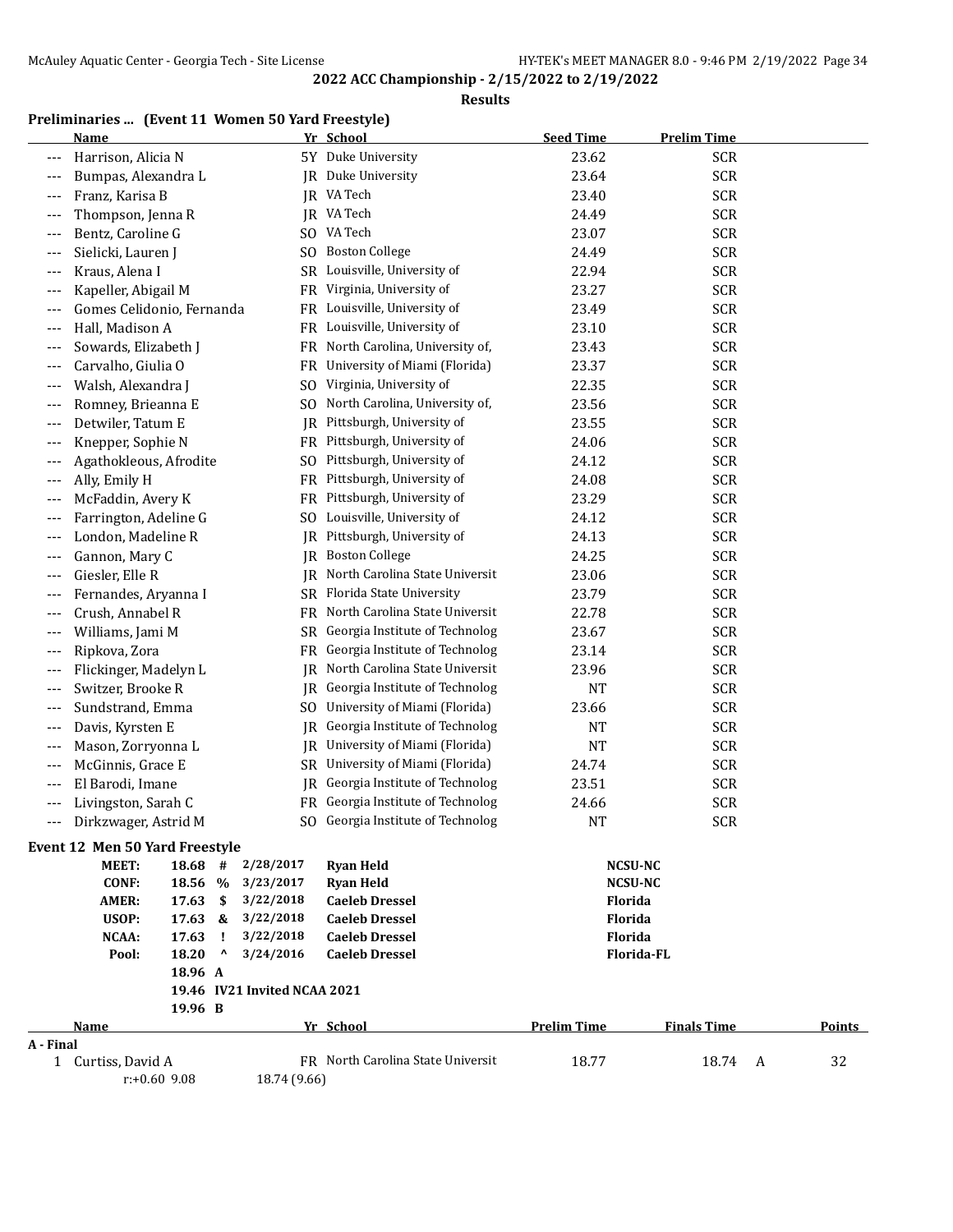#### **Results**

# **A - Final ... (Event 12 Men 50 Yard Freestyle)**

|                  | <b>Name</b>                | Yr School                                          | <b>Prelim Time</b> | <b>Finals Time</b> |                  | <b>Points</b> |
|------------------|----------------------------|----------------------------------------------------|--------------------|--------------------|------------------|---------------|
|                  | 2 Elaraby, Abdelrahman S   | IR Louisville, University of                       | 19.04              | 18.83              | $\mathbf{A}$     | 28            |
|                  | $r: +0.61$ 9.05            | 18.83 (9.78)                                       |                    |                    |                  |               |
| 3                | Ramadan, Youssef T         | SO VA Tech                                         | 19.13              | 18.87              | A                | 27            |
|                  | $r: +0.57$ 9.12            | 18.87 (9.75)                                       |                    |                    |                  |               |
| 4                | Brownstead, Matthew K      | SO Virginia, University of                         | 19.02              | 19.01              | IV <sub>21</sub> | 26            |
|                  | $r: +0.62$ 9.06            | 19.01 (9.95)                                       |                    |                    |                  |               |
| 5                | Korstanje, Nyls J          | JR North Carolina State Universit                  | 19.12              | 19.06              | IV21             | 25            |
|                  | $r: +0.61$ 9.00            | 19.06 (10.06)                                      |                    |                    |                  |               |
| *6               | Aikins, Jack H             | FR Virginia, University of                         | 19.23              | 19.12              | IV21             | 23.50         |
|                  | $r: +0.62$ 9.26            | 19.12 (9.86)                                       |                    |                    |                  |               |
|                  |                            | JR North Carolina State Universit                  |                    |                    |                  |               |
| *6               | Henderson, Noah C          |                                                    | 19.22              | 19.12              | IV21             | 23.50         |
|                  | $r: +0.60$ 9.10            | 19.12 (10.02)                                      |                    |                    |                  |               |
| 8                | Boyle, Connor I            | FR Virginia, University of                         | 19.19              | 19.32              | IV21             | 22            |
|                  | $r: +0.62$ 9.24            | 19.32 (10.08)                                      |                    |                    |                  |               |
| <b>B</b> - Final |                            |                                                    |                    |                    |                  |               |
|                  | 9 King, Matthew C          | SO Virginia, University of                         | 19.23              | 19.17              | IV21             | 20            |
|                  | $r: +0.61$ 9.31            | 19.17 (9.86)                                       |                    |                    |                  |               |
| 10               | Lamb, Augustus B           | JR Virginia, University of                         | 19.27              | 19.30              | IV21             | 17            |
|                  | $r: +0.61$ 9.40            | 19.30 (9.90)                                       |                    |                    |                  |               |
|                  | 11 Guiliano, Christopher R | FR Notre Dame, University of                       | 19.28              | 19.35              | IV21             | 16            |
|                  | $r: +0.66$ 9.35            | 19.35 (10.00)                                      |                    |                    |                  |               |
|                  | 12 Lowe, Dalton D          | SO Louisville, University of                       | 19.34              | 19.37              | IV21             | 15            |
|                  | $r+0.63$ 9.42              | 19.37 (9.95)                                       |                    |                    |                  |               |
| 13               | McCusker, Max C            | SR Florida State University                        | 19.28              | 19.48              | B                | 14            |
|                  | $r+0.58$ 9.23              | 19.48 (10.25)                                      |                    |                    |                  |               |
|                  | 14 Hayes, Aiden G          | FR North Carolina State Universit                  | 19.57              | 19.49              | B                | 13            |
|                  | $r: +0.61$ 9.29            | 19.49 (10.20)                                      |                    |                    |                  |               |
| 15               | Varjasi, Peter             | JR Florida State University                        | 19.56              | 19.60              | B                | 12            |
|                  | $r: +0.67$ 9.45            | 19.60 (10.15)                                      |                    |                    |                  |               |
|                  | 16 Eastman, Michael R      | SR Louisville, University of                       | 19.47              | 19.67              | B                | 11            |
|                  | $r+0.62$ 9.49              | 19.67 (10.18)                                      |                    |                    |                  |               |
| C - Final        |                            |                                                    |                    |                    |                  |               |
|                  | 17 Ksiazek, Jakub A        | SR Florida State University                        | 19.75              | 19.56              | B                | 9             |
|                  | $r: +0.68$ 9.38            | 19.56 (10.18)                                      |                    |                    |                  |               |
|                  | 18 Piszczorowicz, Bartosz  | JR North Carolina State Universit                  | 19.69              | 19.57              | B                | 7             |
|                  | $r: +0.64$ 9.49            | 19.57 (10.08)                                      |                    |                    |                  |               |
|                  | 19 Cooper, Ian J           | JR Florida State University                        | 19.66              | 19.62              | B                | 6             |
|                  | $r: +0.67$ 9.52            |                                                    |                    |                    |                  |               |
|                  |                            | 19.62 (10.10)<br>SR North Carolina, University of, |                    |                    |                  |               |
|                  | 20 Sungalia, Tomas         |                                                    | 19.59              | 19.65              | B                | 5             |
|                  | $r: +0.67$ 9.60            | 19.65 (10.05)                                      |                    |                    |                  |               |
|                  | 21 Hallock, Thomas J       | 5Y VA Tech                                         | 19.73              | 19.71              | B                | 4             |
|                  | $r: +0.65$ 9.37            | 19.71 (10.34)                                      |                    |                    |                  |               |
| 22               | Sanford, Bradley N         | JR Duke University                                 | 19.80              | 19.76              | B                | 3             |
|                  | $r: +0.64$ 9.50            | 19.76 (10.26)                                      |                    |                    |                  |               |
| 23               | Daniel, Austin C           | 5Y Georgia Institute of Technolog                  | 19.81              | 19.78              | B                | 2             |
|                  | $r+0.56$ 9.57              | 19.78 (10.21)                                      |                    |                    |                  |               |
|                  | 24 Dubinin, Vlad           | JR Louisville, University of                       | 19.66              | 19.90              | B                | $\mathbf{1}$  |
|                  | $r+0.65$ 9.53              | 19.90 (10.37)                                      |                    |                    |                  |               |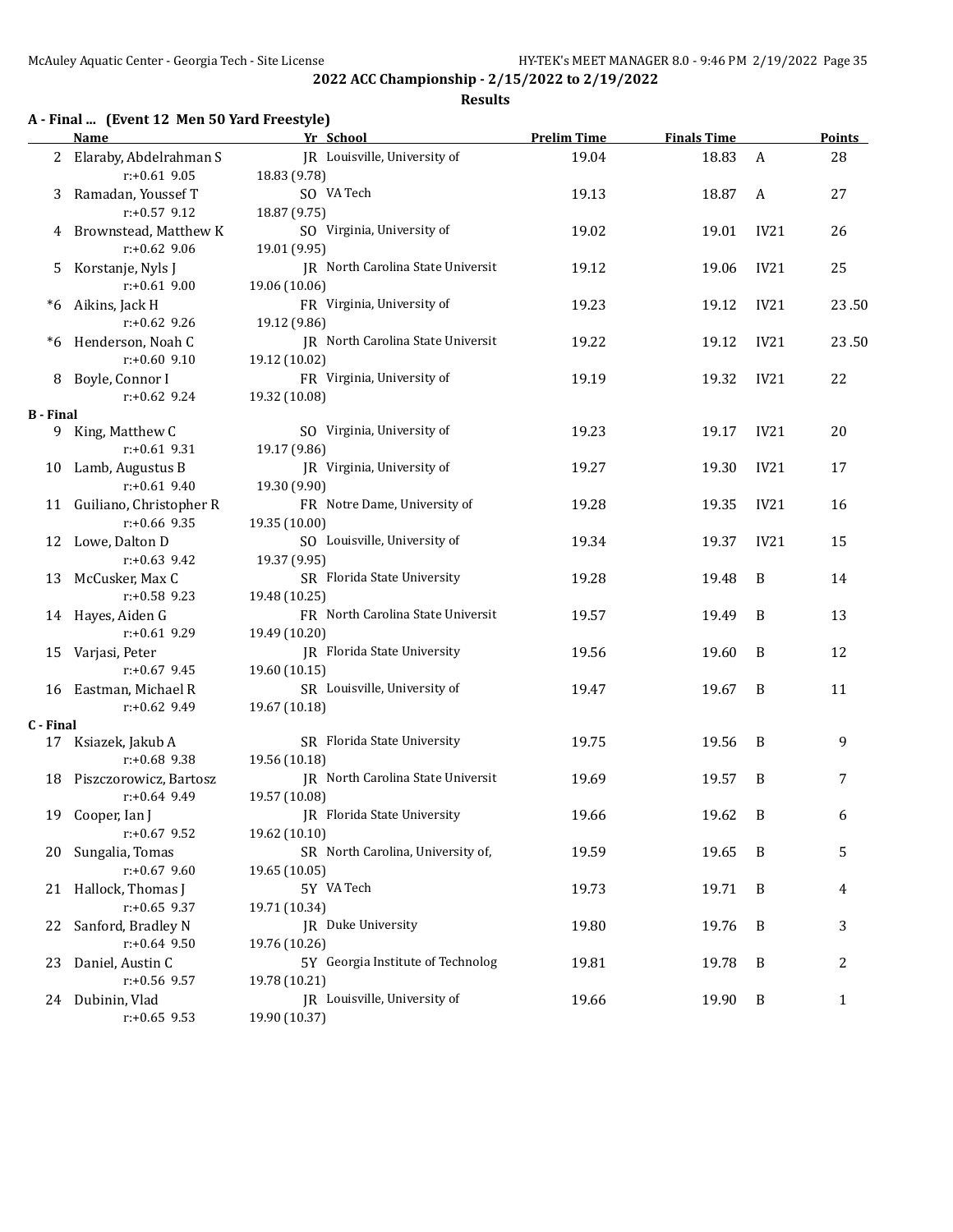|       | Event 12 Men 50 Yard Freestyle |                 |              |                              |                                    |                  |                    |       |
|-------|--------------------------------|-----------------|--------------|------------------------------|------------------------------------|------------------|--------------------|-------|
|       | <b>MEET:</b>                   | $18.68$ #       |              | 2/28/2017                    | <b>Ryan Held</b>                   |                  | <b>NCSU-NC</b>     |       |
|       | <b>CONF:</b>                   | 18.56 %         |              | 3/23/2017                    | <b>Ryan Held</b>                   |                  | <b>NCSU-NC</b>     |       |
|       | <b>AMER:</b>                   | $17.63 \quad $$ |              | 3/22/2018                    | <b>Caeleb Dressel</b>              |                  | Florida            |       |
|       | USOP:                          | $17.63 \&$      |              | 3/22/2018                    | <b>Caeleb Dressel</b>              |                  | Florida            |       |
|       | NCAA:                          | 17.63           | $\mathbf{I}$ | 3/22/2018                    | <b>Caeleb Dressel</b>              |                  | Florida            |       |
|       | Pool:                          | $18.20$ ^       |              | 3/24/2016                    | <b>Caeleb Dressel</b>              |                  | Florida-FL         |       |
|       |                                | 18.96 A         |              |                              |                                    |                  |                    |       |
|       |                                |                 |              |                              |                                    |                  |                    |       |
|       |                                |                 |              | 19.46 IV21 Invited NCAA 2021 |                                    |                  |                    |       |
|       |                                | 19.96 B         |              |                              |                                    |                  |                    |       |
|       | Name                           |                 |              |                              | Yr School                          | <b>Seed Time</b> | <b>Prelim Time</b> |       |
|       | <b>Preliminaries</b>           |                 |              |                              |                                    |                  |                    |       |
|       | 1 Curtiss, David A             |                 |              |                              | FR North Carolina State Universit  | 19.38            | 18.77              | qA    |
|       |                                | $r: +0.62$ 9.14 |              | 18.77 (9.63)                 |                                    |                  |                    |       |
| 2     | Brownstead, Matthew K          |                 |              |                              | SO Virginia, University of         | 19.27            | 19.02              | qIV21 |
|       |                                | $r: +0.62$ 9.12 |              | 19.02 (9.90)                 |                                    |                  |                    |       |
| 3     | Elaraby, Abdelrahman S         |                 |              |                              | JR Louisville, University of       | 19.19            | 19.04              | qIV21 |
|       |                                | $r: +0.62$ 9.07 |              | 19.04 (9.97)                 |                                    |                  |                    |       |
| 4     | Korstanje, Nyls J              |                 |              |                              | JR North Carolina State Universit  | 19.28            | 19.12              | qIV21 |
|       |                                | $r: +0.60$ 9.03 |              | 19.12 (10.09)                |                                    |                  |                    |       |
| 5.    | Ramadan, Youssef T             |                 |              |                              | SO VA Tech                         | 19.21            | 19.13              | qIV21 |
|       |                                | $r: +0.60$ 9.27 |              | 19.13 (9.86)                 |                                    |                  |                    |       |
| 6     | Boyle, Connor I                |                 |              |                              | FR Virginia, University of         | 20.01            | 19.19              | qIV21 |
|       |                                | $r: +0.62$ 9.19 |              |                              |                                    |                  |                    |       |
|       |                                |                 |              | 19.19 (10.00)                |                                    |                  |                    |       |
|       | 7 Henderson, Noah C            |                 |              |                              | IR North Carolina State Universit  | 19.20            | 19.22              | qIV21 |
|       |                                | $r: +0.62$ 9.21 |              | 19.22 (10.01)                |                                    |                  |                    |       |
|       | 8 Aikins, Jack H               |                 |              |                              | FR Virginia, University of         | 19.90            | 19.23              | qIV21 |
|       |                                | $r: +0.62$ 9.36 |              | 19.23 (9.87)                 |                                    |                  |                    |       |
|       | 9 King, Matthew C              |                 |              |                              | SO Virginia, University of         | 19.39            | J19.23             | qIV21 |
|       |                                | $r: +0.67$ 9.37 |              | 19.23 (9.86)                 |                                    |                  |                    |       |
|       | 10 Lamb, Augustus B            |                 |              |                              | JR Virginia, University of         | 19.76            | 19.27              | qIV21 |
|       |                                | $r: +0.58$ 9.40 |              | 19.27 (9.87)                 |                                    |                  |                    |       |
|       | *11 Guiliano, Christopher R    |                 |              |                              | FR Notre Dame, University of       | 19.60            | 19.28              | qIV21 |
|       |                                | $r: +0.64$ 9.29 |              | 19.28 (9.99)                 |                                    |                  |                    |       |
|       | *11 McCusker, Max C            |                 |              |                              | SR Florida State University        | 19.35            | 19.28              | qIV21 |
|       |                                | $r: +0.59$ 9.16 |              | 19.28 (10.12)                |                                    |                  |                    |       |
|       | 13 Lowe, Dalton D              |                 |              |                              | SO Louisville, University of       | 19.56            | 19.34              | qIV21 |
|       |                                | $r: +0.62$ 9.27 |              | 19.34 (10.07)                |                                    |                  |                    |       |
|       | 14 Eastman, Michael R          |                 |              |                              | SR Louisville, University of       | 19.78            | 19.47              | qB    |
|       |                                | $r: +0.63$ 9.37 |              | 19.47 (10.10)                |                                    |                  |                    |       |
|       |                                |                 |              |                              |                                    |                  |                    |       |
|       | 15 Varjasi, Peter              |                 |              |                              | <b>IR</b> Florida State University | 19.53            | 19.56              | qB    |
|       |                                | $r: +0.69$ 9.49 |              | 19.56 (10.07)                |                                    |                  |                    |       |
|       | 16 Hayes, Aiden G              |                 |              |                              | FR North Carolina State Universit  | 19.90            | 19.57              | qB    |
|       |                                | $r: +0.62$ 9.29 |              | 19.57 (10.28)                |                                    |                  |                    |       |
| 17    | Sungalia, Tomas                |                 |              |                              | SR North Carolina, University of,  | 19.79            | 19.59              | qB    |
|       |                                | $r: +0.67$ 9.52 |              | 19.59 (10.07)                |                                    |                  |                    |       |
| $*18$ | Dubinin, Vlad                  |                 |              |                              | JR Louisville, University of       | 19.93            | 19.66              | qB    |
|       |                                | $r: +0.61$ 9.45 |              | 19.66 (10.21)                |                                    |                  |                    |       |
| $*18$ | Cooper, Ian J                  |                 |              |                              | JR Florida State University        | 19.55            | 19.66              | qB    |
|       |                                | $r: +0.67$ 9.49 |              | 19.66 (10.17)                |                                    |                  |                    |       |
| 20    | Piszczorowicz, Bartosz         |                 |              |                              | IR North Carolina State Universit  | 20.01            | 19.69              | qB    |
|       |                                | $r: +0.65$ 9.58 |              | 19.69 (10.11)                |                                    |                  |                    |       |
| 21    | Hallock, Thomas J              |                 |              |                              | 5Y VA Tech                         | 20.05            | 19.73              | qB    |
|       |                                | $r: +0.66$ 9.33 |              | 19.73 (10.40)                |                                    |                  |                    |       |
|       |                                |                 |              |                              |                                    |                  |                    |       |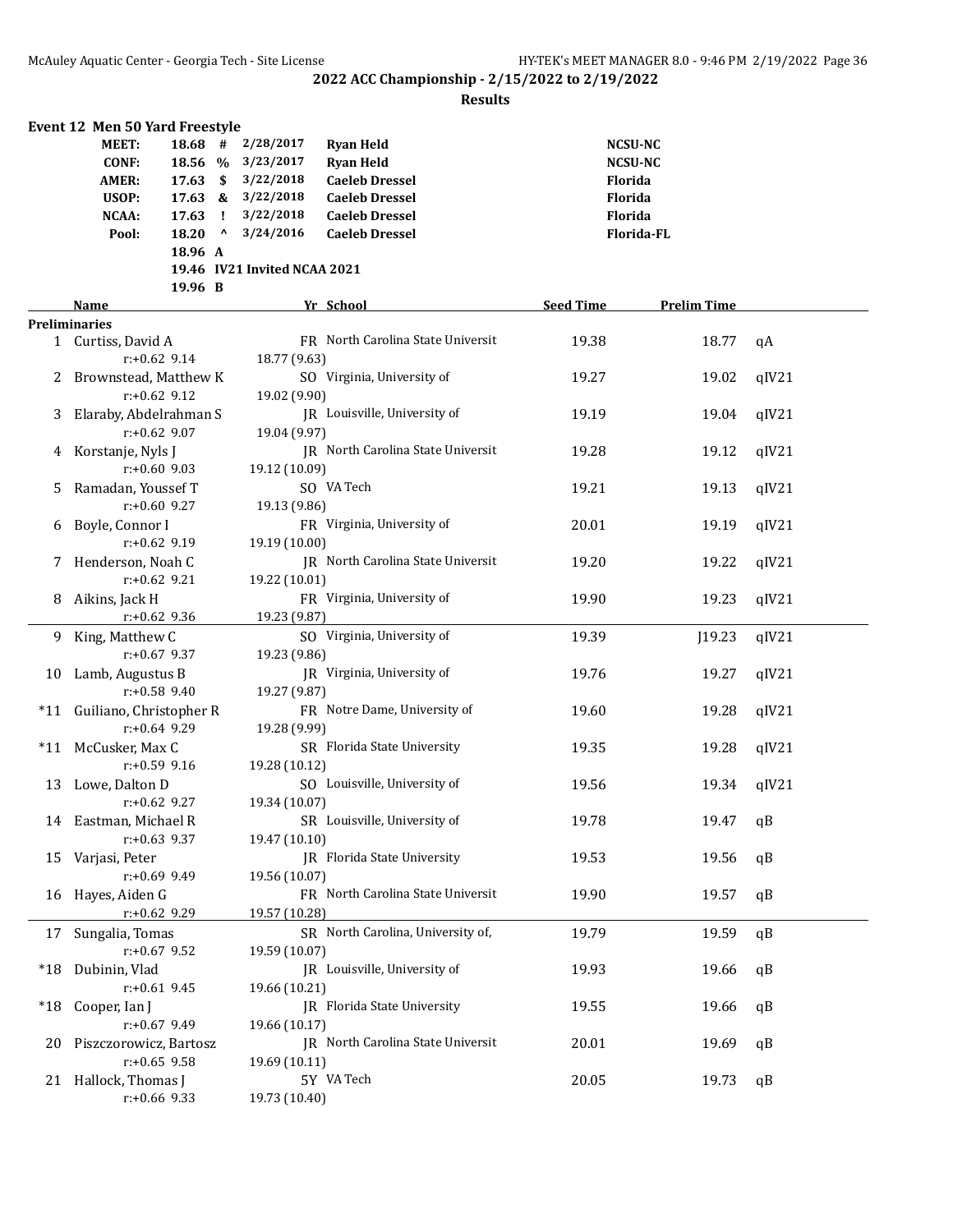|  |  | Preliminaries  (Event 12 Men 50 Yard Freestyle) |  |
|--|--|-------------------------------------------------|--|
|--|--|-------------------------------------------------|--|

|     | <u>Name</u>               | Yr School                         | <b>Seed Time</b> | <b>Prelim Time</b> |    |
|-----|---------------------------|-----------------------------------|------------------|--------------------|----|
|     | 22 Ksiazek, Jakub A       | SR Florida State University       | 19.51            | 19.75              | qB |
|     | $r+0.70$ 9.54             | 19.75 (10.21)                     |                  |                    |    |
|     | 23 Sanford, Bradley N     | JR Duke University                | 20.15            | 19.80              | qB |
|     | $r: +0.65$ 9.51           | 19.80 (10.29)                     |                  |                    |    |
|     | 24 Daniel, Austin C       | 5Y Georgia Institute of Technolog | 19.92            | 19.81              | qB |
|     | $r: +0.61$ 9.58           | 19.81 (10.23)                     |                  |                    |    |
|     | 25 Keblys, Jokubas        | FR Florida State University       | 20.31            | J19.81             | B  |
|     | $r: +0.66$ 9.75           | 19.81 (10.06)                     |                  |                    |    |
|     | 26 Gingrich, Charlie F    | JR Duke University                | 20.17            | 19.82              | B  |
|     | $r: +0.59$ 9.46           | 19.82 (10.36)                     |                  |                    |    |
|     | 27 Lukashev, Stephan A    | SO Notre Dame, University of      | 20.16            | 19.92              | B  |
|     | $r: +0.61$ 9.56           | 19.92 (10.36)                     |                  |                    |    |
|     | *28 Alderson, Justin T    | SO Georgia Institute of Technolog | 19.92            | 19.93              | B  |
|     | $r: +0.64$ 9.53           | 19.93 (10.40)                     |                  |                    |    |
|     | *28 Bastian, Izaak Z      | SR Florida State University       | 20.01            | 19.93              | B  |
|     | $r: +0.60$ 9.58           | 19.93 (10.35)                     |                  |                    |    |
| *30 | Davis, Walker A           | FR North Carolina, University of, | 20.31            | 19.97              |    |
|     | $r: +0.56$ 9.68           | 19.97 (10.29)                     |                  |                    |    |
|     | *30 Kredich, Coleman A    | JR Duke University                | 20.33            | 19.97              |    |
|     | r:+0.57 9.59              | 19.97 (10.38)                     |                  |                    |    |
| 32  | McIntyre, Zachary M       | SO Duke University                | 20.43            | 20.06              |    |
|     | $r: +0.62$ 9.78           | 20.06 (10.28)                     |                  |                    |    |
| 33  | Moran, Blake F            | JR Florida State University       | 20.08            | 20.07              |    |
|     | $r: +0.62$ 9.54           | 20.07 (10.53)                     |                  |                    |    |
|     | 34 Eichberg, Dylan A      | SR VA Tech                        | 20.08            | 20.08              |    |
|     | $r: +0.60$ 9.69           | 20.08 (10.39)                     |                  |                    |    |
|     | 35 Whelan, Matthew M      | SR Duke University                | 20.15            | 20.11              |    |
|     | $r: +0.61$ 9.64           | 20.11 (10.47)                     |                  |                    |    |
|     | 36 Poelke, Boyd R         | SO North Carolina, University of, | 20.40            | 20.12              |    |
|     | $r: +0.66$ 9.65           | 20.12 (10.47)                     |                  |                    |    |
| *37 | Bottelberghe, Joshua R    | SR Notre Dame, University of      | 20.16            | 20.13              |    |
|     | r:+0.70 9.80              | 20.13 (10.33)                     |                  |                    |    |
|     | *37 Webb, Forest H        | JR VA Tech                        | 20.83            | 20.13              |    |
|     | $r+0.64$ 9.87             | 20.13 (10.26)                     |                  |                    |    |
| 39. | Toledo Sanchez, Dominic A | JR Pittsburgh, University of      | 20.66            | 20.17              |    |
|     | $r: +0.59$ 9.94           | 20.17 (10.23)                     |                  |                    |    |
|     | 40 Delong, Alec J         | JR Notre Dame, University of      | 20.16            | 20.22              |    |
|     | $r: +0.61$ 9.76           | 20.22 (10.46)                     |                  |                    |    |
|     | 41 Roche, Samuel L        | SR Boston College                 | 20.28            | 20.25              |    |
|     | $r: +0.62$ 9.75           | 20.25 (10.50)                     |                  |                    |    |
| 42  | Claesson, Henry A         | SR VA Tech                        | 20.22            | 20.28              |    |
|     | r:+0.59 9.72              | 20.28 (10.56)                     |                  |                    |    |
| *43 | Odorici, Leandro V        | FR Georgia Institute of Technolog | 20.39            | 20.31              |    |
|     | $r: +0.59$ 9.70           | 20.31 (10.61)                     |                  |                    |    |
| *43 | Radkov, Nick S            | FR North Carolina, University of, | 20.59            | 20.31              |    |
|     | $r: +0.71$ 9.96           | 20.31 (10.35)                     |                  |                    |    |
| *45 | Szekely, Matthew A        | JR Boston College                 | 20.38            | 20.36              |    |
|     | $r: +0.61$ 9.87           | 20.36 (10.49)                     |                  |                    |    |
| *45 | Lowery, Connor W          | SO Florida State University       | 21.03            | 20.36              |    |
|     | $r: +0.61$ 9.69           | 20.36 (10.67)                     |                  |                    |    |
| 47  | Radziszewski, Krzysztof   | FR Pittsburgh, University of      | 20.55            | 20.38              |    |
|     | $r: +0.77$ 9.93           | 20.38 (10.45)                     |                  |                    |    |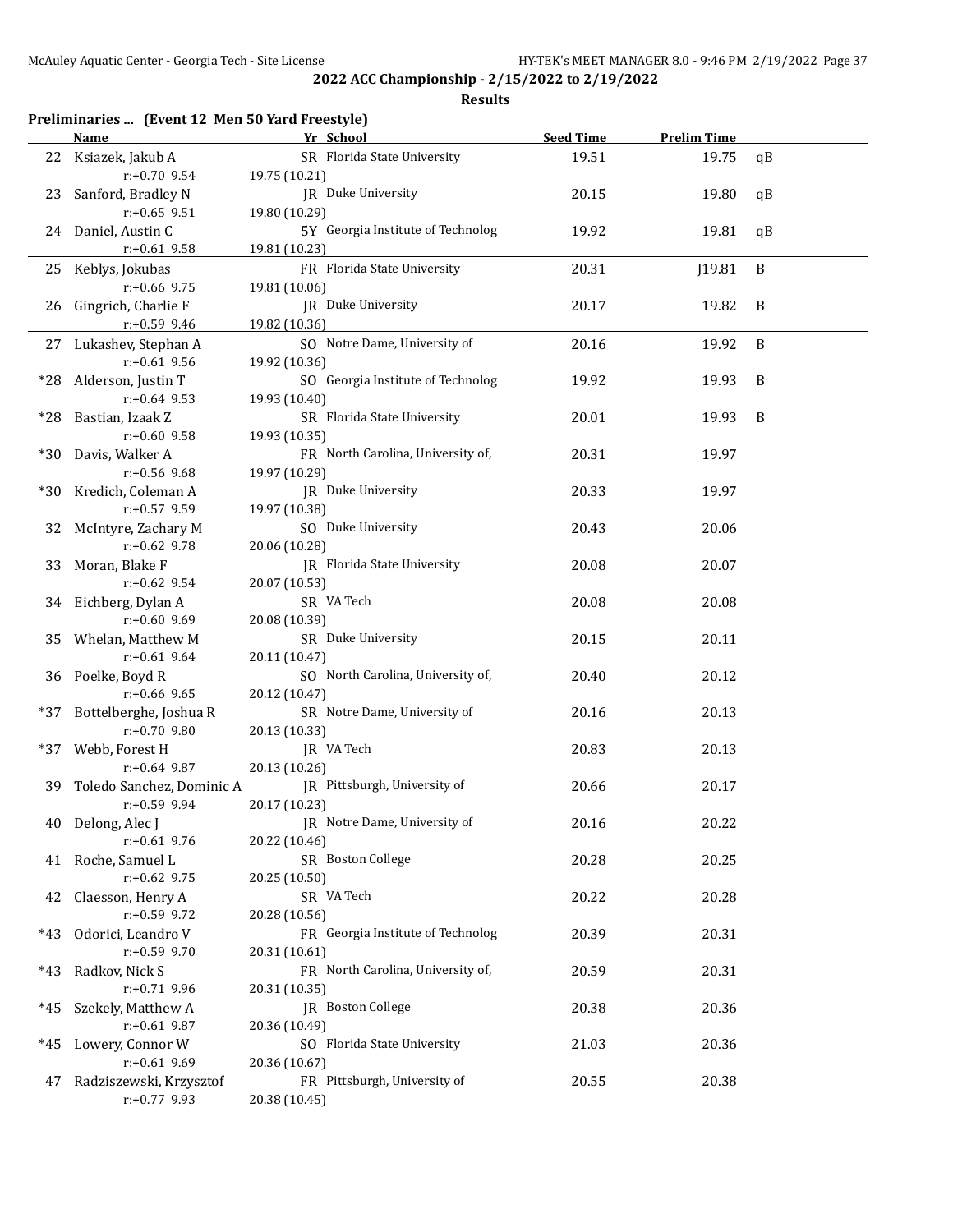**Results**

### **Preliminaries ... (Event 12 Men 50 Yard Freestyle)**

|                          | <b>Name</b>                            | Yr School                                     | <b>Seed Time</b> | <b>Prelim Time</b> |  |
|--------------------------|----------------------------------------|-----------------------------------------------|------------------|--------------------|--|
|                          | 48 Pytlarczyk, Szymon                  | IR Pittsburgh, University of                  | 20.41            | 20.39              |  |
|                          | $r: +0.65$ 9.93                        | 20.39 (10.46)                                 |                  |                    |  |
| 49                       | Koeppen, William E                     | JR VA Tech                                    | 20.63            | 20.40              |  |
|                          | r:+0.68 9.94                           | 20.40 (10.46)                                 |                  |                    |  |
| 50                       | Lahmann, Donovan P                     | JR North Carolina, University of,             | 20.34            | 20.41              |  |
|                          | $r: +0.67$ 9.96                        | 20.41 (10.45)                                 |                  |                    |  |
|                          | 51 Stensby, Christopher S              | JR Notre Dame, University of                  | 20.45            | 20.42              |  |
|                          | $r: +0.62$ 9.76                        | 20.42 (10.66)                                 |                  |                    |  |
|                          | 52 Kusto, Rafal                        | SR North Carolina State Universit             | 20.51            | 20.45              |  |
|                          | $r: +0.60$ 9.74                        | 20.45 (10.71)                                 |                  |                    |  |
|                          | *53 Santana, Alexander J               | 5Y Boston College                             | 20.69            | 20.61              |  |
|                          | r:+0.60 9.85                           | 20.61 (10.76)                                 |                  |                    |  |
|                          | *53 Smith, Zachary J                   | SR Notre Dame, University of                  | 20.53            | 20.61              |  |
|                          | $r: +0.64$ 9.97                        | 20.61 (10.64)                                 |                  |                    |  |
| *55                      | Myers, Max J                           | FR Notre Dame, University of                  | 20.65            | 20.65              |  |
|                          | $r: +0.63$ 9.87                        | 20.65 (10.78)                                 |                  |                    |  |
|                          | *55 Russano, Trent A                   | FR Pittsburgh, University of                  | 20.49            | 20.65              |  |
|                          | $r: +0.58$ 9.90                        | 20.65 (10.75)                                 |                  |                    |  |
|                          | 57 Van Der Laan, Cooper J              | SR Pittsburgh, University of                  | 20.64            | 20.80              |  |
|                          | $r: +0.64$ 10.03                       | 20.80 (10.77)                                 |                  |                    |  |
|                          | 58 Korndorffer, Charles T              | IR Notre Dame, University of                  | 20.95            | 20.89              |  |
|                          | $r: +0.66$ 10.21                       | 20.89 (10.68)                                 |                  |                    |  |
| 59                       | Mathis, Ryan A                         | SO Boston College                             | 20.88            | 20.97              |  |
|                          | $r: +0.60$ 9.75                        | 20.97 (11.22)                                 |                  |                    |  |
|                          | 60 Abaliksta, Valdas                   | 5Y North Carolina, University of,             | 20.68            | 20.98              |  |
|                          | $r: +0.79$ 10.41                       | 20.98 (10.57)                                 |                  |                    |  |
|                          | 61 Ewing, Kendall J                    | SO North Carolina, University of,             | 21.70            | 21.03              |  |
|                          | $r: +0.59$ 10.12                       | 21.03 (10.91)                                 |                  |                    |  |
|                          | 62 Smesko, Kaden W<br>$r: +0.66$ 10.21 | SO Notre Dame, University of<br>21.06 (10.85) | 21.03            | 21.06              |  |
|                          | 63 Zucker, Colson P                    | SR Duke University                            | 20.86            | 21.07              |  |
|                          | $r: +0.66$ 10.16                       | 21.07 (10.91)                                 |                  |                    |  |
|                          | 64 Brown, Roger B                      | FR Boston College                             | 21.13            | 21.08              |  |
|                          | $r: +0.68$ 10.20                       | 21.08 (10.88)                                 |                  |                    |  |
| 65                       | Geoghegan Ribeiro, Damion              | SR Boston College                             | 21.01            | 21.24              |  |
|                          | $r: +0.64$ 10.21                       | 21.24 (11.03)                                 |                  |                    |  |
|                          | 66 Citta, Dylan A                      | FR North Carolina, University of,             | 21.85            | 21.82              |  |
|                          | r:+0.59 10.70                          | 21.82 (11.12)                                 |                  |                    |  |
| 67                       | Lopez Miro, Cobi S                     | JR VA Tech                                    | 21.80            | 22.42              |  |
|                          | $r: +0.67$ 11.02                       | 22.42 (11.40)                                 |                  |                    |  |
| ---                      | Manoff, Philip B                       | SR VA Tech                                    | 20.03            | <b>SCR</b>         |  |
| ---                      | Molla Yanes, Mario                     | FR VA Tech                                    | 20.71            | <b>SCR</b>         |  |
| $---$                    | Desman, Noah H                         | SR VA Tech                                    | 20.43            | <b>SCR</b>         |  |
| $---$                    | Vlasic, Adam P                         | Duke University<br>S <sub>O</sub>             | 22.41            | <b>SCR</b>         |  |
| $---$                    | Repice, Kevin J                        | Duke University<br>IR                         | 21.82            | <b>SCR</b>         |  |
| $---$                    | Greer, Evan                            | Duke University<br>FR                         | 21.38            | <b>SCR</b>         |  |
| ---                      | Day, John R                            | Duke University<br>SR                         | 20.91            | <b>SCR</b>         |  |
| ---                      | Wilburn, Cason J                       | Notre Dame, University of<br>IR               | 20.08            | <b>SCR</b>         |  |
| $---$                    | O'Brien, Andrew T                      | Duke University<br>SO.                        | 21.15            | <b>SCR</b>         |  |
| $---$                    | Volpe, Michael A                       | Duke University<br>FR                         | 21.34            | <b>SCR</b>         |  |
| $---$                    | Cassady, Hunter W                      | VA Tech<br>IR                                 | 20.68            | <b>SCR</b>         |  |
| $---$                    | Chang, Takkin D                        | Duke University<br>SO.                        | 21.55            | SCR                |  |
| $\scriptstyle{\cdots}$ . | Moussally, Sami K                      | North Carolina, University of,<br>FR          | 20.89            | <b>SCR</b>         |  |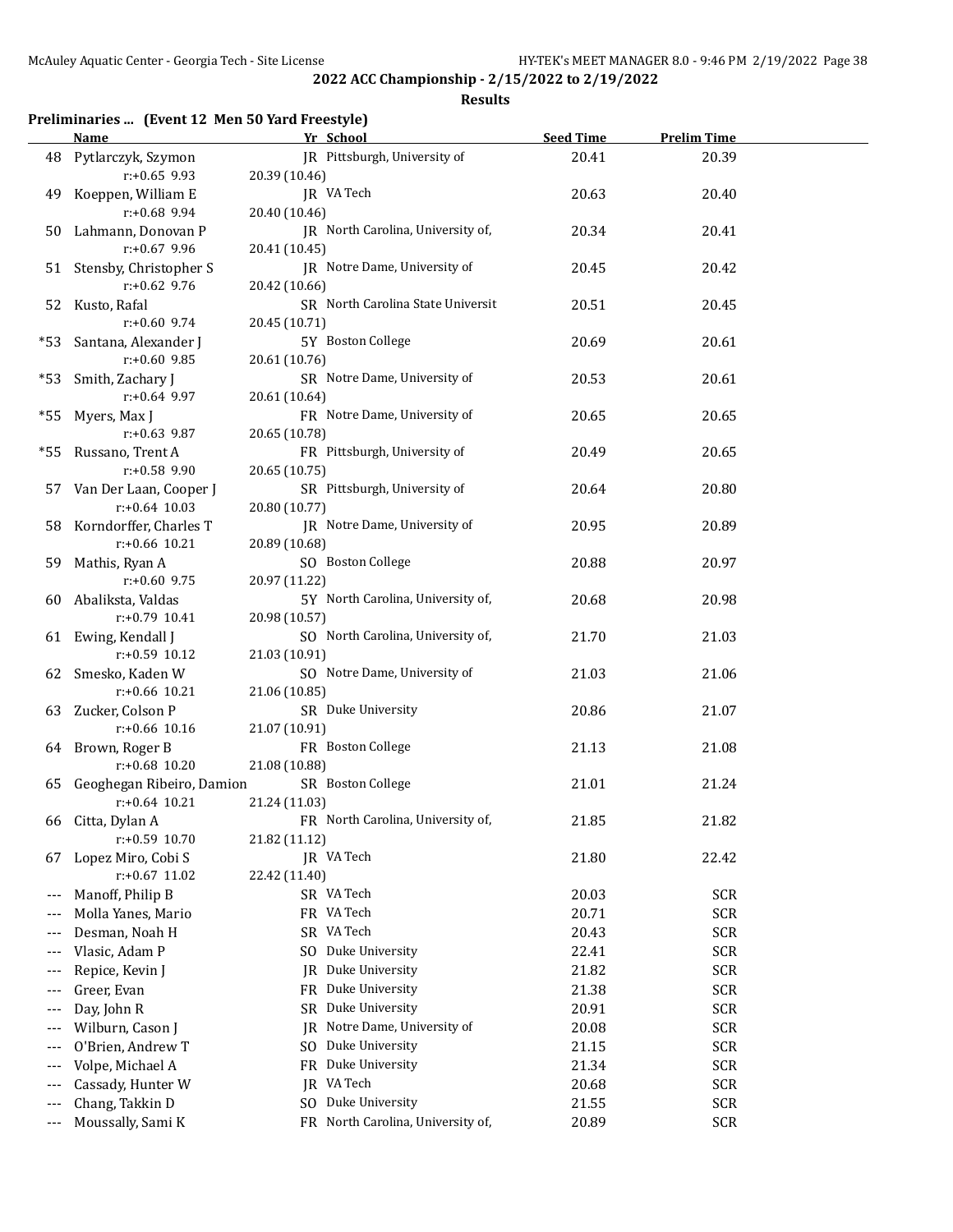#### **Results**

### **Preliminaries ... (Event 12 Men 50 Yard Freestyle)**

|       | <b>Name</b>           |                | Yr School                         | <b>Seed Time</b> | <b>Prelim Time</b> |
|-------|-----------------------|----------------|-----------------------------------|------------------|--------------------|
|       | Lawless, Alec C       |                | JR North Carolina, University of, | 20.94            | <b>SCR</b>         |
|       | Neff, Ethan L         | S <sub>0</sub> | Pittsburgh, University of         | 21.90            | <b>SCR</b>         |
|       | Becker, Perry E       | S <sub>O</sub> | North Carolina, University of,    | 26.09            | <b>SCR</b>         |
| $---$ | Burhans, Tucker F     | <b>SR</b>      | North Carolina, University of,    | 20.27            | <b>SCR</b>         |
| $---$ | Barone, Kyle B        | SR             | Georgia Institute of Technolog    | 20.53            | <b>SCR</b>         |
|       | Branscombe, Tyler G   | SR             | Georgia Institute of Technolog    | 20.62            | <b>SCR</b>         |
| $---$ | Petrashov, Denis      | <b>JR</b>      | Louisville, University of         | <b>NT</b>        | <b>SCR</b>         |
| $---$ | Poulsen, Sebastian T  | FR             | North Carolina, University of,    | 21.23            | <b>SCR</b>         |
| $---$ | Moore, Jered R        | <b>JR</b>      | Pittsburgh, University of         | 21.41            | <b>SCR</b>         |
|       | Worrell, Kyle T       |                | SR Louisville, University of      | 20.37            | <b>SCR</b>         |
|       | Ahadzhanian, Serhii   | SR             | Pittsburgh, University of         | 20.44            | <b>SCR</b>         |
| $---$ | Crisci, Flynn J       | <b>JR</b>      | Pittsburgh, University of         | 20.34            | <b>SCR</b>         |
| $---$ | Sicignano, Tyler J    | FR             | Virginia, University of           | 20.60            | <b>SCR</b>         |
| $---$ | Klinksiek, Konnar P   | <b>IR</b>      | Virginia, University of           | 20.27            | <b>SCR</b>         |
|       | Karolczak, Jan M      | S <sub>0</sub> | Virginia, University of           | 20.64            | <b>SCR</b>         |
|       | Laurencelle, Adrien E | S <sub>0</sub> | Virginia, University of           | 20.00            | <b>SCR</b>         |
| $---$ | Frohde, Wiggo P       | S <sub>O</sub> | Georgia Institute of Technolog    | 21.43            | <b>SCR</b>         |
| $---$ | Unlu, Baturalp        | S <sub>O</sub> | Georgia Institute of Technolog    | 20.17            | <b>SCR</b>         |
| $---$ | Gapinski, David A     | FR             | Georgia Institute of Technolog    | 20.54            | <b>SCR</b>         |
|       | Stokowski, Kacper A   | IR             | North Carolina State Universit    | 19.94            | <b>SCR</b>         |
|       | Tapp, Hunter A        | IR             | North Carolina State Universit    | 19.80            | <b>SCR</b>         |
| $---$ | Henkel, Bryce R       | FR             | <b>Boston College</b>             | 21.14            | <b>SCR</b>         |
| $- -$ | Horkan, Michael W     | FR             | <b>Boston College</b>             | 21.16            | <b>SCR</b>         |
| $---$ | Kertesz, Daniel O     | <b>JR</b>      | Georgia Institute of Technolog    | 20.17            | <b>SCR</b>         |
|       | Steele, Benjamin H    | FR             | Georgia Institute of Technolog    | 20.67            | <b>SCR</b>         |
|       | Cummings, Tanner C    | SR             | Louisville, University of         | 20.08            | <b>SCR</b>         |
| $---$ | Duncan, Caleb W       | IR             | Louisville, University of         | 19.95            | <b>SCR</b>         |
| $--$  | Ferraro, Christian    | 5Υ             | Georgia Institute of Technolog    | 19.64            | <b>SCR</b>         |
| $---$ | Pumputis, Caio R      | 5Υ             | Georgia Institute of Technolog    | 21.83            | <b>SCR</b>         |
|       | Izzo, Giovanni        | SR             | North Carolina State Universit    | 19.72            | <b>SCR</b>         |
|       | Moranetz, Jack T      | SR             | North Carolina State Universit    | 21.22            | <b>SCR</b>         |
|       | Pavlidi, Arijus       | <b>FR</b>      | Florida State University          | 20.36            | <b>SCR</b>         |
| $---$ | Hoover, Samuel E      |                | FR North Carolina State Universit | 20.16            | <b>SCR</b>         |
|       |                       |                |                                   |                  |                    |

### **Event 13 Men 1 mtr Diving**

|               | MEET:               | 499.95 | #             | 2/25/2010 | <b>Nick McCrory</b>            | <b>Duke</b>         |                     |        |
|---------------|---------------------|--------|---------------|-----------|--------------------------------|---------------------|---------------------|--------|
|               | <b>CONF:</b>        | 499.95 | $\frac{0}{0}$ | 2/25/2010 | <b>Nick McCrory</b>            | <b>Duke</b>         |                     |        |
|               | Pool:               | 475.80 | ^             | 2/26/2011 | <b>Nick McCrory</b>            | Duke                |                     |        |
|               | <b>Name</b>         |        |               |           | Yr School                      | <b>Prelim Score</b> | <b>Finals Score</b> | Points |
| <b>Finals</b> |                     |        |               |           |                                |                     |                     |        |
|               | Down-Jenkins, Anton |        |               | IR.       | North Carolina, University of, | 346.50              | 419.40              | 32     |
|               | Lechuga, Ruben      |        |               | IR-       | Georgia Institute of Technolog | 344.90              | 371.20              | 28     |
| 3             | Reed, Dylan D       |        |               | IR        | Pittsburgh, University of      | 307.25              | 367.80              | 27     |
| 4             | Stephens, Che       |        |               | FR        | Louisville, University of      | 328.45              | 366.05              | 26     |
|               | 5 Flory, Max L      |        |               | IR        | University of Miami (Florida)  | 329.00              | 363.75              | 25     |
| 6             | Creedon, Walker H   |        |               | SR.       | Virginia, University of        | 316.60              | 326.90              | 24     |
|               | Zawadzki, Noah M    |        |               | SR        | VA Tech                        | 339.90              | 319.65              | 23     |
| 8             | Cash, Cameron M     |        |               | FR        | Pittsburgh, University of      | 315.90              | 314.65              | 22     |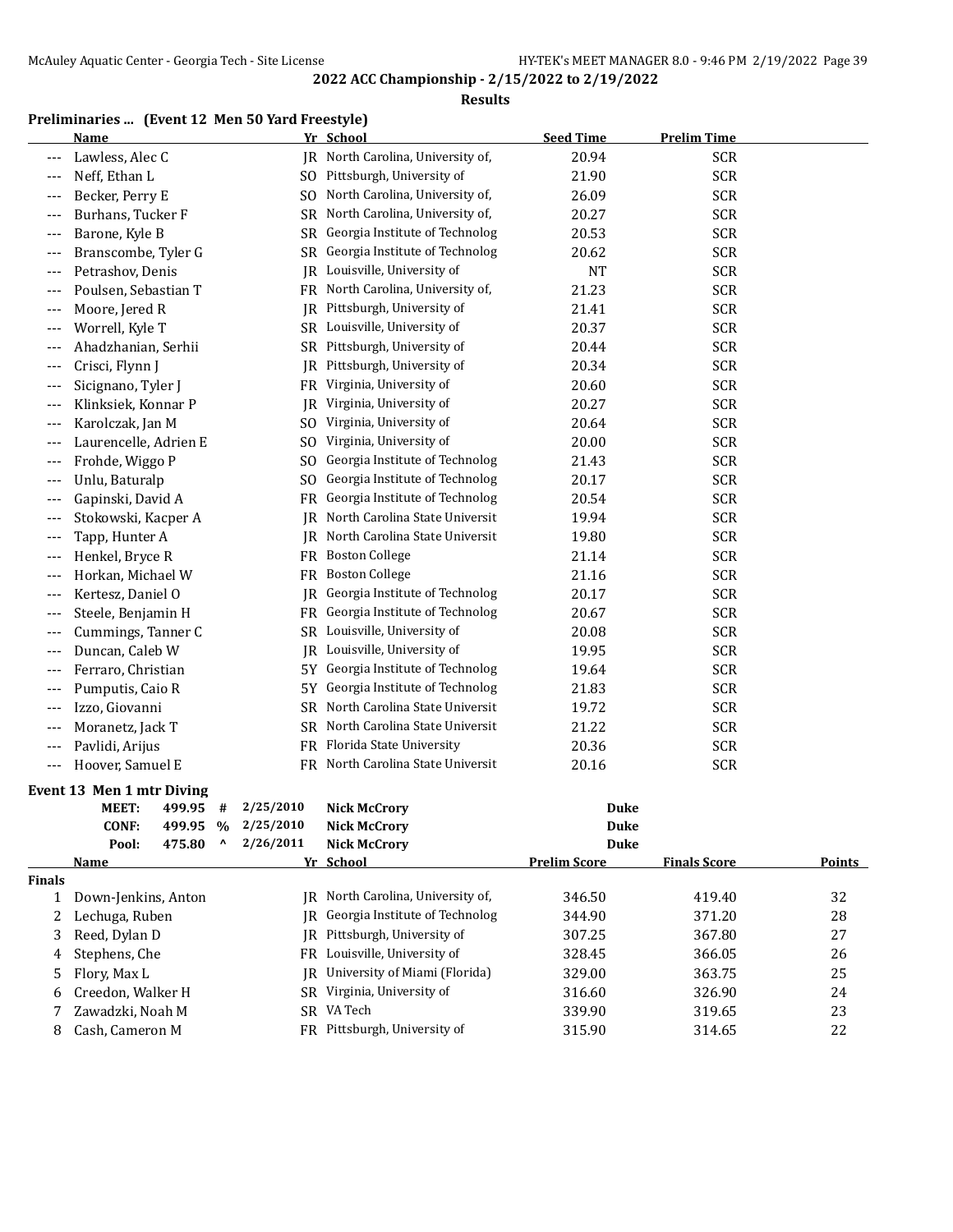**Results**

# **Event 13 Men 1 mtr Diving**

|       | MEET:                | 499.95 | #              | 2/25/2010      | <b>Nick McCrory</b>               | <b>Duke</b> |                     |   |
|-------|----------------------|--------|----------------|----------------|-----------------------------------|-------------|---------------------|---|
|       | <b>CONF:</b>         | 499.95 | $\%$           | 2/25/2010      | <b>Nick McCrory</b>               | <b>Duke</b> |                     |   |
|       | Pool:                | 475.80 | $\pmb{\wedge}$ | 2/26/2011      | <b>Nick McCrory</b>               | <b>Duke</b> |                     |   |
|       | Name                 |        |                |                | Yr School                         |             | <b>Prelim Score</b> |   |
|       | <b>Preliminaries</b> |        |                |                |                                   |             |                     |   |
| 1     | Down-Jenkins, Anton  |        |                | IR             | North Carolina, University of,    | 396.05      | 346.50              | q |
| 2     | Lechuga, Ruben       |        |                | IR.            | Georgia Institute of Technolog    | <b>NP</b>   | 344.90              | q |
| 3     | Zawadzki, Noah M     |        |                |                | SR VA Tech                        | 394.73      | 339.90              | q |
| 4     | Flory, Max L         |        |                | IR             | University of Miami (Florida)     | <b>NP</b>   | 329.00              | q |
| 5     | Stephens, Che        |        |                | FR             | Louisville, University of         | <b>NP</b>   | 328.45              | q |
| 6     | Creedon, Walker H    |        |                | SR             | Virginia, University of           | 316.88      | 316.60              | q |
| 7     | Cash, Cameron M      |        |                | FR             | Pittsburgh, University of         | 341.78      | 315.90              | q |
| 8     | Reed, Dylan D        |        |                | IR             | Pittsburgh, University of         | 344.85      | 307.25              | q |
| 9     | Bennett, Bayne       |        |                |                | JR North Carolina State Universit | 387.38      | 305.45              |   |
| 10    | Gur, Kivanc          |        |                |                | SR Louisville, University of      | <b>NP</b>   | 305.20              |   |
| 11    | Valmassei, Daniel C  |        |                |                | SR VA Tech                        | 314.03      | 296.15              |   |
| 12    | Hart, Alexander M    |        |                |                | SO North Carolina, University of, | 364.20      | 295.00              |   |
| 13    | Worsley, Campbell C  |        |                |                | FR North Carolina, University of, | 317.70      | 294.75              |   |
| 14    | Vargas Garcia, David |        |                |                | Florida State University          | <b>NP</b>   | 290.00              |   |
| 15    | O'Brien, Patrick P   |        |                | IR             | North Carolina State Universit    | 314.18      | 286.95              |   |
| 16    | Anolick, Harel B     |        |                | <b>SR</b>      | Duke University                   | 320.18      | 286.60              |   |
| 17    | Cagley, Jonah M      |        |                | JR             | Duke University                   | 294.45      | 285.05              |   |
| 18    | Helling, Jesco       |        |                | SO.            | Florida State University          | <b>NP</b>   | 283.90              |   |
| 19    | Sodokoff, Justin S   |        |                |                | Duke University                   | <b>NP</b>   | 282.85              |   |
| 20    | Sneden, Adam C       |        |                |                | JR Louisville, University of      | <b>NP</b>   | 280.85              |   |
| 21    | Perreault, Joseph    |        |                |                | JR Virginia, University of        | 288.40      | 277.75              |   |
| 22    | McCollum, Will C     |        |                | FR             | Duke University                   | 317.40      | 276.00              |   |
| 23    | Mann, Allen          |        |                | FR             | Georgia Institute of Technolog    | NP          | 274.90              |   |
| 24    | Sanders, Nicholas M  |        |                |                | FR Virginia, University of        | 309.23      | 270.35              |   |
| 25    | Pinto, Daniel        |        |                |                | Louisville, University of         | <b>NP</b>   | 264.25              |   |
| 26    | Parquet, Josh        |        |                |                | SR Pittsburgh, University of      | 312.35      | 257.45              |   |
| 27    | Harding, Seamus S    |        |                | SO.            | Duke University                   | 316.35      | 255.15              |   |
| 28    | Cole, Taj N          |        |                |                | JR VA Tech                        | 356.32      | 251.00              |   |
| 29    | Petrison, David C    |        |                | SR             | Notre Dame, University of         | 315.08      | 247.85              |   |
| 30    | Klock, Josiah B      |        |                | S <sub>O</sub> | <b>Boston College</b>             | NP          | 243.25              |   |
| 31    | Nickerson, Dale L    |        |                | <b>IR</b>      | <b>Boston College</b>             | <b>NP</b>   | 241.60              |   |
| 32    | Nolasco, Darwin S    |        |                |                | SO Florida State University       | <b>NP</b>   | 237.50              |   |
| 33    | Williams, Angus K    |        |                |                | FR Boston College                 | NP          | 233.85              |   |
| 34    | Sexton, Matt R       |        |                | SO.            | North Carolina State Universit    | 315.68      | 232.75              |   |
| 35    | Dotson, Luke         |        |                | FR             | Georgia Institute of Technolog    | NP          | 231.65              |   |
| 36    | Rains, William H     |        |                | IR             | Notre Dame, University of         | 272.93      | 227.20              |   |
| 37    | Salisbury, Jackson M |        |                | SO.            | Pittsburgh, University of         | 292.25      | 217.65              |   |
| $---$ | Popper, Alekzandr    |        |                | FR             | Louisville, University of         | <b>NP</b>   | <b>SCR</b>          |   |
| ---   | Smith, Logan D       |        |                | IR             | Louisville, University of         | <b>NP</b>   | <b>SCR</b>          |   |
| ---   | Mills, Oliver H      |        |                | SO.            | Virginia, University of           | 304.95      | <b>SCR</b>          |   |
| ---   | Edin, Peter A        |        |                |                | FR North Carolina State Universit | 321.83      | <b>SCR</b>          |   |
|       | Cooper, Zachary T    |        |                |                | University of Miami (Florida)     | NP          | <b>SCR</b>          |   |
| ---   | Davidson, Joshua T   |        |                |                | SR Florida State University       | NP          | <b>SCR</b>          |   |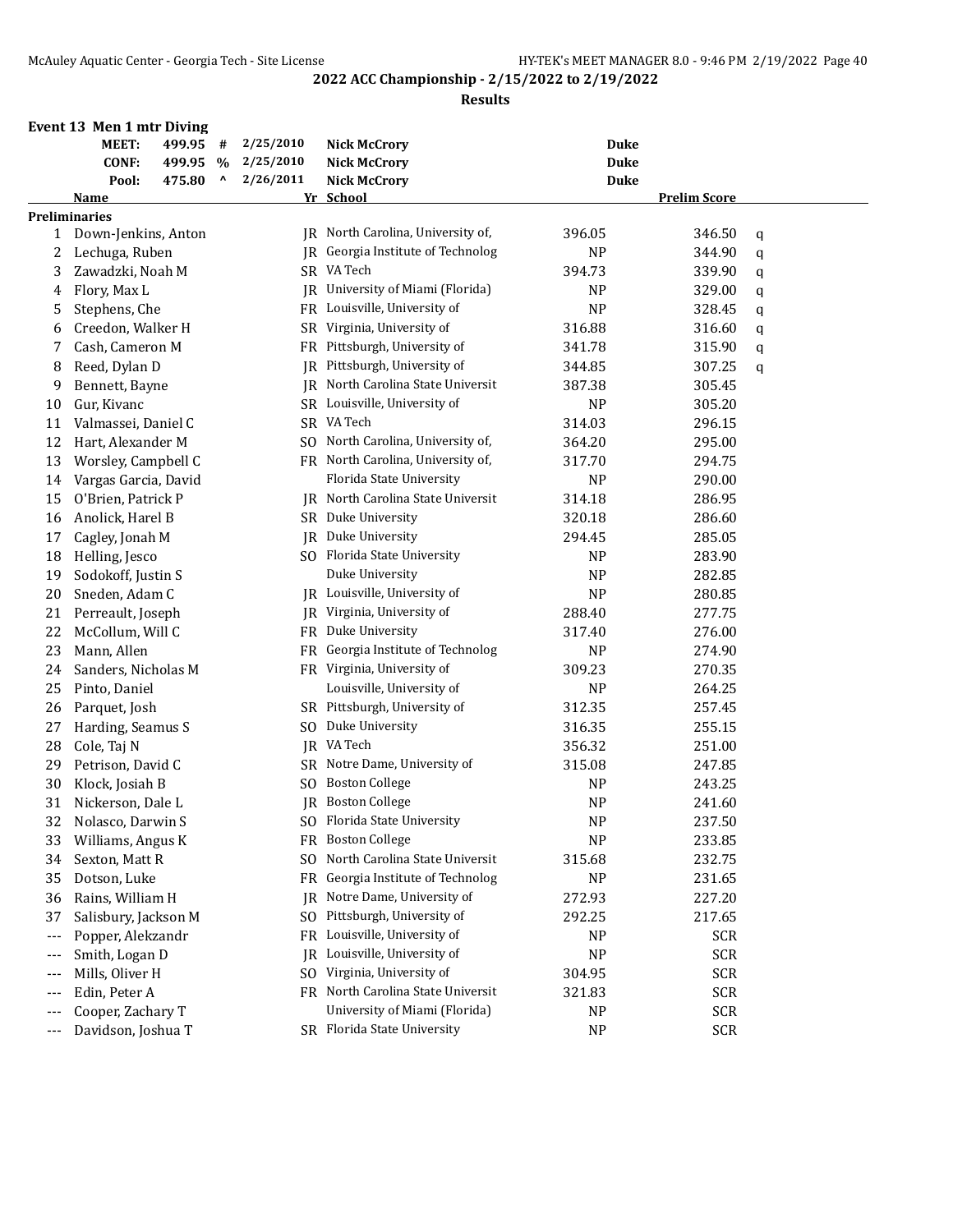#### **Results**

|              |         |               | Event 14 Women 200 Yard Medley Relay |                                        |               |
|--------------|---------|---------------|--------------------------------------|----------------------------------------|---------------|
| <b>MEET:</b> | 1:31.81 | #             | 2/17/2022                            | Virginia, University of                | UVA-VA        |
|              |         |               |                                      | G Walsh, A Wenger, A Cuomo, K Douglass |               |
| CONF:        | 1:31.81 | $\frac{9}{6}$ | 2/17/2022                            | Virginia, University of                | <b>UVA-VA</b> |
|              |         |               |                                      | G Walsh, A Wenger, A Cuomo, K Douglass |               |
| AMER:        | 1:31.81 | \$            | 2/17/2022                            | Virginia, University of                | <b>UVA-VA</b> |
|              |         |               |                                      | G Walsh, A Wenger, A Cuomo, K Douglass |               |
| USOP:        | 1:31.81 | &             | 2/17/2022                            | Virginia, University of                | <b>UVA-VA</b> |
|              |         |               |                                      | G Walsh, A Wenger, A Cuomo, K Douglass |               |
| NCAA:        | 1:31.81 |               | 2/17/2022                            | Virginia, University of                | <b>UVA-VA</b> |
|              |         |               |                                      | G Walsh, A Wenger, A Cuomo, K Douglass |               |
| Pool:        | 1:31.81 | ^             | 2/17/2022                            | Virginia, University of                | <b>UVA-VA</b> |
|              |         |               |                                      | G Walsh, A Wenger, A Cuomo, K Douglass |               |

**1:36.40 A 1:37.05 B**

 $\overline{a}$ 

|    | <b>Team</b>                                            | Relay                      |                                 | <b>Seed Time</b>                                                  | <b>Finals Time</b>               | <b>Points</b> |  |  |
|----|--------------------------------------------------------|----------------------------|---------------------------------|-------------------------------------------------------------------|----------------------------------|---------------|--|--|
|    | 1 Virginia, University of                              | A                          |                                 | 1:33.74                                                           | 1:31.81# A                       | 64            |  |  |
|    | 1) Walsh, Gretchen C FR<br>2) r:0.13 Wenger, Alexis SR |                            |                                 | 3) r:0.22 Cuomo, Alexa JR                                         | 4) r:0.28 Douglass, Katherine JR |               |  |  |
|    | $r: +0.63$ 22.82                                       | 48.59 (25.77)              | 1:11.27 (22.68)                 | 1:31.81 (20.54)                                                   |                                  |               |  |  |
| 2  | North Carolina State Universit                         | A                          |                                 | 1:34.31                                                           | 1:33.25<br>A                     | 56            |  |  |
|    | 1) Berkoff, Katharine FJR                              |                            | 2) r:0.30 Hansson, Sophie SR    | 3) r:0.15 Arens, Abigail SO                                       | 4) r:0.10 Alons, Kylee SR        |               |  |  |
|    | $r: +0.58$ 23.10                                       | 49.23 (26.13)              | 1:12.23 (23.00)                 | 1:33.25 (21.02)                                                   |                                  |               |  |  |
| 3  | Florida State University                               | A                          |                                 | 1:36.37                                                           | 1:35.40<br>A                     | 54            |  |  |
|    | 1) Quaglieri, Tania JR                                 |                            | 2) r:0.15 Kucheran, Nina SR     | 3) r:0.05 Halden, Jenny SO                                        | 4) r:0.22 Moynihan, Rebecca SR   |               |  |  |
|    | $r: +0.69$ 24.38                                       | 51.25 (26.87)              | 1:13.68 (22.43)                 | 1:35.40 (21.72)                                                   |                                  |               |  |  |
| 4  | North Carolina, University of,                         | A                          |                                 | 1:37.27                                                           | 1:35.58<br>A                     | 52            |  |  |
|    | 1) Pattison, Greer A FR                                |                            | 2) r:+0.10 Higgs, Lillian SR    | 3) r:+0.41 Lindner, Sophie SR                                     | 4) r:+0.44 Countie, Grace SR     |               |  |  |
|    | r:+0.52 23.89                                          | 50.99 (27.10)              | 1:14.20 (23.21)                 | 1:35.58 (21.38)                                                   |                                  |               |  |  |
| 5. | Louisville, University of                              | $\overline{A}$             |                                 | 1:36.36                                                           | 1:36.49<br>B                     | 50            |  |  |
|    | 1) Ulett, Tristen D SO                                 |                            | 2) r:0.26 Wheeler, Kaylee SR    | 3) r:0.29 Regenauer, Christiana JR 4) r:0.19 Albiero, Gabriela SO |                                  |               |  |  |
|    | $r: +0.74$ 24.47                                       | 51.62 (27.15)              | 1:14.90 (23.28)                 | 1:36.49 (21.59)                                                   |                                  |               |  |  |
| 6  | Duke University                                        | A                          |                                 | 1:37.43                                                           | 1:36.97<br>B                     | 48            |  |  |
|    | 1) Shuppert, Emma KJR                                  | 2) r:+0.08 Foley, Sarah SO |                                 | 3) r:+0.33 Ozkan, Aleyna SO                                       | 4) r:-0.02 Snyder, Sarah JR      |               |  |  |
|    | r:+0.59 24.24                                          | 51.11 (26.87)              | 1:14.81 (23.70)                 | 1:36.97 (22.16)                                                   |                                  |               |  |  |
| 7  | Notre Dame, University of                              | $\boldsymbol{A}$           |                                 | 1:38.59                                                           | 1:37.53                          | 46            |  |  |
|    | 1) Geriane, Jessica J FR                               |                            | 2) r:+0.20 Fry, Elizabeth JR    | 3) r:+0.25 Gillilan, Coleen JR                                    | 4) r:+0.09 Christman, Madelyn FR |               |  |  |
|    | $r: +0.70$ 24.62                                       | 52.05 (27.43)              | 1:15.49 (23.44)                 | 1:37.53 (22.04)                                                   |                                  |               |  |  |
| 8  | University of Miami (Florida)                          | A                          |                                 | 1:39.97                                                           | 1:38.00                          | 44            |  |  |
|    | 1) Huizinga, Danika 5Y                                 |                            | 2) r:0.17 Sundstrand, Emma SO   | 3) r:0.17 Mason, Zorryonna JR                                     | 4) r:0.34 Knapp, Sydney 5Y       |               |  |  |
|    | $r: +0.76$ 24.61                                       | 52.07 (27.46)              | 1:15.66 (23.59)                 | 1:38.00 (22.34)                                                   |                                  |               |  |  |
| 9  | Pittsburgh, University of                              | $\overline{A}$             |                                 | 1:39.13                                                           | 1:38.25                          | 40            |  |  |
|    | 1) Graham, Kayla P JR                                  |                            | 2) r:0.15 Detwiler, Tatum JR    | 3) r:0.22 Yendell, Sophie SO                                      | 4) r:0.22 Fuhrmann, Kate JR      |               |  |  |
|    | $r: +0.65$ 24.86                                       | 52.48 (27.62)              | 1:15.77 (23.29)                 | 1:38.25 (22.48)                                                   |                                  |               |  |  |
|    | 10 VA Tech                                             | $\overline{A}$             |                                 | 1:38.46                                                           | 1:38.77                          | 34            |  |  |
|    | 1) Atkinson, Emma R SO                                 |                            | 2) r:+0.12 Bentz, Caroline SO   | 3) r:+0.16 Franz, Karisa JR                                       | 4) r:+0.23 Landon, Anna SR       |               |  |  |
|    | $r: +0.63$ 24.75                                       | 53.44 (28.69)              | 1:16.88 (23.44)                 | 1:38.77 (21.89)                                                   |                                  |               |  |  |
| 11 | Georgia Institute of Technolog                         | $\mathbf{A}$               |                                 | 1:41.47                                                           | 1:40.08                          | 32            |  |  |
|    | 1) Dirkzwager, Astrid M SO                             |                            | 2) r:0.19 Williams, Nicole SR   | 3) r:0.37 Ripkova, Zora FR                                        | 4) r:0.17 Fulton, Rachel FR      |               |  |  |
|    | $r: +0.72$ 26.06                                       | 53.76 (27.70)              | 1:17.44 (23.68)                 | 1:40.08 (22.64)                                                   |                                  |               |  |  |
| 12 | <b>Boston College</b>                                  | A                          |                                 | 1:41.10                                                           | 1:40.50                          | 30            |  |  |
|    | 1) Zinis, Sofia E JR                                   |                            | 2) r:0.23 Baldacci, Giovanna SO | 3) r:0.16 Drumm, Katie SO                                         | 4) r:0.19 Dolan, Haley SR        |               |  |  |
|    | $r: +0.65$ 25.91                                       | 53.80 (27.89)              | 1:18.30 (24.50)                 | 1:40.50 (22.20)                                                   |                                  |               |  |  |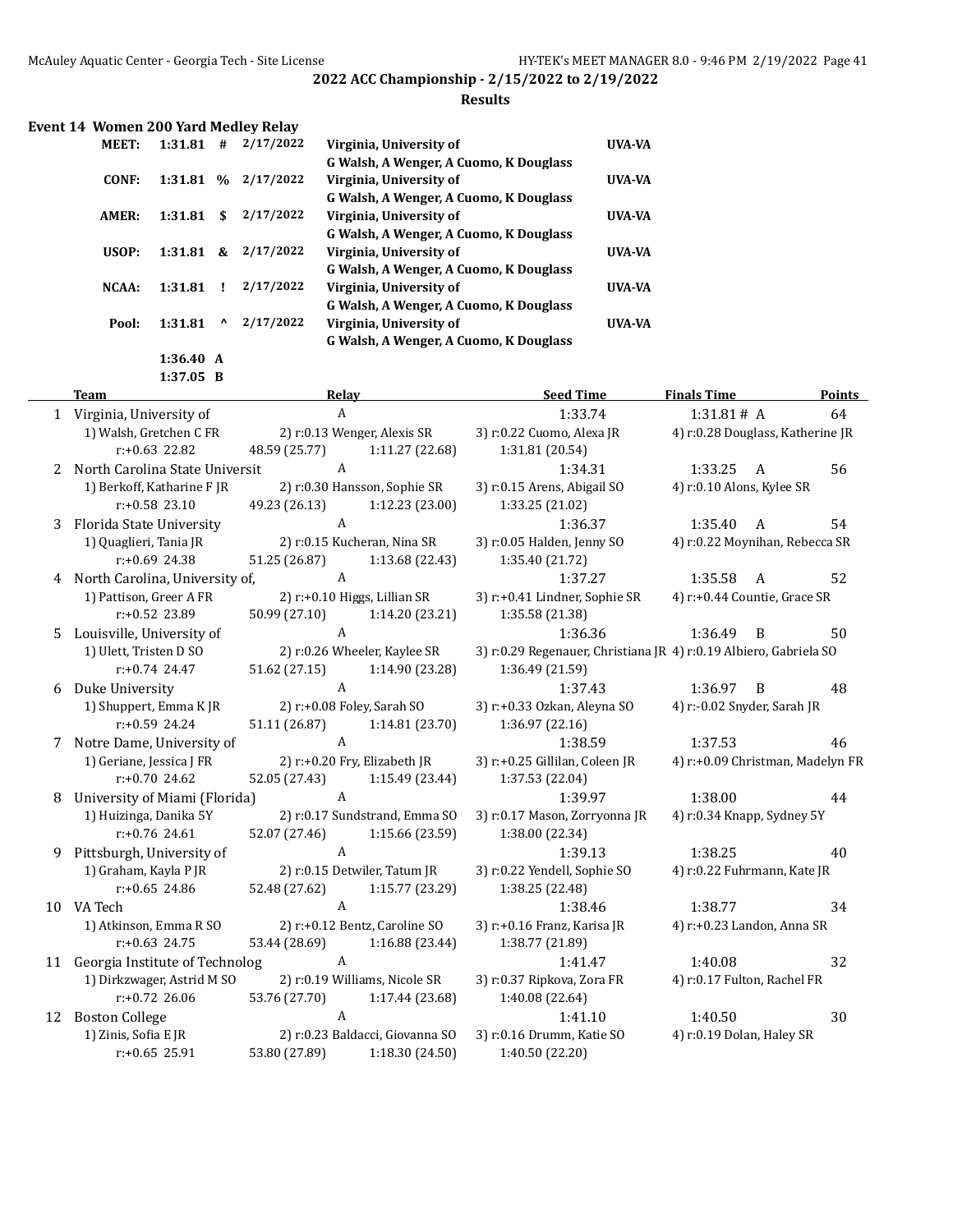#### **Results**

| Event 15 Men 200 Yard Medley Relay |  |  |  |  |  |
|------------------------------------|--|--|--|--|--|
|------------------------------------|--|--|--|--|--|

| <b>MEET:</b> | $1:21.84$ # |              | 2/17/2022 | Louisville, University of                  | Louisville-KY        |
|--------------|-------------|--------------|-----------|--------------------------------------------|----------------------|
|              |             |              |           | M Whyte, E Somov, D Lowe, A Elaraby        |                      |
| CONF:        | $1:21.84$ % |              | 2/17/2022 | Louisville, University of                  | <b>Louisville-KY</b> |
|              |             |              |           | M Whyte, E Somov, D Lowe, A Elaraby        |                      |
| AMER:        | 1:21.88     | S.           | 3/23/2018 | <b>California</b>                          |                      |
|              |             |              |           | D Carr, C Hoppe, J Lynch, R Hoffer         |                      |
| USOP:        | $1:21.54$ & |              | 3/24/2017 | <b>Texas</b>                               | <b>Texas</b>         |
|              |             |              |           | I Shebat, W Licon, I Schooling, B Ringgold |                      |
| NCAA:        | $1:21.54$ ! |              | 3/24/2017 | <b>Texas</b>                               |                      |
|              |             |              |           | I Shebat, W Licon, I Schooling, B Ringgold |                      |
| Pool:        | 1:21.84     | $\mathbf{v}$ | 2/17/2022 | Louisville, University of                  | Louisville-KY        |
|              |             |              |           | M Whyte, E Somov, D Lowe, A Elaraby        |                      |
|              | 1:24.22 A   |              |           |                                            |                      |

**1:24.83 B**

|    | <b>Team</b>                      | Relay                       |                                 | <b>Seed Time</b>                                                                              | <b>Finals Time</b>            | <b>Points</b>                      |
|----|----------------------------------|-----------------------------|---------------------------------|-----------------------------------------------------------------------------------------------|-------------------------------|------------------------------------|
|    | 1 Louisville, University of      | $\mathbf{A}$                |                                 | 1:23.90                                                                                       | 1:21.84# A                    | 64                                 |
|    | 1) Whyte, Mitchell D SR          | 2) r:0.07 Somov, Evgenii 5Y |                                 | 3) r:0.01 Lowe, Dalton SO                                                                     |                               | 4) r:0.16 Elaraby, Abdelrahman JR  |
|    | $r: +0.61$ 20.94                 | 43.79 (22.85)               | 1:03.29(19.50)                  | 1:21.84 (18.55)                                                                               |                               |                                    |
|    | 2 VA Tech                        | A                           |                                 | 1:24.32                                                                                       | 1:22.82                       | 56<br>A                            |
|    | 1) Manoff, Philip B SR           |                             | 2) r:0.06 Coll Marti, Carles SO | 3) r:0.11 Ivanov, Antani SR                                                                   | 4) r:0.15 Ramadan, Youssef SO |                                    |
|    | $r: +0.87$ 21.40                 | 44.51 (23.11)               | 1:04.29 (19.78)                 | 1:22.82 (18.53)                                                                               |                               |                                    |
| 3  | Florida State University         | $\mathbf{A}$                |                                 | 1:23.57                                                                                       | 1:23.15                       | $\mathbf{A}$<br>54                 |
|    | 1) Herbet, Mason J SO            | 2) r:0.23 Bastian, Izaak SR |                                 | 3) r:0.10 McCusker, Max SR                                                                    | 4) r:0.15 Varjasi, Peter JR   |                                    |
|    | $r: +0.62$ 20.92                 | 44.47 (23.55)               | 1:04.21(19.74)                  | 1:23.15 (18.94)                                                                               |                               |                                    |
| 4  | Georgia Institute of Technolog   | A                           |                                 | 1:28.41                                                                                       | 1:23.80                       | 52<br>A                            |
|    | 1) Barone, Kyle B SR             |                             | 2) r:0.08 Pumputis, Caio 5Y     | 3) r:0.26 Ferraro, Christian 5Y                                                               | 4) r:0.13 Daniel, Austin 5Y   |                                    |
|    | $r: +0.57$ 21.17                 | 44.40 (23.23)               | 1:04.62 (20.22)                 | 1:23.80 (19.18)                                                                               |                               |                                    |
| 5. | Notre Dame, University of        | A                           |                                 | 1:25.02                                                                                       | 1:23.81                       | 50<br>A                            |
|    | 1) Smesko, Kaden W SO            |                             |                                 | 2) r:0.24 Bottelberghe, Joshua SR 3) r:0.23 Wilburn, Cason JR                                 |                               | 4) r:0.04 Guiliano, Christopher FR |
|    | $r: +0.59$ 21.60                 | 44.84 (23.24)               | 1:05.36(20.52)                  | 1:23.81 (18.45)                                                                               |                               |                                    |
| 6  | Virginia, University of          | $\mathbf{A}$                |                                 | 1:25.72                                                                                       | 1:24.59                       | 48<br>B                            |
|    | 1) Brownstead, Matthew K SO      | 2) r:0.97 Nichols, Noah SO  |                                 | 3) r:0.18 Fong, Joshua JR                                                                     | 4) r:0.20 King, Matthew SO    |                                    |
|    | $r: +0.56$ 22.20                 | 45.62 (23.42)               | 1:06.05(20.43)                  | 1:24.59 (18.54)                                                                               |                               |                                    |
|    | 7 North Carolina, University of, | A                           |                                 | 1:25.58                                                                                       | 1:24.75                       | B<br>46                            |
|    | 1) Burhans, Tucker F SR          |                             | 2) r:0.28 Abaliksta, Valdas 5Y  | 3) r:0.21 Poelke, Boyd SO                                                                     | 4) r:0.26 Sungalia, Tomas SR  |                                    |
|    | $r: +0.64$ 21.50                 | 45.36 (23.86)               | 1:05.55(20.19)                  | 1:24.75 (19.20)                                                                               |                               |                                    |
| 8  | Pittsburgh, University of        | $\mathbf{A}$                |                                 | 1:26.37                                                                                       | 1:24.94                       | 44                                 |
|    | 1) Radziszewski, Krzysztof FR    |                             |                                 | 2) r:0.26 Van Der Laan, Cooper SR 3) r:0.18 Ahadzhanian, Serhii SR 4) r:0.16 Crisci, Flynn JR |                               |                                    |
|    | r:+0.76 21.38                    | 44.88 (23.50)               | 1:05.66(20.78)                  | 1:24.94 (19.28)                                                                               |                               |                                    |
| 9  | Duke University                  | A                           |                                 | 1:27.25                                                                                       | 1:26.00                       | 40                                 |
|    | 1) Chang, Takkin D SO            | 2) r:0.02 Reznick, Cole SR  |                                 | 3) r:0.09 Gingrich, Charlie JR                                                                | 4) r:0.03 Sanford, Bradley JR |                                    |
|    | $r: +0.59$ 22.14                 | 46.22 (24.08)               | 1:06.62(20.40)                  | 1:26.00 (19.38)                                                                               |                               |                                    |
| 10 | <b>Boston College</b>            | $\overline{A}$              |                                 | 1:28.32                                                                                       | 1:27.51                       | 34                                 |
|    | 1) Roche, Samuel L SR            | 2) r:0.29 Doyle, Jack FR    |                                 | 3) r:0.10 Floyd, Kyle SO                                                                      | 4) r:0.14 Szekely, Matthew JR |                                    |
|    | $r: +0.63$ 21.36                 | 46.39 (25.03)               | 1:07.88 (21.49)                 | 1:27.51 (19.63)                                                                               |                               |                                    |
|    | North Carolina State Universit   | A                           |                                 | 1:23.40                                                                                       | DQ 1:21.88                    |                                    |
|    | Early take-off swimmer #4        |                             |                                 |                                                                                               |                               |                                    |
|    | 1) Stokowski, Kacper A JR        | 2) r:0.12 Kusto, Rafal SR   |                                 | 3) r:0.09 Korstanje, Nyls JR                                                                  | 4) r:-0.08 Curtiss, David FR  |                                    |
|    | $r: +0.57$ 20.58                 | 44.18 (23.60)               | 1:03.84 (19.66)                 | DQ 1:21.88 (18.04)                                                                            |                               |                                    |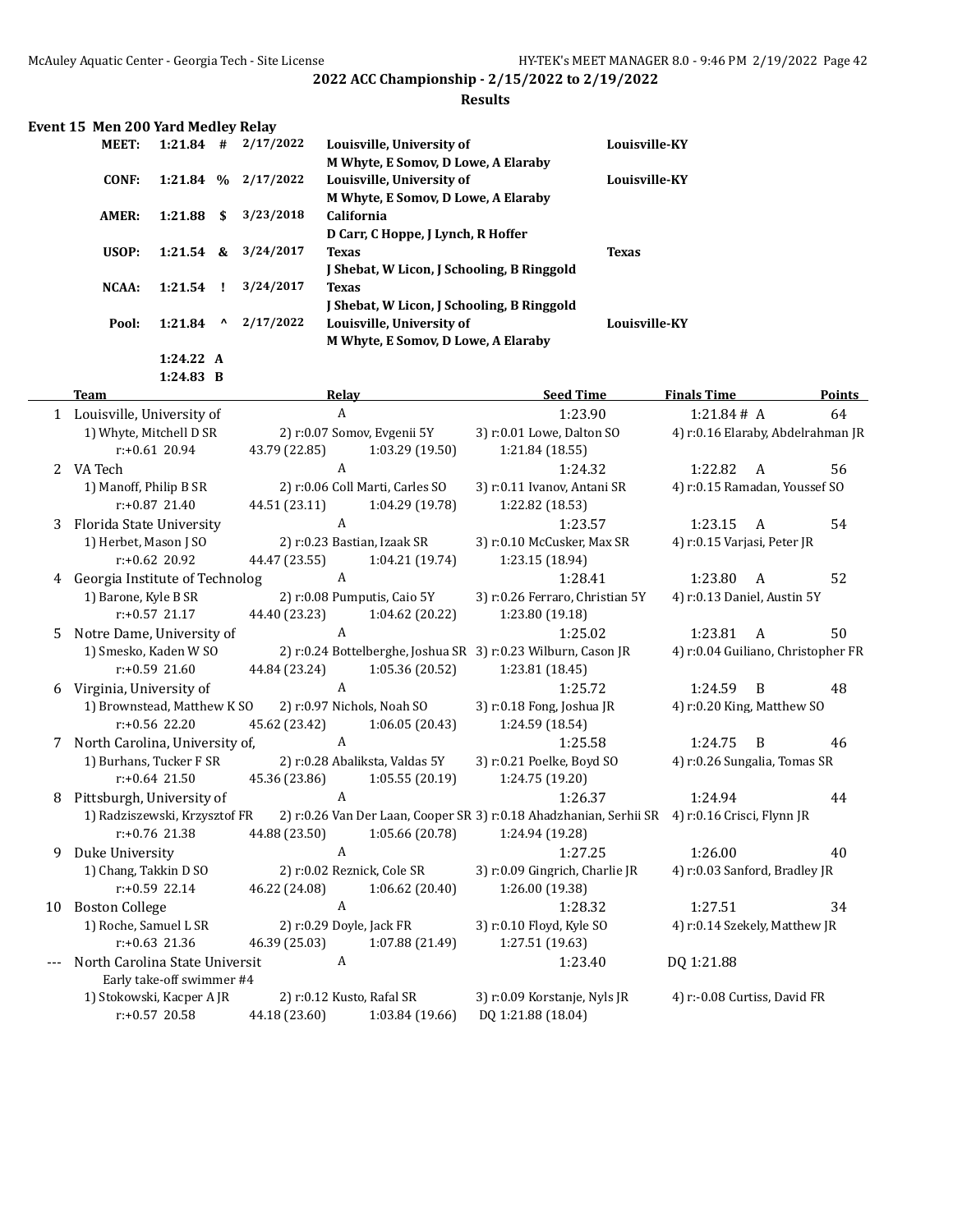|                  | Event 16 Women 400 Yard IM |             |              |                                |                                   |                    |                    |             |        |
|------------------|----------------------------|-------------|--------------|--------------------------------|-----------------------------------|--------------------|--------------------|-------------|--------|
|                  | <b>MEET:</b>               | $4:02.11$ # |              | 2/17/2022                      | <b>Ella E Nelson</b>              |                    | <b>UVA-VA</b>      |             |        |
|                  | <b>CONF:</b>               | 4:01.40 %   |              | 11/19/2021                     | <b>Alex Walsh</b>                 |                    | <b>UVA-VA</b>      |             |        |
|                  | <b>AMER:</b>               | 3:54.60     | -\$          | 3/16/2018                      | <b>Ella Eastin</b>                |                    | <b>Stanford</b>    |             |        |
|                  | USOP:                      | $3:54.60$ & |              | 3/16/2018                      | <b>Ella Eastin</b>                |                    | <b>Stanford</b>    |             |        |
|                  | NCAA:                      | 3:54.60     | -1           | 3/16/2018                      | <b>Ella Eastin</b>                |                    | <b>Stanford</b>    |             |        |
|                  | Pool:                      | 3:58.40     | $\mathbf{v}$ | 3/18/2016                      | <b>Ella Eastin</b>                |                    | Stanford-PC        |             |        |
|                  |                            | 4:03.62 A   |              |                                |                                   |                    |                    |             |        |
|                  |                            |             |              | 4:13.19 IV21 Invited NCAA 2021 |                                   |                    |                    |             |        |
|                  |                            | 4:17.30 B   |              |                                |                                   |                    |                    |             |        |
|                  | <b>Name</b>                |             |              |                                | Yr School                         | <b>Prelim Time</b> | <b>Finals Time</b> |             | Points |
| A - Final        |                            |             |              |                                |                                   |                    |                    |             |        |
|                  | 1 Nelson, Ella E           |             |              |                                | IR Virginia, University of        | 4:06.48            | 4:02.11# A         |             | 32     |
|                  | r:+0.70 26.03              |             |              | 55.17 (29.14)                  | 1:26.47 (31.30)                   | 1:57.60 (31.13)    |                    |             |        |
|                  | 2:31.31 (33.71)            |             |              | 3:05.05 (33.74)                | 3:33.88 (28.83)                   | 4:02.11 (28.23)    |                    |             |        |
| 2                | Weyant, Emma J             |             |              |                                | FR Virginia, University of        | 4:07.80            | 4:04.90            | IV21        | 28     |
|                  | $r: +0.72$ 26.63           |             |              | 56.54 (29.91)                  | 1:28.03 (31.49)                   | 1:58.78 (30.75)    |                    |             |        |
|                  | 2:33.80 (35.02)            |             |              | 3:09.07 (35.27)                | 3:37.29 (28.22)                   | 4:04.90 (27.61)    |                    |             |        |
| 3                | Sheble, Grace E            |             |              |                                | FR North Carolina State Universit | 4:07.36            | 4:05.61            | IV21        | 27     |
|                  | $r: +0.71$ 26.11           |             |              | 55.82 (29.71)                  | 1:27.78 (31.96)                   | 1:59.49 (31.71)    |                    |             |        |
|                  | 2:34.34 (34.85)            |             |              | 3:09.15 (34.81)                | 3:37.90 (28.75)                   | 4:05.61 (27.71)    |                    |             |        |
| 4                | Moore, Kathleen R          |             |              |                                | 5Y North Carolina State Universit | 4:09.43            | 4:06.66            | IV21        | 26     |
|                  | r:+0.70 26.19              |             |              | 56.00 (29.81)                  | 1:27.19 (31.19)                   | 1:57.57 (30.38)    |                    |             |        |
|                  | 2:33.93 (36.36)            |             |              | 3:10.43 (36.50)                | 3:38.96 (28.53)                   | 4:06.66 (27.70)    |                    |             |        |
| 5.               | Gyorgy, Reka               |             |              |                                | 5Y VA Tech                        | 4:09.20            | 4:08.12            | IV21        | 25     |
|                  | $r: +0.69$ 26.47           |             |              | 56.78 (30.31)                  | 1:27.80 (31.02)                   | 1:58.47 (30.67)    |                    |             |        |
|                  | 2:34.08 (35.61)            |             |              | 3:10.25 (36.17)                | 3:39.36 (29.11)                   | 4:08.12 (28.76)    |                    |             |        |
| 6                | Ulett, Ryenne D            |             |              |                                | FR Louisville, University of      | 4:12.29            | 4:09.27            | IV21        | 24     |
|                  | r:+0.76 26.19              |             |              | 55.73 (29.54)                  | 1:27.32 (31.59)                   | 1:58.04 (30.72)    |                    |             |        |
|                  | 2:34.62 (36.58)            |             |              | 3:11.53 (36.91)                | 3:40.74 (29.21)                   | 4:09.27 (28.53)    |                    |             |        |
| 7                | Hay, Abigail E             |             |              |                                | JR Louisville, University of      | 4:10.65            | 4:09.85            | IV21        | 23     |
|                  | r:+0.73 26.36              |             |              | 56.36 (30.00)                  | 1:28.46 (32.10)                   | 2:00.21 (31.75)    |                    |             |        |
|                  | 2:35.04 (34.83)            |             |              | 3:10.27 (35.23)                | 3:40.90 (30.63)                   | 4:09.85 (28.95)    |                    |             |        |
| 8                | Thomas, Luciana M          |             |              |                                | SR Notre Dame, University of      | 4:12.86            | 4:13.16            | IV21        | 22     |
|                  | r:+0.72 26.27              |             |              | 55.79 (29.52)                  | 1:29.20 (33.41)                   | 2:01.30 (32.10)    |                    |             |        |
|                  | 2:37.48 (36.18)            |             |              | 3:14.77 (37.29)                | 3:44.48 (29.71)                   | 4:13.16 (28.68)    |                    |             |        |
| <b>B</b> - Final |                            |             |              |                                |                                   |                    |                    |             |        |
| 9                | Campbell, Mckenzie N       |             |              |                                | JR Georgia Institute of Technolog | 4:14.36            | 4:11.23            | <b>IV21</b> | 20     |
|                  | $r: +0.64$ 26.31           |             |              | 56.01 (29.70)                  | 1:29.50 (33.49)                   | 2:02.14 (32.64)    |                    |             |        |
|                  | 2:37.65 (35.51)            |             |              | 3:12.96 (35.31)                | 3:42.98 (30.02)                   | 4:11.23 (28.25)    |                    |             |        |
| 10               | Wilson, Sophia E           |             |              |                                | SO Virginia, University of        | 4:13.32            | 4:11.60            | IV21        | 17     |
|                  | r:+0.69 26.71              |             |              | 57.51 (30.80)                  | 1:28.53 (31.02)                   | 1:59.07 (30.54)    |                    |             |        |
|                  | 2:34.95 (35.88)            |             |              | 3:12.30 (37.35)                | 3:42.27 (29.97)                   | 4:11.60 (29.33)    |                    |             |        |
| 11               | Sheble, Caroline S         |             |              |                                | FR North Carolina State Universit | 4:15.48            | 4:13.05            | IV21        | 16     |
|                  | r:+0.72 26.89              |             |              | 57.30 (30.41)                  | 1:29.64 (32.34)                   | 2:02.08 (32.44)    |                    |             |        |
|                  | 2:37.67 (35.59)            |             |              | 3:14.07 (36.40)                | 3:44.01 (29.94)                   | 4:13.05 (29.04)    |                    |             |        |
|                  | 12 Anderson, Daisy         |             |              |                                | JR Pittsburgh, University of      | 4:15.23            | 4:13.84            |             | 15     |
|                  | r:+0.68 26.29              |             |              | 56.65 (30.36)                  | 1:28.77 (32.12)                   | 2:00.37 (31.60)    |                    | B           |        |
|                  |                            |             |              |                                | 3:43.74 (30.34)                   |                    |                    |             |        |
|                  | 2:36.22 (35.85)            |             |              | 3:13.40 (37.18)                |                                   | 4:13.84 (30.10)    |                    |             |        |
| 13               | Purnell, Catherine N       |             |              |                                | SO Duke University                | 4:13.17            | 4:15.61            | B           | 14     |
|                  | $r: +0.64$ 26.20           |             |              | 56.54 (30.34)                  | 1:28.48 (31.94)                   | 2:01.67 (33.19)    |                    |             |        |
|                  | 2:38.37 (36.70)            |             |              | 3:16.67 (38.30)                | 3:46.38 (29.71)                   | 4:15.61 (29.23)    |                    |             |        |
| 14               | Travis, Brooke S           |             |              |                                | JR North Carolina State Universit | 4:17.32            | 4:15.69            | B           | 13     |
|                  | $r: +0.71$ 28.47           |             |              | 1:00.54 (32.07)                | 1:32.51 (31.97)                   | 2:03.25 (30.74)    |                    |             |        |
|                  | 2:40.78 (37.53)            |             |              | 3:18.42 (37.64)                | 3:47.81 (29.39)                   | 4:15.69 (27.88)    |                    |             |        |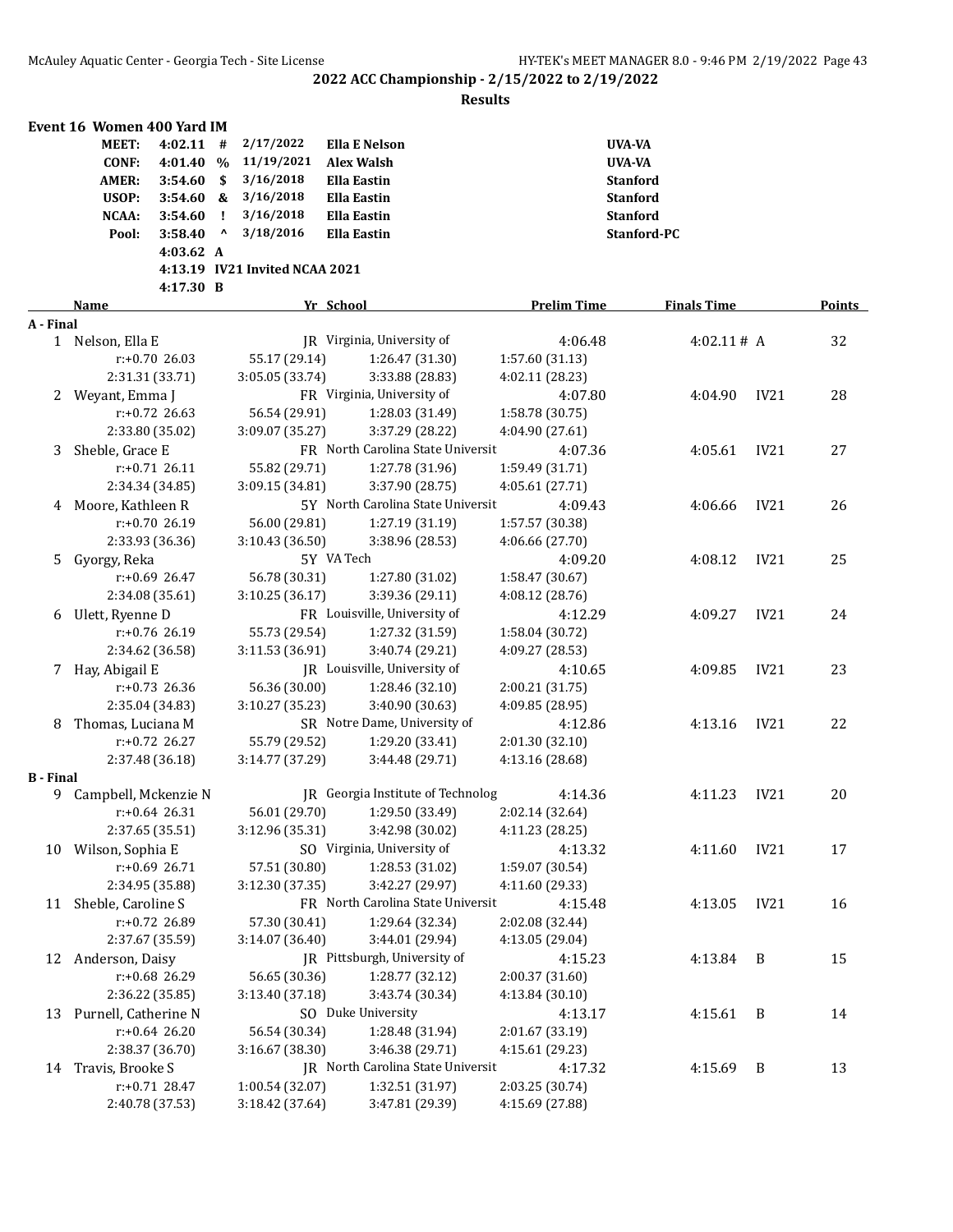**2022 ACC Championship - 2/15/2022 to 2/19/2022 Results**

### **B - Final ... (Event 16 Women 400 Yard IM)**

|              | <b>Name</b>                |             |                                | Yr School                         | <b>Prelim Time</b> | <b>Finals Time</b> |       | <b>Points</b> |
|--------------|----------------------------|-------------|--------------------------------|-----------------------------------|--------------------|--------------------|-------|---------------|
| 15           | Shepherd, Sarah H          |             |                                | 5Y Pittsburgh, University of      | 4:16.01            | 4:16.23            | B     | 12            |
|              | r:+0.67 27.56              |             | 58.66 (31.10)                  | 1:30.97 (32.31)                   | 2:02.99 (32.02)    |                    |       |               |
|              | 2:38.77 (35.78)            |             | 3:15.55 (36.78)                | 3:46.35 (30.80)                   | 4:16.23 (29.88)    |                    |       |               |
|              | 16 McCormick, Paige N      |             |                                | SO Louisville, University of      | 4:18.17            | 4:18.61            |       | 11            |
|              | r:+0.72 28.27              |             | 1:00.36 (32.09)                | 1:33.29 (32.93)                   | 2:05.25 (31.96)    |                    |       |               |
|              | 2:42.27 (37.02)            |             | 3:19.67 (37.40)                | 3:49.81 (30.14)                   | 4:18.61 (28.80)    |                    |       |               |
| C - Final    |                            |             |                                |                                   |                    |                    |       |               |
|              | 17 Duus, Mia S             |             |                                | FR North Carolina, University of, | 4:19.26            | 4:15.06            | B     | 9             |
|              | $r: +0.70$ 26.66           |             | 56.81 (30.15)                  | 1:30.95 (34.14)                   | 2:04.21 (33.26)    |                    |       |               |
|              | 2:39.86 (35.65)            |             | 3:16.05(36.19)                 | 3:46.39 (30.34)                   | 4:15.06 (28.67)    |                    |       |               |
| 18           | Whitlow, Cabell A          |             |                                | SR Duke University                | 4:18.69            | 4:15.40            | B     | 7             |
|              | r:+0.68 26.56              |             | 56.08 (29.52)                  | 1:28.81 (32.73)                   | 2:00.99 (32.18)    |                    |       |               |
|              | 2:38.15 (37.16)            |             | 3:16.44 (38.29)                | 3:46.81 (30.37)                   | 4:15.40 (28.59)    |                    |       |               |
|              | 19 VanOvermeiren, Sydney E |             |                                | JR Florida State University       | 4:19.26            | 4:17.11            | B     | 6             |
|              | $r: +0.77$ 27.44           |             | 58.46 (31.02)                  | 1:31.91 (33.45)                   | 2:04.63 (32.72)    |                    |       |               |
|              | 2:41.49 (36.86)            |             | 3:18.42 (36.93)                | 3:48.24 (29.82)                   | 4:17.11 (28.87)    |                    |       |               |
| 20           | Boals, Sydney E            |             |                                | FR Florida State University       | 4:19.54            | 4:19.38            |       | 5             |
|              | $r: +0.69$ 26.96           |             | 57.64 (30.68)                  | 1:31.53 (33.89)                   | 2:05.23 (33.70)    |                    |       |               |
|              | 2:42.09 (36.86)            |             | 3:19.99 (37.90)                | 3:50.71 (30.72)                   | 4:19.38 (28.67)    |                    |       |               |
|              | 21 Cohen, Abigail E        |             |                                | JR Georgia Institute of Technolog | 4:20.54            | 4:19.48            |       | 4             |
|              | r:+0.70 27.39              |             | 57.64 (30.25)                  | 1:31.62 (33.98)                   | 2:05.24 (33.62)    |                    |       |               |
|              | 2:42.54 (37.30)            |             | 3:20.08 (37.54)                | 3:50.36 (30.28)                   | 4:19.48 (29.12)    |                    |       |               |
|              | 22 Foley, Katharine M      |             |                                | JR North Carolina State Universit | 4:19.33            | 4:19.99            |       | 3             |
|              | r:+0.80 27.38              |             | 58.91 (31.53)                  | 1:33.40 (34.49)                   | 2:07.06 (33.66)    |                    |       |               |
|              | 2:43.93 (36.87)            |             | 3:21.66 (37.73)                | 3:51.66 (30.00)                   | 4:19.99 (28.33)    |                    |       |               |
| 23           | Elliott, Dakota L          |             |                                | SR Pittsburgh, University of      | 4:18.79            | 4:20.93            |       | 2             |
|              | $r: +0.73$ 26.76           |             | 57.80 (31.04)                  | 1:31.27 (33.47)                   | 2:04.79 (33.52)    |                    |       |               |
|              | 2:42.22 (37.43)            |             | 3:20.58 (38.36)                | 3:51.07 (30.49)                   | 4:20.93 (29.86)    |                    |       |               |
|              | 24 Kuramoto, Rei           |             |                                | SO Georgia Institute of Technolog | 4:20.03            | 4:26.68            |       | 1             |
|              | $r: +0.77$ 26.91           |             | 57.55 (30.64)                  | 1:31.90 (34.35)                   | 2:05.85 (33.95)    |                    |       |               |
|              | 2:43.73 (37.88)            |             | 3:22.86 (39.13)                | 3:54.88 (32.02)                   | 4:26.68 (31.80)    |                    |       |               |
|              |                            |             |                                |                                   |                    |                    |       |               |
|              | Event 16 Women 400 Yard IM |             |                                |                                   |                    |                    |       |               |
|              | MEET:<br>4:02.11           | #           | 2/17/2022                      | <b>Ella E Nelson</b>              |                    | UVA-VA             |       |               |
|              | CONF:                      | 4:01.40 %   | 11/19/2021                     | <b>Alex Walsh</b>                 |                    | <b>UVA-VA</b>      |       |               |
|              | <b>AMER:</b><br>3:54.60    | \$          | 3/16/2018                      | <b>Ella Eastin</b>                |                    | <b>Stanford</b>    |       |               |
|              | USOP:<br>3:54.60           | &           | 3/16/2018                      | <b>Ella Eastin</b>                |                    | <b>Stanford</b>    |       |               |
|              | NCAA:<br>3:54.60           | ÷           | 3/16/2018                      | <b>Ella Eastin</b>                |                    | <b>Stanford</b>    |       |               |
|              | Pool:                      | $3:58.40$ ^ | 3/18/2016                      | <b>Ella Eastin</b>                |                    | Stanford-PC        |       |               |
|              |                            | 4:03.62 A   |                                |                                   |                    |                    |       |               |
|              |                            |             | 4:13.19 IV21 Invited NCAA 2021 |                                   |                    |                    |       |               |
|              |                            | 4:17.30 B   |                                |                                   |                    |                    |       |               |
|              | Name                       |             |                                | Yr School                         | <b>Seed Time</b>   | <b>Prelim Time</b> |       |               |
|              | <b>Preliminaries</b>       |             |                                |                                   |                    |                    |       |               |
| $\mathbf{1}$ | Nelson, Ella E             |             |                                | JR Virginia, University of        | 4:02.19            | 4:06.48            | qIV21 |               |
|              | $r: +0.68$ 26.35           |             | 56.15 (29.80)                  | 1:28.30 (32.15)                   | 1:59.78 (31.48)    |                    |       |               |
|              | 2:33.86 (34.08)            |             | 3:08.12 (34.26)                | 3:37.87 (29.75)                   | 4:06.48 (28.61)    |                    |       |               |
| 2            | Sheble, Grace E            |             |                                | FR North Carolina State Universit | 4:08.91            | 4:07.36            | qIV21 |               |
|              | r:+0.69 25.98              |             | 55.81 (29.83)                  | 1:28.41 (32.60)                   | 2:00.19 (31.78)    |                    |       |               |
|              | 2:34.89 (34.70)            |             | 3:09.88 (34.99)                | 3:39.22 (29.34)                   | 4:07.36 (28.14)    |                    |       |               |
| 3            | Weyant, Emma J             |             |                                | FR Virginia, University of        | 4:02.30            | 4:07.80            | qIV21 |               |
|              | r:+0.72 27.13              |             | 57.72 (30.59)                  | 1:29.53 (31.81)                   | 2:00.32 (30.79)    |                    |       |               |
|              | 2:35.46 (35.14)            |             | 3:10.64 (35.18)                | 3:39.34 (28.70)                   | 4:07.80 (28.46)    |                    |       |               |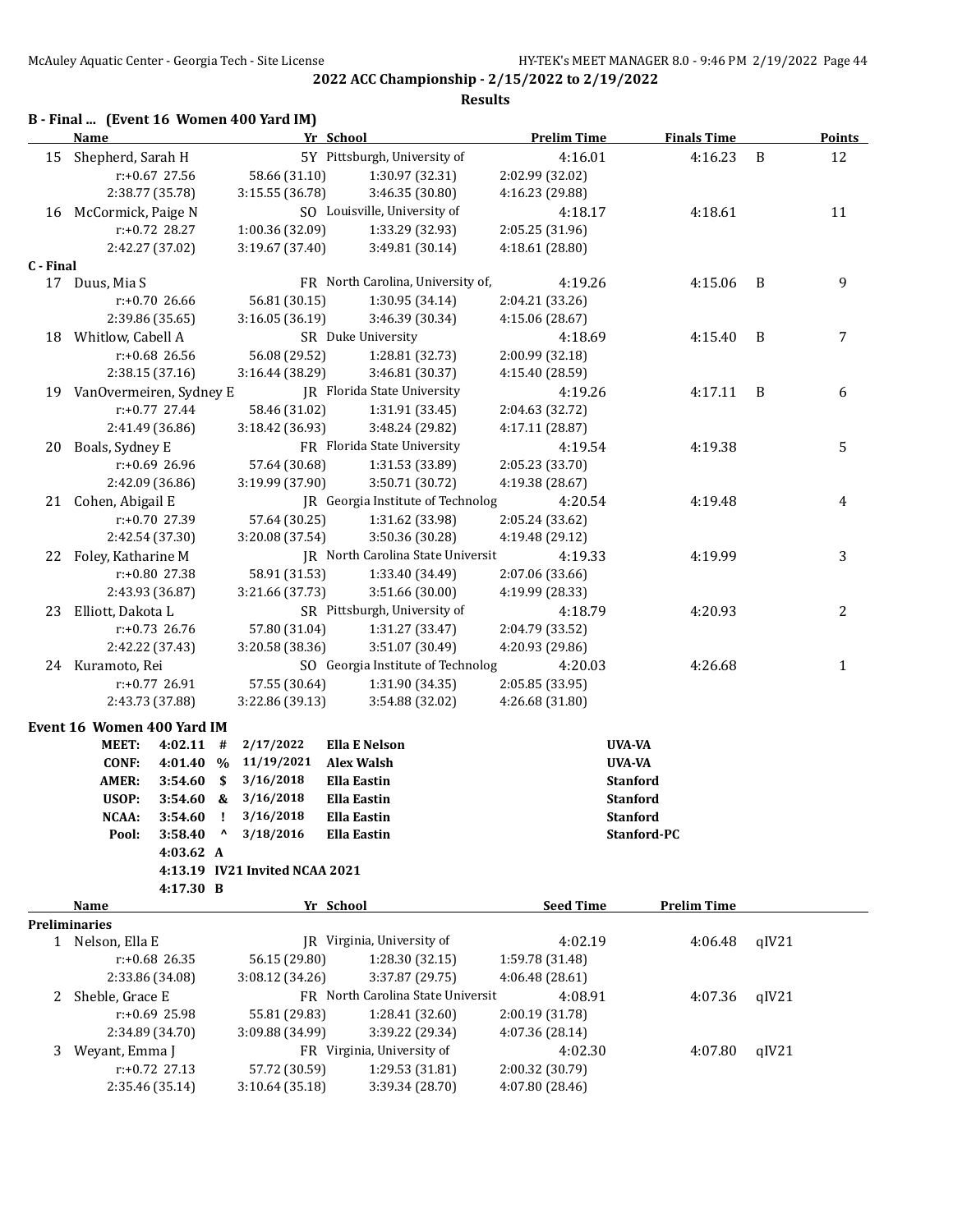| Preliminaries  (Event 16 Women 400 Yard IM) |  |  |  |
|---------------------------------------------|--|--|--|
|---------------------------------------------|--|--|--|

|     | <b>Name</b>                           | Yr School       |                                   | <b>Seed Time</b> | <b>Prelim Time</b> |       |
|-----|---------------------------------------|-----------------|-----------------------------------|------------------|--------------------|-------|
|     | 4 Gyorgy, Reka                        | 5Y VA Tech      |                                   | 4:13.11          | 4:09.20            | qIV21 |
|     | r:+0.70 26.76                         | 56.90 (30.14)   | 1:28.26 (31.36)                   | 1:59.07 (30.81)  |                    |       |
|     | 2:34.92 (35.85)                       | 3:11.64 (36.72) | 3:40.93 (29.29)                   | 4:09.20 (28.27)  |                    |       |
| 5   | Moore, Kathleen R                     |                 | 5Y North Carolina State Universit | 4:08.92          | 4:09.43            | qIV21 |
|     | r:+0.70 26.55                         | 56.74 (30.19)   | 1:28.05 (31.31)                   | 1:58.49 (30.44)  |                    |       |
|     | 2:34.78 (36.29)                       | 3:11.62 (36.84) | 3:40.77 (29.15)                   | 4:09.43 (28.66)  |                    |       |
| 6   | Hay, Abigail E                        |                 | JR Louisville, University of      | 4:08.13          | 4:10.65            | qIV21 |
|     | r:+0.69 25.81                         | 55.56 (29.75)   | 1:27.56 (32.00)                   | 1:59.42 (31.86)  |                    |       |
|     | 2:34.53 (35.11)                       | 3:10.28 (35.75) | 3:41.09 (30.81)                   | 4:10.65 (29.56)  |                    |       |
|     |                                       |                 |                                   |                  |                    |       |
|     | 7 Ulett, Ryenne D<br>$r: +0.74$ 26.50 |                 | FR Louisville, University of      | 4:15.70          | 4:12.29            | qIV21 |
|     |                                       | 56.51 (30.01)   | 1:28.47 (31.96)                   | 1:59.53 (31.06)  |                    |       |
|     | 2:36.17 (36.64)                       | 3:13.67 (37.50) | 3:43.41 (29.74)                   | 4:12.29 (28.88)  |                    |       |
| 8   | Thomas, Luciana M                     |                 | SR Notre Dame, University of      | 4:12.03          | 4:12.86            | qIV21 |
|     | $r: +0.75$ 26.53                      | 55.82 (29.29)   | 1:29.54 (33.72)                   | 2:01.93 (32.39)  |                    |       |
|     | 2:37.75 (35.82)                       | 3:14.65 (36.90) | 3:44.76 (30.11)                   | 4:12.86 (28.10)  |                    |       |
|     | 9 Purnell, Catherine N                |                 | SO Duke University                | 4:15.62          | 4:13.17            | qIV21 |
|     | $r: +0.65$ 26.48                      | 56.63 (30.15)   | 1:28.10 (31.47)                   | 1:59.71 (31.61)  |                    |       |
|     | 2:36.78 (37.07)                       | 3:14.67 (37.89) | 3:43.83 (29.16)                   | 4:13.17 (29.34)  |                    |       |
|     | 10 Wilson, Sophia E                   |                 | SO Virginia, University of        | 4:16.48          | 4:13.32            | qB    |
|     | r:+0.71 26.89                         | 58.61 (31.72)   | 1:29.72 (31.11)                   | 2:00.44 (30.72)  |                    |       |
|     | 2:36.86 (36.42)                       | 3:14.58 (37.72) | 3:44.24 (29.66)                   | 4:13.32 (29.08)  |                    |       |
|     | 11 Campbell, Mckenzie N               |                 | JR Georgia Institute of Technolog | 4:12.63          | 4:14.36            | qB    |
|     | $r: +0.67$ 26.63                      | 56.85 (30.22)   | 1:30.00 (33.15)                   | 2:02.80 (32.80)  |                    |       |
|     | 2:38.97 (36.17)                       | 3:15.27 (36.30) | 3:45.29 (30.02)                   | 4:14.36 (29.07)  |                    |       |
| 12  | Anderson, Daisy                       |                 | JR Pittsburgh, University of      | 4:14.90          | 4:15.23            | qB    |
|     | r:+0.70 26.68                         | 57.14 (30.46)   | 1:28.73 (31.59)                   | 1:59.76 (31.03)  |                    |       |
|     | 2:36.62 (36.86)                       | 3:13.73 (37.11) | 3:44.73 (31.00)                   | 4:15.23 (30.50)  |                    |       |
| 13  | Sheble, Caroline S                    |                 | FR North Carolina State Universit | 4:14.63          | 4:15.48            | qB    |
|     | r:+0.73 27.11                         | 57.56 (30.45)   | 1:29.85 (32.29)                   | 2:01.79 (31.94)  |                    |       |
|     | 2:38.74 (36.95)                       | 3:16.25 (37.51) | 3:46.45 (30.20)                   | 4:15.48 (29.03)  |                    |       |
|     | 14 Shepherd, Sarah H                  |                 | 5Y Pittsburgh, University of      | 4:16.86          | 4:16.01            | qB    |
|     | $r$ :+0.64 27.74                      | 59.08 (31.34)   | 1:31.10 (32.02)                   | 2:02.52 (31.42)  |                    |       |
|     | 2:38.34 (35.82)                       | 3:15.01 (36.67) | 3:45.81 (30.80)                   | 4:16.01 (30.20)  |                    |       |
| 15  | Travis, Brooke S                      |                 | JR North Carolina State Universit | 4:16.68          | 4:17.32            | q     |
|     | $r+0.69$ 28.84                        | 1:01.13 (32.29) | 1:33.14 (32.01)                   | 2:04.04 (30.90)  |                    |       |
|     | 2:42.19 (38.15)                       | 3:19.77 (37.58) | 3:49.40 (29.63)                   | 4:17.32 (27.92)  |                    |       |
|     | 16 McCormick, Paige N                 |                 | SO Louisville, University of      | 4:19.36          | 4:18.17            | q     |
|     | r:+0.58 28.04                         | 1:00.03 (31.99) | 1:32.79 (32.76)                   | 2:05.82 (33.03)  |                    |       |
|     | 2:41.82 (36.00)                       | 3:19.23 (37.41) | 3:49.27 (30.04)                   | 4:18.17 (28.90)  |                    |       |
| 17  | Whitlow, Cabell A                     |                 | SR Duke University                | 4:19.72          | 4:18.69            | q     |
|     | $r: +0.57$ 26.51                      | 56.62 (30.11)   | 1:29.15 (32.53)                   | 2:01.04 (31.89)  |                    |       |
|     | 2:38.56 (37.52)                       | 3:17.49 (38.93) | 3:48.51 (31.02)                   | 4:18.69 (30.18)  |                    |       |
| 18  | Elliott, Dakota L                     |                 | SR Pittsburgh, University of      | 4:23.85          | 4:18.79            | q     |
|     | r:+0.72 27.65                         | 59.34 (31.69)   | 1:33.17 (33.83)                   | 2:06.31 (33.14)  |                    |       |
|     | 2:43.55 (37.24)                       | 3:20.47 (36.92) | 3:50.50 (30.03)                   | 4:18.79 (28.29)  |                    |       |
| *19 | Duus, Mia S                           |                 | FR North Carolina, University of, | 4:15.36          | 4:19.26            | q     |
|     | r:+0.69 26.75                         | 57.52 (30.77)   | 1:32.47 (34.95)                   | 2:07.20 (34.73)  |                    |       |
|     | 2:42.55 (35.35)                       | 3:19.53 (36.98) | 3:50.21 (30.68)                   | 4:19.26 (29.05)  |                    |       |
| *19 | VanOvermeiren, Sydney E               |                 | JR Florida State University       | 4:22.26          | 4:19.26            | q     |
|     | r:+0.75 27.82                         | 59.80 (31.98)   | 1:33.23 (33.43)                   | 2:05.97 (32.74)  |                    |       |
|     | 2:41.81 (35.84)                       | 3:18.75 (36.94) | 3:49.51 (30.76)                   | 4:19.26 (29.75)  |                    |       |
|     | 21 Foley, Katharine M                 |                 | JR North Carolina State Universit | 4:23.38          | 4:19.33            | q     |
|     | r:+0.78 27.45                         | 58.45 (31.00)   | 1:32.85 (34.40)                   | 2:06.32 (33.47)  |                    |       |
|     | 2:43.92 (37.60)                       | 3:21.82 (37.90) | 3:51.22 (29.40)                   | 4:19.33 (28.11)  |                    |       |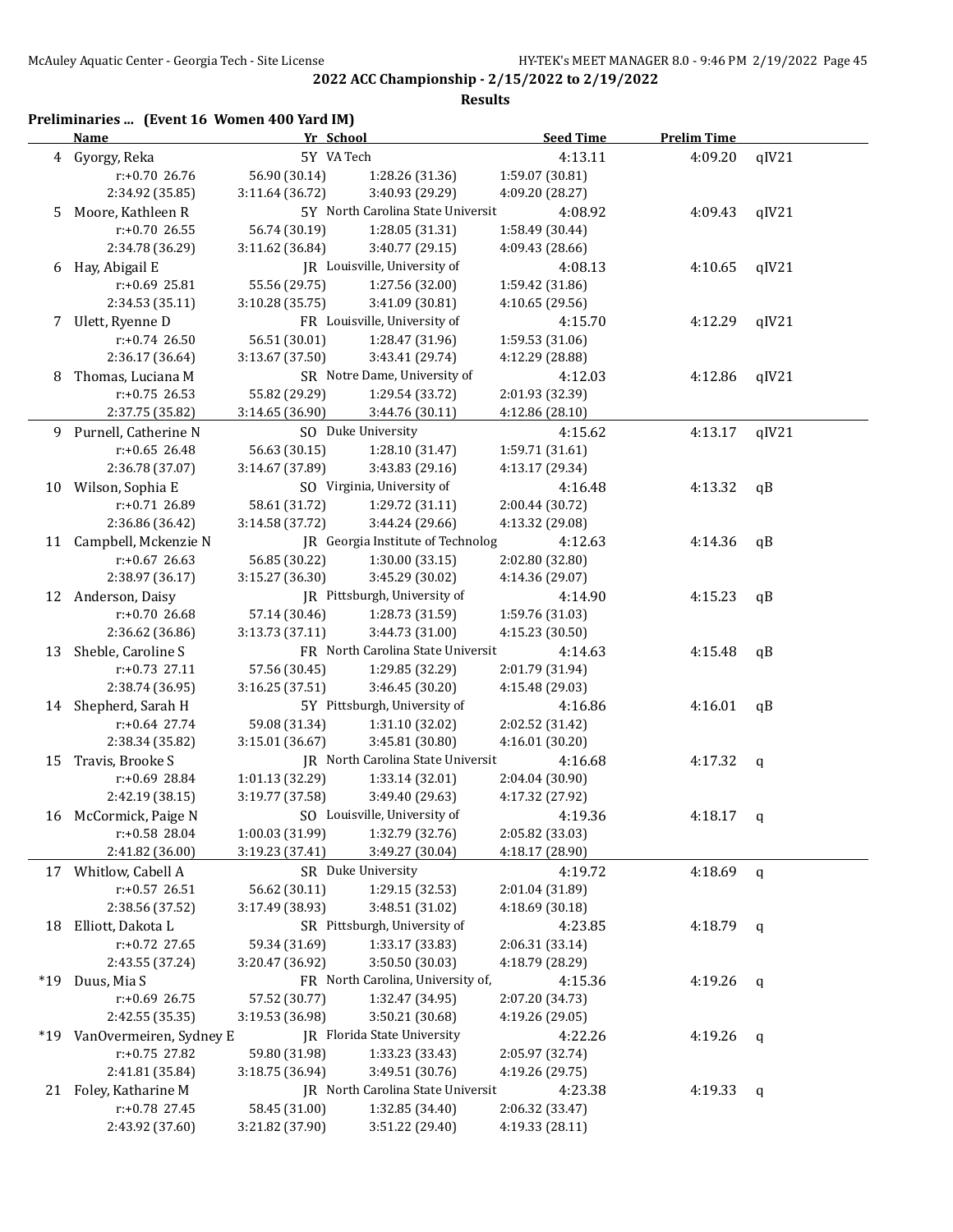|    | Name                   | Yr School       |                                    | <b>Seed Time</b> | <b>Prelim Time</b> |   |
|----|------------------------|-----------------|------------------------------------|------------------|--------------------|---|
|    | 22 Boals, Sydney E     |                 | FR Florida State University        | 4:22.80          | 4:19.54 $q$        |   |
|    | r:+0.67 27.80          | 59.48 (31.68)   | 1:33.73 (34.25)                    | 2:07.06 (33.33)  |                    |   |
|    | 2:43.91 (36.85)        | 3:21.15 (37.24) | 3:51.21 (30.06)                    | 4:19.54 (28.33)  |                    |   |
|    | 23 Kuramoto, Rei       |                 | SO Georgia Institute of Technolog  | NT               | 4:20.03            | q |
|    | r:+0.78 26.85          | 57.20 (30.35)   | 1:30.47 (33.27)                    | 2:04.55 (34.08)  |                    |   |
|    | 2:41.79 (37.24)        | 3:19.92 (38.13) | 3:50.40 (30.48)                    | 4:20.03 (29.63)  |                    |   |
|    | 24 Cohen, Abigail E    |                 | JR Georgia Institute of Technolog  | 4:18.81          | 4:20.54            | q |
|    | $r: +0.70$ 27.46       | 57.28 (29.82)   | 1:31.46 (34.18)                    | 2:04.59 (33.13)  |                    |   |
|    | 2:41.85 (37.26)        | 3:19.35 (37.50) | 3:50.55 (31.20)                    | 4:20.54 (29.99)  |                    |   |
|    | 25 Lugbill, Reese E    |                 | FR Notre Dame, University of       | 4:23.91          | 4:20.58            |   |
|    | r:+0.70 27.85          | 59.19 (31.34)   | 1:32.90 (33.71)                    | 2:06.92 (34.02)  |                    |   |
|    | 2:42.95 (36.03)        | 3:20.01 (37.06) | 3:50.74 (30.73)                    | 4:20.58 (29.84)  |                    |   |
|    | 26 Bender, Sarah N     |                 | SO Notre Dame, University of       | 4:19.96          | 4:21.08            |   |
|    | 27.88                  | 59.79 (31.91)   | 1:32.30 (32.51)                    | 2:03.95 (31.65)  |                    |   |
|    | 2:40.58 (36.63)        | 3:18.40 (37.82) | 3:50.51 (32.11)                    | 4:21.08 (30.57)  |                    |   |
| 27 | Tacyildiz, Defne       |                 | FR Georgia Institute of Technolog  | 4:21.75          | 4:22.52            |   |
|    | $r: +0.73$ 27.14       | 57.63 (30.49)   | 1:31.03 (33.40)                    | 2:04.15 (33.12)  |                    |   |
|    | 2:42.47 (38.32)        | 3:21.21 (38.74) | 3:52.35 (31.14)                    | 4:22.52 (30.17)  |                    |   |
| 28 | Sunseri, Mia G         |                 | FR Pittsburgh, University of       | 4:21.56          | 4:22.53            |   |
|    | $r: +0.71$ 27.17       | 58.03 (30.86)   |                                    | 2:04.95 (32.88)  |                    |   |
|    | 2:42.47 (37.52)        | 3:20.28 (37.81) | 1:32.07 (34.04)<br>3:51.90 (31.62) | 4:22.53 (30.63)  |                    |   |
|    |                        |                 | IR University of Miami (Florida)   |                  |                    |   |
| 29 | Traba, Isabel F        | 57.78 (30.60)   |                                    | 4:25.35          | 4:22.75            |   |
|    | r:+0.66 27.18          |                 | 1:31.90 (34.12)                    | 2:05.49 (33.59)  |                    |   |
|    | 2:43.95 (38.46)        | 3:22.80 (38.85) | 3:53.05 (30.25)                    | 4:22.75 (29.70)  |                    |   |
| 30 | Eyolfson, Samantha I   |                 | SR Notre Dame, University of       | 4:21.66          | 4:23.28            |   |
|    | r:+0.83 28.41          | 1:00.79 (32.38) | 1:35.77 (34.98)                    | 2:10.12 (34.35)  |                    |   |
|    | 2:46.56 (36.44)        | 3:23.49 (36.93) | 3:54.16 (30.67)                    | 4:23.28 (29.12)  |                    |   |
|    | 31 Kramer, Megan M     |                 | FR Boston College                  | 4:19.25          | 4:23.40            |   |
|    | r:+0.70 27.23          | 58.44 (31.21)   | 1:31.57 (33.13)                    | 2:04.55 (32.98)  |                    |   |
|    | 2:44.56 (40.01)        | 3:23.45 (38.89) | 3:54.50 (31.05)                    | 4:23.40 (28.90)  |                    |   |
|    | 32 Emary, Magdalena E  |                 | SR Florida State University        | NT               | 4:24.84            |   |
|    | r:+0.68 27.79          | 59.04 (31.25)   | 1:32.55(33.51)                     | 2:04.96 (32.41)  |                    |   |
|    | 2:44.47 (39.51)        | 3:24.14 (39.67) | 3:54.90 (30.76)                    | 4:24.84 (29.94)  |                    |   |
| 33 | Tinneny, Jacqueline M  |                 | SR Pittsburgh, University of       | 4:20.59          | 4:24.93            |   |
|    | 27.74                  | 59.45 (31.71)   | 1:33.80 (34.35)                    | 2:07.39 (33.59)  |                    |   |
|    | 2:45.93 (38.54)        | 3:25.50 (39.57) | 3:55.91 (30.41)                    | 4:24.93 (29.02)  |                    |   |
|    | 34 Rodriguez, Sydney M |                 | FR Pittsburgh, University of       | 4:25.61          | 4:26.32            |   |
|    | $r+0.63$ 27.32         | 57.93 (30.61)   | 1:30.30 (32.37)                    | 2:02.07 (31.77)  |                    |   |
|    | 2:42.26 (40.19)        | 3:23.83 (41.57) | 3:55.69 (31.86)                    | 4:26.32 (30.63)  |                    |   |
| 35 | Rigg, Charlotte E      | FR VA Tech      |                                    | 4:27.16          | 4:26.43            |   |
|    | r:+0.62 27.58          | 59.19 (31.61)   | 1:35.02 (35.83)                    | 2:09.94 (34.92)  |                    |   |
|    | 2:47.00 (37.06)        | 3:24.15 (37.15) | 3:55.91 (31.76)                    | 4:26.43 (30.52)  |                    |   |
| 36 | Murtagh, Liza M        |                 | FR Boston College                  | 4:26.08          | 4:28.45            |   |
|    | r:+0.68 27.81          | 59.75 (31.94)   | 1:34.39 (34.64)                    | 2:09.93 (35.54)  |                    |   |
|    | 2:48.09 (38.16)        | 3:26.71 (38.62) | 3:57.92 (31.21)                    | 4:28.45 (30.53)  |                    |   |
| 37 | Eastmond, Alexandra R  | FR VA Tech      |                                    | 4:22.08          | 4:29.92            |   |
|    | $r: +0.68$ 28.13       | 1:01.38 (33.25) | 1:34.28 (32.90)                    | 2:07.30 (33.02)  |                    |   |
|    | 2:45.61 (38.31)        | 3:24.99 (39.38) | 3:57.62 (32.63)                    | 4:29.92 (32.30)  |                    |   |
| 38 | Bitting, Kaitlyn B     |                 | FR University of Miami (Florida)   | 4:26.15          | 4:30.16            |   |
|    | r:+0.56 27.53          | 59.66 (32.13)   | 1:36.14 (36.48)                    | 2:11.73 (35.59)  |                    |   |
|    | 2:49.36 (37.63)        | 3:27.77 (38.41) | 3:59.73 (31.96)                    | 4:30.16 (30.43)  |                    |   |
| 39 | Forsythe, Una L        |                 | JR University of Miami (Florida)   | 4:30.16          | 4:38.23            |   |
|    | r:+0.61 28.34          | 1:00.26 (31.92) | 1:36.28 (36.02)                    | 2:10.90 (34.62)  |                    |   |
|    | 2:51.91 (41.01)        | 3:33.80 (41.89) | 4:06.76 (32.96)                    | 4:38.23 (31.47)  |                    |   |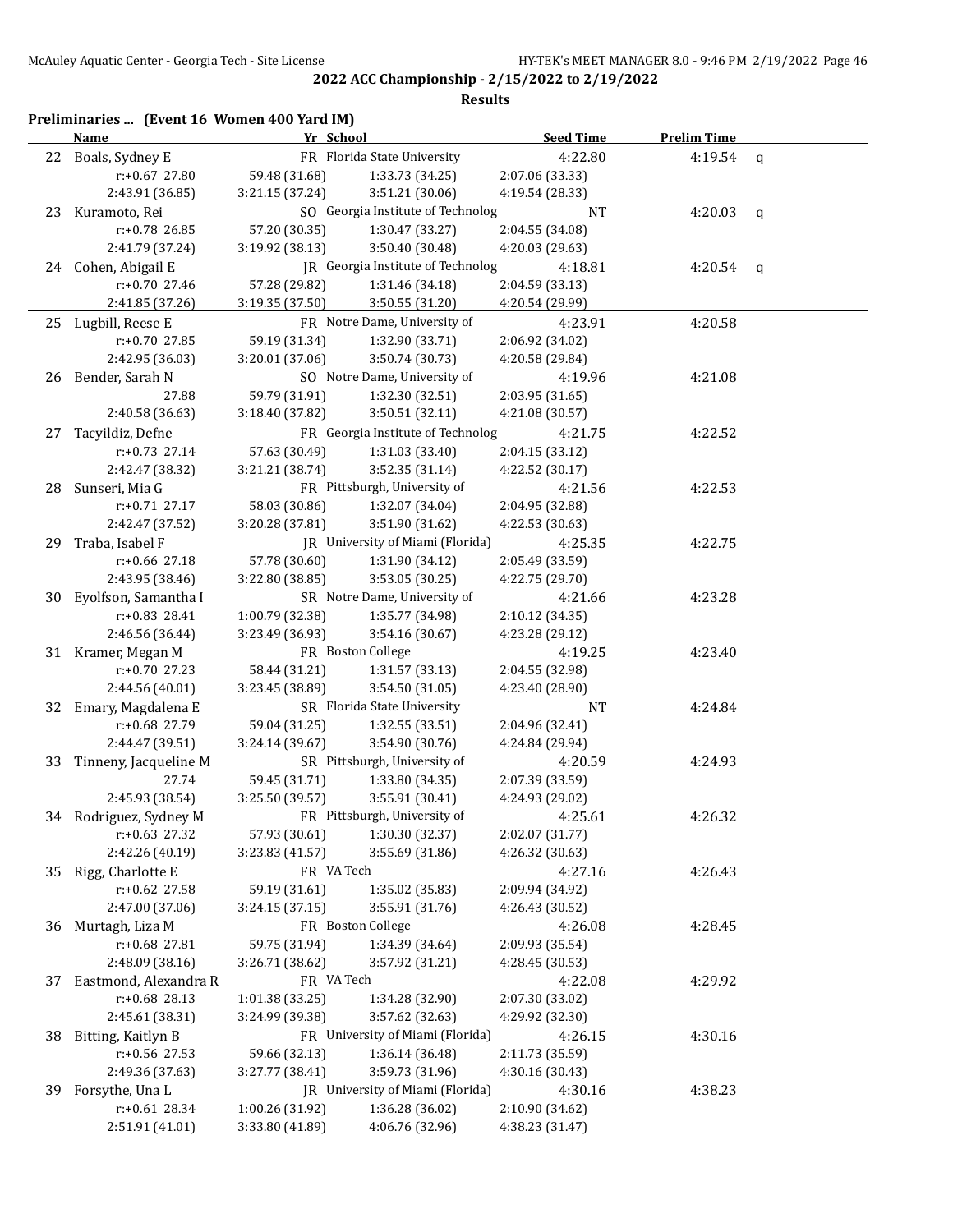**2022 ACC Championship - 2/15/2022 to 2/19/2022 Results**

Preliminaries ... (Event 16 Women 400 Yard IM)

|           | Name                                 |             |                                | Yr School                         | <b>Seed Time</b>           | <b>Prelim Time</b> |      |               |
|-----------|--------------------------------------|-------------|--------------------------------|-----------------------------------|----------------------------|--------------------|------|---------------|
|           | Hierath, Yara S                      |             |                                | SO North Carolina State Universit | 4:13.25                    | DQ 4:16.33         |      |               |
|           | Non-simultaneous touch - breast      |             |                                |                                   |                            |                    |      |               |
|           | r:+0.70 27.25                        |             | 57.84 (30.59)                  | 1:30.67 (32.83)                   | 2:03.46 (32.79)            |                    |      |               |
|           | 2:39.24 (35.78)                      |             | 3:16.41(37.17)                 | 3:46.98 (30.57)                   | DQ 4:16.33 (29.35)         |                    |      |               |
| $---$     | Travis, Chase C                      |             |                                | SO VA Tech                        | 4:18.69                    | DQ 4:19.92         |      |               |
|           | Butterfly kick - breast              |             |                                |                                   |                            |                    |      |               |
|           | r:+0.73 27.72                        |             | 58.88 (31.16)                  | 1:32.14 (33.26)                   | 2:04.66 (32.52)            |                    |      |               |
|           | 2:43.52 (38.86)                      |             | 3:22.86 (39.34)                | 3:52.10 (29.24)                   | DQ 4:19.92 (27.82)         |                    |      |               |
| $---$     | Atkins, Sydney N                     |             |                                | FR Pittsburgh, University of      | 4:33.65                    | <b>SCR</b>         |      |               |
| $---$     | Astashkina, Mariia                   |             |                                | SR Louisville, University of      | NT                         | <b>SCR</b>         |      |               |
| $---$     | Foley, Sarah E                       |             |                                | SO Duke University                | 4:08.97                    | <b>SCR</b>         |      |               |
| $---$     | Sumida, Maria E                      |             |                                | SR Louisville, University of      | 4:09.72                    | <b>SCR</b>         |      |               |
| $---$     | Henry, Allison R                     |             |                                | FR VA Tech                        | 4:27.26                    | <b>SCR</b>         |      |               |
| $---$     | Walsh, Alexandra J                   |             |                                | SO Virginia, University of        | 4:01.40                    | <b>SCR</b>         |      |               |
| $---$     | Molino, Ginevra                      |             |                                | SO Florida State University       | 4:20.88                    | <b>SCR</b>         |      |               |
| ---       | Herkle, Kim Emely                    |             |                                | FR Louisville, University of      | 4:13.56                    | <b>SCR</b>         |      |               |
| ---       | Sabin, Clarissa D                    |             |                                | FR Georgia Institute of Technolog | 4:24.94                    | <b>SCR</b>         |      |               |
| $---$     | Cera, Adrianna E                     |             |                                | SO University of Miami (Florida)  | 4:22.30                    | <b>SCR</b>         |      |               |
| $---$     | Singletary, Madeline W               |             |                                | FR North Carolina, University of, | 4:33.52                    | <b>SCR</b>         |      |               |
| $---$     | Burke, Lily J                        |             |                                | FR Georgia Institute of Technolog | 4:25.87                    | <b>SCR</b>         |      |               |
| $---$     | Muzzy, Emma E                        |             |                                | SR North Carolina State Universit | NT                         | <b>SCR</b>         |      |               |
| $---$     | Otava, Aino E                        |             |                                | JR University of Miami (Florida)  | 4:17.31                    | <b>SCR</b>         |      |               |
| $---$     | Chang, Yi Xuan                       |             |                                | FR Duke University                | 4:18.45                    | <b>SCR</b>         |      |               |
| $---$     | Belyakov, Catherine I                |             |                                | SO Duke University                | 4:18.29                    | <b>SCR</b>         |      |               |
| $---$     | Chompre, Ashley N                    |             |                                | SO Duke University                | 4:20.35                    | <b>SCR</b>         |      |               |
|           |                                      |             |                                | <b>IR</b> Boston College          |                            | <b>SCR</b>         |      |               |
| $---$     | Ryalls, Lindsey J                    |             |                                |                                   | 4:31.51                    |                    |      |               |
| $---$     | Bathurst, Ella A                     |             |                                | FR Virginia, University of        | 4:13.84                    | <b>SCR</b>         |      |               |
|           | Event 17 Men 400 Yard IM             |             |                                |                                   |                            |                    |      |               |
|           | MEET:<br>3:38.43                     | #           | 3/1/2017                       | <b>Robert Owen</b>                |                            | VT-VA              |      |               |
|           | <b>CONF:</b><br>3:38.00              | %           | 3/27/2009                      | <b>Gal Nevo</b>                   |                            | Georgia Tech       |      |               |
|           | <b>AMER:</b><br>3:33.42              | \$          | 3/24/2017                      | <b>Chase Kalisz</b>               |                            | Georgia            |      |               |
|           | USOP:<br>3:33.42                     | &           | 3/24/2017                      | <b>Chase Kalisz</b>               |                            | Georgia            |      |               |
|           | NCAA:<br>3:33.42                     | Ţ           | 3/24/2017                      | <b>Chase Kalisz</b>               |                            | Georgia            |      |               |
|           | 3:35.82<br>Pool:                     | $\mathbf v$ | 3/24/2016                      | <b>Josh Prenot</b>                |                            | California-PC      |      |               |
|           | 3:39.16 A                            |             |                                |                                   |                            |                    |      |               |
|           |                                      |             | 3:45.67 IV21 Invited NCAA 2021 |                                   |                            |                    |      |               |
|           | 3:51.46 B                            |             |                                |                                   |                            |                    |      |               |
|           | <b>Name</b>                          |             |                                | Yr School                         | <b>Prelim Time</b>         | <b>Finals Time</b> |      | <b>Points</b> |
| A - Final | 1 Sos, Daniel                        |             |                                | SR Louisville, University of      | 3:45.69                    | 3:41.77            | IV21 | 32            |
|           | r:+0.70 23.64                        |             | 50.93 (27.29)                  | 1:19.08 (28.15)                   | 1:46.61 (27.53)            |                    |      |               |
|           | 2:17.97 (31.36)                      |             | 2:49.77 (31.80)                | 3:15.95 (26.18)                   | 3:41.77 (25.82)            |                    |      |               |
|           | Dal Maso, Filippo                    |             |                                | SR VA Tech                        | 3:44.17                    |                    | IV21 | 28            |
| 2         | r:+0.72 24.09                        |             | 52.25 (28.16)                  | 1:21.58 (29.33)                   | 1:49.57 (27.99)            | 3:42.67            |      |               |
|           | 2:21.10 (31.53)                      |             | 2:52.12 (31.02)                | 3:17.98 (25.86)                   | 3:42.67 (24.69)            |                    |      |               |
|           |                                      |             |                                | SO North Carolina State Universit |                            |                    |      |               |
| 3         | Moore, Michael R<br>$r: +0.65$ 23.37 |             | 49.84 (26.47)                  | 1:18.12 (28.28)                   | 3:42.89<br>1:45.45 (27.33) | 3:43.47            | IV21 | 27            |
|           | 2:17.71 (32.26)                      |             | 2:50.39 (32.68)                | 3:17.02 (26.63)                   | 3:43.47 (26.45)            |                    |      |               |
|           | Knowles, Eric W                      |             |                                | 5Y North Carolina State Universit | 3:44.49                    |                    | IV21 | 26            |
| 4         | r:+0.76 23.56                        |             | 50.76 (27.20)                  | 1:20.13 (29.37)                   | 1:48.80 (28.67)            | 3:43.48            |      |               |
|           | 2:20.63 (31.83)                      |             | 2:53.24 (32.61)                | 3:18.73 (25.49)                   | 3:43.48 (24.75)            |                    |      |               |
|           |                                      |             |                                |                                   |                            |                    |      |               |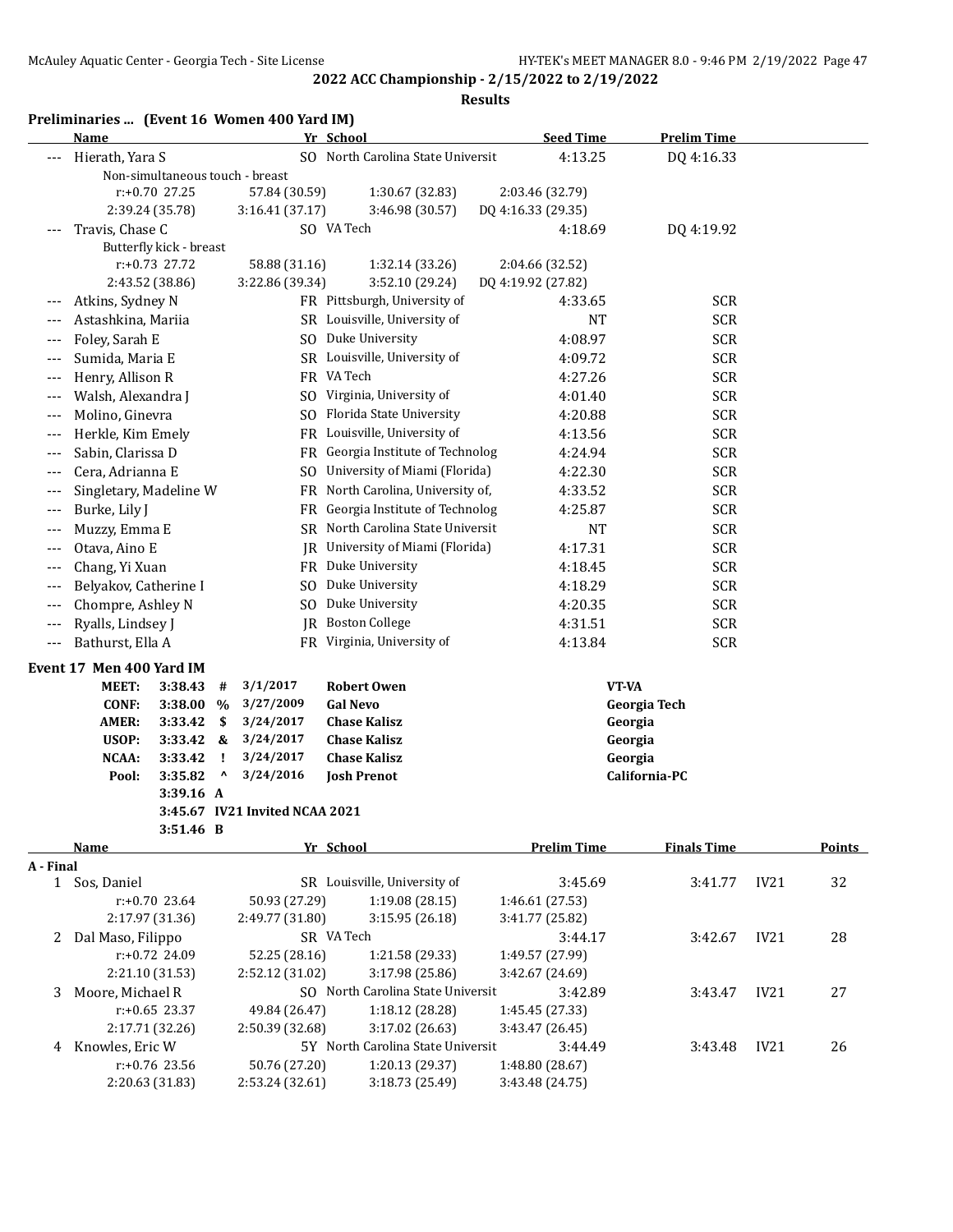**2022 ACC Championship - 2/15/2022 to 2/19/2022 Results**

### **A - Final ... (Event 17 Men 400 Yard IM)**

|           | <b>Name</b>                    | Yr School       |                                                 | <b>Prelim Time</b>                 | <b>Finals Time</b> |      | <b>Points</b> |
|-----------|--------------------------------|-----------------|-------------------------------------------------|------------------------------------|--------------------|------|---------------|
|           | 5 Storch, Casey J              |                 | SR Virginia, University of                      | 3:44.78                            | 3:44.37            | IV21 | 25            |
|           | $r: +0.65$ 23.73               | 50.63 (26.90)   | 1:20.86 (30.23)                                 | 1:49.98 (29.12)                    |                    |      |               |
|           | 2:20.13 (30.15)                | 2:51.09 (30.96) | 3:18.10 (27.01)                                 | 3:44.37 (26.27)                    |                    |      |               |
|           | 6 Myburgh, Keith M             | SR VA Tech      |                                                 | 3:47.42                            | 3:45.57            | IV21 | 24            |
|           | r:+0.62 24.30                  | 52.64 (28.34)   | 1:21.84 (29.20)                                 | 1:49.92 (28.08)                    |                    |      |               |
|           | 2:21.48 (31.56)                | 2:53.00 (31.52) | 3:19.21 (26.21)                                 | 3:45.57 (26.36)                    |                    |      |               |
|           | 7 Christianson, Bernhard T     |                 | SO Notre Dame, University of                    | 3:48.09                            | 3:47.10            | B    | 23            |
|           | $r: +0.66$ 24.00               | 51.89 (27.89)   | 1:21.47 (29.58)                                 | 1:50.36 (28.89)                    |                    |      |               |
|           | 2:21.69 (31.33)                | 2:53.18 (31.49) | 3:20.20 (27.02)                                 | 3:47.10 (26.90)                    |                    |      |               |
|           | 8 Conway, Sean Y               |                 | JR Virginia, University of                      | 3:47.24                            | 3:49.02            | B    | 22            |
|           | $r: +0.70$ 24.01               | 51.57 (27.56)   | 1:20.73 (29.16)                                 | 1:49.60 (28.87)                    |                    |      |               |
|           | 2:21.83 (32.23)                | 2:55.10 (33.27) | 3:22.53 (27.43)                                 | 3:49.02 (26.49)                    |                    |      |               |
| B - Final |                                |                 |                                                 |                                    |                    |      |               |
|           | 9 Faikish, Sean A              |                 | SO Notre Dame, University of                    | 3:50.10                            | $3:46.74$ B        |      | 20            |
|           | 24.03                          | 52.26 (28.23)   | 1:21.97 (29.71)                                 | 1:51.05 (29.08)                    |                    |      |               |
|           | 2:22.41 (31.36)                | 2:54.07 (31.66) | 3:20.84 (26.77)                                 | 3:46.74 (25.90)                    |                    |      |               |
| 10        | Bitz, Colin A                  |                 | FR Virginia, University of                      | 3:48.89                            | 3:47.82            | B    | 17            |
|           | 24.11                          | 51.83 (27.72)   | 1:21.04 (29.21)                                 | 1:49.88 (28.84)                    |                    |      |               |
|           | 2:22.90 (33.02)                | 2:56.57 (33.67) | 3:22.90 (26.33)                                 | 3:47.82 (24.92)                    |                    |      |               |
|           | 11 Gallant, John W             |                 | SO North Carolina State Universit               | 3:48.52                            | 3:47.97            | B    | 16            |
|           | 24.54                          | 52.22 (27.68)   | 1:21.41 (29.19)                                 | 1:50.18 (28.77)                    |                    |      |               |
|           | 2:23.42 (33.24)                | 2:56.61 (33.19) | 3:23.11 (26.50)                                 | 3:47.97 (24.86)                    |                    |      |               |
|           | 12 Garcia, Nicolas             | FR VA Tech      |                                                 | 3:49.07                            | 3:48.40            | B    | 15            |
|           | 24.73                          | 53.81 (29.08)   | 1:22.06 (28.25)                                 | 1:50.50 (28.44)                    |                    |      |               |
|           | 2:23.96 (33.46)                | 2:56.45 (32.49) | 3:23.41 (26.96)                                 | 3:48.40 (24.99)                    |                    |      |               |
|           | 13 Plage, James L              |                 | SO North Carolina State Universit               | 3:48.49                            | 3:48.52            | B    | 14            |
|           | 24.21                          | 51.75 (27.54)   | 1:20.55 (28.80)                                 | 1:48.77 (28.22)                    |                    |      |               |
|           | 2:22.10 (33.33)                | 2:56.59 (34.49) | 3:23.22 (26.63)                                 | 3:48.52 (25.30)                    |                    |      |               |
|           | 14 Miranda, Maxwell J<br>24.38 | 52.06 (27.68)   | SR Notre Dame, University of<br>1:21.73 (29.67) | 3:48.67                            | 3:49.30            | B    | 13            |
|           | 2:23.43 (32.58)                | 2:56.70 (33.27) | 3:24.13 (27.43)                                 | 1:50.85 (29.12)<br>3:49.30 (25.17) |                    |      |               |
| 15        | Romero, Antonio                |                 | FR Georgia Institute of Technolog               | 3:49.33                            | 3:49.84            | B    | 12            |
|           | 23.56                          | 50.93 (27.37)   | 1:20.52 (29.59)                                 | 1:49.50 (28.98)                    |                    |      |               |
|           | 2:22.90 (33.40)                | 2:56.62 (33.72) | 3:23.43 (26.81)                                 | 3:49.84 (26.41)                    |                    |      |               |
|           | 16 Curley, Hayden M            |                 | SR Louisville, University of                    | 3:49.63                            | 3:53.55            |      | 11            |
|           | 24.14                          | 52.08 (27.94)   | 1:21.98 (29.90)                                 | 1:51.22 (29.24)                    |                    |      |               |
|           | 2:25.27 (34.05)                | 2:59.91 (34.64) | 3:27.32 (27.41)                                 | 3:53.55 (26.23)                    |                    |      |               |
| C - Final |                                |                 |                                                 |                                    |                    |      |               |
|           | 17 Hussey, Patrick             |                 | SO North Carolina, University of,               | 3:51.51                            | 3:45.89            | B    | 9             |
|           | r:+0.70 24.01                  | 51.66 (27.65)   | 1:22.72 (31.06)                                 | 1:52.64 (29.92)                    |                    |      |               |
|           | 2:23.77 (31.13)                | 2:55.45 (31.68) | 3:20.74 (25.29)                                 | 3:45.89 (25.15)                    |                    |      |               |
| 18        | Grobbelaar, Luan E             | FR VA Tech      |                                                 | 3:50.89                            | 3:49.43            | B    | 7             |
|           | r:+0.70 24.05                  | 52.16 (28.11)   | 1:21.51 (29.35)                                 | 1:50.56 (29.05)                    |                    |      |               |
|           | 2:22.51 (31.95)                | 2:55.25 (32.74) | 3:22.76 (27.51)                                 | 3:49.43 (26.67)                    |                    |      |               |
| 19        | Fitzpatrick, John T            |                 | JR Notre Dame, University of                    | 3:52.61                            | 3:50.21            | B    | 6             |
|           | r:+0.79 24.53                  | 52.57 (28.04)   | 1:22.22 (29.65)                                 | 1:50.93 (28.71)                    |                    |      |               |
|           | 2:24.06 (33.13)                | 2:57.27 (33.21) | 3:24.69 (27.42)                                 | 3:50.21 (25.52)                    |                    |      |               |
|           | 20 Winton, Andrew M            |                 | SR Notre Dame, University of                    | 3:51.21                            | 3:51.05            | B    | 5             |
|           | r:+0.69 24.08                  | 51.72 (27.64)   | 1:21.91 (30.19)                                 | 1:50.53 (28.62)                    |                    |      |               |
|           | 2:22.26 (31.73)                | 2:54.90 (32.64) | 3:23.17 (28.27)                                 | 3:51.05 (27.88)                    |                    |      |               |
|           | 21 Crisci, Aidan R             |                 | FR North Carolina, University of,               | 3:52.22                            | 3:51.42            | B    | 4             |
|           | $r: +0.65$ 23.74               | 51.40 (27.66)   | 1:21.00 (29.60)                                 | 1:49.63 (28.63)                    |                    |      |               |
|           | 2:23.19 (33.56)                | 2:57.66 (34.47) | 3:24.81 (27.15)                                 | 3:51.42 (26.61)                    |                    |      |               |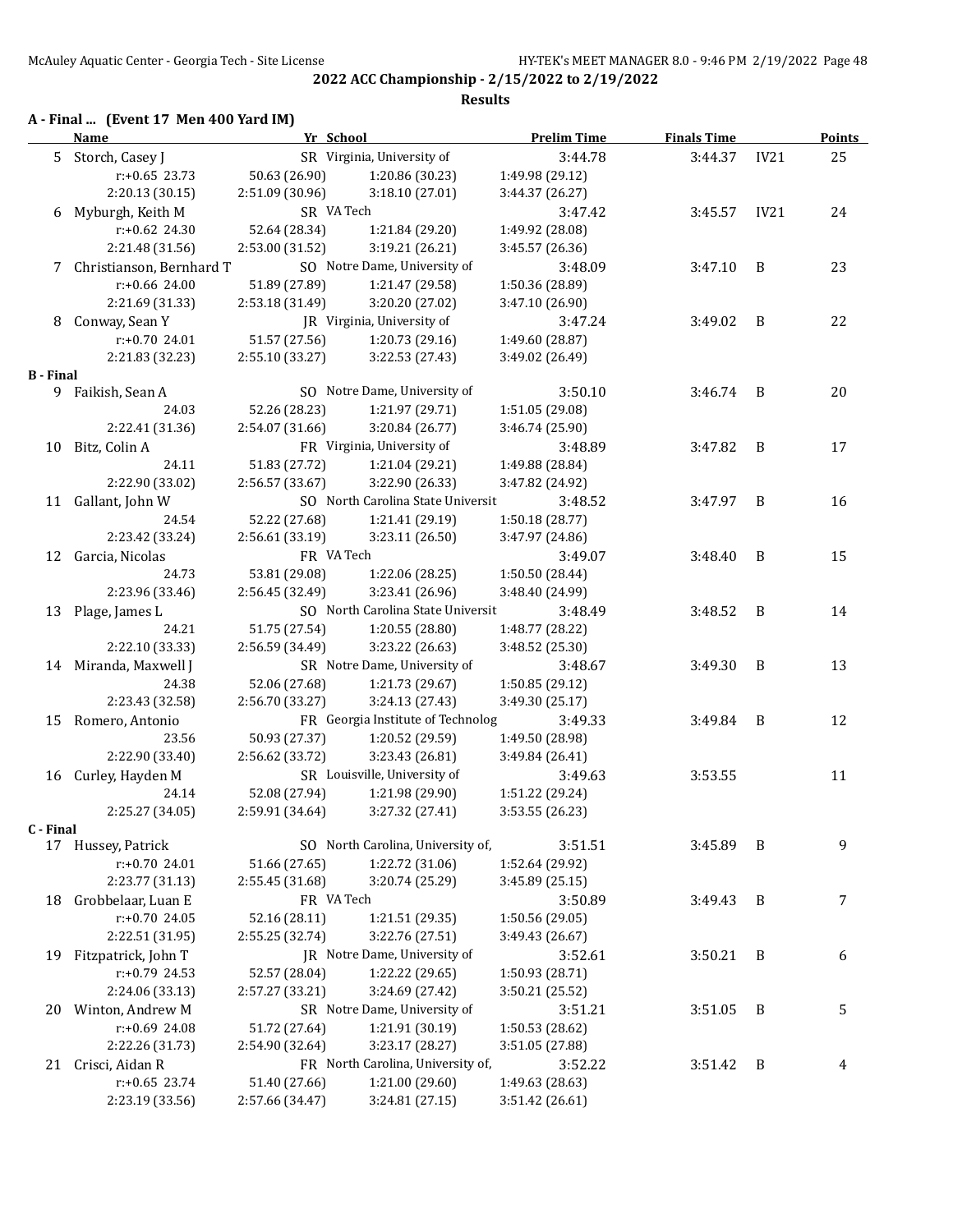| C - Final  (Event 17 Men 400 Yard IM) |  |
|---------------------------------------|--|
|---------------------------------------|--|

|    | Name                                       |                  |              |                                  | Yr School                         | <b>Prelim Time</b> | <b>Finals Time</b> |       | <b>Points</b> |
|----|--------------------------------------------|------------------|--------------|----------------------------------|-----------------------------------|--------------------|--------------------|-------|---------------|
|    | *22 Doyle, Jack                            |                  |              |                                  | FR Boston College                 | 3:52.22            | 3:51.60            |       | 2.50          |
|    |                                            | r:+0.67 24.76    |              | 52.16 (27.40)                    | 1:22.58 (30.42)                   | 1:52.48 (29.90)    |                    |       |               |
|    |                                            | 2:24.62 (32.14)  |              | 2:57.38 (32.76)                  | 3:25.63 (28.25)                   | 3:51.60 (25.97)    |                    |       |               |
|    | *22 Steele, Matthew P                      |                  |              |                                  | FR Georgia Institute of Technolog | 3:52.59            | 3:51.60            |       | 2.50          |
|    |                                            | r:+0.73 25.07    |              | 53.44 (28.37)                    | 1:23.35 (29.91)                   | 1:53.24 (29.89)    |                    |       |               |
|    |                                            | 2:24.44 (31.20)  |              | 2:57.60 (33.16)                  | 3:25.77 (28.17)                   | 3:51.60 (25.83)    |                    |       |               |
| 24 | Mays, Alexander N                          |                  |              |                                  | JR North Carolina, University of, | 3:53.14            | 3:53.40            |       | 1             |
|    |                                            | r:+0.68 24.59    |              | 53.77 (29.18)                    | 1:23.73 (29.96)                   | 1:52.84 (29.11)    |                    |       |               |
|    |                                            | 2:25.97 (33.13)  |              | 2:59.32 (33.35)                  | 3:27.22 (27.90)                   | 3:53.40 (26.18)    |                    |       |               |
|    |                                            |                  |              |                                  |                                   |                    |                    |       |               |
|    | Event 17 Men 400 Yard IM                   |                  |              |                                  |                                   |                    |                    |       |               |
|    | <b>MEET:</b>                               | 3:38.43          | #            | 3/1/2017                         | <b>Robert Owen</b>                |                    | VT-VA              |       |               |
|    | <b>CONF:</b>                               | 3:38.00          | $\%$         | 3/27/2009                        | <b>Gal Nevo</b>                   |                    | Georgia Tech       |       |               |
|    | <b>AMER:</b>                               | 3:33.42          | \$           | 3/24/2017                        | <b>Chase Kalisz</b>               |                    | Georgia            |       |               |
|    | USOP:                                      | $3:33.42$ &      |              | 3/24/2017                        | <b>Chase Kalisz</b>               |                    | Georgia            |       |               |
|    | NCAA:                                      | 3:33.42          | $\mathbf{I}$ | 3/24/2017                        | <b>Chase Kalisz</b>               |                    | Georgia            |       |               |
|    | Pool:                                      | 3:35.82          | Λ            | 3/24/2016                        | <b>Josh Prenot</b>                |                    | California-PC      |       |               |
|    |                                            | 3:39.16 A        |              |                                  |                                   |                    |                    |       |               |
|    |                                            |                  |              | 3:45.67 IV21 Invited NCAA 2021   |                                   |                    |                    |       |               |
|    |                                            | 3:51.46 B        |              |                                  |                                   |                    |                    |       |               |
|    | <b>Name</b>                                |                  |              |                                  | Yr School                         | <b>Seed Time</b>   | <b>Prelim Time</b> |       |               |
|    | <b>Preliminaries</b><br>1 Moore, Michael R |                  |              |                                  | SO North Carolina State Universit | 3:43.85            |                    |       |               |
|    |                                            | r:+0.57 23.32    |              |                                  |                                   | 1:45.79 (27.30)    | 3:42.89            | qIV21 |               |
|    |                                            | 2:17.93 (32.14)  |              | 50.06 (26.74)<br>2:50.48 (32.55) | 1:18.49 (28.43)                   |                    |                    |       |               |
|    |                                            |                  |              |                                  | 3:17.31 (26.83)<br>SR VA Tech     | 3:42.89 (25.58)    |                    |       |               |
|    | 2 Dal Maso, Filippo                        |                  |              |                                  |                                   | 3:49.52            | 3:44.17            | qIV21 |               |
|    |                                            | $r: +0.68$ 24.00 |              | 51.82 (27.82)                    | 1:21.39 (29.57)                   | 1:49.30 (27.91)    |                    |       |               |
|    |                                            | 2:21.17 (31.87)  |              | 2:52.47 (31.30)                  | 3:18.67 (26.20)                   | 3:44.17 (25.50)    |                    |       |               |
| 3  | Knowles, Eric W                            |                  |              |                                  | 5Y North Carolina State Universit | 3:47.64            | 3:44.49            | qIV21 |               |
|    |                                            | r:+0.67 23.79    |              | 51.02 (27.23)                    | 1:20.58 (29.56)                   | 1:49.50 (28.92)    |                    |       |               |
|    |                                            | 2:21.01 (31.51)  |              | 2:53.64 (32.63)                  | 3:19.56 (25.92)                   | 3:44.49 (24.93)    |                    |       |               |
|    | 4 Storch, Casey J                          |                  |              |                                  | SR Virginia, University of        | 3:46.09            | 3:44.78            | qIV21 |               |
|    |                                            | $r: +0.64$ 23.22 |              | 50.28 (27.06)                    | 1:19.67 (29.39)                   | 1:48.40 (28.73)    |                    |       |               |
|    |                                            | 2:19.22 (30.82)  |              | 2:51.02 (31.80)                  | 3:18.43 (27.41)                   | 3:44.78 (26.35)    |                    |       |               |
| 5. | Sos, Daniel                                |                  |              |                                  | SR Louisville, University of      | 3:44.92            | 3:45.69            | qB    |               |
|    |                                            | $r: +0.66$ 23.66 |              | 51.27 (27.61)                    | 1:19.80 (28.53)                   | 1:47.77 (27.97)    |                    |       |               |
|    |                                            | 2:19.17 (31.40)  |              | 2:51.57 (32.40)                  | 3:19.08 (27.51)                   | 3:45.69 (26.61)    |                    |       |               |
|    | 6 Conway, Sean Y                           |                  |              |                                  | JR Virginia, University of        | 3:50.52            | 3:47.24            | qB    |               |
|    |                                            | r:+0.68 24.07    |              | 51.62 (27.55)                    | 1:19.98 (28.36)                   | 1:47.81 (27.83)    |                    |       |               |
|    |                                            | 2:20.54 (32.73)  |              | 2:53.31 (32.77)                  | 3:20.95 (27.64)                   | 3:47.24 (26.29)    |                    |       |               |
| 7  | Myburgh, Keith M                           |                  |              |                                  | SR VA Tech                        | 3:48.29            | 3:47.42            | qB    |               |
|    |                                            | r:+0.60 24.33    |              | 52.64 (28.31)                    | 1:22.04 (29.40)                   | 1:50.75 (28.71)    |                    |       |               |
|    |                                            | 2:22.64 (31.89)  |              | 2:55.30 (32.66)                  | 3:21.92 (26.62)                   | 3:47.42 (25.50)    |                    |       |               |
| 8  | Christianson, Bernhard T                   |                  |              |                                  | SO Notre Dame, University of      | 3:48.01            | 3:48.09            | qB    |               |
|    |                                            | $r: +0.64$ 24.21 |              | 52.10 (27.89)                    | 1:21.22 (29.12)                   | 1:50.76 (29.54)    |                    |       |               |
|    |                                            | 2:21.89 (31.13)  |              | 2:53.90 (32.01)                  | 3:21.36 (27.46)                   | 3:48.09 (26.73)    |                    |       |               |
| 9  | Plage, James L                             |                  |              |                                  | SO North Carolina State Universit | 3:52.69            | 3:48.49            | qB    |               |
|    |                                            | r:+0.69 24.12    |              | 51.44 (27.32)                    | 1:20.44 (29.00)                   | 1:49.14 (28.70)    |                    |       |               |
|    |                                            | 2:22.61 (33.47)  |              | 2:57.00 (34.39)                  | 3:23.41 (26.41)                   | 3:48.49 (25.08)    |                    |       |               |
| 10 | Gallant, John W                            |                  |              |                                  | SO North Carolina State Universit | 3:53.37            | 3:48.52            | qB    |               |
|    |                                            | $r: +0.65$ 24.40 |              | 52.10 (27.70)                    | 1:21.28 (29.18)                   | 1:49.67 (28.39)    |                    |       |               |
|    |                                            | 2:23.08 (33.41)  |              | 2:57.11 (34.03)                  | 3:23.33 (26.22)                   | 3:48.52 (25.19)    |                    |       |               |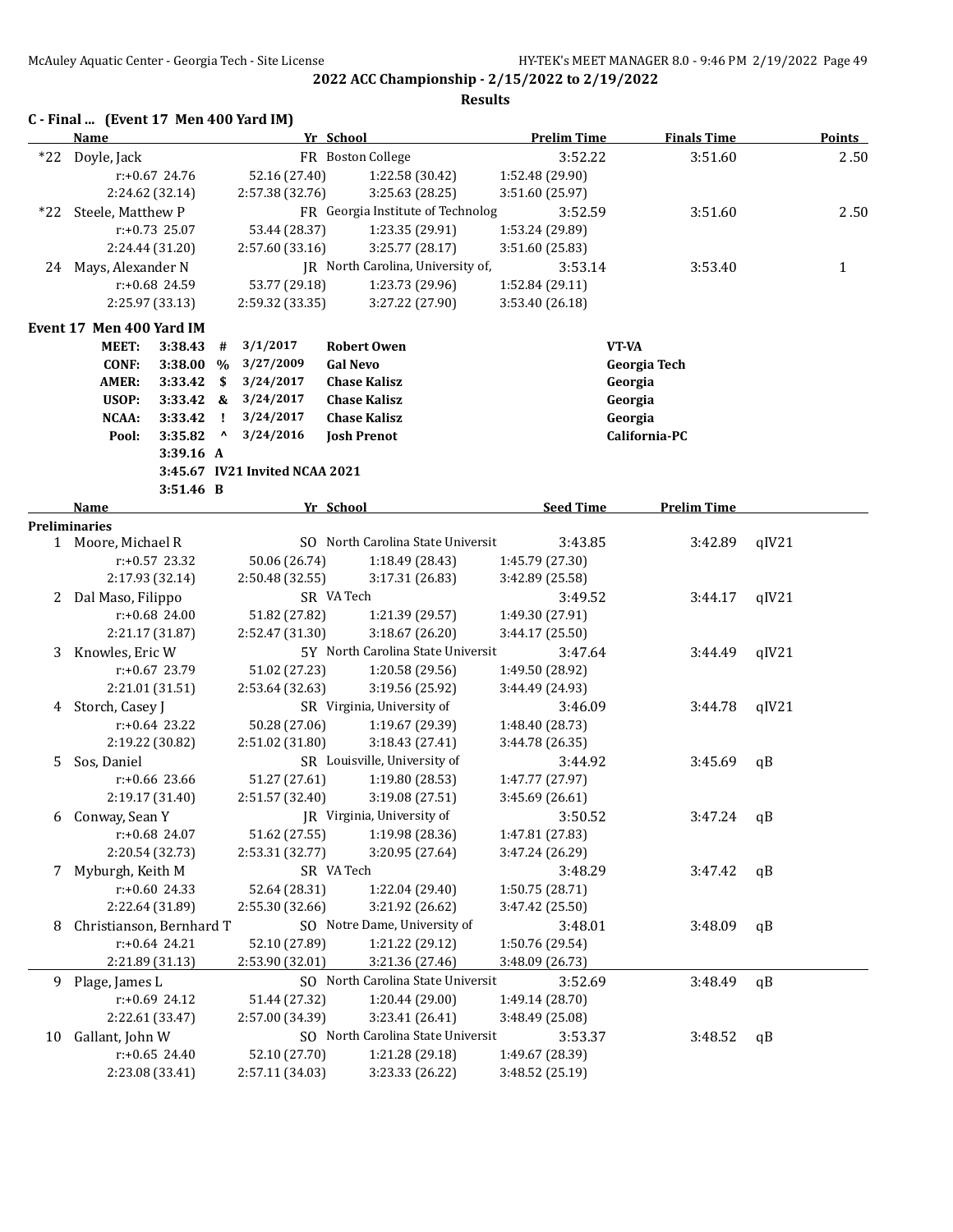#### **Results**

### **Preliminaries ... (Event 17 Men 400 Yard IM)**

|       | <b>Name</b>            | Yr School       |                                   | <b>Seed Time</b> | <b>Prelim Time</b> |              |
|-------|------------------------|-----------------|-----------------------------------|------------------|--------------------|--------------|
|       | 11 Miranda, Maxwell J  |                 | SR Notre Dame, University of      | 3:50.26          | 3:48.67            | qB           |
|       | $r: +0.73$ 24.16       | 51.68 (27.52)   | 1:21.13 (29.45)                   | 1:50.19 (29.06)  |                    |              |
|       | 2:22.78 (32.59)        | 2:55.62 (32.84) | 3:22.72 (27.10)                   | 3:48.67 (25.95)  |                    |              |
|       | 12 Bitz, Colin A       |                 | FR Virginia, University of        | 3:52.84          | 3:48.89            | qB           |
|       | $r: +0.73$ 24.61       | 52.84 (28.23)   | 1:21.64 (28.80)                   | 1:51.19 (29.55)  |                    |              |
|       | 2:24.01 (32.82)        | 2:57.54 (33.53) | 3:23.77 (26.23)                   | 3:48.89 (25.12)  |                    |              |
| 13    | Garcia, Nicolas        | FR VA Tech      |                                   | 3:55.03          | 3:49.07            | qB           |
|       | $r: +0.61$ 24.65       | 53.72 (29.07)   | 1:22.41 (28.69)                   | 1:50.18 (27.77)  |                    |              |
|       | 2:23.89 (33.71)        | 2:56.88 (32.99) | 3:23.74 (26.86)                   | 3:49.07 (25.33)  |                    |              |
|       | 14 Romero, Antonio     |                 | FR Georgia Institute of Technolog | 3:50.81          | 3:49.33            | qB           |
|       | r:+0.70 23.91          | 51.56 (27.65)   | 1:21.19 (29.63)                   | 1:49.97 (28.78)  |                    |              |
|       | 2:23.17 (33.20)        | 2:56.64 (33.47) | 3:23.26 (26.62)                   | 3:49.33 (26.07)  |                    |              |
| 15    | Curley, Hayden M       |                 | SR Louisville, University of      | 3:52.70          | 3:49.63            | qB           |
|       | $r: +0.66$ 24.16       | 52.10 (27.94)   | 1:21.46 (29.36)                   | 1:49.96 (28.50)  |                    |              |
|       | 2:23.34 (33.38)        | 2:57.29 (33.95) | 3:24.12 (26.83)                   | 3:49.63 (25.51)  |                    |              |
|       | 16 Faikish, Sean A     |                 | SO Notre Dame, University of      | 3:50.81          | 3:50.10            | qB           |
|       | $r+0.66$ 24.44         | 52.47 (28.03)   | 1:22.30 (29.83)                   | 1:51.72 (29.42)  |                    |              |
|       | 2:23.35 (31.63)        | 2:55.83 (32.48) | 3:23.69 (27.86)                   | 3:50.10 (26.41)  |                    |              |
|       | 17 Grobbelaar, Luan E  | FR VA Tech      |                                   | 3:52.42          | 3:50.89            | qB           |
|       | $r: +0.65$ 24.39       | 52.61 (28.22)   | 1:22.38 (29.77)                   | 1:51.70 (29.32)  |                    |              |
|       | 2:24.04 (32.34)        | 2:56.41 (32.37) | 3:24.00 (27.59)                   | 3:50.89 (26.89)  |                    |              |
|       | 18 Winton, Andrew M    |                 | SR Notre Dame, University of      | 3:52.05          | 3:51.21            | qB           |
|       | r:+0.65 23.97          | 51.73 (27.76)   | 1:21.40 (29.67)                   | 1:50.22 (28.82)  |                    |              |
|       | 2:22.81 (32.59)        | 2:55.60 (32.79) | 3:23.71 (28.11)                   | 3:51.21 (27.50)  |                    |              |
|       | 19 Hussey, Patrick     |                 | SO North Carolina, University of, | 3:51.95          | 3:51.51            | q            |
|       | r:+0.68 23.92          | 50.70 (26.78)   | 1:20.98 (30.28)                   | 1:50.30 (29.32)  |                    |              |
|       | 2:23.19 (32.89)        | 2:56.13 (32.94) | 3:24.19 (28.06)                   | 3:51.51 (27.32)  |                    |              |
| $*20$ | Doyle, Jack            |                 | FR Boston College                 | 3:57.05          | 3:52.22            | q            |
|       | $r: +0.71$ 24.53       | 52.56 (28.03)   | 1:22.63 (30.07)                   | 1:51.97 (29.34)  |                    |              |
|       | 2:24.00 (32.03)        | 2:56.83 (32.83) | 3:25.20 (28.37)                   | 3:52.22 (27.02)  |                    |              |
| $*20$ | Crisci, Aidan R        |                 | FR North Carolina, University of, | 3:54.64          | 3:52.22            | q            |
|       | $r: +0.64$ 23.73       | 51.23 (27.50)   | 1:20.49 (29.26)                   | 1:48.59 (28.10)  |                    |              |
|       | 2:22.89 (34.30)        | 2:57.72 (34.83) | 3:25.36 (27.64)                   | 3:52.22 (26.86)  |                    |              |
|       | 22 Steele, Matthew P   |                 | FR Georgia Institute of Technolog | 3:58.68          | 3:52.59            | q            |
|       | $r+0.72$ 24.63         | 52.57 (27.94)   | 1:22.70 (30.13)                   | 1:52.59 (29.89)  |                    |              |
|       | 2:23.95 (31.36)        | 2:57.20 (33.25) | 3:25.20 (28.00)                   | 3:52.59 (27.39)  |                    |              |
|       | 23 Fitzpatrick, John T |                 | JR Notre Dame, University of      | 3:54.44          | 3:52.61            | q            |
|       | r:+0.79 24.62          | 53.05 (28.43)   | 1:22.84 (29.79)                   | 1:51.79 (28.95)  |                    |              |
|       | 2:25.60 (33.81)        | 2:59.40 (33.80) | 3:26.91 (27.51)                   | 3:52.61 (25.70)  |                    |              |
|       | 24 Mays, Alexander N   |                 | JR North Carolina, University of, | 3:57.23          | 3:53.14            | $\mathbf{q}$ |
|       | r:+0.68 24.41          | 52.71 (28.30)   | 1:22.17 (29.46)                   | 1:50.81 (28.64)  |                    |              |
|       | 2:23.68 (32.87)        | 2:57.44 (33.76) | 3:25.63 (28.19)                   | 3:53.14 (27.51)  |                    |              |
| 25    | Zorzano Jover, Javier  |                 | SO Pittsburgh, University of      | 3:58.01          | 3:53.77            |              |
|       | r:+0.70 24.50          | 52.37 (27.87)   | 1:21.98 (29.61)                   | 1:50.66 (28.68)  |                    |              |
|       | 2:22.96 (32.30)        | 2:55.71 (32.75) | 3:24.60 (28.89)                   | 3:53.77 (29.17)  |                    |              |
| 26    | Thompson, Peter A      |                 | FR Virginia, University of        | 4:00.42          | 3:54.71            |              |
|       | $r: +0.66$ 25.04       | 53.76 (28.72)   | 1:23.53 (29.77)                   | 1:53.00 (29.47)  |                    |              |
|       | 2:27.41 (34.41)        | 3:01.53 (34.12) | 3:28.81 (27.28)                   | 3:54.71 (25.90)  |                    |              |
| 27    | Viers, Nicholas T      |                 | JR Duke University                | 3:59.21          | 3:54.87            |              |
|       | r:+0.67 24.51          | 52.43 (27.92)   | 1:22.64 (30.21)                   | 1:53.37 (30.73)  |                    |              |
|       | 2:25.51 (32.14)        | 2:58.41 (32.90) | 3:27.13 (28.72)                   | 3:54.87 (27.74)  |                    |              |
|       |                        |                 |                                   |                  |                    |              |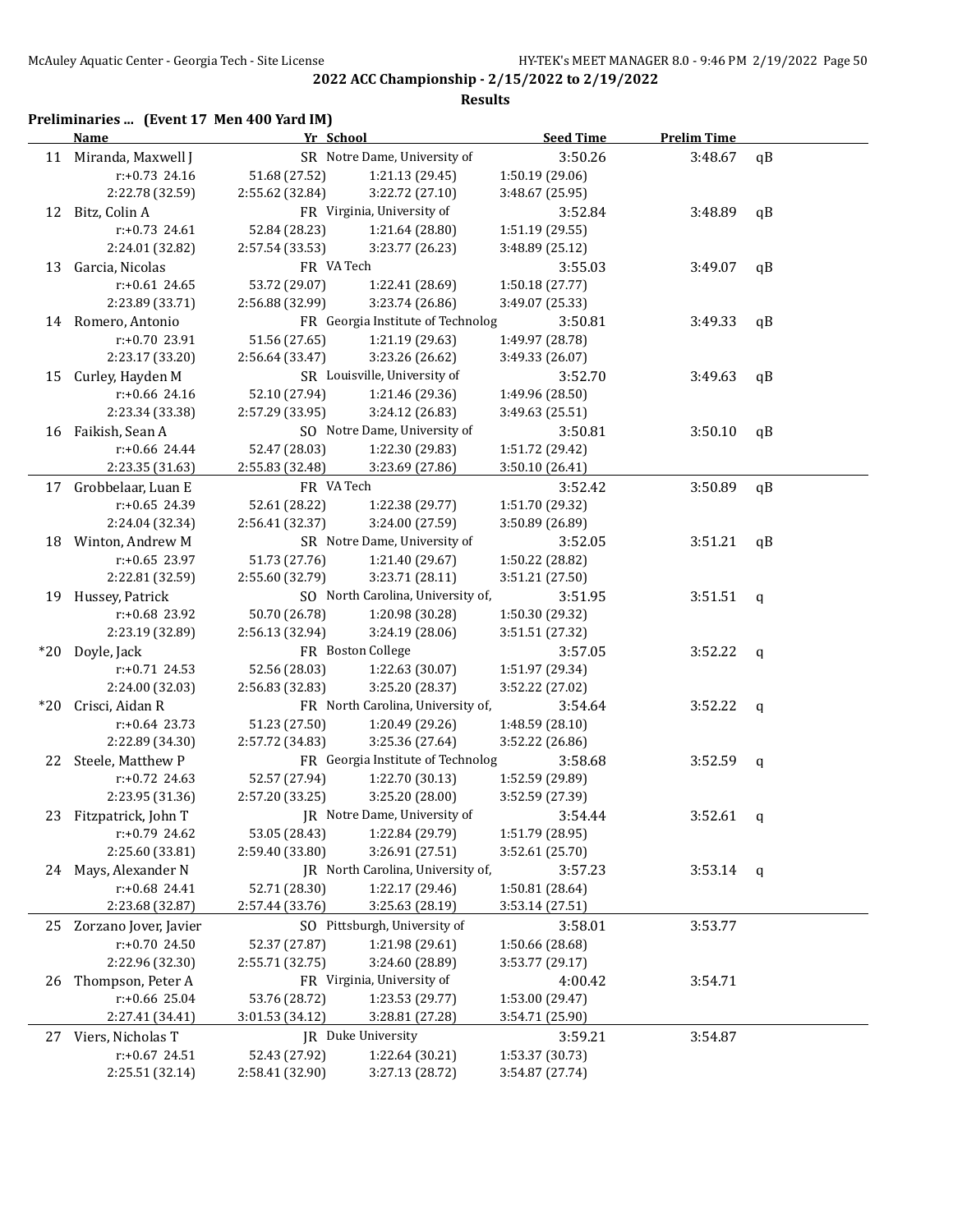**Results**

## **Preliminaries ... (Event 17 Men 400 Yard IM)**

|       | Name                                 | Yr School       |                                       | <b>Seed Time</b> | <b>Prelim Time</b> |  |
|-------|--------------------------------------|-----------------|---------------------------------------|------------------|--------------------|--|
|       | 28 Jiang, Michael N                  |                 | FR Duke University                    | 3:54.13          | 3:55.80            |  |
|       | $r: +0.64$ 25.03                     | 53.86 (28.83)   | 1:22.96 (29.10)                       | 1:51.52 (28.56)  |                    |  |
|       | 2:25.02 (33.50)                      | 2:59.83 (34.81) | 3:28.17 (28.34)                       | 3:55.80 (27.63)  |                    |  |
| 29    | Barnett, Wesley A                    |                 | SO North Carolina, University of,     | 3:56.09          | 3:56.47            |  |
|       | r:+0.66 24.32                        | 52.53 (28.21)   | 1:22.26 (29.73)                       | 1:50.40 (28.14)  |                    |  |
|       | 2:24.72 (34.32)                      | 2:59.69 (34.97) | 3:28.47 (28.78)                       | 3:56.47 (28.00)  |                    |  |
| 30    | Mason, Nicholas M                    |                 | JR Florida State University           | 3:51.10          | 3:57.48            |  |
|       | r:+0.76 25.09                        | 53.08 (27.99)   | 1:23.69 (30.61)                       | 1:53.71 (30.02)  |                    |  |
|       | 2:26.15 (32.44)                      | 2:59.78 (33.63) | 3:29.39 (29.61)                       | 3:57.48 (28.09)  |                    |  |
|       | 31 Brown, Joshua D                   |                 | FR Notre Dame, University of          | 3:59.57          | 3:58.44            |  |
|       | $r: +0.74$ 25.54                     | 53.56 (28.02)   | 1:24.98 (31.42)                       | 1:55.61 (30.63)  |                    |  |
|       | 2:30.30 (34.69)                      | 3:05.45 (35.15) | 3:32.48 (27.03)                       | 3:58.44 (25.96)  |                    |  |
| 32    | Shoyat, Elijah C                     |                 | FR Louisville, University of          | 3:57.64          | 3:59.03            |  |
|       | r:+0.68 24.88                        | 53.37 (28.49)   | 1:23.63 (30.26)                       | 1:53.10 (29.47)  |                    |  |
|       | 2:28.65 (35.55)                      | 3:05.47 (36.82) | 3:32.74 (27.27)                       | 3:59.03 (26.29)  |                    |  |
|       | 33 Silver, Ryan J                    |                 | FR North Carolina, University of,     | 4:02.30          | 3:59.07            |  |
|       | r:+0.62 24.08                        | 51.88 (27.80)   | 1:21.33 (29.45)                       | 1:50.31 (28.98)  |                    |  |
|       | 2:24.47 (34.16)                      | 2:59.68 (35.21) | 3:29.02 (29.34)                       | 3:59.07 (30.05)  |                    |  |
|       | 34 Hering, Tanner A                  |                 | SO Virginia, University of            | 3:57.29          | 3:59.24            |  |
|       | $r: +0.71$ 25.09                     | 53.81 (28.72)   | 1:24.64 (30.83)                       | 1:54.50 (29.86)  |                    |  |
|       | 2:29.57 (35.07)                      | 3:05.33 (35.76) | 3:32.75 (27.42)                       | 3:59.24 (26.49)  |                    |  |
| 35    | McKinney, William H                  |                 | FR Boston College                     | 4:04.39          | 3:59.56            |  |
|       | $r: +0.74$ 25.35                     | 54.15 (28.80)   | 1:24.81 (30.66)                       | 1:54.53 (29.72)  |                    |  |
|       | 2:28.03 (33.50)                      | 3:01.90 (33.87) | 3:31.11 (29.21)                       | 3:59.56 (28.45)  |                    |  |
| 36    | Driscoll, Brendan R                  |                 | <b>IR</b> Duke University             | 3:57.18          | 3:59.75            |  |
|       | $r+0.69$ 25.55                       | 54.61 (29.06)   | 1:26.24 (31.63)                       | 1:56.32 (30.08)  |                    |  |
|       | 2:31.31 (34.99)                      | 3:06.16 (34.85) | 3:33.45 (27.29)                       | 3:59.75 (26.30)  |                    |  |
| 37    | Blusiewicz, Andrew M                 |                 | FR Boston College                     | 3:59.86          | 4:02.99            |  |
|       | $r: +0.60$ 25.02                     | 53.62 (28.60)   | 1:24.03 (30.41)                       | 1:54.46 (30.43)  |                    |  |
|       | 2:27.92 (33.46)<br>Werner, Everett M | 3:03.08 (35.16) | 3:33.66 (30.58)<br>SR Duke University | 4:02.99 (29.33)  | <b>SCR</b>         |  |
|       |                                      |                 | FR Virginia, University of            | 3:57.12          | <b>SCR</b>         |  |
| $---$ | Styczen, Matthew M                   |                 | FR Virginia, University of            | 3:44.96          |                    |  |
| $---$ | Iida, Max S                          | SO VA Tech      |                                       | 3:59.50          | <b>SCR</b>         |  |
| $---$ | Coll Marti, Carles                   |                 | SO North Carolina, University of,     | 3:46.47          | <b>SCR</b>         |  |
| $---$ | Chance, Daniel B                     |                 | SO Georgia Institute of Technolog     | 4:10.91          | <b>SCR</b>         |  |
|       | Davies, Simon J                      |                 |                                       | 3:59.85          | <b>SCR</b>         |  |
| $---$ | Shaheen, Jonathan M                  |                 | SO Georgia Institute of Technolog     | 4:00.00          | <b>SCR</b>         |  |
|       | Hoover, Samuel E                     |                 | FR North Carolina State Universit     | 3:52.43          | <b>SCR</b>         |  |
|       | Nugent, Auben F                      |                 | FR Florida State University           | 3:52.78          | <b>SCR</b>         |  |
| $---$ | Unlu, Baturalp                       | S <sub>0</sub>  | Georgia Institute of Technolog        | 4:01.33          | <b>SCR</b>         |  |
| $---$ | Boone, Garrett O                     | FR              | North Carolina State Universit        | 3:56.31          | <b>SCR</b>         |  |
| $---$ | Batson, Henry D                      | FR              | Duke University                       | 4:02.27          | <b>SCR</b>         |  |
|       | Szmania, Zachary E                   | JR              | <b>Boston College</b>                 | 4:05.03          | <b>SCR</b>         |  |
|       | Reznick, Cole T                      | SR              | Duke University                       | 3:51.31          | <b>SCR</b>         |  |
| $---$ | Lloyd, Kenneth O                     | S <sub>0</sub>  | North Carolina State Universit        | 3:51.06          | SCR                |  |
| $---$ | Sibirtsev, Ilia                      | IR              | Louisville, University of             | 3:59.90          | <b>SCR</b>         |  |
| $---$ | Monahan, Conall T                    |                 | SO North Carolina State Universit     | 3:49.25          | <b>SCR</b>         |  |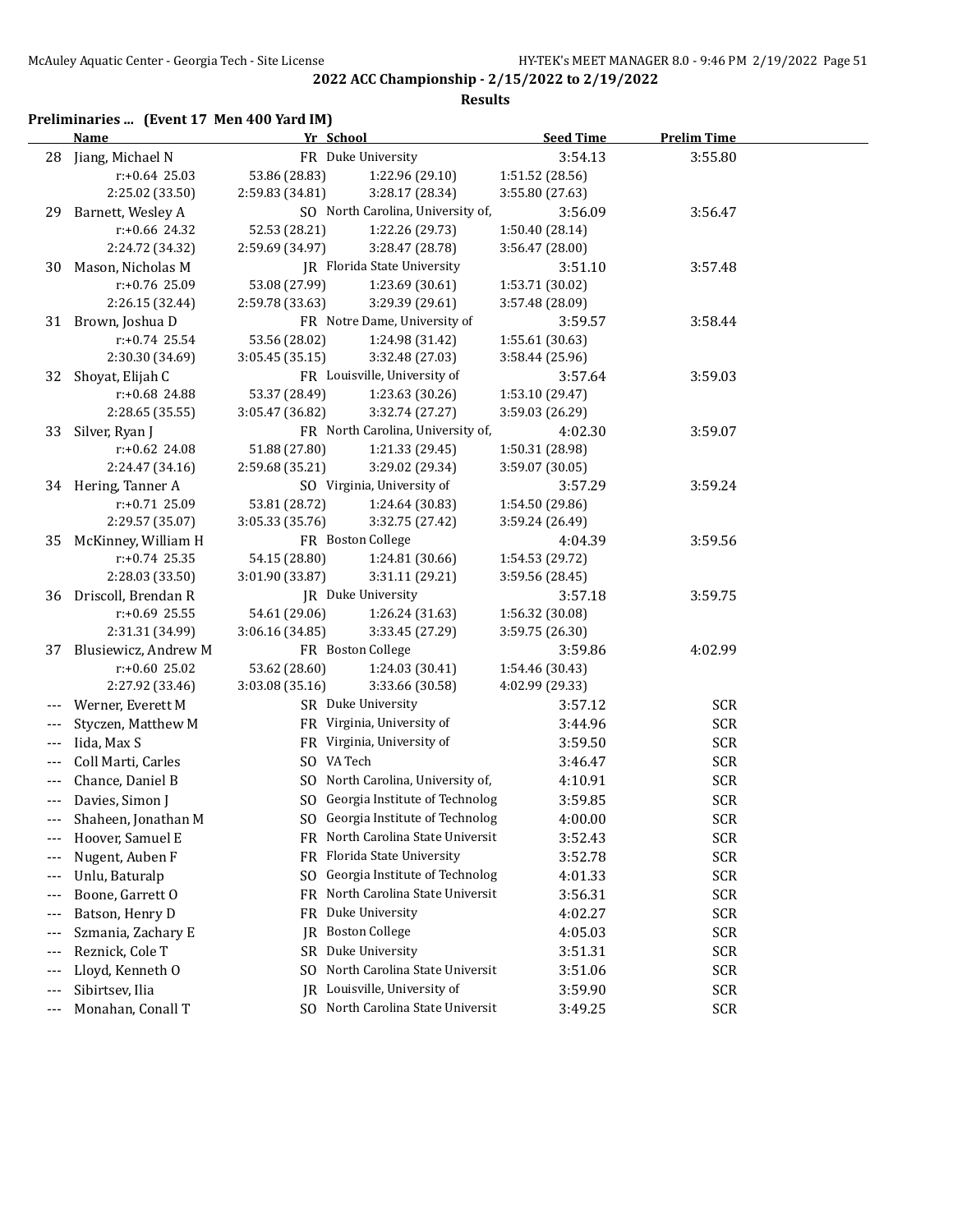|                  | Event 18 Women 100 Yard Butterfly |          |              |                              |                                   |                    |                    |      |        |
|------------------|-----------------------------------|----------|--------------|------------------------------|-----------------------------------|--------------------|--------------------|------|--------|
|                  | <b>MEET:</b>                      | 49.86 #  |              | 2/17/2022                    | <b>Katherine C Douglass</b>       | UVA-VA             |                    |      |        |
|                  | <b>CONF:</b>                      |          |              | 49.43 % 3/18/2017            | <b>Kelsi Worrell</b>              |                    | <b>LVLE-KY</b>     |      |        |
|                  | <b>AMER:</b>                      | 49.24 \$ |              | 2/10/2022                    | <b>Claire Curzan</b>              |                    |                    |      |        |
|                  | USOP:                             |          |              | 48.89 & 3/19/2021            | <b>Maggie MacNeil</b>             |                    | Michigan           |      |        |
|                  | NCAA:                             | 48.89    | $\mathbf{I}$ | 3/19/2021                    | <b>Maggie MacNeil</b>             |                    | Michigan           |      |        |
|                  | Pool:                             | 49.43    | $\mathbf{v}$ | 3/18/2016                    | <b>Kelsi Worrell</b>              |                    | Louisville-KY      |      |        |
|                  |                                   | 50.92 A  |              |                              |                                   |                    |                    |      |        |
|                  |                                   |          |              | 52.70 IV21 Invited NCAA 2021 |                                   |                    |                    |      |        |
|                  |                                   | 53.76 B  |              |                              |                                   |                    |                    |      |        |
|                  | Name                              |          |              |                              | Yr School                         | <b>Prelim Time</b> | <b>Finals Time</b> |      | Points |
| A - Final        |                                   |          |              |                              |                                   |                    |                    |      |        |
|                  | 1 Douglass, Katherine C           |          |              |                              | IR Virginia, University of        | 49.94              | 49.86# A           |      | 32     |
|                  | $r: +0.67$ 23.13                  |          |              | 49.86 (26.73)                |                                   |                    |                    |      |        |
|                  | 2 Alons, Kylee J                  |          |              |                              | SR North Carolina State Universit | 51.39              | 50.82              | A    | 28     |
|                  | $r: +0.66$ 23.61                  |          |              | 50.82 (27.21)                |                                   |                    |                    |      |        |
| 3                | Albiero, Gabriela M               |          |              |                              | SO Louisville, University of      | 51.29              | 50.90              | A    | 27     |
|                  | $r: +0.63$ 24.02                  |          |              | 50.90 (26.88)                |                                   |                    |                    |      |        |
| 4                | Ulett, Tristen D                  |          |              |                              | SO Louisville, University of      | 51.43              | 51.39              | IV21 | 26     |
|                  | $r: +0.73$ 24.12                  |          |              | 51.39 (27.27)                |                                   |                    |                    |      |        |
| 5.               | Arens, Abigail L                  |          |              |                              | SO North Carolina State Universit | 52.25              | 51.62              | IV21 | 25     |
|                  | $r: +0.66$ 24.08                  |          |              | 51.62 (27.54)                |                                   |                    |                    |      |        |
| 6                | Gillilan, Coleen S                |          |              |                              | JR Notre Dame, University of      | 51.92              | 52.13              | IV21 | 24     |
|                  | $r: +0.57$ 24.39                  |          |              | 52.13 (27.74)                |                                   |                    |                    |      |        |
|                  | Vannote, Elizabeth A              |          |              |                              | JR North Carolina, University of, | 52.31              | 52.16              | IV21 | 23     |
| 7.               | $r: +0.74$ 24.32                  |          |              | 52.16 (27.84)                |                                   |                    |                    |      |        |
|                  | Cuomo, Alexa M                    |          |              |                              | JR Virginia, University of        | 52.21              | 52.79              | B    | 22     |
| 8                |                                   |          |              |                              |                                   |                    |                    |      |        |
| <b>B</b> - Final | $r: +0.74$ 24.14                  |          |              | 52.79 (28.65)                |                                   |                    |                    |      |        |
|                  | 9 Nava, Jessica L                 |          |              |                              | SR Virginia, University of        | 52.40              | 51.71              | IV21 | 20     |
|                  | $r: +0.69$ 24.03                  |          |              | 51.71 (27.68)                |                                   |                    |                    |      |        |
| 10               | Harter, Abigail E                 |          |              |                              | SO Virginia, University of        | 52.88              | 52.15              | IV21 | 17     |
|                  | $r: +0.74$ 24.28                  |          |              | 52.15 (27.87)                |                                   |                    |                    |      |        |
|                  | 11 Jernstedt, Edith M             |          |              |                              | FR Florida State University       | 52.93              | 52.46              | IV21 |        |
|                  | $r: +0.75$ 24.65                  |          |              | 52.46 (27.81)                |                                   |                    |                    |      | 16     |
|                  |                                   |          |              |                              | FR VA Tech                        |                    |                    |      |        |
|                  | 12 Alonso, Luana                  |          |              |                              |                                   | 52.59              | 52.53              | IV21 | 15     |
|                  | r:+0.64 24.17                     |          |              | 52.53 (28.36)                |                                   |                    |                    |      |        |
|                  | 13 Halden, Jenny                  |          |              |                              | SO Florida State University       | 52.37              | 52.70              | IV21 | 14     |
|                  | r:+0.69 24.16                     |          |              | 52.70 (28.54)                |                                   |                    |                    |      |        |
|                  | 14 Regenauer, Christiana M        |          |              |                              | JR Louisville, University of      | 52.79              | 52.76              | B    | 13     |
|                  | r:+0.72 24.62                     |          |              | 52.76 (28.14)                |                                   |                    |                    |      |        |
| 15               | Ozkan, Aleyna                     |          |              |                              | SO Duke University                | 52.85              | 52.88              | B    | 12     |
|                  | r:+0.68 24.12                     |          |              | 52.88 (28.76)                |                                   |                    |                    |      |        |
|                  | 16 Franz, Karisa B                |          |              |                              | JR VA Tech                        | 52.56              | 53.00              | B    | 11     |
|                  | $r: +0.67$ 24.75                  |          |              | 53.00 (28.25)                |                                   |                    |                    |      |        |
| C - Final        |                                   |          |              |                              |                                   |                    |                    |      |        |
|                  | 17 Fernandes, Aryanna I           |          |              |                              | SR Florida State University       | 53.01              | 52.68              | IV21 | 9      |
|                  | r:+0.68 24.66                     |          |              | 52.68 (28.02)                |                                   |                    |                    |      |        |
| 18               | Podmanikova, Andrea               |          |              |                              | SR North Carolina State Universit | 53.95              | 52.81              | B    | 7      |
|                  | r:+0.71 24.78                     |          |              | 52.81 (28.03)                |                                   |                    |                    |      |        |
| 19               | Ripkova, Zora                     |          |              |                              | FR Georgia Institute of Technolog | 53.38              | 53.09              | B    | 6      |
|                  | r:+0.69 24.88                     |          |              | 53.09 (28.21)                |                                   |                    |                    |      |        |
| 20               | Deuel, Megan G                    |          |              |                              | SO Notre Dame, University of      | 53.06              | 53.19              | B    | 5      |
|                  | r:+0.74 24.61                     |          |              | 53.19 (28.58)                |                                   |                    |                    |      |        |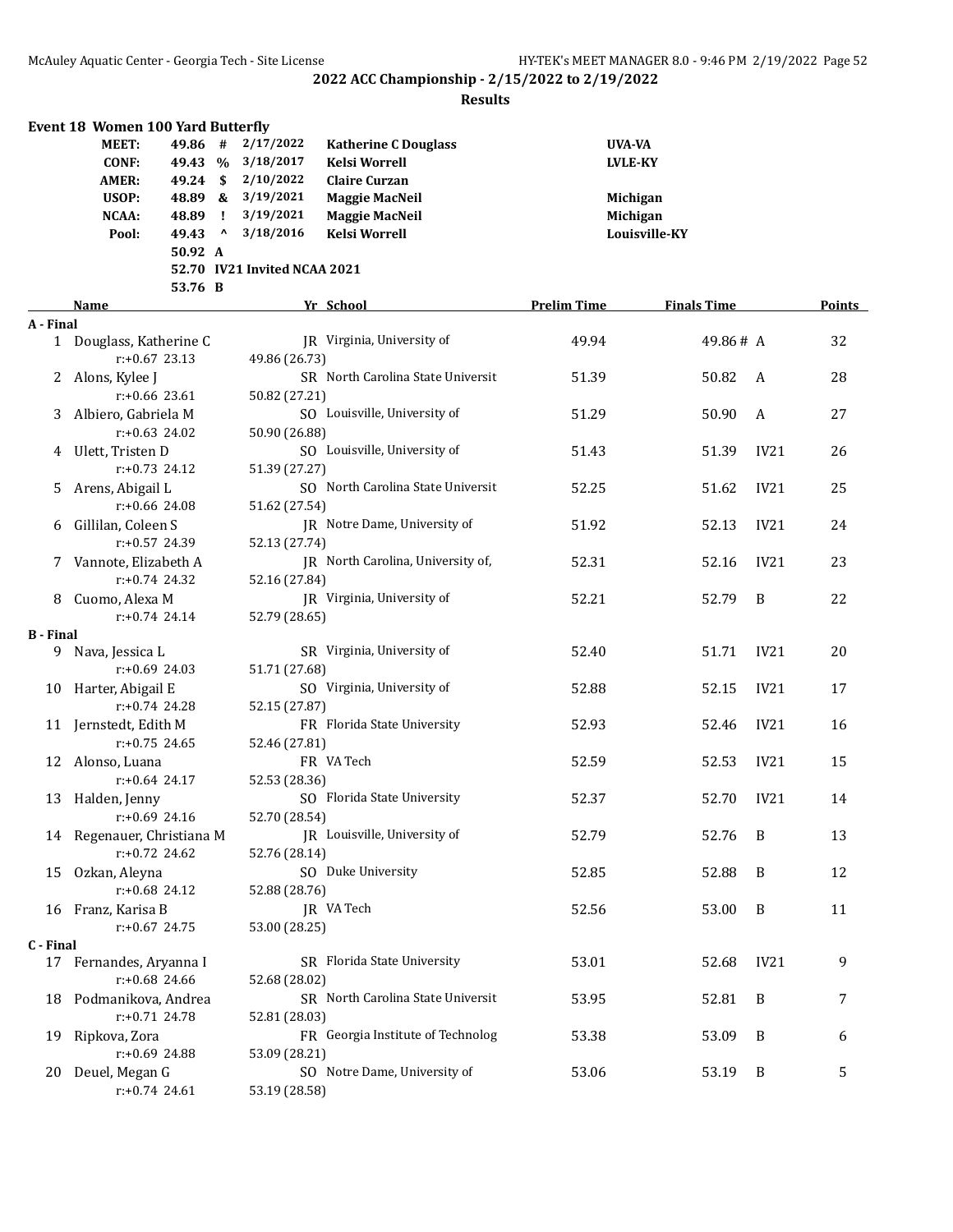|    | C - Final  (Event 18 Women 100 Yard Butterfly)<br>Name |         |              |                              | Yr School                         | <b>Prelim Time</b> | <b>Finals Time</b> |       | <b>Points</b>  |
|----|--------------------------------------------------------|---------|--------------|------------------------------|-----------------------------------|--------------------|--------------------|-------|----------------|
|    | 21 Lenihan, Emily M                                    |         |              |                              | SO Duke University                | 53.93              | 53.57              | B     | $\overline{4}$ |
|    | $r: +0.69$ 25.10                                       |         |              | 53.57 (28.47)                |                                   |                    |                    |       |                |
|    | 22 Potter, Madison T                                   |         |              |                              | JR Notre Dame, University of      | 54.00              | 53.59              | B     | 3              |
|    | $r: +0.62$ 24.81                                       |         |              | 53.59 (28.78)                |                                   |                    |                    |       |                |
| 23 | Lee, Easop                                             |         |              |                              | SR Duke University                | 53.76              | 53.75              | B     | 2              |
|    | $r: +0.71$ 25.20                                       |         |              | 53.75 (28.55)                |                                   |                    |                    |       |                |
|    | 24 Womer, Hannah C                                     |         |              |                              | SR Florida State University       | 53.99              | 54.01              |       | $\mathbf{1}$   |
|    | $r: +0.71$ 25.17                                       |         |              | 54.01 (28.84)                |                                   |                    |                    |       |                |
|    | Event 18 Women 100 Yard Butterfly                      |         |              |                              |                                   |                    |                    |       |                |
|    | <b>MEET:</b>                                           | 49.86 # |              | 2/17/2022                    | <b>Katherine C Douglass</b>       | UVA-VA             |                    |       |                |
|    | <b>CONF:</b>                                           |         |              | 49.43 % 3/18/2017            | <b>Kelsi Worrell</b>              |                    | <b>LVLE-KY</b>     |       |                |
|    | <b>AMER:</b>                                           | 49.24   | $\mathbf{s}$ | 2/10/2022                    | <b>Claire Curzan</b>              |                    |                    |       |                |
|    | USOP:                                                  | 48.89 & |              | 3/19/2021                    | <b>Maggie MacNeil</b>             |                    | Michigan           |       |                |
|    | NCAA:                                                  | 48.89   | $\mathbf{I}$ | 3/19/2021                    | <b>Maggie MacNeil</b>             |                    | Michigan           |       |                |
|    | Pool:                                                  | 49.43   | $\mathbf{v}$ | 3/18/2016                    | <b>Kelsi Worrell</b>              |                    | Louisville-KY      |       |                |
|    |                                                        | 50.92 A |              |                              |                                   |                    |                    |       |                |
|    |                                                        |         |              | 52.70 IV21 Invited NCAA 2021 |                                   |                    |                    |       |                |
|    |                                                        | 53.76 B |              |                              |                                   |                    |                    |       |                |
|    | Name                                                   |         |              |                              | Yr School                         | <b>Seed Time</b>   | <b>Prelim Time</b> |       |                |
|    | Preliminaries                                          |         |              |                              | JR Virginia, University of        |                    |                    |       |                |
|    | 1 Douglass, Katherine C<br>r:+0.66 23.44               |         |              | 49.94 (26.50)                |                                   | 51.30              | 49.94              | qA    |                |
|    | 2 Albiero, Gabriela M                                  |         |              |                              | SO Louisville, University of      | 51.63              | 51.29              | qIV21 |                |
|    | r:+0.62 23.99                                          |         |              | 51.29 (27.30)                |                                   |                    |                    |       |                |
| 3  | Alons, Kylee J                                         |         |              |                              | SR North Carolina State Universit | 51.64              | 51.39              | qIV21 |                |
|    |                                                        | 23.72   |              | 51.39 (27.67)                |                                   |                    |                    |       |                |
| 4  | Ulett, Tristen D                                       |         |              |                              | SO Louisville, University of      | 52.07              | 51.43              | qIV21 |                |
|    | $r: +0.73$ 24.10                                       |         |              | 51.43 (27.33)                |                                   |                    |                    |       |                |
| 5. | Gillilan, Coleen S                                     |         |              |                              | JR Notre Dame, University of      | 51.76              | 51.92              | qIV21 |                |
|    | r:+0.57 24.06                                          |         |              | 51.92 (27.86)                |                                   |                    |                    |       |                |
| 6  | Cuomo, Alexa M                                         |         |              |                              | JR Virginia, University of        | 52.47              | 52.21              | qIV21 |                |
|    | $r: +0.72$ 24.00                                       |         |              | 52.21 (28.21)                |                                   |                    |                    |       |                |
|    | 7 Arens, Abigail L                                     |         |              |                              | SO North Carolina State Universit | 52.97              | 52.25              | qIV21 |                |
|    | $r: +0.63$ 24.38                                       |         |              | 52.25 (27.87)                |                                   |                    |                    |       |                |
| 8  | Vannote, Elizabeth A                                   |         |              |                              | JR North Carolina, University of, | 52.54              | 52.31              | qIV21 |                |
|    |                                                        | 24.53   |              | 52.31 (27.78)                |                                   |                    |                    |       |                |
|    | 9 Halden, Jenny                                        |         |              |                              | SO Florida State University       | 52.64              | 52.37              | qIV21 |                |
|    | $r: +0.68$ 24.21                                       |         |              | 52.37 (28.16)                |                                   |                    |                    |       |                |
| 10 | Nava, Jessica L                                        |         |              |                              | SR Virginia, University of        | 52.35              | 52.40              | qIV21 |                |
|    |                                                        | 24.42   |              | 52.40 (27.98)                |                                   |                    |                    |       |                |
| 11 | Franz, Karisa B                                        |         |              |                              | JR VA Tech                        | 52.92              | 52.56              | qIV21 |                |
|    | $r: +0.65$ 24.48                                       |         |              | 52.56 (28.08)                |                                   |                    |                    |       |                |
| 12 | Alonso, Luana                                          |         |              |                              | FR VA Tech                        | 52.93              | 52.59              | qIV21 |                |
|    |                                                        | 24.36   |              | 52.59 (28.23)                |                                   |                    |                    |       |                |
| 13 | Regenauer, Christiana M                                |         |              |                              | JR Louisville, University of      | 52.51              | 52.79              | qB    |                |
|    | r:+0.72 24.90                                          |         |              | 52.79 (27.89)                |                                   |                    |                    |       |                |
| 14 | Ozkan, Aleyna                                          |         |              |                              | SO Duke University                | 53.47              | 52.85              | qB    |                |
|    |                                                        | 24.38   |              | 52.85 (28.47)                |                                   |                    |                    |       |                |
| 15 | Harter, Abigail E                                      |         |              |                              | SO Virginia, University of        | 53.46              | 52.88              | qB    |                |
|    | $r: +0.73$ 24.84                                       |         |              | 52.88 (28.04)                |                                   |                    |                    |       |                |
|    | 16 Jernstedt, Edith M                                  |         |              |                              | FR Florida State University       | 53.17              | 52.93              | qB    |                |
|    |                                                        | 24.87   |              | 52.93 (28.06)                |                                   |                    |                    |       |                |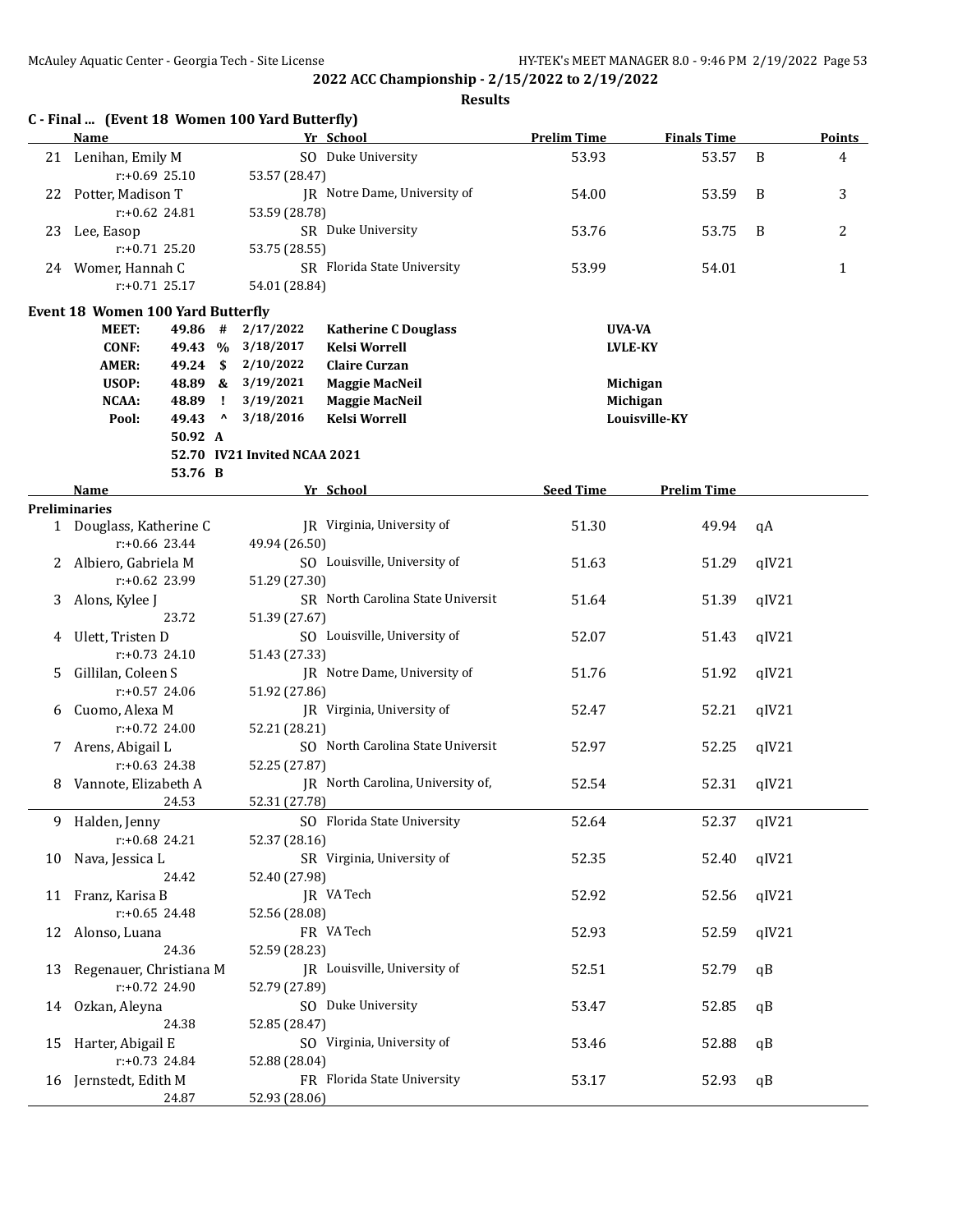#### **Results**

## **Preliminaries ... (Event 18 Women 100 Yard Butterfly)**

|     | Name                                       | Yr School                                          | <b>Seed Time</b> | <b>Prelim Time</b> |              |
|-----|--------------------------------------------|----------------------------------------------------|------------------|--------------------|--------------|
|     | 17 Fernandes, Aryanna I<br>r:+0.63 24.67   | SR Florida State University<br>53.01 (28.34)       | 53.04            | 53.01              | qB           |
|     | 18 Deuel, Megan G                          | SO Notre Dame, University of                       | 53.67            | 53.06              | qB           |
|     | $r: +0.74$ 24.65<br>19 Ripkova, Zora       | 53.06 (28.41)<br>FR Georgia Institute of Technolog | 53.52            | 53.38              | qB           |
|     | r:+0.70 24.85<br>20 Lee, Easop             | 53.38 (28.53)<br>SR Duke University                | 54.00            | 53.76              | qB           |
|     | r:+0.58 25.08<br>21 Lenihan, Emily M       | 53.76 (28.68)<br>SO Duke University                | 54.47            | 53.93              | q            |
|     | 25.23                                      | 53.93 (28.70)                                      |                  |                    |              |
|     | 22 Podmanikova, Andrea<br>25.73            | SR North Carolina State Universit<br>53.95 (28.22) | 53.82            | 53.95              | q            |
|     | 23 Womer, Hannah C<br>$r: +0.69$ 25.14     | SR Florida State University<br>53.99 (28.85)       | 53.38            | 53.99              | $\mathbf q$  |
|     | 24 Potter, Madison T<br>24.92              | JR Notre Dame, University of<br>54.00 (29.08)      | 54.04            | 54.00              | $\mathsf{q}$ |
|     | 25 Peroni, Rachel J                        | SR Duke University                                 | 54.41            | 54.04              |              |
|     | r:+0.67 24.88<br>26 Snyder, Sarah J        | 54.04 (29.16)<br>JR Duke University                | 55.26            | 54.12              |              |
|     | $r: +0.65$ 25.29                           | 54.12 (28.83)                                      |                  |                    |              |
|     | *27 Murray, Pia J<br>r:+0.66 25.09         | SO Florida State University                        | 54.43            | 54.24              |              |
|     | *27 Sowards, Elizabeth J                   | 54.24 (29.15)<br>FR North Carolina, University of, | 55.22            | 54.24              |              |
|     | $r: +0.59$ 25.03                           | 54.24 (29.21)                                      |                  |                    |              |
| *27 | Truong, Kyanh                              | FR Duke University                                 | 54.04            | 54.24              |              |
|     | r:+0.67 24.89                              | 54.24 (29.35)                                      |                  |                    |              |
|     | 30 Yendell, Sophie S<br>$r: +0.70$ 25.10   | SO Pittsburgh, University of<br>54.43 (29.33)      | 54.28            | 54.43              |              |
|     | 31 Gleason, Emma K<br>$r: +0.72$ 25.30     | SO Notre Dame, University of<br>54.50 (29.20)      | 54.89            | 54.50              |              |
|     | 32 Carvalho, Giulia O<br>25.55             | FR University of Miami (Florida)<br>54.54 (28.99)  | 54.37            | 54.54              |              |
|     | 33 Herbet, Jaden H                         | SO Florida State University                        | 54.76            | 54.88              |              |
|     | $r: +0.63$ 25.33                           | 54.88 (29.55)                                      |                  |                    |              |
|     | 34 Gannon, Mary C<br>r:+0.58 25.80         | JR Boston College<br>55.09 (29.29)                 | 55.38            | 55.09              |              |
|     | 35 Scannell, Quinn R<br>$r: +0.71$ 25.25   | 5Y Notre Dame, University of<br>55.11 (29.86)      | 55.56            | 55.11              |              |
|     | 36 Merk, Lindsey M<br>$r: +0.65$ 25.45     | SO Georgia Institute of Technolog<br>55.49 (30.04) | 53.96            | 55.49              |              |
| 37  | Sielicki, Lauren J<br>$r: +0.73$ 26.05     | SO Boston College<br>55.61 (29.56)                 | 57.98            | 55.61              |              |
| 38. | Butterfield, Claudia G<br>$r: +0.68$ 25.54 | SO Georgia Institute of Technolog                  | 55.75            | 56.05              |              |
| 39  | Drumm, Katie J                             | 56.05 (30.51)<br>SO Boston College                 | 57.29            | 56.12              |              |
|     | $r: +0.6026.04$                            | 56.12 (30.08)                                      |                  |                    |              |
| 40  | Smith, Samantha P                          | FR Boston College                                  | 56.07            | 56.29              |              |
|     | r:+0.67 25.87                              | 56.29 (30.42)                                      |                  |                    |              |
| 41  | Blaze, Isabel W                            | SR Boston College                                  | 56.04            | 56.55              |              |
|     | r:+0.72 26.24                              | 56.55 (30.31)<br>SR University of Miami (Florida)  | 57.69            |                    |              |
| 42  | Lauther, Madeline P<br>$r: +0.74$ 26.53    | 56.91 (30.38)                                      |                  | 56.91              |              |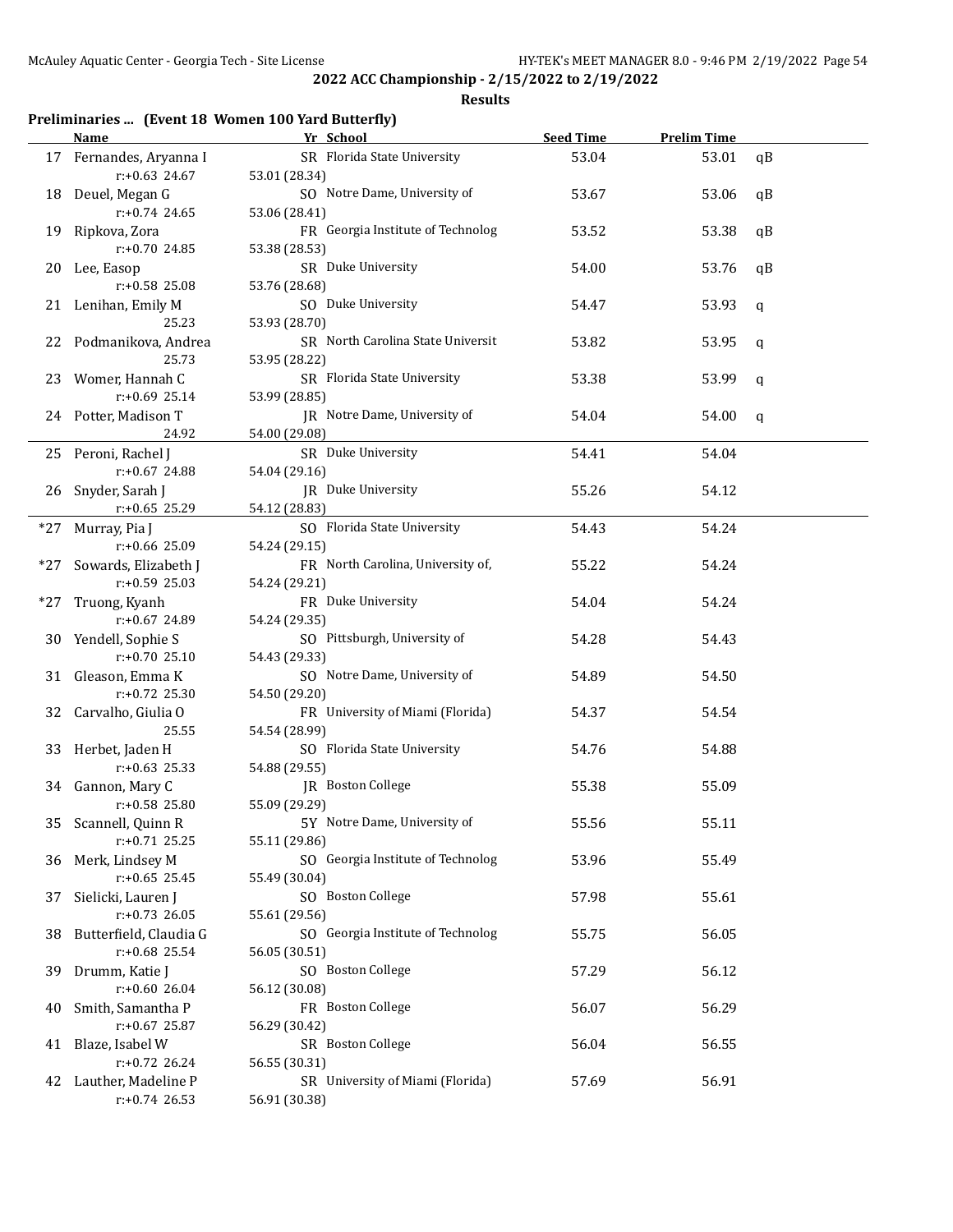**Results**

# **Preliminaries ... (Event 18 Women 100 Yard Butterfly)**

|       | Name                                        |                  | Yr School                         | <b>Seed Time</b> | <b>Prelim Time</b> |  |
|-------|---------------------------------------------|------------------|-----------------------------------|------------------|--------------------|--|
| 43    | Larson, Abigail R                           |                  | SR VA Tech                        | 58.04            | 57.70              |  |
|       | $r: +0.68$ 25.44                            | 57.70 (32.26)    |                                   |                  |                    |  |
| $---$ | Graham, Kayla P                             |                  | JR Pittsburgh, University of      | 55.77            | DQ 55.05           |  |
|       | Head did not break the surface by 15 meters |                  |                                   |                  |                    |  |
|       | $r: +0.69$ 25.39                            | DQ 55.05 (29.66) |                                   |                  |                    |  |
| $---$ | Bumpas, Alexandra L                         |                  | JR Duke University                | 56.25            | <b>SCR</b>         |  |
| $---$ | Miller, Morgan A                            |                  | JR VA Tech                        | 55.60            | <b>SCR</b>         |  |
|       | Tacyildiz, Defne                            |                  | FR Georgia Institute of Technolog | 56.44            | <b>SCR</b>         |  |
|       | Harrison, Alicia N                          |                  | 5Y Duke University                | 55.53            | <b>SCR</b>         |  |
| $---$ | Hanley, Amaya A                             | FR               | Duke University                   | 56.53            | <b>SCR</b>         |  |
| $---$ | Whitlow, Cabell A                           |                  | SR Duke University                | 55.55            | <b>SCR</b>         |  |
| $---$ | Pape, Caroline C                            |                  | FR Georgia Institute of Technolog | 57.83            | <b>SCR</b>         |  |
|       | Slayton, Alexandra A                        |                  | SR VA Tech                        | 1:00.45          | <b>SCR</b>         |  |
|       | Vanyo, Athena A                             |                  | FR Virginia, University of        | 55.30            | <b>SCR</b>         |  |
| $---$ | Walsh, Alexandra J                          |                  | SO Virginia, University of        | 52.74            | <b>SCR</b>         |  |
| $---$ | Kapeller, Abigail M                         | FR               | Virginia, University of           | 56.12            | <b>SCR</b>         |  |
| ---   | Tiltmann, Reilly A                          |                  | FR Virginia, University of        | 52.81            | <b>SCR</b>         |  |
|       | Cooper, Caroline M                          | IR               | North Carolina, University of,    | 53.83            | <b>SCR</b>         |  |
|       | Lindner, Sophie M                           |                  | SR North Carolina, University of, | 53.55            | <b>SCR</b>         |  |
|       | Walsh, Gretchen C                           | FR               | Virginia, University of           | 52.18            | <b>SCR</b>         |  |
|       | Elliott, Dakota L                           | SR               | Pittsburgh, University of         | 55.97            | <b>SCR</b>         |  |
|       | McFaddin, Avery K                           | FR               | Pittsburgh, University of         | 55.16            | <b>SCR</b>         |  |
| $---$ | Agathokleous, Afrodite                      | SO.              | Pittsburgh, University of         | 1:03.12          | <b>SCR</b>         |  |
| $---$ | Hetrick, Paige M                            | SO.              | Louisville, University of         | 53.14            | <b>SCR</b>         |  |
| $---$ | Kraus, Alena I                              |                  | SR Louisville, University of      | 52.94            | <b>SCR</b>         |  |
| $---$ | Hay, Abigail E                              |                  | JR Louisville, University of      | 52.38            | <b>SCR</b>         |  |
|       | Otava, Aino E                               |                  | JR University of Miami (Florida)  | 55.52            | <b>SCR</b>         |  |
| $---$ | Traba, Isabel F                             | JR.              | University of Miami (Florida)     | 54.98            | <b>SCR</b>         |  |
| $---$ | Mason, Zorryonna L                          | IR               | University of Miami (Florida)     | 55.70            | <b>SCR</b>         |  |
| $---$ | Livingston, Sarah C                         |                  | FR Georgia Institute of Technolog | <b>NT</b>        | <b>SCR</b>         |  |
| $---$ | Pulley, Megan D                             | SO.              | North Carolina State Universit    | 54.00            | <b>SCR</b>         |  |
| ---   | El Barodi, Imane                            | JR               | Georgia Institute of Technolog    | <b>NT</b>        | <b>SCR</b>         |  |
| $---$ | Salcutan, Tatiana                           |                  | SO Louisville, University of      | 56.05            | <b>SCR</b>         |  |
| $---$ | Bitting, Kaitlyn B                          |                  | FR University of Miami (Florida)  | 56.03            | <b>SCR</b>         |  |
| $---$ | Romney, Brieanna E                          | SO.              | North Carolina, University of,    | 58.04            | <b>SCR</b>         |  |
|       | Hinton, Jacey L                             | <b>FR</b>        | University of Miami (Florida)     | 57.59            | <b>SCR</b>         |  |
|       | Huizinga, Danika                            | 5Y               | University of Miami (Florida)     | 56.62            | <b>SCR</b>         |  |
|       | Forsythe, Una L                             |                  | JR University of Miami (Florida)  | 57.43            | <b>SCR</b>         |  |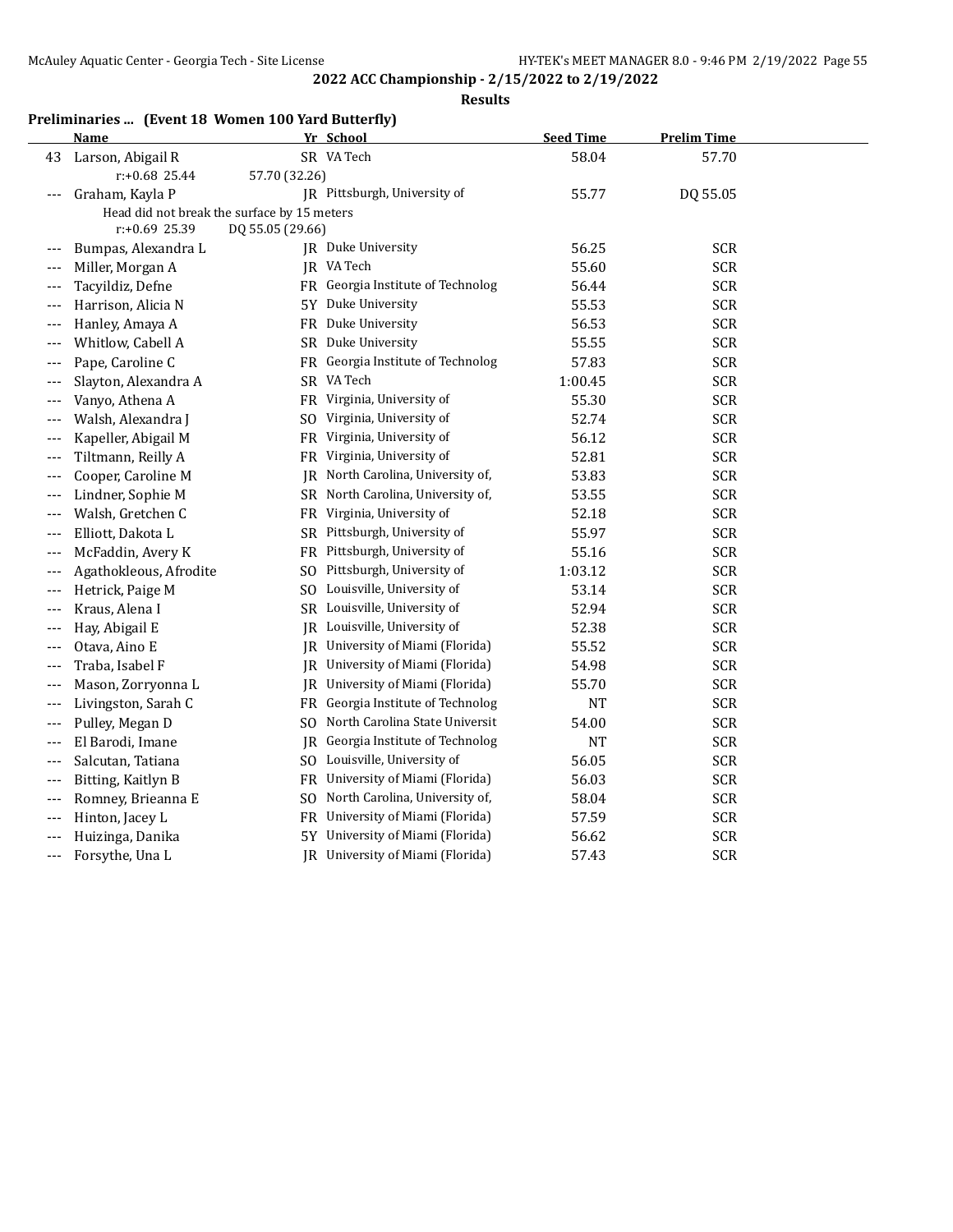|                  | <b>Event 19 Men 100 Yard Butterfly</b>      |          |                                 |                              |                                   |                    |                    |                  |        |
|------------------|---------------------------------------------|----------|---------------------------------|------------------------------|-----------------------------------|--------------------|--------------------|------------------|--------|
|                  | MEET:                                       | 44.08 #  |                                 | 2/17/2022                    | <b>Youssef T Ramadan</b>          | VT-VA              |                    |                  |        |
|                  | <b>CONF:</b>                                | 44.08 %  |                                 | 2/17/2022                    | <b>Youssef T Ramadan</b>          | VT-VA              |                    |                  |        |
|                  | <b>AMER:</b>                                | 42.80 \$ |                                 | 3/23/2018                    | <b>Caeleb Dressel</b>             | <b>Florida</b>     |                    |                  |        |
|                  | USOP:                                       | 42.80 &  |                                 | 3/23/2018                    | <b>Caeleb Dressel</b>             | Florida            |                    |                  |        |
|                  | NCAA:                                       | 42.80    | $\mathbf{I}$                    | 3/23/2018                    | <b>Caeleb Dressel</b>             | Florida            |                    |                  |        |
|                  | Pool:                                       | 44.01    | $\boldsymbol{\mathsf{\Lambda}}$ | 3/24/2016                    | <b>Joseph Schooling</b>           | <b>Texas-ST</b>    |                    |                  |        |
|                  |                                             | 44.96 A  |                                 |                              |                                   |                    |                    |                  |        |
|                  |                                             |          |                                 | 46.29 IV21 Invited NCAA 2021 |                                   |                    |                    |                  |        |
|                  |                                             | 47.43 B  |                                 |                              |                                   |                    |                    |                  |        |
|                  | Name                                        |          |                                 |                              | Yr School                         | <b>Prelim Time</b> | <b>Finals Time</b> |                  | Points |
| A - Final        |                                             |          |                                 |                              |                                   |                    |                    |                  |        |
|                  | 1 Ramadan, Youssef T                        |          |                                 |                              | SO VA Tech                        | 45.39              | 44.08# A           |                  | 32     |
|                  | $r: +0.60$ 20.44                            |          |                                 | 44.08 (23.64)                |                                   |                    |                    |                  |        |
| 2.               | Ivanov, Antani A                            |          |                                 |                              | SR VA Tech                        | 45.03              | 44.73              | A                | 28     |
|                  | $r: +0.64$ 20.99                            |          |                                 | 44.73 (23.74)                |                                   |                    |                    |                  |        |
| 3.               | Albiero, Nicolas J                          |          |                                 |                              | 5Y Louisville, University of      | 45.08              | 44.79              | A                | 27     |
|                  | $r: +0.61$ 20.77                            |          |                                 | 44.79 (24.02)                |                                   |                    |                    |                  |        |
|                  | 4 Korstanje, Nyls J                         |          |                                 |                              | JR North Carolina State Universit | 45.06              | 44.82              | A                | 26     |
|                  | $r: +0.63$ 20.46                            |          |                                 | 44.82 (24.36)                |                                   |                    |                    |                  |        |
| 5.               | Henderson, Noah C                           |          |                                 |                              | JR North Carolina State Universit | 45.68              | 45.57              | IV21             | 25     |
|                  | $r: +0.63$ 20.91                            |          |                                 | 45.57 (24.66)                |                                   |                    |                    |                  |        |
| 6                | Elaraby, Abdelrahman S                      |          |                                 |                              | JR Louisville, University of      | 45.60              | 45.64              | IV21             | 24     |
|                  | $r: +0.63$ 20.80                            |          |                                 | 45.64 (24.84)                |                                   |                    |                    |                  |        |
| 7.               | Hayes, Aiden G                              |          |                                 |                              | FR North Carolina State Universit | 45.79              | 45.79              | IV21             | 23     |
|                  | r:+0.62 20.90                               |          |                                 | 45.79 (24.89)                |                                   |                    |                    |                  |        |
|                  | Ferraro, Christian                          |          |                                 |                              | 5Y Georgia Institute of Technolog | 45.84              | 45.93              | IV21             | 22     |
|                  | $r: +0.64$ 21.54                            |          |                                 | 45.93 (24.39)                |                                   |                    |                    |                  |        |
| <b>B</b> - Final |                                             |          |                                 |                              |                                   |                    |                    |                  |        |
|                  | 9 McCusker, Max C                           |          |                                 |                              | SR Florida State University       | 46.01              | 45.74              | IV21             | 20     |
|                  | $r: +0.60$ 21.41                            |          |                                 | 45.74 (24.33)                |                                   |                    |                    |                  |        |
| 10               | Lowe, Dalton D                              |          |                                 |                              | SO Louisville, University of      | 45.91              | 45.89              | IV21             | 17     |
|                  | r:+0.62 20.82                               |          |                                 | 45.89 (25.07)                |                                   |                    |                    |                  |        |
|                  | 11 Molla Yanes, Mario                       |          |                                 |                              | FR VA Tech                        | 46.41              | 45.99              | IV21             | 16     |
|                  | $r: +0.65$ 21.21                            |          |                                 | 45.99 (24.78)                |                                   |                    |                    |                  |        |
| 12               | Izzo, Giovanni                              |          |                                 |                              | SR North Carolina State Universit | 46.31              | 46.07              | IV21             | 15     |
|                  | $r: +0.61$ 20.97                            |          |                                 | 46.07 (25.10)                |                                   |                    |                    |                  |        |
|                  | 13 Poelke, Boyd R                           |          |                                 |                              | SO North Carolina, University of, | 46.07              | 46.10              | IV21             | 14     |
|                  | r:+0.65 21.45                               |          |                                 | 46.10 (24.65)                |                                   |                    |                    |                  |        |
|                  | 14 Sofianidis, Nikolaos<br>$r: +0.65$ 21.38 |          |                                 |                              | 5Y Louisville, University of      | 46.38              | 46.15              | IV21             | 13     |
|                  |                                             |          |                                 | 46.15 (24.77)                | SR Louisville, University of      | 46.24              |                    | IV21             | 12     |
| 15               | Whyte, Mitchell D<br>$r: +0.63$ 21.60       |          |                                 | 46.29 (24.69)                |                                   |                    | 46.29              |                  |        |
|                  |                                             |          |                                 |                              | JR Notre Dame, University of      | 46.32              |                    | B                | 11     |
|                  | 16 Wilburn, Cason J<br>$r: +0.64$ 21.40     |          |                                 | 46.36 (24.96)                |                                   |                    | 46.36              |                  |        |
| C - Final        |                                             |          |                                 |                              |                                   |                    |                    |                  |        |
|                  | 17 Manoff, Philip B                         |          |                                 |                              | SR VA Tech                        | 46.81              | 46.00              | IV21             | 9      |
|                  | r:+0.64 21.37                               |          |                                 | 46.00 (24.63)                |                                   |                    |                    |                  |        |
| 18               | Eichberg, Dylan A                           |          |                                 |                              | SR VA Tech                        | 46.43              | 46.12              | IV21             | 7      |
|                  | r:+0.59 21.59                               |          |                                 | 46.12 (24.53)                |                                   |                    |                    |                  |        |
| 19               | Whelan, Matthew M                           |          |                                 |                              | SR Duke University                | 46.53              | 46.53              | B                | 6      |
|                  | $r: +0.61$ 21.73                            |          |                                 | 46.53 (24.80)                |                                   |                    |                    |                  |        |
| 20               | Sanford, Bradley N                          |          |                                 |                              | JR Duke University                | 46.89              | 46.68              | $\boldsymbol{B}$ | 5      |
|                  | r:+0.68 21.78                               |          |                                 | 46.68 (24.90)                |                                   |                    |                    |                  |        |
|                  |                                             |          |                                 |                              |                                   |                    |                    |                  |        |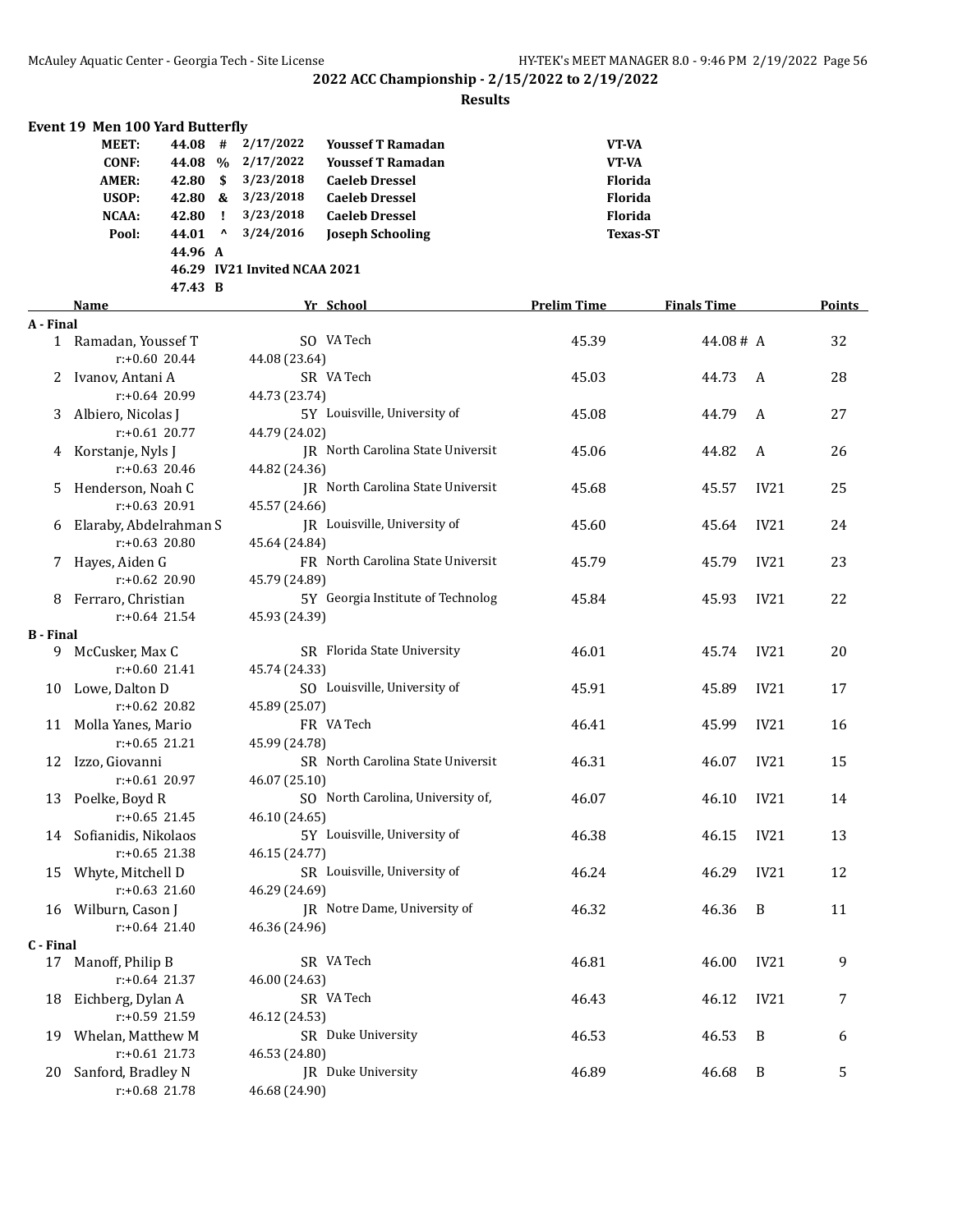|    | C - Final  (Event 19 Men 100 Yard Butterfly)<br><b>Name</b> |         |             |                              | Yr School                         | <b>Prelim Time</b> | <b>Finals Time</b> |       | <b>Points</b>  |
|----|-------------------------------------------------------------|---------|-------------|------------------------------|-----------------------------------|--------------------|--------------------|-------|----------------|
|    | 21 Barone, Kyle B                                           |         |             |                              | SR Georgia Institute of Technolog | 46.64              | 46.81              | B     | 4              |
|    | $r: +0.70$ 21.68                                            |         |             | 46.81 (25.13)                |                                   |                    |                    |       |                |
|    | 22 Edwards, Maxwell E                                       |         |             |                              | JR Virginia, University of        | 46.55              | 46.82              | B     | 3              |
|    | $r: +0.65$ 21.43                                            |         |             | 46.82 (25.39)                |                                   |                    |                    |       |                |
| 23 | Fong, Joshua L                                              |         |             | JR Virginia, University of   |                                   | 46.56              | 46.96              | B     | $\overline{2}$ |
|    | $r: +0.62$ 21.65                                            |         |             | 46.96 (25.31)                |                                   |                    |                    |       |                |
|    | 24 Gingrich, Charlie F                                      |         |             | JR Duke University           |                                   | 46.81              | 47.06              | B     | $\mathbf{1}$   |
|    | $r: +0.63$ 21.78                                            |         |             | 47.06 (25.28)                |                                   |                    |                    |       |                |
|    | Event 19 Men 100 Yard Butterfly                             |         |             |                              |                                   |                    |                    |       |                |
|    | <b>MEET:</b>                                                | 44.08 # |             | 2/17/2022                    | <b>Youssef T Ramadan</b>          | VT-VA              |                    |       |                |
|    | <b>CONF:</b>                                                | 44.08 % |             | 2/17/2022                    | <b>Youssef T Ramadan</b>          | VT-VA              |                    |       |                |
|    | <b>AMER:</b>                                                | 42.80   | \$          | 3/23/2018                    | <b>Caeleb Dressel</b>             | Florida            |                    |       |                |
|    | USOP:                                                       | 42.80   | &           | 3/23/2018                    | <b>Caeleb Dressel</b>             | Florida            |                    |       |                |
|    | NCAA:                                                       | 42.80   | -1          | 3/23/2018                    | <b>Caeleb Dressel</b>             | Florida            |                    |       |                |
|    | Pool:                                                       | 44.01   | $\mathbf v$ | 3/24/2016                    | <b>Joseph Schooling</b>           | <b>Texas-ST</b>    |                    |       |                |
|    |                                                             | 44.96 A |             |                              |                                   |                    |                    |       |                |
|    |                                                             |         |             | 46.29 IV21 Invited NCAA 2021 |                                   |                    |                    |       |                |
|    |                                                             | 47.43 B |             |                              |                                   |                    |                    |       |                |
|    | Name<br><b>Preliminaries</b>                                |         |             |                              | Yr School                         | <b>Seed Time</b>   | <b>Prelim Time</b> |       |                |
|    | 1 Ivanov, Antani A                                          |         |             |                              | SR VA Tech                        | 45.48              | 45.03              | qIV21 |                |
|    | r:+0.64 21.44                                               |         |             | 45.03 (23.59)                |                                   |                    |                    |       |                |
| 2  | Korstanje, Nyls J                                           |         |             |                              | JR North Carolina State Universit | 44.76              | 45.06              | qIV21 |                |
|    | $r: +0.63$ 20.61                                            |         |             | 45.06 (24.45)                |                                   |                    |                    |       |                |
| 3  | Albiero, Nicolas J                                          |         |             |                              | 5Y Louisville, University of      | 45.88              | 45.08              | qIV21 |                |
|    | $r: +0.61$ 21.03                                            |         |             | 45.08 (24.05)                |                                   |                    |                    |       |                |
| 4  | Ramadan, Youssef T                                          |         |             |                              | SO VA Tech                        | 44.64              | 45.39              | qIV21 |                |
|    | r:+0.59 20.55                                               |         |             | 45.39 (24.84)                |                                   |                    |                    |       |                |
| 5. | Elaraby, Abdelrahman S                                      |         |             |                              | JR Louisville, University of      | 46.41              | 45.60              | qIV21 |                |
|    | $r: +0.64$ 20.72                                            |         |             | 45.60 (24.88)                |                                   |                    |                    |       |                |
|    | 6 Henderson, Noah C                                         |         |             |                              | JR North Carolina State Universit | 46.18              | 45.68              | qIV21 |                |
|    | $r: +0.61$ 20.94                                            |         |             | 45.68 (24.74)                |                                   |                    |                    |       |                |
| 7  | Hayes, Aiden G                                              |         |             |                              | FR North Carolina State Universit | 46.57              | 45.79              | qIV21 |                |
|    | $r: +0.65$ 21.34                                            |         |             | 45.79 (24.45)                |                                   |                    |                    |       |                |
| 8  | Ferraro, Christian                                          |         |             |                              | 5Y Georgia Institute of Technolog | 45.61              | 45.84              | qIV21 |                |
|    | $r+0.66$ 21.44                                              |         |             | 45.84 (24.40)                |                                   |                    |                    |       |                |
| 9  | Lowe, Dalton D                                              |         |             |                              | SO Louisville, University of      | 46.28              | 45.91              | qIV21 |                |
|    | $r: +0.64$ 21.24                                            |         |             | 45.91 (24.67)                |                                   |                    |                    |       |                |
| 10 | McCusker, Max C                                             |         |             |                              | SR Florida State University       | 45.92              | 46.01              | qIV21 |                |
|    | $r: +0.60$ 21.01                                            |         |             | 46.01 (25.00)                |                                   |                    |                    |       |                |
| 11 | Poelke, Boyd R                                              |         |             |                              | SO North Carolina, University of, | 46.68              | 46.07              | qIV21 |                |
|    | $r: +0.68$ 21.30                                            |         |             | 46.07 (24.77)                |                                   |                    |                    |       |                |
| 12 | Whyte, Mitchell D                                           |         |             |                              | SR Louisville, University of      | 47.33              | 46.24              | qIV21 |                |
|    | $r: +0.61$ 21.59                                            |         |             | 46.24 (24.65)                |                                   |                    |                    |       |                |
| 13 | Izzo, Giovanni                                              |         |             |                              | SR North Carolina State Universit | 46.72              | 46.31              | qB    |                |
|    | $r: +0.60$ 21.53                                            |         |             | 46.31 (24.78)                |                                   |                    |                    |       |                |
| 14 | Wilburn, Cason J                                            |         |             |                              | JR Notre Dame, University of      | 46.31              | 46.32              | qB    |                |
|    | r:+0.66 21.43                                               |         |             | 46.32 (24.89)                |                                   |                    |                    |       |                |
| 15 | Sofianidis, Nikolaos<br>$r: +0.63$ 21.33                    |         |             |                              | 5Y Louisville, University of      | 47.91              | 46.38              | qB    |                |
|    | Molla Yanes, Mario                                          |         |             | 46.38 (25.05)                | FR VA Tech                        | 47.78              | 46.41              | qB    |                |
| 16 | $r: +0.64$ 21.43                                            |         |             | 46.41 (24.98)                |                                   |                    |                    |       |                |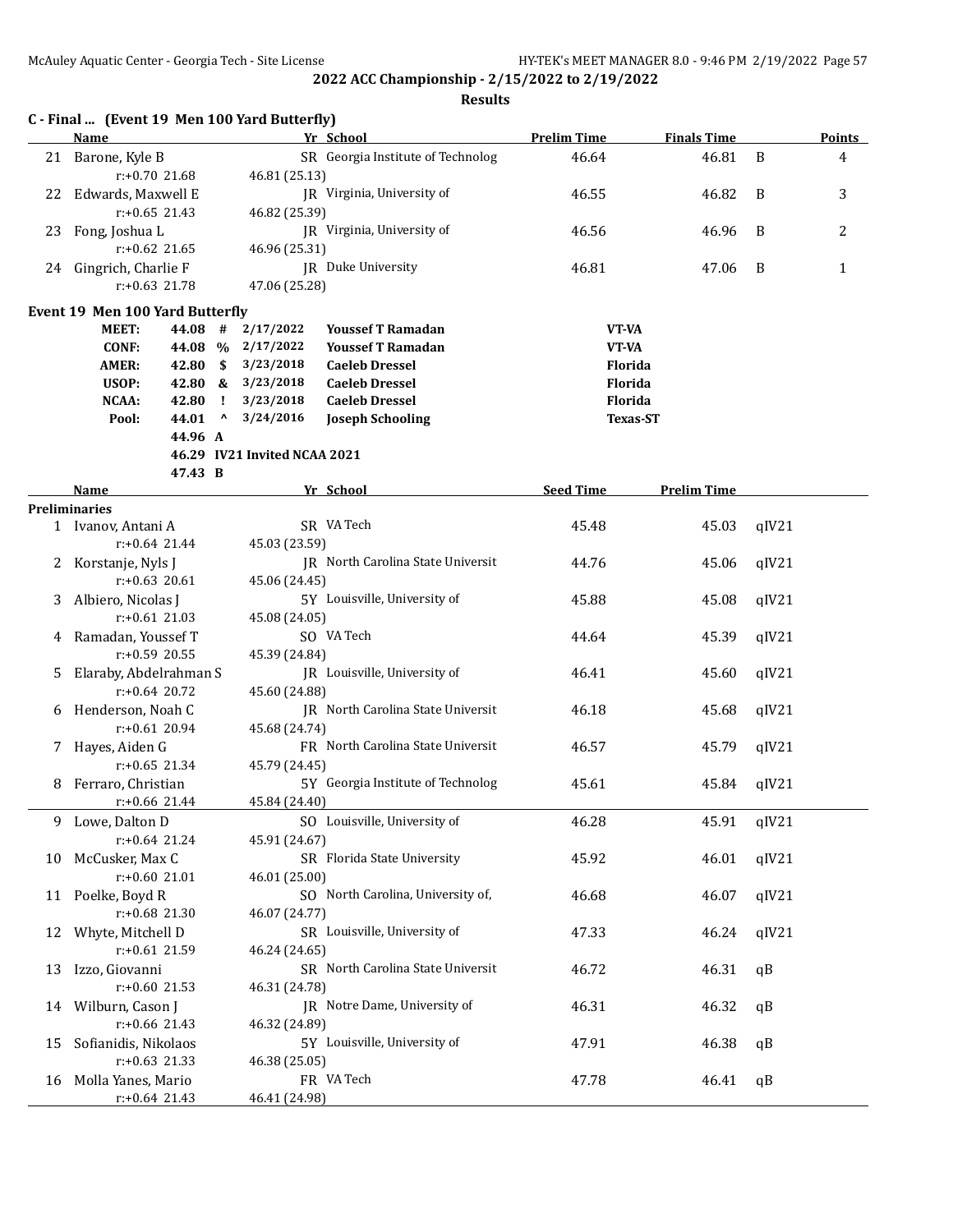#### **Results**

### **Preliminaries ... (Event 19 Men 100 Yard Butterfly)**

| SR VA Tech<br>46.36<br>46.43<br>Eichberg, Dylan A<br>qB<br>17<br>$r: +0.60$ 21.46<br>46.43 (24.97)<br>SR Duke University<br>46.88<br>46.53<br>18 Whelan, Matthew M<br>qB<br>$r: +0.62$ 21.63<br>46.53 (24.90)<br>Edwards, Maxwell E<br>JR Virginia, University of<br>47.04<br>46.55<br>qB<br>19<br>$r: +0.64$ 21.34<br>46.55 (25.21)<br>JR Virginia, University of<br>Fong, Joshua L<br>47.36<br>46.56<br>qB<br>20<br>$r: +0.61$ 21.74<br>46.56 (24.82)<br>SR Georgia Institute of Technolog<br>21 Barone, Kyle B<br>47.54<br>46.64<br>qB<br>$r: +0.65$ 21.31<br>46.64 (25.33)<br>JR Duke University<br>*22 Gingrich, Charlie F<br>47.38<br>46.81<br>qB<br>$r: +0.61$ 21.75<br>46.81 (25.06)<br>SR VA Tech<br>*22 Manoff, Philip B<br>46.71<br>46.81<br>qB<br>$r: +0.65$ 21.55<br>46.81 (25.26)<br>JR Duke University<br>47.72<br>46.89<br>qB<br>24 Sanford, Bradley N<br>$r: +0.70$ 21.58<br>46.89 (25.31)<br>SR Pittsburgh, University of<br>47.94<br>J46.89<br>B<br>25 Ahadzhanian, Serhii<br>$r: +0.62$ 21.71<br>46.89 (25.18)<br>King, Matthew C<br>SO Virginia, University of<br>47.64<br>46.95<br>B<br>26<br>r:+0.68 21.38<br>46.95 (25.57)<br>JR Notre Dame, University of<br>$\, {\bf B}$<br>Korndorffer, Charles T<br>47.93<br>47.13<br>27<br>r:+0.70 22.02<br>47.13 (25.11)<br>SR Notre Dame, University of<br>47.60<br>Smith, Zachary J<br>47.28<br>B<br>28<br>$r: +0.62$ 21.81<br>47.28 (25.47)<br>SR VA Tech<br>47.64<br>47.33<br>B<br>Claesson, Henry A<br>29<br>r:+0.56 21.87<br>47.33 (25.46)<br>Mahler, Adam P<br>JR Pittsburgh, University of<br>47.34<br>B<br>47.73<br>30<br>47.34 (25.38)<br>r:+0.66 21.96<br>SR North Carolina, University of,<br>48.92<br>47.39<br>B<br>31 Burhans, Tucker F<br>r:+0.68 22.01<br>47.39 (25.38)<br>SO Notre Dame, University of<br>48.27<br>B<br>32 Lukashev, Stephan A<br>47.42<br>r:+0.59 21.81<br>47.42 (25.61)<br>FR Pittsburgh, University of<br>48.62<br>48.26<br>33 Russano, Trent A<br>r:+0.57 22.48<br>48.26 (25.78)<br>FR Pittsburgh, University of<br>34 Lane, Austin C<br>48.75<br>48.40<br>$r: +0.54$ 22.38<br>48.40 (26.02)<br>48.99<br>48.43<br>35 Worth, Daniel F<br>FR Virginia, University of<br>r:+0.62 22.57<br>48.43 (25.86)<br>Floyd, Kyle P<br>SO Boston College<br>47.94<br>48.48<br>*36<br>$r: +0.63$ 22.11<br>48.48 (26.37)<br>SO Duke University<br>Chang, Takkin D<br>49.18<br>48.48<br>*36<br>r:+0.67 22.39<br>48.48 (26.09)<br>FR North Carolina, University of,<br>48.73<br>48.55<br>Davis, Walker A<br>38<br>$r: +0.57$ 21.75<br>48.55 (26.80)<br>JR Boston College<br>48.19<br>48.58<br>Szekely, Matthew A<br>39<br>$r: +0.62$ 22.15<br>48.58 (26.43)<br>Clark, Rush M<br>SO Florida State University<br>47.16<br>48.72<br>40<br>$r: +0.62$ 22.40<br>48.72 (26.32)<br>FR Florida State University<br>48.94<br>48.92<br>Pavlidi, Arijus<br>41<br>$r+0.65$ 22.27<br>48.92 (26.65)<br>FR Georgia Institute of Technolog<br>Gapinski, David A<br>49.29<br>49.05<br>42<br>r:+0.72 22.84<br>49.05 (26.21) | <b>Name</b> | Yr School | <b>Seed Time</b> | <b>Prelim Time</b> |  |
|--------------------------------------------------------------------------------------------------------------------------------------------------------------------------------------------------------------------------------------------------------------------------------------------------------------------------------------------------------------------------------------------------------------------------------------------------------------------------------------------------------------------------------------------------------------------------------------------------------------------------------------------------------------------------------------------------------------------------------------------------------------------------------------------------------------------------------------------------------------------------------------------------------------------------------------------------------------------------------------------------------------------------------------------------------------------------------------------------------------------------------------------------------------------------------------------------------------------------------------------------------------------------------------------------------------------------------------------------------------------------------------------------------------------------------------------------------------------------------------------------------------------------------------------------------------------------------------------------------------------------------------------------------------------------------------------------------------------------------------------------------------------------------------------------------------------------------------------------------------------------------------------------------------------------------------------------------------------------------------------------------------------------------------------------------------------------------------------------------------------------------------------------------------------------------------------------------------------------------------------------------------------------------------------------------------------------------------------------------------------------------------------------------------------------------------------------------------------------------------------------------------------------------------------------------------------------------------------------------------------------------------------------------------------------------------------------------------------------------------------------------------------------------------------------------------------------------------------------------------------------------------------------------------------------------------------------------------------------------------------|-------------|-----------|------------------|--------------------|--|
|                                                                                                                                                                                                                                                                                                                                                                                                                                                                                                                                                                                                                                                                                                                                                                                                                                                                                                                                                                                                                                                                                                                                                                                                                                                                                                                                                                                                                                                                                                                                                                                                                                                                                                                                                                                                                                                                                                                                                                                                                                                                                                                                                                                                                                                                                                                                                                                                                                                                                                                                                                                                                                                                                                                                                                                                                                                                                                                                                                                            |             |           |                  |                    |  |
|                                                                                                                                                                                                                                                                                                                                                                                                                                                                                                                                                                                                                                                                                                                                                                                                                                                                                                                                                                                                                                                                                                                                                                                                                                                                                                                                                                                                                                                                                                                                                                                                                                                                                                                                                                                                                                                                                                                                                                                                                                                                                                                                                                                                                                                                                                                                                                                                                                                                                                                                                                                                                                                                                                                                                                                                                                                                                                                                                                                            |             |           |                  |                    |  |
|                                                                                                                                                                                                                                                                                                                                                                                                                                                                                                                                                                                                                                                                                                                                                                                                                                                                                                                                                                                                                                                                                                                                                                                                                                                                                                                                                                                                                                                                                                                                                                                                                                                                                                                                                                                                                                                                                                                                                                                                                                                                                                                                                                                                                                                                                                                                                                                                                                                                                                                                                                                                                                                                                                                                                                                                                                                                                                                                                                                            |             |           |                  |                    |  |
|                                                                                                                                                                                                                                                                                                                                                                                                                                                                                                                                                                                                                                                                                                                                                                                                                                                                                                                                                                                                                                                                                                                                                                                                                                                                                                                                                                                                                                                                                                                                                                                                                                                                                                                                                                                                                                                                                                                                                                                                                                                                                                                                                                                                                                                                                                                                                                                                                                                                                                                                                                                                                                                                                                                                                                                                                                                                                                                                                                                            |             |           |                  |                    |  |
|                                                                                                                                                                                                                                                                                                                                                                                                                                                                                                                                                                                                                                                                                                                                                                                                                                                                                                                                                                                                                                                                                                                                                                                                                                                                                                                                                                                                                                                                                                                                                                                                                                                                                                                                                                                                                                                                                                                                                                                                                                                                                                                                                                                                                                                                                                                                                                                                                                                                                                                                                                                                                                                                                                                                                                                                                                                                                                                                                                                            |             |           |                  |                    |  |
|                                                                                                                                                                                                                                                                                                                                                                                                                                                                                                                                                                                                                                                                                                                                                                                                                                                                                                                                                                                                                                                                                                                                                                                                                                                                                                                                                                                                                                                                                                                                                                                                                                                                                                                                                                                                                                                                                                                                                                                                                                                                                                                                                                                                                                                                                                                                                                                                                                                                                                                                                                                                                                                                                                                                                                                                                                                                                                                                                                                            |             |           |                  |                    |  |
|                                                                                                                                                                                                                                                                                                                                                                                                                                                                                                                                                                                                                                                                                                                                                                                                                                                                                                                                                                                                                                                                                                                                                                                                                                                                                                                                                                                                                                                                                                                                                                                                                                                                                                                                                                                                                                                                                                                                                                                                                                                                                                                                                                                                                                                                                                                                                                                                                                                                                                                                                                                                                                                                                                                                                                                                                                                                                                                                                                                            |             |           |                  |                    |  |
|                                                                                                                                                                                                                                                                                                                                                                                                                                                                                                                                                                                                                                                                                                                                                                                                                                                                                                                                                                                                                                                                                                                                                                                                                                                                                                                                                                                                                                                                                                                                                                                                                                                                                                                                                                                                                                                                                                                                                                                                                                                                                                                                                                                                                                                                                                                                                                                                                                                                                                                                                                                                                                                                                                                                                                                                                                                                                                                                                                                            |             |           |                  |                    |  |
|                                                                                                                                                                                                                                                                                                                                                                                                                                                                                                                                                                                                                                                                                                                                                                                                                                                                                                                                                                                                                                                                                                                                                                                                                                                                                                                                                                                                                                                                                                                                                                                                                                                                                                                                                                                                                                                                                                                                                                                                                                                                                                                                                                                                                                                                                                                                                                                                                                                                                                                                                                                                                                                                                                                                                                                                                                                                                                                                                                                            |             |           |                  |                    |  |
|                                                                                                                                                                                                                                                                                                                                                                                                                                                                                                                                                                                                                                                                                                                                                                                                                                                                                                                                                                                                                                                                                                                                                                                                                                                                                                                                                                                                                                                                                                                                                                                                                                                                                                                                                                                                                                                                                                                                                                                                                                                                                                                                                                                                                                                                                                                                                                                                                                                                                                                                                                                                                                                                                                                                                                                                                                                                                                                                                                                            |             |           |                  |                    |  |
|                                                                                                                                                                                                                                                                                                                                                                                                                                                                                                                                                                                                                                                                                                                                                                                                                                                                                                                                                                                                                                                                                                                                                                                                                                                                                                                                                                                                                                                                                                                                                                                                                                                                                                                                                                                                                                                                                                                                                                                                                                                                                                                                                                                                                                                                                                                                                                                                                                                                                                                                                                                                                                                                                                                                                                                                                                                                                                                                                                                            |             |           |                  |                    |  |
|                                                                                                                                                                                                                                                                                                                                                                                                                                                                                                                                                                                                                                                                                                                                                                                                                                                                                                                                                                                                                                                                                                                                                                                                                                                                                                                                                                                                                                                                                                                                                                                                                                                                                                                                                                                                                                                                                                                                                                                                                                                                                                                                                                                                                                                                                                                                                                                                                                                                                                                                                                                                                                                                                                                                                                                                                                                                                                                                                                                            |             |           |                  |                    |  |
|                                                                                                                                                                                                                                                                                                                                                                                                                                                                                                                                                                                                                                                                                                                                                                                                                                                                                                                                                                                                                                                                                                                                                                                                                                                                                                                                                                                                                                                                                                                                                                                                                                                                                                                                                                                                                                                                                                                                                                                                                                                                                                                                                                                                                                                                                                                                                                                                                                                                                                                                                                                                                                                                                                                                                                                                                                                                                                                                                                                            |             |           |                  |                    |  |
|                                                                                                                                                                                                                                                                                                                                                                                                                                                                                                                                                                                                                                                                                                                                                                                                                                                                                                                                                                                                                                                                                                                                                                                                                                                                                                                                                                                                                                                                                                                                                                                                                                                                                                                                                                                                                                                                                                                                                                                                                                                                                                                                                                                                                                                                                                                                                                                                                                                                                                                                                                                                                                                                                                                                                                                                                                                                                                                                                                                            |             |           |                  |                    |  |
|                                                                                                                                                                                                                                                                                                                                                                                                                                                                                                                                                                                                                                                                                                                                                                                                                                                                                                                                                                                                                                                                                                                                                                                                                                                                                                                                                                                                                                                                                                                                                                                                                                                                                                                                                                                                                                                                                                                                                                                                                                                                                                                                                                                                                                                                                                                                                                                                                                                                                                                                                                                                                                                                                                                                                                                                                                                                                                                                                                                            |             |           |                  |                    |  |
|                                                                                                                                                                                                                                                                                                                                                                                                                                                                                                                                                                                                                                                                                                                                                                                                                                                                                                                                                                                                                                                                                                                                                                                                                                                                                                                                                                                                                                                                                                                                                                                                                                                                                                                                                                                                                                                                                                                                                                                                                                                                                                                                                                                                                                                                                                                                                                                                                                                                                                                                                                                                                                                                                                                                                                                                                                                                                                                                                                                            |             |           |                  |                    |  |
|                                                                                                                                                                                                                                                                                                                                                                                                                                                                                                                                                                                                                                                                                                                                                                                                                                                                                                                                                                                                                                                                                                                                                                                                                                                                                                                                                                                                                                                                                                                                                                                                                                                                                                                                                                                                                                                                                                                                                                                                                                                                                                                                                                                                                                                                                                                                                                                                                                                                                                                                                                                                                                                                                                                                                                                                                                                                                                                                                                                            |             |           |                  |                    |  |
|                                                                                                                                                                                                                                                                                                                                                                                                                                                                                                                                                                                                                                                                                                                                                                                                                                                                                                                                                                                                                                                                                                                                                                                                                                                                                                                                                                                                                                                                                                                                                                                                                                                                                                                                                                                                                                                                                                                                                                                                                                                                                                                                                                                                                                                                                                                                                                                                                                                                                                                                                                                                                                                                                                                                                                                                                                                                                                                                                                                            |             |           |                  |                    |  |
|                                                                                                                                                                                                                                                                                                                                                                                                                                                                                                                                                                                                                                                                                                                                                                                                                                                                                                                                                                                                                                                                                                                                                                                                                                                                                                                                                                                                                                                                                                                                                                                                                                                                                                                                                                                                                                                                                                                                                                                                                                                                                                                                                                                                                                                                                                                                                                                                                                                                                                                                                                                                                                                                                                                                                                                                                                                                                                                                                                                            |             |           |                  |                    |  |
|                                                                                                                                                                                                                                                                                                                                                                                                                                                                                                                                                                                                                                                                                                                                                                                                                                                                                                                                                                                                                                                                                                                                                                                                                                                                                                                                                                                                                                                                                                                                                                                                                                                                                                                                                                                                                                                                                                                                                                                                                                                                                                                                                                                                                                                                                                                                                                                                                                                                                                                                                                                                                                                                                                                                                                                                                                                                                                                                                                                            |             |           |                  |                    |  |
|                                                                                                                                                                                                                                                                                                                                                                                                                                                                                                                                                                                                                                                                                                                                                                                                                                                                                                                                                                                                                                                                                                                                                                                                                                                                                                                                                                                                                                                                                                                                                                                                                                                                                                                                                                                                                                                                                                                                                                                                                                                                                                                                                                                                                                                                                                                                                                                                                                                                                                                                                                                                                                                                                                                                                                                                                                                                                                                                                                                            |             |           |                  |                    |  |
|                                                                                                                                                                                                                                                                                                                                                                                                                                                                                                                                                                                                                                                                                                                                                                                                                                                                                                                                                                                                                                                                                                                                                                                                                                                                                                                                                                                                                                                                                                                                                                                                                                                                                                                                                                                                                                                                                                                                                                                                                                                                                                                                                                                                                                                                                                                                                                                                                                                                                                                                                                                                                                                                                                                                                                                                                                                                                                                                                                                            |             |           |                  |                    |  |
|                                                                                                                                                                                                                                                                                                                                                                                                                                                                                                                                                                                                                                                                                                                                                                                                                                                                                                                                                                                                                                                                                                                                                                                                                                                                                                                                                                                                                                                                                                                                                                                                                                                                                                                                                                                                                                                                                                                                                                                                                                                                                                                                                                                                                                                                                                                                                                                                                                                                                                                                                                                                                                                                                                                                                                                                                                                                                                                                                                                            |             |           |                  |                    |  |
|                                                                                                                                                                                                                                                                                                                                                                                                                                                                                                                                                                                                                                                                                                                                                                                                                                                                                                                                                                                                                                                                                                                                                                                                                                                                                                                                                                                                                                                                                                                                                                                                                                                                                                                                                                                                                                                                                                                                                                                                                                                                                                                                                                                                                                                                                                                                                                                                                                                                                                                                                                                                                                                                                                                                                                                                                                                                                                                                                                                            |             |           |                  |                    |  |
|                                                                                                                                                                                                                                                                                                                                                                                                                                                                                                                                                                                                                                                                                                                                                                                                                                                                                                                                                                                                                                                                                                                                                                                                                                                                                                                                                                                                                                                                                                                                                                                                                                                                                                                                                                                                                                                                                                                                                                                                                                                                                                                                                                                                                                                                                                                                                                                                                                                                                                                                                                                                                                                                                                                                                                                                                                                                                                                                                                                            |             |           |                  |                    |  |
|                                                                                                                                                                                                                                                                                                                                                                                                                                                                                                                                                                                                                                                                                                                                                                                                                                                                                                                                                                                                                                                                                                                                                                                                                                                                                                                                                                                                                                                                                                                                                                                                                                                                                                                                                                                                                                                                                                                                                                                                                                                                                                                                                                                                                                                                                                                                                                                                                                                                                                                                                                                                                                                                                                                                                                                                                                                                                                                                                                                            |             |           |                  |                    |  |
|                                                                                                                                                                                                                                                                                                                                                                                                                                                                                                                                                                                                                                                                                                                                                                                                                                                                                                                                                                                                                                                                                                                                                                                                                                                                                                                                                                                                                                                                                                                                                                                                                                                                                                                                                                                                                                                                                                                                                                                                                                                                                                                                                                                                                                                                                                                                                                                                                                                                                                                                                                                                                                                                                                                                                                                                                                                                                                                                                                                            |             |           |                  |                    |  |
|                                                                                                                                                                                                                                                                                                                                                                                                                                                                                                                                                                                                                                                                                                                                                                                                                                                                                                                                                                                                                                                                                                                                                                                                                                                                                                                                                                                                                                                                                                                                                                                                                                                                                                                                                                                                                                                                                                                                                                                                                                                                                                                                                                                                                                                                                                                                                                                                                                                                                                                                                                                                                                                                                                                                                                                                                                                                                                                                                                                            |             |           |                  |                    |  |
|                                                                                                                                                                                                                                                                                                                                                                                                                                                                                                                                                                                                                                                                                                                                                                                                                                                                                                                                                                                                                                                                                                                                                                                                                                                                                                                                                                                                                                                                                                                                                                                                                                                                                                                                                                                                                                                                                                                                                                                                                                                                                                                                                                                                                                                                                                                                                                                                                                                                                                                                                                                                                                                                                                                                                                                                                                                                                                                                                                                            |             |           |                  |                    |  |
|                                                                                                                                                                                                                                                                                                                                                                                                                                                                                                                                                                                                                                                                                                                                                                                                                                                                                                                                                                                                                                                                                                                                                                                                                                                                                                                                                                                                                                                                                                                                                                                                                                                                                                                                                                                                                                                                                                                                                                                                                                                                                                                                                                                                                                                                                                                                                                                                                                                                                                                                                                                                                                                                                                                                                                                                                                                                                                                                                                                            |             |           |                  |                    |  |
|                                                                                                                                                                                                                                                                                                                                                                                                                                                                                                                                                                                                                                                                                                                                                                                                                                                                                                                                                                                                                                                                                                                                                                                                                                                                                                                                                                                                                                                                                                                                                                                                                                                                                                                                                                                                                                                                                                                                                                                                                                                                                                                                                                                                                                                                                                                                                                                                                                                                                                                                                                                                                                                                                                                                                                                                                                                                                                                                                                                            |             |           |                  |                    |  |
|                                                                                                                                                                                                                                                                                                                                                                                                                                                                                                                                                                                                                                                                                                                                                                                                                                                                                                                                                                                                                                                                                                                                                                                                                                                                                                                                                                                                                                                                                                                                                                                                                                                                                                                                                                                                                                                                                                                                                                                                                                                                                                                                                                                                                                                                                                                                                                                                                                                                                                                                                                                                                                                                                                                                                                                                                                                                                                                                                                                            |             |           |                  |                    |  |
|                                                                                                                                                                                                                                                                                                                                                                                                                                                                                                                                                                                                                                                                                                                                                                                                                                                                                                                                                                                                                                                                                                                                                                                                                                                                                                                                                                                                                                                                                                                                                                                                                                                                                                                                                                                                                                                                                                                                                                                                                                                                                                                                                                                                                                                                                                                                                                                                                                                                                                                                                                                                                                                                                                                                                                                                                                                                                                                                                                                            |             |           |                  |                    |  |
|                                                                                                                                                                                                                                                                                                                                                                                                                                                                                                                                                                                                                                                                                                                                                                                                                                                                                                                                                                                                                                                                                                                                                                                                                                                                                                                                                                                                                                                                                                                                                                                                                                                                                                                                                                                                                                                                                                                                                                                                                                                                                                                                                                                                                                                                                                                                                                                                                                                                                                                                                                                                                                                                                                                                                                                                                                                                                                                                                                                            |             |           |                  |                    |  |
|                                                                                                                                                                                                                                                                                                                                                                                                                                                                                                                                                                                                                                                                                                                                                                                                                                                                                                                                                                                                                                                                                                                                                                                                                                                                                                                                                                                                                                                                                                                                                                                                                                                                                                                                                                                                                                                                                                                                                                                                                                                                                                                                                                                                                                                                                                                                                                                                                                                                                                                                                                                                                                                                                                                                                                                                                                                                                                                                                                                            |             |           |                  |                    |  |
|                                                                                                                                                                                                                                                                                                                                                                                                                                                                                                                                                                                                                                                                                                                                                                                                                                                                                                                                                                                                                                                                                                                                                                                                                                                                                                                                                                                                                                                                                                                                                                                                                                                                                                                                                                                                                                                                                                                                                                                                                                                                                                                                                                                                                                                                                                                                                                                                                                                                                                                                                                                                                                                                                                                                                                                                                                                                                                                                                                                            |             |           |                  |                    |  |
|                                                                                                                                                                                                                                                                                                                                                                                                                                                                                                                                                                                                                                                                                                                                                                                                                                                                                                                                                                                                                                                                                                                                                                                                                                                                                                                                                                                                                                                                                                                                                                                                                                                                                                                                                                                                                                                                                                                                                                                                                                                                                                                                                                                                                                                                                                                                                                                                                                                                                                                                                                                                                                                                                                                                                                                                                                                                                                                                                                                            |             |           |                  |                    |  |
|                                                                                                                                                                                                                                                                                                                                                                                                                                                                                                                                                                                                                                                                                                                                                                                                                                                                                                                                                                                                                                                                                                                                                                                                                                                                                                                                                                                                                                                                                                                                                                                                                                                                                                                                                                                                                                                                                                                                                                                                                                                                                                                                                                                                                                                                                                                                                                                                                                                                                                                                                                                                                                                                                                                                                                                                                                                                                                                                                                                            |             |           |                  |                    |  |
|                                                                                                                                                                                                                                                                                                                                                                                                                                                                                                                                                                                                                                                                                                                                                                                                                                                                                                                                                                                                                                                                                                                                                                                                                                                                                                                                                                                                                                                                                                                                                                                                                                                                                                                                                                                                                                                                                                                                                                                                                                                                                                                                                                                                                                                                                                                                                                                                                                                                                                                                                                                                                                                                                                                                                                                                                                                                                                                                                                                            |             |           |                  |                    |  |
|                                                                                                                                                                                                                                                                                                                                                                                                                                                                                                                                                                                                                                                                                                                                                                                                                                                                                                                                                                                                                                                                                                                                                                                                                                                                                                                                                                                                                                                                                                                                                                                                                                                                                                                                                                                                                                                                                                                                                                                                                                                                                                                                                                                                                                                                                                                                                                                                                                                                                                                                                                                                                                                                                                                                                                                                                                                                                                                                                                                            |             |           |                  |                    |  |
|                                                                                                                                                                                                                                                                                                                                                                                                                                                                                                                                                                                                                                                                                                                                                                                                                                                                                                                                                                                                                                                                                                                                                                                                                                                                                                                                                                                                                                                                                                                                                                                                                                                                                                                                                                                                                                                                                                                                                                                                                                                                                                                                                                                                                                                                                                                                                                                                                                                                                                                                                                                                                                                                                                                                                                                                                                                                                                                                                                                            |             |           |                  |                    |  |
|                                                                                                                                                                                                                                                                                                                                                                                                                                                                                                                                                                                                                                                                                                                                                                                                                                                                                                                                                                                                                                                                                                                                                                                                                                                                                                                                                                                                                                                                                                                                                                                                                                                                                                                                                                                                                                                                                                                                                                                                                                                                                                                                                                                                                                                                                                                                                                                                                                                                                                                                                                                                                                                                                                                                                                                                                                                                                                                                                                                            |             |           |                  |                    |  |
|                                                                                                                                                                                                                                                                                                                                                                                                                                                                                                                                                                                                                                                                                                                                                                                                                                                                                                                                                                                                                                                                                                                                                                                                                                                                                                                                                                                                                                                                                                                                                                                                                                                                                                                                                                                                                                                                                                                                                                                                                                                                                                                                                                                                                                                                                                                                                                                                                                                                                                                                                                                                                                                                                                                                                                                                                                                                                                                                                                                            |             |           |                  |                    |  |
|                                                                                                                                                                                                                                                                                                                                                                                                                                                                                                                                                                                                                                                                                                                                                                                                                                                                                                                                                                                                                                                                                                                                                                                                                                                                                                                                                                                                                                                                                                                                                                                                                                                                                                                                                                                                                                                                                                                                                                                                                                                                                                                                                                                                                                                                                                                                                                                                                                                                                                                                                                                                                                                                                                                                                                                                                                                                                                                                                                                            |             |           |                  |                    |  |
|                                                                                                                                                                                                                                                                                                                                                                                                                                                                                                                                                                                                                                                                                                                                                                                                                                                                                                                                                                                                                                                                                                                                                                                                                                                                                                                                                                                                                                                                                                                                                                                                                                                                                                                                                                                                                                                                                                                                                                                                                                                                                                                                                                                                                                                                                                                                                                                                                                                                                                                                                                                                                                                                                                                                                                                                                                                                                                                                                                                            |             |           |                  |                    |  |
|                                                                                                                                                                                                                                                                                                                                                                                                                                                                                                                                                                                                                                                                                                                                                                                                                                                                                                                                                                                                                                                                                                                                                                                                                                                                                                                                                                                                                                                                                                                                                                                                                                                                                                                                                                                                                                                                                                                                                                                                                                                                                                                                                                                                                                                                                                                                                                                                                                                                                                                                                                                                                                                                                                                                                                                                                                                                                                                                                                                            |             |           |                  |                    |  |
|                                                                                                                                                                                                                                                                                                                                                                                                                                                                                                                                                                                                                                                                                                                                                                                                                                                                                                                                                                                                                                                                                                                                                                                                                                                                                                                                                                                                                                                                                                                                                                                                                                                                                                                                                                                                                                                                                                                                                                                                                                                                                                                                                                                                                                                                                                                                                                                                                                                                                                                                                                                                                                                                                                                                                                                                                                                                                                                                                                                            |             |           |                  |                    |  |
|                                                                                                                                                                                                                                                                                                                                                                                                                                                                                                                                                                                                                                                                                                                                                                                                                                                                                                                                                                                                                                                                                                                                                                                                                                                                                                                                                                                                                                                                                                                                                                                                                                                                                                                                                                                                                                                                                                                                                                                                                                                                                                                                                                                                                                                                                                                                                                                                                                                                                                                                                                                                                                                                                                                                                                                                                                                                                                                                                                                            |             |           |                  |                    |  |
|                                                                                                                                                                                                                                                                                                                                                                                                                                                                                                                                                                                                                                                                                                                                                                                                                                                                                                                                                                                                                                                                                                                                                                                                                                                                                                                                                                                                                                                                                                                                                                                                                                                                                                                                                                                                                                                                                                                                                                                                                                                                                                                                                                                                                                                                                                                                                                                                                                                                                                                                                                                                                                                                                                                                                                                                                                                                                                                                                                                            |             |           |                  |                    |  |
|                                                                                                                                                                                                                                                                                                                                                                                                                                                                                                                                                                                                                                                                                                                                                                                                                                                                                                                                                                                                                                                                                                                                                                                                                                                                                                                                                                                                                                                                                                                                                                                                                                                                                                                                                                                                                                                                                                                                                                                                                                                                                                                                                                                                                                                                                                                                                                                                                                                                                                                                                                                                                                                                                                                                                                                                                                                                                                                                                                                            |             |           |                  |                    |  |
|                                                                                                                                                                                                                                                                                                                                                                                                                                                                                                                                                                                                                                                                                                                                                                                                                                                                                                                                                                                                                                                                                                                                                                                                                                                                                                                                                                                                                                                                                                                                                                                                                                                                                                                                                                                                                                                                                                                                                                                                                                                                                                                                                                                                                                                                                                                                                                                                                                                                                                                                                                                                                                                                                                                                                                                                                                                                                                                                                                                            |             |           |                  |                    |  |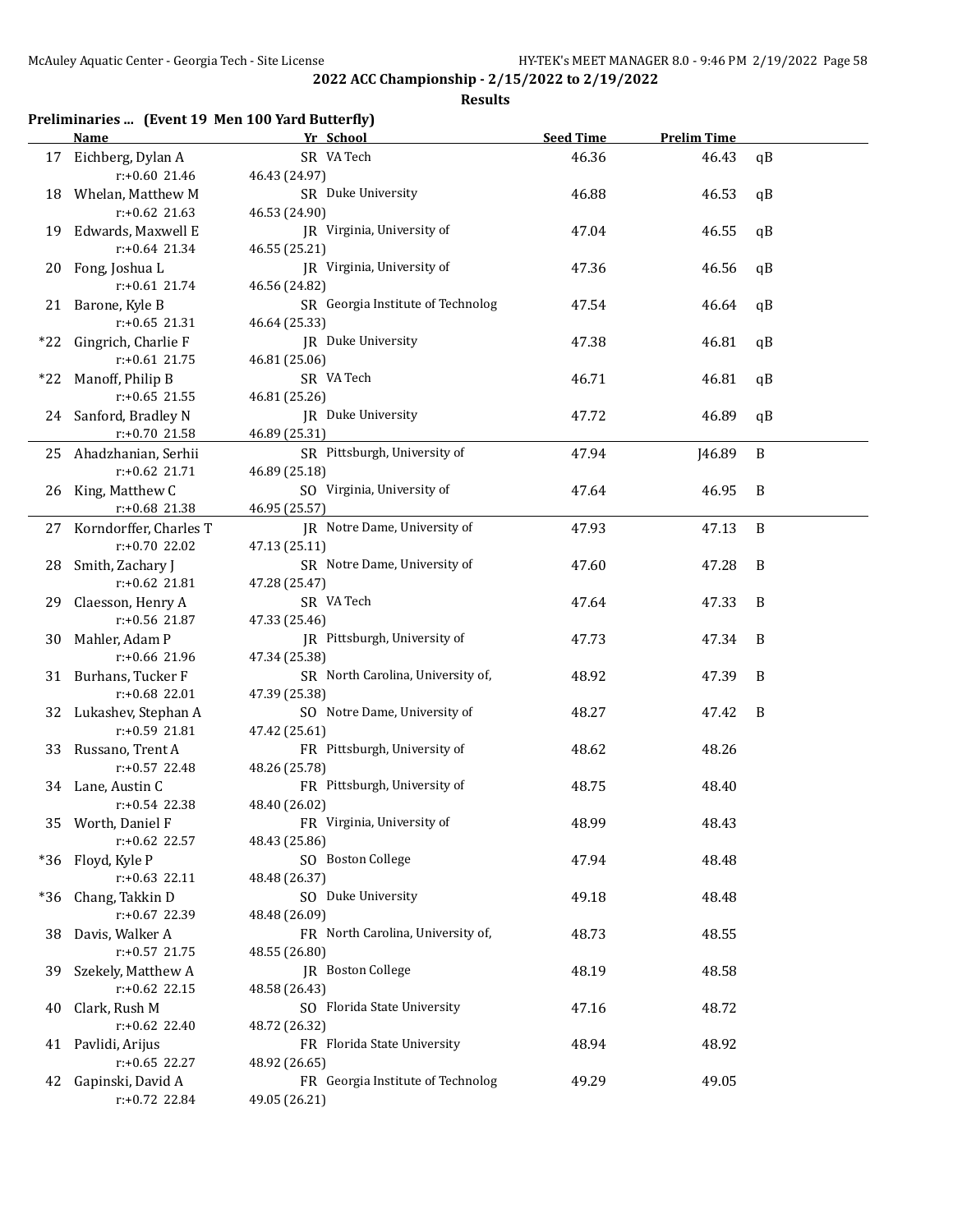**Results**

# **Preliminaries ... (Event 19 Men 100 Yard Butterfly)**

|       | <b>Name</b>                |                | Yr School                         | <b>Seed Time</b> | <b>Prelim Time</b> |  |
|-------|----------------------------|----------------|-----------------------------------|------------------|--------------------|--|
| 43    | Henkel, Bryce R            |                | FR Boston College                 | 48.78            | 49.07              |  |
|       | $r: +0.65$ 22.53           | 49.07 (26.54)  |                                   |                  |                    |  |
| 44    | Horkan, Michael W          |                | FR Boston College                 | 49.98            | 49.48              |  |
|       | $r: +0.60$ 23.01           | 49.48 (26.47)  |                                   |                  |                    |  |
| 45    | Lahmann, Donovan P         |                | JR North Carolina, University of, | 50.33            | 49.67              |  |
|       | $r: +0.69$ 23.04           | 49.67 (26.63)  |                                   |                  |                    |  |
| 46    | Myers, Max J               |                | FR Notre Dame, University of      | 49.51            | 49.85              |  |
|       | $r: +0.63$ 22.60           | 49.85 (27.25)  |                                   |                  |                    |  |
| 47    | Perez-Mari, Christian D    |                | FR Boston College                 | 51.11            | 50.06              |  |
|       | $r: +0.60$ 23.19           | 50.06 (26.87)  |                                   |                  |                    |  |
| 48    | Pytlarczyk, Szymon         |                | JR Pittsburgh, University of      | 51.39            | 50.32              |  |
|       | $r: +0.64$ 23.18           | 50.32 (27.14)  |                                   |                  |                    |  |
| 49    | Mathis, Ryan A             |                | SO Boston College                 | 51.01            | 50.85              |  |
|       | $r: +0.61$ 22.84           | 50.85 (28.01)  |                                   |                  |                    |  |
| 50    | Lerro, Paul L              |                | FR Pittsburgh, University of      | 50.41            | 51.12              |  |
|       | $r: +0.65$ 23.20           | 51.12 (27.92)  |                                   |                  |                    |  |
|       | Vlasic, Adam P             |                | SO Duke University                | 51.26            | <b>SCR</b>         |  |
|       | Yuk, Shing Chi             |                | FR VA Tech                        | 47.56            | <b>SCR</b>         |  |
| ---   | Roche, Samuel L            |                | SR Boston College                 | 48.83            | <b>SCR</b>         |  |
| ---   | Greer, Evan                | FR             | Duke University                   | 50.25            | <b>SCR</b>         |  |
| ---   | McIntyre, Zachary M        | S <sub>O</sub> | Duke University                   | <b>NT</b>        | <b>SCR</b>         |  |
|       | Poulsen, Sebastian T       | FR             | North Carolina, University of,    | 50.30            | <b>SCR</b>         |  |
|       | Pumputis, Caio R           | 5Y .           | Georgia Institute of Technolog    | 49.12            | <b>SCR</b>         |  |
|       | Villalon Centenera, Santos | JR             | North Carolina, University of,    | 47.94            | <b>SCR</b>         |  |
|       | Van Der Laan, Cooper J     |                | SR Pittsburgh, University of      | 49.20            | <b>SCR</b>         |  |
|       | Duncan, Caleb W            |                | JR Louisville, University of      | 49.18            | <b>SCR</b>         |  |
|       | Herbet, Mason J            |                | SO Florida State University       | 47.83            | <b>SCR</b>         |  |
| $---$ | Shaheen, Jonathan M        | SO.            | Georgia Institute of Technolog    | 51.04            | <b>SCR</b>         |  |
| $---$ | Morsi, Neal J              |                | JR Louisville, University of      | 47.81            | <b>SCR</b>         |  |
| $---$ | Cole, William R            |                | SO Virginia, University of        | 48.21            | <b>SCR</b>         |  |
|       | Dubinin, Vlad              |                | JR Louisville, University of      | <b>NT</b>        | <b>SCR</b>         |  |
|       | Sicignano, Tyler J         |                | FR Virginia, University of        | 48.32            | <b>SCR</b>         |  |
|       | Klinksiek, Konnar P        | IR             | Virginia, University of           | 47.07            | <b>SCR</b>         |  |
|       | Lamb, Augustus B           |                | JR Virginia, University of        | 48.96            | <b>SCR</b>         |  |
|       | Healy, John J              |                | SR North Carolina State Universit | 48.21            | <b>SCR</b>         |  |
|       | Miller, Lukas D            |                | SO North Carolina State Universit | 45.59            | <b>SCR</b>         |  |
|       | Brown, Roger B             |                | FR Boston College                 | 50.81            | <b>SCR</b>         |  |
|       | Geoghegan Ribeiro, Damion  |                | SR Boston College                 | 51.39            | <b>SCR</b>         |  |
|       | Curtiss, David A           | FR             | North Carolina State Universit    | 48.33            | <b>SCR</b>         |  |
| ---   | Frohde, Wiggo P            | SO             | Georgia Institute of Technolog    | 52.20            | <b>SCR</b>         |  |
| ---   | Piszczorowicz, Bartosz     | IR             | North Carolina State Universit    | 48.04            | <b>SCR</b>         |  |
| ---   | Moran, Blake F             |                | JR Florida State University       | 48.55            | <b>SCR</b>         |  |
| ---   | Nugent, Auben F            |                | FR Florida State University       | 47.80            | <b>SCR</b>         |  |
| $---$ | Aguilar, Adrian            | IR             | Florida State University          | 47.05            | <b>SCR</b>         |  |
| ---   | Brown, Zachary H           |                | SR North Carolina State Universit | 48.97            | <b>SCR</b>         |  |
|       | Bustos, Arsenio            |                | FR North Carolina State Universit | 47.65            | <b>SCR</b>         |  |
| ---   | Bowers, Noah L             |                | JR North Carolina State Universit | 47.15            | <b>SCR</b>         |  |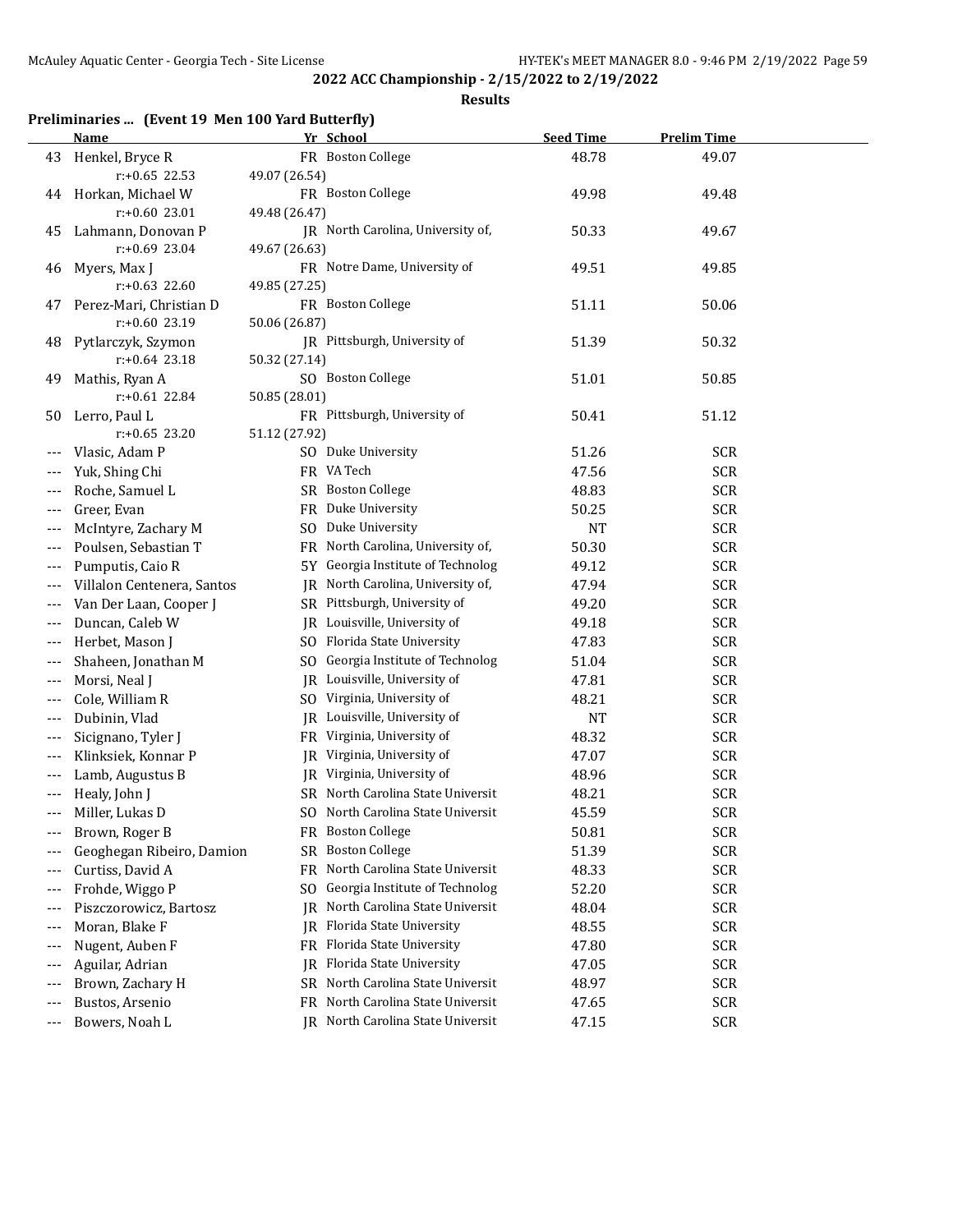|                  | Event 20 Women 200 Yard Freestyle            |                                     |              |                                     |                                                                               |                    |                                              |      |        |
|------------------|----------------------------------------------|-------------------------------------|--------------|-------------------------------------|-------------------------------------------------------------------------------|--------------------|----------------------------------------------|------|--------|
|                  | <b>MEET:</b><br><b>CONF:</b><br><b>AMER:</b> | $1:41.60$ #<br>1:39.80 %<br>1:39.10 | \$           | 2/22/2019<br>3/18/2018<br>3/20/2015 | <b>Mallory Comerford</b><br><b>Mallory Comerford</b><br><b>Missy Franklin</b> |                    | Louisville-KY<br>Louisville-KY<br>California |      |        |
|                  | USOP:                                        | 1:39.10 &                           |              | 3/20/2015                           | <b>Missy Franklin</b>                                                         |                    | California                                   |      |        |
|                  | NCAA:                                        | 1:39.10                             | $\mathbf{I}$ | 3/20/2015                           | <b>Missy Franklin</b>                                                         |                    | California                                   |      |        |
|                  | Pool:                                        | 1:41.70                             | $\mathbf{v}$ | 2/13/2017                           | <b>Mallory Comerford</b>                                                      |                    | Louisville                                   |      |        |
|                  |                                              | 1:42.98 A                           |              |                                     |                                                                               |                    |                                              |      |        |
|                  |                                              |                                     |              | 1:46.25 IV21 Invited NCAA 2021      |                                                                               |                    |                                              |      |        |
|                  |                                              | 1:47.12 B                           |              |                                     |                                                                               |                    |                                              |      |        |
| A - Final        | Name                                         |                                     |              |                                     | Yr School                                                                     | <b>Prelim Time</b> | <b>Finals Time</b>                           |      | Points |
|                  | 1 Walsh, Alexandra J                         |                                     |              |                                     | SO Virginia, University of                                                    | 1:44.54            | 1:42.28                                      | A    | 32     |
|                  |                                              | $r: +0.76$ 23.84                    |              | 49.80 (25.96)                       | 1:16.12 (26.32)                                                               | 1:42.28 (26.16)    |                                              |      |        |
| 2                | Foley, Sarah E                               |                                     |              |                                     | SO Duke University                                                            | 1:45.17            | 1:44.10                                      | IV21 | 28     |
|                  |                                              | $r: +0.67$ 24.53                    |              | 50.96 (26.43)                       | 1:17.63 (26.67)                                                               | 1:44.10 (26.47)    |                                              |      |        |
| 3                | Atkinson, Emma R                             |                                     |              |                                     | SO VA Tech                                                                    | 1:45.60            | 1:44.32                                      | IV21 | 27     |
|                  |                                              | $r: +0.74$ 25.10                    |              | 51.31 (26.21)                       | 1:17.76 (26.45)                                                               | 1:44.32 (26.56)    |                                              |      |        |
|                  | 4 Tiltmann, Reilly A                         |                                     |              |                                     | FR Virginia, University of                                                    | 1:45.19            | 1:44.37                                      | IV21 | 26     |
|                  |                                              | $r: +0.76$ 24.40                    |              | 50.72 (26.32)                       | 1:17.18 (26.46)                                                               | 1:44.37 (27.19)    |                                              |      |        |
| 5                | Hetrick, Paige M                             |                                     |              |                                     | SO Louisville, University of                                                  | 1:45.35            | 1:44.80                                      | IV21 | 25     |
|                  |                                              | $r: +0.71$ 24.24                    |              | 50.56 (26.32)                       | 1:17.40 (26.84)                                                               | 1:44.80 (27.40)    |                                              |      |        |
| 6                | Crush, Annabel R                             |                                     |              |                                     | FR North Carolina State Universit                                             | 1:45.66            | 1:44.99                                      | IV21 | 24     |
|                  |                                              | $r: +0.77$ 24.28                    |              | 50.65 (26.37)                       | 1:17.58 (26.93)                                                               | 1:44.99 (27.41)    |                                              |      |        |
| 7                | Webb, Abbey C                                |                                     |              |                                     | SO North Carolina State Universit                                             | 1:45.60            | 1:45.04                                      | IV21 | 23     |
|                  |                                              | $r: +0.77$ 24.85                    |              | 51.81 (26.96)                       | 1:18.64 (26.83)                                                               | 1:45.04 (26.40)    |                                              |      |        |
| 8                | Nevmovenko, Polina                           |                                     |              |                                     | FR Louisville, University of                                                  | 1:46.23            | 1:47.03                                      | B    | 22     |
|                  |                                              | $r: +0.70$ 24.91                    |              | 51.54 (26.63)                       | 1:19.11 (27.57)                                                               | 1:47.03 (27.92)    |                                              |      |        |
| <b>B</b> - Final |                                              |                                     |              |                                     |                                                                               |                    |                                              |      |        |
|                  | 9 Openysheva, Arina                          |                                     |              |                                     | SR Louisville, University of                                                  | 1:46.38            | 1:45.76                                      | IV21 | 20     |
|                  |                                              | $r: +0.67$ 24.77                    |              | 51.39 (26.62)                       | 1:18.46 (27.07)                                                               | 1:45.76 (27.30)    |                                              |      |        |
| 10               | Bathurst, Ella A                             |                                     |              |                                     | FR Virginia, University of                                                    | 1:46.29            | 1:46.02                                      | IV21 | 17     |
|                  |                                              | $r: +0.71$ 24.93                    |              | 51.79 (26.86)                       | 1:18.85 (27.06)                                                               | 1:46.02 (27.17)    |                                              |      |        |
|                  | 11 Herceg, Ana                               |                                     |              |                                     | FR Notre Dame, University of                                                  | 1:46.98            | 1:46.46                                      | B    | 16     |
|                  |                                              | $r: +0.72$ 24.80                    |              | 52.14 (27.34)                       | 1:19.71 (27.57)                                                               | 1:46.46 (26.75)    |                                              |      |        |
| 12               | Donohoe, Madelyn E                           |                                     |              |                                     | JR Virginia, University of                                                    | 1:46.80            | 1:46.63                                      | B    | 15     |
|                  |                                              | $r: +0.65$ 25.16                    |              | 52.62 (27.46)                       | 1:19.94 (27.32)                                                               | 1:46.63 (26.69)    |                                              |      |        |
|                  | 13 Lindner, Sophie M                         |                                     |              |                                     | SR North Carolina, University of,                                             | 1:46.43            | 1:46.64                                      | B    | 14     |
|                  |                                              | $r: +0.70$ 24.44                    |              | 50.94 (26.50)                       | 1:18.40 (27.46)                                                               | 1:46.64 (28.24)    |                                              |      |        |
|                  | 14 Kraus, Alena I                            |                                     |              |                                     | SR Louisville, University of                                                  | 1:46.94            | 1:46.69                                      | B    | 13     |
|                  |                                              | r:+0.70 24.49                       |              | 51.45 (26.96)                       | 1:19.08 (27.63)                                                               | 1:46.69 (27.61)    |                                              |      |        |
| 15               | Poole, Julia T                               |                                     |              |                                     | 5Y North Carolina State Universit                                             | 1:46.40            | 1:46.71                                      | B    | 12     |
|                  |                                              | $r: +0.67$ 25.01                    |              | 52.16 (27.15)                       | 1:19.51 (27.35)                                                               | 1:46.71 (27.20)    |                                              |      |        |
|                  | 16 Whiting, Sydney C                         |                                     |              |                                     | SO Notre Dame, University of                                                  | 1:46.95            | 1:47.08                                      | B    | 11     |
|                  |                                              | $r: +0.75$ 25.27                    |              | 52.57 (27.30)                       | 1:19.99 (27.42)                                                               | 1:47.08 (27.09)    |                                              |      |        |
| C - Final        |                                              |                                     |              |                                     |                                                                               |                    |                                              |      |        |
|                  | 17 Williams, Liberty R                       |                                     |              |                                     | SO Louisville, University of                                                  | 1:47.17            | 1:46.51                                      | B    | 9      |
|                  |                                              | $r: +0.67$ 25.42                    |              | 52.82 (27.40)                       | 1:20.10 (27.28)                                                               | 1:46.51 (26.41)    |                                              |      |        |
| 18               | Chang, Yi Xuan                               |                                     |              |                                     | FR Duke University                                                            | 1:47.29            | 1:46.70                                      | B    | 7      |
|                  |                                              | r:+0.65 24.83                       |              | 52.33 (27.50)                       | 1:19.91 (27.58)                                                               | 1:46.70 (26.79)    |                                              |      |        |
| 19               | Shackelford, Sarah L                         |                                     |              |                                     | JR VA Tech                                                                    | 1:47.67            | 1:47.07                                      | B    | 6      |
|                  |                                              | r:+0.69 24.46                       |              | 51.11 (26.65)                       | 1:18.73 (27.62)                                                               | 1:47.07 (28.34)    |                                              |      |        |
| 20               | Morris, Katherine L                          |                                     |              |                                     | FR Virginia, University of                                                    | 1:47.13            | 1:47.18                                      |      | 5      |
|                  |                                              | r:+0.65 24.99                       |              | 52.00 (27.01)                       | 1:19.60 (27.60)                                                               | 1:47.18 (27.58)    |                                              |      |        |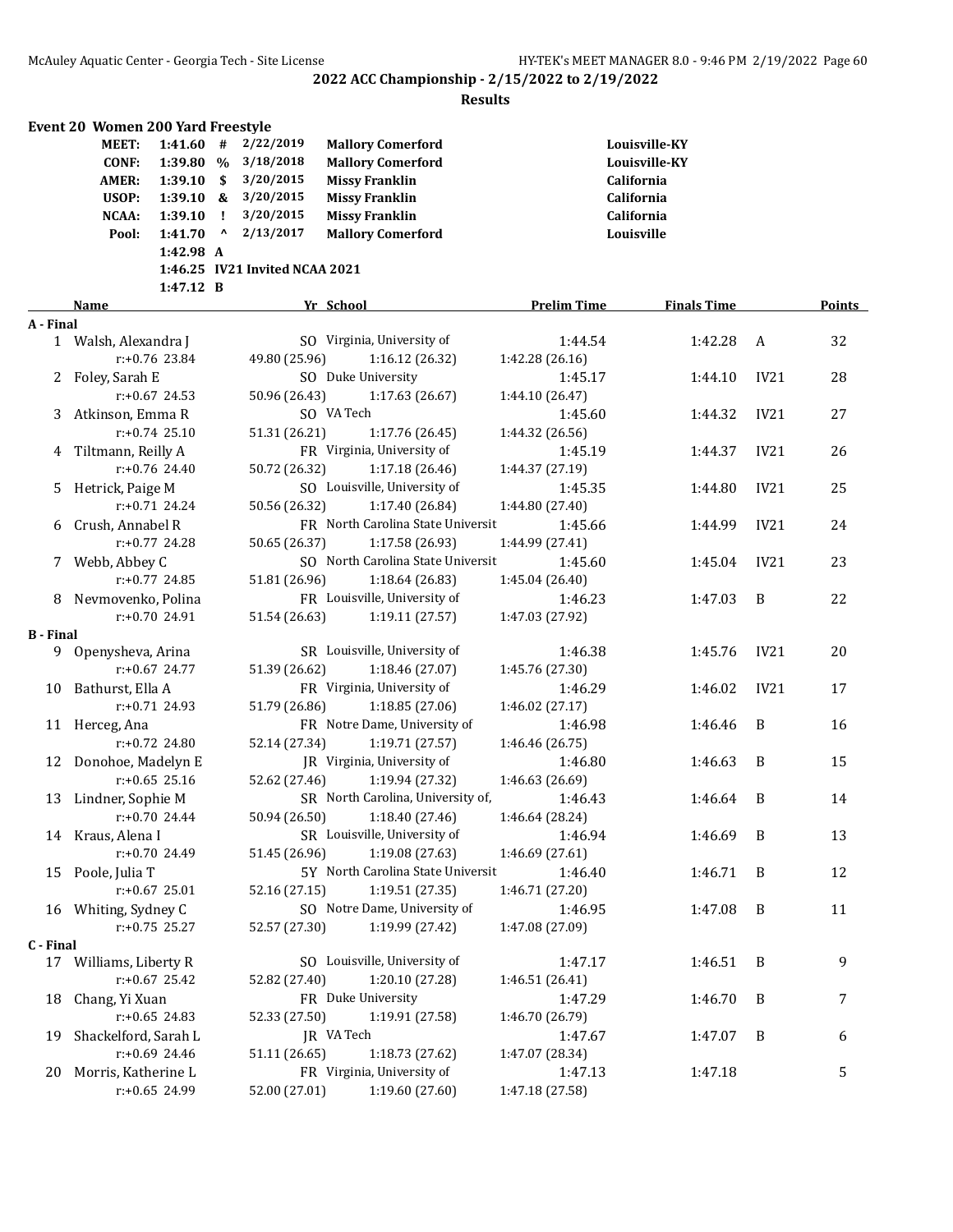|    | Name                                |                  |              |                                   | Yr School                         | <b>Prelim Time</b> | <b>Finals Time</b> |       | <b>Points</b> |
|----|-------------------------------------|------------------|--------------|-----------------------------------|-----------------------------------|--------------------|--------------------|-------|---------------|
|    | *21 Dunn, Diana G                   |                  |              |                                   | SR Louisville, University of      | 1:47.08            | 1:47.31            |       | 3.50          |
|    |                                     | $r: +0.67$ 24.67 |              | 51.44 (26.77)                     | 1:18.97 (27.53)                   | 1:47.31 (28.34)    |                    |       |               |
|    | *21 Collins, Ella F                 |                  |              |                                   | JR Virginia, University of        | 1:47.37            | 1:47.31            |       | 3.50          |
|    |                                     | $r: +0.68$ 24.72 |              | 51.60 (26.88)<br>1:18.98 (27.38)  |                                   | 1:47.31 (28.33)    |                    |       |               |
| 23 | Switzer, Brooke R                   |                  |              | IR Georgia Institute of Technolog |                                   | 1:47.40            | 1:47.48            |       | 2             |
|    |                                     | $r: +0.77$ 24.93 |              | 52.21 (27.28)                     | 1:20.11 (27.90)                   | 1:47.48 (27.37)    |                    |       |               |
|    | 24 Pouch, Rose E                    |                  |              |                                   | JR VA Tech                        | 1:47.82            | 1:47.84            |       | 1             |
|    |                                     | $r: +0.67$ 24.80 |              | 51.86 (27.06)                     | 1:19.52 (27.66)                   | 1:47.84 (28.32)    |                    |       |               |
|    |                                     |                  |              |                                   |                                   |                    |                    |       |               |
|    | Event 20 Women 200 Yard Freestyle   |                  |              |                                   |                                   |                    |                    |       |               |
|    | <b>MEET:</b>                        | 1:41.60          | #            | 2/22/2019                         | <b>Mallory Comerford</b>          |                    | Louisville-KY      |       |               |
|    | <b>CONF:</b>                        | 1:39.80 %        |              | 3/18/2018                         | <b>Mallory Comerford</b>          |                    | Louisville-KY      |       |               |
|    | <b>AMER:</b>                        | 1:39.10          | - \$         | 3/20/2015                         | <b>Missy Franklin</b>             |                    | California         |       |               |
|    | USOP:                               | $1:39.10 \&$     |              | 3/20/2015                         | <b>Missy Franklin</b>             |                    | California         |       |               |
|    | NCAA:                               | 1:39.10          | $\mathbf{I}$ | 3/20/2015                         | <b>Missy Franklin</b>             |                    | California         |       |               |
|    | Pool:                               | 1:41.70          | $\mathbf{v}$ | 2/13/2017                         | <b>Mallory Comerford</b>          |                    | Louisville         |       |               |
|    |                                     | 1:42.98 A        |              | 1:46.25 IV21 Invited NCAA 2021    |                                   |                    |                    |       |               |
|    |                                     |                  |              |                                   |                                   |                    |                    |       |               |
|    |                                     | 1:47.12 B        |              |                                   |                                   | <b>Seed Time</b>   |                    |       |               |
|    | <b>Name</b><br><b>Preliminaries</b> |                  |              |                                   | Yr School                         |                    | <b>Prelim Time</b> |       |               |
|    | 1 Walsh, Alexandra J                |                  |              |                                   | SO Virginia, University of        | 1:46.64            | 1:44.54            | qIV21 |               |
|    |                                     | $r: +0.76$ 24.56 |              | 50.93 (26.37)                     | 1:17.80 (26.87)                   | 1:44.54 (26.74)    |                    |       |               |
|    | 2 Foley, Sarah E                    |                  |              |                                   | SO Duke University                | 1:45.94            | 1:45.17            | qIV21 |               |
|    |                                     | $r: +0.67$ 24.61 |              | 51.18 (26.57)                     | 1:18.19 (27.01)                   | 1:45.17 (26.98)    |                    |       |               |
| 3  | Tiltmann, Reilly A                  |                  |              |                                   | FR Virginia, University of        | 1:45.64            | 1:45.19            | qIV21 |               |
|    |                                     | $r: +0.72$ 25.00 |              | 51.95 (26.95)                     | 1:18.07(26.12)                    | 1:45.19 (27.12)    |                    |       |               |
|    | 4 Hetrick, Paige M                  |                  |              |                                   | SO Louisville, University of      | 1:45.00            | 1:45.35            | qIV21 |               |
|    |                                     | $r: +0.67$ 24.51 |              | 51.15 (26.64)                     | 1:18.05 (26.90)                   | 1:45.35 (27.30)    |                    |       |               |
|    |                                     |                  |              |                                   | SO North Carolina State Universit |                    |                    |       |               |
| *5 | Webb, Abbey C                       |                  |              |                                   |                                   | 1:45.36            | 1:45.60            | qIV21 |               |
|    |                                     | $r: +0.75$ 25.34 |              | 52.21 (26.87)                     | 1:18.91 (26.70)                   | 1:45.60 (26.69)    |                    |       |               |
| *5 | Atkinson, Emma R                    |                  |              |                                   | SO VA Tech                        | 1:46.09            | 1:45.60            | qIV21 |               |
|    |                                     | $r: +0.75$ 25.44 |              | 52.14 (26.70)                     | 1:18.96 (26.82)                   | 1:45.60 (26.64)    |                    |       |               |
| 7  | Crush, Annabel R                    |                  |              |                                   | FR North Carolina State Universit | 1:45.00            | 1:45.66            | qIV21 |               |
|    |                                     | $r: +0.77$ 24.71 |              | 51.30 (26.59)                     | 1:18.30 (27.00)                   | 1:45.66 (27.36)    |                    |       |               |
| 8  | Nevmovenko, Polina                  |                  |              |                                   | FR Louisville, University of      | 1:47.56            | 1:46.23            | qIV21 |               |
|    |                                     | $r: +0.57$ 25.04 |              | 51.54 (26.50)                     | 1:18.99 (27.45)                   | 1:46.23 (27.24)    |                    |       |               |
| 9  | Bathurst, Ella A                    |                  |              |                                   | FR Virginia, University of        | 1:46.12            | 1:46.29            | qB    |               |
|    |                                     | r:+0.71 24.92    |              | 51.67 (26.75)                     | 1:18.90 (27.23)                   | 1:46.29 (27.39)    |                    |       |               |
| 10 | Openysheva, Arina                   |                  |              |                                   | SR Louisville, University of      | 1:45.21            | 1:46.38            | qB    |               |
|    |                                     | r:+0.63 24.91    |              | 51.83 (26.92)                     | 1:19.19 (27.36)                   | 1:46.38 (27.19)    |                    |       |               |
|    | 11 Poole, Julia T                   |                  |              |                                   | 5Y North Carolina State Universit | 1:47.42            | 1:46.40            | qB    |               |
|    |                                     | $r: +0.67$ 24.90 |              | 51.96 (27.06)                     | 1:19.14 (27.18)                   | 1:46.40 (27.26)    |                    |       |               |
| 12 | Lindner, Sophie M                   |                  |              |                                   | SR North Carolina, University of, | 1:47.48            | 1:46.43            | qB    |               |
|    |                                     | r:+0.72 24.92    |              | 51.46 (26.54)                     | 1:18.56 (27.10)                   | 1:46.43 (27.87)    |                    |       |               |
| 13 | Donohoe, Madelyn E                  |                  |              |                                   | IR Virginia, University of        | 1:47.56            | 1:46.80            | qB    |               |
|    |                                     | r:+0.54 24.97    |              | 52.03 (27.06)                     | 1:19.61 (27.58)                   | 1:46.80 (27.19)    |                    |       |               |
|    | 14 Kraus, Alena I                   |                  |              |                                   | SR Louisville, University of      | 1:46.21            | 1:46.94            | qB    |               |
|    |                                     | $r.+0.73$ 25.16  |              | 52.31 (27.15)                     | 1:19.63 (27.32)                   | 1:46.94 (27.31)    |                    |       |               |
| 15 | Whiting, Sydney C                   |                  |              |                                   | SO Notre Dame, University of      | 1:48.39            | 1:46.95            | qB    |               |
|    |                                     | $r: +0.76$ 25.18 |              | 52.43 (27.25)                     | 1:19.77 (27.34)                   | 1:46.95 (27.18)    |                    |       |               |
|    | 16 Herceg, Ana                      |                  |              |                                   | FR Notre Dame, University of      | 1:46.83            | 1:46.98            | qB    |               |
|    |                                     | r:+0.71 24.82    |              | 51.87 (27.05)                     | 1:19.73 (27.86)                   | 1:46.98 (27.25)    |                    |       |               |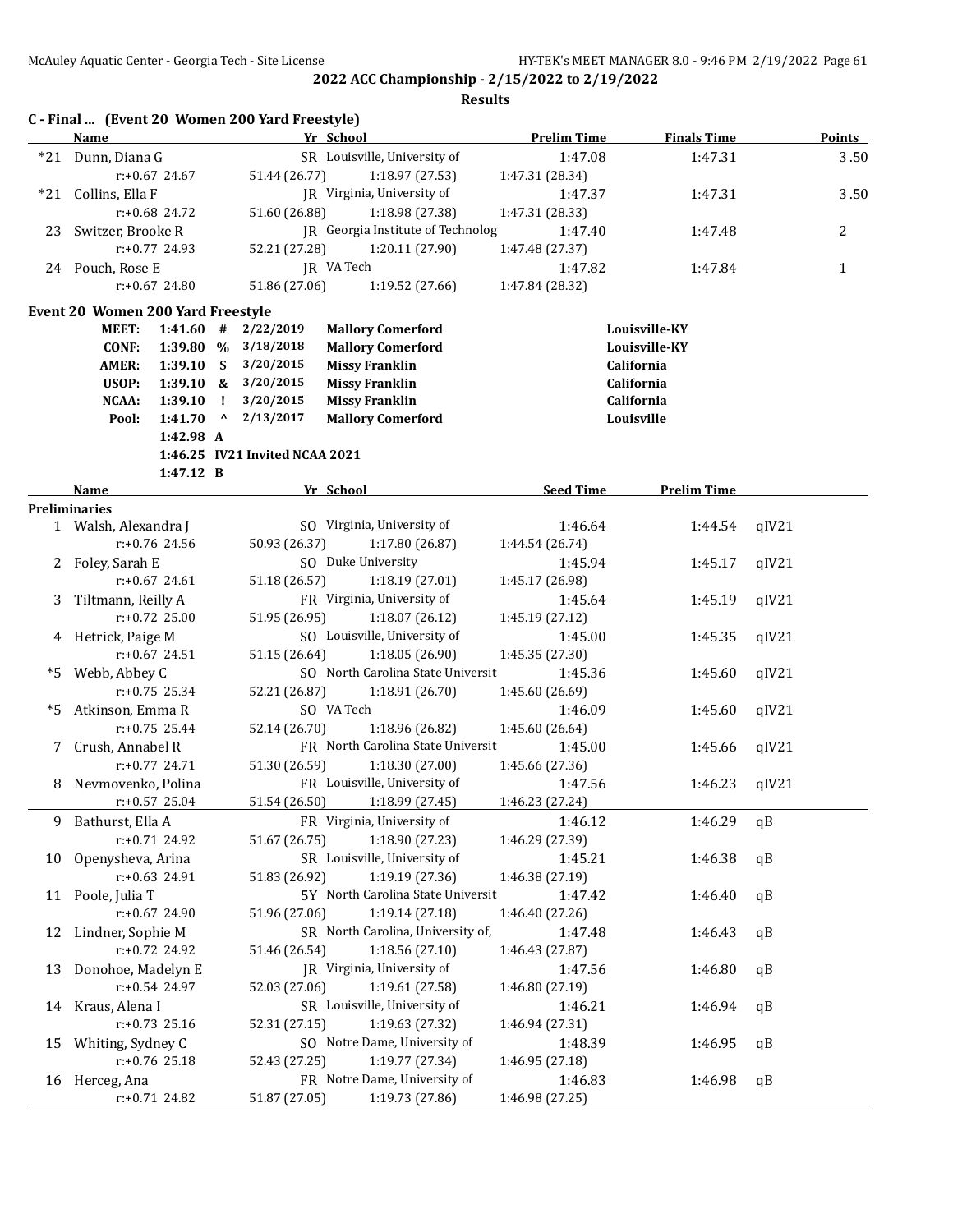#### **Results**

### **Preliminaries ... (Event 20 Women 200 Yard Freestyle)**

|      | <b>Name</b>                          | Yr School                                      | <b>Seed Time</b>           | <b>Prelim Time</b> |             |
|------|--------------------------------------|------------------------------------------------|----------------------------|--------------------|-------------|
|      | 17 Dunn, Diana G                     | SR Louisville, University of                   | 1:46.81                    | 1:47.08            | qB          |
|      | r:+0.66 24.97                        | 52.02 (27.05)<br>1:19.26 (27.24)               | 1:47.08 (27.82)            |                    |             |
|      | 18 Morris, Katherine L               | FR Virginia, University of                     | 1:47.38                    | 1:47.13            | $\mathbf q$ |
|      | r:+0.70 24.79                        | 51.84 (27.05)<br>1:19.11 (27.27)               | 1:47.13 (28.02)            |                    |             |
|      | 19 Williams, Liberty R               | SO Louisville, University of                   | 1:49.06                    | 1:47.17            | q           |
|      | r:+0.57 25.69                        | 53.14 (27.45)<br>1:20.34 (27.20)               | 1:47.17 (26.83)            |                    |             |
| 20   | Chang, Yi Xuan                       | FR Duke University                             | 1:47.01                    | 1:47.29            | q           |
|      | r:+0.66 25.22                        | 1:19.66 (27.46)<br>52.20 (26.98)               | 1:47.29 (27.63)            |                    |             |
| 21   | Collins, Ella F                      | JR Virginia, University of                     | 1:47.17                    | 1:47.37            | q           |
|      | r:+0.66 24.83                        | 51.80 (26.97)<br>1:19.47 (27.67)               | 1:47.37 (27.90)            |                    |             |
| 22 - | Switzer, Brooke R                    | JR Georgia Institute of Technolog              | 1:47.24                    | 1:47.40            | q           |
|      | r:+0.76 25.23                        | 52.70 (27.47)<br>1:20.48 (27.78)               | 1:47.40 (26.92)            |                    |             |
| 23   | Shackelford, Sarah L                 | JR VA Tech                                     | 1:47.65                    | 1:47.67            | q           |
|      | r:+0.57 25.41                        | 51.91 (26.50)<br>1:19.46 (27.55)               | 1:47.67 (28.21)            |                    |             |
|      | 24 Pouch, Rose E                     | JR VA Tech                                     | 1:47.14                    | 1:47.82            | q           |
|      | r:+0.66 24.96                        | 51.84 (26.88)<br>1:19.32 (27.48)               | 1:47.82 (28.50)            |                    |             |
| 25   | San Nicolas Martinez, Carmen         | 5Y University of Miami (Florida)               | 1:46.98                    | 1:47.84            |             |
|      | r:+0.61 25.69                        | 53.09 (27.40)<br>1:20.73 (27.64)               | 1:47.84 (27.11)            |                    |             |
|      | 26 Smith, Addison E                  | JR North Carolina, University of,              | 1:47.84                    | 1:48.03            |             |
|      | $r: +0.69$ 25.03                     | 52.41 (27.38)<br>1:20.00 (27.59)               | 1:48.03 (28.03)            |                    |             |
| 27   | Chelsvig, Kallie J                   | SO Notre Dame, University of                   | 1:48.92                    | 1:48.14            |             |
|      | $r: +0.67$ 25.36                     | 52.73 (27.37)<br>1:20.70 (27.97)               | 1:48.14 (27.44)            |                    |             |
|      | 28 Luther, Madison R                 | JR Louisville, University of                   | 1:47.18                    | 1:48.27            |             |
|      | r:+0.70 25.48                        | 52.87 (27.39)<br>1:20.47 (27.60)               | 1:48.27 (27.80)            |                    |             |
| 29.  | Nalls, Madison P                     | SR Pittsburgh, University of                   | 1:48.14                    | 1:48.38            |             |
|      | $r: +0.71$ 25.10                     | 52.32 (27.22)<br>1:20.19 (27.87)               | 1:48.38 (28.19)            |                    |             |
|      | 30 Griffiths, Phoebe L               | SO Florida State University                    | 1:47.85                    | 1:48.47            |             |
|      | r:+0.74 25.09                        | 52.32 (27.23)<br>1:20.36 (28.04)               | 1:48.47 (28.11)            |                    |             |
|      | 31 Dragelin, Amy G<br>r:+0.77 24.96  | JR North Carolina, University of,              | 1:48.14                    | 1:48.61            |             |
|      |                                      | 51.95 (26.99)<br>1:19.86 (27.91)<br>JR VA Tech | 1:48.61 (28.75)<br>1:48.92 |                    |             |
| 32   | Miller, Morgan A<br>$r: +0.64$ 26.10 | 53.14 (27.04)<br>1:20.96 (27.82)               | 1:48.77 (27.81)            | 1:48.77            |             |
| 33   | Cera, Adrianna E                     | SO University of Miami (Florida)               | 1:48.16                    | 1:48.79            |             |
|      | $r: +0.74$ 25.18                     | 52.24 (27.06)<br>1:20.26 (28.02)               | 1:48.79 (28.53)            |                    |             |
|      | 34 Nel, Georgia                      | FR North Carolina, University of,              | 1:49.50                    | 1:49.04            |             |
|      | $r: +0.73$ 25.56                     | 53.54 (27.98)<br>1:21.23 (27.69)               | 1:49.04 (27.81)            |                    |             |
|      | 35 Judge, Megan E                    | JR VA Tech                                     | 1:49.18                    | 1:49.05            |             |
|      | $r: +0.70$ 25.36                     | 1:20.83 (27.97)<br>52.86 (27.50)               | 1:49.05 (28.22)            |                    |             |
| 36   | Tighe, Olivia L                      | JR Duke University                             | 1:48.49                    | 1:49.48            |             |
|      | r:+0.66 25.67                        | 1:21.58 (28.25)<br>53.33 (27.66)               | 1:49.48 (27.90)            |                    |             |
| 37   | Menkhaus, Julia E                    | SR Virginia, University of                     | 1:48.58                    | 1:49.52            |             |
|      | $r: +0.68$ 25.51                     | 1:20.97 (28.17)<br>52.80 (27.29)               | 1:49.52 (28.55)            |                    |             |
| 38   | Knapp, Sydney E                      | 5Y University of Miami (Florida)               | 1:49.70                    | 1:49.62            |             |
|      | r:+0.66 25.45                        | 53.27 (27.82)<br>1:21.69 (28.42)               | 1:49.62 (27.93)            |                    |             |
| 39   | Behm, Ann E                          | FR Notre Dame, University of                   | 1:50.02                    | 1:49.73            |             |
|      | $r: +0.81$ 25.40                     | 52.75 (27.35)<br>1:21.03 (28.28)               | 1:49.73 (28.70)            |                    |             |
| 40   | Trieschmann, Emily A                 | FR Florida State University                    | 1:48.98                    | 1:49.97            |             |
|      | $r: +0.62$ 25.57                     | 52.68 (27.11)<br>1:21.11 (28.43)               | 1:49.97 (28.86)            |                    |             |
| 41   | Johnson, Morgan M                    | SR Georgia Institute of Technolog              | 1:51.20                    | 1:50.05            |             |
|      | $r: +0.46$ 26.18                     | 54.28 (28.10)<br>1:22.31 (28.03)               | 1:50.05 (27.74)            |                    |             |
| 42   | Murphy, Sophie P                     | FR Georgia Institute of Technolog              | 1:49.33                    | 1:50.22            |             |
|      | $r: +0.57$ 25.66                     | 53.41 (27.75)<br>1:21.27 (27.86)               | 1:50.22 (28.95)            |                    |             |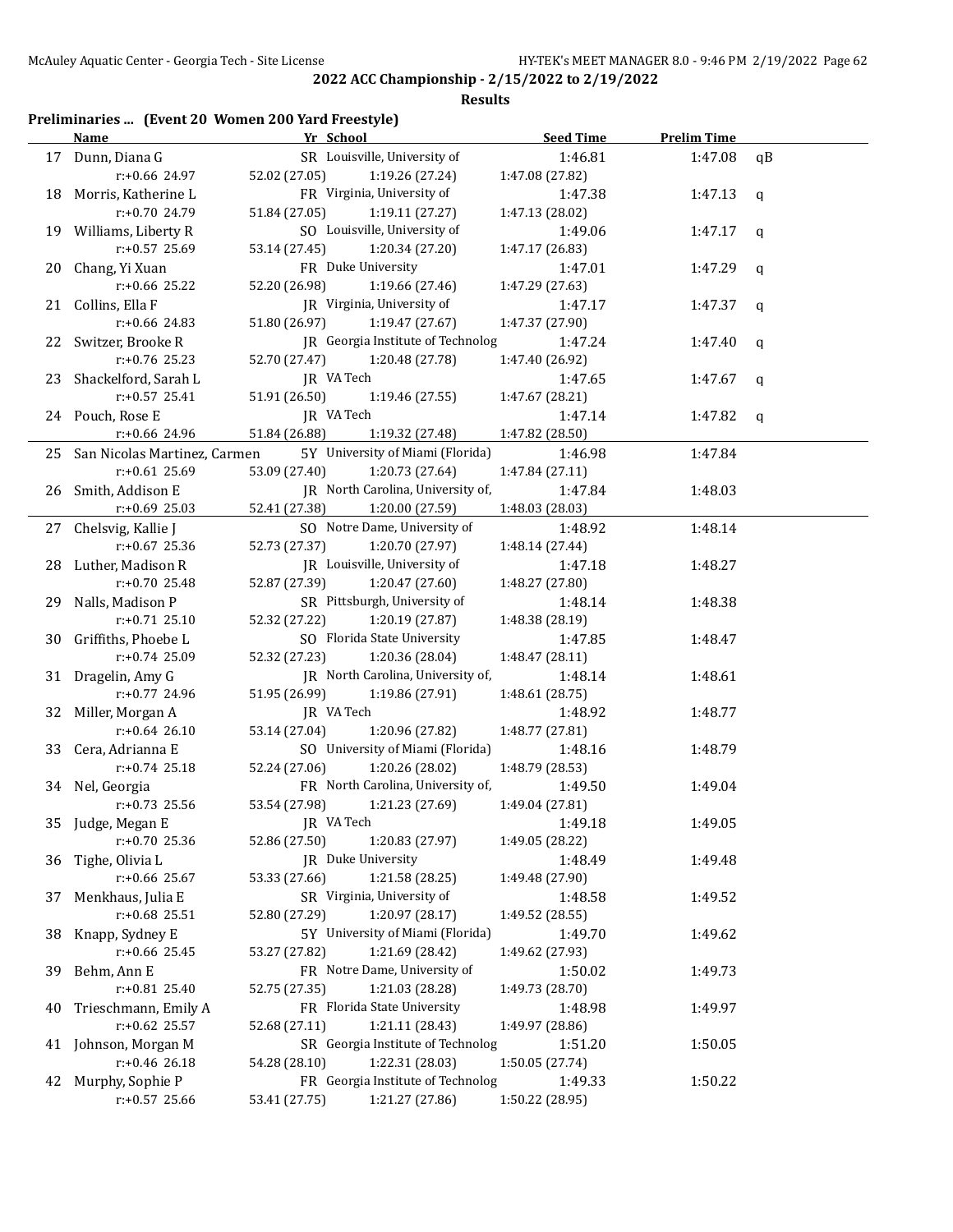#### **Results**

### **Preliminaries ... (Event 20 Women 200 Yard Freestyle)**

|       | <b>Name</b>                              | Yr School                            | <b>Seed Time</b> | <b>Prelim Time</b> |  |
|-------|------------------------------------------|--------------------------------------|------------------|--------------------|--|
|       | 43 Vos, Loulou                           | SR VA Tech                           | 1:50.26          | 1:50.24            |  |
|       | r:+0.76 25.72                            | 53.15 (27.43)<br>1:21.45 (28.30)     | 1:50.24 (28.79)  |                    |  |
|       | 44 Isley, Courtney A                     | SO North Carolina, University of,    | 1:52.16          | 1:50.88            |  |
|       | $r: +0.72$ 26.15                         | 53.93 (27.78)<br>1:22.39 (28.46)     | 1:50.88 (28.49)  |                    |  |
|       | 45 Rauch, Katie I                        | FR North Carolina, University of,    | 1:50.99          | 1:50.89            |  |
|       | $r: +0.68$ 25.62                         | 53.54 (27.92)<br>1:22.09 (28.55)     | 1:50.89 (28.80)  |                    |  |
|       | 46 Gschwind, Olivia C                    | FR North Carolina, University of,    | 1:50.27          | 1:51.24            |  |
|       | $r: +0.70$ 25.30                         | 52.72 (27.42)<br>1:21.37 (28.65)     | 1:51.24 (29.87)  |                    |  |
|       | 47 Hinton, Jacey L                       | FR University of Miami (Florida)     | NT               | 1:51.46            |  |
|       | r:+0.72 24.85                            | 52.50 (27.65)<br>1:21.48 (28.98)     | 1:51.46 (29.98)  |                    |  |
|       | 48 McGinnis, Grace E                     | SR University of Miami (Florida)     | 1:52.76          | 1:51.69            |  |
|       | $r: +0.69$ 26.41                         | 54.49 (28.08)<br>1:22.89 (28.40)     | 1:51.69 (28.80)  |                    |  |
|       | 49 Scott, Ashleigh T                     | SR Boston College                    | 1:50.51          | 1:51.71            |  |
|       | $r: +0.64$ 26.37                         | 54.23 (27.86)<br>1:22.57 (28.34)     | 1:51.71 (29.14)  |                    |  |
|       |                                          | FR Pittsburgh, University of         | 1:52.72          |                    |  |
|       | 50 Schulz, Janelle L<br>$r: +0.65$ 26.23 |                                      |                  | 1:51.82            |  |
|       |                                          | 54.42 (28.19)<br>1:23.02 (28.60)     | 1:51.82 (28.80)  |                    |  |
|       | 51 Muzito, Gloria A                      | FR Florida State University          | 1:50.31          | 1:51.99            |  |
|       | $r: +0.70$ 26.27                         | 54.69 (28.42)<br>1:22.92 (28.23)     | 1:51.99 (29.07)  |                    |  |
|       | 52 Howard, Olivia R                      | FR Boston College                    | 1:51.87          | 1:52.45            |  |
|       | $r: +0.80$ 26.53                         | 54.85 (28.32)<br>1:23.65 (28.80)     | 1:52.45 (28.80)  |                    |  |
|       | 53 Berger, Jillian R                     | FR Pittsburgh, University of         | 1:49.63          | 1:52.75            |  |
|       | r:+0.76 26.00                            | 54.19 (28.19)<br>1:23.13 (28.94)     | 1:52.75 (29.62)  |                    |  |
|       | 54 Mock, Tessa J                         | FR Pittsburgh, University of         | 1:52.48          | 1:52.76            |  |
|       | $r: +0.55$ 26.38                         | 55.11 (28.73)<br>1:24.16 (29.05)     | 1:52.76 (28.60)  |                    |  |
|       | 55 Knepper, Sophie N                     | FR Pittsburgh, University of         | 1:52.07          | 1:52.78            |  |
|       | $r: +0.68$ 26.00                         | 54.47 (28.47)<br>1:23.45 (28.98)     | 1:52.78 (29.33)  |                    |  |
|       | 56 Dolan, Haley C                        | SR Boston College                    | 1:54.89          | 1:52.82            |  |
|       | $r: +0.69$ 25.08                         | 53.45 (28.37)<br>1:23.21 (29.76)     | 1:52.82 (29.61)  |                    |  |
|       | 57 Graves, Maggie J                      | FR Notre Dame, University of         | 1:52.47          | 1:52.84            |  |
|       | $r: +0.79$ 26.67                         | 1:23.81 (28.80)<br>55.01 (28.34)     | 1:52.84 (29.03)  |                    |  |
|       | 58 Ryalls, Lindsey J                     | JR Boston College                    | 1:52.03          | 1:53.20            |  |
|       | $r: +0.68$ 26.45                         | 55.07 (28.62)<br>1:24.05 (28.98)     | 1:53.20 (29.15)  |                    |  |
|       | 59 Schramm Seifer, Maria E               | JR Georgia Institute of Technolog    | 1:53.76          | 1:53.48            |  |
|       | $r: +0.75$ 26.69                         | 54.98 (28.29)<br>1:24.30 (29.32)     | 1:53.48 (29.18)  |                    |  |
|       | 60 Sowell, Nicole E                      | JR University of Miami (Florida)     | 1:53.67          | 1:54.71            |  |
|       | $r: +0.66$ 26.72                         | 55.58 (28.86)<br>1:24.87 (29.29)     | 1:54.71 (29.84)  |                    |  |
|       | 61 Licht, Abby R                         | SO Pittsburgh, University of         | 1:53.00          | 1:54.85            |  |
|       | 27.16                                    | 1:25.64 (29.52)<br>56.12 (28.96)     | 1:54.85 (29.21)  |                    |  |
|       | 62 Schone, Isabel A                      | SO Boston College                    | 1:54.44          | 1:55.82            |  |
|       | r:+0.66 26.82                            | 55.76 (28.94)<br>1:25.75 (29.99)     | 1:55.82 (30.07)  |                    |  |
| 63    | Leonard, Mary Kate                       | FR Boston College                    | 1:54.28          | 1:57.87            |  |
|       | r:+0.70 26.21                            | 55.40 (29.19)<br>1:26.48 (31.08)     | 1:57.87 (31.39)  |                    |  |
|       | Snyder, Sarah J                          | JR Duke University                   | 1:56.36          | <b>SCR</b>         |  |
|       | Alonso, Luana                            | FR VA Tech                           | 1:55.02          | <b>SCR</b>         |  |
|       | Tinneny, Jacqueline M                    | SR Pittsburgh, University of         | 1:51.09          | <b>SCR</b>         |  |
|       | Gomes Celidonio, Fernanda                | FR Louisville, University of         | 1:47.60          | SCR                |  |
|       | Gjertsen, Emily A                        | Duke University<br>SO.               | 1:53.70          | <b>SCR</b>         |  |
|       | Hall, Madison A                          | FR Louisville, University of         | 1:47.51          | <b>SCR</b>         |  |
|       | Smith, Mckenna A                         | Duke University<br>FR                | 1:51.59          | <b>SCR</b>         |  |
|       | Ong, Natasha M                           | Duke University<br>JR                | 1:51.65          | <b>SCR</b>         |  |
|       |                                          | Georgia Institute of Technolog       |                  |                    |  |
|       | Cohen, Abigail E                         | IR<br>SR Pittsburgh, University of   | 1:51.10          | <b>SCR</b>         |  |
|       | Elliott, Dakota L                        |                                      | 1:50.93          | <b>SCR</b>         |  |
| $---$ | Davis, Kyrsten E                         | Georgia Institute of Technolog<br>IR | 1:52.64          | <b>SCR</b>         |  |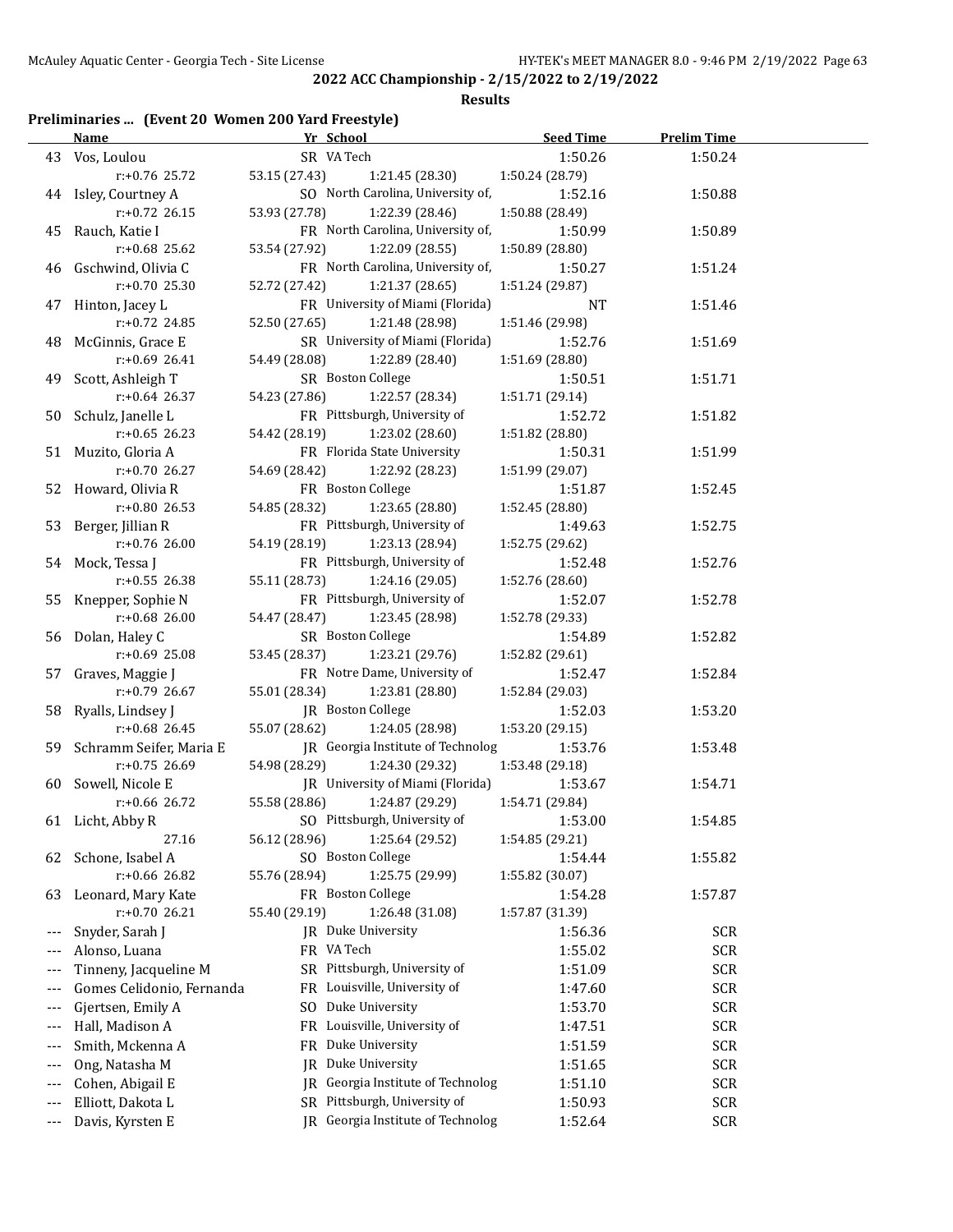**Results**

### **Preliminaries ... (Event 20 Women 200 Yard Freestyle)**

|           | <b>Name</b>                     |                                | Yr School                                    | <b>Seed Time</b>   | <b>Prelim Time</b> |      |               |
|-----------|---------------------------------|--------------------------------|----------------------------------------------|--------------------|--------------------|------|---------------|
| ---       | Karras, Sophia O                |                                | FR Notre Dame, University of                 | 1:51.01            | <b>SCR</b>         |      |               |
| ---       | Burke, Lily J                   |                                | FR Georgia Institute of Technolog            | 1:52.89            | <b>SCR</b>         |      |               |
| ---       | Moynihan, Rebecca E             |                                | SR Florida State University                  | NT                 | <b>SCR</b>         |      |               |
| ---       | Otava, Aino E                   |                                | JR University of Miami (Florida)             | <b>NT</b>          | <b>SCR</b>         |      |               |
| ---       | Travis, Chase C                 |                                | SO VA Tech                                   | 1:49.84            | <b>SCR</b>         |      |               |
| ---       | Summers, Anna L                 |                                | FR VA Tech                                   | 1:50.45            | <b>SCR</b>         |      |               |
| ---       | Sakellaris, Arianna             | SO.                            | Georgia Institute of Technolog               | 1:52.72            | <b>SCR</b>         |      |               |
| ---       | Kuramoto, Rei                   | S <sub>0</sub>                 | Georgia Institute of Technolog               | 1:49.93            | <b>SCR</b>         |      |               |
| ---       | Hefner, Faith E                 | IR                             | North Carolina State Universit               | 1:48.75            | <b>SCR</b>         |      |               |
| ---       | Pape, Caroline C                | FR                             | Georgia Institute of Technolog               | 1:51.16            | <b>SCR</b>         |      |               |
| ---       | Ripkova, Zora                   | FR                             | Georgia Institute of Technolog               | 1:47.74            | <b>SCR</b>         |      |               |
| ---       | Schaedler, Quinn K              | SO.                            | Virginia, University of                      | 1:49.41            | <b>SCR</b>         |      |               |
| ---       | Pulley, Megan D                 | SO.                            | North Carolina State Universit               | 1:48.55            | <b>SCR</b>         |      |               |
| ---       | Moore, Kathleen R               | 5Y.                            | North Carolina State Universit               | 1:46.12            | <b>SCR</b>         |      |               |
| ---       | Hierath, Yara S                 | SO.                            | North Carolina State Universit               | 1:47.96            | <b>SCR</b>         |      |               |
| $---$     | Nelson, Ella E                  | IR                             | Virginia, University of                      | 1:47.15            | <b>SCR</b>         |      |               |
| ---       | Yoder, Kylie C                  |                                | FR North Carolina, University of,            | 1:50.66            | <b>SCR</b>         |      |               |
| ---       | Larson, Abigail R               |                                | SR VA Tech                                   | 1:53.30            | <b>SCR</b>         |      |               |
|           | Ho, Lucy Y                      |                                | SO University of Miami (Florida)             | <b>NT</b>          | <b>SCR</b>         |      |               |
| ---       |                                 | IR                             | Virginia, University of                      |                    | <b>SCR</b>         |      |               |
| ---       | Kulp, Caroline G                |                                | SR Louisville, University of                 | 1:50.07            | <b>SCR</b>         |      |               |
| ---       | Sumida, Maria E                 |                                | North Carolina State Universit               | 1:48.04            |                    |      |               |
| ---       | Foley, Katharine M              | IR                             |                                              | 1:54.85            | <b>SCR</b>         |      |               |
| $---$     | Giesler, Elle R                 | IR                             | North Carolina State Universit               | 1:47.72            | <b>SCR</b>         |      |               |
| $---$     | Walsh, Gretchen C               | <b>FR</b>                      | Virginia, University of<br>FR Boston College | 1:45.74            | <b>SCR</b>         |      |               |
| $\cdots$  | Kramer, Megan M                 |                                |                                              | 1:49.91            | <b>SCR</b>         |      |               |
|           | Event 21 Men 200 Yard Freestyle |                                |                                              |                    |                    |      |               |
|           | MEET:<br>1:32.23<br>#           | 2/24/2021                      | <b>Phillip Manoff</b>                        |                    | VT-VA              |      |               |
|           | <b>CONF:</b><br>1:31.32<br>$\%$ | 3/21/2018                      | <b>Andreas Vazaios</b>                       |                    | <b>NC State-NC</b> |      |               |
|           | AMER:<br>1:29.15<br>\$          | 3/27/2019                      | <b>Dean Farris</b>                           |                    | <b>Harvard</b>     |      |               |
|           | USOP:<br>1:29.15<br>&           | 3/27/2019                      | <b>Dean Farris</b>                           |                    | Harvard            |      |               |
|           | NCAA:<br>1:29.15<br>Ţ           | 3/27/2019                      | <b>Dean Farris</b>                           |                    | Harvard            |      |               |
|           | Λ<br>Pool:<br>1:30.46           | 3/25/2016                      | <b>Townley Haas</b>                          |                    | <b>Texas-ST</b>    |      |               |
|           | 1:32.05 A                       |                                |                                              |                    |                    |      |               |
|           | 1:36.32 B                       | 1:34.04 IV21 Invited NCAA 2021 |                                              |                    |                    |      |               |
|           | <b>Name</b>                     |                                | <u>Yr School</u>                             | <b>Prelim Time</b> | <b>Finals Time</b> |      | <u>Points</u> |
| A - Final |                                 |                                |                                              |                    |                    |      |               |
|           | 1 Miller, Lukas D               |                                | SO North Carolina State Universit            | 1:33.73            | 1:32.46            | IV21 | 32            |
|           | $r: +0.64$ 21.65                | 45.21 (23.56)                  | 1:08.77(23.56)                               | 1:32.46 (23.69)    |                    |      |               |
| 2         | Tapp, Hunter A                  |                                | JR North Carolina State Universit            | 1:33.99            | 1:32.72            | IV21 | 28            |
|           | $r: +0.77$ 21.53                | 44.54 (23.01)                  | 1:08.21 (23.67)                              | 1:32.72 (24.51)    |                    |      |               |
| 3         | Sartori, Murilo S               |                                | FR Louisville, University of                 | 1:33.39            | 1:32.75            | IV21 | 27            |
|           | $r: +0.66$ 21.84                | 45.55 (23.71)                  | 1:09.27 (23.72)                              | 1:32.75 (23.48)    |                    |      |               |
| 4         | Bowers, Noah L                  |                                | <b>IR</b> North Carolina State Universit     | 1:33.96            | 1:32.97            | IV21 | 26            |
|           | $r: +0.66$ 21.63                | 45.32 (23.69)                  | 1:09.17 (23.85)                              | 1:32.97 (23.80)    |                    |      |               |
| 5.        | Hoover, Samuel E                |                                | FR North Carolina State Universit            | 1:33.77            | 1:33.13            | IV21 | 25            |
|           | $r: +0.64$ 21.63                | 45.36 (23.73)                  | 1:09.48 (24.12)                              | 1:33.13 (23.65)    |                    |      |               |
| 6         | Unlu, Baturalp                  |                                | SO Georgia Institute of Technolog            | 1:33.49            | 1:33.25            | IV21 | 24            |
|           | r:+0.60 21.89                   | 45.45 (23.56)                  | 1:09.43 (23.98)                              | 1:33.25 (23.82)    |                    |      |               |
| 7         | Piszczorowicz, Bartosz          |                                | JR North Carolina State Universit            | 1:33.23            | 1:33.51            | IV21 | 23            |
|           | r:+0.66 21.28                   | 45.02 (23.74)                  | 1:09.41 (24.39)                              | 1:33.51 (24.10)    |                    |      |               |
|           |                                 |                                |                                              |                    |                    |      |               |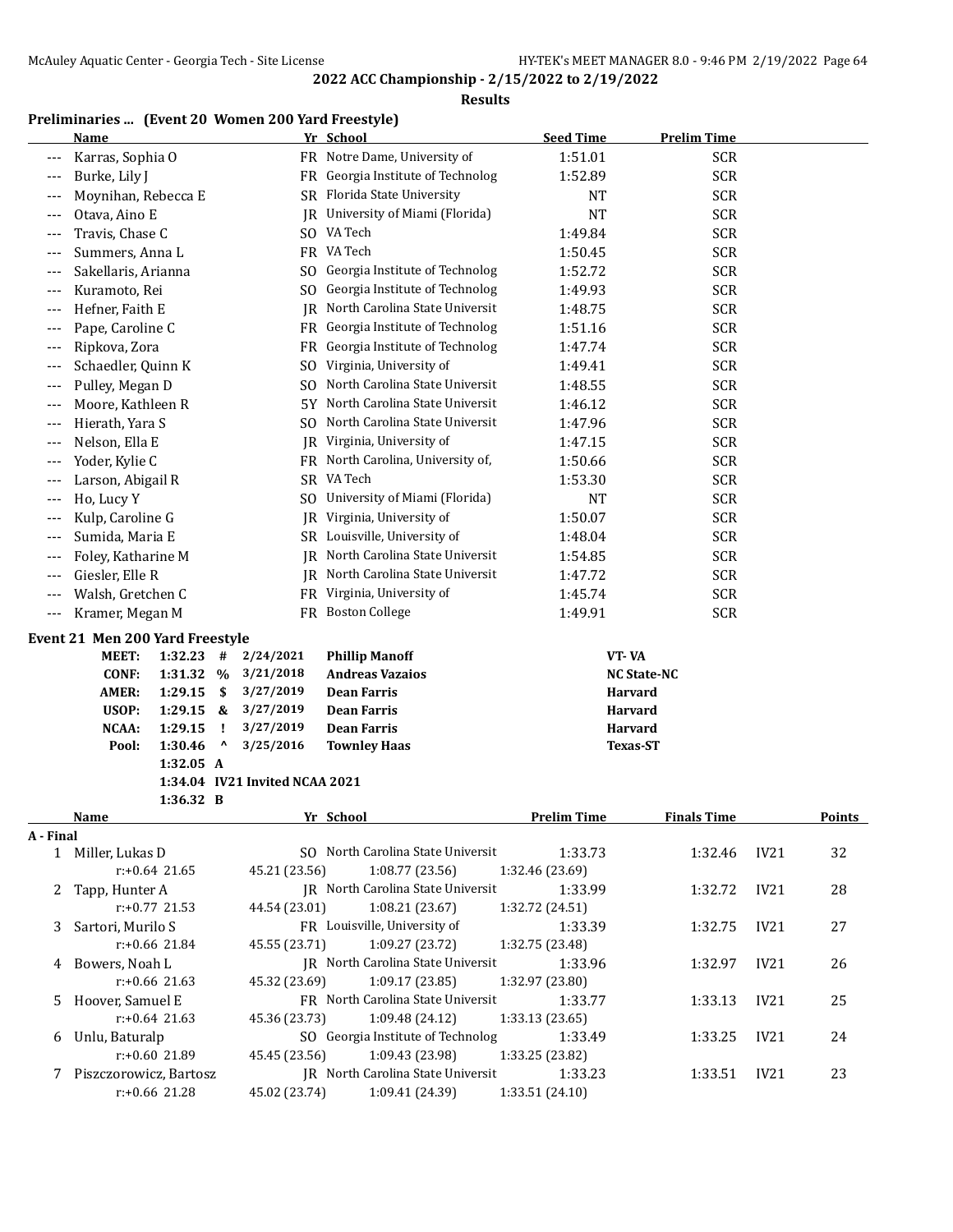**Results**

## **A - Final ... (Event 21 Men 200 Yard Freestyle)**

|                  | <b>Name</b>                            |                  |                                 | Yr School                      |            |                                          | <b>Prelim Time</b> |                    | <b>Finals Time</b> |       | <b>Points</b>    |
|------------------|----------------------------------------|------------------|---------------------------------|--------------------------------|------------|------------------------------------------|--------------------|--------------------|--------------------|-------|------------------|
|                  | 8 Paulson, Colton A                    |                  |                                 |                                |            | SR Louisville, University of             | 1:34.02            |                    | 1:34.30            | B     | 22               |
|                  |                                        | r:+0.67 21.60    |                                 | 45.57 (23.97)                  |            | 1:09.87 (24.30)                          | 1:34.30 (24.43)    |                    |                    |       |                  |
| <b>B</b> - Final |                                        |                  |                                 |                                |            |                                          |                    |                    |                    |       |                  |
|                  | 9 Dominguez Calonge, Luis              |                  |                                 |                                | FR VA Tech |                                          | 1:34.32            |                    | 1:33.58            | IV21  | 20               |
|                  |                                        | r:+0.66 21.51    |                                 | 45.04 (23.53)                  |            | 1:09.40 (24.36)                          | 1:33.58 (24.18)    |                    |                    |       |                  |
|                  | 10 Loktev, Denis                       |                  |                                 |                                |            | FR Louisville, University of             | 1:34.24            |                    | 1:33.74            | IV21  | 17               |
|                  |                                        | r:+0.61 21.91    |                                 | 45.63 (23.72)                  |            | 1:09.70 (24.07)                          | 1:33.74 (24.04)    |                    |                    |       |                  |
|                  | 11 Stokowski, Kacper A                 |                  |                                 |                                |            | <b>IR</b> North Carolina State Universit | 1:34.19            |                    | 1:34.00            | IV21  | 16               |
|                  |                                        | $r: +0.63$ 22.03 |                                 | 46.26 (24.23)                  |            | 1:10.05 (23.79)                          | 1:34.00 (23.95)    |                    |                    |       |                  |
|                  | 12 Dant, Ross M                        |                  |                                 |                                |            | JR North Carolina State Universit        | 1:34.79            |                    | 1:34.48            | B     | 15               |
|                  |                                        | $r: +0.62$ 22.01 |                                 | 45.88 (23.87)                  |            | 1:10.22 (24.34)                          | 1:34.48 (24.26)    |                    |                    |       |                  |
|                  | 13 Varjasi, Peter                      |                  |                                 |                                |            | JR Florida State University              | 1:34.76            |                    | 1:34.51            | B     | 14               |
|                  |                                        | r:+0.69 21.52    |                                 | 45.44 (23.92)                  |            | 1:09.66 (24.22)                          | 1:34.51 (24.85)    |                    |                    |       |                  |
|                  | 14 Radkov, Nick S                      |                  |                                 |                                |            | FR North Carolina, University of,        | 1:35.00            |                    | 1:34.67            | B     | 13               |
|                  |                                        | r:+0.69 21.91    |                                 | 45.64 (23.73)                  |            | 1:09.97 (24.33)                          | 1:34.67 (24.70)    |                    |                    |       |                  |
|                  | 15 Wright, Jack C                      |                  |                                 |                                |            | JR Virginia, University of               | 1:34.28            |                    | 1:34.88            | B     | 12               |
|                  |                                        | r:+0.66 21.50    |                                 | 45.26 (23.76)                  |            | 1:10.26(25.00)                           | 1:34.88 (24.62)    |                    |                    |       |                  |
|                  | 16 Boyle, Connor I                     |                  |                                 |                                |            | FR Virginia, University of               | 1:34.72            |                    | 1:35.15            | B     | 11               |
|                  |                                        | r:+0.63 21.37    |                                 | 45.45 (24.08)                  |            | 1:10.31 (24.86)                          | 1:35.15 (24.84)    |                    |                    |       |                  |
| C - Final        |                                        |                  |                                 |                                |            |                                          |                    |                    |                    |       |                  |
|                  | 17 Sungalia, Tomas                     |                  |                                 |                                |            | SR North Carolina, University of,        | 1:35.10            |                    | 1:34.45            | B     | 9                |
|                  |                                        | $r: +0.70$ 21.95 |                                 | 45.65 (23.70)                  |            | 1:09.92 (24.27)                          | 1:34.45 (24.53)    |                    |                    |       |                  |
| 18               | Quirie, David                          |                  |                                 |                                |            | SO Florida State University              | 1:35.44            |                    | 1:34.88            | B     | $\boldsymbol{7}$ |
|                  |                                        | $r: +0.63$ 22.09 |                                 | 46.17 (24.08)                  |            | 1:10.52 (24.35)                          | 1:34.88 (24.36)    |                    |                    |       |                  |
|                  | 19 Grender, Justin C                   |                  |                                 |                                |            | SR Virginia, University of               | 1:35.36            |                    | 1:35.20            | B     | 6                |
|                  |                                        | $r: +0.65$ 22.18 |                                 | 46.43 (24.25)                  |            | 1:10.75 (24.32)                          | 1:35.20 (24.45)    |                    |                    |       |                  |
|                  | 20 Cole, William R                     |                  |                                 |                                |            | SO Virginia, University of               | 1:35.74            |                    | 1:35.26            | B     | 5                |
|                  |                                        | $r: +0.64$ 21.61 |                                 | 45.90 (24.29)                  |            | 1:10.68 (24.78)                          | 1:35.26 (24.58)    |                    |                    |       |                  |
|                  | 21 Eastman, Michael R                  |                  |                                 |                                |            | SR Louisville, University of             | 1:35.72            |                    | 1:35.36            | B     | 4                |
|                  |                                        | r:+0.68 21.73    |                                 | 45.81 (24.08)                  |            | 1:10.47(24.66)                           | 1:35.36 (24.89)    |                    |                    |       |                  |
|                  | 22 Saldo, Gustavo                      |                  |                                 |                                |            | FR Louisville, University of             | 1:35.61            |                    | 1:35.52            | B     | 3                |
|                  |                                        | $r: +0.69$ 21.86 |                                 | 45.94 (24.08)                  |            | 1:10.61 (24.67)                          | 1:35.52 (24.91)    |                    |                    |       |                  |
|                  | 23 Wakeland, Clark D                   |                  |                                 |                                |            | SR Georgia Institute of Technolog        | 1:35.40            |                    | 1:35.53            | B     | 2                |
|                  |                                        | $r: +0.64$ 22.50 |                                 | 46.50 (24.00)                  |            | 1:11.05(24.55)                           | 1:35.53 (24.48)    |                    |                    |       |                  |
|                  | 24 Ksiazek, Jakub A                    |                  |                                 |                                |            | SR Florida State University              | 1:35.41            |                    | 1:35.84            | B     | $\mathbf{1}$     |
|                  |                                        | r:+0.73 22.01    |                                 | 46.41 (24.40)                  |            | 1:11.16 (24.75)                          | 1:35.84 (24.68)    |                    |                    |       |                  |
|                  | <b>Event 21 Men 200 Yard Freestyle</b> |                  |                                 |                                |            |                                          |                    |                    |                    |       |                  |
|                  | MEET:                                  | $1:32.23$ #      |                                 | 2/24/2021                      |            | <b>Phillip Manoff</b>                    |                    | VT-VA              |                    |       |                  |
|                  | <b>CONF:</b>                           | 1:31.32 %        |                                 | 3/21/2018                      |            | <b>Andreas Vazaios</b>                   |                    | <b>NC State-NC</b> |                    |       |                  |
|                  | <b>AMER:</b>                           | 1:29.15          | \$                              | 3/27/2019                      |            | <b>Dean Farris</b>                       |                    | <b>Harvard</b>     |                    |       |                  |
|                  | USOP:                                  | 1:29.15          | &                               | 3/27/2019                      |            | <b>Dean Farris</b>                       |                    | Harvard            |                    |       |                  |
|                  | NCAA:                                  | 1:29.15          | ÷.                              | 3/27/2019                      |            | <b>Dean Farris</b>                       |                    | Harvard            |                    |       |                  |
|                  | Pool:                                  | 1:30.46          | $\boldsymbol{\mathsf{\lambda}}$ | 3/25/2016                      |            | <b>Townley Haas</b>                      |                    | <b>Texas-ST</b>    |                    |       |                  |
|                  |                                        | 1:32.05 A        |                                 |                                |            |                                          |                    |                    |                    |       |                  |
|                  |                                        |                  |                                 | 1:34.04 IV21 Invited NCAA 2021 |            |                                          |                    |                    |                    |       |                  |
|                  |                                        | 1:36.32 B        |                                 |                                |            |                                          |                    |                    |                    |       |                  |
|                  | Name                                   |                  |                                 |                                | Yr School  |                                          | <b>Seed Time</b>   |                    | <b>Prelim Time</b> |       |                  |
|                  | <b>Preliminaries</b>                   |                  |                                 |                                |            |                                          |                    |                    |                    |       |                  |
|                  | 1 Piszczorowicz, Bartosz               |                  |                                 |                                |            | IR North Carolina State Universit        | 1:34.66            |                    | 1:33.23            | qIV21 |                  |
|                  |                                        | $r: +0.65$ 21.35 |                                 | 44.75 (23.40)                  |            | 1:08.71 (23.96)                          | 1:33.23 (24.52)    |                    |                    |       |                  |
| 2                | Sartori, Murilo S                      |                  |                                 |                                |            | FR Louisville, University of             | 1:33.71            |                    | 1:33.39            | qIV21 |                  |
|                  |                                        | r:+0.67 21.69    |                                 | 45.54 (23.85)                  |            | 1:09.35 (23.81)                          | 1:33.39 (24.04)    |                    |                    |       |                  |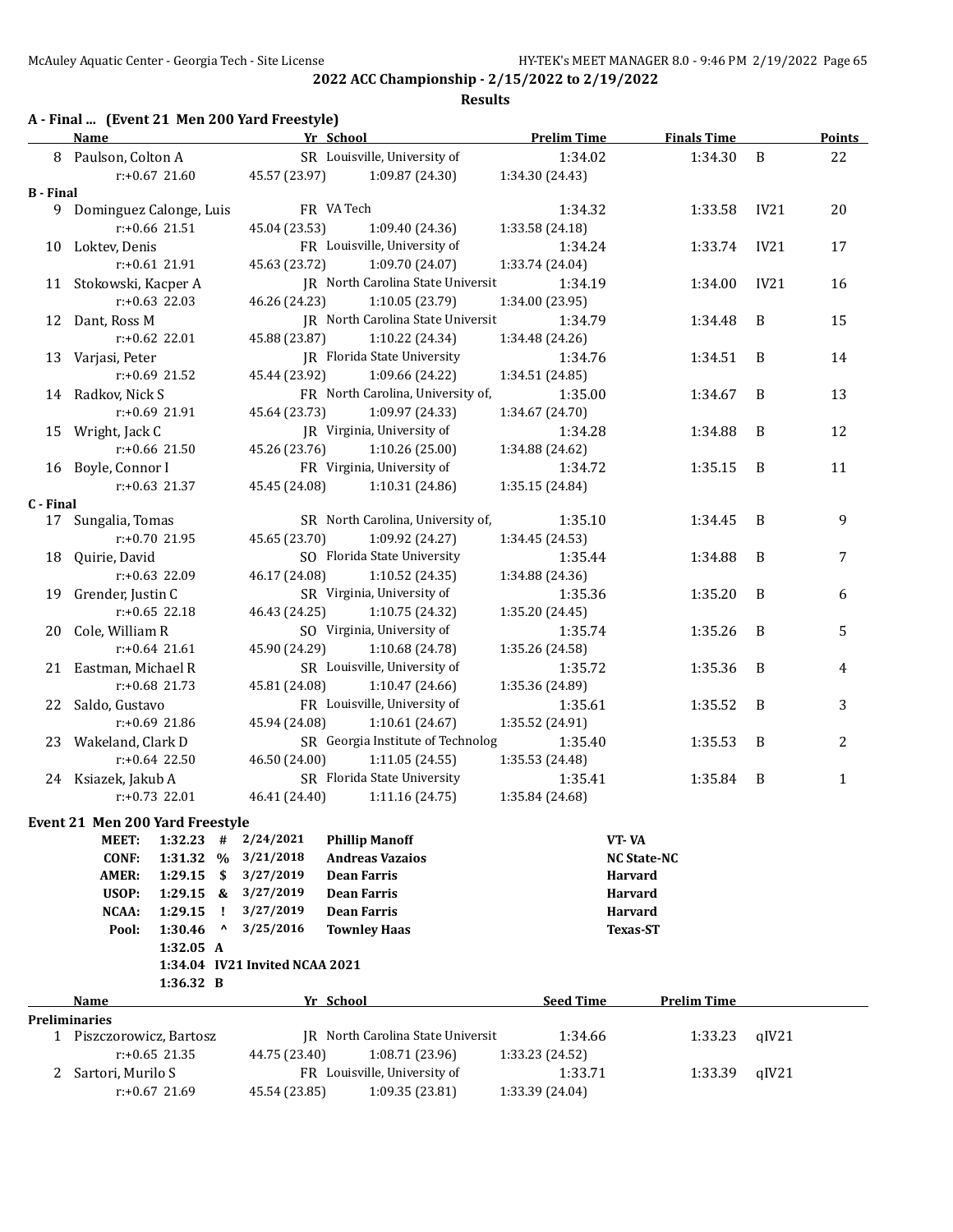#### **Results**

## **Preliminaries ... (Event 21 Men 200 Yard Freestyle)**

|    | <b>Name</b>                                    | Yr School                         | <b>Seed Time</b> | <b>Prelim Time</b> |              |
|----|------------------------------------------------|-----------------------------------|------------------|--------------------|--------------|
|    | 3 Unlu, Baturalp                               | SO Georgia Institute of Technolog | 1:33.79          | 1:33.49            | qIV21        |
|    | $r: +0.64$ 21.66                               | 45.25 (23.59)<br>1:09.37(24.12)   | 1:33.49 (24.12)  |                    |              |
|    | 4 Miller, Lukas D                              | SO North Carolina State Universit | 1:32.60          | 1:33.73            | qIV21        |
|    | $r: +0.69$ 21.67                               | 45.60 (23.93)<br>1:09.45(23.85)   | 1:33.73 (24.28)  |                    |              |
|    | 5 Hoover, Samuel E                             | FR North Carolina State Universit | 1:35.02          | 1:33.77            | qIV21        |
|    | $r: +0.64$ 22.08                               | 45.78 (23.70)<br>1:09.90 (24.12)  | 1:33.77 (23.87)  |                    |              |
|    | 6 Bowers, Noah L                               | JR North Carolina State Universit | 1:34.85          | 1:33.96            | qIV21        |
|    | r:+0.66 21.69                                  | 45.46 (23.77)<br>1:09.82 (24.36)  | 1:33.96 (24.14)  |                    |              |
|    | 7 Tapp, Hunter A                               | IR North Carolina State Universit | 1:33.81          | 1:33.99            | qIV21        |
|    | $r: +0.78$ 21.75                               | 45.48 (23.73)<br>1:09.72(24.24)   | 1:33.99 (24.27)  |                    |              |
|    | 8 Paulson, Colton A                            | SR Louisville, University of      | 1:34.84          | 1:34.02            | qIV21        |
|    | r:+0.68 21.99                                  | 45.99 (24.00)<br>1:10.03 (24.04)  | 1:34.02 (23.99)  |                    |              |
|    | 9 Stokowski, Kacper A                          | IR North Carolina State Universit | 1:34.59          | 1:34.19            | qB           |
|    | $r: +0.62$ 21.61                               | 45.97 (24.36)<br>1:09.79 (23.82)  | 1:34.19 (24.40)  |                    |              |
|    | 10 Loktev, Denis                               | FR Louisville, University of      | 1:35.84          | 1:34.24            | qB           |
|    | $r: +0.60$ 22.03                               | 45.79 (23.76)<br>1:10.21 (24.42)  | 1:34.24 (24.03)  |                    |              |
|    | 11 Wright, Jack C                              | JR Virginia, University of        | 1:36.31          | 1:34.28            | qB           |
|    | $r: +0.66$ 21.57                               | 45.47 (23.90)                     |                  |                    |              |
|    |                                                | 1:09.89 (24.42)<br>FR VA Tech     | 1:34.28 (24.39)  |                    |              |
|    | 12 Dominguez Calonge, Luis<br>$r: +0.74$ 21.81 |                                   | 1:34.69          | 1:34.32            | qB           |
|    |                                                | 45.81 (24.00)<br>1:10.35(24.54)   | 1:34.32 (23.97)  |                    |              |
|    | 13 Boyle, Connor I                             | FR Virginia, University of        | 1:37.43          | 1:34.72            | qB           |
|    | $r: +0.65$ 22.02                               | 45.80 (23.78)<br>1:10.31 (24.51)  | 1:34.72 (24.41)  |                    |              |
|    | 14 Varjasi, Peter                              | JR Florida State University       | 1:36.37          | 1:34.76            | qB           |
|    | $r: +0.69$ 21.51                               | 45.44 (23.93)<br>1:09.97 (24.53)  | 1:34.76 (24.79)  |                    |              |
|    | 15 Dant, Ross M                                | IR North Carolina State Universit | 1:35.85          | 1:34.79            | qB           |
|    | r:+0.61 21.79                                  | 45.58 (23.79)<br>1:10.05 (24.47)  | 1:34.79 (24.74)  |                    |              |
|    | 16 Radkov, Nick S                              | FR North Carolina, University of, | 1:36.63          | 1:35.00            | qB           |
|    | $r+0.69$ 22.04                                 | 45.89 (23.85) 1:10.22 (24.33)     | 1:35.00 (24.78)  |                    |              |
|    | 17 Sungalia, Tomas                             | SR North Carolina, University of, | 1:36.00          | 1:35.10            | qB           |
|    | $r: +0.74$ 22.21                               | 45.94 (23.73)<br>1:10.42 (24.48)  | 1:35.10 (24.68)  |                    |              |
|    | 18 Grender, Justin C                           | SR Virginia, University of        | 1:35.85          | 1:35.36            | qB           |
|    | $r: +0.64$ 22.06                               | 45.95 (23.89)<br>1:10.34 (24.39)  | 1:35.36 (25.02)  |                    |              |
|    | 19 Wakeland, Clark D                           | SR Georgia Institute of Technolog | 1:36.48          | 1:35.40            | qB           |
|    | $r: +0.64$ 22.41                               | 46.65 (24.24)<br>1:11.17(24.52)   | 1:35.40 (24.23)  |                    |              |
|    | 20 Ksiazek, Jakub A                            | SR Florida State University       | 1:37.01          | 1:35.41            | qB           |
|    | $r: +0.71$ 22.01                               | 46.03 (24.02)<br>1:10.53(24.50)   | 1:35.41 (24.88)  |                    |              |
|    | 21 Quirie, David                               | SO Florida State University       | 1:36.37          | 1:35.44            | $\mathsf{q}$ |
|    | $r: +0.61$ 22.23                               | 46.32 (24.09)<br>1:10.89 (24.57)  | 1:35.44 (24.55)  |                    |              |
| 22 | Saldo, Gustavo                                 | FR Louisville, University of      | 1:35.30          | 1:35.61            | qB           |
|    | r:+0.70 22.10                                  | 1:10.69 (24.40)<br>46.29 (24.19)  | 1:35.61 (24.92)  |                    |              |
| 23 | Eastman, Michael R                             | SR Louisville, University of      | 1:36.17          | 1:35.72            | qB           |
|    | r:+0.68 21.55                                  | 1:10.67 (24.87)<br>45.80 (24.25)  | 1:35.72 (25.05)  |                    |              |
| 24 | Cole, William R                                | SO Virginia, University of        | 1:37.49          | 1:35.74            | qB           |
|    | $r: +0.66$ 21.82                               | 46.36 (24.54)<br>1:11.03 (24.67)  | 1:35.74 (24.71)  |                    |              |
| 25 | Hallaron, David S                              | SR Duke University                | 1:36.09          | 1:36.06            | $\, {\bf B}$ |
|    | r:+0.59 22.42                                  | 47.12 (24.70)<br>1:11.53 (24.41)  | 1:36.06 (24.53)  |                    |              |
| 26 | Delong, Alec J                                 | JR Notre Dame, University of      | 1:37.50          | 1:36.34            |              |
|    | $r: +0.65$ 22.34                               | 46.84 (24.50)<br>1:11.48 (24.64)  | 1:36.34 (24.86)  |                    |              |
| 27 | Kertesz, Daniel O                              | JR Georgia Institute of Technolog | 1:39.74          | 1:36.36            |              |
|    | r:+0.60 22.05                                  | 1:11.16 (24.92)<br>46.24 (24.19)  | 1:36.36 (25.20)  |                    |              |
| 28 | Hutchinson, Liam S                             | JR Notre Dame, University of      | 1:37.15          | 1:36.45            |              |
|    | r:+0.68 22.53                                  | 46.88 (24.35)<br>1:11.65 (24.77)  | 1:36.45 (24.80)  |                    |              |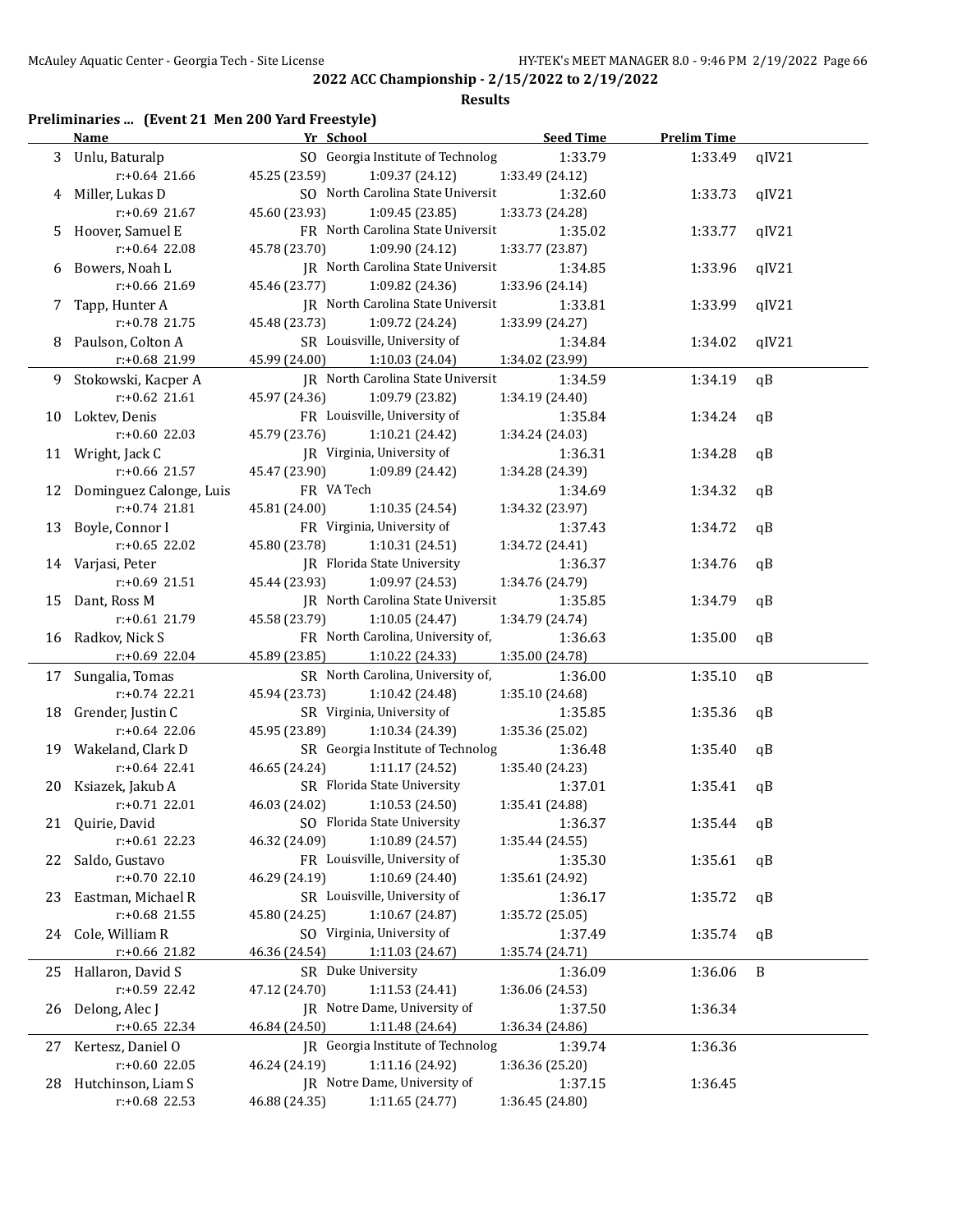#### **Results**

## **Preliminaries ... (Event 21 Men 200 Yard Freestyle)**

|    | <b>Name</b>                            | Yr School                    |                                                      | Seed Time                  | <b>Prelim Time</b> |  |
|----|----------------------------------------|------------------------------|------------------------------------------------------|----------------------------|--------------------|--|
|    | 29 Yanchev, Yordan M                   | SO Florida State University  |                                                      | 1:36.14                    | 1:36.47            |  |
|    | $r: +0.67$ 22.32                       | 46.50 (24.18)                | 1:11.12 (24.62)                                      | 1:36.47(25.35)             |                    |  |
|    | 30 Dutkowiak, Wojciech                 | JR Pittsburgh, University of |                                                      | 1:38.14                    | 1:36.64            |  |
|    | $r: +0.73$ 22.61                       | 46.94 (24.33)                | 1:11.89 (24.95)                                      | 1:36.64 (24.75)            |                    |  |
|    | 31 Molla Yanes, Mario                  | FR VA Tech                   |                                                      | 1:37.82                    | 1:36.91            |  |
|    | r:+0.64 22.09                          | 47.20 (25.11)                | 1:12.39 (25.19)                                      | 1:36.91 (24.52)            |                    |  |
|    | 32 Knox, Matthew J                     | JR Duke University           |                                                      | 1:38.40                    | 1:37.03            |  |
|    | r:+0.69 22.77                          | 47.42 (24.65)                | 1:12.16(24.74)                                       | 1:37.03 (24.87)            |                    |  |
|    | 33 Budd, Samuel                        | SR Florida State University  |                                                      | 1:36.79                    | 1:37.19            |  |
|    | $r: +0.62$ 22.23                       | 46.32 (24.09)                | 1:11.81(25.49)                                       | 1:37.19 (25.38)            |                    |  |
|    | 34 Daniel, Austin C                    |                              | 5Y Georgia Institute of Technolog                    | 1:43.76                    | 1:37.21            |  |
|    | $r: +0.53$ 21.53                       | 46.53 (25.00)                | 1:12.35 (25.82)                                      | 1:37.21 (24.86)            |                    |  |
|    | 35 Toledo Sanchez, Dominic A           | JR Pittsburgh, University of |                                                      | 1:39.77                    | 1:37.23            |  |
|    | r:+0.62 21.99                          | 46.25 (24.26)                | 1:11.41 (25.16)                                      | 1:37.23 (25.82)            |                    |  |
|    | 36 Keblys, Jokubas                     | FR Florida State University  |                                                      | 1:42.61                    | 1:37.53            |  |
|    | $r+0.69$ 22.08                         | 46.32 (24.24)                | 1:11.83(25.51)                                       | 1:37.53 (25.70)            |                    |  |
|    | 37 Frimis, Guy                         | FR Pittsburgh, University of |                                                      | 1:39.23                    | 1:37.94            |  |
|    | $r: +0.70$ 23.12                       | 47.86 (24.74)                | 1:12.82 (24.96)                                      | 1:37.94 (25.12)            |                    |  |
|    | *38 Jacobs, Daniel A                   |                              | SR Georgia Institute of Technolog                    | 1:38.70                    | 1:38.12            |  |
|    | $r: +0.64$ 23.16                       | 47.62 (24.46)                | 1:12.56 (24.94)                                      | 1:38.12 (25.56)            |                    |  |
|    | *38 Johnson, Blake C                   | FR Duke University           |                                                      | 1:39.54                    | 1:38.12            |  |
|    | $r: +0.71$ 23.23                       | 47.78 (24.55)                | 1:12.95(25.17)                                       | 1:38.12 (25.17)            |                    |  |
|    | 40 Scannell, Thacher H                 | JR Notre Dame, University of |                                                      | 1:37.85                    | 1:38.13            |  |
|    | $r: +0.68$ 22.45                       | 46.81 (24.36)                | 1:11.98(25.17)                                       | 1:38.13 (26.15)            |                    |  |
|    | 41 Hallock, Thomas J                   | 5Y VA Tech                   |                                                      | NT                         | 1:38.25            |  |
|    | $r: +0.64$ 21.75                       | 46.55 (24.80)                | 1:12.39 (25.84)                                      | 1:38.25 (25.86)            |                    |  |
|    | 42 Van Deusen, Matthew D               |                              | FR North Carolina, University of,                    | 1:40.39                    | 1:38.31            |  |
|    | $r: +0.62$ 22.54                       | 47.32 (24.78)                | 1:12.82 (25.50)                                      | 1:38.31 (25.49)            |                    |  |
|    |                                        | SR Pittsburgh, University of |                                                      |                            |                    |  |
|    | 43 Hopta, Stephen R<br>$r.+0.55$ 22.79 | 47.04 (24.25)                | 1:12.42 (25.38)                                      | 1:40.02<br>1:38.35 (25.93) | 1:38.35            |  |
|    |                                        | JR Duke University           |                                                      |                            |                    |  |
|    | 44 Kredich, Coleman A<br>r:+0.66 22.63 | 47.25 (24.62)                |                                                      | 1:39.77                    | 1:38.43            |  |
|    |                                        | JR Pittsburgh, University of | 1:12.39 (25.14)                                      | 1:38.43 (26.04)            |                    |  |
|    | 45 Moore, Jered R                      | 46.43 (24.33)                | 1:11.96(25.53)                                       | 1:40.90                    | 1:38.44            |  |
|    | $r+0.69$ 22.10                         | JR Louisville, University of |                                                      | 1:38.44 (26.48)            |                    |  |
|    | 46 Dubinin, Vlad                       |                              |                                                      | 1:39.00                    | 1:38.56            |  |
|    | $r: +0.68$ 22.31                       | 47.31 (25.00)                | 1:12.48 (25.17)<br>SO North Carolina, University of, | 1:38.56 (26.08)            |                    |  |
|    | 47 Milovanovic, Mateja                 |                              |                                                      | 1:40.99                    | 1:38.67            |  |
|    | r:+0.71 22.57                          | 46.94 (24.37)                | 1:12.59 (25.65)<br>SO North Carolina, University of, | 1:38.67 (26.08)            |                    |  |
| 48 | Rutberg, Noah J                        |                              |                                                      | 1:38.26                    | 1:38.72            |  |
|    | r:+0.64 22.68                          | 47.87 (25.19)                | 1:13.40 (25.53)                                      | 1:38.72 (25.32)            |                    |  |
| 49 | Moran, Blake F                         | JR Florida State University  |                                                      | 1:40.03                    | 1:39.10            |  |
|    | r:+0.61 22.77                          | 47.56 (24.79)                | 1:12.94 (25.38)                                      | 1:39.10 (26.16)            |                    |  |
| 50 | Ghaffari, Mohamed                      | JR Florida State University  |                                                      | 1:35.59                    | 1:39.52            |  |
|    | r:+0.67 22.40                          | 47.56 (25.16)                | 1:13.67 (26.11)                                      | 1:39.52 (25.85)            |                    |  |
| 51 | Goraj, Marcin A                        | SO Pittsburgh, University of |                                                      | 1:37.29                    | 1:39.67            |  |
|    | $r: +0.63$ 22.16                       | 46.31 (24.15)                | 1:11.82 (25.51)                                      | 1:39.67 (27.85)            |                    |  |
| 52 | Wong, Andres                           | SO Boston College            |                                                      | 1:39.00                    | 1:39.87            |  |
|    | $r: +0.62$ 23.17                       | 48.36 (25.19)                | 1:13.93 (25.57)                                      | 1:39.87 (25.94)            |                    |  |
| 53 | Kilavuz, Mert                          |                              | FR Georgia Institute of Technolog                    | 1:39.08                    | 1:40.30            |  |
|    | r:+0.72 22.97                          | 48.07 (25.10)                | 1:13.88 (25.81)                                      | 1:40.30 (26.42)            |                    |  |
| 54 | McIntyre, Zachary M                    | SO Duke University           |                                                      | 1:38.28                    | 1:40.32            |  |
|    | r:+0.67 22.51                          | 47.30 (24.79)                | 1:13.39 (26.09)                                      | 1:40.32 (26.93)            |                    |  |
| 55 | Russell, Cale A                        |                              | SR Georgia Institute of Technolog                    | 1:44.38                    | 1:41.24            |  |
|    | r:+0.72 23.91                          | 49.05 (25.14)                | 1:15.12(26.07)                                       | 1:41.24 (26.12)            |                    |  |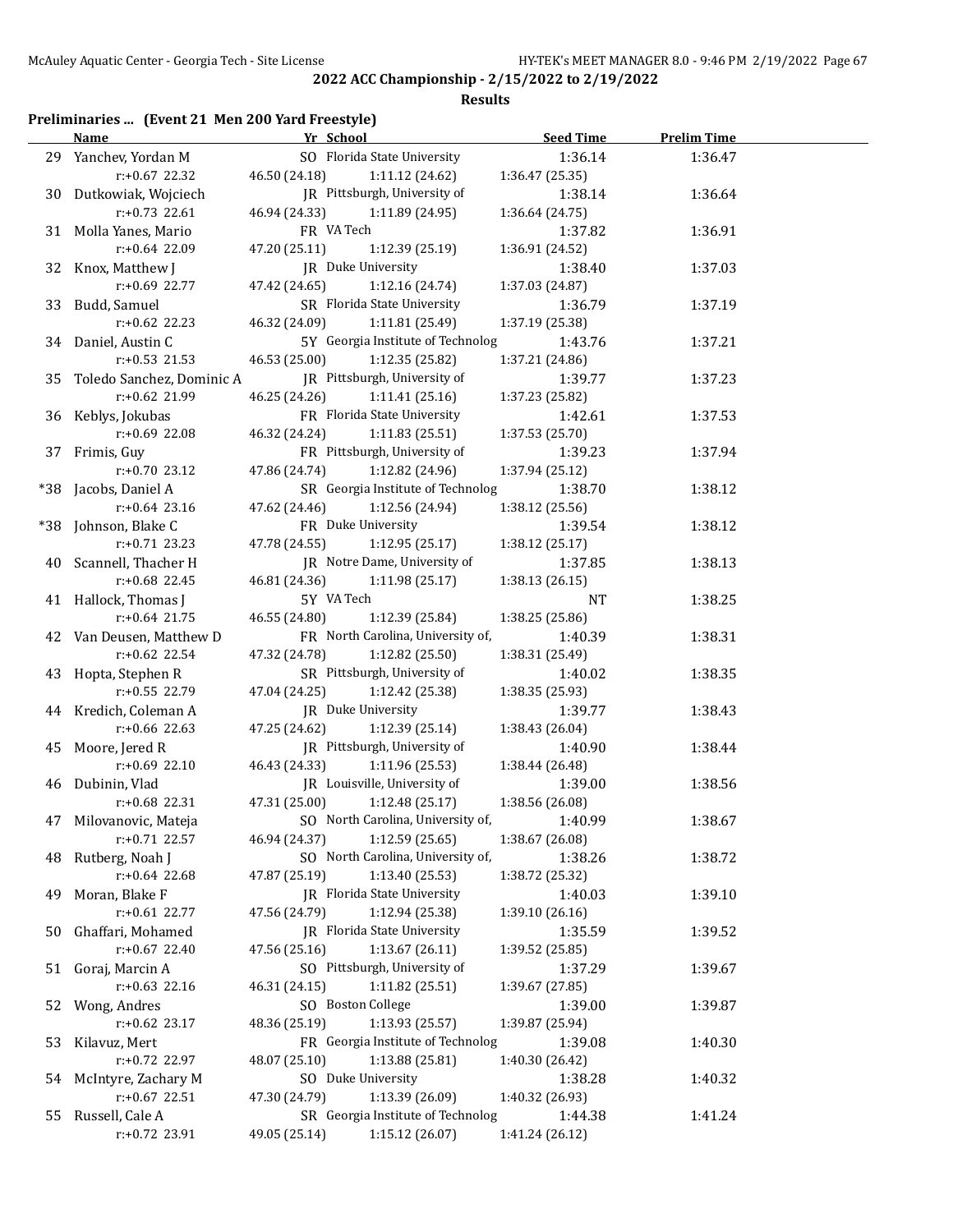**Results**

## **Preliminaries ... (Event 21 Men 200 Yard Freestyle)**

|       | Name                       |                | Yr School                         | <b>Seed Time</b> | <b>Prelim Time</b> |  |
|-------|----------------------------|----------------|-----------------------------------|------------------|--------------------|--|
| 56    | Santana, Alexander J       |                | 5Y Boston College                 | 1:39.83          | 1:41.42            |  |
|       | r:+0.62 22.83              | 47.74 (24.91)  | 1:13.39 (25.65)                   | 1:41.42 (28.03)  |                    |  |
| 57    | Szmania, Zachary E         |                | JR Boston College                 | 1:41.02          | 1:41.52            |  |
|       | $r: +0.71$ 23.41           | 48.46 (25.05)  | 1:15.01 (26.55)                   | 1:41.52 (26.51)  |                    |  |
| 58    | Geoghegan Ribeiro, Damion  |                | SR Boston College                 | 1:42.02          | 1:45.30            |  |
|       | $r: +0.67$ 23.18           | 49.17 (25.99)  | 1:16.66 (27.49)                   | 1:45.30 (28.64)  |                    |  |
|       | Henkel, Bryce R            |                | FR Boston College                 | 1:39.66          | <b>SCR</b>         |  |
|       | Lenahan, Ryan M            |                | SO Boston College                 | 1:41.97          | <b>SCR</b>         |  |
|       | Szekely, Matthew A         |                | JR Boston College                 | 1:39.53          | <b>SCR</b>         |  |
| $---$ | Christian, John G          |                | FR Duke University                | 1:40.26          | <b>SCR</b>         |  |
| $---$ | Dalla Valle, Christopher N |                | JR Duke University                | 1:39.07          | <b>SCR</b>         |  |
| $---$ | Coll Marti, Carles         |                | SO VA Tech                        | 1:34.56          | <b>SCR</b>         |  |
| $---$ | Day, John R                |                | SR Duke University                | 1:41.69          | <b>SCR</b>         |  |
|       | Repice, Kevin J            |                | JR Duke University                | 1:43.67          | <b>SCR</b>         |  |
|       | Cassady, Hunter W          |                | JR VA Tech                        | 1:38.29          | <b>SCR</b>         |  |
| $---$ | Manoff, Philip B           |                | SR VA Tech                        | 1:35.78          | <b>SCR</b>         |  |
| $---$ | Guiliano, Christopher R    |                | FR Notre Dame, University of      | 1:35.95          | <b>SCR</b>         |  |
| $---$ | Smith, Liam M              |                | SO Notre Dame, University of      | 1:37.37          | <b>SCR</b>         |  |
|       | Yu-Kisselbach, Lucius      |                | FR Boston College                 | 1:43.45          | <b>SCR</b>         |  |
|       | Desman, Noah H             |                | SR VA Tech                        | 1:36.94          | <b>SCR</b>         |  |
|       | Villalon Centenera, Santos |                | JR North Carolina, University of, | 1:39.99          | <b>SCR</b>         |  |
|       | Russano, Trent A           |                | FR Pittsburgh, University of      | 1:39.75          | <b>SCR</b>         |  |
|       | Lawless, Alec C            | IR             | North Carolina, University of,    | 1:41.73          | <b>SCR</b>         |  |
| ---   | Moussally, Sami K          |                | FR North Carolina, University of, | 1:39.96          | <b>SCR</b>         |  |
| ---   | Shoyat, Elijah C           |                | FR Louisville, University of      | 1:41.16          | <b>SCR</b>         |  |
| ---   | Branscombe, Tyler G        |                | SR Georgia Institute of Technolog | 1:40.89          | <b>SCR</b>         |  |
|       | Smolsky, Jordan A          |                | FR Pittsburgh, University of      | 1:39.33          | <b>SCR</b>         |  |
|       | Worrell, Kyle T            |                | SR Louisville, University of      | 1:39.10          | <b>SCR</b>         |  |
|       | Brownstead, Matthew K      | SO.            | Virginia, University of           | 1:34.68          | <b>SCR</b>         |  |
|       | Kephart, Wesley L          | SO.            | Pittsburgh, University of         | 1:41.04          | <b>SCR</b>         |  |
| ---   | Curley, Hayden M           | SR             | Louisville, University of         | 1:39.06          | <b>SCR</b>         |  |
|       | Laurencelle, Adrien E      | S <sub>0</sub> | Virginia, University of           | 1:38.58          | <b>SCR</b>         |  |
| ---   | Moore, John P              | S <sub>O</sub> | Virginia, University of           | 1:37.68          | <b>SCR</b>         |  |
| $---$ | Karolczak, Jan M           | S <sub>O</sub> | Virginia, University of           | 1:36.14          | <b>SCR</b>         |  |
|       | Plage, James L             | SO.            | North Carolina State Universit    | 1:38.03          | <b>SCR</b>         |  |
| ---   | Wiltsey, Curtis S          |                | SR North Carolina State Universit | 1:38.71          | <b>SCR</b>         |  |
|       | Bustos, Arsenio            |                | FR North Carolina State Universit | 1:37.00          | SCR                |  |
|       | Knowles, Eric W            | 5Y -           | North Carolina State Universit    | 1:35.17          | <b>SCR</b>         |  |
|       | Simms, Sean A              | FR.            | Georgia Institute of Technolog    | 1:43.13          | <b>SCR</b>         |  |
| ---   | Steele, Benjamin H         | FR             | Georgia Institute of Technolog    | 1:39.05          | <b>SCR</b>         |  |
| ---   | Frohde, Wiggo P            | S <sub>O</sub> | Georgia Institute of Technolog    | 1:38.71          | <b>SCR</b>         |  |
| $---$ | Aikins, Jack H             | FR             | Virginia, University of           | 1:35.87          | <b>SCR</b>         |  |
| ---   | Clark, Rush M              | SO.            | Florida State University          | 1:40.83          | <b>SCR</b>         |  |
|       | Cohen, Atticus             | IR             | Georgia Institute of Technolog    | 1:39.65          | <b>SCR</b>         |  |
|       | Boone, Garrett O           |                | FR North Carolina State Universit | 1:37.03          | <b>SCR</b>         |  |
|       | Brown, Zachary H           |                | SR North Carolina State Universit | 1:37.32          | <b>SCR</b>         |  |
| ---   | Aguilar, Adrian            |                | JR Florida State University       | 1:37.77          | <b>SCR</b>         |  |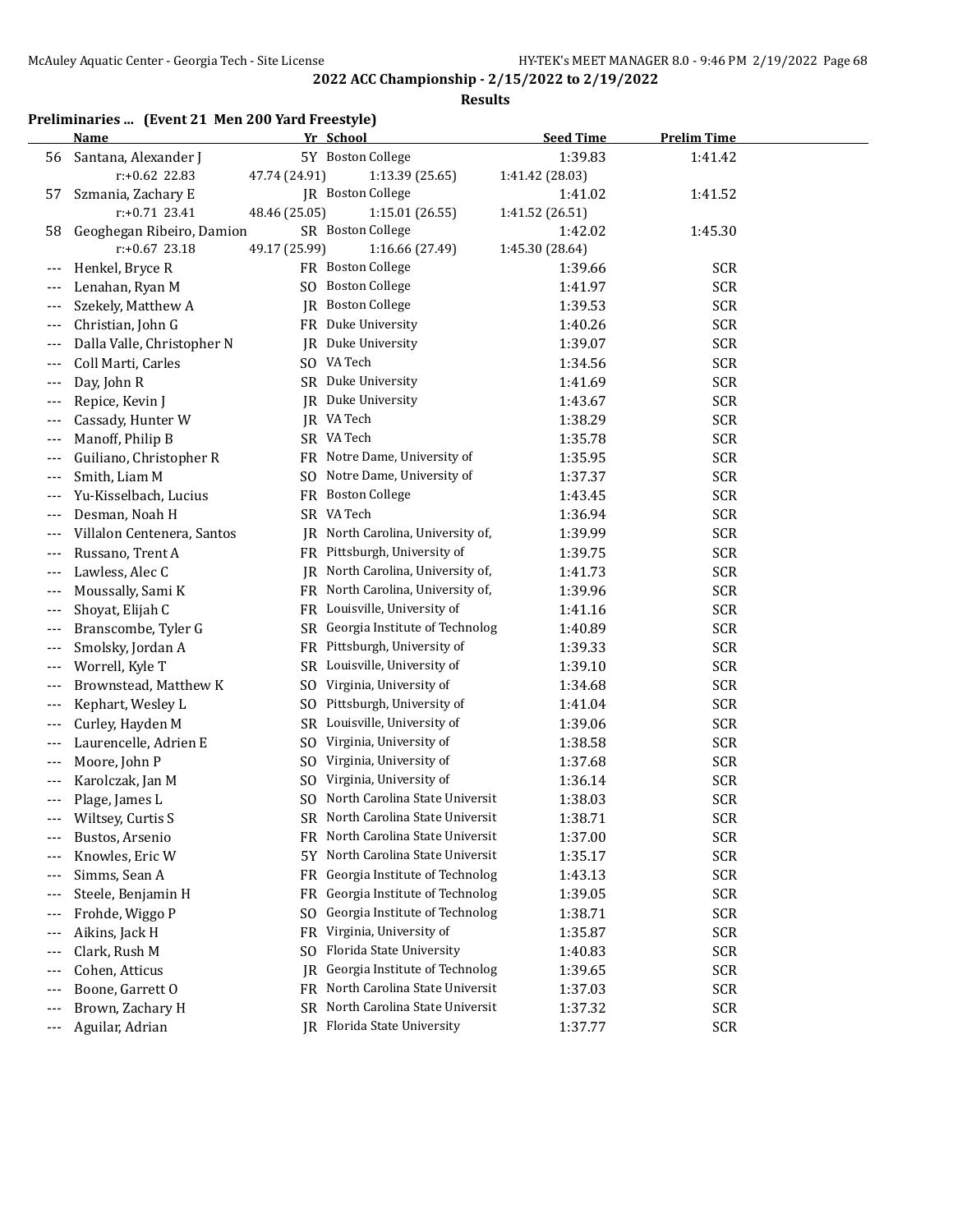|               | <b>Event 22 Women 3 mtr Diving</b><br>MEET:<br><b>CONF:</b><br>Pool: | 439.70<br>439.70<br>429.05 | #<br>$\%$<br>٨                  | 2/19/2010<br>2/17/2010<br>2/23/2011 | <b>Abby Johnston</b><br><b>Abby Johnson</b><br><b>Abby Johnson</b> | Duke<br><b>Duke</b><br><b>Duke</b> |                     |   |               |
|---------------|----------------------------------------------------------------------|----------------------------|---------------------------------|-------------------------------------|--------------------------------------------------------------------|------------------------------------|---------------------|---|---------------|
|               | Name                                                                 |                            |                                 |                                     | Yr School                                                          | <b>Prelim Score</b>                | <b>Finals Score</b> |   | <b>Points</b> |
| <b>Finals</b> |                                                                      |                            |                                 |                                     |                                                                    |                                    |                     |   |               |
| 1             | Vallee, Mia J                                                        |                            |                                 |                                     | JR University of Miami (Florida)                                   | 367.20                             | 412.15              |   | 32            |
| 2             | Gullstrand, Emma A                                                   |                            |                                 |                                     | FR University of Miami (Florida)                                   | 376.00                             | 403.00              |   | 28            |
| 3             | Vazquez, Aranza                                                      |                            |                                 |                                     | SO North Carolina, University of,                                  | 344.10                             | 377.20              |   | 27            |
| 4             | Omeara, Margo E                                                      |                            |                                 |                                     | FR Duke University                                                 | 333.90                             | 367.10              |   | 26            |
| 5             | Hidalgo, Cami M                                                      |                            |                                 |                                     | SR Georgia Institute of Technolog                                  | 327.45                             | 350.50              |   | 25            |
| 6             | Burrell, Paige M                                                     |                            |                                 |                                     | JR North Carolina, University of,                                  | 307.65                             | 348.55              |   | 24            |
| 7             | Watson, Aliyah T                                                     |                            |                                 | <b>IR</b>                           | Duke University                                                    | 308.85                             | 286.40              |   | 23            |
| 8             | Kaye, Elizabeth S                                                    |                            |                                 |                                     | FR Virginia, University of                                         | 320.25                             | 283.10              |   | 22            |
|               | <b>Event 22 Women 3 mtr Diving</b>                                   |                            |                                 |                                     |                                                                    |                                    |                     |   |               |
|               | MEET:                                                                | 439.70                     | #                               | 2/19/2010                           | <b>Abby Johnston</b>                                               | Duke                               |                     |   |               |
|               | <b>CONF:</b>                                                         | 439.70                     | $\%$                            | 2/17/2010                           | <b>Abby Johnson</b>                                                | <b>Duke</b>                        |                     |   |               |
|               | Pool:                                                                | 429.05                     | $\boldsymbol{\mathsf{\Lambda}}$ | 2/23/2011                           | <b>Abby Johnson</b>                                                | <b>Duke</b>                        |                     |   |               |
|               | <u>Name</u>                                                          |                            |                                 |                                     | Yr School                                                          |                                    | <b>Prelim Score</b> |   |               |
|               | <b>Preliminaries</b>                                                 |                            |                                 |                                     |                                                                    |                                    |                     |   |               |
| 1             | Gullstrand, Emma A                                                   |                            |                                 |                                     | FR University of Miami (Florida)                                   | N <sub>P</sub>                     | 376.00              | q |               |
| 2             | Vallee, Mia J                                                        |                            |                                 |                                     | JR University of Miami (Florida)                                   | <b>NP</b>                          | 367.20              | q |               |
| 3             | Vazquez, Aranza                                                      |                            |                                 |                                     | SO North Carolina, University of,                                  | 374.40                             | 344.10              | q |               |
| 4             | Omeara, Margo E                                                      |                            |                                 |                                     | FR Duke University                                                 | 348.98                             | 333.90              | q |               |
| 5             | Hidalgo, Cami M                                                      |                            |                                 | SR                                  | Georgia Institute of Technolog                                     | <b>NP</b>                          | 327.45              | q |               |
| 6             | Kaye, Elizabeth S                                                    |                            |                                 |                                     | FR Virginia, University of                                         | 301.50                             | 320.25              | q |               |
| 7             | Watson, Aliyah T                                                     |                            |                                 |                                     | JR Duke University                                                 | 294.00                             | 308.85              | q |               |
| 8             | Burrell, Paige M                                                     |                            |                                 |                                     | JR North Carolina, University of,                                  | 349.65                             | 307.65              | q |               |
| 9             | Straub, Kelly M                                                      |                            |                                 |                                     | SR Notre Dame, University of                                       | 363.83                             | 305.75              |   |               |
| 10            | Pullinger, Maddison                                                  |                            |                                 |                                     | SR Duke University                                                 | 327.35                             | 289.40              |   |               |
| 11            | Mroz, Izzi M                                                         |                            |                                 |                                     | SR VA Tech                                                         | 323.55                             | 288.60              |   |               |
| 12            | Johnson, Vivian M                                                    |                            |                                 |                                     | SO Florida State University                                        | <b>NP</b>                          | 287.40              |   |               |
| 13            | Grosz, Maddy L                                                       |                            |                                 |                                     | SO Virginia, University of                                         | 308.93                             | 284.40              |   |               |
| 14            | Wiese, Annie B                                                       |                            |                                 |                                     | SR Notre Dame, University of                                       | 353.93                             | 283.95              |   |               |
| 15            | Read, Amy                                                            |                            |                                 |                                     | SR Pittsburgh, University of                                       | 353.40                             | 281.30              |   |               |
| 16            | Woodruff, Carmen A                                                   |                            |                                 |                                     | IR Georgia Institute of Technolog                                  | <b>NP</b>                          | 277.90              |   |               |
| 17            | Zuburg, Ashton C                                                     |                            |                                 |                                     | SO North Carolina State Universit                                  | 290.45                             | 276.25              |   |               |
| 18            | Prassterink, Else                                                    |                            |                                 |                                     | SO Louisville, University of                                       | NP                                 | 275.90              |   |               |
| 19            | Synnott, Helene                                                      |                            |                                 |                                     | JR North Carolina State Universit                                  | 323.85                             | 274.35              |   |               |
| 20            | Mullin, Kate P                                                       |                            |                                 | IR                                  | Duke University                                                    | 311.50                             | 273.20              |   |               |
| 21            | Brady, Calie E                                                       |                            |                                 | FR                                  | Notre Dame, University of                                          | 332.30                             | 270.10              |   |               |
| 22            | Bell, Jenn A                                                         |                            |                                 | IR                                  | Virginia, University of                                            | 296.25                             | 266.05              |   |               |
| 23            | Haffety, Millie                                                      |                            |                                 | <b>SR</b>                           | University of Miami (Florida)                                      | NP                                 | 264.75              |   |               |
| 24            | Bradescu, Anna                                                       |                            |                                 | SO.                                 | Georgia Institute of Technolog                                     | NP                                 | 260.20              |   |               |
| 25            | Davis, Lauren                                                        |                            |                                 | SO.                                 | Georgia Institute of Technolog                                     | NP                                 | 256.45              |   |               |
| 26            | McDaniels, Claire E                                                  |                            |                                 | SO.                                 | Pittsburgh, University of                                          | 350.10                             | 256.15              |   |               |
| 27            | Dekshenieks, Kelsey                                                  |                            |                                 | <b>SR</b>                           | Georgia Institute of Technolog                                     | NP                                 | 255.75              |   |               |
| 28            | Moravek, Teagan Q                                                    |                            |                                 |                                     | SR VA Tech                                                         | 358.88                             | 251.60              |   |               |
| 29            | Buchwald, Serena                                                     |                            |                                 |                                     | SR Pittsburgh, University of                                       | 305.40                             | 249.15              |   |               |
| 30            | Gregersen, Isabel A                                                  |                            |                                 |                                     | FR Florida State University                                        | NP                                 | 247.05              |   |               |
| 31            | Cervantes Milan, Victoria                                            |                            |                                 |                                     | FR Florida State University                                        | NP                                 | 243.70              |   |               |
| 32            | Bowen, Charlotte                                                     |                            |                                 |                                     | JR Virginia, University of                                         | 308.93                             | 242.50              |   |               |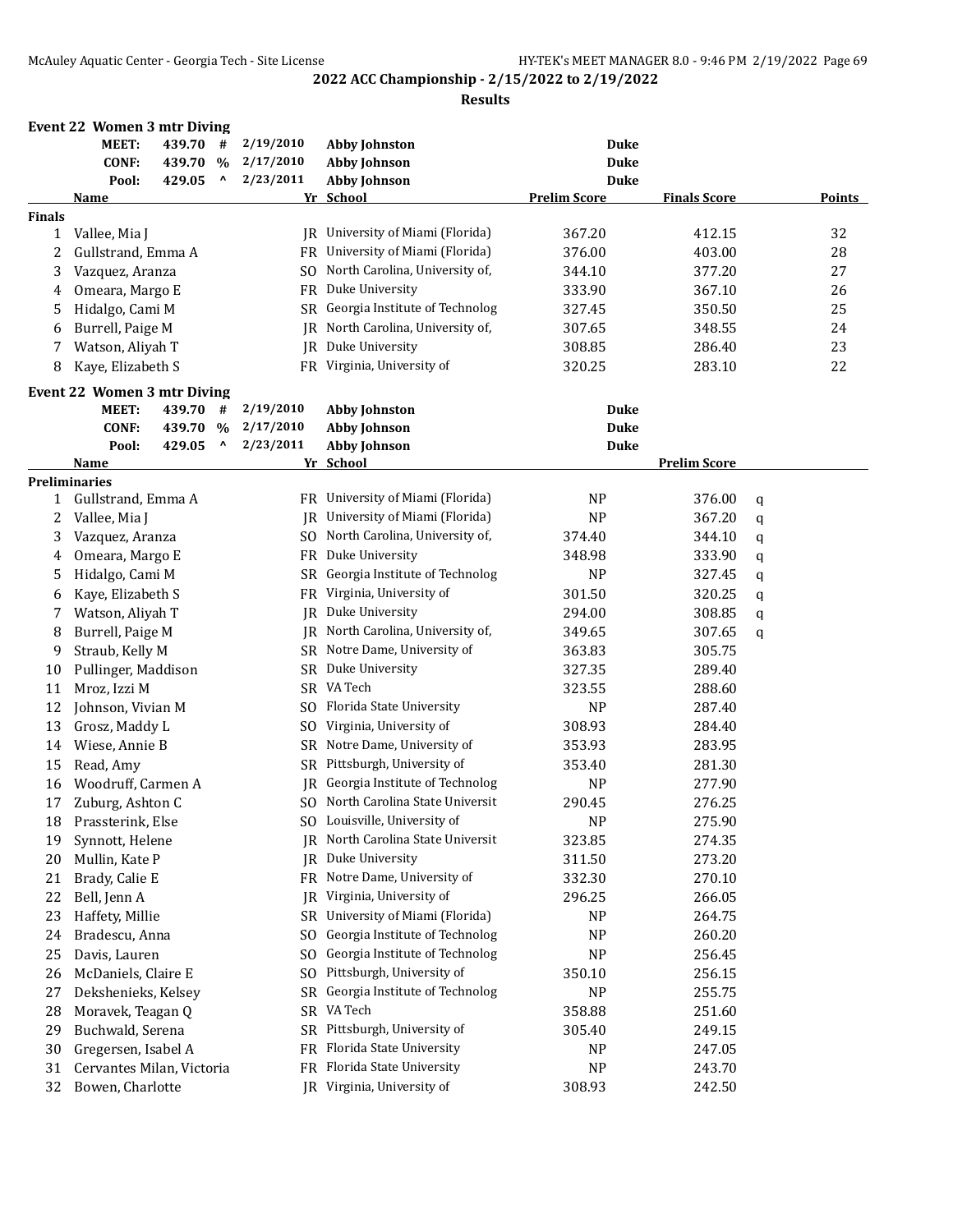#### **Results**

### **Preliminaries ... (Event 22 Women 3 mtr Diving)**

|                  | <b>Name</b>                              |                      |                                 |                                | Yr School                                |                            | <b>Prelim Score</b>                |                  |        |
|------------------|------------------------------------------|----------------------|---------------------------------|--------------------------------|------------------------------------------|----------------------------|------------------------------------|------------------|--------|
| 33               | Poulin, Olivia                           |                      |                                 |                                | JR Boston College                        | <b>NP</b>                  | 240.45                             |                  |        |
| 34               | Tate, Clara L                            |                      |                                 |                                | SO North Carolina State Universit        | 274.60                     | 239.15                             |                  |        |
| 35               | Fisher, Miah                             |                      |                                 |                                | FR VA Tech                               | 255.90                     | 231.75                             |                  |        |
| 36               | Buchanan, Mackenna G                     |                      |                                 |                                | SR Boston College                        | <b>NP</b>                  | 230.50                             |                  |        |
| 37               | Gravgaard, Emma N                        |                      |                                 |                                | SO Pittsburgh, University of             | 271.05                     | 229.20                             |                  |        |
| 38               | Bullock, Riley E                         |                      |                                 |                                | SO Louisville, University of             | <b>NP</b>                  | 219.20                             |                  |        |
| 39               | Paul, Jess J                             |                      |                                 |                                | FR North Carolina, University of,        | 257.48                     | 218.30                             |                  |        |
| 40               | King, Anna Mae                           |                      |                                 | SO.                            | <b>Boston College</b>                    | <b>NP</b>                  | 201.90                             |                  |        |
| $---$            | Cook, Katelyn S                          |                      |                                 | SO.                            | North Carolina State Universit           | 221.85                     | <b>SCR</b>                         |                  |        |
| $---$            | Pfaff, Madeline                          |                      |                                 |                                | SR Duke University                       | 266.10                     | <b>SCR</b>                         |                  |        |
| $---$            | Gould, Meredith P                        |                      |                                 |                                | JR Pittsburgh, University of             | 232.65                     | <b>SCR</b>                         |                  |        |
| $---$            | Leonard, Grace                           |                      |                                 |                                | FR Louisville, University of             | <b>NP</b>                  | <b>SCR</b>                         |                  |        |
| $---$            | Brown-Swint, Amari                       |                      |                                 |                                | FR North Carolina State Universit        | 239.20                     | <b>SCR</b>                         |                  |        |
| ---              | Clark, Kayleigh M                        |                      |                                 |                                | SO Florida State University              | <b>NP</b>                  | <b>SCR</b>                         |                  |        |
| $---$            | Rakestraw, Emily M                       |                      |                                 |                                | SO Duke University                       | 263.18                     | <b>SCR</b>                         |                  |        |
|                  |                                          |                      |                                 |                                |                                          |                            |                                    |                  |        |
|                  | <b>Event 23 Women 200 Yard Butterfly</b> |                      |                                 |                                |                                          |                            |                                    |                  |        |
|                  | <b>MEET:</b>                             | 1:52.81              | #                               | 2/23/2019                      | <b>Grace Oglesby</b>                     |                            | Louisville-KY                      |                  |        |
|                  | <b>CONF:</b>                             | 1:50.61 %            |                                 | 3/19/2016                      | <b>Kelsi Worrell</b>                     |                            | <b>LVLE-KY</b>                     |                  |        |
|                  | AMER:<br>USOP:                           | 1:49.51<br>1:49.51 & | \$                              | 2/24/2018<br>2/24/2018         | <b>Ella Eastin</b><br><b>Ella Eastin</b> |                            | <b>Stanford</b><br><b>Stanford</b> |                  |        |
|                  | <b>NCAA:</b>                             | 1:49.51              | Ţ                               | 2/24/2018                      | <b>Ella Eastin</b>                       |                            | <b>Stanford</b>                    |                  |        |
|                  | Pool:                                    | 1:50.61              | $\boldsymbol{\mathsf{\Lambda}}$ | 3/19/2016                      | Kelsi Worrell                            |                            | Louisville-KY                      |                  |        |
|                  |                                          | 1:53.20 A            |                                 |                                |                                          |                            |                                    |                  |        |
|                  |                                          |                      |                                 | 1:57.42 IV21 Invited NCAA 2021 |                                          |                            |                                    |                  |        |
|                  |                                          | 1:59.23 B            |                                 |                                |                                          |                            |                                    |                  |        |
|                  |                                          |                      |                                 |                                |                                          |                            |                                    |                  |        |
|                  | Name                                     |                      |                                 |                                | Yr School                                | <b>Prelim Time</b>         | <b>Finals Time</b>                 |                  | Points |
| A - Final        |                                          |                      |                                 |                                |                                          |                            |                                    |                  |        |
|                  | 1 Arens, Abigail L                       |                      |                                 |                                | SO North Carolina State Universit        | 1:55.23                    | 1:54.11                            | IV21             | 32     |
|                  | $r: +0.70$ 25.27                         |                      |                                 | 54.19 (28.92)                  | 1:24.30 (30.11)                          | 1:54.11 (29.81)            |                                    |                  |        |
| 2                | Nava, Jessica L                          |                      |                                 |                                | SR Virginia, University of               | 1:55.44                    | 1:54.54                            | <b>IV21</b>      | 28     |
|                  | $r: +0.68$ 25.01                         |                      |                                 | 53.87 (28.86)                  | 1:23.62 (29.75)                          | 1:54.54 (30.92)            |                                    |                  |        |
| 3                | Hay, Abigail E                           |                      |                                 |                                | JR Louisville, University of             | 1:54.43                    | 1:54.77                            | <b>IV21</b>      | 27     |
|                  | $r: +0.70$ 25.39                         |                      |                                 | 54.48 (29.09)                  | 1:24.31 (29.83)                          | 1:54.77 (30.46)            |                                    |                  |        |
| 4                | Ulett, Tristen D                         |                      |                                 |                                | SO Louisville, University of             | 1:55.32                    | 1:55.14                            | IV <sub>21</sub> | 26     |
|                  | r:+0.76 25.68                            |                      |                                 | 54.86 (29.18)                  | 1:25.02(30.16)                           | 1:55.14 (30.12)            |                                    |                  |        |
|                  | 5 Harter, Abigail E                      |                      |                                 |                                | SO Virginia, University of               | 1:55.75                    | 1:55.43                            | IV <sub>21</sub> | 25     |
|                  | r:+0.75 25.90                            |                      |                                 |                                | 55.13 (29.23) 1:24.69 (29.56)            | 1:55.43 (30.74)            |                                    |                  |        |
|                  | 6 Sheble, Grace E                        |                      |                                 |                                | FR North Carolina State Universit        | 1:55.92                    | 1:55.50                            | IV21             | 24     |
|                  | r:+0.70 25.96                            |                      |                                 | 55.50 (29.54)                  | 1:25.42 (29.92)                          | 1:55.50 (30.08)            |                                    |                  |        |
|                  | 7 Jernstedt, Edith M                     |                      |                                 |                                | FR Florida State University              | 1:56.42                    | 1:55.80                            | IV21             | 23     |
|                  | $r: +0.74$ 25.63                         |                      |                                 | 55.11 (29.48)                  | 1:25.03 (29.92)                          | 1:55.80 (30.77)            |                                    |                  |        |
|                  | 8 Gillilan, Coleen S                     |                      |                                 |                                | JR Notre Dame, University of             | 1:55.02                    | 1:55.85                            | IV21             | 22     |
|                  | $r: +0.57$ 25.42                         |                      |                                 | 54.69 (29.27)                  | 1:24.86 (30.17)                          | 1:55.85 (30.99)            |                                    |                  |        |
| <b>B</b> - Final |                                          |                      |                                 |                                |                                          |                            |                                    |                  |        |
|                  | 9 Kraus, Alena I                         |                      |                                 |                                | SR Louisville, University of             | 1:57.16                    | 1:55.08                            | IV21             | 20     |
|                  | $r: +0.71$ 25.40                         |                      |                                 | 54.30 (28.90)                  | 1:24.56 (30.26)                          | 1:55.08 (30.52)            |                                    |                  |        |
|                  | 10 Vannote, Elizabeth A                  |                      |                                 |                                | JR North Carolina, University of,        | 1:56.45                    | 1:55.43                            | IV21             | 17     |
|                  | $r: +0.72$ 26.04                         |                      |                                 | 55.29 (29.25)                  | 1:24.75 (29.46)                          | 1:55.43 (30.68)            |                                    |                  |        |
| 11               | Thomas, Luciana M                        |                      |                                 |                                | SR Notre Dame, University of             | 1:56.73                    | 1:55.83                            | IV21             | 16     |
|                  | $r: +0.75$ 26.40                         |                      |                                 | 55.55 (29.15)                  | 1:25.52 (29.97)                          | 1:55.83 (30.31)            |                                    |                  |        |
| 12               | Gyorgy, Reka<br>$r: +0.71$ 26.26         |                      |                                 | 55.65 (29.39)                  | 5Y VA Tech<br>1:25.89 (30.24)            | 1:57.41<br>1:56.47 (30.58) | 1:56.47                            | IV21             | 15     |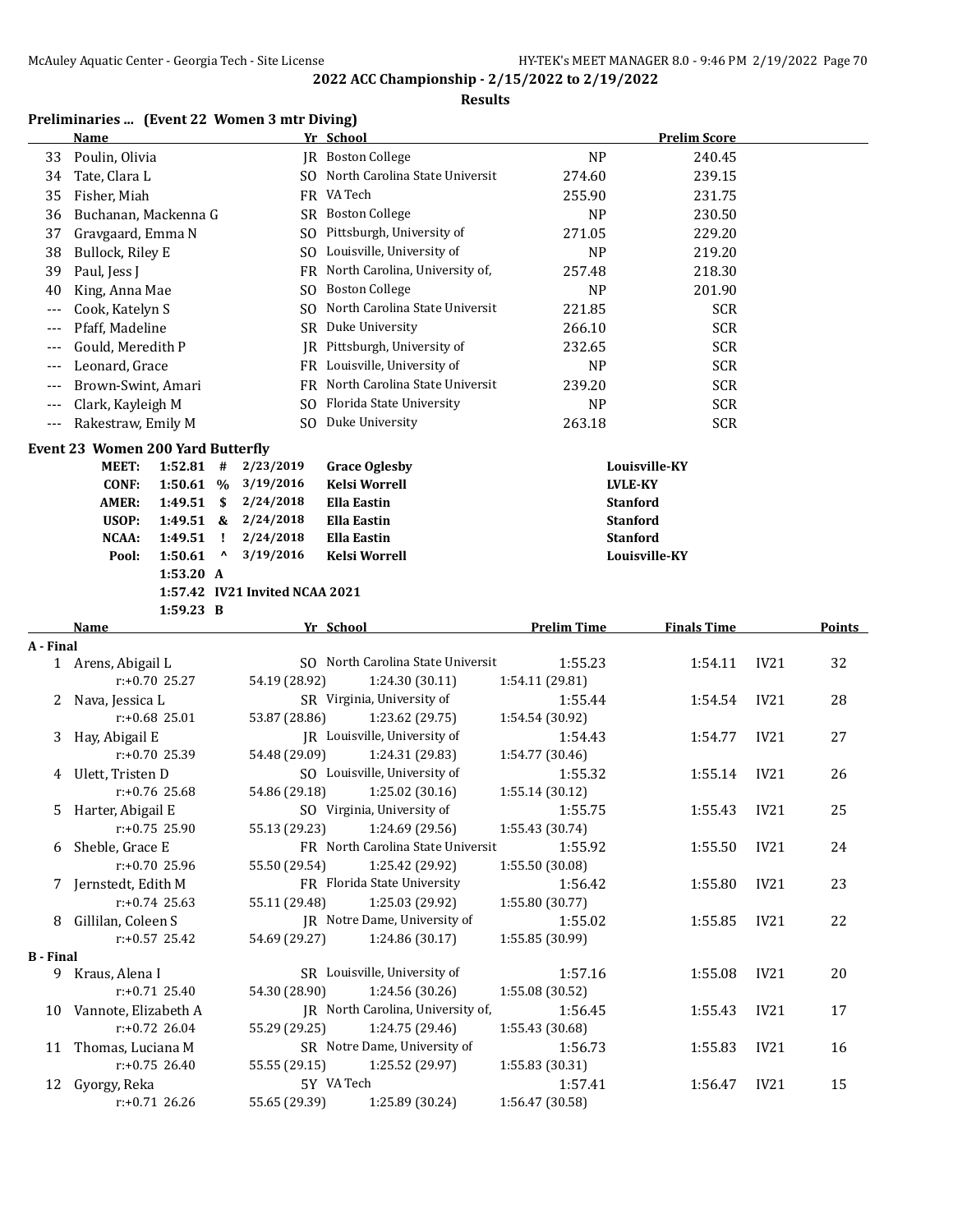|  |  |  | B - Final  (Event 23 Women 200 Yard Butterfly) |
|--|--|--|------------------------------------------------|
|--|--|--|------------------------------------------------|

|           | Name                                     |                  |                                 |                                | Yr School                         | <b>Prelim Time</b> | <b>Finals Time</b> |       | <b>Points</b> |
|-----------|------------------------------------------|------------------|---------------------------------|--------------------------------|-----------------------------------|--------------------|--------------------|-------|---------------|
|           | 13 Menkhaus, Julia E                     |                  |                                 |                                | SR Virginia, University of        | 1:57.50            | 1:56.55            | IV21  | 14            |
|           |                                          | $r: +0.69$ 26.06 |                                 | 55.28 (29.22)                  | 1:25.32 (30.04)                   | 1:56.55 (31.23)    |                    |       |               |
|           | 14 Deuel, Megan G                        |                  |                                 |                                | SO Notre Dame, University of      | 1:57.21            | 1:56.72            | IV21  | 13            |
|           |                                          | r:+0.75 26.38    |                                 | 56.21 (29.83)                  | 1:26.22 (30.01)                   | 1:56.72 (30.50)    |                    |       |               |
|           | 15 Whitlow, Cabell A                     |                  |                                 |                                | SR Duke University                | 1:56.93            | 1:57.85            | B     | 12            |
|           |                                          | $r: +0.67$ 26.04 |                                 | 55.47 (29.43)                  | 1:25.89 (30.42)                   | 1:57.85 (31.96)    |                    |       |               |
|           | Purnell, Catherine N                     |                  |                                 |                                | SO Duke University                | 1:56.98            | DQ 1:57.02         |       |               |
|           | False start                              |                  |                                 |                                |                                   |                    |                    |       |               |
|           |                                          | $r: +0.72$ 26.40 |                                 | 55.95 (29.55)                  | 1:25.66 (29.71)                   | DQ 1:57.02 (31.36) |                    |       |               |
| C - Final |                                          |                  |                                 |                                |                                   |                    |                    |       |               |
|           | 17 Campbell, Mckenzie N                  |                  |                                 |                                | JR Georgia Institute of Technolog | 1:58.04            | 1:56.29            | IV21  | 9             |
|           |                                          | $r: +0.64$ 26.50 |                                 | 55.57 (29.07)                  | 1:25.49 (29.92)                   | 1:56.29 (30.80)    |                    |       |               |
| 18        | Callard, Lucy H                          |                  |                                 |                                | SR Duke University                | 1:58.51            | 1:57.28            | IV21  | 7             |
|           |                                          | $r: +0.73$ 26.76 |                                 | 56.33 (29.57)                  | 1:26.40 (30.07)                   | 1:57.28 (30.88)    |                    |       |               |
| 19        | Miller, Morgan A                         |                  |                                 |                                | JR VA Tech                        | 1:59.06            | 1:57.74            | B     | 6             |
|           |                                          | $r: +0.67$ 26.66 |                                 | 56.26 (29.60)                  | 1:26.61 (30.35)                   | 1:57.74 (31.13)    |                    |       |               |
| 20        | Sheble, Caroline S                       |                  |                                 |                                | FR North Carolina State Universit | 1:58.27            | 1:58.24            | B     | 5             |
|           |                                          | $r: +0.75$ 26.72 |                                 | 56.61 (29.89)                  | 1:27.05 (30.44)                   | 1:58.24 (31.19)    |                    |       |               |
|           | 21 Fernandes, Aryanna I                  |                  |                                 |                                | SR Florida State University       | 1:59.16            | 1:58.62            | B     | 4             |
|           |                                          | $r: +0.70$ 26.24 |                                 | 56.36 (30.12)                  | 1:27.11 (30.75)                   | 1:58.62 (31.51)    |                    |       |               |
| 22        | Tacyildiz, Defne                         |                  |                                 |                                | FR Georgia Institute of Technolog | 1:59.33            | 1:58.89            | B     | 3             |
|           |                                          | $r: +0.73$ 26.49 |                                 | 56.55 (30.06)                  | 1:27.64 (31.09)                   | 1:58.89 (31.25)    |                    |       |               |
| 23        | Franz, Karisa B                          |                  |                                 |                                | JR VA Tech                        | 1:59.29            | 2:00.18            |       | 2             |
|           |                                          | $r: +0.67$ 26.54 |                                 | 56.57 (30.03)                  | 1:27.77 (31.20)                   | 2:00.18 (32.41)    |                    |       |               |
|           | 24 Anderson, Daisy                       |                  |                                 |                                | JR Pittsburgh, University of      | 1:59.03            | 2:00.84            |       | $\mathbf{1}$  |
|           |                                          | $r: +0.69$ 25.78 |                                 | 55.72 (29.94)                  | 1:27.58 (31.86)                   | 2:00.84 (33.26)    |                    |       |               |
|           | <b>Event 23 Women 200 Yard Butterfly</b> |                  |                                 |                                |                                   |                    |                    |       |               |
|           | <b>MEET:</b>                             | $1:52.81$ #      |                                 | 2/23/2019                      | <b>Grace Oglesby</b>              |                    | Louisville-KY      |       |               |
|           | <b>CONF:</b>                             |                  |                                 | 1:50.61 % 3/19/2016            | <b>Kelsi Worrell</b>              |                    | <b>LVLE-KY</b>     |       |               |
|           | <b>AMER:</b>                             | $1:49.51$ \$     |                                 | 2/24/2018                      | <b>Ella Eastin</b>                |                    | <b>Stanford</b>    |       |               |
|           | USOP:                                    | $1:49.51$ &      |                                 | 2/24/2018                      | <b>Ella Eastin</b>                |                    | <b>Stanford</b>    |       |               |
|           | NCAA:                                    | 1:49.51          | $\mathbf{I}$                    | 2/24/2018                      | <b>Ella Eastin</b>                |                    | <b>Stanford</b>    |       |               |
|           | Pool:                                    | 1:50.61          | $\boldsymbol{\mathsf{\Lambda}}$ | 3/19/2016                      | <b>Kelsi Worrell</b>              |                    | Louisville-KY      |       |               |
|           |                                          | 1:53.20 A        |                                 |                                |                                   |                    |                    |       |               |
|           |                                          | 1:59.23 B        |                                 | 1:57.42 IV21 Invited NCAA 2021 |                                   |                    |                    |       |               |
|           | Name                                     |                  |                                 |                                | Yr School                         | <b>Seed Time</b>   | <b>Prelim Time</b> |       |               |
|           | Preliminaries                            |                  |                                 |                                |                                   |                    |                    |       |               |
|           | 1 Hay, Abigail E                         |                  |                                 |                                | IR Louisville, University of      | 1:54.92            | 1:54.43            | qIV21 |               |
|           |                                          | r:+0.83 25.16    |                                 | 53.76 (28.60)                  | 1:23.52 (29.76)                   | 1:54.43 (30.91)    |                    |       |               |
| 2         | Gillilan, Coleen S                       |                  |                                 |                                | JR Notre Dame, University of      | 1:55.55            | 1:55.02            | qIV21 |               |
|           |                                          | $r: +0.60$ 25.42 |                                 | 54.46 (29.04)                  | 1:24.12 (29.66)                   | 1:55.02 (30.90)    |                    |       |               |
|           | 3 Arens, Abigail L                       |                  |                                 |                                | SO North Carolina State Universit | 1:55.42            | 1:55.23            | qIV21 |               |
|           |                                          | r:+0.68 25.22    |                                 | 54.58 (29.36)                  | 1:25.08 (30.50)                   | 1:55.23 (30.15)    |                    |       |               |
|           | 4 Ulett, Tristen D                       |                  |                                 |                                | SO Louisville, University of      | 1:55.87            | 1:55.32            | qIV21 |               |
|           |                                          | $r: +0.75$ 25.88 |                                 | 55.46 (29.58)                  | 1:25.10 (29.64)                   | 1:55.32 (30.22)    |                    |       |               |
| 5         | Nava, Jessica L                          |                  |                                 |                                | SR Virginia, University of        | 1:55.90            | 1:55.44            | qIV21 |               |
|           |                                          | $r: +0.70$ 25.18 |                                 | 53.99 (28.81)                  | 1:24.05 (30.06)                   | 1:55.44 (31.39)    |                    |       |               |
| 6         | Harter, Abigail E                        |                  |                                 |                                | SO Virginia, University of        | 1:54.19            | 1:55.75            | qIV21 |               |
|           | $r: +0.73$ 25.42                         |                  |                                 | 54.31 (28.89)                  | 1:24.43 (30.12)                   | 1:55.75 (31.32)    |                    |       |               |
|           |                                          |                  |                                 |                                |                                   |                    |                    |       |               |
|           | 7 Sheble, Grace E                        |                  |                                 |                                | FR North Carolina State Universit | 1:58.18            | 1:55.92            | qIV21 |               |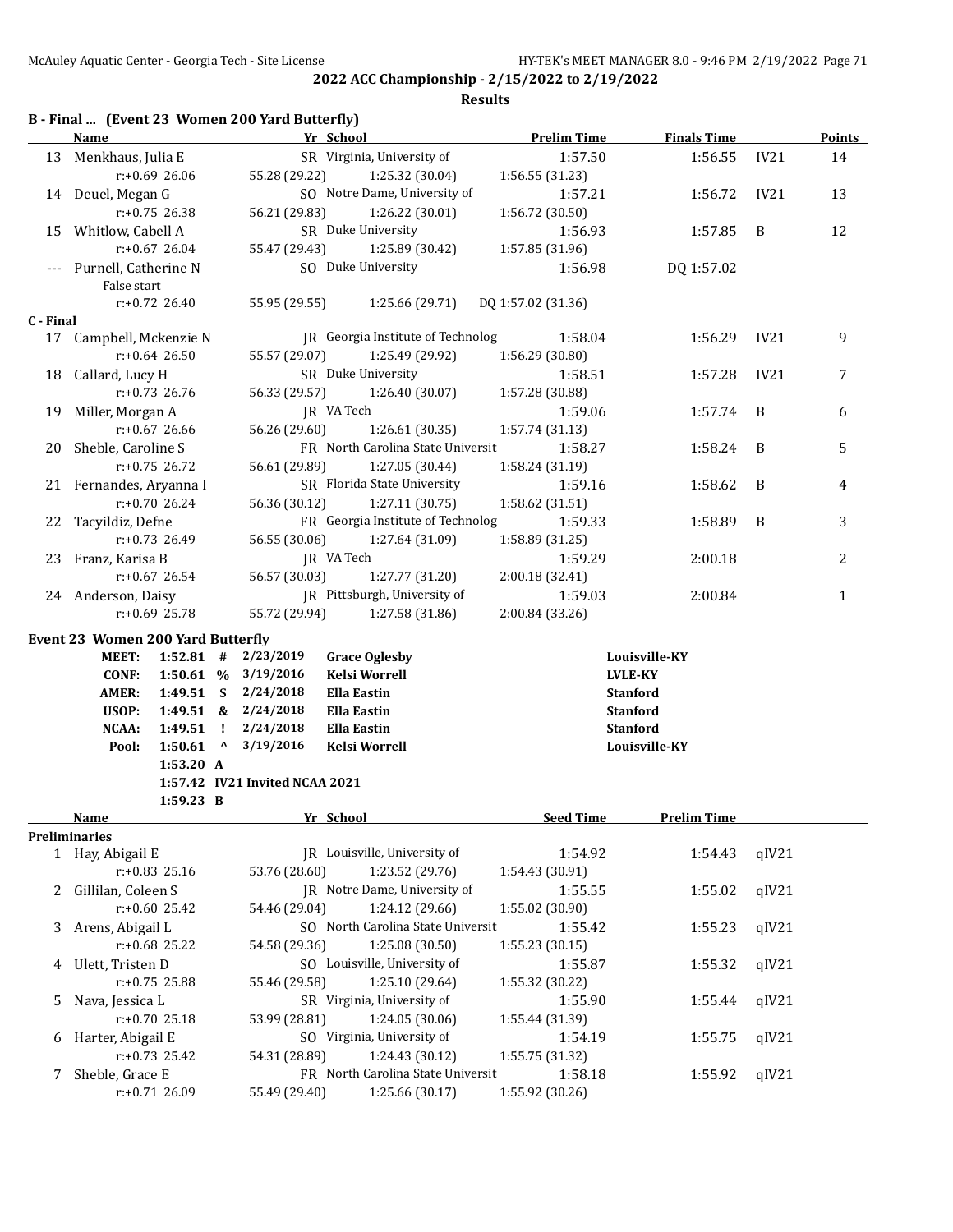#### **Results**

## **Preliminaries ... (Event 23 Women 200 Yard Butterfly)**

|     | <b>Name</b>             | Yr School                         |                 | <b>Prelim Time</b> |             |
|-----|-------------------------|-----------------------------------|-----------------|--------------------|-------------|
|     | 8 Jernstedt, Edith M    | FR Florida State University       | 1:58.26         | 1:56.42            | qIV21       |
|     | r:+0.89 25.80           | 55.21 (29.41)<br>1:25.31(30.10)   | 1:56.42 (31.11) |                    |             |
|     | 9 Vannote, Elizabeth A  | JR North Carolina, University of, | 1:57.29         | 1:56.45            | qIV21       |
|     | $r: +0.6026.14$         | 55.13 (28.99)<br>1:24.92 (29.79)  | 1:56.45 (31.53) |                    |             |
|     | 10 Thomas, Luciana M    | SR Notre Dame, University of      | 1:56.30         | 1:56.73            | qIV21       |
|     | r:+0.76 26.77           | 1:26.52 (30.31)<br>56.21 (29.44)  | 1:56.73 (30.21) |                    |             |
|     | 11 Whitlow, Cabell A    | SR Duke University                | 1:58.15         | 1:56.93            | qIV21       |
|     | r:+0.67 26.24           | 55.74 (29.50)<br>1:25.97 (30.23)  | 1:56.93 (30.96) |                    |             |
|     | 12 Purnell, Catherine N | SO Duke University                | 1:57.64         | 1:56.98            | qIV21       |
|     | $r: +0.66$ 26.23        | 55.83 (29.60)<br>1:25.70 (29.87)  | 1:56.98 (31.28) |                    |             |
|     | 13 Kraus, Alena I       | SR Louisville, University of      | 1:54.95         | 1:57.16            | qIV21       |
|     | $r: +0.71$ 25.51        | 55.16 (29.65)<br>1:25.83 (30.67)  | 1:57.16 (31.33) |                    |             |
|     | 14 Deuel, Megan G       | SO Notre Dame, University of      | 1:57.40         | 1:57.21            | qIV21       |
|     | $r: +0.75$ 26.53        | 57.04 (30.51)<br>1:27.37 (30.33)  | 1:57.21 (29.84) |                    |             |
|     | 15 Gyorgy, Reka         | 5Y VA Tech                        | 1:57.70         | 1:57.41            | qIV21       |
|     | r:+0.71 26.34           | 55.75 (29.41)<br>1:25.79 (30.04)  | 1:57.41 (31.62) |                    |             |
|     | 16 Menkhaus, Julia E    | SR Virginia, University of        | 1:58.27         | 1:57.50            | qB          |
|     | r:+0.70 26.22           | 55.57 (29.35)<br>1:26.19 (30.62)  | 1:57.50 (31.31) |                    |             |
|     | 17 Campbell, Mckenzie N | JR Georgia Institute of Technolog | 1:56.90         | 1:58.04            | qB          |
|     | $r: +0.65$ 26.89        | 56.66 (29.77)<br>1:27.25 (30.59)  | 1:58.04 (30.79) |                    |             |
| 18  | Sheble, Caroline S      | FR North Carolina State Universit | 1:59.02         | 1:58.27            | qB          |
|     | r:+0.72 26.98           | 57.00 (30.02)<br>1:27.44 (30.44)  | 1:58.27 (30.83) |                    |             |
| 19  | Callard, Lucy H         | SR Duke University                | 1:59.17         | 1:58.51            | qB          |
|     | r:+0.72 26.70           | 56.34 (29.64)<br>1:26.92 (30.58)  | 1:58.51 (31.59) |                    |             |
|     | 20 Anderson, Daisy      | JR Pittsburgh, University of      | 1:58.87         | 1:59.03            | qB          |
|     | r:+0.66 26.22           | 56.24 (30.02)<br>1:27.70 (31.46)  | 1:59.03 (31.33) |                    |             |
|     | 21 Miller, Morgan A     | JR VA Tech                        | 1:58.07         | 1:59.06            | qB          |
|     | r:+0.68 26.88           | 56.61 (29.73)<br>1:27.37 (30.76)  | 1:59.06 (31.69) |                    |             |
|     | 22 Fernandes, Aryanna I | SR Florida State University       | 1:58.10         | 1:59.16            | qB          |
|     | r:+0.71 26.29           | 1:27.03 (30.87)<br>56.16 (29.87)  | 1:59.16 (32.13) |                    |             |
|     | 23 Franz, Karisa B      | JR VA Tech                        | 1:59.59         | 1:59.29            | $\mathbf q$ |
|     | r:+0.68 26.26           | 56.17 (29.91)<br>1:26.85 (30.68)  | 1:59.29 (32.44) |                    |             |
|     | 24 Tacyildiz, Defne     | FR Georgia Institute of Technolog | 1:57.69         | 1:59.33            | q           |
|     | $r: +0.71$ 26.67        | 56.65 (29.98)<br>1:27.43 (30.78)  | 1:59.33 (31.90) |                    |             |
|     | 25 Gleason, Emma K      | SO Notre Dame, University of      | 1:59.49         | 1:59.75            |             |
|     | $r: +0.75$ 26.66        | 56.77 (30.11)<br>1:27.54(30.77)   | 1:59.75 (32.21) |                    |             |
|     | 26 Otava, Aino E        | JR University of Miami (Florida)  | 2:01.23         | 1:59.95            |             |
|     | $r: +0.63$ 26.61        | 1:27.27 (30.86)<br>56.41 (29.80)  | 1:59.95 (32.68) |                    |             |
|     | 27 Womer, Hannah C      | SR Florida State University       | 1:57.74         | 2:00.24            |             |
|     | $r: +0.75$ 26.76        | 1:27.91 (31.21)<br>56.70 (29.94)  | 2:00.24 (32.33) |                    |             |
|     | *28 Ripkova, Zora       | FR Georgia Institute of Technolog | 1:59.05         | 2:00.39            |             |
|     | $r: +0.71$ 26.48        | 1:27.96 (31.18)<br>56.78 (30.30)  | 2:00.39 (32.43) |                    |             |
|     | *28 Alonso, Luana       | FR VA Tech                        | 2:01.22         | 2:00.39            |             |
|     | $r: +0.67$ 26.65        | 1:28.74 (31.16)<br>57.58 (30.93)  | 2:00.39 (31.65) |                    |             |
| 30- | Rodriguez, Sydney M     | FR Pittsburgh, University of      | 2:03.77         | 2:00.56            |             |
|     | $r: +0.65$ 27.20        | 57.59 (30.39)<br>1:28.61 (31.02)  | 2:00.56 (31.95) |                    |             |
| 31  | Smith, Addison E        | JR North Carolina, University of, | 2:01.77         | 2:00.80            |             |
|     | r:+0.68 26.60           | 57.03 (30.43)<br>1:28.50 (31.47)  | 2:00.80 (32.30) |                    |             |
| 32  | Collins, Ella F         | JR Virginia, University of        | 1:59.00         | 2:01.06            |             |
|     | $r: +0.70$ 26.64        | 1:28.05 (31.31)<br>56.74 (30.10)  | 2:01.06 (33.01) |                    |             |
| 33  | Traba, Isabel F         | JR University of Miami (Florida)  | 1:59.84         | 2:01.29            |             |
|     | r:+0.64 26.86           | 57.58 (30.72)<br>1:29.06 (31.48)  | 2:01.29 (32.23) |                    |             |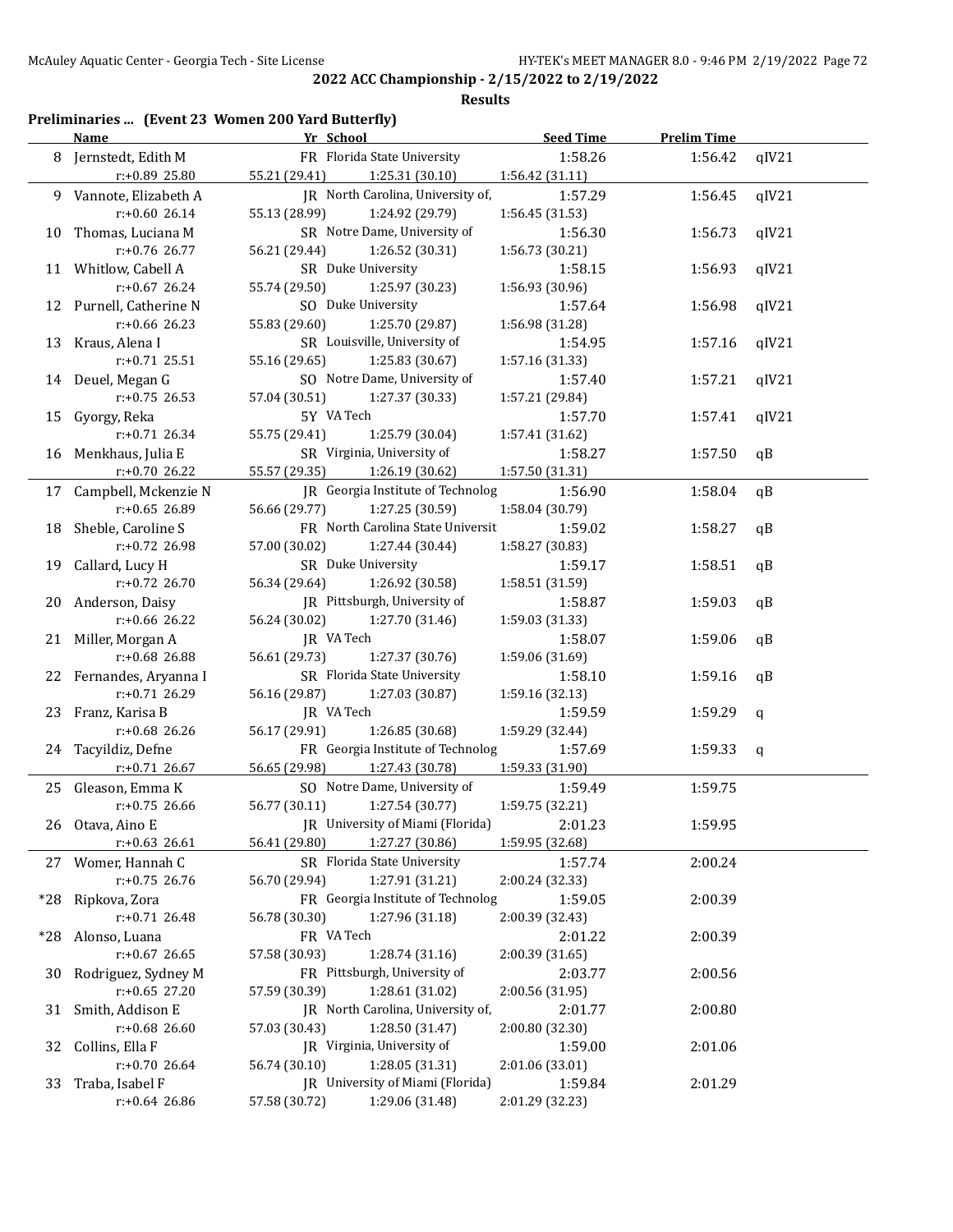#### **Results**

## **Preliminaries ... (Event 23 Women 200 Yard Butterfly)**

|           | <b>Name</b>                     |                    |    |                                | Yr School                         | <b>Seed Time</b>   | <b>Prelim Time</b> |            |               |
|-----------|---------------------------------|--------------------|----|--------------------------------|-----------------------------------|--------------------|--------------------|------------|---------------|
|           | 34 Cohen, Abigail E             |                    |    |                                | JR Georgia Institute of Technolog | 2:00.89            | 2:02.12            |            |               |
|           | $r: +0.75$ 28.16                |                    |    | 58.82 (30.66)                  | 1:29.94 (31.12)                   | 2:02.12 (32.18)    |                    |            |               |
| 35        | Merk, Lindsey M                 |                    |    |                                | SO Georgia Institute of Technolog | 2:00.31            | 2:02.81            |            |               |
|           | r:+0.80 27.64                   |                    |    | 58.64 (31.00)                  | 1:30.09(31.45)                    | 2:02.81 (32.72)    |                    |            |               |
| 36        | Blaze, Isabel W                 |                    |    |                                | SR Boston College                 | 2:05.45            | 2:02.82            |            |               |
|           | r:+0.73 28.01                   |                    |    | 58.67 (30.66)                  | 1:29.89 (31.22)                   | 2:02.82 (32.93)    |                    |            |               |
| 37        | Berger, Jillian R               |                    |    |                                | FR Pittsburgh, University of      | 2:00.65            | 2:03.08            |            |               |
|           | $r: +0.77$ 27.55                |                    |    | 58.48 (30.93)                  | 1:30.77 (32.29)                   | 2:03.08 (32.31)    |                    |            |               |
| 38        | Smith, Samantha P               |                    |    |                                | FR Boston College                 | 2:02.33            | 2:03.66            |            |               |
|           | r:+0.68 27.11                   |                    |    | 57.76 (30.65)                  | 1:30.07 (32.31)                   | 2:03.66 (33.59)    |                    |            |               |
| 39        | Kuramoto, Rei                   |                    |    |                                | SO Georgia Institute of Technolog | 2:01.20            | 2:03.74            |            |               |
|           | r:+0.63 27.39                   |                    |    | 58.25 (30.86)                  | 1:30.51 (32.26)                   | 2:03.74 (33.23)    |                    |            |               |
| 40        | Ryalls, Lindsey J               |                    |    |                                | JR Boston College                 | 2:04.05            | 2:03.84            |            |               |
|           | $r: +0.68$ 27.90                |                    |    | 59.19 (31.29)                  | 1:31.03 (31.84)                   | 2:03.84 (32.81)    |                    |            |               |
| 41        | Gannon, Mary C                  |                    |    |                                | JR Boston College                 | 2:06.84            | 2:05.04            |            |               |
|           | r:+0.56 27.84                   |                    |    | 59.69 (31.85)                  | 1:32.70 (33.01)                   | 2:05.04 (32.34)    |                    |            |               |
| 42        | Bitting, Kaitlyn B              |                    |    |                                | FR University of Miami (Florida)  | 2:03.50            | 2:05.40            |            |               |
|           | r:+0.69 27.39                   |                    |    | 58.75 (31.36)                  | 1:31.39 (32.64)                   | 2:05.40 (34.01)    |                    |            |               |
| 43        | Elliott, Dakota L               |                    |    |                                | SR Pittsburgh, University of      | 2:00.32            | 2:05.51            |            |               |
|           | $r: +0.72$ 27.41                |                    |    | 58.28 (30.87)                  | 1:31.52 (33.24)                   | 2:05.51 (33.99)    |                    |            |               |
| 44        | Forsythe, Una L                 |                    |    |                                | JR University of Miami (Florida)  | 2:05.39            | 2:06.96            |            |               |
|           | $r: +0.66$ 27.73                |                    |    | 59.15 (31.42)                  | 1:31.82 (32.67)                   | 2:06.96 (35.14)    |                    |            |               |
| 45        | Lauther, Madeline P             |                    |    |                                | SR University of Miami (Florida)  | 2:08.84            | 2:11.04            |            |               |
|           | r:+0.76 28.53                   |                    |    | 1:00.91 (32.38)                | 1:35.13 (34.22)                   | 2:11.04 (35.91)    |                    |            |               |
| $---$     | Walsh, Alexandra J              |                    |    |                                | SO Virginia, University of        | 1:51.83            | <b>SCR</b>         |            |               |
| $---$     | Cooper, Caroline M              |                    |    |                                | JR North Carolina, University of, | 2:01.04            | <b>SCR</b>         |            |               |
| $---$     | Albiero, Gabriela M             |                    |    |                                | SO Louisville, University of      | 1:55.42            | <b>SCR</b>         |            |               |
| $---$     | McFaddin, Avery K               |                    |    |                                | FR Pittsburgh, University of      | 2:04.59            | <b>SCR</b>         |            |               |
| $---$     | Kulp, Caroline G                |                    |    | JR                             | Virginia, University of           | 1:57.95            | <b>SCR</b>         |            |               |
| $---$     | Alons, Kylee J                  |                    |    |                                | SR North Carolina State Universit | 1:54.44            | <b>SCR</b>         |            |               |
| $---$     | Carvalho, Giulia O              |                    |    |                                | FR University of Miami (Florida)  | 2:04.85            | <b>SCR</b>         |            |               |
| $---$     | Pulley, Megan D                 |                    |    | SO.                            | North Carolina State Universit    | 1:59.60            | <b>SCR</b>         |            |               |
| $---$     | Chompre, Ashley N               |                    |    |                                | SO Duke University                | 2:01.34            | <b>SCR</b>         |            |               |
| $---$     | Yoder, Kylie C                  |                    |    |                                | FR North Carolina, University of, | 2:04.77            | <b>SCR</b>         |            |               |
| $---$     | Chang, Yi Xuan                  |                    |    |                                | FR Duke University                | 1:58.67            | <b>SCR</b>         |            |               |
|           |                                 |                    |    |                                |                                   |                    |                    |            |               |
|           | Event 24 Men 200 Yard Butterfly |                    |    |                                |                                   |                    |                    |            |               |
|           | MEET:                           | 1:37.92            | #  | 2/18/2022                      | Nicolas J Albiero                 |                    | Louisville-KY      |            |               |
|           | <b>CONF:</b>                    | 1:37.92 %          |    | 2/18/2022                      | Nicolas J Albiero                 |                    | Louisville-KY      |            |               |
|           | <b>AMER:</b>                    | 1:37.35            | \$ | 3/25/2017                      | <b>Jack Conger</b>                |                    | <b>Texas</b>       |            |               |
|           | USOP:                           | $1:37.35$ &        | Ţ  | 3/25/2017<br>3/25/2017         | <b>Jack Conger</b>                |                    | <b>Texas</b>       |            |               |
|           | NCAA:                           | 1:37.35<br>1:37.92 | Λ  | 2/18/2022                      | <b>Jack Conger</b>                |                    | <b>Texas</b>       |            |               |
|           | Pool:                           | 1:40.44 A          |    |                                | Nicolas J Albiero                 |                    | Louisville-KY      |            |               |
|           |                                 |                    |    | 1:43.47 IV21 Invited NCAA 2021 |                                   |                    |                    |            |               |
|           |                                 | 1:46.69 B          |    |                                |                                   |                    |                    |            |               |
|           | <b>Name</b>                     |                    |    |                                | Yr School                         | <b>Prelim Time</b> | <b>Finals Time</b> |            | <b>Points</b> |
| A - Final |                                 |                    |    |                                |                                   |                    |                    |            |               |
|           | 1 Albiero, Nicolas J            |                    |    |                                | 5Y Louisville, University of      | 1:39.53            |                    | 1:37.92# A | 32            |
|           | $r: +0.61$ 21.87                |                    |    | 46.48 (24.61)                  | 1:11.63(25.15)                    | 1:37.92 (26.29)    |                    |            |               |
|           | 2 Ivanov, Antani A              |                    |    |                                | SR VA Tech                        | 1:42.79            | 1:39.73            | A          | 28            |
|           | $r: +0.67$ 22.03                |                    |    | 47.04 (25.01)                  | 1:12.84 (25.80)                   | 1:39.73 (26.89)    |                    |            |               |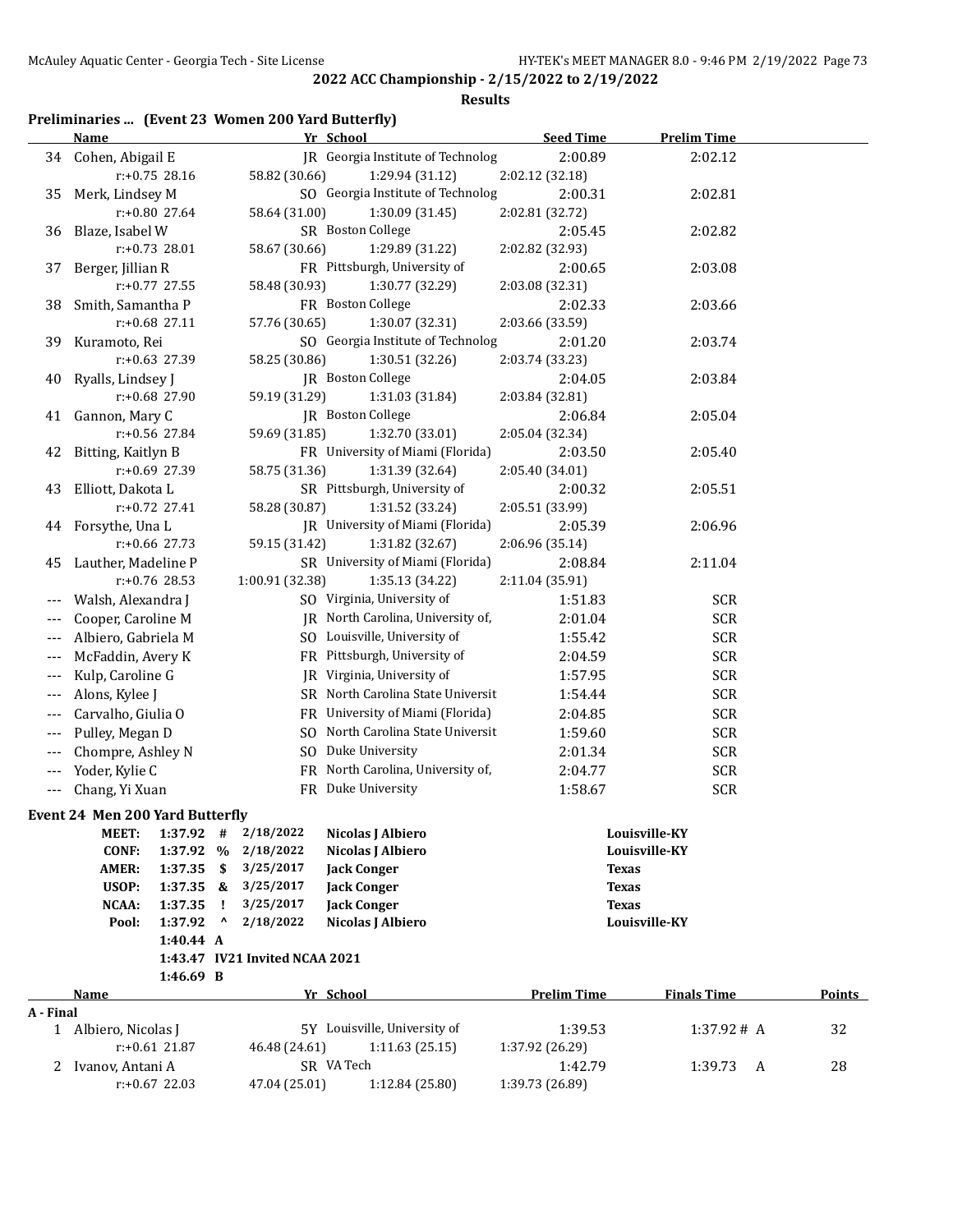#### **Results**

## **A - Final ... (Event 24 Men 200 Yard Butterfly)**

|                  | Name                  | Yr School                                | <b>Prelim Time</b> | <b>Finals Time</b> |                  | <b>Points</b> |
|------------------|-----------------------|------------------------------------------|--------------------|--------------------|------------------|---------------|
|                  | 3 Hayes, Aiden G      | FR North Carolina State Universit        | 1:42.61            | 1:40.39            | $\boldsymbol{A}$ | 27            |
|                  | r:+0.63 21.89         | 47.57 (25.68)<br>1:13.64 (26.07)         | 1:40.39 (26.75)    |                    |                  |               |
|                  | 4 Bowers, Noah L      | <b>IR</b> North Carolina State Universit | 1:42.42            | 1:41.91            | IV21             | 26            |
|                  | $r: +0.67$ 22.43      | 48.56 (26.13)<br>1:15.28 (26.72)         | 1:41.91 (26.63)    |                    |                  |               |
|                  | 5 Fong, Joshua L      | JR Virginia, University of               | 1:42.57            | 1:42.27            | IV21             | 25            |
|                  | $r: +0.65$ 23.20      | 49.52 (26.32)<br>1:15.39 (25.87)         | 1:42.27 (26.88)    |                    |                  |               |
|                  | 6 Henderson, Noah C   | <b>IR</b> North Carolina State Universit | 1:42.18            | 1:42.36            | IV21             | 24            |
|                  | r:+0.64 21.97         | 47.20 (25.23)<br>1:13.97 (26.77)         | 1:42.36 (28.39)    |                    |                  |               |
|                  | 7 Ferraro, Christian  | 5Y Georgia Institute of Technolog        | 1:42.37            | 1:43.10            | IV21             | 23            |
|                  | $r: +0.67$ 22.45      | 48.41 (25.96)<br>1:15.54(27.13)          | 1:43.10 (27.56)    |                    |                  |               |
|                  | 8 Smith, Zachary J    | SR Notre Dame, University of             | 1:42.99            | 1:44.63            | B                | 22            |
|                  | $r: +0.68$ 22.57      | 48.61 (26.04)<br>1:16.02 (27.41)         | 1:44.63 (28.61)    |                    |                  |               |
| <b>B</b> - Final |                       |                                          |                    |                    |                  |               |
|                  | 9 Miller, Lukas D     | SO North Carolina State Universit        | 1:43.71            | 1:41.40            | IV21             | 20            |
|                  | $r: +0.65$ 22.23      | 47.50 (25.27)<br>1:13.62 (26.12)         | 1:41.40 (27.78)    |                    |                  |               |
|                  | 10 Saldo, Gustavo     | FR Louisville, University of             | 1:44.75            | 1:42.75            | IV21             | 17            |
|                  | $r: +0.71$ 22.38      | 48.83 (26.45)<br>1:15.46 (26.63)         | 1:42.75 (27.29)    |                    |                  |               |
|                  | 11 Grender, Justin C  | SR Virginia, University of               | 1:43.75            | 1:43.38            | IV21             | 16            |
|                  | $r: +0.64$ 22.94      | 49.14 (26.20)<br>1:15.89 (26.75)         | 1:43.38 (27.49)    |                    |                  |               |
|                  | 12 Hussey, Patrick    | SO North Carolina, University of,        | 1:44.72            | 1:43.65            | B                | 15            |
|                  | $r: +0.66$ 23.39      | 50.20 (26.81)<br>1:16.74 (26.54)         | 1:43.65 (26.91)    |                    |                  |               |
|                  | 13 Mahler, Adam P     | JR Pittsburgh, University of             | 1:44.20            | 1:43.77            | B                | 14            |
|                  | $r: +0.64$ 22.70      | 48.79 (26.09)<br>1:15.62 (26.83)         | 1:43.77 (28.15)    |                    |                  |               |
|                  | 14 Romero, Antonio    | FR Georgia Institute of Technolog        | 1:45.22            | 1:44.70            | B                | 13            |
|                  | $r: +0.67$ 22.96      | 49.00 (26.04)<br>1:16.20 (27.20)         | 1:44.70 (28.50)    |                    |                  |               |
|                  | 15 Eichberg, Dylan A  | SR VA Tech                               | 1:43.28            | 1:44.77            | B                | 12            |
|                  | $r: +0.60$ 23.16      | 49.36 (26.20)<br>1:16.30 (26.94)         | 1:44.77 (28.47)    |                    |                  |               |
|                  | 16 Whelan, Matthew M  | SR Duke University                       | 1:44.68            | 1:45.67            | B                | 11            |
|                  | $r: +0.65$ 23.32      | 49.82 (26.50)<br>1:17.33 (27.51)         | 1:45.67 (28.34)    |                    |                  |               |
| C - Final        |                       |                                          |                    |                    |                  |               |
|                  | 17 Poelke, Boyd R     | SO North Carolina, University of,        | 1:46.28            | 1:44.31            | B                | 9             |
|                  | $r: +0.70$ 23.07      | 49.82 (26.75)<br>1:16.91(27.09)          | 1:44.31 (27.40)    |                    |                  |               |
|                  | 18 Manoff, Philip B   | SR VA Tech                               | 1:45.95            | 1:45.19            | B                | 7             |
|                  | $r: +0.66$ 23.51      | 50.38 (26.87)<br>1:17.60 (27.22)         | 1:45.19 (27.59)    |                    |                  |               |
|                  | 19 Bitz, Colin A      | FR Virginia, University of               | 1:47.18            | 1:45.20            | B                | 6             |
|                  | $r: +0.72$ 23.93      | 51.06 (27.13)<br>1:18.13(27.07)          | 1:45.20 (27.07)    |                    |                  |               |
|                  | 20 Miranda, Maxwell J | SR Notre Dame, University of             | 1:45.37            | 1:45.21            | B                | 5             |
|                  | r:+0.69 23.46         | 1:17.44 (27.19)<br>50.25 (26.79)         | 1:45.21 (27.77)    |                    |                  |               |
|                  | 21 Loktev, Denis      | FR Louisville, University of             | 1:45.51            | 1:45.51            | B                | 4             |
|                  | $r: +0.61$ 23.69      | 50.65 (26.96)<br>1:18.37 (27.72)         | 1:45.51 (27.14)    |                    |                  |               |
| 22               | Smith, Zachary C      | SO Florida State University              | 1:45.95            | 1:45.84            | B                | 3             |
|                  | $r: +0.65$ 23.54      | 1:18.15(27.75)<br>50.40 (26.86)          | 1:45.84 (27.69)    |                    |                  |               |
| 23               | Ahadzhanian, Serhii   | SR Pittsburgh, University of             | 1:46.02            | 1:45.95            | B                | 2             |
|                  | r:+0.67 23.26         | 1:17.50 (27.74)<br>49.76 (26.50)         | 1:45.95 (28.45)    |                    |                  |               |
|                  | 24 Floyd, Kyle P      | SO Boston College                        | 1:47.50            | 1:48.43            |                  | $\mathbf{1}$  |
|                  | $r: +0.63$ 23.28      | 50.58 (27.30)<br>1:18.91 (28.33)         | 1:48.43 (29.52)    |                    |                  |               |
|                  |                       |                                          |                    |                    |                  |               |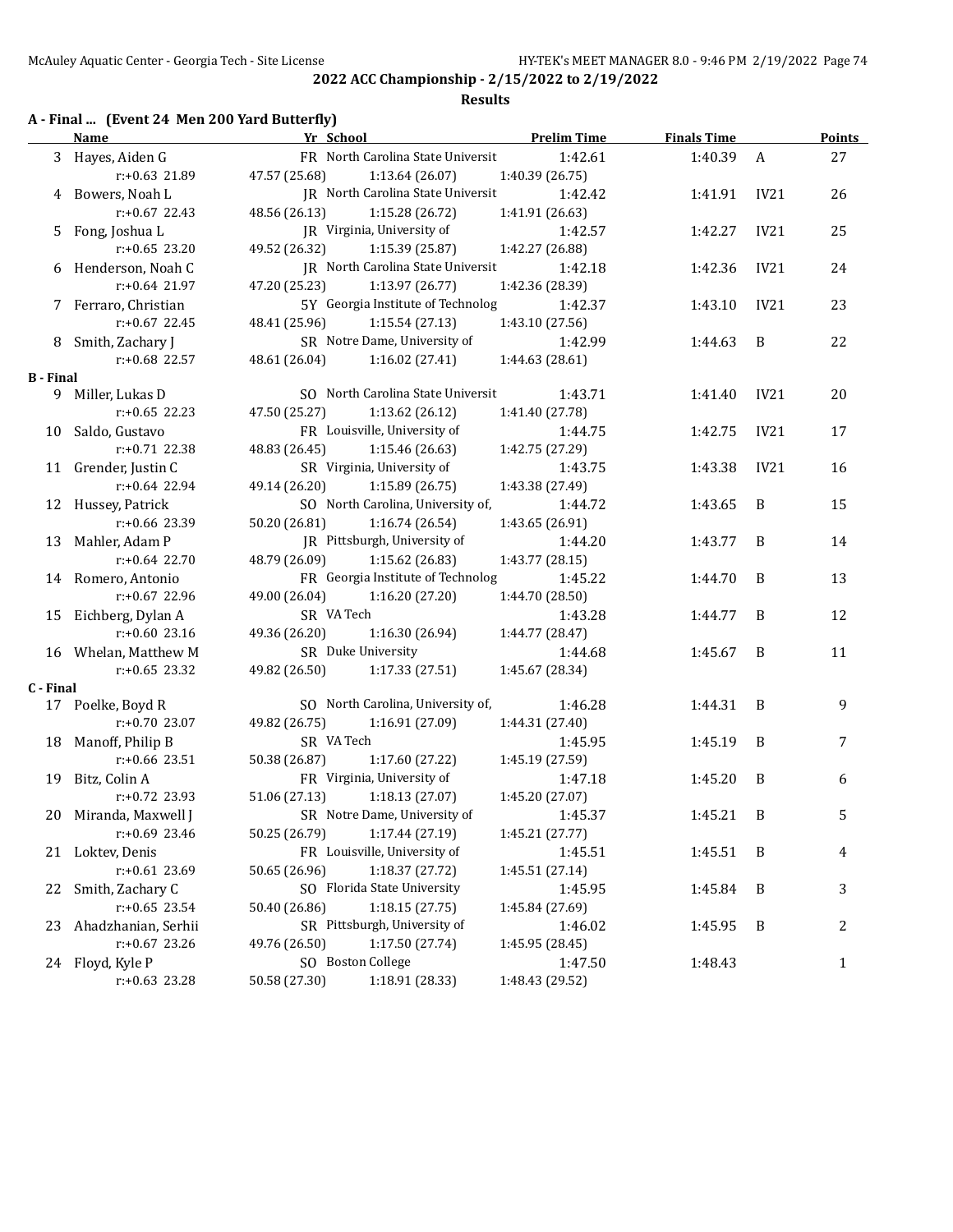|       | <b>Event 24 Men 200 Yard Butterfly</b> |                  |           |                                |                                           |                  |                    |       |
|-------|----------------------------------------|------------------|-----------|--------------------------------|-------------------------------------------|------------------|--------------------|-------|
|       | MEET:                                  | $1:37.92$ #      |           | 2/18/2022                      | Nicolas J Albiero                         |                  | Louisville-KY      |       |
|       | <b>CONF:</b>                           | 1:37.92 %        |           | 2/18/2022                      | Nicolas J Albiero                         |                  | Louisville-KY      |       |
|       | <b>AMER:</b>                           | $1:37.35$ \$     |           | 3/25/2017                      | <b>Jack Conger</b>                        |                  | Texas              |       |
|       | USOP:                                  | $1:37.35$ &      |           | 3/25/2017                      | <b>Jack Conger</b>                        |                  | <b>Texas</b>       |       |
|       | NCAA:                                  | $1:37.35$ !      |           | 3/25/2017                      | <b>Jack Conger</b>                        |                  | <b>Texas</b>       |       |
|       | Pool:                                  | 1:37.92          | $\lambda$ | 2/18/2022                      | Nicolas J Albiero                         |                  | Louisville-KY      |       |
|       |                                        | 1:40.44 A        |           |                                |                                           |                  |                    |       |
|       |                                        |                  |           | 1:43.47 IV21 Invited NCAA 2021 |                                           |                  |                    |       |
|       |                                        | 1:46.69 B        |           |                                |                                           |                  |                    |       |
|       | Name                                   |                  |           |                                | Yr School                                 | <b>Seed Time</b> | <b>Prelim Time</b> |       |
|       | <b>Preliminaries</b>                   |                  |           |                                |                                           |                  |                    |       |
|       | 1 Albiero, Nicolas J                   |                  |           |                                | 5Y Louisville, University of              | 1:41.50          | 1:39.53            | qA    |
|       |                                        | $r: +0.62$ 22.45 |           | 47.94 (25.49)                  | 1:13.77(25.83)                            | 1:39.53 (25.76)  |                    |       |
|       | 2 Henderson, Noah C                    |                  |           |                                | <b>IR</b> North Carolina State Universit  | 1:43.63          | 1:42.18            | qIV21 |
|       |                                        | $r: +0.61$ 22.09 |           | 48.08 (25.99)                  | 1:14.49 (26.41)                           | 1:42.18 (27.69)  |                    |       |
| 3     | Ferraro, Christian                     |                  |           |                                | 5Y Georgia Institute of Technolog         | 1:40.33          | 1:42.37            | qIV21 |
|       |                                        | $r: +0.70$ 22.53 |           | 48.42 (25.89)                  | 1:15.26 (26.84)                           | 1:42.37 (27.11)  |                    |       |
|       | Bowers, Noah L                         |                  |           |                                | JR North Carolina State Universit         | 1:44.64          | 1:42.42            | qIV21 |
|       |                                        | $r: +0.66$ 22.30 |           | 48.64 (26.34)                  | 1:15.40 (26.76)                           | 1:42.42 (27.02)  |                    |       |
| 5     | Fong, Joshua L                         |                  |           |                                | JR Virginia, University of                | 1:44.20          | 1:42.57            | qIV21 |
|       |                                        | $r: +0.66$ 23.62 |           | 50.26 (26.64)                  | 1:16.11(25.85)                            | 1:42.57 (26.46)  |                    |       |
| 6     | Hayes, Aiden G                         |                  |           |                                | FR North Carolina State Universit         | 1:42.02          | 1:42.61            | qIV21 |
|       |                                        | $r: +0.66$ 22.41 |           | 48.57 (26.16)                  | 1:15.32 (26.75)                           | 1:42.61 (27.29)  |                    |       |
|       |                                        |                  |           |                                | SR VA Tech                                |                  |                    |       |
|       | Ivanov, Antani A                       |                  |           |                                |                                           | 1:40.84          | 1:42.79            | qIV21 |
|       |                                        | $r: +0.70$ 23.32 |           | 49.77 (26.45)                  | 1:16.38(26.61)                            | 1:42.79 (26.41)  |                    |       |
| 8     | Smith, Zachary J                       |                  |           |                                | SR Notre Dame, University of              | 1:45.11          | 1:42.99            | qIV21 |
|       |                                        | r:+0.66 22.69    |           | 48.83 (26.14)                  | 1:15.80 (26.97)                           | 1:42.99 (27.19)  |                    |       |
| 9.    | Eichberg, Dylan A                      |                  |           |                                | SR VA Tech                                | 1:44.06          | 1:43.28            | qIV21 |
|       |                                        | $r: +0.61$ 23.67 |           | 50.16 (26.49)                  | 1:16.40 (26.24)                           | 1:43.28 (26.88)  |                    |       |
| 10    | Miller, Lukas D                        |                  |           |                                | SO North Carolina State Universit         | 1:43.25          | 1:43.71            | qB    |
|       |                                        | $r: +0.67$ 23.17 |           | 49.86 (26.69)                  | 1:16.60 (26.74)                           | 1:43.71 (27.11)  |                    |       |
| 11    | Grender, Justin C                      |                  |           |                                | SR Virginia, University of                | 1:44.71          | 1:43.75            | qB    |
|       |                                        | r:+0.66 22.94    |           | 49.31 (26.37)                  | 1:16.02(26.71)                            | 1:43.75 (27.73)  |                    |       |
| 12    | Mahler, Adam P                         |                  |           |                                | JR Pittsburgh, University of              | 1:45.96          | 1:44.20            | qB    |
|       |                                        | r:+0.70 22.98    |           | 48.90 (25.92)                  | 1:16.35(27.45)                            | 1:44.20 (27.85)  |                    |       |
|       | 13 Whelan, Matthew M                   |                  |           |                                | SR Duke University                        | 1:44.68          | 1:44.68            | qB    |
|       |                                        | $r: +0.63$ 23.45 |           | 50.30 (26.85)                  | 1:17.58 (27.28)                           | 1:44.68 (27.10)  |                    |       |
|       | 14 Hussey, Patrick                     |                  |           |                                | SO North Carolina, University of, 2:55.12 |                  | 1:44.72            | qB    |
|       |                                        | r:+0.68 23.54    |           | 50.32 (26.78)                  | 1:17.41 (27.09)                           | 1:44.72 (27.31)  |                    |       |
| 15    | Saldo, Gustavo                         |                  |           |                                | FR Louisville, University of              | 1:45.40          | 1:44.75            | qB    |
|       |                                        | $r: +0.71$ 23.05 |           | 49.92 (26.87)                  | 1:16.64(26.72)                            | 1:44.75 (28.11)  |                    |       |
| 16    | Romero, Antonio                        |                  |           |                                | FR Georgia Institute of Technolog         | 1:45.42          | 1:45.22            | qB    |
|       |                                        | r:+0.66 23.18    |           | 49.43 (26.25)                  | 1:16.46 (27.03)                           | 1:45.22 (28.76)  |                    |       |
| 17    | Miranda, Maxwell J                     |                  |           |                                | SR Notre Dame, University of              | 1:46.20          | 1:45.37            | qB    |
|       |                                        | r:+0.71 23.44    |           | 49.89 (26.45)                  | 1:17.04(27.15)                            | 1:45.37 (28.33)  |                    |       |
| 18    | Loktev, Denis                          |                  |           |                                | FR Louisville, University of              | <b>NT</b>        | 1:45.51            | qB    |
|       |                                        | r:+0.60 23.88    |           | 50.75 (26.87)                  | 1:18.13 (27.38)                           | 1:45.51 (27.38)  |                    |       |
| *19   | Smith, Zachary C                       |                  |           |                                | SO Florida State University               | 1:47.70          | 1:45.95            | qB    |
|       |                                        | $r: +0.65$ 23.62 |           | 50.46 (26.84)                  | 1:17.92 (27.46)                           | 1:45.95 (28.03)  |                    |       |
|       |                                        |                  |           |                                | SR VA Tech                                |                  |                    |       |
| $*19$ | Manoff, Philip B                       | r:+0.66 22.40    |           |                                |                                           | 1:44.05          | 1:45.95            | qB    |
|       |                                        |                  |           | 48.33 (25.93)                  | 1:15.82 (27.49)                           | 1:45.95 (30.13)  |                    |       |
|       | 21 Ahadzhanian, Serhii                 |                  |           |                                | SR Pittsburgh, University of              | 1:46.95          | 1:46.02            | qB    |
|       |                                        | r:+0.68 22.65    |           | 48.95 (26.30)                  | 1:16.40 (27.45)                           | 1:46.02 (29.62)  |                    |       |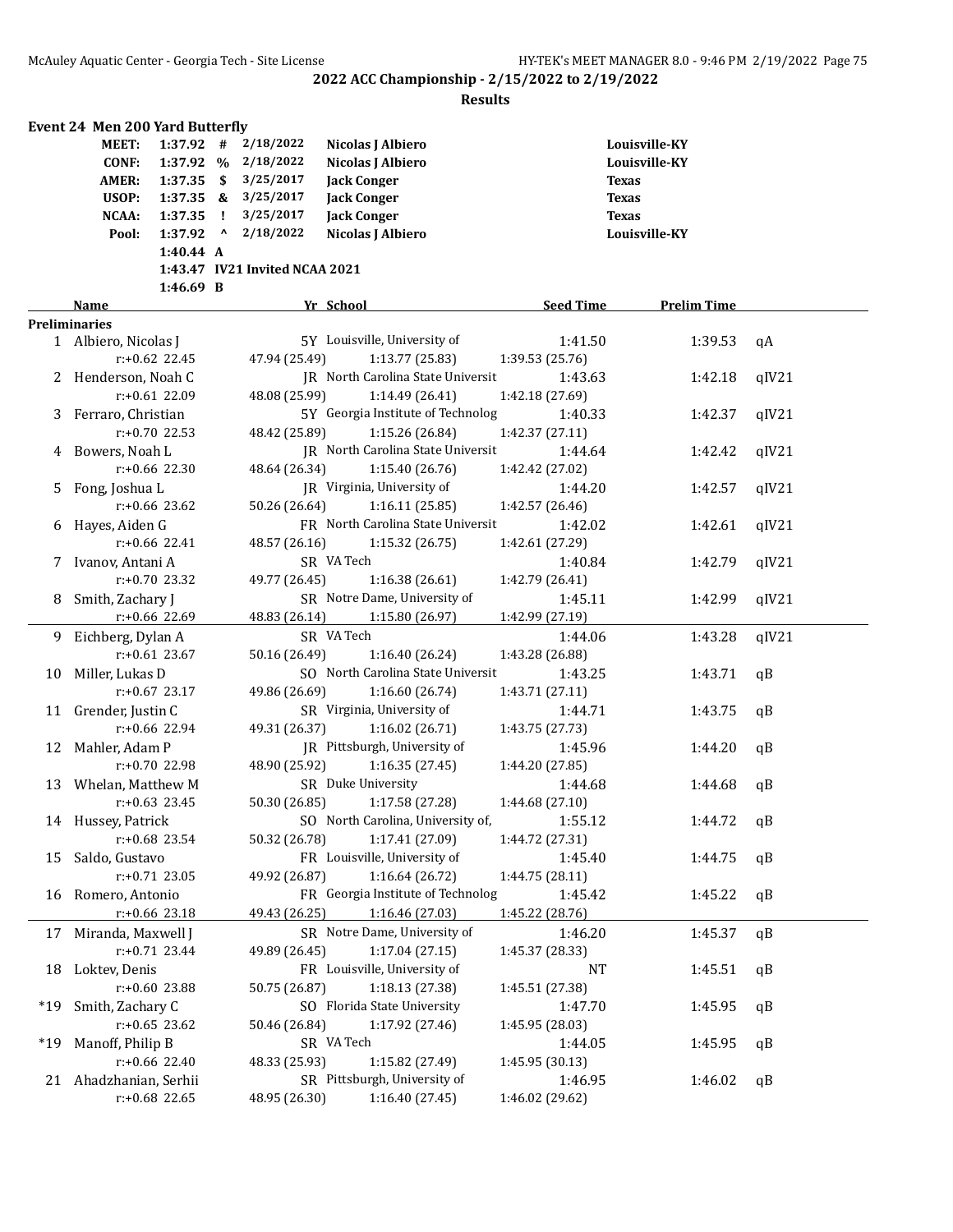| Preliminaries  (Event 24 Men 200 Yard Butterfly) |                            |                                   |                  |                    |             |  |  |  |  |
|--------------------------------------------------|----------------------------|-----------------------------------|------------------|--------------------|-------------|--|--|--|--|
|                                                  | <b>Name</b>                | Yr School                         | <b>Seed Time</b> | <b>Prelim Time</b> |             |  |  |  |  |
|                                                  | 22 Poelke, Boyd R          | SO North Carolina, University of, | 1:45.24          | 1:46.28            | qB          |  |  |  |  |
|                                                  | $r: +0.72$ 23.34           | 50.33 (26.99)<br>1:18.08 (27.75)  | 1:46.28 (28.20)  |                    |             |  |  |  |  |
| 23                                               | Bitz, Colin A              | FR Virginia, University of        | 1:48.11          | 1:47.18            | $\mathbf q$ |  |  |  |  |
|                                                  | r:+0.70 23.92              | 51.19 (27.27)<br>1:19.23 (28.04)  | 1:47.18 (27.95)  |                    |             |  |  |  |  |
| 24                                               | Floyd, Kyle P              | SO Boston College                 | 1:46.73          | 1:47.50            | $\mathbf q$ |  |  |  |  |
|                                                  | r:+0.66 23.84              | 51.13 (27.29)<br>1:19.15 (28.02)  | 1:47.50 (28.35)  |                    |             |  |  |  |  |
| 25                                               | Dalla Valle, Christopher N | IR Duke University                | 1:47.23          | 1:47.67            |             |  |  |  |  |
|                                                  | $r: +0.66$ 23.85           | 50.89 (27.04)<br>1:18.74 (27.85)  | 1:47.67 (28.93)  |                    |             |  |  |  |  |
| 26                                               | Russano, Trent A           | FR Pittsburgh, University of      | 1:49.15          | 1:48.00            |             |  |  |  |  |
|                                                  | $r: +0.60$ 23.48           | 50.51 (27.03)<br>1:18.94 (28.43)  | 1:48.00 (29.06)  |                    |             |  |  |  |  |
| 27                                               | Mason, Nicholas M          | JR Florida State University       | 1:50.89          | 1:48.26            |             |  |  |  |  |
|                                                  | $r: +0.73$ 24.00           | 51.26 (27.26)<br>1:19.17 (27.91)  | 1:48.26 (29.09)  |                    |             |  |  |  |  |
| 28                                               | Lukashev, Stephan A        | SO Notre Dame, University of      | 1:49.08          | 1:48.34            |             |  |  |  |  |
|                                                  | r:+0.69 22.95              | 49.96 (27.01)<br>1:18.46 (28.50)  | 1:48.34 (29.88)  |                    |             |  |  |  |  |
| 29                                               | Gapinski, David A          | FR Georgia Institute of Technolog | 1:49.88          | 1:49.60            |             |  |  |  |  |
|                                                  | $r: +0.75$ 24.31           | 52.02 (27.71)<br>1:19.56 (27.54)  | 1:49.60 (30.04)  |                    |             |  |  |  |  |
| 30                                               | Henkel, Bryce R            | FR Boston College                 | 1:48.19          | 1:49.80            |             |  |  |  |  |
|                                                  | $r: +0.67$ 23.42           | 50.22 (26.80)<br>1:19.06 (28.84)  | 1:49.80 (30.74)  |                    |             |  |  |  |  |
| 31                                               | Silver, Ryan J             | FR North Carolina, University of, | 1:52.48          | 1:50.13            |             |  |  |  |  |
|                                                  | $r: +0.62$ 24.68           | 52.70 (28.02)<br>1:21.56 (28.86)  | 1:50.13 (28.57)  |                    |             |  |  |  |  |
| 32                                               | Yu-Kisselbach, Lucius      | FR Boston College                 | 1:52.00          | 1:52.05            |             |  |  |  |  |
|                                                  | $r.+0.71$ 24.72            | 53.06 (28.34)<br>1:22.07 (29.01)  | 1:52.05 (29.98)  |                    |             |  |  |  |  |
| ---                                              | Clark, Rush M              | SO Florida State University       | 1:46.26          | <b>DFS</b>         |             |  |  |  |  |
|                                                  | Declared false start       |                                   |                  |                    |             |  |  |  |  |
| ---                                              | Werner, Everett M          | SR Duke University                | 1:49.03          | <b>SCR</b>         |             |  |  |  |  |
| $---$                                            | Dal Maso, Filippo          | SR VA Tech                        | 1:47.94          | <b>SCR</b>         |             |  |  |  |  |
| ---                                              | Viers, Nicholas T          | JR Duke University                | 1:50.87          | <b>SCR</b>         |             |  |  |  |  |
| $---$                                            | Vlasic, Adam P             | SO Duke University                | 1:51.61          | <b>SCR</b>         |             |  |  |  |  |
| ---                                              | Villalon Centenera, Santos | JR North Carolina, University of, | 1:50.98          | <b>SCR</b>         |             |  |  |  |  |
| $---$                                            | Sicignano, Tyler J         | FR Virginia, University of        | 1:47.95          | <b>SCR</b>         |             |  |  |  |  |
| ---                                              | Nugent, Auben F            | FR Florida State University       | 1:46.32          | SCR                |             |  |  |  |  |
| $---$                                            | Shaheen, Jonathan M        | SO Georgia Institute of Technolog | 1:50.92          | <b>SCR</b>         |             |  |  |  |  |
| $---$                                            | Edwards, Maxwell E         | JR Virginia, University of        | 1:50.30          | SCR                |             |  |  |  |  |
| $---$                                            | Sos, Daniel                | SR Louisville, University of      | 1:46.33          | <b>SCR</b>         |             |  |  |  |  |
| $---$                                            | Moore, John P              | SO Virginia, University of        | 1:49.21          | <b>SCR</b>         |             |  |  |  |  |
| $---$                                            | Wiltsey, Curtis S          | SR North Carolina State Universit | 1:47.37          | <b>SCR</b>         |             |  |  |  |  |
| $---$                                            | Plage, James L             | SO North Carolina State Universit | 1:49.56          | <b>SCR</b>         |             |  |  |  |  |
| $---$                                            | McKinney, William H        | FR Boston College                 | NT               | <b>SCR</b>         |             |  |  |  |  |
| ---                                              | Blusiewicz, Andrew M       | FR Boston College                 | 1:52.23          | SCR                |             |  |  |  |  |
| ---                                              | Brown, Zachary H           | SR North Carolina State Universit | 1:43.62          | <b>SCR</b>         |             |  |  |  |  |
| ---                                              | Healy, John J              | SR North Carolina State Universit | 1:47.80          | <b>SCR</b>         |             |  |  |  |  |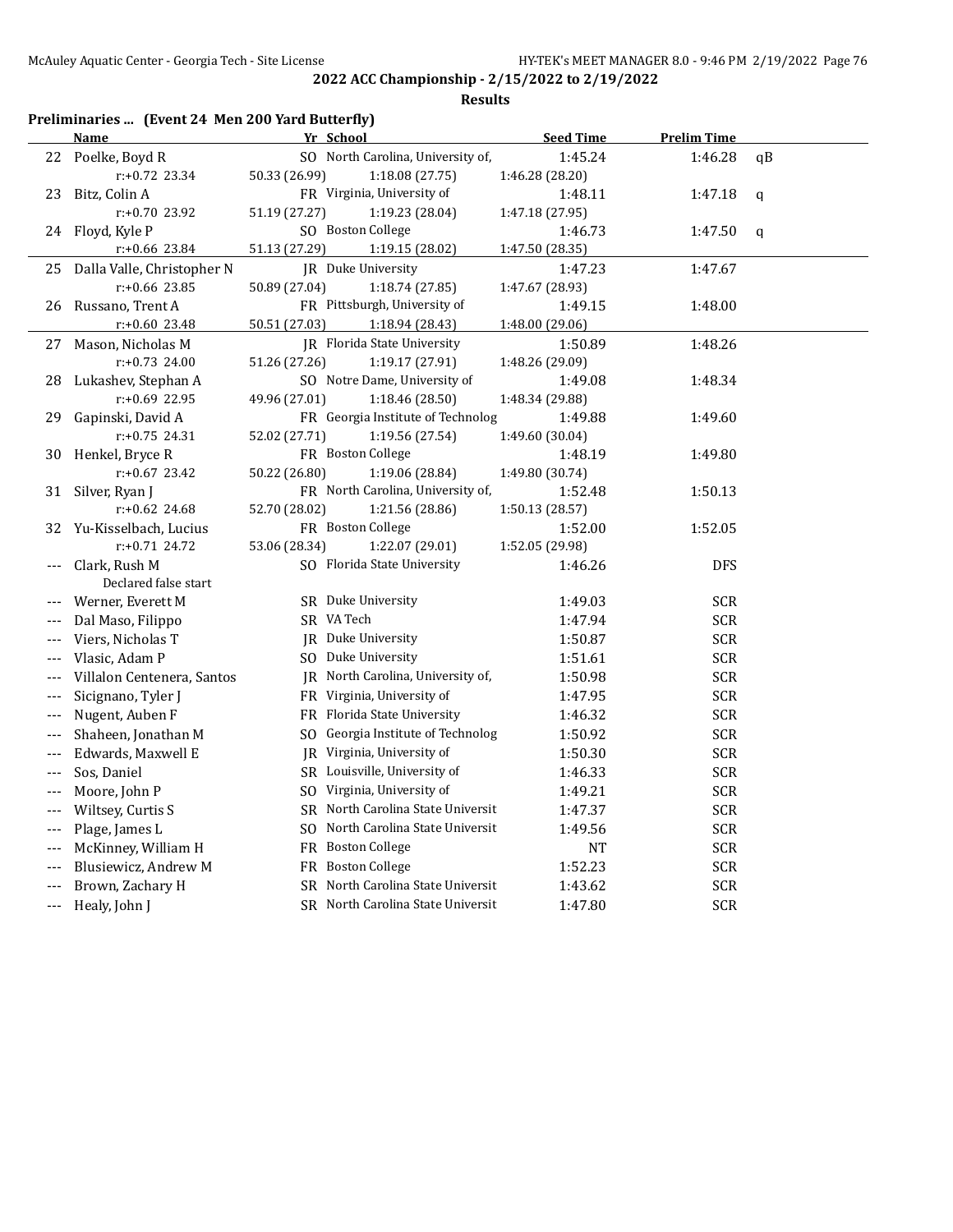|                  | Event 25 Women 100 Yard Backstroke |          |              |                              |                                   |                    |                    |      |        |
|------------------|------------------------------------|----------|--------------|------------------------------|-----------------------------------|--------------------|--------------------|------|--------|
|                  | MEET:                              | 49.41 #  |              | 2/18/2022                    | <b>Katharine F Berkoff</b>        | <b>NCSU-NC</b>     |                    |      |        |
|                  | <b>CONF:</b>                       | 49.41 %  |              | 2/18/2022                    | <b>Katharine F Berkoff</b>        | <b>NCSU-NC</b>     |                    |      |        |
|                  | <b>AMER:</b>                       | 49.16 \$ |              | 3/14/2021                    | <b>Regan Smith</b>                | Riptide            |                    |      |        |
|                  | USOP:                              |          |              | 49.16 & 3/14/2021            | <b>Regan Smith</b>                | Riptide            |                    |      |        |
|                  | NCAA:                              | 49.18    | $\mathbf{I}$ | 3/22/2019                    | <b>Beata Nelson</b>               | Wisconsin          |                    |      |        |
|                  | Pool:                              | 49.41    | $\mathbf{v}$ | 2/18/2022                    | <b>Katharine F Berkoff</b>        | <b>NCSU-NC</b>     |                    |      |        |
|                  |                                    | 50.93 A  |              |                              |                                   |                    |                    |      |        |
|                  |                                    |          |              | 53.01 IV21 Invited NCAA 2021 |                                   |                    |                    |      |        |
|                  |                                    | 53.94 B  |              |                              |                                   |                    |                    |      |        |
|                  | Name                               |          |              |                              | Yr School                         | <b>Prelim Time</b> | <b>Finals Time</b> |      | Points |
| A - Final        |                                    |          |              |                              |                                   |                    |                    |      |        |
|                  | 1 Berkoff, Katharine F             |          |              |                              | JR North Carolina State Universit | 50.54              | 49.41# A           |      | 32     |
|                  | $r: +0.53$ 23.88                   |          |              | 49.41 (25.53)                |                                   |                    |                    |      |        |
|                  | Walsh, Gretchen C                  |          |              |                              | FR Virginia, University of        | 51.53              | 50.13              | A    | 28     |
|                  | $r: +0.73$ 24.05                   |          |              | 50.13 (26.08)                |                                   |                    |                    |      |        |
| 3                | Tiltmann, Reilly A                 |          |              |                              | FR Virginia, University of        | 51.41              | 50.42              | A    | 27     |
|                  | $r: +0.68$ 24.42                   |          |              | 50.42 (26.00)                |                                   |                    |                    |      |        |
|                  | 4 Alons, Kylee J                   |          |              |                              | SR North Carolina State Universit | 51.83              | 51.16              | IV21 | 26     |
|                  | $r: +0.62$ 24.82                   |          |              | 51.16 (26.34)                |                                   |                    |                    |      |        |
| 5.               | Countie, Grace K                   |          |              |                              | SR North Carolina, University of, | 51.54              | 51.95              | IV21 | 25     |
|                  | $r: +0.70$ 24.88                   |          |              | 51.95 (27.07)                |                                   |                    |                    |      |        |
| 6                | Lindner, Sophie M                  |          |              |                              | SR North Carolina, University of, | 52.36              | 51.97              | IV21 | 24     |
|                  | r:+0.81 24.96                      |          |              | 51.97 (27.01)                |                                   |                    |                    |      |        |
|                  | Atkinson, Emma R                   |          |              |                              | SO VA Tech                        | 52.36              | 52.28              | IV21 | 23     |
|                  | $r: +0.61$ 25.14                   |          |              | 52.28 (27.14)                |                                   |                    |                    |      |        |
| 8                | Pattison, Greer A                  |          |              |                              | FR North Carolina, University of, | 52.05              | 52.29              | IV21 | 22     |
|                  | $r: +0.61$ 24.94                   |          |              | 52.29 (27.35)                |                                   |                    |                    |      |        |
| <b>B</b> - Final |                                    |          |              |                              |                                   |                    |                    |      |        |
|                  | 9 Muzzy, Emma E                    |          |              |                              | SR North Carolina State Universit | 52.40              | 51.82              | IV21 | 20     |
|                  | $r: +0.70$ 25.40                   |          |              | 51.82 (26.42)                |                                   |                    |                    |      |        |
| 10               | Hetrick, Paige M                   |          |              |                              | SO Louisville, University of      | 52.76              | 52.22              | IV21 | 17     |
|                  | r:+0.70 24.89                      |          |              | 52.22 (27.33)                |                                   |                    |                    |      |        |
|                  | 11 Ulett, Ryenne D                 |          |              |                              | FR Louisville, University of      | 52.95              | 52.26              | IV21 | 16     |
|                  | r:+0.66 25.62                      |          |              | 52.26 (26.64)                |                                   |                    |                    |      |        |
| 12               | Quaglieri, Tania                   |          |              |                              | JR Florida State University       | 53.04              | 52.45              | IV21 | 15     |
|                  | r:+0.59 25.28                      |          |              | 52.45 (27.17)                |                                   |                    |                    |      |        |
| 13               | Bentz, Caroline G                  |          |              |                              | SO VA Tech                        | 52.89              | 52.81              | IV21 | 14     |
|                  | r:+0.66 25.39                      |          |              | 52.81 (27.42)                |                                   |                    |                    |      |        |
|                  | 14 Hollander, Shayna D             |          |              |                              | SR Duke University                | 53.24              | 52.90              | IV21 | 13     |
|                  | r:+0.83 25.14                      |          |              | 52.90 (27.76)                |                                   |                    |                    |      |        |
|                  | 15 Lee, Easop                      |          |              |                              | SR Duke University                | 52.99              | 53.10              | B    | 12     |
|                  | $r+0.69$ 25.71                     |          |              | 53.10 (27.39)                |                                   |                    |                    |      |        |
|                  | 16 Shuppert, Emma K                |          |              |                              | JR Duke University                | 52.85              | 53.40              | B    | 11     |
|                  | $r: +0.63$ 25.44                   |          |              | 53.40 (27.96)                |                                   |                    |                    |      |        |
| C - Final        | 17 Lewicki, Katey A                |          |              |                              | SO North Carolina State Universit | 53.44              | 52.87              | IV21 | 9      |
|                  | $r: +0.67$ 25.65                   |          |              | 52.87 (27.22)                |                                   |                    |                    |      |        |
| 18               | Lowe, Heidi D                      |          |              |                              | SR North Carolina, University of, | 53.45              | 53.24              | B    | 7      |
|                  | $r: +0.67$ 25.42                   |          |              | 53.24 (27.82)                |                                   |                    |                    |      |        |
| 19               | Christman, Madelyn T               |          |              |                              | FR Notre Dame, University of      | 53.30              | 53.33              | B    | 6      |
|                  | r:+0.61 25.79                      |          |              | 53.33 (27.54)                |                                   |                    |                    |      |        |
| 20.              | Huizinga, Danika                   |          |              |                              | 5Y University of Miami (Florida)  | 53.39              | 53.38              | B    | 5      |
|                  | r:+0.73 26.09                      |          |              | 53.38 (27.29)                |                                   |                    |                    |      |        |
|                  |                                    |          |              |                              |                                   |                    |                    |      |        |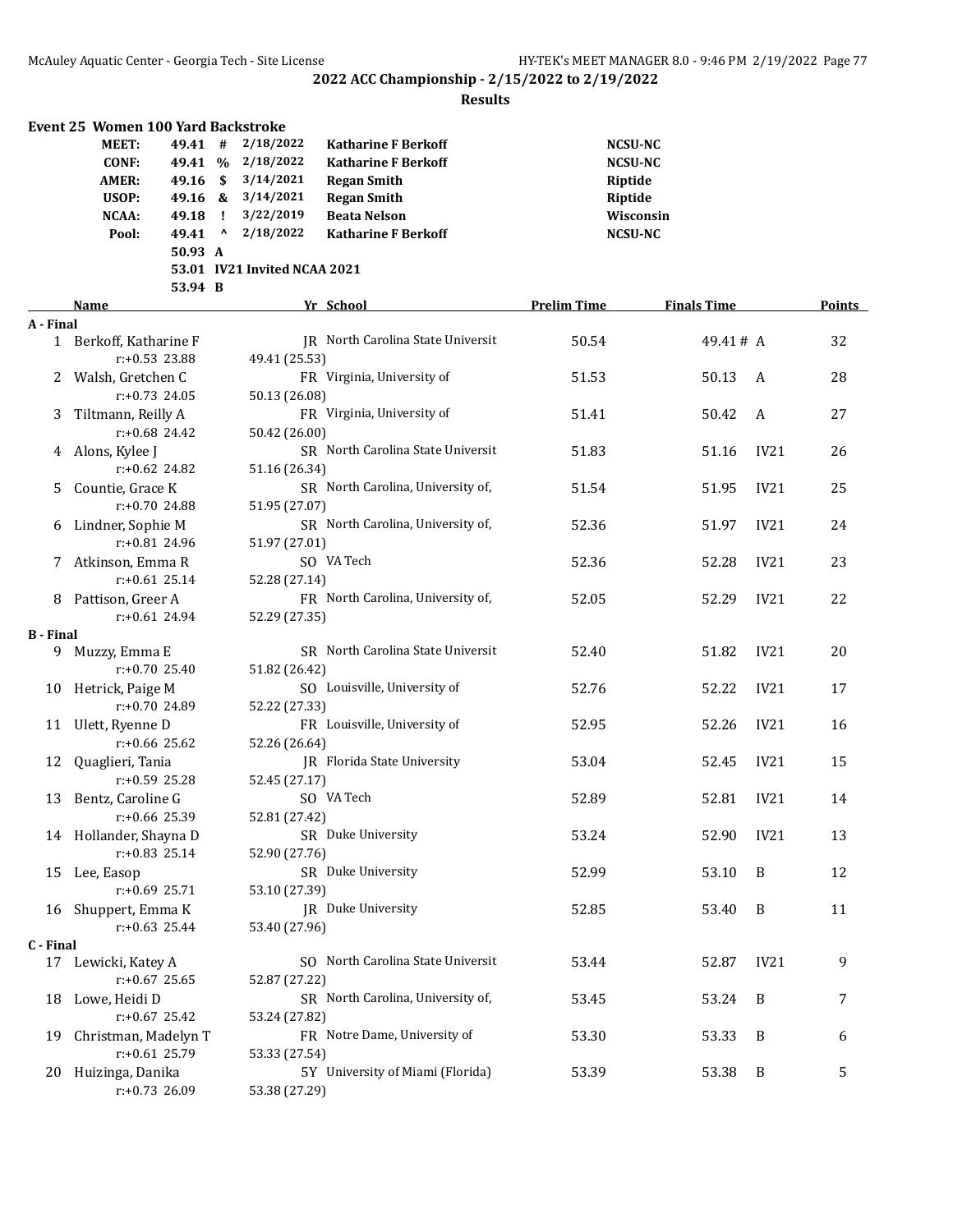|    | C - Final  (Event 25 Women 100 Yard Backstroke)<br>Name |                  |                              |                                | Yr School                                 | <b>Prelim Time</b> | <b>Finals Time</b>               |       | Points       |
|----|---------------------------------------------------------|------------------|------------------------------|--------------------------------|-------------------------------------------|--------------------|----------------------------------|-------|--------------|
|    | 21 Lenihan, Emily M                                     |                  |                              |                                | SO Duke University                        | 53.90              | 53.72                            | B     | 4            |
|    |                                                         | $r: +0.66$ 26.25 |                              | 53.72 (27.47)                  |                                           |                    |                                  |       |              |
| 22 | Nel, Olivia                                             |                  |                              |                                | FR North Carolina, University of,         | 54.02              | 53.76                            | B     | 3            |
|    |                                                         | $r: +0.93$ 25.94 |                              | 53.76 (27.82)                  |                                           |                    |                                  |       |              |
| 23 | Murray, Pia J                                           |                  |                              |                                | SO Florida State University               | 53.87              | 53.96                            |       | 2            |
|    |                                                         | r:+0.54 26.24    |                              | 53.96 (27.72)                  |                                           |                    |                                  |       |              |
|    | 24 McDonald, Madeleine C                                |                  |                              |                                | SR Florida State University               | 53.74              | 54.20                            |       | $\mathbf{1}$ |
|    | $r: +0.60$ 26.03                                        |                  |                              | 54.20 (28.17)                  |                                           |                    |                                  |       |              |
|    |                                                         |                  |                              |                                |                                           |                    |                                  |       |              |
|    | <b>Event 25 Women 100 Yard Backstroke</b>               |                  |                              |                                |                                           |                    |                                  |       |              |
|    | MEET:                                                   | 49.41 #          |                              | 2/18/2022                      | <b>Katharine F Berkoff</b>                |                    | <b>NCSU-NC</b><br><b>NCSU-NC</b> |       |              |
|    | CONF:                                                   |                  | $\mathbf{s}$                 | 49.41 % 2/18/2022<br>3/14/2021 | <b>Katharine F Berkoff</b>                |                    |                                  |       |              |
|    | <b>AMER:</b>                                            | 49.16            |                              |                                | <b>Regan Smith</b>                        | Riptide            |                                  |       |              |
|    | USOP:<br>NCAA:                                          |                  |                              | 49.16 & 3/14/2021              | <b>Regan Smith</b><br><b>Beata Nelson</b> | Riptide            |                                  |       |              |
|    | Pool:                                                   | 49.18<br>49.41   | $\mathbf{I}$<br>$\mathbf{A}$ | 3/22/2019<br>2/18/2022         | <b>Katharine F Berkoff</b>                |                    | Wisconsin                        |       |              |
|    |                                                         | 50.93 A          |                              |                                |                                           |                    | <b>NCSU-NC</b>                   |       |              |
|    |                                                         |                  |                              | 53.01 IV21 Invited NCAA 2021   |                                           |                    |                                  |       |              |
|    |                                                         | 53.94 B          |                              |                                |                                           |                    |                                  |       |              |
|    |                                                         |                  |                              |                                |                                           | <b>Seed Time</b>   | <b>Prelim Time</b>               |       |              |
|    | <b>Name</b>                                             |                  |                              |                                | Yr School                                 |                    |                                  |       |              |
|    | <b>Preliminaries</b>                                    |                  |                              |                                | JR North Carolina State Universit         | 50.19              | 50.54                            |       |              |
|    | 1 Berkoff, Katharine F                                  | $r: +0.59$ 24.60 |                              |                                |                                           |                    |                                  | qA    |              |
|    |                                                         |                  |                              | 50.54 (25.94)                  |                                           |                    |                                  |       |              |
| 2  | Tiltmann, Reilly A                                      |                  |                              |                                | FR Virginia, University of                | 51.85              | 51.41                            | qIV21 |              |
|    |                                                         | $r: +0.68$ 24.90 |                              | 51.41 (26.51)                  |                                           |                    |                                  |       |              |
| 3. | Walsh, Gretchen C                                       |                  |                              |                                | FR Virginia, University of                | 50.61              | 51.53                            | qIV21 |              |
|    |                                                         | $r: +0.63$ 24.86 |                              | 51.53 (26.67)                  |                                           |                    |                                  |       |              |
| 4  | Countie, Grace K                                        |                  |                              |                                | SR North Carolina, University of,         | 52.35              | 51.54                            | qIV21 |              |
|    |                                                         | r:+0.66 24.44    |                              | 51.54 (27.10)                  |                                           |                    |                                  |       |              |
| 5. | Alons, Kylee J                                          |                  |                              |                                | SR North Carolina State Universit         | 51.76              | 51.83                            | qIV21 |              |
|    |                                                         | $r: +0.63$ 24.68 |                              | 51.83 (27.15)                  |                                           |                    |                                  |       |              |
| 6  | Pattison, Greer A                                       |                  |                              |                                | FR North Carolina, University of,         | 52.95              | 52.05                            | qIV21 |              |
|    |                                                         | r:+0.60 24.98    |                              | 52.05 (27.07)                  |                                           |                    |                                  |       |              |
| *7 | Atkinson, Emma R                                        |                  |                              |                                | SO VA Tech                                | 52.49              | 52.36                            | qIV21 |              |
|    | $r: +0.66$ 25.29                                        |                  |                              | 52.36 (27.07)                  |                                           |                    |                                  |       |              |
| *7 | Lindner, Sophie M                                       |                  |                              |                                | SR North Carolina, University of,         | 53.21              | 52.36                            | qIV21 |              |
|    | $r: +0.56$ 25.19                                        |                  |                              | 52.36 (27.17)                  |                                           |                    |                                  |       |              |
|    | 9 Muzzy, Emma E                                         |                  |                              |                                | SR North Carolina State Universit         | 53.61              | 52.40                            | qIV21 |              |
|    | r:+0.68 25.68                                           |                  |                              | 52.40 (26.72)                  |                                           |                    |                                  |       |              |
|    | 10 Hetrick, Paige M                                     |                  |                              |                                | SO Louisville, University of              | 52.88              | 52.76                            | qIV21 |              |
|    | $r+0.70$ 25.35                                          |                  |                              | 52.76 (27.41)                  |                                           |                    |                                  |       |              |
|    | 11 Shuppert, Emma K                                     |                  |                              |                                | JR Duke University                        | 53.15              | 52.85                            | qIV21 |              |
|    | $r: +0.62$ 25.27                                        |                  |                              | 52.85 (27.58)                  |                                           |                    |                                  |       |              |
|    | 12 Bentz, Caroline G                                    |                  |                              |                                | SO VA Tech                                | 52.88              | 52.89                            | qIV21 |              |
|    | $r: +0.66$ 25.53                                        |                  |                              | 52.89 (27.36)                  |                                           |                    |                                  |       |              |
| 13 | Ulett, Ryenne D                                         |                  |                              |                                | FR Louisville, University of              | 53.09              | 52.95                            | qIV21 |              |
|    | r:+0.78 25.85                                           |                  |                              | 52.95 (27.10)                  |                                           |                    |                                  |       |              |
|    | 14 Lee, Easop                                           |                  |                              |                                | SR Duke University                        | 53.97              | 52.99                            | qIV21 |              |
|    | $r: +0.59$ 25.70                                        |                  |                              | 52.99 (27.29)                  |                                           |                    |                                  |       |              |
| 15 | Quaglieri, Tania                                        |                  |                              |                                | JR Florida State University               | 53.85              | 53.04                            | qB    |              |
|    |                                                         | $r: +0.67$ 25.69 |                              | 53.04 (27.35)                  |                                           |                    |                                  |       |              |
|    | 16 Hollander, Shayna D                                  |                  |                              |                                | SR Duke University                        | 53.66              | 53.24                            | qB    |              |
|    |                                                         | r:+0.68 25.35    |                              | 53.24 (27.89)                  |                                           |                    |                                  |       |              |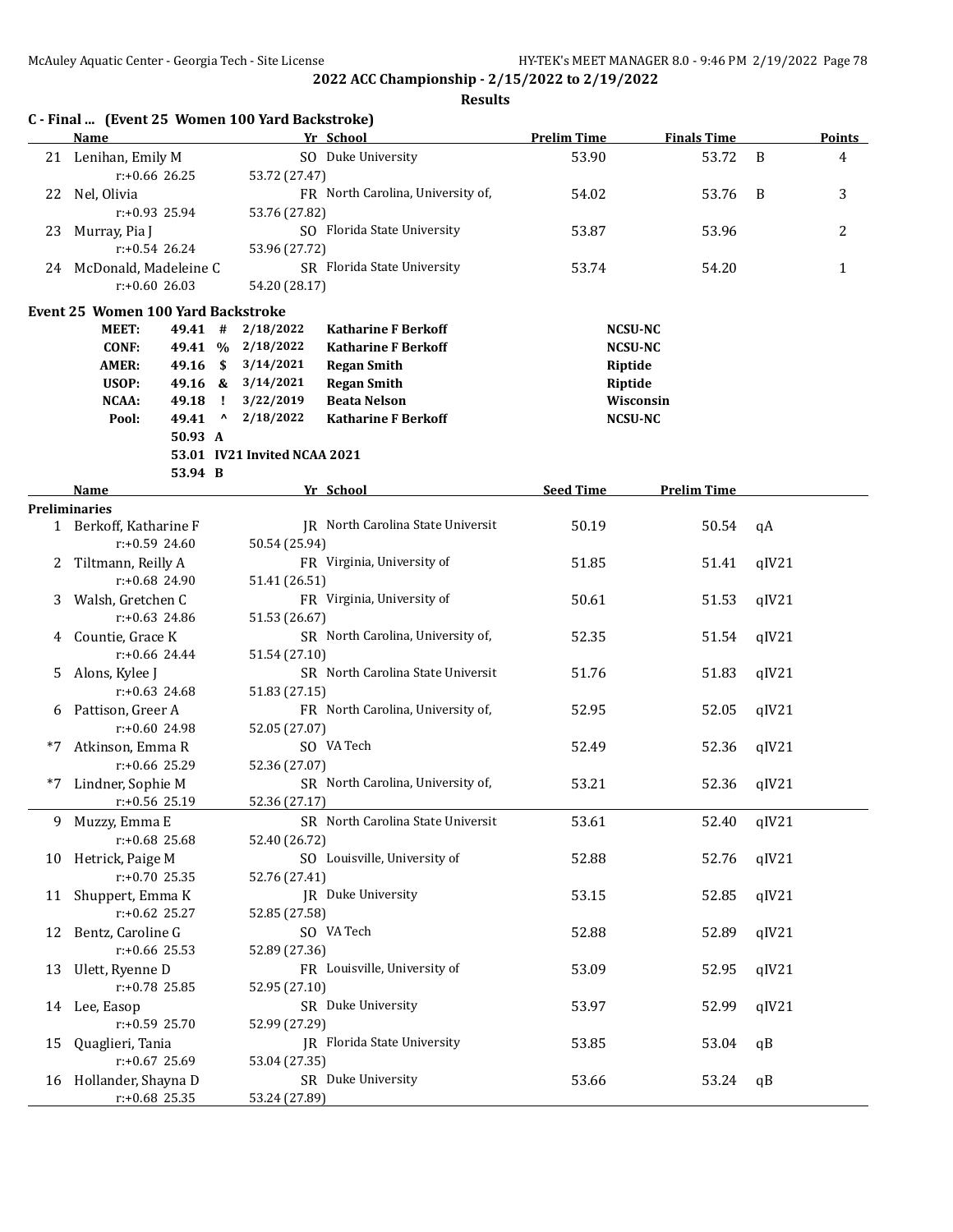#### **Results**

## **Preliminaries ... (Event 25 Women 100 Yard Backstroke)**

|     | Name                     | Yr School                         | <b>Seed Time</b> | <b>Prelim Time</b> |    |
|-----|--------------------------|-----------------------------------|------------------|--------------------|----|
|     | 17 Christman, Madelyn T  | FR Notre Dame, University of      | 52.74            | 53.30              | qB |
|     | $r: +0.64$ 25.65         | 53.30 (27.65)                     |                  |                    |    |
|     | 18 Huizinga, Danika      | 5Y University of Miami (Florida)  | 53.99            | 53.39              | qB |
|     | r:+0.69 25.97            | 53.39 (27.42)                     |                  |                    |    |
|     | 19 Lewicki, Katey A      | SO North Carolina State Universit | 53.20            | 53.44              | qB |
|     | $r: +0.63$ 25.62         | 53.44 (27.82)                     |                  |                    |    |
|     | 20 Lowe, Heidi D         | SR North Carolina, University of, | 54.29            | 53.45              | qB |
|     | 25.76                    | 53.45 (27.69)                     |                  |                    |    |
|     | 21 McDonald, Madeleine C | SR Florida State University       | 53.96            | 53.74              | qB |
|     | $r: +0.60$ 25.86         | 53.74 (27.88)                     |                  |                    |    |
|     | 22 Murray, Pia J         | SO Florida State University       | 53.93            | 53.87              | qB |
|     | $r+0.59$ 26.12           | 53.87 (27.75)                     |                  |                    |    |
|     | 23 Lenihan, Emily M      | SO Duke University                | 54.36            | 53.90              | qB |
|     | 26.38                    | 53.90 (27.52)                     |                  |                    |    |
|     | 24 Nel, Olivia           | FR North Carolina, University of, | 54.36            | 54.02              | q  |
|     | 25.92                    | 54.02 (28.10)                     |                  |                    |    |
|     | 25 Geriane, Jessica J    | FR Notre Dame, University of      | 54.25            | 54.22              |    |
|     | r:+0.76 26.25            | 54.22 (27.97)                     |                  |                    |    |
|     | 26 Sowards, Elizabeth J  | FR North Carolina, University of, | 55.03            | 54.25              |    |
|     | $r: +0.65$ 26.10         | 54.25 (28.15)                     |                  |                    |    |
|     | 27 Herbet, Jaden H       | SO Florida State University       | 55.00            | J54.25             |    |
|     | $r: +0.63$ 26.07         | 54.25 (28.18)                     |                  |                    |    |
|     | 28 Peroni, Rachel J      | SR Duke University                | 54.14            | 54.32              |    |
|     | $r: +0.75$ 26.32         | 54.32 (28.00)                     |                  |                    |    |
|     | 29 Graham, Kayla P       | JR Pittsburgh, University of      | 54.37            | 54.52              |    |
|     | r:+0.72 25.72            | 54.52 (28.80)                     |                  |                    |    |
|     | 30 Lusk, Zoe M           | SR Duke University                | 54.19            | 54.58              |    |
|     | r:+0.75 26.36            | 54.58 (28.22)                     |                  |                    |    |
|     | 31 Behm, Ann E           | FR Notre Dame, University of      | 55.40            | 54.72              |    |
|     | r:+0.78 26.42            | 54.72 (28.30)                     |                  |                    |    |
|     | 32 Sielicki, Lauren J    | SO Boston College                 | 56.94            | 55.20              |    |
|     | $r: +0.64$ 26.66         | 55.20 (28.54)                     |                  |                    |    |
| 33  | Slayton, Alexandra A     | SR VA Tech                        | 55.45            | 55.55              |    |
|     | $r: +0.67$ 26.35         | 55.55 (29.20)                     |                  |                    |    |
|     | 34 Perezous, Janika S    | FR VA Tech                        | 54.79            | 55.58              |    |
|     | r:+0.66 26.54            | 55.58 (29.04)                     |                  |                    |    |
|     | 35 Knepper, Sophie N     | FR Pittsburgh, University of      | 54.78            | 55.80              |    |
|     | r:+0.76 26.98            | 55.80 (28.82)                     |                  |                    |    |
|     | 36 Dirkzwager, Astrid M  | SO Georgia Institute of Technolog | 55.77            | 55.84              |    |
|     | $r: +0.61$ 26.68         | 55.84 (29.16)                     |                  |                    |    |
| 37  | Russell, Claire M        | SO Boston College                 | 56.78            | 56.17              |    |
|     | $r: +0.69$ 26.30         | 56.17 (29.87)                     |                  |                    |    |
| 38  | Zinis, Sofia E           | JR Boston College                 | 57.49            | 56.68              |    |
|     | $r: +0.62$ 26.91         | 56.68 (29.77)                     |                  |                    |    |
| 39. | Murphy, Sophie P         | FR Georgia Institute of Technolog | 56.27            | 56.72              |    |
|     | $r: +0.61$ 27.16         | 56.72 (29.56)                     |                  |                    |    |
| 40  | Ho, Lucy Y               | SO University of Miami (Florida)  | 57.41            | 57.11              |    |
|     | r:+0.77 27.51            | 57.11 (29.60)                     |                  |                    |    |
|     | 41 Fulton, Rachel K      | FR Georgia Institute of Technolog | 56.08            | 57.22              |    |
|     | r:+0.87 27.39            | 57.22 (29.83)                     |                  |                    |    |
|     | Hanley, Amaya A          | FR Duke University                | 55.45            | <b>SCR</b>         |    |
|     | Hay, Abigail E           | JR Louisville, University of      | 53.35            | <b>SCR</b>         |    |
| --- | Douglass, Katherine C    | JR Virginia, University of        | 51.84            | <b>SCR</b>         |    |
|     |                          |                                   |                  |                    |    |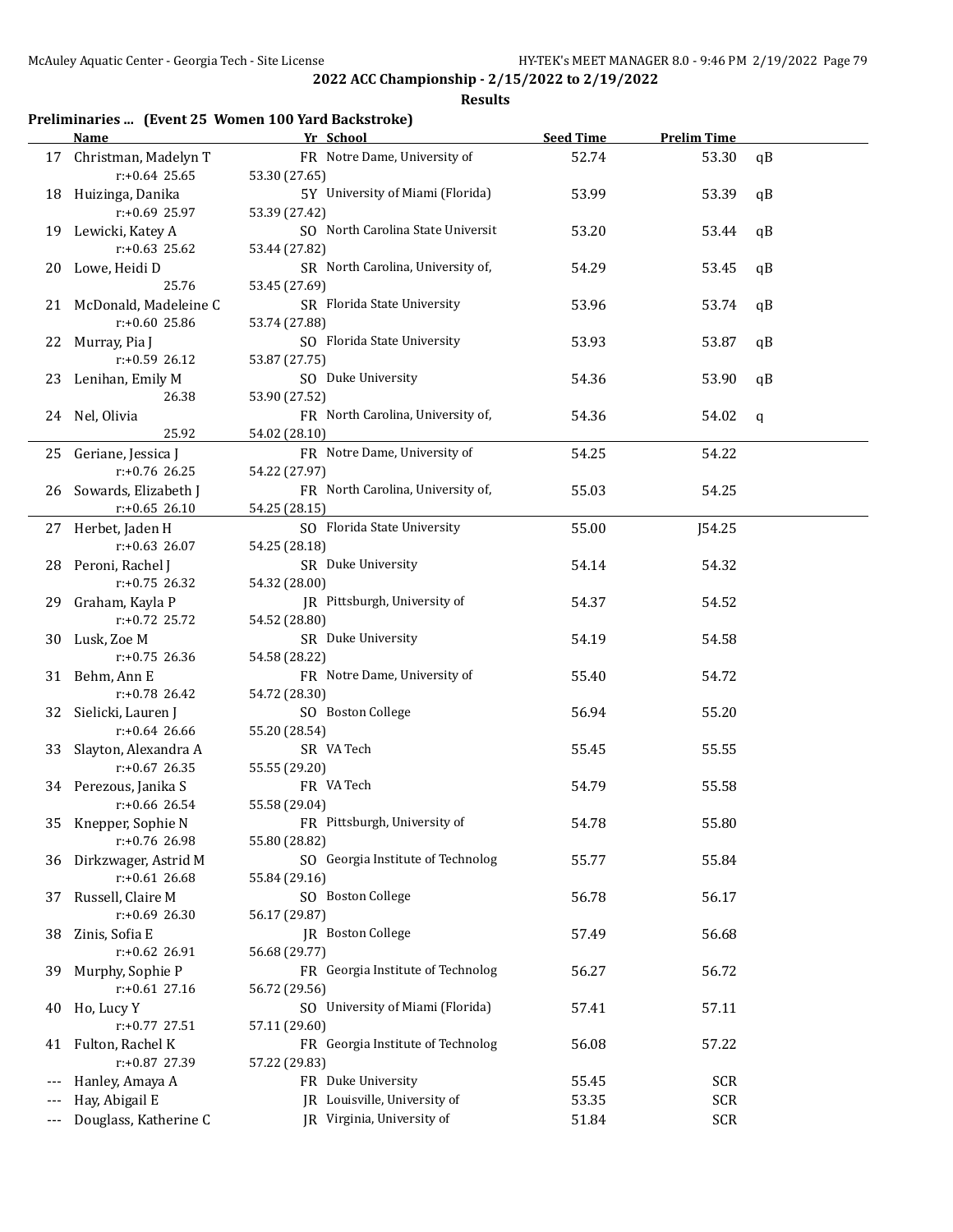**Results**

# **Preliminaries ... (Event 25 Women 100 Yard Backstroke)**

|           | <b>Name</b>                                        |      |                              | Yr School                         | <b>Seed Time</b>   | <b>Prelim Time</b> |      |               |
|-----------|----------------------------------------------------|------|------------------------------|-----------------------------------|--------------------|--------------------|------|---------------|
| ---       | Chelsvig, Kallie J                                 |      |                              | SO Notre Dame, University of      | 54.18              | <b>SCR</b>         |      |               |
| $---$     | Summers, Anna L                                    |      |                              | FR VA Tech                        | 56.31              | <b>SCR</b>         |      |               |
|           | Agathokleous, Afrodite                             |      |                              | SO Pittsburgh, University of      | 59.55              | <b>SCR</b>         |      |               |
| ---       | Ally, Emily H                                      |      |                              | FR Pittsburgh, University of      | 56.80              | <b>SCR</b>         |      |               |
| $---$     | Atkins, Sydney N                                   |      |                              | FR Pittsburgh, University of      | 56.56              | <b>SCR</b>         |      |               |
| $---$     | Gomes Celidonio, Fernanda                          |      |                              | FR Louisville, University of      | 55.45              | <b>SCR</b>         |      |               |
| $---$     | Shackelford, Sarah L                               |      |                              | JR VA Tech                        | 54.79              | <b>SCR</b>         |      |               |
| $---$     | Ryan, Sophia A                                     |      |                              | JR VA Tech                        | 57.60              | <b>SCR</b>         |      |               |
| $---$     | Ulett, Tristen D                                   |      |                              | SO Louisville, University of      | 53.28              | <b>SCR</b>         |      |               |
| $---$     | Salcutan, Tatiana                                  |      |                              | SO Louisville, University of      | 54.03              | <b>SCR</b>         |      |               |
|           | Hinton, Jacey L                                    |      |                              | FR University of Miami (Florida)  | 59.01              | <b>SCR</b>         |      |               |
| ---       | Vanyo, Athena A                                    |      | FR                           | Virginia, University of           | 56.24              | <b>SCR</b>         |      |               |
|           | Crush, Annabel R                                   |      | FR                           | North Carolina State Universit    | 53.35              | <b>SCR</b>         |      |               |
|           | Walsh, Alexandra J                                 |      | SO.                          | Virginia, University of           | 52.68              | <b>SCR</b>         |      |               |
| $---$     | San Nicolas Martinez, Carmen                       |      | 5Υ                           | University of Miami (Florida)     | 55.98              | <b>SCR</b>         |      |               |
| $---$     | Sowell, Nicole E                                   |      | IR                           | University of Miami (Florida)     | 59.72              | <b>SCR</b>         |      |               |
| $---$     | Mason, Zorryonna L                                 |      | JR                           | University of Miami (Florida)     | 58.05              | <b>SCR</b>         |      |               |
| ---       | Halden, Jenny                                      |      | SO.                          | Florida State University          | 56.00              | <b>SCR</b>         |      |               |
| ---       | Livingston, Sarah C                                |      | FR                           | Georgia Institute of Technolog    | 56.39              | <b>SCR</b>         |      |               |
| ---       | Flickinger, Madelyn L                              |      | IR                           | North Carolina State Universit    | 54.75              | <b>SCR</b>         |      |               |
| ---       | Switzer, Brooke R                                  |      |                              | JR Georgia Institute of Technolog | 56.62              | <b>SCR</b>         |      |               |
| $---$     | Webb, Abbey C                                      |      | SO.                          | North Carolina State Universit    | 56.89              | <b>SCR</b>         |      |               |
| $---$     | Smith, Samantha P                                  |      |                              | FR Boston College                 | 56.06              | <b>SCR</b>         |      |               |
| $---$     | Williams, Jami M                                   |      | SR                           | Georgia Institute of Technolog    | 55.45              | <b>SCR</b>         |      |               |
| $---$     | Hefner, Faith E                                    |      |                              | JR North Carolina State Universit | 54.49              | <b>SCR</b>         |      |               |
| ---       | Nava, Jessica L                                    |      |                              | SR Virginia, University of        | 53.72              | <b>SCR</b>         |      |               |
| ---       | Drumm, Katie J                                     |      |                              | SO Boston College                 | 58.01              | <b>SCR</b>         |      |               |
| ---       | Kapeller, Abigail M                                |      | FR                           | Virginia, University of           | 54.06              | <b>SCR</b>         |      |               |
| ---       | Moore, Kathleen R                                  |      |                              | 5Y North Carolina State Universit | 54.23              | <b>SCR</b>         |      |               |
|           |                                                    |      |                              |                                   |                    |                    |      |               |
|           | Event 26 Men 100 Yard Backstroke<br>MEET:<br>44.04 | #    | 2/28/2020                    | <b>Coleman Stewart</b>            | <b>NC State-NC</b> |                    |      |               |
|           | <b>CONF:</b><br>43.98                              | $\%$ | 3/24/2019                    | <b>Coleman Stewart</b>            | <b>NC State-NC</b> |                    |      |               |
|           | AMER:<br>43.49                                     | \$   | 3/25/2016                    | <b>Ryan Murphy</b>                | California         |                    |      |               |
|           | USOP:<br>43.49                                     | &    | 3/25/2016                    | <b>Ryan Murphy</b>                | California         |                    |      |               |
|           | NCAA:<br>43.49                                     | Ţ    | 3/25/2016                    | <b>Ryan Murphy</b>                | California         |                    |      |               |
|           | 43.49<br>Pool:                                     | Λ    | 3/25/2016                    | <b>Ryan Murphy</b>                |                    | California-PC      |      |               |
|           | 44.94 A                                            |      |                              |                                   |                    |                    |      |               |
|           |                                                    |      | 46.37 IV21 Invited NCAA 2021 |                                   |                    |                    |      |               |
|           | 47.77 B                                            |      |                              |                                   |                    |                    |      |               |
|           | Name                                               |      |                              | Yr School                         | <b>Prelim Time</b> | <b>Finals Time</b> |      | <b>Points</b> |
| A - Final |                                                    |      |                              |                                   |                    |                    |      |               |
|           | 1 Stokowski, Kacper A                              |      |                              | JR North Carolina State Universit | 45.74              | 44.74              | A    | 32            |
|           | $r: +0.64$ 21.79                                   |      | 44.74 (22.95)                |                                   |                    |                    |      |               |
| 2         | Whyte, Mitchell D                                  |      |                              | SR Louisville, University of      | 45.41              | 45.19              | IV21 | 28            |
|           | r:+0.59 21.74                                      |      | 45.19 (23.45)                |                                   |                    |                    |      |               |
| 3         | Sofianidis, Nikolaos                               |      |                              | 5Y Louisville, University of      | 46.05              | 46.02              | IV21 | 27            |
|           | r:+0.72 22.27                                      |      | 46.02 (23.75)                |                                   |                    |                    |      |               |
| 4         | Webb, Forest H<br>r:+0.59 22.06                    |      |                              | JR VA Tech                        | 46.02              | 46.15              | IV21 | 26            |
|           |                                                    |      | 46.15 (24.09)                | JR North Carolina State Universit | 45.97              |                    |      |               |
| 5.        | Tapp, Hunter A<br>r:+0.70 22.49                    |      | 46.18 (23.69)                |                                   |                    | 46.18              | IV21 | 25            |
|           |                                                    |      |                              |                                   |                    |                    |      |               |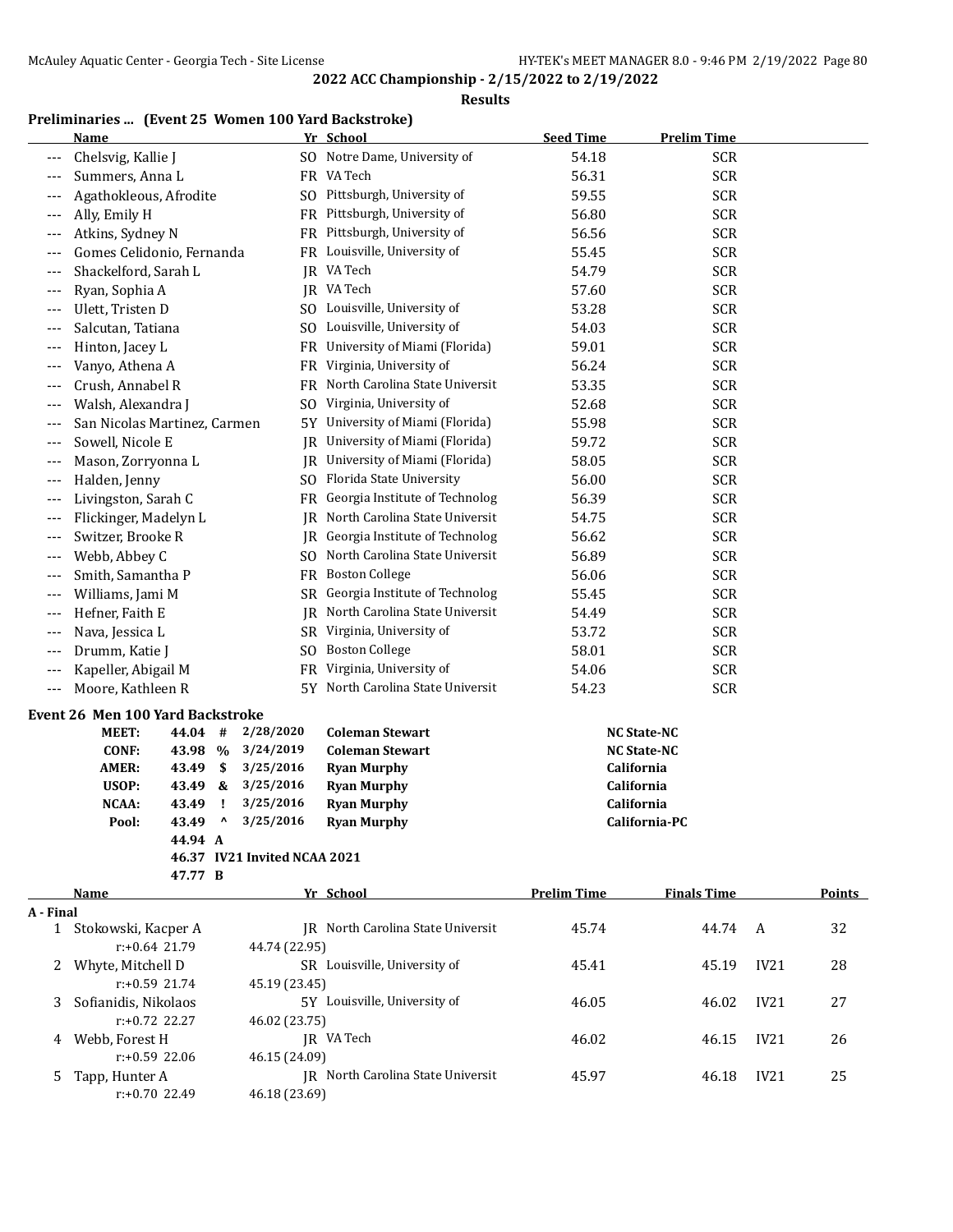#### **Results**

# **A - Final ... (Event 26 Men 100 Yard Backstroke)**

|           | Name                                | Yr School                                     | <b>Prelim Time</b> | <b>Finals Time</b> |      | <b>Points</b> |
|-----------|-------------------------------------|-----------------------------------------------|--------------------|--------------------|------|---------------|
| 6         | Tornqvist, Samuel                   | 5Y VA Tech                                    | 45.88              | 46.28              | IV21 | 24            |
|           | $r: +0.66$ 22.22                    | 46.28 (24.06)                                 |                    |                    |      |               |
|           | 7 Herbet, Mason J                   | SO Florida State University                   | 45.90              | 46.42              | B    | 23            |
|           | r:+0.60 22.20                       | 46.42 (24.22)                                 |                    |                    |      |               |
|           | Brownstead, Matthew K               | SO Virginia, University of                    | 45.83              | 46.78              | B    | 22            |
|           | $r: +0.68$ 21.90                    | 46.78 (24.88)                                 |                    |                    |      |               |
| B - Final |                                     |                                               |                    |                    |      |               |
|           | 9 Saka, Berke                       | FR Georgia Institute of Technolog             | 46.60              | 45.81              | IV21 | 20            |
|           | $r: +0.56$ 21.95                    | 45.81 (23.86)                                 |                    |                    |      |               |
| 10        | Aikins, Jack H                      | FR Virginia, University of                    | 46.63              | 46.13              | IV21 | 17            |
|           | $r: +0.68$ 22.14                    | 46.13 (23.99)                                 |                    |                    |      |               |
| 11        | Barone, Kyle B                      | SR Georgia Institute of Technolog             | 46.16              | 46.15              | IV21 | 16            |
|           | r:+0.69 21.90                       | 46.15 (24.25)                                 |                    |                    |      |               |
|           | 12 Lowe, Dalton D                   | SO Louisville, University of                  | 46.83              | 46.17              | IV21 | 15            |
|           | r:+0.88 21.78                       | 46.17 (24.39)                                 |                    |                    |      |               |
| 13        | Edwards, Maxwell E                  | JR Virginia, University of                    | 46.55              | 46.28              | IV21 | 14            |
|           | $r: +0.67$ 22.26                    | 46.28 (24.02)                                 |                    |                    |      |               |
|           | 14 Pavlidi, Arijus                  | FR Florida State University                   | 46.65              | 46.32              | IV21 | 13            |
|           | $r: +0.62$ 22.16                    | 46.32 (24.16)                                 |                    |                    |      |               |
| 15        | Izzo, Giovanni                      | SR North Carolina State Universit             | 46.07              | 46.69              | B    | 12            |
|           | r:+0.58 22.42                       | 46.69 (24.27)                                 |                    |                    |      |               |
|           | 16 Burhans, Tucker F                | SR North Carolina, University of,             | 46.29              | 46.84              | B    | 11            |
|           | r:+0.66 22.44                       | 46.84 (24.40)                                 |                    |                    |      |               |
| C - Final |                                     |                                               |                    |                    |      |               |
| 17        | Cole, William R                     | SO Virginia, University of                    | 46.95              | 46.63              | B    | 9             |
|           | $r: +0.61$ 22.23                    | 46.63 (24.40)                                 |                    |                    |      |               |
| 18        | Wever, Jack T                       | SR Louisville, University of                  | 47.08              | 46.79              | B    | 7             |
|           | $r: +0.66$ 22.54                    | 46.79 (24.25)<br>SO Notre Dame, University of |                    |                    |      |               |
| 19        | Smesko, Kaden W<br>$r: +0.70$ 22.48 | 46.98 (24.50)                                 | 47.44              | 46.98              | B    | 6             |
| 20        | Korndorffer, Charles T              | JR Notre Dame, University of                  | 47.28              | 47.09              | B    | 5             |
|           | $r: +0.65$ 22.65                    | 47.09 (24.44)                                 |                    |                    |      |               |
|           | 21 Koeppen, William E               | JR VA Tech                                    | 47.32              | 47.14              | B    | 4             |
|           | r:+0.71 22.88                       | 47.14 (24.26)                                 |                    |                    |      |               |
|           | 22 Lowery, Connor W                 | SO Florida State University                   | 47.55              | 47.29              | B    | 3             |
|           | $r: +0.62$ 22.41                    | 47.29 (24.88)                                 |                    |                    |      |               |
| 23        | Roche, Samuel L                     | SR Boston College                             | 47.35              | 47.38              | B    | 2             |
|           | $r: +0.64$ 22.86                    | 47.38 (24.52)                                 |                    |                    |      |               |
| 24        | Mays, Alexander N                   | JR North Carolina, University of,             | 47.59              | 47.62              | B    | $\mathbf{1}$  |
|           | r:+0.78 22.80                       | 47.62 (24.82)                                 |                    |                    |      |               |
|           |                                     |                                               |                    |                    |      |               |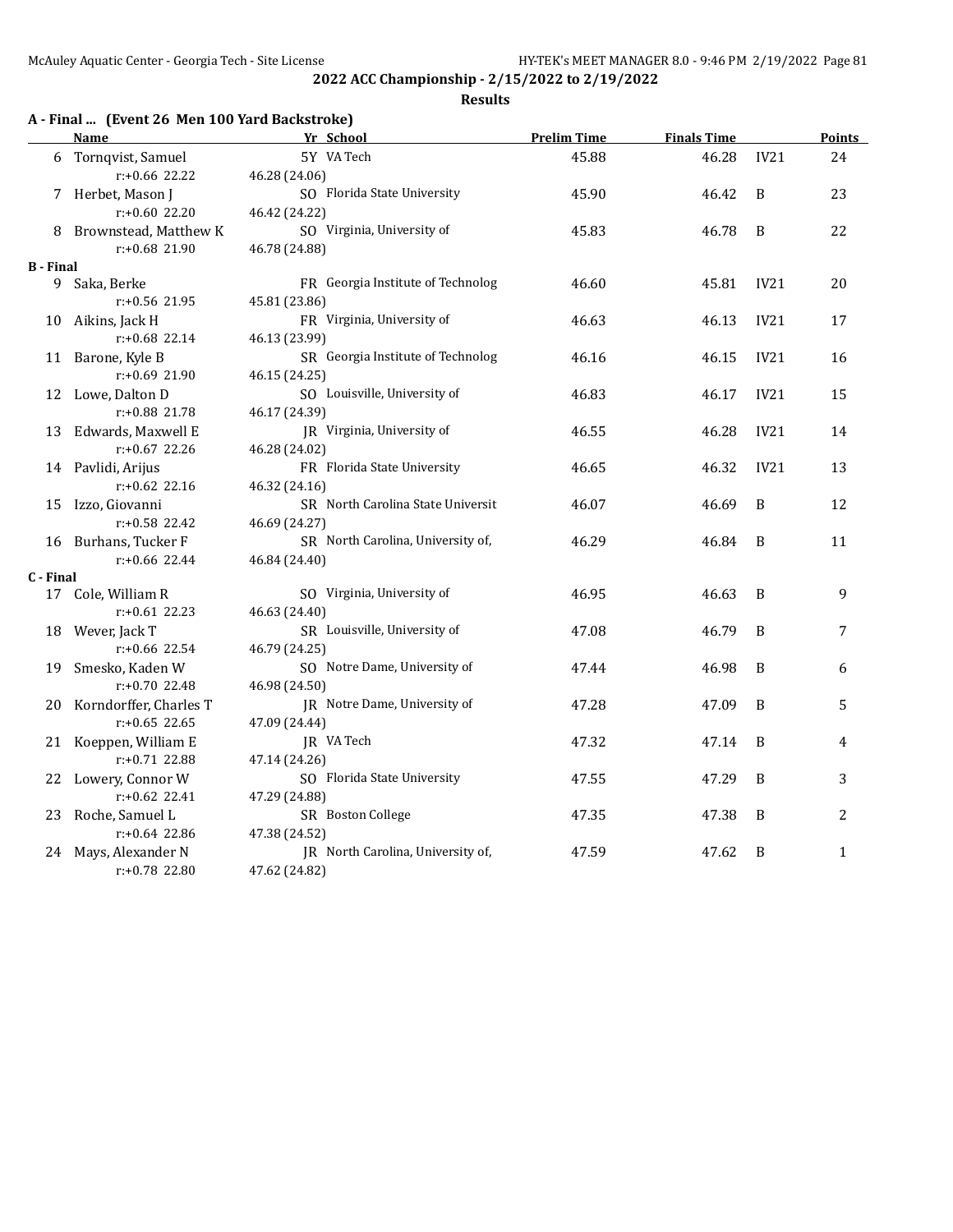|    | Event 26 Men 100 Yard Backstroke |                  |           |                              |                                   |                  |                    |       |
|----|----------------------------------|------------------|-----------|------------------------------|-----------------------------------|------------------|--------------------|-------|
|    | MEET:                            | 44.04 #          |           | 2/28/2020                    | <b>Coleman Stewart</b>            |                  | <b>NC State-NC</b> |       |
|    | <b>CONF:</b>                     | 43.98 %          |           | 3/24/2019                    | <b>Coleman Stewart</b>            |                  | <b>NC State-NC</b> |       |
|    | AMER:                            | 43.49 \$         |           | 3/25/2016                    | <b>Ryan Murphy</b>                |                  | California         |       |
|    | USOP:                            | 43.49 &          |           | 3/25/2016                    | <b>Ryan Murphy</b>                |                  | California         |       |
|    | NCAA:                            | 43.49            | - 1       | 3/25/2016                    | <b>Ryan Murphy</b>                |                  | California         |       |
|    | Pool:                            | 43.49            | $\lambda$ | 3/25/2016                    | <b>Ryan Murphy</b>                |                  | California-PC      |       |
|    |                                  | 44.94 A          |           |                              |                                   |                  |                    |       |
|    |                                  |                  |           | 46.37 IV21 Invited NCAA 2021 |                                   |                  |                    |       |
|    |                                  | 47.77 B          |           |                              |                                   |                  |                    |       |
|    | Name                             |                  |           |                              | Yr School                         | <b>Seed Time</b> | <b>Prelim Time</b> |       |
|    | <b>Preliminaries</b>             |                  |           |                              |                                   |                  |                    |       |
|    | 1 Whyte, Mitchell D              |                  |           |                              | SR Louisville, University of      | 46.11            | 45.41              | qIV21 |
|    |                                  | $r: +0.62$ 22.16 |           | 45.41 (23.25)                |                                   |                  |                    |       |
| 2. | Stokowski, Kacper A              |                  |           |                              | JR North Carolina State Universit | 44.79            | 45.74              | qIV21 |
|    |                                  | $r: +0.62$ 21.40 |           |                              |                                   |                  |                    |       |
|    |                                  |                  |           | 45.74 (24.34)                |                                   |                  |                    |       |
| 3  | Brownstead, Matthew K            |                  |           |                              | SO Virginia, University of        | 47.83            | 45.83              | qIV21 |
|    |                                  | r:+0.97 21.91    |           | 45.83 (23.92)                |                                   |                  |                    |       |
|    | 4 Tornqvist, Samuel              |                  |           |                              | 5Y VA Tech                        | 45.89            | 45.88              | qIV21 |
|    |                                  | $r: +0.64$ 21.86 |           | 45.88 (24.02)                |                                   |                  |                    |       |
| 5. | Herbet, Mason J                  |                  |           |                              | SO Florida State University       | 46.07            | 45.90              | qIV21 |
|    | $r: +0.70$ 22.08                 |                  |           | 45.90 (23.82)                |                                   |                  |                    |       |
| 6  | Tapp, Hunter A                   |                  |           |                              | JR North Carolina State Universit | 45.95            | 45.97              | qIV21 |
|    | $r: +0.67$ 22.41                 |                  |           | 45.97 (23.56)                |                                   |                  |                    |       |
| 7. | Webb, Forest H                   |                  |           |                              | JR VA Tech                        | 47.02            | 46.02              | qIV21 |
|    | $r: +0.63$ 22.22                 |                  |           | 46.02 (23.80)                |                                   |                  |                    |       |
|    | Sofianidis, Nikolaos             |                  |           |                              | 5Y Louisville, University of      | 47.12            | 46.05              | qIV21 |
|    | $r: +0.64$ 22.17                 |                  |           | 46.05 (23.88)                |                                   |                  |                    |       |
| 9  | Izzo, Giovanni                   |                  |           |                              | SR North Carolina State Universit | 46.32            | 46.07              | qIV21 |
|    |                                  | $r: +0.59$ 22.16 |           | 46.07 (23.91)                |                                   |                  |                    |       |
| 10 | Barone, Kyle B                   |                  |           |                              | SR Georgia Institute of Technolog | 48.35            | 46.16              | qIV21 |
|    |                                  | $r: +0.69$ 21.65 |           | 46.16 (24.51)                |                                   |                  |                    |       |
| 11 | Burhans, Tucker F                |                  |           |                              | SR North Carolina, University of, | 47.01            | 46.29              | qIV21 |
|    |                                  | $r: +0.64$ 22.29 |           | 46.29 (24.00)                |                                   |                  |                    |       |
| 12 | Edwards, Maxwell E               |                  |           |                              | JR Virginia, University of        | 48.27            | 46.55              | qB    |
|    |                                  | 22.37            |           | 46.55 (24.18)                |                                   |                  |                    |       |
| 13 | Saka, Berke                      |                  |           |                              | FR Georgia Institute of Technolog | 46.77            | 46.60              | qB    |
|    | r:+0.56 22.38                    |                  |           | 46.60 (24.22)                |                                   |                  |                    |       |
|    | 14 Aikins, Jack H                |                  |           |                              | FR Virginia, University of        | 47.66            | 46.63              | qB    |
|    | r:+0.58 22.42                    |                  |           | 46.63 (24.21)                |                                   |                  |                    |       |
| 15 | Pavlidi, Arijus                  |                  |           |                              | FR Florida State University       | 47.95            | 46.65              | qB    |
|    | $r: +0.74$ 22.43                 |                  |           | 46.65 (24.22)                |                                   |                  |                    |       |
|    | 16 Lowe, Dalton D                |                  |           |                              | SO Louisville, University of      |                  |                    |       |
|    |                                  |                  |           | 46.83 (24.47)                |                                   | 47.12            | 46.83              | qB    |
|    | r:+0.69 22.36                    |                  |           |                              |                                   |                  |                    |       |
| 17 | Cole, William R                  |                  |           |                              | SO Virginia, University of        | 47.78            | 46.95              | qB    |
|    | r:+0.99 22.33                    |                  |           | 46.95 (24.62)                |                                   |                  |                    |       |
|    | 18 Wever, Jack T                 |                  |           |                              | SR Louisville, University of      | 47.91            | 47.08              | qB    |
|    | $r: +0.67$ 22.64                 |                  |           | 47.08 (24.44)                |                                   |                  |                    |       |
| 19 | Korndorffer, Charles T           |                  |           |                              | JR Notre Dame, University of      | 47.94            | 47.28              | qB    |
|    | r:+0.72 22.78                    |                  |           | 47.28 (24.50)                |                                   |                  |                    |       |
| 20 | Koeppen, William E               |                  |           |                              | JR VA Tech                        | 47.91            | 47.32              | qB    |
|    | r:+0.60 22.66                    |                  |           | 47.32 (24.66)                |                                   |                  |                    |       |
| 21 | Roche, Samuel L                  |                  |           |                              | SR Boston College                 | <b>NT</b>        | 47.35              | qB    |
|    |                                  | 22.52            |           | 47.35 (24.83)                |                                   |                  |                    |       |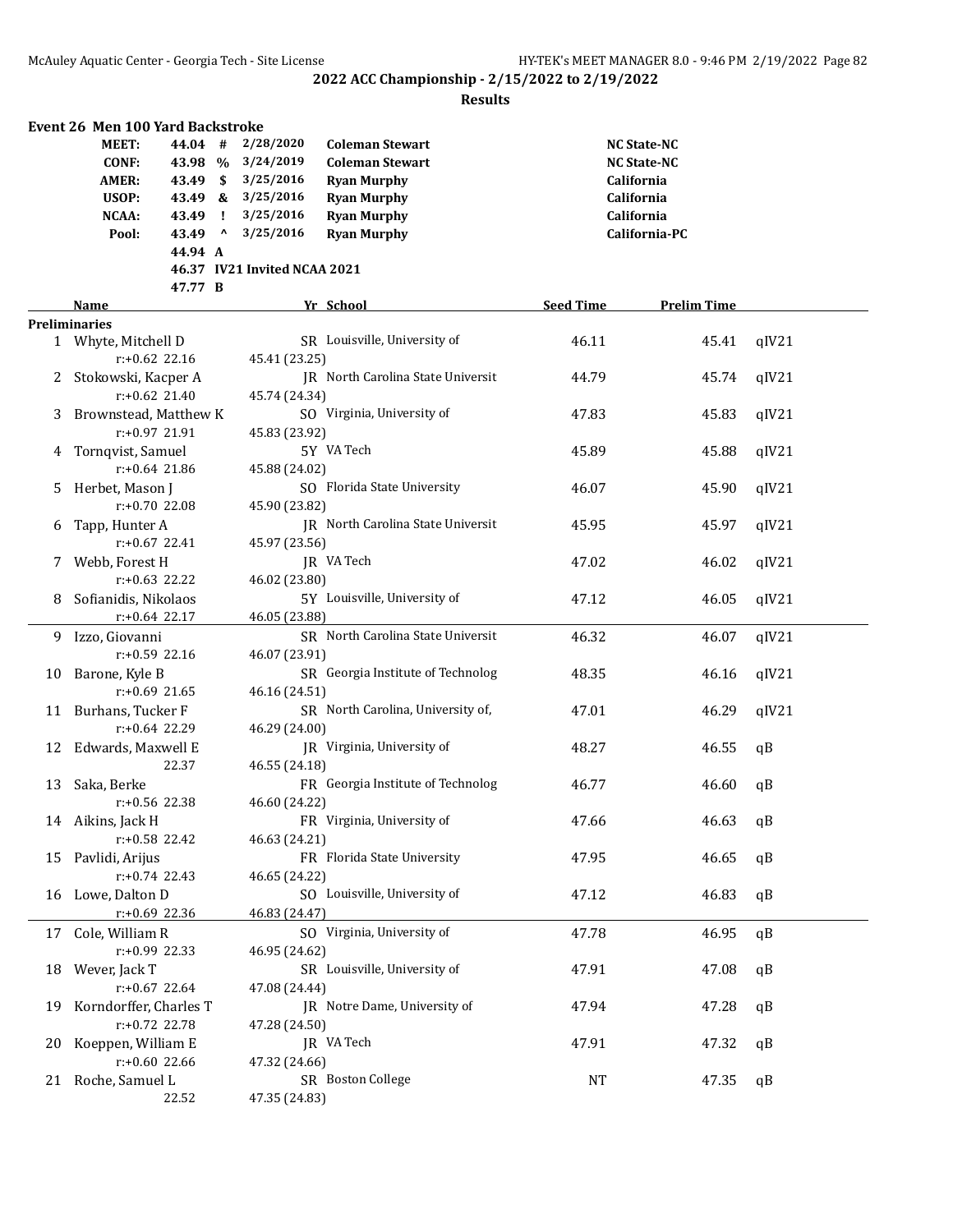|       | <u>Name</u>                          | Yr School                                     | <b>Seed Time</b> | <b>Prelim Time</b> |    |
|-------|--------------------------------------|-----------------------------------------------|------------------|--------------------|----|
|       | 22 Smesko, Kaden W                   | SO Notre Dame, University of                  | 48.07            | 47.44              | qB |
|       | 22.49                                | 47.44 (24.95)                                 |                  |                    |    |
|       | 23 Lowery, Connor W                  | SO Florida State University                   | 48.07            | 47.55              | qB |
|       | $r: +0.73$ 22.49                     | 47.55 (25.06)                                 |                  |                    |    |
|       | 24 Mays, Alexander N                 | JR North Carolina, University of,             | 48.49            | 47.59              | qB |
|       | r:+0.59 22.79                        | 47.59 (24.80)                                 |                  |                    |    |
| 25    | Goraj, Marcin A                      | SO Pittsburgh, University of                  | 46.75            | 47.73              | B  |
|       | $r: +0.68$ 23.01                     | 47.73 (24.72)                                 |                  |                    |    |
| 26    | Lane, Austin C                       | FR Pittsburgh, University of                  | 48.32            | 47.88              |    |
|       | 23.00                                | 47.88 (24.88)                                 |                  |                    |    |
|       | 27 Davis, Walker A                   | FR North Carolina, University of,             | 47.83            | 47.89              |    |
|       | $r: +0.60$ 22.63                     | 47.89 (25.26)                                 |                  |                    |    |
|       | 28 Radziszewski, Krzysztof           | FR Pittsburgh, University of                  | 47.59            | 48.05              |    |
|       | $r: +0.67$ 23.21                     | 48.05 (24.84)                                 |                  |                    |    |
| 29    | Curtiss, David A                     | FR North Carolina State Universit             | 48.01            | 48.06              |    |
|       | $r: +0.71$ 23.23                     | 48.06 (24.83)                                 |                  |                    |    |
| 30    | Hopta, Stephen R                     | SR Pittsburgh, University of                  | 48.36            | 48.31              |    |
|       | $r: +0.71$ 22.95                     | 48.31 (25.36)                                 |                  |                    |    |
|       | 31 Garcia, Nicolas                   | FR VA Tech                                    | 47.67            | 48.38              |    |
|       | $r: +0.65$ 23.13                     | 48.38 (25.25)                                 |                  |                    |    |
| 32    | Cooper, Ian J                        | JR Florida State University                   | 48.99            | 48.47              |    |
|       | $r: +0.77$ 23.02                     | 48.47 (25.45)                                 |                  |                    |    |
| 33    | Chang, Takkin D                      | SO Duke University                            | 48.44            | 48.49              |    |
|       | r:+0.69 22.90                        | 48.49 (25.59)                                 |                  |                    |    |
|       | 34 Van Deusen, Matthew D             | FR North Carolina, University of,             | 49.64            | 48.52              |    |
|       | $r: +0.56$ 23.46                     | 48.52 (25.06)                                 |                  |                    |    |
|       | 35 Horkan, Michael W                 | FR Boston College                             | 49.32            | 48.59              |    |
|       | $r: +0.57$ 23.23                     | 48.59 (25.36)                                 |                  |                    |    |
|       | 36 Moore, Jered R                    | JR Pittsburgh, University of                  | 49.35            | 48.93              |    |
|       | r:+0.71 22.79                        | 48.93 (26.14)<br>FR Pittsburgh, University of |                  |                    |    |
|       | 37 Lerro, Paul L<br>$r: +0.63$ 23.72 | 49.68 (25.96)                                 | 49.91            | 49.68              |    |
|       | 38 Brown, Roger B                    | FR Boston College                             | 49.77            | 49.76              |    |
|       | r:+0.59 23.75                        | 49.76 (26.01)                                 |                  |                    |    |
| 39    | Lenahan, Ryan M                      | SO Boston College                             | 50.21            | 50.31              |    |
|       | $r: +0.75$ 24.27                     | 50.31 (26.04)                                 |                  |                    |    |
|       | O'Brien, Andrew T                    | SO Duke University                            | 50.66            | <b>SCR</b>         |    |
|       | Greer, Evan                          | FR Duke University                            | 48.54            | <b>SCR</b>         |    |
| ---   | Hallock, Thomas J                    | 5Y VA Tech                                    | NT               | <b>SCR</b>         |    |
| $---$ | Repice, Kevin J                      | JR Duke University                            | 51.84            | <b>SCR</b>         |    |
| $---$ | Daniel, Austin C                     | 5Y Georgia Institute of Technolog             | 48.35            | <b>SCR</b>         |    |
| $---$ | Poulsen, Sebastian T                 | North Carolina, University of,<br>FR.         | 50.81            | <b>SCR</b>         |    |
| $---$ | Christian, John G                    | Duke University<br>FR                         | 48.70            | <b>SCR</b>         |    |
| $---$ | Kruse, Wilder R                      | FR Louisville, University of                  | 48.49            | <b>SCR</b>         |    |
| $---$ | Yuk, Shing Chi                       | FR VA Tech                                    | 47.34            | <b>SCR</b>         |    |
| ---   | Albiero, Nicolas J                   | 5Y Louisville, University of                  | 46.15            | <b>SCR</b>         |    |
| $---$ | Davies, Simon J                      | Georgia Institute of Technolog<br>SO.         | 51.26            | <b>SCR</b>         |    |
| $---$ | Worrell, Kyle T                      | Louisville, University of<br>SR               | 48.72            | <b>SCR</b>         |    |
| $---$ | Morsi, Neal J                        | Louisville, University of<br>IR               | 48.10            | <b>SCR</b>         |    |
| $---$ | Hayes, Aiden G                       | North Carolina State Universit<br>FR          | 46.85            | <b>SCR</b>         |    |
| $---$ | Rutberg, Noah J                      | North Carolina, University of,<br>SO          | 48.46            | <b>SCR</b>         |    |
| $---$ | Villalon Centenera, Santos           | JR North Carolina, University of,             | 49.38            | <b>SCR</b>         |    |
|       |                                      |                                               |                  |                    |    |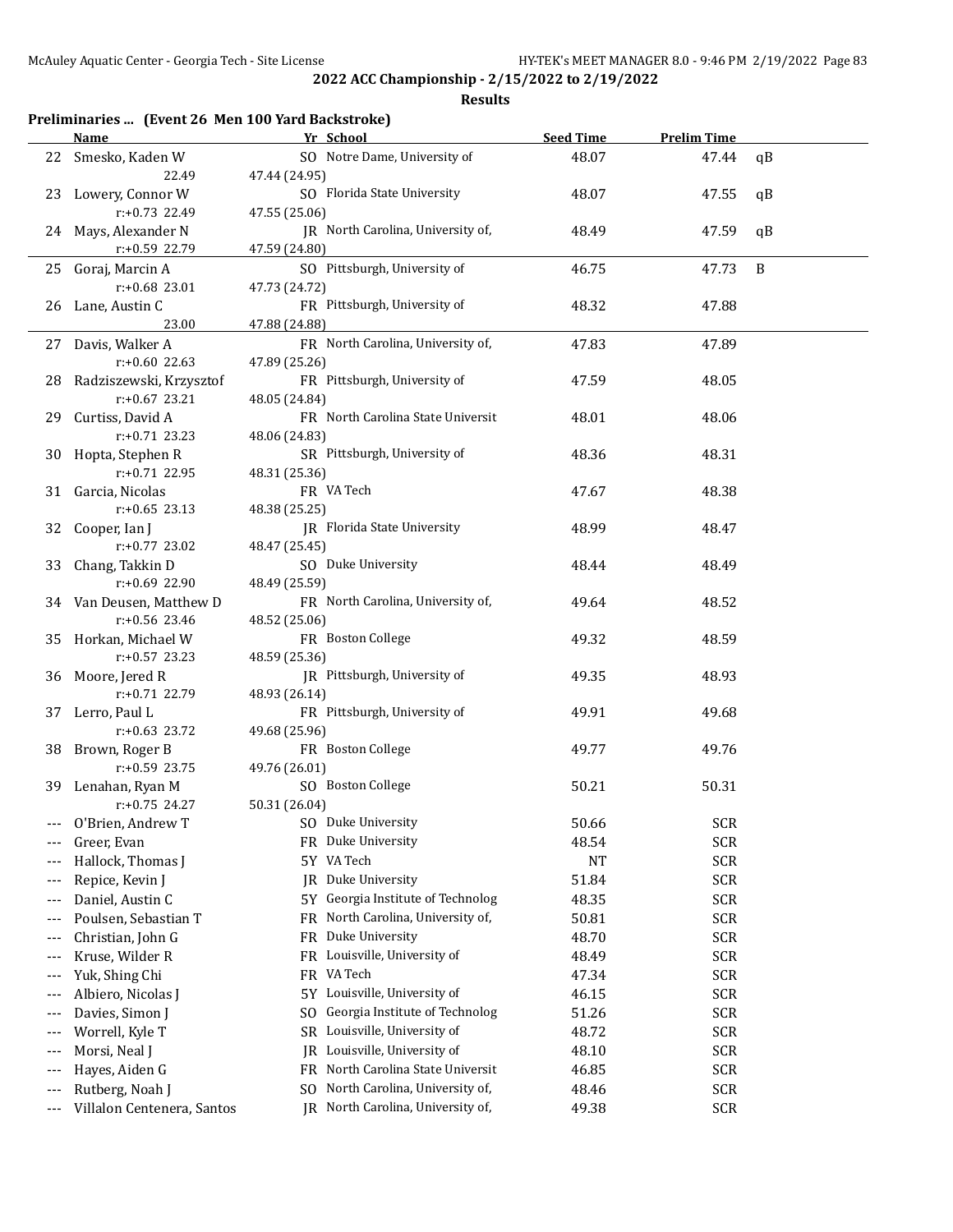|  |  |  | Preliminaries  (Event 26 Men 100 Yard Backstroke) |
|--|--|--|---------------------------------------------------|
|--|--|--|---------------------------------------------------|

|                  | <b>Name</b>                                 |             |                                 |                                | Yr School                         | <b>Seed Time</b>   | <b>Prelim Time</b> |      |               |
|------------------|---------------------------------------------|-------------|---------------------------------|--------------------------------|-----------------------------------|--------------------|--------------------|------|---------------|
|                  | Neff, Ethan L                               |             |                                 |                                | SO Pittsburgh, University of      | 49.71              | <b>SCR</b>         |      |               |
| ---              | Healy, John J                               |             |                                 |                                | SR North Carolina State Universit | 47.60              | <b>SCR</b>         |      |               |
| ---              | Moore, Michael R                            |             |                                 |                                | SO North Carolina State Universit | 49.63              | <b>SCR</b>         |      |               |
| ---              | Szekely, Matthew A                          |             |                                 |                                | JR Boston College                 | 49.65              | <b>SCR</b>         |      |               |
| $---$            | Mathis, Ryan A                              |             |                                 |                                | SO Boston College                 | 53.58              | <b>SCR</b>         |      |               |
| ---              | Grender, Justin C                           |             |                                 |                                | SR Virginia, University of        | 47.12              | <b>SCR</b>         |      |               |
| ---              | Bowers, Noah L                              |             |                                 | IR                             | North Carolina State Universit    | 47.30              | <b>SCR</b>         |      |               |
| ---              | Poelke, Boyd R                              |             |                                 | SO.                            | North Carolina, University of,    | 49.19              | <b>SCR</b>         |      |               |
| $---$            | Boone, Garrett O                            |             |                                 | FR.                            | North Carolina State Universit    | 48.80              | <b>SCR</b>         |      |               |
|                  | <b>Event 27 Women 100 Yard Breaststroke</b> |             |                                 |                                |                                   |                    |                    |      |               |
|                  | <b>MEET:</b>                                | $56.72$ #   |                                 | 2/18/2022                      | <b>Sophie E Hansson</b>           |                    | <b>NCSU-NC</b>     |      |               |
|                  | <b>CONF:</b>                                |             |                                 | 56.72 % 2/18/2022              | <b>Sophie E Hansson</b>           |                    | <b>NCSU-NC</b>     |      |               |
|                  | <b>AMER:</b>                                | 55.73       | \$                              | 3/22/2019                      | <b>Lilly King</b>                 |                    | Indiana            |      |               |
|                  | USOP:                                       | 55.73 &     |                                 | 3/22/2019                      | <b>Lilly King</b>                 |                    | Indiana            |      |               |
|                  | NCAA:                                       | 55.73       | Ч.                              | 3/22/2019                      | <b>Lilly King</b>                 |                    | Indiana            |      |               |
|                  | Pool:                                       | 56.72       | $\boldsymbol{\mathsf{\Lambda}}$ | 2/18/2022                      | <b>Sophie E Hansson</b>           |                    | <b>NCSU-NC</b>     |      |               |
|                  |                                             | 58.46 A     |                                 |                                |                                   |                    |                    |      |               |
|                  |                                             |             |                                 | 1:00.12 IV21 Invited NCAA 2021 |                                   |                    |                    |      |               |
|                  |                                             | $1:01.84$ B |                                 |                                |                                   |                    |                    |      |               |
|                  | Name                                        |             |                                 |                                | Yr School                         | <b>Prelim Time</b> | <b>Finals Time</b> |      | <b>Points</b> |
| A - Final        | 1 Hansson, Sophie E                         |             |                                 |                                | SR North Carolina State Universit | 57.60              | 56.72#A            |      | 32            |
|                  | $r: +0.73$ 26.68                            |             |                                 | 56.72 (30.04)                  |                                   |                    |                    |      |               |
| 2                | Wenger, Alexis K                            |             |                                 |                                | SR Virginia, University of        | 57.22              | 56.76              | A    | 28            |
|                  | $r: +0.59$ 26.62                            |             |                                 | 56.76 (30.14)                  |                                   |                    |                    |      |               |
| 3                | Podmanikova, Andrea                         |             |                                 |                                | SR North Carolina State Universit | 58.98              | 57.90              | A    | 27            |
|                  | r:+0.68 27.19                               |             |                                 | 57.90 (30.71)                  |                                   |                    |                    |      |               |
| 4                | Kucheran, Nina                              |             |                                 |                                | SR Florida State University       | 59.34              | 59.02              | IV21 | 26            |
|                  | r:+0.63 27.87                               |             |                                 | 59.02 (31.15)                  |                                   |                    |                    |      |               |
| 5                | Maccausland, Heather C                      |             |                                 |                                | JR North Carolina State Universit | 59.15              | 59.47              | IV21 | 25            |
|                  | r:+0.68 28.03                               |             |                                 | 59.47 (31.44)                  |                                   |                    |                    |      |               |
| 6                | Keating, Anna E                             |             |                                 |                                | SO Virginia, University of        | 59.89              | 59.60              | IV21 | 24            |
|                  | r:+0.72 28.17                               |             |                                 | 59.60 (31.43)                  |                                   |                    |                    |      |               |
| 7                | Astashkina, Mariia                          |             |                                 |                                | SR Louisville, University of      | 59.77              | 59.74              | IV21 | 23            |
|                  | r:+0.69 28.26                               |             |                                 | 59.74 (31.48)                  |                                   |                    |                    |      |               |
| 8                | Farrington, Adeline G                       |             |                                 |                                | SO Louisville, University of      | 1:00.02            | 59.86              | IV21 | 22            |
|                  | r:+0.74 28.16                               |             |                                 | 59.86 (31.70)                  |                                   |                    |                    |      |               |
| <b>B</b> - Final |                                             |             |                                 |                                |                                   |                    |                    |      |               |
|                  | 9 Friesen, Morgan C                         |             |                                 |                                | 5Y Louisville, University of      | 1:00.22            | 59.64              | IV21 | 20            |
|                  | r:+0.71 28.30                               |             |                                 | 59.64 (31.34)                  | SR Louisville, University of      |                    |                    |      |               |
| 10               | Wheeler, Kaylee N                           |             |                                 |                                |                                   | 1:00.85            | 59.84              | IV21 | 17            |
|                  | r:+0.70 27.79                               |             |                                 | 59.84 (32.05)                  | SR North Carolina, University of, |                    |                    |      |               |
| 11               | Higgs, Lillian L<br>r:+0.71 28.49           |             |                                 | 1:00.29 (31.80)                |                                   | 1:00.13            | 1:00.29            | B    | 16            |
|                  |                                             |             |                                 |                                | SR North Carolina State Universit |                    |                    |      |               |
| 12               | Smith, Madelaine O<br>r:+0.70 28.45         |             |                                 | 1:00.61 (32.16)                |                                   | 1:00.93            | 1:00.61            | B    | 15            |
| 13               | Huggins, Madeline E                         |             |                                 |                                | FR Florida State University       | 1:00.76            | 1:00.64            | B    | 14            |
|                  | r:+0.76 28.22                               |             |                                 | 1:00.64 (32.42)                |                                   |                    |                    |      |               |
| 14               | Jew, Eleanor S                              |             |                                 |                                | JR Notre Dame, University of      | 1:00.89            | 1:00.68            | B    | 13            |
|                  | $r: +0.67$ 28.45                            |             |                                 | 1:00.68 (32.23)                |                                   |                    |                    |      |               |
| 15               | Sabin, Clarissa D                           |             |                                 |                                | FR Georgia Institute of Technolog | 1:01.24            | 1:01.05            | B    | 12            |
|                  | r:+0.66 28.83                               |             |                                 | 1:01.05 (32.22)                |                                   |                    |                    |      |               |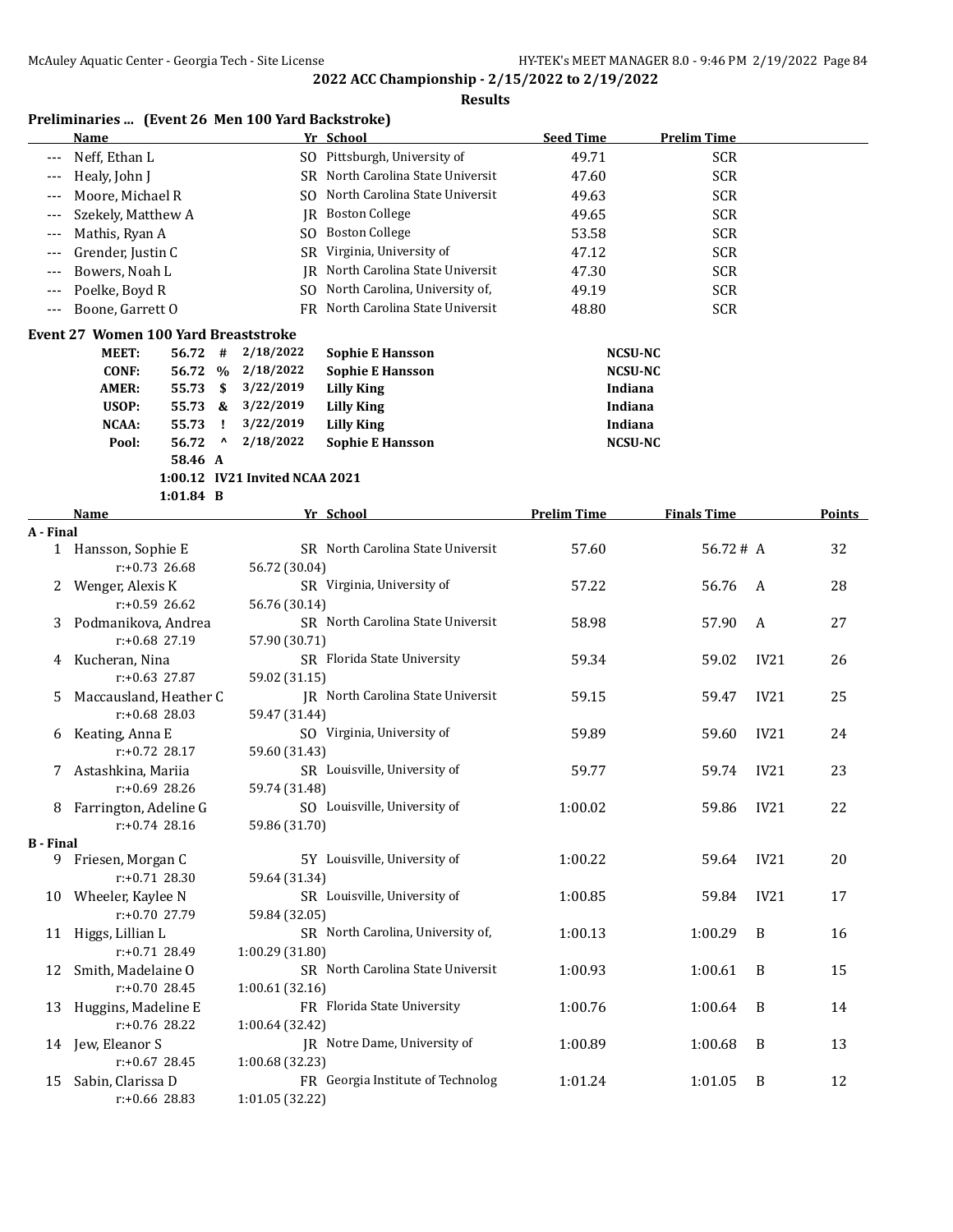**2022 ACC Championship - 2/15/2022 to 2/19/2022 Results**

## **B - Final ... (Event 27 Women 100 Yard Breaststroke)**

|           | Name                                               |             |                                 |                                | Yr School                                | <b>Prelim Time</b> | <b>Finals Time</b> |       | <b>Points</b> |
|-----------|----------------------------------------------------|-------------|---------------------------------|--------------------------------|------------------------------------------|--------------------|--------------------|-------|---------------|
|           | 16 Sundstrand, Emma                                |             |                                 |                                | SO University of Miami (Florida)         | 1:01.11            | 1:01.10            | B     | 11            |
|           | r:+0.76 28.50                                      |             |                                 | 1:01.10 (32.60)                |                                          |                    |                    |       |               |
| C - Final |                                                    |             |                                 |                                |                                          |                    |                    |       |               |
|           | 17 Smith, Skyler A                                 |             |                                 |                                | FR North Carolina, University of,        | 1:01.73            | 1:00.74            | B     | 9             |
|           | $r: +0.68$ 28.40                                   |             |                                 | 1:00.74 (32.34)                |                                          |                    |                    |       |               |
| 18        | Rudolph, Alexandra M                               |             |                                 |                                | SO North Carolina, University of,        | 1:01.59            | 1:00.92            | B     | 7             |
|           | $r: +0.65$ 28.67                                   |             |                                 | 1:00.92 (32.25)                |                                          |                    |                    |       |               |
| 19        | Carvalho, Giulia O                                 |             |                                 |                                | FR University of Miami (Florida)         | 1:02.13            | 1:01.15            | B     | 6             |
|           | r:+0.65 28.96                                      |             |                                 | 1:01.15 (32.19)                |                                          |                    |                    |       |               |
| 20        | Butterfield, Claudia G                             |             |                                 |                                | SO Georgia Institute of Technolog        | 1:02.15            | 1:01.22            | B     | 5             |
|           | r:+0.70 28.95                                      |             |                                 | 1:01.22 (32.27)                |                                          |                    |                    |       |               |
|           | 21 Ward, Katharine                                 |             |                                 |                                | SO North Carolina, University of,        | 1:01.31            | 1:01.24            | B     | 4             |
|           | $r: +0.62$ 28.92                                   |             |                                 | 1:01.24 (32.32)                |                                          |                    |                    |       |               |
| 22        | Fry, Elizabeth G                                   |             |                                 |                                | JR Notre Dame, University of             | 1:01.45            | 1:01.33            | B     | 3             |
|           | $r: +0.72$ 28.37                                   |             |                                 | 1:01.33 (32.96)                |                                          |                    |                    |       |               |
|           | 23 Williams, Nicole M                              |             |                                 |                                | SR Georgia Institute of Technolog        | 1:01.65            | 1:01.64            | B     | 2             |
|           | $r: +0.70$ 28.50                                   |             |                                 | 1:01.64 (33.14)                |                                          |                    |                    |       |               |
|           | 24 Mason, Zorryonna L                              |             |                                 |                                | JR University of Miami (Florida)         | 1:02.00            | 1:01.88            |       | 1             |
|           | r:+0.69 28.87                                      |             |                                 | 1:01.88 (33.01)                |                                          |                    |                    |       |               |
|           | Event 27 Women 100 Yard Breaststroke               |             |                                 |                                |                                          |                    |                    |       |               |
|           | MEET:                                              | 56.72       | #                               | 2/18/2022                      | <b>Sophie E Hansson</b>                  | <b>NCSU-NC</b>     |                    |       |               |
|           | <b>CONF:</b>                                       | 56.72 %     |                                 | 2/18/2022                      | <b>Sophie E Hansson</b>                  | <b>NCSU-NC</b>     |                    |       |               |
|           | <b>AMER:</b>                                       | 55.73       | \$                              | 3/22/2019                      | <b>Lilly King</b>                        | Indiana            |                    |       |               |
|           | USOP:                                              |             |                                 | 55.73 & 3/22/2019              | <b>Lilly King</b>                        | Indiana            |                    |       |               |
|           | NCAA:                                              | 55.73       | Τ.                              | 3/22/2019                      | <b>Lilly King</b>                        | Indiana            |                    |       |               |
|           | Pool:                                              | 56.72       | $\boldsymbol{\mathsf{\lambda}}$ | 2/18/2022                      | <b>Sophie E Hansson</b>                  | <b>NCSU-NC</b>     |                    |       |               |
|           |                                                    | 58.46 A     |                                 |                                |                                          |                    |                    |       |               |
|           |                                                    |             |                                 | 1:00.12 IV21 Invited NCAA 2021 |                                          |                    |                    |       |               |
|           |                                                    | $1:01.84$ B |                                 |                                |                                          |                    |                    |       |               |
|           | Name                                               |             |                                 |                                | Yr School                                | <b>Seed Time</b>   | <b>Prelim Time</b> |       |               |
|           | <b>Preliminaries</b>                               |             |                                 |                                |                                          |                    |                    |       |               |
|           | 1 Wenger, Alexis K                                 |             |                                 |                                | SR Virginia, University of               | 58.19              | 57.22              | qA    |               |
|           | $r: +0.61$ 26.82                                   |             |                                 | 57.22 (30.40)                  |                                          |                    |                    |       |               |
|           | 2 Hansson, Sophie E                                |             |                                 |                                | SR North Carolina State Universit        | 57.51              | 57.60              | qA    |               |
|           | $r: +0.75$ 27.20                                   |             |                                 | 57.60 (30.40)                  |                                          |                    |                    |       |               |
| 3         | Podmanikova, Andrea                                |             |                                 |                                | SR North Carolina State Universit        | 58.06              | 58.98              | qIV21 |               |
|           | $r: +0.69$ 28.11                                   |             |                                 | 58.98 (30.87)                  |                                          |                    |                    |       |               |
| 4         | Maccausland, Heather C                             |             |                                 |                                | <b>IR</b> North Carolina State Universit | 59.27              | 59.15              | qIV21 |               |
|           | r:+0.66 28.05                                      |             |                                 | 59.15 (31.10)                  |                                          |                    |                    |       |               |
| 5         | Kucheran, Nina                                     |             |                                 |                                | SR Florida State University              | 59.46              | 59.34              | qIV21 |               |
|           | r:+0.63 27.88                                      |             |                                 | 59.34 (31.46)                  |                                          |                    |                    |       |               |
| 6         | SR Louisville, University of<br>Astashkina, Mariia |             |                                 | 1:00.13                        | 59.77                                    | qIV21              |                    |       |               |
|           | $r: +0.69$ 28.30                                   |             |                                 | 59.77 (31.47)                  |                                          |                    |                    |       |               |
| 7         | Keating, Anna E<br>SO Virginia, University of      |             |                                 | 1:00.33                        | 59.89                                    | qIV21              |                    |       |               |
|           | r:+0.72 28.26                                      |             |                                 | 59.89 (31.63)                  |                                          |                    |                    |       |               |
| 8         | Farrington, Adeline G                              |             |                                 |                                | SO Louisville, University of             | 1:00.28            | 1:00.02            | qIV21 |               |
|           | r:+0.73 28.34                                      |             |                                 | 1:00.02 (31.68)                |                                          |                    |                    |       |               |
| 9         | Higgs, Lillian L                                   |             |                                 |                                | SR North Carolina, University of,        | 1:00.93            | 1:00.13            | qB    |               |
|           | r:+0.69 28.47                                      |             |                                 | 1:00.13 (31.66)                |                                          |                    |                    |       |               |
| 10        | Friesen, Morgan C                                  |             |                                 |                                | 5Y Louisville, University of             | 1:00.68            | 1:00.22            | qB    |               |
|           | r:+0.69 28.41                                      |             |                                 | 1:00.22 (31.81)                |                                          |                    |                    |       |               |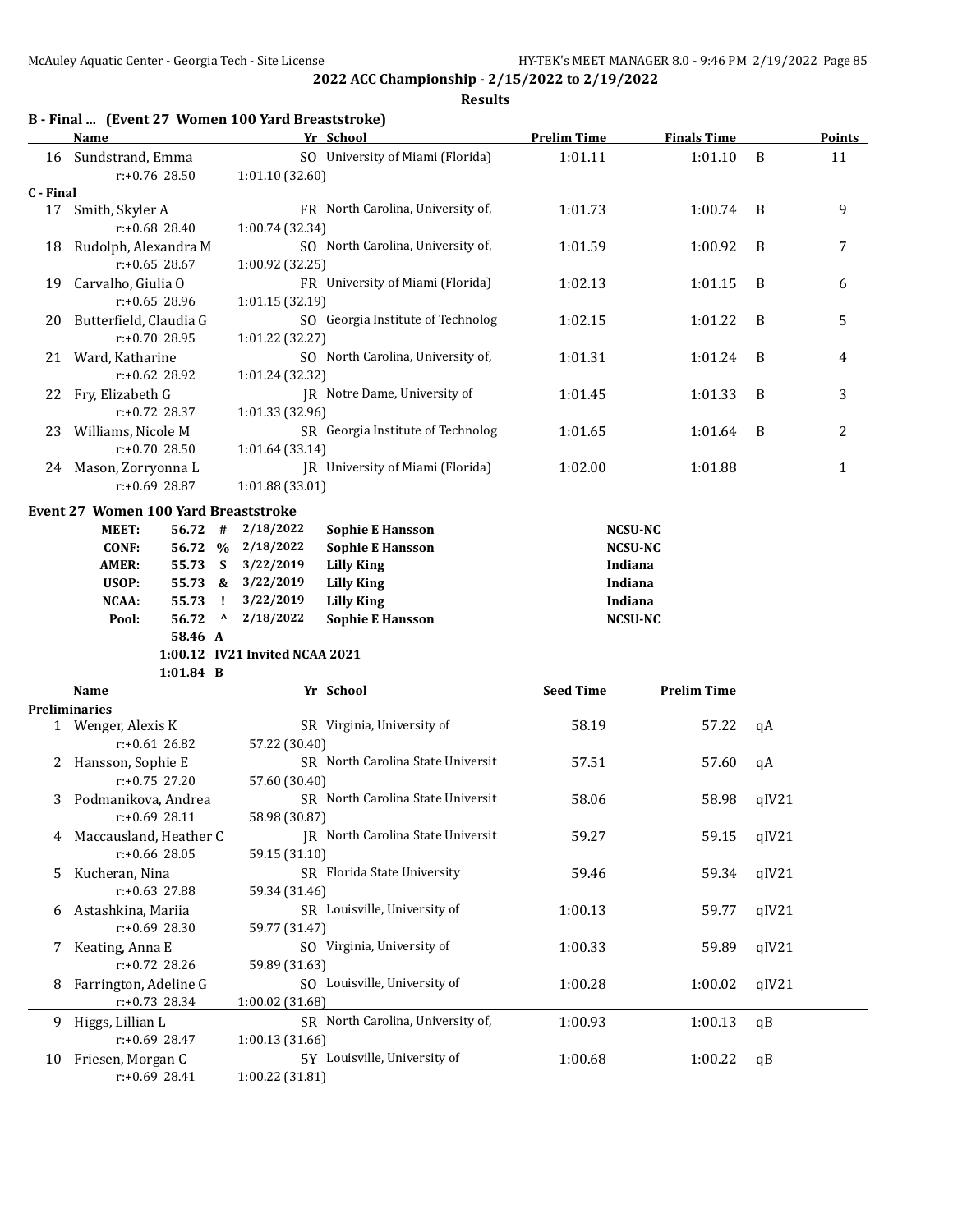#### **Results**

## **Preliminaries ... (Event 27 Women 100 Yard Breaststroke)**

|    | <u>Name</u>                                | Yr School                                            | <b>Seed Time</b> | <b>Prelim Time</b> |    |
|----|--------------------------------------------|------------------------------------------------------|------------------|--------------------|----|
|    | 11 Huggins, Madeline E<br>r:+0.74 28.38    | FR Florida State University<br>1:00.76 (32.38)       | 1:00.65          | 1:00.76            | qB |
|    | 12 Wheeler, Kaylee N<br>$r: +0.67$ 28.53   | SR Louisville, University of<br>1:00.85 (32.32)      | 1:00.26          | 1:00.85            | qB |
| 13 | Jew, Eleanor S<br>r:+0.68 28.68            | JR Notre Dame, University of<br>1:00.89 (32.21)      | 1:01.05          | 1:00.89            | qB |
|    | 14 Smith, Madelaine O<br>r:+0.67 28.66     | SR North Carolina State Universit<br>1:00.93 (32.27) | 1:01.42          | 1:00.93            | qB |
| 15 | Sundstrand, Emma<br>r:+0.88 28.61          | SO University of Miami (Florida)<br>1:01.11 (32.50)  | 1:00.96          | 1:01.11            | qB |
| 16 | Sabin, Clarissa D<br>$r: +0.65$ 28.83      | FR Georgia Institute of Technolog<br>1:01.24 (32.41) | 1:01.98          | 1:01.24            | qB |
| 17 | Ward, Katharine<br>r:+0.63 29.26           | SO North Carolina, University of,<br>1:01.31 (32.05) | 1:02.27          | 1:01.31            | qB |
| 18 | Fry, Elizabeth G<br>r:+0.72 28.62          | JR Notre Dame, University of<br>1:01.45 (32.83)      | 1:01.53          | 1:01.45            | qB |
| 19 | Rudolph, Alexandra M<br>r:+0.67 29.03      | SO North Carolina, University of,<br>1:01.59 (32.56) | 1:01.90          | 1:01.59            | qB |
| 20 | Williams, Nicole M<br>r:+0.70 28.84        | SR Georgia Institute of Technolog<br>1:01.65 (32.81) | 1:01.88          | 1:01.65            | qB |
| 21 | Smith, Skyler A<br>r:+0.69 28.71           | FR North Carolina, University of,<br>1:01.73 (33.02) | 1:02.39          | 1:01.73            | qB |
| 22 | Mason, Zorryonna L<br>r:+0.70 28.85        | JR University of Miami (Florida)<br>1:02.00 (33.15)  | 1:02.82          | 1:02.00            | q  |
| 23 | Carvalho, Giulia O<br>r:+0.64 29.08        | FR University of Miami (Florida)<br>1:02.13 (33.05)  | 1:01.29          | 1:02.13            | q  |
|    | 24 Butterfield, Claudia G<br>r:+0.68 28.95 | SO Georgia Institute of Technolog<br>1:02.15 (33.20) | 1:00.90          | 1:02.15            | q  |
| 25 | Belyakov, Catherine I<br>r:+0.73 29.12     | SO Duke University<br>1:02.15 (33.03)                | 1:01.40          | J1:02.15           |    |
| 26 | Kurdi, Zsofia<br>$r: +0.70$ 29.33          | SO Florida State University<br>1:02.32 (32.99)       | 1:01.88          | 1:02.32            |    |
| 27 | Baldacci, Giovanna L<br>r:+0.68 28.99      | SO Boston College<br>1:02.45 (33.46)                 | 1:02.75          | 1:02.45            |    |
| 28 | Landon, Anna G<br>r:+0.64 29.38            | SR VA Tech<br>1:02.48 (33.10)                        | 1:03.48          | 1:02.48            |    |
|    | 29 Detwiler, Tatum E<br>r:+0.72 29.28      | JR Pittsburgh, University of<br>1:02.83 (33.55)      | 1:02.10          | 1:02.83            |    |
|    | 30 Graham, Emily M<br>r:+0.72 29.18        | SR Georgia Institute of Technolog<br>1:02.85 (33.67) | 1:02.19          | 1:02.85            |    |
|    | 31 Lugbill, Reese E<br>r:+0.69 29.83       | FR Notre Dame, University of<br>1:03.26 (33.43)      | 1:02.90          | 1:03.26            |    |
|    | 32 Rigg, Charlotte E<br>r:+0.75 29.82      | FR VA Tech<br>1:03.35 (33.53)                        | 1:03.27          | 1:03.35            |    |
|    | 33 Fuhrmann, Kate J<br>r:+0.67 29.72       | JR Pittsburgh, University of<br>1:03.66 (33.94)      | 1:03.66          | 1:03.66            |    |
|    | 34 Miller, Lucia C<br>$r: +0.73$ 30.18     | FR University of Miami (Florida)<br>1:03.83 (33.65)  | 1:03.25          | 1:03.83            |    |
| 35 | Bradac, Catherine J<br>r:+0.68 29.96       | FR Boston College<br>1:04.03 (34.07)                 | 1:04.70          | 1:04.03            |    |
|    | 36 Brattoli, Ariana V<br>r:+0.74 29.87     | FR University of Miami (Florida)<br>1:04.52 (34.65)  | 1:05.91          | 1:04.52            |    |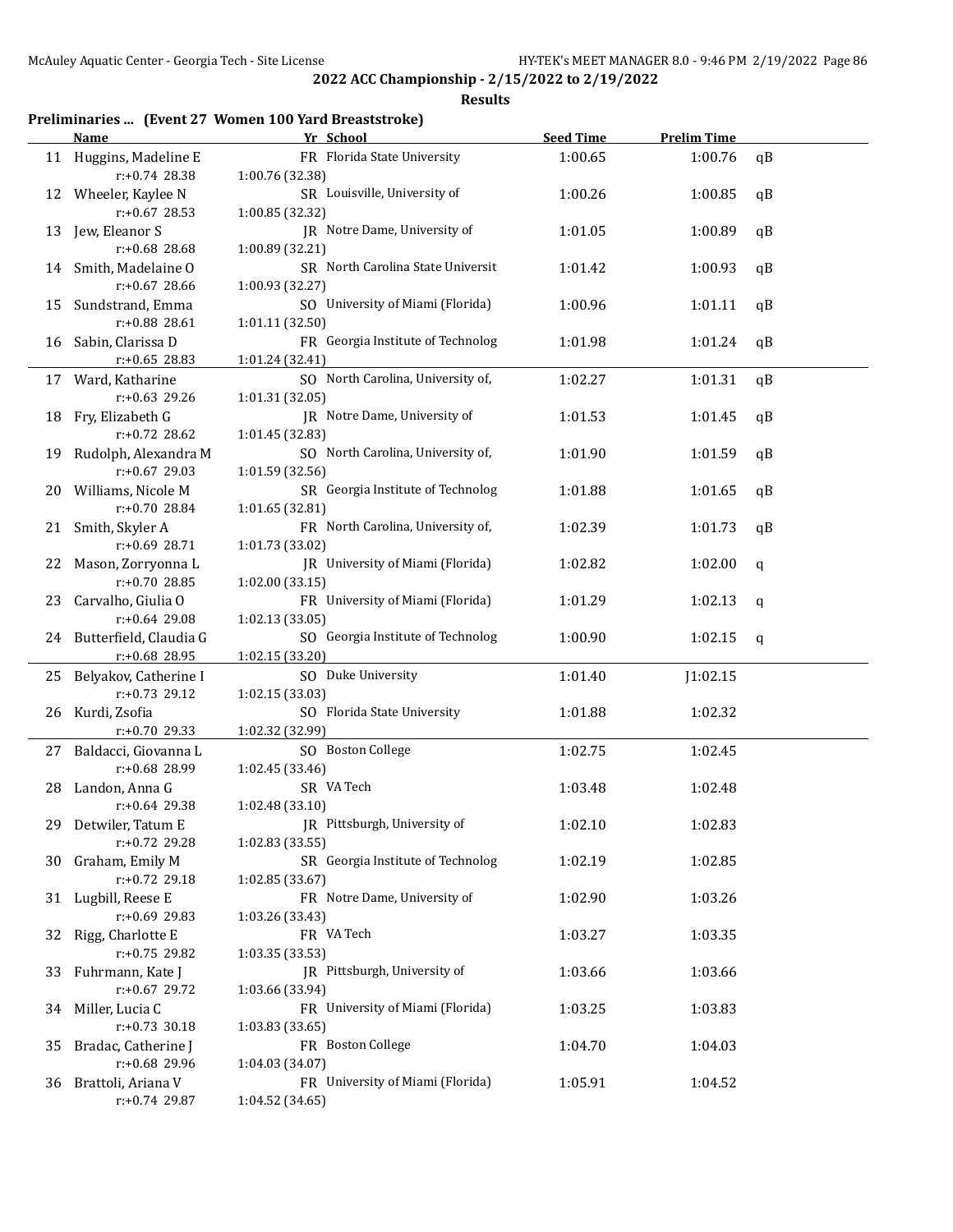**Results**

#### **Preliminaries ... (Event 27 Women 100 Yard Breaststroke) Name Yr School Seed Time Prelim Time**

|           | Herkle, Kim Emely                         |                              | FR Louisville, University of      | 1:01.70            | <b>DFS</b>                |               |
|-----------|-------------------------------------------|------------------------------|-----------------------------------|--------------------|---------------------------|---------------|
|           | Declared false start                      |                              |                                   |                    |                           |               |
| ---       | Lantin, Alexa T                           |                              | SR Boston College                 | 1:05.08            | <b>NS</b>                 |               |
| ---       | Foley, Sarah E                            |                              | SO Duke University                | 59.62              | <b>SCR</b>                |               |
| $---$     | Thompson, Jenna R                         |                              | JR VA Tech                        | 1:03.59            | <b>SCR</b>                |               |
| ---       | Gillilan, Coleen S                        |                              | IR Notre Dame, University of      | 1:01.95            | <b>SCR</b>                |               |
| ---       | Henry, Allison R                          |                              | FR VA Tech                        | 1:03.75            | <b>SCR</b>                |               |
| $---$     | Harrison, Alicia N                        |                              | 5Y Duke University                | 1:02.29            | <b>SCR</b>                |               |
| $---$     | Douglass, Katherine C                     | IR                           | Virginia, University of           | 58.64              | <b>SCR</b>                |               |
| $---$     | El Barodi, Imane                          |                              | JR Georgia Institute of Technolog | 1:03.25            | <b>SCR</b>                |               |
| $---$     | Arens, Abigail L                          |                              | SO North Carolina State Universit | 1:01.80            | <b>SCR</b>                |               |
| ---       | Walsh, Alexandra J                        |                              | SO Virginia, University of        | 58.36              | <b>SCR</b>                |               |
| ---       | Schulz, Janelle L                         |                              | FR Pittsburgh, University of      | 1:04.31            | <b>SCR</b>                |               |
| ---       | Poole, Julia T                            |                              | 5Y North Carolina State Universit | 1:00.48            | <b>SCR</b>                |               |
| ---       | Murtagh, Liza M                           |                              | FR Boston College                 | 1:05.27            | <b>SCR</b>                |               |
| ---       | Hamblin, Kaylee J                         |                              | FR North Carolina State Universit | 1:02.05            | <b>SCR</b>                |               |
| ---       | London, Madeline R                        |                              | JR Pittsburgh, University of      | 1:02.91            | <b>SCR</b>                |               |
|           | <b>Event 28 Men 100 Yard Breaststroke</b> |                              |                                   |                    |                           |               |
|           | MEET:<br>51.03                            | 2/26/2021<br>#               | <b>Evgenii Somov</b>              | Louisville-KY      |                           |               |
|           | <b>CONF:</b><br>51.03 %                   | 2/26/2021                    | <b>Evgenii Somov</b>              | Louisville-KY      |                           |               |
|           | <b>AMER:</b><br>49.69                     | \$<br>3/23/2018              | <b>Ian Finnerty</b>               | Indiana            |                           |               |
|           | USOP:<br>49.69                            | 3/23/2018<br>&               | <b>Ian Finnerty</b>               | Indiana            |                           |               |
|           | <b>NCAA:</b><br>49.69                     | 3/23/2018<br>- 1             | <b>Ian Finnerty</b>               | Indiana            |                           |               |
|           | 51.13<br>Pool:                            | 2/18/2022<br>$\mathbf v$     | <b>Evgenii I Somov</b>            | Louisville-KY      |                           |               |
|           | 51.59 A                                   |                              |                                   |                    |                           |               |
|           |                                           | 52.40 IV21 Invited NCAA 2021 |                                   |                    |                           |               |
|           |                                           |                              |                                   |                    |                           |               |
|           | 54.27 B                                   |                              |                                   |                    |                           |               |
|           | Name                                      |                              | Yr School                         | <b>Prelim Time</b> | <b>Finals Time</b>        | <b>Points</b> |
| A - Final |                                           |                              |                                   |                    |                           |               |
|           | 1 Somov, Evgenii I                        |                              | 5Y Louisville, University of      | 51.39              | $51.13^{\wedge}$ A        | 32            |
|           | $r: +0.69$ 24.04                          | 51.13 (27.09)                |                                   |                    |                           |               |
| 2         | Bottelberghe, Joshua R                    |                              | SR Notre Dame, University of      | 52.10              | 51.61<br>IV21             | 28            |
|           | $r: +0.70$ 24.13                          | 51.61 (27.48)                |                                   |                    |                           |               |
| 3         | Van Der Laan, Cooper J                    |                              | SR Pittsburgh, University of      | 51.88              | IV21<br>51.64             | 27            |
|           | $r: +0.64$ 24.23                          | 51.64 (27.41)                |                                   |                    |                           |               |
| 4         | Pumputis, Caio R                          |                              | 5Y Georgia Institute of Technolog | 51.94              | IV21<br>51.77             | 26            |
|           | $r: +0.64$ 24.43                          | 51.77 (27.34)                |                                   |                    |                           |               |
|           | 5 Nichols, Noah P                         |                              | SO Virginia, University of        | 52.29              | 52.07<br>IV <sub>21</sub> | 25            |
|           | $r: +0.67$ 24.10                          | 52.07 (27.97)                |                                   |                    |                           |               |
|           | Coll Marti, Carles<br>$r: +0.64$ 24.01    |                              | SO VA Tech                        | 52.48              | 52.13<br>IV21             | 24            |
|           |                                           | 52.13 (28.12)                |                                   |                    |                           |               |
|           | 7 Petrashov, Denis<br>$r: +0.73$ 24.67    |                              | JR Louisville, University of      | 52.30              | IV21<br>52.14             | 23            |
|           |                                           | 52.14 (27.47)                | JR Pittsburgh, University of      |                    | B                         |               |
|           | 8 Crisci, Flynn J<br>$r: +0.59$ 24.12     | 52.67 (28.55)                |                                   | 52.68              | 52.67                     | 22            |
| B - Final |                                           |                              |                                   |                    |                           |               |
|           | 9 Kusto, Rafal                            |                              | SR North Carolina State Universit | 52.91              | 51.86<br>IV21             | 20            |
|           | r:+0.60 24.08                             | 51.86 (27.78)                |                                   |                    |                           |               |
|           | 10 Bastian, Izaak Z                       |                              | SR Florida State University       | 52.85              | 52.38<br>IV21             | 17            |
|           | $r: +0.60$ 24.64                          | 52.38 (27.74)                |                                   |                    |                           |               |
|           | 11 Pouch, Ananias J<br>$r: +0.64$ 24.70   | 52.63 (27.93)                | JR VA Tech                        | 52.81              | 52.63<br>B                | 16            |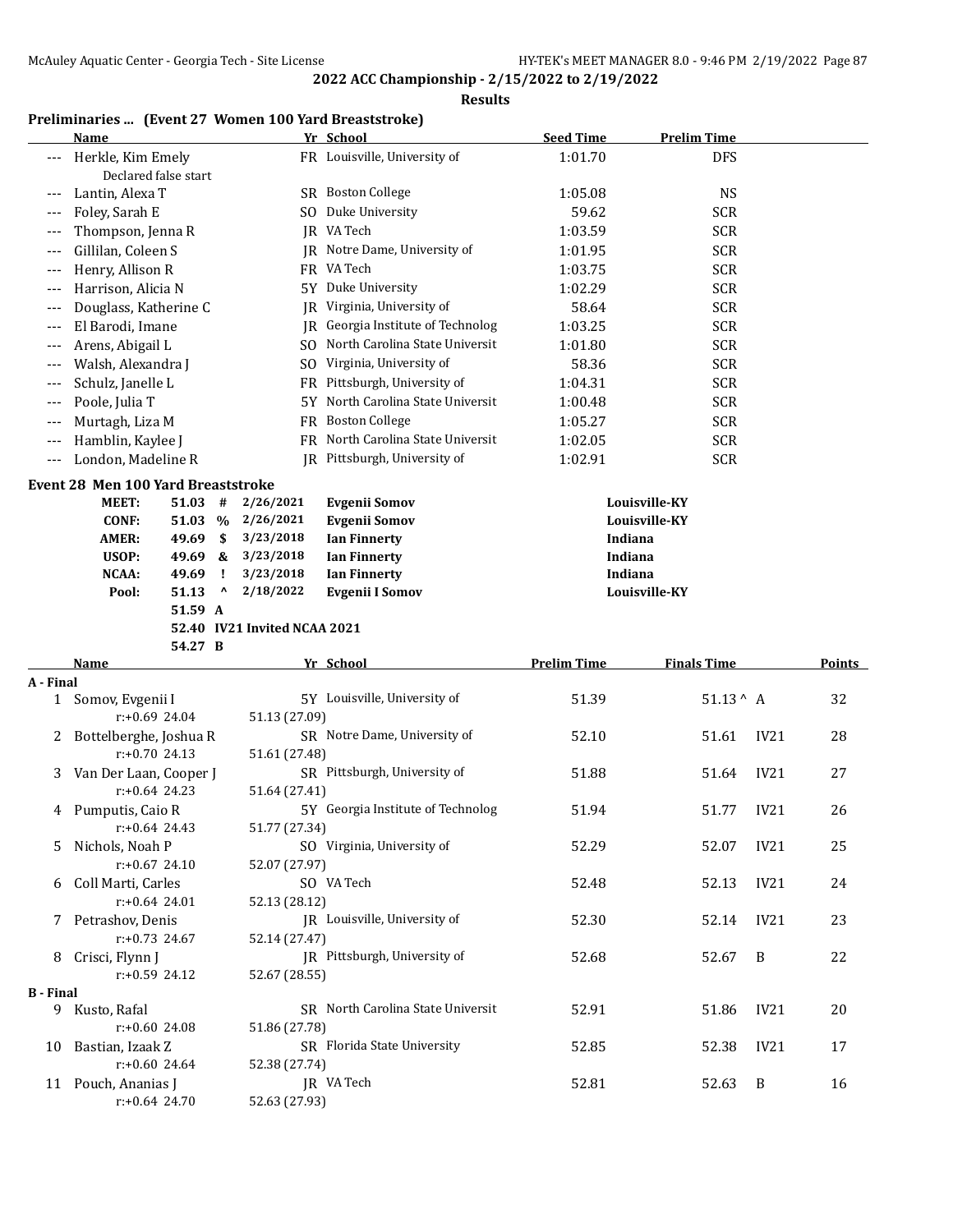#### **Results**

## **B - Final ... (Event 28 Men 100 Yard Breaststroke)**

|           | <u>Name</u>                        |         |              |                                   | Yr School                         | <b>Prelim Time</b> | <b>Finals Time</b> |              | <b>Points</b> |
|-----------|------------------------------------|---------|--------------|-----------------------------------|-----------------------------------|--------------------|--------------------|--------------|---------------|
|           | 12 Bustos, Arsenio                 |         |              |                                   | FR North Carolina State Universit | 52.99              | 52.77              | B            | 15            |
|           | $r: +0.71$ 24.63                   |         |              | 52.77 (28.14)                     |                                   |                    |                    |              |               |
|           | 13 Chen, Jerry Z                   |         |              |                                   | JR Pittsburgh, University of      | 52.88              | 52.78              | B            | 14            |
|           | $r: +0.63$ 24.81                   |         |              | 52.78 (27.97)                     |                                   |                    |                    |              |               |
|           | 14 Kertesz, Daniel O               |         |              |                                   | JR Georgia Institute of Technolog | 53.22              | 52.90              | B            | 13            |
|           | $r: +0.60$ 24.53                   |         |              | 52.90 (28.37)                     |                                   |                    |                    |              |               |
|           | 15 Rauch, Jacob G                  |         |              |                                   | SR North Carolina, University of, | 52.89              | 52.97              | B            | 12            |
|           | $r: +0.69$ 24.44                   |         |              | 52.97 (28.53)                     |                                   |                    |                    |              |               |
|           | 16 Lopez Miro, Cobi S              |         |              |                                   | JR VA Tech                        | 53.12              | 53.03              | B            | 11            |
|           | r:+0.70 24.59                      |         |              | 53.03 (28.44)                     |                                   |                    |                    |              |               |
| C - Final |                                    |         |              |                                   |                                   |                    |                    |              |               |
|           | 17 Alderson, Justin T              |         |              |                                   | SO Georgia Institute of Technolog | 53.44              | 53.03              | B            | 9             |
|           | $r: +0.65$ 24.36                   |         |              | 53.03 (28.67)                     |                                   |                    |                    |              |               |
|           | 18 Iida, Max S                     |         |              |                                   | FR Virginia, University of        | 53.33              | 53.04              | B            | 7             |
|           | $r: +0.61$ 24.85                   |         |              | 53.04 (28.19)                     |                                   |                    |                    |              |               |
|           | 19 Odorici, Leandro V              |         |              |                                   | FR Georgia Institute of Technolog | 53.23              | 53.24              | B            | 6             |
|           | $r: +0.63$ 24.37                   |         |              | 53.24 (28.87)                     |                                   |                    |                    |              |               |
|           | 20 Worth, Daniel F                 |         |              |                                   | FR Virginia, University of        | 53.87              | 53.35              | B            | 5             |
|           | r:+0.63 24.96                      |         |              | 53.35 (28.39)                     |                                   |                    |                    |              |               |
|           | 21 Lamb, Augustus B                |         |              |                                   | JR Virginia, University of        | 54.22              | 53.50              | B            | 4             |
|           | $r: +0.65$ 25.35                   |         |              | 53.50 (28.15)                     |                                   |                    |                    |              |               |
|           | 22 Citta, Dylan A                  |         |              |                                   | FR North Carolina, University of, | 53.83              | 53.63              | B            | 3             |
|           | $r: +0.62$ 24.90                   |         |              | 53.63 (28.73)                     |                                   |                    |                    |              |               |
|           | 23 Wood, Nevada P                  |         |              |                                   | JR Florida State University       | 53.78              | 53.86              | B            | 2             |
|           | r:+0.65 25.29                      |         |              | 53.86 (28.57)                     |                                   |                    |                    |              |               |
|           | 24 Abaliksta, Valdas               |         |              | 5Y North Carolina, University of, | 53.44                             | 53.99              | B                  | $\mathbf{1}$ |               |
|           | $r: +0.77$ 25.25                   |         |              | 53.99 (28.74)                     |                                   |                    |                    |              |               |
|           | Event 28 Men 100 Yard Breaststroke |         |              |                                   |                                   |                    |                    |              |               |
|           | MEET:                              |         |              | $51.03$ # $2/26/2021$             | <b>Evgenii Somov</b>              |                    | Louisville-KY      |              |               |
|           | <b>CONF:</b>                       |         |              | 51.03 % 2/26/2021                 | <b>Evgenii Somov</b>              |                    | Louisville-KY      |              |               |
|           | <b>AMER:</b>                       |         |              | 49.69 \$ 3/23/2018                | <b>Ian Finnerty</b>               | Indiana            |                    |              |               |
|           | USOP:                              |         |              | 49.69 & 3/23/2018                 | <b>Ian Finnerty</b>               | Indiana            |                    |              |               |
|           | NCAA:                              | 49.69 ! |              | 3/23/2018                         | <b>Ian Finnerty</b>               | Indiana            |                    |              |               |
|           | Pool:                              | 51.13   | $\mathbf{v}$ | 2/18/2022                         | <b>Evgenii I Somov</b>            |                    | Louisville-KY      |              |               |
|           |                                    | 51.59 A |              |                                   |                                   |                    |                    |              |               |
|           |                                    |         |              | 52.40 IV21 Invited NCAA 2021      |                                   |                    |                    |              |               |
|           |                                    | 54.27 B |              |                                   |                                   |                    |                    |              |               |
|           | Name                               |         |              |                                   | Yr School                         | <b>Seed Time</b>   | <b>Prelim Time</b> |              |               |
|           | Preliminaries                      |         |              |                                   |                                   |                    |                    |              |               |
|           | 1 Somov, Evgenii I                 |         |              |                                   | 5Y Louisville, University of      | 52.47              | 51.39              | qA           |               |
|           | r:+0.70 23.94                      |         |              | 51.39 (27.45)                     |                                   |                    |                    |              |               |
| 2         | Van Der Laan, Cooper J             |         |              |                                   | SR Pittsburgh, University of      | 51.42              | 51.88              | qIV21        |               |
|           | $r: +0.64$ 24.46                   |         |              | 51.88 (27.42)                     |                                   |                    |                    |              |               |
| 3         | Pumputis, Caio R                   |         |              |                                   | 5Y Georgia Institute of Technolog | 52.96              | 51.94              | qIV21        |               |
|           | r:+0.66 24.76                      |         |              | 51.94 (27.18)                     |                                   |                    |                    |              |               |
| 4         | Bottelberghe, Joshua R             |         |              |                                   | SR Notre Dame, University of      | 51.88              | 52.10              | qIV21        |               |
|           | r:+0.71 24.27                      |         |              | 52.10 (27.83)                     |                                   |                    |                    |              |               |
| 5         | Nichols, Noah P                    |         |              |                                   | SO Virginia, University of        | 52.80              | 52.29              | qIV21        |               |
|           | r:+0.68 24.72                      |         |              | 52.29 (27.57)                     |                                   |                    |                    |              |               |
| 6         | Petrashov, Denis                   |         |              |                                   | JR Louisville, University of      | 52.87              | 52.30              | qIV21        |               |
|           | r:+0.75 24.59                      |         |              | 52.30 (27.71)                     |                                   |                    |                    |              |               |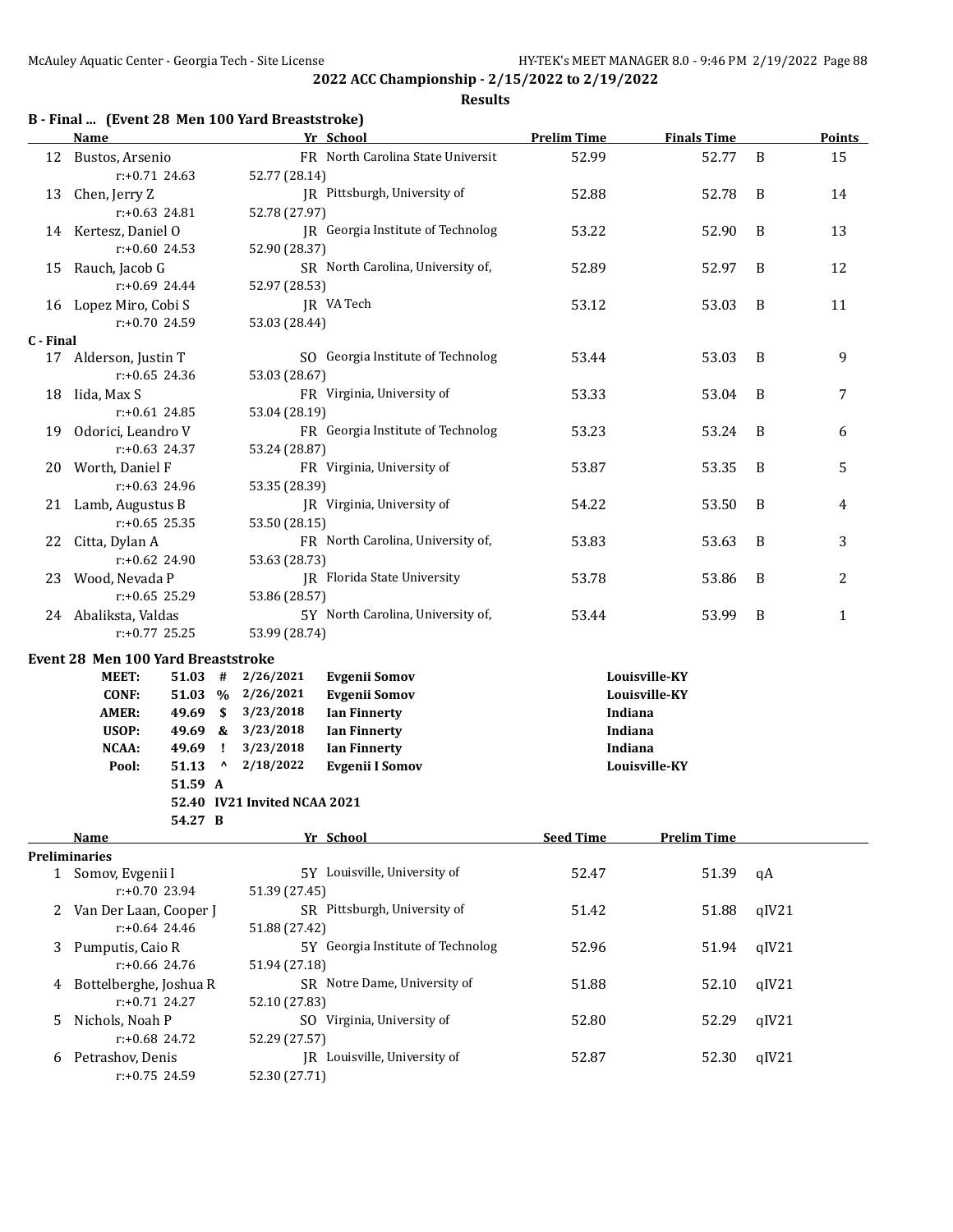**Results**

## **Preliminaries ... (Event 28 Men 100 Yard Breaststroke)**

|       | Name                    | Yr School                         | <b>Seed Time</b> | <b>Prelim Time</b> |    |
|-------|-------------------------|-----------------------------------|------------------|--------------------|----|
|       | 7 Coll Marti, Carles    | SO VA Tech                        | 54.06            | 52.48              | qB |
|       | $r: +0.64$ 24.44        | 52.48 (28.04)                     |                  |                    |    |
| 8     | Crisci, Flynn J         | JR Pittsburgh, University of      | 53.45            | 52.68              | qB |
|       | $r: +0.61$ 24.17        | 52.68 (28.51)                     |                  |                    |    |
|       |                         | JR VA Tech                        |                  |                    |    |
| 9.    | Pouch, Ananias J        |                                   | 53.38            | 52.81              | qB |
|       | $r: +0.65$ 24.95        | 52.81 (27.86)                     |                  |                    |    |
| 10    | Bastian, Izaak Z        | SR Florida State University       | 52.27            | 52.85              | qB |
|       | r:+0.60 24.89           | 52.85 (27.96)                     |                  |                    |    |
|       | 11 Chen, Jerry Z        | JR Pittsburgh, University of      | 53.07            | 52.88              | qB |
|       | $r: +0.65$ 24.73        | 52.88 (28.15)                     |                  |                    |    |
| 12    | Rauch, Jacob G          | SR North Carolina, University of, | 53.62            | 52.89              | qB |
|       | r:+0.67 24.48           | 52.89 (28.41)                     |                  |                    |    |
| 13    | Kusto, Rafal            | SR North Carolina State Universit | 53.02            | 52.91              | qB |
|       | r:+0.59 24.38           | 52.91 (28.53)                     |                  |                    |    |
| 14    | Bustos, Arsenio         | FR North Carolina State Universit | 54.49            | 52.99              | qB |
|       | r:+0.67 24.81           | 52.99 (28.18)                     |                  |                    |    |
| 15    | Lopez Miro, Cobi S      | JR VA Tech                        | 54.19            | 53.12              | qB |
|       | $r: +0.65$ 24.76        | 53.12 (28.36)                     |                  |                    |    |
|       | 16 Kertesz, Daniel O    | JR Georgia Institute of Technolog | 54.24            | 53.22              | qB |
|       | $r: +0.63$ 25.66        | 53.22 (27.56)                     |                  |                    |    |
|       | 17 Odorici, Leandro V   | FR Georgia Institute of Technolog | 53.98            | 53.23              | qB |
|       | $r: +0.65$ 24.61        | 53.23 (28.62)                     |                  |                    |    |
|       |                         | FR Virginia, University of        | 53.26            |                    |    |
| 18    | Iida, Max S             |                                   |                  | 53.33              | qB |
|       | $r: +0.62$ 25.05        | 53.33 (28.28)                     |                  |                    |    |
| $*19$ | Abaliksta, Valdas       | 5Y North Carolina, University of, | 53.94            | 53.44              | qB |
|       | r:+0.77 25.32           | 53.44 (28.12)                     |                  |                    |    |
| $*19$ | Alderson, Justin T      | SO Georgia Institute of Technolog | 53.45            | 53.44              | qB |
|       | $r: +0.64$ 24.70        | 53.44 (28.74)                     |                  |                    |    |
|       | 21 Wood, Nevada P       | JR Florida State University       | 54.78            | 53.78              | qB |
|       | $r: +0.65$ 25.32        | 53.78 (28.46)                     |                  |                    |    |
| 22    | Citta, Dylan A          | FR North Carolina, University of, | 54.40            | 53.83              | qB |
|       | r:+0.62 24.89           | 53.83 (28.94)                     |                  |                    |    |
|       | 23 Worth, Daniel F      | FR Virginia, University of        | 54.48            | 53.87              | qB |
|       | r:+0.62 25.36           | 53.87 (28.51)                     |                  |                    |    |
|       | 24 Lamb, Augustus B     | JR Virginia, University of        | 55.11            | 54.22              | qB |
|       | $r: +0.61$ 25.40        | 54.22 (28.82)                     |                  |                    |    |
|       | 25 Tenpas, William E    | JR Duke University                | 55.69            | 54.52              |    |
|       | $r: +0.68$ 25.54        | 54.52 (28.98)                     |                  |                    |    |
|       | 26 Reznick, Cole T      | SR Duke University                | 53.41            | 54.55              |    |
|       | $r: +0.65$ 25.25        | 54.55 (29.30)                     |                  |                    |    |
| 27    | Steele, Matthew P       | FR Georgia Institute of Technolog | 55.29            | 54.80              |    |
|       | $r: +0.72$ 25.52        | 54.80 (29.28)                     |                  |                    |    |
| 28    | Zucker, Colson P        | SR Duke University                | 54.55            | 55.11              |    |
|       | $r: +0.65$ 25.75        | 55.11 (29.36)                     |                  |                    |    |
|       | Doyle, Jack             | FR Boston College                 | 56.51            | 55.17              |    |
| 29    | $r: +0.63$ 25.88        |                                   |                  |                    |    |
|       |                         | 55.17 (29.29)                     |                  |                    |    |
| 30    | Ewing, Kendall J        | SO North Carolina, University of, | 55.57            | 55.58              |    |
|       | $r: +0.63$ 25.40        | 55.58 (30.18)                     |                  |                    |    |
| 31    | Perez-Mari, Christian D | FR Boston College                 | 58.00            | 55.97              |    |
|       | $r: +0.6026.08$         | 55.97 (29.89)                     |                  |                    |    |
| 32    | Thien, Kenneth V        | FR Boston College                 | 57.04            | 56.09              |    |
|       | r:+0.58 26.03           | 56.09 (30.06)                     |                  |                    |    |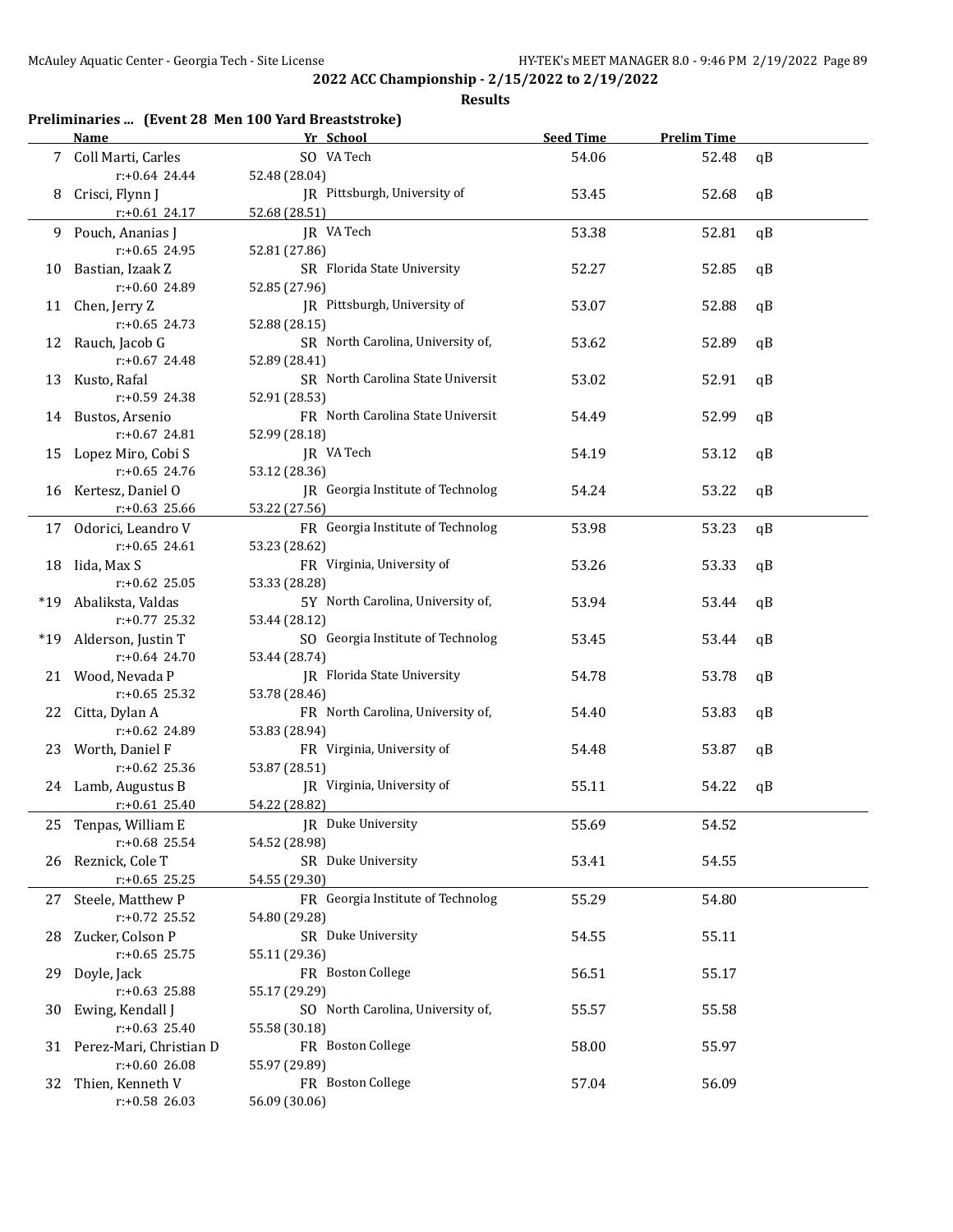#### **Results**

## **Preliminaries ... (Event 28 Men 100 Yard Breaststroke)**

|        | <b>Name</b>                         |            |                                 |                | Yr School                         | <b>Seed Time</b>    | <b>Prelim Time</b>  |   |        |
|--------|-------------------------------------|------------|---------------------------------|----------------|-----------------------------------|---------------------|---------------------|---|--------|
| 33     | Blusiewicz, Andrew M                |            |                                 |                | FR Boston College                 | 57.68               | 57.18               |   |        |
|        | $r: +0.61$ 26.77                    |            |                                 | 57.18 (30.41)  |                                   |                     |                     |   |        |
| 34     | Mathis, Ryan A                      |            |                                 |                | SO Boston College                 | <b>NT</b>           | 58.66               |   |        |
|        | $r: +0.64$ 26.03                    |            |                                 | 58.66 (32.63)  |                                   |                     |                     |   |        |
|        | Zorzano Jover, Javier               |            |                                 |                | SO Pittsburgh, University of      | 57.49               | <b>SCR</b>          |   |        |
| ---    | Becker, Perry E                     |            |                                 |                | SO North Carolina, University of, | 56.52               | <b>SCR</b>          |   |        |
| $---$  | Viers, Nicholas T                   |            |                                 |                | JR Duke University                | 55.46               | <b>SCR</b>          |   |        |
| $---$  | Volpe, Michael A                    |            |                                 |                | FR Duke University                | 55.47               | <b>SCR</b>          |   |        |
| $---$  | Hong, Joseph S                      |            |                                 |                | FR VA Tech                        | 54.33               | <b>SCR</b>          |   |        |
| ---    | Kreiley, Aidan C                    |            |                                 |                | SO Louisville, University of      | 54.37               | <b>SCR</b>          |   |        |
| ---    | Sos, Daniel                         |            |                                 |                | SR Louisville, University of      | 54.66               | <b>SCR</b>          |   |        |
|        | Grobbelaar, Luan E                  |            |                                 |                | FR VA Tech                        | 56.02               | <b>SCR</b>          |   |        |
| ---    | Izzo, Giovanni                      |            |                                 |                | SR North Carolina State Universit | 54.24               | <b>SCR</b>          |   |        |
| $---$  | Hoover, Samuel E                    |            |                                 |                | FR North Carolina State Universit | 54.75               | <b>SCR</b>          |   |        |
| ---    | Moranetz, Jack T                    |            |                                 |                | SR North Carolina State Universit | 53.96               | <b>SCR</b>          |   |        |
| $---$  | Monahan, Conall T                   |            |                                 | SO.            | North Carolina State Universit    | 56.69               | <b>SCR</b>          |   |        |
| ---    | Batson, Henry D                     |            |                                 |                | FR Duke University                | 56.39               | <b>SCR</b>          |   |        |
|        | Shourds, Luke B                     |            |                                 |                | FR Louisville, University of      | 54.12               | <b>SCR</b>          |   |        |
| ---    | Myburgh, Keith M                    |            |                                 |                | SR VA Tech                        | 54.01               | <b>SCR</b>          |   |        |
| ---    |                                     |            |                                 |                | SR Louisville, University of      |                     |                     |   |        |
|        | Cummings, Tanner C                  |            |                                 |                |                                   | 55.99               | <b>SCR</b>          |   |        |
|        | <b>Event 29 Men Platform Diving</b> |            |                                 |                |                                   |                     |                     |   |        |
|        | <b>MEET:</b>                        | 523.95     | #                               | 2/20/2010      | <b>Nick McCrory</b>               | Duke                |                     |   |        |
|        | <b>CONF:</b>                        | 548.90 %   |                                 | 3/27/2011      | <b>Nick McCrory</b>               | <b>DUKE-NC</b>      |                     |   |        |
|        | Pool:                               | 509.25     | $\boldsymbol{\mathsf{\Lambda}}$ | 3/26/2016      | <b>Zhipeng Zeng</b>               |                     | Ohio St-OH          |   |        |
|        | <u>Name</u>                         |            |                                 |                | Yr School                         | <b>Prelim Score</b> | <b>Finals Score</b> |   | Points |
| Finals |                                     |            |                                 |                |                                   |                     |                     |   |        |
| 1      | Cooper, Zachary T                   |            |                                 |                | University of Miami (Florida)     | 372.00              | 397.85              |   | 32     |
| 2      | Harding, Seamus S                   |            |                                 |                | SO Duke University                | 332.55              | 376.30              |   | 28     |
| 3      | Flory, Max L                        |            |                                 |                | JR University of Miami (Florida)  | 367.55              | 371.80              |   | 27     |
| 4      | Creedon, Walker H                   |            |                                 |                | SR Virginia, University of        | 328.50              | 367.60              |   | 26     |
| 5      | Vargas Garcia, David                |            |                                 |                | Florida State University          | 364.20              | 363.65              |   | 25     |
| 6      | Cash, Cameron M                     |            |                                 |                | FR Pittsburgh, University of      | 355.00              | 363.40              |   | 24     |
| 7      | Zawadzki, Noah M                    |            |                                 |                | SR VA Tech                        | 363.10              | 359.00              |   | 23     |
| 8      | Stephens, Che                       |            |                                 |                | FR Louisville, University of      | 351.25              | 336.65              |   | 22     |
|        | <b>Event 29 Men Platform Diving</b> |            |                                 |                |                                   |                     |                     |   |        |
|        | MEET:                               | $523.95$ # |                                 | 2/20/2010      | Nick McCrorv                      | Duke                |                     |   |        |
|        | <b>CONF:</b>                        | 548.90 %   |                                 | 3/27/2011      | <b>Nick McCrory</b>               | <b>DUKE-NC</b>      |                     |   |        |
|        | Pool:                               | 509.25     | ٨                               | 3/26/2016      | <b>Zhipeng Zeng</b>               |                     | Ohio St-OH          |   |        |
|        | <u>Name</u>                         |            |                                 |                | Yr School                         |                     | <b>Prelim Score</b> |   |        |
|        | Preliminaries                       |            |                                 |                |                                   |                     |                     |   |        |
|        | 1 Cooper, Zachary T                 |            |                                 |                | University of Miami (Florida)     | <b>NP</b>           | 372.00              | q |        |
| 2      | Flory, Max L                        |            |                                 |                | JR University of Miami (Florida)  | <b>NP</b>           | 367.55              | q |        |
| 3      | Vargas Garcia, David                |            |                                 |                | Florida State University          | <b>NP</b>           | 364.20              | q |        |
| 4      | Zawadzki, Noah M                    |            |                                 |                | SR VA Tech                        | 371.35              | 363.10              | q |        |
| 5      | Cash, Cameron M                     |            |                                 |                | FR Pittsburgh, University of      | 344.35              | 355.00              | q |        |
| 6      | Stephens, Che                       |            |                                 | FR             | Louisville, University of         | <b>NP</b>           | 351.25              | q |        |
| 7      | Harding, Seamus S                   |            |                                 | S <sub>0</sub> | Duke University                   | 333.65              | 332.55              | q |        |
| 8      | Creedon, Walker H                   |            |                                 | <b>SR</b>      | Virginia, University of           | 302.95              | 328.50              | q |        |
| 9      | Mann, Allen                         |            |                                 | FR             | Georgia Institute of Technolog    | NP                  | 326.70              |   |        |
| 10     | Gur, Kivanc                         |            |                                 |                | SR Louisville, University of      | <b>NP</b>           | 317.35              |   |        |
|        |                                     |            |                                 |                |                                   |                     |                     |   |        |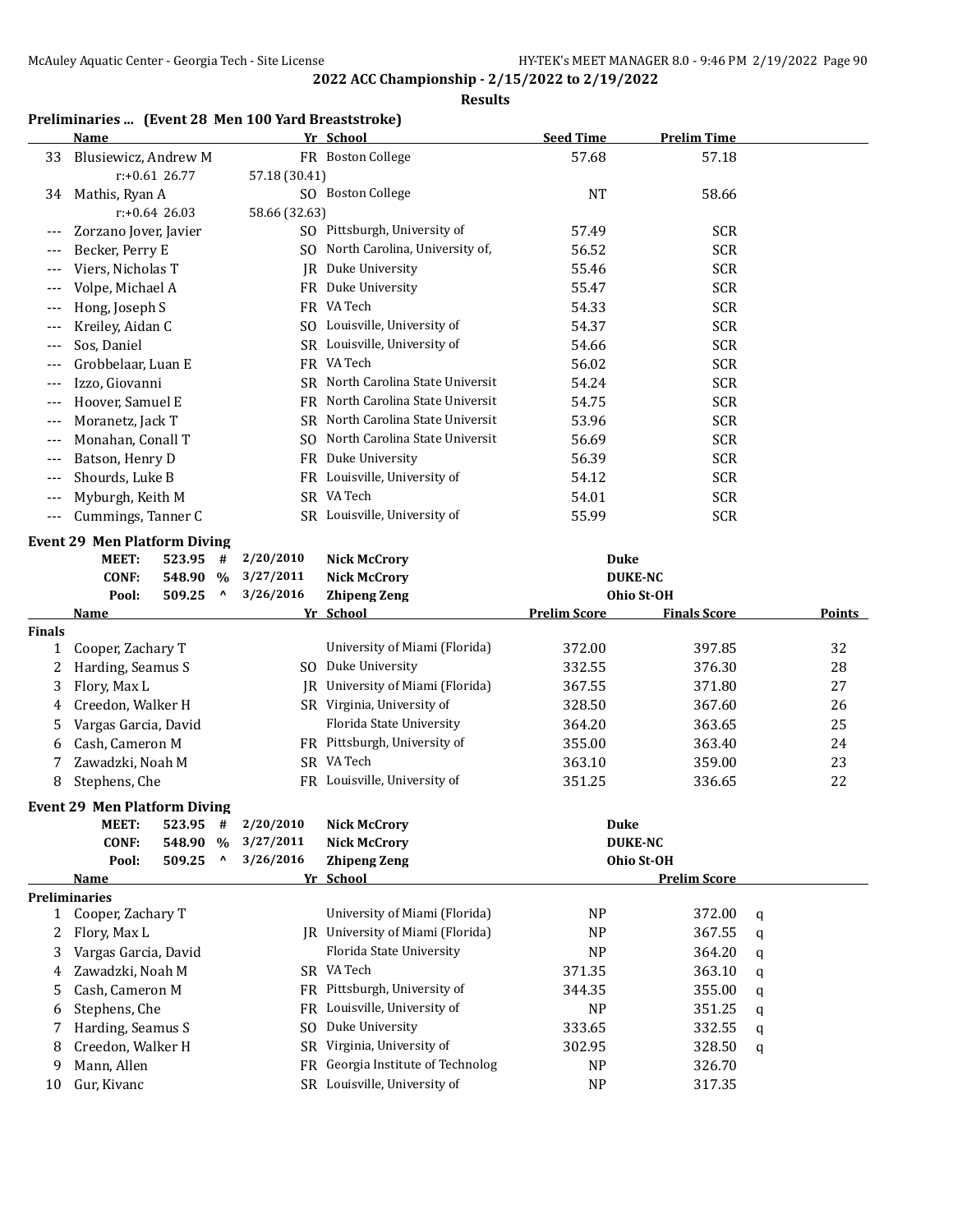#### **Results**

## **Preliminaries ... (Event 29 Men Platform Diving)**

|       | <b>Name</b>                                 |                        |    |                | Yr School                              |                | <b>Prelim Score</b> |  |
|-------|---------------------------------------------|------------------------|----|----------------|----------------------------------------|----------------|---------------------|--|
| 11    | Pinto, Daniel                               |                        |    |                | Louisville, University of              | <b>NP</b>      | 312.55              |  |
| 12    | Helling, Jesco                              |                        |    |                | SO Florida State University            | NP             | 310.75              |  |
| 13    | Lechuga, Ruben                              |                        |    |                | JR Georgia Institute of Technolog      | <b>NP</b>      | 305.55              |  |
| 14    | Nolasco, Darwin S                           |                        |    |                | SO Florida State University            | <b>NP</b>      | 300.95              |  |
| 15    | Reed, Dylan D                               |                        |    |                | JR Pittsburgh, University of           | 369.25         | 280.90              |  |
| 16    | O'Brien, Patrick P                          |                        |    |                | JR North Carolina State Universit      | 261.00         | 280.10              |  |
| 17    | McCollum, Will C                            |                        |    |                | FR Duke University                     | <b>NP</b>      | 279.90              |  |
| 18    | Sexton, Matt R                              |                        |    | SO.            | North Carolina State Universit         | 313.35         | 276.60              |  |
| 19    | Anolick, Harel B                            |                        |    | <b>SR</b>      | Duke University                        | 296.10         | 267.40              |  |
| 20    | Sneden, Adam C                              |                        |    | JR             | Louisville, University of              | <b>NP</b>      | 259.90              |  |
| 21    | Hart, Alexander M                           |                        |    | S <sub>0</sub> | North Carolina, University of,         | 235.95         | 258.85              |  |
| 22    | Salisbury, Jackson M                        |                        |    |                | SO Pittsburgh, University of           | 384.80         | 251.40              |  |
| 23    | Bennett, Bayne                              |                        |    | IR             | North Carolina State Universit         | 288.65         | 250.95              |  |
| 24    | Parquet, Josh                               |                        |    |                | SR Pittsburgh, University of           | 292.45         | 250.20              |  |
| 25    | Perreault, Joseph                           |                        |    | IR             | Virginia, University of                | 243.15         | 249.20              |  |
| 26    | Worsley, Campbell C                         |                        |    |                | FR North Carolina, University of,      | <b>NP</b>      | 245.25              |  |
| 27    | Sanders, Nicholas M                         |                        |    |                | FR Virginia, University of             | 232.50         | 242.60              |  |
| 28    | Petrison, David C                           |                        |    |                | SR Notre Dame, University of           | 346.80         | 234.90              |  |
| 29    | Dotson, Luke                                |                        |    |                | FR Georgia Institute of Technolog      | <b>NP</b>      | 232.20              |  |
| 30    | Valmassei, Daniel C                         |                        |    |                | SR VA Tech                             | 210.75         | 209.40              |  |
| 31    | Rains, William H                            |                        |    |                | JR Notre Dame, University of           | 204.15         | 206.45              |  |
| $---$ | Popper, Alekzandr                           |                        |    |                | FR Louisville, University of           | N <sub>P</sub> | <b>SCR</b>          |  |
| ---   | Cagley, Jonah M                             |                        |    |                | JR Duke University                     | 254.10         | <b>SCR</b>          |  |
| ---   | Davidson, Joshua T                          |                        |    |                | SR Florida State University            | N <sub>P</sub> | <b>SCR</b>          |  |
| ---   | Sodokoff, Justin S                          |                        |    |                | Duke University                        | N <sub>P</sub> | <b>SCR</b>          |  |
| ---   | Smith, Logan D                              |                        |    | IR             | Louisville, University of              | <b>NP</b>      | <b>SCR</b>          |  |
| ---   | Down-Jenkins, Anton                         |                        |    |                | JR North Carolina, University of,      | 258.00         | <b>SCR</b>          |  |
| ---   | Mills, Oliver H                             |                        |    | SO.            | Virginia, University of                | 282.45         | <b>SCR</b>          |  |
| ---   | Edin, Peter A                               |                        |    |                | FR North Carolina State Universit      | <b>NP</b>      | <b>SCR</b>          |  |
| ---   | Cole, Taj N                                 |                        |    |                | JR VA Tech                             | 278.03         | <b>SCR</b>          |  |
|       | <b>Event 30 Women 400 Yard Medley Relay</b> |                        |    |                |                                        |                |                     |  |
|       | MEET:                                       | $3:22.34$ #            |    | 2/18/2022      | Virginia, University of                | UVA-VA         |                     |  |
|       |                                             |                        |    |                | G Walsh, A Wenger, A Walsh, K Douglass |                |                     |  |
|       | <b>CONF:</b>                                | 3:22.34%               |    | 2/18/2022      | Virginia, University of                | UVA-VA         |                     |  |
|       |                                             |                        |    |                | G Walsh, A Wenger, A Walsh, K Douglass |                |                     |  |
|       | AMER:                                       | 3:22.34                | \$ | 2/18/2022      | Virginia, University of                | <b>UVA-VA</b>  |                     |  |
|       |                                             |                        |    |                | G Walsh, A Wenger, A Walsh, K Douglass |                |                     |  |
|       | USOP:                                       | $3:22.34$ &            |    | 2/18/2022      | Virginia, University of                | UVA-VA         |                     |  |
|       |                                             |                        |    |                | G Walsh, A Wenger, A Walsh, K Douglass |                |                     |  |
|       | NCAA:                                       | $3:22.34$ !            |    | 2/18/2022      | Virginia, University of                | UVA-VA         |                     |  |
|       |                                             |                        |    |                | G Walsh, A Wenger, A Walsh, K Douglass |                |                     |  |
|       | Pool:                                       | 3:22.34                | Λ  | 2/18/2022      | Virginia, University of                | <b>UVA-VA</b>  |                     |  |
|       |                                             |                        |    |                | G Walsh, A Wenger, A Walsh, K Douglass |                |                     |  |
|       |                                             | 3:31.66 A<br>3:33.78 B |    |                |                                        |                |                     |  |
|       |                                             |                        |    |                |                                        |                |                     |  |

| Team                    | Relay          |                             | <b>Seed Time</b>              | <b>Finals Time</b>               | Points |
|-------------------------|----------------|-----------------------------|-------------------------------|----------------------------------|--------|
| Virginia, University of |                |                             | 3:27.12                       | 3:22.34# A                       | 64     |
| 1) Walsh, Gretchen C FR |                | 2) r:0.21 Wenger, Alexis SR | 3) r:0.27 Walsh, Alexandra SO | 4) r:0.30 Douglass, Katherine JR |        |
| r:+0.68 23.88           | 49.71 (49.71)  | 1:15.97(26.26)              | 1:46.50 (56.79)               |                                  |        |
| 2:09.16(22.66)          | 2:36.09(49.59) | 2:57.79 (21.70)             | 3:22.34(46.25)                |                                  |        |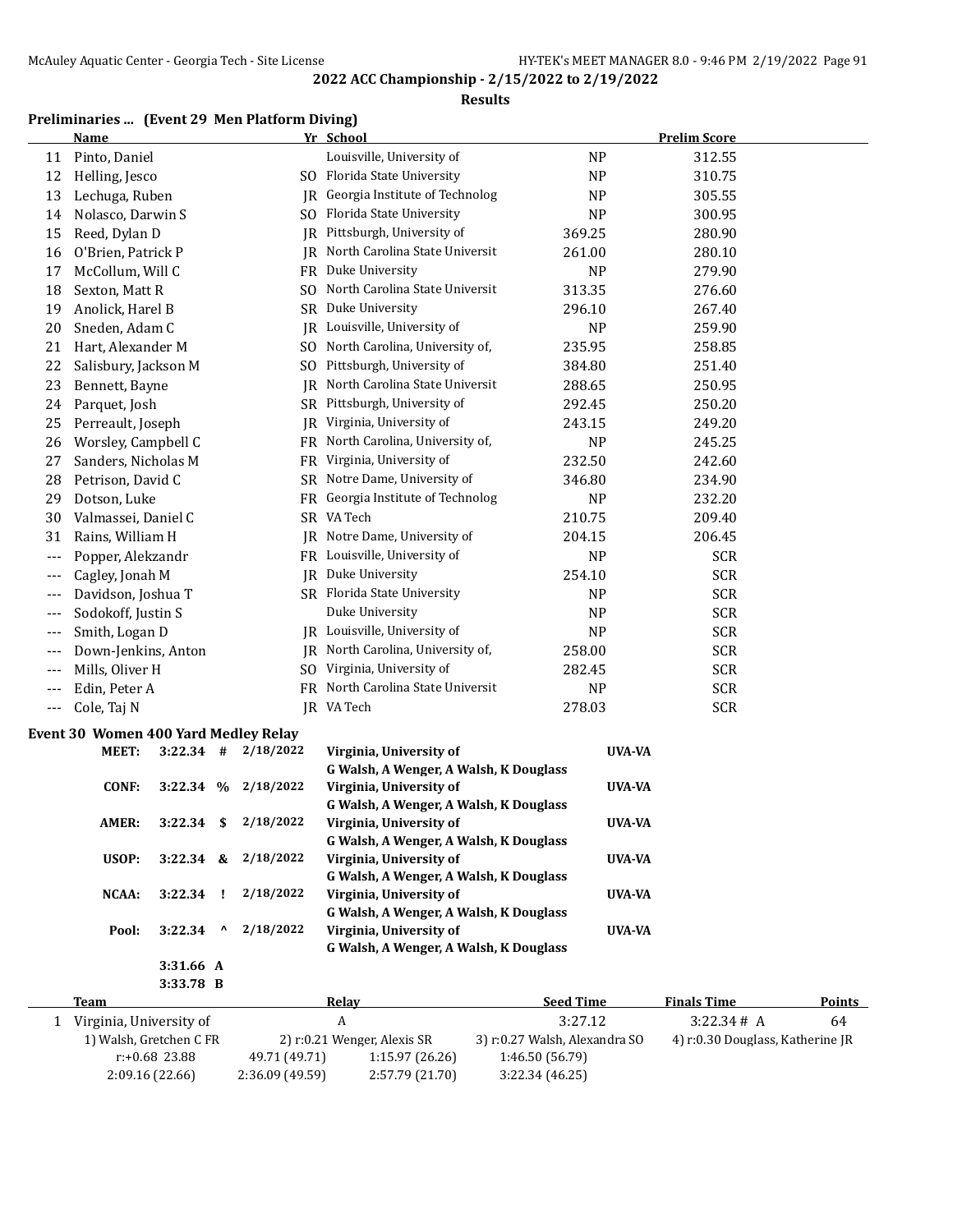#### **Results**

## **(Event 30 Women 400 Yard Medley Relay)**

|   | <b>Team</b>                       | Relay           |                                 | <b>Seed Time</b>                | <b>Finals Time</b>                  |                | <b>Points</b> |
|---|-----------------------------------|-----------------|---------------------------------|---------------------------------|-------------------------------------|----------------|---------------|
|   | 2 North Carolina State Universit  | A               |                                 | 3:26.44                         | 3:24.78                             | A              | 56            |
|   | 1) Berkoff, Katharine F JR        |                 | 2) r:0.37 Hansson, Sophie SR    | 3) r:0.22 Alons, Kylee SR       | 4) r:0.13 Webb, Abbey SO            |                |               |
|   | $r: +0.59$ 24.34                  | 49.75 (49.75)   | 1:16.20 (26.45)                 | 1:46.71 (56.96)                 |                                     |                |               |
|   | 2:09.26 (22.55)                   | 2:36.51 (49.80) | 2:59.24 (22.73)                 | 3:24.78 (48.27)                 |                                     |                |               |
|   | 3 North Carolina, University of,  | A               |                                 | 3:34.83                         | 3:30.87                             | A              | 54            |
|   | 1) Lindner, Sophie M SR           |                 | 2) r:0.30 Higgs, Lillian SR     | 3) r:0.16 Vannote, Elizabeth JR | 4) r:0.36 Countie, Grace SR         |                |               |
|   | $r: +0.67$ 24.84                  | 51.75 (51.75)   | 1:19.52(27.77)                  | 1:51.19(59.44)                  |                                     |                |               |
|   | 2:15.01 (23.82)                   | 2:42.96 (51.77) | 3:05.49 (22.53)                 | 3:30.87 (47.91)                 |                                     |                |               |
|   | 4 Louisville, University of       | A               |                                 | 3:32.64                         | 3:31.50                             | A              | 52            |
|   | 1) Ulett, Tristen D SO            |                 | 2) r:0.09 Astashkina, Mariia SR | 3) r:0.41 Albiero, Gabriela SO  | 4) r:0.35 Hetrick, Paige SO         |                |               |
|   | $r: +0.63$ 25.65                  | 53.03 (53.03)   | 1:20.63 (27.60)                 | 1:52.47 (59.44)                 |                                     |                |               |
|   | 2:16.16 (23.69)                   | 2:43.52 (51.05) | 3:06.32 (22.80)                 | 3:31.50 (47.98)                 |                                     |                |               |
|   | 5 Duke University                 | A               |                                 | 3:36.46                         | 3:32.70                             | $\overline{B}$ | 50            |
|   | 1) Shuppert, Emma K JR            |                 | 2) r:-0.03 Foley, Sarah SO      | 3) r:0.27 Ozkan, Aleyna SO      | 4) r:0.23 Smith, Mckenna FR         |                |               |
|   | $r: +0.55$ 25.17                  | 52.93 (52.93)   | 1:19.90 (26.97)                 | 1:51.21 (58.28)                 |                                     |                |               |
|   | 2:15.10 (23.89)                   | 2:43.62 (52.41) | 3:06.44 (22.82)                 | 3:32.70 (49.08)                 |                                     |                |               |
|   | 6 Florida State University        | A               |                                 | 3:34.03                         | 3:33.10                             | $\overline{B}$ | 48            |
|   | 1) Quaglieri, Tania JR            |                 | 2) r:0.02 Kucheran, Nina SR     | 3) r:0.26 Halden, Jenny SO      | 4) r:0.14 Moynihan, Rebecca SR      |                |               |
|   | $r: +0.65$ 25.48                  | 53.31 (53.31)   | 1:20.83 (27.52)                 | 1:52.00 (58.69)                 |                                     |                |               |
|   | 2:15.71 (23.71)                   | 2:44.56 (52.56) | 3:07.19 (22.63)                 | 3:33.10 (48.54)                 |                                     |                |               |
| 7 | Notre Dame, University of         | A               |                                 | 3:34.95                         | 3:34.11                             |                | 46            |
|   | 1) Christman, Madelyn T FR        |                 | 2) r:0.17 Jew, Eleanor JR       | 3) r:-0.03 Gillilan, Coleen JR  | 4) r:0.25 Whiting, Sydney SO        |                |               |
|   | $r: +0.69$ 25.95                  | 53.39 (53.39)   | 1:21.34 (27.95)                 | 1:53.70 (1:00.31)               |                                     |                |               |
|   | 2:17.12 (23.42)                   | 2:45.38 (51.68) | 3:08.57 (23.19)                 | 3:34.11 (48.73)                 |                                     |                |               |
|   | 8 VA Tech                         | A               |                                 | 3:36.84                         | 3:34.28                             |                | 44            |
|   | 1) Atkinson, Emma R SO            |                 | 2) r:0.04 Gyorgy, Reka 5Y       | 3) r:0.40 Alonso, Luana FR      | 4) r:0.42 Shackelford, Sarah JR     |                |               |
|   | r:+0.69 25.02                     | 52.15 (52.15)   | 1:20.86 (28.71)                 | 1:53.56 (1:01.41)               |                                     |                |               |
|   | 2:17.84 (24.28)                   | 2:46.12 (52.56) | 3:08.72 (22.60)                 | 3:34.28 (48.16)                 |                                     |                |               |
| 9 | University of Miami (Florida)     | A               |                                 | 3:37.95                         | 3:37.27                             |                | 40            |
|   | 1) Huizinga, Danika 5Y            |                 | 2) r:0.14 Sundstrand, Emma SO   | 3) r:0.12 Mason, Zorryonna JR   | 4) r:0.17 San Nicolas Martinez, Car |                |               |
|   | $r: +0.72$ 25.83                  | 53.04 (53.04)   | 1:20.82 (27.78)                 | 1:53.81 (1:00.77)               |                                     |                |               |
|   | 2:18.07 (24.26)                   | 2:47.53 (53.72) | 3:11.59(24.06)                  | 3:37.27 (49.74)                 |                                     |                |               |
|   | 10 Pittsburgh, University of      | A               |                                 | 3:40.74                         | 3:38.83                             |                | 34            |
|   | 1) Graham, Kayla P JR             |                 | 2) r:0.28 Detwiler, Tatum JR    | 3) r:0.11 Yendell, Sophie SO    | 4) r:0.51 Nalls, Madison SR         |                |               |
|   | r:+0.62 26.09                     | 54.09 (54.09)   | 1:22.24 (28.15)                 | 1:55.62 (1:01.53)               |                                     |                |               |
|   | 2:19.53 (23.91)                   | 2:49.01 (53.39) | 3:12.77 (23.76)                 | 3:38.83 (49.82)                 |                                     |                |               |
|   | 11 Georgia Institute of Technolog | A               |                                 | 3:39.78                         | 3:40.67                             |                | 32            |
|   | 1) Murphy, Sophie P FR            |                 | 2) r:0.48 Sabin, Clarissa FR    | 3) r:0.28 Ripkova, Zora FR      | 4) r:0.39 Switzer, Brooke JR        |                |               |
|   | $r: +0.62$ 27.05                  | 55.76 (55.76)   | 1:24.49 (28.73)                 | 1:57.67 (1:01.91)               |                                     |                |               |
|   | 2:21.82 (24.15)                   | 2:50.72 (53.05) | 3:14.53(23.81)                  | 3:40.67 (49.95)                 |                                     |                |               |
|   | 12 Boston College                 | A               |                                 | 3:43.80                         | 3:42.92                             |                | 30            |
|   | 1) Sielicki, Lauren J SO          |                 | 2) r:0.19 Baldacci, Giovanna SO | 3) r:0.07 Gannon, Mary JR       | 4) r:0.36 Scott, Ashleigh SR        |                |               |
|   | r:+0.74 26.59                     | 55.46 (55.46)   | 1:23.96 (28.50)                 | 1:57.44 (1:01.98)               |                                     |                |               |
|   | 2:22.78 (25.34)                   | 2:52.25 (54.81) | 3:16.26 (24.01)                 | 3:42.92 (50.67)                 |                                     |                |               |
|   |                                   |                 |                                 |                                 |                                     |                |               |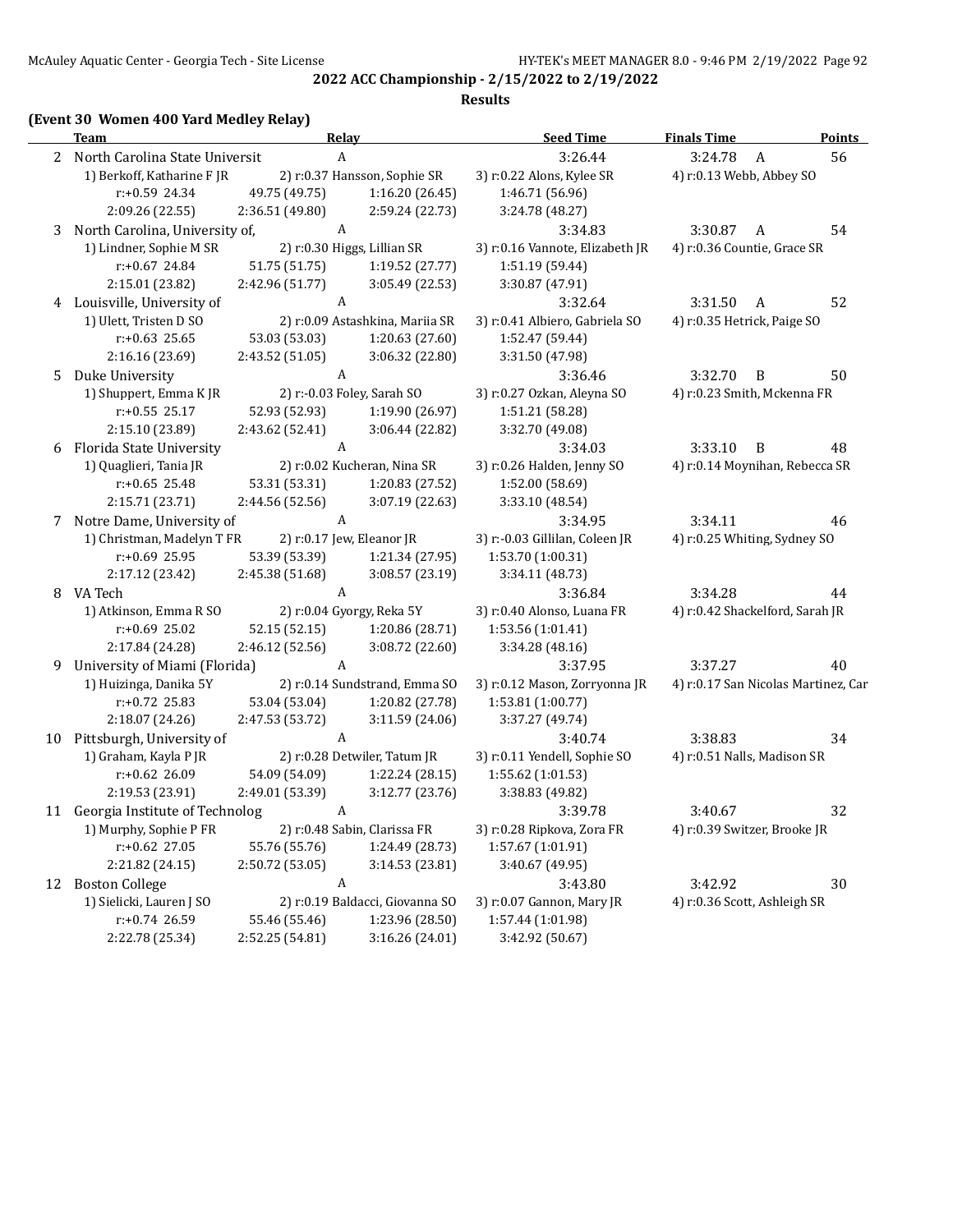|   | Event 31 Men 400 Yard Medley Relay |                  |                                 |                 |                                                                                                  |                               |                |                                   |               |
|---|------------------------------------|------------------|---------------------------------|-----------------|--------------------------------------------------------------------------------------------------|-------------------------------|----------------|-----------------------------------|---------------|
|   | MEET:                              | $3:01.88$ #      |                                 | 2/18/2022       | North Carolina State Universit                                                                   |                               | <b>NCSU-NC</b> |                                   |               |
|   |                                    |                  |                                 |                 | K Stokowski, R Kusto, N Korstanje, S Hoover                                                      |                               |                |                                   |               |
|   | <b>CONF:</b>                       | 3:01.52          | $\frac{0}{0}$                   | 3/23/2021       | Louisville                                                                                       |                               | Louisville     |                                   |               |
|   |                                    |                  |                                 |                 | M. Whyte, E. Somov, N. Albiero, H. Sameh                                                         |                               |                |                                   |               |
|   | AMER:                              | 3:01.51          | \$                              | 3/23/2017       | <b>California</b>                                                                                |                               |                |                                   |               |
|   |                                    |                  |                                 |                 | R Murphy, C Hoppe, M Josa, M Jensen                                                              |                               |                |                                   |               |
|   | USOP:                              | 2:59.22          | &                               | 3/23/2017       | <b>Texas</b>                                                                                     |                               | <b>Texas</b>   |                                   |               |
|   |                                    |                  |                                 |                 | J Shebat, W Licon, J Schooling, J Conger                                                         |                               |                |                                   |               |
|   | NCAA:                              | 2:59.22          | Ţ                               | 3/23/2017       | <b>Texas</b>                                                                                     |                               |                |                                   |               |
|   |                                    |                  |                                 |                 | J Shebat, W Licon, J Schooling, J Conger                                                         |                               |                |                                   |               |
|   | Pool:                              | 3:00.68          | $\boldsymbol{\mathsf{\Lambda}}$ | 3/24/2016       | Texas                                                                                            |                               | <b>Texas</b>   |                                   |               |
|   |                                    |                  |                                 |                 | J Shebat, W Licon, J Schooling, J Conger                                                         |                               |                |                                   |               |
|   |                                    | 3:05.47 A        |                                 |                 |                                                                                                  |                               |                |                                   |               |
|   |                                    | $3:07.53$ B      |                                 |                 |                                                                                                  |                               |                |                                   |               |
|   | Team                               |                  |                                 |                 | Relav                                                                                            | <b>Seed Time</b>              |                | <b>Finals Time</b>                | <b>Points</b> |
| 1 | North Carolina State Universit     |                  |                                 |                 | A                                                                                                | 3:04.02                       |                | 3:01.88# A                        | 64            |
|   | 1) Stokowski, Kacper A JR          |                  |                                 |                 | 2) r:0.06 Kusto, Rafal SR                                                                        | 3) r:0.26 Korstanje, Nyls JR  |                | 4) r:0.20 Hoover, Samuel FR       |               |
|   |                                    | $r: +0.61$ 21.47 |                                 | 44.39 (44.39)   | 1:07.90(23.51)                                                                                   | 1:35.94(51.55)                |                |                                   |               |
|   |                                    | 1:55.92 (19.98)  |                                 | 2:20.46 (44.52) | 2:40.09(19.63)                                                                                   | 3:01.88(41.42)                |                |                                   |               |
| 2 | Louisville, University of          |                  |                                 |                 | A                                                                                                | 3:07.38                       |                | 3:02.02<br>A                      | 56            |
|   | 1) Whyte, Mitchell D SR            |                  |                                 |                 | 2) r:0.02 Somov, Evgenii 5Y                                                                      | 3) r:0.27 Albiero, Nicolas 5Y |                | 4) r:0.14 Elaraby, Abdelrahman JI |               |
|   |                                    | 0.72.24.04       |                                 |                 | $\overline{AB}$ (3 $\overline{AB}$ (3) $\overline{AB}$ (30 $\overline{BE}$ (30 $\overline{AD}$ ) | $1.2627$ $(0.71)$             |                |                                   |               |

|    | 1) Whyte, Mitchell D SR        |                 | 2) r:0.02 Somov, Evgenii 5Y | 3) r:0.27 Albiero, Nicolas 5Y                                                                 | 4) r:0.14 Elaraby, Abdelrahman JR   |              |    |
|----|--------------------------------|-----------------|-----------------------------|-----------------------------------------------------------------------------------------------|-------------------------------------|--------------|----|
|    | $r: +0.73$ 21.91               | 45.63 (45.63)   | 1:08.75(23.12)              | 1:36.37 (50.74)                                                                               |                                     |              |    |
|    | 1:56.67 (20.30)                | 2:20.56 (44.19) | 2:39.71 (19.15)             | 3:02.02(41.46)                                                                                |                                     |              |    |
|    | 3 VA Tech                      | A               |                             | 3:06.73                                                                                       | 3:02.71                             | A            | 54 |
|    | 1) Tornqvist, Samuel 5Y        |                 | 2) r:0.26 Pouch, Ananias JR | 3) r:0.19 Ivanov, Antani SR                                                                   | 4) r:0.07 Ramadan, Youssef SO       |              |    |
|    | $r: +0.67$ 22.04               | 45.54 (45.54)   | 1:09.38 (23.84)             | 1:36.99 (51.45)                                                                               |                                     |              |    |
|    | 1:57.46 (20.47)                | 2:21.30 (44.31) | 2:40.59 (19.29)             | 3:02.71 (41.41)                                                                               |                                     |              |    |
| 4  | Virginia, University of        |                 |                             | 3:08.21                                                                                       | 3:05.33                             | A            | 52 |
|    | 1) Grender, Justin C SR        |                 | 2) r:0.09 Nichols, Noah SO  | 3) r:0.22 Fong, Joshua JR                                                                     | 4) r:0.08 King, Matthew SO          |              |    |
|    | $r: +0.61$ 22.42               | 46.80 (46.80)   | 1:10.63(23.83)              | 1:38.59 (51.79)                                                                               |                                     |              |    |
|    | 1:59.84 (21.25)                | 2:24.71 (46.12) | 2:43.76 (19.05)             | 3:05.33 (40.62)                                                                               |                                     |              |    |
| 5. | Georgia Institute of Technolog | A               |                             | 3:08.44                                                                                       | 3:05.39                             | A            | 50 |
|    | 1) Saka, Berke FR              |                 | 2) r:0.19 Pumputis, Caio 5Y | 3) r:0.18 Ferraro, Christian 5Y                                                               | 4) r:0.04 Unlu, Baturalp SO         |              |    |
|    | $r: +0.64$ 22.03               | 46.15 (46.15)   | 1:09.93 (23.78)             | 1:37.30(51.15)                                                                                |                                     |              |    |
|    | 1:58.20 (20.90)                | 2:22.99 (45.69) | 2:42.79 (19.80)             | 3:05.39 (42.40)                                                                               |                                     |              |    |
| 6  | Notre Dame, University of      | A               |                             | 3:08.92                                                                                       | 3:06.28                             | <sup>B</sup> | 48 |
|    | 1) Smesko, Kaden W SO          |                 |                             | 2) r:0.21 Bottelberghe, Joshua SR 3) r:0.19 Wilburn, Cason JR                                 | 4) r:-0.02 Guiliano, Christopher FR |              |    |
|    | $r: +0.60$ 22.49               | 47.15 (47.15)   | 1:11.17(24.02)              | 1:39.24 (52.09)                                                                               |                                     |              |    |
|    | 1:59.80 (20.56)                | 2:24.73 (45.49) | 2:43.94 (19.21)             | 3:06.28(41.55)                                                                                |                                     |              |    |
| 7  | Florida State University       | A               |                             | 3:06.81                                                                                       | 3:06.56                             | B            | 46 |
|    | 1) Herbet, Mason J SO          |                 | 2) r:0.11 Bastian, Izaak SR | 3) r:0.13 McCusker, Max SR                                                                    | 4) r:0.18 Varjasi, Peter JR         |              |    |
|    | $r: +0.61$ 22.18               | 45.85 (45.85)   | 1:10.02(24.17)              | 1:38.26 (52.41)                                                                               |                                     |              |    |
|    | 1:58.88 (20.62)                | 2:24.17(45.91)  | 2:43.97 (19.80)             | 3:06.56 (42.39)                                                                               |                                     |              |    |
| 8  | North Carolina, University of, | A               |                             | 3:09.87                                                                                       | 3:08.00                             |              | 44 |
|    | 1) Burhans, Tucker F SR        |                 | 2) r:0.06 Rauch, Jacob SR   | 3) r:0.20 Poelke, Boyd SO                                                                     | 4) r:0.18 Radkov, Nick FR           |              |    |
|    | $r: +0.74$ 22.83               | 47.01 (47.01)   | 1:11.12(24.11)              | 1:39.25 (52.24)                                                                               |                                     |              |    |
|    | 2:00.06 (20.81)                | 2:24.91 (45.66) | 2:45.27 (20.36)             | 3:08.00 (43.09)                                                                               |                                     |              |    |
| 9  | Pittsburgh, University of      | A               |                             | 3:10.08                                                                                       | 3:08.73                             |              | 40 |
|    | 1) Goraj, Marcin A SO          |                 |                             | 2) r:0.23 Van Der Laan, Cooper SR 3) r:0.21 Ahadzhanian, Serhii SR 4) r:0.30 Crisci, Flynn JR |                                     |              |    |
|    | $r: +0.64$ 22.59               | 47.09 (47.09)   | 1:11.15(24.06)              | 1:38.90 (51.81)                                                                               |                                     |              |    |
|    | 2:00.10(21.20)                 | 2:25.54 (46.64) | 2:45.83 (20.29)             | 3:08.73 (43.19)                                                                               |                                     |              |    |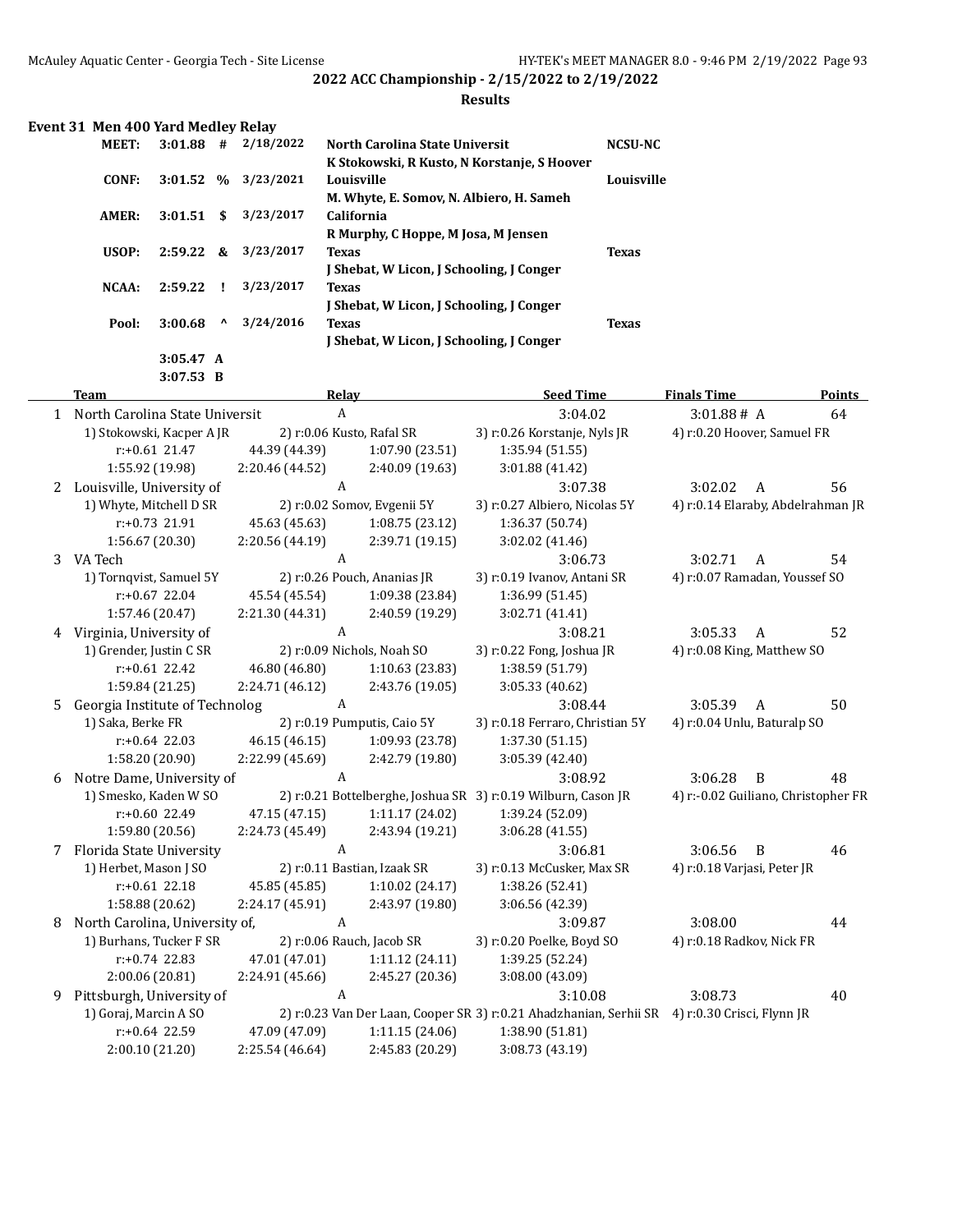**2022 ACC Championship - 2/15/2022 to 2/19/2022 Results**

#### **(Event 31 Men 400 Yard Medley Relay)**

**Team Relay Seed Time Finals Time Points** 10 Duke University A 3:13.45 3:10.82 34 1) Hallaron, David S SR 2) r:0.10 Reznick, Cole SR 3) r:0.02 Sanford, Bradley JR 4) r:0.24 Kredich, Coleman JR r:+0.59 23.21 48.80 (48.80) 1:12.92 (24.12) 1:41.45 (52.65) 2:02.25 (20.80) 2:27.16 (45.71) 2:47.49 (20.33) 3:10.82 (43.66) 11 Boston College 23:17.93 3:13.84 3:17.93 3:13.84 3:17.93 3:13.84 32 1) Roche, Samuel L SR 2) r:0.30 Doyle, Jack FR 3) r:0.19 Floyd, Kyle SO 4) r:0.17 Szekely, Matthew JR r:+0.59 22.69 47.38 (47.38) 1:12.37 (24.99) 1:41.42 (54.04) 2:03.47 (22.05) 2:29.85 (48.43) 2:50.18 (20.33) 3:13.84 (43.99) **Event 32 Women 1650 Yard Freestyle MEET: 15:25.30 # 2/20/2016 Leah Smith UVA-VA CONF: 15:25.30 % 2/20/2016 Leah Smith UVA-VA AMER: 15:03.31 \$ 11/18/2017 Katie Ledecky Stanford USOP: 15:03.31 & 11/18/2017 Katie Ledecky Stanford NCAA: 15:03.31 ! 11/18/2017 Katie Ledecky Stanford Pool: 15:32.72 ^ 3/19/2016 Leah Smith Virginia-VA 15:52.41 A 16:25.47 IV21 Invited NCAA 2021 16:30.59 B Name Yr School Seed Time Finals Time Points** 1 Williams, Liberty R SO Louisville, University of 15:53.60 15:43.21 A 32 r:+0.56 26.15 54.35 (28.20) 1:22.89 (28.54) 1:51.56 (28.67) 2:20.37 (28.81) 2:48.94 (28.57) 3:17.60 (28.66) 3:46.19 (28.59) 4:14.64 (28.45) 4:43.20 (28.56) 5:11.83 (28.63) 5:40.38 (28.55) 6:09.05 (28.67) 6:37.50 (28.45) 7:06.11 (28.61) 7:34.78 (28.67) 8:03.36 (28.58) 8:32.24 (28.88) 9:01.03 (28.79) 9:30.02 (28.99) 9:58.91 (28.89) 10:27.83 (28.92) 10:56.98 (29.15) 11:26.07 (29.09) 11:54.99 (28.92) 12:23.66 (28.67) 12:52.28 (28.62) 13:21.10 (28.82) 13:49.74 (28.64) 14:18.89 (29.15) 14:47.32 (28.43) 15:15.98 (28.66) 15:43.21 (27.23) 2 Travis, Chase C SO VA Tech 16:09.60 16:00.54 IV21 28 r:+0.75 27.14 55.78 (28.64) 1:24.71 (28.93) 1:53.92 (29.21) 2:23.10 (29.18) 2:52.31 (29.21) 3:21.35 (29.04) 3:50.39 (29.04) 4:19.35 (28.96) 4:48.37 (29.02) 5:17.49 (29.12) 5:46.64 (29.15) 6:15.64 (29.00) 6:44.74 (29.10) 7:13.86 (29.12) 7:42.87 (29.01) 8:11.87 (29.00) 8:41.05 (29.18) 9:10.28 (29.23) 9:39.74 (29.46) 10:09.13 (29.39) 10:38.44 (29.31) 11:07.85 (29.41) 11:37.04 (29.19) 12:06.37 (29.33) 12:35.97 (29.60) 13:05.42 (29.45) 13:34.82 (29.40) 14:04.20 (29.38) 14:33.64 (29.44) 15:02.91 (29.27) 15:32.18 (29.27) 16:00.54 (28.36) 3 Donohoe, Madelyn E JR Virginia, University of 16:04.85 16:03.28 IV21 27 r:+0.67 26.62 55.33 (28.71) 1:24.52 (29.19) 1:53.96 (29.44) 2:23.48 (29.52) 2:53.24 (29.76) 3:22.76 (29.52) 3:52.71 (29.95) 4:22.45 (29.74) 4:52.12 (29.67) 5:21.01 (28.89) 5:50.23 (29.22) 6:19.45 (29.22) 6:48.72 (29.27) 7:17.66 (28.94) 7:47.10 (29.44) 8:16.57 (29.47) 8:45.74 (29.17) 9:15.03 (29.29) 9:44.23 (29.20) 10:13.29 (29.06) 10:42.22 (28.93) 11:11.20 (28.98) 11:40.20 (29.00) 12:09.56 (29.36) 12:38.93 (29.37) 13:08.13 (29.20) 13:37.59 (29.46) 14:06.76 (29.17) 14:36.04 (29.28) 15:05.47 (29.43) 15:34.91 (29.44) 16:03.28 (28.37)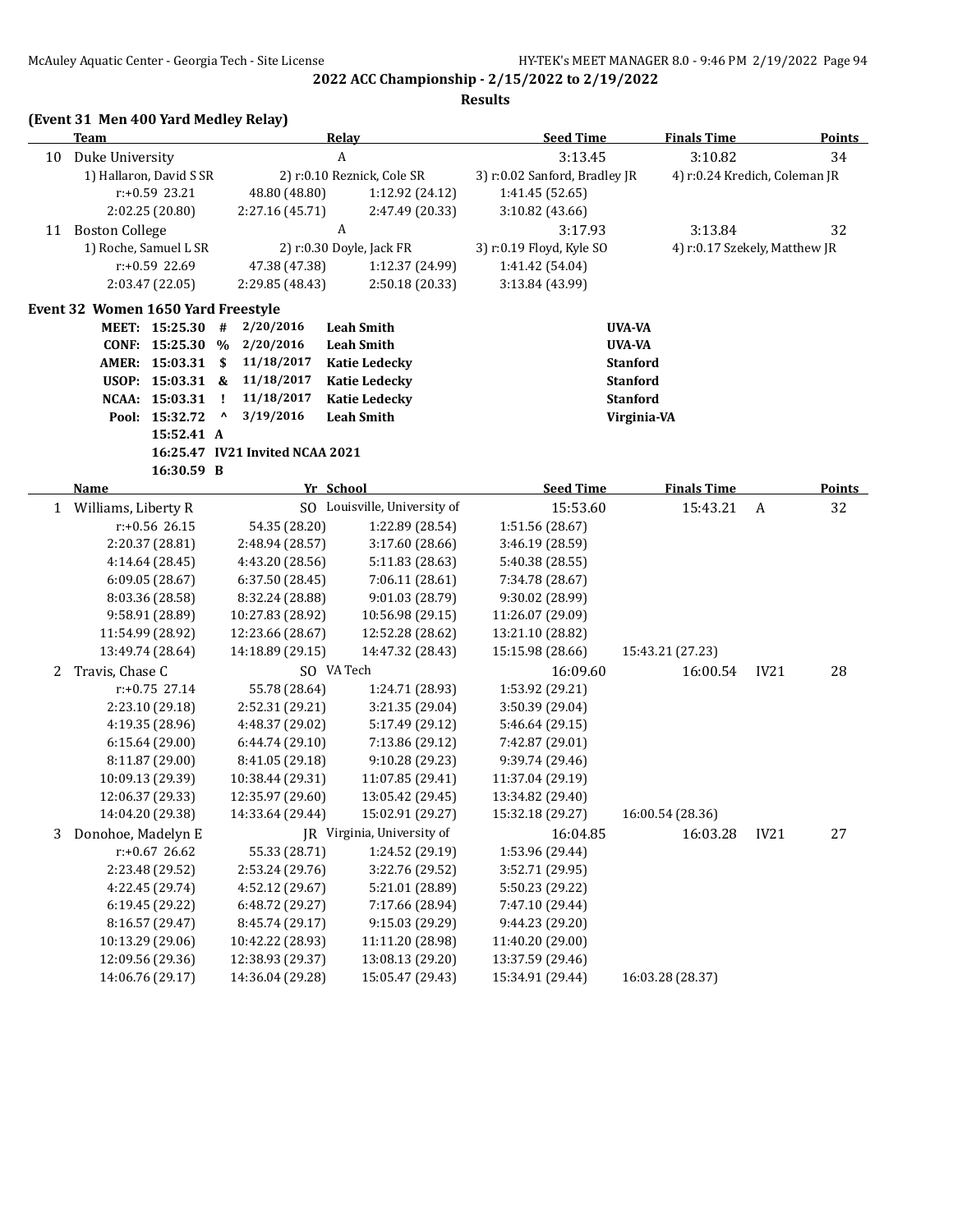# **(Event 32 Women 1650 Yard Freestyle)**

|   | <u>Name</u>                        |                                    | Yr School                                            | <b>Seed Time</b>                   | <b>Finals Time</b> |                  | <b>Points</b> |
|---|------------------------------------|------------------------------------|------------------------------------------------------|------------------------------------|--------------------|------------------|---------------|
| 4 | Travis, Brooke S                   |                                    | JR North Carolina State Universit                    | 16:39.94                           | 16:11.88           | IV21             | 26            |
|   | $r: +0.73$ 27.05                   | 56.16 (29.11)                      | 1:25.64 (29.48)                                      | 1:55.10 (29.46)                    |                    |                  |               |
|   | 2:24.52 (29.42)                    | 2:54.06 (29.54)                    | 3:23.62 (29.56)                                      | 3:53.16 (29.54)                    |                    |                  |               |
|   | 4:22.69 (29.53)                    | 4:52.17 (29.48)                    | 5:21.68 (29.51)                                      | 5:51.14 (29.46)                    |                    |                  |               |
|   | 6:20.61 (29.47)                    | 6:50.10 (29.49)                    | 7:19.68 (29.58)                                      | 7:49.15 (29.47)                    |                    |                  |               |
|   | 8:18.68 (29.53)                    | 8:48.00 (29.32)                    | 9:17.57 (29.57)                                      | 9:46.97 (29.40)                    |                    |                  |               |
|   | 10:16.55 (29.58)                   | 10:46.16 (29.61)                   | 11:15.66 (29.50)                                     | 11:45.32 (29.66)                   |                    |                  |               |
|   | 12:14.98 (29.66)                   | 12:44.81 (29.83)                   | 13:14.49 (29.68)                                     | 13:44.21 (29.72)                   |                    |                  |               |
|   | 14:14.02 (29.81)                   | 14:43.92 (29.90)                   | 15:13.76 (29.84)                                     | 15:43.39 (29.63)                   | 16:11.88 (28.49)   |                  |               |
| 5 | Weyant, Emma J                     |                                    | FR Virginia, University of                           | 16:02.51                           | 16:15.14           | IV21             | 25            |
|   | $r: +0.73$ 26.51                   | 54.54 (28.03)                      | 1:23.31 (28.77)                                      | 1:52.04 (28.73)                    |                    |                  |               |
|   | 2:20.84 (28.80)                    | 2:49.69 (28.85)                    | 3:18.42 (28.73)                                      | 3:47.51 (29.09)                    |                    |                  |               |
|   | 4:16.86 (29.35)                    | 4:46.16 (29.30)                    | 5:15.54 (29.38)                                      | 5:44.93 (29.39)                    |                    |                  |               |
|   | 6:14.79 (29.86)                    | 6:44.43 (29.64)                    | 7:13.99 (29.56)                                      | 7:43.86 (29.87)                    |                    |                  |               |
|   | 8:13.67 (29.81)                    | 8:43.54 (29.87)                    | 9:13.39 (29.85)                                      | 9:43.26 (29.87)                    |                    |                  |               |
|   | 10:13.02 (29.76)                   | 10:42.95 (29.93)                   | 11:12.92 (29.97)                                     | 11:43.28 (30.36)                   |                    |                  |               |
|   | 12:13.59 (30.31)                   | 12:43.62 (30.03)                   | 13:13.92 (30.30)                                     | 13:44.29 (30.37)                   |                    |                  |               |
|   | 14:14.91 (30.62)                   | 14:45.28 (30.37)                   | 15:15.82 (30.54)                                     | 15:45.94 (30.12)                   | 16:15.14 (29.20)   |                  |               |
| 6 | Foley, Katharine M                 |                                    | IR North Carolina State Universit                    | 16:34.89                           | 16:17.05           | IV <sub>21</sub> | 24            |
|   | r:+0.79 26.71                      | 55.60 (28.89)                      | 1:24.67 (29.07)                                      | 1:54.06 (29.39)                    |                    |                  |               |
|   | 2:23.57 (29.51)                    | 2:52.97 (29.40)                    | 3:22.55 (29.58)                                      | 3:51.88 (29.33)                    |                    |                  |               |
|   | 4:21.06 (29.18)                    | 4:50.63 (29.57)                    | 5:20.03 (29.40)                                      | 5:49.61 (29.58)                    |                    |                  |               |
|   | 6:19.01 (29.40)                    | 6:48.55 (29.54)                    | 7:17.88 (29.33)                                      | 7:47.48 (29.60)                    |                    |                  |               |
|   | 8:17.16 (29.68)                    | 8:46.84 (29.68)                    | 9:16.76 (29.92)                                      | 9:46.88 (30.12)                    |                    |                  |               |
|   | 10:16.81 (29.93)                   | 10:46.85 (30.04)                   | 11:16.98 (30.13)                                     | 11:47.37 (30.39)                   |                    |                  |               |
|   | 12:17.75 (30.38)                   | 12:48.02 (30.27)                   | 13:18.15 (30.13)                                     | 13:48.20 (30.05)                   |                    |                  |               |
|   | 14:18.30 (30.10)                   | 14:48.43 (30.13)                   | 15:18.30 (29.87)                                     | 15:48.33 (30.03)                   | 16:17.05 (28.72)   |                  |               |
|   | 7 Luther, Madison R                |                                    | JR Louisville, University of                         | 16:35.68                           | 16:24.26           | IV21             | 23            |
|   | r:+0.77 27.29                      | 56.58 (29.29)                      | 1:26.37 (29.79)                                      | 1:56.32 (29.95)                    |                    |                  |               |
|   | 2:26.12 (29.80)                    | 2:56.06 (29.94)                    | 3:26.05 (29.99)                                      | 3:56.21 (30.16)                    |                    |                  |               |
|   | 4:26.34 (30.13)                    | 4:56.64 (30.30)                    | 5:26.74 (30.10)                                      | 5:56.86 (30.12)                    |                    |                  |               |
|   | 6:26.91(30.05)                     | 6:56.94(30.03)                     | 7:26.87 (29.93)                                      | 7:56.71 (29.84)                    |                    |                  |               |
|   | 8:26.68 (29.97)                    | 8:56.53 (29.85)                    | 9:26.29 (29.76)                                      | 9:56.22 (29.93)                    |                    |                  |               |
|   | 10:26.19 (29.97)                   | 10:55.96 (29.77)                   | 11:25.80 (29.84)                                     | 11:55.80 (30.00)                   |                    |                  |               |
|   | 12:25.81 (30.01)                   | 12:55.70 (29.89)                   | 13:25.66 (29.96)                                     | 13:55.63 (29.97)                   |                    |                  |               |
|   | 14:25.70 (30.07)                   | 14:55.70 (30.00)                   | 15:25.70 (30.00)                                     | 15:55.42 (29.72)                   | 16:24.26 (28.84)   |                  |               |
| 8 | Hierath, Yara S                    |                                    | SO North Carolina State Universit<br>1:24.19 (28.86) | 16:13.54                           | 16:26.84           | B                | 22            |
|   | r:+0.71 26.76                      | 55.33 (28.57)<br>2:52.13 (29.45)   |                                                      | 1:53.31 (29.12)                    |                    |                  |               |
|   | 2:22.68 (29.37)<br>4:21.07 (29.70) |                                    | 3:21.66 (29.53)                                      | 3:51.37 (29.71)                    |                    |                  |               |
|   | 6:20.35 (29.78)                    | 4:51.00 (29.93)<br>6:50.11 (29.76) | 5:20.83 (29.83)<br>7:19.71 (29.60)                   | 5:50.57 (29.74)<br>7:49.46 (29.75) |                    |                  |               |
|   | 8:19.42 (29.96)                    | 8:49.30 (29.88)                    | 9:19.48 (30.18)                                      | 9:49.38 (29.90)                    |                    |                  |               |
|   | 10:19.22 (29.84)                   | 10:48.92 (29.70)                   | 11:19.08 (30.16)                                     | 11:49.36 (30.28)                   |                    |                  |               |
|   | 12:20.00 (30.64)                   | 12:50.70 (30.70)                   | 13:21.33 (30.63)                                     | 13:52.01 (30.68)                   |                    |                  |               |
|   | 14:22.83 (30.82)                   | 14:53.91 (31.08)                   | 15:25.04 (31.13)                                     | 15:56.34 (31.30)                   | 16:26.84 (30.50)   |                  |               |
| 9 | Johnson, Morgan M                  |                                    | SR Georgia Institute of Technolog                    | 16:38.31                           | 16:29.88           | B                | 20            |
|   | r:+0.72 26.99                      | 55.93 (28.94)                      | 1:25.49 (29.56)                                      | 1:55.00 (29.51)                    |                    |                  |               |
|   | 2:24.69 (29.69)                    | 2:54.30 (29.61)                    | 3:24.12 (29.82)                                      | 3:53.87 (29.75)                    |                    |                  |               |
|   | 4:23.72 (29.85)                    | 4:53.78 (30.06)                    | 5:24.08 (30.30)                                      | 5:54.34 (30.26)                    |                    |                  |               |
|   | 6:24.19 (29.85)                    | 6:54.12 (29.93)                    | 7:24.25 (30.13)                                      | 7:54.39 (30.14)                    |                    |                  |               |
|   | 8:24.60 (30.21)                    | 8:54.99 (30.39)                    | 9:25.45 (30.46)                                      | 9:55.71 (30.26)                    |                    |                  |               |
|   | 10:25.90 (30.19)                   | 10:56.12 (30.22)                   | 11:26.71 (30.59)                                     | 11:57.22 (30.51)                   |                    |                  |               |
|   | 12:27.78 (30.56)                   | 12:58.31 (30.53)                   | 13:29.06 (30.75)                                     | 13:59.67 (30.61)                   |                    |                  |               |
|   | 14:30.49 (30.82)                   | 15:01.25 (30.76)                   | 15:31.85 (30.60)                                     | 16:02.08 (30.23)                   | 16:29.88 (27.80)   |                  |               |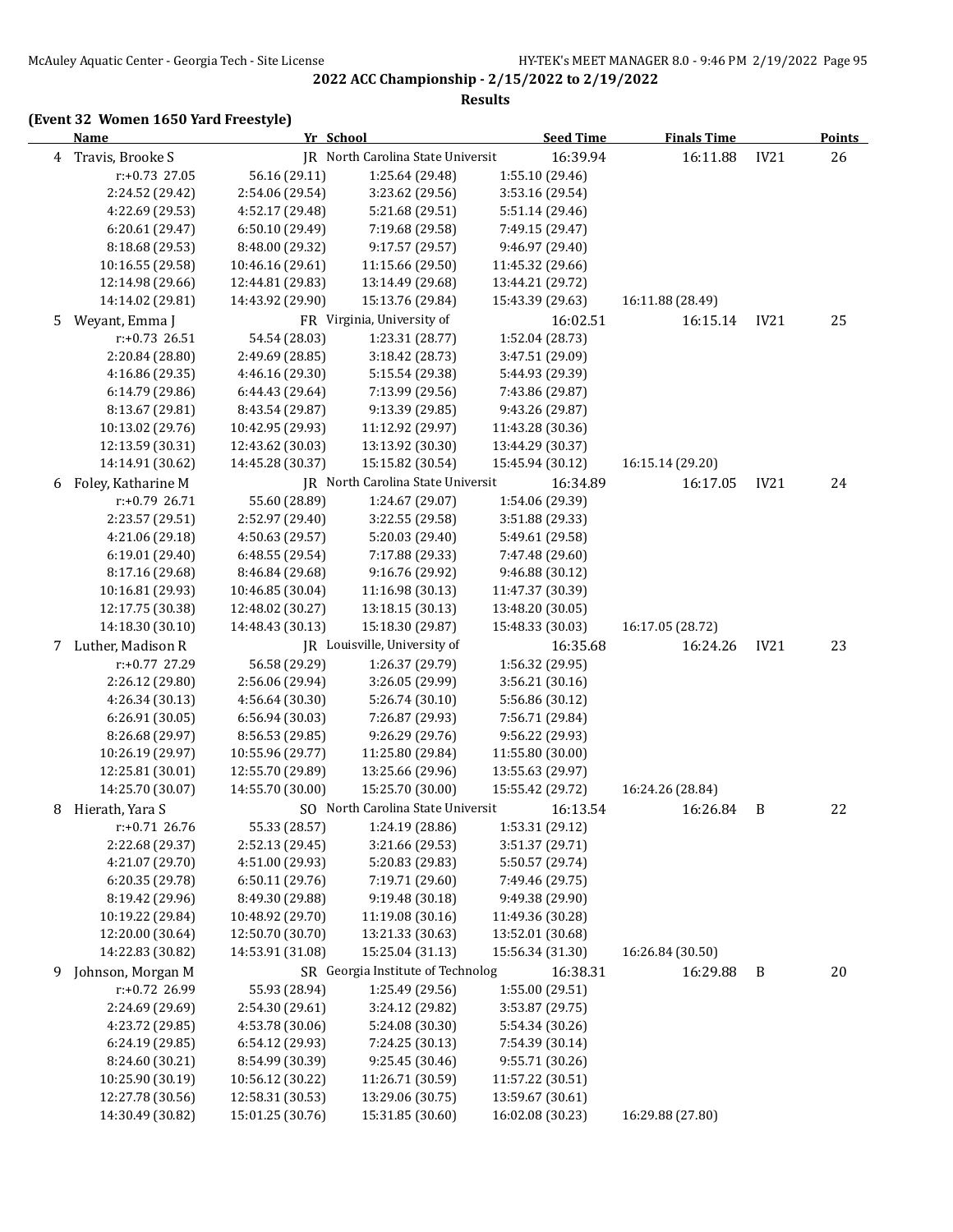#### **Results**

|    | <b>Name</b>                        | Yr School                          |                                                      | <b>Seed Time</b>                   | <b>Finals Time</b> |              | <b>Points</b> |  |
|----|------------------------------------|------------------------------------|------------------------------------------------------|------------------------------------|--------------------|--------------|---------------|--|
| 10 | Eyolfson, Samantha I               |                                    | SR Notre Dame, University of                         | 16:37.59                           | 16:30.12           | $\, {\bf B}$ | 17            |  |
|    | r:+0.82 27.91                      | 57.74 (29.83)                      | 1:27.82 (30.08)                                      | 1:57.89 (30.07)                    |                    |              |               |  |
|    | 2:28.33 (30.44)                    | 2:58.56 (30.23)                    | 3:28.88 (30.32)                                      | 3:59.05 (30.17)                    |                    |              |               |  |
|    | 4:29.17 (30.12)                    | 4:59.30 (30.13)                    | 5:29.55 (30.25)                                      | 5:59.44 (29.89)                    |                    |              |               |  |
|    | 6:29.40 (29.96)                    | 6:59.33 (29.93)                    | 7:29.31 (29.98)                                      | 7:59.23 (29.92)                    |                    |              |               |  |
|    | 8:29.36 (30.13)                    | 8:59.38 (30.02)                    | 9:29.64 (30.26)                                      | 9:59.72 (30.08)                    |                    |              |               |  |
|    | 10:29.94 (30.22)                   | 11:00.43 (30.49)                   | 11:30.44 (30.01)                                     | 12:00.37 (29.93)                   |                    |              |               |  |
|    | 12:30.42 (30.05)                   | 13:00.57 (30.15)                   | 13:30.93 (30.36)                                     | 14:01.32 (30.39)                   |                    |              |               |  |
|    | 14:31.33 (30.01)                   | 15:01.50 (30.17)                   | 15:31.51 (30.01)                                     | 16:01.38 (29.87)                   | 16:30.12 (28.74)   |              |               |  |
| 11 | Chang, Yi Xuan                     |                                    | FR Duke University                                   | 10:00.57                           | 16:32.86           |              | 16            |  |
|    | $r: +0.61$ 26.92                   | 56.41 (29.49)                      | 1:26.22 (29.81)                                      | 1:55.62 (29.40)                    |                    |              |               |  |
|    | 2:25.32 (29.70)                    | 2:55.00 (29.68)                    | 3:24.94 (29.94)                                      | 3:54.86 (29.92)                    |                    |              |               |  |
|    | 4:24.98 (30.12)                    | 4:55.14 (30.16)                    | 5:25.14 (30.00)                                      | 5:55.03 (29.89)                    |                    |              |               |  |
|    | 6:24.99 (29.96)                    | 6:55.40 (30.41)                    | 7:25.68 (30.28)                                      | 7:56.28 (30.60)                    |                    |              |               |  |
|    | 8:27.03 (30.75)                    | 8:57.50 (30.47)                    | 9:27.82 (30.32)                                      | 9:58.55 (30.73)                    |                    |              |               |  |
|    | 10:29.26 (30.71)                   | 10:59.74 (30.48)                   | 11:30.40 (30.66)                                     | 12:00.99 (30.59)                   |                    |              |               |  |
|    | 12:31.68 (30.69)                   | 13:02.24 (30.56)                   | 13:33.01 (30.77)                                     | 14:03.67 (30.66)                   |                    |              |               |  |
|    | 14:34.53 (30.86)                   | 15:05.02 (30.49)                   | 15:35.08 (30.06)                                     | 16:04.97 (29.89)                   | 16:32.86 (27.89)   |              |               |  |
| 12 | Tinneny, Jacqueline M              |                                    | SR Pittsburgh, University of                         | 16:34.26                           | 16:33.38           |              | 15            |  |
|    | r:+0.77 27.16                      | 56.55 (29.39)                      | 1:26.10 (29.55)                                      | 1:56.13 (30.03)                    |                    |              |               |  |
|    | 2:26.27 (30.14)                    | 2:56.35 (30.08)                    | 3:26.43 (30.08)                                      | 3:56.52 (30.09)                    |                    |              |               |  |
|    | 4:26.83 (30.31)                    | 4:56.74 (29.91)                    | 5:26.84(30.10)                                       | 5:57.17 (30.33)                    |                    |              |               |  |
|    | 6:27.50 (30.33)                    | 6:57.73 (30.23)                    | 7:28.22 (30.49)                                      | 7:58.50 (30.28)                    |                    |              |               |  |
|    | 8:28.81 (30.31)                    | 8:59.08 (30.27)                    | 9:29.55 (30.47)                                      | 10:00.11 (30.56)                   |                    |              |               |  |
|    | 10:30.45 (30.34)                   | 11:00.97 (30.52)                   | 11:31.54 (30.57)                                     | 12:01.75 (30.21)                   |                    |              |               |  |
|    | 12:32.41 (30.66)                   | 13:03.05 (30.64)                   | 13:33.56 (30.51)                                     | 14:04.13 (30.57)                   |                    |              |               |  |
|    | 14:34.49 (30.36)                   | 15:04.78 (30.29)                   | 15:35.15 (30.37)                                     | 16:05.20 (30.05)                   | 16:33.38 (28.18)   |              |               |  |
| 13 | Graves, Maggie J                   |                                    | FR Notre Dame, University of                         | 16:23.78                           | 16:33.73           |              | 14            |  |
|    | $r: +0.80$ 27.53                   | 56.85 (29.32)                      | 1:26.64 (29.79)                                      | 1:56.27 (29.63)                    |                    |              |               |  |
|    | 2:26.31 (30.04)                    | 2:56.27 (29.96)                    | 3:26.21 (29.94)                                      | 3:56.32 (30.11)                    |                    |              |               |  |
|    | 4:26.29 (29.97)                    | 4:56.16 (29.87)                    | 5:26.22 (30.06)                                      | 5:56.45 (30.23)                    |                    |              |               |  |
|    | 6:26.65 (30.20)                    | 6:56.87 (30.22)                    | 7:27.02 (30.15)                                      | 7:57.23 (30.21)                    |                    |              |               |  |
|    | 8:27.42 (30.19)                    | 8:57.71 (30.29)                    | 9:28.13 (30.42)                                      | 9:58.54 (30.41)                    |                    |              |               |  |
|    | 10:29.03 (30.49)                   | 10:59.74 (30.71)                   | 11:30.42 (30.68)                                     | 12:00.83 (30.41)                   |                    |              |               |  |
|    | 12:31.29 (30.46)                   | 13:01.79 (30.50)                   | 13:32.26 (30.47)                                     | 14:02.70 (30.44)                   |                    |              |               |  |
|    | 14:33.04 (30.34)                   | 15:03.39 (30.35)                   | 15:33.76 (30.37)                                     | 16:04.10 (30.34)                   | 16:33.73 (29.63)   |              |               |  |
|    | 14 Kramer, Megan M                 |                                    | FR Boston College                                    | 16:37.46                           | 16:36.30           |              | 13            |  |
|    | $r: +0.71$ 27.11                   | 55.91 (28.80)                      | 1:25.28 (29.37)                                      | 1:54.79 (29.51)                    |                    |              |               |  |
|    | 2:24.35 (29.56)                    | 2:54.16 (29.81)                    | 3:23.98 (29.82)                                      | 3:53.65 (29.67)                    |                    |              |               |  |
|    | 4:23.52 (29.87)                    | 4:53.65 (30.13)                    | 5:23.70 (30.05)                                      | 5:53.73 (30.03)                    |                    |              |               |  |
|    | 6:23.83 (30.10)                    | 6:53.98 (30.15)                    | 7:24.41 (30.43)                                      | 7:55.09 (30.68)                    |                    |              |               |  |
|    | 8:25.37 (30.28)                    | 8:55.98 (30.61)                    | 9:26.47 (30.49)                                      | 9:56.84 (30.37)                    |                    |              |               |  |
|    | 10:27.41 (30.57)                   | 10:58.20 (30.79)                   | 11:29.08 (30.88)                                     | 12:00.01 (30.93)                   |                    |              |               |  |
|    | 12:31.00 (30.99)                   | 13:01.78 (30.78)                   | 13:33.00 (31.22)                                     | 14:03.83 (30.83)                   |                    |              |               |  |
|    | 14:34.73 (30.90)                   | 15:05.98 (31.25)                   | 15:36.77 (30.79)<br>SO University of Miami (Florida) | 16:07.41 (30.64)                   | 16:36.30 (28.89)   |              |               |  |
| 15 | Cera, Adrianna E                   |                                    |                                                      | 16:44.51                           | 16:36.85           |              | 12            |  |
|    | r:+0.74 28.28                      | 58.63 (30.35)                      | 1:29.18(30.55)                                       | 1:59.67 (30.49)                    |                    |              |               |  |
|    | 2:29.83 (30.16)                    | 3:00.35 (30.52)                    | 3:30.59 (30.24)<br>5:31.73 (30.25)                   | 4:00.85 (30.26)                    |                    |              |               |  |
|    | 4:31.28 (30.43)<br>6:32.09 (30.09) | 5:01.48 (30.20)<br>7:02.38 (30.29) | 7:32.60 (30.22)                                      | 6:02.00 (30.27)<br>8:02.53 (29.93) |                    |              |               |  |
|    | 8:32.69 (30.16)                    | 9:02.98 (30.29)                    | 9:33.41 (30.43)                                      | 10:03.73 (30.32)                   |                    |              |               |  |
|    | 10:34.00 (30.27)                   | 11:04.53 (30.53)                   | 11:34.88 (30.35)                                     | 12:05.21 (30.33)                   |                    |              |               |  |
|    | 12:35.62 (30.41)                   | 13:06.27 (30.65)                   | 13:36.91 (30.64)                                     | 14:07.27 (30.36)                   |                    |              |               |  |
|    | 14:37.66 (30.39)                   | 15:08.07 (30.41)                   | 15:38.23 (30.16)                                     | 16:08.52 (30.29)                   | 16:36.85 (28.33)   |              |               |  |
|    |                                    |                                    |                                                      |                                    |                    |              |               |  |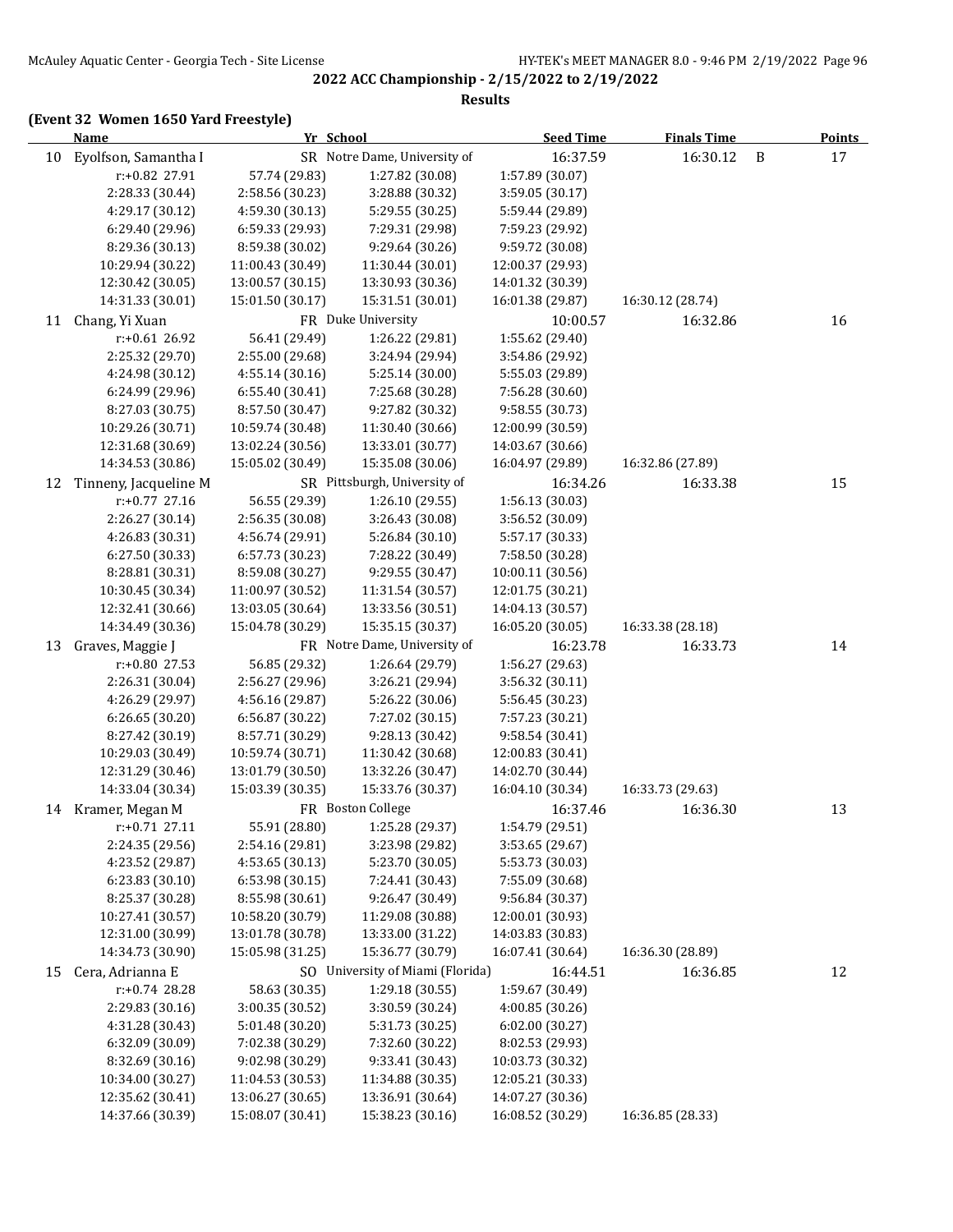#### **Results**

|    | Yr School<br><b>Name</b>             |                                      | <b>Seed Time</b>                                      | <b>Finals Time</b>           | <b>Points</b>                |    |
|----|--------------------------------------|--------------------------------------|-------------------------------------------------------|------------------------------|------------------------------|----|
| 16 | Mock, Tessa J                        |                                      | FR Pittsburgh, University of                          | 16:38.52                     | 16:39.04                     | 11 |
|    | r:+0.78 27.92                        | 58.03 (30.11)                        | 1:28.25 (30.22)                                       | 1:58.41 (30.16)              |                              |    |
|    | 2:28.58 (30.17)                      | 2:59.01 (30.43)                      | 3:29.36 (30.35)                                       | 3:59.82 (30.46)              |                              |    |
|    | 4:30.16 (30.34)                      | 5:00.73 (30.57)                      | 5:31.12 (30.39)                                       | 6:01.52 (30.40)              |                              |    |
|    | 6:31.89 (30.37)                      | 7:02.29 (30.40)                      | 7:32.79 (30.50)                                       | 8:03.35 (30.56)              |                              |    |
|    | 8:33.81 (30.46)                      | 9:04.11 (30.30)                      | 9:34.77 (30.66)                                       | 10:05.19 (30.42)             |                              |    |
|    | 10:35.60 (30.41)                     | 11:05.93 (30.33)                     | 11:36.25 (30.32)                                      | 12:06.65 (30.40)             |                              |    |
|    | 12:37.26 (30.61)                     | 13:07.96 (30.70)                     | 13:38.31 (30.35)                                      | 14:08.47 (30.16)             |                              |    |
|    | 14:38.78 (30.31)                     | 15:09.09 (30.31)                     | 15:39.59 (30.50)                                      | 16:09.71 (30.12)             | 16:39.04 (29.33)             |    |
| 17 | Otava, Aino E                        |                                      | JR University of Miami (Florida)                      | 16:45.71                     | 16:41.67                     | 9  |
|    | r:+0.52 28.27                        | 58.98 (30.71)                        | 1:29.69 (30.71)                                       | 2:00.56 (30.87)              |                              |    |
|    | 2:31.52 (30.96)                      | 3:02.44 (30.92)                      | 3:33.40 (30.96)                                       | 4:04.38 (30.98)              |                              |    |
|    | 4:35.14 (30.76)                      | 5:05.83 (30.69)                      | 5:36.28 (30.45)                                       | 6:06.83(30.55)               |                              |    |
|    | 6:37.57 (30.74)                      | 7:08.47 (30.90)                      | 7:39.03 (30.56)                                       | 8:09.55 (30.52)              |                              |    |
|    | 8:39.99 (30.44)                      | 9:10.25 (30.26)                      | 9:40.67 (30.42)                                       | 10:11.05 (30.38)             |                              |    |
|    | 10:41.23 (30.18)                     | 11:11.45 (30.22)                     | 11:41.77 (30.32)                                      | 12:12.12 (30.35)             |                              |    |
|    | 12:42.46 (30.34)                     | 13:12.73 (30.27)                     | 13:43.15 (30.42)                                      | 14:13.38 (30.23)             |                              |    |
|    | 14:43.91 (30.53)                     | 15:14.27 (30.36)                     | 15:44.21 (29.94)                                      | 16:13.53 (29.32)             | 16:41.67 (28.14)             |    |
| 18 | Vos, Loulou                          | SR VA Tech                           |                                                       | 16:55.36                     | 16:43.35                     | 7  |
|    | r:+0.79 28.49                        | 58.74 (30.25)                        | 1:29.08 (30.34)                                       | 1:59.63 (30.55)              |                              |    |
|    | 2:30.07 (30.44)                      | 3:00.60 (30.53)                      | 3:31.11 (30.51)                                       | 4:01.68 (30.57)              |                              |    |
|    | 4:32.14 (30.46)                      | 5:02.50 (30.36)                      | 5:32.65 (30.15)                                       | 6:02.91(30.26)               |                              |    |
|    | 6:33.28 (30.37)                      | 7:04.02 (30.74)                      | 7:34.32 (30.30)                                       | 8:05.02 (30.70)              |                              |    |
|    | 8:35.60 (30.58)                      | 9:06.28 (30.68)                      | 9:36.85 (30.57)                                       | 10:07.21 (30.36)             |                              |    |
|    | 10:37.70 (30.49)                     | 11:08.35 (30.65)                     | 11:38.79 (30.44)                                      | 12:09.41 (30.62)             |                              |    |
|    | 12:40.10 (30.69)<br>14:42.60 (30.78) | 13:10.61 (30.51)<br>15:13.09 (30.49) | 13:41.18 (30.57)                                      | 14:11.82 (30.64)             |                              |    |
| 19 | Schramm Seifer, Maria E              |                                      | 15:43.77 (30.68)<br>JR Georgia Institute of Technolog | 16:14.20 (30.43)<br>17:39.79 | 16:43.35 (29.15)<br>16:44.39 |    |
|    | r:+0.73 27.19                        | 56.48 (29.29)                        | 1:26.18 (29.70)                                       | 1:56.19 (30.01)              |                              | 6  |
|    | 2:26.06 (29.87)                      | 2:56.23 (30.17)                      | 3:26.16 (29.93)                                       | 3:56.38 (30.22)              |                              |    |
|    | 4:26.80 (30.42)                      | 4:57.14 (30.34)                      | 5:27.76 (30.62)                                       | 5:58.26 (30.50)              |                              |    |
|    | 6:28.75 (30.49)                      | 6:59.37 (30.62)                      | 7:29.88 (30.51)                                       | 8:00.58 (30.70)              |                              |    |
|    | 8:31.03 (30.45)                      | 9:01.78 (30.75)                      | 9:32.47 (30.69)                                       | 10:03.11 (30.64)             |                              |    |
|    | 10:33.97 (30.86)                     | 11:05.22 (31.25)                     | 11:35.68 (30.46)                                      | 12:06.69 (31.01)             |                              |    |
|    | 12:37.76 (31.07)                     | 13:08.82 (31.06)                     | 13:39.69 (30.87)                                      | 14:10.49 (30.80)             |                              |    |
|    | 14:41.52 (31.03)                     | 15:12.25 (30.73)                     | 15:43.44 (31.19)                                      | 16:14.58 (31.14)             | 16:44.39 (29.81)             |    |
| 20 | McCormick, Paige N                   |                                      | SO Louisville, University of                          | 16:33.10                     | 16:45.48                     | 5  |
|    | r:+0.73 27.80                        | 57.69 (29.89)                        | 1:27.85 (30.16)                                       | 1:57.98 (30.13)              |                              |    |
|    | 2:27.94 (29.96)                      | 2:58.09 (30.15)                      | 3:28.01 (29.92)                                       | 3:57.98 (29.97)              |                              |    |
|    | 4:28.08 (30.10)                      | 4:58.06 (29.98)                      | 5:28.05 (29.99)                                       | 5:58.31 (30.26)              |                              |    |
|    | 6:28.40 (30.09)                      | 6:58.58 (30.18)                      | 7:28.66 (30.08)                                       | 7:58.94 (30.28)              |                              |    |
|    | 8:29.15 (30.21)                      | 8:59.43 (30.28)                      | 9:29.99 (30.56)                                       | 10:00.60 (30.61)             |                              |    |
|    | 10:31.32 (30.72)                     | 11:02.17 (30.85)                     | 11:32.84 (30.67)                                      | 12:03.76 (30.92)             |                              |    |
|    | 12:35.02 (31.26)                     | 13:06.63 (31.61)                     | 13:37.97 (31.34)                                      | 14:09.31 (31.34)             |                              |    |
|    | 14:41.06 (31.75)                     | 15:12.69 (31.63)                     | 15:44.07 (31.38)                                      | 16:15.46 (31.39)             | 16:45.48 (30.02)             |    |
| 21 | Griffiths, Phoebe L                  |                                      | SO Florida State University                           | 17:09.98                     | 16:49.98                     | 4  |
|    | r:+0.78 26.88                        | 56.64 (29.76)                        | 1:26.69 (30.05)                                       | 1:56.91 (30.22)              |                              |    |
|    | 2:26.87 (29.96)                      | 2:57.07 (30.20)                      | 3:27.35 (30.28)                                       | 3:57.77 (30.42)              |                              |    |
|    | 4:28.51 (30.74)                      | 4:59.25 (30.74)                      | 5:30.04 (30.79)                                       | 6:00.78 (30.74)              |                              |    |
|    | 6:31.76 (30.98)                      | 7:02.69 (30.93)                      | 7:33.66 (30.97)                                       | 8:04.72 (31.06)              |                              |    |
|    | 8:35.55 (30.83)                      | 9:06.66 (31.11)                      | 9:37.59 (30.93)                                       | 10:08.43 (30.84)             |                              |    |
|    | 10:39.50 (31.07)                     | 11:10.18 (30.68)                     | 11:41.04 (30.86)                                      | 12:11.72 (30.68)             |                              |    |
|    | 12:42.63 (30.91)                     | 13:13.83 (31.20)                     | 13:44.81 (30.98)                                      | 14:15.94 (31.13)             |                              |    |
|    | 14:47.28 (31.34)                     | 15:18.54 (31.26)                     | 15:49.53 (30.99)                                      | 16:20.21 (30.68)             | 16:49.98 (29.77)             |    |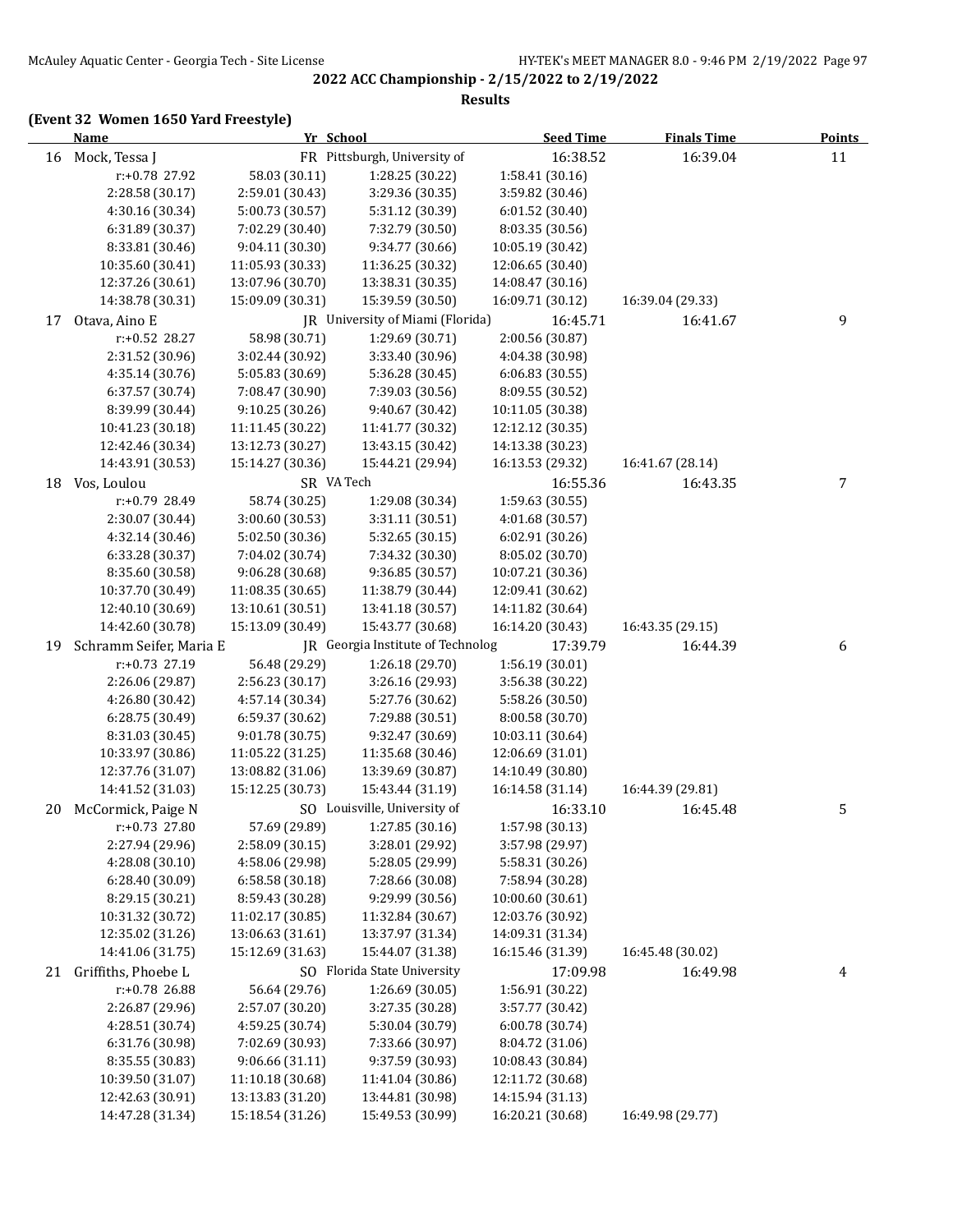#### **Results**

|    | <b>Name</b>                          | Yr School                            |                                      | <b>Seed Time</b>                     | <b>Finals Time</b> | <b>Points</b> |
|----|--------------------------------------|--------------------------------------|--------------------------------------|--------------------------------------|--------------------|---------------|
| 22 | Callard, Lucy H                      |                                      | SR Duke University                   | 16:57.89                             | 16:50.41           | 3             |
|    | r:+0.72 27.66                        | 57.85 (30.19)                        | 1:28.56 (30.71)                      | 1:59.62 (31.06)                      |                    |               |
|    | 2:30.54 (30.92)                      | 3:01.29 (30.75)                      | 3:32.40 (31.11)                      | 4:03.40 (31.00)                      |                    |               |
|    | 4:34.54 (31.14)                      | 5:05.42 (30.88)                      | 5:36.44 (31.02)                      | 6:07.54(31.10)                       |                    |               |
|    | 6:38.42 (30.88)                      | 7:09.23 (30.81)                      | 7:40.16 (30.93)                      | 8:11.10 (30.94)                      |                    |               |
|    | 8:41.84 (30.74)                      | 9:12.56 (30.72)                      | 9:43.34 (30.78)                      | 10:14.04 (30.70)                     |                    |               |
|    | 10:44.71 (30.67)                     | 11:15.30 (30.59)                     | 11:45.86 (30.56)                     | 12:16.60 (30.74)                     |                    |               |
|    | 12:47.25 (30.65)                     | 13:17.77 (30.52)                     | 13:48.48 (30.71)                     | 14:19.23 (30.75)                     |                    |               |
|    | 14:49.99 (30.76)                     | 15:20.74 (30.75)                     | 15:51.14 (30.40)                     | 16:21.43 (30.29)                     | 16:50.41 (28.98)   |               |
| 23 | Trieschmann, Emily A                 |                                      | FR Florida State University          | 9:56.75                              | 16:53.00           | 2             |
|    | $r: +0.65$ 27.28                     | 56.76 (29.48)                        | 1:26.50 (29.74)                      | 1:56.43 (29.93)                      |                    |               |
|    | 2:26.41 (29.98)                      | 2:56.55 (30.14)                      | 3:26.42 (29.87)                      | 3:56.33 (29.91)                      |                    |               |
|    | 4:26.24 (29.91)                      | 4:56.41 (30.17)                      | 5:26.56 (30.15)                      | 5:56.77 (30.21)                      |                    |               |
|    | 6:27.41 (30.64)                      | 6:58.09 (30.68)                      | 7:28.75 (30.66)                      | 8:00.02 (31.27)                      |                    |               |
|    | 8:31.22 (31.20)                      | 9:02.45 (31.23)                      | 9:33.47 (31.02)                      | 10:05.04 (31.57)                     |                    |               |
|    | 10:36.55 (31.51)                     | 11:08.09 (31.54)                     | 11:39.59 (31.50)                     | 12:11.06 (31.47)                     |                    |               |
|    | 12:42.56 (31.50)                     | 13:14.09 (31.53)                     | 13:45.42 (31.33)                     | 14:16.91 (31.49)                     |                    |               |
|    | 14:48.22 (31.31)                     | 15:20.23 (32.01)                     | 15:51.46 (31.23)                     | 16:22.48 (31.02)                     | 16:53.00 (30.52)   |               |
| 24 | Boals, Sydney E                      |                                      | FR Florida State University          | 10:09.48                             | 16:55.19           | $\mathbf{1}$  |
|    | r:+0.68 28.00                        | 58.27 (30.27)                        | 1:28.86 (30.59)                      | 1:59.53 (30.67)                      |                    |               |
|    | 2:30.66 (31.13)                      | 3:01.75 (31.09)                      | 3:33.10 (31.35)                      | 4:04.52 (31.42)                      |                    |               |
|    | 4:35.34 (30.82)                      | 5:06.20 (30.86)                      | 5:37.17 (30.97)                      | 6:08.15 (30.98)                      |                    |               |
|    | 6:39.05 (30.90)                      | 7:10.27 (31.22)                      | 7:41.13 (30.86)                      | 8:12.36 (31.23)                      |                    |               |
|    | 8:43.27 (30.91)                      | 9:14.20 (30.93)                      | 9:45.37 (31.17)                      | 10:16.47 (31.10)                     |                    |               |
|    | 10:47.55 (31.08)                     | 11:18.71 (31.16)                     | 11:49.55 (30.84)                     | 12:20.65 (31.10)                     |                    |               |
|    | 12:51.65 (31.00)                     | 13:22.73 (31.08)                     | 13:53.87 (31.14)                     | 14:24.84 (30.97)                     |                    |               |
|    | 14:55.82 (30.98)                     | 15:26.64 (30.82)                     | 15:57.65 (31.01)                     | 16:27.31 (29.66)                     | 16:55.19 (27.88)   |               |
| 25 | Tacyildiz, Defne                     |                                      | FR Georgia Institute of Technolog    | 10:00.84                             | 16:55.46           |               |
|    | r:+0.69 27.81                        | 57.58 (29.77)                        | 1:27.61 (30.03)                      | 1:57.97 (30.36)                      |                    |               |
|    | 2:28.33 (30.36)                      | 2:58.65 (30.32)                      | 3:29.38 (30.73)                      | 4:00.37 (30.99)                      |                    |               |
|    | 4:31.48 (31.11)                      | 5:02.76 (31.28)                      | 5:34.34 (31.58)                      | 6:06.29 (31.95)                      |                    |               |
|    | 6:37.96 (31.67)                      | 7:08.74 (30.78)                      | 7:39.63 (30.89)                      | 8:10.91 (31.28)                      |                    |               |
|    | 8:42.54 (31.63)                      | 9:14.12 (31.58)                      | 9:45.46 (31.34)                      | 10:16.46 (31.00)<br>12:19.66 (30.67) |                    |               |
|    | 10:47.12 (30.66)<br>12:50.35 (30.69) | 11:17.84 (30.72)<br>13:21.66 (31.31) | 11:48.99 (31.15)<br>13:53.09 (31.43) | 14:24.16 (31.07)                     |                    |               |
|    | 14:55.17 (31.01)                     | 15:26.25 (31.08)                     | 15:56.63 (30.38)                     | 16:26.71 (30.08)                     | 16:55.46 (28.75)   |               |
|    | 26 Licht, Abby R                     |                                      | SO Pittsburgh, University of         | 16:52.88                             | 16:56.36           |               |
|    | r:+0.74 28.36                        | 58.54 (30.18)                        | 1:28.93 (30.39)                      | 1:59.73 (30.80)                      |                    |               |
|    | 2:30.69 (30.96)                      | 3:01.45 (30.76)                      | 3:32.46 (31.01)                      | 4:03.42 (30.96)                      |                    |               |
|    | 4:34.39 (30.97)                      | 5:05.40 (31.01)                      | 5:36.44 (31.04)                      | 6:07.55 (31.11)                      |                    |               |
|    | 6:38.35 (30.80)                      | 7:09.36 (31.01)                      | 7:40.31 (30.95)                      | 8:11.44 (31.13)                      |                    |               |
|    | 8:42.54 (31.10)                      | 9:13.21 (30.67)                      | 9:44.19 (30.98)                      | 10:15.30 (31.11)                     |                    |               |
|    | 10:46.25 (30.95)                     | 11:17.20 (30.95)                     | 11:48.12 (30.92)                     | 12:19.11 (30.99)                     |                    |               |
|    | 12:49.96 (30.85)                     | 13:20.94 (30.98)                     | 13:52.11 (31.17)                     | 14:23.27 (31.16)                     |                    |               |
|    | 14:54.05 (30.78)                     | 15:25.05 (31.00)                     | 15:55.83 (30.78)                     | 16:26.58 (30.75)                     | 16:56.36 (29.78)   |               |
| 27 | Ryan, Sophia A                       | JR VA Tech                           |                                      | 17:14.74                             | 16:59.24           |               |
|    | r:+0.78 28.13                        | 58.52 (30.39)                        | 1:29.41 (30.89)                      | 2:00.14 (30.73)                      |                    |               |
|    | 2:30.99 (30.85)                      | 3:02.01 (31.02)                      | 3:32.90 (30.89)                      | 4:03.48 (30.58)                      |                    |               |
|    | 4:34.48 (31.00)                      | 5:05.50 (31.02)                      | 5:36.46 (30.96)                      | 6:07.36 (30.90)                      |                    |               |
|    | 6:38.19 (30.83)                      | 7:08.94 (30.75)                      | 7:40.06 (31.12)                      | 8:10.96 (30.90)                      |                    |               |
|    | 8:41.89 (30.93)                      | 9:12.93 (31.04)                      | 9:43.74 (30.81)                      | 10:14.81 (31.07)                     |                    |               |
|    | 10:45.99 (31.18)                     | 11:17.24 (31.25)                     | 11:48.32 (31.08)                     | 12:19.54 (31.22)                     |                    |               |
|    | 12:50.58 (31.04)                     | 13:21.81 (31.23)                     | 13:53.19 (31.38)                     | 14:24.52 (31.33)                     |                    |               |
|    | 14:55.90 (31.38)                     | 15:26.85 (30.95)                     | 15:58.15 (31.30)                     | 16:28.96 (30.81)                     | 16:59.24 (30.28)   |               |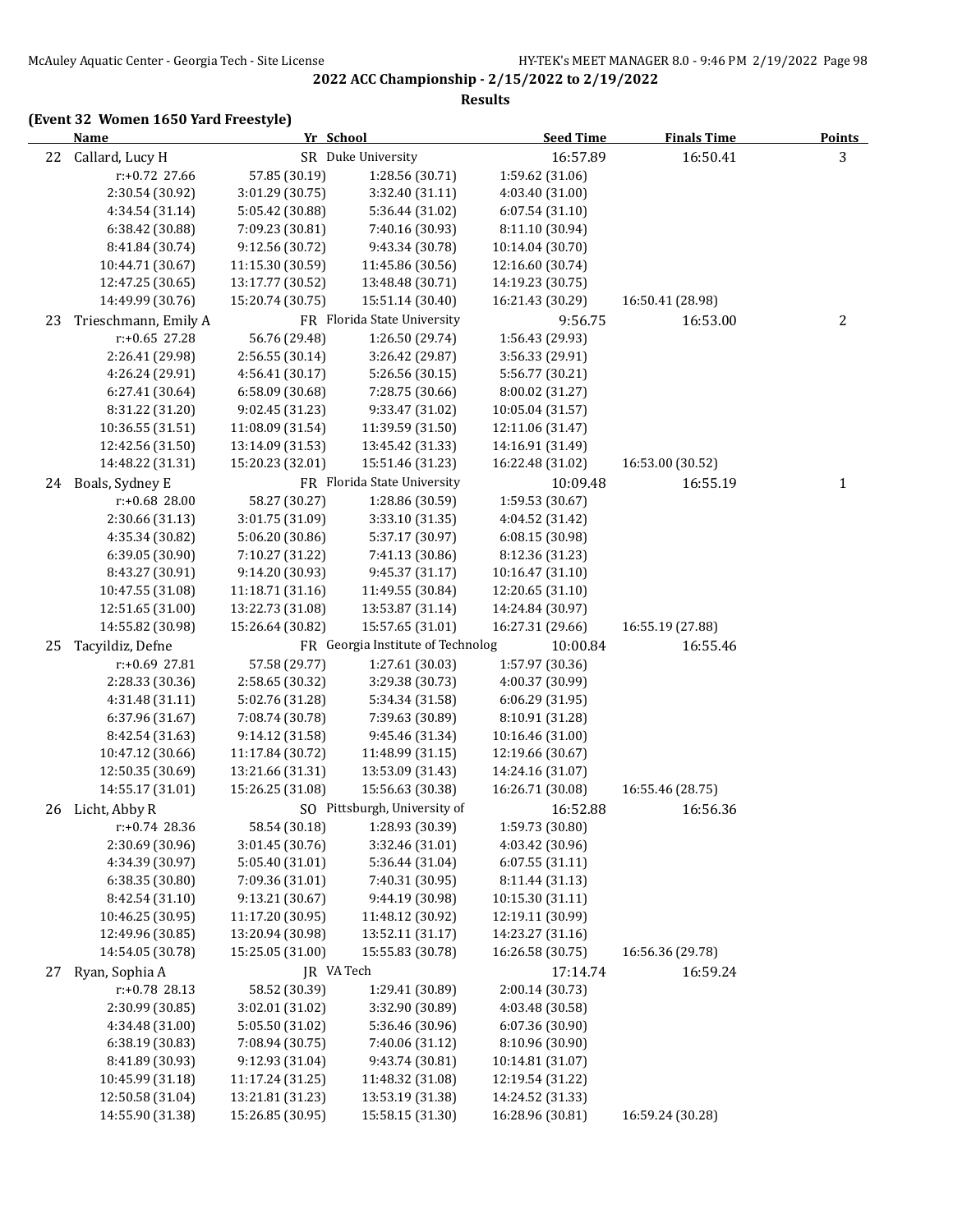#### **Results**

|       | Name                   |                  | Yr School                         | <b>Seed Time</b> | <b>Finals Time</b> | <b>Points</b> |
|-------|------------------------|------------------|-----------------------------------|------------------|--------------------|---------------|
| 28    | Howard, Olivia R       |                  | FR Boston College                 | 17:00.72         | 17:03.74           |               |
|       | r:+0.82 27.83          | 58.10 (30.27)    | 1:28.45 (30.35)                   | 1:59.08 (30.63)  |                    |               |
|       | 2:29.79 (30.71)        | 3:00.19 (30.40)  | 3:30.81 (30.62)                   | 4:01.84 (31.03)  |                    |               |
|       | 4:32.51 (30.67)        | 5:03.31 (30.80)  | 5:34.35 (31.04)                   | 6:05.19 (30.84)  |                    |               |
|       | 6:36.30 (31.11)        | 7:07.36 (31.06)  | 7:38.87 (31.51)                   | 8:09.80 (30.93)  |                    |               |
|       | 8:41.26 (31.46)        | 9:12.61(31.35)   | 9:44.40 (31.79)                   | 10:15.75 (31.35) |                    |               |
|       | 10:47.15 (31.40)       | 11:18.88 (31.73) | 11:50.16 (31.28)                  | 12:21.58 (31.42) |                    |               |
|       | 12:53.07 (31.49)       | 13:24.72 (31.65) | 13:56.21 (31.49)                  | 14:27.68 (31.47) |                    |               |
|       | 14:59.19 (31.51)       | 15:30.89 (31.70) | 16:02.63 (31.74)                  | 16:33.89 (31.26) | 17:03.74 (29.85)   |               |
| 29    | Emary, Magdalena E     |                  | SR Florida State University       | 17:02.54         | 17:09.31           |               |
|       | $r: +0.68$ 28.25       | 58.90 (30.65)    | 1:29.86 (30.96)                   | 2:00.75 (30.89)  |                    |               |
|       | 2:31.58 (30.83)        | 3:02.51 (30.93)  | 3:33.39 (30.88)                   | 4:04.10 (30.71)  |                    |               |
|       | 4:34.85 (30.75)        | 5:05.91 (31.06)  | 5:36.79 (30.88)                   | 6:07.58 (30.79)  |                    |               |
|       | 6:38.30 (30.72)        | 7:09.02 (30.72)  | 7:40.05 (31.03)                   | 8:11.11 (31.06)  |                    |               |
|       | 8:41.94 (30.83)        | 9:13.07 (31.13)  | 9:43.99 (30.92)                   | 10:15.23 (31.24) |                    |               |
|       | 10:46.61 (31.38)       | 11:17.81 (31.20) | 11:49.44 (31.63)                  | 12:21.00 (31.56) |                    |               |
|       | 12:52.68 (31.68)       | 13:24.44 (31.76) | 13:56.43 (31.99)                  | 14:28.80 (32.37) |                    |               |
|       | 15:01.21 (32.41)       | 15:33.84 (32.63) | 16:06.26 (32.42)                  | 16:38.16 (31.90) | 17:09.31 (31.15)   |               |
| 30    | Leonard, Mary Kate     |                  | FR Boston College                 | 17:18.60         | 17:38.74           |               |
|       | r:+0.69 28.45          | 1:00.28 (31.83)  | 1:32.74 (32.46)                   | 2:05.15 (32.41)  |                    |               |
|       | 2:37.90 (32.75)        | 3:10.53 (32.63)  | 3:42.89 (32.36)                   | 4:15.31 (32.42)  |                    |               |
|       | 4:47.54 (32.23)        | 5:19.84 (32.30)  | 5:52.23 (32.39)                   | 6:24.49 (32.26)  |                    |               |
|       | 6:56.63 (32.14)        | 7:28.77 (32.14)  | 8:00.94 (32.17)                   | 8:33.07 (32.13)  |                    |               |
|       | 9:05.24(32.17)         | 9:37.68 (32.44)  | 10:09.74 (32.06)                  | 10:41.94 (32.20) |                    |               |
|       | 11:14.43 (32.49)       | 11:46.68 (32.25) | 12:18.78 (32.10)                  | 12:50.88 (32.10) |                    |               |
|       | 13:22.95 (32.07)       | 13:55.10 (32.15) | 14:27.31 (32.21)                  | 14:59.77 (32.46) |                    |               |
|       | 15:31.96 (32.19)       | 16:03.86 (31.90) | 16:35.86 (32.00)                  | 17:07.65 (31.79) | 17:38.74 (31.09)   |               |
| ---   | Singletary, Madeline W |                  | FR North Carolina, University of, | 17:31.42         | <b>SCR</b>         |               |
| $---$ | Sumida, Maria E        |                  | SR Louisville, University of      | <b>NT</b>        | <b>SCR</b>         |               |
| ---   | Bitting, Kaitlyn B     |                  | FR University of Miami (Florida)  | 10:49.51         | <b>SCR</b>         |               |
| $---$ | Karras, Sophia O       |                  | FR Notre Dame, University of      | 16:35.34         | <b>SCR</b>         |               |
| $---$ | Duus, Mia S            |                  | FR North Carolina, University of, | 17:06.40         | <b>SCR</b>         |               |
| $---$ | Sakellaris, Arianna    |                  | SO Georgia Institute of Technolog | 17:20.08         | <b>SCR</b>         |               |
| $---$ | Forsythe, Una L        | IR               | University of Miami (Florida)     | 10:39.23         | <b>SCR</b>         |               |
| $---$ | Schone, Isabel A       |                  | SO Boston College                 | <b>NT</b>        | <b>SCR</b>         |               |
| $---$ | Switzer, Brooke R      |                  | JR Georgia Institute of Technolog | <b>NT</b>        | <b>SCR</b>         |               |
| ---   | Gjertsen, Emily A      |                  | SO Duke University                | 17:01.34         | <b>SCR</b>         |               |
|       |                        |                  |                                   |                  |                    |               |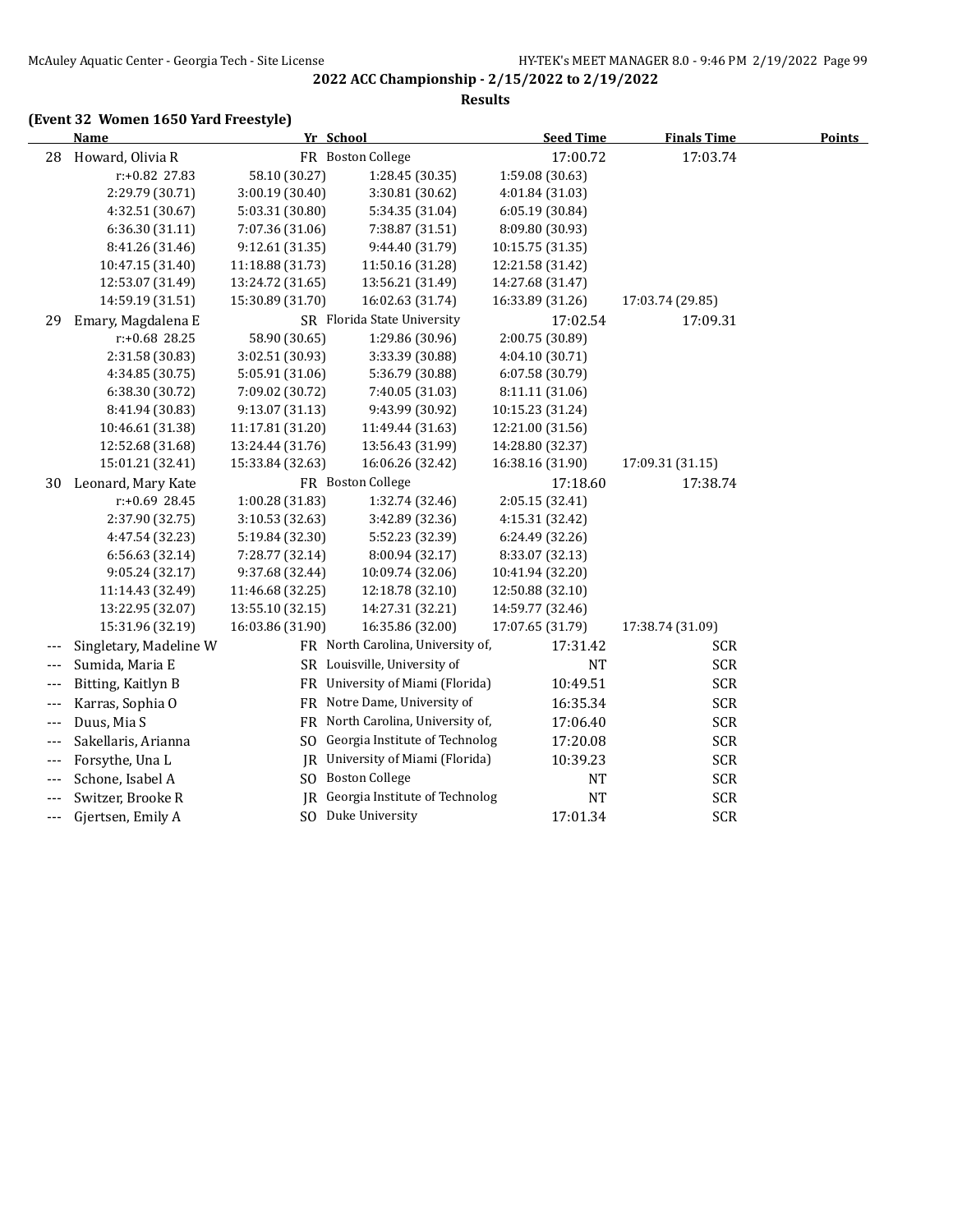|              | Event 33 Men 1650 Yard Freestyle   |            |                                 |                                      |                                      |                  |                                    |                    |                  |        |
|--------------|------------------------------------|------------|---------------------------------|--------------------------------------|--------------------------------------|------------------|------------------------------------|--------------------|------------------|--------|
|              | MEET: 14:27.93                     |            | #                               | 2/29/2020                            | <b>Zachary Yeadon</b>                |                  |                                    | $ND-IN$            |                  |        |
|              | CONF: 14:24.43                     |            | $\%$                            | 3/24/2018                            | <b>Anton Ipsen</b>                   |                  |                                    | <b>NC State-NC</b> |                  |        |
|              | AMER: 14:12.08                     |            | \$                              | 2/22/2020                            | <b>Bobby Finke</b>                   |                  |                                    | Florida            |                  |        |
|              | USOP: 14:12.08 &                   |            |                                 | 2/22/2020                            | <b>Bobby Finke</b>                   |                  |                                    | Florida            |                  |        |
|              | NCAA: 14:12.08                     |            | -1                              | 2/22/2020                            | <b>Bobby Finke</b>                   |                  |                                    | Florida            |                  |        |
|              | Pool: 14:29.43                     |            | $\boldsymbol{\mathsf{\lambda}}$ | 3/26/2008                            | <b>Sebastien Rouault</b>             |                  |                                    | Georgia            |                  |        |
|              |                                    | 14:37.31 A |                                 |                                      |                                      |                  |                                    |                    |                  |        |
|              |                                    |            |                                 | 15:01.33 IV21 Invited NCAA 2021      |                                      |                  |                                    |                    |                  |        |
|              |                                    | 15:26.19 B |                                 |                                      |                                      |                  |                                    |                    |                  |        |
|              | <b>Name</b>                        |            |                                 |                                      | Yr School                            |                  | <b>Seed Time</b>                   | <b>Finals Time</b> |                  | Points |
| $\mathbf{1}$ | Gallant, John W                    |            |                                 |                                      | SO North Carolina State Universit    |                  | 14:49.10                           | 14:33.40           | A                | 32     |
|              | $r: +0.66$ 24.02                   |            |                                 | 49.94 (25.92)                        | 1:16.14(26.20)                       |                  | 1:42.48 (26.34)                    |                    |                  |        |
|              | 2:09.02 (26.54)                    |            |                                 | 2:35.56 (26.54)                      | 3:02.17 (26.61)                      |                  | 3:28.99 (26.82)                    |                    |                  |        |
|              | 3:55.79 (26.80)                    |            |                                 | 4:22.46 (26.67)                      | 4:49.15 (26.69)                      |                  | 5:15.83 (26.68)                    |                    |                  |        |
|              | 5:42.55 (26.72)                    |            |                                 | 6:09.23(26.68)                       | 6:35.98(26.75)                       |                  | 7:02.83 (26.85)                    |                    |                  |        |
|              | 7:29.60 (26.77)                    |            |                                 | 7:56.44 (26.84)                      | 8:23.30 (26.86)                      |                  | 8:50.20 (26.90)                    |                    |                  |        |
|              | 9:16.69 (26.49)                    |            |                                 | 9:43.33 (26.64)                      | 10:09.82 (26.49)                     | 10:36.20 (26.38) |                                    |                    |                  |        |
|              | 11:02.81 (26.61)                   |            |                                 | 11:29.24 (26.43)<br>13:15.00 (26.44) | 11:55.78 (26.54)<br>13:41.55 (26.55) | 12:22.15 (26.37) |                                    | 14:33.40 (25.33)   |                  |        |
|              | 12:48.56 (26.41)<br>Dant, Ross M   |            |                                 |                                      | JR North Carolina State Universit    | 14:08.07 (26.52) | 14:59.04                           | 14:36.71           |                  |        |
| 2            | $r: +0.62$ 23.70                   |            |                                 |                                      | 1:16.23(26.33)                       |                  |                                    |                    | A                | 28     |
|              |                                    |            |                                 | 49.90 (26.20)                        |                                      |                  | 1:42.77 (26.54)                    |                    |                  |        |
|              | 2:08.94 (26.17)                    |            |                                 | 2:35.57 (26.63)                      | 3:02.24 (26.67)<br>4:49.29 (26.63)   |                  | 3:29.08 (26.84)<br>5:15.87 (26.58) |                    |                  |        |
|              | 3:55.97 (26.89)<br>5:42.40 (26.53) |            |                                 | 4:22.66 (26.69)<br>6:09.11 (26.71)   | 6:35.61 (26.50)                      |                  | 7:02.30 (26.69)                    |                    |                  |        |
|              | 7:28.91 (26.61)                    |            |                                 | 7:55.52 (26.61)                      | 8:22.22 (26.70)                      |                  | 8:48.98 (26.76)                    |                    |                  |        |
|              | 9:15.58 (26.60)                    |            |                                 | 9:42.16 (26.58)                      | 10:08.98 (26.82)                     | 10:35.83 (26.85) |                                    |                    |                  |        |
|              | 11:02.88 (27.05)                   |            |                                 | 11:29.73 (26.85)                     | 11:56.53 (26.80)                     | 12:23.37 (26.84) |                                    |                    |                  |        |
|              | 12:50.30 (26.93)                   |            |                                 | 13:17.22 (26.92)                     | 13:44.06 (26.84)                     | 14:10.90 (26.84) |                                    | 14:36.71 (25.81)   |                  |        |
| 3            | Kilavuz, Mert                      |            |                                 |                                      | FR Georgia Institute of Technolog    |                  | 14:42.62                           | 14:43.26           | IV21             | 27     |
|              | r:+0.79 23.79                      |            |                                 | 49.60 (25.81)                        | 1:15.88 (26.28)                      |                  | 1:42.48 (26.60)                    |                    |                  |        |
|              | 2:09.01 (26.53)                    |            |                                 | 2:35.50 (26.49)                      | 3:02.13 (26.63)                      |                  | 3:28.81 (26.68)                    |                    |                  |        |
|              | 3:55.46 (26.65)                    |            |                                 | 4:22.12 (26.66)                      | 4:48.90 (26.78)                      |                  | 5:15.67 (26.77)                    |                    |                  |        |
|              | 5:42.37 (26.70)                    |            |                                 | 6:09.01 (26.64)                      | 6:35.61 (26.60)                      |                  | 7:02.24 (26.63)                    |                    |                  |        |
|              | 7:29.00 (26.76)                    |            |                                 | 7:55.91 (26.91)                      | 8:22.84 (26.93)                      |                  | 8:49.76 (26.92)                    |                    |                  |        |
|              | 9:16.78 (27.02)                    |            |                                 | 9:43.76 (26.98)                      | 10:10.81 (27.05)                     | 10:37.94 (27.13) |                                    |                    |                  |        |
|              | 11:05.12 (27.18)                   |            |                                 | 11:32.46 (27.34)                     | 11:59.81 (27.35)                     | 12:27.31 (27.50) |                                    |                    |                  |        |
|              | 12:54.77 (27.46)                   |            |                                 | 13:22.23 (27.46)                     | 13:49.73 (27.50)                     | 14:17.03 (27.30) |                                    | 14:43.26 (26.23)   |                  |        |
|              | 4 Knowles, Eric W                  |            |                                 |                                      | 5Y North Carolina State Universit    |                  | 15:13.61                           | 14:52.50           | IV21             | 26     |
|              | r:+0.73 24.62                      |            |                                 | 51.42 (26.80)                        | 1:18.49 (27.07)                      |                  | 1:45.66 (27.17)                    |                    |                  |        |
|              | 2:12.90 (27.24)                    |            |                                 | 2:39.94 (27.04)                      | 3:07.10 (27.16)                      |                  | 3:34.12 (27.02)                    |                    |                  |        |
|              | 4:01.11 (26.99)                    |            |                                 | 4:28.23 (27.12)                      | 4:55.32 (27.09)                      |                  | 5:22.22 (26.90)                    |                    |                  |        |
|              | 5:49.01 (26.79)                    |            |                                 | 6:15.62(26.61)                       | 6:42.05 (26.43)                      |                  | 7:08.83 (26.78)                    |                    |                  |        |
|              | 7:35.71 (26.88)                    |            |                                 | 8:02.67 (26.96)                      | 8:29.76 (27.09)                      |                  | 8:57.07 (27.31)                    |                    |                  |        |
|              | 9:24.04 (26.97)                    |            |                                 | 9:50.94 (26.90)                      | 10:17.94 (27.00)                     | 10:45.15 (27.21) |                                    |                    |                  |        |
|              | 11:12.53 (27.38)                   |            |                                 | 11:39.90 (27.37)                     | 12:07.52 (27.62)                     | 12:35.33 (27.81) |                                    |                    |                  |        |
|              | 13:03.22 (27.89)                   |            |                                 | 13:30.75 (27.53)                     | 13:58.78 (28.03)                     | 14:26.00 (27.22) |                                    | 14:52.50 (26.50)   |                  |        |
| 5            | Plage, James L                     |            |                                 |                                      | SO North Carolina State Universit    |                  | 15:09.11                           | 14:59.76           | IV <sub>21</sub> | 25     |
|              | r:+0.72 24.29                      |            |                                 | 50.37 (26.08)                        | 1:16.91 (26.54)                      |                  | 1:43.62 (26.71)                    |                    |                  |        |
|              | 2:10.42 (26.80)                    |            |                                 | 2:37.10 (26.68)                      | 3:03.75 (26.65)                      |                  | 3:30.42 (26.67)                    |                    |                  |        |
|              | 3:57.27 (26.85)                    |            |                                 | 4:24.16 (26.89)                      | 4:51.23 (27.07)                      |                  | 5:18.07 (26.84)                    |                    |                  |        |
|              | 5:44.82 (26.75)                    |            |                                 | 6:11.52 (26.70)                      | 6:38.60 (27.08)                      |                  | 7:05.70 (27.10)                    |                    |                  |        |
|              | 7:32.87 (27.17)                    |            |                                 | 8:00.19 (27.32)                      | 8:27.51 (27.32)                      |                  | 8:55.23 (27.72)                    |                    |                  |        |
|              | 9:22.84 (27.61)                    |            |                                 | 9:50.66 (27.82)                      | 10:18.56 (27.90)                     | 10:46.37 (27.81) |                                    |                    |                  |        |
|              | 11:14.57 (28.20)                   |            |                                 | 11:42.69 (28.12)                     | 12:11.00 (28.31)                     | 12:39.12 (28.12) |                                    |                    |                  |        |
|              | 13:07.60 (28.48)                   |            |                                 | 13:36.05 (28.45)                     | 14:04.37 (28.32)                     | 14:32.59 (28.22) |                                    | 14:59.76 (27.17)   |                  |        |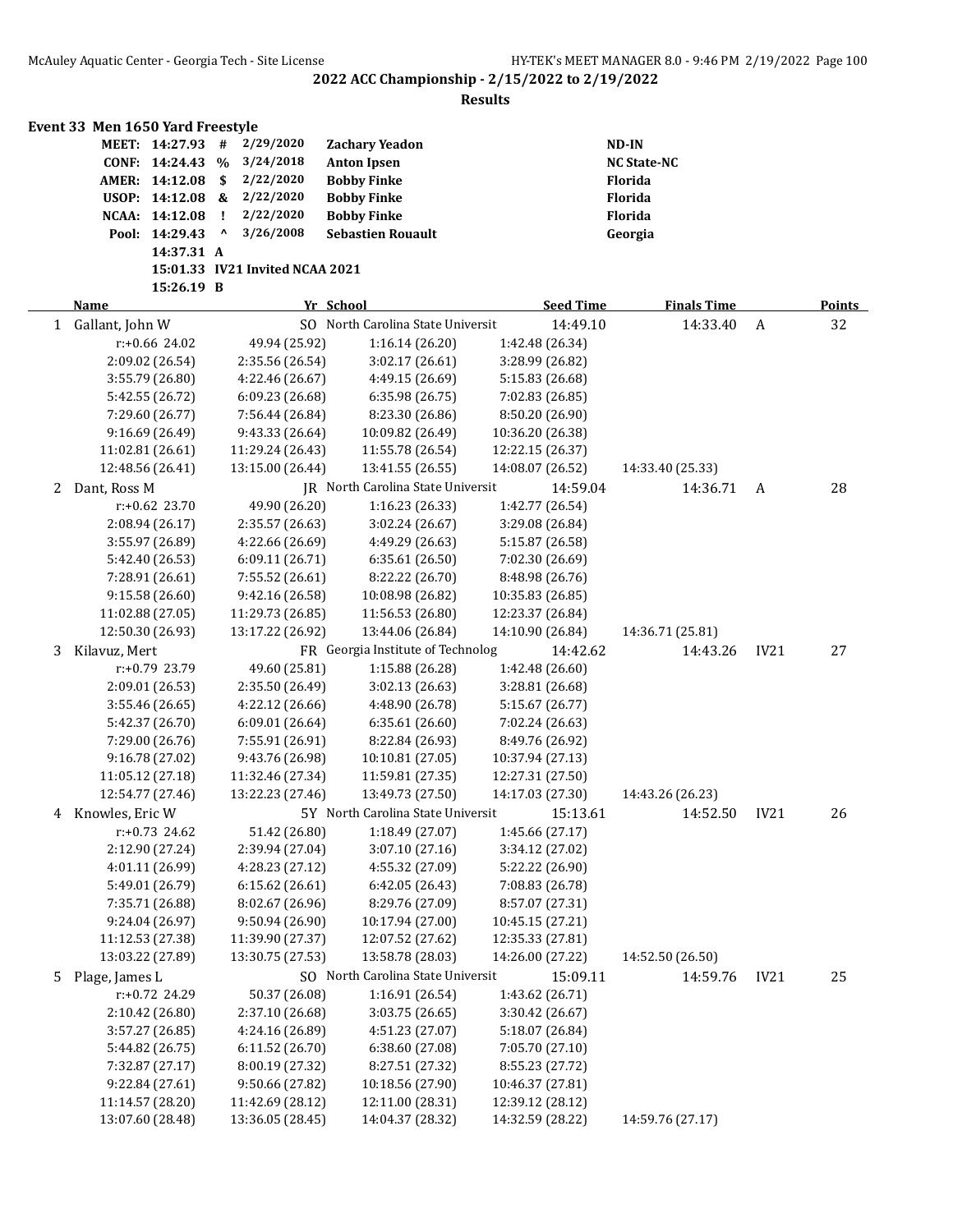## **(Event 33 Men 1650 Yard Freestyle)**

|    | <b>Name</b>                          |                  | Yr School                                        | <b>Seed Time</b>            | <b>Finals Time</b> |   | Points |  |
|----|--------------------------------------|------------------|--------------------------------------------------|-----------------------------|--------------------|---|--------|--|
| 6  | Brown, Joshua D                      |                  | FR Notre Dame, University of                     | 15:15.48                    | 15:04.02           | B | 24     |  |
|    | r:+0.76 24.95                        | 51.84 (26.89)    | 1:18.82 (26.98)                                  | 1:46.21 (27.39)             |                    |   |        |  |
|    | 2:13.42 (27.21)                      | 2:40.89 (27.47)  | 3:08.36 (27.47)                                  | 3:35.62 (27.26)             |                    |   |        |  |
|    | 4:03.10 (27.48)                      | 4:30.58 (27.48)  | 4:57.89 (27.31)                                  | 5:25.41 (27.52)             |                    |   |        |  |
|    | 5:53.13 (27.72)                      | 6:20.43 (27.30)  | 6:48.07 (27.64)                                  | 7:15.80 (27.73)             |                    |   |        |  |
|    | 7:43.33 (27.53)                      | 8:11.00 (27.67)  | 8:38.65 (27.65)                                  | 9:06.28 (27.63)             |                    |   |        |  |
|    | 9:34.01 (27.73)                      | 10:01.45 (27.44) | 10:29.13 (27.68)                                 | 10:56.75 (27.62)            |                    |   |        |  |
|    | 11:24.33 (27.58)                     | 11:52.17 (27.84) | 12:19.95 (27.78)                                 | 12:47.68 (27.73)            |                    |   |        |  |
|    | 13:15.27 (27.59)                     | 13:43.19 (27.92) | 14:10.80 (27.61)                                 | 14:38.25 (27.45)            | 15:04.02 (25.77)   |   |        |  |
| 7  | Thompson, Peter A                    |                  | FR Virginia, University of                       | 15:40.79                    | 15:06.66           | B | 23     |  |
|    | r:+0.68 24.49                        | 51.40 (26.91)    | 1:18.34 (26.94)                                  | 1:45.62 (27.28)             |                    |   |        |  |
|    | 2:13.09 (27.47)                      | 2:40.62 (27.53)  | 3:08.09 (27.47)                                  | 3:35.46 (27.37)             |                    |   |        |  |
|    | 4:03.11 (27.65)                      | 4:30.54 (27.43)  | 4:58.29 (27.75)                                  | 5:26.08 (27.79)             |                    |   |        |  |
|    | 5:53.78 (27.70)                      | 6:21.32 (27.54)  | 6:48.85 (27.53)                                  | 7:16.48 (27.63)             |                    |   |        |  |
|    | 7:43.98 (27.50)                      | 8:11.72 (27.74)  | 8:39.47 (27.75)                                  | 9:07.41 (27.94)             |                    |   |        |  |
|    | 9:35.24 (27.83)                      | 10:03.04 (27.80) | 10:30.85 (27.81)                                 | 10:58.54 (27.69)            |                    |   |        |  |
|    | 11:26.24 (27.70)                     | 11:54.17 (27.93) | 12:22.17 (28.00)                                 | 12:50.19 (28.02)            |                    |   |        |  |
|    | 13:18.04 (27.85)                     | 13:45.75 (27.71) | 14:13.33 (27.58)                                 | 14:40.76 (27.43)            | 15:06.66 (25.90)   |   |        |  |
| 8  | Curley, Hayden M                     |                  | SR Louisville, University of                     | 15:00.75                    | 15:12.07           | B | 22     |  |
|    | r:+0.68 24.38                        | 50.84 (26.46)    | 1:17.61(26.77)                                   | 1:44.59 (26.98)             |                    |   |        |  |
|    | 2:11.79 (27.20)                      | 2:39.00 (27.21)  | 3:06.16 (27.16)                                  | 3:33.53 (27.37)             |                    |   |        |  |
|    | 4:00.70 (27.17)                      | 4:28.07 (27.37)  | 4:55.33 (27.26)                                  | 5:22.78 (27.45)             |                    |   |        |  |
|    | 5:50.27 (27.49)                      | 6:17.72 (27.45)  | 6:45.25 (27.53)                                  | 7:13.03 (27.78)             |                    |   |        |  |
|    | 7:40.93 (27.90)                      | 8:08.96 (28.03)  | 8:36.64 (27.68)                                  | 9:04.52 (27.88)             |                    |   |        |  |
|    | 9:32.53 (28.01)                      | 10:00.91 (28.38) | 10:29.06 (28.15)                                 | 10:57.37 (28.31)            |                    |   |        |  |
|    | 11:25.82 (28.45)                     | 11:54.18 (28.36) | 12:22.77 (28.59)                                 | 12:51.43 (28.66)            |                    |   |        |  |
|    | 13:19.89 (28.46)                     | 13:48.18 (28.29) | 14:16.53 (28.35)                                 | 14:44.79 (28.26)            | 15:12.07 (27.28)   |   |        |  |
| 9  | Quirie, David                        |                  | SO Florida State University                      | 15:18.66                    | 15:12.96           | B | 20     |  |
|    | $r+0.61$ 23.42                       | 49.45 (26.03)    | 1:16.24 (26.79)                                  | 1:43.45 (27.21)             |                    |   |        |  |
|    | 2:10.95 (27.50)                      | 2:38.46 (27.51)  | 3:05.87 (27.41)                                  | 3:33.39 (27.52)             |                    |   |        |  |
|    | 4:01.13 (27.74)                      | 4:28.61 (27.48)  | 4:56.35 (27.74)                                  | 5:24.59 (28.24)             |                    |   |        |  |
|    | 5:52.37 (27.78)                      | 6:20.25 (27.88)  | 6:48.22 (27.97)                                  | 7:16.18 (27.96)             |                    |   |        |  |
|    | 7:44.28 (28.10)                      | 8:12.29 (28.01)  | 8:40.29 (28.00)                                  | 9:08.41 (28.12)             |                    |   |        |  |
|    | 9:36.61 (28.20)                      | 10:04.73 (28.12) | 10:32.84 (28.11)                                 | 11:00.93 (28.09)            |                    |   |        |  |
|    | 11:28.95 (28.02)<br>13:22.13 (28.32) | 11:57.18 (28.23) | 12:25.52 (28.34)                                 | 12:53.81 (28.29)            |                    |   |        |  |
|    |                                      | 13:50.71 (28.58) | 14:18.47 (27.76)<br>FR Louisville, University of | 14:46.58 (28.11)            | 15:12.96 (26.38)   |   |        |  |
| 10 | Shoyat, Elijah C<br>r:+0.70 24.94    | 52.19 (27.25)    | 1:19.87 (27.68)                                  | 15:20.24<br>1:47.62 (27.75) | 15:14.81           | B | 17     |  |
|    | 2:15.49 (27.87)                      | 2:43.64 (28.15)  | 3:11.69 (28.05)                                  | 3:39.61 (27.92)             |                    |   |        |  |
|    | 4:07.61 (28.00)                      | 4:35.77 (28.16)  | 5:03.84 (28.07)                                  | 5:31.80 (27.96)             |                    |   |        |  |
|    | 5:59.90 (28.10)                      | 6:28.17 (28.27)  | 6:56.24 (28.07)                                  | 7:24.43 (28.19)             |                    |   |        |  |
|    | 7:52.52 (28.09)                      | 8:20.37 (27.85)  | 8:48.05 (27.68)                                  | 9:15.67 (27.62)             |                    |   |        |  |
|    | 9:43.34 (27.67)                      | 10:10.79 (27.45) | 10:38.48 (27.69)                                 | 11:06.21 (27.73)            |                    |   |        |  |
|    | 11:34.01 (27.80)                     | 12:01.69 (27.68) | 12:29.57 (27.88)                                 | 12:57.63 (28.06)            |                    |   |        |  |
|    | 13:25.43 (27.80)                     | 13:53.39 (27.96) | 14:21.31 (27.92)                                 | 14:48.82 (27.51)            | 15:14.81 (25.99)   |   |        |  |
| 11 | Driscoll, Brendan R                  |                  | JR Duke University                               | 15:21.26                    | 15:15.71           | B | 16     |  |
|    | r:+0.68 25.07                        | 52.72 (27.65)    | 1:20.53 (27.81)                                  | 1:48.39 (27.86)             |                    |   |        |  |
|    | 2:16.31 (27.92)                      | 2:44.23 (27.92)  | 3:12.03 (27.80)                                  | 3:39.85 (27.82)             |                    |   |        |  |
|    | 4:07.74 (27.89)                      | 4:35.65 (27.91)  | 5:03.68 (28.03)                                  | 5:31.73 (28.05)             |                    |   |        |  |
|    | 6:00.03 (28.30)                      | 6:27.98 (27.95)  | 6:56.15 (28.17)                                  | 7:24.35 (28.20)             |                    |   |        |  |
|    | 7:52.25 (27.90)                      | 8:20.33 (28.08)  | 8:48.37 (28.04)                                  | 9:16.44 (28.07)             |                    |   |        |  |
|    | 9:44.26 (27.82)                      | 10:12.22 (27.96) | 10:40.22 (28.00)                                 | 11:08.13 (27.91)            |                    |   |        |  |
|    | 11:35.98 (27.85)                     | 12:04.14 (28.16) | 12:32.14 (28.00)                                 | 13:00.17 (28.03)            |                    |   |        |  |
|    | 13:28.32 (28.15)                     | 13:56.31 (27.99) | 14:23.46 (27.15)                                 | 14:49.69 (26.23)            | 15:15.71 (26.02)   |   |        |  |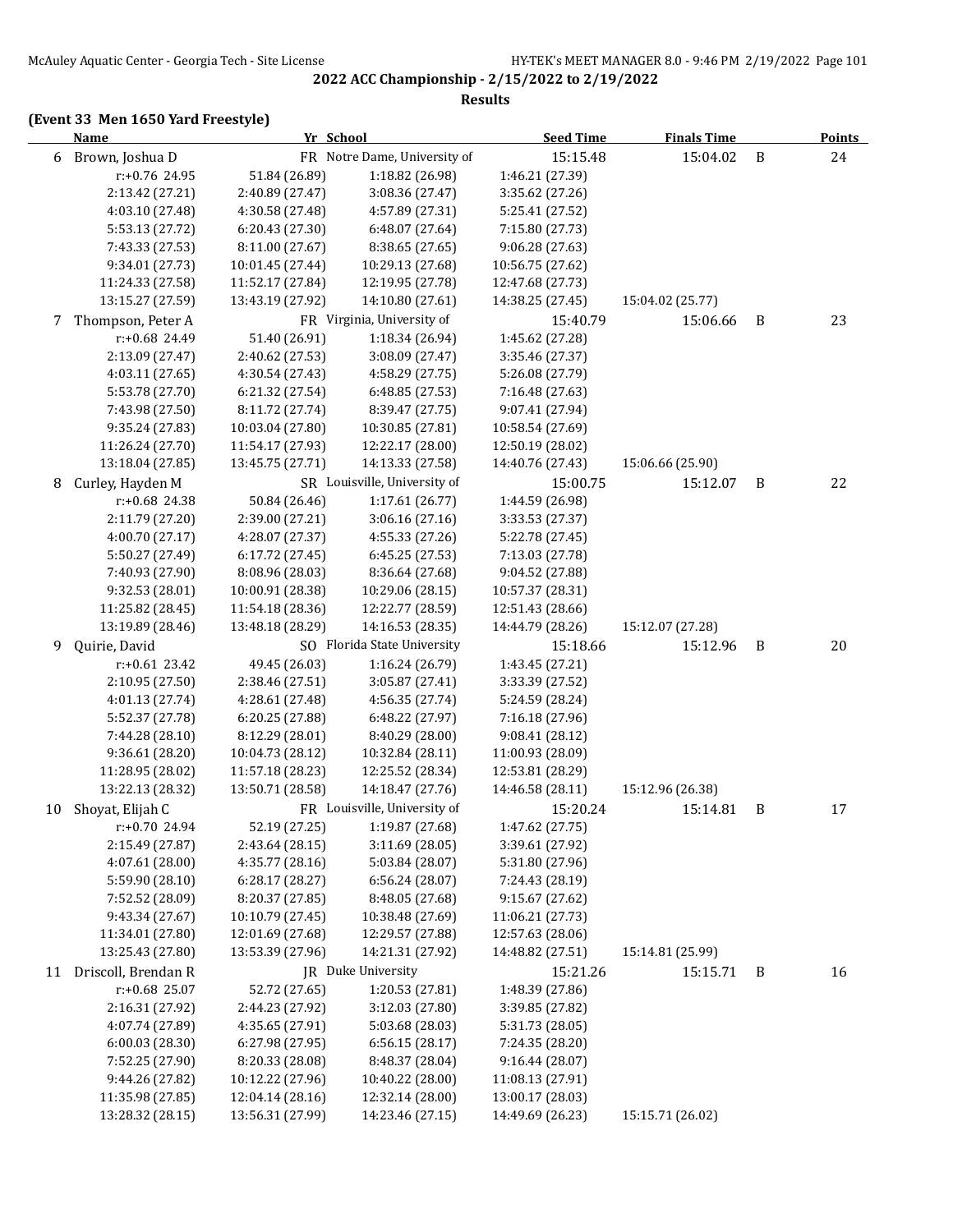**2022 ACC Championship - 2/15/2022 to 2/19/2022 Results**

|    | <b>Name</b>        | Yr School        |                                   | <b>Seed Time</b> | <b>Finals Time</b> |   | <b>Points</b> |  |
|----|--------------------|------------------|-----------------------------------|------------------|--------------------|---|---------------|--|
| 12 | Smith, Zachary C   |                  | SO Florida State University       | 15:44.00         | 15:16.74           | B | 15            |  |
|    | r:+0.66 24.54      | 51.65 (27.11)    | 1:19.45 (27.80)                   | 1:47.50 (28.05)  |                    |   |               |  |
|    | 2:15.38 (27.88)    | 2:43.35 (27.97)  | 3:11.46 (28.11)                   | 3:39.76 (28.30)  |                    |   |               |  |
|    | 4:08.00 (28.24)    | 4:36.40 (28.40)  | 5:04.75 (28.35)                   | 5:33.31 (28.56)  |                    |   |               |  |
|    | 6:01.77 (28.46)    | 6:30.04 (28.27)  | 6:58.14(28.10)                    | 7:26.19 (28.05)  |                    |   |               |  |
|    | 7:54.07 (27.88)    | 8:22.05 (27.98)  | 8:49.79 (27.74)                   | 9:17.82 (28.03)  |                    |   |               |  |
|    | 9:45.67 (27.85)    | 10:13.06 (27.39) | 10:40.61 (27.55)                  | 11:08.36 (27.75) |                    |   |               |  |
|    | 11:35.99 (27.63)   | 12:03.81 (27.82) | 12:31.55 (27.74)                  | 12:59.43 (27.88) |                    |   |               |  |
|    | 13:27.49 (28.06)   | 13:55.39 (27.90) | 14:23.04 (27.65)                  | 14:50.40 (27.36) | 15:16.74 (26.34)   |   |               |  |
| 13 | Hering, Tanner A   |                  | SO Virginia, University of        | 15:25.98         | 15:18.21           | B | 14            |  |
|    | $r: +0.73$ 25.03   | 52.16 (27.13)    | 1:19.78 (27.62)                   | 1:47.83 (28.05)  |                    |   |               |  |
|    | 2:15.85 (28.02)    | 2:44.07 (28.22)  | 3:12.45 (28.38)                   | 3:40.56 (28.11)  |                    |   |               |  |
|    | 4:08.53 (27.97)    | 4:36.54 (28.01)  | 5:04.79 (28.25)                   | 5:32.90 (28.11)  |                    |   |               |  |
|    | 6:01.11 (28.21)    | 6:29.06 (27.95)  | 6:57.10 (28.04)                   | 7:25.18 (28.08)  |                    |   |               |  |
|    | 7:53.26 (28.08)    | 8:21.10 (27.84)  | 8:48.88 (27.78)                   | 9:16.53 (27.65)  |                    |   |               |  |
|    | 9:44.15 (27.62)    | 10:11.88 (27.73) | 10:39.77 (27.89)                  | 11:07.71 (27.94) |                    |   |               |  |
|    | 11:35.80 (28.09)   | 12:03.78 (27.98) | 12:31.70 (27.92)                  | 12:59.91 (28.21) |                    |   |               |  |
|    | 13:28.18 (28.27)   | 13:56.27 (28.09) | 14:24.19 (27.92)                  | 14:51.82 (27.63) | 15:18.21 (26.39)   |   |               |  |
| 14 | Budd, Samuel       |                  | SR Florida State University       | 15:33.62         | 15:22.67           | B | 13            |  |
|    | $r: +0.64$ 24.55   | 52.29 (27.74)    | 1:20.01 (27.72)                   | 1:48.09 (28.08)  |                    |   |               |  |
|    | 2:16.13 (28.04)    | 2:43.92 (27.79)  | 3:12.01 (28.09)                   | 3:40.32 (28.31)  |                    |   |               |  |
|    | 4:08.74 (28.42)    | 4:36.49 (27.75)  | 5:04.55 (28.06)                   | 5:32.65 (28.10)  |                    |   |               |  |
|    | 6:00.85(28.20)     | 6:29.15 (28.30)  | 6:57.32(28.17)                    | 7:25.56 (28.24)  |                    |   |               |  |
|    | 7:53.75 (28.19)    | 8:21.94 (28.19)  | 8:50.04(28.10)                    | 9:18.27 (28.23)  |                    |   |               |  |
|    | 9:46.40 (28.13)    | 10:14.68 (28.28) | 10:43.12 (28.44)                  | 11:11.33 (28.21) |                    |   |               |  |
|    | 11:39.52 (28.19)   | 12:07.84 (28.32) | 12:35.93 (28.09)                  | 13:03.94 (28.01) |                    |   |               |  |
|    | 13:32.29 (28.35)   | 14:00.25 (27.96) | 14:28.55 (28.30)                  | 14:56.53 (27.98) | 15:22.67 (26.14)   |   |               |  |
| 15 | Szmania, Zachary E |                  | JR Boston College                 | 15:23.38         | 15:26.29           |   | 12            |  |
|    | r:+0.76 24.99      | 52.36 (27.37)    | 1:19.98 (27.62)                   | 1:47.63 (27.65)  |                    |   |               |  |
|    | 2:15.52 (27.89)    | 2:43.77 (28.25)  | 3:11.88 (28.11)                   | 3:39.70 (27.82)  |                    |   |               |  |
|    | 4:07.84 (28.14)    | 4:35.91 (28.07)  | 5:03.88 (27.97)                   | 5:32.01 (28.13)  |                    |   |               |  |
|    | 6:00.15(28.14)     | 6:28.27 (28.12)  | 6:56.27 (28.00)                   | 7:24.38 (28.11)  |                    |   |               |  |
|    | 7:52.70 (28.32)    | 8:20.60 (27.90)  | 8:48.63 (28.03)                   | 9:16.61 (27.98)  |                    |   |               |  |
|    | 9:44.77 (28.16)    | 10:12.97 (28.20) | 10:41.54 (28.57)                  | 11:09.99 (28.45) |                    |   |               |  |
|    | 11:38.63 (28.64)   | 12:06.99 (28.36) | 12:35.67 (28.68)                  | 13:04.14 (28.47) |                    |   |               |  |
|    | 13:32.84 (28.70)   | 14:01.38 (28.54) | 14:30.28 (28.90)                  | 14:58.66 (28.38) | 15:26.29 (27.63)   |   |               |  |
| 16 | Wakeland, Clark D  |                  | SR Georgia Institute of Technolog | 15:29.20         | 15:27.48           |   | 11            |  |
|    | r:+0.67 24.84      | 52.33 (27.49)    | 1:20.00 (27.67)                   | 1:47.91 (27.91)  |                    |   |               |  |
|    | 2:15.71 (27.80)    | 2:43.70 (27.99)  | 3:11.93 (28.23)                   | 3:40.05 (28.12)  |                    |   |               |  |
|    | 4:08.07 (28.02)    | 4:36.05 (27.98)  | 5:04.19 (28.14)                   | 5:32.22 (28.03)  |                    |   |               |  |
|    | 6:00.48(28.26)     | 6:28.53 (28.05)  | 6:56.87 (28.34)                   | 7:25.52 (28.65)  |                    |   |               |  |
|    | 7:53.96 (28.44)    | 8:22.49 (28.53)  | 8:51.09 (28.60)                   | 9:19.41 (28.32)  |                    |   |               |  |
|    | 9:47.98 (28.57)    | 10:16.61 (28.63) | 10:45.08 (28.47)                  | 11:13.77 (28.69) |                    |   |               |  |
|    | 11:42.51 (28.74)   | 12:11.43 (28.92) | 12:40.15 (28.72)                  | 13:08.67 (28.52) |                    |   |               |  |
|    | 13:37.47 (28.80)   | 14:05.97 (28.50) | 14:33.73 (27.76)                  | 15:01.57 (27.84) | 15:27.48 (25.91)   |   |               |  |
| 17 | Hutchinson, Liam S |                  | JR Notre Dame, University of      | 15:34.32         | 15:28.75           |   | 9             |  |
|    | $r: +0.61$ 24.23   | 51.56 (27.33)    | 1:19.42 (27.86)                   | 1:47.49 (28.07)  |                    |   |               |  |
|    | 2:15.73 (28.24)    | 2:43.93 (28.20)  | 3:12.32 (28.39)                   | 3:40.66 (28.34)  |                    |   |               |  |
|    | 4:08.93 (28.27)    | 4:37.23 (28.30)  | 5:05.49 (28.26)                   | 5:33.53 (28.04)  |                    |   |               |  |
|    | 6:01.67 (28.14)    | 6:29.91 (28.24)  | 6:58.09 (28.18)                   | 7:26.51 (28.42)  |                    |   |               |  |
|    | 7:54.93 (28.42)    | 8:23.25 (28.32)  | 8:51.79 (28.54)                   | 9:20.48 (28.69)  |                    |   |               |  |
|    | 9:48.98 (28.50)    | 10:17.45 (28.47) | 10:45.97 (28.52)                  | 11:14.69 (28.72) |                    |   |               |  |
|    | 11:43.32 (28.63)   | 12:11.81 (28.49) | 12:40.19 (28.38)                  | 13:08.69 (28.50) |                    |   |               |  |
|    | 13:37.17 (28.48)   | 14:05.57 (28.40) | 14:34.06 (28.49)                  | 15:02.05 (27.99) | 15:28.75 (26.70)   |   |               |  |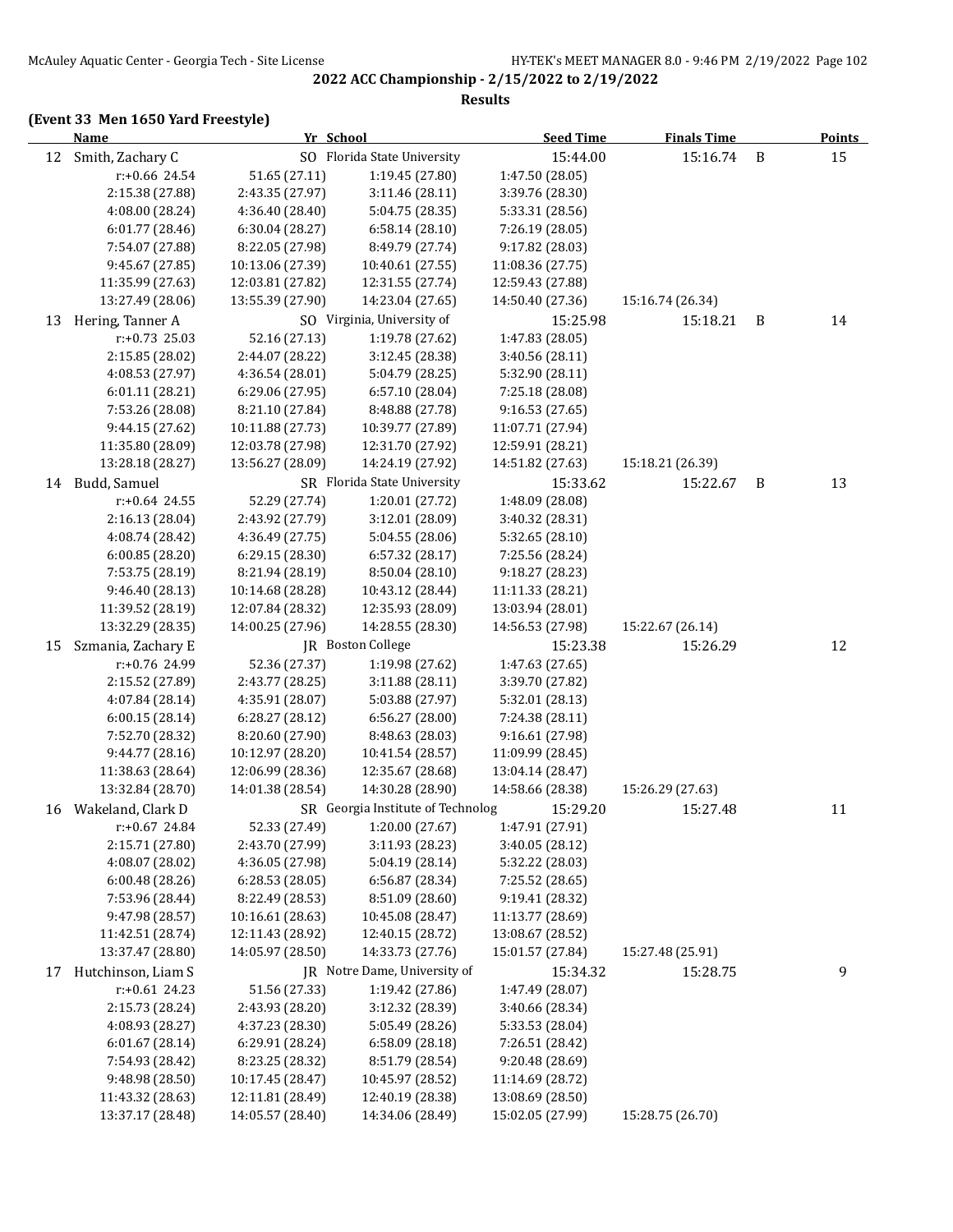#### **(Event 33 Men 1650 Yard Freestyle)**

|    | <b>Name</b>            | Yr School        |                                   | <b>Seed Time</b> | <b>Finals Time</b> | <b>Points</b>   |  |
|----|------------------------|------------------|-----------------------------------|------------------|--------------------|-----------------|--|
|    | 18 Dutkowiak, Wojciech |                  | JR Pittsburgh, University of      | 15:32.03         | 15:30.61           | $7\overline{ }$ |  |
|    | r:+0.77 24.77          | 51.89 (27.12)    | 1:19.76 (27.87)                   | 1:47.89 (28.13)  |                    |                 |  |
|    | 2:16.10 (28.21)        | 2:44.37 (28.27)  | 3:12.61 (28.24)                   | 3:40.91 (28.30)  |                    |                 |  |
|    | 4:09.14 (28.23)        | 4:37.36 (28.22)  | 5:05.39 (28.03)                   | 5:33.87 (28.48)  |                    |                 |  |
|    | 6:02.46 (28.59)        | 6:30.91 (28.45)  | 6:59.40 (28.49)                   | 7:28.01 (28.61)  |                    |                 |  |
|    | 7:56.57 (28.56)        | 8:25.33 (28.76)  | 8:54.06 (28.73)                   | 9:22.71 (28.65)  |                    |                 |  |
|    | 9:51.35 (28.64)        | 10:20.03 (28.68) | 10:48.92 (28.89)                  | 11:17.54 (28.62) |                    |                 |  |
|    | 11:46.37 (28.83)       | 12:14.81 (28.44) | 12:43.59 (28.78)                  | 13:12.09 (28.50) |                    |                 |  |
|    | 13:40.72 (28.63)       | 14:09.05 (28.33) | 14:37.09 (28.04)                  | 15:04.91 (27.82) | 15:30.61 (25.70)   |                 |  |
| 19 | Johnson, Blake C       |                  | FR Duke University                | 15:37.27         | 15:31.96           | 6               |  |
|    | r:+0.76 24.92          | 52.00 (27.08)    | 1:19.77 (27.77)                   | 1:47.94 (28.17)  |                    |                 |  |
|    | 2:16.25 (28.31)        | 2:44.80 (28.55)  | 3:13.21 (28.41)                   | 3:41.61 (28.40)  |                    |                 |  |
|    | 4:10.18 (28.57)        | 4:38.57 (28.39)  | 5:06.97 (28.40)                   | 5:35.26 (28.29)  |                    |                 |  |
|    | 6:03.68 (28.42)        | 6:32.03 (28.35)  | 7:00.51 (28.48)                   | 7:28.81 (28.30)  |                    |                 |  |
|    | 7:57.49 (28.68)        | 8:26.17 (28.68)  | 8:54.40 (28.23)                   | 9:22.83 (28.43)  |                    |                 |  |
|    | 9:50.96 (28.13)        | 10:19.41 (28.45) | 10:47.99 (28.58)                  | 11:16.62 (28.63) |                    |                 |  |
|    | 11:45.19 (28.57)       | 12:13.65 (28.46) | 12:42.31 (28.66)                  | 13:10.63 (28.32) |                    |                 |  |
|    | 13:39.28 (28.65)       | 14:07.83 (28.55) | 14:36.31 (28.48)                  | 15:04.81 (28.50) | 15:31.96 (27.15)   |                 |  |
| 20 | Frimis, Guy            |                  | FR Pittsburgh, University of      | 16:16.51         | 15:35.08           | 5               |  |
|    | r:+0.70 25.52          | 53.38 (27.86)    | 1:21.62 (28.24)                   | 1:50.01 (28.39)  |                    |                 |  |
|    | 2:18.13 (28.12)        | 2:46.72 (28.59)  | 3:15.08 (28.36)                   | 3:43.58 (28.50)  |                    |                 |  |
|    | 4:12.19 (28.61)        | 4:40.95 (28.76)  | 5:09.46 (28.51)                   | 5:38.14 (28.68)  |                    |                 |  |
|    | 6:06.74(28.60)         | 6:35.14 (28.40)  | 7:03.63 (28.49)                   | 7:32.11 (28.48)  |                    |                 |  |
|    | 8:00.70 (28.59)        | 8:29.37 (28.67)  | 8:58.10 (28.73)                   | 9:26.70 (28.60)  |                    |                 |  |
|    | 9:55.25(28.55)         | 10:23.99 (28.74) | 10:52.42 (28.43)                  | 11:21.05 (28.63) |                    |                 |  |
|    | 11:49.68 (28.63)       | 12:18.32 (28.64) | 12:47.22 (28.90)                  | 13:16.00 (28.78) |                    |                 |  |
|    | 13:44.77 (28.77)       | 14:13.57 (28.80) | 14:41.28 (27.71)                  | 15:08.39 (27.11) | 15:35.08 (26.69)   |                 |  |
| 21 | Dal Maso, Filippo      | SR VA Tech       |                                   | 15:19.30         | 15:35.59           | 4               |  |
|    | r:+0.67 24.52          | 51.82 (27.30)    | 1:19.59 (27.77)                   | 1:47.50 (27.91)  |                    |                 |  |
|    | 2:15.61 (28.11)        | 2:43.52 (27.91)  | 3:11.71 (28.19)                   | 3:39.64 (27.93)  |                    |                 |  |
|    | 4:07.65 (28.01)        | 4:35.81 (28.16)  | 5:03.77 (27.96)                   | 5:31.75 (27.98)  |                    |                 |  |
|    | 5:59.90 (28.15)        | 6:28.03(28.13)   | 6:56.19(28.16)                    | 7:24.42 (28.23)  |                    |                 |  |
|    | 7:52.61 (28.19)        | 8:20.90 (28.29)  | 8:49.49 (28.59)                   | 9:18.15 (28.66)  |                    |                 |  |
|    | 9:47.12 (28.97)        | 10:16.30 (29.18) | 10:45.47 (29.17)                  | 11:14.49 (29.02) |                    |                 |  |
|    | 11:43.68 (29.19)       | 12:12.68 (29.00) | 12:41.97 (29.29)                  | 13:11.02 (29.05) |                    |                 |  |
|    | 13:39.99 (28.97)       | 14:08.91 (28.92) | 14:38.27 (29.36)                  | 15:07.34 (29.07) | 15:35.59 (28.25)   |                 |  |
|    | 22 Russell, Cale A     |                  | SR Georgia Institute of Technolog | 15:34.78         | 15:36.54           | 3               |  |
|    | r:+0.69 24.70          |                  | 51.42 (26.72) 1:18.67 (27.25)     | 1:46.12 (27.45)  |                    |                 |  |
|    | 2:13.73 (27.61)        | 2:41.44 (27.71)  | 3:09.25 (27.81)                   | 3:37.16 (27.91)  |                    |                 |  |
|    | 4:05.10 (27.94)        | 4:33.31 (28.21)  | 5:01.48 (28.17)                   | 5:29.81 (28.33)  |                    |                 |  |
|    | 5:58.24 (28.43)        | 6:26.60 (28.36)  | 6:55.15(28.55)                    | 7:23.66 (28.51)  |                    |                 |  |
|    | 7:52.23 (28.57)        | 8:21.04 (28.81)  | 8:49.62 (28.58)                   | 9:18.59 (28.97)  |                    |                 |  |
|    | 9:47.62 (29.03)        | 10:16.79 (29.17) | 10:46.01 (29.22)                  | 11:15.27 (29.26) |                    |                 |  |
|    | 11:44.46 (29.19)       | 12:13.73 (29.27) | 12:42.99 (29.26)                  | 13:12.03 (29.04) |                    |                 |  |
|    | 13:41.68 (29.65)       | 14:11.45 (29.77) | 14:40.93 (29.48)                  | 15:09.40 (28.47) | 15:36.54 (27.14)   |                 |  |
| 23 | Jacobs, Daniel A       |                  | SR Georgia Institute of Technolog | 15:43.52         | 15:39.70           | 2               |  |
|    | $r: +0.69$ 25.03       | 52.43 (27.40)    | 1:20.29 (27.86)                   | 1:48.28 (27.99)  |                    |                 |  |
|    | 2:16.72 (28.44)        | 2:45.23 (28.51)  | 3:13.72 (28.49)                   | 3:42.44 (28.72)  |                    |                 |  |
|    | 4:11.08 (28.64)        | 4:39.71 (28.63)  | 5:08.51 (28.80)                   | 5:37.27 (28.76)  |                    |                 |  |
|    | 6:06.05 (28.78)        | 6:34.80 (28.75)  | 7:03.64 (28.84)                   | 7:32.49 (28.85)  |                    |                 |  |
|    | 8:01.44 (28.95)        | 8:30.26 (28.82)  | 8:59.07 (28.81)                   | 9:27.93 (28.86)  |                    |                 |  |
|    | 9:56.72 (28.79)        | 10:25.48 (28.76) | 10:53.93 (28.45)                  | 11:22.54 (28.61) |                    |                 |  |
|    | 11:50.95 (28.41)       | 12:19.46 (28.51) | 12:48.07 (28.61)                  | 13:16.84 (28.77) |                    |                 |  |
|    | 13:45.57 (28.73)       | 14:14.41 (28.84) | 14:43.31 (28.90)                  | 15:11.92 (28.61) | 15:39.70 (27.78)   |                 |  |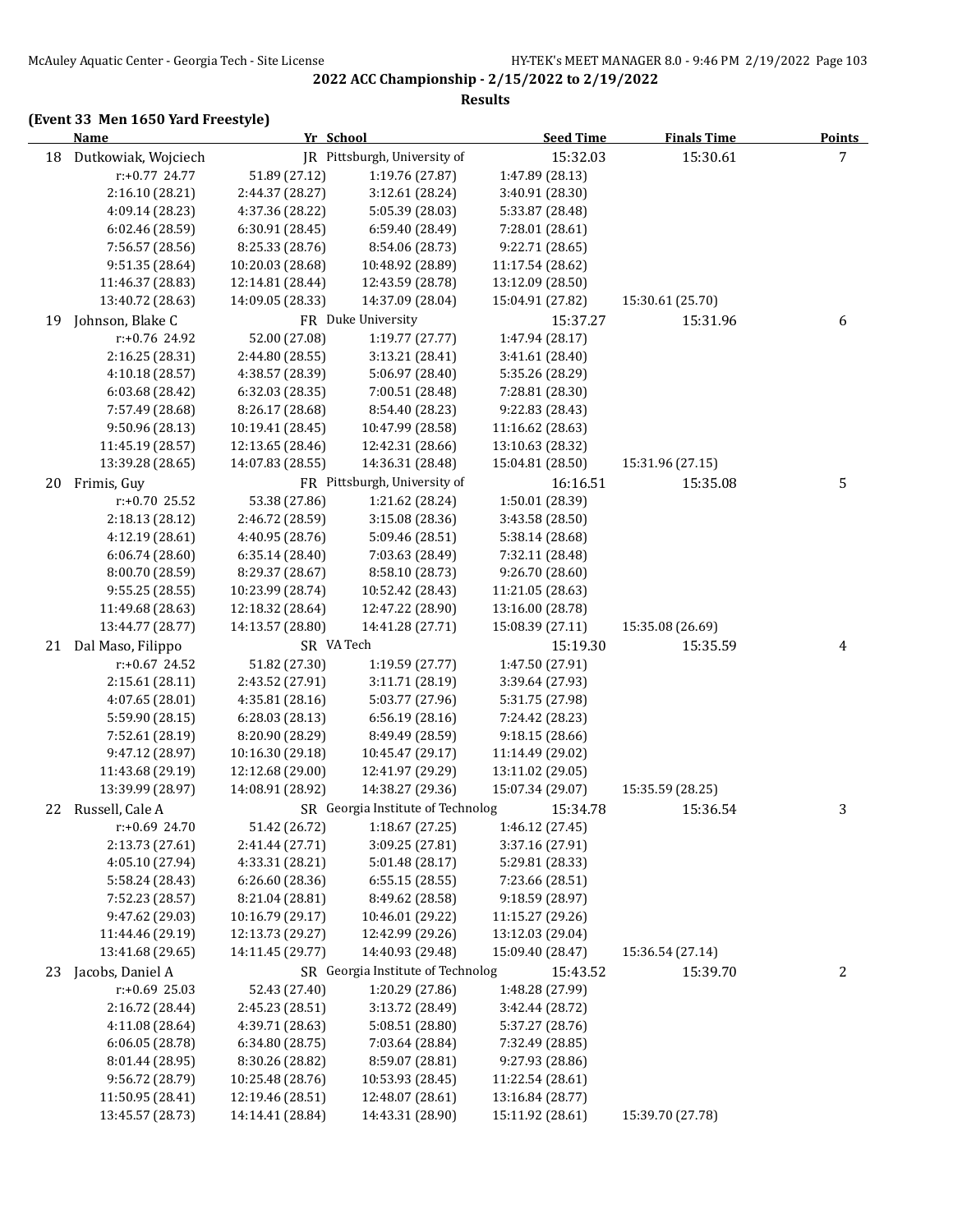**2022 ACC Championship - 2/15/2022 to 2/19/2022 Results**

|                            | <b>Name</b>                |                  | Yr School                         | <b>Seed Time</b> | <b>Finals Time</b> | Points       |
|----------------------------|----------------------------|------------------|-----------------------------------|------------------|--------------------|--------------|
|                            | 24 Yu-Kisselbach, Lucius   |                  | FR Boston College                 | 15:44.25         | 15:43.06           | $\mathbf{1}$ |
|                            | r:+0.69 26.05              | 54.07 (28.02)    | 1:22.80 (28.73)                   | 1:51.90 (29.10)  |                    |              |
|                            | 2:20.88 (28.98)            | 2:50.18 (29.30)  | 3:19.27 (29.09)                   | 3:47.65 (28.38)  |                    |              |
|                            | 4:16.16(28.51)             | 4:45.00 (28.84)  | 5:13.56 (28.56)                   | 5:42.12 (28.56)  |                    |              |
|                            | 6:10.68(28.56)             | 6:39.07 (28.39)  | 7:07.41 (28.34)                   | 7:36.25 (28.84)  |                    |              |
|                            | 8:04.81 (28.56)            | 8:33.47 (28.66)  | 9:01.96 (28.49)                   | 9:30.63 (28.67)  |                    |              |
|                            | 9:59.65 (29.02)            | 10:28.51 (28.86) | 10:57.08 (28.57)                  | 11:25.82 (28.74) |                    |              |
|                            | 11:54.82 (29.00)           | 12:23.63 (28.81) | 12:52.56 (28.93)                  | 13:21.11 (28.55) |                    |              |
|                            | 13:49.84 (28.73)           | 14:19.05 (29.21) | 14:47.34 (28.29)                  | 15:15.82 (28.48) | 15:43.06 (27.24)   |              |
| 25                         | Knox, Matthew J            |                  | JR Duke University                | 15:49.72         | 15:46.60           |              |
|                            | $r: +0.73$ 25.63           | 53.92 (28.29)    | 1:22.64 (28.72)                   | 1:51.32 (28.68)  |                    |              |
|                            | 2:20.15 (28.83)            | 2:49.12 (28.97)  | 3:18.26 (29.14)                   | 3:47.10 (28.84)  |                    |              |
|                            | 4:15.79 (28.69)            | 4:44.94 (29.15)  | 5:13.82 (28.88)                   | 5:42.84 (29.02)  |                    |              |
|                            | 6:11.71(28.87)             | 6:40.89 (29.18)  | 7:09.88 (28.99)                   | 7:38.93 (29.05)  |                    |              |
|                            | 8:07.82 (28.89)            | 8:37.01 (29.19)  | 9:05.97 (28.96)                   | 9:34.70 (28.73)  |                    |              |
|                            | 10:03.41 (28.71)           | 10:32.00 (28.59) | 11:00.66 (28.66)                  | 11:29.36 (28.70) |                    |              |
|                            | 11:57.86 (28.50)           | 12:26.75 (28.89) | 12:55.36 (28.61)                  | 13:24.15 (28.79) |                    |              |
|                            | 13:52.78 (28.63)           | 14:22.11 (29.33) | 14:50.71 (28.60)                  | 15:19.01 (28.30) | 15:46.60 (27.59)   |              |
| 26                         | Crisci, Aidan R            |                  | FR North Carolina, University of, | 15:42.13         | 15:56.94           |              |
|                            | r:+0.64 24.95              | 52.35 (27.40)    | 1:20.63 (28.28)                   | 1:49.01 (28.38)  |                    |              |
|                            | 2:17.61 (28.60)            | 2:46.27 (28.66)  | 3:14.63 (28.36)                   | 3:43.63 (29.00)  |                    |              |
|                            | 4:12.62 (28.99)            | 4:41.14 (28.52)  | 5:10.44 (29.30)                   | 5:39.81 (29.37)  |                    |              |
|                            | 6:09.10 (29.29)            | 6:38.54 (29.44)  | 7:07.96 (29.42)                   | 7:37.28 (29.32)  |                    |              |
|                            | 8:06.86 (29.58)            | 8:36.77 (29.91)  | 9:06.14(29.37)                    | 9:35.60 (29.46)  |                    |              |
|                            | 10:05.16 (29.56)           | 10:34.51 (29.35) | 11:04.00 (29.49)                  | 11:33.26 (29.26) |                    |              |
|                            | 12:02.68 (29.42)           | 12:31.97 (29.29) | 13:01.34 (29.37)                  | 13:30.77 (29.43) |                    |              |
|                            | 14:00.22 (29.45)           | 14:29.58 (29.36) | 14:59.18 (29.60)                  | 15:28.45 (29.27) | 15:56.94 (28.49)   |              |
|                            | Dalla Valle, Christopher N |                  | JR Duke University                | 15:51.06         | <b>DNF</b>         |              |
|                            | Did not finish             |                  |                                   |                  |                    |              |
| ---                        | Hussey, Patrick            |                  | SO North Carolina, University of, | 15:30.84         | <b>SCR</b>         |              |
| $\qquad \qquad - \qquad -$ | Dominguez Calonge, Luis    |                  | FR VA Tech                        | 15:26.06         | <b>SCR</b>         |              |
| $\qquad \qquad - \qquad -$ | Smith, Liam M              |                  | SO Notre Dame, University of      | 15:36.77         | <b>SCR</b>         |              |
| $---$                      | Scannell, Thacher H        |                  | JR Notre Dame, University of      | 15:50.72         | <b>SCR</b>         |              |
| ---                        | Chance, Daniel B           |                  | SO North Carolina, University of, | 15:49.55         | <b>SCR</b>         |              |
| ---                        | Lloyd, Kenneth O           |                  | SO North Carolina State Universit | 15:21.58         | <b>SCR</b>         |              |
| $---$                      | Cohen, Atticus             |                  | JR Georgia Institute of Technolog | 16:12.75         | <b>SCR</b>         |              |
| $---$                      | Wiltsey, Curtis S          |                  | SR North Carolina State Universit | 15:18.46         | <b>SCR</b>         |              |
| ---                        | Simms, Sean A              |                  | FR Georgia Institute of Technolog | 16:06.70         | <b>SCR</b>         |              |
| $---$                      | Jiang, Michael N           |                  | FR Duke University                | 9:25.57          | <b>SCR</b>         |              |
| ---                        | Saldo, Gustavo             |                  | FR Louisville, University of      | NT               | <b>SCR</b>         |              |
| $\qquad \qquad - -$        | Sibirtsev, Ilia            |                  | JR Louisville, University of      | 15:39.46         | <b>SCR</b>         |              |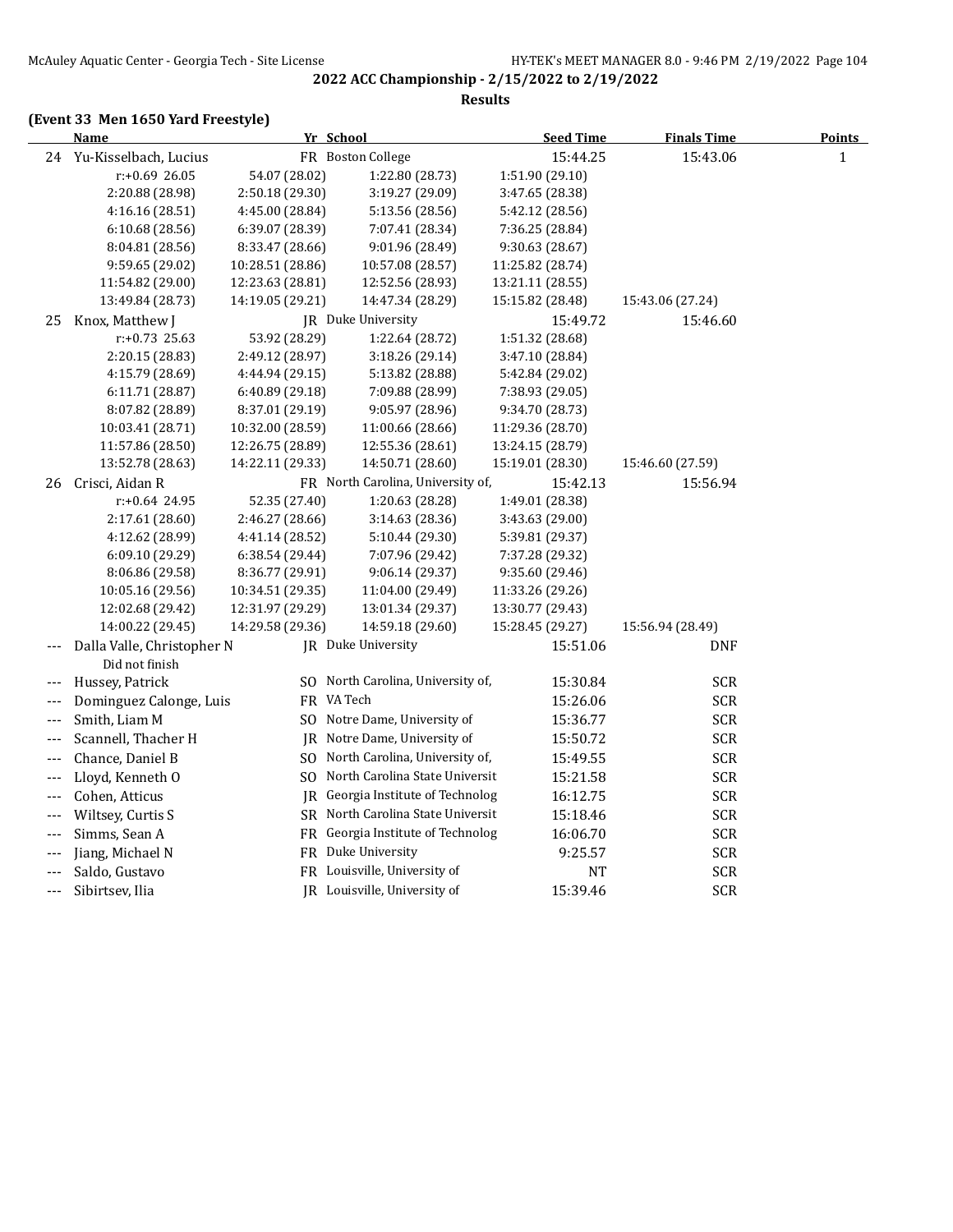|                  | Event 34 Women 200 Yard Backstroke |                  |      |                                |                                       |                            |                    |                |        |
|------------------|------------------------------------|------------------|------|--------------------------------|---------------------------------------|----------------------------|--------------------|----------------|--------|
|                  | <b>MEET:</b>                       | $1:49.61$ #      |      | 2/16/2017                      | Alexia Zevnik                         |                            | <b>NCSU-NC</b>     |                |        |
|                  | <b>CONF:</b>                       | 1:49.09 %        |      | 3/18/2017                      | Alexia Zevnik                         |                            | <b>NCSU-NC</b>     |                |        |
|                  | AMER:                              | 1:47.16          | - \$ | 3/10/2019                      | <b>Regan Smith</b>                    |                            | Riptide            |                |        |
|                  | USOP:                              | $1:47.16$ &      |      | 3/10/2019                      | <b>Regan Smith</b>                    |                            | Riptide            |                |        |
|                  | NCAA:                              | 1:47.24          | -1   | 3/23/2019                      | <b>Beata Nelson</b>                   |                            | Wisconsin          |                |        |
|                  | Pool:                              | 1:49.61          | Λ    | 3/19/2016                      | Alexia Zevnik                         |                            | <b>NC St</b>       |                |        |
|                  |                                    | 1:50.50 A        |      |                                |                                       |                            |                    |                |        |
|                  |                                    |                  |      | 1:55.05 IV21 Invited NCAA 2021 |                                       |                            |                    |                |        |
|                  |                                    | 1:57.11 B        |      |                                |                                       |                            |                    |                |        |
|                  | Name                               |                  |      |                                | Yr School                             | <b>Prelim Time</b>         | <b>Finals Time</b> |                | Points |
| A - Final        |                                    |                  |      |                                |                                       |                            |                    |                |        |
|                  | 1 Tiltmann, Reilly A               |                  |      |                                | FR Virginia, University of            | 1:51.02                    | 1:50.49            | A              | 32     |
|                  |                                    | $r: +0.64$ 26.33 |      | 54.54 (28.21)                  | 1:22.23 (27.69)                       | 1:50.49 (28.26)            |                    |                |        |
| 2                | Muzzy, Emma E                      |                  |      |                                | SR North Carolina State Universit     | 1:51.70                    | 1:50.62            | IV21           | 28     |
|                  |                                    | $r: +0.72$ 26.04 |      | 53.66 (27.62)                  | 1:22.20 (28.54)                       | 1:50.62 (28.42)            |                    |                |        |
| 3                | Atkinson, Emma R                   |                  |      |                                | SO VA Tech                            | 1:51.24                    | 1:50.64            | IV21           | 27     |
|                  |                                    | $r: +0.63$ 26.56 |      | 54.16 (27.60)                  | 1:22.03 (27.87)                       | 1:50.64 (28.61)            |                    |                |        |
|                  | 4 Ulett, Ryenne D                  |                  |      |                                | FR Louisville, University of          | 1:52.89                    | 1:52.58            | IV21           | 26     |
|                  |                                    | $r: +0.66$ 26.89 |      | 55.32 (28.43)                  | 1:23.93 (28.61)                       | 1:52.58 (28.65)            |                    |                |        |
| 5                | Lindner, Sophie M                  |                  |      |                                | SR North Carolina, University of,     | 1:53.11                    | 1:52.67            | IV21           | 25     |
|                  |                                    | $r: +0.69$ 26.69 |      | 55.05 (28.36)                  | 1:23.73 (28.68)                       | 1:52.67 (28.94)            |                    |                |        |
| 6                | Hetrick, Paige M                   |                  |      |                                | SO Louisville, University of          | 1:54.04                    | 1:52.84            | IV21           | 24     |
|                  |                                    | $r: +0.73$ 26.41 |      | 54.81 (28.40)                  | 1:23.74 (28.93)                       | 1:52.84 (29.10)            |                    |                |        |
| 7                | Bathurst, Ella A                   |                  |      |                                | FR Virginia, University of            | 1:53.64                    | 1:53.42            | IV21           | 23     |
|                  |                                    | $r: +0.68$ 26.88 |      | 55.47 (28.59)                  | 1:24.35 (28.88)                       | 1:53.42 (29.07)            |                    |                |        |
| 8                | Moore, Kathleen R                  |                  |      |                                | 5Y North Carolina State Universit     | 1:52.68                    | 1:53.88            | IV21           | 22     |
|                  |                                    | $r: +0.67$ 26.86 |      | 55.82 (28.96)                  | 1:25.07 (29.25)                       | 1:53.88 (28.81)            |                    |                |        |
| <b>B</b> - Final |                                    |                  |      |                                | SO VA Tech                            |                            |                    |                |        |
|                  | 9 Bentz, Caroline G                |                  |      |                                |                                       | 1:55.57                    | 1:54.28            | IV21           | 20     |
|                  |                                    | $r: +0.67$ 26.63 |      | 54.99 (28.36)                  | 1:24.35 (29.36)<br>SR Duke University | 1:54.28 (29.93)<br>1:54.73 | 1:54.35            | IV21           | 17     |
|                  | 10 Lee, Easop                      | $r: +0.61$ 27.03 |      |                                | 1:24.68 (29.04)                       |                            |                    |                |        |
|                  |                                    |                  |      | 55.64 (28.61)                  | SO Notre Dame, University of          | 1:54.35 (29.67)            |                    | B              |        |
|                  | 11 Chelsvig, Kallie J              | r:+0.63 27.22    |      | 56.13 (28.91)                  | 1:25.72 (29.59)                       | 1:55.22                    | 1:55.16            |                | 16     |
|                  |                                    |                  |      |                                | SO North Carolina State Universit     | 1:55.16 (29.44)<br>1:55.27 | 1:55.48            | B              | 15     |
| 12               | Lewicki, Katey A                   | r:+0.70 26.78    |      | 55.80 (29.02)                  | 1:25.54 (29.74)                       | 1:55.48 (29.94)            |                    |                |        |
|                  | 13 Wilson, Sophia E                |                  |      |                                | SO Virginia, University of            | 1:56.70                    | 1:55.55            | B              | 14     |
|                  |                                    | r:+0.60 27.03    |      |                                | 56.21 (29.18) 1:25.87 (29.66)         | 1:55.55 (29.68)            |                    |                |        |
|                  | 14 Pattison, Greer A               |                  |      |                                | FR North Carolina, University of,     | 1:56.41                    | 1:55.84            | B              | 13     |
|                  |                                    | r:+0.56 26.81    |      | 55.67 (28.86)                  | 1:25.42 (29.75)                       | 1:55.84 (30.42)            |                    |                |        |
|                  | 15 Huizinga, Danika                |                  |      |                                | 5Y University of Miami (Florida)      | 1:56.93                    | 1:56.75            | B              | 12     |
|                  |                                    | r:+0.87 27.68    |      | 57.32 (29.64)                  | 1:27.00 (29.68)                       | 1:56.75 (29.75)            |                    |                |        |
|                  | 16 Behm, Ann E                     |                  |      |                                | FR Notre Dame, University of          | 1:56.68                    | 1:56.78            | B              | 11     |
|                  |                                    | $r: +0.77$ 27.41 |      | 56.46 (29.05)                  | 1:26.28 (29.82)                       | 1:56.78 (30.50)            |                    |                |        |
| C - Final        |                                    |                  |      |                                |                                       |                            |                    |                |        |
|                  | 17 Christman, Madelyn T            |                  |      |                                | FR Notre Dame, University of          | 1:57.73                    | 1:55.08            | B              | 9      |
|                  |                                    | r:+0.57 27.04    |      | 56.44 (29.40)                  | 1:25.99 (29.55)                       | 1:55.08 (29.09)            |                    |                |        |
| 18               | Murray, Pia J                      |                  |      |                                | SO Florida State University           | 1:57.67                    | 1:55.80            | B              | 7      |
|                  |                                    | r:+0.51 26.81    |      | 55.74 (28.93)                  | 1:25.53 (29.79)                       | 1:55.80 (30.27)            |                    |                |        |
| 19               | Anderson, Daisy                    |                  |      |                                | JR Pittsburgh, University of          | 1:57.05                    | 1:56.12            | B              | 6      |
|                  |                                    | r:+0.69 26.78    |      | 55.75 (28.97)                  | 1:25.71 (29.96)                       | 1:56.12 (30.41)            |                    |                |        |
|                  | 20 Lenihan, Emily M                |                  |      |                                | SO Duke University                    | 1:57.42                    | 1:57.03            | $\overline{B}$ | 5      |
|                  |                                    | $r: +0.64$ 27.44 |      | 57.32 (29.88)                  | 1:27.34 (30.02)                       | 1:57.03 (29.69)            |                    |                |        |
|                  |                                    |                  |      |                                |                                       |                            |                    |                |        |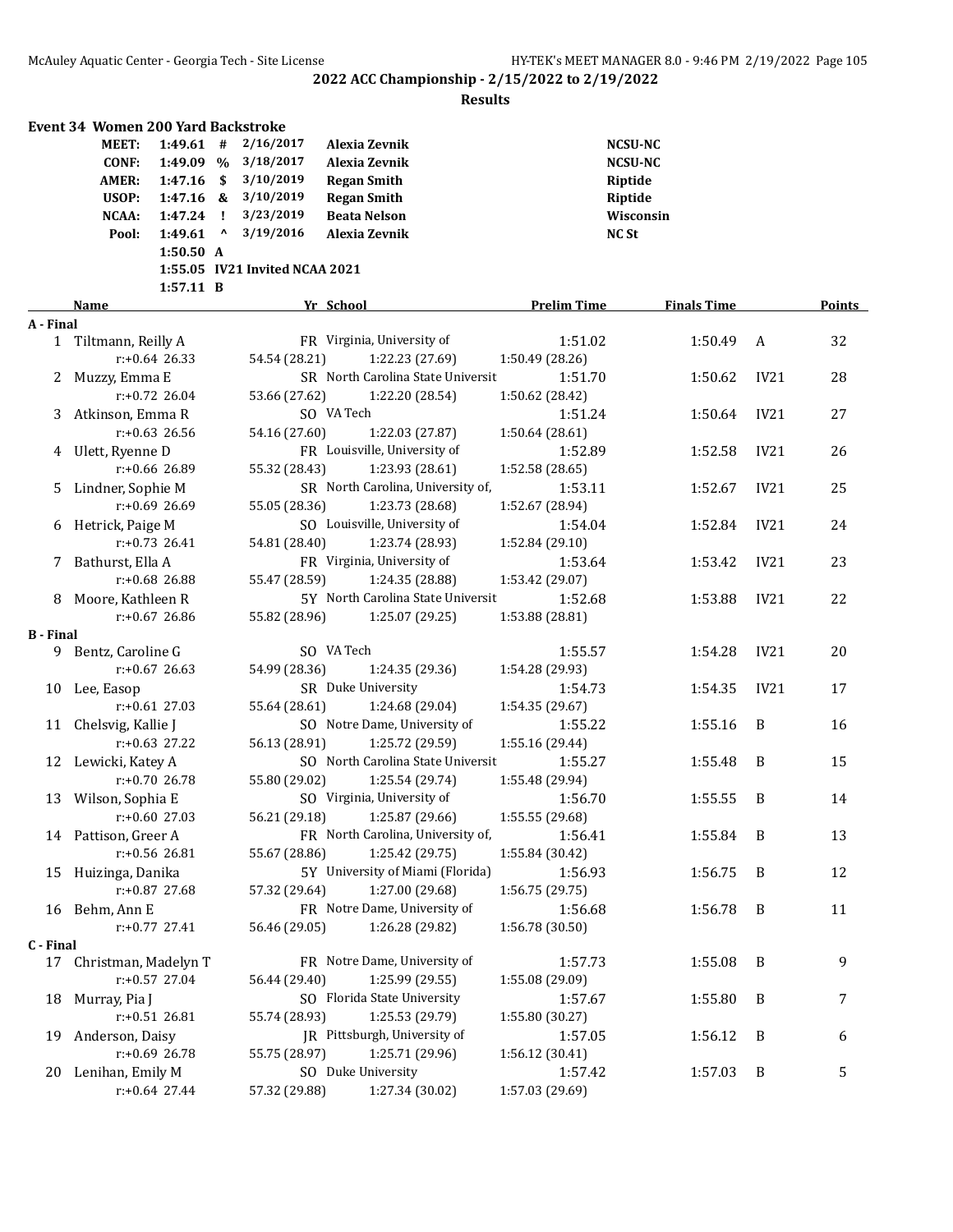| FR VA Tech<br>21 Eastmond, Alexandra R<br>1:57.21<br>1:58.56<br>4<br>r:+0.76 28.02<br>57.54 (29.52)<br>1:27.61 (30.07)<br>1:57.21 (29.60)<br>SR Florida State University<br>3<br>22 McDonald, Madeleine C<br>1:58.15<br>1:57.37<br>$r: +0.60$ 27.03<br>56.54 (29.51)<br>1:27.18 (30.64)<br>1:57.37 (30.19)<br>FR North Carolina, University of,<br>Rauch, Katie I<br>1:58.14<br>1:57.89<br>2<br>23<br>$r: +0.76$ 27.43<br>56.75 (29.32)<br>1:27.20 (30.45)<br>1:57.89 (30.69)<br>FR Notre Dame, University of<br>1:57.51<br>1:57.96<br>24 Herceg, Ana<br>1<br>$r: +0.62$ 27.70<br>57.97 (30.27)<br>1:28.30 (30.33)<br>1:57.96 (29.66)<br><b>Event 34 Women 200 Yard Backstroke</b><br>2/16/2017<br>MEET:<br>$1:49.61$ #<br>Alexia Zevnik<br><b>NCSU-NC</b><br><b>CONF:</b><br>1:49.09 %<br>3/18/2017<br>Alexia Zevnik<br><b>NCSU-NC</b><br><b>AMER:</b><br>1:47.16<br>\$<br>3/10/2019<br><b>Regan Smith</b><br>Riptide<br>USOP:<br>3/10/2019<br>1:47.16<br><b>Regan Smith</b><br>Riptide<br>&<br>NCAA:<br>1:47.24<br>3/23/2019<br><b>Beata Nelson</b><br>Wisconsin<br>Τ.<br>1:49.61<br>$\mathbf v$<br>3/19/2016<br>Alexia Zevnik<br><b>NC St</b><br>Pool:<br>1:50.50 A<br>1:55.05 IV21 Invited NCAA 2021<br>$1:57.11$ B<br>Yr School<br><b>Seed Time</b><br><b>Prelim Time</b><br>Name<br><b>Preliminaries</b><br>FR Virginia, University of<br>1 Tiltmann, Reilly A<br>1:51.04<br>1:51.02<br>qIV21<br>$r: +0.6026.12$<br>53.95 (27.83)<br>1:22.41 (28.46)<br>1:51.02 (28.61)<br>SO VA Tech<br>2 Atkinson, Emma R<br>1:51.24<br>qIV21<br>1:51.84<br>$r: +0.63$ 26.54<br>54.07 (27.53)<br>1:22.39 (28.32)<br>1:51.24 (28.85)<br>SR North Carolina State Universit<br>Muzzy, Emma E<br>1:52.54<br>1:51.70<br>qIV21<br>3<br>$r: +0.71$ 26.08<br>54.23 (28.15)<br>1:23.11 (28.88)<br>1:51.70 (28.59)<br>5Y North Carolina State Universit<br>Moore, Kathleen R<br>1:53.24<br>qIV21<br>1:52.68<br>4<br>$r: +0.63$ 26.60<br>54.82 (28.22)<br>1:23.47 (28.65)<br>1:52.68 (29.21)<br>FR Louisville, University of<br>1:53.22<br>qIV21<br>Ulett, Ryenne D<br>1:52.89<br>5.<br>$r: +0.71$ 27.09<br>55.39 (28.30)<br>1:24.12 (28.73)<br>1:52.89 (28.77)<br>SR North Carolina, University of,<br>6 Lindner, Sophie M<br>1:53.84<br>1:53.11<br>qIV21<br>$r: +0.64$ 26.42<br>54.09 (27.67)<br>1:23.22 (29.13)<br>1:53.11 (29.89)<br>FR Virginia, University of<br>7 Bathurst, Ella A<br>1:54.08<br>1:53.64<br>qIV21<br>$r: +0.7026.81$<br>55.29 (28.48)<br>1:24.14 (28.85)<br>1:53.64 (29.50)<br>SO Louisville, University of<br>Hetrick, Paige M<br>1:53.58<br>1:54.04<br>qIV21<br>8<br>55.89 (29.20)<br>1:25.01 (29.12)<br>1:54.04 (29.03)<br>$r: +0.69$ 26.69<br>SR Duke University<br>1:56.22<br>9<br>1:54.73<br>qIV21<br>Lee, Easop<br>55.34 (28.58)<br>1:25.03 (29.69)<br>1:54.73 (29.70)<br>$r: +0.70$ 26.76<br>SO Notre Dame, University of<br>1:57.74<br>1:55.22<br>Chelsvig, Kallie J<br>qB<br>10<br>r:+0.61 27.33<br>56.29 (28.96)<br>1:25.75 (29.46)<br>1:55.22 (29.47)<br>SO North Carolina State Universit<br>1:56.31<br>11 Lewicki, Katey A<br>1:55.27<br>qB<br>r:+0.72 26.59<br>55.21 (28.62)<br>1:24.75 (29.54)<br>1:55.27 (30.52)<br>SO VA Tech<br>Bentz, Caroline G<br>1:55.92<br>1:55.57<br>qB<br>12<br>r:+0.68 26.73<br>55.18 (28.45)<br>1:24.77 (29.59)<br>1:55.57 (30.80)<br>FR North Carolina, University of,<br>13 Pattison, Greer A<br>1:58.27<br>1:56.41<br>qB<br>r:+0.63 27.22<br>1:26.48 (30.21)<br>56.27 (29.05)<br>1:56.41 (29.93)<br>FR Notre Dame, University of<br>1:56.68<br>14 Behm, Ann E<br>1:57.34<br>qB<br>56.76 (29.29)<br>1:26.45 (29.69)<br>$r: +0.67$ 27.47<br>1:56.68 (30.23)<br>SO Virginia, University of<br>Wilson, Sophia E<br>1:56.70<br>1:57.15<br>15<br>qB<br>r:+0.60 27.31<br>56.68 (29.37)<br>1:26.54 (29.86)<br>1:56.70 (30.16)<br>5Y University of Miami (Florida)<br>Huizinga, Danika<br>1:59.36<br>1:56.93<br>qB<br>16 | <b>Name</b> |       |  | C - Final  (Event 34 Women 200 Yard Backstroke) | Yr School       | <b>Prelim Time</b> | <b>Finals Time</b> |  | <b>Points</b> |
|--------------------------------------------------------------------------------------------------------------------------------------------------------------------------------------------------------------------------------------------------------------------------------------------------------------------------------------------------------------------------------------------------------------------------------------------------------------------------------------------------------------------------------------------------------------------------------------------------------------------------------------------------------------------------------------------------------------------------------------------------------------------------------------------------------------------------------------------------------------------------------------------------------------------------------------------------------------------------------------------------------------------------------------------------------------------------------------------------------------------------------------------------------------------------------------------------------------------------------------------------------------------------------------------------------------------------------------------------------------------------------------------------------------------------------------------------------------------------------------------------------------------------------------------------------------------------------------------------------------------------------------------------------------------------------------------------------------------------------------------------------------------------------------------------------------------------------------------------------------------------------------------------------------------------------------------------------------------------------------------------------------------------------------------------------------------------------------------------------------------------------------------------------------------------------------------------------------------------------------------------------------------------------------------------------------------------------------------------------------------------------------------------------------------------------------------------------------------------------------------------------------------------------------------------------------------------------------------------------------------------------------------------------------------------------------------------------------------------------------------------------------------------------------------------------------------------------------------------------------------------------------------------------------------------------------------------------------------------------------------------------------------------------------------------------------------------------------------------------------------------------------------------------------------------------------------------------------------------------------------------------------------------------------------------------------------------------------------------------------------------------------------------------------------------------------------------------------------------------------------------------------------------------------------------------------------------------------------------------------------------------------------------------------------------------------------------------------------------------------------------------------------------------------------------------------------------------------------------------------------|-------------|-------|--|-------------------------------------------------|-----------------|--------------------|--------------------|--|---------------|
|                                                                                                                                                                                                                                                                                                                                                                                                                                                                                                                                                                                                                                                                                                                                                                                                                                                                                                                                                                                                                                                                                                                                                                                                                                                                                                                                                                                                                                                                                                                                                                                                                                                                                                                                                                                                                                                                                                                                                                                                                                                                                                                                                                                                                                                                                                                                                                                                                                                                                                                                                                                                                                                                                                                                                                                                                                                                                                                                                                                                                                                                                                                                                                                                                                                                                                                                                                                                                                                                                                                                                                                                                                                                                                                                                                                                                                                                    |             |       |  |                                                 |                 |                    |                    |  |               |
|                                                                                                                                                                                                                                                                                                                                                                                                                                                                                                                                                                                                                                                                                                                                                                                                                                                                                                                                                                                                                                                                                                                                                                                                                                                                                                                                                                                                                                                                                                                                                                                                                                                                                                                                                                                                                                                                                                                                                                                                                                                                                                                                                                                                                                                                                                                                                                                                                                                                                                                                                                                                                                                                                                                                                                                                                                                                                                                                                                                                                                                                                                                                                                                                                                                                                                                                                                                                                                                                                                                                                                                                                                                                                                                                                                                                                                                                    |             |       |  |                                                 |                 |                    |                    |  |               |
|                                                                                                                                                                                                                                                                                                                                                                                                                                                                                                                                                                                                                                                                                                                                                                                                                                                                                                                                                                                                                                                                                                                                                                                                                                                                                                                                                                                                                                                                                                                                                                                                                                                                                                                                                                                                                                                                                                                                                                                                                                                                                                                                                                                                                                                                                                                                                                                                                                                                                                                                                                                                                                                                                                                                                                                                                                                                                                                                                                                                                                                                                                                                                                                                                                                                                                                                                                                                                                                                                                                                                                                                                                                                                                                                                                                                                                                                    |             |       |  |                                                 |                 |                    |                    |  |               |
|                                                                                                                                                                                                                                                                                                                                                                                                                                                                                                                                                                                                                                                                                                                                                                                                                                                                                                                                                                                                                                                                                                                                                                                                                                                                                                                                                                                                                                                                                                                                                                                                                                                                                                                                                                                                                                                                                                                                                                                                                                                                                                                                                                                                                                                                                                                                                                                                                                                                                                                                                                                                                                                                                                                                                                                                                                                                                                                                                                                                                                                                                                                                                                                                                                                                                                                                                                                                                                                                                                                                                                                                                                                                                                                                                                                                                                                                    |             |       |  |                                                 |                 |                    |                    |  |               |
|                                                                                                                                                                                                                                                                                                                                                                                                                                                                                                                                                                                                                                                                                                                                                                                                                                                                                                                                                                                                                                                                                                                                                                                                                                                                                                                                                                                                                                                                                                                                                                                                                                                                                                                                                                                                                                                                                                                                                                                                                                                                                                                                                                                                                                                                                                                                                                                                                                                                                                                                                                                                                                                                                                                                                                                                                                                                                                                                                                                                                                                                                                                                                                                                                                                                                                                                                                                                                                                                                                                                                                                                                                                                                                                                                                                                                                                                    |             |       |  |                                                 |                 |                    |                    |  |               |
|                                                                                                                                                                                                                                                                                                                                                                                                                                                                                                                                                                                                                                                                                                                                                                                                                                                                                                                                                                                                                                                                                                                                                                                                                                                                                                                                                                                                                                                                                                                                                                                                                                                                                                                                                                                                                                                                                                                                                                                                                                                                                                                                                                                                                                                                                                                                                                                                                                                                                                                                                                                                                                                                                                                                                                                                                                                                                                                                                                                                                                                                                                                                                                                                                                                                                                                                                                                                                                                                                                                                                                                                                                                                                                                                                                                                                                                                    |             |       |  |                                                 |                 |                    |                    |  |               |
|                                                                                                                                                                                                                                                                                                                                                                                                                                                                                                                                                                                                                                                                                                                                                                                                                                                                                                                                                                                                                                                                                                                                                                                                                                                                                                                                                                                                                                                                                                                                                                                                                                                                                                                                                                                                                                                                                                                                                                                                                                                                                                                                                                                                                                                                                                                                                                                                                                                                                                                                                                                                                                                                                                                                                                                                                                                                                                                                                                                                                                                                                                                                                                                                                                                                                                                                                                                                                                                                                                                                                                                                                                                                                                                                                                                                                                                                    |             |       |  |                                                 |                 |                    |                    |  |               |
|                                                                                                                                                                                                                                                                                                                                                                                                                                                                                                                                                                                                                                                                                                                                                                                                                                                                                                                                                                                                                                                                                                                                                                                                                                                                                                                                                                                                                                                                                                                                                                                                                                                                                                                                                                                                                                                                                                                                                                                                                                                                                                                                                                                                                                                                                                                                                                                                                                                                                                                                                                                                                                                                                                                                                                                                                                                                                                                                                                                                                                                                                                                                                                                                                                                                                                                                                                                                                                                                                                                                                                                                                                                                                                                                                                                                                                                                    |             |       |  |                                                 |                 |                    |                    |  |               |
|                                                                                                                                                                                                                                                                                                                                                                                                                                                                                                                                                                                                                                                                                                                                                                                                                                                                                                                                                                                                                                                                                                                                                                                                                                                                                                                                                                                                                                                                                                                                                                                                                                                                                                                                                                                                                                                                                                                                                                                                                                                                                                                                                                                                                                                                                                                                                                                                                                                                                                                                                                                                                                                                                                                                                                                                                                                                                                                                                                                                                                                                                                                                                                                                                                                                                                                                                                                                                                                                                                                                                                                                                                                                                                                                                                                                                                                                    |             |       |  |                                                 |                 |                    |                    |  |               |
|                                                                                                                                                                                                                                                                                                                                                                                                                                                                                                                                                                                                                                                                                                                                                                                                                                                                                                                                                                                                                                                                                                                                                                                                                                                                                                                                                                                                                                                                                                                                                                                                                                                                                                                                                                                                                                                                                                                                                                                                                                                                                                                                                                                                                                                                                                                                                                                                                                                                                                                                                                                                                                                                                                                                                                                                                                                                                                                                                                                                                                                                                                                                                                                                                                                                                                                                                                                                                                                                                                                                                                                                                                                                                                                                                                                                                                                                    |             |       |  |                                                 |                 |                    |                    |  |               |
|                                                                                                                                                                                                                                                                                                                                                                                                                                                                                                                                                                                                                                                                                                                                                                                                                                                                                                                                                                                                                                                                                                                                                                                                                                                                                                                                                                                                                                                                                                                                                                                                                                                                                                                                                                                                                                                                                                                                                                                                                                                                                                                                                                                                                                                                                                                                                                                                                                                                                                                                                                                                                                                                                                                                                                                                                                                                                                                                                                                                                                                                                                                                                                                                                                                                                                                                                                                                                                                                                                                                                                                                                                                                                                                                                                                                                                                                    |             |       |  |                                                 |                 |                    |                    |  |               |
|                                                                                                                                                                                                                                                                                                                                                                                                                                                                                                                                                                                                                                                                                                                                                                                                                                                                                                                                                                                                                                                                                                                                                                                                                                                                                                                                                                                                                                                                                                                                                                                                                                                                                                                                                                                                                                                                                                                                                                                                                                                                                                                                                                                                                                                                                                                                                                                                                                                                                                                                                                                                                                                                                                                                                                                                                                                                                                                                                                                                                                                                                                                                                                                                                                                                                                                                                                                                                                                                                                                                                                                                                                                                                                                                                                                                                                                                    |             |       |  |                                                 |                 |                    |                    |  |               |
|                                                                                                                                                                                                                                                                                                                                                                                                                                                                                                                                                                                                                                                                                                                                                                                                                                                                                                                                                                                                                                                                                                                                                                                                                                                                                                                                                                                                                                                                                                                                                                                                                                                                                                                                                                                                                                                                                                                                                                                                                                                                                                                                                                                                                                                                                                                                                                                                                                                                                                                                                                                                                                                                                                                                                                                                                                                                                                                                                                                                                                                                                                                                                                                                                                                                                                                                                                                                                                                                                                                                                                                                                                                                                                                                                                                                                                                                    |             |       |  |                                                 |                 |                    |                    |  |               |
|                                                                                                                                                                                                                                                                                                                                                                                                                                                                                                                                                                                                                                                                                                                                                                                                                                                                                                                                                                                                                                                                                                                                                                                                                                                                                                                                                                                                                                                                                                                                                                                                                                                                                                                                                                                                                                                                                                                                                                                                                                                                                                                                                                                                                                                                                                                                                                                                                                                                                                                                                                                                                                                                                                                                                                                                                                                                                                                                                                                                                                                                                                                                                                                                                                                                                                                                                                                                                                                                                                                                                                                                                                                                                                                                                                                                                                                                    |             |       |  |                                                 |                 |                    |                    |  |               |
|                                                                                                                                                                                                                                                                                                                                                                                                                                                                                                                                                                                                                                                                                                                                                                                                                                                                                                                                                                                                                                                                                                                                                                                                                                                                                                                                                                                                                                                                                                                                                                                                                                                                                                                                                                                                                                                                                                                                                                                                                                                                                                                                                                                                                                                                                                                                                                                                                                                                                                                                                                                                                                                                                                                                                                                                                                                                                                                                                                                                                                                                                                                                                                                                                                                                                                                                                                                                                                                                                                                                                                                                                                                                                                                                                                                                                                                                    |             |       |  |                                                 |                 |                    |                    |  |               |
|                                                                                                                                                                                                                                                                                                                                                                                                                                                                                                                                                                                                                                                                                                                                                                                                                                                                                                                                                                                                                                                                                                                                                                                                                                                                                                                                                                                                                                                                                                                                                                                                                                                                                                                                                                                                                                                                                                                                                                                                                                                                                                                                                                                                                                                                                                                                                                                                                                                                                                                                                                                                                                                                                                                                                                                                                                                                                                                                                                                                                                                                                                                                                                                                                                                                                                                                                                                                                                                                                                                                                                                                                                                                                                                                                                                                                                                                    |             |       |  |                                                 |                 |                    |                    |  |               |
|                                                                                                                                                                                                                                                                                                                                                                                                                                                                                                                                                                                                                                                                                                                                                                                                                                                                                                                                                                                                                                                                                                                                                                                                                                                                                                                                                                                                                                                                                                                                                                                                                                                                                                                                                                                                                                                                                                                                                                                                                                                                                                                                                                                                                                                                                                                                                                                                                                                                                                                                                                                                                                                                                                                                                                                                                                                                                                                                                                                                                                                                                                                                                                                                                                                                                                                                                                                                                                                                                                                                                                                                                                                                                                                                                                                                                                                                    |             |       |  |                                                 |                 |                    |                    |  |               |
|                                                                                                                                                                                                                                                                                                                                                                                                                                                                                                                                                                                                                                                                                                                                                                                                                                                                                                                                                                                                                                                                                                                                                                                                                                                                                                                                                                                                                                                                                                                                                                                                                                                                                                                                                                                                                                                                                                                                                                                                                                                                                                                                                                                                                                                                                                                                                                                                                                                                                                                                                                                                                                                                                                                                                                                                                                                                                                                                                                                                                                                                                                                                                                                                                                                                                                                                                                                                                                                                                                                                                                                                                                                                                                                                                                                                                                                                    |             |       |  |                                                 |                 |                    |                    |  |               |
|                                                                                                                                                                                                                                                                                                                                                                                                                                                                                                                                                                                                                                                                                                                                                                                                                                                                                                                                                                                                                                                                                                                                                                                                                                                                                                                                                                                                                                                                                                                                                                                                                                                                                                                                                                                                                                                                                                                                                                                                                                                                                                                                                                                                                                                                                                                                                                                                                                                                                                                                                                                                                                                                                                                                                                                                                                                                                                                                                                                                                                                                                                                                                                                                                                                                                                                                                                                                                                                                                                                                                                                                                                                                                                                                                                                                                                                                    |             |       |  |                                                 |                 |                    |                    |  |               |
|                                                                                                                                                                                                                                                                                                                                                                                                                                                                                                                                                                                                                                                                                                                                                                                                                                                                                                                                                                                                                                                                                                                                                                                                                                                                                                                                                                                                                                                                                                                                                                                                                                                                                                                                                                                                                                                                                                                                                                                                                                                                                                                                                                                                                                                                                                                                                                                                                                                                                                                                                                                                                                                                                                                                                                                                                                                                                                                                                                                                                                                                                                                                                                                                                                                                                                                                                                                                                                                                                                                                                                                                                                                                                                                                                                                                                                                                    |             |       |  |                                                 |                 |                    |                    |  |               |
|                                                                                                                                                                                                                                                                                                                                                                                                                                                                                                                                                                                                                                                                                                                                                                                                                                                                                                                                                                                                                                                                                                                                                                                                                                                                                                                                                                                                                                                                                                                                                                                                                                                                                                                                                                                                                                                                                                                                                                                                                                                                                                                                                                                                                                                                                                                                                                                                                                                                                                                                                                                                                                                                                                                                                                                                                                                                                                                                                                                                                                                                                                                                                                                                                                                                                                                                                                                                                                                                                                                                                                                                                                                                                                                                                                                                                                                                    |             |       |  |                                                 |                 |                    |                    |  |               |
|                                                                                                                                                                                                                                                                                                                                                                                                                                                                                                                                                                                                                                                                                                                                                                                                                                                                                                                                                                                                                                                                                                                                                                                                                                                                                                                                                                                                                                                                                                                                                                                                                                                                                                                                                                                                                                                                                                                                                                                                                                                                                                                                                                                                                                                                                                                                                                                                                                                                                                                                                                                                                                                                                                                                                                                                                                                                                                                                                                                                                                                                                                                                                                                                                                                                                                                                                                                                                                                                                                                                                                                                                                                                                                                                                                                                                                                                    |             |       |  |                                                 |                 |                    |                    |  |               |
|                                                                                                                                                                                                                                                                                                                                                                                                                                                                                                                                                                                                                                                                                                                                                                                                                                                                                                                                                                                                                                                                                                                                                                                                                                                                                                                                                                                                                                                                                                                                                                                                                                                                                                                                                                                                                                                                                                                                                                                                                                                                                                                                                                                                                                                                                                                                                                                                                                                                                                                                                                                                                                                                                                                                                                                                                                                                                                                                                                                                                                                                                                                                                                                                                                                                                                                                                                                                                                                                                                                                                                                                                                                                                                                                                                                                                                                                    |             |       |  |                                                 |                 |                    |                    |  |               |
|                                                                                                                                                                                                                                                                                                                                                                                                                                                                                                                                                                                                                                                                                                                                                                                                                                                                                                                                                                                                                                                                                                                                                                                                                                                                                                                                                                                                                                                                                                                                                                                                                                                                                                                                                                                                                                                                                                                                                                                                                                                                                                                                                                                                                                                                                                                                                                                                                                                                                                                                                                                                                                                                                                                                                                                                                                                                                                                                                                                                                                                                                                                                                                                                                                                                                                                                                                                                                                                                                                                                                                                                                                                                                                                                                                                                                                                                    |             |       |  |                                                 |                 |                    |                    |  |               |
|                                                                                                                                                                                                                                                                                                                                                                                                                                                                                                                                                                                                                                                                                                                                                                                                                                                                                                                                                                                                                                                                                                                                                                                                                                                                                                                                                                                                                                                                                                                                                                                                                                                                                                                                                                                                                                                                                                                                                                                                                                                                                                                                                                                                                                                                                                                                                                                                                                                                                                                                                                                                                                                                                                                                                                                                                                                                                                                                                                                                                                                                                                                                                                                                                                                                                                                                                                                                                                                                                                                                                                                                                                                                                                                                                                                                                                                                    |             |       |  |                                                 |                 |                    |                    |  |               |
|                                                                                                                                                                                                                                                                                                                                                                                                                                                                                                                                                                                                                                                                                                                                                                                                                                                                                                                                                                                                                                                                                                                                                                                                                                                                                                                                                                                                                                                                                                                                                                                                                                                                                                                                                                                                                                                                                                                                                                                                                                                                                                                                                                                                                                                                                                                                                                                                                                                                                                                                                                                                                                                                                                                                                                                                                                                                                                                                                                                                                                                                                                                                                                                                                                                                                                                                                                                                                                                                                                                                                                                                                                                                                                                                                                                                                                                                    |             |       |  |                                                 |                 |                    |                    |  |               |
|                                                                                                                                                                                                                                                                                                                                                                                                                                                                                                                                                                                                                                                                                                                                                                                                                                                                                                                                                                                                                                                                                                                                                                                                                                                                                                                                                                                                                                                                                                                                                                                                                                                                                                                                                                                                                                                                                                                                                                                                                                                                                                                                                                                                                                                                                                                                                                                                                                                                                                                                                                                                                                                                                                                                                                                                                                                                                                                                                                                                                                                                                                                                                                                                                                                                                                                                                                                                                                                                                                                                                                                                                                                                                                                                                                                                                                                                    |             |       |  |                                                 |                 |                    |                    |  |               |
|                                                                                                                                                                                                                                                                                                                                                                                                                                                                                                                                                                                                                                                                                                                                                                                                                                                                                                                                                                                                                                                                                                                                                                                                                                                                                                                                                                                                                                                                                                                                                                                                                                                                                                                                                                                                                                                                                                                                                                                                                                                                                                                                                                                                                                                                                                                                                                                                                                                                                                                                                                                                                                                                                                                                                                                                                                                                                                                                                                                                                                                                                                                                                                                                                                                                                                                                                                                                                                                                                                                                                                                                                                                                                                                                                                                                                                                                    |             |       |  |                                                 |                 |                    |                    |  |               |
|                                                                                                                                                                                                                                                                                                                                                                                                                                                                                                                                                                                                                                                                                                                                                                                                                                                                                                                                                                                                                                                                                                                                                                                                                                                                                                                                                                                                                                                                                                                                                                                                                                                                                                                                                                                                                                                                                                                                                                                                                                                                                                                                                                                                                                                                                                                                                                                                                                                                                                                                                                                                                                                                                                                                                                                                                                                                                                                                                                                                                                                                                                                                                                                                                                                                                                                                                                                                                                                                                                                                                                                                                                                                                                                                                                                                                                                                    |             |       |  |                                                 |                 |                    |                    |  |               |
|                                                                                                                                                                                                                                                                                                                                                                                                                                                                                                                                                                                                                                                                                                                                                                                                                                                                                                                                                                                                                                                                                                                                                                                                                                                                                                                                                                                                                                                                                                                                                                                                                                                                                                                                                                                                                                                                                                                                                                                                                                                                                                                                                                                                                                                                                                                                                                                                                                                                                                                                                                                                                                                                                                                                                                                                                                                                                                                                                                                                                                                                                                                                                                                                                                                                                                                                                                                                                                                                                                                                                                                                                                                                                                                                                                                                                                                                    |             |       |  |                                                 |                 |                    |                    |  |               |
|                                                                                                                                                                                                                                                                                                                                                                                                                                                                                                                                                                                                                                                                                                                                                                                                                                                                                                                                                                                                                                                                                                                                                                                                                                                                                                                                                                                                                                                                                                                                                                                                                                                                                                                                                                                                                                                                                                                                                                                                                                                                                                                                                                                                                                                                                                                                                                                                                                                                                                                                                                                                                                                                                                                                                                                                                                                                                                                                                                                                                                                                                                                                                                                                                                                                                                                                                                                                                                                                                                                                                                                                                                                                                                                                                                                                                                                                    |             |       |  |                                                 |                 |                    |                    |  |               |
|                                                                                                                                                                                                                                                                                                                                                                                                                                                                                                                                                                                                                                                                                                                                                                                                                                                                                                                                                                                                                                                                                                                                                                                                                                                                                                                                                                                                                                                                                                                                                                                                                                                                                                                                                                                                                                                                                                                                                                                                                                                                                                                                                                                                                                                                                                                                                                                                                                                                                                                                                                                                                                                                                                                                                                                                                                                                                                                                                                                                                                                                                                                                                                                                                                                                                                                                                                                                                                                                                                                                                                                                                                                                                                                                                                                                                                                                    |             |       |  |                                                 |                 |                    |                    |  |               |
|                                                                                                                                                                                                                                                                                                                                                                                                                                                                                                                                                                                                                                                                                                                                                                                                                                                                                                                                                                                                                                                                                                                                                                                                                                                                                                                                                                                                                                                                                                                                                                                                                                                                                                                                                                                                                                                                                                                                                                                                                                                                                                                                                                                                                                                                                                                                                                                                                                                                                                                                                                                                                                                                                                                                                                                                                                                                                                                                                                                                                                                                                                                                                                                                                                                                                                                                                                                                                                                                                                                                                                                                                                                                                                                                                                                                                                                                    |             |       |  |                                                 |                 |                    |                    |  |               |
|                                                                                                                                                                                                                                                                                                                                                                                                                                                                                                                                                                                                                                                                                                                                                                                                                                                                                                                                                                                                                                                                                                                                                                                                                                                                                                                                                                                                                                                                                                                                                                                                                                                                                                                                                                                                                                                                                                                                                                                                                                                                                                                                                                                                                                                                                                                                                                                                                                                                                                                                                                                                                                                                                                                                                                                                                                                                                                                                                                                                                                                                                                                                                                                                                                                                                                                                                                                                                                                                                                                                                                                                                                                                                                                                                                                                                                                                    |             |       |  |                                                 |                 |                    |                    |  |               |
|                                                                                                                                                                                                                                                                                                                                                                                                                                                                                                                                                                                                                                                                                                                                                                                                                                                                                                                                                                                                                                                                                                                                                                                                                                                                                                                                                                                                                                                                                                                                                                                                                                                                                                                                                                                                                                                                                                                                                                                                                                                                                                                                                                                                                                                                                                                                                                                                                                                                                                                                                                                                                                                                                                                                                                                                                                                                                                                                                                                                                                                                                                                                                                                                                                                                                                                                                                                                                                                                                                                                                                                                                                                                                                                                                                                                                                                                    |             |       |  |                                                 |                 |                    |                    |  |               |
|                                                                                                                                                                                                                                                                                                                                                                                                                                                                                                                                                                                                                                                                                                                                                                                                                                                                                                                                                                                                                                                                                                                                                                                                                                                                                                                                                                                                                                                                                                                                                                                                                                                                                                                                                                                                                                                                                                                                                                                                                                                                                                                                                                                                                                                                                                                                                                                                                                                                                                                                                                                                                                                                                                                                                                                                                                                                                                                                                                                                                                                                                                                                                                                                                                                                                                                                                                                                                                                                                                                                                                                                                                                                                                                                                                                                                                                                    |             |       |  |                                                 |                 |                    |                    |  |               |
|                                                                                                                                                                                                                                                                                                                                                                                                                                                                                                                                                                                                                                                                                                                                                                                                                                                                                                                                                                                                                                                                                                                                                                                                                                                                                                                                                                                                                                                                                                                                                                                                                                                                                                                                                                                                                                                                                                                                                                                                                                                                                                                                                                                                                                                                                                                                                                                                                                                                                                                                                                                                                                                                                                                                                                                                                                                                                                                                                                                                                                                                                                                                                                                                                                                                                                                                                                                                                                                                                                                                                                                                                                                                                                                                                                                                                                                                    |             |       |  |                                                 |                 |                    |                    |  |               |
|                                                                                                                                                                                                                                                                                                                                                                                                                                                                                                                                                                                                                                                                                                                                                                                                                                                                                                                                                                                                                                                                                                                                                                                                                                                                                                                                                                                                                                                                                                                                                                                                                                                                                                                                                                                                                                                                                                                                                                                                                                                                                                                                                                                                                                                                                                                                                                                                                                                                                                                                                                                                                                                                                                                                                                                                                                                                                                                                                                                                                                                                                                                                                                                                                                                                                                                                                                                                                                                                                                                                                                                                                                                                                                                                                                                                                                                                    |             |       |  |                                                 |                 |                    |                    |  |               |
|                                                                                                                                                                                                                                                                                                                                                                                                                                                                                                                                                                                                                                                                                                                                                                                                                                                                                                                                                                                                                                                                                                                                                                                                                                                                                                                                                                                                                                                                                                                                                                                                                                                                                                                                                                                                                                                                                                                                                                                                                                                                                                                                                                                                                                                                                                                                                                                                                                                                                                                                                                                                                                                                                                                                                                                                                                                                                                                                                                                                                                                                                                                                                                                                                                                                                                                                                                                                                                                                                                                                                                                                                                                                                                                                                                                                                                                                    |             |       |  |                                                 |                 |                    |                    |  |               |
|                                                                                                                                                                                                                                                                                                                                                                                                                                                                                                                                                                                                                                                                                                                                                                                                                                                                                                                                                                                                                                                                                                                                                                                                                                                                                                                                                                                                                                                                                                                                                                                                                                                                                                                                                                                                                                                                                                                                                                                                                                                                                                                                                                                                                                                                                                                                                                                                                                                                                                                                                                                                                                                                                                                                                                                                                                                                                                                                                                                                                                                                                                                                                                                                                                                                                                                                                                                                                                                                                                                                                                                                                                                                                                                                                                                                                                                                    |             |       |  |                                                 |                 |                    |                    |  |               |
|                                                                                                                                                                                                                                                                                                                                                                                                                                                                                                                                                                                                                                                                                                                                                                                                                                                                                                                                                                                                                                                                                                                                                                                                                                                                                                                                                                                                                                                                                                                                                                                                                                                                                                                                                                                                                                                                                                                                                                                                                                                                                                                                                                                                                                                                                                                                                                                                                                                                                                                                                                                                                                                                                                                                                                                                                                                                                                                                                                                                                                                                                                                                                                                                                                                                                                                                                                                                                                                                                                                                                                                                                                                                                                                                                                                                                                                                    |             |       |  |                                                 |                 |                    |                    |  |               |
|                                                                                                                                                                                                                                                                                                                                                                                                                                                                                                                                                                                                                                                                                                                                                                                                                                                                                                                                                                                                                                                                                                                                                                                                                                                                                                                                                                                                                                                                                                                                                                                                                                                                                                                                                                                                                                                                                                                                                                                                                                                                                                                                                                                                                                                                                                                                                                                                                                                                                                                                                                                                                                                                                                                                                                                                                                                                                                                                                                                                                                                                                                                                                                                                                                                                                                                                                                                                                                                                                                                                                                                                                                                                                                                                                                                                                                                                    |             |       |  |                                                 |                 |                    |                    |  |               |
|                                                                                                                                                                                                                                                                                                                                                                                                                                                                                                                                                                                                                                                                                                                                                                                                                                                                                                                                                                                                                                                                                                                                                                                                                                                                                                                                                                                                                                                                                                                                                                                                                                                                                                                                                                                                                                                                                                                                                                                                                                                                                                                                                                                                                                                                                                                                                                                                                                                                                                                                                                                                                                                                                                                                                                                                                                                                                                                                                                                                                                                                                                                                                                                                                                                                                                                                                                                                                                                                                                                                                                                                                                                                                                                                                                                                                                                                    |             |       |  |                                                 |                 |                    |                    |  |               |
|                                                                                                                                                                                                                                                                                                                                                                                                                                                                                                                                                                                                                                                                                                                                                                                                                                                                                                                                                                                                                                                                                                                                                                                                                                                                                                                                                                                                                                                                                                                                                                                                                                                                                                                                                                                                                                                                                                                                                                                                                                                                                                                                                                                                                                                                                                                                                                                                                                                                                                                                                                                                                                                                                                                                                                                                                                                                                                                                                                                                                                                                                                                                                                                                                                                                                                                                                                                                                                                                                                                                                                                                                                                                                                                                                                                                                                                                    |             |       |  |                                                 |                 |                    |                    |  |               |
|                                                                                                                                                                                                                                                                                                                                                                                                                                                                                                                                                                                                                                                                                                                                                                                                                                                                                                                                                                                                                                                                                                                                                                                                                                                                                                                                                                                                                                                                                                                                                                                                                                                                                                                                                                                                                                                                                                                                                                                                                                                                                                                                                                                                                                                                                                                                                                                                                                                                                                                                                                                                                                                                                                                                                                                                                                                                                                                                                                                                                                                                                                                                                                                                                                                                                                                                                                                                                                                                                                                                                                                                                                                                                                                                                                                                                                                                    |             |       |  |                                                 |                 |                    |                    |  |               |
|                                                                                                                                                                                                                                                                                                                                                                                                                                                                                                                                                                                                                                                                                                                                                                                                                                                                                                                                                                                                                                                                                                                                                                                                                                                                                                                                                                                                                                                                                                                                                                                                                                                                                                                                                                                                                                                                                                                                                                                                                                                                                                                                                                                                                                                                                                                                                                                                                                                                                                                                                                                                                                                                                                                                                                                                                                                                                                                                                                                                                                                                                                                                                                                                                                                                                                                                                                                                                                                                                                                                                                                                                                                                                                                                                                                                                                                                    |             |       |  |                                                 |                 |                    |                    |  |               |
|                                                                                                                                                                                                                                                                                                                                                                                                                                                                                                                                                                                                                                                                                                                                                                                                                                                                                                                                                                                                                                                                                                                                                                                                                                                                                                                                                                                                                                                                                                                                                                                                                                                                                                                                                                                                                                                                                                                                                                                                                                                                                                                                                                                                                                                                                                                                                                                                                                                                                                                                                                                                                                                                                                                                                                                                                                                                                                                                                                                                                                                                                                                                                                                                                                                                                                                                                                                                                                                                                                                                                                                                                                                                                                                                                                                                                                                                    |             |       |  |                                                 |                 |                    |                    |  |               |
|                                                                                                                                                                                                                                                                                                                                                                                                                                                                                                                                                                                                                                                                                                                                                                                                                                                                                                                                                                                                                                                                                                                                                                                                                                                                                                                                                                                                                                                                                                                                                                                                                                                                                                                                                                                                                                                                                                                                                                                                                                                                                                                                                                                                                                                                                                                                                                                                                                                                                                                                                                                                                                                                                                                                                                                                                                                                                                                                                                                                                                                                                                                                                                                                                                                                                                                                                                                                                                                                                                                                                                                                                                                                                                                                                                                                                                                                    |             |       |  |                                                 |                 |                    |                    |  |               |
|                                                                                                                                                                                                                                                                                                                                                                                                                                                                                                                                                                                                                                                                                                                                                                                                                                                                                                                                                                                                                                                                                                                                                                                                                                                                                                                                                                                                                                                                                                                                                                                                                                                                                                                                                                                                                                                                                                                                                                                                                                                                                                                                                                                                                                                                                                                                                                                                                                                                                                                                                                                                                                                                                                                                                                                                                                                                                                                                                                                                                                                                                                                                                                                                                                                                                                                                                                                                                                                                                                                                                                                                                                                                                                                                                                                                                                                                    |             |       |  |                                                 |                 |                    |                    |  |               |
|                                                                                                                                                                                                                                                                                                                                                                                                                                                                                                                                                                                                                                                                                                                                                                                                                                                                                                                                                                                                                                                                                                                                                                                                                                                                                                                                                                                                                                                                                                                                                                                                                                                                                                                                                                                                                                                                                                                                                                                                                                                                                                                                                                                                                                                                                                                                                                                                                                                                                                                                                                                                                                                                                                                                                                                                                                                                                                                                                                                                                                                                                                                                                                                                                                                                                                                                                                                                                                                                                                                                                                                                                                                                                                                                                                                                                                                                    |             |       |  |                                                 |                 |                    |                    |  |               |
|                                                                                                                                                                                                                                                                                                                                                                                                                                                                                                                                                                                                                                                                                                                                                                                                                                                                                                                                                                                                                                                                                                                                                                                                                                                                                                                                                                                                                                                                                                                                                                                                                                                                                                                                                                                                                                                                                                                                                                                                                                                                                                                                                                                                                                                                                                                                                                                                                                                                                                                                                                                                                                                                                                                                                                                                                                                                                                                                                                                                                                                                                                                                                                                                                                                                                                                                                                                                                                                                                                                                                                                                                                                                                                                                                                                                                                                                    |             | 28.03 |  | 57.84 (29.81)                                   | 1:27.27 (29.43) | 1:56.93 (29.66)    |                    |  |               |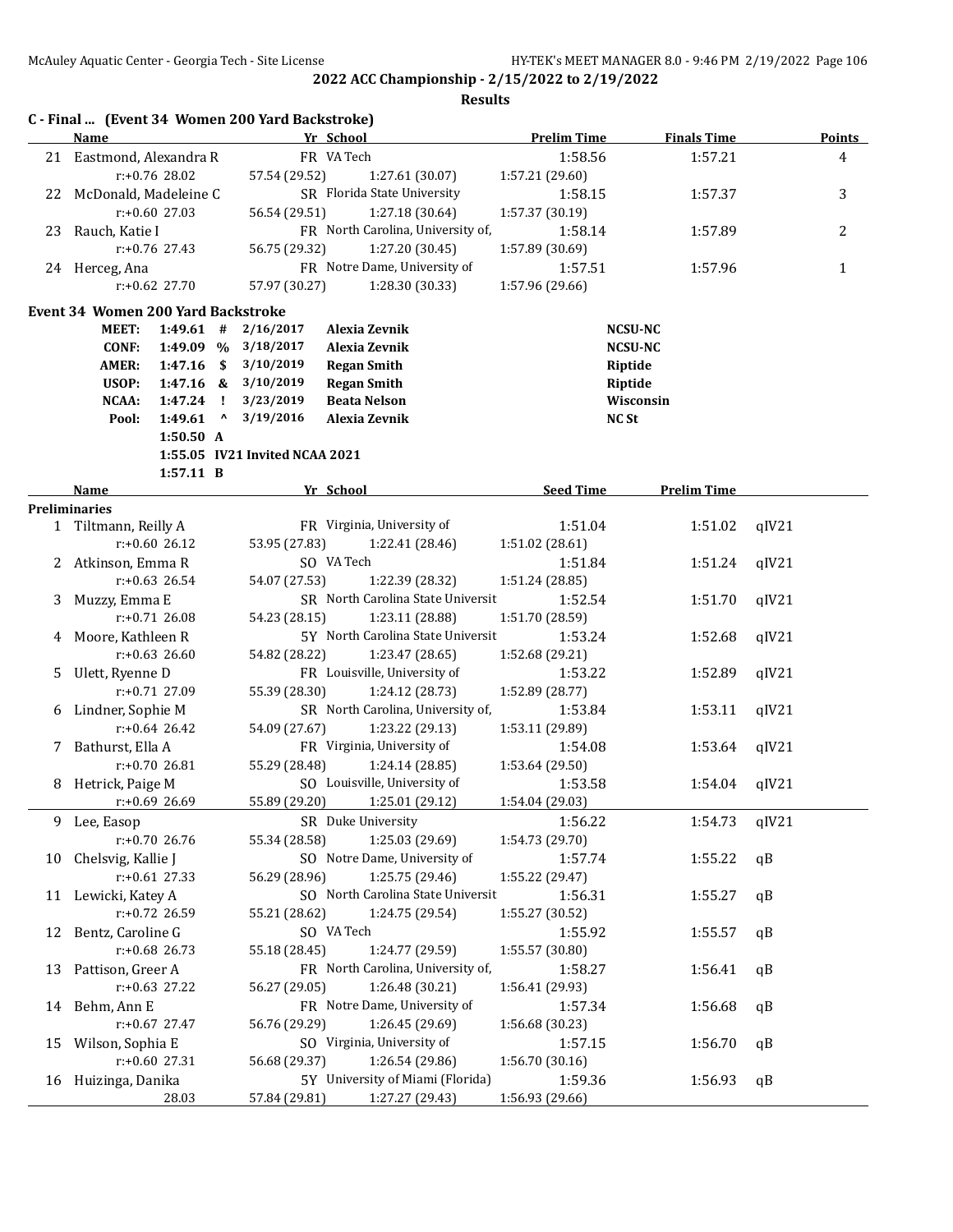#### **Results**

## **Preliminaries ... (Event 34 Women 200 Yard Backstroke)**

|       | <b>Name</b>              | Yr School                                       | <b>Seed Time</b> | <b>Prelim Time</b> |    |
|-------|--------------------------|-------------------------------------------------|------------------|--------------------|----|
|       | 17 Anderson, Daisy       | JR Pittsburgh, University of                    | 1:57.78          | 1:57.05            | qB |
|       | $r: +0.62$ 26.87         | 55.92 (29.05)<br>1:26.65 (30.73)                | 1:57.05 (30.40)  |                    |    |
|       | 18 Lenihan, Emily M      | SO Duke University                              | 1:57.84          | 1:57.42            | q  |
|       | r:+0.66 27.72            | 57.65 (29.93)<br>1:27.75 (30.10)                | 1:57.42 (29.67)  |                    |    |
|       | 19 Herceg, Ana           | FR Notre Dame, University of                    | 1:58.96          | 1:57.51            | q  |
|       | r:+0.70 27.90            | 57.90 (30.00)<br>1:28.12 (30.22)                | 1:57.51 (29.39)  |                    |    |
|       | 20 Murray, Pia J         | SO Florida State University                     | 1:54.94          | 1:57.67            | q  |
|       | r:+0.55 27.12            | 56.46 (29.34)<br>1:27.14 (30.68)                | 1:57.67 (30.53)  |                    |    |
|       | 21 Christman, Madelyn T  | FR Notre Dame, University of                    | 1:56.80          | 1:57.73            | q  |
|       | r:+0.56 27.18            | 56.73 (29.55)<br>1:27.43 (30.70)                | 1:57.73 (30.30)  |                    |    |
|       | 22 Rauch, Katie I        | FR North Carolina, University of,               | 1:57.65          | 1:58.14            | q  |
|       | r:+0.95 28.06            | 57.51 (29.45)<br>1:27.84 (30.33)                | 1:58.14 (30.30)  |                    |    |
|       | 23 McDonald, Madeleine C | SR Florida State University                     | 1:57.39          | 1:58.15            | q  |
|       | $r: +0.67$ 27.50         | 57.14 (29.64)<br>1:27.51 (30.37)                | 1:58.15 (30.64)  |                    |    |
|       | 24 Eastmond, Alexandra R | FR VA Tech                                      | 1:59.29          | 1:58.56            | q  |
|       | r:+0.78 28.36            | 58.29 (29.93)<br>1:28.56 (30.27)                | 1:58.56 (30.00)  |                    |    |
|       | 25 Herbet, Jaden H       | SO Florida State University                     | 1:59.30          | 1:59.15            |    |
|       | r:+0.69 27.67            | 57.21 (29.54)<br>1:28.05 (30.84)                | 1:59.15 (31.10)  |                    |    |
|       | 26 Rodriguez, Sydney M   | FR Pittsburgh, University of                    | 2:00.44          | 2:00.32            |    |
|       | r:+0.61 28.09            | 58.44 (30.35)<br>1:29.45 (31.01)                | 2:00.32 (30.87)  |                    |    |
|       | 27 Shuppert, Emma K      | JR Duke University                              | 2:00.31          | 2:00.35            |    |
|       | r:+0.71 27.86            | 57.70 (29.84)<br>1:28.65 (30.95)                | 2:00.35 (31.70)  |                    |    |
|       | 28 Perezous, Janika S    | FR VA Tech                                      | 1:59.30          | 2:00.75            |    |
|       | r:+0.99 27.50            | 57.37 (29.87)<br>1:28.96 (31.59)                | 2:00.75 (31.79)  |                    |    |
|       | 29 Graham, Kayla P       | JR Pittsburgh, University of                    | 2:01.19          | 2:02.21            |    |
|       | r:+0.70 27.61            | 58.40 (30.79)<br>1:29.93 (31.53)                | 2:02.21 (32.28)  |                    |    |
|       | 30 Dirkzwager, Astrid M  | SO Georgia Institute of Technolog               | 1:59.37          | 2:02.39            |    |
|       | 27.87                    | 58.11 (30.24)<br>1:29.83 (31.72)                | 2:02.39 (32.56)  |                    |    |
|       | 31 Sielicki, Lauren J    | SO Boston College                               | 2:07.85          | 2:02.43            |    |
|       | r:+0.59 28.78            | 59.63 (30.85)<br>1:31.28 (31.65)                | 2:02.43 (31.15)  |                    |    |
|       | 32 Ryan, Sophia A        | JR VA Tech                                      | 2:01.34          | 2:02.80            |    |
|       | r:+0.70 28.66            | 59.04 (30.38)<br>1:30.78 (31.74)                | 2:02.80 (32.02)  |                    |    |
| 33    | Smith, Samantha P        | FR Boston College                               | 2:00.09          | 2:02.92            |    |
|       | $r: +0.75$ 28.22         | 58.47 (30.25)<br>1:30.30 (31.83)                | 2:02.92 (32.62)  |                    |    |
|       | 34 Knepper, Sophie N     | FR Pittsburgh, University of                    | 1:59.94          | 2:02.96            |    |
|       | r:+0.78 28.56            | 58.94 (30.38)<br>1:30.71 (31.77)                | 2:02.96 (32.25)  |                    |    |
|       | 35 Russell, Claire M     | SO Boston College                               | 2:06.02          | 2:03.74            |    |
|       | r:+0.68 27.96            | 1:31.55 (32.14)<br>59.41 (31.45)                | 2:03.74 (32.19)  |                    |    |
| $---$ | Walsh, Gretchen C        | FR Virginia, University of                      | 1:54.67          | <b>SCR</b>         |    |
| $---$ | Dragelin, Amy G          | North Carolina, University of,<br>IR            | 1:59.31          | <b>SCR</b>         |    |
| $---$ | Walsh, Alexandra J       | SO Virginia, University of                      | 1:53.37          | <b>SCR</b>         |    |
| ---   | Ho, Lucy Y               | University of Miami (Florida)<br>S <sub>0</sub> | 2:10.78          | <b>SCR</b>         |    |
| ---   | Shepherd, Sarah H        | Pittsburgh, University of<br>5Y                 | 1:59.32          | <b>SCR</b>         |    |
| ---   | Murphy, Sophie P         | Georgia Institute of Technolog<br>FR            | NT               | <b>SCR</b>         |    |
| $---$ | Atkins, Sydney N         | Pittsburgh, University of<br>FR                 | 2:02.59          | <b>SCR</b>         |    |
| $---$ | Molino, Ginevra          | Florida State University<br>S <sub>0</sub>      | 2:04.47          | <b>SCR</b>         |    |
| ---   | Ally, Emily H            | Pittsburgh, University of<br>FR                 | 2:04.93          | <b>SCR</b>         |    |
| ---   | Summers, Anna L          | VA Tech<br>FR                                   | 2:00.10          | <b>SCR</b>         |    |
| ---   | Sowell, Nicole E         | University of Miami (Florida)<br>IR             | 2:07.04          | <b>SCR</b>         |    |
| ---   | Merk, Lindsey M          | Georgia Institute of Technolog<br>SO.           | NT               | <b>SCR</b>         |    |
|       | Flickinger, Madelyn L    | North Carolina State Universit<br>IR            | 1:56.46          | <b>SCR</b>         |    |
| $---$ | Travis, Brooke S         | JR North Carolina State Universit               | 2:04.44          | <b>SCR</b>         |    |
| ---   |                          |                                                 |                  |                    |    |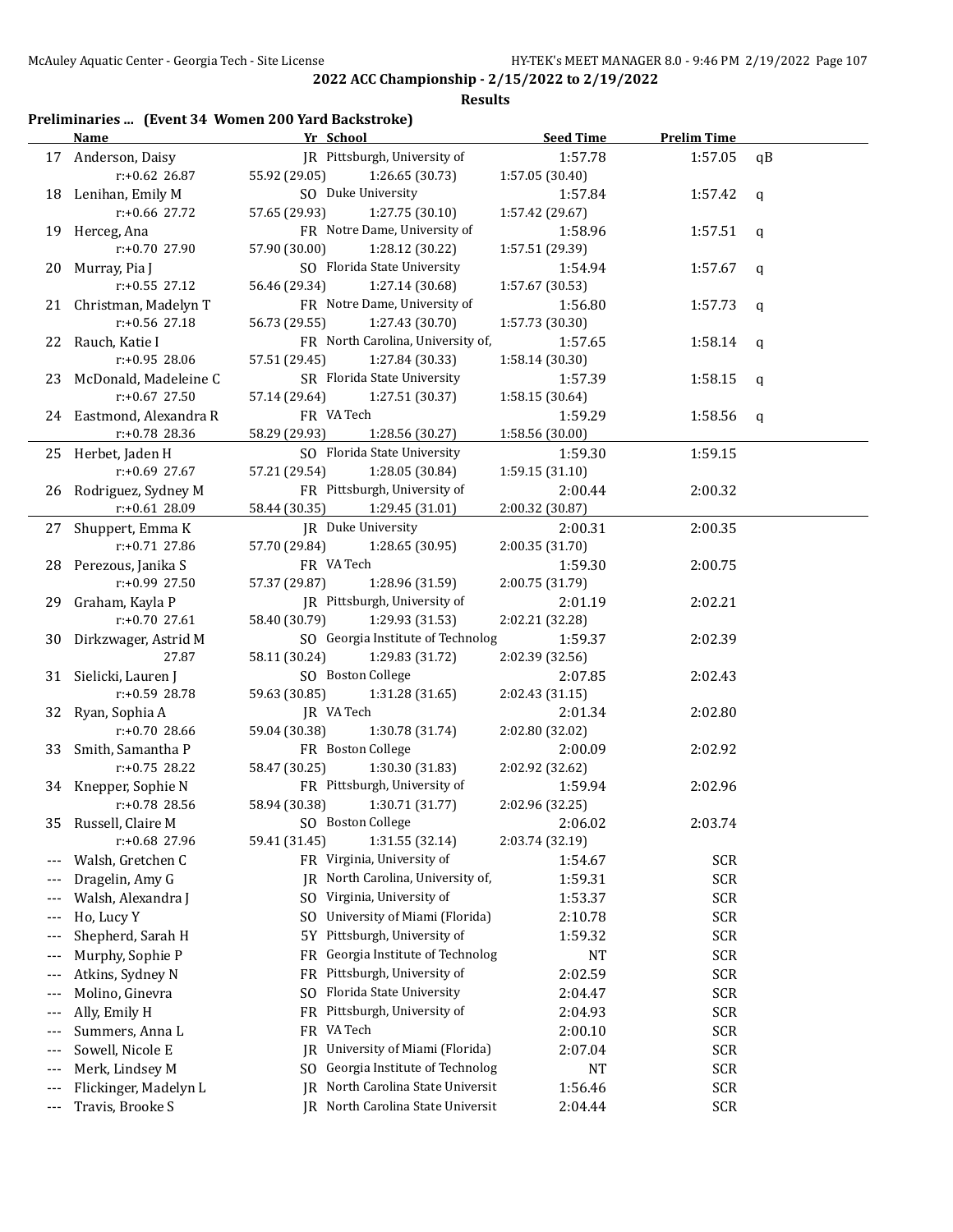| Preliminaries  (Event 34 Women 200 Yard Backstroke) |  |  |  |  |
|-----------------------------------------------------|--|--|--|--|
|-----------------------------------------------------|--|--|--|--|

|                       | <b>Name</b>                             |                    |                                       |                                | Yr School                         | <b>Seed Time</b>   | <b>Prelim Time</b>       |      |        |
|-----------------------|-----------------------------------------|--------------------|---------------------------------------|--------------------------------|-----------------------------------|--------------------|--------------------------|------|--------|
| ---                   | Hefner, Faith E                         |                    |                                       |                                | JR North Carolina State Universit | 1:56.37            | <b>SCR</b>               |      |        |
|                       | Sumida, Maria E                         |                    |                                       |                                | SR Louisville, University of      | 1:58.24            | <b>SCR</b>               |      |        |
|                       | Cera, Adrianna E                        |                    |                                       |                                | SO University of Miami (Florida)  | 2:00.35            | <b>SCR</b>               |      |        |
|                       | Salcutan, Tatiana                       |                    |                                       |                                | SO Louisville, University of      | 1:55.13            | <b>SCR</b>               |      |        |
| $---$                 | Lusk, Zoe M                             |                    |                                       | SR Duke University             | 2:06.83                           | <b>SCR</b>         |                          |      |        |
| $---$                 | Hollander, Shayna D                     |                    |                                       | SR Duke University             | 1:59.43                           | <b>SCR</b>         |                          |      |        |
| ---                   | Hanley, Amaya A                         |                    |                                       |                                | FR Duke University                | 2:00.75            | <b>SCR</b>               |      |        |
| $---$                 | Crush, Annabel R                        |                    |                                       |                                | FR North Carolina State Universit | 1:57.41            | <b>SCR</b>               |      |        |
| $---$                 | Livingston, Sarah C                     |                    |                                       |                                | FR Georgia Institute of Technolog | 2:02.14            | <b>SCR</b>               |      |        |
| ---                   | Berkoff, Katharine F                    |                    |                                       |                                | IR North Carolina State Universit | 1:51.62            | <b>SCR</b>               |      |        |
|                       |                                         |                    |                                       |                                |                                   |                    |                          |      |        |
|                       | <b>Event 35 Men 200 Yard Backstroke</b> |                    |                                       |                                |                                   |                    |                          |      |        |
|                       | <b>MEET:</b>                            | $1:37.71$ #        |                                       | 2/29/2020                      | <b>Coleman Stewart</b>            |                    | <b>NC State-NC</b>       |      |        |
|                       | <b>CONF:</b>                            | 1:37.71 %          |                                       | 2/29/2020                      | <b>Coleman Stewart</b>            |                    | <b>NC State-NC</b>       |      |        |
|                       | AMER:                                   | 1:35.73            | -\$                                   | 3/26/2016                      | <b>Ryan Murphy</b>                |                    | California               |      |        |
|                       | USOP:<br><b>NCAA:</b>                   | 1:35.73            | &                                     | 3/26/2016<br>3/26/2016         | <b>Ryan Murphy</b>                |                    | California<br>California |      |        |
|                       |                                         | 1:35.73<br>1:35.73 | Ţ.<br>$\boldsymbol{\mathsf{\Lambda}}$ | 3/26/2016                      | <b>Ryan Murphy</b>                |                    | California-PC            |      |        |
|                       | Pool:                                   | 1:39.13 A          |                                       |                                | <b>Ryan Murphy</b>                |                    |                          |      |        |
|                       |                                         |                    |                                       | 1:41.81 IV21 Invited NCAA 2021 |                                   |                    |                          |      |        |
|                       |                                         | 1:45.04 B          |                                       |                                |                                   |                    |                          |      |        |
|                       | Name                                    |                    |                                       |                                | Yr School                         | <b>Prelim Time</b> | <b>Finals Time</b>       |      | Points |
| A - Final             |                                         |                    |                                       |                                |                                   |                    |                          |      |        |
|                       | 1 Tornqvist, Samuel                     |                    |                                       |                                | 5Y VA Tech                        | 1:40.03            | 1:39.20                  | IV21 | 32     |
|                       |                                         | r:+0.68 23.32      |                                       | 48.38 (25.06)                  | 1:13.91 (25.53)                   | 1:39.20 (25.29)    |                          |      |        |
| 2                     | Aikins, Jack H                          |                    |                                       |                                | FR Virginia, University of        | 1:40.44            | 1:39.53                  | IV21 | 28     |
|                       |                                         | r:+0.67 23.29      |                                       | 47.86 (24.57)                  | 1:13.14 (25.28)                   | 1:39.53 (26.39)    |                          |      |        |
| 3                     | Tapp, Hunter A                          |                    |                                       |                                | JR North Carolina State Universit | 1:40.14            | 1:39.60                  | IV21 | 27     |
|                       |                                         | $r: +0.71$ 23.43   |                                       | 48.72 (25.29)                  | 1:14.17 (25.45)                   | 1:39.60 (25.43)    |                          |      |        |
| 4                     | Albiero, Nicolas J                      |                    |                                       |                                | 5Y Louisville, University of      | 1:39.63            | 1:39.70                  | IV21 | 26     |
|                       |                                         | $r: +0.58$ 23.13   |                                       | 48.35 (25.22)                  | 1:13.97 (25.62)                   | 1:39.70 (25.73)    |                          |      |        |
| 5                     | Stokowski, Kacper A                     |                    |                                       |                                | JR North Carolina State Universit | 1:41.17            | 1:40.20                  | IV21 | 25     |
|                       |                                         | r:+0.57 22.97      |                                       | 48.76 (25.79)                  | 1:15.05 (26.29)                   | 1:40.20 (25.15)    |                          |      |        |
| 6                     | Saka, Berke                             |                    |                                       |                                | FR Georgia Institute of Technolog | 1:41.36            | 1:40.49                  | IV21 | 24     |
|                       |                                         | $r: +0.65$ 23.21   |                                       | 48.59 (25.38)                  | 1:14.55 (25.96)                   | 1:40.49 (25.94)    |                          |      |        |
| 7                     | Grender, Justin C                       |                    |                                       |                                | SR Virginia, University of        | 1:41.43            | 1:40.98                  | IV21 | 23     |
|                       |                                         | $r: +0.71$ 23.79   |                                       | 49.36 (25.57)                  | 1:15.10 (25.74)                   | 1:40.98 (25.88)    |                          |      |        |
|                       | 8 Pavlidi, Arijus                       |                    |                                       |                                | FR Florida State University       | 1:41.23            | 1:41.30                  | IV21 | 22     |
|                       |                                         | $r: +0.71$ 23.63   |                                       | 49.00 (25.37)                  | 1:14.88 (25.88)                   | 1:41.30 (26.42)    |                          |      |        |
| <b>B</b> - Final      |                                         |                    |                                       |                                |                                   |                    |                          |      |        |
|                       | 9 Garcia, Nicolas                       |                    |                                       |                                | FR VA Tech                        | 1:43.05            | 1:41.00                  | IV21 | 20     |
|                       |                                         | $r: +0.65$ 23.54   |                                       | 49.09 (25.55)                  | 1:15.36 (26.27)                   | 1:41.00 (25.64)    |                          |      |        |
|                       | 10 Webb, Forest H                       |                    |                                       |                                | JR VA Tech                        | 1:42.49            | 1:41.57                  | IV21 | 17     |
|                       |                                         | r:+0.70 23.63      |                                       | 49.22 (25.59)                  | 1:15.45 (26.23)                   | 1:41.57 (26.12)    |                          |      |        |
| 11                    | Rutberg, Noah J                         |                    |                                       |                                | SO North Carolina, University of, | 1:42.07            | 1:41.73                  | IV21 | 16     |
|                       |                                         | r:+0.58 23.76      |                                       | 49.46 (25.70)                  | 1:15.66 (26.20)                   | 1:41.73 (26.07)    |                          |      |        |
| Cole, William R<br>12 |                                         |                    |                                       |                                | SO Virginia, University of        | 1:42.82            | 1:42.20                  | B    | 15     |
|                       | $r: +0.69$ 23.67                        |                    |                                       | 49.63 (25.96)                  | 1:16.00 (26.37)                   | 1:42.20 (26.20)    |                          |      |        |
| 13                    | Whyte, Mitchell D                       |                    |                                       |                                | SR Louisville, University of      | 1:42.68            | 1:42.52                  | B    | 14     |
|                       |                                         | $r: +0.55$ 23.14   |                                       | 48.91 (25.77)                  | 1:16.20 (27.29)                   | 1:42.52 (26.32)    |                          |      |        |
|                       | 14 Conway, Sean Y                       |                    |                                       |                                | JR Virginia, University of        | 1:43.23            | 1:42.67                  | B    | 13     |
|                       |                                         | r:+0.71 24.21      |                                       | 49.87 (25.66)                  | 1:16.13 (26.26)                   | 1:42.67 (26.54)    |                          |      |        |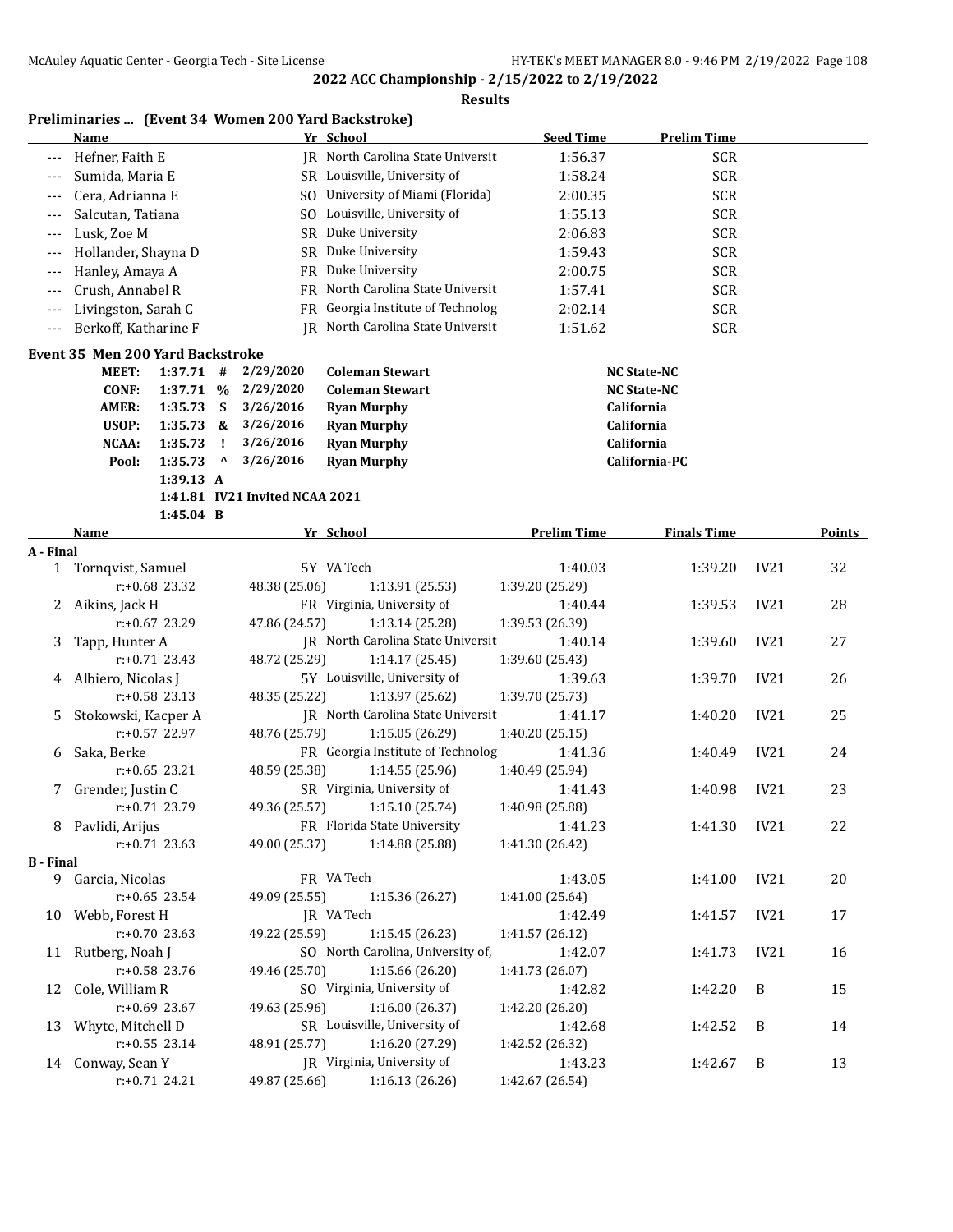|           |                                  |                  |           |                                               | <b>Results</b>                    |                    |                    |       |               |
|-----------|----------------------------------|------------------|-----------|-----------------------------------------------|-----------------------------------|--------------------|--------------------|-------|---------------|
|           | <b>Name</b>                      |                  |           | B - Final  (Event 35 Men 200 Yard Backstroke) | Yr School                         | <b>Prelim Time</b> | <b>Finals Time</b> |       | <b>Points</b> |
| 15        | Moore, Michael R                 |                  |           |                                               | SO North Carolina State Universit | 1:41.56            | 1:44.01            | B     | 12            |
|           |                                  | $r: +0.59$ 24.10 |           | 50.15 (26.05)                                 | 1:17.02 (26.87)                   | 1:44.01 (26.99)    |                    |       |               |
|           | 16 Edwards, Maxwell E            |                  |           |                                               | JR Virginia, University of        | 1:42.65            | 1:44.26            | B     | 11            |
|           |                                  | $r: +0.68$ 23.87 |           | 49.89 (26.02)                                 | 1:16.85(26.96)                    | 1:44.26 (27.41)    |                    |       |               |
| C - Final |                                  |                  |           |                                               |                                   |                    |                    |       |               |
|           | 17 Van Deusen, Matthew D         |                  |           |                                               | FR North Carolina, University of, | 1:44.14            | 1:43.21            | B     | 9             |
|           |                                  | $r: +0.61$ 24.39 |           | 50.21 (25.82)                                 | 1:16.65(26.44)                    | 1:43.21 (26.56)    |                    |       |               |
| 18        | Sofianidis, Nikolaos             |                  |           |                                               | 5Y Louisville, University of      | 1:43.56            | 1:43.38            | B     | 7             |
|           |                                  | r:+0.67 23.81    |           | 49.96 (26.15)                                 | 1:16.65(26.69)                    | 1:43.38 (26.73)    |                    |       |               |
| 19        | Koeppen, William E               |                  |           |                                               | JR VA Tech                        | 1:43.29            | 1:44.05            | B     | 6             |
|           |                                  | $r: +0.65$ 24.34 |           | 50.47 (26.13)                                 | 1:17.27 (26.80)                   | 1:44.05 (26.78)    |                    |       |               |
| 20        | Mays, Alexander N                |                  |           |                                               | JR North Carolina, University of, | 1:43.86            | 1:44.28            | B     | 5             |
|           |                                  | $r: +0.63$ 24.60 |           | 51.15 (26.55)                                 | 1:17.71 (26.56)                   | 1:44.28 (26.57)    |                    |       |               |
| 21        | Wever, Jack T                    |                  |           |                                               | SR Louisville, University of      | 1:43.33            | 1:44.51            | B     | 4             |
|           |                                  | $r: +0.65$ 24.68 |           | 50.58 (25.90)                                 | 1:17.57 (26.99)                   | 1:44.51 (26.94)    |                    |       |               |
| 22        | Milovanovic, Mateja              |                  |           |                                               | SO North Carolina, University of, | 1:44.10            | 1:44.60            | B     | 3             |
|           |                                  | $r: +0.61$ 24.76 |           | 51.22 (26.46)                                 | 1:17.98 (26.76)                   | 1:44.60 (26.62)    |                    |       |               |
| 23        | Smesko, Kaden W                  |                  |           |                                               | SO Notre Dame, University of      | 1:44.89            | 1:45.21            |       | 2             |
|           |                                  | $r: +0.75$ 24.47 |           | 51.02 (26.55)                                 | 1:17.96 (26.94)                   | 1:45.21 (27.25)    |                    |       |               |
|           | 24 Burhans, Tucker F             |                  |           |                                               | SR North Carolina, University of, | 1:44.83            | 1:47.07            |       | 1             |
|           |                                  | $r: +0.65$ 24.69 |           | 51.67 (26.98)                                 | 1:19.63 (27.96)                   | 1:47.07 (27.44)    |                    |       |               |
|           |                                  |                  |           |                                               |                                   |                    |                    |       |               |
|           | Event 35 Men 200 Yard Backstroke |                  |           |                                               |                                   |                    |                    |       |               |
|           | <b>MEET:</b>                     | $1:37.71$ #      |           | 2/29/2020                                     | <b>Coleman Stewart</b>            |                    | <b>NC State-NC</b> |       |               |
|           | <b>CONF:</b>                     | 1:37.71 %        |           | 2/29/2020                                     | <b>Coleman Stewart</b>            |                    | <b>NC State-NC</b> |       |               |
|           | AMER:                            | 1:35.73          | - \$      | 3/26/2016                                     | <b>Ryan Murphy</b>                |                    | California         |       |               |
|           | USOP:                            | $1:35.73$ &      |           | 3/26/2016                                     | <b>Ryan Murphy</b>                |                    | California         |       |               |
|           | NCAA:                            | 1:35.73          | - 1       | 3/26/2016                                     | <b>Ryan Murphy</b>                |                    | California         |       |               |
|           | Pool:                            | 1:35.73          | $\lambda$ | 3/26/2016                                     | <b>Ryan Murphy</b>                |                    | California-PC      |       |               |
|           |                                  | 1:39.13 A        |           |                                               |                                   |                    |                    |       |               |
|           |                                  |                  |           | 1:41.81 IV21 Invited NCAA 2021                |                                   |                    |                    |       |               |
|           |                                  | $1:45.04$ B      |           |                                               |                                   |                    |                    |       |               |
|           | Name                             |                  |           |                                               | Yr School                         | <b>Seed Time</b>   | <b>Prelim Time</b> |       |               |
|           | <b>Preliminaries</b>             |                  |           |                                               |                                   |                    |                    |       |               |
|           | 1 Albiero, Nicolas J             |                  |           |                                               | 5Y Louisville, University of      | 1:42.19            | 1:39.63            | qIV21 |               |
|           |                                  | $r: +0.62$ 23.34 |           | 48.32 (24.98)                                 | 1:13.84 (25.52)                   | 1:39.63 (25.79)    |                    |       |               |
|           | 2 Tornqvist, Samuel              |                  |           |                                               | 5Y VA Tech                        | 1:40.66            | 1:40.03            | qIV21 |               |
|           |                                  | $r: +0.67$ 23.43 |           | 48.59 (25.16)                                 | 1:14.46 (25.87)                   | 1:40.03 (25.57)    |                    |       |               |
| 3         | Tapp, Hunter A                   |                  |           |                                               | IR North Carolina State Universit | 1:41.49            | 1:40.14            | qIV21 |               |
|           |                                  | r:+0.69 23.67    |           | 49.02 (25.35)                                 | 1:14.70 (25.68)                   | 1:40.14 (25.44)    |                    |       |               |
| 4         | Aikins, Jack H                   |                  |           |                                               | FR Virginia, University of        | 1:44.22            | 1:40.44            | qIV21 |               |
|           |                                  | r:+0.65 23.39    |           | 48.01 (24.62)                                 | 1:13.60 (25.59)                   | 1:40.44 (26.84)    |                    |       |               |
| 5         | Stokowski, Kacper A              |                  |           |                                               | IR North Carolina State Universit | 1:40.71            | 1:41.17            | qIV21 |               |
|           |                                  | $r: +0.60$ 23.16 |           | 48.58 (25.42)                                 | 1:14.61 (26.03)                   | 1:41.17 (26.56)    |                    |       |               |
| 6         | Pavlidi, Arijus                  |                  |           |                                               | FR Florida State University       | 1:43.29            | 1:41.23            | qIV21 |               |
|           |                                  | r:+0.66 23.84    |           | 49.53 (25.69)                                 | 1:15.34 (25.81)                   | 1:41.23 (25.89)    |                    |       |               |
| 7         | Saka, Berke                      |                  |           |                                               | FR Georgia Institute of Technolog | 1:40.89            | 1:41.36            | qIV21 |               |
|           |                                  | $r: +0.63$ 23.63 |           | 49.32 (25.69)                                 | 1:15.34 (26.02)                   | 1:41.36 (26.02)    |                    |       |               |
| 8         | Grender, Justin C                |                  |           |                                               | SR Virginia, University of        | 1:41.67            | 1:41.43            | qIV21 |               |
|           |                                  | r:+0.69 23.79    |           | 49.38 (25.59)                                 | 1:15.28 (25.90)                   | 1:41.43 (26.15)    |                    |       |               |
|           | 9 Moore, Michael R               |                  |           |                                               | SO North Carolina State Universit | 1:43.64            | 1:41.56            | qIV21 |               |

r:+0.61 24.05 49.28 (25.23) 1:15.15 (25.87) 1:41.56 (26.41)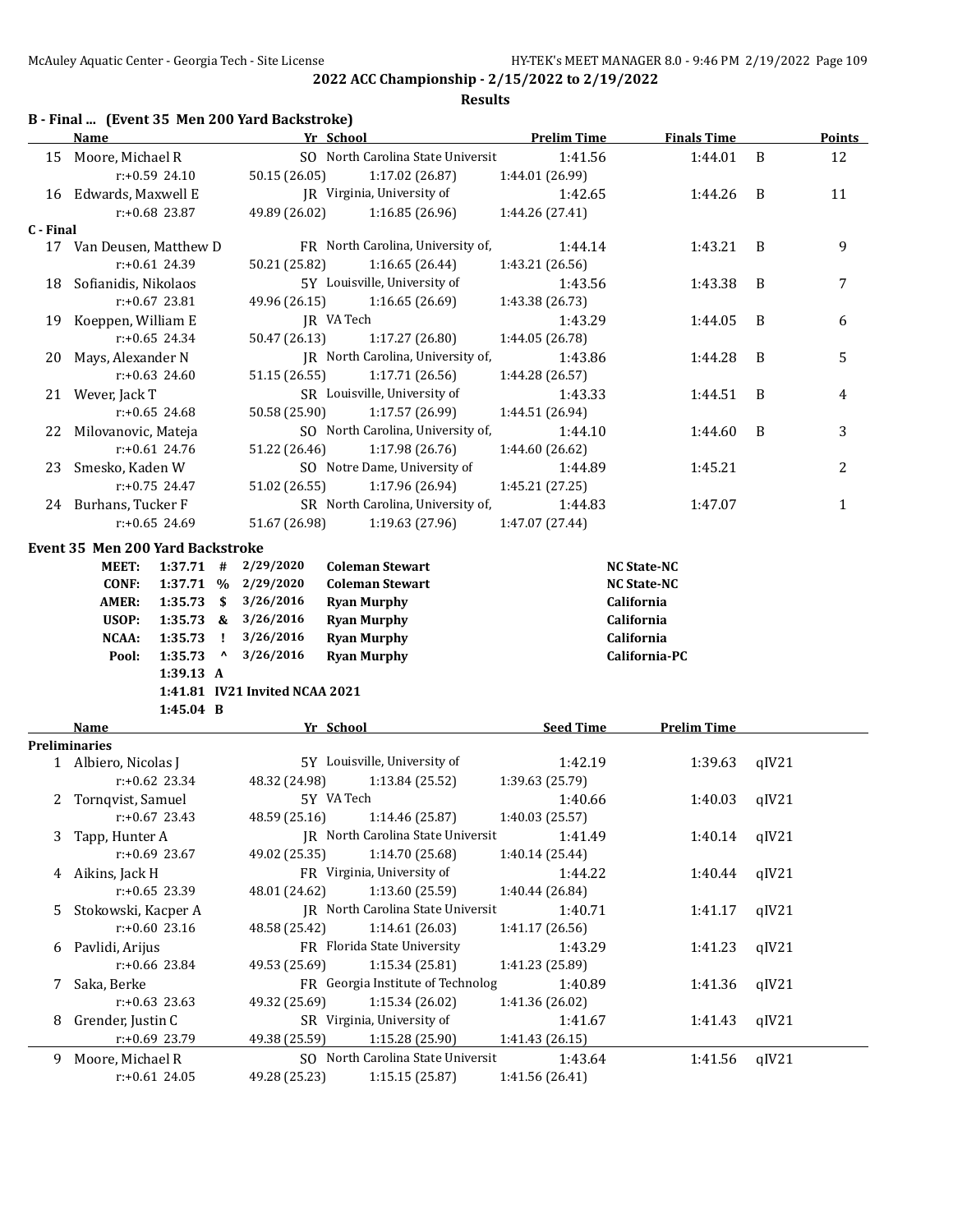**Results**

## **Preliminaries ... (Event 35 Men 200 Yard Backstroke)**

|    | <b>Name</b>              | Yr School                         | Seed Time       | <b>Prelim Time</b> |              |
|----|--------------------------|-----------------------------------|-----------------|--------------------|--------------|
|    | 10 Rutberg, Noah J       | SO North Carolina, University of, | 1:44.21         | 1:42.07            | qB           |
|    | r:+0.55 23.89            | 49.58 (25.69) 1:15.86 (26.28)     | 1:42.07 (26.21) |                    |              |
|    | 11 Webb, Forest H        | JR VA Tech                        | 1:43.35         | 1:42.49            | qB           |
|    | $r: +0.67$ 23.88         | 49.94 (26.06)<br>1:16.27(26.33)   | 1:42.49 (26.22) |                    |              |
|    | 12 Edwards, Maxwell E    | JR Virginia, University of        | 1:46.13         | 1:42.65            | $\mathsf{q}$ |
|    | r:+0.68 23.60            | 49.13 (25.53)<br>1:15.27(26.14)   | 1:42.65 (27.38) |                    |              |
|    | 13 Whyte, Mitchell D     | SR Louisville, University of      | 1:42.65         | 1:42.68            | qB           |
|    | $r: +0.65$ 23.83         | 50.09 (26.26)<br>1:16.55(26.46)   | 1:42.68 (26.13) |                    |              |
|    | 14 Cole, William R       | SO Virginia, University of        | 1:44.05         | 1:42.82            | qB           |
|    | $r: +0.61$ 23.73         | 49.71 (25.98)                     | 1:42.82 (26.47) |                    |              |
|    |                          | 1:16.35 (26.64)                   |                 |                    |              |
|    | 15 Garcia, Nicolas       | FR VA Tech                        | 1:43.96         | 1:43.05            | qB           |
|    | $r: +0.65$ 24.13         | 50.32 (26.19)<br>1:16.97 (26.65)  | 1:43.05 (26.08) |                    |              |
|    | 16 Conway, Sean Y        | JR Virginia, University of        | 1:44.46         | 1:43.23            | qB           |
|    | $r: +0.65$ 24.25         | 49.92 (25.67) 1:16.22 (26.30)     | 1:43.23 (27.01) |                    |              |
|    | 17 Koeppen, William E    | JR VA Tech                        | 1:45.14         | 1:43.29            | qB           |
|    | $r: +0.64$ 24.03         | 49.86 (25.83)<br>1:16.66 (26.80)  | 1:43.29 (26.63) |                    |              |
|    | 18 Wever, Jack T         | SR Louisville, University of      | 1:46.72         | 1:43.33            | qB           |
|    | r:+0.70 24.28            | 50.37 (26.09)<br>1:16.94 (26.57)  | 1:43.33 (26.39) |                    |              |
|    | 19 Sofianidis, Nikolaos  | 5Y Louisville, University of      | 1:44.87         | 1:43.56            | qB           |
|    | $r: +0.66$ 24.13         | 50.59 (26.46)<br>1:17.27(26.68)   | 1:43.56 (26.29) |                    |              |
|    | 20 Mays, Alexander N     | JR North Carolina, University of, | 1:45.32         | 1:43.86            | qB           |
|    | $r: +0.64$ 24.47         | 50.56 (26.09)<br>1:17.21(26.65)   | 1:43.86(26.65)  |                    |              |
|    | 21 Milovanovic, Mateja   | SO North Carolina, University of, | 1:47.70         | 1:44.10            | qB           |
|    | r:+0.72 24.49            | 50.56 (26.07)<br>1:17.22 (26.66)  | 1:44.10 (26.88) |                    |              |
|    | 22 Van Deusen, Matthew D | FR North Carolina, University of, | 1:46.63         | 1:44.14            | qB           |
|    | r:+0.95 24.41            | 50.36 (25.95)<br>1:17.03 (26.67)  | 1:44.14 (27.11) |                    |              |
|    | 23 Burhans, Tucker F     | SR North Carolina, University of, | 1:46.73         | 1:44.83            | qB           |
|    | $r: +0.72$ 24.30         | 50.78 (26.48)<br>1:17.86 (27.08)  | 1:44.83 (26.97) |                    |              |
|    | 24 Smesko, Kaden W       | SO Notre Dame, University of      | 1:45.67         | 1:44.89            | qB           |
|    | r:+0.77 24.07            | 50.55 (26.48)<br>1:17.25 (26.70)  | 1:44.89 (27.64) |                    |              |
|    | 25 Goraj, Marcin A       | SO Pittsburgh, University of      | 1:42.92         | 1:45.12            |              |
|    | $r: +0.58$ 23.83         | 49.56 (25.73)<br>1:16.65 (27.09)  | 1:45.12 (28.47) |                    |              |
|    | 26 Barone, Kyle B        | SR Georgia Institute of Technolog | 1:42.90         | 1:45.17            |              |
|    |                          | 49.33 (25.89)                     |                 |                    |              |
|    | $r: +0.65$ 23.44         | 1:16.32(26.99)                    | 1:45.17 (28.85) |                    |              |
|    | 27 Moore, Jered R        | IR Pittsburgh, University of      | 1:47.16         | 1:45.33            |              |
|    | $r: +0.65$ 23.86         | 1:17.40 (27.05)<br>50.35 (26.49)  | 1:45.33 (27.93) |                    |              |
|    | 28 Hallaron, David S     | SR Duke University                | 1:45.38         | 1:45.50            |              |
|    | r:+0.66 23.99            | 1:17.67 (27.32)<br>50.35 (26.36)  | 1:45.50 (27.83) |                    |              |
|    | 29 Herbet, Mason J       | SO Florida State University       | 1:44.26         | 1:45.59            |              |
|    | r:+0.71 24.09            | 1:18.12 (27.47)<br>50.65 (26.56)  | 1:45.59 (27.47) |                    |              |
|    | 30 Lane, Austin C        | FR Pittsburgh, University of      | 1:46.16         | 1:45.84            |              |
|    | 24.23                    | 50.80 (26.57)<br>1:18.07 (27.27)  | 1:45.84 (27.77) |                    |              |
|    | 31 Bitz, Colin A         | FR Virginia, University of        | 1:49.24         | 1:46.05            |              |
|    | r:+0.62 24.56            | 51.44 (26.88)<br>1:18.87 (27.43)  | 1:46.05 (27.18) |                    |              |
| 32 | Lowery, Connor W         | SO Florida State University       | 1:47.18         | 1:46.10            |              |
|    | r:+0.69 24.00            | 50.67 (26.67)<br>1:18.21(27.54)   | 1:46.10 (27.89) |                    |              |
| 33 | Chang, Takkin D          | SO Duke University                | 1:48.90         | 1:46.47            |              |
|    | r:+0.98 24.37            | 51.22 (26.85)<br>1:19.06 (27.84)  | 1:46.47 (27.41) |                    |              |
| 34 | Fitzpatrick, John T      | JR Notre Dame, University of      | 1:46.20         | 1:46.94            |              |
|    | 24.45                    | 50.93 (26.48)<br>1:18.12 (27.19)  | 1:46.94 (28.82) |                    |              |
| 35 | Barnett, Wesley A        | SO North Carolina, University of, | 1:47.78         | 1:46.98            |              |
|    | r:+0.66 24.43            | 1:19.07 (27.64)<br>51.43 (27.00)  | 1:46.98 (27.91) |                    |              |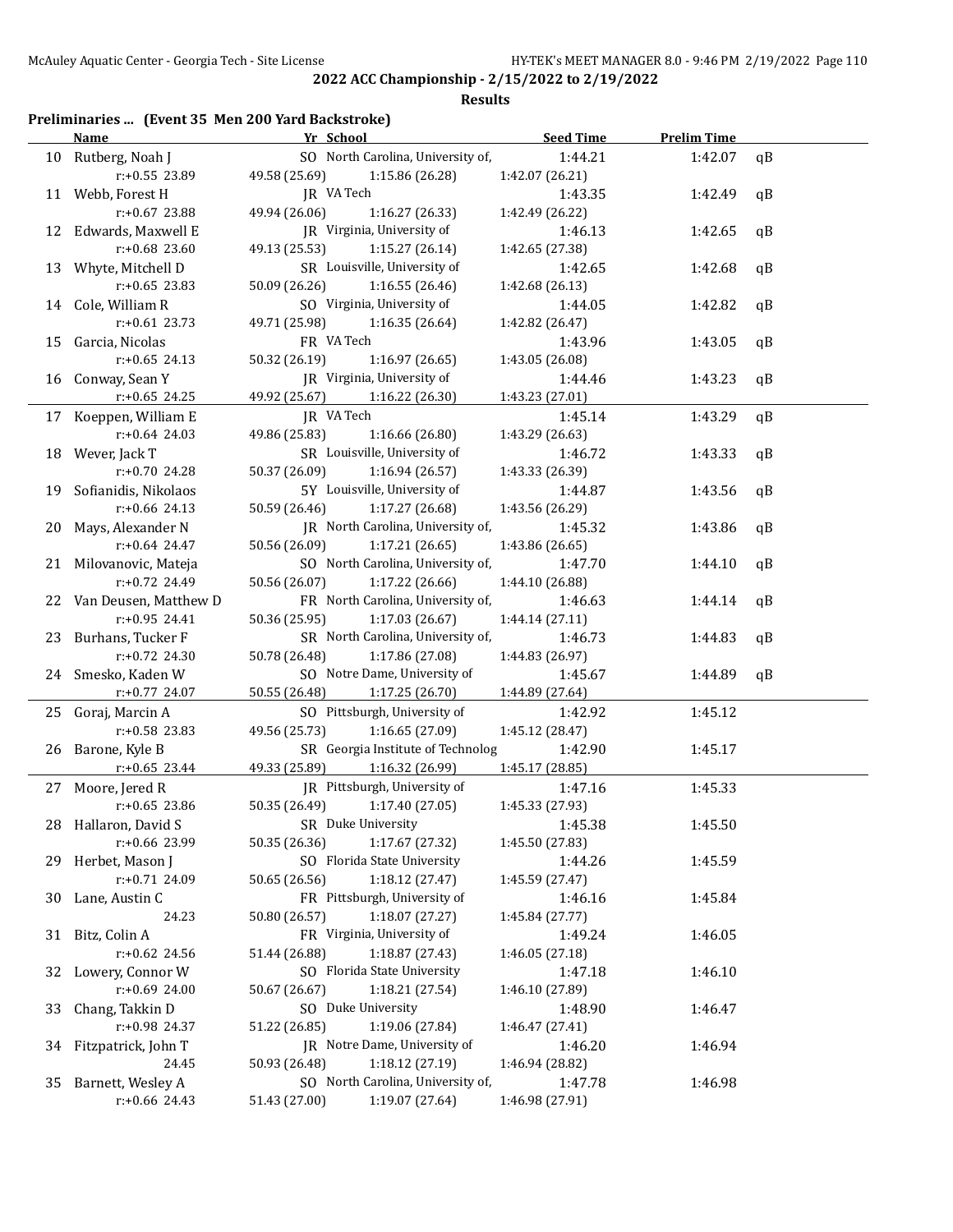**Results**

## **Preliminaries ... (Event 35 Men 200 Yard Backstroke)**

| FR Boston College<br>1:48.57<br>1:47.20<br>36 Horkan, Michael W<br>$r: +0.63$ 25.24<br>52.01 (26.77)<br>1:47.20 (27.98)<br>1:19.22 (27.21)<br>FR North Carolina, University of,<br>1:53.47<br>Silver, Ryan J<br>1:47.33<br>37<br>r:+0.59 25.87<br>52.73 (26.86)<br>1:20.06 (27.33)<br>1:47.33 (27.27)<br>SR Pittsburgh, University of<br>Hopta, Stephen R<br>1:46.87<br>1:47.79<br>38<br>r:+0.75 24.39<br>51.15 (26.76)<br>1:18.65 (27.50)<br>1:47.79 (29.14)<br>FR Pittsburgh, University of<br>Radziszewski, Krzysztof<br>1:48.59<br>1:47.85<br>39<br>$r: +0.72$ 24.25<br>50.89 (26.64)<br>1:18.94 (28.05)<br>1:47.85 (28.91)<br>FR Duke University<br>Jiang, Michael N<br>1:48.18<br>1:47.87<br>40<br>$r: +0.55$ 24.86<br>51.39 (26.53)<br>1:19.26 (27.87)<br>1:47.87 (28.61)<br>FR Pittsburgh, University of<br>1:49.49<br>1:48.80<br>41 Lerro, Paul L<br>$r: +0.73$ 25.00<br>52.59 (27.59)<br>1:20.55 (27.96)<br>1:48.80 (28.25)<br>SO Boston College<br>1:49.38<br>Lenahan, Ryan M<br>1:48.99<br>42<br>1:21.64 (28.19)<br>$r: +0.76$ 25.50<br>53.45 (27.95)<br>1:49.38 (27.74)<br>FR Boston College<br>1:51.39<br>Brown, Roger B<br>1:48.65<br>43<br>1:51.39 (29.66)<br>$r: +0.66$ 25.34<br>52.92 (27.58)<br>1:21.73 (28.81)<br>JR Louisville, University of<br><b>SCR</b><br>Morsi, Neal J<br>1:46.26<br>$---$<br>FR Louisville, University of<br><b>SCR</b><br>1:46.04<br>Kruse, Wilder R<br>$---$<br><b>SCR</b><br>FR Duke University<br>1:46.82<br>Christian, John G<br>$---$<br>FR Duke University<br><b>SCR</b><br>Greer, Evan<br>1:47.61<br>---<br>SO Duke University<br><b>SCR</b><br>O'Brien, Andrew T<br>1:50.82<br>---<br>JR Duke University<br><b>SCR</b><br>1:54.58<br>Repice, Kevin J<br>$---$<br>FR VA Tech<br><b>SCR</b><br>Yuk, Shing Chi<br>1:46.00<br>$---$<br>SR Duke University<br><b>SCR</b><br>Werner, Everett M<br>1:51.63<br>$---$<br>SR North Carolina State Universit<br><b>SCR</b><br>Healy, John J<br>1:45.13<br>$---$<br>JR North Carolina State Universit<br><b>SCR</b><br>Dant, Ross M<br>1:46.53<br>$---$<br>SO North Carolina State Universit<br><b>SCR</b><br>Lloyd, Kenneth O<br>1:46.82<br>$---$<br>SO Georgia Institute of Technolog<br><b>SCR</b><br>Davies, Simon J<br>1:48.04<br>$---$<br>JR Florida State University<br><b>SCR</b><br>Mason, Nicholas M<br>1:47.10<br>$---$<br>FR North Carolina State Universit<br><b>SCR</b><br>Boone, Garrett O<br>1:45.58<br>$---$<br><b>Boston College</b><br><b>SCR</b><br>McKinney, William H<br>FR<br>NT<br>$---$<br>Georgia Institute of Technolog<br><b>SCR</b><br>Steele, Benjamin H<br><b>NT</b><br>FR<br>$---$<br>SR Louisville, University of<br><b>SCR</b><br>Sos, Daniel<br>1:44.01<br>$---$<br>FR Pittsburgh, University of<br>Smolsky, Jordan A<br>1:50.14<br><b>SCR</b><br>$---$<br>SO Pittsburgh, University of<br><b>SCR</b><br>Neff, Ethan L<br>1:51.31<br>---<br>FR Georgia Institute of Technolog<br>1:53.10<br><b>SCR</b><br>Romero, Antonio<br>---<br>Event 36 Women 100 Yard Freestyle<br>MEET:<br>46.57<br>#<br>2/23/2019<br><b>Mallory Comerford</b><br>Louisville-KY<br>3/17/2018<br><b>CONF:</b><br>46.20<br>$\%$<br><b>Mallory Comerford</b><br>Louisville-KY<br>\$<br>3/18/2017<br>45.56<br><b>Simone Manuel</b><br><b>AMER:</b><br><b>Stanford</b><br>USOP:<br>45.56 &<br>3/18/2017<br><b>Simone Manuel</b><br><b>Stanford</b><br>3/18/2017<br>NCAA:<br>45.56<br>$\mathbf{I}$<br><b>Simone Manuel</b><br><b>Stanford</b><br>46.70<br>3/19/2016<br>$\boldsymbol{\mathsf{\Lambda}}$<br>Olivia Smoliga<br>Pool:<br>Georgia-GA<br>47.18 A<br>48.76 IV21 Invited NCAA 2021<br>49.51 B<br>Yr School<br><b>Prelim Time</b><br><b>Finals Time</b><br>Points<br>Name<br>A - Final<br>JR Virginia, University of<br>46.81<br>32<br>1 Douglass, Katherine C<br>47.01<br>A<br>r:+0.66 22.28<br>46.81 (24.53)<br>FR Virginia, University of<br>2 Walsh, Gretchen C<br>28<br>47.07<br>46.86<br>A<br>$r: +0.75$ 22.34<br>46.86 (24.52) | <b>Name</b> |  | Yr School | <b>Seed Time</b> | <b>Prelim Time</b> |  |
|-------------------------------------------------------------------------------------------------------------------------------------------------------------------------------------------------------------------------------------------------------------------------------------------------------------------------------------------------------------------------------------------------------------------------------------------------------------------------------------------------------------------------------------------------------------------------------------------------------------------------------------------------------------------------------------------------------------------------------------------------------------------------------------------------------------------------------------------------------------------------------------------------------------------------------------------------------------------------------------------------------------------------------------------------------------------------------------------------------------------------------------------------------------------------------------------------------------------------------------------------------------------------------------------------------------------------------------------------------------------------------------------------------------------------------------------------------------------------------------------------------------------------------------------------------------------------------------------------------------------------------------------------------------------------------------------------------------------------------------------------------------------------------------------------------------------------------------------------------------------------------------------------------------------------------------------------------------------------------------------------------------------------------------------------------------------------------------------------------------------------------------------------------------------------------------------------------------------------------------------------------------------------------------------------------------------------------------------------------------------------------------------------------------------------------------------------------------------------------------------------------------------------------------------------------------------------------------------------------------------------------------------------------------------------------------------------------------------------------------------------------------------------------------------------------------------------------------------------------------------------------------------------------------------------------------------------------------------------------------------------------------------------------------------------------------------------------------------------------------------------------------------------------------------------------------------------------------------------------------------------------------------------------------------------------------------------------------------------------------------------------------------------------------------------------------------------------------------------------------------------------------------------------------------------------------------------------------------------------------------------------------------------------------------------------------------------------------------------------------------------------------------------------------------------------------------------------------------------------------------------------------------------------------------------------------------|-------------|--|-----------|------------------|--------------------|--|
|                                                                                                                                                                                                                                                                                                                                                                                                                                                                                                                                                                                                                                                                                                                                                                                                                                                                                                                                                                                                                                                                                                                                                                                                                                                                                                                                                                                                                                                                                                                                                                                                                                                                                                                                                                                                                                                                                                                                                                                                                                                                                                                                                                                                                                                                                                                                                                                                                                                                                                                                                                                                                                                                                                                                                                                                                                                                                                                                                                                                                                                                                                                                                                                                                                                                                                                                                                                                                                                                                                                                                                                                                                                                                                                                                                                                                                                                                                                                           |             |  |           |                  |                    |  |
|                                                                                                                                                                                                                                                                                                                                                                                                                                                                                                                                                                                                                                                                                                                                                                                                                                                                                                                                                                                                                                                                                                                                                                                                                                                                                                                                                                                                                                                                                                                                                                                                                                                                                                                                                                                                                                                                                                                                                                                                                                                                                                                                                                                                                                                                                                                                                                                                                                                                                                                                                                                                                                                                                                                                                                                                                                                                                                                                                                                                                                                                                                                                                                                                                                                                                                                                                                                                                                                                                                                                                                                                                                                                                                                                                                                                                                                                                                                                           |             |  |           |                  |                    |  |
|                                                                                                                                                                                                                                                                                                                                                                                                                                                                                                                                                                                                                                                                                                                                                                                                                                                                                                                                                                                                                                                                                                                                                                                                                                                                                                                                                                                                                                                                                                                                                                                                                                                                                                                                                                                                                                                                                                                                                                                                                                                                                                                                                                                                                                                                                                                                                                                                                                                                                                                                                                                                                                                                                                                                                                                                                                                                                                                                                                                                                                                                                                                                                                                                                                                                                                                                                                                                                                                                                                                                                                                                                                                                                                                                                                                                                                                                                                                                           |             |  |           |                  |                    |  |
|                                                                                                                                                                                                                                                                                                                                                                                                                                                                                                                                                                                                                                                                                                                                                                                                                                                                                                                                                                                                                                                                                                                                                                                                                                                                                                                                                                                                                                                                                                                                                                                                                                                                                                                                                                                                                                                                                                                                                                                                                                                                                                                                                                                                                                                                                                                                                                                                                                                                                                                                                                                                                                                                                                                                                                                                                                                                                                                                                                                                                                                                                                                                                                                                                                                                                                                                                                                                                                                                                                                                                                                                                                                                                                                                                                                                                                                                                                                                           |             |  |           |                  |                    |  |
|                                                                                                                                                                                                                                                                                                                                                                                                                                                                                                                                                                                                                                                                                                                                                                                                                                                                                                                                                                                                                                                                                                                                                                                                                                                                                                                                                                                                                                                                                                                                                                                                                                                                                                                                                                                                                                                                                                                                                                                                                                                                                                                                                                                                                                                                                                                                                                                                                                                                                                                                                                                                                                                                                                                                                                                                                                                                                                                                                                                                                                                                                                                                                                                                                                                                                                                                                                                                                                                                                                                                                                                                                                                                                                                                                                                                                                                                                                                                           |             |  |           |                  |                    |  |
|                                                                                                                                                                                                                                                                                                                                                                                                                                                                                                                                                                                                                                                                                                                                                                                                                                                                                                                                                                                                                                                                                                                                                                                                                                                                                                                                                                                                                                                                                                                                                                                                                                                                                                                                                                                                                                                                                                                                                                                                                                                                                                                                                                                                                                                                                                                                                                                                                                                                                                                                                                                                                                                                                                                                                                                                                                                                                                                                                                                                                                                                                                                                                                                                                                                                                                                                                                                                                                                                                                                                                                                                                                                                                                                                                                                                                                                                                                                                           |             |  |           |                  |                    |  |
|                                                                                                                                                                                                                                                                                                                                                                                                                                                                                                                                                                                                                                                                                                                                                                                                                                                                                                                                                                                                                                                                                                                                                                                                                                                                                                                                                                                                                                                                                                                                                                                                                                                                                                                                                                                                                                                                                                                                                                                                                                                                                                                                                                                                                                                                                                                                                                                                                                                                                                                                                                                                                                                                                                                                                                                                                                                                                                                                                                                                                                                                                                                                                                                                                                                                                                                                                                                                                                                                                                                                                                                                                                                                                                                                                                                                                                                                                                                                           |             |  |           |                  |                    |  |
|                                                                                                                                                                                                                                                                                                                                                                                                                                                                                                                                                                                                                                                                                                                                                                                                                                                                                                                                                                                                                                                                                                                                                                                                                                                                                                                                                                                                                                                                                                                                                                                                                                                                                                                                                                                                                                                                                                                                                                                                                                                                                                                                                                                                                                                                                                                                                                                                                                                                                                                                                                                                                                                                                                                                                                                                                                                                                                                                                                                                                                                                                                                                                                                                                                                                                                                                                                                                                                                                                                                                                                                                                                                                                                                                                                                                                                                                                                                                           |             |  |           |                  |                    |  |
|                                                                                                                                                                                                                                                                                                                                                                                                                                                                                                                                                                                                                                                                                                                                                                                                                                                                                                                                                                                                                                                                                                                                                                                                                                                                                                                                                                                                                                                                                                                                                                                                                                                                                                                                                                                                                                                                                                                                                                                                                                                                                                                                                                                                                                                                                                                                                                                                                                                                                                                                                                                                                                                                                                                                                                                                                                                                                                                                                                                                                                                                                                                                                                                                                                                                                                                                                                                                                                                                                                                                                                                                                                                                                                                                                                                                                                                                                                                                           |             |  |           |                  |                    |  |
|                                                                                                                                                                                                                                                                                                                                                                                                                                                                                                                                                                                                                                                                                                                                                                                                                                                                                                                                                                                                                                                                                                                                                                                                                                                                                                                                                                                                                                                                                                                                                                                                                                                                                                                                                                                                                                                                                                                                                                                                                                                                                                                                                                                                                                                                                                                                                                                                                                                                                                                                                                                                                                                                                                                                                                                                                                                                                                                                                                                                                                                                                                                                                                                                                                                                                                                                                                                                                                                                                                                                                                                                                                                                                                                                                                                                                                                                                                                                           |             |  |           |                  |                    |  |
|                                                                                                                                                                                                                                                                                                                                                                                                                                                                                                                                                                                                                                                                                                                                                                                                                                                                                                                                                                                                                                                                                                                                                                                                                                                                                                                                                                                                                                                                                                                                                                                                                                                                                                                                                                                                                                                                                                                                                                                                                                                                                                                                                                                                                                                                                                                                                                                                                                                                                                                                                                                                                                                                                                                                                                                                                                                                                                                                                                                                                                                                                                                                                                                                                                                                                                                                                                                                                                                                                                                                                                                                                                                                                                                                                                                                                                                                                                                                           |             |  |           |                  |                    |  |
|                                                                                                                                                                                                                                                                                                                                                                                                                                                                                                                                                                                                                                                                                                                                                                                                                                                                                                                                                                                                                                                                                                                                                                                                                                                                                                                                                                                                                                                                                                                                                                                                                                                                                                                                                                                                                                                                                                                                                                                                                                                                                                                                                                                                                                                                                                                                                                                                                                                                                                                                                                                                                                                                                                                                                                                                                                                                                                                                                                                                                                                                                                                                                                                                                                                                                                                                                                                                                                                                                                                                                                                                                                                                                                                                                                                                                                                                                                                                           |             |  |           |                  |                    |  |
|                                                                                                                                                                                                                                                                                                                                                                                                                                                                                                                                                                                                                                                                                                                                                                                                                                                                                                                                                                                                                                                                                                                                                                                                                                                                                                                                                                                                                                                                                                                                                                                                                                                                                                                                                                                                                                                                                                                                                                                                                                                                                                                                                                                                                                                                                                                                                                                                                                                                                                                                                                                                                                                                                                                                                                                                                                                                                                                                                                                                                                                                                                                                                                                                                                                                                                                                                                                                                                                                                                                                                                                                                                                                                                                                                                                                                                                                                                                                           |             |  |           |                  |                    |  |
|                                                                                                                                                                                                                                                                                                                                                                                                                                                                                                                                                                                                                                                                                                                                                                                                                                                                                                                                                                                                                                                                                                                                                                                                                                                                                                                                                                                                                                                                                                                                                                                                                                                                                                                                                                                                                                                                                                                                                                                                                                                                                                                                                                                                                                                                                                                                                                                                                                                                                                                                                                                                                                                                                                                                                                                                                                                                                                                                                                                                                                                                                                                                                                                                                                                                                                                                                                                                                                                                                                                                                                                                                                                                                                                                                                                                                                                                                                                                           |             |  |           |                  |                    |  |
|                                                                                                                                                                                                                                                                                                                                                                                                                                                                                                                                                                                                                                                                                                                                                                                                                                                                                                                                                                                                                                                                                                                                                                                                                                                                                                                                                                                                                                                                                                                                                                                                                                                                                                                                                                                                                                                                                                                                                                                                                                                                                                                                                                                                                                                                                                                                                                                                                                                                                                                                                                                                                                                                                                                                                                                                                                                                                                                                                                                                                                                                                                                                                                                                                                                                                                                                                                                                                                                                                                                                                                                                                                                                                                                                                                                                                                                                                                                                           |             |  |           |                  |                    |  |
|                                                                                                                                                                                                                                                                                                                                                                                                                                                                                                                                                                                                                                                                                                                                                                                                                                                                                                                                                                                                                                                                                                                                                                                                                                                                                                                                                                                                                                                                                                                                                                                                                                                                                                                                                                                                                                                                                                                                                                                                                                                                                                                                                                                                                                                                                                                                                                                                                                                                                                                                                                                                                                                                                                                                                                                                                                                                                                                                                                                                                                                                                                                                                                                                                                                                                                                                                                                                                                                                                                                                                                                                                                                                                                                                                                                                                                                                                                                                           |             |  |           |                  |                    |  |
|                                                                                                                                                                                                                                                                                                                                                                                                                                                                                                                                                                                                                                                                                                                                                                                                                                                                                                                                                                                                                                                                                                                                                                                                                                                                                                                                                                                                                                                                                                                                                                                                                                                                                                                                                                                                                                                                                                                                                                                                                                                                                                                                                                                                                                                                                                                                                                                                                                                                                                                                                                                                                                                                                                                                                                                                                                                                                                                                                                                                                                                                                                                                                                                                                                                                                                                                                                                                                                                                                                                                                                                                                                                                                                                                                                                                                                                                                                                                           |             |  |           |                  |                    |  |
|                                                                                                                                                                                                                                                                                                                                                                                                                                                                                                                                                                                                                                                                                                                                                                                                                                                                                                                                                                                                                                                                                                                                                                                                                                                                                                                                                                                                                                                                                                                                                                                                                                                                                                                                                                                                                                                                                                                                                                                                                                                                                                                                                                                                                                                                                                                                                                                                                                                                                                                                                                                                                                                                                                                                                                                                                                                                                                                                                                                                                                                                                                                                                                                                                                                                                                                                                                                                                                                                                                                                                                                                                                                                                                                                                                                                                                                                                                                                           |             |  |           |                  |                    |  |
|                                                                                                                                                                                                                                                                                                                                                                                                                                                                                                                                                                                                                                                                                                                                                                                                                                                                                                                                                                                                                                                                                                                                                                                                                                                                                                                                                                                                                                                                                                                                                                                                                                                                                                                                                                                                                                                                                                                                                                                                                                                                                                                                                                                                                                                                                                                                                                                                                                                                                                                                                                                                                                                                                                                                                                                                                                                                                                                                                                                                                                                                                                                                                                                                                                                                                                                                                                                                                                                                                                                                                                                                                                                                                                                                                                                                                                                                                                                                           |             |  |           |                  |                    |  |
|                                                                                                                                                                                                                                                                                                                                                                                                                                                                                                                                                                                                                                                                                                                                                                                                                                                                                                                                                                                                                                                                                                                                                                                                                                                                                                                                                                                                                                                                                                                                                                                                                                                                                                                                                                                                                                                                                                                                                                                                                                                                                                                                                                                                                                                                                                                                                                                                                                                                                                                                                                                                                                                                                                                                                                                                                                                                                                                                                                                                                                                                                                                                                                                                                                                                                                                                                                                                                                                                                                                                                                                                                                                                                                                                                                                                                                                                                                                                           |             |  |           |                  |                    |  |
|                                                                                                                                                                                                                                                                                                                                                                                                                                                                                                                                                                                                                                                                                                                                                                                                                                                                                                                                                                                                                                                                                                                                                                                                                                                                                                                                                                                                                                                                                                                                                                                                                                                                                                                                                                                                                                                                                                                                                                                                                                                                                                                                                                                                                                                                                                                                                                                                                                                                                                                                                                                                                                                                                                                                                                                                                                                                                                                                                                                                                                                                                                                                                                                                                                                                                                                                                                                                                                                                                                                                                                                                                                                                                                                                                                                                                                                                                                                                           |             |  |           |                  |                    |  |
|                                                                                                                                                                                                                                                                                                                                                                                                                                                                                                                                                                                                                                                                                                                                                                                                                                                                                                                                                                                                                                                                                                                                                                                                                                                                                                                                                                                                                                                                                                                                                                                                                                                                                                                                                                                                                                                                                                                                                                                                                                                                                                                                                                                                                                                                                                                                                                                                                                                                                                                                                                                                                                                                                                                                                                                                                                                                                                                                                                                                                                                                                                                                                                                                                                                                                                                                                                                                                                                                                                                                                                                                                                                                                                                                                                                                                                                                                                                                           |             |  |           |                  |                    |  |
|                                                                                                                                                                                                                                                                                                                                                                                                                                                                                                                                                                                                                                                                                                                                                                                                                                                                                                                                                                                                                                                                                                                                                                                                                                                                                                                                                                                                                                                                                                                                                                                                                                                                                                                                                                                                                                                                                                                                                                                                                                                                                                                                                                                                                                                                                                                                                                                                                                                                                                                                                                                                                                                                                                                                                                                                                                                                                                                                                                                                                                                                                                                                                                                                                                                                                                                                                                                                                                                                                                                                                                                                                                                                                                                                                                                                                                                                                                                                           |             |  |           |                  |                    |  |
|                                                                                                                                                                                                                                                                                                                                                                                                                                                                                                                                                                                                                                                                                                                                                                                                                                                                                                                                                                                                                                                                                                                                                                                                                                                                                                                                                                                                                                                                                                                                                                                                                                                                                                                                                                                                                                                                                                                                                                                                                                                                                                                                                                                                                                                                                                                                                                                                                                                                                                                                                                                                                                                                                                                                                                                                                                                                                                                                                                                                                                                                                                                                                                                                                                                                                                                                                                                                                                                                                                                                                                                                                                                                                                                                                                                                                                                                                                                                           |             |  |           |                  |                    |  |
|                                                                                                                                                                                                                                                                                                                                                                                                                                                                                                                                                                                                                                                                                                                                                                                                                                                                                                                                                                                                                                                                                                                                                                                                                                                                                                                                                                                                                                                                                                                                                                                                                                                                                                                                                                                                                                                                                                                                                                                                                                                                                                                                                                                                                                                                                                                                                                                                                                                                                                                                                                                                                                                                                                                                                                                                                                                                                                                                                                                                                                                                                                                                                                                                                                                                                                                                                                                                                                                                                                                                                                                                                                                                                                                                                                                                                                                                                                                                           |             |  |           |                  |                    |  |
|                                                                                                                                                                                                                                                                                                                                                                                                                                                                                                                                                                                                                                                                                                                                                                                                                                                                                                                                                                                                                                                                                                                                                                                                                                                                                                                                                                                                                                                                                                                                                                                                                                                                                                                                                                                                                                                                                                                                                                                                                                                                                                                                                                                                                                                                                                                                                                                                                                                                                                                                                                                                                                                                                                                                                                                                                                                                                                                                                                                                                                                                                                                                                                                                                                                                                                                                                                                                                                                                                                                                                                                                                                                                                                                                                                                                                                                                                                                                           |             |  |           |                  |                    |  |
|                                                                                                                                                                                                                                                                                                                                                                                                                                                                                                                                                                                                                                                                                                                                                                                                                                                                                                                                                                                                                                                                                                                                                                                                                                                                                                                                                                                                                                                                                                                                                                                                                                                                                                                                                                                                                                                                                                                                                                                                                                                                                                                                                                                                                                                                                                                                                                                                                                                                                                                                                                                                                                                                                                                                                                                                                                                                                                                                                                                                                                                                                                                                                                                                                                                                                                                                                                                                                                                                                                                                                                                                                                                                                                                                                                                                                                                                                                                                           |             |  |           |                  |                    |  |
|                                                                                                                                                                                                                                                                                                                                                                                                                                                                                                                                                                                                                                                                                                                                                                                                                                                                                                                                                                                                                                                                                                                                                                                                                                                                                                                                                                                                                                                                                                                                                                                                                                                                                                                                                                                                                                                                                                                                                                                                                                                                                                                                                                                                                                                                                                                                                                                                                                                                                                                                                                                                                                                                                                                                                                                                                                                                                                                                                                                                                                                                                                                                                                                                                                                                                                                                                                                                                                                                                                                                                                                                                                                                                                                                                                                                                                                                                                                                           |             |  |           |                  |                    |  |
|                                                                                                                                                                                                                                                                                                                                                                                                                                                                                                                                                                                                                                                                                                                                                                                                                                                                                                                                                                                                                                                                                                                                                                                                                                                                                                                                                                                                                                                                                                                                                                                                                                                                                                                                                                                                                                                                                                                                                                                                                                                                                                                                                                                                                                                                                                                                                                                                                                                                                                                                                                                                                                                                                                                                                                                                                                                                                                                                                                                                                                                                                                                                                                                                                                                                                                                                                                                                                                                                                                                                                                                                                                                                                                                                                                                                                                                                                                                                           |             |  |           |                  |                    |  |
|                                                                                                                                                                                                                                                                                                                                                                                                                                                                                                                                                                                                                                                                                                                                                                                                                                                                                                                                                                                                                                                                                                                                                                                                                                                                                                                                                                                                                                                                                                                                                                                                                                                                                                                                                                                                                                                                                                                                                                                                                                                                                                                                                                                                                                                                                                                                                                                                                                                                                                                                                                                                                                                                                                                                                                                                                                                                                                                                                                                                                                                                                                                                                                                                                                                                                                                                                                                                                                                                                                                                                                                                                                                                                                                                                                                                                                                                                                                                           |             |  |           |                  |                    |  |
|                                                                                                                                                                                                                                                                                                                                                                                                                                                                                                                                                                                                                                                                                                                                                                                                                                                                                                                                                                                                                                                                                                                                                                                                                                                                                                                                                                                                                                                                                                                                                                                                                                                                                                                                                                                                                                                                                                                                                                                                                                                                                                                                                                                                                                                                                                                                                                                                                                                                                                                                                                                                                                                                                                                                                                                                                                                                                                                                                                                                                                                                                                                                                                                                                                                                                                                                                                                                                                                                                                                                                                                                                                                                                                                                                                                                                                                                                                                                           |             |  |           |                  |                    |  |
|                                                                                                                                                                                                                                                                                                                                                                                                                                                                                                                                                                                                                                                                                                                                                                                                                                                                                                                                                                                                                                                                                                                                                                                                                                                                                                                                                                                                                                                                                                                                                                                                                                                                                                                                                                                                                                                                                                                                                                                                                                                                                                                                                                                                                                                                                                                                                                                                                                                                                                                                                                                                                                                                                                                                                                                                                                                                                                                                                                                                                                                                                                                                                                                                                                                                                                                                                                                                                                                                                                                                                                                                                                                                                                                                                                                                                                                                                                                                           |             |  |           |                  |                    |  |
|                                                                                                                                                                                                                                                                                                                                                                                                                                                                                                                                                                                                                                                                                                                                                                                                                                                                                                                                                                                                                                                                                                                                                                                                                                                                                                                                                                                                                                                                                                                                                                                                                                                                                                                                                                                                                                                                                                                                                                                                                                                                                                                                                                                                                                                                                                                                                                                                                                                                                                                                                                                                                                                                                                                                                                                                                                                                                                                                                                                                                                                                                                                                                                                                                                                                                                                                                                                                                                                                                                                                                                                                                                                                                                                                                                                                                                                                                                                                           |             |  |           |                  |                    |  |
|                                                                                                                                                                                                                                                                                                                                                                                                                                                                                                                                                                                                                                                                                                                                                                                                                                                                                                                                                                                                                                                                                                                                                                                                                                                                                                                                                                                                                                                                                                                                                                                                                                                                                                                                                                                                                                                                                                                                                                                                                                                                                                                                                                                                                                                                                                                                                                                                                                                                                                                                                                                                                                                                                                                                                                                                                                                                                                                                                                                                                                                                                                                                                                                                                                                                                                                                                                                                                                                                                                                                                                                                                                                                                                                                                                                                                                                                                                                                           |             |  |           |                  |                    |  |
|                                                                                                                                                                                                                                                                                                                                                                                                                                                                                                                                                                                                                                                                                                                                                                                                                                                                                                                                                                                                                                                                                                                                                                                                                                                                                                                                                                                                                                                                                                                                                                                                                                                                                                                                                                                                                                                                                                                                                                                                                                                                                                                                                                                                                                                                                                                                                                                                                                                                                                                                                                                                                                                                                                                                                                                                                                                                                                                                                                                                                                                                                                                                                                                                                                                                                                                                                                                                                                                                                                                                                                                                                                                                                                                                                                                                                                                                                                                                           |             |  |           |                  |                    |  |
|                                                                                                                                                                                                                                                                                                                                                                                                                                                                                                                                                                                                                                                                                                                                                                                                                                                                                                                                                                                                                                                                                                                                                                                                                                                                                                                                                                                                                                                                                                                                                                                                                                                                                                                                                                                                                                                                                                                                                                                                                                                                                                                                                                                                                                                                                                                                                                                                                                                                                                                                                                                                                                                                                                                                                                                                                                                                                                                                                                                                                                                                                                                                                                                                                                                                                                                                                                                                                                                                                                                                                                                                                                                                                                                                                                                                                                                                                                                                           |             |  |           |                  |                    |  |
|                                                                                                                                                                                                                                                                                                                                                                                                                                                                                                                                                                                                                                                                                                                                                                                                                                                                                                                                                                                                                                                                                                                                                                                                                                                                                                                                                                                                                                                                                                                                                                                                                                                                                                                                                                                                                                                                                                                                                                                                                                                                                                                                                                                                                                                                                                                                                                                                                                                                                                                                                                                                                                                                                                                                                                                                                                                                                                                                                                                                                                                                                                                                                                                                                                                                                                                                                                                                                                                                                                                                                                                                                                                                                                                                                                                                                                                                                                                                           |             |  |           |                  |                    |  |
|                                                                                                                                                                                                                                                                                                                                                                                                                                                                                                                                                                                                                                                                                                                                                                                                                                                                                                                                                                                                                                                                                                                                                                                                                                                                                                                                                                                                                                                                                                                                                                                                                                                                                                                                                                                                                                                                                                                                                                                                                                                                                                                                                                                                                                                                                                                                                                                                                                                                                                                                                                                                                                                                                                                                                                                                                                                                                                                                                                                                                                                                                                                                                                                                                                                                                                                                                                                                                                                                                                                                                                                                                                                                                                                                                                                                                                                                                                                                           |             |  |           |                  |                    |  |
|                                                                                                                                                                                                                                                                                                                                                                                                                                                                                                                                                                                                                                                                                                                                                                                                                                                                                                                                                                                                                                                                                                                                                                                                                                                                                                                                                                                                                                                                                                                                                                                                                                                                                                                                                                                                                                                                                                                                                                                                                                                                                                                                                                                                                                                                                                                                                                                                                                                                                                                                                                                                                                                                                                                                                                                                                                                                                                                                                                                                                                                                                                                                                                                                                                                                                                                                                                                                                                                                                                                                                                                                                                                                                                                                                                                                                                                                                                                                           |             |  |           |                  |                    |  |
|                                                                                                                                                                                                                                                                                                                                                                                                                                                                                                                                                                                                                                                                                                                                                                                                                                                                                                                                                                                                                                                                                                                                                                                                                                                                                                                                                                                                                                                                                                                                                                                                                                                                                                                                                                                                                                                                                                                                                                                                                                                                                                                                                                                                                                                                                                                                                                                                                                                                                                                                                                                                                                                                                                                                                                                                                                                                                                                                                                                                                                                                                                                                                                                                                                                                                                                                                                                                                                                                                                                                                                                                                                                                                                                                                                                                                                                                                                                                           |             |  |           |                  |                    |  |
|                                                                                                                                                                                                                                                                                                                                                                                                                                                                                                                                                                                                                                                                                                                                                                                                                                                                                                                                                                                                                                                                                                                                                                                                                                                                                                                                                                                                                                                                                                                                                                                                                                                                                                                                                                                                                                                                                                                                                                                                                                                                                                                                                                                                                                                                                                                                                                                                                                                                                                                                                                                                                                                                                                                                                                                                                                                                                                                                                                                                                                                                                                                                                                                                                                                                                                                                                                                                                                                                                                                                                                                                                                                                                                                                                                                                                                                                                                                                           |             |  |           |                  |                    |  |
|                                                                                                                                                                                                                                                                                                                                                                                                                                                                                                                                                                                                                                                                                                                                                                                                                                                                                                                                                                                                                                                                                                                                                                                                                                                                                                                                                                                                                                                                                                                                                                                                                                                                                                                                                                                                                                                                                                                                                                                                                                                                                                                                                                                                                                                                                                                                                                                                                                                                                                                                                                                                                                                                                                                                                                                                                                                                                                                                                                                                                                                                                                                                                                                                                                                                                                                                                                                                                                                                                                                                                                                                                                                                                                                                                                                                                                                                                                                                           |             |  |           |                  |                    |  |
|                                                                                                                                                                                                                                                                                                                                                                                                                                                                                                                                                                                                                                                                                                                                                                                                                                                                                                                                                                                                                                                                                                                                                                                                                                                                                                                                                                                                                                                                                                                                                                                                                                                                                                                                                                                                                                                                                                                                                                                                                                                                                                                                                                                                                                                                                                                                                                                                                                                                                                                                                                                                                                                                                                                                                                                                                                                                                                                                                                                                                                                                                                                                                                                                                                                                                                                                                                                                                                                                                                                                                                                                                                                                                                                                                                                                                                                                                                                                           |             |  |           |                  |                    |  |
|                                                                                                                                                                                                                                                                                                                                                                                                                                                                                                                                                                                                                                                                                                                                                                                                                                                                                                                                                                                                                                                                                                                                                                                                                                                                                                                                                                                                                                                                                                                                                                                                                                                                                                                                                                                                                                                                                                                                                                                                                                                                                                                                                                                                                                                                                                                                                                                                                                                                                                                                                                                                                                                                                                                                                                                                                                                                                                                                                                                                                                                                                                                                                                                                                                                                                                                                                                                                                                                                                                                                                                                                                                                                                                                                                                                                                                                                                                                                           |             |  |           |                  |                    |  |
|                                                                                                                                                                                                                                                                                                                                                                                                                                                                                                                                                                                                                                                                                                                                                                                                                                                                                                                                                                                                                                                                                                                                                                                                                                                                                                                                                                                                                                                                                                                                                                                                                                                                                                                                                                                                                                                                                                                                                                                                                                                                                                                                                                                                                                                                                                                                                                                                                                                                                                                                                                                                                                                                                                                                                                                                                                                                                                                                                                                                                                                                                                                                                                                                                                                                                                                                                                                                                                                                                                                                                                                                                                                                                                                                                                                                                                                                                                                                           |             |  |           |                  |                    |  |
|                                                                                                                                                                                                                                                                                                                                                                                                                                                                                                                                                                                                                                                                                                                                                                                                                                                                                                                                                                                                                                                                                                                                                                                                                                                                                                                                                                                                                                                                                                                                                                                                                                                                                                                                                                                                                                                                                                                                                                                                                                                                                                                                                                                                                                                                                                                                                                                                                                                                                                                                                                                                                                                                                                                                                                                                                                                                                                                                                                                                                                                                                                                                                                                                                                                                                                                                                                                                                                                                                                                                                                                                                                                                                                                                                                                                                                                                                                                                           |             |  |           |                  |                    |  |
|                                                                                                                                                                                                                                                                                                                                                                                                                                                                                                                                                                                                                                                                                                                                                                                                                                                                                                                                                                                                                                                                                                                                                                                                                                                                                                                                                                                                                                                                                                                                                                                                                                                                                                                                                                                                                                                                                                                                                                                                                                                                                                                                                                                                                                                                                                                                                                                                                                                                                                                                                                                                                                                                                                                                                                                                                                                                                                                                                                                                                                                                                                                                                                                                                                                                                                                                                                                                                                                                                                                                                                                                                                                                                                                                                                                                                                                                                                                                           |             |  |           |                  |                    |  |
|                                                                                                                                                                                                                                                                                                                                                                                                                                                                                                                                                                                                                                                                                                                                                                                                                                                                                                                                                                                                                                                                                                                                                                                                                                                                                                                                                                                                                                                                                                                                                                                                                                                                                                                                                                                                                                                                                                                                                                                                                                                                                                                                                                                                                                                                                                                                                                                                                                                                                                                                                                                                                                                                                                                                                                                                                                                                                                                                                                                                                                                                                                                                                                                                                                                                                                                                                                                                                                                                                                                                                                                                                                                                                                                                                                                                                                                                                                                                           |             |  |           |                  |                    |  |
|                                                                                                                                                                                                                                                                                                                                                                                                                                                                                                                                                                                                                                                                                                                                                                                                                                                                                                                                                                                                                                                                                                                                                                                                                                                                                                                                                                                                                                                                                                                                                                                                                                                                                                                                                                                                                                                                                                                                                                                                                                                                                                                                                                                                                                                                                                                                                                                                                                                                                                                                                                                                                                                                                                                                                                                                                                                                                                                                                                                                                                                                                                                                                                                                                                                                                                                                                                                                                                                                                                                                                                                                                                                                                                                                                                                                                                                                                                                                           |             |  |           |                  |                    |  |
|                                                                                                                                                                                                                                                                                                                                                                                                                                                                                                                                                                                                                                                                                                                                                                                                                                                                                                                                                                                                                                                                                                                                                                                                                                                                                                                                                                                                                                                                                                                                                                                                                                                                                                                                                                                                                                                                                                                                                                                                                                                                                                                                                                                                                                                                                                                                                                                                                                                                                                                                                                                                                                                                                                                                                                                                                                                                                                                                                                                                                                                                                                                                                                                                                                                                                                                                                                                                                                                                                                                                                                                                                                                                                                                                                                                                                                                                                                                                           |             |  |           |                  |                    |  |
|                                                                                                                                                                                                                                                                                                                                                                                                                                                                                                                                                                                                                                                                                                                                                                                                                                                                                                                                                                                                                                                                                                                                                                                                                                                                                                                                                                                                                                                                                                                                                                                                                                                                                                                                                                                                                                                                                                                                                                                                                                                                                                                                                                                                                                                                                                                                                                                                                                                                                                                                                                                                                                                                                                                                                                                                                                                                                                                                                                                                                                                                                                                                                                                                                                                                                                                                                                                                                                                                                                                                                                                                                                                                                                                                                                                                                                                                                                                                           |             |  |           |                  |                    |  |
|                                                                                                                                                                                                                                                                                                                                                                                                                                                                                                                                                                                                                                                                                                                                                                                                                                                                                                                                                                                                                                                                                                                                                                                                                                                                                                                                                                                                                                                                                                                                                                                                                                                                                                                                                                                                                                                                                                                                                                                                                                                                                                                                                                                                                                                                                                                                                                                                                                                                                                                                                                                                                                                                                                                                                                                                                                                                                                                                                                                                                                                                                                                                                                                                                                                                                                                                                                                                                                                                                                                                                                                                                                                                                                                                                                                                                                                                                                                                           |             |  |           |                  |                    |  |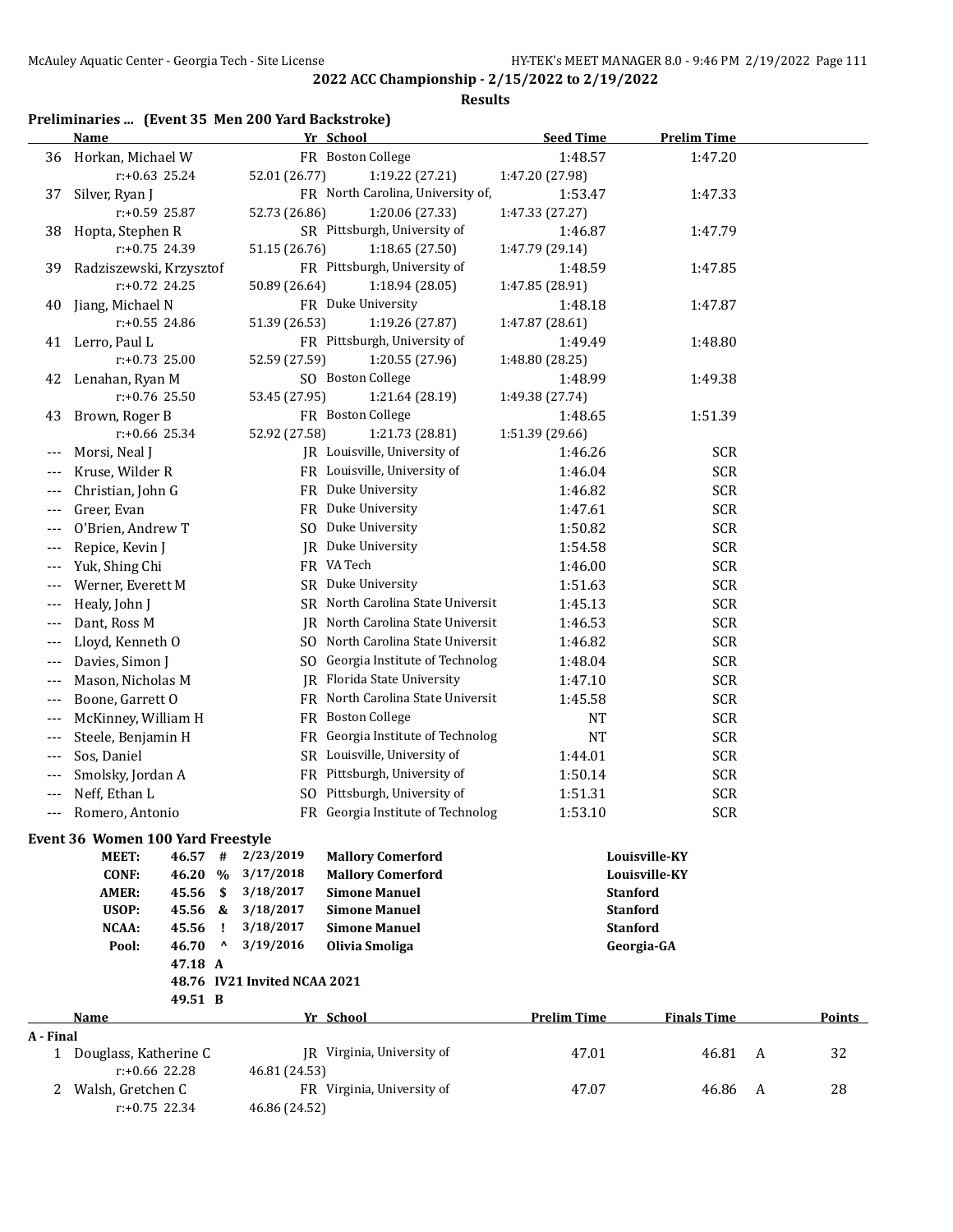#### **Results**

## **A - Final ... (Event 36 Women 100 Yard Freestyle)**

|                  | Name                         | Yr School                         | <b>Prelim Time</b> | <b>Finals Time</b> |              | <b>Points</b> |
|------------------|------------------------------|-----------------------------------|--------------------|--------------------|--------------|---------------|
| 3                | Berkoff, Katharine F         | JR North Carolina State Universit | 47.19              | 46.89              | $\mathbf{A}$ | 27            |
|                  | r:+0.68 22.41                | 46.89 (24.48)                     |                    |                    |              |               |
| 4                | Albiero, Gabriela M          | SO Louisville, University of      | 47.67              | 47.67              | IV21         | 26            |
|                  | $r: +0.64$ 22.86             | 47.67 (24.81)                     |                    |                    |              |               |
| 5                | Countie, Grace K             | SR North Carolina, University of, | 47.95              | 47.77              | <b>IV21</b>  | 25            |
|                  | r:+0.70 22.78                | 47.77 (24.99)                     |                    |                    |              |               |
| 6                | Openysheva, Arina            | SR Louisville, University of      | 48.26              | 48.26              | IV21         | 24            |
|                  | $r: +0.64$ 23.11             | 48.26 (25.15)                     |                    |                    |              |               |
| 7                | Crush, Annabel R             | FR North Carolina State Universit | 48.68              | 48.44              | IV21         | 23            |
|                  | $r: +0.74$ 23.34             | 48.44 (25.10)                     |                    |                    |              |               |
| 8                | Regenauer, Christiana M      | JR Louisville, University of      | 48.44              | 48.60              | IV21         | 22            |
|                  | $r: +0.73$ 23.15             | 48.60 (25.45)                     |                    |                    |              |               |
| <b>B</b> - Final |                              |                                   |                    |                    |              |               |
| 9.               | Shackelford, Sarah L         | JR VA Tech                        | 49.16              | 48.55              | IV21         | 20            |
|                  | $r: +0.67$ 23.23             | 48.55 (25.32)                     |                    |                    |              |               |
|                  | 10 Webb, Abbey C             | SO North Carolina State Universit | 48.72              | 48.64              | IV21         | 17            |
|                  | $r: +0.71$ 23.56             | 48.64 (25.08)                     |                    |                    |              |               |
|                  | 11 Cuomo, Alexa M            | JR Virginia, University of        | 49.01              | 48.74              | IV21         | 16            |
|                  | $r: +0.72$ 23.07             | 48.74 (25.67)                     |                    |                    |              |               |
|                  | 12 Landon, Anna G            | SR VA Tech                        | 49.24              | 49.04              | B            | 15            |
|                  | $r: +0.64$ 22.72             | 49.04 (26.32)                     |                    |                    |              |               |
| 13               | Whiting, Sydney C            | SO Notre Dame, University of      | 49.59              | 49.35              | B            | 14            |
|                  | r:+0.73 23.89                | 49.35 (25.46)                     |                    |                    |              |               |
|                  | 14 Moynihan, Rebecca E       | SR Florida State University       | 49.61              | 49.39              | B            | 13            |
|                  | $r: +0.73$ 23.61             | 49.39 (25.78)                     |                    |                    |              |               |
| 15               | Lowe, Heidi D                | SR North Carolina, University of, | 49.66              | 49.40              | B            | 12            |
|                  | $r: +0.68$ 23.25             | 49.40 (26.15)                     |                    |                    |              |               |
| 16               | Kurdi, Zsofia                | SO Florida State University       | 49.29              | 49.58              |              | 11            |
|                  | $r: +0.70$ 23.68             | 49.58 (25.90)                     |                    |                    |              |               |
| C - Final        |                              |                                   |                    |                    |              |               |
|                  | 17 Kraus, Alena I            | SR Louisville, University of      | 49.80              | 49.11              | B            | 9             |
|                  | $r: +0.69$ 23.53             | 49.11 (25.58)                     |                    |                    |              |               |
|                  | 18 Hollander, Shayna D       | SR Duke University                | 49.90              | 49.34              | B            | 7             |
|                  | $r: +0.69$ 23.49             | 49.34 (25.85)                     |                    |                    |              |               |
| 19               | Nel, Olivia                  | FR North Carolina, University of, | 49.80              | 49.37              | B            | 6             |
|                  | $r: +0.71$ 23.45             | 49.37 (25.92)                     |                    |                    |              |               |
|                  | 20 Morris, Katherine L       | FR Virginia, University of        | 49.72              | 49.62              |              | 5             |
|                  | r:+0.66 23.90                | 49.62 (25.72)                     |                    |                    |              |               |
|                  | 21 Muzito, Gloria A          | FR Florida State University       | 49.86              | 49.82              |              | 4             |
|                  | $r: +0.68$ 23.55             | 49.82 (26.27)                     |                    |                    |              |               |
| 22               | Nel, Georgia                 | FR North Carolina, University of, | 49.95              | 49.83              |              | 3             |
|                  | r:+0.73 23.92                | 49.83 (25.91)                     |                    |                    |              |               |
| 23               | San Nicolas Martinez, Carmen | 5Y University of Miami (Florida)  | 49.94              | 50.06              |              | 2             |
|                  | $r: +0.61$ 24.34             | 50.06 (25.72)                     |                    |                    |              |               |
|                  | 24 Nalls, Madison P          | SR Pittsburgh, University of      | 49.85              | 50.14              |              | $\mathbf{1}$  |
|                  | r:+0.71 24.23                | 50.14 (25.91)                     |                    |                    |              |               |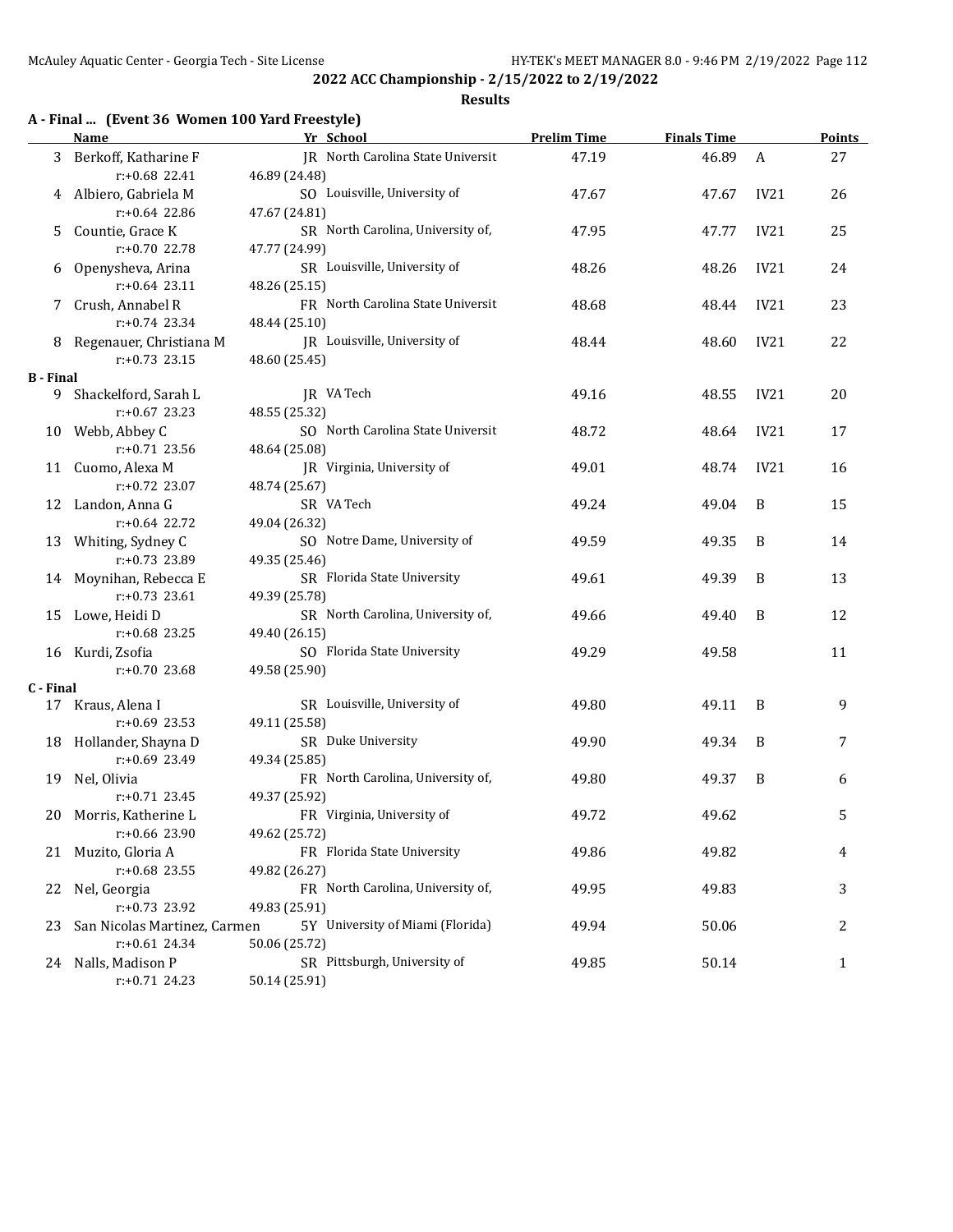|        | Event 36 Women 100 Yard Freestyle |                  |              |                              |                                   |                  |                    |       |
|--------|-----------------------------------|------------------|--------------|------------------------------|-----------------------------------|------------------|--------------------|-------|
|        | MEET:                             | 46.57#           |              | 2/23/2019                    | <b>Mallory Comerford</b>          |                  | Louisville-KY      |       |
|        | <b>CONF:</b>                      | 46.20 %          |              | 3/17/2018                    | <b>Mallory Comerford</b>          |                  | Louisville-KY      |       |
|        | <b>AMER:</b>                      | $45.56$ \$       |              | 3/18/2017                    | <b>Simone Manuel</b>              |                  | <b>Stanford</b>    |       |
|        | USOP:                             | 45.56 &          |              | 3/18/2017                    | <b>Simone Manuel</b>              |                  | <b>Stanford</b>    |       |
|        | NCAA:                             | 45.56            | Ч.           | 3/18/2017                    | <b>Simone Manuel</b>              |                  | <b>Stanford</b>    |       |
|        | Pool:                             | 46.70            | $\mathbf{v}$ | 3/19/2016                    | Olivia Smoliga                    |                  | Georgia-GA         |       |
|        |                                   | 47.18 A          |              |                              |                                   |                  |                    |       |
|        |                                   |                  |              | 48.76 IV21 Invited NCAA 2021 |                                   |                  |                    |       |
|        |                                   | 49.51 B          |              |                              |                                   |                  |                    |       |
|        | Name                              |                  |              |                              | Yr School                         | <b>Seed Time</b> | <b>Prelim Time</b> |       |
|        | <b>Preliminaries</b>              |                  |              |                              |                                   |                  |                    |       |
|        | 1 Douglass, Katherine C           |                  |              |                              | JR Virginia, University of        | 47.46            | 47.01              | qA    |
|        |                                   | $r: +0.66$ 22.45 |              | 47.01 (24.56)                |                                   |                  |                    |       |
| 2      | Walsh, Gretchen C                 |                  |              |                              | FR Virginia, University of        | 48.00            | 47.07              | qA    |
|        |                                   | $r: +0.74$ 22.47 |              | 47.07 (24.60)                |                                   |                  |                    |       |
|        |                                   |                  |              |                              |                                   |                  |                    |       |
| 3      | Berkoff, Katharine F              |                  |              |                              | JR North Carolina State Universit | 48.00            | 47.19              | qIV21 |
|        | $r: +0.67$ 22.66                  |                  |              | 47.19 (24.53)                |                                   |                  |                    |       |
|        | Albiero, Gabriela M               |                  |              |                              | SO Louisville, University of      | 48.14            | 47.67              | qIV21 |
|        |                                   | $r: +0.65$ 22.90 |              | 47.67 (24.77)                |                                   |                  |                    |       |
| 5      | Countie, Grace K                  |                  |              |                              | SR North Carolina, University of, | 48.41            | 47.95              | qIV21 |
|        |                                   | r:+0.72 23.04    |              | 47.95 (24.91)                |                                   |                  |                    |       |
| 6      | Openysheva, Arina                 |                  |              |                              | SR Louisville, University of      | 48.53            | 48.26              | qIV21 |
|        | $r: +0.67$ 23.17                  |                  |              | 48.26 (25.09)                |                                   |                  |                    |       |
| 7      | Regenauer, Christiana M           |                  |              |                              | JR Louisville, University of      | 48.92            | 48.44              | qIV21 |
|        |                                   | $r+0.69$ 23.44   |              | 48.44 (25.00)                |                                   |                  |                    |       |
| 8      | Crush, Annabel R                  |                  |              |                              | FR North Carolina State Universit | 50.72            | 48.68              | qIV21 |
|        | $r: +0.75$ 23.48                  |                  |              | 48.68 (25.20)                |                                   |                  |                    |       |
|        | 9 Webb, Abbey C                   |                  |              |                              | SO North Carolina State Universit | 48.74            | 48.72              | qIV21 |
|        | $r: +0.74$ 23.77                  |                  |              | 48.72 (24.95)                |                                   |                  |                    |       |
| 10     | Cuomo, Alexa M                    |                  |              |                              | JR Virginia, University of        | 48.93            | 49.01              | qB    |
|        | r:+0.72 23.39                     |                  |              | 49.01 (25.62)                |                                   |                  |                    |       |
| 11     | Shackelford, Sarah L              |                  |              |                              | JR VA Tech                        | 48.93            | 49.16              | qB    |
|        | $r: +0.69$ 23.30                  |                  |              | 49.16 (25.86)                |                                   |                  |                    |       |
|        | 12 Landon, Anna G                 |                  |              |                              | SR VA Tech                        | 49.94            | 49.24              | qB    |
|        | $r: +0.64$ 23.11                  |                  |              | 49.24 (26.13)                |                                   |                  |                    |       |
|        | 13 Kurdi, Zsofia                  |                  |              |                              | SO Florida State University       | 49.50            | 49.29              | qВ    |
|        | r:+0.69 23.57                     |                  |              |                              |                                   |                  |                    |       |
|        |                                   |                  |              | 49.29 (25.72)                |                                   |                  |                    |       |
|        | 14 Whiting, Sydney C              |                  |              |                              | SO Notre Dame, University of      | 49.40            | 49.59              | - q   |
|        | r:+0.75 24.08                     |                  |              | 49.59 (25.51)                |                                   |                  |                    |       |
| 15     | Moynihan, Rebecca E               |                  |              |                              | SR Florida State University       | 49.60            | 49.61              | q     |
|        | r:+0.72 23.77                     |                  |              | 49.61 (25.84)                |                                   |                  |                    |       |
|        | 16 Lowe, Heidi D                  |                  |              |                              | SR North Carolina, University of, | 49.97            | 49.66              | q     |
|        | r:+0.66 23.49                     |                  |              | 49.66 (26.17)                |                                   |                  |                    |       |
|        | 17 Morris, Katherine L            |                  |              |                              | FR Virginia, University of        | 49.91            | 49.72              | q     |
|        | $r: +0.67$ 24.01                  |                  |              | 49.72 (25.71)                |                                   |                  |                    |       |
| $^*18$ | Nel, Olivia                       |                  |              |                              | FR North Carolina, University of, | 49.66            | 49.80              | q     |
|        | r:+0.71 23.49                     |                  |              | 49.80 (26.31)                |                                   |                  |                    |       |
| *18    | Kraus, Alena I                    |                  |              |                              | SR Louisville, University of      | 49.39            | 49.80              | q     |
|        | $r: +0.73$ 23.86                  |                  |              | 49.80 (25.94)                |                                   |                  |                    |       |
| 20     | Nalls, Madison P                  |                  |              |                              | SR Pittsburgh, University of      | 50.38            | 49.85              | q     |
|        | $r: +0.69$ 24.31                  |                  |              | 49.85 (25.54)                |                                   |                  |                    |       |
|        | 21 Muzito, Gloria A               |                  |              |                              | FR Florida State University       | 50.44            | 49.86              | q     |
|        | r:+0.67 23.79                     |                  |              | 49.86 (26.07)                |                                   |                  |                    |       |
|        |                                   |                  |              |                              |                                   |                  |                    |       |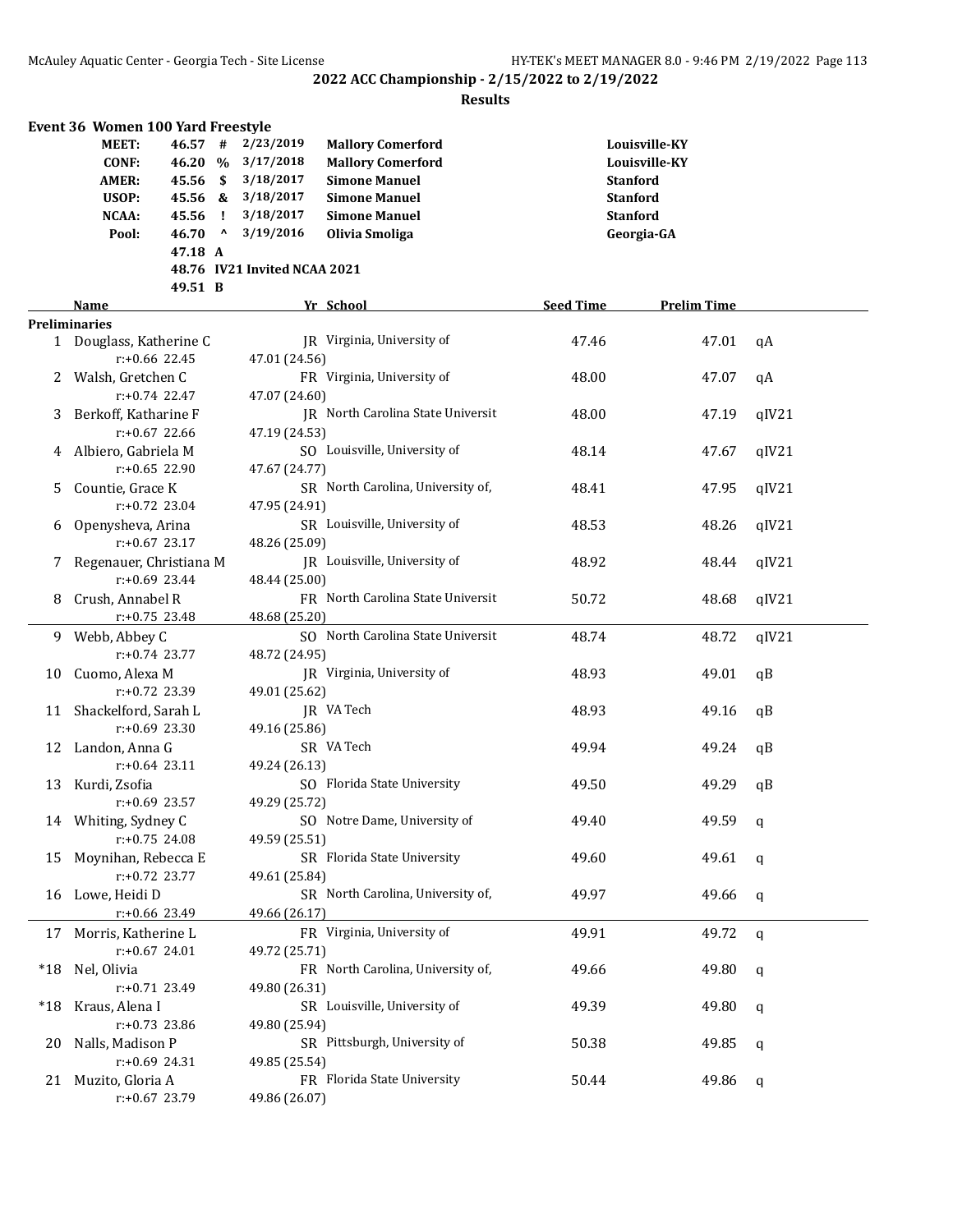|    |                                                     | Preliminaries  (Event 36 Women 100 Yard Freestyle) |                  |                    |             |
|----|-----------------------------------------------------|----------------------------------------------------|------------------|--------------------|-------------|
|    | Name                                                | Yr School                                          | <b>Seed Time</b> | <b>Prelim Time</b> |             |
|    | 22 Hollander, Shayna D<br>$r: +0.75$ 23.64          | SR Duke University<br>49.90 (26.26)                | 50.35            | 49.90              | $\mathbf q$ |
|    | 23 San Nicolas Martinez, Carmen<br>$r: +0.61$ 24.42 | 5Y University of Miami (Florida)<br>49.94 (25.52)  | 49.74            | 49.94              | q           |
|    | 24 Nel, Georgia<br>r:+0.71 24.16                    | FR North Carolina, University of,<br>49.95 (25.79) | 49.95            | 49.95              | q           |
|    | 25 Smith, Mckenna A<br>$r: +0.72$ 23.69             | FR Duke University<br>49.97 (26.28)                | 49.93            | 49.97              |             |
|    | 26 Dragelin, Amy G<br>r:+0.76 24.03                 | JR North Carolina, University of,<br>49.97 (25.94) | 51.13            | J49.97             |             |
| 27 | Quaglieri, Tania<br>$r: +0.62$ 24.21                | JR Florida State University<br>50.08 (25.87)       | 50.98            | 50.08              |             |
|    | 28 Scannell, Quinn R<br>$r: +0.68$ 23.85            | 5Y Notre Dame, University of<br>50.13 (26.28)      | 49.62            | 50.13              |             |
|    | 29 Fuhrmann, Kate J<br>r:+0.68 23.86                | JR Pittsburgh, University of<br>50.18 (26.32)      | 51.07            | 50.18              |             |
|    | 30 Snyder, Sarah J<br>$r: +0.62$ 23.96              | JR Duke University<br>50.27 (26.31)                | 50.57            | 50.27              |             |
|    | 31 Isley, Courtney A<br>r:+0.69 23.97               | SO North Carolina, University of,<br>50.28 (26.31) | 50.05            | 50.28              |             |
|    | 32 Franz, Karisa B<br>r:+0.66 24.37                 | JR VA Tech<br>50.35 (25.98)                        | NT               | 50.35              |             |
| 33 | Knapp, Sydney E<br>$r: +0.65$ 24.33                 | 5Y University of Miami (Florida)<br>50.42 (26.09)  | 50.60            | 50.42              |             |
|    | 34 Hinton, Jacey L<br>$r: +0.72$ 24.06              | FR University of Miami (Florida)<br>50.45 (26.39)  | 50.34            | 50.45              |             |
| 35 | Tighe, Olivia L<br>$r: +0.67$ 24.37                 | JR Duke University<br>50.47 (26.10)                | 50.43            | 50.47              |             |
|    | 36 Potter, Madison T<br>$r: +0.64$ 24.25            | JR Notre Dame, University of<br>50.51 (26.26)      | 50.46            | 50.51              |             |
| 37 | Truong, Kyanh<br>$r: +0.65$ 23.68                   | FR Duke University<br>50.59 (26.91)                | 49.98            | 50.59              |             |
|    | 38 Switzer, Brooke R<br>$r: +0.71$ 24.46            | JR Georgia Institute of Technolog<br>50.63 (26.17) | 50.47            | 50.63              |             |
|    | 39 Dolan, Haley C<br>$r: +0.66$ 24.19               | SR Boston College<br>50.75 (26.56)                 | 51.87            | 50.75              |             |
| 40 | Judge, Megan E<br>r:+0.70 24.19                     | JR VA Tech<br>50.76 (26.57)                        | 50.71            | 50.76              |             |
|    | 41 Geriane, Jessica J<br>$r: +0.66$ 24.24           | FR Notre Dame, University of<br>50.78 (26.54)      | 50.76            | 50.78              |             |
|    | 42 Pouch, Rose E<br>$r: +0.68$ 24.33                | JR VA Tech<br>50.84 (26.51)                        | 50.30            | 50.84              |             |
| 43 | Schulz, Janelle L<br>$r: +0.63$ 24.47               | FR Pittsburgh, University of<br>50.85 (26.38)      | 51.33            | 50.85              |             |
| 44 | Gschwind, Olivia C<br>$r: +0.71$ 24.01              | FR North Carolina, University of,<br>50.97 (26.96) | 50.87            | 50.97              |             |
| 45 | Nevmovenko, Polina<br>$r: +0.74$ 24.38              | FR Louisville, University of<br>50.98 (26.60)      | 50.01            | 50.98              |             |
| 46 | Fulton, Rachel K<br>$r: +0.75$ 24.38                | FR Georgia Institute of Technolog<br>51.12 (26.74) | 49.91            | 51.12              |             |
| 47 | Larson, Abigail R<br>r:+0.68 24.23                  | SR VA Tech<br>51.16 (26.93)                        | 50.98            | 51.16              |             |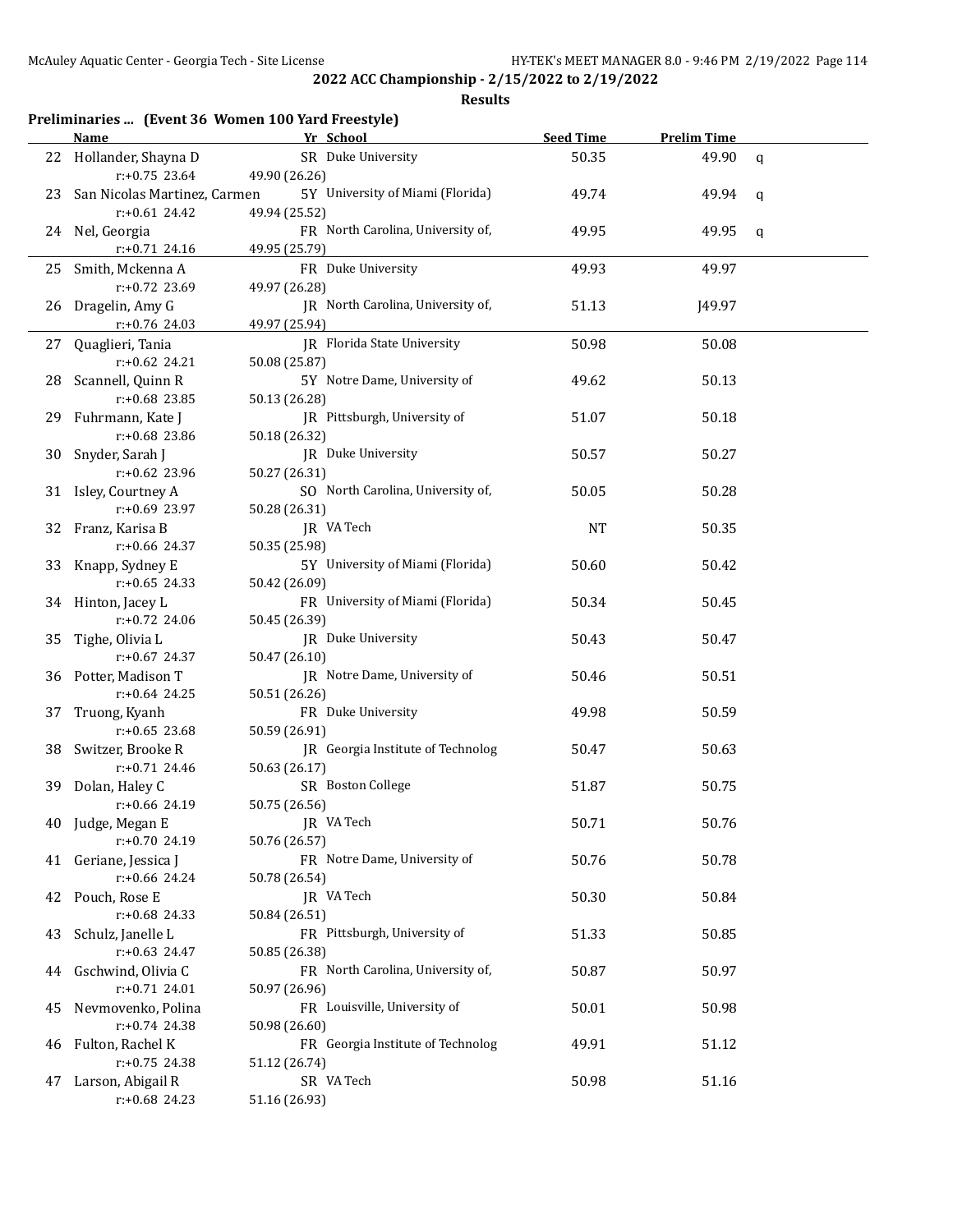**Results**

## **Preliminaries ... (Event 36 Women 100 Yard Freestyle)**

|                     | <b>Name</b>               | Yr School                                        | <b>Seed Time</b> | <b>Prelim Time</b> |  |
|---------------------|---------------------------|--------------------------------------------------|------------------|--------------------|--|
|                     | 48 Scott, Ashleigh T      | SR Boston College                                | 50.60            | 51.28              |  |
|                     | r:+0.66 24.77             | 51.28 (26.51)                                    |                  |                    |  |
| 49                  | Zinis, Sofia E            | JR Boston College                                | 51.80            | 51.30              |  |
|                     | r:+0.70 24.19             | 51.30 (27.11)                                    |                  |                    |  |
| 50                  | Halden, Jenny             | SO Florida State University                      | 51.68            | 51.38              |  |
|                     | $r: +0.69$ 24.23          | 51.38 (27.15)                                    |                  |                    |  |
|                     | 51 Yendell, Sophie S      | SO Pittsburgh, University of                     | 50.79            | 51.46              |  |
|                     | $r: +0.65$ 24.04          | 51.46 (27.42)                                    |                  |                    |  |
| 52                  | Drumm, Katie J            | SO Boston College                                | 51.92            | 51.99              |  |
|                     | r:+0.62 24.97             | 51.99 (27.02)                                    |                  |                    |  |
| 53                  | Ozkan, Aleyna             | SO Duke University                               | 52.84            | 52.41              |  |
|                     | r:+0.70 25.47             | 52.41 (26.94)                                    |                  |                    |  |
|                     | 54 Gannon, Mary C         | JR Boston College                                | <b>NT</b>        | 52.50              |  |
|                     | $r: +0.62$ 25.23          | 52.50 (27.27)                                    |                  |                    |  |
| 55                  | Miller, Lucia C           | FR University of Miami (Florida)                 | 51.70            | 52.51              |  |
|                     | $r: +0.71$ 25.01          | 52.51 (27.50)                                    |                  |                    |  |
| 56                  | McGinnis, Grace E         | SR University of Miami (Florida)                 | 52.71            | 52.76              |  |
|                     | $r: +0.74$ 25.34          | 52.76 (27.42)                                    |                  |                    |  |
| 57                  | Slayton, Alexandra A      | SR VA Tech                                       | 52.57            | 52.80              |  |
|                     | r:+0.73 24.94             | 52.80 (27.86)                                    |                  |                    |  |
| 58                  | Sowell, Nicole E          | JR University of Miami (Florida)                 | <b>NT</b>        | 53.01              |  |
|                     | $r: +0.62$ 25.48          | 53.01 (27.53)                                    |                  |                    |  |
| 59                  | Schone, Isabel A          | SO Boston College                                | 52.46            | 53.08              |  |
|                     | $r: +0.69$ 25.47          | 53.08 (27.61)                                    |                  |                    |  |
| 60                  | Ho, Lucy Y                | SO University of Miami (Florida)                 | 54.14            | 53.26              |  |
|                     | $r: +0.68$ 25.40          | 53.26 (27.86)                                    |                  |                    |  |
|                     | 61 Blaze, Isabel W        | SR Boston College                                | <b>NT</b>        | 53.68              |  |
|                     | $r: +0.74$ 25.73          | 53.68 (27.95)                                    |                  |                    |  |
| $---$               | Williams, Jami M          | SR Georgia Institute of Technolog                | 52.44            | <b>SCR</b>         |  |
|                     | Sakellaris, Arianna       | SO Georgia Institute of Technolog                | 52.69            | <b>SCR</b>         |  |
|                     | Ong, Natasha M            | JR Duke University                               | 51.09            | <b>SCR</b>         |  |
| $---$               | Chang, Yi Xuan            | FR Duke University                               | 50.21            | <b>SCR</b>         |  |
| $---$               | Bentz, Caroline G         | SO VA Tech                                       | 50.10            | <b>SCR</b>         |  |
| $---$               | Peroni, Rachel J          | SR Duke University                               | 52.68            | <b>SCR</b>         |  |
| $---$               | Pape, Caroline C          | FR Georgia Institute of Technolog                | 51.48            | <b>SCR</b>         |  |
| $\qquad \qquad - -$ | Ripkova, Zora             | FR Georgia Institute of Technolog                | 49.94            | <b>SCR</b>         |  |
|                     | Bumpas, Alexandra L       | JR Duke University                               | 51.03            | <b>SCR</b>         |  |
|                     | Walsh, Alexandra J        | SO Virginia, University of                       | 48.59            | <b>SCR</b>         |  |
|                     | Pattison, Greer A         | FR North Carolina, University of,                | 50.33            | <b>SCR</b>         |  |
| $---$               | Kapeller, Abigail M       | FR Virginia, University of                       | 52.41            | <b>SCR</b>         |  |
| $---$               | Schaedler, Quinn K        | Virginia, University of<br>S <sub>0</sub>        | 51.77            | <b>SCR</b>         |  |
| $---$               | Smith, Addison E          | North Carolina, University of,<br>JR             | NT               | <b>SCR</b>         |  |
| $---$               | Carvalho, Giulia O        | University of Miami (Florida)<br>FR              | <b>NT</b>        | <b>SCR</b>         |  |
| $---$               | Romney, Brieanna E        | North Carolina, University of,<br>S <sub>0</sub> | 52.07            | <b>SCR</b>         |  |
|                     | Wheeler, Kaylee N         | SR Louisville, University of                     | 51.10            | <b>SCR</b>         |  |
|                     | McFaddin, Avery K         | Pittsburgh, University of<br>FR                  | 51.08            | <b>SCR</b>         |  |
|                     | Dunn, Diana G             | Louisville, University of<br>SR                  | 50.74            | <b>SCR</b>         |  |
|                     | Agathokleous, Afrodite    | Pittsburgh, University of<br>S <sub>0</sub>      | 52.73            | <b>SCR</b>         |  |
| $---$               | Ally, Emily H             | Pittsburgh, University of<br>FR                  | 53.66            | <b>SCR</b>         |  |
| $---$               | Hall, Madison A           | Louisville, University of<br>FR                  | 50.11            | <b>SCR</b>         |  |
| $---$               | Hetrick, Paige M          | Louisville, University of<br>SO.                 | <b>NT</b>        | <b>SCR</b>         |  |
|                     | Gomes Celidonio, Fernanda | Louisville, University of<br><b>FR</b>           | 49.80            | <b>SCR</b>         |  |
| $---$               | Trieschmann, Emily A      | FR Florida State University                      | 51.99            | <b>SCR</b>         |  |
|                     |                           |                                                  |                  |                    |  |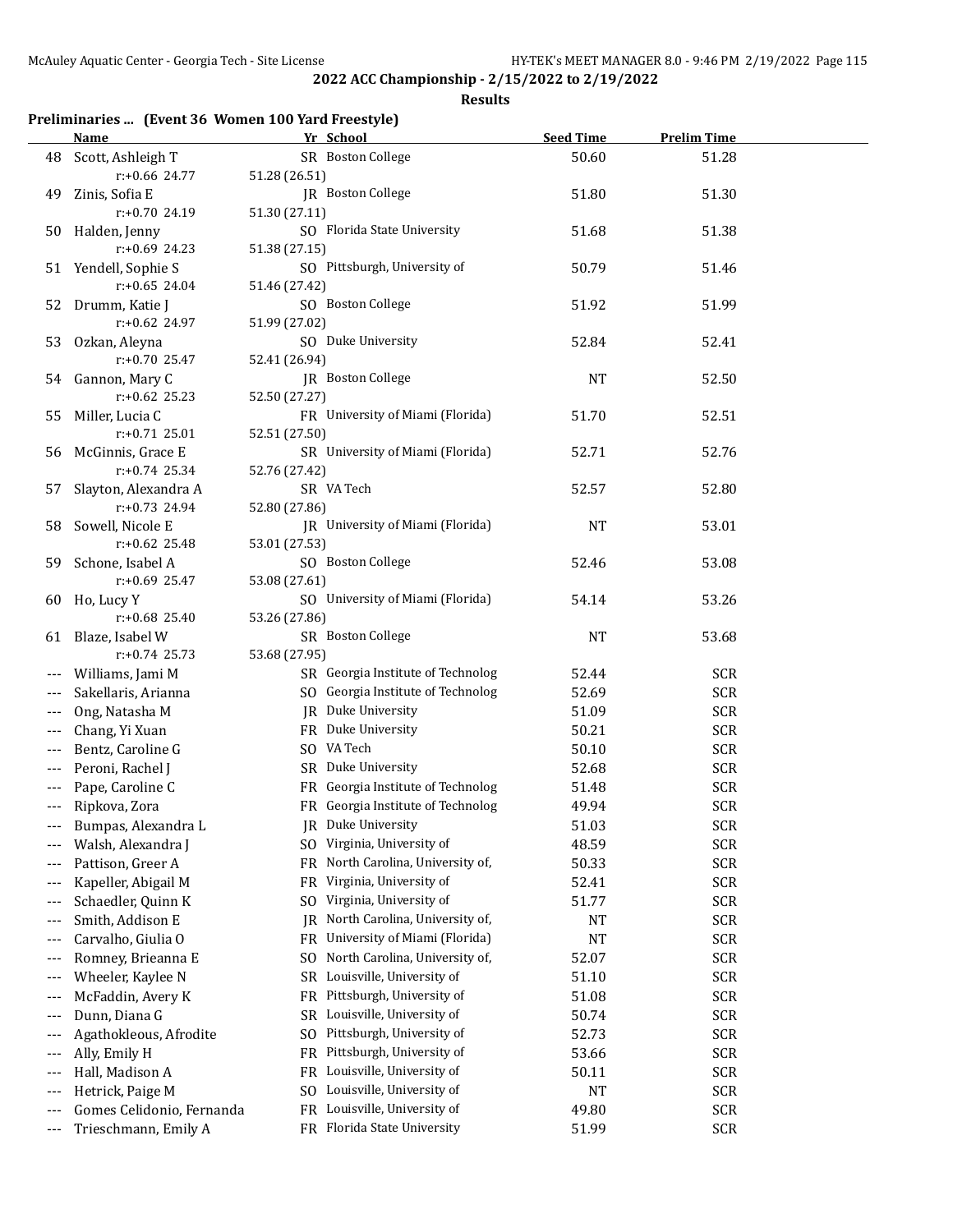### **Results**

## **Preliminaries ... (Event 36 Women 100 Yard Freestyle)**

|                  | <b>Name</b>                                       |                              | Yr School                         | <b>Seed Time</b>   | <b>Prelim Time</b> |                  |        |
|------------------|---------------------------------------------------|------------------------------|-----------------------------------|--------------------|--------------------|------------------|--------|
|                  | Alons, Kylee J                                    |                              | SR North Carolina State Universit | 49.34              | <b>SCR</b>         |                  |        |
| ---              | Livingston, Sarah C                               |                              | FR Georgia Institute of Technolog | 54.35              | <b>SCR</b>         |                  |        |
| ---              | Griffiths, Phoebe L                               |                              | SO Florida State University       | 50.89              | <b>SCR</b>         |                  |        |
| $---$            | Maccausland, Heather C                            |                              | JR North Carolina State Universit | 49.51              | <b>SCR</b>         |                  |        |
| ---              | Poole, Julia T                                    |                              | 5Y North Carolina State Universit | 50.85              | <b>SCR</b>         |                  |        |
| ---              | Arens, Abigail L                                  |                              | SO North Carolina State Universit | 49.58              | <b>SCR</b>         |                  |        |
| ---              | Giesler, Elle R                                   | IR                           | North Carolina State Universit    | 49.96              | <b>SCR</b>         |                  |        |
| ---              | Graham, Emily M                                   |                              | SR Georgia Institute of Technolog | 50.72              | <b>SCR</b>         |                  |        |
| $---$            | Murphy, Sophie P                                  |                              | FR Georgia Institute of Technolog | 50.40              | <b>SCR</b>         |                  |        |
| $---$            | Sundstrand, Emma                                  | SO.                          | University of Miami (Florida)     | 50.87              | <b>SCR</b>         |                  |        |
| ---              | Burke, Lily J                                     | FR                           | Georgia Institute of Technolog    | 51.64              | <b>SCR</b>         |                  |        |
| $---$            | Davis, Kyrsten E                                  |                              | JR Georgia Institute of Technolog | 52.72              | <b>SCR</b>         |                  |        |
| ---              | El Barodi, Imane                                  |                              | JR Georgia Institute of Technolog | 51.45              | <b>SCR</b>         |                  |        |
| $---$            | Cohen, Abigail E                                  |                              | JR Georgia Institute of Technolog | <b>NT</b>          | <b>SCR</b>         |                  |        |
|                  | Event 37 Men 100 Yard Freestyle                   |                              |                                   |                    |                    |                  |        |
|                  | <b>MEET:</b><br>41.41 #                           | 2/24/2018                    | <b>Ryan Held</b>                  |                    | <b>NC State-NC</b> |                  |        |
|                  | <b>CONF:</b><br>41.05 %                           | 2/24/2018                    | <b>Ryan Held</b>                  |                    | <b>NC State-NC</b> |                  |        |
|                  | <b>AMER:</b><br>\$<br>39.90                       | 3/24/2018                    | <b>Caeleb Dressel</b>             | Florida            |                    |                  |        |
|                  | USOP:<br>39.90 &                                  | 3/24/2018                    | <b>Caeleb Dressel</b>             | Florida            |                    |                  |        |
|                  | <b>NCAA:</b><br>39.90<br>Ч.                       | 3/24/2018                    | <b>Caeleb Dressel</b>             | Florida            |                    |                  |        |
|                  | 40.46<br>$\boldsymbol{\mathsf{\Lambda}}$<br>Pool: | 3/26/2016                    | <b>Caeleb Dressel</b>             | Florida-FL         |                    |                  |        |
|                  | 41.71 A                                           |                              |                                   |                    |                    |                  |        |
|                  |                                                   | 42.88 IV21 Invited NCAA 2021 |                                   |                    |                    |                  |        |
|                  | 43.80 B                                           |                              |                                   |                    |                    |                  |        |
|                  | Name                                              |                              | Yr School                         | <b>Prelim Time</b> | <b>Finals Time</b> |                  | Points |
| A - Final        |                                                   |                              |                                   |                    |                    |                  |        |
|                  | 1 Ramadan, Youssef T                              |                              | SO VA Tech                        | 41.83              | 41.76              | IV21             | 32     |
|                  | r:+0.59 19.87                                     | 41.76 (21.89)                |                                   |                    |                    |                  |        |
| 2                | King, Matthew C<br>r:+0.62 19.83                  | 41.89 (22.06)                | SO Virginia, University of        | 42.01              | 41.89              | <b>IV21</b>      | 28     |
| 3                | Boyle, Connor I                                   |                              | FR Virginia, University of        | 42.59              | 42.09              | IV21             | 27     |
|                  | r:+0.61 19.69                                     | 42.09 (22.40)                |                                   |                    |                    |                  |        |
| 4                | Brownstead, Matthew K                             |                              | SO Virginia, University of        | 42.45              | 42.14              | IV <sub>21</sub> | 26     |
|                  | $r: +0.63$ 20.14                                  | 42.14 (22.00)                |                                   |                    |                    |                  |        |
| 5                | Sartori, Murilo S                                 |                              | FR Louisville, University of      | 42.56              | 42.18              | IV <sub>21</sub> | 25     |
|                  | $r: +0.63$ 20.31                                  | 42.18 (21.87)                |                                   |                    |                    |                  |        |
|                  | 6 Piszczorowicz, Bartosz                          |                              | JR North Carolina State Universit | 42.59              | 42.21              | IV21             | 24     |
|                  | $r: +0.67$ 20.35                                  | 42.21 (21.86)                |                                   |                    |                    |                  |        |
| 7.               | Korstanje, Nyls J                                 |                              | IR North Carolina State Universit | 41.99              | 42.24              | IV21             | 23     |
|                  | r:+0.64 19.91                                     | 42.24 (22.33)                |                                   |                    |                    |                  |        |
| 8                | Miller, Lukas D                                   |                              | SO North Carolina State Universit | 42.55              | 42.25              | IV21             | 22     |
|                  | $r: +0.62$ 20.25                                  | 42.25 (22.00)                |                                   |                    |                    |                  |        |
| <b>B</b> - Final |                                                   |                              |                                   |                    |                    |                  |        |
|                  | 9 Elaraby, Abdelrahman S                          |                              | JR Louisville, University of      | 42.98              | 42.42              | IV21             | 20     |
|                  | r:+0.65 19.88                                     | 42.42 (22.54)                |                                   |                    |                    |                  |        |
| 10               | McCusker, Max C                                   |                              | SR Florida State University       | 42.94              | 42.57              | IV21             | 17     |
|                  | r:+0.57 19.95                                     | 42.57 (22.62)                |                                   |                    |                    |                  |        |
| 11               | Guiliano, Christopher R                           |                              | FR Notre Dame, University of      | 42.82              | 42.60              | IV21             | 16     |
|                  | $r: +0.64$ 20.76                                  | 42.60 (21.84)                |                                   |                    |                    |                  |        |
|                  | 12 Varjasi, Peter                                 |                              | JR Florida State University       | 42.71              | 42.75              | IV21             | 15     |
|                  | r:+0.66 20.43                                     | 42.75 (22.32)                |                                   |                    |                    |                  |        |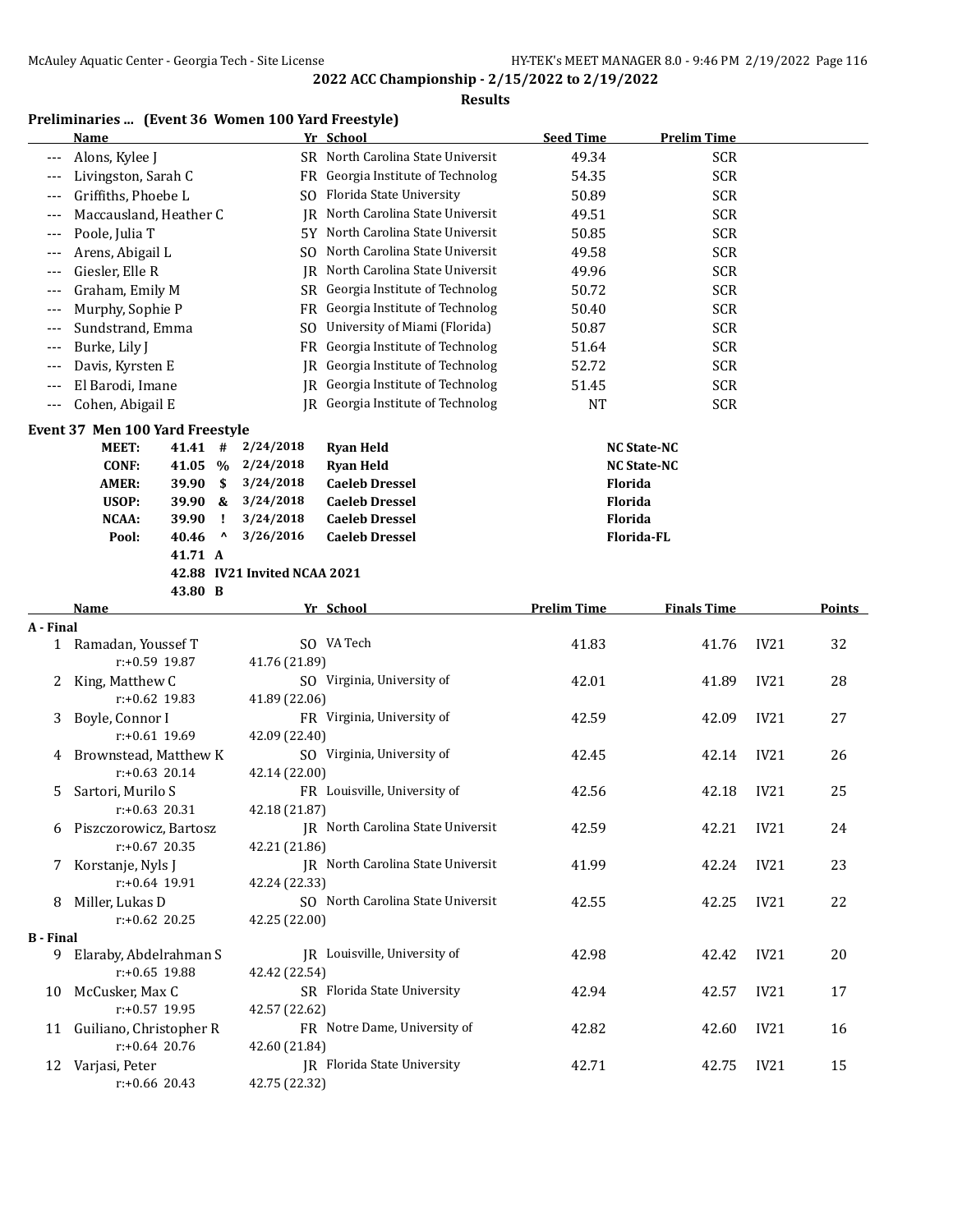**2022 ACC Championship - 2/15/2022 to 2/19/2022 Results**

### **B - Final ... (Event 37 Men 100 Yard Freestyle)**

|           | $\cdot$ rinar (Events) men 100 faru ricestyle)<br><u>Name</u> |                                 |                              | Yr School                         | <b>Prelim Time</b> | <b>Finals Time</b> |       | <b>Points</b> |
|-----------|---------------------------------------------------------------|---------------------------------|------------------------------|-----------------------------------|--------------------|--------------------|-------|---------------|
|           | 13 Hoover, Samuel E                                           |                                 |                              | FR North Carolina State Universit | 42.86              | 42.91              | B     | 14            |
|           | $r: +0.62$ 20.45                                              |                                 | 42.91 (22.46)                |                                   |                    |                    |       |               |
|           | 14 Paulson, Colton A                                          |                                 |                              | SR Louisville, University of      | 43.14              | 43.02              | B     | 13            |
|           | $r: +0.69$ 20.47                                              |                                 | 43.02 (22.55)                |                                   |                    |                    |       |               |
| 15        | Sungalia, Tomas                                               |                                 |                              | SR North Carolina, University of, | 42.79              | 43.05              | B     | 12            |
|           | $r: +0.68$ 20.64                                              |                                 | 43.05 (22.41)                |                                   |                    |                    |       |               |
|           | 16 Curtiss, David A<br>$r: +0.62$ 20.39                       |                                 |                              | FR North Carolina State Universit | 42.88              | 43.08              | B     | 11            |
| C - Final |                                                               |                                 | 43.08 (22.69)                |                                   |                    |                    |       |               |
|           | 17 Dominguez Calonge, Luis                                    |                                 |                              | FR VA Tech                        | 43.16              | 42.90              | B     | 9             |
|           | $r: +0.68$ 20.63                                              |                                 | 42.90 (22.27)                |                                   |                    |                    |       |               |
| 18        | Molla Yanes, Mario                                            |                                 |                              | FR VA Tech                        | 43.38              | 43.25              | B     | 7             |
|           | $r: +0.63$ 20.73                                              |                                 | 43.25 (22.52)                |                                   |                    |                    |       |               |
| 19        | Ksiazek, Jakub A                                              |                                 |                              | SR Florida State University       | 43.32              | 43.35              | B     | 6             |
|           | r:+0.71 20.62                                                 |                                 | 43.35 (22.73)                |                                   |                    |                    |       |               |
| 20        | Lamb, Augustus B                                              |                                 |                              | JR Virginia, University of        | 43.66              | 43.37              | B     | 5             |
|           | r:+0.60 20.54                                                 |                                 | 43.37 (22.83)                |                                   |                    |                    |       |               |
| 21        | Unlu, Baturalp                                                |                                 |                              | SO Georgia Institute of Technolog | 43.79              | 43.41              | B     | 4             |
|           | $r: +0.61$ 20.85                                              |                                 | 43.41 (22.56)                |                                   |                    |                    |       |               |
| 22        | Wilburn, Cason J<br>JR Notre Dame, University of              |                                 | 43.22                        | 43.52                             | B                  | 3                  |       |               |
|           | $r: +0.66$ 20.43<br>Eastman, Michael R                        |                                 | 43.52 (23.09)                |                                   |                    |                    |       |               |
| 23        | $r: +0.66$ 20.58<br>43.57 (22.99)                             |                                 | SR Louisville, University of | 43.45                             | 43.57              | B                  | 2     |               |
|           | 24 Keblys, Jokubas                                            |                                 |                              | FR Florida State University       | 43.69              | 43.67              | B     | 1             |
|           | r:+0.70 21.01                                                 |                                 | 43.67 (22.66)                |                                   |                    |                    |       |               |
|           |                                                               |                                 |                              |                                   |                    |                    |       |               |
|           | Event 37 Men 100 Yard Freestyle<br><b>MEET:</b><br>41.41#     |                                 | 2/24/2018                    | <b>Ryan Held</b>                  |                    | <b>NC State-NC</b> |       |               |
|           | <b>CONF:</b><br>41.05 %                                       |                                 | 2/24/2018                    | <b>Ryan Held</b>                  |                    | <b>NC State-NC</b> |       |               |
|           | <b>AMER:</b><br>39.90 S                                       |                                 | 3/24/2018                    | <b>Caeleb Dressel</b>             | Florida            |                    |       |               |
|           | USOP:<br>$39.90 \&$                                           |                                 | 3/24/2018                    | <b>Caeleb Dressel</b>             | Florida            |                    |       |               |
|           | <b>NCAA:</b><br>39.90                                         | Ч.                              | 3/24/2018                    | <b>Caeleb Dressel</b>             | Florida            |                    |       |               |
|           | Pool:<br>40.46                                                | $\boldsymbol{\mathsf{\Lambda}}$ | 3/26/2016                    | <b>Caeleb Dressel</b>             |                    | Florida-FL         |       |               |
|           | 41.71 A                                                       |                                 |                              |                                   |                    |                    |       |               |
|           |                                                               |                                 | 42.88 IV21 Invited NCAA 2021 |                                   |                    |                    |       |               |
|           | 43.80 B                                                       |                                 |                              |                                   |                    |                    |       |               |
|           | Name                                                          |                                 |                              | Yr School                         | <b>Seed Time</b>   | <b>Prelim Time</b> |       |               |
|           | <b>Preliminaries</b>                                          |                                 |                              |                                   |                    |                    |       |               |
|           | 1 Ramadan, Youssef T                                          |                                 |                              | SO VA Tech                        | 41.98              | 41.83              | qIV21 |               |
|           | r:+0.59 19.88                                                 |                                 | 41.83 (21.95)                | JR North Carolina State Universit |                    |                    |       |               |
| 2         | Korstanje, Nyls J                                             |                                 | 41.99 (22.08)                |                                   | 42.62              | 41.99              | qIV21 |               |
| 3         | r:+0.63 19.91<br>King, Matthew C                              |                                 |                              | SO Virginia, University of        | 42.54              | 42.01              | qIV21 |               |
|           | $r: +0.64$ 20.06                                              |                                 | 42.01 (21.95)                |                                   |                    |                    |       |               |
| 4         | Brownstead, Matthew K                                         |                                 |                              | SO Virginia, University of        | 42.47              | 42.45              | qIV21 |               |
|           | $r: +0.63$ 20.35                                              |                                 | 42.45 (22.10)                |                                   |                    |                    |       |               |
| 5         | Miller, Lukas D                                               |                                 |                              | SO North Carolina State Universit | 42.48              | 42.55              | qIV21 |               |
|           | $r: +0.62$ 20.42                                              |                                 | 42.55 (22.13)                |                                   |                    |                    |       |               |
|           | 6 Sartori, Murilo S                                           |                                 |                              | FR Louisville, University of      | 43.62              | 42.56              | qIV21 |               |

r:+0.66 20.38 42.56 (22.18) \*7 Boyle, Connor I FR Virginia, University of 43.11 42.59 qIV21 r:+0.64 19.99 42.59 (22.60)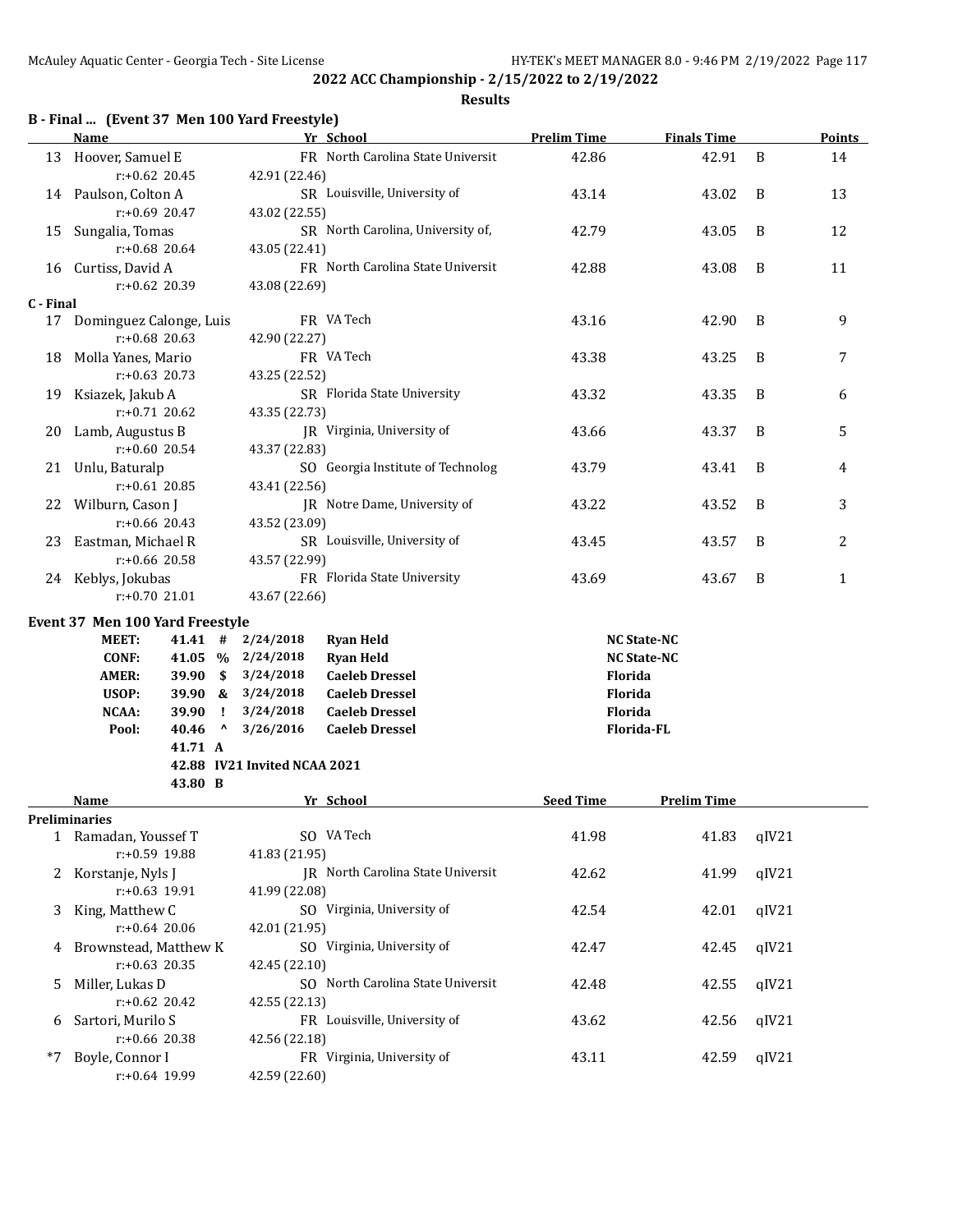### **Results**

## **Preliminaries ... (Event 37 Men 100 Yard Freestyle)**

|      | <b>Name</b>                                    | Yr School                                           | <b>Seed Time</b> | <b>Prelim Time</b> |       |
|------|------------------------------------------------|-----------------------------------------------------|------------------|--------------------|-------|
| $*7$ | Piszczorowicz, Bartosz<br>r:+0.66 20.39        | JR North Carolina State Universit<br>42.59 (22.20)  | 43.20            | 42.59              | qIV21 |
| 9    | Varjasi, Peter<br>r:+0.68 20.42                | <b>IR</b> Florida State University<br>42.71 (22.29) | 42.80            | 42.71              | qIV21 |
| 10   | Sungalia, Tomas<br>r:+0.69 20.53               | SR North Carolina, University of,<br>42.79 (22.26)  | 43.30            | 42.79              | qIV21 |
|      | 11 Guiliano, Christopher R<br>$r: +0.63$ 20.20 | FR Notre Dame, University of<br>42.82 (22.62)       | 42.84            | 42.82              | qIV21 |
|      | 12 Hoover, Samuel E<br>$r: +0.61$ 20.56        | FR North Carolina State Universit<br>42.86 (22.30)  | 42.98            | 42.86              | qIV21 |
| 13   | Curtiss, David A<br>r:+0.59 20.64              | FR North Carolina State Universit<br>42.88 (22.24)  | 43.16            | 42.88              | qIV21 |
| 14   | McCusker, Max C<br>r:+0.59 20.53               | SR Florida State University<br>42.94 (22.41)        | 43.07            | 42.94              | qB    |
| 15   | Elaraby, Abdelrahman S<br>$r: +0.65$ 20.46     | JR Louisville, University of<br>42.98 (22.52)       | 42.92            | 42.98              | qB    |
| 16   | Paulson, Colton A<br>$r: +0.67$ 20.47          | SR Louisville, University of<br>43.14 (22.67)       | 43.49            | 43.14              | qB    |
|      | 17 Dominguez Calonge, Luis<br>$r: +0.70$ 20.73 | FR VA Tech<br>43.16 (22.43)                         | 43.30            | 43.16              | qB    |
| 18   | Wilburn, Cason J<br>$r: +0.62$ 20.65           | JR Notre Dame, University of<br>43.22 (22.57)       | 43.36            | 43.22              | qB    |
| 19   | Ksiazek, Jakub A<br>$r: +0.71$ 20.78           | SR Florida State University<br>43.32 (22.54)        | 43.11            | 43.32              | qB    |
| 20   | Molla Yanes, Mario<br>r:+0.64 20.78            | FR VA Tech<br>43.38 (22.60)                         | 44.70            | 43.38              | qB    |
| 21   | Eastman, Michael R<br>r:+0.66 20.59            | SR Louisville, University of<br>43.45 (22.86)       | 43.01            | 43.45              | qB    |
| 22   | Lamb, Augustus B<br>r:+0.62 20.95              | JR Virginia, University of<br>43.66 (22.71)         | 43.90            | 43.66              | qB    |
|      | 23 Keblys, Jokubas<br>$r: +0.67$ 21.12         | FR Florida State University<br>43.69 (22.57)        | 45.00            | 43.69              | qB    |
|      | 24 Unlu, Baturalp<br>$r.+0.63$ 21.04           | SO Georgia Institute of Technolog<br>43.79 (22.75)  | 43.20            | 43.79              | qB    |
|      | 25 Gingrich, Charlie F<br>$r: +0.61$ 20.73     | JR Duke University<br>43.90 (23.17)                 | 44.82            | 43.90              |       |
|      | 26 Hallock, Thomas J<br>$r: +0.65$ 20.41       | 5Y VA Tech<br>43.95 (23.54)                         | 44.87            | 43.95              |       |
|      | 27 Radkov, Nick S<br>r:+0.69 21.12             | FR North Carolina, University of,<br>43.96 (22.84)  | 44.51            | 43.96              |       |
| 28   | Delong, Alec J<br>r:+0.65 20.98                | JR Notre Dame, University of<br>44.00 (23.02)       | 44.62            | 44.00              |       |
| 29.  | Kertesz, Daniel O<br>$r: +0.61$ 21.13          | JR Georgia Institute of Technolog<br>44.01 (22.88)  | 44.46            | 44.01              |       |
| 30   | Wright, Jack C<br>r:+0.66 20.88                | JR Virginia, University of<br>44.04 (23.16)         | 44.11            | 44.04              |       |
|      | 31 Dubinin, Vlad<br>$r: +0.65$ 20.68           | JR Louisville, University of<br>44.07 (23.39)       | 43.48            | 44.07              |       |
| 32   | Sanford, Bradley N<br>r:+0.68 21.17            | JR Duke University<br>44.11 (22.94)                 | 44.46            | 44.11              |       |
|      | *33 Claesson, Henry A<br>r:+0.59 20.83         | SR VA Tech<br>44.12 (23.29)                         | 44.60            | 44.12              |       |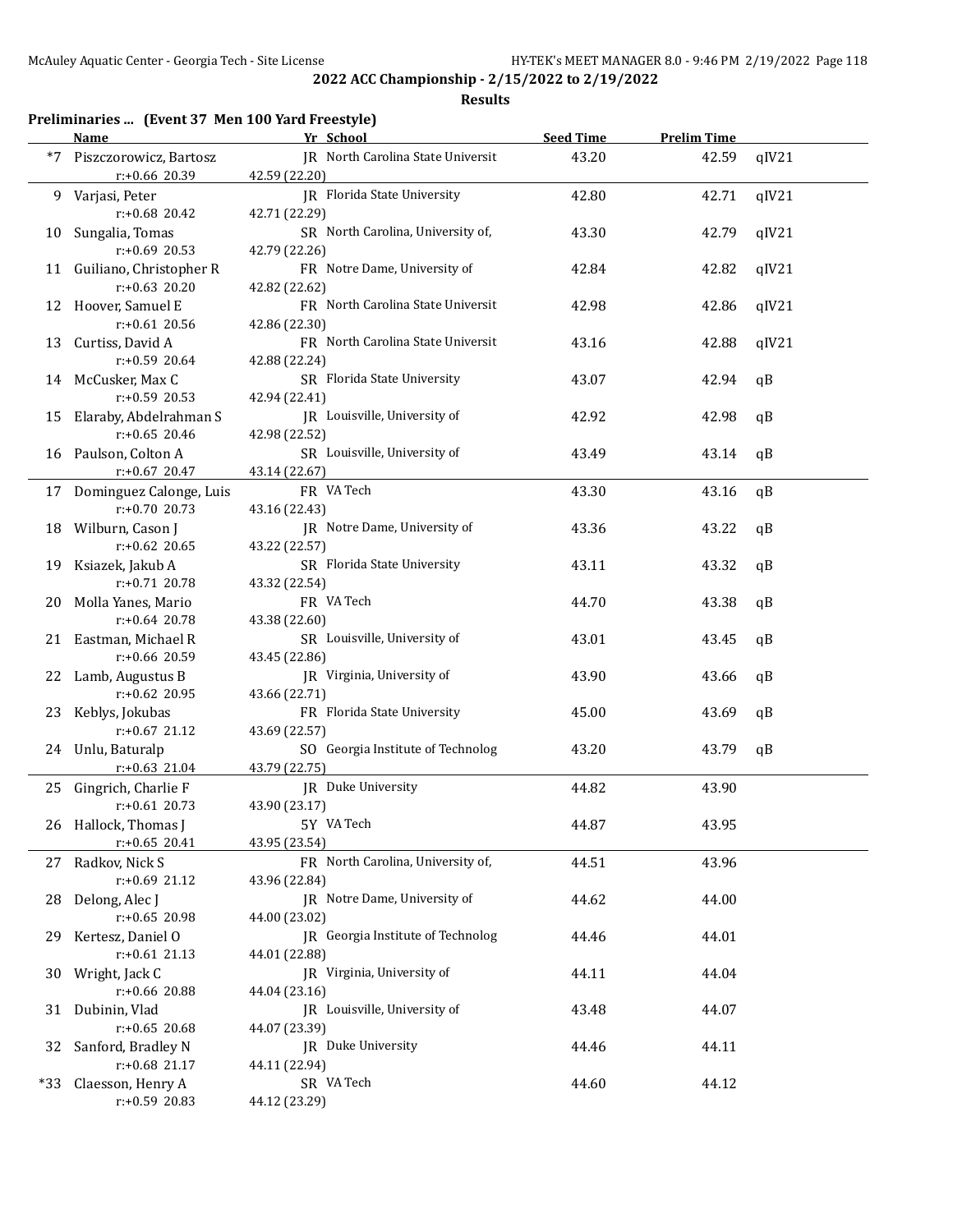### **Results**

## **Preliminaries ... (Event 37 Men 100 Yard Freestyle)**

|       | <b>Name</b>               | Yr School                            | <b>Seed Time</b> | <b>Prelim Time</b> |  |
|-------|---------------------------|--------------------------------------|------------------|--------------------|--|
| *33   | McIntyre, Zachary M       | SO Duke University                   | 44.87            | 44.12              |  |
|       | $r: +0.64$ 21.13          | 44.12 (22.99)                        |                  |                    |  |
| 35    | Moran, Blake F            | JR Florida State University          | 44.46            | 44.16              |  |
|       | $r: +0.66$ 21.05          | 44.16 (23.11)                        |                  |                    |  |
| 36    | Cooper, Ian J             | JR Florida State University          | 45.04            | 44.22              |  |
|       | $r: +0.68$ 21.23          | 44.22 (22.99)                        |                  |                    |  |
| 37    | Kredich, Coleman A        | JR Duke University                   | 44.22            | 44.29              |  |
|       | $r: +0.61$ 20.98          | 44.29 (23.31)                        |                  |                    |  |
|       | 38 Yanchev, Yordan M      | SO Florida State University          | 44.33            | 44.31              |  |
|       | r:+0.66 21.37             | 44.31 (22.94)                        |                  |                    |  |
| 39    | Manoff, Philip B          | SR VA Tech                           | 44.26            | 44.37              |  |
|       | $r: +0.65$                |                                      |                  |                    |  |
| 40    | Daniel, Austin C          | 5Y Georgia Institute of Technolog    | 44.11            | 44.40              |  |
|       | $r: +0.62$ 20.78          | 44.40 (23.62)                        |                  |                    |  |
|       | 41 Odorici, Leandro V     | FR Georgia Institute of Technolog    | 43.93            | 44.44              |  |
|       | r:+0.60 20.90             | 44.44 (23.54)                        |                  |                    |  |
| 42    | Toledo Sanchez, Dominic A | JR Pittsburgh, University of         | 44.80            | 44.50              |  |
|       | $r: +0.62$ 21.16          | 44.50 (23.34)                        |                  |                    |  |
|       | 43 Lahmann, Donovan P     | JR North Carolina, University of,    | 45.04            | 44.60              |  |
|       | r:+0.68 21.29             | 44.60 (23.31)                        |                  |                    |  |
|       | 44 Ghaffari, Mohamed      | <b>IR</b> Florida State University   | 44.83            | 44.69              |  |
|       | r:+0.67 21.29             | 44.69 (23.40)                        |                  |                    |  |
| 45    | Stensby, Christopher S    | JR Notre Dame, University of         | 44.41            | 44.75              |  |
|       | $r: +0.61$ 20.74          | 44.75 (24.01)                        |                  |                    |  |
|       | 46 Pytlarczyk, Szymon     | JR Pittsburgh, University of         | 45.45            | 45.08              |  |
|       | $r: +0.66$ 21.55          | 45.08 (23.53)                        |                  |                    |  |
| 47    | Gapinski, David A         | FR Georgia Institute of Technolog    | 44.88            | 45.16              |  |
|       | $r: +0.74$ 21.61          | 45.16 (23.55)                        |                  |                    |  |
| 48    | Scannell, Thacher H       | JR Notre Dame, University of         | 44.79            | 45.17              |  |
|       | $r: +0.62$ 21.21          | 45.17 (23.96)                        |                  |                    |  |
| 49    | Myers, Max J              | FR Notre Dame, University of         | 45.35            | 45.18              |  |
|       | $r: +0.62$ 21.14          | 45.18 (24.04)                        |                  |                    |  |
|       | 50 Santana, Alexander J   | 5Y Boston College                    | 45.63            | 45.43              |  |
|       | $r: +0.62$ 21.29          | 45.43 (24.14)                        |                  |                    |  |
|       | 51 Ahadzhanian, Serhii    | SR Pittsburgh, University of         | 44.78            | 45.50              |  |
|       | $r: +0.69$ 21.68          | 45.50 (23.82)                        |                  |                    |  |
|       | 52 Wong, Andres           | SO Boston College                    | 46.04            | 46.51              |  |
|       | $r: +0.62$ 22.03          | 46.51 (24.48)                        |                  |                    |  |
| 53    | Henkel, Bryce R           | FR Boston College                    | 46.11            | 47.26              |  |
|       | r:+0.68 22.29             | 47.26 (24.97)                        |                  |                    |  |
| 54    | Geoghegan Ribeiro, Damion | SR Boston College                    | 45.96            | 47.36              |  |
|       | $r: +0.73$ 22.28          | 47.36 (25.08)                        |                  |                    |  |
|       | Roche, Samuel L           | SR Boston College                    | 44.16            | DFS                |  |
|       | Declared false start      | FR Duke University                   |                  |                    |  |
|       | Johnson, Blake C          | Duke University                      | 45.89            | <b>SCR</b>         |  |
|       | Hallaron, David S         | SR<br>Duke University                | 44.69            | <b>SCR</b>         |  |
|       | Knox, Matthew J           | JR                                   | 45.66            | <b>SCR</b>         |  |
|       | Frohde, Wiggo P           | Georgia Institute of Technolog<br>SO | 46.05            | <b>SCR</b>         |  |
|       | Day, John R               | Duke University<br>SR                | 46.39            | <b>SCR</b>         |  |
|       | Jacobs, Daniel A          | Georgia Institute of Technolog<br>SR | NT               | <b>SCR</b>         |  |
|       | Szekely, Matthew A        | <b>Boston College</b><br>JR          | 45.03            | <b>SCR</b>         |  |
|       | O'Brien, Andrew T         | Duke University<br>SO                | 46.26            | <b>SCR</b>         |  |
| $---$ | Repice, Kevin J           | Duke University<br>IR                | 46.53            | <b>SCR</b>         |  |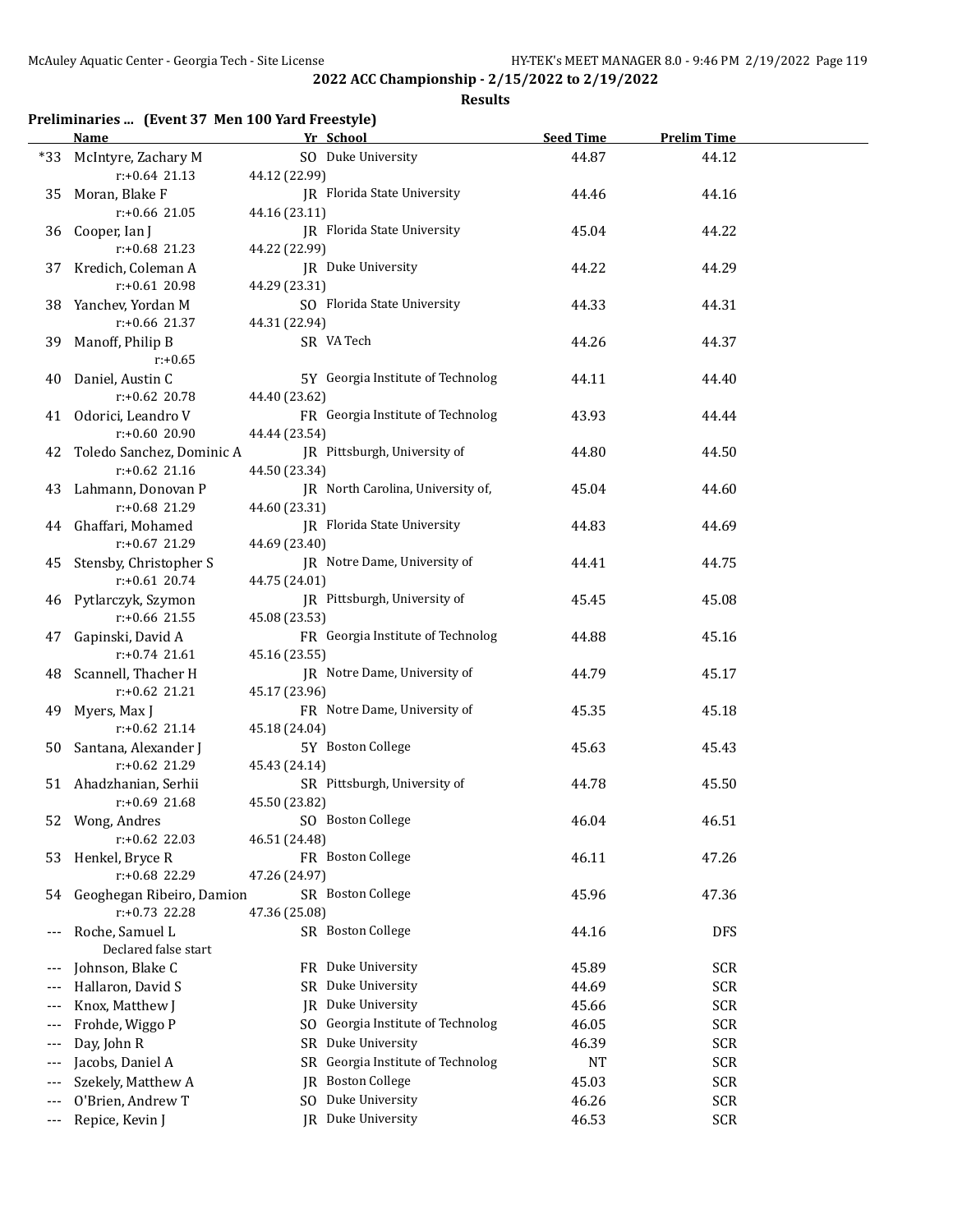#### **Results**

## **Preliminaries ... (Event 37 Men 100 Yard Freestyle)**

|       | Name                       |     | Yr School                         | <b>Seed Time</b> | <b>Prelim Time</b> |
|-------|----------------------------|-----|-----------------------------------|------------------|--------------------|
| $---$ | Cassady, Hunter W          |     | IR VA Tech                        | 44.89            | <b>SCR</b>         |
| $---$ | Desman, Noah H             |     | SR VA Tech                        | 44.52            | <b>SCR</b>         |
|       | Steele, Benjamin H         |     | FR Georgia Institute of Technolog | 45.32            | <b>SCR</b>         |
| $---$ | Mathis, Ryan A             |     | SO Boston College                 | 46.79            | <b>SCR</b>         |
| $---$ | Wakeland, Clark D          |     | SR Georgia Institute of Technolog | 47.06            | <b>SCR</b>         |
| $---$ | Poelke, Boyd R             |     | SO North Carolina, University of, | NT               | <b>SCR</b>         |
| $---$ | Moussally, Sami K          | FR  | North Carolina, University of,    | 45.79            | <b>SCR</b>         |
| $---$ | Villalon Centenera, Santos | JR  | North Carolina, University of,    | 45.11            | <b>SCR</b>         |
|       | Burhans, Tucker F          |     | SR North Carolina, University of, | 45.13            | <b>SCR</b>         |
|       | Lawless, Alec C            |     | JR North Carolina, University of, | 45.96            | <b>SCR</b>         |
| $---$ | Poulsen, Sebastian T       |     | FR North Carolina, University of, | 46.83            | <b>SCR</b>         |
| $---$ | Branscombe, Tyler G        |     | SR Georgia Institute of Technolog | 45.00            | <b>SCR</b>         |
| $---$ | Radziszewski, Krzysztof    |     | FR Pittsburgh, University of      | 46.02            | <b>SCR</b>         |
| $---$ | Smolsky, Jordan A          |     | FR Pittsburgh, University of      | 45.52            | <b>SCR</b>         |
|       | Albiero, Nicolas J         |     | 5Y Louisville, University of      | 44.82            | <b>SCR</b>         |
| $---$ | Kephart, Wesley L          |     | SO Pittsburgh, University of      | 46.33            | <b>SCR</b>         |
| $---$ | Loktev, Denis              |     | FR Louisville, University of      | 44.43            | <b>SCR</b>         |
| $---$ | Crisci, Flynn J            | IR  | Pittsburgh, University of         | 44.53            | <b>SCR</b>         |
| $---$ | Frimis, Guy                |     | FR Pittsburgh, University of      | 45.64            | <b>SCR</b>         |
|       | Laurencelle, Adrien E      |     | SO Virginia, University of        | 44.60            | <b>SCR</b>         |
|       | Klinksiek, Konnar P        |     | JR Virginia, University of        | 45.52            | <b>SCR</b>         |
| $---$ | Worrell, Kyle T            |     | SR Louisville, University of      | 44.58            | <b>SCR</b>         |
| $---$ | Karolczak, Jan M           | SO. | Virginia, University of           | 45.49            | <b>SCR</b>         |
| $---$ | Henderson, Noah C          | IR  | North Carolina State Universit    | 42.96            | <b>SCR</b>         |
| $---$ | Hayes, Aiden G             |     | FR North Carolina State Universit | 44.54            | <b>SCR</b>         |
|       | Izzo, Giovanni             |     | SR North Carolina State Universit | 43.96            | <b>SCR</b>         |
|       | Bustos, Arsenio            |     | FR North Carolina State Universit | 44.23            | <b>SCR</b>         |
| $---$ | Floyd, Kyle P              | SO. | <b>Boston College</b>             | NT               | <b>SCR</b>         |
| $---$ | Tapp, Hunter A             |     | JR North Carolina State Universit | 43.67            | <b>SCR</b>         |
| $---$ | Alderson, Justin T         |     | SO Georgia Institute of Technolog | <b>NT</b>        | <b>SCR</b>         |
| ---   | Knowles, Eric W            |     | 5Y North Carolina State Universit | 44.55            | <b>SCR</b>         |
|       | Stokowski, Kacper A        |     | JR North Carolina State Universit | NT               | <b>SCR</b>         |
| $---$ | Cummings, Tanner C         |     | SR Louisville, University of      | 45.31            | <b>SCR</b>         |
| $---$ | Shaheen, Jonathan M        |     | SO Georgia Institute of Technolog | NT               | <b>SCR</b>         |
| $---$ | Duncan, Caleb W            |     | JR Louisville, University of      | 44.39            | <b>SCR</b>         |
| $---$ | Cohen, Atticus             | JR. | Georgia Institute of Technolog    | NT               | <b>SCR</b>         |
| $---$ | Ferraro, Christian         |     | 5Y Georgia Institute of Technolog | <b>NT</b>        | <b>SCR</b>         |
| $---$ | Aguilar, Adrian            |     | JR Florida State University       | 43.98            | <b>SCR</b>         |
|       | Bowers, Noah L             |     | JR North Carolina State Universit | 43.65            | <b>SCR</b>         |
| ---   | Lowe, Dalton D             |     | SO Louisville, University of      | 46.14            | <b>SCR</b>         |
| ---   | Aikins, Jack H             |     | FR Virginia, University of        | 43.90            | <b>SCR</b>         |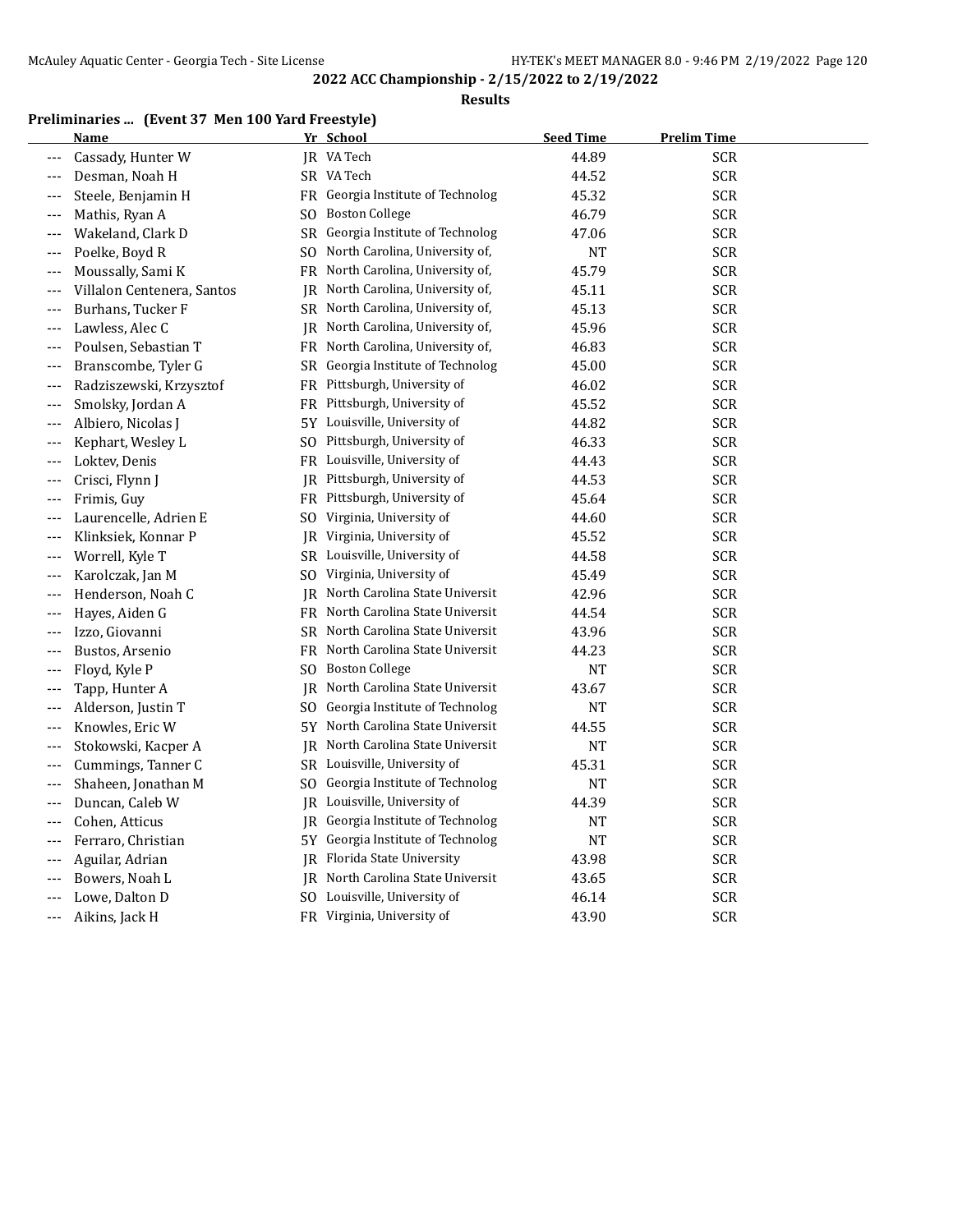| <b>MEET:</b><br>2/22/2014<br><b>Notre Dame</b><br>$2:04.34$ #<br><b>Emma Reaney</b><br>2/5/2022<br>UVA-VA<br><b>CONF:</b><br>$2:03.14$ %<br><b>Katherine Douglass</b><br>3/20/2018<br><b>AMER:</b><br>2:02.60<br>\$<br><b>LIlly King</b><br>Indiana<br>USOP:<br>2:02.60<br>3/20/2018<br>Indiana<br><b>Lilly King</b><br>&<br>2:02.60<br>3/20/2018<br><b>Lilly King</b><br>Indiana<br>NCAA:<br>Ţ.<br>$\pmb{\wedge}$<br>3/19/2016<br>2:03.59<br><b>Lilly King</b><br>Indiana-IN<br>Pool:<br>$2:06.58$ A<br>2:10.37 IV21 Invited NCAA 2021<br>2:13.97 B<br>Yr School<br><b>Prelim Time</b><br><b>Finals Time</b><br>Points<br>Name<br>A - Final<br>SO Virginia, University of<br>2:05.11<br>2:03.02% A<br>32<br>1 Walsh, Alexandra J<br>$r: +0.76$ 27.84<br>59.09 (31.25)<br>1:30.73 (31.64)<br>2:03.02 (32.29)<br>SR North Carolina State Universit<br>2 Hansson, Sophie E<br>2:03.75# A<br>28<br>2:07.05<br>$r: +0.76$ 28.00<br>59.42 (31.42)<br>1:31.39 (31.97)<br>2:03.75 (32.36)<br>Nelson, Ella E<br>JR Virginia, University of<br>27<br>2:06.51<br>2:04.95<br>A<br>3<br>r:+0.68 28.92<br>1:00.44 (31.52)<br>1:32.48 (32.04)<br>2:04.95 (32.47)<br>SO Duke University<br>2:06.63<br>IV21<br>4 Foley, Sarah E<br>2:09.05<br>26<br>r:+0.73 28.57<br>1:33.72 (33.04)<br>1:00.68(32.11)<br>2:06.63 (32.91)<br>SR North Carolina State Universit<br>Podmanikova, Andrea<br>2:06.78<br>IV21<br>25<br>2:08.16<br>5.<br>$r: +0.75$ 28.26<br>1:00.00(31.74)<br>1:33.38 (33.38)<br>2:06.78 (33.40)<br>SO Virginia, University of<br>IV21<br>Keating, Anna E<br>2:08.65<br>2:07.86<br>24<br>6<br>1:01.15 (32.28)<br>$r: +0.73$ 28.87<br>1:34.13 (32.98)<br>2:07.86 (33.73)<br>SR Virginia, University of<br>IV21<br>23<br>Wenger, Alexis K<br>2:07.27<br>2:07.87<br>7<br>$r: +0.62$ 28.52<br>1:00.82 (32.30)<br>1:33.78 (32.96)<br>2:07.87 (34.09)<br>Maccausland, Heather C<br>JR North Carolina State Universit<br>22<br>2:09.20<br>2:12.22<br>B<br>8<br>$r: +0.70$ 29.41<br>1:02.31 (32.90)<br>1:36.91 (34.60)<br>2:12.22 (35.31)<br><b>B</b> - Final<br>SR Louisville, University of<br>2:10.02<br>IV21<br>20<br>Astashkina, Mariia<br>2:08.74<br>9.<br>$r: +0.72$ 29.49<br>1:35.23 (33.18)<br>1:02.05 (32.56)<br>2:08.74 (33.51)<br>5Y Louisville, University of<br>Friesen, Morgan C<br>2:09.50<br>2:10.56<br>B<br>17<br>10<br>$r: +0.69$ 29.43<br>1:02.26 (32.83)<br>1:36.00 (33.74)<br>2:10.56 (34.56)<br>SR North Carolina, University of,<br>Higgs, Lillian L<br>2:11.91<br>2:12.12<br>B<br>16<br>11<br>$r: +0.72$ 29.66<br>1:02.95 (33.29)<br>1:36.61 (33.66)<br>2:12.12 (35.51)<br>SO North Carolina, University of,<br>12 Rudolph, Alexandra M<br>2:12.31<br>2:12.28<br>B<br>15<br>$r: +0.65$ 29.31<br>1:02.57 (33.26)<br>1:36.89 (34.32)<br>2:12.28 (35.39)<br>SR Louisville, University of<br>13 Dunn, Diana G<br>2:13.08<br>2:13.39<br>B<br>14<br>r:+0.66 30.15<br>1:03.60(33.45)<br>1:37.85 (34.25)<br>2:13.39 (35.54)<br>SO Notre Dame, University of<br>14 Bender, Sarah N<br>2:13.35<br>2:13.54<br>B<br>13<br>$r: +0.72$ 30.43<br>1:04.39 (33.96)<br>1:39.00 (34.61)<br>2:13.54 (34.54)<br>FR Florida State University<br>Huggins, Madeline E<br>2:13.26<br>2:13.65<br>B<br>12<br>15<br>$r: +0.74$ 29.75<br>1:02.93 (33.18)<br>1:37.76 (34.83)<br>2:13.65 (35.89)<br>SO North Carolina, University of,<br>16 Ward, Katharine<br>B<br>2:12.84<br>2:13.81<br>11<br>$r: +0.62$ 30.31<br>1:03.54 (33.23)<br>1:38.10 (34.56)<br>2:13.81 (35.71)<br>C - Final<br>SO Louisville, University of<br>17 Farrington, Adeline G<br>9<br>2:13.90<br>2:12.63<br>B<br>r:+0.77 29.76<br>1:37.21 (34.34)<br>1:02.87 (33.11)<br>2:12.63 (35.42)<br>JR Notre Dame, University of<br>Jew, Eleanor S<br>2:13.69<br>2:13.07<br>B<br>7<br>18<br>r:+0.70 29.30<br>1:02.66 (33.36)<br>1:37.19 (34.53)<br>2:13.07 (35.88)<br>FR Georgia Institute of Technolog<br>Sabin, Clarissa D<br>2:14.90<br>2:13.25<br>B<br>6<br>19<br>$r: +0.64$ 30.27<br>1:03.80 (33.53)<br>1:38.21 (34.41)<br>2:13.25 (35.04)<br>SO Georgia Institute of Technolog<br>5<br>Butterfield, Claudia G<br>2:14.13<br>2:13.29<br>B<br>20<br>r:+0.69 29.95<br>1:03.58 (33.63)<br>1:38.02 (34.44)<br>2:13.29 (35.27) | <b>Event 38 Women 200 Yard Breaststroke</b> |  |  |  |  |  |
|-------------------------------------------------------------------------------------------------------------------------------------------------------------------------------------------------------------------------------------------------------------------------------------------------------------------------------------------------------------------------------------------------------------------------------------------------------------------------------------------------------------------------------------------------------------------------------------------------------------------------------------------------------------------------------------------------------------------------------------------------------------------------------------------------------------------------------------------------------------------------------------------------------------------------------------------------------------------------------------------------------------------------------------------------------------------------------------------------------------------------------------------------------------------------------------------------------------------------------------------------------------------------------------------------------------------------------------------------------------------------------------------------------------------------------------------------------------------------------------------------------------------------------------------------------------------------------------------------------------------------------------------------------------------------------------------------------------------------------------------------------------------------------------------------------------------------------------------------------------------------------------------------------------------------------------------------------------------------------------------------------------------------------------------------------------------------------------------------------------------------------------------------------------------------------------------------------------------------------------------------------------------------------------------------------------------------------------------------------------------------------------------------------------------------------------------------------------------------------------------------------------------------------------------------------------------------------------------------------------------------------------------------------------------------------------------------------------------------------------------------------------------------------------------------------------------------------------------------------------------------------------------------------------------------------------------------------------------------------------------------------------------------------------------------------------------------------------------------------------------------------------------------------------------------------------------------------------------------------------------------------------------------------------------------------------------------------------------------------------------------------------------------------------------------------------------------------------------------------------------------------------------------------------------------------------------------------------------------------------------------------------------------------------------------------------------------------------------------------------------------------------------------------------------------------------------------------------------------------------------------------------------------------------------------------------------------------------------------------------------------------------------------------------------------------------------------------------------------------------------------------------------------------------------------|---------------------------------------------|--|--|--|--|--|
|                                                                                                                                                                                                                                                                                                                                                                                                                                                                                                                                                                                                                                                                                                                                                                                                                                                                                                                                                                                                                                                                                                                                                                                                                                                                                                                                                                                                                                                                                                                                                                                                                                                                                                                                                                                                                                                                                                                                                                                                                                                                                                                                                                                                                                                                                                                                                                                                                                                                                                                                                                                                                                                                                                                                                                                                                                                                                                                                                                                                                                                                                                                                                                                                                                                                                                                                                                                                                                                                                                                                                                                                                                                                                                                                                                                                                                                                                                                                                                                                                                                                                                                                                                         |                                             |  |  |  |  |  |
|                                                                                                                                                                                                                                                                                                                                                                                                                                                                                                                                                                                                                                                                                                                                                                                                                                                                                                                                                                                                                                                                                                                                                                                                                                                                                                                                                                                                                                                                                                                                                                                                                                                                                                                                                                                                                                                                                                                                                                                                                                                                                                                                                                                                                                                                                                                                                                                                                                                                                                                                                                                                                                                                                                                                                                                                                                                                                                                                                                                                                                                                                                                                                                                                                                                                                                                                                                                                                                                                                                                                                                                                                                                                                                                                                                                                                                                                                                                                                                                                                                                                                                                                                                         |                                             |  |  |  |  |  |
|                                                                                                                                                                                                                                                                                                                                                                                                                                                                                                                                                                                                                                                                                                                                                                                                                                                                                                                                                                                                                                                                                                                                                                                                                                                                                                                                                                                                                                                                                                                                                                                                                                                                                                                                                                                                                                                                                                                                                                                                                                                                                                                                                                                                                                                                                                                                                                                                                                                                                                                                                                                                                                                                                                                                                                                                                                                                                                                                                                                                                                                                                                                                                                                                                                                                                                                                                                                                                                                                                                                                                                                                                                                                                                                                                                                                                                                                                                                                                                                                                                                                                                                                                                         |                                             |  |  |  |  |  |
|                                                                                                                                                                                                                                                                                                                                                                                                                                                                                                                                                                                                                                                                                                                                                                                                                                                                                                                                                                                                                                                                                                                                                                                                                                                                                                                                                                                                                                                                                                                                                                                                                                                                                                                                                                                                                                                                                                                                                                                                                                                                                                                                                                                                                                                                                                                                                                                                                                                                                                                                                                                                                                                                                                                                                                                                                                                                                                                                                                                                                                                                                                                                                                                                                                                                                                                                                                                                                                                                                                                                                                                                                                                                                                                                                                                                                                                                                                                                                                                                                                                                                                                                                                         |                                             |  |  |  |  |  |
|                                                                                                                                                                                                                                                                                                                                                                                                                                                                                                                                                                                                                                                                                                                                                                                                                                                                                                                                                                                                                                                                                                                                                                                                                                                                                                                                                                                                                                                                                                                                                                                                                                                                                                                                                                                                                                                                                                                                                                                                                                                                                                                                                                                                                                                                                                                                                                                                                                                                                                                                                                                                                                                                                                                                                                                                                                                                                                                                                                                                                                                                                                                                                                                                                                                                                                                                                                                                                                                                                                                                                                                                                                                                                                                                                                                                                                                                                                                                                                                                                                                                                                                                                                         |                                             |  |  |  |  |  |
|                                                                                                                                                                                                                                                                                                                                                                                                                                                                                                                                                                                                                                                                                                                                                                                                                                                                                                                                                                                                                                                                                                                                                                                                                                                                                                                                                                                                                                                                                                                                                                                                                                                                                                                                                                                                                                                                                                                                                                                                                                                                                                                                                                                                                                                                                                                                                                                                                                                                                                                                                                                                                                                                                                                                                                                                                                                                                                                                                                                                                                                                                                                                                                                                                                                                                                                                                                                                                                                                                                                                                                                                                                                                                                                                                                                                                                                                                                                                                                                                                                                                                                                                                                         |                                             |  |  |  |  |  |
|                                                                                                                                                                                                                                                                                                                                                                                                                                                                                                                                                                                                                                                                                                                                                                                                                                                                                                                                                                                                                                                                                                                                                                                                                                                                                                                                                                                                                                                                                                                                                                                                                                                                                                                                                                                                                                                                                                                                                                                                                                                                                                                                                                                                                                                                                                                                                                                                                                                                                                                                                                                                                                                                                                                                                                                                                                                                                                                                                                                                                                                                                                                                                                                                                                                                                                                                                                                                                                                                                                                                                                                                                                                                                                                                                                                                                                                                                                                                                                                                                                                                                                                                                                         |                                             |  |  |  |  |  |
|                                                                                                                                                                                                                                                                                                                                                                                                                                                                                                                                                                                                                                                                                                                                                                                                                                                                                                                                                                                                                                                                                                                                                                                                                                                                                                                                                                                                                                                                                                                                                                                                                                                                                                                                                                                                                                                                                                                                                                                                                                                                                                                                                                                                                                                                                                                                                                                                                                                                                                                                                                                                                                                                                                                                                                                                                                                                                                                                                                                                                                                                                                                                                                                                                                                                                                                                                                                                                                                                                                                                                                                                                                                                                                                                                                                                                                                                                                                                                                                                                                                                                                                                                                         |                                             |  |  |  |  |  |
|                                                                                                                                                                                                                                                                                                                                                                                                                                                                                                                                                                                                                                                                                                                                                                                                                                                                                                                                                                                                                                                                                                                                                                                                                                                                                                                                                                                                                                                                                                                                                                                                                                                                                                                                                                                                                                                                                                                                                                                                                                                                                                                                                                                                                                                                                                                                                                                                                                                                                                                                                                                                                                                                                                                                                                                                                                                                                                                                                                                                                                                                                                                                                                                                                                                                                                                                                                                                                                                                                                                                                                                                                                                                                                                                                                                                                                                                                                                                                                                                                                                                                                                                                                         |                                             |  |  |  |  |  |
|                                                                                                                                                                                                                                                                                                                                                                                                                                                                                                                                                                                                                                                                                                                                                                                                                                                                                                                                                                                                                                                                                                                                                                                                                                                                                                                                                                                                                                                                                                                                                                                                                                                                                                                                                                                                                                                                                                                                                                                                                                                                                                                                                                                                                                                                                                                                                                                                                                                                                                                                                                                                                                                                                                                                                                                                                                                                                                                                                                                                                                                                                                                                                                                                                                                                                                                                                                                                                                                                                                                                                                                                                                                                                                                                                                                                                                                                                                                                                                                                                                                                                                                                                                         |                                             |  |  |  |  |  |
|                                                                                                                                                                                                                                                                                                                                                                                                                                                                                                                                                                                                                                                                                                                                                                                                                                                                                                                                                                                                                                                                                                                                                                                                                                                                                                                                                                                                                                                                                                                                                                                                                                                                                                                                                                                                                                                                                                                                                                                                                                                                                                                                                                                                                                                                                                                                                                                                                                                                                                                                                                                                                                                                                                                                                                                                                                                                                                                                                                                                                                                                                                                                                                                                                                                                                                                                                                                                                                                                                                                                                                                                                                                                                                                                                                                                                                                                                                                                                                                                                                                                                                                                                                         |                                             |  |  |  |  |  |
|                                                                                                                                                                                                                                                                                                                                                                                                                                                                                                                                                                                                                                                                                                                                                                                                                                                                                                                                                                                                                                                                                                                                                                                                                                                                                                                                                                                                                                                                                                                                                                                                                                                                                                                                                                                                                                                                                                                                                                                                                                                                                                                                                                                                                                                                                                                                                                                                                                                                                                                                                                                                                                                                                                                                                                                                                                                                                                                                                                                                                                                                                                                                                                                                                                                                                                                                                                                                                                                                                                                                                                                                                                                                                                                                                                                                                                                                                                                                                                                                                                                                                                                                                                         |                                             |  |  |  |  |  |
|                                                                                                                                                                                                                                                                                                                                                                                                                                                                                                                                                                                                                                                                                                                                                                                                                                                                                                                                                                                                                                                                                                                                                                                                                                                                                                                                                                                                                                                                                                                                                                                                                                                                                                                                                                                                                                                                                                                                                                                                                                                                                                                                                                                                                                                                                                                                                                                                                                                                                                                                                                                                                                                                                                                                                                                                                                                                                                                                                                                                                                                                                                                                                                                                                                                                                                                                                                                                                                                                                                                                                                                                                                                                                                                                                                                                                                                                                                                                                                                                                                                                                                                                                                         |                                             |  |  |  |  |  |
|                                                                                                                                                                                                                                                                                                                                                                                                                                                                                                                                                                                                                                                                                                                                                                                                                                                                                                                                                                                                                                                                                                                                                                                                                                                                                                                                                                                                                                                                                                                                                                                                                                                                                                                                                                                                                                                                                                                                                                                                                                                                                                                                                                                                                                                                                                                                                                                                                                                                                                                                                                                                                                                                                                                                                                                                                                                                                                                                                                                                                                                                                                                                                                                                                                                                                                                                                                                                                                                                                                                                                                                                                                                                                                                                                                                                                                                                                                                                                                                                                                                                                                                                                                         |                                             |  |  |  |  |  |
|                                                                                                                                                                                                                                                                                                                                                                                                                                                                                                                                                                                                                                                                                                                                                                                                                                                                                                                                                                                                                                                                                                                                                                                                                                                                                                                                                                                                                                                                                                                                                                                                                                                                                                                                                                                                                                                                                                                                                                                                                                                                                                                                                                                                                                                                                                                                                                                                                                                                                                                                                                                                                                                                                                                                                                                                                                                                                                                                                                                                                                                                                                                                                                                                                                                                                                                                                                                                                                                                                                                                                                                                                                                                                                                                                                                                                                                                                                                                                                                                                                                                                                                                                                         |                                             |  |  |  |  |  |
|                                                                                                                                                                                                                                                                                                                                                                                                                                                                                                                                                                                                                                                                                                                                                                                                                                                                                                                                                                                                                                                                                                                                                                                                                                                                                                                                                                                                                                                                                                                                                                                                                                                                                                                                                                                                                                                                                                                                                                                                                                                                                                                                                                                                                                                                                                                                                                                                                                                                                                                                                                                                                                                                                                                                                                                                                                                                                                                                                                                                                                                                                                                                                                                                                                                                                                                                                                                                                                                                                                                                                                                                                                                                                                                                                                                                                                                                                                                                                                                                                                                                                                                                                                         |                                             |  |  |  |  |  |
|                                                                                                                                                                                                                                                                                                                                                                                                                                                                                                                                                                                                                                                                                                                                                                                                                                                                                                                                                                                                                                                                                                                                                                                                                                                                                                                                                                                                                                                                                                                                                                                                                                                                                                                                                                                                                                                                                                                                                                                                                                                                                                                                                                                                                                                                                                                                                                                                                                                                                                                                                                                                                                                                                                                                                                                                                                                                                                                                                                                                                                                                                                                                                                                                                                                                                                                                                                                                                                                                                                                                                                                                                                                                                                                                                                                                                                                                                                                                                                                                                                                                                                                                                                         |                                             |  |  |  |  |  |
|                                                                                                                                                                                                                                                                                                                                                                                                                                                                                                                                                                                                                                                                                                                                                                                                                                                                                                                                                                                                                                                                                                                                                                                                                                                                                                                                                                                                                                                                                                                                                                                                                                                                                                                                                                                                                                                                                                                                                                                                                                                                                                                                                                                                                                                                                                                                                                                                                                                                                                                                                                                                                                                                                                                                                                                                                                                                                                                                                                                                                                                                                                                                                                                                                                                                                                                                                                                                                                                                                                                                                                                                                                                                                                                                                                                                                                                                                                                                                                                                                                                                                                                                                                         |                                             |  |  |  |  |  |
|                                                                                                                                                                                                                                                                                                                                                                                                                                                                                                                                                                                                                                                                                                                                                                                                                                                                                                                                                                                                                                                                                                                                                                                                                                                                                                                                                                                                                                                                                                                                                                                                                                                                                                                                                                                                                                                                                                                                                                                                                                                                                                                                                                                                                                                                                                                                                                                                                                                                                                                                                                                                                                                                                                                                                                                                                                                                                                                                                                                                                                                                                                                                                                                                                                                                                                                                                                                                                                                                                                                                                                                                                                                                                                                                                                                                                                                                                                                                                                                                                                                                                                                                                                         |                                             |  |  |  |  |  |
|                                                                                                                                                                                                                                                                                                                                                                                                                                                                                                                                                                                                                                                                                                                                                                                                                                                                                                                                                                                                                                                                                                                                                                                                                                                                                                                                                                                                                                                                                                                                                                                                                                                                                                                                                                                                                                                                                                                                                                                                                                                                                                                                                                                                                                                                                                                                                                                                                                                                                                                                                                                                                                                                                                                                                                                                                                                                                                                                                                                                                                                                                                                                                                                                                                                                                                                                                                                                                                                                                                                                                                                                                                                                                                                                                                                                                                                                                                                                                                                                                                                                                                                                                                         |                                             |  |  |  |  |  |
|                                                                                                                                                                                                                                                                                                                                                                                                                                                                                                                                                                                                                                                                                                                                                                                                                                                                                                                                                                                                                                                                                                                                                                                                                                                                                                                                                                                                                                                                                                                                                                                                                                                                                                                                                                                                                                                                                                                                                                                                                                                                                                                                                                                                                                                                                                                                                                                                                                                                                                                                                                                                                                                                                                                                                                                                                                                                                                                                                                                                                                                                                                                                                                                                                                                                                                                                                                                                                                                                                                                                                                                                                                                                                                                                                                                                                                                                                                                                                                                                                                                                                                                                                                         |                                             |  |  |  |  |  |
|                                                                                                                                                                                                                                                                                                                                                                                                                                                                                                                                                                                                                                                                                                                                                                                                                                                                                                                                                                                                                                                                                                                                                                                                                                                                                                                                                                                                                                                                                                                                                                                                                                                                                                                                                                                                                                                                                                                                                                                                                                                                                                                                                                                                                                                                                                                                                                                                                                                                                                                                                                                                                                                                                                                                                                                                                                                                                                                                                                                                                                                                                                                                                                                                                                                                                                                                                                                                                                                                                                                                                                                                                                                                                                                                                                                                                                                                                                                                                                                                                                                                                                                                                                         |                                             |  |  |  |  |  |
|                                                                                                                                                                                                                                                                                                                                                                                                                                                                                                                                                                                                                                                                                                                                                                                                                                                                                                                                                                                                                                                                                                                                                                                                                                                                                                                                                                                                                                                                                                                                                                                                                                                                                                                                                                                                                                                                                                                                                                                                                                                                                                                                                                                                                                                                                                                                                                                                                                                                                                                                                                                                                                                                                                                                                                                                                                                                                                                                                                                                                                                                                                                                                                                                                                                                                                                                                                                                                                                                                                                                                                                                                                                                                                                                                                                                                                                                                                                                                                                                                                                                                                                                                                         |                                             |  |  |  |  |  |
|                                                                                                                                                                                                                                                                                                                                                                                                                                                                                                                                                                                                                                                                                                                                                                                                                                                                                                                                                                                                                                                                                                                                                                                                                                                                                                                                                                                                                                                                                                                                                                                                                                                                                                                                                                                                                                                                                                                                                                                                                                                                                                                                                                                                                                                                                                                                                                                                                                                                                                                                                                                                                                                                                                                                                                                                                                                                                                                                                                                                                                                                                                                                                                                                                                                                                                                                                                                                                                                                                                                                                                                                                                                                                                                                                                                                                                                                                                                                                                                                                                                                                                                                                                         |                                             |  |  |  |  |  |
|                                                                                                                                                                                                                                                                                                                                                                                                                                                                                                                                                                                                                                                                                                                                                                                                                                                                                                                                                                                                                                                                                                                                                                                                                                                                                                                                                                                                                                                                                                                                                                                                                                                                                                                                                                                                                                                                                                                                                                                                                                                                                                                                                                                                                                                                                                                                                                                                                                                                                                                                                                                                                                                                                                                                                                                                                                                                                                                                                                                                                                                                                                                                                                                                                                                                                                                                                                                                                                                                                                                                                                                                                                                                                                                                                                                                                                                                                                                                                                                                                                                                                                                                                                         |                                             |  |  |  |  |  |
|                                                                                                                                                                                                                                                                                                                                                                                                                                                                                                                                                                                                                                                                                                                                                                                                                                                                                                                                                                                                                                                                                                                                                                                                                                                                                                                                                                                                                                                                                                                                                                                                                                                                                                                                                                                                                                                                                                                                                                                                                                                                                                                                                                                                                                                                                                                                                                                                                                                                                                                                                                                                                                                                                                                                                                                                                                                                                                                                                                                                                                                                                                                                                                                                                                                                                                                                                                                                                                                                                                                                                                                                                                                                                                                                                                                                                                                                                                                                                                                                                                                                                                                                                                         |                                             |  |  |  |  |  |
|                                                                                                                                                                                                                                                                                                                                                                                                                                                                                                                                                                                                                                                                                                                                                                                                                                                                                                                                                                                                                                                                                                                                                                                                                                                                                                                                                                                                                                                                                                                                                                                                                                                                                                                                                                                                                                                                                                                                                                                                                                                                                                                                                                                                                                                                                                                                                                                                                                                                                                                                                                                                                                                                                                                                                                                                                                                                                                                                                                                                                                                                                                                                                                                                                                                                                                                                                                                                                                                                                                                                                                                                                                                                                                                                                                                                                                                                                                                                                                                                                                                                                                                                                                         |                                             |  |  |  |  |  |
|                                                                                                                                                                                                                                                                                                                                                                                                                                                                                                                                                                                                                                                                                                                                                                                                                                                                                                                                                                                                                                                                                                                                                                                                                                                                                                                                                                                                                                                                                                                                                                                                                                                                                                                                                                                                                                                                                                                                                                                                                                                                                                                                                                                                                                                                                                                                                                                                                                                                                                                                                                                                                                                                                                                                                                                                                                                                                                                                                                                                                                                                                                                                                                                                                                                                                                                                                                                                                                                                                                                                                                                                                                                                                                                                                                                                                                                                                                                                                                                                                                                                                                                                                                         |                                             |  |  |  |  |  |
|                                                                                                                                                                                                                                                                                                                                                                                                                                                                                                                                                                                                                                                                                                                                                                                                                                                                                                                                                                                                                                                                                                                                                                                                                                                                                                                                                                                                                                                                                                                                                                                                                                                                                                                                                                                                                                                                                                                                                                                                                                                                                                                                                                                                                                                                                                                                                                                                                                                                                                                                                                                                                                                                                                                                                                                                                                                                                                                                                                                                                                                                                                                                                                                                                                                                                                                                                                                                                                                                                                                                                                                                                                                                                                                                                                                                                                                                                                                                                                                                                                                                                                                                                                         |                                             |  |  |  |  |  |
|                                                                                                                                                                                                                                                                                                                                                                                                                                                                                                                                                                                                                                                                                                                                                                                                                                                                                                                                                                                                                                                                                                                                                                                                                                                                                                                                                                                                                                                                                                                                                                                                                                                                                                                                                                                                                                                                                                                                                                                                                                                                                                                                                                                                                                                                                                                                                                                                                                                                                                                                                                                                                                                                                                                                                                                                                                                                                                                                                                                                                                                                                                                                                                                                                                                                                                                                                                                                                                                                                                                                                                                                                                                                                                                                                                                                                                                                                                                                                                                                                                                                                                                                                                         |                                             |  |  |  |  |  |
|                                                                                                                                                                                                                                                                                                                                                                                                                                                                                                                                                                                                                                                                                                                                                                                                                                                                                                                                                                                                                                                                                                                                                                                                                                                                                                                                                                                                                                                                                                                                                                                                                                                                                                                                                                                                                                                                                                                                                                                                                                                                                                                                                                                                                                                                                                                                                                                                                                                                                                                                                                                                                                                                                                                                                                                                                                                                                                                                                                                                                                                                                                                                                                                                                                                                                                                                                                                                                                                                                                                                                                                                                                                                                                                                                                                                                                                                                                                                                                                                                                                                                                                                                                         |                                             |  |  |  |  |  |
|                                                                                                                                                                                                                                                                                                                                                                                                                                                                                                                                                                                                                                                                                                                                                                                                                                                                                                                                                                                                                                                                                                                                                                                                                                                                                                                                                                                                                                                                                                                                                                                                                                                                                                                                                                                                                                                                                                                                                                                                                                                                                                                                                                                                                                                                                                                                                                                                                                                                                                                                                                                                                                                                                                                                                                                                                                                                                                                                                                                                                                                                                                                                                                                                                                                                                                                                                                                                                                                                                                                                                                                                                                                                                                                                                                                                                                                                                                                                                                                                                                                                                                                                                                         |                                             |  |  |  |  |  |
|                                                                                                                                                                                                                                                                                                                                                                                                                                                                                                                                                                                                                                                                                                                                                                                                                                                                                                                                                                                                                                                                                                                                                                                                                                                                                                                                                                                                                                                                                                                                                                                                                                                                                                                                                                                                                                                                                                                                                                                                                                                                                                                                                                                                                                                                                                                                                                                                                                                                                                                                                                                                                                                                                                                                                                                                                                                                                                                                                                                                                                                                                                                                                                                                                                                                                                                                                                                                                                                                                                                                                                                                                                                                                                                                                                                                                                                                                                                                                                                                                                                                                                                                                                         |                                             |  |  |  |  |  |
|                                                                                                                                                                                                                                                                                                                                                                                                                                                                                                                                                                                                                                                                                                                                                                                                                                                                                                                                                                                                                                                                                                                                                                                                                                                                                                                                                                                                                                                                                                                                                                                                                                                                                                                                                                                                                                                                                                                                                                                                                                                                                                                                                                                                                                                                                                                                                                                                                                                                                                                                                                                                                                                                                                                                                                                                                                                                                                                                                                                                                                                                                                                                                                                                                                                                                                                                                                                                                                                                                                                                                                                                                                                                                                                                                                                                                                                                                                                                                                                                                                                                                                                                                                         |                                             |  |  |  |  |  |
|                                                                                                                                                                                                                                                                                                                                                                                                                                                                                                                                                                                                                                                                                                                                                                                                                                                                                                                                                                                                                                                                                                                                                                                                                                                                                                                                                                                                                                                                                                                                                                                                                                                                                                                                                                                                                                                                                                                                                                                                                                                                                                                                                                                                                                                                                                                                                                                                                                                                                                                                                                                                                                                                                                                                                                                                                                                                                                                                                                                                                                                                                                                                                                                                                                                                                                                                                                                                                                                                                                                                                                                                                                                                                                                                                                                                                                                                                                                                                                                                                                                                                                                                                                         |                                             |  |  |  |  |  |
|                                                                                                                                                                                                                                                                                                                                                                                                                                                                                                                                                                                                                                                                                                                                                                                                                                                                                                                                                                                                                                                                                                                                                                                                                                                                                                                                                                                                                                                                                                                                                                                                                                                                                                                                                                                                                                                                                                                                                                                                                                                                                                                                                                                                                                                                                                                                                                                                                                                                                                                                                                                                                                                                                                                                                                                                                                                                                                                                                                                                                                                                                                                                                                                                                                                                                                                                                                                                                                                                                                                                                                                                                                                                                                                                                                                                                                                                                                                                                                                                                                                                                                                                                                         |                                             |  |  |  |  |  |
|                                                                                                                                                                                                                                                                                                                                                                                                                                                                                                                                                                                                                                                                                                                                                                                                                                                                                                                                                                                                                                                                                                                                                                                                                                                                                                                                                                                                                                                                                                                                                                                                                                                                                                                                                                                                                                                                                                                                                                                                                                                                                                                                                                                                                                                                                                                                                                                                                                                                                                                                                                                                                                                                                                                                                                                                                                                                                                                                                                                                                                                                                                                                                                                                                                                                                                                                                                                                                                                                                                                                                                                                                                                                                                                                                                                                                                                                                                                                                                                                                                                                                                                                                                         |                                             |  |  |  |  |  |
|                                                                                                                                                                                                                                                                                                                                                                                                                                                                                                                                                                                                                                                                                                                                                                                                                                                                                                                                                                                                                                                                                                                                                                                                                                                                                                                                                                                                                                                                                                                                                                                                                                                                                                                                                                                                                                                                                                                                                                                                                                                                                                                                                                                                                                                                                                                                                                                                                                                                                                                                                                                                                                                                                                                                                                                                                                                                                                                                                                                                                                                                                                                                                                                                                                                                                                                                                                                                                                                                                                                                                                                                                                                                                                                                                                                                                                                                                                                                                                                                                                                                                                                                                                         |                                             |  |  |  |  |  |
|                                                                                                                                                                                                                                                                                                                                                                                                                                                                                                                                                                                                                                                                                                                                                                                                                                                                                                                                                                                                                                                                                                                                                                                                                                                                                                                                                                                                                                                                                                                                                                                                                                                                                                                                                                                                                                                                                                                                                                                                                                                                                                                                                                                                                                                                                                                                                                                                                                                                                                                                                                                                                                                                                                                                                                                                                                                                                                                                                                                                                                                                                                                                                                                                                                                                                                                                                                                                                                                                                                                                                                                                                                                                                                                                                                                                                                                                                                                                                                                                                                                                                                                                                                         |                                             |  |  |  |  |  |
|                                                                                                                                                                                                                                                                                                                                                                                                                                                                                                                                                                                                                                                                                                                                                                                                                                                                                                                                                                                                                                                                                                                                                                                                                                                                                                                                                                                                                                                                                                                                                                                                                                                                                                                                                                                                                                                                                                                                                                                                                                                                                                                                                                                                                                                                                                                                                                                                                                                                                                                                                                                                                                                                                                                                                                                                                                                                                                                                                                                                                                                                                                                                                                                                                                                                                                                                                                                                                                                                                                                                                                                                                                                                                                                                                                                                                                                                                                                                                                                                                                                                                                                                                                         |                                             |  |  |  |  |  |
|                                                                                                                                                                                                                                                                                                                                                                                                                                                                                                                                                                                                                                                                                                                                                                                                                                                                                                                                                                                                                                                                                                                                                                                                                                                                                                                                                                                                                                                                                                                                                                                                                                                                                                                                                                                                                                                                                                                                                                                                                                                                                                                                                                                                                                                                                                                                                                                                                                                                                                                                                                                                                                                                                                                                                                                                                                                                                                                                                                                                                                                                                                                                                                                                                                                                                                                                                                                                                                                                                                                                                                                                                                                                                                                                                                                                                                                                                                                                                                                                                                                                                                                                                                         |                                             |  |  |  |  |  |
|                                                                                                                                                                                                                                                                                                                                                                                                                                                                                                                                                                                                                                                                                                                                                                                                                                                                                                                                                                                                                                                                                                                                                                                                                                                                                                                                                                                                                                                                                                                                                                                                                                                                                                                                                                                                                                                                                                                                                                                                                                                                                                                                                                                                                                                                                                                                                                                                                                                                                                                                                                                                                                                                                                                                                                                                                                                                                                                                                                                                                                                                                                                                                                                                                                                                                                                                                                                                                                                                                                                                                                                                                                                                                                                                                                                                                                                                                                                                                                                                                                                                                                                                                                         |                                             |  |  |  |  |  |
|                                                                                                                                                                                                                                                                                                                                                                                                                                                                                                                                                                                                                                                                                                                                                                                                                                                                                                                                                                                                                                                                                                                                                                                                                                                                                                                                                                                                                                                                                                                                                                                                                                                                                                                                                                                                                                                                                                                                                                                                                                                                                                                                                                                                                                                                                                                                                                                                                                                                                                                                                                                                                                                                                                                                                                                                                                                                                                                                                                                                                                                                                                                                                                                                                                                                                                                                                                                                                                                                                                                                                                                                                                                                                                                                                                                                                                                                                                                                                                                                                                                                                                                                                                         |                                             |  |  |  |  |  |
|                                                                                                                                                                                                                                                                                                                                                                                                                                                                                                                                                                                                                                                                                                                                                                                                                                                                                                                                                                                                                                                                                                                                                                                                                                                                                                                                                                                                                                                                                                                                                                                                                                                                                                                                                                                                                                                                                                                                                                                                                                                                                                                                                                                                                                                                                                                                                                                                                                                                                                                                                                                                                                                                                                                                                                                                                                                                                                                                                                                                                                                                                                                                                                                                                                                                                                                                                                                                                                                                                                                                                                                                                                                                                                                                                                                                                                                                                                                                                                                                                                                                                                                                                                         |                                             |  |  |  |  |  |
|                                                                                                                                                                                                                                                                                                                                                                                                                                                                                                                                                                                                                                                                                                                                                                                                                                                                                                                                                                                                                                                                                                                                                                                                                                                                                                                                                                                                                                                                                                                                                                                                                                                                                                                                                                                                                                                                                                                                                                                                                                                                                                                                                                                                                                                                                                                                                                                                                                                                                                                                                                                                                                                                                                                                                                                                                                                                                                                                                                                                                                                                                                                                                                                                                                                                                                                                                                                                                                                                                                                                                                                                                                                                                                                                                                                                                                                                                                                                                                                                                                                                                                                                                                         |                                             |  |  |  |  |  |
|                                                                                                                                                                                                                                                                                                                                                                                                                                                                                                                                                                                                                                                                                                                                                                                                                                                                                                                                                                                                                                                                                                                                                                                                                                                                                                                                                                                                                                                                                                                                                                                                                                                                                                                                                                                                                                                                                                                                                                                                                                                                                                                                                                                                                                                                                                                                                                                                                                                                                                                                                                                                                                                                                                                                                                                                                                                                                                                                                                                                                                                                                                                                                                                                                                                                                                                                                                                                                                                                                                                                                                                                                                                                                                                                                                                                                                                                                                                                                                                                                                                                                                                                                                         |                                             |  |  |  |  |  |
|                                                                                                                                                                                                                                                                                                                                                                                                                                                                                                                                                                                                                                                                                                                                                                                                                                                                                                                                                                                                                                                                                                                                                                                                                                                                                                                                                                                                                                                                                                                                                                                                                                                                                                                                                                                                                                                                                                                                                                                                                                                                                                                                                                                                                                                                                                                                                                                                                                                                                                                                                                                                                                                                                                                                                                                                                                                                                                                                                                                                                                                                                                                                                                                                                                                                                                                                                                                                                                                                                                                                                                                                                                                                                                                                                                                                                                                                                                                                                                                                                                                                                                                                                                         |                                             |  |  |  |  |  |
|                                                                                                                                                                                                                                                                                                                                                                                                                                                                                                                                                                                                                                                                                                                                                                                                                                                                                                                                                                                                                                                                                                                                                                                                                                                                                                                                                                                                                                                                                                                                                                                                                                                                                                                                                                                                                                                                                                                                                                                                                                                                                                                                                                                                                                                                                                                                                                                                                                                                                                                                                                                                                                                                                                                                                                                                                                                                                                                                                                                                                                                                                                                                                                                                                                                                                                                                                                                                                                                                                                                                                                                                                                                                                                                                                                                                                                                                                                                                                                                                                                                                                                                                                                         |                                             |  |  |  |  |  |
|                                                                                                                                                                                                                                                                                                                                                                                                                                                                                                                                                                                                                                                                                                                                                                                                                                                                                                                                                                                                                                                                                                                                                                                                                                                                                                                                                                                                                                                                                                                                                                                                                                                                                                                                                                                                                                                                                                                                                                                                                                                                                                                                                                                                                                                                                                                                                                                                                                                                                                                                                                                                                                                                                                                                                                                                                                                                                                                                                                                                                                                                                                                                                                                                                                                                                                                                                                                                                                                                                                                                                                                                                                                                                                                                                                                                                                                                                                                                                                                                                                                                                                                                                                         |                                             |  |  |  |  |  |
|                                                                                                                                                                                                                                                                                                                                                                                                                                                                                                                                                                                                                                                                                                                                                                                                                                                                                                                                                                                                                                                                                                                                                                                                                                                                                                                                                                                                                                                                                                                                                                                                                                                                                                                                                                                                                                                                                                                                                                                                                                                                                                                                                                                                                                                                                                                                                                                                                                                                                                                                                                                                                                                                                                                                                                                                                                                                                                                                                                                                                                                                                                                                                                                                                                                                                                                                                                                                                                                                                                                                                                                                                                                                                                                                                                                                                                                                                                                                                                                                                                                                                                                                                                         |                                             |  |  |  |  |  |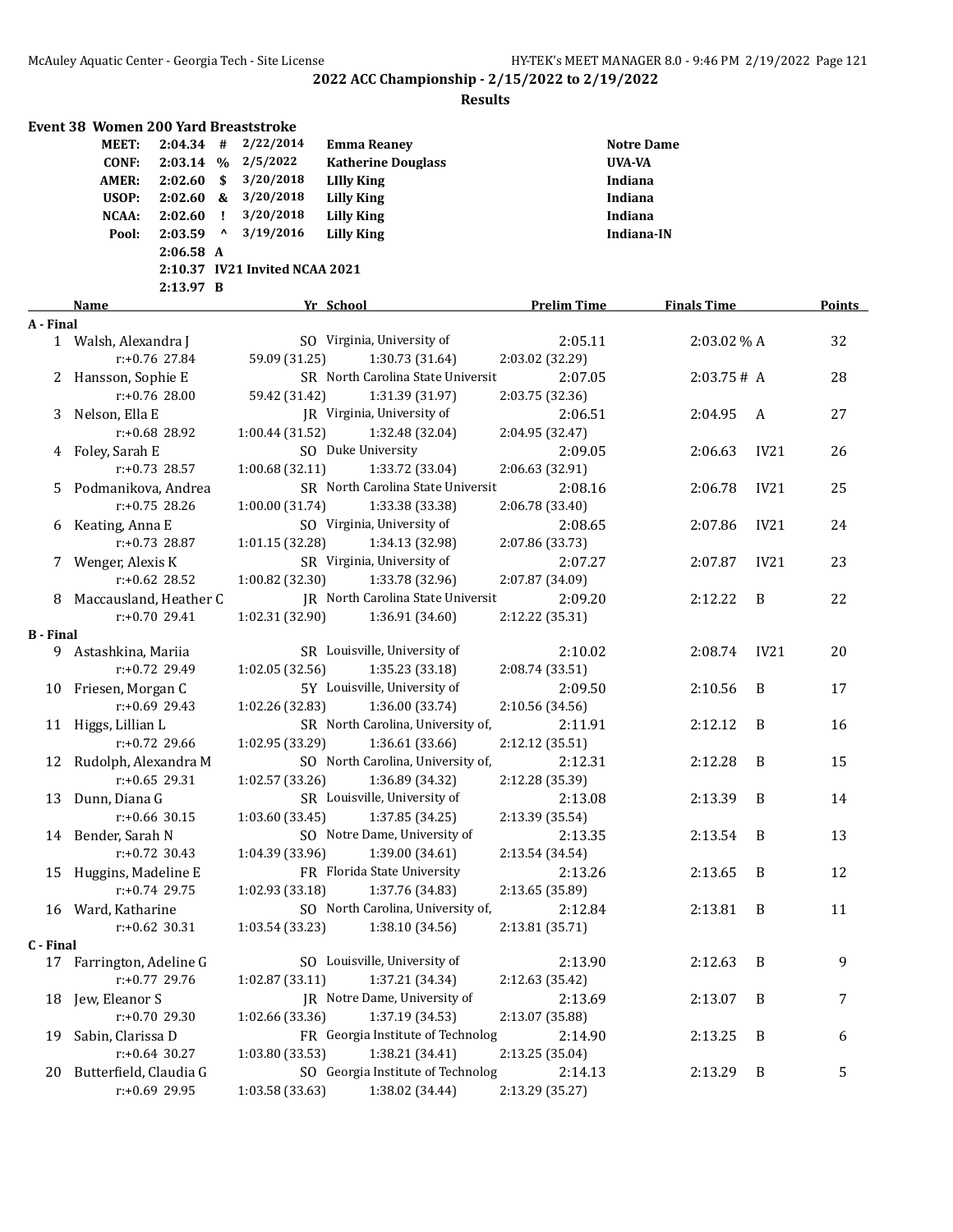|    | Name                                        |                  |           |                                | Yr School                                |                 | <b>Prelim Time</b> | <b>Finals Time</b> |       | <b>Points</b>  |
|----|---------------------------------------------|------------------|-----------|--------------------------------|------------------------------------------|-----------------|--------------------|--------------------|-------|----------------|
|    | 21 Duus, Mia S                              |                  |           |                                | FR North Carolina, University of,        |                 | 2:15.03            | 2:13.98            |       | $\overline{4}$ |
|    |                                             | r:+0.70 30.46    |           | 1:04.41 (33.95)                |                                          | 1:38.91 (34.50) | 2:13.98 (35.07)    |                    |       |                |
|    | 22 Smith, Madelaine O                       |                  |           |                                | SR North Carolina State Universit        |                 | 2:14.16            | 2:14.05            |       | 3              |
|    |                                             | $r: +0.73$ 30.11 |           | 1:03.97 (33.86)                |                                          | 1:38.74 (34.77) | 2:14.05 (35.31)    |                    |       |                |
|    | 23 Lugbill, Reese E                         |                  |           |                                | FR Notre Dame, University of             |                 | 2:15.26            | 2:14.12            |       | 2              |
|    |                                             | $r: +0.73$ 30.45 |           | 1:04.25 (33.80)                |                                          | 1:39.03 (34.78) | 2:14.12 (35.09)    |                    |       |                |
|    | 24 Belyakov, Catherine I                    |                  |           |                                | SO Duke University                       |                 | 2:15.52            | 2:14.89            |       | $\mathbf{1}$   |
|    |                                             | $r: +0.71$ 30.61 |           | 1:04.67(34.06)                 |                                          | 1:39.42 (34.75) | 2:14.89 (35.47)    |                    |       |                |
|    |                                             |                  |           |                                |                                          |                 |                    |                    |       |                |
|    | <b>Event 38 Women 200 Yard Breaststroke</b> |                  |           |                                |                                          |                 |                    |                    |       |                |
|    | <b>MEET:</b>                                | 2:04.34          | #         | 2/22/2014                      | <b>Emma Reaney</b>                       |                 |                    | <b>Notre Dame</b>  |       |                |
|    | CONF:                                       |                  |           | $2:03.14$ % $2/5/2022$         | <b>Katherine Douglass</b>                |                 |                    | <b>UVA-VA</b>      |       |                |
|    | <b>AMER:</b>                                | $2:02.60$ \$     |           | 3/20/2018                      | <b>LIlly King</b>                        |                 |                    | Indiana            |       |                |
|    | USOP:                                       |                  |           | 2:02.60 & 3/20/2018            | <b>Lilly King</b>                        |                 |                    | Indiana            |       |                |
|    | NCAA:                                       | 2:02.60          | - 1       | 3/20/2018                      | <b>Lilly King</b>                        |                 |                    | Indiana            |       |                |
|    | Pool:                                       | 2:03.59          | $\lambda$ | 3/19/2016                      | <b>Lilly King</b>                        |                 |                    | Indiana-IN         |       |                |
|    |                                             | $2:06.58$ A      |           |                                |                                          |                 |                    |                    |       |                |
|    |                                             |                  |           | 2:10.37 IV21 Invited NCAA 2021 |                                          |                 |                    |                    |       |                |
|    |                                             | 2:13.97 B        |           |                                |                                          |                 |                    |                    |       |                |
|    | Name<br><b>Preliminaries</b>                |                  |           |                                | Yr School                                |                 | <b>Seed Time</b>   | <b>Prelim Time</b> |       |                |
|    | 1 Walsh, Alexandra J                        |                  |           |                                | SO Virginia, University of               |                 | <b>NT</b>          | 2:05.11            | qA    |                |
|    |                                             | $r: +0.76$ 27.96 |           | 59.40 (31.44)                  |                                          | 1:31.88 (32.48) | 2:05.11 (33.23)    |                    |       |                |
|    | 2 Nelson, Ella E                            |                  |           |                                | JR Virginia, University of               |                 | 2:05.65            | 2:06.51            | qA    |                |
|    |                                             | $r: +0.68$ 29.24 |           | 1:01.07(31.83)                 |                                          | 1:33.45 (32.38) | 2:06.51 (33.06)    |                    |       |                |
|    | 3 Hansson, Sophie E                         |                  |           |                                | SR North Carolina State Universit        |                 | 2:05.10            | 2:07.05            | qIV21 |                |
|    |                                             | $r: +0.74$ 28.35 |           | 1:00.49(32.14)                 |                                          |                 |                    |                    |       |                |
|    |                                             |                  |           |                                | SR Virginia, University of               | 1:33.41 (32.92) | 2:07.05 (33.64)    |                    |       |                |
|    | 4 Wenger, Alexis K                          | $r: +0.62$ 28.70 |           |                                |                                          |                 | 2:08.91            | 2:07.27            | qIV21 |                |
|    |                                             |                  |           | 1:00.50(31.80)                 |                                          | 1:33.46 (32.96) | 2:07.27 (33.81)    |                    |       |                |
| 5  | Podmanikova, Andrea                         |                  |           |                                | SR North Carolina State Universit        |                 | 2:09.02            | 2:08.16            | qIV21 |                |
|    |                                             | $r: +0.72$ 28.22 |           | 1:00.77(32.55)                 |                                          | 1:33.61 (32.84) | 2:08.16 (34.55)    |                    |       |                |
| 6  | Keating, Anna E                             |                  |           |                                | SO Virginia, University of               |                 | 2:09.28            | 2:08.65            | qIV21 |                |
|    |                                             | $r: +0.72$ 29.50 |           | 1:02.17 (32.67)                |                                          | 1:35.14 (32.97) | 2:08.65 (33.51)    |                    |       |                |
| 7  | Foley, Sarah E                              |                  |           |                                | SO Duke University                       |                 | 2:08.30            | 2:09.05            | qIV21 |                |
|    |                                             | $r: +0.65$ 29.19 |           | 1:01.86 (32.67)                |                                          | 1:35.17 (33.31) | 2:09.05 (33.88)    |                    |       |                |
| 8  | Maccausland, Heather C                      |                  |           |                                | <b>IR</b> North Carolina State Universit |                 | 2:09.29            | 2:09.20            | qIV21 |                |
|    |                                             | r:+0.69 29.28    |           | 1:01.99 (32.71)                |                                          | 1:35.48 (33.49) | 2:09.20 (33.72)    |                    |       |                |
|    | 9 Poole, Julia T                            |                  |           |                                | 5Y North Carolina State Universit        |                 | 2:09.79            | 2:09.46            | qIV21 |                |
|    |                                             | r:+0.69 29.34    |           | 1:02.01 (32.67)                |                                          | 1:35.62 (33.61) | 2:09.46 (33.84)    |                    |       |                |
| 10 | Friesen, Morgan C                           |                  |           |                                | 5Y Louisville, University of             |                 | 2:10.70            | 2:09.50            | qIV21 |                |
|    |                                             | r:+0.72 29.51    |           | 1:02.06 (32.55)                |                                          | 1:35.26 (33.20) | 2:09.50 (34.24)    |                    |       |                |
|    | 11 Astashkina, Mariia                       |                  |           |                                | SR Louisville, University of             |                 | 2:08.54            | 2:10.02            | qIV21 |                |
|    |                                             | $r: +0.71$ 29.50 |           | 1:02.19 (32.69)                |                                          | 1:35.66 (33.47) | 2:10.02 (34.36)    |                    |       |                |
| 12 | Higgs, Lillian L                            |                  |           |                                | SR North Carolina, University of,        |                 | 2:12.67            | 2:11.91            | qB    |                |
|    |                                             | r:+0.71 29.88    |           | 1:03.00 (33.12)                |                                          | 1:36.82 (33.82) | 2:11.91 (35.09)    |                    |       |                |
| 13 | Rudolph, Alexandra M                        |                  |           |                                | SO North Carolina, University of,        |                 | 2:13.14            | 2:12.31            | qB    |                |
|    |                                             | r:+0.65 29.54    |           | 1:02.99 (33.45)                |                                          | 1:37.28 (34.29) | 2:12.31 (35.03)    |                    |       |                |
| 14 | Ward, Katharine                             |                  |           |                                | SO North Carolina, University of,        |                 | 2:13.84            | 2:12.84            | qB    |                |
|    |                                             | $r: +0.63$ 30.09 |           | 1:03.43 (33.34)                |                                          | 1:37.47 (34.04) | 2:12.84 (35.37)    |                    |       |                |
| 15 | Dunn, Diana G                               |                  |           |                                | SR Louisville, University of             |                 | 2:13.64            | 2:13.08            | qB    |                |
|    |                                             | $r: +0.66$ 30.10 |           | 1:03.76 (33.66)                |                                          | 1:37.83 (34.07) | 2:13.08 (35.25)    |                    |       |                |
| 16 | Huggins, Madeline E                         |                  |           |                                | FR Florida State University              |                 | 2:12.38            | 2:13.26            | qB    |                |
|    |                                             | r:+0.74 29.78    |           | 1:02.97 (33.19)                |                                          | 1:37.41 (34.44) | 2:13.26 (35.85)    |                    |       |                |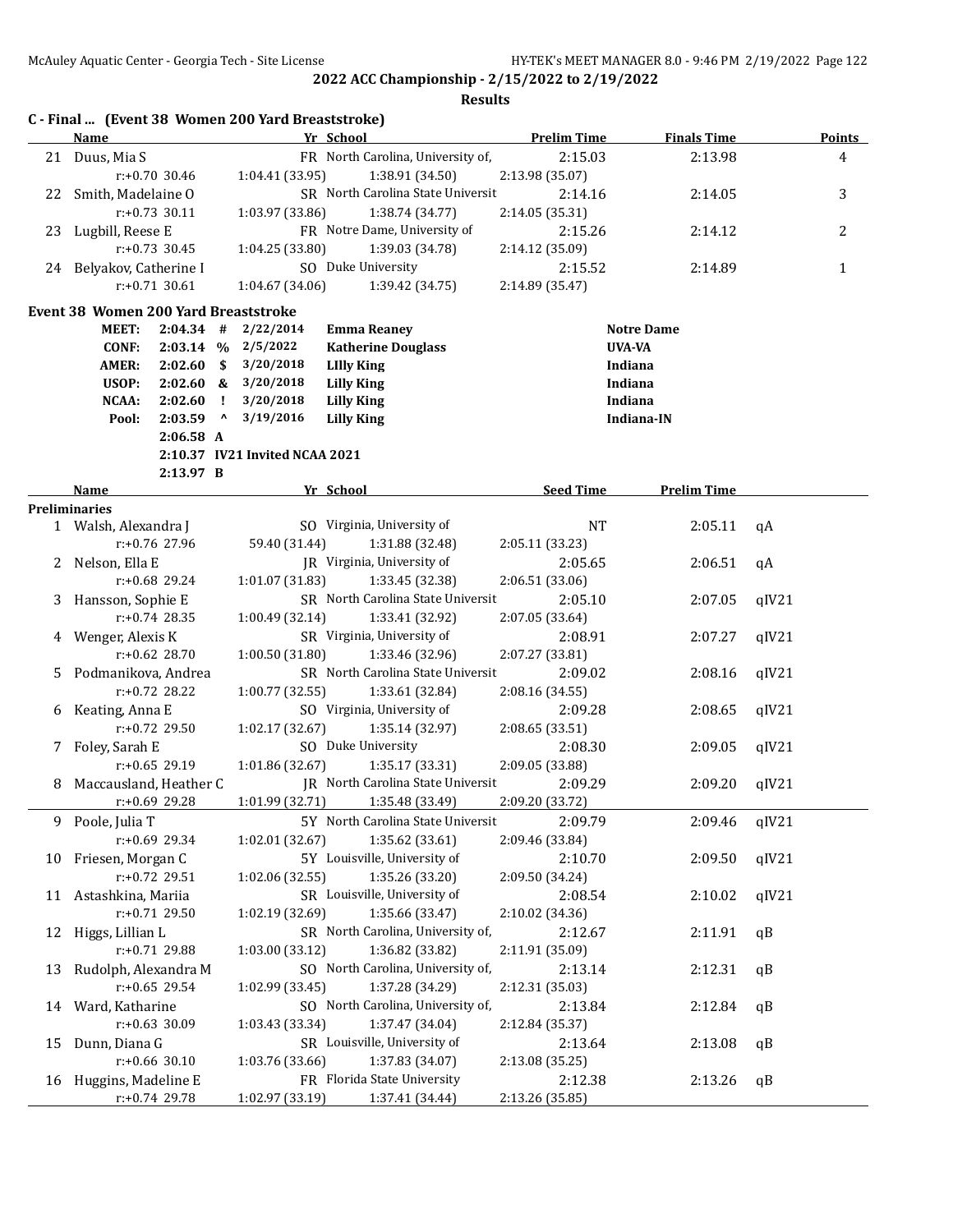#### **Results**

## **Preliminaries ... (Event 38 Women 200 Yard Breaststroke)**

|    | <b>Name</b>               | Yr School         |                                           | <b>Seed Time</b> | <b>Prelim Time</b> |              |
|----|---------------------------|-------------------|-------------------------------------------|------------------|--------------------|--------------|
|    | 17 Bender, Sarah N        |                   | SO Notre Dame, University of              | 2:14.90          | 2:13.35            | qB           |
|    | r:+0.71 30.36             | 1:04.11 (33.75)   | 1:38.68 (34.57)                           | 2:13.35 (34.67)  |                    |              |
|    | 18 Jew, Eleanor S         |                   | JR Notre Dame, University of              | 2:13.74          | 2:13.69            | qB           |
|    | r:+0.70 29.67             | 1:02.99 (33.32)   | 1:37.68 (34.69)                           | 2:13.69 (36.01)  |                    |              |
|    | 19 Farrington, Adeline G  |                   | SO Louisville, University of              | 2:13.98          | 2:13.90            | qB           |
|    | r:+0.77 30.39             | 1:04.04(33.65)    | 1:38.74 (34.70)                           | 2:13.90 (35.16)  |                    |              |
|    | 20 Butterfield, Claudia G |                   | SO Georgia Institute of Technolog         | 2:13.62          | 2:14.13            | $\mathsf{q}$ |
|    | $r: +0.69$ 30.20          | 1:03.72 (33.52)   | 1:38.25(34.53)                            | 2:14.13 (35.88)  |                    |              |
|    | 21 Smith, Madelaine O     |                   | SR North Carolina State Universit         | 2:12.84          | 2:14.16            | $\mathsf{q}$ |
|    | r:+0.70 29.68             | 1:02.89 (33.21)   | 1:37.51 (34.62)                           | 2:14.16 (36.65)  |                    |              |
|    | 22 Sabin, Clarissa D      |                   | FR Georgia Institute of Technolog         | 2:14.38          | 2:14.90            | q            |
|    | $r: +0.65$ 30.55          | 1:04.48 (33.93)   | 1:39.07 (34.59)                           | 2:14.90 (35.83)  |                    |              |
|    | 23 Duus, Mia S            |                   | FR North Carolina, University of,         | 2:25.94          | 2:15.03            | q            |
|    | $r: +0.71$ 30.38          | 1:04.43 (34.05)   | 1:39.34 (34.91)                           | 2:15.03 (35.69)  |                    |              |
|    | 24 Lugbill, Reese E       |                   | FR Notre Dame, University of              | 2:18.17          | 2:15.26            | q            |
|    | $r: +0.68$ 30.36          | 1:04.14 (33.78)   | 1:39.17 (35.03)                           | 2:15.26 (36.09)  |                    |              |
|    | 25 Belyakov, Catherine I  |                   | SO Duke University                        | 2:14.26          | 2:15.52            |              |
|    | r:+0.73 30.51             | 1:04.77 (34.26)   | 1:39.39 (34.62)                           | 2:15.52 (36.13)  |                    |              |
|    | 26 Mason, Zorryonna L     |                   | JR University of Miami (Florida)          | NT               | 2:15.56            |              |
|    | $r: +0.70$ 30.38          | 1:04.12 (33.74)   | 1:39.21 (35.09)                           | 2:15.56 (36.35)  |                    |              |
|    | 27 Shepherd, Sarah H      |                   | 5Y Pittsburgh, University of              | 2:15.67          | 2:15.70            |              |
|    | $r: +0.71$ 30.53          | 1:04.44 (33.91)   | 1:39.46 (35.02)                           | 2:15.70 (36.24)  |                    |              |
|    | 28 Lusk, Zoe M            |                   | SR Duke University                        | 2:16.39          | 2:16.41            |              |
|    | r:+0.76 31.48             | 1:06.39 (34.91)   | 1:41.52 (35.13)                           | 2:16.41 (34.89)  |                    |              |
|    | 29 Carvalho, Giulia O     |                   | FR University of Miami (Florida)          | 2:14.83          | 2:16.55            |              |
|    | r:+0.68 30.88             | 1:05.07(34.19)    | 1:40.50 (35.43)                           | 2:16.55 (36.05)  |                    |              |
|    | 30 Sundstrand, Emma       |                   | SO University of Miami (Florida)          | 2:16.43          | 2:16.77            |              |
|    | $r: +0.75$ 30.21          | 1:04.32(34.11)    | 1:39.67 (35.35)                           | 2:16.77 (37.10)  |                    |              |
|    | 31 Fry, Elizabeth G       |                   | JR Notre Dame, University of              | 2:15.98          | 2:16.97            |              |
|    | $r: +0.73$ 30.77          | 1:04.85 (34.08)   | 1:40.11 (35.26)                           | 2:16.97 (36.86)  |                    |              |
|    | *32 Rigg, Charlotte E     | FR VA Tech        |                                           | 2:15.93          | 2:17.16            |              |
|    | $r: +0.75$ 30.72          | 1:04.94 (34.22)   | 1:40.10 (35.16)                           | 2:17.16 (37.06)  |                    |              |
|    | *32 Baldacci, Giovanna L  | SO Boston College |                                           | 2:16.03          | 2:17.16            |              |
|    | $r: +0.65$ 30.21          | 1:03.73 (33.52)   | 1:39.22 (35.49)                           | 2:17.16 (37.94)  |                    |              |
|    | 34 Wheeler, Kaylee N      |                   | SR Louisville, University of              | 2:15.96          | 2:17.55            |              |
|    | r:+0.68 29.66             | 1:04.05(34.39)    | 1:39.64 (35.59)                           | 2:17.55 (37.91)  |                    |              |
|    | 35 Graham, Emily M        |                   | SR Georgia Institute of Technolog 2:17.97 |                  | 2:17.73            |              |
|    | $r: +0.68$ 30.37          | 1:04.59(34.22)    | 1:39.29 (34.70)                           | 2:17.73 (38.44)  |                    |              |
|    | 36 Williams, Nicole M     |                   | SR Georgia Institute of Technolog         | 2:15.25          | 2:17.86            |              |
|    | $r: +0.69$ 30.42          | 1:04.88 (34.46)   | 1:40.71 (35.83)                           | 2:17.86 (37.15)  |                    |              |
| 37 | VanOvermeiren, Sydney E   |                   | JR Florida State University               | 2:17.39          | 2:18.21            |              |
|    | r:+0.79 31.38             | 1:05.99 (34.61)   | 1:41.90 (35.91)                           | 2:18.21 (36.31)  |                    |              |
| 38 | Smith, Skyler A           |                   | FR North Carolina, University of,         | 2:19.51          | 2:18.66            |              |
|    | r:+0.70 30.60             | 1:05.33 (34.73)   | 1:41.47 (36.14)                           | 2:18.66 (37.19)  |                    |              |
| 39 | Sunseri, Mia G            |                   | FR Pittsburgh, University of              | 2:21.42          | 2:18.83            |              |
|    | r:+0.58 31.14             | 1:06.05 (34.91)   | 1:41.95 (35.90)                           | 2:18.83 (36.88)  |                    |              |
| 40 | Murtagh, Liza M           | FR Boston College |                                           | 2:20.08          | 2:19.20            |              |
|    | $r: +0.65$ 31.40          | 1:06.34 (34.94)   | 1:42.31 (35.97)                           | 2:19.20 (36.89)  |                    |              |
| 41 | Brattoli, Ariana V        |                   | FR University of Miami (Florida)          | 2:23.41          | 2:20.48            |              |
|    | r:+0.73 31.05             | 1:05.66 (34.61)   | 1:42.33 (36.67)                           | 2:20.48 (38.15)  |                    |              |
| 42 | Bradac, Catherine J       | FR Boston College |                                           | 2:22.89          | 2:21.34            |              |
|    | r:+0.67 30.95             | 1:06.09 (35.14)   | 1:42.61 (36.52)                           | 2:21.34 (38.73)  |                    |              |
|    |                           |                   |                                           |                  |                    |              |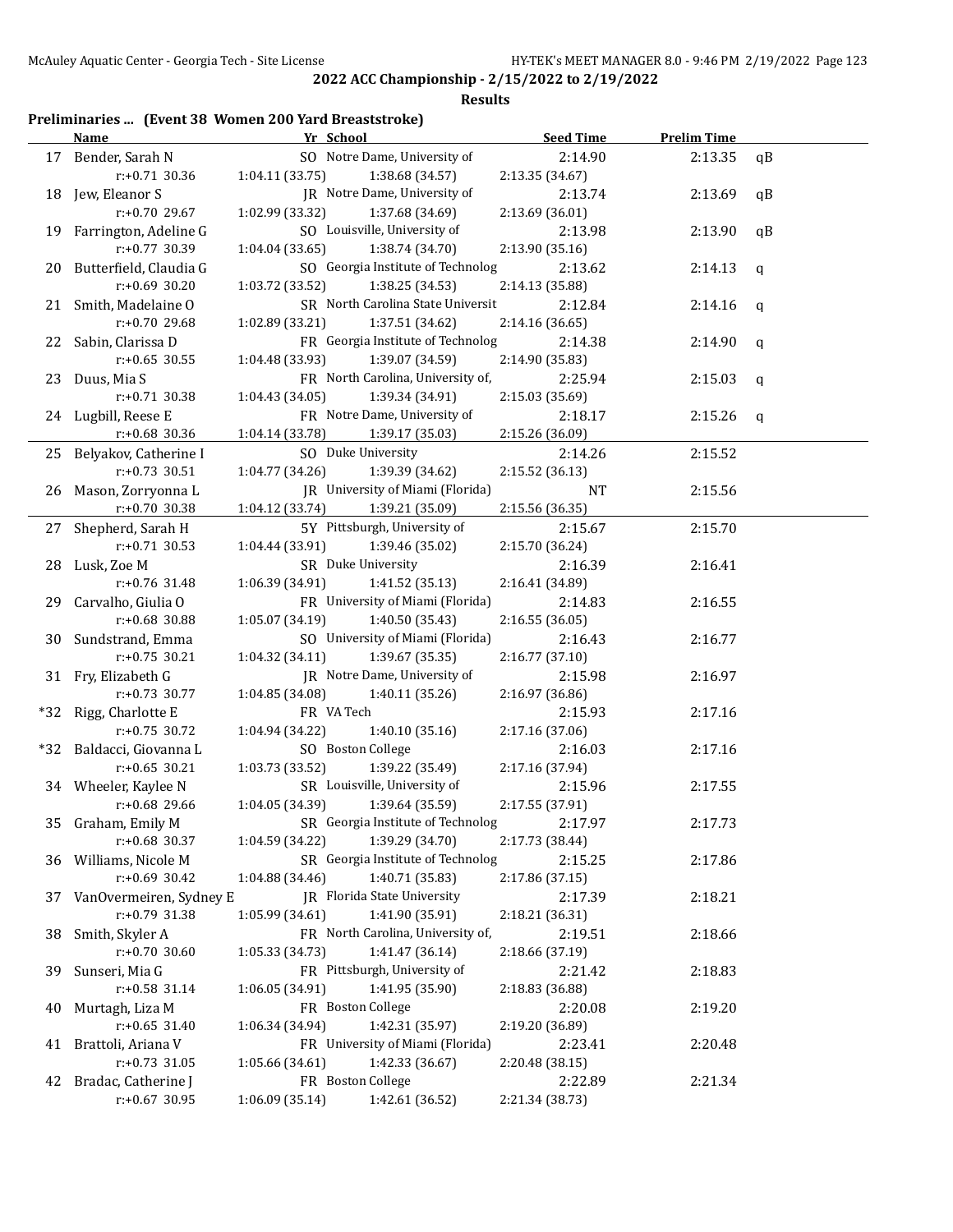|                      | Preliminaries  (Event 38 Women 200 Yard Breaststroke) |                                |                                   |                    |                    |      |               |
|----------------------|-------------------------------------------------------|--------------------------------|-----------------------------------|--------------------|--------------------|------|---------------|
|                      | <b>Name</b>                                           |                                | Yr School                         | <b>Seed Time</b>   | <b>Prelim Time</b> |      |               |
| 43                   | Lantin, Alexa T                                       |                                | SR Boston College                 | 2:19.74            | 2:21.63            |      |               |
|                      | r:+0.76 31.21                                         | 1:06.13 (34.92)                | 1:42.97 (36.84)                   | 2:21.63 (38.66)    |                    |      |               |
| 44                   | Detwiler, Tatum E                                     |                                | JR Pittsburgh, University of      | 2:19.52            | 2:22.38            |      |               |
|                      | $r: +0.69$ 31.17                                      | 1:06.64 (35.47)                | 1:43.97 (37.33)                   | 2:22.38 (38.41)    |                    |      |               |
| $---$                | Herkle, Kim Emely                                     |                                | FR Louisville, University of      | 2:11.21            | DQ DQ              |      |               |
|                      | No Show Penalty Event                                 |                                |                                   |                    |                    |      |               |
|                      | Kucheran, Nina                                        |                                | SR Florida State University       | 2:08.57            | DQ 2:08.97         |      |               |
|                      | Non-simultaneous touch                                |                                |                                   |                    |                    |      |               |
|                      | $r: +0.65$ 29.18                                      | 1:01.64 (32.46)                | 1:34.87 (33.23)                   | DQ 2:08.97 (34.10) |                    |      |               |
| ---                  | Douglass, Katherine C                                 |                                | JR Virginia, University of        | 2:03.14            | <b>SCR</b>         |      |               |
| ---                  | Henry, Allison R                                      |                                | FR VA Tech                        | 2:17.83            | <b>SCR</b>         |      |               |
| ---                  | Harrison, Alicia N                                    |                                | 5Y Duke University                | 2:17.86            | <b>SCR</b>         |      |               |
| ---                  | London, Madeline R                                    |                                | JR Pittsburgh, University of      | 2:17.57            | <b>SCR</b>         |      |               |
| ---                  | Hay, Abigail E                                        |                                | JR Louisville, University of      | 2:23.52            | <b>SCR</b>         |      |               |
| ---                  | Thompson, Jenna R                                     |                                | JR VA Tech                        | 2:22.08            | <b>SCR</b>         |      |               |
| ---                  | Sheble, Grace E                                       |                                | FR North Carolina State Universit | 2:18.70            | <b>SCR</b>         |      |               |
| ---                  | Campbell, Mckenzie N                                  |                                | JR Georgia Institute of Technolog | 2:19.06            | <b>SCR</b>         |      |               |
|                      |                                                       |                                | FR Florida State University       |                    |                    |      |               |
| $---$                | Boals, Sydney E                                       |                                |                                   | 2:21.60            | <b>SCR</b>         |      |               |
| $---$                | Miller, Lucia C                                       |                                | FR University of Miami (Florida)  | 2:25.19            | <b>SCR</b>         |      |               |
| ---                  | Arens, Abigail L                                      | SO.                            | North Carolina State Universit    | 2:13.34            | <b>SCR</b>         |      |               |
| ---                  | Wilson, Sophia E                                      | SO.                            | Virginia, University of           | 2:13.66            | <b>SCR</b>         |      |               |
| $\scriptstyle\cdots$ | Hamblin, Kaylee J                                     |                                | FR North Carolina State Universit | 2:15.82            | <b>SCR</b>         |      |               |
|                      | Event 39 Men 200 Yard Breaststroke                    |                                |                                   |                    |                    |      |               |
|                      | MEET:<br>1:51.26<br>#                                 | 2/27/2021                      | <b>Evgenii Somov</b>              |                    | Louisville-KY      |      |               |
|                      | <b>CONF:</b><br>1:50.79 %                             | 3/25/2019                      | <b>Caio Pumputis</b>              | <b>GT-GA</b>       |                    |      |               |
|                      | <b>AMER:</b><br>1:47.91<br>\$                         | 3/25/2017                      | <b>Will Licon</b>                 | <b>Texas</b>       |                    |      |               |
|                      | USOP:<br>1:47.91 &                                    | 3/25/2017                      | <b>Will Licon</b>                 | <b>Texas</b>       |                    |      |               |
|                      | NCAA:<br>1:47.91<br>-1                                | 3/25/2017                      | <b>Will Licon</b>                 | <b>Texas</b>       |                    |      |               |
|                      | ^<br>Pool:<br>1:48.12                                 | 3/26/2016                      | <b>Will Licon</b>                 |                    | <b>Texas-ST</b>    |      |               |
|                      | 1:52.28 A                                             |                                |                                   |                    |                    |      |               |
|                      |                                                       | 1:54.28 IV21 Invited NCAA 2021 |                                   |                    |                    |      |               |
|                      | 1:58.43 B                                             |                                |                                   |                    |                    |      |               |
|                      | <b>Name</b>                                           |                                | Yr School                         | <b>Prelim Time</b> | <b>Finals Time</b> |      | <b>Points</b> |
| A - Final            |                                                       |                                |                                   |                    |                    |      |               |
|                      | 1 Coll Marti, Carles                                  |                                | SO VA Tech                        | 1:53.05            | 1:51.69            | A    | 32            |
|                      | r:+0.64 25.09                                         | 53.41 (28.32)                  | 1:22.24 (28.83)                   | 1:51.69 (29.45)    |                    |      |               |
| 2                    | Petrashov, Denis                                      |                                | JR Louisville, University of      | 1:53.38            | 1:51.89            | A    | 28            |
|                      | $r.+0.72$ 25.43                                       | 54.28 (28.85)                  | 1:22.99 (28.71)                   | 1:51.89 (28.90)    |                    |      |               |
|                      | 3 Pumputis, Caio R                                    |                                | 5Y Georgia Institute of Technolog | 1:52.96            | 1:52.19            | A    | 27            |
|                      | $r: +0.64$ 25.06                                      | 53.48 (28.42)                  | 1:22.25 (28.77)                   | 1:52.19 (29.94)    |                    |      |               |
|                      | 4 Bottelberghe, Joshua R                              |                                | SR Notre Dame, University of      | 1:53.69            | 1:52.61            | IV21 | 26            |
|                      | $r: +0.69$ 25.67                                      | 54.41 (28.74)                  | 1:23.32 (28.91)                   | 1:52.61 (29.29)    |                    |      |               |
| 5.                   | Pouch, Ananias J                                      |                                | JR VA Tech                        | 1:53.39            | 1:53.01            | IV21 | 25            |
|                      | $r: +0.67$ 25.47                                      | 53.83 (28.36)                  | 1:22.92 (29.09)                   | 1:53.01 (30.09)    |                    |      |               |
| 6                    | Myburgh, Keith M                                      |                                | SR VA Tech                        | 1:54.29            | 1:53.52            | IV21 | 24            |
|                      | $r: +0.59$ 25.70                                      | 54.34 (28.64)                  | 1:23.60 (29.26)                   | 1:53.52 (29.92)    |                    |      |               |
| 7.                   | Kusto, Rafal                                          |                                | SR North Carolina State Universit | 1:54.40            | 1:53.71            | IV21 | 23            |
|                      | r:+0.61 25.29                                         | 54.07 (28.78)                  | 1:23.59 (29.52)                   | 1:53.71 (30.12)    |                    |      |               |
| 8                    | Iida, Max S                                           |                                | FR Virginia, University of        | 1:54.60            | 1:53.87            | IV21 | 22            |
|                      | $r+0.61$ 25.31                                        | 53.89 (28.58)                  | 1:23.45 (29.56)                   | 1:53.87 (30.42)    |                    |      |               |
|                      |                                                       |                                |                                   |                    |                    |      |               |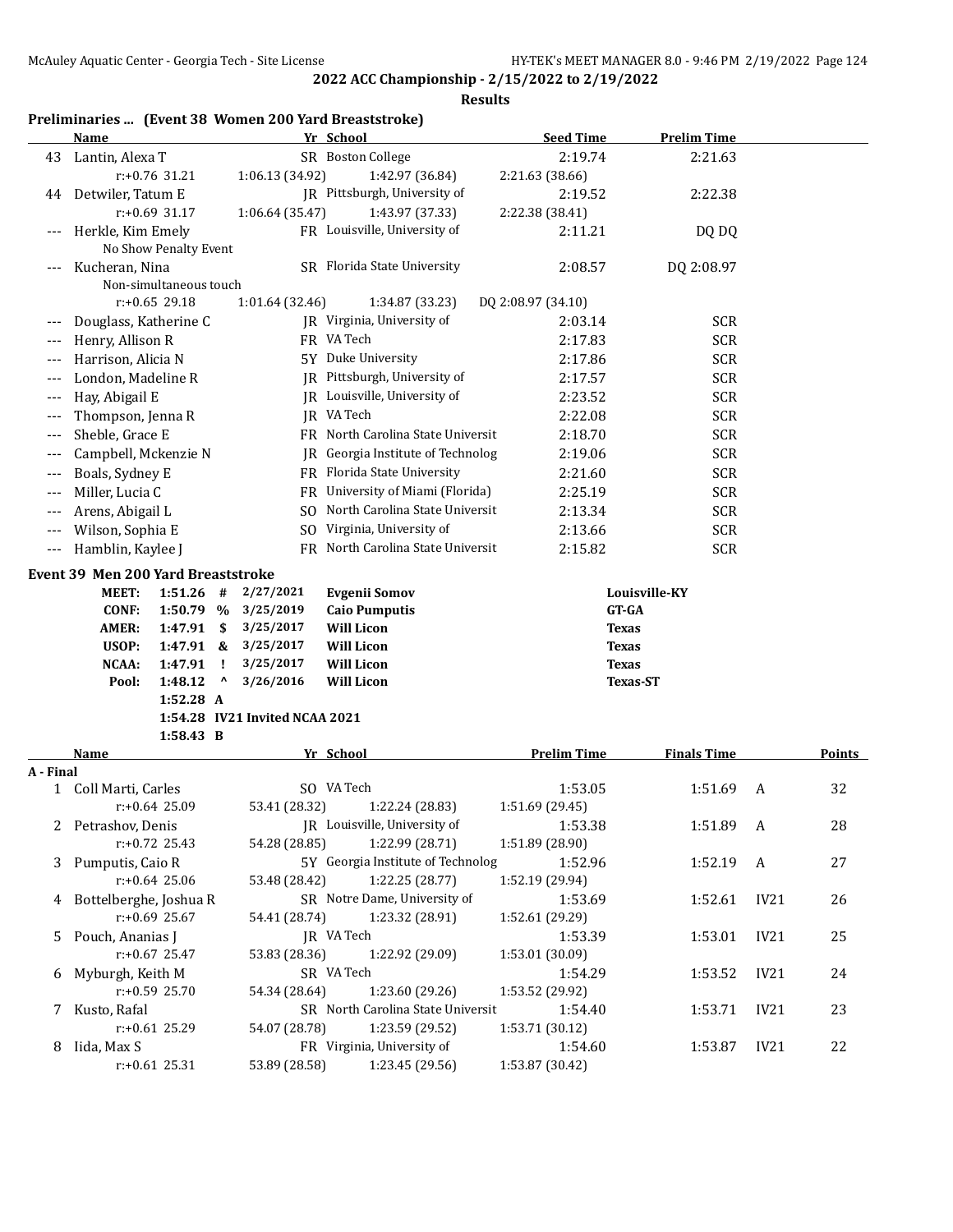|  | B - Final  (Event 39 Men 200 Yard Breaststroke) |
|--|-------------------------------------------------|
|--|-------------------------------------------------|

|                  | <b>Name</b>                               |                  |                                 |                                | Yr School                         | <b>Prelim Time</b> | <b>Finals Time</b> |       | <b>Points</b> |
|------------------|-------------------------------------------|------------------|---------------------------------|--------------------------------|-----------------------------------|--------------------|--------------------|-------|---------------|
| <b>B</b> - Final |                                           |                  |                                 |                                |                                   |                    |                    |       |               |
|                  | 9 Nichols, Noah P                         |                  |                                 |                                | SO Virginia, University of        | 1:54.92            | 1:53.20            | IV21  | 20            |
|                  |                                           | $r: +0.69$ 25.11 |                                 | 53.44 (28.33)                  | 1:22.89 (29.45)                   | 1:53.20 (30.31)    |                    |       |               |
|                  | 10 Bustos, Arsenio                        |                  |                                 |                                | FR North Carolina State Universit | 1:54.91            | 1:53.44            | IV21  | 17            |
|                  |                                           | $r: +0.68$ 25.38 |                                 | 54.23 (28.85)                  | 1:23.78 (29.55)                   | 1:53.44 (29.66)    |                    |       |               |
|                  | 11 Somov, Evgenii I                       |                  |                                 |                                | 5Y Louisville, University of      | 1:55.06            | 1:53.65            | IV21  | 16            |
|                  |                                           | $r: +0.71$ 25.00 |                                 | 53.88 (28.88)                  | 1:23.64 (29.76)                   | 1:53.65 (30.01)    |                    |       |               |
|                  | 12 Storch, Casey J                        |                  |                                 |                                | SR Virginia, University of        | 1:54.86            | 1:54.31            | B     | 15            |
|                  |                                           | $r: +0.65$ 25.72 |                                 | 54.48 (28.76)                  | 1:23.98 (29.50)                   | 1:54.31 (30.33)    |                    |       |               |
|                  | 13 Christianson, Bernhard T               |                  |                                 |                                | SO Notre Dame, University of      | 1:55.62            | 1:54.47            | B     | 14            |
|                  |                                           | $r: +0.63$ 26.00 |                                 |                                |                                   |                    |                    |       |               |
|                  |                                           |                  |                                 | 54.87 (28.87)                  | 1:24.33 (29.46)                   | 1:54.47 (30.14)    |                    |       |               |
|                  | 14 Van Der Laan, Cooper J                 |                  |                                 |                                | SR Pittsburgh, University of      | 1:55.69            | 1:54.50            | B     | 13            |
|                  |                                           | r:+0.68 24.89    |                                 | 53.58 (28.69)                  | 1:23.89 (30.31)                   | 1:54.50 (30.61)    |                    |       |               |
|                  | 15 Ferraro, Christian                     |                  |                                 |                                | 5Y Georgia Institute of Technolog | 1:55.23            | 1:54.61            | B     | 12            |
|                  |                                           | $r: +0.65$ 25.38 |                                 | 54.79 (29.41)                  | 1:25.12 (30.33)                   | 1:54.61 (29.49)    |                    |       |               |
|                  | 16 Sos, Daniel                            |                  |                                 |                                | SR Louisville, University of      | 1:55.07            | 1:56.06            | B     | 11            |
|                  |                                           | $r: +0.67$ 26.07 |                                 | 55.71 (29.64)                  | 1:25.60 (29.89)                   | 1:56.06 (30.46)    |                    |       |               |
| C - Final        |                                           |                  |                                 |                                |                                   |                    |                    |       |               |
|                  | 17 Bastian, Izaak Z                       |                  |                                 |                                | SR Florida State University       | 1:59.13            | 1:55.36            | B     | 9             |
|                  |                                           | $r: +0.62$ 25.69 |                                 | 55.08 (29.39)                  | 1:25.21(30.13)                    | 1:55.36 (30.15)    |                    |       |               |
|                  | 18 Chen, Jerry Z                          |                  |                                 |                                | JR Pittsburgh, University of      | 1:55.92            | 1:56.41            | B     | 7             |
|                  |                                           | r:+0.63 26.09    |                                 | 55.43 (29.34)                  | 1:25.43 (30.00)                   | 1:56.41 (30.98)    |                    |       |               |
|                  | 19 Faikish, Sean A                        |                  |                                 |                                | SO Notre Dame, University of      | 1:55.81            | 1:56.46            | B     | 6             |
|                  |                                           | $r: +0.64$ 25.97 |                                 | 55.62 (29.65)                  | 1:25.86 (30.24)                   | 1:56.46 (30.60)    |                    |       |               |
|                  | 20 Rauch, Jacob G                         |                  |                                 |                                | SR North Carolina, University of, | 1:57.71            | 1:56.90            | B     | 5             |
|                  |                                           | $r: +0.68$ 25.80 |                                 | 55.27 (29.47)                  | 1:25.76 (30.49)                   | 1:56.90 (31.14)    |                    |       |               |
|                  | 21 Wood, Nevada P                         |                  |                                 |                                | JR Florida State University       | 1:56.23            | 1:57.09            | B     | 4             |
|                  |                                           | $r$ :+0.66 26.14 |                                 | 55.35 (29.21)                  | 1:25.56 (30.21)                   | 1:57.09 (31.53)    |                    |       |               |
|                  | 22 Zorzano Jover, Javier                  |                  |                                 |                                | SO Pittsburgh, University of      | 1:57.77            | 1:57.20            | B     | 3             |
|                  |                                           | $r: +0.62$ 26.04 |                                 | 55.66 (29.62)                  | 1:25.92 (30.26)                   | 1:57.20 (31.28)    |                    |       |               |
|                  | 23 Lopez Miro, Cobi S                     |                  |                                 |                                | JR VA Tech                        | 1:58.94            | 1:58.35            | B     | 2             |
|                  |                                           | $r: +0.68$ 25.49 |                                 | 55.11 (29.62)                  | 1:25.91 (30.80)                   | 1:58.35 (32.44)    |                    |       |               |
|                  | 24 Crisci, Flynn J                        |                  |                                 |                                | JR Pittsburgh, University of      | 1:59.13            | 1:58.39            | B     | $\mathbf{1}$  |
|                  |                                           | $r: +0.62$ 25.53 |                                 | 55.57 (30.04)                  | 1:26.21(30.64)                    | 1:58.39 (32.18)    |                    |       |               |
|                  |                                           |                  |                                 |                                |                                   |                    |                    |       |               |
|                  | <b>Event 39 Men 200 Yard Breaststroke</b> |                  |                                 |                                |                                   |                    |                    |       |               |
|                  | MEET:                                     |                  |                                 | $1:51.26$ # $2/27/2021$        | <b>Evgenii Somov</b>              |                    | Louisville-KY      |       |               |
|                  | <b>CONF:</b>                              |                  |                                 | 1:50.79 % 3/25/2019            | <b>Caio Pumputis</b>              |                    | GT-GA              |       |               |
|                  | <b>AMER:</b>                              | 1:47.91 \$       |                                 | 3/25/2017                      | <b>Will Licon</b>                 |                    | <b>Texas</b>       |       |               |
|                  | USOP:                                     | 1:47.91 &        |                                 | 3/25/2017                      | <b>Will Licon</b>                 |                    | <b>Texas</b>       |       |               |
|                  | NCAA:                                     | 1:47.91          | ÷.                              | 3/25/2017                      | <b>Will Licon</b>                 |                    | <b>Texas</b>       |       |               |
|                  | Pool:                                     | 1:48.12          | $\boldsymbol{\mathsf{\Lambda}}$ | 3/26/2016                      | <b>Will Licon</b>                 |                    | <b>Texas-ST</b>    |       |               |
|                  |                                           | 1:52.28 A        |                                 |                                |                                   |                    |                    |       |               |
|                  |                                           |                  |                                 | 1:54.28 IV21 Invited NCAA 2021 |                                   |                    |                    |       |               |
|                  |                                           | 1:58.43 B        |                                 |                                |                                   |                    |                    |       |               |
|                  | Name                                      |                  |                                 |                                | Yr School                         | <b>Seed Time</b>   | <b>Prelim Time</b> |       |               |
|                  | <b>Preliminaries</b>                      |                  |                                 |                                |                                   |                    |                    |       |               |
|                  | 1 Pumputis, Caio R                        |                  |                                 |                                | 5Y Georgia Institute of Technolog | 1:52.89            | 1:52.96            | qIV21 |               |
|                  |                                           | $r: +0.66$ 25.83 |                                 | 54.57 (28.74)                  | 1:23.46 (28.89)                   | 1:52.96 (29.50)    |                    |       |               |
|                  | 2 Coll Marti, Carles                      |                  |                                 |                                | SO VA Tech                        | 1:53.16            | 1:53.05            | qIV21 |               |
|                  |                                           | $r: +0.65$ 25.57 |                                 | 54.59 (29.02)                  | 1:23.49 (28.90)                   | 1:53.05 (29.56)    |                    |       |               |
|                  | 3 Petrashov, Denis                        |                  |                                 |                                | JR Louisville, University of      | 1:55.62            | 1:53.38            | qIV21 |               |
|                  |                                           | $r: +0.74$ 25.80 |                                 | 55.02 (29.22)                  | 1:23.97 (28.95)                   | 1:53.38 (29.41)    |                    |       |               |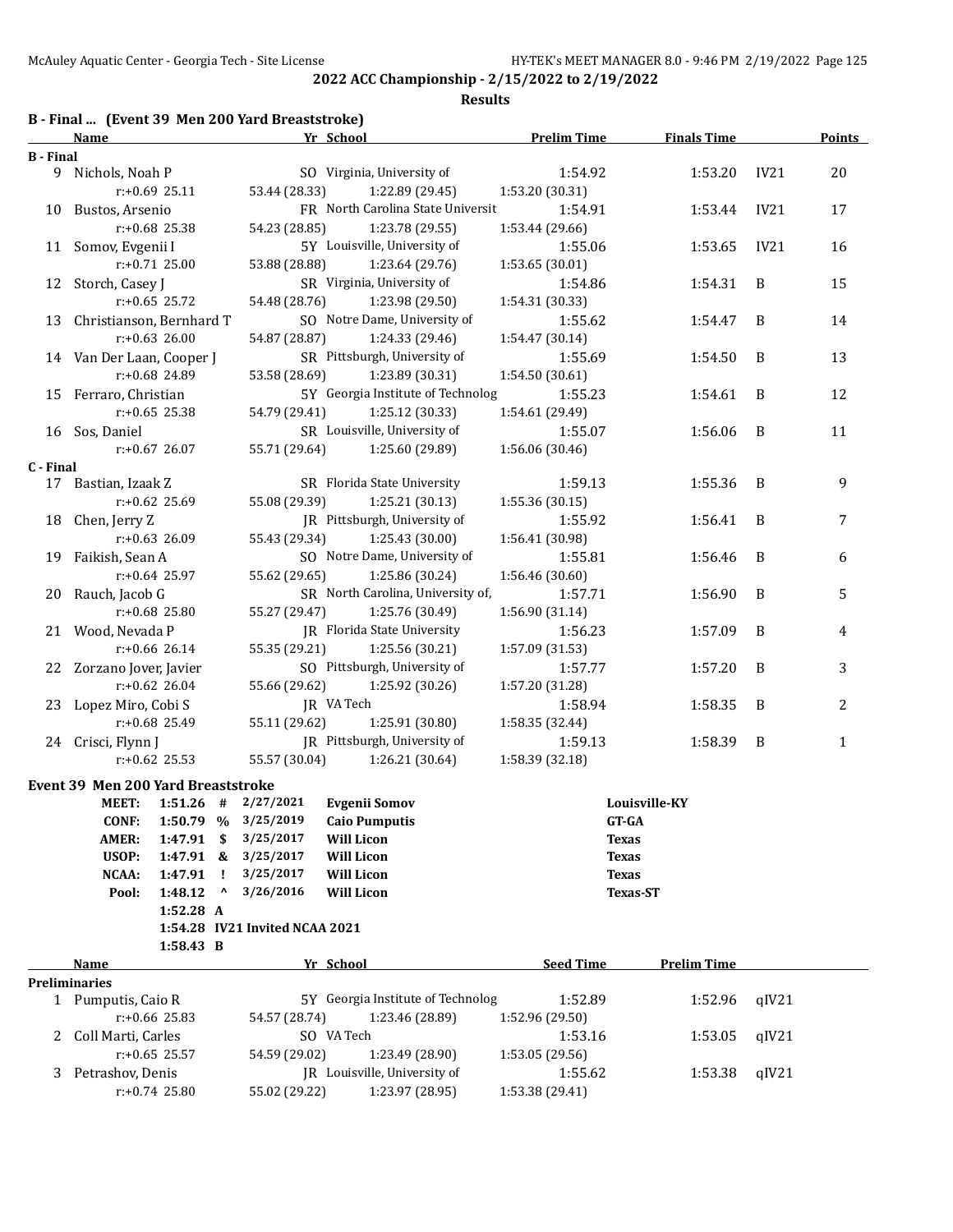### **Results**

## **Preliminaries ... (Event 39 Men 200 Yard Breaststroke)**

|       | <b>Name</b>                             | Yr School                    |                                                 | <b>Seed Time</b>           | <b>Prelim Time</b> |                        |
|-------|-----------------------------------------|------------------------------|-------------------------------------------------|----------------------------|--------------------|------------------------|
|       | 4 Pouch, Ananias J                      | JR VA Tech                   |                                                 | 1:55.12                    | 1:53.39            | qIV21                  |
|       | $r: +0.64$ 25.57                        | 54.05 (28.48)                | 1:23.27 (29.22)<br>SR Notre Dame, University of | 1:53.39 (30.12)            |                    |                        |
| 5.    | Bottelberghe, Joshua R<br>r:+0.69 25.78 | 54.25 (28.47)                |                                                 | 1:52.44                    | 1:53.69            | qIV21                  |
|       | Myburgh, Keith M                        | SR VA Tech                   | 1:24.10 (29.85)                                 | 1:53.69 (29.59)<br>1:56.92 | 1:54.29            | qB                     |
| 6     | $r: +0.63$ 26.32                        | 55.37 (29.05)                | 1:24.84 (29.47)                                 | 1:54.29 (29.45)            |                    |                        |
|       | 7 Kusto, Rafal                          |                              | SR North Carolina State Universit               | 1:55.05                    | 1:54.40            | qB                     |
|       | $r: +0.61$ 25.27                        | 53.79 (28.52)                | 1:23.20 (29.41)                                 | 1:54.40 (31.20)            |                    |                        |
|       | 8 Iida, Max S                           | FR Virginia, University of   |                                                 | 1:55.02                    | 1:54.60            | qB                     |
|       | r:+0.62 25.90                           | 54.83 (28.93)                | 1:24.18 (29.35)                                 | 1:54.60 (30.42)            |                    |                        |
|       | 9 Storch, Casey J                       | SR Virginia, University of   |                                                 | 1:56.04                    | 1:54.86            | qB                     |
|       | r:+0.68 25.80                           | 54.79 (28.99)                | 1:24.65 (29.86)                                 | 1:54.86 (30.21)            |                    |                        |
|       | 10 Bustos, Arsenio                      |                              | FR North Carolina State Universit               | 1:56.83                    | 1:54.91            | qB                     |
|       | r:+0.74 25.72                           | 54.57 (28.85)                | 1:24.29 (29.72)                                 | 1:54.91 (30.62)            |                    |                        |
|       | 11 Nichols, Noah P                      | SO Virginia, University of   |                                                 | 1:54.08                    | 1:54.92            | qB                     |
|       | $r: +0.72$ 26.11                        | 55.13 (29.02)                | 1:25.30 (30.17)                                 | 1:54.92 (29.62)            |                    |                        |
|       | 12 Somov, Evgenii I                     | 5Y Louisville, University of |                                                 | 1:54.91                    | 1:55.06            | qB                     |
|       | $r: +0.73$ 25.78                        | 55.27 (29.49)                | 1:24.83 (29.56)                                 | 1:55.06 (30.23)            |                    |                        |
|       | 13 Sos, Daniel                          | SR Louisville, University of |                                                 | 1:56.57                    | 1:55.07            | qB                     |
|       | $r: +0.65$ 25.81                        | 54.90 (29.09)                | 1:24.86 (29.96)                                 | 1:55.07 (30.21)            |                    |                        |
|       | 14 Ferraro, Christian                   |                              | 5Y Georgia Institute of Technolog               | 1:59.91                    | 1:55.23            | qB                     |
|       | $r: +0.67$ 25.49                        | 54.92 (29.43)                | 1:24.98 (30.06)                                 | 1:55.23(30.25)             |                    |                        |
|       | 15 Christianson, Bernhard T             |                              | SO Notre Dame, University of                    | 1:57.15                    | 1:55.62            | qB                     |
|       | $r: +0.65$ 26.07                        | 54.95 (28.88)                | 1:24.89 (29.94)                                 | 1:55.62 (30.73)            |                    |                        |
|       | 16 Van Der Laan, Cooper J               | SR Pittsburgh, University of |                                                 | 1:53.23                    | 1:55.69            | $\mathsf{a}\mathsf{B}$ |
|       | $r: +0.66$ 25.97                        | 55.12 (29.15)                | 1:25.11 (29.99)                                 | 1:55.69 (30.58)            |                    |                        |
|       | 17 Faikish, Sean A                      |                              | SO Notre Dame, University of                    | 1:58.14                    | 1:55.81            | qB                     |
|       | $r: +0.67$ 26.22                        | 55.50 (29.28)                | 1:25.67 (30.17)                                 | 1:55.81 (30.14)            |                    |                        |
|       | 18 Chen, Jerry Z                        |                              | JR Pittsburgh, University of                    | 1:55.87                    | 1:55.92            | qB                     |
|       | $r: +0.67$ 25.82                        | 54.99 (29.17)                | 1:24.53 (29.54)                                 | 1:55.92 (31.39)            |                    |                        |
|       | 19 Wood, Nevada P                       | JR Florida State University  |                                                 | 1:58.60                    | 1:56.23            | qB                     |
|       | $r: +0.71$ 26.11                        | 55.39 (29.28)                | 1:25.14 (29.75)                                 | 1:56.23 (31.09)            |                    |                        |
|       | 20 Rauch, Jacob G                       |                              | SR North Carolina, University of,               | 1:59.13                    | 1:57.71            | qB                     |
|       | $r: +0.71$ 26.28                        | 56.30 (30.02)                | 1:26.68 (30.38)                                 | 1:57.71 (31.03)            |                    |                        |
|       | 21 Zorzano Jover, Javier                | SO Pittsburgh, University of |                                                 | 1:58.33                    | 1:57.77            | qB                     |
|       | $r: +0.67$ 26.12                        | 55.42 (29.30)                | 1:25.62 (30.20)                                 | 1:57.77 (32.15)            |                    |                        |
|       | 22 Lopez Miro, Cobi S                   | JR VA Tech                   |                                                 | 2:01.25                    | 1:58.94            | q                      |
|       | $r: +0.72$ 26.06                        | 55.90 (29.84)                | 1:27.09 (31.19)                                 | 1:58.94 (31.85)            |                    |                        |
| $*23$ | Crisci, Flynn J                         | JR Pittsburgh, University of |                                                 | 2:01.08                    | 1:59.13            | q                      |
|       | $r: +0.64$ 26.02                        | 55.96 (29.94)                | 1:26.91 (30.95)                                 | 1:59.13 (32.22)            |                    |                        |
| $*23$ | Bastian, Izaak Z                        | SR Florida State University  |                                                 | 1:57.01                    | 1:59.13            | q                      |
|       | r:+0.62 26.51                           | 56.52 (30.01)                | 1:27.84 (31.32)                                 | 1:59.13 (31.29)            |                    |                        |
| 25    | Reznick, Cole T                         | SR Duke University           |                                                 | 1:56.83                    | 1:59.16            |                        |
|       | $r: +0.63$ 26.02                        | 55.33 (29.31)                | 1:25.88 (30.55)                                 | 1:59.16 (33.28)            |                    |                        |
| 26    | Worth, Daniel F                         | FR Virginia, University of   |                                                 | 2:01.68                    | 1:59.50            |                        |
|       | $r: +0.64$ 26.17                        | 56.27 (30.10)                | 1:27.74 (31.47)                                 | 1:59.50 (31.76)            |                    |                        |
| 27    | Viers, Nicholas T                       | JR Duke University           |                                                 | 2:00.37                    | 1:59.81            |                        |
|       | r:+0.69 26.33                           | 56.08 (29.75)                | 1:27.16 (31.08)                                 | 1:59.81 (32.65)            |                    |                        |
| 28    | Grobbelaar, Luan E                      | FR VA Tech                   |                                                 | 1:59.04                    | 1:59.97            |                        |
|       | r:+0.70 26.88                           | 56.94 (30.06)                | 1:28.10 (31.16)                                 | 1:59.97 (31.87)            |                    |                        |
| 29    | Tenpas, William E                       | JR Duke University           |                                                 | 2:00.25                    | 1:59.99            |                        |
|       | $r: +0.65$ 26.41                        | 56.58 (30.17)                | 1:27.84 (31.26)                                 | 1:59.99 (32.15)            |                    |                        |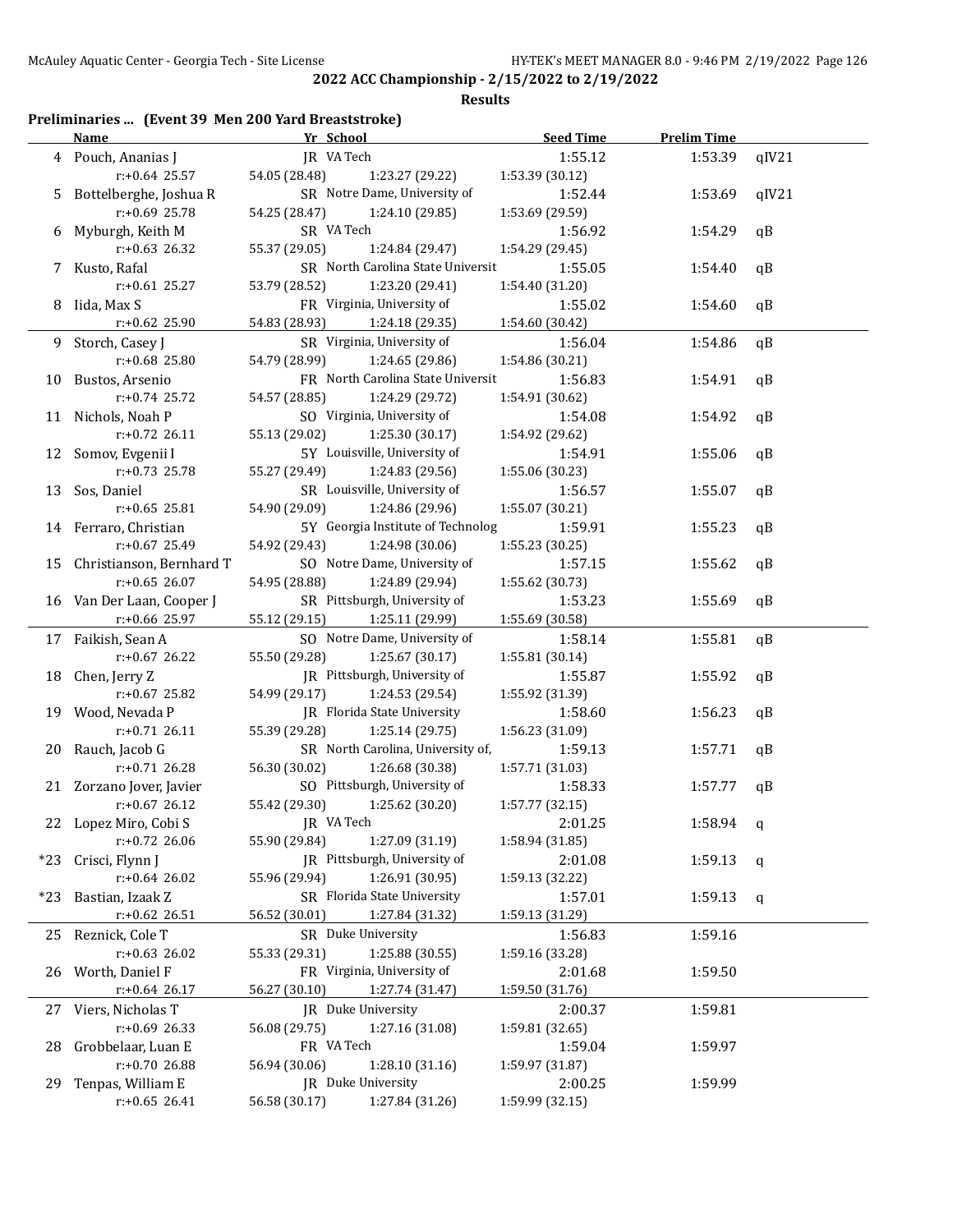#### **Results**

## **Preliminaries ... (Event 39 Men 200 Yard Breaststroke)**

|       | Name                    | Yr School          |                                    | <b>Seed Time</b> | <b>Prelim Time</b> |  |
|-------|-------------------------|--------------------|------------------------------------|------------------|--------------------|--|
|       | 30 Citta, Dylan A       |                    | FR North Carolina, University of,  | 2:00.81          | 2:00.00            |  |
|       | $r: +0.62$ 26.63        | 57.11 (30.48)      | 1:28.39 (31.28)                    | 2:00.00 (31.61)  |                    |  |
| 31    | Zucker, Colson P        | SR Duke University |                                    | 1:58.87          | 2:00.55            |  |
|       | $r: +0.69$ 27.74        | 57.97 (30.23)      | 1:29.17 (31.20)                    | 2:00.55 (31.38)  |                    |  |
| 32    | Abaliksta, Valdas       |                    | 5Y North Carolina, University of,  | 1:58.98          | 2:00.96            |  |
|       | $r: +0.76$ 26.69        | 57.41 (30.72)      | 1:29.11 (31.70)                    | 2:00.96 (31.85)  |                    |  |
| 33    | Alderson, Justin T      |                    | SO Georgia Institute of Technolog  | 1:59.27          | 2:01.16            |  |
|       | $r: +0.69$ 26.40        | 56.39 (29.99)      | 1:27.76 (31.37)                    | 2:01.16 (33.40)  |                    |  |
|       | 34 Winton, Andrew M     |                    | SR Notre Dame, University of       | 2:00.09          | 2:01.45            |  |
|       | r:+0.68 26.97           | 57.29 (30.32)      | 1:28.73 (31.44)                    | 2:01.45 (32.72)  |                    |  |
| 35    | Mason, Nicholas M       |                    | <b>IR</b> Florida State University | 2:02.78          | 2:01.82            |  |
|       | $r: +0.73$ 27.25        | 58.06 (30.81)      | 1:29.50 (31.44)                    | 2:01.82 (32.32)  |                    |  |
| 36    | Blusiewicz, Andrew M    | FR Boston College  |                                    | 2:05.75          | 2:04.65            |  |
|       | $r: +0.62$ 27.84        | 58.78 (30.94)      | 1:30.88 (32.10)                    | 2:04.65 (33.77)  |                    |  |
| 37    | Thien, Kenneth V        | FR Boston College  |                                    | 2:03.77          | 2:04.67            |  |
|       | $r: +0.59$ 27.30        | 58.24 (30.94)      | 1:30.55 (32.31)                    | 2:04.67 (34.12)  |                    |  |
| 38    | Ewing, Kendall J        |                    | SO North Carolina, University of,  | 2:11.67          | 2:05.70            |  |
|       | $r: +0.65$ 27.17        | 58.03 (30.86)      | 1:30.72 (32.69)                    | 2:05.70 (34.98)  |                    |  |
| 39    | McKinney, William H     | FR Boston College  |                                    | 2:09.54          | 2:06.27            |  |
|       | $r: +0.77$ 28.75        | 1:00.78 (32.03)    | 1:33.33 (32.55)                    | 2:06.27 (32.94)  |                    |  |
| 40    | Perez-Mari, Christian D | FR Boston College  |                                    | 2:07.51          | 2:08.49            |  |
|       | $r: +0.60$ 27.98        | 59.75 (31.77)      | 1:33.42 (33.67)                    | 2:08.49 (35.07)  |                    |  |
|       | Volpe, Michael A        | FR Duke University |                                    | 2:03.74          | <b>SCR</b>         |  |
| ---   | Hong, Joseph S          | FR VA Tech         |                                    | 1:57.21          | <b>SCR</b>         |  |
| $---$ | Styczen, Matthew M      |                    | FR Virginia, University of         | 1:59.04          | <b>SCR</b>         |  |
|       | Kreiley, Aidan C        |                    | SO Louisville, University of       | 1:59.67          | <b>SCR</b>         |  |
|       | Doyle, Jack             | FR Boston College  |                                    | 2:02.87          | <b>SCR</b>         |  |
|       | Monahan, Conall T       |                    | SO North Carolina State Universit  | 1:58.31          | <b>SCR</b>         |  |
| ---   | Steele, Matthew P       |                    | FR Georgia Institute of Technolog  | 2:00.18          | <b>SCR</b>         |  |
|       | Hussey, Patrick         |                    | SO North Carolina, University of,  | 2:00.52          | <b>SCR</b>         |  |
| $---$ | Becker, Perry E         |                    | SO North Carolina, University of,  | 2:06.89          | <b>SCR</b>         |  |
| ---   | Batson, Henry D         | FR Duke University |                                    | 2:01.64          | <b>SCR</b>         |  |
|       | Moranetz, Jack T        |                    | SR North Carolina State Universit  | 1:57.05          | <b>SCR</b>         |  |
|       | Shourds, Luke B         |                    | FR Louisville, University of       | 2:01.17          | <b>SCR</b>         |  |
|       |                         |                    |                                    |                  |                    |  |

## **Event 40 Women Platform Diving**

|               | MEET:              | 364.70 | #             | 2/22/2014  | <b>Katrina Young</b>              | Florida St.         |                     |        |
|---------------|--------------------|--------|---------------|------------|-----------------------------------|---------------------|---------------------|--------|
|               | <b>CONF:</b>       | 367.20 | $\frac{0}{0}$ | 3/16/2008  | <b>Brittany Viola</b>             | Miami               |                     |        |
|               | Pool:              | 360.30 | ^             | 11/21/2016 | Yu Zhou                           | <b>MINN</b>         |                     |        |
|               | <b>Name</b>        |        |               |            | Yr School                         | <b>Prelim Score</b> | <b>Finals Score</b> | Points |
| <b>Finals</b> |                    |        |               |            |                                   |                     |                     |        |
|               | Omeara, Margo E    |        |               | FR.        | Duke University                   | 293.20              | 324.95              | 32     |
|               | Prassterink, Else  |        |               | SO.        | Louisville, University of         | 340.80              | 321.45              | 28     |
| 3             | Straub, Kelly M    |        |               |            | SR Notre Dame, University of      | 264.05              | 287.65              | 27     |
| 4             | Read, Amy          |        |               |            | SR Pittsburgh, University of      | 246.90              | 278.30              | 26     |
| 5.            | Vazquez, Aranza    |        |               |            | SO North Carolina, University of, | 316.25              | 275.70              | 25     |
| 6             | Watson, Aliyah T   |        |               | IR-        | Duke University                   | 300.05              | 271.20              | 24     |
|               | Woodruff, Carmen A |        |               | IR-        | Georgia Institute of Technolog    | 239.85              | 268.80              | 23     |
| 8             | Hidalgo, Cami M    |        |               | SR.        | Georgia Institute of Technolog    | 297.20              | 260.05              | 22     |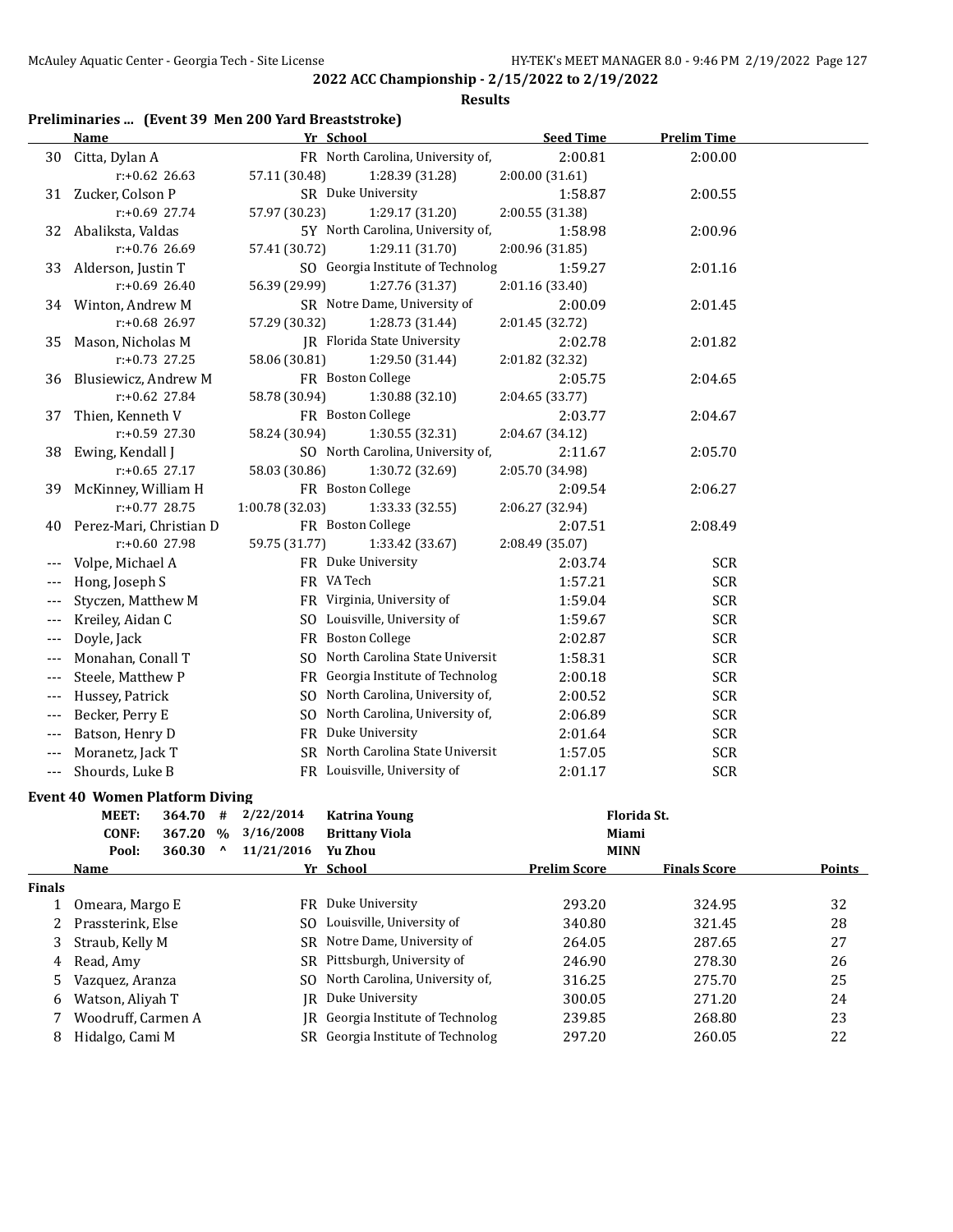#### **Results**

### **Event 40 Women Platform Diving**

|     | MEET:<br>364.70<br>#           | 2/22/2014      | <b>Katrina Young</b>           | Florida St.    |                     |   |
|-----|--------------------------------|----------------|--------------------------------|----------------|---------------------|---|
|     | <b>CONF:</b><br>367.20<br>$\%$ | 3/16/2008      | <b>Brittany Viola</b>          | Miami          |                     |   |
|     | ٨<br>Pool:<br>360.30           | 11/21/2016     | Yu Zhou                        | <b>MINN</b>    |                     |   |
|     | Name                           |                | Yr School                      |                | <b>Prelim Score</b> |   |
|     | Preliminaries                  |                |                                |                |                     |   |
| 1   | Prassterink, Else              |                | SO Louisville, University of   | <b>NP</b>      | 340.80              | q |
| 2   | Vazquez, Aranza                | SO.            | North Carolina, University of, | 303.60         | 316.25              | q |
| 3   | Watson, Aliyah T               | IR             | Duke University                | <b>NP</b>      | 300.05              | q |
| 4   | Hidalgo, Cami M                | SR             | Georgia Institute of Technolog | <b>NP</b>      | 297.20              | q |
| 5   | Omeara, Margo E                | FR             | Duke University                | <b>NP</b>      | 293.20              | q |
| 6   | Straub, Kelly M                | SR             | Notre Dame, University of      | 273.45         | 264.05              | q |
| 7   | Read, Amy                      | SR             | Pittsburgh, University of      | 322.50         | 246.90              | q |
| 8   | Woodruff, Carmen A             | IR             | Georgia Institute of Technolog | <b>NP</b>      | 239.85              | q |
| 9   | Johnson, Vivian M              | SO.            | Florida State University       | <b>NP</b>      | 239.70              |   |
| 10  | Gregersen, Isabel A            | FR             | Florida State University       | <b>NP</b>      | 238.20              |   |
| 11  | Bradescu, Anna                 | S <sub>O</sub> | Georgia Institute of Technolog | <b>NP</b>      | 236.20              |   |
| 12  | Wiese, Annie B                 | <b>SR</b>      | Notre Dame, University of      | 273.38         | 231.85              |   |
| 13  | Kaye, Elizabeth S              | FR             | Virginia, University of        | 206.20         | 228.35              |   |
| 14  | Gravgaard, Emma N              | S <sub>0</sub> | Pittsburgh, University of      | 264.45         | 226.95              |   |
| 15  | McDaniels, Claire E            | S <sub>O</sub> | Pittsburgh, University of      | 276.20         | 226.20              |   |
| 16  | Synnott, Helene                | <b>IR</b>      | North Carolina State Universit | 194.10         | 220.85              |   |
| 17  | Bullock, Riley E               | SO.            | Louisville, University of      | NP             | 218.35              |   |
| 18  | Leonard, Grace                 | FR             | Louisville, University of      | <b>NP</b>      | 214.40              |   |
| 19  | Cervantes Milan, Victoria      | FR             | Florida State University       | <b>NP</b>      | 210.10              |   |
| 20  | Zuburg, Ashton C               | SO.            | North Carolina State Universit | <b>NP</b>      | 209.65              |   |
| 21  | Grosz, Maddy L                 | S <sub>O</sub> | Virginia, University of        | 172.35         | 209.35              |   |
| 22  | Moravek, Teagan Q              | SR             | VA Tech                        | N <sub>P</sub> | 209.00              |   |
| 23  | Buchwald, Serena               | SR             | Pittsburgh, University of      | 254.75         | 202.30              |   |
| 24  | Dekshenieks, Kelsey            | SR             | Georgia Institute of Technolog | N <sub>P</sub> | 201.05              |   |
| 25  | Mroz, Izzi M                   |                | SR VA Tech                     | <b>NP</b>      | 200.65              |   |
| 26  | Paul, Jess J                   | FR             | North Carolina, University of, | 212.55         | 200.40              |   |
| 27  | Brady, Calie E                 | FR             | Notre Dame, University of      | <b>NP</b>      | 199.05              |   |
| 28  | Davis, Lauren                  | S <sub>O</sub> | Georgia Institute of Technolog | <b>NP</b>      | 197.65              |   |
| 29  | Gould, Meredith P              | IR             | Pittsburgh, University of      | <b>NP</b>      | 188.20              |   |
| 30  | Tate, Clara L                  | SO.            | North Carolina State Universit | <b>NP</b>      | 167.20              |   |
| 31  | Bowen, Charlotte               | IR             | Virginia, University of        | 215.90         | 160.80              |   |
| 32  | Fisher, Miah                   |                | FR VA Tech                     | <b>NP</b>      | 154.80              |   |
| --- | Pfaff, Madeline                | SR             | Duke University                | 195.80         | <b>SCR</b>          |   |
|     | Bell, Jenn A                   | IR             | Virginia, University of        | N <sub>P</sub> | <b>SCR</b>          |   |
| --- | Burrell, Paige M               | IR             | North Carolina, University of, | <b>NP</b>      | <b>SCR</b>          |   |
| --- | Pullinger, Maddison            | SR.            | Duke University                | 233.70         | <b>SCR</b>          |   |
| --- | Rakestraw, Emily M             | SO.            | Duke University                | N <sub>P</sub> | <b>SCR</b>          |   |
| --- | Mullin, Kate P                 | IR             | Duke University                | <b>NP</b>      | <b>SCR</b>          |   |
| --- | Cook, Katelyn S                | SO.            | North Carolina State Universit | <b>NP</b>      | <b>SCR</b>          |   |
| --- | Brown-Swint, Amari             | FR.            | North Carolina State Universit | <b>NP</b>      | <b>SCR</b>          |   |
| --- | Clark, Kayleigh M              | SO.            | Florida State University       | <b>NP</b>      | <b>SCR</b>          |   |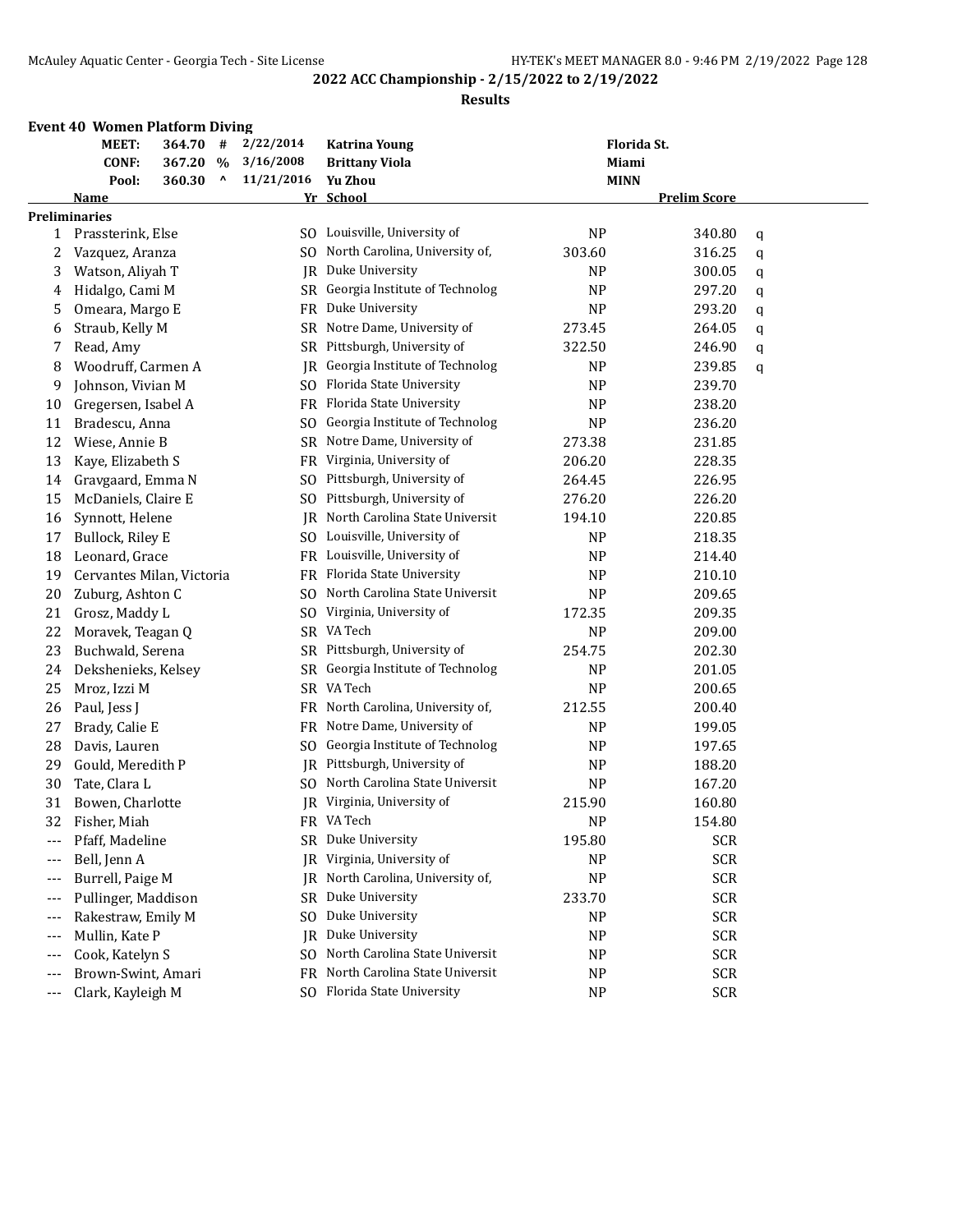### **Results**

| Event 41 Women 400 Yard Freestyle Relay |              |              |           |                                                 |            |
|-----------------------------------------|--------------|--------------|-----------|-------------------------------------------------|------------|
| <b>MEET:</b>                            | $3:09.45$ #  |              | 2/17/2018 | Virginia, University of                         | <b>UVA</b> |
|                                         |              |              |           | M Hill, C Cooper, L Reed, E Eddy                |            |
| CONF:                                   | $3:09.45$ %  |              | 2/17/2018 | Virginia, University of                         | <b>UVA</b> |
|                                         |              |              |           | M Hill, C Cooper, L Reed, E Eddy                |            |
| AMER:                                   | 3:07.61      | -SS          | 3/18/2017 | <b>Stanford</b>                                 |            |
|                                         |              |              |           | S Manuel, K Ledecky, J Hu, L Neal               |            |
| USOP:                                   | $3:07.41 \&$ |              | 3/2/2019  | California                                      | California |
|                                         |              |              |           | R Nuemann, K McLaughlin, A Bilguist, A Weitzeil |            |
| NCAA:                                   | $3:06.96$ !  |              | 3/23/2019 | <b>California</b>                               |            |
|                                         |              |              |           | I Ivey, K McLaughlin, A Bilguist, A Weitzeil    |            |
| Pool:                                   | 3:09.69      | $\mathbf{v}$ | 3/19/2016 | Southern Cali                                   | $USC-C$    |
|                                         |              |              |           | K Wilk, K Vose, C Chenault, A Apostalon         |            |
|                                         | 3:14.50A     |              |           |                                                 |            |

**3:16.35 B**

|    | <b>Team</b>                                                  |                 | Relay                          | <b>Seed Time</b>                                               | <b>Finals Time</b>             |   |    |
|----|--------------------------------------------------------------|-----------------|--------------------------------|----------------------------------------------------------------|--------------------------------|---|----|
|    | 1 Virginia, University of                                    |                 | A                              | 3:12.04                                                        | 3:08.22# A                     |   | 64 |
|    | 1) Douglass, Katherine C JR                                  |                 | 2) r:0.38 Walsh, Alexandra SO  | 3) r:0.47 Tiltmann, Reilly FR                                  | 4) r:0.33 Walsh, Gretchen FR   |   |    |
|    | r:+0.67 22.36                                                | 47.02 (47.02)   | 1:09.14(22.12)                 | 1:33.74 (46.72)                                                |                                |   |    |
|    | 1:56.77 (23.03)                                              | 2:21.87 (48.13) | 2:43.78 (21.91)                | 3:08.22 (46.35)                                                |                                |   |    |
| 2  | North Carolina State Universit                               |                 | A                              | 3:12.12                                                        | 3:10.27                        | A | 56 |
|    | 1) Berkoff, Katharine F JR                                   |                 | 2) r:0.23 Alons, Kylee SR      | 3) r:0.24 Arens, Abigail SO                                    | 4) r:0.38 Crush, Annabel FR    |   |    |
|    | $r: +0.71$ 22.42                                             | 46.93 (46.93)   | 1:09.36 (22.43)                | 1:34.33 (47.40)                                                |                                |   |    |
|    | 1:57.06 (22.73)                                              | 2:22.27 (47.94) | 2:45.25 (22.98)                | 3:10.27(48.00)                                                 |                                |   |    |
| 3. | Louisville, University of                                    |                 | A                              | 3:14.15                                                        | 3:10.89                        | A | 54 |
|    | 1) Albiero, Gabriela M SO                                    |                 |                                | 2) r:0.11 Regenauer, Christiana JR 3) r:0.28 Ulett, Tristen SO | 4) r:0.10 Openysheva, Arina SR |   |    |
|    | $r: +0.63$ 23.15                                             | 47.90 (47.90)   | 1:10.60(22.70)                 | 1:35.91 (48.01)                                                |                                |   |    |
|    | 1:58.70 (22.79)                                              | 2:23.80 (47.89) | 2:45.99 (22.19)                | 3:10.89 (47.09)                                                |                                |   |    |
|    | 4 VA Tech                                                    |                 | A                              | 3:16.25                                                        | 3:14.26                        | A | 52 |
|    | 1) Shackelford, Sarah L JR                                   |                 | 2) r:0.30 Gyorgy, Reka 5Y      | 3) r:0.37 Landon, Anna SR                                      | 4) r:0.11 Bentz, Caroline SO   |   |    |
|    | $r: +0.67$ 22.96                                             | 48.32 (48.32)   | 1:11.49 (23.17)                | 1:37.06 (48.74)                                                |                                |   |    |
|    | 1:59.60 (22.54)                                              | 2:25.29 (48.23) | 2:48.14 (22.85)                | 3:14.26 (48.97)                                                |                                |   |    |
| 5. | North Carolina, University of,                               |                 | A                              | 3:16.61                                                        | 3:14.38                        | A | 50 |
|    | 1) Lindner, Sophie M SR                                      |                 | 2) r:0.14 Nel, Olivia FR       | 3) r:0.23 Lowe, Heidi SR                                       | 4) r:0.39 Countie, Grace SR    |   |    |
|    | $r: +0.70$ 23.43                                             | 49.14 (49.14)   | 1:12.15 (23.01)                | 1:37.83 (48.69)                                                |                                |   |    |
|    | 2:00.67 (22.84)                                              | 2:27.00 (49.17) | 2:49.41 (22.41)                | 3:14.38 (47.38)                                                |                                |   |    |
| 6  | Florida State University                                     |                 | A                              | 3:18.38                                                        | 3:15.80                        | B | 48 |
|    | 1) Kurdi, Zsofia SO                                          |                 | 2) r:0.15 Moynihan, Rebecca SR | 3) r:0.13 Muzito, Gloria FR                                    | 4) r:0.27 Quaglieri, Tania JR  |   |    |
|    | $r: +0.70$ 23.60                                             | 49.53 (49.53)   | 1:12.71(23.18)                 | 1:38.50 (48.97)                                                |                                |   |    |
|    | 2:01.34 (22.84)                                              | 2:26.91 (48.41) | 2:50.28 (23.37)                | 3:15.80 (48.89)                                                |                                |   |    |
|    | 7 Notre Dame, University of                                  |                 | A                              | 3:17.38                                                        | 3:16.41                        |   | 46 |
|    | 1) Whiting, Sydney C SO                                      |                 |                                | 2) r:0.25 Christman, Madelyn FR 3) r:0.15 Scannell, Quinn 5Y   | 4) r:0.40 Chelsvig, Kallie SO  |   |    |
|    | $r: +0.74$ 24.05                                             | 49.48 (49.48)   | 1:12.45(22.97)                 | 1:37.70 (48.22)                                                |                                |   |    |
|    | 2:01.00 (23.30)                                              | 2:26.97 (49.27) | 2:50.77 (23.80)                | 3:16.41 (49.44)                                                |                                |   |    |
| 8  | Duke University                                              |                 | A                              | 3:18.73                                                        | 3:16.79                        |   | 44 |
|    | 1) Smith, Mckenna A FR                                       |                 | 2) r:0.05 Foley, Sarah SO      | 3) r:0.28 Hollander, Shayna SR                                 | 4) r:0.30 Snyder, Sarah JR     |   |    |
|    | $r: +0.70$ 23.62                                             | 49.71 (49.71)   | 1:12.56(22.85)                 | 1:37.76 (48.05)                                                |                                |   |    |
|    | 2:01.07 (23.31)                                              | 2:26.92 (49.16) | 2:50.28 (23.36)                | 3:16.79 (49.87)                                                |                                |   |    |
| 9  | University of Miami (Florida)                                |                 | A                              | 3:20.23                                                        | 3:18.28                        |   | 40 |
|    | 1) San Nicolas Martinez, Carmen 5'2) r:0.27 Hinton, Jacey FR |                 |                                | 3) r:0.31 Cera, Adrianna SO                                    | 4) r:0.32 Knapp, Sydney 5Y     |   |    |
|    | r:+0.63 24.39                                                | 49.89 (49.89)   | 1:13.32 (23.43)                | 1:39.82 (49.93)                                                |                                |   |    |
|    | 2:03.43 (23.61)                                              | 2:29.29 (49.47) | 2:52.67 (23.38)                | 3:18.28 (48.99)                                                |                                |   |    |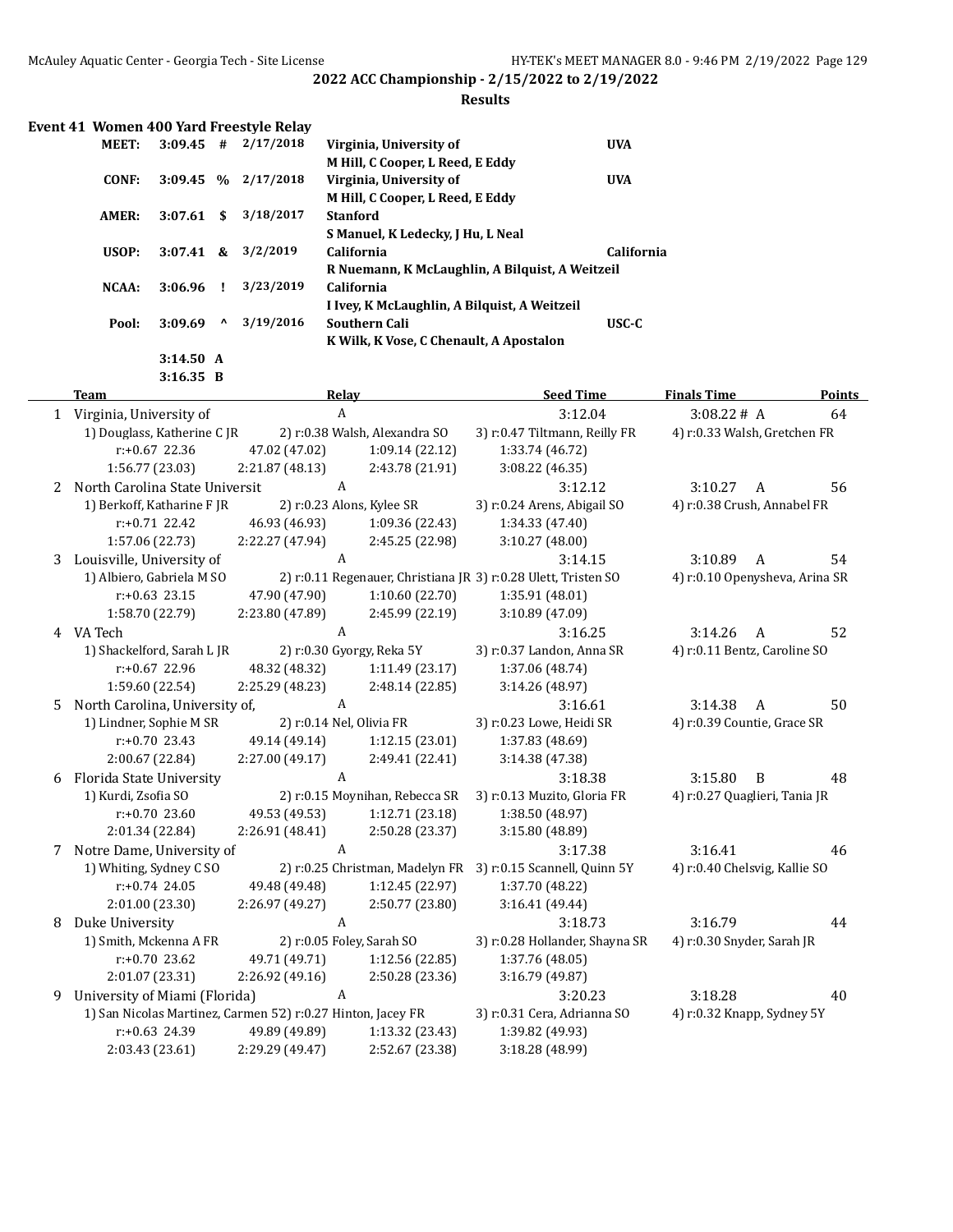|    |                                                        |                  |                                 | McAuley Aquatic Center - Georgia Tech - Site License |                  | 2022 ACC Championship - 2/15/2022 to 2/19/2022                         |                              |                  | HY-TEK's MEET MANAGER 8.0 - 9:46 PM 2/19/2022 Page 130 |               |
|----|--------------------------------------------------------|------------------|---------------------------------|------------------------------------------------------|------------------|------------------------------------------------------------------------|------------------------------|------------------|--------------------------------------------------------|---------------|
|    |                                                        |                  |                                 |                                                      |                  |                                                                        | <b>Results</b>               |                  |                                                        |               |
|    |                                                        |                  |                                 | (Event 41 Women 400 Yard Freestyle Relay)            |                  |                                                                        |                              |                  |                                                        |               |
|    | <b>Team</b>                                            |                  |                                 |                                                      | <b>Relay</b>     |                                                                        |                              | <b>Seed Time</b> | <b>Finals Time</b>                                     | <b>Points</b> |
| 10 | Georgia Institute of Technolog                         |                  |                                 |                                                      | A                |                                                                        |                              | 3:20.09          | 3:18.64                                                | 34            |
|    | 1) Ripkova, Zora FR                                    |                  |                                 |                                                      |                  | 2) r:0.37 Switzer, Brooke JR                                           | 3) r:0.47 Fulton, Rachel FR  |                  | 4) r:0.30 Murphy, Sophie FR                            |               |
|    |                                                        | r:+0.70 24.20    |                                 | 49.87 (49.87)                                        |                  | 1:13.47 (23.60)                                                        | 1:39.55 (49.68)              |                  |                                                        |               |
|    |                                                        | 2:03.06 (23.51)  |                                 | 2:29.17 (49.62)                                      | A                | 2:52.70 (23.53)                                                        | 3:18.64 (49.47)              |                  |                                                        |               |
|    | 11 Pittsburgh, University of<br>1) Nalls, Madison P SR |                  |                                 |                                                      |                  | 2) r:0.34 Fuhrmann, Kate JR                                            | 3) r:0.24 Schulz, Janelle FR | 3:22.37          | 3:22.54<br>4) r:0.13 Yendell, Sophie SO                | 32            |
|    |                                                        | r:+0.69 24.71    |                                 | 50.97 (50.97)                                        |                  | 1:14.59 (23.62)                                                        | 1:41.40 (50.43)              |                  |                                                        |               |
|    |                                                        | 2:05.39 (23.99)  |                                 | 2:31.95 (50.55)                                      |                  | 2:55.39 (23.44)                                                        | 3:22.54 (50.59)              |                  |                                                        |               |
|    | 12 Boston College                                      |                  |                                 |                                                      | A                |                                                                        |                              | 3:24.00          | 3:22.71                                                | 30            |
|    | 1) Scott, Ashleigh T SR                                |                  |                                 |                                                      |                  | 2) r:0.13 Dolan, Haley SR                                              | 3) r:0.26 Zinis, Sofia JR    |                  | 4) r:0.14 Baldacci, Giovanna SO                        |               |
|    |                                                        | r:+0.67 24.39    |                                 | 50.74 (50.74)                                        |                  | 1:14.42 (23.68)                                                        | 1:41.32 (50.58)              |                  |                                                        |               |
|    |                                                        | 2:04.76 (23.44)  |                                 | 2:31.91 (50.59)                                      |                  | 2:55.18 (23.27)                                                        | 3:22.71 (50.80)              |                  |                                                        |               |
|    |                                                        |                  |                                 |                                                      |                  |                                                                        |                              |                  |                                                        |               |
|    | Event 42 Men 400 Yard Freestyle Relay                  |                  |                                 |                                                      |                  |                                                                        |                              |                  |                                                        |               |
|    | <b>MEET:</b>                                           |                  |                                 | $2:45.69$ # $2/24/2018$                              |                  | North Carolina State Universit<br>R Held, J Ress, J Molacek, C Stewart |                              | NC St            |                                                        |               |
|    | <b>CONF:</b>                                           | 2:44.31 %        |                                 | 3/24/2018                                            |                  | North Carolina State Universit                                         |                              | <b>NC St</b>     |                                                        |               |
|    |                                                        |                  |                                 |                                                      |                  | R Held, J Ress, J Molacek, C Stewart                                   |                              |                  |                                                        |               |
|    | AMER:                                                  | $2:44.31$ \$     |                                 | 3/24/2018                                            | <b>NC State</b>  |                                                                        |                              |                  |                                                        |               |
|    |                                                        |                  |                                 |                                                      |                  | R Held, J Ress, J Molacek, C Stewart                                   |                              |                  |                                                        |               |
|    | USOP:                                                  | $2:44.31$ &      |                                 | 3/24/2018                                            | <b>NC State</b>  |                                                                        |                              | <b>NC State</b>  |                                                        |               |
|    |                                                        |                  |                                 |                                                      |                  | R Held, J Ress, J Molacek, C Stewart                                   |                              |                  |                                                        |               |
|    | NCAA:                                                  | 2:44.31          | -1                              | 3/24/2018                                            | <b>NC State</b>  |                                                                        |                              |                  |                                                        |               |
|    |                                                        |                  |                                 |                                                      |                  | R Held, J Ress, J Molacek, C Stewart                                   |                              |                  |                                                        |               |
|    | Pool:                                                  | 2:46.81          | $\boldsymbol{\mathsf{\Lambda}}$ | 3/26/2016                                            | <b>NC State</b>  |                                                                        |                              | <b>NC St</b>     |                                                        |               |
|    |                                                        |                  |                                 |                                                      |                  | R Held, S Bilis, A Schiellerup, S Dahl                                 |                              |                  |                                                        |               |
|    |                                                        | 2:50.99 A        |                                 |                                                      |                  |                                                                        |                              |                  |                                                        |               |
|    |                                                        | 2:52.46 B        |                                 |                                                      |                  |                                                                        |                              |                  |                                                        |               |
|    | Team                                                   |                  |                                 |                                                      | Relay            |                                                                        |                              | <b>Seed Time</b> | <b>Finals Time</b>                                     | <b>Points</b> |
|    | 1 North Carolina State Universit                       |                  |                                 |                                                      | $\boldsymbol{A}$ |                                                                        |                              | 2:48.46          | $2:46.18^{\wedge}$ A                                   | 64            |
|    | 1) Miller, Lukas D SO                                  |                  |                                 |                                                      |                  | 2) r:0.19 Piszczorowicz, Bartosz JR3) r:0.03 Henderson, Noah JR        |                              |                  | 4) r:0.24 Tapp, Hunter JR                              |               |
|    |                                                        | $r: +0.62$ 20.04 |                                 | 41.72 (41.72)                                        |                  | 1:01.32(19.60)                                                         | 1:23.17 (41.45)              |                  |                                                        |               |
|    |                                                        | 1:42.46 (19.29)  |                                 | 2:04.81 (41.64)                                      |                  | 2:24.33 (19.52)                                                        | 2:46.18 (41.37)              |                  |                                                        |               |
|    | 2 Virginia, University of                              |                  |                                 |                                                      | A                |                                                                        |                              | 2:50.19          | $2:46.45^{\circ}$ A                                    | 56            |
|    | 1) Brownstead, Matthew K SO                            |                  |                                 |                                                      |                  | 2) r:0.18 Aikins, Jack FR                                              | 3) r:0.05 Boyle, Connor FR   |                  | 4) r:0.01 King, Matthew SO                             |               |
|    |                                                        | $r: +0.52$ 20.21 |                                 | 42.30 (42.30)                                        |                  | 1:01.68 (19.38)                                                        | 1:23.86 (41.56)              |                  |                                                        |               |
|    |                                                        | 1:43.15 (19.29)  |                                 | 2:05.67 (41.81)                                      |                  | 2:24.80 (19.13)                                                        | 2:46.45 (40.78)              |                  |                                                        |               |
| 3  | VA Tech<br>1) Ramadan, Youssef T SO                    |                  |                                 |                                                      | A                |                                                                        |                              | 2:49.66          | 2:48.03<br>$\boldsymbol{A}$                            | 54            |
|    |                                                        | $r: +0.61$ 20.11 |                                 | 41.96 (41.96)                                        |                  | 2) r:0.08 Coll Marti, Carles SO<br>1:01.53 (19.57)                     | 3) r:0.32 Ivanov, Antani SR  |                  | 4) r:0.24 Dominguez Calonge, Luis                      |               |
|    |                                                        | 1:43.55 (19.88)  |                                 | 2:05.89 (42.22)                                      |                  | 2:25.88 (19.99)                                                        | 1:23.67 (41.71)              |                  |                                                        |               |
|    | Louisville, University of                              |                  |                                 |                                                      | A                |                                                                        | 2:48.03 (42.14)              |                  | 2:48.92<br>$\mathbf{A}$                                | 52            |
| 4  | 1) Albiero, Nicolas J 5Y                               |                  |                                 |                                                      |                  | 2) r:0.29 Elaraby, Abdelrahman JR 3) r:0.01 Sartori, Murilo FR         |                              | 2:51.53          | 4) r:0.26 Paulson, Colton SR                           |               |
|    |                                                        | r:+0.60 20.37    |                                 | 42.39 (42.39)                                        |                  | 1:02.11 (19.72)                                                        | 1:24.65 (42.26)              |                  |                                                        |               |
|    |                                                        | 1:44.42 (19.77)  |                                 | 2:06.38 (41.73)                                      |                  | 2:26.34 (19.96)                                                        | 2:48.92 (42.54)              |                  |                                                        |               |
| 5  | Florida State University                               |                  |                                 |                                                      | A                |                                                                        |                              | 2:52.96          | 2:50.15<br>A                                           | 50            |
|    | 1) Varjasi, Peter JR                                   |                  |                                 |                                                      |                  | 2) r:0.20 Keblys, Jokubas FR                                           | 3) r:0.02 Herbet, Mason SO   |                  | 4) r:0.16 McCusker, Max SR                             |               |
|    |                                                        | r:+0.69 20.30    |                                 | 42.74 (42.74)                                        |                  | 1:02.95 (20.21)                                                        | 1:25.65 (42.91)              |                  |                                                        |               |
|    |                                                        | 1:45.46 (19.81)  |                                 | 2:08.07 (42.42)                                      |                  | 2:27.72 (19.65)                                                        | 2:50.15 (42.08)              |                  |                                                        |               |
| 6  | Notre Dame, University of                              |                  |                                 |                                                      | A                |                                                                        |                              | 2:53.50          | 2:51.68<br>$\overline{B}$                              | 48            |
|    | 1) Guiliano, Christopher R FR                          |                  |                                 |                                                      |                  | 2) r:0.10 Wilburn, Cason JR                                            | 3) r:0.19 Delong, Alec JR    |                  | 4) r:0.32 Lukashev, Stephan SO                         |               |
|    |                                                        | r:+0.66 20.34    |                                 | 42.34 (42.34)                                        |                  | 1:02.14 (19.80)                                                        | 1:24.62 (42.28)              |                  |                                                        |               |

r:+0.66 20.34 42.34 (42.34) 1:02.14 (19.80) 1:24.62 (42.28) 1:44.90 (20.28) 2:07.95 (43.33) 2:28.46 (20.51) 2:51.68 (43.73)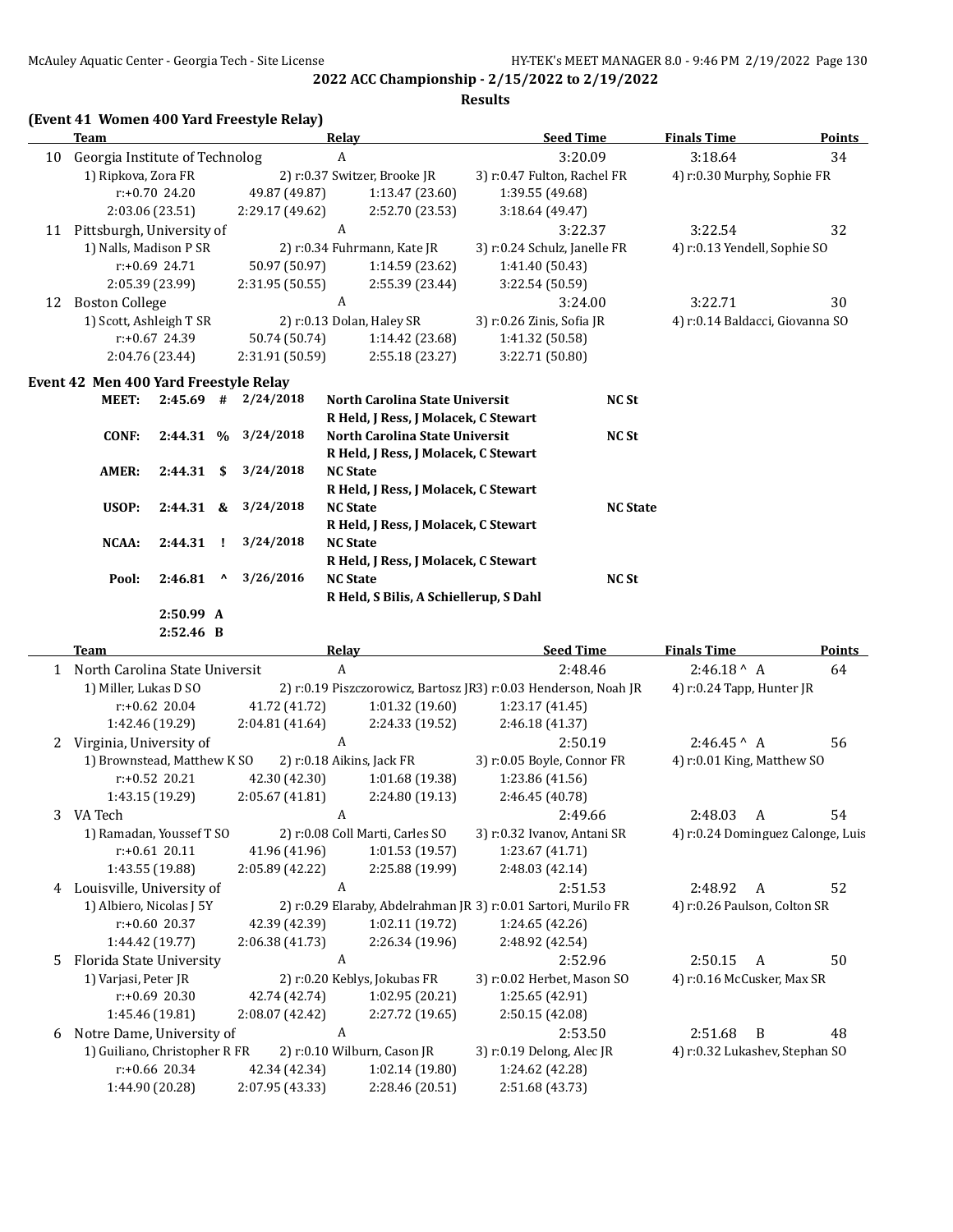#### **Results**

### **(Event 42 Men 400 Yard Freestyle Relay)**

|            | Team                                                | <u>Relav</u>                                               |                                   | <b>Seed Time</b>                                                     | <b>Finals Time</b>        | <b>Points</b>                   |
|------------|-----------------------------------------------------|------------------------------------------------------------|-----------------------------------|----------------------------------------------------------------------|---------------------------|---------------------------------|
|            | 7 North Carolina, University of,                    | A                                                          |                                   | 2:54.94                                                              | 2:52.26                   | 46<br>B                         |
|            | 1) Sungalia, Tomas SR                               |                                                            | 2) r:0.16 Radkov, Nick FR         | 3) r:0.09 Rutberg, Noah SO                                           | 4) r:0.20 Poelke, Boyd SO |                                 |
|            | $r: +0.66$ 20.42                                    | 43.11 (43.11)                                              | 1:03.27(20.16)                    | 1:25.90 (42.79)                                                      |                           |                                 |
|            | 1:46.12 (20.22)                                     | 2:08.78 (42.88)                                            | 2:28.96 (20.18)                   | 2:52.26 (43.48)                                                      |                           |                                 |
| 8          | Duke University                                     | A                                                          |                                   | 2:55.19                                                              | 2:52.71                   | 44                              |
|            | 1) Kredich, Coleman A JR                            |                                                            | 2) r:0.02 Gingrich, Charlie JR    | 3) r:0.04 Sanford, Bradley JR                                        |                           | 4) r:0.20 McIntyre, Zachary SO  |
|            | $r: +0.61$ 20.67                                    | 43.84 (43.84)                                              | 1:03.68 (19.84)                   | 1:26.56 (42.72)                                                      |                           |                                 |
|            | 1:46.58 (20.02)                                     | 2:09.34 (42.78)                                            | 2:29.80 (20.46)                   | 2:52.71 (43.37)                                                      |                           |                                 |
| 9          | Georgia Institute of Technolog                      | A                                                          |                                   | 2:52.75                                                              | 2:53.60                   | 40                              |
|            | 1) Pumputis, Caio R 5Y                              |                                                            | 2) r:0.04 Unlu, Baturalp SO       | 3) r:0.20 Ferraro, Christian 5Y                                      |                           | 4) r:0.31 Kertesz, Daniel JR    |
|            | $r: +0.63$ 20.83                                    | 43.98 (43.98)                                              | 1:04.35(20.37)                    | 1:26.85 (42.87)                                                      |                           |                                 |
|            | 1:47.28 (20.43)                                     | 2:10.19 (43.34)                                            | 2:30.69 (20.50)                   | 2:53.60 (43.41)                                                      |                           |                                 |
|            | 10 Pittsburgh, University of                        | $\boldsymbol{A}$                                           |                                   | 2:57.22                                                              | 2:56.93                   | 34                              |
|            |                                                     | 1) Toledo Sanchez, Dominic A JR 2) r:0.13 Crisci, Flynn JR |                                   | 3) r:0.27 Ahadzhanian, Serhii SR 4) r:0.23 Radziszewski, Krzysztof F |                           |                                 |
|            | r:+0.66 20.93                                       | 44.11 (44.11)                                              | 1:04.54(20.43)                    | 1:27.73 (43.62)                                                      |                           |                                 |
|            | 1:48.47 (20.74)                                     | 2:12.16 (44.43)                                            | 2:33.32 (21.16)                   | 2:56.93 (44.77)                                                      |                           |                                 |
|            | 11 Boston College                                   | A                                                          |                                   | 2:57.79                                                              | 2:57.78                   | 32                              |
|            | 1) Roche, Samuel L SR                               |                                                            | 2) r:0.31 Szekely, Matthew JR     | 3) r:0.19 Floyd, Kyle SO                                             |                           | 4) r:0.28 Santana, Alexander 5Y |
|            | $r: +0.63$ 20.99                                    | 44.18 (44.18)                                              | 1:04.86 (20.68)                   | 1:28.45 (44.27)                                                      |                           |                                 |
|            | 1:49.38 (20.93)                                     | 2:13.26 (44.81)                                            | 2:34.47 (21.21)                   | 2:57.78 (44.52)                                                      |                           |                                 |
|            | Event 111 Women 50 Yard Freestyle Swim-off          |                                                            |                                   |                                                                      |                           |                                 |
|            | 21.66 A                                             |                                                            |                                   |                                                                      |                           |                                 |
|            |                                                     | 22.32 IV21 Invited NCAA 2021                               |                                   |                                                                      |                           |                                 |
|            | 22.76 B                                             |                                                            |                                   |                                                                      |                           |                                 |
|            | Name                                                | Yr School                                                  |                                   | <b>Seed Time</b>                                                     | <b>Finals Time</b>        |                                 |
| - Swim-off | 1 Webb, Abbey C                                     |                                                            | SO North Carolina State Universit | 22.93                                                                | 22.53                     | B                               |
|            | r:+0.73 11.09                                       | 22.53 (11.44)                                              |                                   |                                                                      |                           |                                 |
|            | 2 Quaglieri, Tania                                  |                                                            | JR Florida State University       | 22.93                                                                | 22.72                     | B                               |
|            | $r: +0.63$ 11.06                                    | 22.72 (11.66)                                              |                                   |                                                                      |                           |                                 |
|            |                                                     |                                                            |                                   |                                                                      |                           |                                 |
|            | Event 112 Men 50 Yard Freestyle Swim-off<br>18.96 A |                                                            |                                   |                                                                      |                           |                                 |
|            |                                                     | 19.46 IV21 Invited NCAA 2021                               |                                   |                                                                      |                           |                                 |
|            | 19.96 B                                             |                                                            |                                   |                                                                      |                           |                                 |
|            | Name                                                | Yr School                                                  |                                   | <b>Seed Time</b>                                                     | <b>Finals Time</b>        |                                 |
| - Swim-off |                                                     |                                                            |                                   |                                                                      |                           |                                 |
|            | 1 Daniel, Austin C                                  |                                                            | 5Y Georgia Institute of Technolog | 19.81                                                                | 19.75 B                   |                                 |
|            | $r: +0.60$ 9.53                                     | 19.75 (10.22)                                              |                                   |                                                                      |                           |                                 |
|            | 2 Keblys, Jokubas                                   |                                                            | FR Florida State University       | 19.81                                                                | 19.77                     | B                               |
|            | $r: +0.67$ 9.76                                     | 19.77 (10.01)                                              |                                   |                                                                      |                           |                                 |
|            | Event 119 Men 100 Yard Butterfly Swim-off           |                                                            |                                   |                                                                      |                           |                                 |
|            | 44.96 A                                             |                                                            |                                   |                                                                      |                           |                                 |
|            |                                                     | 46.29 IV21 Invited NCAA 2021                               |                                   |                                                                      |                           |                                 |
|            | 47.43 B                                             |                                                            |                                   |                                                                      |                           |                                 |
|            | Name                                                | Yr School                                                  |                                   | Seed Time                                                            | <b>Finals Time</b>        |                                 |
| - Swim-off |                                                     |                                                            |                                   |                                                                      |                           |                                 |
|            | 1 Sanford, Bradley N                                |                                                            | JR Duke University                | 46.89                                                                | 46.58                     | B                               |
|            | $r: +0.67$ 21.82                                    | 46.58 (24.76)                                              |                                   |                                                                      |                           |                                 |
|            | 2 Ahadzhanian, Serhii<br>$r: +0.62$ 21.69           |                                                            | SR Pittsburgh, University of      | 46.89                                                                | 46.59                     | B                               |
|            |                                                     | 46.59 (24.90)                                              |                                   |                                                                      |                           |                                 |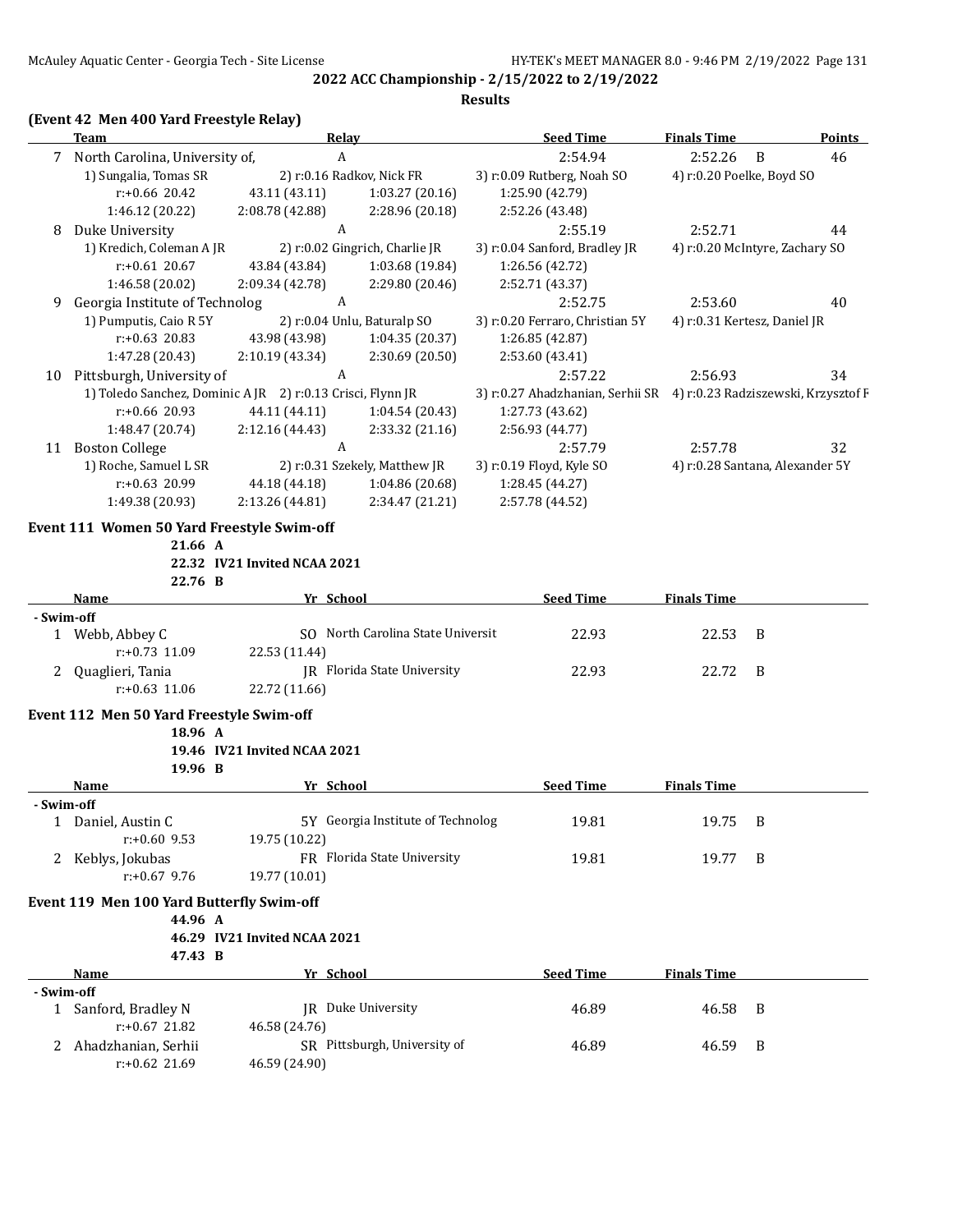|            | Event 127 Women 100 Yard Breaststroke Swim-off           |                                |                                   |                  |                    |      |
|------------|----------------------------------------------------------|--------------------------------|-----------------------------------|------------------|--------------------|------|
|            | 58.46 A                                                  |                                |                                   |                  |                    |      |
|            |                                                          | 1:00.12 IV21 Invited NCAA 2021 |                                   |                  |                    |      |
|            | $1:01.84$ B<br>Name                                      |                                | Yr School                         | <b>Seed Time</b> | <b>Finals Time</b> |      |
| - Swim-off |                                                          |                                |                                   |                  |                    |      |
|            | 1 Butterfield, Claudia G                                 |                                | SO Georgia Institute of Technolog | 1:02.15          | 1:01.66            | B    |
|            | r:+0.68 29.23                                            | 1:01.66 (32.43)                |                                   |                  |                    |      |
|            | 2 Belyakov, Catherine I                                  |                                | SO Duke University                | 1:02.15          | 1:01.75            | B    |
|            | $r: +0.72$ 29.13                                         | 1:01.75 (32.62)                |                                   |                  |                    |      |
|            | Event 211 Women 50 Yard Freestyle Time Trial             |                                |                                   |                  |                    |      |
|            | 21.66 A                                                  |                                |                                   |                  |                    |      |
|            |                                                          | 22.32 IV21 Invited NCAA 2021   |                                   |                  |                    |      |
|            | 22.76 B                                                  |                                |                                   |                  |                    |      |
|            | <b>Name</b>                                              |                                | Yr School                         | <b>Seed Time</b> | <b>Finals Time</b> |      |
|            | - Time Trial                                             |                                | SO Boston College                 | NT               | 23.53              |      |
|            | 1 Sielicki, Lauren J<br>$r: +0.77$                       |                                |                                   |                  |                    |      |
|            | Event 212 Men 50 Yard Freestyle Time Trial               |                                |                                   |                  |                    |      |
|            | 18.96 A                                                  |                                |                                   |                  |                    |      |
|            |                                                          | 19.46 IV21 Invited NCAA 2021   |                                   |                  |                    |      |
|            | 19.96 B                                                  |                                |                                   |                  |                    |      |
|            | Name<br>- Time Trial                                     |                                | Yr School                         | <b>Seed Time</b> | <b>Finals Time</b> |      |
|            | 1 Roche, Samuel L                                        |                                | SR Boston College                 | NT               | 19.98              |      |
|            | $r: +0.62$                                               |                                |                                   |                  |                    |      |
|            | 2 Perez-Mari, Christian D                                |                                | FR Boston College                 | NT               | 20.73              |      |
|            | $r: +0.58$                                               |                                |                                   |                  |                    |      |
|            | Event 224 Men 200 Yard Butterfly Time Trial<br>1:40.44 A |                                |                                   |                  |                    |      |
|            |                                                          | 1:43.47 IV21 Invited NCAA 2021 |                                   |                  |                    |      |
|            | $1:46.69$ B                                              |                                |                                   |                  |                    |      |
|            | Name                                                     |                                | Yr School                         | <b>Seed Time</b> | <b>Finals Time</b> |      |
|            | - Time Trial                                             |                                |                                   |                  |                    |      |
|            | 1 Clark, Rush M                                          |                                | SO Florida State University       | <b>NT</b>        | 1:46.26            | B    |
|            | $r: +0.64$ 23.20                                         | 49.26 (26.06)                  | 1:16.85(27.59)                    | 1:46.26 (29.41)  |                    |      |
|            | 2 Blusiewicz, Andrew M                                   |                                | FR Boston College                 | NT               | 1:50.77            |      |
|            | r:+0.58 24.81                                            |                                | 52.20 (27.39) 1:21.01 (28.81)     | 1:50.77 (29.76)  |                    |      |
|            | Event 225 Women 100 Yard Backstroke Time Trial           |                                |                                   |                  |                    |      |
|            | 50.93 A                                                  |                                |                                   |                  |                    |      |
|            |                                                          | 53.01 IV21 Invited NCAA 2021   |                                   |                  |                    |      |
|            | 53.94 B                                                  |                                |                                   |                  |                    |      |
|            | Name                                                     |                                | Yr School                         | <b>Seed Time</b> | <b>Finals Time</b> |      |
|            | - Time Trial                                             |                                |                                   |                  |                    |      |
|            | 1 Shuppert, Emma K                                       |                                | JR Duke University                | NT               | 52.61              | IV21 |
|            | $r: +0.64$ 25.10                                         | 52.61 (27.51)                  |                                   |                  |                    |      |
| 2          | Hollander, Shayna D                                      |                                | SR Duke University                | <b>NT</b>        | 53.78              | B    |
|            | $r: +0.61$ 25.35                                         | 53.78 (28.43)                  |                                   |                  |                    |      |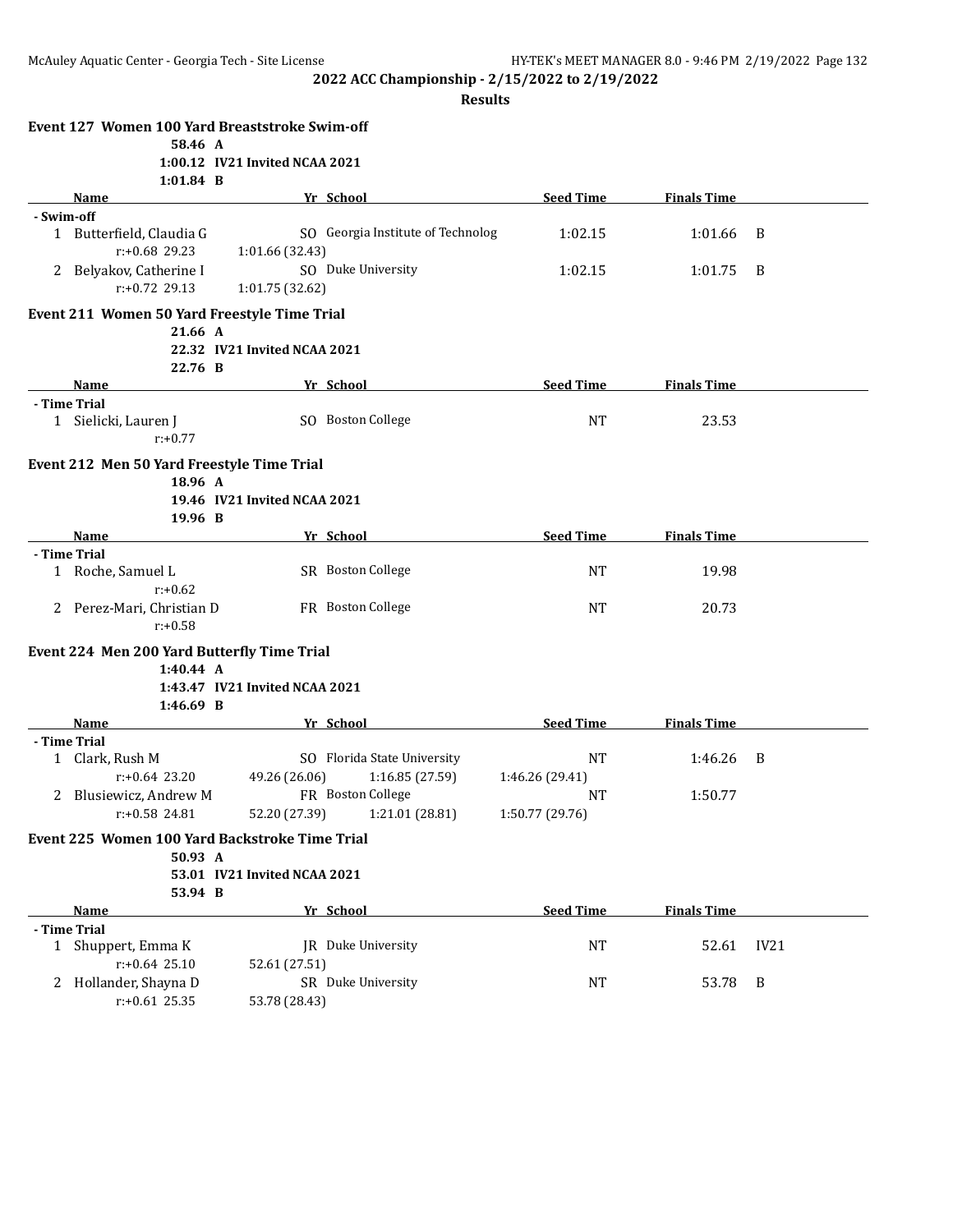|                   | Event 236 Women 100 Yard Freestyle Time Trial  |                                |                                   |                  |                    |  |
|-------------------|------------------------------------------------|--------------------------------|-----------------------------------|------------------|--------------------|--|
|                   | 47.18 A                                        |                                |                                   |                  |                    |  |
|                   |                                                | 48.76 IV21 Invited NCAA 2021   |                                   |                  |                    |  |
|                   | 49.51 B                                        |                                |                                   |                  |                    |  |
|                   | Name                                           |                                | Yr School                         | <b>Seed Time</b> | <b>Finals Time</b> |  |
| - Time Trial      |                                                |                                |                                   |                  |                    |  |
|                   | 1 Baldacci, Giovanna L                         |                                | SO Boston College                 | <b>NT</b>        | 51.56              |  |
|                   | $r: +0.66$ 24.29                               | 51.56 (27.27)                  |                                   |                  |                    |  |
|                   | Event 237 Men 100 Yard Freestyle Time Trial    |                                |                                   |                  |                    |  |
|                   | 41.71 A                                        |                                |                                   |                  |                    |  |
|                   |                                                | 42.88 IV21 Invited NCAA 2021   |                                   |                  |                    |  |
|                   | 43.80 B                                        |                                |                                   |                  |                    |  |
|                   | Name                                           |                                | Yr School                         | <b>Seed Time</b> | <b>Finals Time</b> |  |
| - Time Trial      |                                                |                                |                                   |                  |                    |  |
|                   | 1 Horkan, Michael W                            |                                | FR Boston College                 | <b>NT</b>        | 45.48              |  |
|                   | $r: +0.61$ 21.58                               | 45.48 (23.90)                  |                                   |                  |                    |  |
|                   | Event 239 Men 200 Yard Breaststroke Time Trial |                                |                                   |                  |                    |  |
|                   | $1:52.28$ A                                    |                                |                                   |                  |                    |  |
|                   |                                                | 1:54.28 IV21 Invited NCAA 2021 |                                   |                  |                    |  |
|                   | 1:58.43 B                                      |                                |                                   |                  |                    |  |
|                   | <b>Name</b>                                    |                                | Yr School                         | <b>Seed Time</b> | <b>Finals Time</b> |  |
| - Time Trial      |                                                |                                |                                   |                  |                    |  |
|                   | 1 Mason, Nicholas M                            |                                | IR Florida State University       | <b>NT</b>        | 2:00.05            |  |
|                   | $r: +0.73$ 27.49                               | 57.25 (29.76)                  | 1:28.62(31.37)                    | 2:00.05 (31.43)  |                    |  |
|                   | Event 244 Men 50 Yard Backstroke Time Trial    |                                |                                   |                  |                    |  |
|                   | Name                                           |                                | Yr School                         | <b>Seed Time</b> | <b>Finals Time</b> |  |
| - Time Trial      |                                                |                                |                                   |                  |                    |  |
|                   | 1 Smesko, Kaden W                              |                                | SO Notre Dame, University of      | <b>NT</b>        | 21.74              |  |
|                   | $r: +0.60$                                     |                                |                                   |                  |                    |  |
|                   | 2 Korndorffer, Charles T                       |                                | JR Notre Dame, University of      | NT               | 21.92              |  |
|                   | $r: +0.67$                                     |                                |                                   |                  |                    |  |
|                   |                                                |                                |                                   |                  |                    |  |
|                   | Event 311 Women 50 Yard Freestyle Time Trial   |                                |                                   |                  |                    |  |
|                   | 21.66 A                                        |                                |                                   |                  |                    |  |
|                   |                                                | 22.32 IV21 Invited NCAA 2021   |                                   |                  |                    |  |
|                   | 22.76 B                                        |                                |                                   | <b>Seed Time</b> | <b>Finals Time</b> |  |
|                   | Name                                           |                                | Yr School                         |                  |                    |  |
| - Time Trial<br>1 | Blaze, Isabel W                                |                                | SR Boston College                 | <b>NT</b>        | 24.64              |  |
|                   | $r: +0.70$                                     |                                |                                   |                  |                    |  |
|                   |                                                |                                |                                   |                  |                    |  |
|                   | Event 312 Boys 50 Yard Freestyle Time Trial    |                                |                                   |                  |                    |  |
|                   | 18.96 A                                        |                                |                                   |                  |                    |  |
|                   |                                                | 19.46 IV21 Invited NCAA 2021   |                                   |                  |                    |  |
|                   | 19.96 B                                        |                                |                                   |                  |                    |  |
|                   | Name                                           |                                | Yr School                         | <b>Seed Time</b> | <b>Finals Time</b> |  |
| - Time Trial      |                                                |                                |                                   |                  |                    |  |
|                   | 1 Kertesz, Daniel O                            |                                | JR Georgia Institute of Technolog | NT               | 20.07              |  |
|                   | $r: +0.61$                                     |                                |                                   |                  |                    |  |
| 2                 | Gapinski, David A                              |                                | FR Georgia Institute of Technolog | NT               | 20.49              |  |
|                   | $r: +0.74$                                     |                                |                                   |                  |                    |  |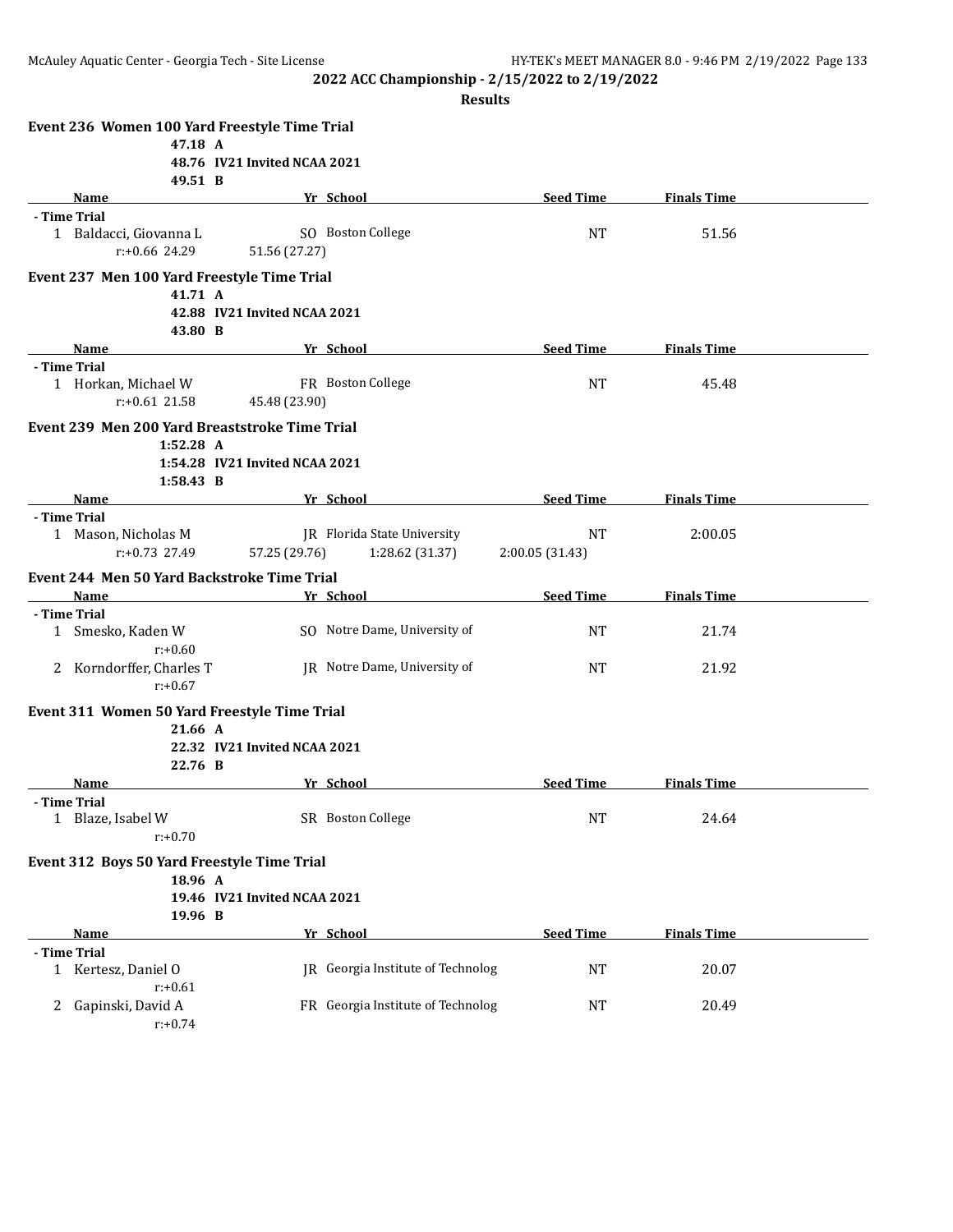|   |                                              | Event 325 Women 100 Yard Backstroke Time Trial      |                                  |                               |                    |                                  |
|---|----------------------------------------------|-----------------------------------------------------|----------------------------------|-------------------------------|--------------------|----------------------------------|
|   | 50.93 A                                      |                                                     |                                  |                               |                    |                                  |
|   |                                              | 53.01 IV21 Invited NCAA 2021                        |                                  |                               |                    |                                  |
|   | 53.94 B                                      |                                                     |                                  |                               |                    |                                  |
|   | Name                                         | Yr School                                           |                                  | <b>Seed Time</b>              | <b>Finals Time</b> |                                  |
|   | - Time Trial                                 | FR Boston College                                   |                                  |                               |                    |                                  |
|   | 1 Smith, Samantha P<br>$r: +0.58$ 26.65      | 56.02 (29.37)                                       |                                  | <b>NT</b>                     | 56.02              |                                  |
|   |                                              |                                                     |                                  |                               |                    |                                  |
|   |                                              | Event 334 Women 100 Yard Freestyle Time Trial       |                                  |                               |                    |                                  |
|   | 47.18 A                                      |                                                     |                                  |                               |                    |                                  |
|   |                                              | 48.76 IV21 Invited NCAA 2021                        |                                  |                               |                    |                                  |
|   | 49.51 B<br>Name                              | Yr School                                           |                                  | <b>Seed Time</b>              | <b>Finals Time</b> |                                  |
|   | - Time Trial                                 |                                                     |                                  |                               |                    |                                  |
|   | 1 Bradac, Catherine J                        | FR Boston College                                   |                                  | <b>NT</b>                     | 53.69              |                                  |
|   | $r: +0.66$ 25.69                             | 53.69 (28.00)                                       |                                  |                               |                    |                                  |
|   |                                              |                                                     |                                  |                               |                    |                                  |
|   | 1:50.50 A                                    | Event 336 Women 200 Yard Backstroke Time Trial      |                                  |                               |                    |                                  |
|   |                                              | 1:55.05 IV21 Invited NCAA 2021                      |                                  |                               |                    |                                  |
|   | 1:57.11 B                                    |                                                     |                                  |                               |                    |                                  |
|   | Name                                         | Yr School                                           |                                  | <b>Seed Time</b>              | <b>Finals Time</b> |                                  |
|   | - Time Trial                                 |                                                     |                                  |                               |                    |                                  |
|   | 1 Huizinga, Danika                           |                                                     | 5Y University of Miami (Florida) | <b>NT</b>                     | 1:56.64            | B                                |
|   | $r: +0.71$ 26.85                             | 55.46 (28.61)                                       | 1:25.34 (29.88)                  | 1:56.64 (31.30)               |                    |                                  |
|   |                                              | Event 406 Women 200 Yard Freestyle Relay Time Trial |                                  |                               |                    |                                  |
|   | 1:28.43 A                                    |                                                     |                                  |                               |                    |                                  |
|   | $1:29.21$ B                                  |                                                     |                                  |                               |                    |                                  |
|   | <b>Team</b>                                  | Relav                                               |                                  | <b>Seed Time</b>              | <b>Finals Time</b> |                                  |
|   | - Time Trial                                 |                                                     |                                  |                               |                    |                                  |
|   | 1 Florida State University                   | $\mathbf{A}$                                        |                                  | <b>NT</b>                     | 1:29.70            |                                  |
|   | 1) Moynihan, Rebecca E SR                    | 2) r:0.20 Halden, Jenny SO                          |                                  | 3) r:0.14 Quaglieri, Tania JR |                    | 4) r:0.14 McDonald, Madeleine SR |
|   | $r: +0.69$ 22.53                             | 44.51 (21.98)                                       | 1:07.14(22.63)                   | 1:29.70 (22.56)               |                    |                                  |
|   | Event 410 Men 200 Yard IM Time Trial         |                                                     |                                  |                               |                    |                                  |
|   | 1:41.34 A                                    |                                                     |                                  |                               |                    |                                  |
|   |                                              | 1:44.15 IV21 Invited NCAA 2021                      |                                  |                               |                    |                                  |
|   | 1:46.77 B                                    |                                                     |                                  |                               |                    |                                  |
|   | Name                                         | Yr School                                           |                                  | <b>Seed Time</b>              | <b>Finals Time</b> |                                  |
|   | - Time Trial<br>1 Tenpas, William E          | JR Duke University                                  |                                  | <b>NT</b>                     | 1:49.69            |                                  |
|   | r:+0.63 24.06                                | 52.66 (28.60)                                       | 1:22.82 (30.16)                  | 1:49.69 (26.87)               |                    |                                  |
|   |                                              |                                                     |                                  |                               |                    |                                  |
|   | Event 411 Women 50 Yard Freestyle Time Trial |                                                     |                                  |                               |                    |                                  |
|   | 21.66 A                                      | 22.32 IV21 Invited NCAA 2021                        |                                  |                               |                    |                                  |
|   | 22.76 B                                      |                                                     |                                  |                               |                    |                                  |
|   | Name                                         | Yr School                                           |                                  | <b>Seed Time</b>              | <b>Finals Time</b> |                                  |
|   | - Time Trial                                 |                                                     |                                  |                               |                    |                                  |
| 1 | Slayton, Alexandra A                         | SR VA Tech                                          |                                  | NT                            | 23.35              |                                  |
|   | $r: +0.71$                                   |                                                     |                                  |                               |                    |                                  |
| 2 | Scott, Ashleigh T                            | SR Boston College                                   |                                  | NT                            | 23.66              |                                  |
|   | $r: +0.66$                                   |                                                     |                                  |                               |                    |                                  |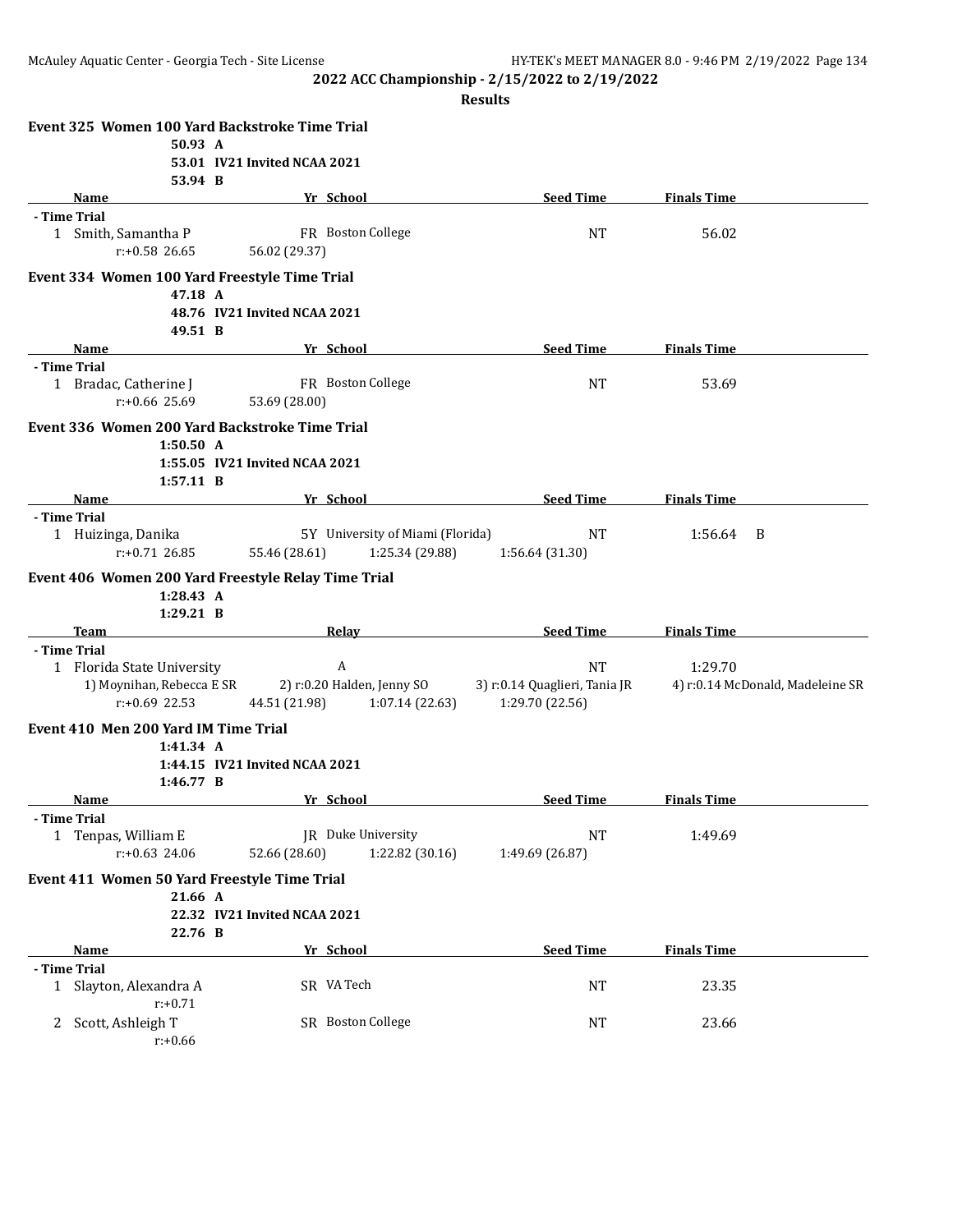|   | - Time Trial  (Event 411 Women 50 Yard Freestyle Time Trial)<br>Name |                                    | Yr School                           | <b>Seed Time</b>             | <b>Finals Time</b> |   |
|---|----------------------------------------------------------------------|------------------------------------|-------------------------------------|------------------------------|--------------------|---|
|   | --- Wilburn, Cason J                                                 |                                    | JR Notre Dame, University of        | <b>NT</b>                    | <b>SCR</b>         |   |
|   | Event 412 Men 50 Yard Freestyle Time Trial                           |                                    |                                     |                              |                    |   |
|   | 18.96 A                                                              |                                    |                                     |                              |                    |   |
|   |                                                                      | 19.46 IV21 Invited NCAA 2021       |                                     |                              |                    |   |
|   | 19.96 B                                                              |                                    |                                     |                              |                    |   |
|   | <b>Name</b>                                                          |                                    | Yr School                           | <b>Seed Time</b>             | <b>Finals Time</b> |   |
|   | - Time Trial                                                         |                                    |                                     |                              |                    |   |
|   | 1 Wilburn, Cason J<br>$r: +0.65$                                     |                                    | JR Notre Dame, University of        | <b>NT</b>                    | 19.67              | B |
| 2 | Moran, Blake F<br>$r: +0.59$                                         |                                    | JR Florida State University         | <b>NT</b>                    | 19.85              | B |
| 3 | Mathis, Ryan A                                                       |                                    | SO Boston College                   | <b>NT</b>                    | 20.90              |   |
|   | $r: +0.59$                                                           |                                    |                                     |                              |                    |   |
|   | Event 512 Men 50 Yard Freestyle Time Trial                           |                                    |                                     |                              |                    |   |
|   | 18.96 A                                                              |                                    |                                     |                              |                    |   |
|   | 19.96 B                                                              | 19.46 IV21 Invited NCAA 2021       |                                     |                              |                    |   |
|   | Name                                                                 |                                    | Yr School                           | <b>Seed Time</b>             | <b>Finals Time</b> |   |
|   | - Time Trial                                                         |                                    |                                     |                              |                    |   |
|   | 1 Odorici, Leandro V<br>$r: +0.60$                                   |                                    | FR Georgia Institute of Technolog   | <b>NT</b>                    | 20.40              |   |
|   | Event 535 Men 200 Yard Backstroke Time Trial                         |                                    |                                     |                              |                    |   |
|   | 1:39.13 A                                                            |                                    |                                     |                              |                    |   |
|   |                                                                      | 1:41.81 IV21 Invited NCAA 2021     |                                     |                              |                    |   |
|   | $1:45.04$ B                                                          |                                    |                                     |                              |                    |   |
|   | Name                                                                 |                                    | Yr School                           | <b>Seed Time</b>             | <b>Finals Time</b> |   |
|   | - Time Trial                                                         |                                    |                                     |                              |                    |   |
|   | 1 Brown, Roger B<br>$r: +0.54$ 25.00                                 | 52.21 (27.21)                      | FR Boston College<br>1:20.56(28.35) | <b>NT</b><br>1:48.97 (28.41) | 1:48.97            |   |
|   | Event 608 Men 500 Yard Freestyle Time Trial                          |                                    |                                     |                              |                    |   |
|   | 4:11.62 A                                                            |                                    |                                     |                              |                    |   |
|   |                                                                      | 4:16.75 IV21 Invited NCAA 2021     |                                     |                              |                    |   |
|   | 4:23.34 B                                                            |                                    |                                     |                              |                    |   |
|   | Name                                                                 |                                    | Yr School                           | <b>Seed Time</b>             | <b>Finals Time</b> |   |
|   | - Time Trial                                                         |                                    |                                     |                              |                    |   |
|   | Lenahan, Ryan M                                                      |                                    | SO Boston College                   | $\rm{NT}$                    | 4:28.17            |   |
|   | r:+0.70 24.25                                                        | 50.75 (26.50)                      | 1:18.14 (27.39)                     | 1:45.66 (27.52)              |                    |   |
|   | 2:12.94 (27.28)<br>4:01.31 (26.78)                                   | 2:40.40 (27.46)<br>4:28.17 (26.86) | 3:07.47 (27.07)                     | 3:34.53 (27.06)              |                    |   |
|   |                                                                      |                                    |                                     |                              |                    |   |
|   | Event 611 Women 50 Yard Freestyle Time Trial<br>21.66 A              |                                    |                                     |                              |                    |   |
|   |                                                                      | 22.32 IV21 Invited NCAA 2021       |                                     |                              |                    |   |
|   | 22.76 B                                                              |                                    |                                     |                              |                    |   |
|   | Name                                                                 |                                    | Yr School                           | <b>Seed Time</b>             | <b>Finals Time</b> |   |
|   | - Time Trial                                                         |                                    |                                     |                              |                    |   |
|   | 1 Moynihan, Rebecca E<br>$r: +0.70$                                  |                                    | SR Florida State University         | <b>NT</b>                    | 22.44              | B |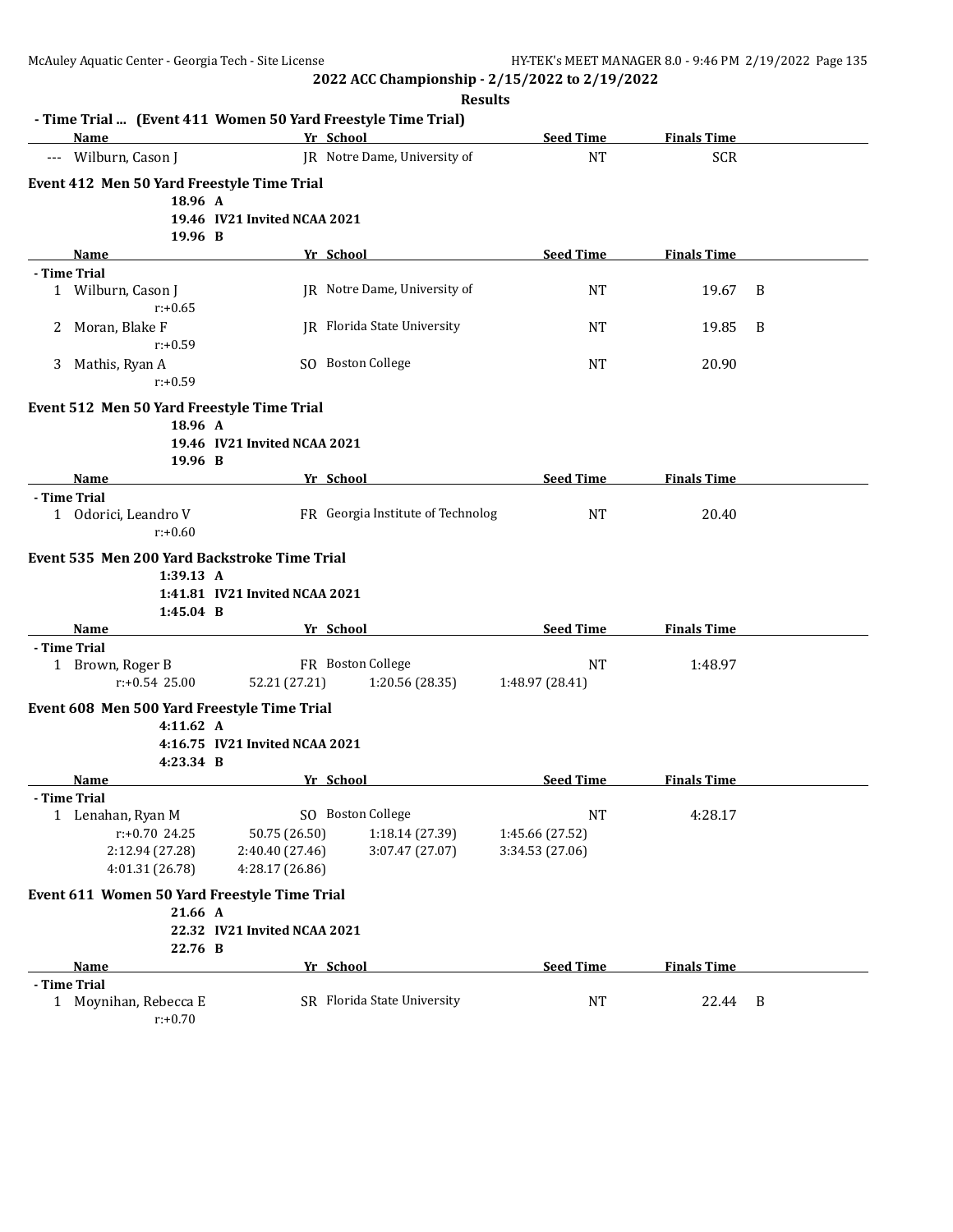|       | Event 614 Women 200 Yard Medley Relay Time Trial<br>1:36.40 A |                                |                                   |                            |                            |                |
|-------|---------------------------------------------------------------|--------------------------------|-----------------------------------|----------------------------|----------------------------|----------------|
|       | $1:37.05$ B                                                   |                                |                                   |                            |                            |                |
|       | Team                                                          | Relay                          |                                   | <b>Seed Time</b>           | <b>Finals Time</b>         |                |
|       | - Time Trial                                                  |                                |                                   |                            |                            |                |
|       | 1 Duke University                                             | A                              |                                   | <b>NT</b>                  | 1:36.75                    | $\overline{B}$ |
|       | 1) Shuppert, Emma KJR                                         | 2) r:0.06 Foley, Sarah SO      |                                   | 3) r:0.08 Ozkan, Aleyna SO | 4) r:0.13 Snyder, Sarah JR |                |
|       | $r: +0.55$ 24.30                                              |                                |                                   | 1:36.75 (22.46)            |                            |                |
|       |                                                               | 51.23 (26.93)                  | 1:14.29 (23.06)                   |                            |                            |                |
|       | Event 618 Women 100 Yard Butterfly Time Trial                 |                                |                                   |                            |                            |                |
|       | 50.92 A                                                       | 52.70 IV21 Invited NCAA 2021   |                                   |                            |                            |                |
|       |                                                               |                                |                                   |                            |                            |                |
|       | 53.76 B                                                       | Yr School                      |                                   | <b>Seed Time</b>           |                            |                |
|       | Name                                                          |                                |                                   |                            | <b>Finals Time</b>         |                |
|       | - Time Trial                                                  |                                |                                   |                            |                            |                |
|       | 1 Sowards, Elizabeth J                                        |                                | FR North Carolina, University of, | <b>NT</b>                  | 54.31                      |                |
|       | $r: +0.62$ 24.89                                              | 54.31 (29.42)                  |                                   |                            |                            |                |
| 2     | Gannon, Mary C                                                |                                | JR Boston College                 | <b>NT</b>                  | 55.20                      |                |
|       | $r: +0.61$ 26.02                                              | 55.20 (29.18)                  |                                   |                            |                            |                |
| 3     | Ryalls, Lindsey J                                             |                                | JR Boston College                 | NT                         | 56.32                      |                |
|       | $r: +0.69$ 26.36                                              | 56.32 (29.96)                  |                                   |                            |                            |                |
|       | Event 619 Men 100 Yard Butterfly Time Trial                   |                                |                                   |                            |                            |                |
|       | 44.96 A                                                       |                                |                                   |                            |                            |                |
|       |                                                               | 46.29 IV21 Invited NCAA 2021   |                                   |                            |                            |                |
|       | 47.43 B                                                       |                                |                                   |                            |                            |                |
|       | Name                                                          | Yr School                      |                                   | <b>Seed Time</b>           | <b>Finals Time</b>         |                |
|       | - Time Trial                                                  |                                |                                   |                            |                            |                |
|       | 1 Szekely, Matthew A                                          |                                | JR Boston College                 | <b>NT</b>                  | 47.67                      |                |
|       | $r: +0.62$ 21.92                                              | 47.67 (25.75)                  |                                   |                            |                            |                |
|       | 2 Floyd, Kyle P                                               |                                | SO Boston College                 | <b>NT</b>                  | 47.84                      |                |
|       | $r: +0.64$ 22.15                                              | 47.84 (25.69)                  |                                   |                            |                            |                |
|       | Henkel, Bryce R                                               |                                | FR Boston College                 | <b>NT</b>                  | <b>SCR</b>                 |                |
| $---$ |                                                               |                                |                                   |                            |                            |                |
|       | Event 620 Women 200 Yard Freestyle Time Trial                 |                                |                                   |                            |                            |                |
|       | 1:42.98 A                                                     |                                |                                   |                            |                            |                |
|       |                                                               | 1:46.25 IV21 Invited NCAA 2021 |                                   |                            |                            |                |
|       | 1:47.12 B                                                     |                                |                                   |                            |                            |                |
|       | <b>Name</b>                                                   | Yr School                      |                                   | <b>Seed Time</b>           | <b>Finals Time</b>         |                |
|       | - Time Trial                                                  |                                |                                   |                            |                            |                |
|       | 1 Griffiths, Phoebe L                                         |                                | SO Florida State University       | NT                         | 1:46.89 B                  |                |
|       | $r: +0.77$ 25.16                                              | 51.83 (26.67)                  | 1:19.42 (27.59)                   | 1:46.89 (27.47)            |                            |                |
| 2     | Nel, Georgia                                                  |                                | FR North Carolina, University of, | NT                         | 1:49.35                    |                |
|       | r:+0.73 25.33                                                 | 53.12 (27.79)                  | 1:21.16 (28.04)                   | 1:49.35 (28.19)            |                            |                |
| 3     | Trieschmann, Emily A                                          |                                | FR Florida State University       | NT                         | 1:49.84                    |                |
|       | r:+0.63 25.88                                                 | 53.17 (27.29)                  | 1:21.09 (27.92)                   | 1:49.84 (28.75)            |                            |                |
|       |                                                               |                                |                                   |                            |                            |                |
|       | Event 621 Men 200 Yard Freestyle Time Trial                   |                                |                                   |                            |                            |                |
|       | 1:32.05 A                                                     |                                |                                   |                            |                            |                |
|       |                                                               | 1:34.04 IV21 Invited NCAA 2021 |                                   |                            |                            |                |
|       | 1:36.32 B                                                     |                                |                                   |                            |                            |                |
|       | Name                                                          | Yr School                      |                                   | <b>Seed Time</b>           | <b>Finals Time</b>         |                |
|       | - Time Trial                                                  |                                |                                   |                            |                            |                |
|       | 1 Hallaron, David S                                           |                                | SR Duke University                | NT                         | 1:36.73                    |                |
|       | 22.34                                                         | 46.81 (24.47)                  | 1:11.75 (24.94)                   | 1:36.73 (24.98)            |                            |                |
|       |                                                               |                                |                                   |                            |                            |                |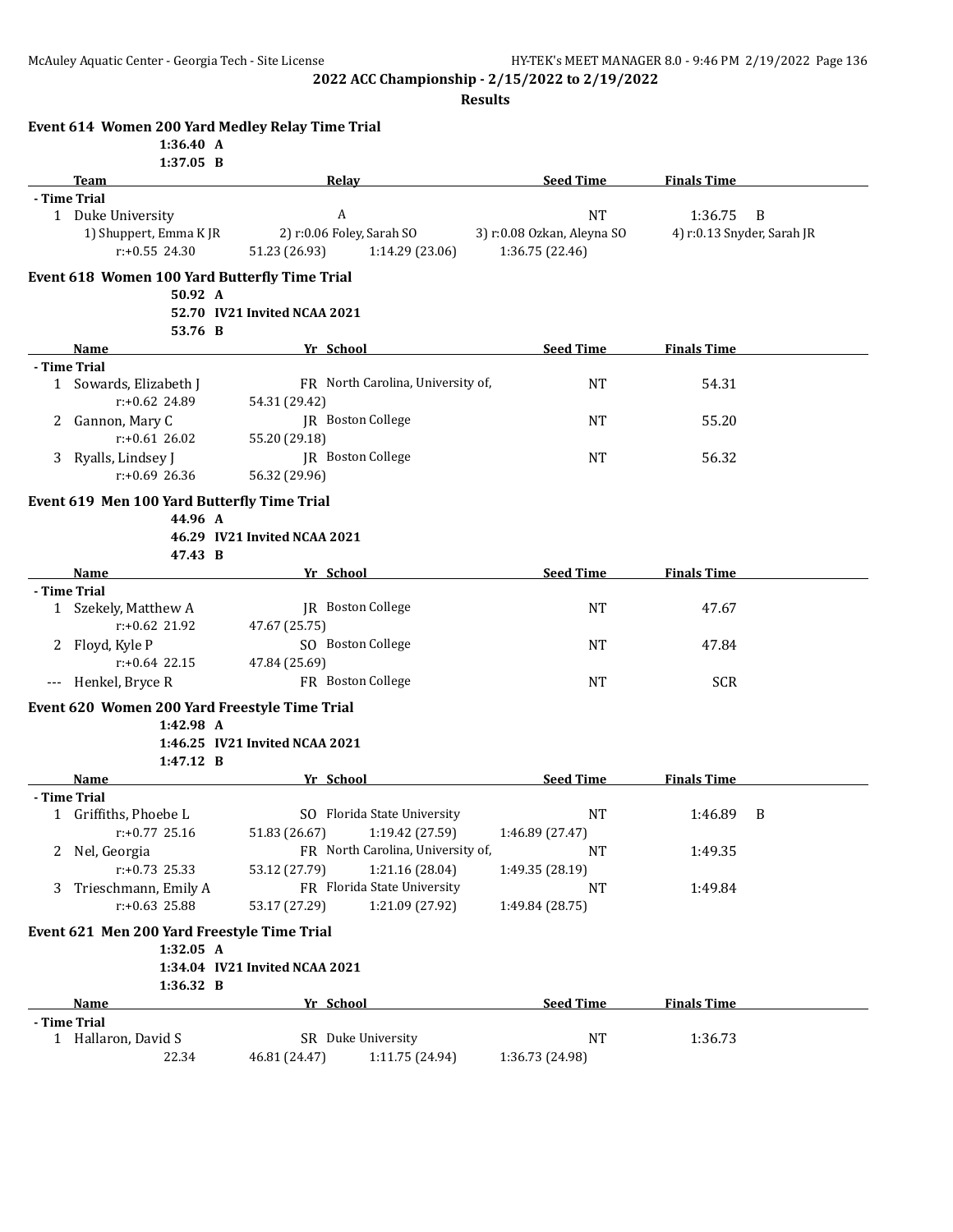| Event 708 Men 500 Yard Freestyle Time Trial      |                                |                             |                  |                    |   |
|--------------------------------------------------|--------------------------------|-----------------------------|------------------|--------------------|---|
| 4:11.62 A                                        |                                |                             |                  |                    |   |
|                                                  | 4:16.75 IV21 Invited NCAA 2021 |                             |                  |                    |   |
| 4:23.34 B                                        |                                |                             |                  |                    |   |
| <b>Name</b>                                      | Yr School                      |                             | <b>Seed Time</b> | <b>Finals Time</b> |   |
| - Time Trial                                     |                                |                             |                  |                    |   |
| 1 Knox, Matthew J                                |                                | IR Duke University          | <b>NT</b>        | 4:27.24            |   |
| $r: +0.72$ 24.71                                 | 52.45 (27.74)                  | 1:19.60(27.15)              | 1:46.98 (27.38)  |                    |   |
| 2:13.89 (26.91)                                  | 2:40.63 (26.74)                | 3:07.26 (26.63)             | 3:34.27 (27.01)  |                    |   |
| 4:00.97 (26.70)                                  | 4:27.24 (26.27)                |                             |                  |                    |   |
| Event 711 Women 50 Yard Freestyle Time Trial     |                                |                             |                  |                    |   |
| 21.66 A                                          |                                |                             |                  |                    |   |
|                                                  | 22.32 IV21 Invited NCAA 2021   |                             |                  |                    |   |
| 22.76 B                                          |                                |                             |                  |                    |   |
| <b>Name</b>                                      | Yr School                      |                             | <b>Seed Time</b> | <b>Finals Time</b> |   |
| - Time Trial                                     |                                |                             |                  |                    |   |
| 1 Tighe, Olivia L                                |                                | IR Duke University          | NT               | 23.99              |   |
| $r: +0.67$                                       |                                |                             |                  |                    |   |
| Event 716 Women 400 Yard IM Time Trial           |                                |                             |                  |                    |   |
| 4:03.62 A                                        |                                |                             |                  |                    |   |
|                                                  | 4:13.19 IV21 Invited NCAA 2021 |                             |                  |                    |   |
| 4:17.30 B                                        |                                |                             |                  |                    |   |
| Name                                             | Yr School                      |                             | <b>Seed Time</b> | <b>Finals Time</b> |   |
| - Time Trial                                     |                                |                             |                  |                    |   |
| 1 Wilson, Sophia E                               |                                | SO Virginia, University of  | <b>NT</b>        | 4:18.94            |   |
| $r: +0.67$ 26.27                                 | 56.90 (30.63)                  | 1:28.53(31.63)              | 1:59.46 (30.93)  |                    |   |
| 2:37.41 (37.95)                                  | 3:16.64(39.23)                 | 3:48.16 (31.52)             | 4:18.94 (30.78)  |                    |   |
| Event 718 Women 100 Yard Butterfly Time Trial    |                                |                             |                  |                    |   |
| 50.92 A                                          |                                |                             |                  |                    |   |
|                                                  | 52.70 IV21 Invited NCAA 2021   |                             |                  |                    |   |
| 53.76 B                                          |                                |                             |                  |                    |   |
| Name                                             | Yr School                      |                             | <b>Seed Time</b> | <b>Finals Time</b> |   |
| - Time Trial                                     |                                |                             |                  |                    |   |
| 1 Halden, Jenny                                  |                                | SO Florida State University | <b>NT</b>        | 52.85              | B |
| $r: +0.72$ 24.16                                 | 52.85 (28.69)                  |                             |                  |                    |   |
| Event 727 Women 100 Yard Breaststroke Time Trial |                                |                             |                  |                    |   |
| 58.46 A                                          |                                |                             |                  |                    |   |
|                                                  | 1:00.12 IV21 Invited NCAA 2021 |                             |                  |                    |   |
| $1:01.84$ B                                      |                                |                             |                  |                    |   |
| <b>Name</b>                                      | Yr School                      |                             | <b>Seed Time</b> | <b>Finals Time</b> |   |
| - Time Trial                                     |                                |                             |                  |                    |   |
| 1 Murtagh, Liza M                                |                                | FR Boston College           | <b>NT</b>        | 1:05.12            |   |
| $r: +0.64$ 30.63                                 | 1:05.12 (34.49)                |                             |                  |                    |   |
|                                                  |                                |                             |                  |                    |   |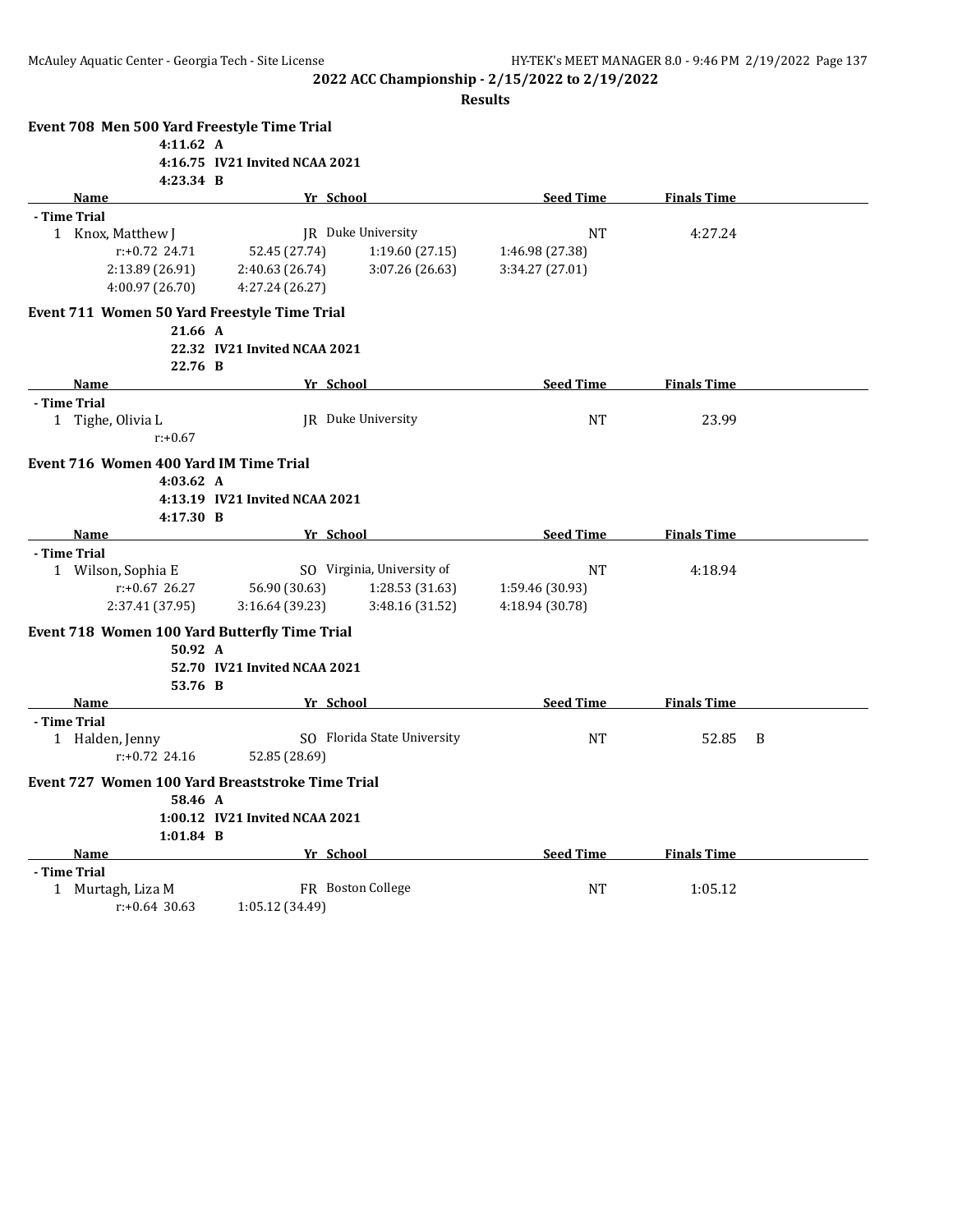|   | Event 735 Men 200 Yard Backstroke Time Trial  |                                |                                   |                  |                    |   |
|---|-----------------------------------------------|--------------------------------|-----------------------------------|------------------|--------------------|---|
|   | 1:39.13 A                                     |                                |                                   |                  |                    |   |
|   |                                               | 1:41.81 IV21 Invited NCAA 2021 |                                   |                  |                    |   |
|   | $1:45.04$ B                                   |                                |                                   |                  |                    |   |
|   | Name                                          |                                | Yr School                         | <b>Seed Time</b> | <b>Finals Time</b> |   |
|   | - Time Trial                                  |                                |                                   |                  |                    |   |
|   | 1 McKinney, William H                         |                                | FR Boston College                 | <b>NT</b>        | 1:49.08            |   |
|   | $r: +0.67$ 25.57                              | 53.20 (27.63)                  | 1:21.26 (28.06)                   | 1:49.08 (27.82)  |                    |   |
|   |                                               |                                |                                   |                  |                    |   |
|   | Event 736 Women 100 Yard Freestyle Time Trial |                                |                                   |                  |                    |   |
|   | 47.18 A                                       |                                |                                   |                  |                    |   |
|   |                                               | 48.76 IV21 Invited NCAA 2021   |                                   |                  |                    |   |
|   | 49.51 B                                       |                                |                                   |                  |                    |   |
|   | Name                                          |                                | Yr School                         | <b>Seed Time</b> | <b>Finals Time</b> |   |
|   | - Time Trial                                  |                                | FR Boston College                 |                  |                    |   |
|   | 1 Howard, Olivia R                            |                                |                                   | <b>NT</b>        | 53.41              |   |
|   | $r: +0.79$ 25.51                              | 53.41 (27.90)                  |                                   |                  |                    |   |
|   | Event 811 Women 50 Yard Freestyle Time Trial  |                                |                                   |                  |                    |   |
|   | 21.66 A                                       |                                |                                   |                  |                    |   |
|   |                                               | 22.32 IV21 Invited NCAA 2021   |                                   |                  |                    |   |
|   | 22.76 B                                       |                                |                                   |                  |                    |   |
|   | Name                                          |                                | Yr School                         | <b>Seed Time</b> | <b>Finals Time</b> |   |
|   | - Time Trial                                  |                                |                                   |                  |                    |   |
|   | 1 Dolan, Haley C                              |                                | SR Boston College                 | <b>NT</b>        | 22.75              | B |
|   | $r: +0.67$                                    |                                |                                   |                  |                    |   |
| 2 | Sowards, Elizabeth J                          |                                | FR North Carolina, University of, | <b>NT</b>        | 23.13              |   |
|   | $r: +0.58$                                    |                                |                                   |                  |                    |   |
| 3 | Drumm, Katie J                                |                                | SO Boston College                 | <b>NT</b>        | 23.19              |   |
|   | $r: +0.60$                                    |                                |                                   |                  |                    |   |
|   | 4 Zinis, Sofia E                              |                                | JR Boston College                 | <b>NT</b>        | 23.23              |   |
|   | $r: +0.69$                                    |                                |                                   |                  |                    |   |
|   | Event 812 Men 50 Yard Freestyle Time Trial    |                                |                                   |                  |                    |   |
|   | 18.96 A                                       |                                |                                   |                  |                    |   |
|   |                                               | 19.46 IV21 Invited NCAA 2021   |                                   |                  |                    |   |
|   | 19.96 B                                       |                                |                                   |                  |                    |   |
|   | Name                                          |                                | Yr School                         | <b>Seed Time</b> | <b>Finals Time</b> |   |
|   | - Time Trial                                  |                                |                                   |                  |                    |   |
|   | 1 Geoghegan Ribeiro, Damion                   |                                | SR Boston College                 | <b>NT</b>        | 21.03              |   |
|   | $r: +0.63$                                    |                                |                                   |                  |                    |   |
|   |                                               |                                |                                   |                  |                    |   |
|   | Event 818 Women 100 Yard Butterfly Time Trial |                                |                                   |                  |                    |   |
|   | 50.92 A                                       |                                |                                   |                  |                    |   |
|   |                                               | 52.70 IV21 Invited NCAA 2021   |                                   |                  |                    |   |
|   | 53.76 B                                       |                                |                                   |                  |                    |   |
|   | Name                                          |                                | Yr School                         | <b>Seed Time</b> | <b>Finals Time</b> |   |
|   | - Time Trial                                  |                                |                                   |                  |                    |   |
|   | 1 Blaze, Isabel W                             |                                | SR Boston College                 | <b>NT</b>        | 55.87              |   |
|   | r:+0.68 26.07                                 | 55.87 (29.80)                  |                                   |                  |                    |   |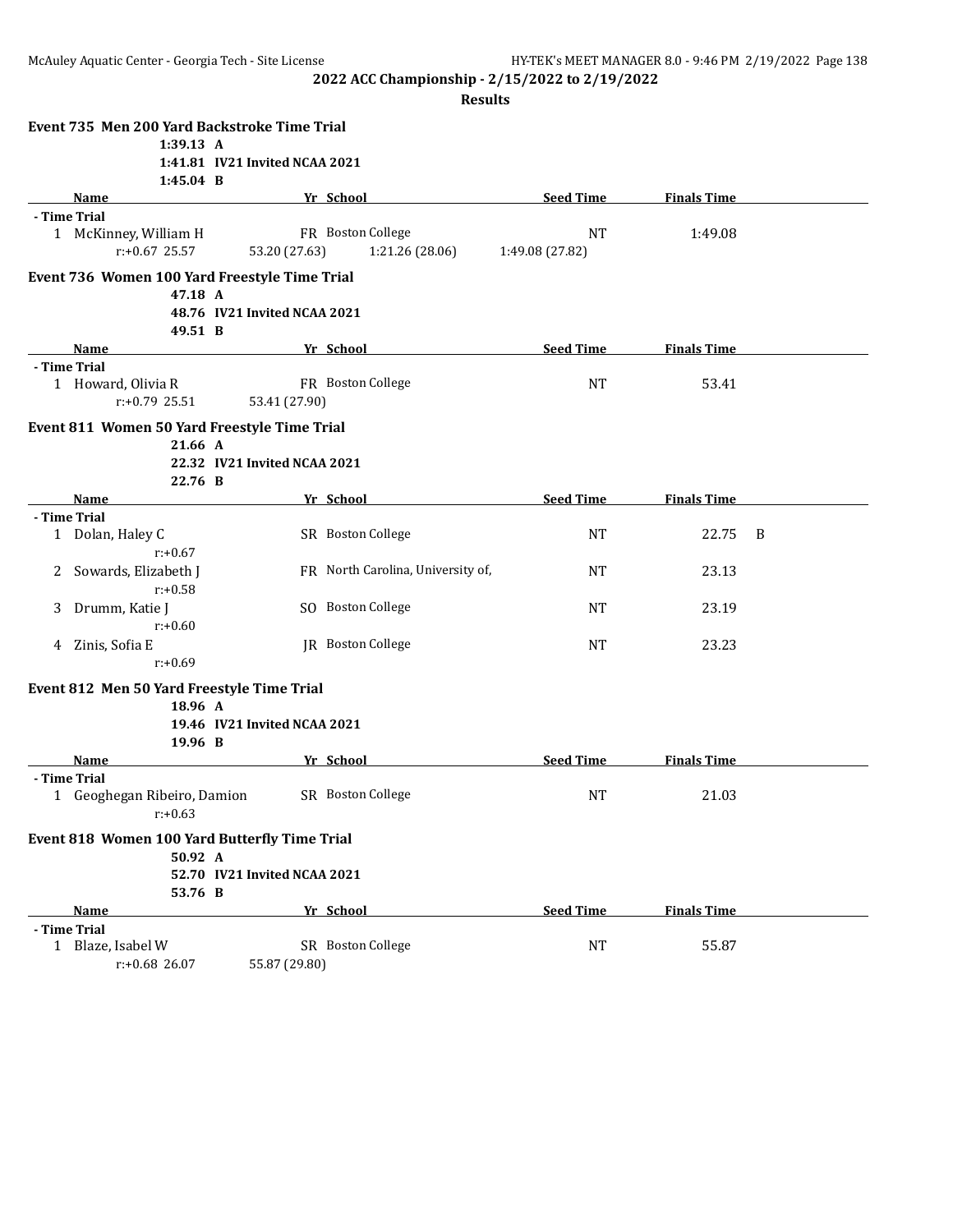|   | Event 821 Men 200 Yard Freestyle Time Trial      |                                |                                   |                  |                    |  |
|---|--------------------------------------------------|--------------------------------|-----------------------------------|------------------|--------------------|--|
|   | 1:32.05 A                                        |                                |                                   |                  |                    |  |
|   |                                                  | 1:34.04 IV21 Invited NCAA 2021 |                                   |                  |                    |  |
|   | 1:36.32 B                                        |                                |                                   |                  |                    |  |
|   | Name                                             | Yr School                      |                                   | <b>Seed Time</b> | <b>Finals Time</b> |  |
|   | - Time Trial                                     |                                |                                   |                  |                    |  |
|   | 1 Wong, Andres                                   |                                | SO Boston College                 | <b>NT</b>        | 1:39.81            |  |
|   | $r: +0.62$ 22.59                                 | 47.51 (24.92)                  | 1:13.38 (25.87)                   | 1:39.81 (26.43)  |                    |  |
|   | Event 823 Women 200 Yard Butterfly Time Trial    |                                |                                   |                  |                    |  |
|   | 1:53.20A                                         |                                |                                   |                  |                    |  |
|   |                                                  | 1:57.42 IV21 Invited NCAA 2021 |                                   |                  |                    |  |
|   | 1:59.23 B                                        |                                |                                   |                  |                    |  |
|   | Name                                             | Yr School                      |                                   | <b>Seed Time</b> | <b>Finals Time</b> |  |
|   | - Time Trial                                     |                                |                                   |                  |                    |  |
|   | 1 Smith, Samantha P                              |                                | FR Boston College                 | <b>NT</b>        | 2:07.98            |  |
|   | $r: +0.65$ 26.77                                 | 57.38 (30.61)                  | 1:29.86 (32.48)                   | 2:07.98 (38.12)  |                    |  |
|   | Womer, Hannah C                                  |                                | SR Florida State University       | <b>NT</b>        | DQ DQ              |  |
|   | One hand touch                                   |                                |                                   |                  |                    |  |
|   | $r: +0.71$ 25.83                                 | 55.48 (29.65)                  | 1:27.06 (31.58)                   |                  |                    |  |
|   | Event 824 Men 200 Yard Butterfly Time Trial      |                                |                                   |                  |                    |  |
|   | 1:40.44 A                                        |                                |                                   |                  |                    |  |
|   |                                                  | 1:43.47 IV21 Invited NCAA 2021 |                                   |                  |                    |  |
|   | 1:46.69 B                                        |                                |                                   |                  |                    |  |
|   | Name                                             | Yr School                      |                                   | <b>Seed Time</b> | <b>Finals Time</b> |  |
|   | - Time Trial                                     |                                |                                   |                  |                    |  |
|   | 1 Henkel, Bryce R                                |                                | FR Boston College                 | <b>NT</b>        | 1:47.18            |  |
|   | $r: +0.64$ 23.35                                 | 50.18 (26.83)                  | 1:18.13 (27.95)                   | 1:47.18 (29.05)  |                    |  |
| 2 | Silver, Ryan J                                   |                                | FR North Carolina, University of, | <b>NT</b>        | 1:50.43            |  |
|   | $r: +0.60$ 23.87                                 | 50.82 (26.95)                  | 1:19.28 (28.46)                   | 1:50.43 (31.15)  |                    |  |
|   | Event 825 Women 100 Yard Backstroke Time Trial   |                                |                                   |                  |                    |  |
|   | 50.93 A                                          |                                |                                   |                  |                    |  |
|   |                                                  | 53.01 IV21 Invited NCAA 2021   |                                   |                  |                    |  |
|   | 53.94 B                                          |                                |                                   |                  |                    |  |
|   | Name                                             | Yr School                      |                                   | <b>Seed Time</b> | <b>Finals Time</b> |  |
|   | - Time Trial                                     |                                |                                   |                  |                    |  |
|   | 1 Russell, Claire M                              |                                | SO Boston College                 | <b>NT</b>        | 57.03              |  |
|   | $r: +0.61$ 26.87                                 | 57.03 (30.16)                  |                                   |                  |                    |  |
|   | Event 827 Women 100 Yard Breaststroke Time Trial |                                | .                                 |                  |                    |  |
|   | 58.46 A                                          |                                |                                   |                  |                    |  |
|   |                                                  | 1:00.12 IV21 Invited NCAA 2021 |                                   |                  |                    |  |
|   | $1:01.84$ B                                      |                                |                                   |                  |                    |  |
|   | Name                                             | Yr School                      |                                   | <b>Seed Time</b> | <b>Finals Time</b> |  |
|   | - Time Trial                                     |                                |                                   |                  |                    |  |
|   | 1 Bradac, Catherine J                            |                                | FR Boston College                 | $\rm{NT}$        | 1:04.49            |  |
|   | $r: +0.67$ 30.53                                 | 1:04.49 (33.96)                |                                   |                  |                    |  |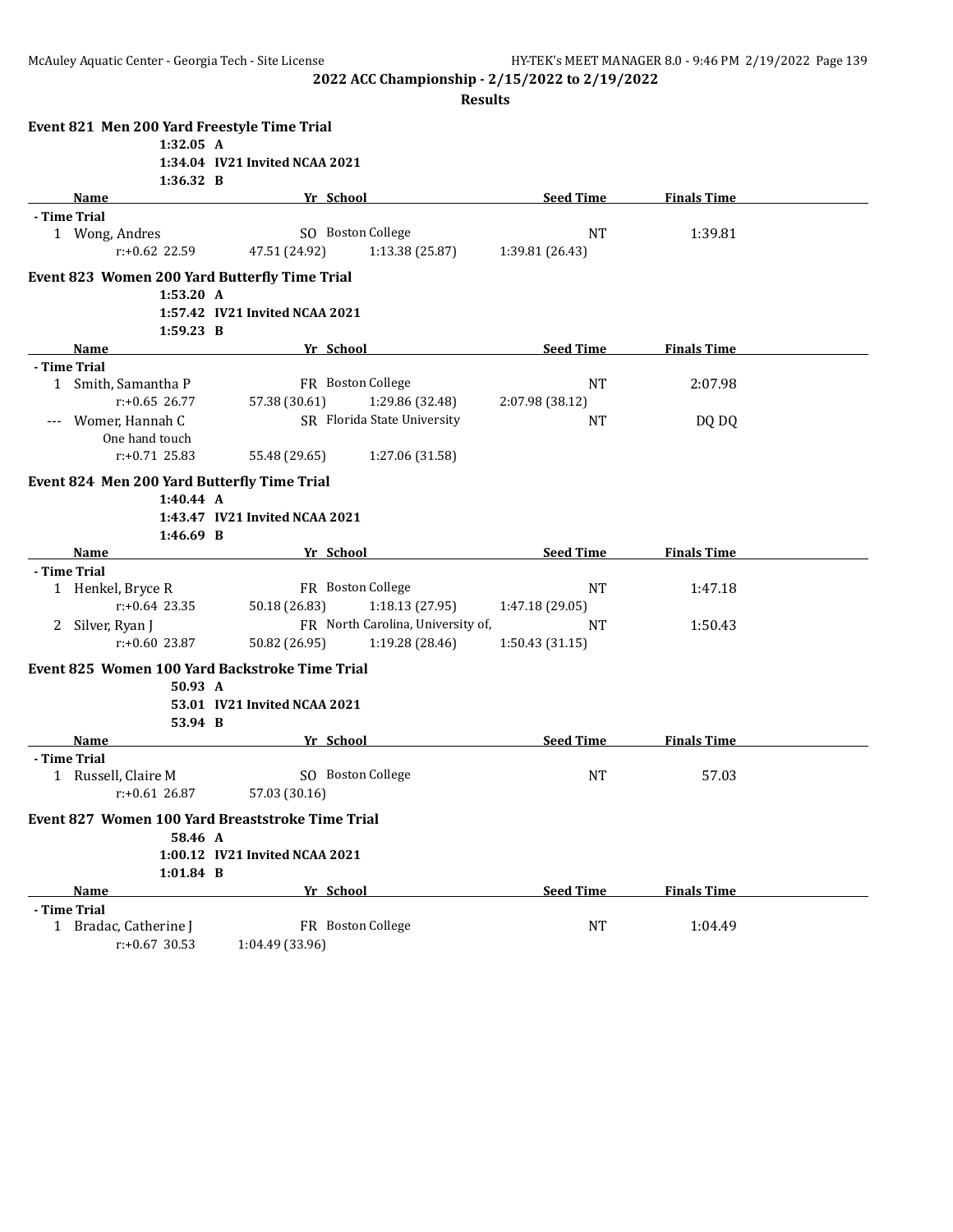|   | Event 828 Men 100 Yard Breaststroke Time Trial |                                |                                          |                  |                    |                  |
|---|------------------------------------------------|--------------------------------|------------------------------------------|------------------|--------------------|------------------|
|   | 51.59 A                                        |                                |                                          |                  |                    |                  |
|   |                                                | 52.40 IV21 Invited NCAA 2021   |                                          |                  |                    |                  |
|   | 54.27 B                                        |                                | Yr School                                | <b>Seed Time</b> | <b>Finals Time</b> |                  |
|   | Name<br>- Time Trial                           |                                |                                          |                  |                    |                  |
|   | 1 Tenpas, William E                            |                                | JR Duke University                       | NT               | 54.23              | B                |
|   | $r: +0.62$ 25.42                               | 54.23 (28.81)                  |                                          |                  |                    |                  |
|   | 2 Perez-Mari, Christian D                      |                                | FR Boston College                        | NT               | 56.01              |                  |
|   | $r: +0.58$ 25.95                               | 56.01 (30.06)                  |                                          |                  |                    |                  |
| 3 | Thien, Kenneth V                               |                                | FR Boston College                        | NT               | 56.18              |                  |
|   | $r: +0.60$ 26.25                               | 56.18 (29.93)                  |                                          |                  |                    |                  |
|   |                                                |                                |                                          |                  |                    |                  |
|   | Event 834 Women 100 Yard Freestyle Time Trial  |                                |                                          |                  |                    |                  |
|   | 47.18 A                                        |                                |                                          |                  |                    |                  |
|   |                                                | 48.76 IV21 Invited NCAA 2021   |                                          |                  |                    |                  |
|   | 49.51 B                                        |                                | Yr School                                | <b>Seed Time</b> | <b>Finals Time</b> |                  |
|   | Name<br>- Time Trial                           |                                |                                          |                  |                    |                  |
|   | 1 Leonard, Mary Kate                           |                                | FR Boston College                        | NT               | 53.78              |                  |
|   | $r: +0.67$ 25.51                               | 53.78 (28.27)                  |                                          |                  |                    |                  |
|   | --- Leonard, Grace                             |                                | FR Louisville, University of             | NT               | <b>SCR</b>         |                  |
|   |                                                |                                |                                          |                  |                    |                  |
|   | Event 909 Women 200 Yard IM Time Trial         |                                |                                          |                  |                    |                  |
|   | 1:53.66 A                                      |                                |                                          |                  |                    |                  |
|   |                                                | 1:57.62 IV21 Invited NCAA 2021 |                                          |                  |                    |                  |
|   | $1:59.94$ B<br>Name                            |                                | Yr School                                | <b>Seed Time</b> | <b>Finals Time</b> |                  |
|   | - Time Trial                                   |                                |                                          |                  |                    |                  |
|   | 1 Ryalls, Lindsey J                            |                                | JR Boston College                        | <b>NT</b>        | 2:04.92            |                  |
|   | $r: +0.63$ 27.03                               | 58.99 (31.96)                  | 1:35.71 (36.72)                          | 2:04.92 (29.21)  |                    |                  |
|   |                                                |                                |                                          |                  |                    |                  |
|   | Event 910 Men 200 Yard IM Time Trial           |                                |                                          |                  |                    |                  |
|   | 1:41.34 A                                      |                                |                                          |                  |                    |                  |
|   | 1:46.77 B                                      | 1:44.15 IV21 Invited NCAA 2021 |                                          |                  |                    |                  |
|   | Name                                           |                                | Yr School                                | <b>Seed Time</b> | <b>Finals Time</b> |                  |
|   | - Time Trial                                   |                                |                                          |                  |                    |                  |
|   | --- Horkan, Michael W                          |                                | FR Boston College                        | <b>NT</b>        | <b>SCR</b>         |                  |
|   |                                                |                                |                                          |                  |                    |                  |
|   | Event 919 Men 100 Yard Butterfly Time Trial    |                                |                                          |                  |                    |                  |
|   | 44.96 A                                        | 46.29 IV21 Invited NCAA 2021   |                                          |                  |                    |                  |
|   | 47.43 B                                        |                                |                                          |                  |                    |                  |
|   | <b>Name</b>                                    |                                | Yr School                                | <b>Seed Time</b> | <b>Finals Time</b> |                  |
|   | - Time Trial                                   |                                |                                          |                  |                    |                  |
|   | 1 Lowe, Dalton D                               |                                | SO Louisville, University of             | NT               | 45.26              | IV21             |
|   | r:+0.67 20.95                                  | 45.26 (24.31)                  |                                          |                  |                    |                  |
| 2 | Bowers, Noah L                                 |                                | <b>IR</b> North Carolina State Universit | NT               | 46.13              | IV21             |
|   | $r: +0.64$ 21.53                               | 46.13 (24.60)                  |                                          |                  |                    |                  |
| 3 | Poelke, Boyd R                                 |                                | SO North Carolina, University of,        | NT               | 46.38              | $\boldsymbol{B}$ |
|   | $r: +0.65$ 21.42                               | 46.38 (24.96)                  |                                          |                  |                    |                  |
| 4 | Mahler, Adam P                                 |                                | JR Pittsburgh, University of             | NT               | 47.71              |                  |
|   | $r: +0.66$ 21.87                               | 47.71 (25.84)                  |                                          |                  |                    |                  |
|   | Perez-Mari, Christian D                        |                                | FR Boston College                        | NT               | <b>SCR</b>         |                  |
|   |                                                |                                |                                          |                  |                    |                  |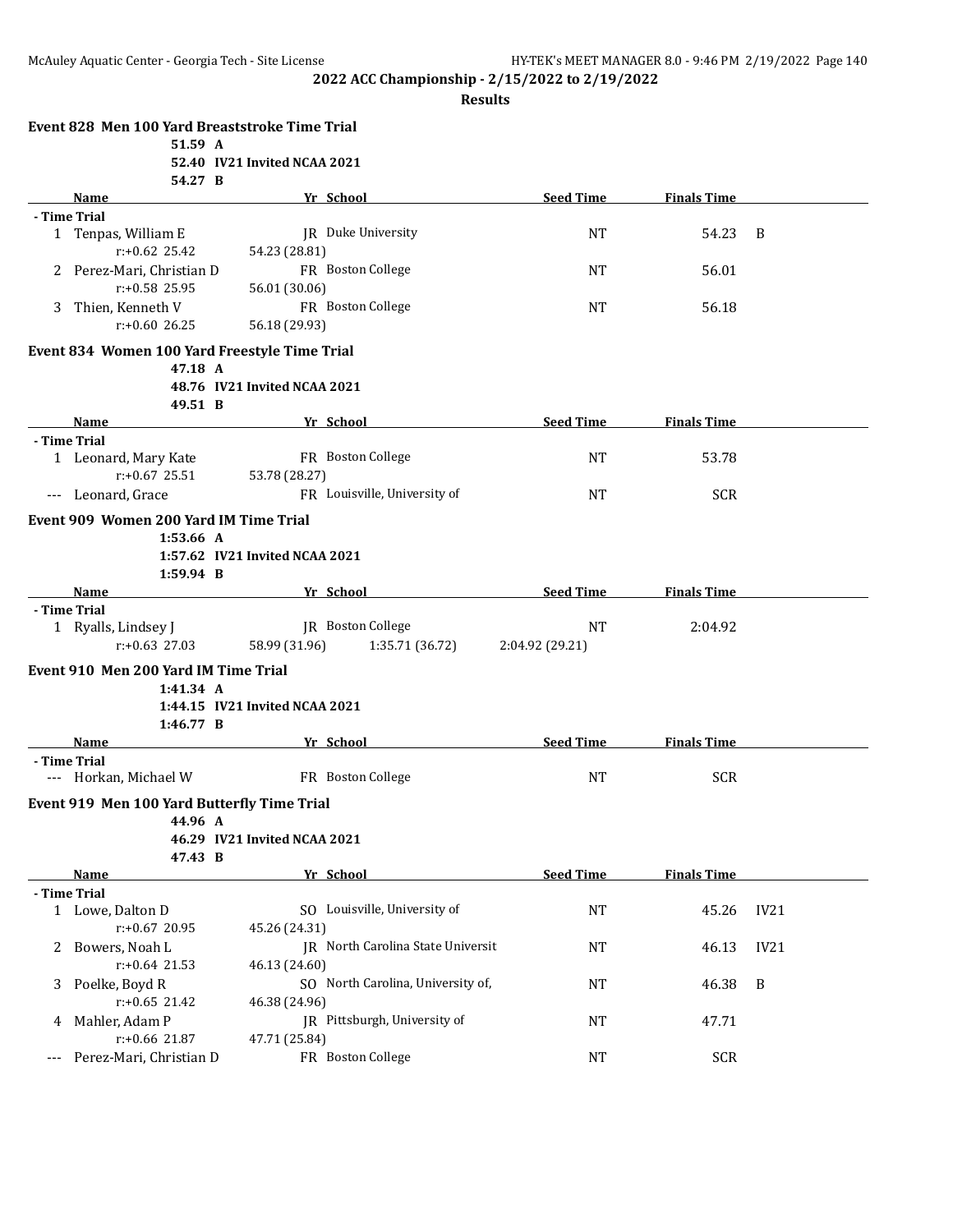|       |                                                             |                                |                                           | <b>Results</b>                     |                    |                          |
|-------|-------------------------------------------------------------|--------------------------------|-------------------------------------------|------------------------------------|--------------------|--------------------------|
|       | - Time Trial  (Event 919 Men 100 Yard Butterfly Time Trial) |                                |                                           | <b>Seed Time</b>                   | <b>Finals Time</b> |                          |
| $---$ | Name<br>Henkel, Bryce R                                     |                                | Yr School<br>FR Boston College            | <b>NT</b>                          | <b>SCR</b>         |                          |
| $---$ | Lukashev, Stephan A                                         |                                | SO Notre Dame, University of              | <b>NT</b>                          | <b>SCR</b>         |                          |
|       |                                                             |                                |                                           |                                    |                    |                          |
|       | Event 920 Women 200 Yard Freestyle Time Trial<br>1:42.98 A  |                                |                                           |                                    |                    |                          |
|       |                                                             | 1:46.25 IV21 Invited NCAA 2021 |                                           |                                    |                    |                          |
|       | $1:47.12 \quad B$                                           |                                |                                           |                                    |                    |                          |
|       | Name                                                        |                                | Yr School                                 | <b>Seed Time</b>                   | <b>Finals Time</b> |                          |
|       | - Time Trial                                                |                                |                                           |                                    |                    |                          |
|       | 1 Miller, Morgan A<br>$r: +0.61$ 25.63                      | 52.70 (27.07)                  | JR VA Tech<br>1:20.87 (28.17)             | NT<br>1:49.22 (28.35)              | 1:49.22            |                          |
|       | Event 936 Women 100 Yard Freestyle Time Trial               |                                |                                           |                                    |                    |                          |
|       | 47.18 A                                                     | 48.76 IV21 Invited NCAA 2021   |                                           |                                    |                    |                          |
|       | 49.51 B                                                     |                                |                                           |                                    |                    |                          |
|       | Name                                                        |                                | Yr School                                 | <b>Seed Time</b>                   | <b>Finals Time</b> |                          |
|       | - Time Trial                                                |                                |                                           |                                    |                    |                          |
|       | 1 Murphy, Sophie P                                          |                                | FR Georgia Institute of Technolog         | <b>NT</b>                          | 50.76              |                          |
|       | $r: +0.57$ 24.23                                            | 50.76 (26.53)                  |                                           |                                    |                    |                          |
|       | Event 937 Men 100 Yard Freestyle Time Trial                 |                                |                                           |                                    |                    |                          |
|       | 41.71 A                                                     |                                |                                           |                                    |                    |                          |
|       |                                                             | 42.88 IV21 Invited NCAA 2021   |                                           |                                    |                    |                          |
|       | 43.80 B<br><b>Name</b>                                      |                                | Yr School                                 | <b>Seed Time</b>                   | <b>Finals Time</b> |                          |
|       | - Time Trial                                                |                                |                                           |                                    |                    |                          |
|       | 1 Lukashev, Stephan A                                       |                                | SO Notre Dame, University of              | NT                                 | 44.32              |                          |
|       | $r: +0.61$ 20.97                                            | 44.32 (23.35)                  |                                           |                                    |                    |                          |
|       | --- Perez-Mari, Christian D                                 |                                | FR Boston College                         | NT                                 | <b>SCR</b>         |                          |
|       | Event 939 Men 200 Yard Breaststroke Time Trial              |                                |                                           |                                    |                    |                          |
|       | $1:52.28$ A                                                 |                                |                                           |                                    |                    |                          |
|       |                                                             |                                |                                           |                                    |                    |                          |
|       |                                                             | 1:54.28 IV21 Invited NCAA 2021 |                                           |                                    |                    |                          |
|       | 1:58.43 B                                                   |                                |                                           |                                    |                    |                          |
|       | Name<br>- Time Trial                                        |                                | Yr School                                 | <b>Seed Time</b>                   | <b>Finals Time</b> |                          |
|       | 1 Steele, Matthew P                                         |                                | FR Georgia Institute of Technolog         | NT                                 | 1:59.36            |                          |
|       | $r: +0.72$ 26.28                                            | 56.89 (30.61)                  | 1:28.44 (31.55)                           | 1:59.36 (30.92)                    |                    |                          |
|       | 2 Doyle, Jack                                               |                                | FR Boston College                         | NT                                 | 1:59.90            |                          |
|       | $r: +0.70$ 27.10                                            | 57.44 (30.34)                  | 1:28.18 (30.74)                           | 1:59.90 (31.72)                    |                    |                          |
|       | <b>Scores - Women</b>                                       |                                |                                           |                                    |                    |                          |
|       |                                                             |                                | Women - Team Rankings - Through Event 939 |                                    |                    |                          |
|       | 1. Virginia, University of                                  |                                | 1418.5                                    | 2. North Carolina State Universit  |                    | 1347                     |
|       | 3. Louisville, University of                                |                                | 1136.5                                    | 4. North Carolina, University of,  |                    |                          |
|       | 5. Duke University                                          |                                | 709                                       | 6. Notre Dame, University of       |                    |                          |
|       | 7. VA Tech                                                  |                                | 636                                       | 8. Florida State University        |                    |                          |
|       | 9. University of Miami (Florida)                            |                                | 411                                       | 10. Georgia Institute of Technolog |                    | 760<br>651<br>549<br>407 |